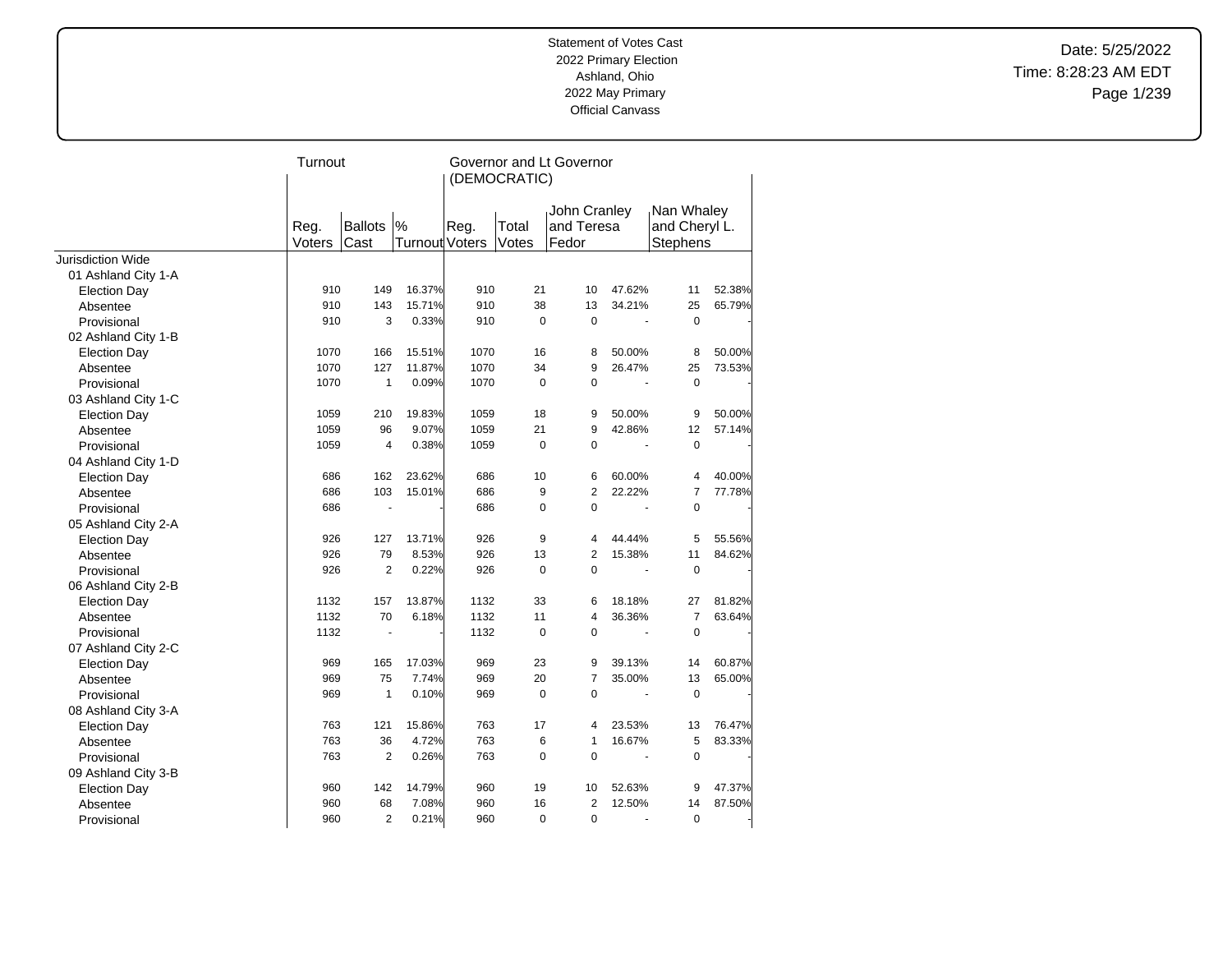Date: 5/25/2022 Time: 8:28:23 AM EDT Page 2/239

|                     | Turnout |                |                | Governor and Lt Governor |                |                |                          |                |        |  |
|---------------------|---------|----------------|----------------|--------------------------|----------------|----------------|--------------------------|----------------|--------|--|
|                     |         |                |                |                          | (DEMOCRATIC)   |                |                          |                |        |  |
|                     |         |                |                |                          |                |                |                          |                |        |  |
|                     |         |                |                |                          |                | John Cranley   |                          | Nan Whaley     |        |  |
|                     | Reg.    | Ballots        | $\frac{9}{6}$  | Reg.                     | Total          | and Teresa     |                          | and Cheryl L.  |        |  |
|                     | Voters  | Cast           | Turnout Voters |                          | Votes          | Fedor          |                          | Stephens       |        |  |
| 10 Ashland City 3-C |         |                |                |                          |                |                |                          |                |        |  |
| <b>Election Day</b> | 940     | 147            | 15.64%         | 940                      | 12             | $\overline{2}$ | 16.67%                   | 10             | 83.33% |  |
| Absentee            | 940     | 135            | 14.36%         | 940                      | 18             | $\overline{4}$ | 22.22%                   | 14             | 77.78% |  |
| Provisional         | 940     | 5              | 0.53%          | 940                      | $\Omega$       | $\Omega$       | ÷,                       | $\Omega$       |        |  |
| 11 Ashland City 3-D |         |                |                |                          |                |                |                          |                |        |  |
| <b>Election Day</b> | 660     | 71             | 10.76%         | 660                      | 8              | 2              | 25.00%                   | 6              | 75.00% |  |
| Absentee            | 660     | 18             | 2.73%          | 660                      | $\mathbf{1}$   | 1              | 100.00%                  | $\mathbf 0$    |        |  |
| Provisional         | 660     | $\mathbf{1}$   | 0.15%          | 660                      | $\mathbf{1}$   | 1              | 100.00%                  | $\pmb{0}$      |        |  |
| 12 Ashland City 4-A |         |                |                |                          |                |                |                          |                |        |  |
| <b>Election Day</b> | 862     | 82             | 9.51%          | 862                      | 21             | 11             | 52.38%                   | 10             | 47.62% |  |
| Absentee            | 862     | 38             | 4.41%          | 862                      | 11             | 6              | 54.55%                   | 5              | 45.45% |  |
| Provisional         | 862     | $\blacksquare$ |                | 862                      | $\mathbf 0$    | 0              | $\ddot{\phantom{1}}$     | $\mathbf 0$    |        |  |
| 13 Ashland City 4-B |         |                |                |                          |                |                |                          |                |        |  |
| <b>Election Day</b> | 619     | 55             | 8.89%          | 619                      | 12             | 5              | 41.67%                   | $\overline{7}$ | 58.33% |  |
| Absentee            | 619     | 21             | 3.39%          | 619                      | 6              | $\overline{2}$ | 33.33%                   | 4              | 66.67% |  |
| Provisional         | 619     | $\mathbf{1}$   | 0.16%          | 619                      | 0              | $\mathbf 0$    | $\overline{\phantom{a}}$ | 0              |        |  |
| 14 Ashland City 4-C |         |                |                |                          |                |                |                          |                |        |  |
| <b>Election Day</b> | 909     | 98             | 10.78%         | 909                      | 14             | 3              | 21.43%                   | 11             | 78.57% |  |
| Absentee            | 909     | 29             | 3.19%          | 909                      | $\overline{7}$ | 5              | 71.43%                   | $\overline{2}$ | 28.57% |  |
| Provisional         | 909     | $\blacksquare$ |                | 909                      | $\Omega$       | $\Omega$       | ÷,                       | $\Omega$       |        |  |
| 15 Clear Creek      |         |                |                |                          |                |                |                          |                |        |  |
| <b>Election Day</b> | 1276    | 292            | 22.88%         | 1276                     | 33             | 13             | 39.39%                   | 20             | 60.61% |  |
| Absentee            | 1276    | 64             | 5.02%          | 1276                     | 11             | $\overline{2}$ | 18.18%                   | 9              | 81.82% |  |
| Provisional         | 1276    | 6              | 0.47%          | 1276                     | $\mathbf 0$    | $\Omega$       |                          | $\mathbf 0$    |        |  |
| 16 Loudonville 1    |         |                |                |                          |                |                |                          |                |        |  |
| <b>Election Day</b> | 1334    | 309            | 23.16%         | 1334                     | 44             | 19             | 43.18%                   | 25             | 56.82% |  |
| Absentee            | 1334    | 39             | 2.92%          | 1334                     | 14             | $\overline{4}$ | 28.57%                   | 10             | 71.43% |  |
| Provisional         | 1334    | 6              | 0.45%          | 1334                     | $\mathbf 0$    | $\overline{0}$ | ÷,                       | $\mathbf 0$    |        |  |
| 17 Green 1          |         |                |                |                          |                |                |                          |                |        |  |
| <b>Election Day</b> | 1124    | 275            | 24.47%         | 1124                     | 39             | 17             | 43.59%                   | 22             | 56.41% |  |
| Absentee            | 1124    | 27             | 2.40%          | 1124                     | 6              | $\mathbf{1}$   | 16.67%                   | 5              | 83.33% |  |
| Provisional         | 1124    |                |                | 1124                     | $\mathbf 0$    | $\mathbf 0$    |                          | $\mathbf 0$    |        |  |
| 18 Green 2          |         |                |                |                          |                |                |                          |                |        |  |
| <b>Election Day</b> | 597     | 150            | 25.13%         | 597                      | 23             | 7              | 30.43%                   | 16             | 69.57% |  |
| Absentee            | 597     | 29             | 4.86%          | 597                      | 8              | 4              | 50.00%                   | 4              | 50.00% |  |
| Provisional         | 597     | ÷,             |                | 597                      | $\mathbf 0$    | $\mathbf 0$    |                          | 0              |        |  |
| 19 Loudonville 2    |         |                |                |                          |                |                |                          |                |        |  |
| <b>Election Day</b> | 1118    | 258            | 23.08%         | 1118                     | 39             | 10             | 25.64%                   | 29             | 74.36% |  |
| Absentee            | 1118    | 42             | 3.76%          | 1118                     | 12             | 5              | 41.67%                   | $\overline{7}$ | 58.33% |  |
| Provisional         | 1118    | $\mathbf{1}$   | 0.09%          | 1118                     | 0              | 0              | ä,                       | $\mathbf 0$    |        |  |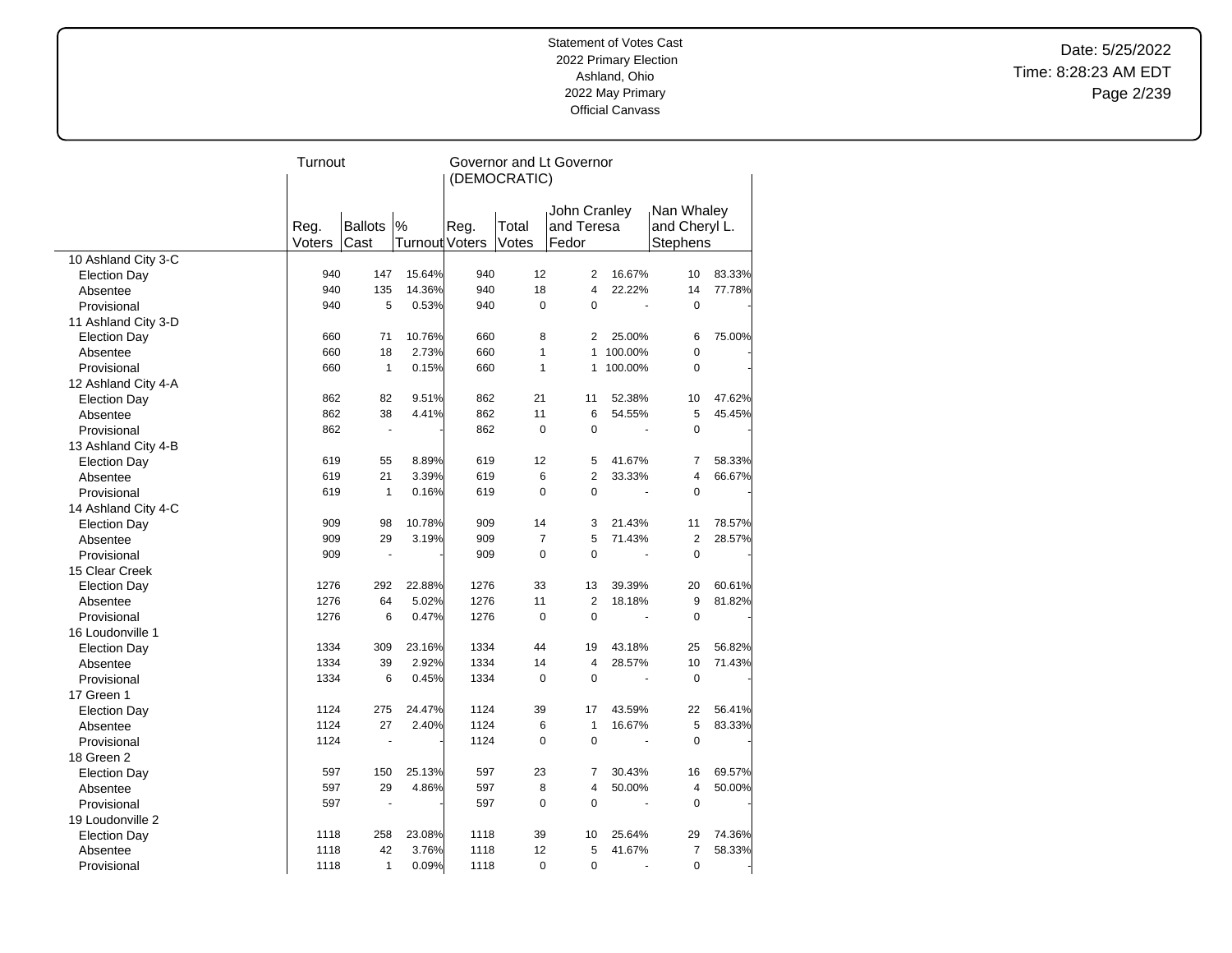Date: 5/25/2022 Time: 8:28:23 AM EDT Page 3/239

| John Cranley<br>Nan Whaley<br><b>Ballots</b><br>$\%$<br>Reg.<br>Reg.<br>Total<br>and Teresa<br>and Cheryl L.<br>Turnout Voters<br>Votes<br>Voters<br>Cast<br>Fedor<br><b>Stephens</b><br>20 Jackson 1<br>1077<br>1077<br>210<br>19.50%<br>37<br>19<br>51.35%<br>18<br>48.65%<br><b>Election Day</b><br>3<br>1077<br>37<br>3.44%<br>1077<br>13<br>23.08%<br>10<br>76.92%<br>Absentee<br>1077<br>5<br>0.46%<br>1077<br>$\mathbf{1}$<br>$\mathbf 0$<br>100.00%<br>Provisional<br>$\mathbf{1}$<br>÷,<br>21 Jackson 2<br>1253<br>313<br>24.98%<br>1253<br>33<br>12<br>36.36%<br>21<br>63.64%<br><b>Election Day</b><br>10<br>$\overline{4}$<br>1253<br>48<br>3.83%<br>1253<br>6<br>60.00%<br>Absentee<br>1253<br>0.16%<br>1253<br>$\mathbf 0$<br>$\mathbf 0$<br>2<br>0<br>Provisional<br>22 Lake<br>423<br>122<br>28.84%<br>423<br>20<br>5<br>25.00%<br>15<br><b>Election Day</b><br>423<br>$\overline{4}$<br>$\overline{2}$<br>2<br>13<br>3.07%<br>423<br>50.00%<br>Absentee<br>$\mathbf 0$<br>423<br>423<br>$\mathbf 0$<br>$\mathbf 0$<br>Provisional<br>$\blacksquare$<br>$\overline{\phantom{a}}$<br>23 Mifflin<br>906<br>225<br>24.83%<br>906<br>25<br>52.00%<br>12<br>13<br><b>Election Day</b><br>9<br>5<br>906<br>43<br>4.75%<br>906<br>$\overline{4}$<br>44.44%<br>Absentee<br>906<br>906<br>$\mathbf 0$<br>$\mathbf 0$<br>$\mathbf 0$<br>Provisional<br>$\blacksquare$<br>24 Milton 1<br>1036<br>251<br>24.23%<br>1036<br>14<br>$\overline{7}$<br>50.00%<br>$\overline{7}$<br><b>Election Day</b><br>1036<br>1036<br>$\overline{7}$<br>$\mathbf{1}$<br>6<br>66<br>6.37%<br>14.29%<br>Absentee<br>$\Omega$<br>$\mathbf 0$<br>1036<br>3<br>0.29%<br>1036<br>$\mathbf 0$<br>Provisional<br>÷,<br>25 Milton 3<br>9<br>509<br>129<br>25.34%<br>509<br>3<br>33.33%<br>6<br><b>Election Day</b><br>509<br>3<br>$\overline{2}$<br>509<br>29<br>5.70%<br>66.67%<br>$\mathbf{1}$<br>Absentee<br>0<br>$\mathbf 0$<br>509<br>509<br>$\mathbf 0$<br>Provisional<br>÷,<br>26 Jeromesville<br>334<br>334<br>13<br>3<br>23.08%<br>10<br>69<br>20.66%<br><b>Election Day</b><br>334<br>5<br>334<br>$\mathbf 0$<br>$\mathbf 0$<br>1.50%<br>$\mathbf 0$<br>Absentee<br>$\Omega$<br>$\Omega$<br>334<br>$\mathbf{1}$<br>0.30%<br>334<br>$\mathbf 0$<br>Provisional<br>÷,<br>27 Mohican<br>1053<br>261<br>24.79%<br>1053<br>16<br>7<br>43.75%<br>9<br><b>Election Day</b><br>1053<br>1053<br>11<br>5<br>37<br>3.51%<br>45.45%<br>6<br>Absentee<br>$\Omega$<br>1053<br>2<br>0.19%<br>1053<br>$\Omega$<br>$\mathbf 0$<br>Provisional<br>28 Montgomery 1<br>633<br>121<br>19.12%<br>633<br>11<br>36.36%<br>$\overline{7}$<br><b>Election Day</b><br>4<br>$\overline{2}$<br>633<br>57<br>9.00%<br>633<br>6<br>33.33%<br>$\overline{4}$<br>Absentee<br>$\mathbf 0$<br>633<br>$\mathbf{1}$<br>633<br>$\Omega$<br>$\mathbf 0$<br>0.16%<br>Provisional<br>29 Montgomery 2<br>6<br>817<br>180<br>22.03%<br>817<br>66.67%<br>$\overline{2}$<br>4<br><b>Election Day</b><br>5<br>817<br>49<br>6.00%<br>817<br>80.00%<br>$\mathbf{1}$<br>Absentee<br>$\overline{4}$<br>5<br>$\Omega$<br>817<br>0.61%<br>817<br>$\Omega$<br>$\Omega$ |             | Turnout |  | Governor and Lt Governor<br>(DEMOCRATIC) |  |  |  |        |  |
|--------------------------------------------------------------------------------------------------------------------------------------------------------------------------------------------------------------------------------------------------------------------------------------------------------------------------------------------------------------------------------------------------------------------------------------------------------------------------------------------------------------------------------------------------------------------------------------------------------------------------------------------------------------------------------------------------------------------------------------------------------------------------------------------------------------------------------------------------------------------------------------------------------------------------------------------------------------------------------------------------------------------------------------------------------------------------------------------------------------------------------------------------------------------------------------------------------------------------------------------------------------------------------------------------------------------------------------------------------------------------------------------------------------------------------------------------------------------------------------------------------------------------------------------------------------------------------------------------------------------------------------------------------------------------------------------------------------------------------------------------------------------------------------------------------------------------------------------------------------------------------------------------------------------------------------------------------------------------------------------------------------------------------------------------------------------------------------------------------------------------------------------------------------------------------------------------------------------------------------------------------------------------------------------------------------------------------------------------------------------------------------------------------------------------------------------------------------------------------------------------------------------------------------------------------------------------------------------------------------------------------------------------------------------------------------------------------------------------------------------------------------------------------------------------------------------------------------------------------------------------------------------------------------------------------------------------------------------------------------------------------------------------------------------------------------------------------------------------------|-------------|---------|--|------------------------------------------|--|--|--|--------|--|
|                                                                                                                                                                                                                                                                                                                                                                                                                                                                                                                                                                                                                                                                                                                                                                                                                                                                                                                                                                                                                                                                                                                                                                                                                                                                                                                                                                                                                                                                                                                                                                                                                                                                                                                                                                                                                                                                                                                                                                                                                                                                                                                                                                                                                                                                                                                                                                                                                                                                                                                                                                                                                                                                                                                                                                                                                                                                                                                                                                                                                                                                                                        |             |         |  |                                          |  |  |  |        |  |
|                                                                                                                                                                                                                                                                                                                                                                                                                                                                                                                                                                                                                                                                                                                                                                                                                                                                                                                                                                                                                                                                                                                                                                                                                                                                                                                                                                                                                                                                                                                                                                                                                                                                                                                                                                                                                                                                                                                                                                                                                                                                                                                                                                                                                                                                                                                                                                                                                                                                                                                                                                                                                                                                                                                                                                                                                                                                                                                                                                                                                                                                                                        |             |         |  |                                          |  |  |  |        |  |
|                                                                                                                                                                                                                                                                                                                                                                                                                                                                                                                                                                                                                                                                                                                                                                                                                                                                                                                                                                                                                                                                                                                                                                                                                                                                                                                                                                                                                                                                                                                                                                                                                                                                                                                                                                                                                                                                                                                                                                                                                                                                                                                                                                                                                                                                                                                                                                                                                                                                                                                                                                                                                                                                                                                                                                                                                                                                                                                                                                                                                                                                                                        |             |         |  |                                          |  |  |  |        |  |
|                                                                                                                                                                                                                                                                                                                                                                                                                                                                                                                                                                                                                                                                                                                                                                                                                                                                                                                                                                                                                                                                                                                                                                                                                                                                                                                                                                                                                                                                                                                                                                                                                                                                                                                                                                                                                                                                                                                                                                                                                                                                                                                                                                                                                                                                                                                                                                                                                                                                                                                                                                                                                                                                                                                                                                                                                                                                                                                                                                                                                                                                                                        |             |         |  |                                          |  |  |  |        |  |
|                                                                                                                                                                                                                                                                                                                                                                                                                                                                                                                                                                                                                                                                                                                                                                                                                                                                                                                                                                                                                                                                                                                                                                                                                                                                                                                                                                                                                                                                                                                                                                                                                                                                                                                                                                                                                                                                                                                                                                                                                                                                                                                                                                                                                                                                                                                                                                                                                                                                                                                                                                                                                                                                                                                                                                                                                                                                                                                                                                                                                                                                                                        |             |         |  |                                          |  |  |  |        |  |
|                                                                                                                                                                                                                                                                                                                                                                                                                                                                                                                                                                                                                                                                                                                                                                                                                                                                                                                                                                                                                                                                                                                                                                                                                                                                                                                                                                                                                                                                                                                                                                                                                                                                                                                                                                                                                                                                                                                                                                                                                                                                                                                                                                                                                                                                                                                                                                                                                                                                                                                                                                                                                                                                                                                                                                                                                                                                                                                                                                                                                                                                                                        |             |         |  |                                          |  |  |  |        |  |
|                                                                                                                                                                                                                                                                                                                                                                                                                                                                                                                                                                                                                                                                                                                                                                                                                                                                                                                                                                                                                                                                                                                                                                                                                                                                                                                                                                                                                                                                                                                                                                                                                                                                                                                                                                                                                                                                                                                                                                                                                                                                                                                                                                                                                                                                                                                                                                                                                                                                                                                                                                                                                                                                                                                                                                                                                                                                                                                                                                                                                                                                                                        |             |         |  |                                          |  |  |  |        |  |
|                                                                                                                                                                                                                                                                                                                                                                                                                                                                                                                                                                                                                                                                                                                                                                                                                                                                                                                                                                                                                                                                                                                                                                                                                                                                                                                                                                                                                                                                                                                                                                                                                                                                                                                                                                                                                                                                                                                                                                                                                                                                                                                                                                                                                                                                                                                                                                                                                                                                                                                                                                                                                                                                                                                                                                                                                                                                                                                                                                                                                                                                                                        |             |         |  |                                          |  |  |  |        |  |
|                                                                                                                                                                                                                                                                                                                                                                                                                                                                                                                                                                                                                                                                                                                                                                                                                                                                                                                                                                                                                                                                                                                                                                                                                                                                                                                                                                                                                                                                                                                                                                                                                                                                                                                                                                                                                                                                                                                                                                                                                                                                                                                                                                                                                                                                                                                                                                                                                                                                                                                                                                                                                                                                                                                                                                                                                                                                                                                                                                                                                                                                                                        |             |         |  |                                          |  |  |  | 40.00% |  |
|                                                                                                                                                                                                                                                                                                                                                                                                                                                                                                                                                                                                                                                                                                                                                                                                                                                                                                                                                                                                                                                                                                                                                                                                                                                                                                                                                                                                                                                                                                                                                                                                                                                                                                                                                                                                                                                                                                                                                                                                                                                                                                                                                                                                                                                                                                                                                                                                                                                                                                                                                                                                                                                                                                                                                                                                                                                                                                                                                                                                                                                                                                        |             |         |  |                                          |  |  |  |        |  |
|                                                                                                                                                                                                                                                                                                                                                                                                                                                                                                                                                                                                                                                                                                                                                                                                                                                                                                                                                                                                                                                                                                                                                                                                                                                                                                                                                                                                                                                                                                                                                                                                                                                                                                                                                                                                                                                                                                                                                                                                                                                                                                                                                                                                                                                                                                                                                                                                                                                                                                                                                                                                                                                                                                                                                                                                                                                                                                                                                                                                                                                                                                        |             |         |  |                                          |  |  |  |        |  |
|                                                                                                                                                                                                                                                                                                                                                                                                                                                                                                                                                                                                                                                                                                                                                                                                                                                                                                                                                                                                                                                                                                                                                                                                                                                                                                                                                                                                                                                                                                                                                                                                                                                                                                                                                                                                                                                                                                                                                                                                                                                                                                                                                                                                                                                                                                                                                                                                                                                                                                                                                                                                                                                                                                                                                                                                                                                                                                                                                                                                                                                                                                        |             |         |  |                                          |  |  |  | 75.00% |  |
|                                                                                                                                                                                                                                                                                                                                                                                                                                                                                                                                                                                                                                                                                                                                                                                                                                                                                                                                                                                                                                                                                                                                                                                                                                                                                                                                                                                                                                                                                                                                                                                                                                                                                                                                                                                                                                                                                                                                                                                                                                                                                                                                                                                                                                                                                                                                                                                                                                                                                                                                                                                                                                                                                                                                                                                                                                                                                                                                                                                                                                                                                                        |             |         |  |                                          |  |  |  | 50.00% |  |
|                                                                                                                                                                                                                                                                                                                                                                                                                                                                                                                                                                                                                                                                                                                                                                                                                                                                                                                                                                                                                                                                                                                                                                                                                                                                                                                                                                                                                                                                                                                                                                                                                                                                                                                                                                                                                                                                                                                                                                                                                                                                                                                                                                                                                                                                                                                                                                                                                                                                                                                                                                                                                                                                                                                                                                                                                                                                                                                                                                                                                                                                                                        |             |         |  |                                          |  |  |  |        |  |
|                                                                                                                                                                                                                                                                                                                                                                                                                                                                                                                                                                                                                                                                                                                                                                                                                                                                                                                                                                                                                                                                                                                                                                                                                                                                                                                                                                                                                                                                                                                                                                                                                                                                                                                                                                                                                                                                                                                                                                                                                                                                                                                                                                                                                                                                                                                                                                                                                                                                                                                                                                                                                                                                                                                                                                                                                                                                                                                                                                                                                                                                                                        |             |         |  |                                          |  |  |  |        |  |
|                                                                                                                                                                                                                                                                                                                                                                                                                                                                                                                                                                                                                                                                                                                                                                                                                                                                                                                                                                                                                                                                                                                                                                                                                                                                                                                                                                                                                                                                                                                                                                                                                                                                                                                                                                                                                                                                                                                                                                                                                                                                                                                                                                                                                                                                                                                                                                                                                                                                                                                                                                                                                                                                                                                                                                                                                                                                                                                                                                                                                                                                                                        |             |         |  |                                          |  |  |  | 48.00% |  |
|                                                                                                                                                                                                                                                                                                                                                                                                                                                                                                                                                                                                                                                                                                                                                                                                                                                                                                                                                                                                                                                                                                                                                                                                                                                                                                                                                                                                                                                                                                                                                                                                                                                                                                                                                                                                                                                                                                                                                                                                                                                                                                                                                                                                                                                                                                                                                                                                                                                                                                                                                                                                                                                                                                                                                                                                                                                                                                                                                                                                                                                                                                        |             |         |  |                                          |  |  |  | 55.56% |  |
|                                                                                                                                                                                                                                                                                                                                                                                                                                                                                                                                                                                                                                                                                                                                                                                                                                                                                                                                                                                                                                                                                                                                                                                                                                                                                                                                                                                                                                                                                                                                                                                                                                                                                                                                                                                                                                                                                                                                                                                                                                                                                                                                                                                                                                                                                                                                                                                                                                                                                                                                                                                                                                                                                                                                                                                                                                                                                                                                                                                                                                                                                                        |             |         |  |                                          |  |  |  |        |  |
|                                                                                                                                                                                                                                                                                                                                                                                                                                                                                                                                                                                                                                                                                                                                                                                                                                                                                                                                                                                                                                                                                                                                                                                                                                                                                                                                                                                                                                                                                                                                                                                                                                                                                                                                                                                                                                                                                                                                                                                                                                                                                                                                                                                                                                                                                                                                                                                                                                                                                                                                                                                                                                                                                                                                                                                                                                                                                                                                                                                                                                                                                                        |             |         |  |                                          |  |  |  |        |  |
|                                                                                                                                                                                                                                                                                                                                                                                                                                                                                                                                                                                                                                                                                                                                                                                                                                                                                                                                                                                                                                                                                                                                                                                                                                                                                                                                                                                                                                                                                                                                                                                                                                                                                                                                                                                                                                                                                                                                                                                                                                                                                                                                                                                                                                                                                                                                                                                                                                                                                                                                                                                                                                                                                                                                                                                                                                                                                                                                                                                                                                                                                                        |             |         |  |                                          |  |  |  | 50.00% |  |
|                                                                                                                                                                                                                                                                                                                                                                                                                                                                                                                                                                                                                                                                                                                                                                                                                                                                                                                                                                                                                                                                                                                                                                                                                                                                                                                                                                                                                                                                                                                                                                                                                                                                                                                                                                                                                                                                                                                                                                                                                                                                                                                                                                                                                                                                                                                                                                                                                                                                                                                                                                                                                                                                                                                                                                                                                                                                                                                                                                                                                                                                                                        |             |         |  |                                          |  |  |  | 85.71% |  |
|                                                                                                                                                                                                                                                                                                                                                                                                                                                                                                                                                                                                                                                                                                                                                                                                                                                                                                                                                                                                                                                                                                                                                                                                                                                                                                                                                                                                                                                                                                                                                                                                                                                                                                                                                                                                                                                                                                                                                                                                                                                                                                                                                                                                                                                                                                                                                                                                                                                                                                                                                                                                                                                                                                                                                                                                                                                                                                                                                                                                                                                                                                        |             |         |  |                                          |  |  |  |        |  |
|                                                                                                                                                                                                                                                                                                                                                                                                                                                                                                                                                                                                                                                                                                                                                                                                                                                                                                                                                                                                                                                                                                                                                                                                                                                                                                                                                                                                                                                                                                                                                                                                                                                                                                                                                                                                                                                                                                                                                                                                                                                                                                                                                                                                                                                                                                                                                                                                                                                                                                                                                                                                                                                                                                                                                                                                                                                                                                                                                                                                                                                                                                        |             |         |  |                                          |  |  |  |        |  |
|                                                                                                                                                                                                                                                                                                                                                                                                                                                                                                                                                                                                                                                                                                                                                                                                                                                                                                                                                                                                                                                                                                                                                                                                                                                                                                                                                                                                                                                                                                                                                                                                                                                                                                                                                                                                                                                                                                                                                                                                                                                                                                                                                                                                                                                                                                                                                                                                                                                                                                                                                                                                                                                                                                                                                                                                                                                                                                                                                                                                                                                                                                        |             |         |  |                                          |  |  |  | 66.67% |  |
|                                                                                                                                                                                                                                                                                                                                                                                                                                                                                                                                                                                                                                                                                                                                                                                                                                                                                                                                                                                                                                                                                                                                                                                                                                                                                                                                                                                                                                                                                                                                                                                                                                                                                                                                                                                                                                                                                                                                                                                                                                                                                                                                                                                                                                                                                                                                                                                                                                                                                                                                                                                                                                                                                                                                                                                                                                                                                                                                                                                                                                                                                                        |             |         |  |                                          |  |  |  | 33.33% |  |
|                                                                                                                                                                                                                                                                                                                                                                                                                                                                                                                                                                                                                                                                                                                                                                                                                                                                                                                                                                                                                                                                                                                                                                                                                                                                                                                                                                                                                                                                                                                                                                                                                                                                                                                                                                                                                                                                                                                                                                                                                                                                                                                                                                                                                                                                                                                                                                                                                                                                                                                                                                                                                                                                                                                                                                                                                                                                                                                                                                                                                                                                                                        |             |         |  |                                          |  |  |  |        |  |
|                                                                                                                                                                                                                                                                                                                                                                                                                                                                                                                                                                                                                                                                                                                                                                                                                                                                                                                                                                                                                                                                                                                                                                                                                                                                                                                                                                                                                                                                                                                                                                                                                                                                                                                                                                                                                                                                                                                                                                                                                                                                                                                                                                                                                                                                                                                                                                                                                                                                                                                                                                                                                                                                                                                                                                                                                                                                                                                                                                                                                                                                                                        |             |         |  |                                          |  |  |  |        |  |
|                                                                                                                                                                                                                                                                                                                                                                                                                                                                                                                                                                                                                                                                                                                                                                                                                                                                                                                                                                                                                                                                                                                                                                                                                                                                                                                                                                                                                                                                                                                                                                                                                                                                                                                                                                                                                                                                                                                                                                                                                                                                                                                                                                                                                                                                                                                                                                                                                                                                                                                                                                                                                                                                                                                                                                                                                                                                                                                                                                                                                                                                                                        |             |         |  |                                          |  |  |  | 76.92% |  |
|                                                                                                                                                                                                                                                                                                                                                                                                                                                                                                                                                                                                                                                                                                                                                                                                                                                                                                                                                                                                                                                                                                                                                                                                                                                                                                                                                                                                                                                                                                                                                                                                                                                                                                                                                                                                                                                                                                                                                                                                                                                                                                                                                                                                                                                                                                                                                                                                                                                                                                                                                                                                                                                                                                                                                                                                                                                                                                                                                                                                                                                                                                        |             |         |  |                                          |  |  |  |        |  |
|                                                                                                                                                                                                                                                                                                                                                                                                                                                                                                                                                                                                                                                                                                                                                                                                                                                                                                                                                                                                                                                                                                                                                                                                                                                                                                                                                                                                                                                                                                                                                                                                                                                                                                                                                                                                                                                                                                                                                                                                                                                                                                                                                                                                                                                                                                                                                                                                                                                                                                                                                                                                                                                                                                                                                                                                                                                                                                                                                                                                                                                                                                        |             |         |  |                                          |  |  |  |        |  |
|                                                                                                                                                                                                                                                                                                                                                                                                                                                                                                                                                                                                                                                                                                                                                                                                                                                                                                                                                                                                                                                                                                                                                                                                                                                                                                                                                                                                                                                                                                                                                                                                                                                                                                                                                                                                                                                                                                                                                                                                                                                                                                                                                                                                                                                                                                                                                                                                                                                                                                                                                                                                                                                                                                                                                                                                                                                                                                                                                                                                                                                                                                        |             |         |  |                                          |  |  |  |        |  |
|                                                                                                                                                                                                                                                                                                                                                                                                                                                                                                                                                                                                                                                                                                                                                                                                                                                                                                                                                                                                                                                                                                                                                                                                                                                                                                                                                                                                                                                                                                                                                                                                                                                                                                                                                                                                                                                                                                                                                                                                                                                                                                                                                                                                                                                                                                                                                                                                                                                                                                                                                                                                                                                                                                                                                                                                                                                                                                                                                                                                                                                                                                        |             |         |  |                                          |  |  |  | 56.25% |  |
|                                                                                                                                                                                                                                                                                                                                                                                                                                                                                                                                                                                                                                                                                                                                                                                                                                                                                                                                                                                                                                                                                                                                                                                                                                                                                                                                                                                                                                                                                                                                                                                                                                                                                                                                                                                                                                                                                                                                                                                                                                                                                                                                                                                                                                                                                                                                                                                                                                                                                                                                                                                                                                                                                                                                                                                                                                                                                                                                                                                                                                                                                                        |             |         |  |                                          |  |  |  | 54.55% |  |
|                                                                                                                                                                                                                                                                                                                                                                                                                                                                                                                                                                                                                                                                                                                                                                                                                                                                                                                                                                                                                                                                                                                                                                                                                                                                                                                                                                                                                                                                                                                                                                                                                                                                                                                                                                                                                                                                                                                                                                                                                                                                                                                                                                                                                                                                                                                                                                                                                                                                                                                                                                                                                                                                                                                                                                                                                                                                                                                                                                                                                                                                                                        |             |         |  |                                          |  |  |  |        |  |
|                                                                                                                                                                                                                                                                                                                                                                                                                                                                                                                                                                                                                                                                                                                                                                                                                                                                                                                                                                                                                                                                                                                                                                                                                                                                                                                                                                                                                                                                                                                                                                                                                                                                                                                                                                                                                                                                                                                                                                                                                                                                                                                                                                                                                                                                                                                                                                                                                                                                                                                                                                                                                                                                                                                                                                                                                                                                                                                                                                                                                                                                                                        |             |         |  |                                          |  |  |  |        |  |
|                                                                                                                                                                                                                                                                                                                                                                                                                                                                                                                                                                                                                                                                                                                                                                                                                                                                                                                                                                                                                                                                                                                                                                                                                                                                                                                                                                                                                                                                                                                                                                                                                                                                                                                                                                                                                                                                                                                                                                                                                                                                                                                                                                                                                                                                                                                                                                                                                                                                                                                                                                                                                                                                                                                                                                                                                                                                                                                                                                                                                                                                                                        |             |         |  |                                          |  |  |  | 63.64% |  |
|                                                                                                                                                                                                                                                                                                                                                                                                                                                                                                                                                                                                                                                                                                                                                                                                                                                                                                                                                                                                                                                                                                                                                                                                                                                                                                                                                                                                                                                                                                                                                                                                                                                                                                                                                                                                                                                                                                                                                                                                                                                                                                                                                                                                                                                                                                                                                                                                                                                                                                                                                                                                                                                                                                                                                                                                                                                                                                                                                                                                                                                                                                        |             |         |  |                                          |  |  |  | 66.67% |  |
|                                                                                                                                                                                                                                                                                                                                                                                                                                                                                                                                                                                                                                                                                                                                                                                                                                                                                                                                                                                                                                                                                                                                                                                                                                                                                                                                                                                                                                                                                                                                                                                                                                                                                                                                                                                                                                                                                                                                                                                                                                                                                                                                                                                                                                                                                                                                                                                                                                                                                                                                                                                                                                                                                                                                                                                                                                                                                                                                                                                                                                                                                                        |             |         |  |                                          |  |  |  |        |  |
|                                                                                                                                                                                                                                                                                                                                                                                                                                                                                                                                                                                                                                                                                                                                                                                                                                                                                                                                                                                                                                                                                                                                                                                                                                                                                                                                                                                                                                                                                                                                                                                                                                                                                                                                                                                                                                                                                                                                                                                                                                                                                                                                                                                                                                                                                                                                                                                                                                                                                                                                                                                                                                                                                                                                                                                                                                                                                                                                                                                                                                                                                                        |             |         |  |                                          |  |  |  |        |  |
|                                                                                                                                                                                                                                                                                                                                                                                                                                                                                                                                                                                                                                                                                                                                                                                                                                                                                                                                                                                                                                                                                                                                                                                                                                                                                                                                                                                                                                                                                                                                                                                                                                                                                                                                                                                                                                                                                                                                                                                                                                                                                                                                                                                                                                                                                                                                                                                                                                                                                                                                                                                                                                                                                                                                                                                                                                                                                                                                                                                                                                                                                                        |             |         |  |                                          |  |  |  | 33.33% |  |
|                                                                                                                                                                                                                                                                                                                                                                                                                                                                                                                                                                                                                                                                                                                                                                                                                                                                                                                                                                                                                                                                                                                                                                                                                                                                                                                                                                                                                                                                                                                                                                                                                                                                                                                                                                                                                                                                                                                                                                                                                                                                                                                                                                                                                                                                                                                                                                                                                                                                                                                                                                                                                                                                                                                                                                                                                                                                                                                                                                                                                                                                                                        |             |         |  |                                          |  |  |  | 20.00% |  |
|                                                                                                                                                                                                                                                                                                                                                                                                                                                                                                                                                                                                                                                                                                                                                                                                                                                                                                                                                                                                                                                                                                                                                                                                                                                                                                                                                                                                                                                                                                                                                                                                                                                                                                                                                                                                                                                                                                                                                                                                                                                                                                                                                                                                                                                                                                                                                                                                                                                                                                                                                                                                                                                                                                                                                                                                                                                                                                                                                                                                                                                                                                        | Provisional |         |  |                                          |  |  |  |        |  |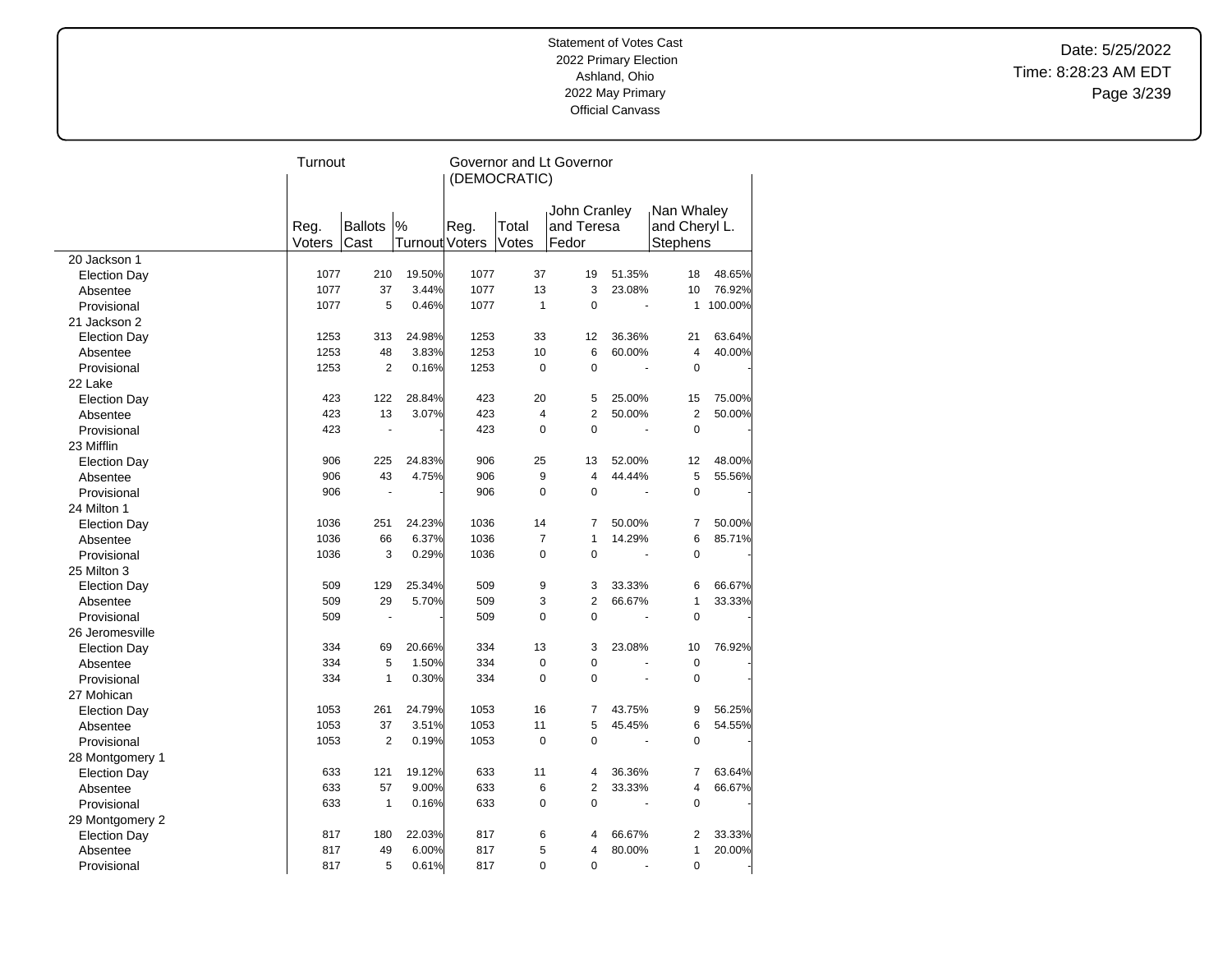| Turnout        |                            |                       | Governor and Lt Governor<br>(DEMOCRATIC) |                              |                                       |                                                |
|----------------|----------------------------|-----------------------|------------------------------------------|------------------------------|---------------------------------------|------------------------------------------------|
| Reg.<br>Voters | <b>Ballots  %</b><br>lCast | <b>Turnout Voters</b> | Reg.                                     | Total<br><i><b>Notes</b></i> | John Cranley<br>land Teresa<br>∣Fedor | Nan Whaley<br>and Cheryl L.<br><b>Stephens</b> |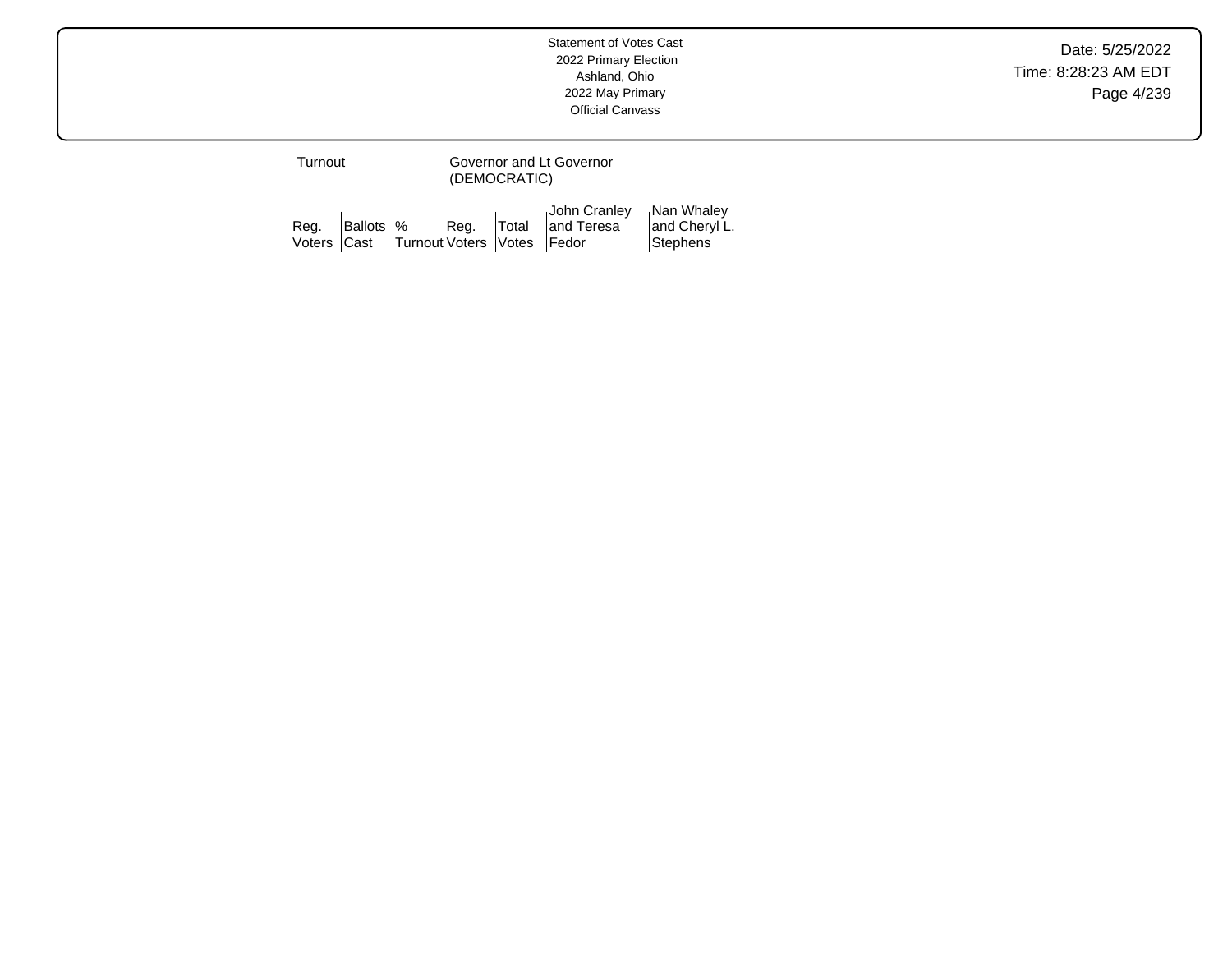Date: 5/25/2022 Time: 8:28:23 AM EDT Page 5/239

| 30 Montgomery 3     |       |              |        |       |                |                |         |                |         |
|---------------------|-------|--------------|--------|-------|----------------|----------------|---------|----------------|---------|
| <b>Election Day</b> | 581   | 131          | 22.55% | 581   | 10             | $\overline{2}$ | 20.00%  | 8              | 80.00%  |
| Absentee            | 581   | 51           | 8.78%  | 581   | 3              | 1              | 33.33%  | 2              | 66.67%  |
| Provisional         | 581   |              |        | 581   | 0              | 0              |         | $\mathbf 0$    |         |
| 31 Orange 1         |       |              |        |       |                |                |         |                |         |
| <b>Election Day</b> | 1047  | 273          | 26.07% | 1047  | 22             | 6              | 27.27%  | 16             | 72.73%  |
| Absentee            | 1047  | 48           | 4.58%  | 1047  | 11             | 4              | 36.36%  | $\overline{7}$ | 63.64%  |
| Provisional         | 1047  | 3            | 0.29%  | 1047  | 0              | 0              | ä,      | 0              |         |
| 32 Orange 2         |       |              |        |       |                |                |         |                |         |
| <b>Election Day</b> | 605   | 184          | 30.41% | 605   | 11             | 4              | 36.36%  | 7              | 63.64%  |
| Absentee            | 605   | 19           | 3.14%  | 605   | 3              | 0              |         | 3              | 100.00% |
| Provisional         | 605   | ä,           |        | 605   | 0              | 0              | ä,      | 0              |         |
| 33 Perry            |       |              |        |       |                |                |         |                |         |
| <b>Election Day</b> | 1284  | 304          | 23.68% | 1284  | 29             | 14             | 48.28%  | 15             | 51.72%  |
| Absentee            | 1284  | 71           | 5.53%  | 1284  | 11             | $\overline{2}$ | 18.18%  | 9              | 81.82%  |
| Provisional         | 1284  | $\mathbf{1}$ | 0.08%  | 1284  | $\mathbf 0$    | 0              | ä,      | $\mathbf 0$    |         |
| 34 Ruggles          |       |              |        |       |                |                |         |                |         |
| <b>Election Day</b> | 635   | 167          | 26.30% | 635   | 19             | 7              | 36.84%  | 12             | 63.16%  |
| Absentee            | 635   | 21           | 3.31%  | 635   | $\overline{2}$ | 2              | 100.00% | $\overline{0}$ |         |
| Provisional         | 635   | $\mathbf{1}$ | 0.16%  | 635   | 0              | $\Omega$       |         | 0              |         |
| 35 Sullivan 1       |       |              |        |       |                |                |         |                |         |
| <b>Election Day</b> | 866   | 195          | 22.52% | 866   | 23             | 7              | 30.43%  | 16             | 69.57%  |
| Absentee            | 866   | 24           | 2.77%  | 866   | $\overline{2}$ | 0              |         | $\overline{2}$ | 100.00% |
| Provisional         | 866   | ä,           |        | 866   | 0              | 0              |         | 0              |         |
| 36 Sullivan 2       |       |              |        |       |                |                |         |                |         |
| <b>Election Day</b> | 767   | 181          | 23.60% | 767   | 21             | 8              | 38.10%  | 13             | 61.90%  |
| Absentee            | 767   | 14           | 1.83%  | 767   | 5              | 0              |         | 5              | 100.00% |
| Provisional         | 767   | 3            | 0.39%  | 767   | 0              | $\Omega$       | ä,      | $\mathbf 0$    |         |
| 37 Troy             |       |              |        |       |                |                |         |                |         |
| <b>Election Day</b> | 787   | 244          | 31.00% | 787   | 33             | 11             | 33.33%  | 22             | 66.67%  |
| Absentee            | 787   | 27           | 3.43%  | 787   | 6              | 4              | 66.67%  | 2              | 33.33%  |
| Provisional         | 787   | 1            | 0.13%  | 787   | 0              | 0              |         | 0              |         |
| 38 Vermillion 1     |       |              |        |       |                |                |         |                |         |
| <b>Election Day</b> | 833   | 186          | 22.33% | 833   | 14             | 5              | 35.71%  | 9              | 64.29%  |
| Absentee            | 833   | 42           | 5.04%  | 833   | 12             | 7              | 58.33%  | 5              | 41.67%  |
| Provisional         | 833   | 2            | 0.24%  | 833   | $\mathbf 0$    | 0              |         | 0              |         |
| 39 Vermillion 2     |       |              |        |       |                |                |         |                |         |
| <b>Election Day</b> | 1066  | 276          | 25.89% | 1066  | 20             | 2              | 10.00%  | 18             | 90.00%  |
| Absentee            | 1066  | 63           | 5.91%  | 1066  | 4              | 2              | 50.00%  | $\overline{2}$ | 50.00%  |
| Provisional         | 1066  | L.           |        | 1066  | 0              | 0              |         | $\mathbf 0$    |         |
| Total               |       |              |        |       |                |                |         |                |         |
| <b>Election Day</b> | 34426 | 7158         | 20.79% | 34426 | 797            | 298            | 37.39%  | 499            | 62.61%  |
| Absentee            | 34426 | 2003         | 5.82%  | 34426 | 389            | 134            | 34.45%  | 255            | 65.55%  |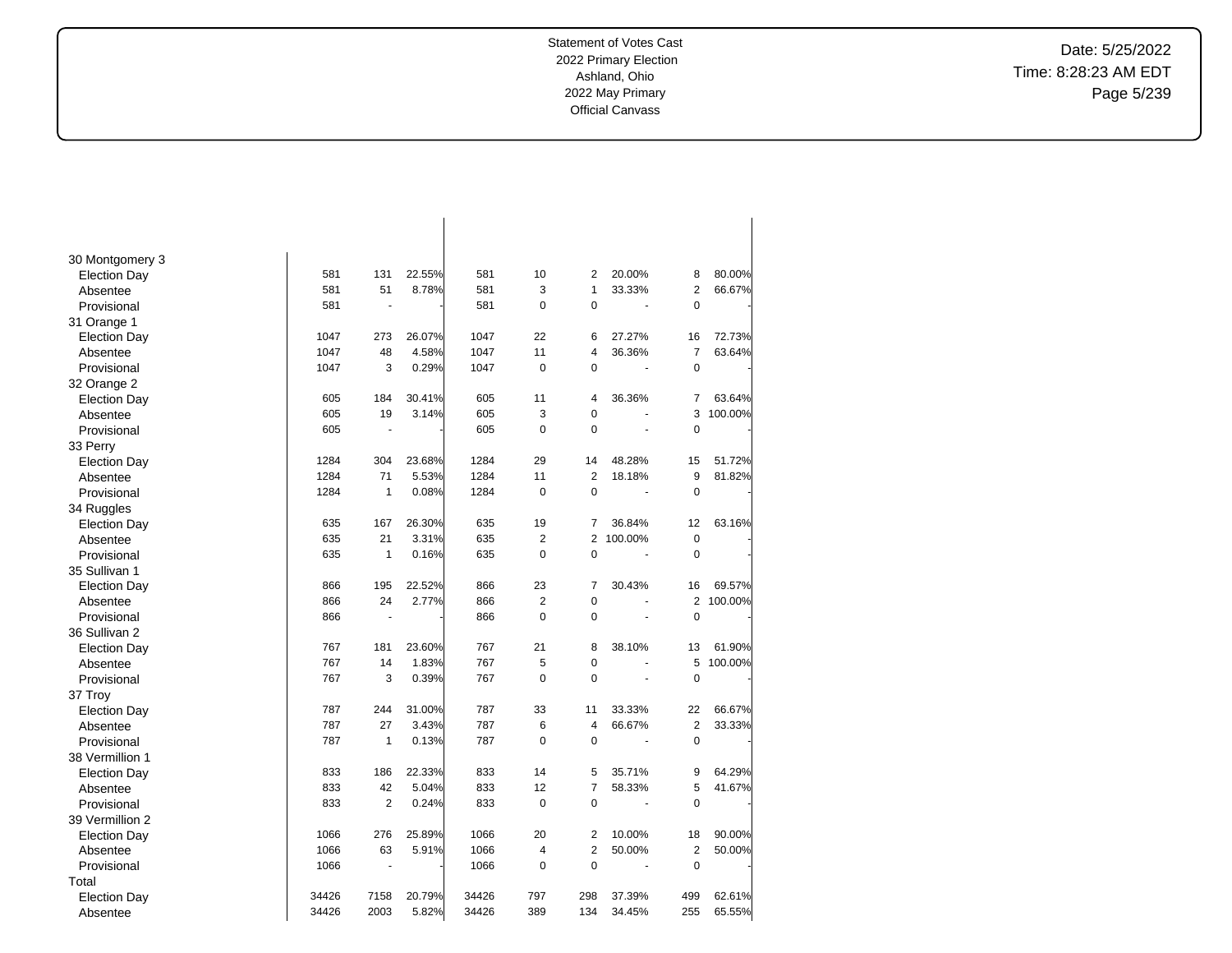Date: 5/25/2022 Time: 8:28:23 AM EDT Page 6/239

Statement of Votes Cast 2022 Primary Election Ashland, Ohio 2022 May Primary Official Canvass

| Provisional | 34426 | 65   | 0.19%  | 34426 |      |     | 50.00% |     | 50.00% |
|-------------|-------|------|--------|-------|------|-----|--------|-----|--------|
| Total       | 34426 | 9226 | 26.80% | 34426 | 1188 | 433 | 36.45% | 755 | 63.55% |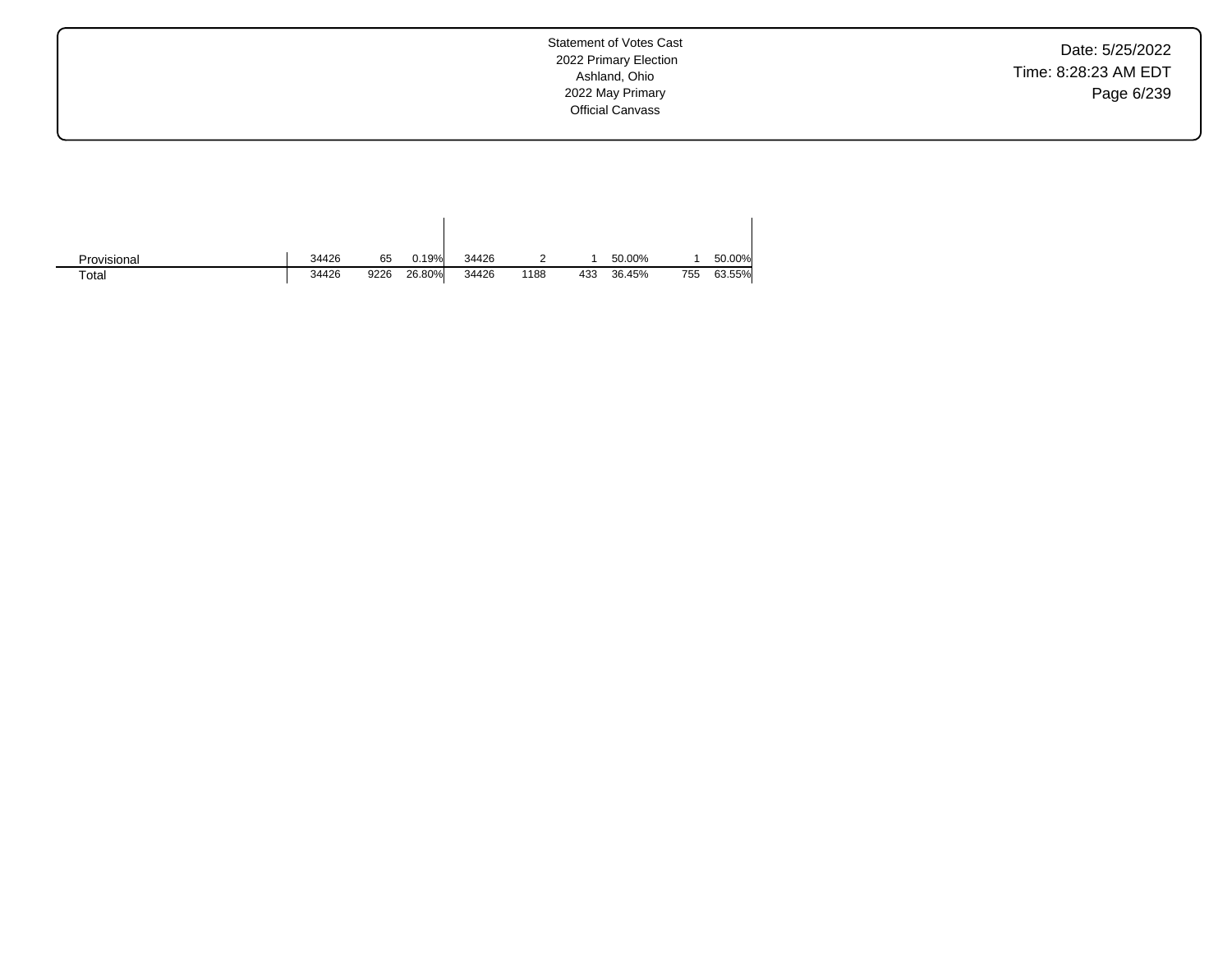Date: 5/25/2022 Time: 8:28:23 AM EDT Page 7/239

|                          | Turnout |                |                | <b>Attorney General</b> |          |             |         |  |
|--------------------------|---------|----------------|----------------|-------------------------|----------|-------------|---------|--|
|                          |         |                |                | (DEMOCRATIC)            |          |             |         |  |
|                          |         |                |                |                         |          |             |         |  |
|                          | Reg.    | <b>Ballots</b> | $\%$           | Reg.                    | Total    | Jeffrey A.  |         |  |
|                          | Voters  | Cast           | Turnout Voters |                         | Votes    | Crossman    |         |  |
| <b>Jurisdiction Wide</b> |         |                |                |                         |          |             |         |  |
| 01 Ashland City 1-A      |         |                |                |                         |          |             |         |  |
| <b>Election Day</b>      | 910     | 149            | 16.37%         | 910                     | 16       | 16          | 100.00% |  |
| Absentee                 | 910     | 143            | 15.71%         | 910                     | 35       | 35          | 100.00% |  |
| Provisional              | 910     | 3              | 0.33%          | 910                     | 0        | $\mathbf 0$ |         |  |
| 02 Ashland City 1-B      |         |                |                |                         |          |             |         |  |
| <b>Election Day</b>      | 1070    | 166            | 15.51%         | 1070                    | 14       | 14          | 100.00% |  |
| Absentee                 | 1070    | 127            | 11.87%         | 1070                    | 29       | 29          | 100.00% |  |
| Provisional              | 1070    | 1              | 0.09%          | 1070                    | $\Omega$ | $\mathbf 0$ |         |  |
| 03 Ashland City 1-C      |         |                |                |                         |          |             |         |  |
| <b>Election Day</b>      | 1059    | 210            | 19.83%         | 1059                    | 18       | 18          | 100.00% |  |
| Absentee                 | 1059    | 96             | 9.07%          | 1059                    | 17       | 17          | 100.00% |  |
| Provisional              | 1059    | $\overline{4}$ | 0.38%          | 1059                    | 0        | $\mathbf 0$ |         |  |
| 04 Ashland City 1-D      |         |                |                |                         |          |             |         |  |
| <b>Election Day</b>      | 686     | 162            | 23.62%         | 686                     | 8        | 8           | 100.00% |  |
| Absentee                 | 686     | 103            | 15.01%         | 686                     | 11       | 11          | 100.00% |  |
| Provisional              | 686     |                |                | 686                     | $\Omega$ | $\mathbf 0$ |         |  |
| 05 Ashland City 2-A      |         |                |                |                         |          |             |         |  |
| <b>Election Day</b>      | 926     | 127            | 13.71%         | 926                     | 8        | 8           | 100.00% |  |
| Absentee                 | 926     | 79             | 8.53%          | 926                     | 13       | 13          | 100.00% |  |
| Provisional              | 926     | 2              | 0.22%          | 926                     | 0        | 0           |         |  |
| 06 Ashland City 2-B      |         |                |                |                         |          |             |         |  |
| <b>Election Day</b>      | 1132    | 157            | 13.87%         | 1132                    | 31       | 31          | 100.00% |  |
| Absentee                 | 1132    | 70             | 6.18%          | 1132                    | 10       | 10          | 100.00% |  |
| Provisional              | 1132    | $\overline{a}$ |                | 1132                    | 0        | $\mathbf 0$ |         |  |
| 07 Ashland City 2-C      |         |                |                |                         |          |             |         |  |
| <b>Election Day</b>      | 969     | 165            | 17.03%         | 969                     | 19       | 19          | 100.00% |  |
| Absentee                 | 969     | 75             | 7.74%          | 969                     | 18       | 18          | 100.00% |  |
| Provisional              | 969     | 1              | 0.10%          | 969                     | $\Omega$ | $\mathbf 0$ |         |  |
| 08 Ashland City 3-A      |         |                |                |                         |          |             |         |  |
| <b>Election Day</b>      | 763     | 121            | 15.86%         | 763                     | 16       | 16          | 100.00% |  |
| Absentee                 | 763     | 36             | 4.72%          | 763                     | 5        | 5           | 100.00% |  |
| Provisional              | 763     | 2              | 0.26%          | 763                     | 0        | $\mathbf 0$ |         |  |
| 09 Ashland City 3-B      |         |                |                |                         |          |             |         |  |
| <b>Election Day</b>      | 960     | 142            | 14.79%         | 960                     | 16       | 16          | 100.00% |  |
| Absentee                 | 960     | 68             | 7.08%          | 960                     | 15       | 15          | 100.00% |  |
| Provisional              | 960     | $\overline{2}$ | 0.21%          | 960                     | 0        | 0           |         |  |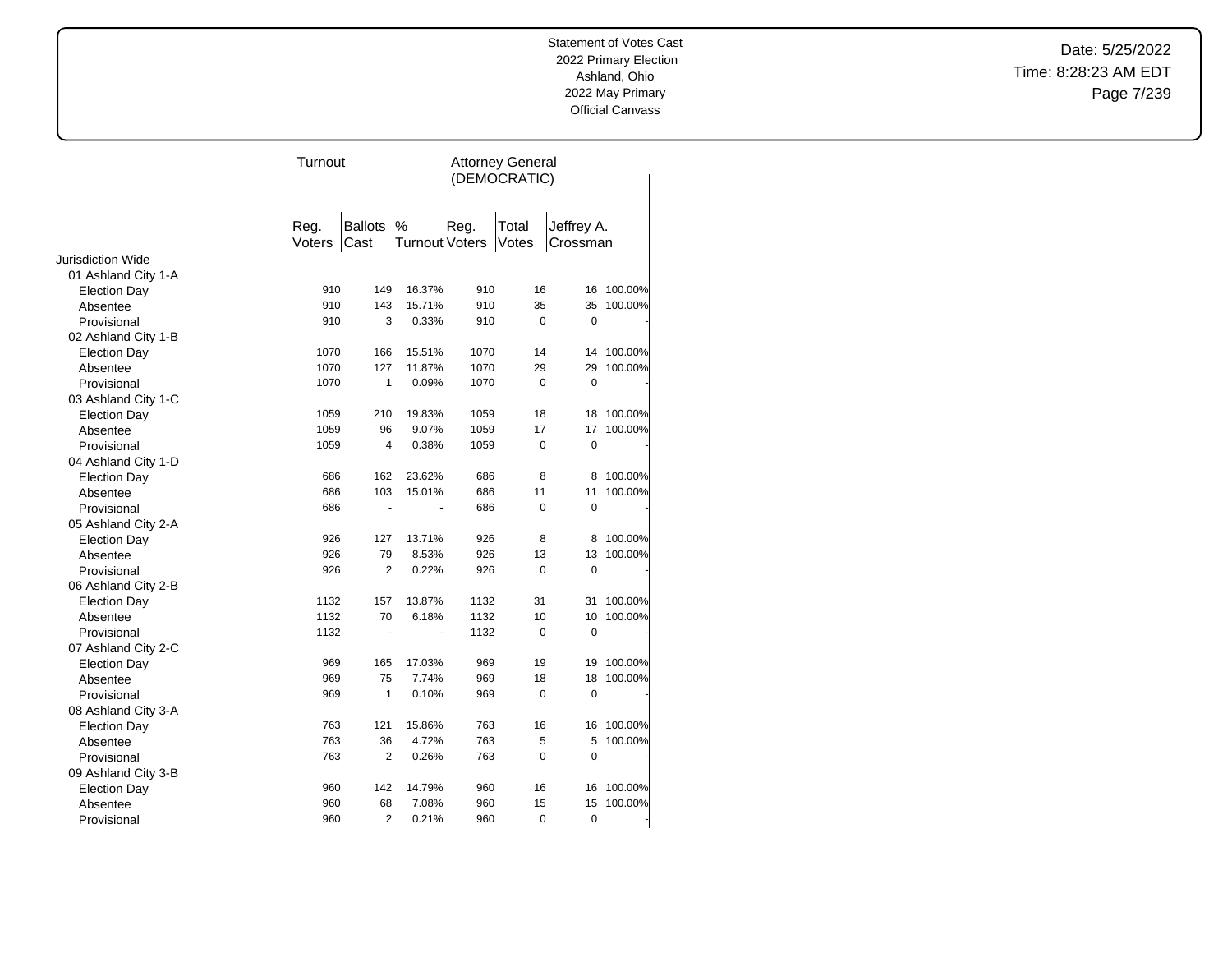Date: 5/25/2022 Time: 8:28:23 AM EDT Page 8/239

| <b>Ballots</b><br>$\%$<br>Reg.<br>Total<br>Jeffrey A.<br>Reg.<br>Voters<br>Turnout Voters<br>Votes<br>Cast<br>Crossman<br>10 Ashland City 3-C<br>940<br>147<br>15.64%<br>940<br>6<br>100.00%<br>6<br><b>Election Day</b><br>17<br>14.36%<br>100.00%<br>940<br>135<br>940<br>17<br>Absentee<br>940<br>5<br>0.53%<br>940<br>0<br>$\mathbf 0$<br>Provisional<br>11 Ashland City 3-D<br>10.76%<br>660<br>71<br>660<br>9<br>100.00%<br>9<br><b>Election Day</b><br>18<br>2.73%<br>1<br>100.00%<br>660<br>660<br>1<br>Absentee<br>660<br>$\mathbf{1}$<br>0.15%<br>660<br>1<br>100.00%<br>1<br>Provisional<br>12 Ashland City 4-A<br>9.51%<br>19<br>100.00%<br><b>Election Day</b><br>862<br>82<br>862<br>19<br>862<br>38<br>4.41%<br>862<br>9<br>9<br>100.00%<br>Absentee<br>$\mathbf 0$<br>862<br>862<br>0<br>Provisional<br>$\blacksquare$<br>13 Ashland City 4-B<br>619<br>8.89%<br>11<br>100.00%<br>55<br>619<br>11<br><b>Election Day</b><br>6<br>619<br>21<br>3.39%<br>619<br>6<br>100.00%<br>Absentee<br>1<br>0.16%<br>619<br>$\Omega$<br>$\mathbf 0$<br>Provisional<br>619<br>14 Ashland City 4-C<br>15<br>909<br>98<br>10.78%<br>909<br>15<br>100.00%<br><b>Election Day</b><br>29<br>3.19%<br>7<br>100.00%<br>909<br>909<br>7<br>Absentee<br>$\overline{0}$<br>$\mathbf 0$<br>909<br>909<br>Provisional<br>Ĭ.<br>15 Clear Creek<br>22.88%<br>1276<br>292<br>1276<br>29<br>29<br>100.00%<br><b>Election Day</b><br>64<br>5.02%<br>1276<br>10<br>100.00%<br>1276<br>10<br>Absentee<br>1276<br>6<br>0.47%<br>1276<br>0<br>$\mathbf 0$<br>Provisional<br>16 Loudonville 1<br>1334<br>309<br>23.16%<br>1334<br>40<br>40<br>100.00%<br><b>Election Day</b><br>1334<br>1334<br>39<br>2.92%<br>14<br>100.00%<br>14<br>Absentee<br>1334<br>6<br>0.45%<br>1334<br>0<br>$\mathbf 0$<br>Provisional<br>17 Green 1<br>1124<br>275<br>24.47%<br>1124<br>29<br>100.00%<br>29<br><b>Election Day</b><br>1124<br>27<br>2.40%<br>1124<br>5<br>5<br>100.00%<br>Absentee<br>0<br>$\mathbf 0$<br>1124<br>1124<br>Provisional<br>÷.<br>18 Green 2<br>597<br>150<br>25.13%<br>597<br>19<br>100.00%<br><b>Election Day</b><br>19<br>7<br>597<br>29<br>4.86%<br>597<br>7<br>100.00%<br>Absentee<br>597<br>597<br>0<br>$\mathbf 0$<br>Provisional<br>19 Loudonville 2<br>23.08%<br>32<br>1118<br>258<br>1118<br>32<br>100.00%<br><b>Election Day</b><br>42<br>3.76%<br>10<br>100.00%<br>1118<br>1118<br>10<br>Absentee<br>1<br>0.09%<br>0<br>1118<br>1118<br>0<br>Provisional | Turnout |  | <b>Attorney General</b> |  |  |  |  |
|---------------------------------------------------------------------------------------------------------------------------------------------------------------------------------------------------------------------------------------------------------------------------------------------------------------------------------------------------------------------------------------------------------------------------------------------------------------------------------------------------------------------------------------------------------------------------------------------------------------------------------------------------------------------------------------------------------------------------------------------------------------------------------------------------------------------------------------------------------------------------------------------------------------------------------------------------------------------------------------------------------------------------------------------------------------------------------------------------------------------------------------------------------------------------------------------------------------------------------------------------------------------------------------------------------------------------------------------------------------------------------------------------------------------------------------------------------------------------------------------------------------------------------------------------------------------------------------------------------------------------------------------------------------------------------------------------------------------------------------------------------------------------------------------------------------------------------------------------------------------------------------------------------------------------------------------------------------------------------------------------------------------------------------------------------------------------------------------------------------------------------------------------------------------------------------------------------------------------------------------------------------------------------------------------------------------------------------------------------------------------------------------------------------------------------------------------------|---------|--|-------------------------|--|--|--|--|
|                                                                                                                                                                                                                                                                                                                                                                                                                                                                                                                                                                                                                                                                                                                                                                                                                                                                                                                                                                                                                                                                                                                                                                                                                                                                                                                                                                                                                                                                                                                                                                                                                                                                                                                                                                                                                                                                                                                                                                                                                                                                                                                                                                                                                                                                                                                                                                                                                                                         |         |  | (DEMOCRATIC)            |  |  |  |  |
|                                                                                                                                                                                                                                                                                                                                                                                                                                                                                                                                                                                                                                                                                                                                                                                                                                                                                                                                                                                                                                                                                                                                                                                                                                                                                                                                                                                                                                                                                                                                                                                                                                                                                                                                                                                                                                                                                                                                                                                                                                                                                                                                                                                                                                                                                                                                                                                                                                                         |         |  |                         |  |  |  |  |
|                                                                                                                                                                                                                                                                                                                                                                                                                                                                                                                                                                                                                                                                                                                                                                                                                                                                                                                                                                                                                                                                                                                                                                                                                                                                                                                                                                                                                                                                                                                                                                                                                                                                                                                                                                                                                                                                                                                                                                                                                                                                                                                                                                                                                                                                                                                                                                                                                                                         |         |  |                         |  |  |  |  |
|                                                                                                                                                                                                                                                                                                                                                                                                                                                                                                                                                                                                                                                                                                                                                                                                                                                                                                                                                                                                                                                                                                                                                                                                                                                                                                                                                                                                                                                                                                                                                                                                                                                                                                                                                                                                                                                                                                                                                                                                                                                                                                                                                                                                                                                                                                                                                                                                                                                         |         |  |                         |  |  |  |  |
|                                                                                                                                                                                                                                                                                                                                                                                                                                                                                                                                                                                                                                                                                                                                                                                                                                                                                                                                                                                                                                                                                                                                                                                                                                                                                                                                                                                                                                                                                                                                                                                                                                                                                                                                                                                                                                                                                                                                                                                                                                                                                                                                                                                                                                                                                                                                                                                                                                                         |         |  |                         |  |  |  |  |
|                                                                                                                                                                                                                                                                                                                                                                                                                                                                                                                                                                                                                                                                                                                                                                                                                                                                                                                                                                                                                                                                                                                                                                                                                                                                                                                                                                                                                                                                                                                                                                                                                                                                                                                                                                                                                                                                                                                                                                                                                                                                                                                                                                                                                                                                                                                                                                                                                                                         |         |  |                         |  |  |  |  |
|                                                                                                                                                                                                                                                                                                                                                                                                                                                                                                                                                                                                                                                                                                                                                                                                                                                                                                                                                                                                                                                                                                                                                                                                                                                                                                                                                                                                                                                                                                                                                                                                                                                                                                                                                                                                                                                                                                                                                                                                                                                                                                                                                                                                                                                                                                                                                                                                                                                         |         |  |                         |  |  |  |  |
|                                                                                                                                                                                                                                                                                                                                                                                                                                                                                                                                                                                                                                                                                                                                                                                                                                                                                                                                                                                                                                                                                                                                                                                                                                                                                                                                                                                                                                                                                                                                                                                                                                                                                                                                                                                                                                                                                                                                                                                                                                                                                                                                                                                                                                                                                                                                                                                                                                                         |         |  |                         |  |  |  |  |
|                                                                                                                                                                                                                                                                                                                                                                                                                                                                                                                                                                                                                                                                                                                                                                                                                                                                                                                                                                                                                                                                                                                                                                                                                                                                                                                                                                                                                                                                                                                                                                                                                                                                                                                                                                                                                                                                                                                                                                                                                                                                                                                                                                                                                                                                                                                                                                                                                                                         |         |  |                         |  |  |  |  |
|                                                                                                                                                                                                                                                                                                                                                                                                                                                                                                                                                                                                                                                                                                                                                                                                                                                                                                                                                                                                                                                                                                                                                                                                                                                                                                                                                                                                                                                                                                                                                                                                                                                                                                                                                                                                                                                                                                                                                                                                                                                                                                                                                                                                                                                                                                                                                                                                                                                         |         |  |                         |  |  |  |  |
|                                                                                                                                                                                                                                                                                                                                                                                                                                                                                                                                                                                                                                                                                                                                                                                                                                                                                                                                                                                                                                                                                                                                                                                                                                                                                                                                                                                                                                                                                                                                                                                                                                                                                                                                                                                                                                                                                                                                                                                                                                                                                                                                                                                                                                                                                                                                                                                                                                                         |         |  |                         |  |  |  |  |
|                                                                                                                                                                                                                                                                                                                                                                                                                                                                                                                                                                                                                                                                                                                                                                                                                                                                                                                                                                                                                                                                                                                                                                                                                                                                                                                                                                                                                                                                                                                                                                                                                                                                                                                                                                                                                                                                                                                                                                                                                                                                                                                                                                                                                                                                                                                                                                                                                                                         |         |  |                         |  |  |  |  |
|                                                                                                                                                                                                                                                                                                                                                                                                                                                                                                                                                                                                                                                                                                                                                                                                                                                                                                                                                                                                                                                                                                                                                                                                                                                                                                                                                                                                                                                                                                                                                                                                                                                                                                                                                                                                                                                                                                                                                                                                                                                                                                                                                                                                                                                                                                                                                                                                                                                         |         |  |                         |  |  |  |  |
|                                                                                                                                                                                                                                                                                                                                                                                                                                                                                                                                                                                                                                                                                                                                                                                                                                                                                                                                                                                                                                                                                                                                                                                                                                                                                                                                                                                                                                                                                                                                                                                                                                                                                                                                                                                                                                                                                                                                                                                                                                                                                                                                                                                                                                                                                                                                                                                                                                                         |         |  |                         |  |  |  |  |
|                                                                                                                                                                                                                                                                                                                                                                                                                                                                                                                                                                                                                                                                                                                                                                                                                                                                                                                                                                                                                                                                                                                                                                                                                                                                                                                                                                                                                                                                                                                                                                                                                                                                                                                                                                                                                                                                                                                                                                                                                                                                                                                                                                                                                                                                                                                                                                                                                                                         |         |  |                         |  |  |  |  |
|                                                                                                                                                                                                                                                                                                                                                                                                                                                                                                                                                                                                                                                                                                                                                                                                                                                                                                                                                                                                                                                                                                                                                                                                                                                                                                                                                                                                                                                                                                                                                                                                                                                                                                                                                                                                                                                                                                                                                                                                                                                                                                                                                                                                                                                                                                                                                                                                                                                         |         |  |                         |  |  |  |  |
|                                                                                                                                                                                                                                                                                                                                                                                                                                                                                                                                                                                                                                                                                                                                                                                                                                                                                                                                                                                                                                                                                                                                                                                                                                                                                                                                                                                                                                                                                                                                                                                                                                                                                                                                                                                                                                                                                                                                                                                                                                                                                                                                                                                                                                                                                                                                                                                                                                                         |         |  |                         |  |  |  |  |
|                                                                                                                                                                                                                                                                                                                                                                                                                                                                                                                                                                                                                                                                                                                                                                                                                                                                                                                                                                                                                                                                                                                                                                                                                                                                                                                                                                                                                                                                                                                                                                                                                                                                                                                                                                                                                                                                                                                                                                                                                                                                                                                                                                                                                                                                                                                                                                                                                                                         |         |  |                         |  |  |  |  |
|                                                                                                                                                                                                                                                                                                                                                                                                                                                                                                                                                                                                                                                                                                                                                                                                                                                                                                                                                                                                                                                                                                                                                                                                                                                                                                                                                                                                                                                                                                                                                                                                                                                                                                                                                                                                                                                                                                                                                                                                                                                                                                                                                                                                                                                                                                                                                                                                                                                         |         |  |                         |  |  |  |  |
|                                                                                                                                                                                                                                                                                                                                                                                                                                                                                                                                                                                                                                                                                                                                                                                                                                                                                                                                                                                                                                                                                                                                                                                                                                                                                                                                                                                                                                                                                                                                                                                                                                                                                                                                                                                                                                                                                                                                                                                                                                                                                                                                                                                                                                                                                                                                                                                                                                                         |         |  |                         |  |  |  |  |
|                                                                                                                                                                                                                                                                                                                                                                                                                                                                                                                                                                                                                                                                                                                                                                                                                                                                                                                                                                                                                                                                                                                                                                                                                                                                                                                                                                                                                                                                                                                                                                                                                                                                                                                                                                                                                                                                                                                                                                                                                                                                                                                                                                                                                                                                                                                                                                                                                                                         |         |  |                         |  |  |  |  |
|                                                                                                                                                                                                                                                                                                                                                                                                                                                                                                                                                                                                                                                                                                                                                                                                                                                                                                                                                                                                                                                                                                                                                                                                                                                                                                                                                                                                                                                                                                                                                                                                                                                                                                                                                                                                                                                                                                                                                                                                                                                                                                                                                                                                                                                                                                                                                                                                                                                         |         |  |                         |  |  |  |  |
|                                                                                                                                                                                                                                                                                                                                                                                                                                                                                                                                                                                                                                                                                                                                                                                                                                                                                                                                                                                                                                                                                                                                                                                                                                                                                                                                                                                                                                                                                                                                                                                                                                                                                                                                                                                                                                                                                                                                                                                                                                                                                                                                                                                                                                                                                                                                                                                                                                                         |         |  |                         |  |  |  |  |
|                                                                                                                                                                                                                                                                                                                                                                                                                                                                                                                                                                                                                                                                                                                                                                                                                                                                                                                                                                                                                                                                                                                                                                                                                                                                                                                                                                                                                                                                                                                                                                                                                                                                                                                                                                                                                                                                                                                                                                                                                                                                                                                                                                                                                                                                                                                                                                                                                                                         |         |  |                         |  |  |  |  |
|                                                                                                                                                                                                                                                                                                                                                                                                                                                                                                                                                                                                                                                                                                                                                                                                                                                                                                                                                                                                                                                                                                                                                                                                                                                                                                                                                                                                                                                                                                                                                                                                                                                                                                                                                                                                                                                                                                                                                                                                                                                                                                                                                                                                                                                                                                                                                                                                                                                         |         |  |                         |  |  |  |  |
|                                                                                                                                                                                                                                                                                                                                                                                                                                                                                                                                                                                                                                                                                                                                                                                                                                                                                                                                                                                                                                                                                                                                                                                                                                                                                                                                                                                                                                                                                                                                                                                                                                                                                                                                                                                                                                                                                                                                                                                                                                                                                                                                                                                                                                                                                                                                                                                                                                                         |         |  |                         |  |  |  |  |
|                                                                                                                                                                                                                                                                                                                                                                                                                                                                                                                                                                                                                                                                                                                                                                                                                                                                                                                                                                                                                                                                                                                                                                                                                                                                                                                                                                                                                                                                                                                                                                                                                                                                                                                                                                                                                                                                                                                                                                                                                                                                                                                                                                                                                                                                                                                                                                                                                                                         |         |  |                         |  |  |  |  |
|                                                                                                                                                                                                                                                                                                                                                                                                                                                                                                                                                                                                                                                                                                                                                                                                                                                                                                                                                                                                                                                                                                                                                                                                                                                                                                                                                                                                                                                                                                                                                                                                                                                                                                                                                                                                                                                                                                                                                                                                                                                                                                                                                                                                                                                                                                                                                                                                                                                         |         |  |                         |  |  |  |  |
|                                                                                                                                                                                                                                                                                                                                                                                                                                                                                                                                                                                                                                                                                                                                                                                                                                                                                                                                                                                                                                                                                                                                                                                                                                                                                                                                                                                                                                                                                                                                                                                                                                                                                                                                                                                                                                                                                                                                                                                                                                                                                                                                                                                                                                                                                                                                                                                                                                                         |         |  |                         |  |  |  |  |
|                                                                                                                                                                                                                                                                                                                                                                                                                                                                                                                                                                                                                                                                                                                                                                                                                                                                                                                                                                                                                                                                                                                                                                                                                                                                                                                                                                                                                                                                                                                                                                                                                                                                                                                                                                                                                                                                                                                                                                                                                                                                                                                                                                                                                                                                                                                                                                                                                                                         |         |  |                         |  |  |  |  |
|                                                                                                                                                                                                                                                                                                                                                                                                                                                                                                                                                                                                                                                                                                                                                                                                                                                                                                                                                                                                                                                                                                                                                                                                                                                                                                                                                                                                                                                                                                                                                                                                                                                                                                                                                                                                                                                                                                                                                                                                                                                                                                                                                                                                                                                                                                                                                                                                                                                         |         |  |                         |  |  |  |  |
|                                                                                                                                                                                                                                                                                                                                                                                                                                                                                                                                                                                                                                                                                                                                                                                                                                                                                                                                                                                                                                                                                                                                                                                                                                                                                                                                                                                                                                                                                                                                                                                                                                                                                                                                                                                                                                                                                                                                                                                                                                                                                                                                                                                                                                                                                                                                                                                                                                                         |         |  |                         |  |  |  |  |
|                                                                                                                                                                                                                                                                                                                                                                                                                                                                                                                                                                                                                                                                                                                                                                                                                                                                                                                                                                                                                                                                                                                                                                                                                                                                                                                                                                                                                                                                                                                                                                                                                                                                                                                                                                                                                                                                                                                                                                                                                                                                                                                                                                                                                                                                                                                                                                                                                                                         |         |  |                         |  |  |  |  |
|                                                                                                                                                                                                                                                                                                                                                                                                                                                                                                                                                                                                                                                                                                                                                                                                                                                                                                                                                                                                                                                                                                                                                                                                                                                                                                                                                                                                                                                                                                                                                                                                                                                                                                                                                                                                                                                                                                                                                                                                                                                                                                                                                                                                                                                                                                                                                                                                                                                         |         |  |                         |  |  |  |  |
|                                                                                                                                                                                                                                                                                                                                                                                                                                                                                                                                                                                                                                                                                                                                                                                                                                                                                                                                                                                                                                                                                                                                                                                                                                                                                                                                                                                                                                                                                                                                                                                                                                                                                                                                                                                                                                                                                                                                                                                                                                                                                                                                                                                                                                                                                                                                                                                                                                                         |         |  |                         |  |  |  |  |
|                                                                                                                                                                                                                                                                                                                                                                                                                                                                                                                                                                                                                                                                                                                                                                                                                                                                                                                                                                                                                                                                                                                                                                                                                                                                                                                                                                                                                                                                                                                                                                                                                                                                                                                                                                                                                                                                                                                                                                                                                                                                                                                                                                                                                                                                                                                                                                                                                                                         |         |  |                         |  |  |  |  |
|                                                                                                                                                                                                                                                                                                                                                                                                                                                                                                                                                                                                                                                                                                                                                                                                                                                                                                                                                                                                                                                                                                                                                                                                                                                                                                                                                                                                                                                                                                                                                                                                                                                                                                                                                                                                                                                                                                                                                                                                                                                                                                                                                                                                                                                                                                                                                                                                                                                         |         |  |                         |  |  |  |  |
|                                                                                                                                                                                                                                                                                                                                                                                                                                                                                                                                                                                                                                                                                                                                                                                                                                                                                                                                                                                                                                                                                                                                                                                                                                                                                                                                                                                                                                                                                                                                                                                                                                                                                                                                                                                                                                                                                                                                                                                                                                                                                                                                                                                                                                                                                                                                                                                                                                                         |         |  |                         |  |  |  |  |
|                                                                                                                                                                                                                                                                                                                                                                                                                                                                                                                                                                                                                                                                                                                                                                                                                                                                                                                                                                                                                                                                                                                                                                                                                                                                                                                                                                                                                                                                                                                                                                                                                                                                                                                                                                                                                                                                                                                                                                                                                                                                                                                                                                                                                                                                                                                                                                                                                                                         |         |  |                         |  |  |  |  |
|                                                                                                                                                                                                                                                                                                                                                                                                                                                                                                                                                                                                                                                                                                                                                                                                                                                                                                                                                                                                                                                                                                                                                                                                                                                                                                                                                                                                                                                                                                                                                                                                                                                                                                                                                                                                                                                                                                                                                                                                                                                                                                                                                                                                                                                                                                                                                                                                                                                         |         |  |                         |  |  |  |  |
|                                                                                                                                                                                                                                                                                                                                                                                                                                                                                                                                                                                                                                                                                                                                                                                                                                                                                                                                                                                                                                                                                                                                                                                                                                                                                                                                                                                                                                                                                                                                                                                                                                                                                                                                                                                                                                                                                                                                                                                                                                                                                                                                                                                                                                                                                                                                                                                                                                                         |         |  |                         |  |  |  |  |
|                                                                                                                                                                                                                                                                                                                                                                                                                                                                                                                                                                                                                                                                                                                                                                                                                                                                                                                                                                                                                                                                                                                                                                                                                                                                                                                                                                                                                                                                                                                                                                                                                                                                                                                                                                                                                                                                                                                                                                                                                                                                                                                                                                                                                                                                                                                                                                                                                                                         |         |  |                         |  |  |  |  |
|                                                                                                                                                                                                                                                                                                                                                                                                                                                                                                                                                                                                                                                                                                                                                                                                                                                                                                                                                                                                                                                                                                                                                                                                                                                                                                                                                                                                                                                                                                                                                                                                                                                                                                                                                                                                                                                                                                                                                                                                                                                                                                                                                                                                                                                                                                                                                                                                                                                         |         |  |                         |  |  |  |  |
|                                                                                                                                                                                                                                                                                                                                                                                                                                                                                                                                                                                                                                                                                                                                                                                                                                                                                                                                                                                                                                                                                                                                                                                                                                                                                                                                                                                                                                                                                                                                                                                                                                                                                                                                                                                                                                                                                                                                                                                                                                                                                                                                                                                                                                                                                                                                                                                                                                                         |         |  |                         |  |  |  |  |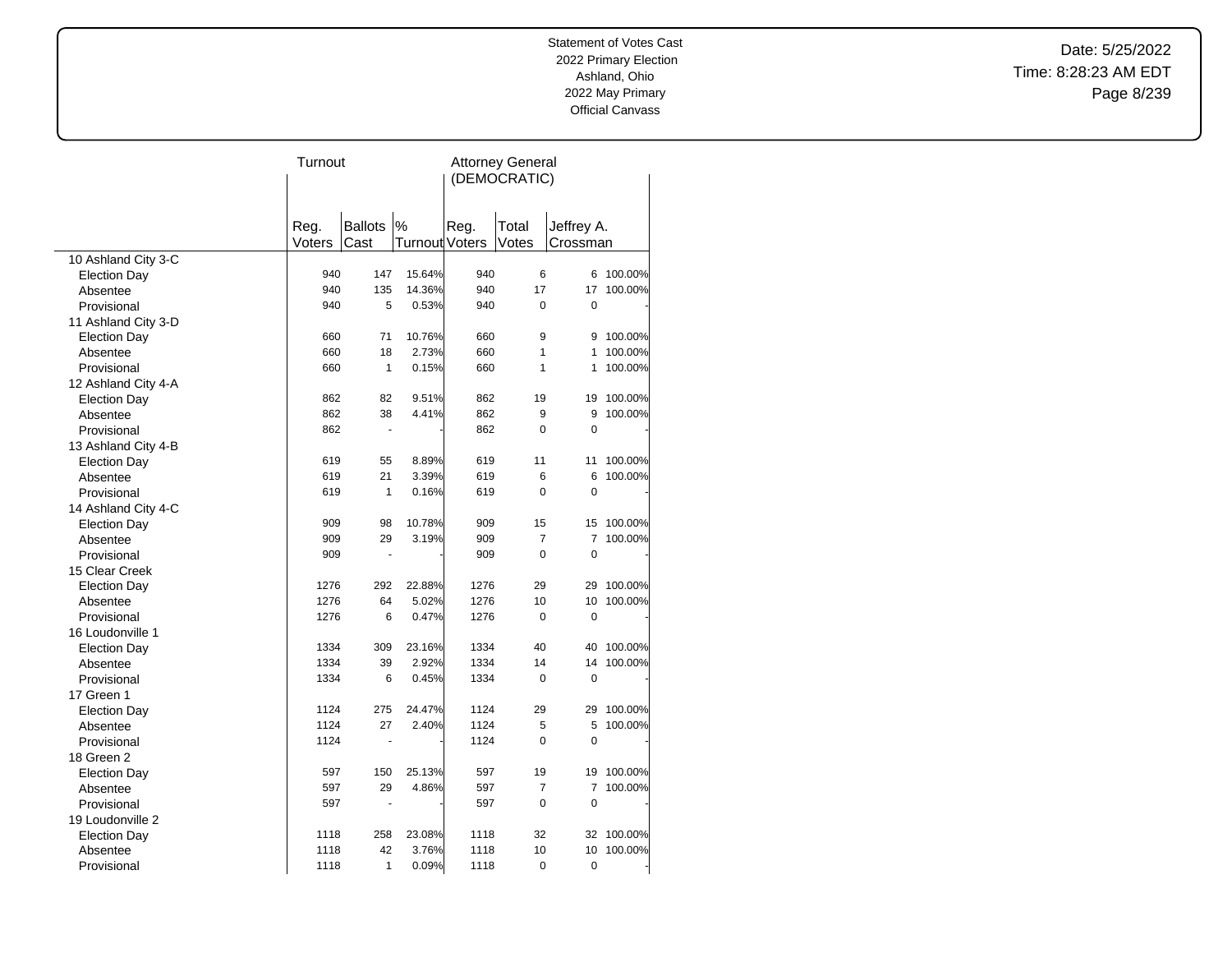Date: 5/25/2022 Time: 8:28:23 AM EDT Page 9/239

|                     | Turnout |                |                       | <b>Attorney General</b> |                |                |            |  |
|---------------------|---------|----------------|-----------------------|-------------------------|----------------|----------------|------------|--|
|                     |         |                |                       | (DEMOCRATIC)            |                |                |            |  |
|                     |         |                |                       |                         |                |                |            |  |
|                     | Reg.    | <b>Ballots</b> | $\%$                  | Reg.                    | Total          | Jeffrey A.     |            |  |
|                     | Voters  | Cast           | <b>Turnout Voters</b> |                         | Votes          | Crossman       |            |  |
| 20 Jackson 1        |         |                |                       |                         |                |                |            |  |
| <b>Election Day</b> | 1077    | 210            | 19.50%                | 1077                    | 32             |                | 32 100.00% |  |
| Absentee            | 1077    | 37             | 3.44%                 | 1077                    | 11             | 11             | 100.00%    |  |
| Provisional         | 1077    | 5              | 0.46%                 | 1077                    | 1              | 1              | 100.00%    |  |
| 21 Jackson 2        |         |                |                       |                         |                |                |            |  |
| <b>Election Day</b> | 1253    | 313            | 24.98%                | 1253                    | 32             | 32             | 100.00%    |  |
| Absentee            | 1253    | 48             | 3.83%                 | 1253                    | 9              | 9              | 100.00%    |  |
| Provisional         | 1253    | $\overline{2}$ | 0.16%                 | 1253                    | 0              | $\mathbf 0$    |            |  |
| 22 Lake             |         |                |                       |                         |                |                |            |  |
| <b>Election Day</b> | 423     | 122            | 28.84%                | 423                     | 15             | 15             | 100.00%    |  |
| Absentee            | 423     | 13             | 3.07%                 | 423                     | 3              | 3              | 100.00%    |  |
| Provisional         | 423     | ÷,             |                       | 423                     | 0              | $\mathbf 0$    |            |  |
| 23 Mifflin          |         |                |                       |                         |                |                |            |  |
| <b>Election Day</b> | 906     | 225            | 24.83%                | 906                     | 22             | 22             | 100.00%    |  |
| Absentee            | 906     | 43             | 4.75%                 | 906                     | 8              | 8              | 100.00%    |  |
| Provisional         | 906     | ÷.             |                       | 906                     | 0              | 0              |            |  |
| 24 Milton 1         |         |                |                       |                         |                |                |            |  |
| <b>Election Day</b> | 1036    | 251            | 24.23%                | 1036                    | 12             | 12             | 100.00%    |  |
| Absentee            | 1036    | 66             | 6.37%                 | 1036                    | 6              | 6              | 100.00%    |  |
| Provisional         | 1036    | 3              | 0.29%                 | 1036                    | 0              | $\overline{0}$ |            |  |
| 25 Milton 3         |         |                |                       |                         |                |                |            |  |
| <b>Election Day</b> | 509     | 129            | 25.34%                | 509                     | 9              | 9              | 100.00%    |  |
| Absentee            | 509     | 29             | 5.70%                 | 509                     | 1              | 1              | 100.00%    |  |
| Provisional         | 509     |                |                       | 509                     | $\overline{0}$ | 0              |            |  |
| 26 Jeromesville     |         |                |                       |                         |                |                |            |  |
| <b>Election Day</b> | 334     | 69             | 20.66%                | 334                     | 11             | 11             | 100.00%    |  |
| Absentee            | 334     | 5              | 1.50%                 | 334                     | 0              | $\mathbf 0$    |            |  |
| Provisional         | 334     | $\mathbf{1}$   | 0.30%                 | 334                     | 0              | $\mathbf 0$    |            |  |
| 27 Mohican          |         |                |                       |                         |                |                |            |  |
| <b>Election Day</b> | 1053    | 261            | 24.79%                | 1053                    | 12             | 12             | 100.00%    |  |
| Absentee            | 1053    | 37             | 3.51%                 | 1053                    | 10             | 10             | 100.00%    |  |
| Provisional         | 1053    | $\overline{2}$ | 0.19%                 | 1053                    | 0              | $\mathbf 0$    |            |  |
| 28 Montgomery 1     |         |                |                       |                         |                |                |            |  |
| <b>Election Day</b> | 633     | 121            | 19.12%                | 633                     | 8              | 8              | 100.00%    |  |
| Absentee            | 633     | 57             | 9.00%                 | 633                     | 4              | 4              | 100.00%    |  |
| Provisional         | 633     | $\mathbf{1}$   | 0.16%                 | 633                     | 0              | 0              |            |  |
| 29 Montgomery 2     |         |                |                       |                         |                |                |            |  |
| <b>Election Day</b> | 817     | 180            | 22.03%                | 817                     | 5              | 5              | 100.00%    |  |
| Absentee            | 817     | 49             | 6.00%                 | 817                     | 5              | 5              | 100.00%    |  |
| Provisional         | 817     | 5              | 0.61%                 | 817                     | 0              | 0              |            |  |
|                     |         |                |                       |                         |                |                |            |  |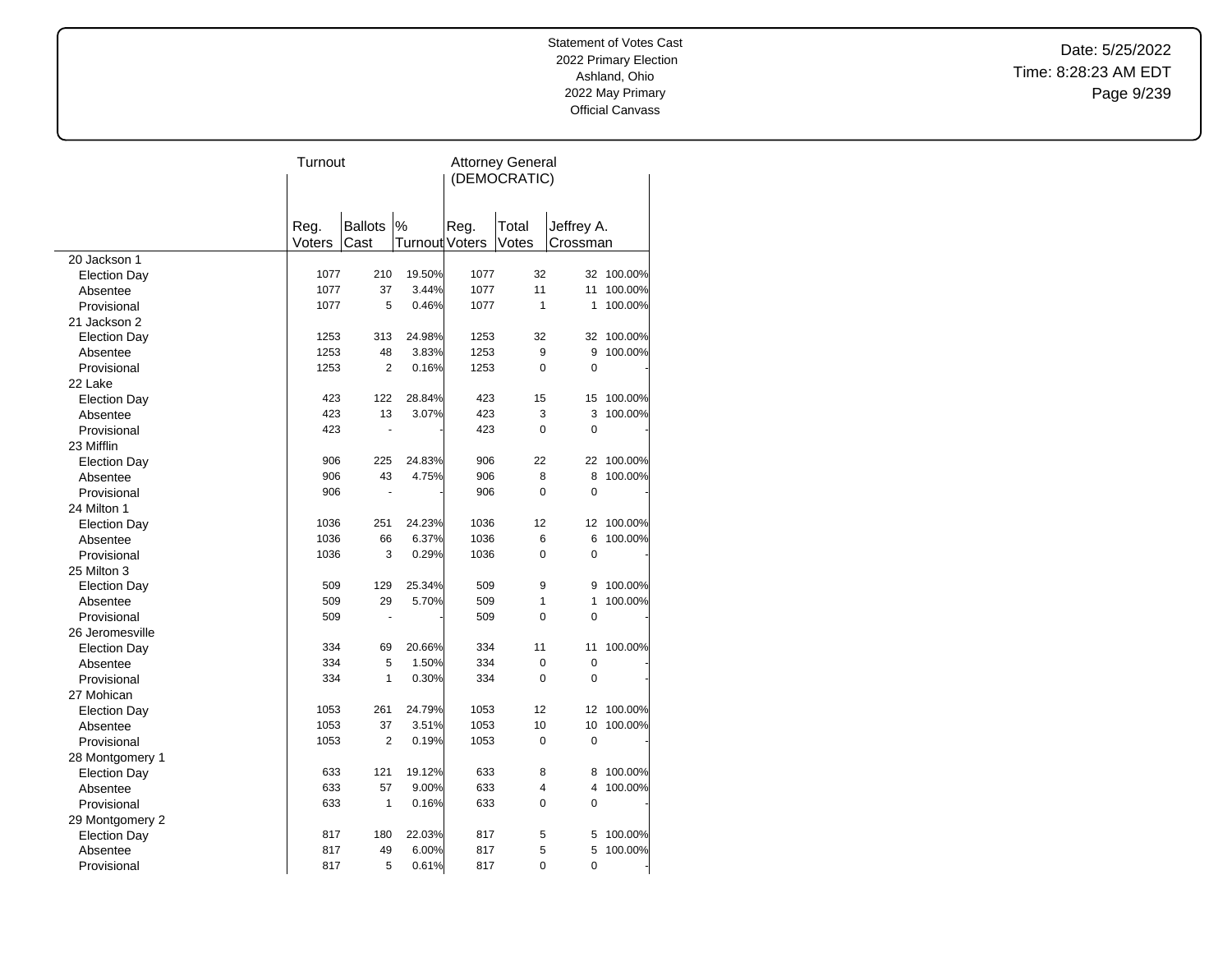Date: 5/25/2022 Time: 8:28:23 AM EDT Page 10/239

| Turnout             |  |                                                  | <b>Attorney General</b><br>(DEMOCRATIC) |  |                                                                  |  |
|---------------------|--|--------------------------------------------------|-----------------------------------------|--|------------------------------------------------------------------|--|
| Reg.<br>Voters Cast |  | $B$ allots $\frac{1}{2}$<br>Turnout Voters Votes |                                         |  | $\left  \text{Reg.} \right $ Total Jeffrey A.<br><b>Crossman</b> |  |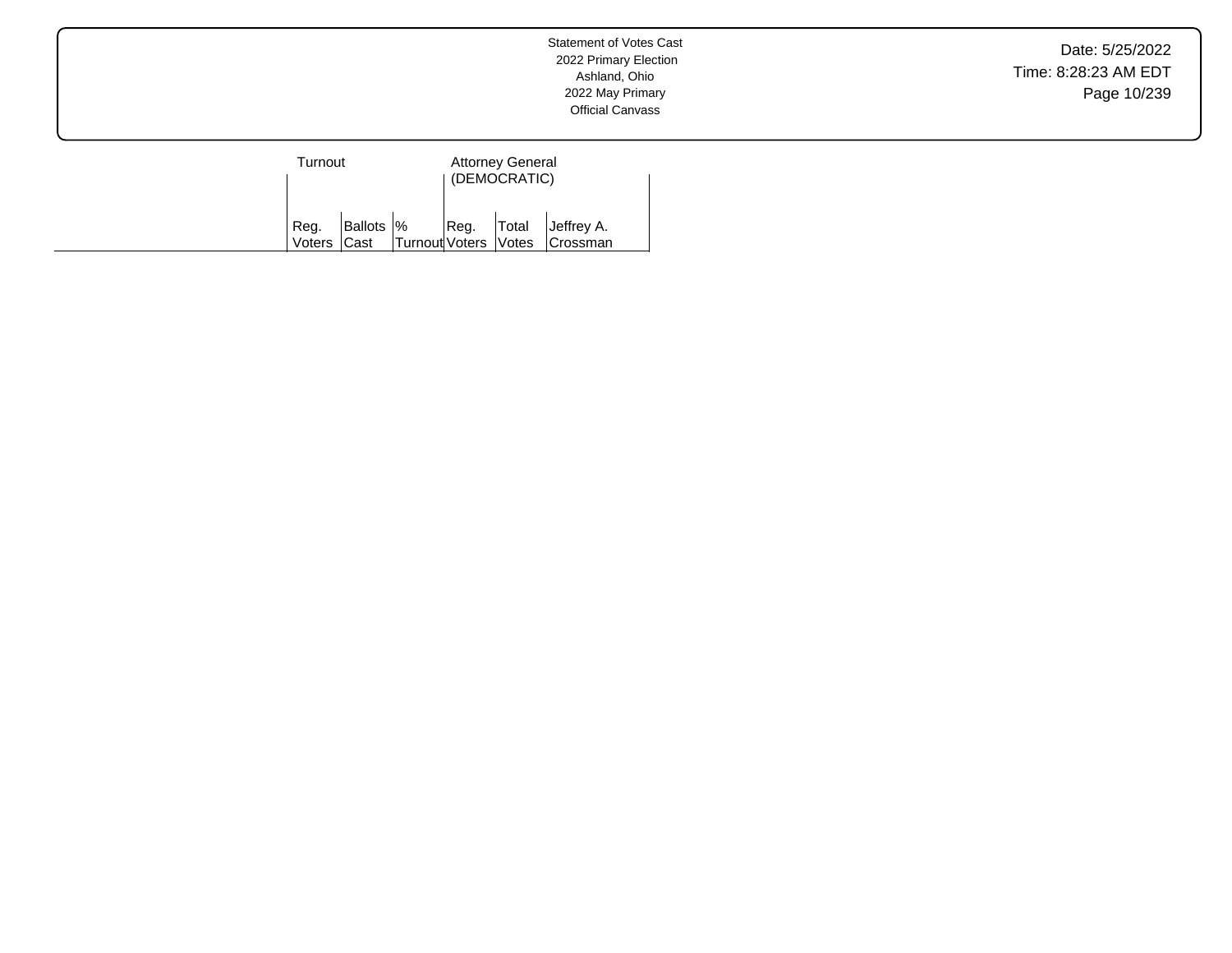Date: 5/25/2022 Time: 8:28:23 AM EDT Page 11/239

| 30 Montgomery 3     |       |                |        |       |                |                |         |
|---------------------|-------|----------------|--------|-------|----------------|----------------|---------|
| <b>Election Day</b> | 581   | 131            | 22.55% | 581   | 9              | 9              | 100.00% |
| Absentee            | 581   | 51             | 8.78%  | 581   | $\overline{2}$ | $\overline{2}$ | 100.00% |
| Provisional         | 581   | ä,             |        | 581   | 0              | 0              |         |
| 31 Orange 1         |       |                |        |       |                |                |         |
| <b>Election Day</b> | 1047  | 273            | 26.07% | 1047  | 18             | 18             | 100.00% |
| Absentee            | 1047  | 48             | 4.58%  | 1047  | 9              | 9              | 100.00% |
| Provisional         | 1047  | 3              | 0.29%  | 1047  | $\overline{0}$ | $\mathbf 0$    |         |
| 32 Orange 2         |       |                |        |       |                |                |         |
| <b>Election Day</b> | 605   | 184            | 30.41% | 605   | 8              | 8              | 100.00% |
| Absentee            | 605   | 19             | 3.14%  | 605   | $\overline{2}$ | $\overline{2}$ | 100.00% |
| Provisional         | 605   |                |        | 605   | 0              | $\mathbf 0$    |         |
| 33 Perry            |       |                |        |       |                |                |         |
| <b>Election Day</b> | 1284  | 304            | 23.68% | 1284  | 21             | 21             | 100.00% |
| Absentee            | 1284  | 71             | 5.53%  | 1284  | 11             | 11             | 100.00% |
| Provisional         | 1284  | 1              | 0.08%  | 1284  | $\mathbf 0$    | $\mathbf 0$    |         |
| 34 Ruggles          |       |                |        |       |                |                |         |
| <b>Election Day</b> | 635   | 167            | 26.30% | 635   | 14             | 14             | 100.00% |
| Absentee            | 635   | 21             | 3.31%  | 635   | $\overline{2}$ | $\overline{2}$ | 100.00% |
| Provisional         | 635   | 1              | 0.16%  | 635   | $\Omega$       | $\mathbf 0$    |         |
| 35 Sullivan 1       |       |                |        |       |                |                |         |
| <b>Election Day</b> | 866   | 195            | 22.52% | 866   | 20             | 20             | 100.00% |
| Absentee            | 866   | 24             | 2.77%  | 866   | $\overline{2}$ | $\overline{2}$ | 100.00% |
| Provisional         | 866   | $\blacksquare$ |        | 866   | $\overline{0}$ | $\overline{0}$ |         |
| 36 Sullivan 2       |       |                |        |       |                |                |         |
| <b>Election Day</b> | 767   | 181            | 23.60% | 767   | 20             | 20             | 100.00% |
| Absentee            | 767   | 14             | 1.83%  | 767   | 3              | 3              | 100.00% |
| Provisional         | 767   | 3              | 0.39%  | 767   | $\Omega$       | $\mathbf 0$    |         |
| 37 Troy             |       |                |        |       |                |                |         |
| <b>Election Day</b> | 787   | 244            | 31.00% | 787   | 30             | 30             | 100.00% |
| Absentee            | 787   | 27             | 3.43%  | 787   | 6              | 6              | 100.00% |
| Provisional         | 787   | 1              | 0.13%  | 787   | 0              | $\mathbf 0$    |         |
| 38 Vermillion 1     |       |                |        |       |                |                |         |
| <b>Election Day</b> | 833   | 186            | 22.33% | 833   | 14             | 14             | 100.00% |
| Absentee            | 833   | 42             | 5.04%  | 833   | 10             | 10             | 100.00% |
| Provisional         | 833   | $\overline{2}$ | 0.24%  | 833   | 0              | $\mathbf 0$    |         |
| 39 Vermillion 2     |       |                |        |       |                |                |         |
| Election Day        | 1066  | 276            | 25.89% | 1066  | 15             | 15             | 100.00% |
| Absentee            | 1066  | 63             | 5.91%  | 1066  | $\overline{4}$ | 4              | 100.00% |
| Provisional         | 1066  | $\overline{a}$ |        | 1066  | $\overline{0}$ | $\mathbf 0$    |         |
| Total               |       |                |        |       |                |                |         |
| <b>Election Day</b> | 34426 | 7158           | 20.79% | 34426 | 682            | 682            | 100.00% |
| Absentee            | 34426 | 2003           | 5.82%  | 34426 | 347            | 347            | 100.00% |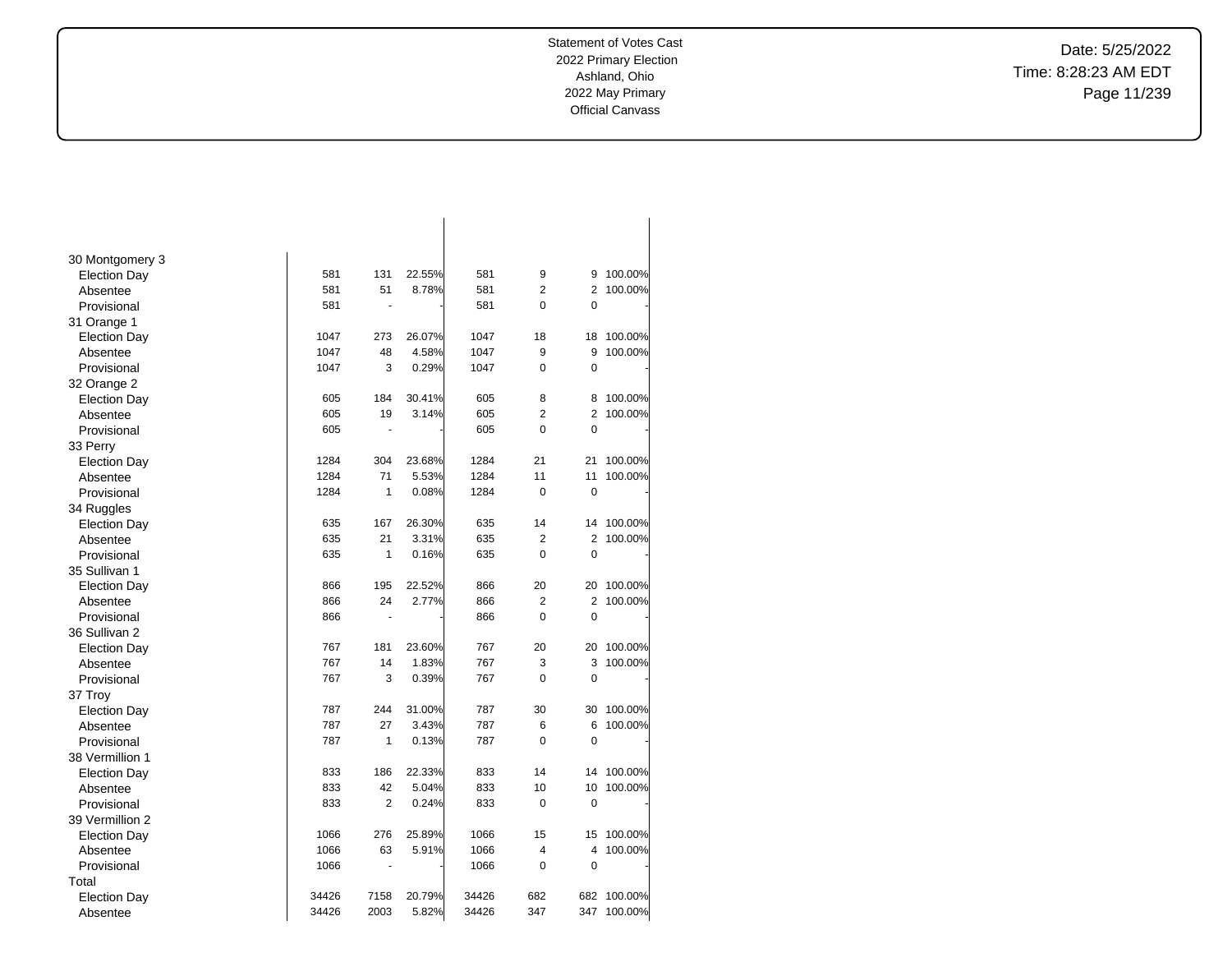Date: 5/25/2022 Time: 8:28:23 AM EDT Page 12/239

Statement of Votes Cast 2022 Primary Election Ashland, Ohio 2022 May Primary Official Canvass

| Provisional | 34426 | 65   | 0.19%  | 34426 |      |      | 2 100.00% |
|-------------|-------|------|--------|-------|------|------|-----------|
| Total       | 34426 | 9226 | 26.80% | 34426 | 1031 | 1031 | 100.00%   |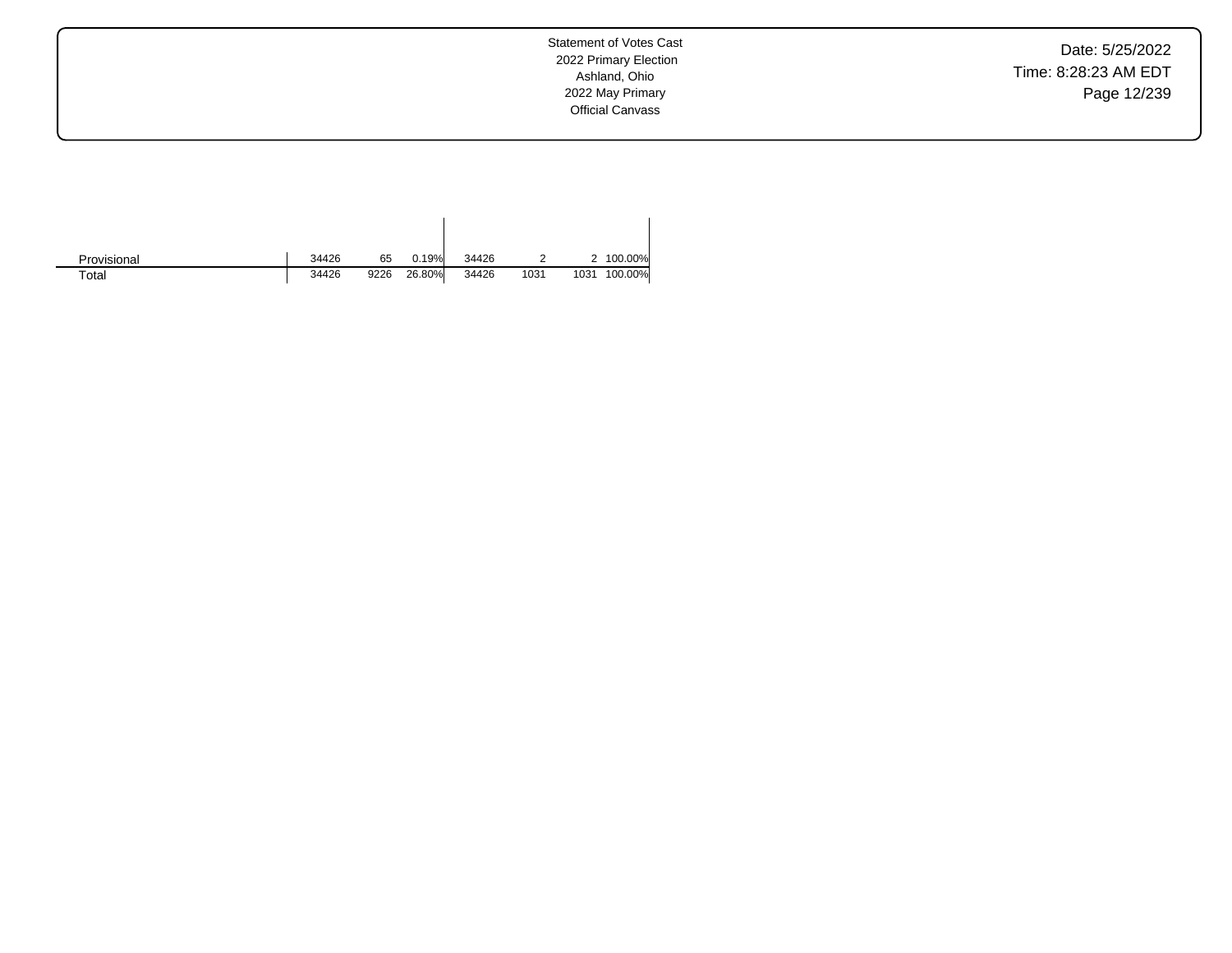Date: 5/25/2022 Time: 8:28:23 AM EDT Page 13/239

|                          | Turnout |                      |                | <b>Auditor of State</b> |                |             |         |  |
|--------------------------|---------|----------------------|----------------|-------------------------|----------------|-------------|---------|--|
|                          |         |                      |                |                         | (DEMOCRATIC)   |             |         |  |
|                          |         |                      |                |                         |                |             |         |  |
|                          |         |                      |                |                         |                |             |         |  |
|                          | Reg.    | <b>Ballots</b>       | %              | Reg.                    | Total          | Taylor      |         |  |
|                          | Voters  | Cast                 | Turnout Voters |                         | Votes          | Sappington  |         |  |
| <b>Jurisdiction Wide</b> |         |                      |                |                         |                |             |         |  |
| 01 Ashland City 1-A      |         |                      |                |                         |                |             |         |  |
| <b>Election Day</b>      | 910     | 149                  | 16.37%         | 910                     | 17             | 17          | 100.00% |  |
| Absentee                 | 910     | 143                  | 15.71%         | 910                     | 35             | 35          | 100.00% |  |
| Provisional              | 910     | 3                    | 0.33%          | 910                     | $\mathbf 0$    | $\mathbf 0$ |         |  |
| 02 Ashland City 1-B      |         |                      |                |                         |                |             |         |  |
| <b>Election Day</b>      | 1070    | 166                  | 15.51%         | 1070                    | 14             | 14          | 100.00% |  |
| Absentee                 | 1070    | 127                  | 11.87%         | 1070                    | 29             | 29          | 100.00% |  |
| Provisional              | 1070    | 1                    | 0.09%          | 1070                    | $\mathbf 0$    | $\mathbf 0$ |         |  |
| 03 Ashland City 1-C      |         |                      |                |                         |                |             |         |  |
| <b>Election Day</b>      | 1059    | 210                  | 19.83%         | 1059                    | 18             | 18          | 100.00% |  |
| Absentee                 | 1059    | 96                   | 9.07%          | 1059                    | 16             | 16          | 100.00% |  |
| Provisional              | 1059    | $\overline{4}$       | 0.38%          | 1059                    | $\mathbf 0$    | $\mathbf 0$ |         |  |
| 04 Ashland City 1-D      |         |                      |                |                         |                |             |         |  |
| <b>Election Day</b>      | 686     | 162                  | 23.62%         | 686                     | 8              | 8           | 100.00% |  |
| Absentee                 | 686     | 103                  | 15.01%         | 686                     | 11             | 11          | 100.00% |  |
| Provisional              | 686     |                      |                | 686                     | $\Omega$       | $\mathbf 0$ |         |  |
| 05 Ashland City 2-A      |         |                      |                |                         |                |             |         |  |
| <b>Election Day</b>      | 926     | 127                  | 13.71%         | 926                     | $\overline{7}$ | 7           | 100.00% |  |
| Absentee                 | 926     | 79                   | 8.53%          | 926                     | 13             | 13          | 100.00% |  |
| Provisional              | 926     | $\overline{2}$       | 0.22%          | 926                     | $\mathbf 0$    | $\mathbf 0$ |         |  |
| 06 Ashland City 2-B      |         |                      |                |                         |                |             |         |  |
| <b>Election Day</b>      | 1132    | 157                  | 13.87%         | 1132                    | 30             | 30          | 100.00% |  |
| Absentee                 | 1132    | 70                   | 6.18%          | 1132                    | 11             | 11          | 100.00% |  |
| Provisional              | 1132    | $\ddot{\phantom{1}}$ |                | 1132                    | $\mathbf 0$    | $\mathbf 0$ |         |  |
| 07 Ashland City 2-C      |         |                      |                |                         |                |             |         |  |
| <b>Election Day</b>      | 969     | 165                  | 17.03%         | 969                     | 19             | 19          | 100.00% |  |
| Absentee                 | 969     | 75                   | 7.74%          | 969                     | 16             | 16          | 100.00% |  |
| Provisional              | 969     | 1                    | 0.10%          | 969                     | $\mathbf 0$    | $\mathbf 0$ |         |  |
| 08 Ashland City 3-A      |         |                      |                |                         |                |             |         |  |
| <b>Election Day</b>      | 763     | 121                  | 15.86%         | 763                     | 16             | 16          | 100.00% |  |
| Absentee                 | 763     | 36                   | 4.72%          | 763                     | 5              | 5           | 100.00% |  |
| Provisional              | 763     | $\overline{2}$       | 0.26%          | 763                     | $\overline{0}$ | $\mathbf 0$ |         |  |
| 09 Ashland City 3-B      |         |                      |                |                         |                |             |         |  |
| <b>Election Day</b>      | 960     | 142                  | 14.79%         | 960                     | 13             | 13          | 100.00% |  |
| Absentee                 | 960     | 68                   | 7.08%          | 960                     | 15             | 15          | 100.00% |  |
| Provisional              | 960     | $\overline{2}$       | 0.21%          | 960                     | 0              | $\pmb{0}$   |         |  |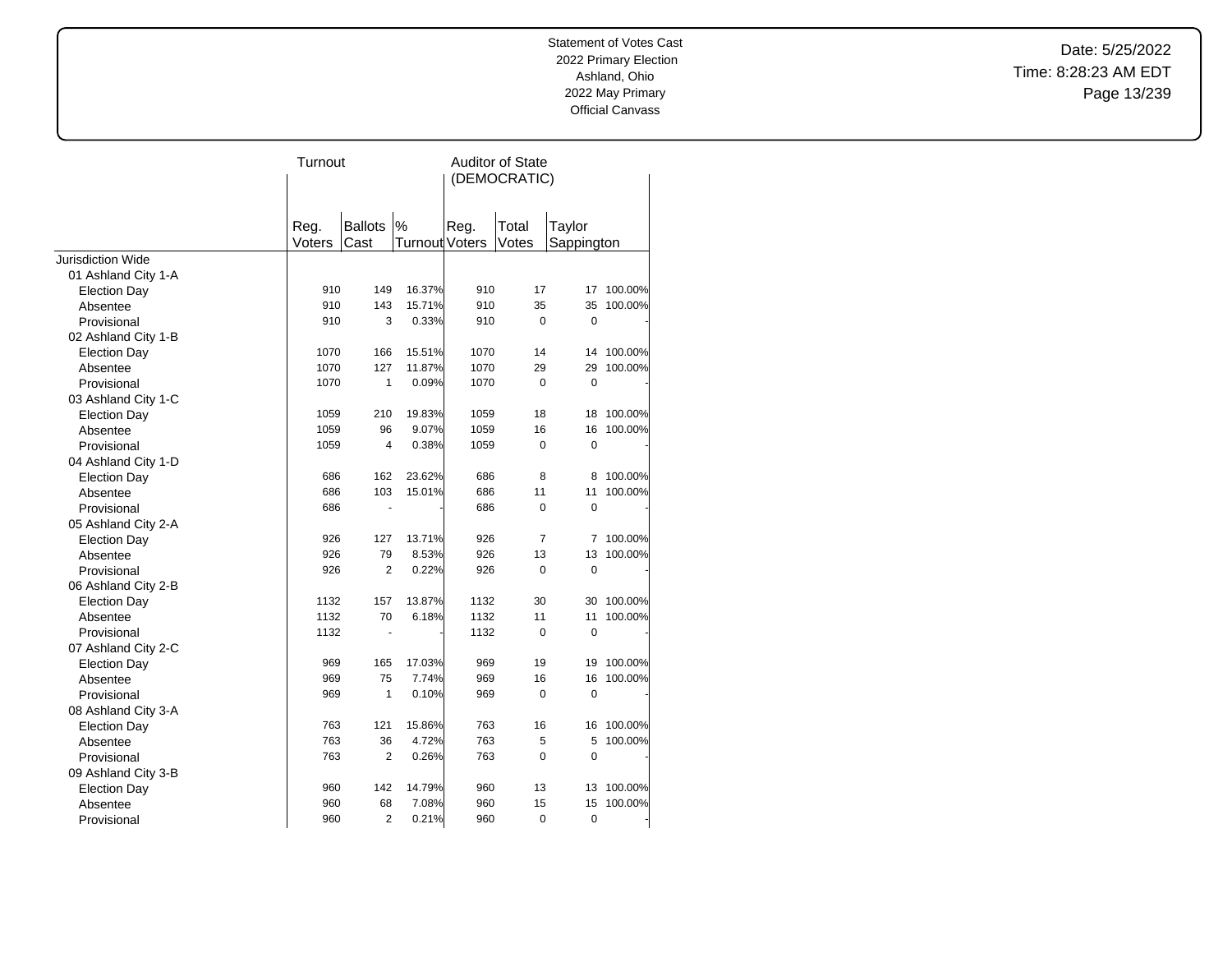Date: 5/25/2022 Time: 8:28:23 AM EDT Page 14/239

|                     | Turnout |                |                       | <b>Auditor of State</b> |                |                |         |  |
|---------------------|---------|----------------|-----------------------|-------------------------|----------------|----------------|---------|--|
|                     |         |                |                       | (DEMOCRATIC)            |                |                |         |  |
|                     |         |                |                       |                         |                |                |         |  |
|                     |         |                |                       |                         |                |                |         |  |
|                     | Reg.    | <b>Ballots</b> | $\%$                  | Reg.                    | Total          | Taylor         |         |  |
|                     | Voters  | Cast           | <b>Turnout Voters</b> |                         | Votes          | Sappington     |         |  |
| 10 Ashland City 3-C | 940     | 147            | 15.64%                | 940                     | 6              | 6              | 100.00% |  |
| <b>Election Day</b> | 940     | 135            | 14.36%                | 940                     | 15             | 15             | 100.00% |  |
| Absentee            | 940     | 5              | 0.53%                 | 940                     | 0              | $\overline{0}$ |         |  |
| Provisional         |         |                |                       |                         |                |                |         |  |
| 11 Ashland City 3-D | 660     | 71             | 10.76%                | 660                     | 10             | 10             | 100.00% |  |
| <b>Election Day</b> | 660     | 18             | 2.73%                 | 660                     | $\mathbf{1}$   | 1              | 100.00% |  |
| Absentee            | 660     | $\mathbf{1}$   | 0.15%                 | 660                     | $\mathbf{1}$   | 1              | 100.00% |  |
| Provisional         |         |                |                       |                         |                |                |         |  |
| 12 Ashland City 4-A |         |                |                       |                         |                |                |         |  |
| <b>Election Day</b> | 862     | 82             | 9.51%                 | 862                     | 18             | 18             | 100.00% |  |
| Absentee            | 862     | 38             | 4.41%                 | 862                     | 9              | 9              | 100.00% |  |
| Provisional         | 862     | L.             |                       | 862                     | 0              | 0              |         |  |
| 13 Ashland City 4-B |         |                |                       |                         |                |                |         |  |
| <b>Election Day</b> | 619     | 55             | 8.89%                 | 619                     | 10             | 10             | 100.00% |  |
| Absentee            | 619     | 21             | 3.39%                 | 619                     | 6              | 6              | 100.00% |  |
| Provisional         | 619     | 1              | 0.16%                 | 619                     | 0              | 0              |         |  |
| 14 Ashland City 4-C |         |                |                       |                         |                |                |         |  |
| <b>Election Day</b> | 909     | 98             | 10.78%                | 909                     | 15             | 15             | 100.00% |  |
| Absentee            | 909     | 29             | 3.19%                 | 909                     | 8              | 8              | 100.00% |  |
| Provisional         | 909     | ä,             |                       | 909                     | $\Omega$       | 0              |         |  |
| 15 Clear Creek      |         |                |                       |                         |                |                |         |  |
| <b>Election Day</b> | 1276    | 292            | 22.88%                | 1276                    | 29             | 29             | 100.00% |  |
| Absentee            | 1276    | 64             | 5.02%                 | 1276                    | 10             | 10             | 100.00% |  |
| Provisional         | 1276    | 6              | 0.47%                 | 1276                    | 0              | 0              |         |  |
| 16 Loudonville 1    |         |                |                       |                         |                |                |         |  |
| <b>Election Day</b> | 1334    | 309            | 23.16%                | 1334                    | 40             | 40             | 100.00% |  |
| Absentee            | 1334    | 39             | 2.92%                 | 1334                    | 14             | 14             | 100.00% |  |
| Provisional         | 1334    | 6              | 0.45%                 | 1334                    | 0              | $\mathbf 0$    |         |  |
| 17 Green 1          |         |                |                       |                         |                |                |         |  |
| <b>Election Day</b> | 1124    | 275            | 24.47%                | 1124                    | 27             | 27             | 100.00% |  |
| Absentee            | 1124    | 27             | 2.40%                 | 1124                    | 5              | 5              | 100.00% |  |
| Provisional         | 1124    | L.             |                       | 1124                    | 0              | 0              |         |  |
| 18 Green 2          |         |                |                       |                         |                |                |         |  |
| <b>Election Day</b> | 597     | 150            | 25.13%                | 597                     | 20             | 20             | 100.00% |  |
| Absentee            | 597     | 29             | 4.86%                 | 597                     | $\overline{7}$ | 7              | 100.00% |  |
| Provisional         | 597     | Ĭ.             |                       | 597                     | 0              | 0              |         |  |
| 19 Loudonville 2    |         |                |                       |                         |                |                |         |  |
| <b>Election Day</b> | 1118    | 258            | 23.08%                | 1118                    | 34             | 34             | 100.00% |  |
| Absentee            | 1118    | 42             | 3.76%                 | 1118                    | 9              | 9              | 100.00% |  |
| Provisional         | 1118    | 1              | 0.09%                 | 1118                    | 0              | 0              |         |  |
|                     |         |                |                       |                         |                |                |         |  |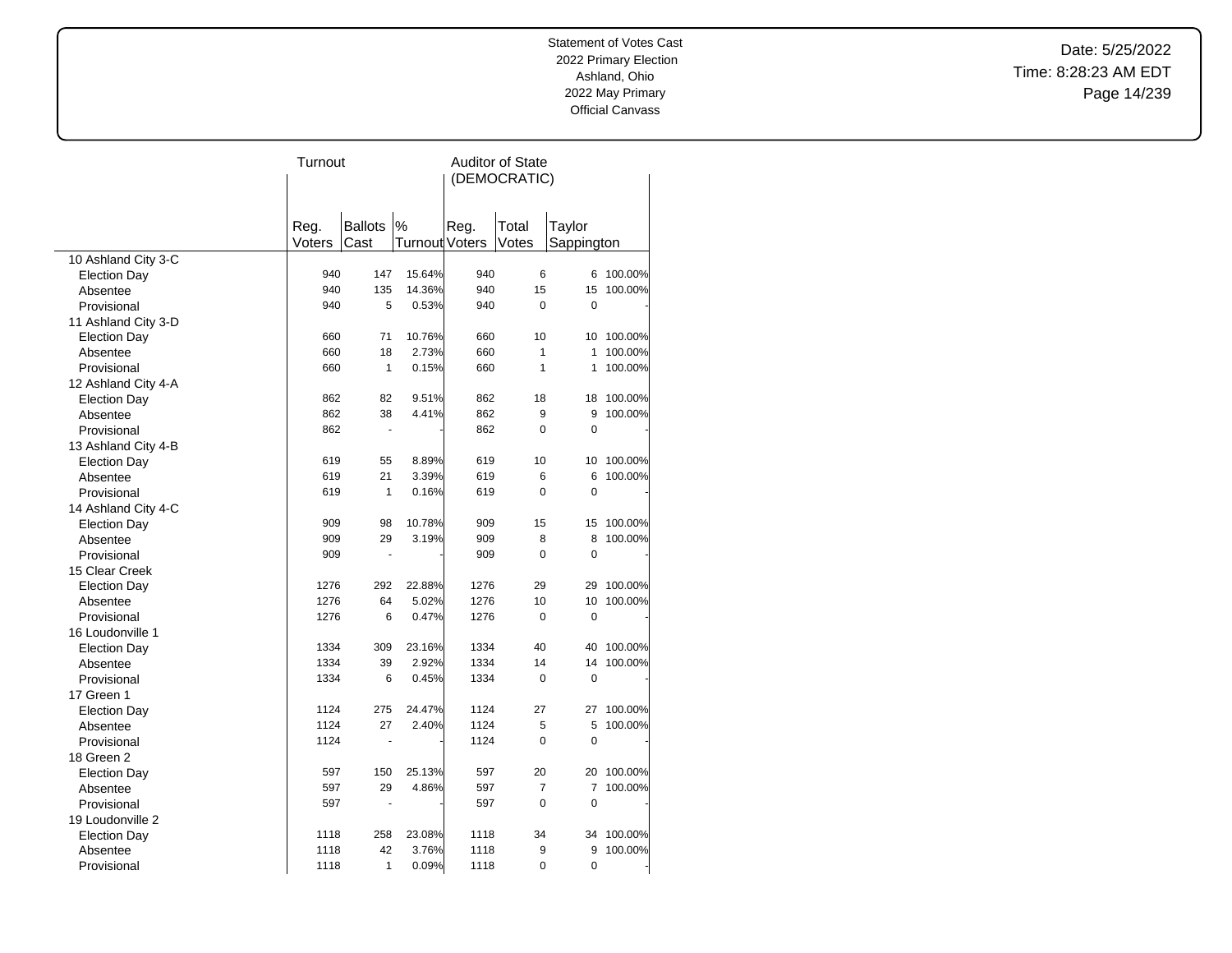Date: 5/25/2022 Time: 8:28:23 AM EDT Page 15/239

|                     | Turnout |                      |                | <b>Auditor of State</b> |                |                |         |
|---------------------|---------|----------------------|----------------|-------------------------|----------------|----------------|---------|
|                     |         |                      |                | (DEMOCRATIC)            |                |                |         |
|                     |         |                      |                |                         |                |                |         |
|                     |         |                      |                |                         |                |                |         |
|                     | Reg.    | <b>Ballots</b>       | $\%$           | Reg.                    | Total          | Taylor         |         |
|                     | Voters  | Cast                 | Turnout Voters |                         | Votes          | Sappington     |         |
| 20 Jackson 1        |         |                      |                |                         |                |                |         |
| <b>Election Day</b> | 1077    | 210                  | 19.50%         | 1077                    | 32             | 32             | 100.00% |
| Absentee            | 1077    | 37                   | 3.44%          | 1077                    | 11             | 11             | 100.00% |
| Provisional         | 1077    | 5                    | 0.46%          | 1077                    | 1              | 1              | 100.00% |
| 21 Jackson 2        |         |                      |                |                         |                |                |         |
| <b>Election Day</b> | 1253    | 313                  | 24.98%         | 1253                    | 31             | 31             | 100.00% |
| Absentee            | 1253    | 48                   | 3.83%          | 1253                    | 9              | 9              | 100.00% |
| Provisional         | 1253    | $\overline{2}$       | 0.16%          | 1253                    | 0              | 0              |         |
| 22 Lake             |         |                      |                |                         |                |                |         |
| <b>Election Day</b> | 423     | 122                  | 28.84%         | 423                     | 15             | 15             | 100.00% |
| Absentee            | 423     | 13                   | 3.07%          | 423                     | 3              | 3              | 100.00% |
| Provisional         | 423     | Ĭ.                   |                | 423                     | 0              | $\mathbf 0$    |         |
| 23 Mifflin          |         |                      |                |                         |                |                |         |
| <b>Election Day</b> | 906     | 225                  | 24.83%         | 906                     | 22             | 22             | 100.00% |
| Absentee            | 906     | 43                   | 4.75%          | 906                     | 8              | 8              | 100.00% |
| Provisional         | 906     | $\ddot{\phantom{1}}$ |                | 906                     | 0              | 0              |         |
| 24 Milton 1         |         |                      |                |                         |                |                |         |
| <b>Election Day</b> | 1036    | 251                  | 24.23%         | 1036                    | 13             | 13             | 100.00% |
| Absentee            | 1036    | 66                   | 6.37%          | 1036                    | 6              | 6              | 100.00% |
| Provisional         | 1036    | 3                    | 0.29%          | 1036                    | $\Omega$       | 0              |         |
| 25 Milton 3         |         |                      |                |                         |                |                |         |
| <b>Election Day</b> | 509     | 129                  | 25.34%         | 509                     | 10             | 10             | 100.00% |
| Absentee            | 509     | 29                   | 5.70%          | 509                     | $\overline{2}$ | $\overline{2}$ | 100.00% |
| Provisional         | 509     |                      |                | 509                     | $\Omega$       | $\mathbf 0$    |         |
| 26 Jeromesville     |         |                      |                |                         |                |                |         |
| <b>Election Day</b> | 334     | 69                   | 20.66%         | 334                     | 11             | 11             | 100.00% |
| Absentee            | 334     | 5                    | 1.50%          | 334                     | 0              | $\mathbf 0$    |         |
| Provisional         | 334     | 1                    | 0.30%          | 334                     | 0              | $\overline{0}$ |         |
| 27 Mohican          |         |                      |                |                         |                |                |         |
| <b>Election Day</b> | 1053    | 261                  | 24.79%         | 1053                    | 13             | 13             | 100.00% |
| Absentee            | 1053    | 37                   | 3.51%          | 1053                    | 10             | 10             | 100.00% |
| Provisional         | 1053    | $\overline{2}$       | 0.19%          | 1053                    | 0              | $\mathbf 0$    |         |
|                     |         |                      |                |                         |                |                |         |
| 28 Montgomery 1     | 633     | 121                  | 19.12%         | 633                     | 8              | 8              | 100.00% |
| <b>Election Day</b> | 633     | 57                   | 9.00%          | 633                     | 4              | 4              | 100.00% |
| Absentee            |         | $\mathbf{1}$         |                | 633                     | 0              | 0              |         |
| Provisional         | 633     |                      | 0.16%          |                         |                |                |         |
| 29 Montgomery 2     |         |                      |                |                         |                |                |         |
| <b>Election Day</b> | 817     | 180                  | 22.03%         | 817                     | 5              | 5              | 100.00% |
| Absentee            | 817     | 49                   | 6.00%          | 817                     | 5              | 5              | 100.00% |
| Provisional         | 817     | 5                    | 0.61%          | 817                     | 0              | 0              |         |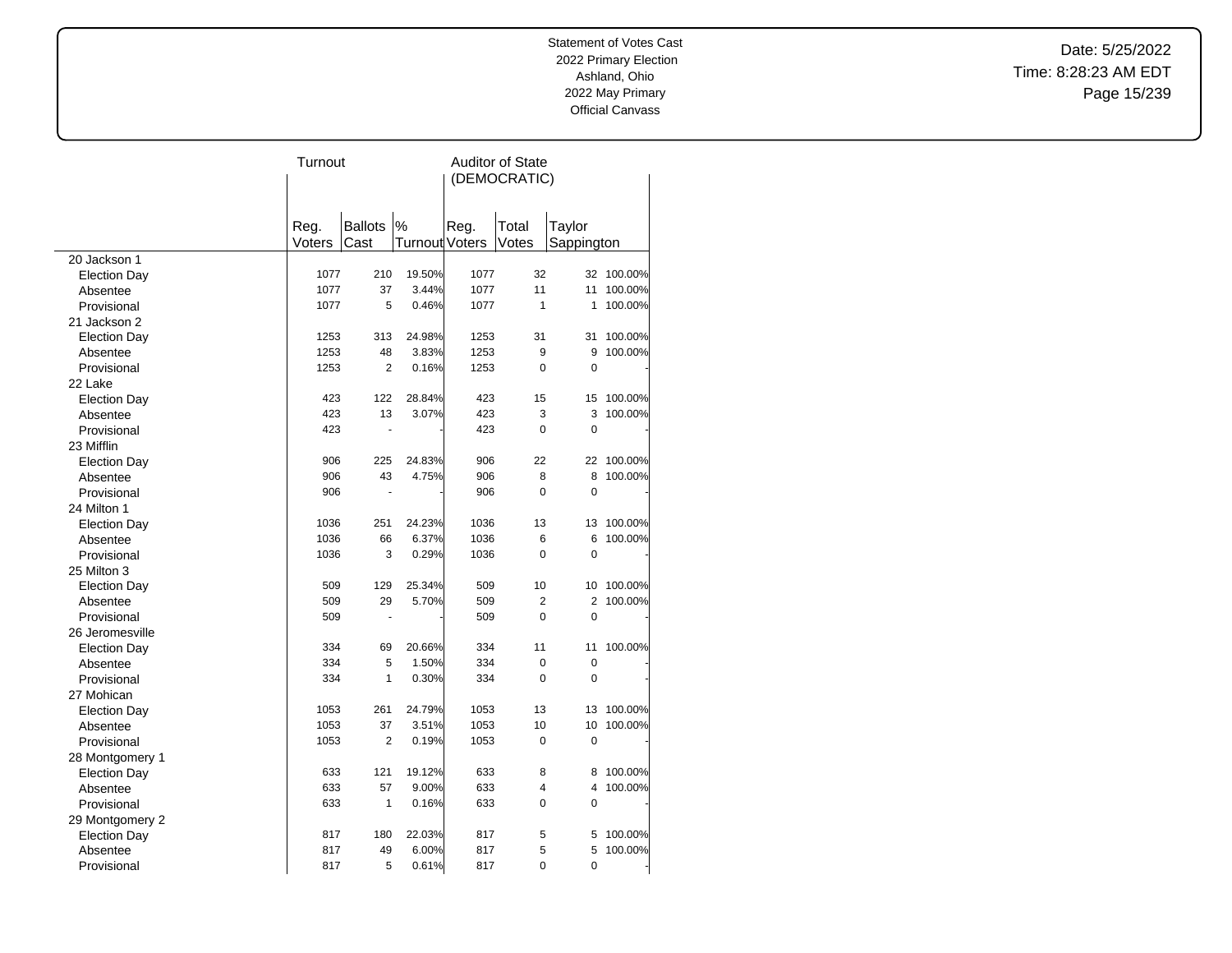Date: 5/25/2022 Time: 8:28:23 AM EDT Page 16/239

| Turnout             |            |                      | <b>Auditor of State</b><br>(DEMOCRATIC) |       |                      |  |
|---------------------|------------|----------------------|-----------------------------------------|-------|----------------------|--|
| Reg.<br>Voters Cast | Ballots  % | Turnout Voters Votes | Reg.                                    | Total | Taylor<br>Sappington |  |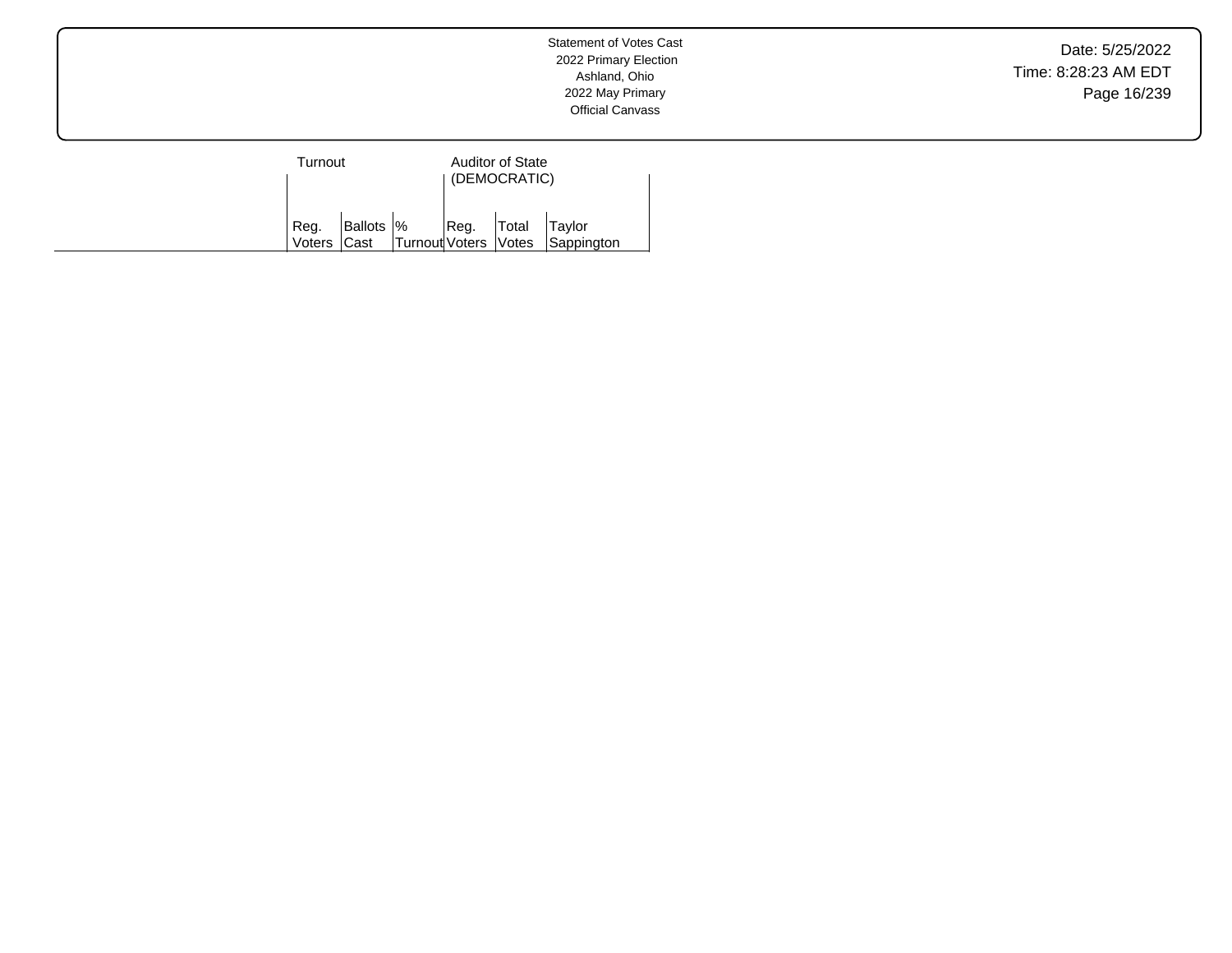Date: 5/25/2022 Time: 8:28:23 AM EDT Page 17/239

| 30 Montgomery 3     |       |                |        |       |                |                |             |
|---------------------|-------|----------------|--------|-------|----------------|----------------|-------------|
| <b>Election Day</b> | 581   | 131            | 22.55% | 581   | 9              | 9              | 100.00%     |
| Absentee            | 581   | 51             | 8.78%  | 581   | $\overline{2}$ | $\overline{2}$ | 100.00%     |
| Provisional         | 581   | Ĭ.             |        | 581   | 0              | $\mathbf 0$    |             |
| 31 Orange 1         |       |                |        |       |                |                |             |
| <b>Election Day</b> | 1047  | 273            | 26.07% | 1047  | 17             | 17             | 100.00%     |
| Absentee            | 1047  | 48             | 4.58%  | 1047  | 9              | 9              | 100.00%     |
| Provisional         | 1047  | 3              | 0.29%  | 1047  | 0              | $\mathbf 0$    |             |
| 32 Orange 2         |       |                |        |       |                |                |             |
| <b>Election Day</b> | 605   | 184            | 30.41% | 605   | 8              | 8              | 100.00%     |
| Absentee            | 605   | 19             | 3.14%  | 605   | $\overline{2}$ | $\overline{2}$ | 100.00%     |
| Provisional         | 605   | Ĭ.             |        | 605   | $\overline{0}$ | $\mathbf 0$    |             |
| 33 Perry            |       |                |        |       |                |                |             |
| <b>Election Day</b> | 1284  | 304            | 23.68% | 1284  | 21             | 21             | 100.00%     |
| Absentee            | 1284  | 71             | 5.53%  | 1284  | 11             | 11             | 100.00%     |
| Provisional         | 1284  | $\mathbf{1}$   | 0.08%  | 1284  | 0              | $\mathbf 0$    |             |
| 34 Ruggles          |       |                |        |       |                |                |             |
| <b>Election Day</b> | 635   | 167            | 26.30% | 635   | 14             | 14             | 100.00%     |
| Absentee            | 635   | 21             | 3.31%  | 635   | $\overline{2}$ | $\overline{2}$ | 100.00%     |
| Provisional         | 635   | $\mathbf{1}$   | 0.16%  | 635   | 0              | 0              |             |
| 35 Sullivan 1       |       |                |        |       |                |                |             |
| <b>Election Day</b> | 866   | 195            | 22.52% | 866   | 20             | 20             | 100.00%     |
| Absentee            | 866   | 24             | 2.77%  | 866   | 1              | 1              | 100.00%     |
| Provisional         | 866   | $\blacksquare$ |        | 866   | $\overline{0}$ | $\mathbf 0$    |             |
| 36 Sullivan 2       |       |                |        |       |                |                |             |
| <b>Election Day</b> | 767   | 181            | 23.60% | 767   | 21             | 21             | 100.00%     |
| Absentee            | 767   | 14             | 1.83%  | 767   | 3              | 3              | 100.00%     |
| Provisional         | 767   | 3              | 0.39%  | 767   | 0              | $\mathbf 0$    |             |
| 37 Troy             |       |                |        |       |                |                |             |
| <b>Election Day</b> | 787   | 244            | 31.00% | 787   | 30             | 30             | 100.00%     |
| Absentee            | 787   | 27             | 3.43%  | 787   | 6              | 6              | 100.00%     |
| Provisional         | 787   | 1              | 0.13%  | 787   | 0              | $\mathbf 0$    |             |
| 38 Vermillion 1     |       |                |        |       |                |                |             |
| <b>Election Day</b> | 833   | 186            | 22.33% | 833   | 13             | 13             | 100.00%     |
| Absentee            | 833   | 42             | 5.04%  | 833   | 10             | 10             | 100.00%     |
| Provisional         | 833   | $\overline{2}$ | 0.24%  | 833   | 0              | $\mathbf 0$    |             |
| 39 Vermillion 2     |       |                |        |       |                |                |             |
| <b>Election Day</b> | 1066  | 276            | 25.89% | 1066  | 16             | 16             | 100.00%     |
| Absentee            | 1066  | 63             | 5.91%  | 1066  | 3              | 3              | 100.00%     |
| Provisional         | 1066  | $\blacksquare$ |        | 1066  | 0              | 0              |             |
| Total               |       |                |        |       |                |                |             |
| <b>Election Day</b> | 34426 | 7158           | 20.79% | 34426 | 680            | 680            | 100.00%     |
| Absentee            | 34426 | 2003           | 5.82%  | 34426 | 342            |                | 342 100.00% |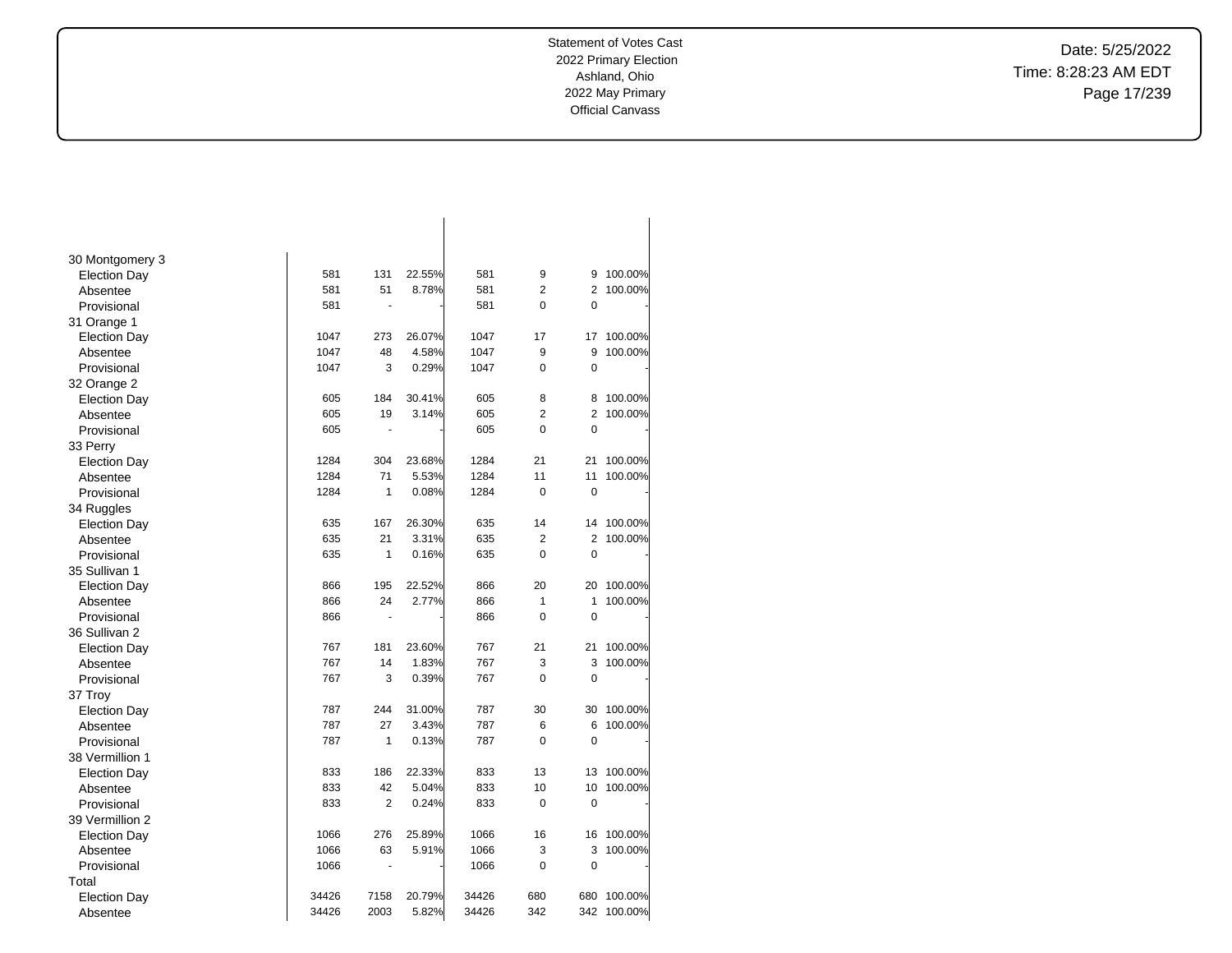Date: 5/25/2022 Time: 8:28:23 AM EDT Page 18/239

Statement of Votes Cast 2022 Primary Election Ashland, Ohio 2022 May Primary Official Canvass

| Provisional | 34426 | 65   | 0.19%  | 34426 |      |      | 100.00% |
|-------------|-------|------|--------|-------|------|------|---------|
| $\tau$ otal | 34426 | 9226 | 26.80% | 34426 | 1024 | 1024 | 100.00% |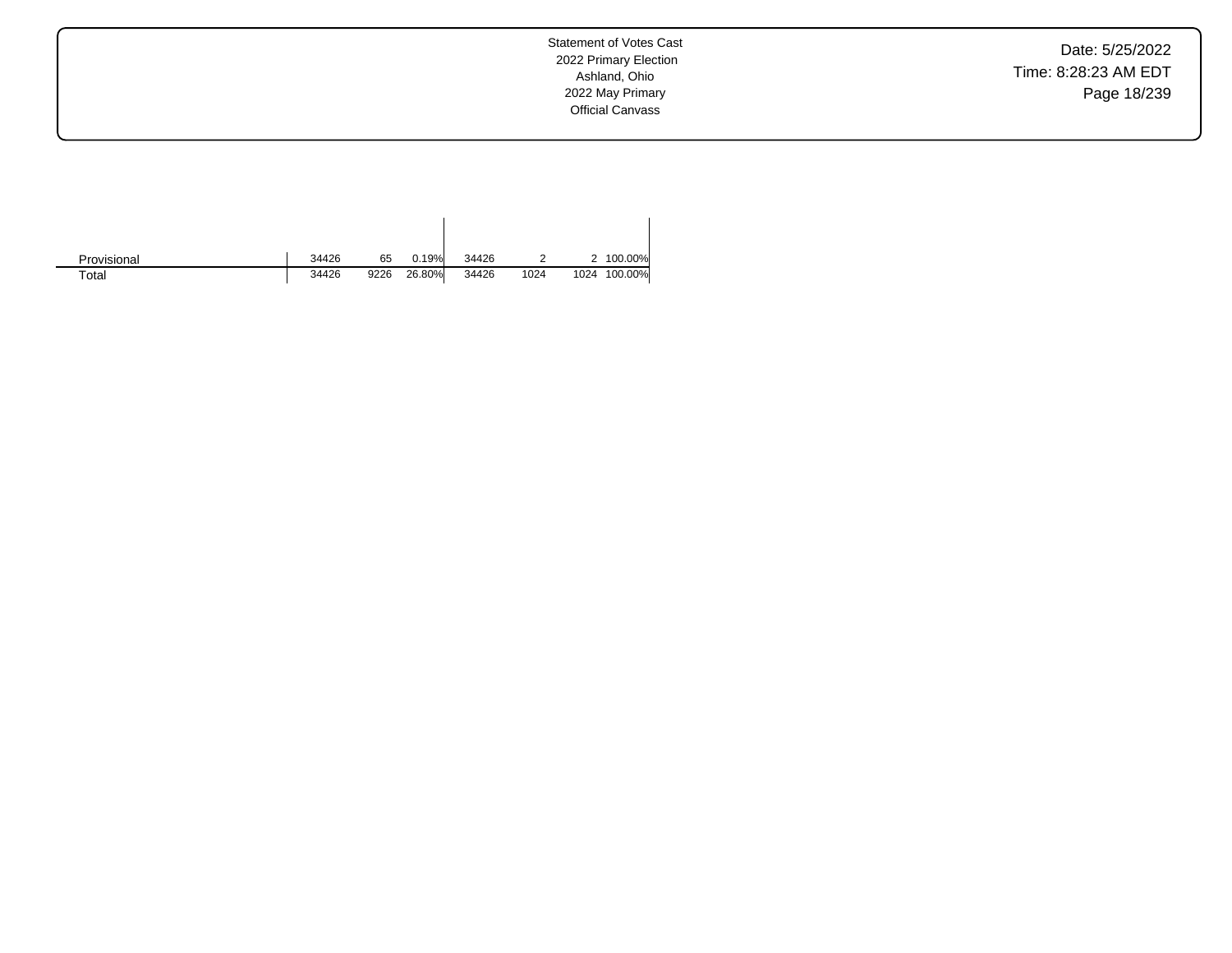Date: 5/25/2022 Time: 8:28:23 AM EDT Page 19/239

|                          | Turnout |                          |                | Secretary of State<br>(DEMOCRATIC) |             |               |         |
|--------------------------|---------|--------------------------|----------------|------------------------------------|-------------|---------------|---------|
|                          |         |                          |                |                                    |             |               |         |
|                          | Reg.    | <b>Ballots</b>           | $\%$           | Reg.                               | Total       |               |         |
|                          | Voters  | Cast                     | Turnout Voters |                                    | Votes       | Chelsea Clark |         |
| <b>Jurisdiction Wide</b> |         |                          |                |                                    |             |               |         |
| 01 Ashland City 1-A      |         |                          |                |                                    |             |               |         |
| <b>Election Day</b>      | 910     | 149                      | 16.37%         | 910                                | 16          | 16            | 100.00% |
| Absentee                 | 910     | 143                      | 15.71%         | 910                                | 34          | 34            | 100.00% |
| Provisional              | 910     | 3                        | 0.33%          | 910                                | $\mathbf 0$ | 0             |         |
| 02 Ashland City 1-B      |         |                          |                |                                    |             |               |         |
| <b>Election Day</b>      | 1070    | 166                      | 15.51%         | 1070                               | 14          | 14            | 100.00% |
| Absentee                 | 1070    | 127                      | 11.87%         | 1070                               | 30          | 30            | 100.00% |
| Provisional              | 1070    | $\mathbf{1}$             | 0.09%          | 1070                               | $\Omega$    | $\mathbf 0$   |         |
| 03 Ashland City 1-C      |         |                          |                |                                    |             |               |         |
| <b>Election Day</b>      | 1059    | 210                      | 19.83%         | 1059                               | 18          | 18            | 100.00% |
| Absentee                 | 1059    | 96                       | 9.07%          | 1059                               | 17          | 17            | 100.00% |
| Provisional              | 1059    | $\overline{4}$           | 0.38%          | 1059                               | 0           | 0             |         |
| 04 Ashland City 1-D      |         |                          |                |                                    |             |               |         |
| <b>Election Day</b>      | 686     | 162                      | 23.62%         | 686                                | 8           | 8             | 100.00% |
| Absentee                 | 686     | 103                      | 15.01%         | 686                                | 11          | 11            | 100.00% |
| Provisional              | 686     | $\blacksquare$           |                | 686                                | $\Omega$    | $\mathbf 0$   |         |
| 05 Ashland City 2-A      |         |                          |                |                                    |             |               |         |
| <b>Election Day</b>      | 926     | 127                      | 13.71%         | 926                                | 8           | 8             | 100.00% |
| Absentee                 | 926     | 79                       | 8.53%          | 926                                | 14          | 14            | 100.00% |
| Provisional              | 926     | 2                        | 0.22%          | 926                                | 0           | 0             |         |
| 06 Ashland City 2-B      |         |                          |                |                                    |             |               |         |
| <b>Election Day</b>      | 1132    | 157                      | 13.87%         | 1132                               | 32          | 32            | 100.00% |
| Absentee                 | 1132    | 70                       | 6.18%          | 1132                               | 11          | 11            | 100.00% |
| Provisional              | 1132    | $\overline{\phantom{a}}$ |                | 1132                               | $\mathbf 0$ | $\mathbf 0$   |         |
| 07 Ashland City 2-C      |         |                          |                |                                    |             |               |         |
| <b>Election Day</b>      | 969     | 165                      | 17.03%         | 969                                | 19          | 19            | 100.00% |
| Absentee                 | 969     | 75                       | 7.74%          | 969                                | 19          | 19            | 100.00% |
| Provisional              | 969     | $\mathbf{1}$             | 0.10%          | 969                                | $\mathbf 0$ | $\mathbf 0$   |         |
| 08 Ashland City 3-A      |         |                          |                |                                    |             |               |         |
| <b>Election Day</b>      | 763     | 121                      | 15.86%         | 763                                | 16          | 16            | 100.00% |
| Absentee                 | 763     | 36                       | 4.72%          | 763                                | 5           | 5             | 100.00% |
| Provisional              | 763     | 2                        | 0.26%          | 763                                | $\mathbf 0$ | $\mathbf 0$   |         |
| 09 Ashland City 3-B      |         |                          |                |                                    |             |               |         |
| <b>Election Day</b>      | 960     | 142                      | 14.79%         | 960                                | 13          | 13            | 100.00% |
| Absentee                 | 960     | 68                       | 7.08%          | 960                                | 15          | 15            | 100.00% |
| Provisional              | 960     | $\overline{2}$           | 0.21%          | 960                                | 0           | 0             |         |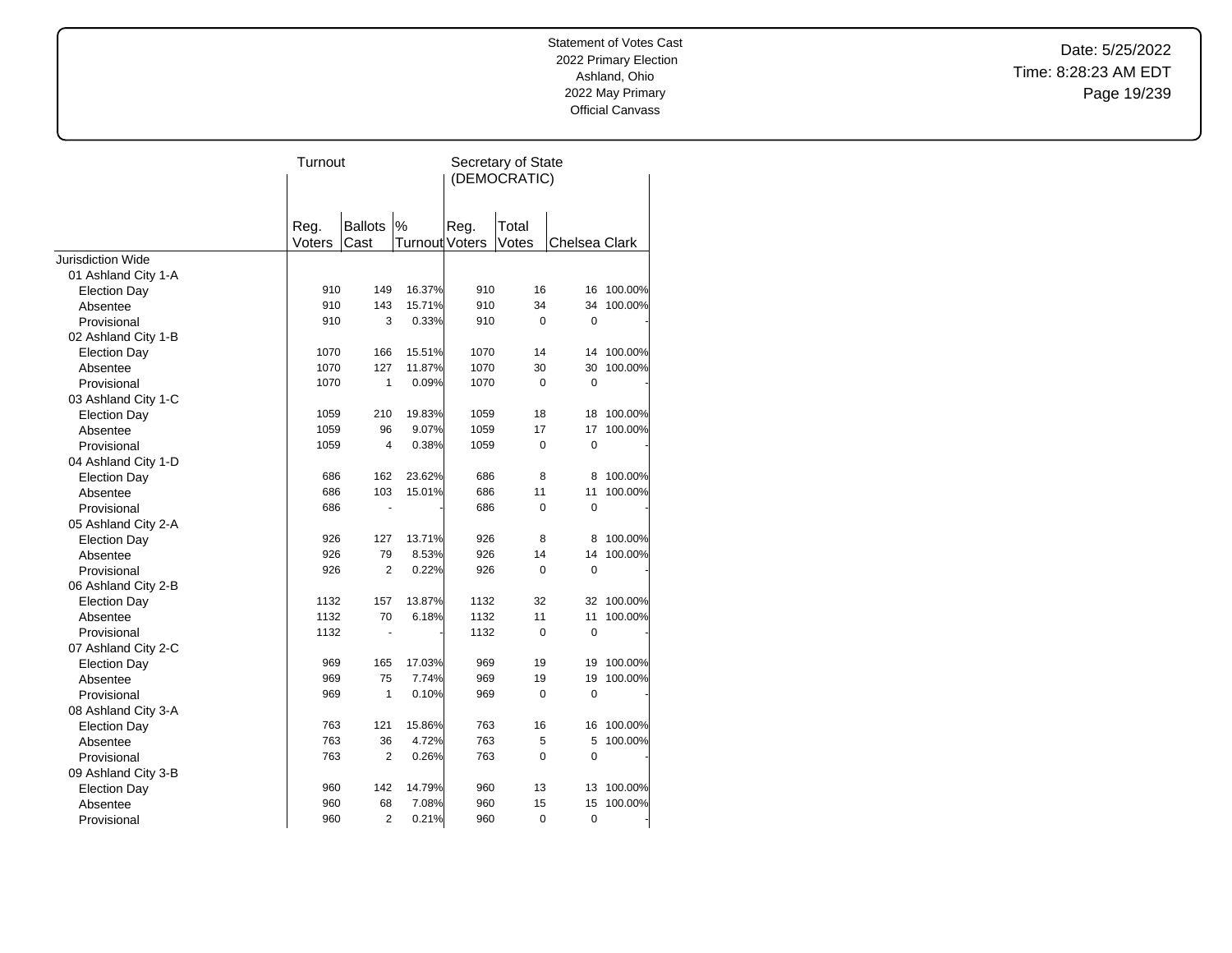Date: 5/25/2022 Time: 8:28:23 AM EDT Page 20/239

|                     | Turnout |                |                       | Secretary of State |                |               |         |
|---------------------|---------|----------------|-----------------------|--------------------|----------------|---------------|---------|
|                     |         |                |                       |                    | (DEMOCRATIC)   |               |         |
|                     |         |                |                       |                    |                |               |         |
|                     |         |                |                       |                    |                |               |         |
|                     | Reg.    | <b>Ballots</b> | $\%$                  | Reg.               | Total          |               |         |
|                     | Voters  | Cast           | <b>Turnout Voters</b> |                    | Votes          | Chelsea Clark |         |
| 10 Ashland City 3-C |         |                |                       |                    |                |               |         |
| <b>Election Day</b> | 940     | 147            | 15.64%                | 940                | 7              | 7             | 100.00% |
| Absentee            | 940     | 135            | 14.36%                | 940                | 15             | 15            | 100.00% |
| Provisional         | 940     | 5              | 0.53%                 | 940                | $\Omega$       | 0             |         |
| 11 Ashland City 3-D |         |                |                       |                    |                |               |         |
| <b>Election Day</b> | 660     | 71             | 10.76%                | 660                | 10             | 10            | 100.00% |
| Absentee            | 660     | 18             | 2.73%                 | 660                | 1              | 1             | 100.00% |
| Provisional         | 660     | $\mathbf{1}$   | 0.15%                 | 660                | $\mathbf{1}$   | 1             | 100.00% |
| 12 Ashland City 4-A |         |                |                       |                    |                |               |         |
| <b>Election Day</b> | 862     | 82             | 9.51%                 | 862                | 19             | 19            | 100.00% |
| Absentee            | 862     | 38             | 4.41%                 | 862                | 9              | 9             | 100.00% |
| Provisional         | 862     | L.             |                       | 862                | 0              | 0             |         |
| 13 Ashland City 4-B |         |                |                       |                    |                |               |         |
| <b>Election Day</b> | 619     | 55             | 8.89%                 | 619                | 11             | 11            | 100.00% |
| Absentee            | 619     | 21             | 3.39%                 | 619                | 6              | 6             | 100.00% |
| Provisional         | 619     | $\mathbf{1}$   | 0.16%                 | 619                | 0              | 0             |         |
| 14 Ashland City 4-C |         |                |                       |                    |                |               |         |
| <b>Election Day</b> | 909     | 98             | 10.78%                | 909                | 15             | 15            | 100.00% |
| Absentee            | 909     | 29             | 3.19%                 | 909                | 8              | 8             | 100.00% |
| Provisional         | 909     | ä,             |                       | 909                | $\Omega$       | 0             |         |
| 15 Clear Creek      |         |                |                       |                    |                |               |         |
| <b>Election Day</b> | 1276    | 292            | 22.88%                | 1276               | 29             | 29            | 100.00% |
| Absentee            | 1276    | 64             | 5.02%                 | 1276               | 10             | 10            | 100.00% |
| Provisional         | 1276    | 6              | 0.47%                 | 1276               | 0              | $\mathbf 0$   |         |
| 16 Loudonville 1    |         |                |                       |                    |                |               |         |
| <b>Election Day</b> | 1334    | 309            | 23.16%                | 1334               | 39             | 39            | 100.00% |
| Absentee            | 1334    | 39             | 2.92%                 | 1334               | 14             | 14            | 100.00% |
| Provisional         | 1334    | 6              | 0.45%                 | 1334               | $\Omega$       | $\mathbf 0$   |         |
| 17 Green 1          |         |                |                       |                    |                |               |         |
| <b>Election Day</b> | 1124    | 275            | 24.47%                | 1124               | 28             | 28            | 100.00% |
| Absentee            | 1124    | 27             | 2.40%                 | 1124               | 5              | 5             | 100.00% |
| Provisional         | 1124    |                |                       | 1124               | 0              | 0             |         |
| 18 Green 2          |         |                |                       |                    |                |               |         |
| <b>Election Day</b> | 597     | 150            | 25.13%                | 597                | 18             | 18            | 100.00% |
| Absentee            | 597     | 29             | 4.86%                 | 597                | $\overline{7}$ | 7             | 100.00% |
| Provisional         | 597     | L.             |                       | 597                | 0              | 0             |         |
| 19 Loudonville 2    |         |                |                       |                    |                |               |         |
| <b>Election Day</b> | 1118    | 258            | 23.08%                | 1118               | 34             | 34            | 100.00% |
| Absentee            | 1118    | 42             | 3.76%                 | 1118               | 9              | 9             | 100.00% |
| Provisional         | 1118    | 1              | 0.09%                 | 1118               | 0              | 0             |         |
|                     |         |                |                       |                    |                |               |         |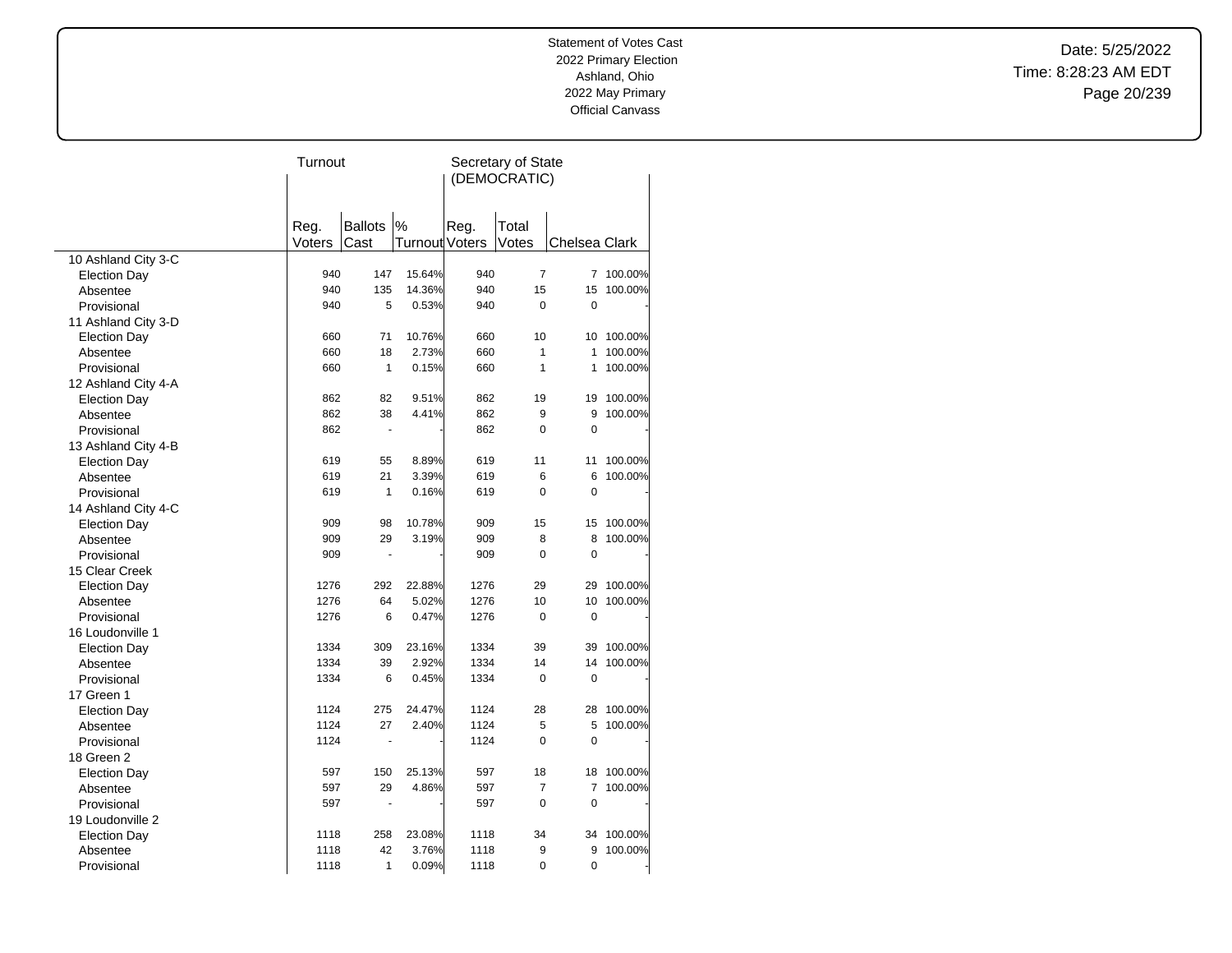Date: 5/25/2022 Time: 8:28:23 AM EDT Page 21/239

|                                 | Turnout |                |                       | Secretary of State |                |                |         |  |
|---------------------------------|---------|----------------|-----------------------|--------------------|----------------|----------------|---------|--|
|                                 |         |                |                       |                    | (DEMOCRATIC)   |                |         |  |
|                                 |         |                |                       |                    |                |                |         |  |
|                                 |         |                |                       |                    |                |                |         |  |
|                                 | Reg.    | <b>Ballots</b> | $\%$                  | Reg.               | Total          |                |         |  |
|                                 | Voters  | Cast           | <b>Turnout Voters</b> |                    | Votes          | Chelsea Clark  |         |  |
| 20 Jackson 1                    |         |                |                       |                    |                |                |         |  |
| <b>Election Day</b>             | 1077    | 210            | 19.50%                | 1077               | 31             | 31             | 100.00% |  |
| Absentee                        | 1077    | 37             | 3.44%                 | 1077               | 11             | 11             | 100.00% |  |
| Provisional                     | 1077    | 5              | 0.46%                 | 1077               | 1              | 1              | 100.00% |  |
| 21 Jackson 2                    |         |                |                       |                    |                |                |         |  |
| <b>Election Day</b>             | 1253    | 313            | 24.98%                | 1253               | 32             | 32             | 100.00% |  |
| Absentee                        | 1253    | 48             | 3.83%                 | 1253               | 9              | 9              | 100.00% |  |
| Provisional                     | 1253    | $\overline{2}$ | 0.16%                 | 1253               | 0              | $\mathbf 0$    |         |  |
| 22 Lake                         |         |                |                       |                    |                |                |         |  |
| <b>Election Day</b>             | 423     | 122            | 28.84%                | 423                | 15             | 15             | 100.00% |  |
| Absentee                        | 423     | 13             | 3.07%                 | 423                | 3              | 3              | 100.00% |  |
| Provisional                     | 423     | L.             |                       | 423                | 0              | 0              |         |  |
| 23 Mifflin                      |         |                |                       |                    |                |                |         |  |
| <b>Election Day</b>             | 906     | 225            | 24.83%                | 906                | 22             | 22             | 100.00% |  |
| Absentee                        | 906     | 43             | 4.75%                 | 906                | 8              | 8              | 100.00% |  |
| Provisional                     | 906     |                |                       | 906                | $\Omega$       | 0              |         |  |
| 24 Milton 1                     |         |                |                       |                    |                |                |         |  |
| <b>Election Day</b>             | 1036    | 251            | 24.23%                | 1036               | 13             | 13             | 100.00% |  |
| Absentee                        | 1036    | 66             | 6.37%                 | 1036               | 5              | 5              | 100.00% |  |
| Provisional                     | 1036    | 3              | 0.29%                 | 1036               | $\overline{0}$ | $\overline{0}$ |         |  |
| 25 Milton 3                     |         |                |                       |                    |                |                |         |  |
| <b>Election Day</b>             | 509     | 129            | 25.34%                | 509                | 9              | 9              | 100.00% |  |
| Absentee                        | 509     | 29             | 5.70%                 | 509                | $\overline{2}$ | 2              | 100.00% |  |
| Provisional                     | 509     |                |                       | 509                | $\Omega$       | 0              |         |  |
| 26 Jeromesville                 |         |                |                       |                    |                |                |         |  |
| <b>Election Day</b>             | 334     | 69             | 20.66%                | 334                | 10             | 10             | 100.00% |  |
| Absentee                        | 334     | 5              | 1.50%                 | 334                | 0              | 0              |         |  |
| Provisional                     | 334     | 1              | 0.30%                 | 334                | $\Omega$       | $\Omega$       |         |  |
| 27 Mohican                      |         |                |                       |                    |                |                |         |  |
|                                 | 1053    | 261            | 24.79%                | 1053               | 13             | 13             | 100.00% |  |
| <b>Election Day</b><br>Absentee | 1053    | 37             | 3.51%                 | 1053               | 10             | 10             | 100.00% |  |
| Provisional                     | 1053    | 2              | 0.19%                 | 1053               | 0              | 0              |         |  |
|                                 |         |                |                       |                    |                |                |         |  |
| 28 Montgomery 1                 | 633     | 121            | 19.12%                | 633                | 8              | 8              | 100.00% |  |
| <b>Election Day</b>             |         | 57             | 9.00%                 | 633                | 4              | 4              | 100.00% |  |
| Absentee                        | 633     | $\mathbf{1}$   |                       |                    | 0              | 0              |         |  |
| Provisional                     | 633     |                | 0.16%                 | 633                |                |                |         |  |
| 29 Montgomery 2                 |         |                |                       |                    |                |                |         |  |
| <b>Election Day</b>             | 817     | 180            | 22.03%                | 817                | 5              | 5              | 100.00% |  |
| Absentee                        | 817     | 49             | 6.00%                 | 817                | 5              | 5              | 100.00% |  |
| Provisional                     | 817     | 5              | 0.61%                 | 817                | 0              | 0              |         |  |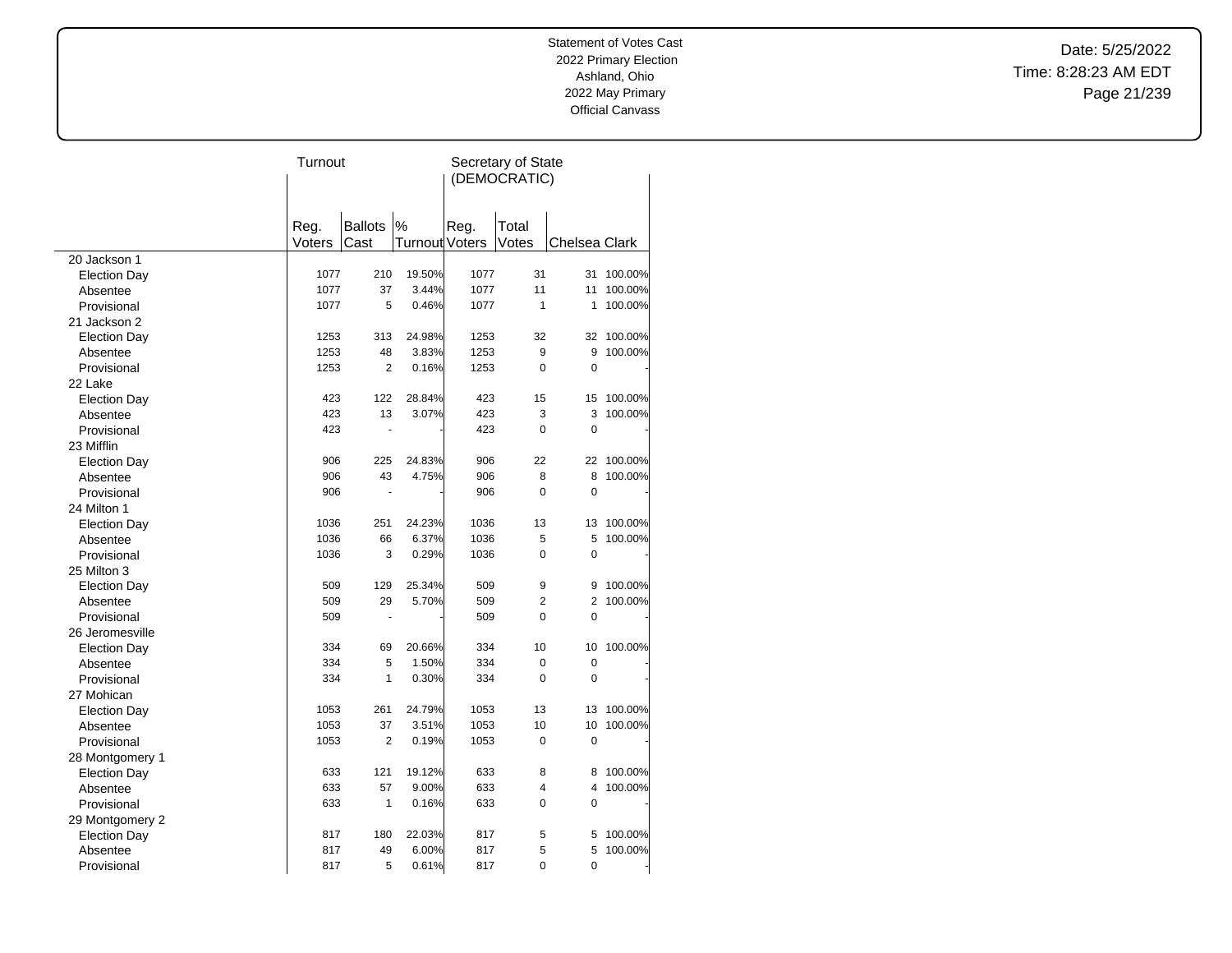Date: 5/25/2022 Time: 8:28:23 AM EDT Page 22/239

| Turnout        |                    |                      | Secretary of State<br>(DEMOCRATIC) |       |               |  |
|----------------|--------------------|----------------------|------------------------------------|-------|---------------|--|
| Reg.<br>Voters | Ballots  %<br>Cast | Turnout Voters Votes | IReg.                              | Total | Chelsea Clark |  |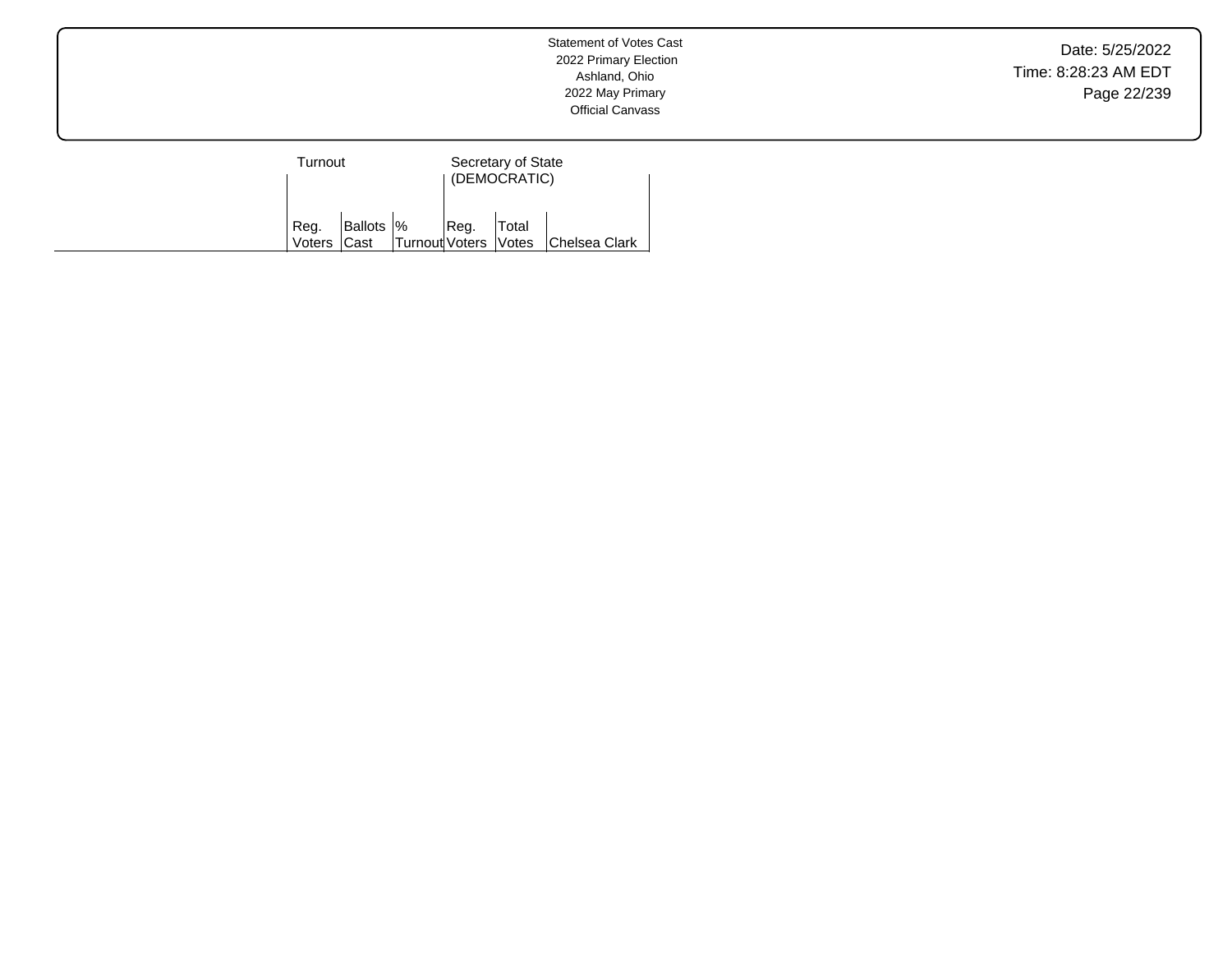Date: 5/25/2022 Time: 8:28:23 AM EDT Page 23/239

| 30 Montgomery 3     |       |                |        |       |                |                |         |
|---------------------|-------|----------------|--------|-------|----------------|----------------|---------|
| <b>Election Day</b> | 581   | 131            | 22.55% | 581   | 9              | 9              | 100.00% |
| Absentee            | 581   | 51             | 8.78%  | 581   | $\overline{2}$ | 2              | 100.00% |
| Provisional         | 581   | ä,             |        | 581   | $\overline{0}$ | 0              |         |
| 31 Orange 1         |       |                |        |       |                |                |         |
| <b>Election Day</b> | 1047  | 273            | 26.07% | 1047  | 17             | 17             | 100.00% |
| Absentee            | 1047  | 48             | 4.58%  | 1047  | 9              | 9              | 100.00% |
| Provisional         | 1047  | 3              | 0.29%  | 1047  | 0              | $\mathbf 0$    |         |
| 32 Orange 2         |       |                |        |       |                |                |         |
| <b>Election Day</b> | 605   | 184            | 30.41% | 605   | 8              | 8              | 100.00% |
| Absentee            | 605   | 19             | 3.14%  | 605   | $\overline{2}$ | $\overline{2}$ | 100.00% |
| Provisional         | 605   |                |        | 605   | $\Omega$       | $\Omega$       |         |
| 33 Perry            |       |                |        |       |                |                |         |
| <b>Election Day</b> | 1284  | 304            | 23.68% | 1284  | 21             | 21             | 100.00% |
| Absentee            | 1284  | 71             | 5.53%  | 1284  | 11             | 11             | 100.00% |
| Provisional         | 1284  | 1              | 0.08%  | 1284  | $\overline{0}$ | $\mathbf 0$    |         |
| 34 Ruggles          |       |                |        |       |                |                |         |
| <b>Election Day</b> | 635   | 167            | 26.30% | 635   | 14             | 14             | 100.00% |
| Absentee            | 635   | 21             | 3.31%  | 635   | $\overline{2}$ | $\overline{2}$ | 100.00% |
| Provisional         | 635   | 1              | 0.16%  | 635   | 0              | $\mathbf 0$    |         |
| 35 Sullivan 1       |       |                |        |       |                |                |         |
| <b>Election Day</b> | 866   | 195            | 22.52% | 866   | 20             | 20             | 100.00% |
| Absentee            | 866   | 24             | 2.77%  | 866   | 1              | 1              | 100.00% |
| Provisional         | 866   | $\blacksquare$ |        | 866   | 0              | $\mathbf 0$    |         |
| 36 Sullivan 2       |       |                |        |       |                |                |         |
| <b>Election Day</b> | 767   | 181            | 23.60% | 767   | 20             | 20             | 100.00% |
| Absentee            | 767   | 14             | 1.83%  | 767   | 3              | 3              | 100.00% |
| Provisional         | 767   | 3              | 0.39%  | 767   | $\Omega$       | 0              |         |
| 37 Troy             |       |                |        |       |                |                |         |
| <b>Election Day</b> | 787   | 244            | 31.00% | 787   | 30             | 30             | 100.00% |
| Absentee            | 787   | 27             | 3.43%  | 787   | 6              | 6              | 100.00% |
| Provisional         | 787   | 1              | 0.13%  | 787   | 0              | $\mathbf 0$    |         |
| 38 Vermillion 1     |       |                |        |       |                |                |         |
| <b>Election Day</b> | 833   | 186            | 22.33% | 833   | 13             | 13             | 100.00% |
| Absentee            | 833   | 42             | 5.04%  | 833   | 9              | 9              | 100.00% |
| Provisional         | 833   | $\overline{2}$ | 0.24%  | 833   | 0              | $\mathbf 0$    |         |
| 39 Vermillion 2     |       |                |        |       |                |                |         |
| <b>Election Day</b> | 1066  | 276            | 25.89% | 1066  | 17             | 17             | 100.00% |
| Absentee            | 1066  | 63             | 5.91%  | 1066  | 4              | 4              | 100.00% |
| Provisional         | 1066  | $\blacksquare$ |        | 1066  | 0              | $\mathbf 0$    |         |
| Total               |       |                |        |       |                |                |         |
| <b>Election Day</b> | 34426 | 7158           | 20.79% | 34426 | 681            | 681            | 100.00% |
| Absentee            | 34426 | 2003           | 5.82%  | 34426 | 346            | 346            | 100.00% |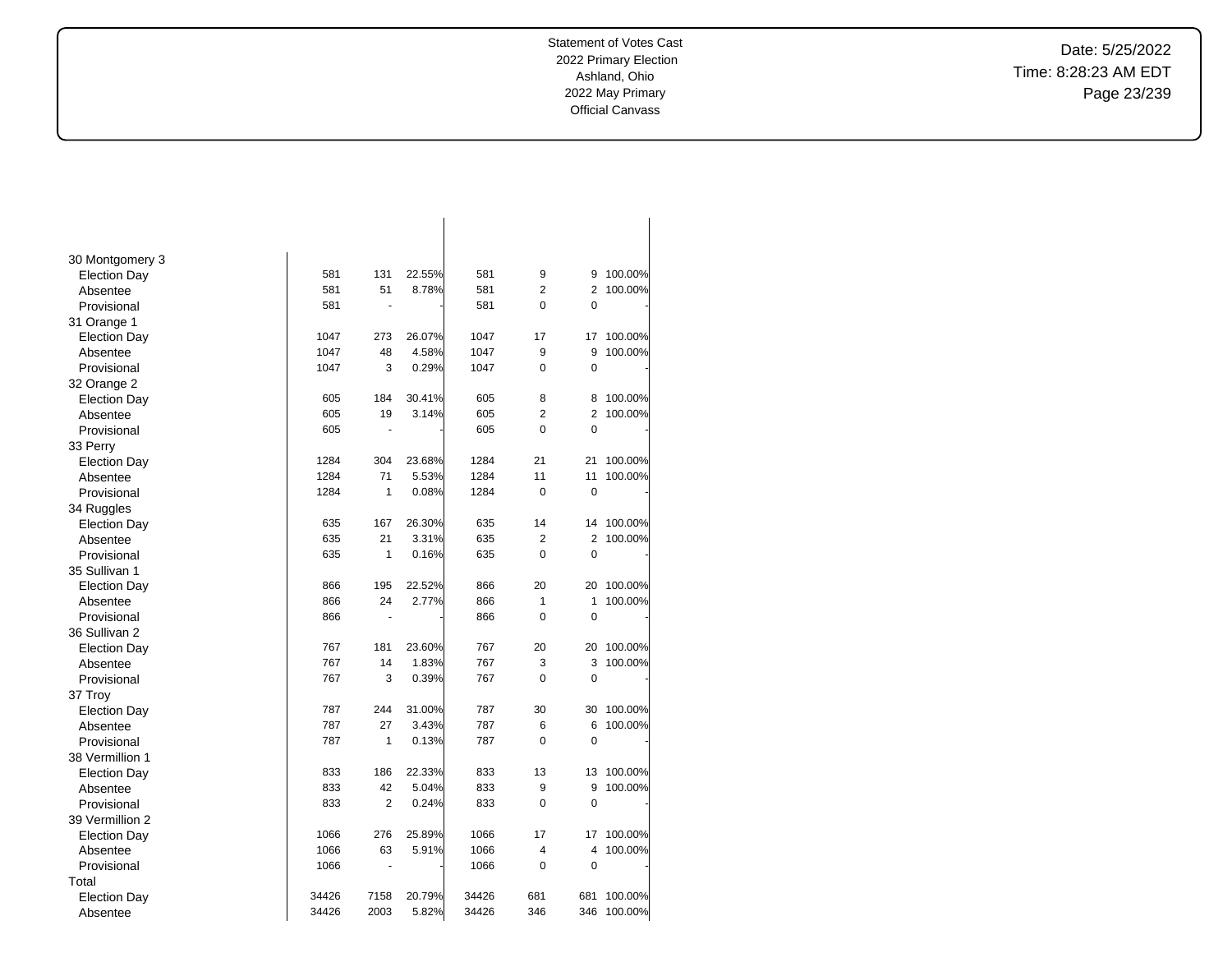Date: 5/25/2022 Time: 8:28:23 AM EDT Page 24/239

Statement of Votes Cast 2022 Primary Election Ashland, Ohio 2022 May Primary Official Canvass

| Provisional | 34426 | 65   | 0.19%  | 34426 |      |      | 100.00% |
|-------------|-------|------|--------|-------|------|------|---------|
| $\tau$ otal | 34426 | 9226 | 26.80% | 34426 | 1029 | 1029 | 100.00% |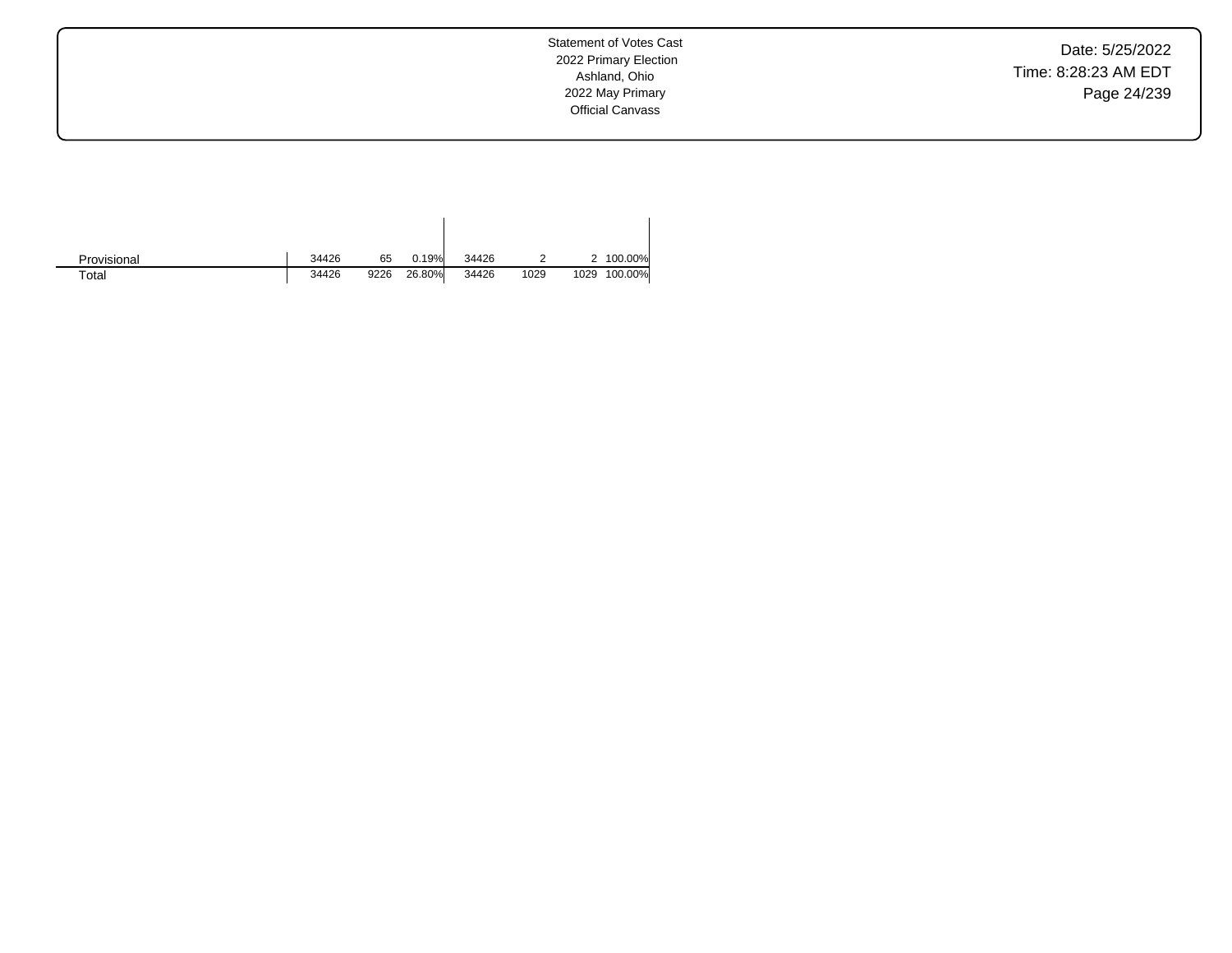Date: 5/25/2022 Time: 8:28:23 AM EDT Page 25/239

|                                            | Turnout |                |                | Treasurer of State<br>(DEMOCRATIC) |                |                        |            |
|--------------------------------------------|---------|----------------|----------------|------------------------------------|----------------|------------------------|------------|
|                                            | Reg.    | <b>Ballots</b> | %              | Reg.                               | Total          |                        |            |
|                                            | Voters  | Cast           | Turnout Voters |                                    | Votes          | <b>Scott Schertzer</b> |            |
| <b>Jurisdiction Wide</b>                   |         |                |                |                                    |                |                        |            |
| 01 Ashland City 1-A                        | 910     | 149            | 16.37%         | 910                                | 17             | 17                     | 100.00%    |
| <b>Election Day</b>                        | 910     | 143            | 15.71%         | 910                                | 32             | 32                     | 100.00%    |
| Absentee<br>Provisional                    | 910     | 3              | 0.33%          | 910                                | 0              | $\overline{0}$         |            |
|                                            |         |                |                |                                    |                |                        |            |
| 02 Ashland City 1-B<br><b>Election Day</b> | 1070    | 166            | 15.51%         | 1070                               | 14             |                        | 14 100.00% |
| Absentee                                   | 1070    | 127            | 11.87%         | 1070                               | 30             | 30                     | 100.00%    |
| Provisional                                | 1070    | $\mathbf{1}$   | 0.09%          | 1070                               | 0              | 0                      |            |
|                                            |         |                |                |                                    |                |                        |            |
| 03 Ashland City 1-C<br><b>Election Day</b> | 1059    | 210            | 19.83%         | 1059                               | 18             | 18                     | 100.00%    |
| Absentee                                   | 1059    | 96             | 9.07%          | 1059                               | 17             | 17                     | 100.00%    |
| Provisional                                | 1059    | 4              | 0.38%          | 1059                               | 0              | $\mathbf 0$            |            |
| 04 Ashland City 1-D                        |         |                |                |                                    |                |                        |            |
| <b>Election Day</b>                        | 686     | 162            | 23.62%         | 686                                | 7              | 7                      | 100.00%    |
| Absentee                                   | 686     | 103            | 15.01%         | 686                                | 10             | 10                     | 100.00%    |
| Provisional                                | 686     | ÷,             |                | 686                                | 0              | $\mathbf 0$            |            |
| 05 Ashland City 2-A                        |         |                |                |                                    |                |                        |            |
| <b>Election Day</b>                        | 926     | 127            | 13.71%         | 926                                | 8              | 8                      | 100.00%    |
| Absentee                                   | 926     | 79             | 8.53%          | 926                                | 12             | 12                     | 100.00%    |
| Provisional                                | 926     | $\overline{2}$ | 0.22%          | 926                                | 0              | 0                      |            |
| 06 Ashland City 2-B                        |         |                |                |                                    |                |                        |            |
| <b>Election Day</b>                        | 1132    | 157            | 13.87%         | 1132                               | 30             | 30                     | 100.00%    |
| Absentee                                   | 1132    | 70             | 6.18%          | 1132                               | 11             | 11                     | 100.00%    |
| Provisional                                | 1132    | ٠              |                | 1132                               | $\overline{0}$ | $\overline{0}$         |            |
| 07 Ashland City 2-C                        |         |                |                |                                    |                |                        |            |
| <b>Election Day</b>                        | 969     | 165            | 17.03%         | 969                                | 19             | 19                     | 100.00%    |
| Absentee                                   | 969     | 75             | 7.74%          | 969                                | 16             | 16                     | 100.00%    |
| Provisional                                | 969     | 1              | 0.10%          | 969                                | 0              | $\mathbf 0$            |            |
| 08 Ashland City 3-A                        |         |                |                |                                    |                |                        |            |
| <b>Election Day</b>                        | 763     | 121            | 15.86%         | 763                                | 16             | 16                     | 100.00%    |
| Absentee                                   | 763     | 36             | 4.72%          | 763                                | 4              | 4                      | 100.00%    |
| Provisional                                | 763     | $\overline{2}$ | 0.26%          | 763                                | 0              | 0                      |            |
| 09 Ashland City 3-B                        |         |                |                |                                    |                |                        |            |
| <b>Election Day</b>                        | 960     | 142            | 14.79%         | 960                                | 13             | 13                     | 100.00%    |
| Absentee                                   | 960     | 68             | 7.08%          | 960                                | 15             | 15                     | 100.00%    |
| Provisional                                | 960     | $\overline{2}$ | 0.21%          | 960                                | 0              | 0                      |            |
|                                            |         |                |                |                                    |                |                        |            |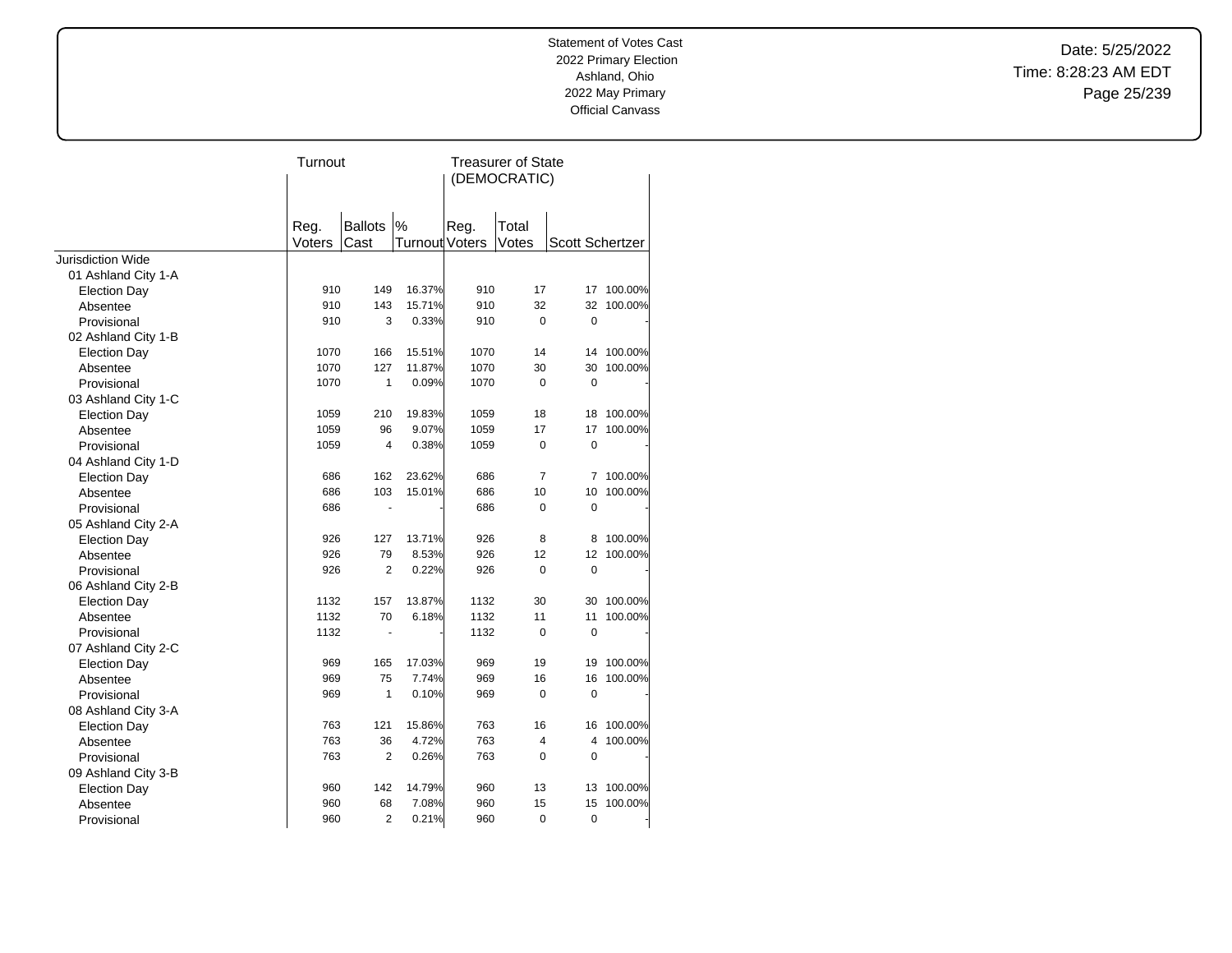Date: 5/25/2022 Time: 8:28:23 AM EDT Page 26/239

|                     |        | Turnout              |                       |              | <b>Treasurer of State</b> |                        |         |  |  |
|---------------------|--------|----------------------|-----------------------|--------------|---------------------------|------------------------|---------|--|--|
|                     |        |                      |                       | (DEMOCRATIC) |                           |                        |         |  |  |
|                     |        |                      |                       |              |                           |                        |         |  |  |
|                     |        |                      |                       |              |                           |                        |         |  |  |
|                     | Reg.   | <b>Ballots</b>       | $\%$                  | Reg.         | Total                     |                        |         |  |  |
|                     | Voters | Cast                 | <b>Turnout Voters</b> |              | Votes                     | <b>Scott Schertzer</b> |         |  |  |
| 10 Ashland City 3-C |        |                      |                       |              |                           |                        |         |  |  |
| <b>Election Day</b> | 940    | 147                  | 15.64%                | 940          | 6                         | 6                      | 100.00% |  |  |
| Absentee            | 940    | 135                  | 14.36%                | 940          | 15                        | 15                     | 100.00% |  |  |
| Provisional         | 940    | 5                    | 0.53%                 | 940          | $\mathbf 0$               | $\mathbf 0$            |         |  |  |
| 11 Ashland City 3-D |        |                      |                       |              |                           |                        |         |  |  |
| <b>Election Day</b> | 660    | 71                   | 10.76%                | 660          | 10                        | 10                     | 100.00% |  |  |
| Absentee            | 660    | 18                   | 2.73%                 | 660          | $\mathbf{1}$              | 1                      | 100.00% |  |  |
| Provisional         | 660    | $\mathbf{1}$         | 0.15%                 | 660          | $\mathbf{1}$              | 1                      | 100.00% |  |  |
| 12 Ashland City 4-A |        |                      |                       |              |                           |                        |         |  |  |
| <b>Election Day</b> | 862    | 82                   | 9.51%                 | 862          | 18                        | 18                     | 100.00% |  |  |
| Absentee            | 862    | 38                   | 4.41%                 | 862          | 10                        | 10                     | 100.00% |  |  |
| Provisional         | 862    | $\ddot{\phantom{1}}$ |                       | 862          | $\mathbf 0$               | 0                      |         |  |  |
| 13 Ashland City 4-B |        |                      |                       |              |                           |                        |         |  |  |
| <b>Election Day</b> | 619    | 55                   | 8.89%                 | 619          | 11                        | 11                     | 100.00% |  |  |
| Absentee            | 619    | 21                   | 3.39%                 | 619          | 6                         | 6                      | 100.00% |  |  |
| Provisional         | 619    | $\mathbf{1}$         | 0.16%                 | 619          | $\mathbf 0$               | $\overline{0}$         |         |  |  |
| 14 Ashland City 4-C |        |                      |                       |              |                           |                        |         |  |  |
| <b>Election Day</b> | 909    | 98                   | 10.78%                | 909          | 14                        | 14                     | 100.00% |  |  |
| Absentee            | 909    | 29                   | 3.19%                 | 909          | 8                         | 8                      | 100.00% |  |  |
| Provisional         | 909    | $\blacksquare$       |                       | 909          | $\Omega$                  | $\mathbf 0$            |         |  |  |
| 15 Clear Creek      |        |                      |                       |              |                           |                        |         |  |  |
| <b>Election Day</b> | 1276   | 292                  | 22.88%                | 1276         | 27                        | 27                     | 100.00% |  |  |
| Absentee            | 1276   | 64                   | 5.02%                 | 1276         | 10                        | 10                     | 100.00% |  |  |
| Provisional         | 1276   | 6                    | 0.47%                 | 1276         | $\mathbf 0$               | 0                      |         |  |  |
| 16 Loudonville 1    |        |                      |                       |              |                           |                        |         |  |  |
| <b>Election Day</b> | 1334   | 309                  | 23.16%                | 1334         | 39                        | 39                     | 100.00% |  |  |
| Absentee            | 1334   | 39                   | 2.92%                 | 1334         | 14                        | 14                     | 100.00% |  |  |
| Provisional         | 1334   | 6                    | 0.45%                 | 1334         | 0                         | $\mathbf 0$            |         |  |  |
| 17 Green 1          |        |                      |                       |              |                           |                        |         |  |  |
| <b>Election Day</b> | 1124   | 275                  | 24.47%                | 1124         | 27                        | 27                     | 100.00% |  |  |
| Absentee            | 1124   | 27                   | 2.40%                 | 1124         | 5                         | 5                      | 100.00% |  |  |
| Provisional         | 1124   |                      |                       | 1124         | $\mathbf 0$               | 0                      |         |  |  |
| 18 Green 2          |        |                      |                       |              |                           |                        |         |  |  |
| <b>Election Day</b> | 597    | 150                  | 25.13%                | 597          | 18                        | 18                     | 100.00% |  |  |
| Absentee            | 597    | 29                   | 4.86%                 | 597          | $\overline{7}$            | 7                      | 100.00% |  |  |
| Provisional         | 597    |                      |                       | 597          | $\mathbf 0$               | 0                      |         |  |  |
| 19 Loudonville 2    |        |                      |                       |              |                           |                        |         |  |  |
| <b>Election Day</b> | 1118   | 258                  | 23.08%                | 1118         | 34                        | 34                     | 100.00% |  |  |
| Absentee            | 1118   | 42                   | 3.76%                 | 1118         | 10                        | 10                     | 100.00% |  |  |
| Provisional         | 1118   | 1                    | 0.09%                 | 1118         | 0                         | 0                      |         |  |  |
|                     |        |                      |                       |              |                           |                        |         |  |  |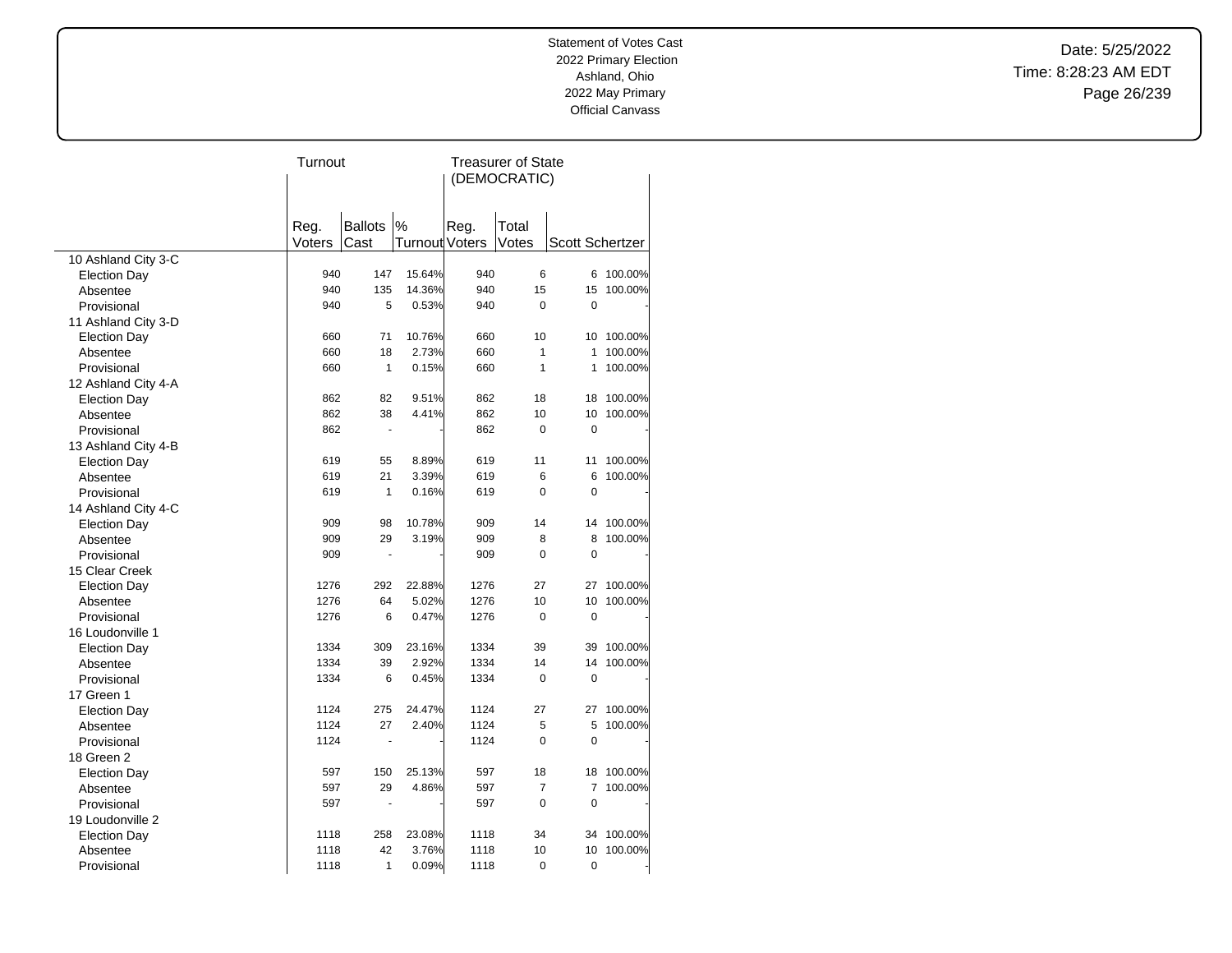Date: 5/25/2022 Time: 8:28:23 AM EDT Page 27/239

|                     | Turnout |                |                | <b>Treasurer of State</b> |                |                        |         |  |
|---------------------|---------|----------------|----------------|---------------------------|----------------|------------------------|---------|--|
|                     |         |                |                | (DEMOCRATIC)              |                |                        |         |  |
|                     |         |                |                |                           |                |                        |         |  |
|                     |         |                |                |                           |                |                        |         |  |
|                     | Reg.    | <b>Ballots</b> | $\%$           | Reg.                      | Total          |                        |         |  |
|                     | Voters  | Cast           | Turnout Voters |                           | Votes          | <b>Scott Schertzer</b> |         |  |
| 20 Jackson 1        |         |                |                |                           |                |                        |         |  |
| <b>Election Day</b> | 1077    | 210            | 19.50%         | 1077                      | 31             | 31                     | 100.00% |  |
| Absentee            | 1077    | 37             | 3.44%          | 1077                      | 10             | 10                     | 100.00% |  |
| Provisional         | 1077    | 5              | 0.46%          | 1077                      | $\mathbf{1}$   | 1                      | 100.00% |  |
| 21 Jackson 2        |         |                |                |                           |                |                        |         |  |
| <b>Election Day</b> | 1253    | 313            | 24.98%         | 1253                      | 31             | 31                     | 100.00% |  |
| Absentee            | 1253    | 48             | 3.83%          | 1253                      | 8              | 8                      | 100.00% |  |
| Provisional         | 1253    | $\overline{2}$ | 0.16%          | 1253                      | $\mathbf 0$    | 0                      |         |  |
| 22 Lake             |         |                |                |                           |                |                        |         |  |
| <b>Election Day</b> | 423     | 122            | 28.84%         | 423                       | 16             | 16                     | 100.00% |  |
| Absentee            | 423     | 13             | 3.07%          | 423                       | 3              | 3                      | 100.00% |  |
| Provisional         | 423     | ÷,             |                | 423                       | $\mathbf 0$    | $\mathbf 0$            |         |  |
| 23 Mifflin          |         |                |                |                           |                |                        |         |  |
| <b>Election Day</b> | 906     | 225            | 24.83%         | 906                       | 20             | 20                     | 100.00% |  |
| Absentee            | 906     | 43             | 4.75%          | 906                       | 8              | 8                      | 100.00% |  |
| Provisional         | 906     | ÷,             |                | 906                       | $\mathbf 0$    | 0                      |         |  |
| 24 Milton 1         |         |                |                |                           |                |                        |         |  |
| <b>Election Day</b> | 1036    | 251            | 24.23%         | 1036                      | 12             | 12                     | 100.00% |  |
| Absentee            | 1036    | 66             | 6.37%          | 1036                      | 5              | 5                      | 100.00% |  |
| Provisional         | 1036    | 3              | 0.29%          | 1036                      | $\Omega$       | $\overline{0}$         |         |  |
| 25 Milton 3         |         |                |                |                           |                |                        |         |  |
| <b>Election Day</b> | 509     | 129            | 25.34%         | 509                       | 10             | 10                     | 100.00% |  |
| Absentee            | 509     | 29             | 5.70%          | 509                       | $\mathbf{1}$   | 1                      | 100.00% |  |
| Provisional         | 509     |                |                | 509                       | $\Omega$       | $\overline{0}$         |         |  |
| 26 Jeromesville     |         |                |                |                           |                |                        |         |  |
| <b>Election Day</b> | 334     | 69             | 20.66%         | 334                       | 10             | 10                     | 100.00% |  |
| Absentee            | 334     | 5              | 1.50%          | 334                       | $\mathbf 0$    | 0                      |         |  |
| Provisional         | 334     | 1              | 0.30%          | 334                       | $\overline{0}$ | $\mathbf 0$            |         |  |
| 27 Mohican          |         |                |                |                           |                |                        |         |  |
| <b>Election Day</b> | 1053    | 261            | 24.79%         | 1053                      | 12             | 12                     | 100.00% |  |
| Absentee            | 1053    | 37             | 3.51%          | 1053                      | 10             | 10                     | 100.00% |  |
| Provisional         | 1053    | $\overline{2}$ | 0.19%          | 1053                      | $\mathbf 0$    | $\overline{0}$         |         |  |
| 28 Montgomery 1     |         |                |                |                           |                |                        |         |  |
| <b>Election Day</b> | 633     | 121            | 19.12%         | 633                       | 8              | 8                      | 100.00% |  |
| Absentee            | 633     | 57             | 9.00%          | 633                       | 4              | 4                      | 100.00% |  |
| Provisional         | 633     | $\mathbf{1}$   | 0.16%          | 633                       | 0              | 0                      |         |  |
|                     |         |                |                |                           |                |                        |         |  |
| 29 Montgomery 2     | 817     | 180            | 22.03%         | 817                       | 5              | 5                      | 100.00% |  |
| <b>Election Day</b> | 817     | 49             | 6.00%          | 817                       | 5              | 5                      | 100.00% |  |
| Absentee            |         |                |                |                           |                |                        |         |  |
| Provisional         | 817     | 5              | 0.61%          | 817                       | $\mathbf 0$    | 0                      |         |  |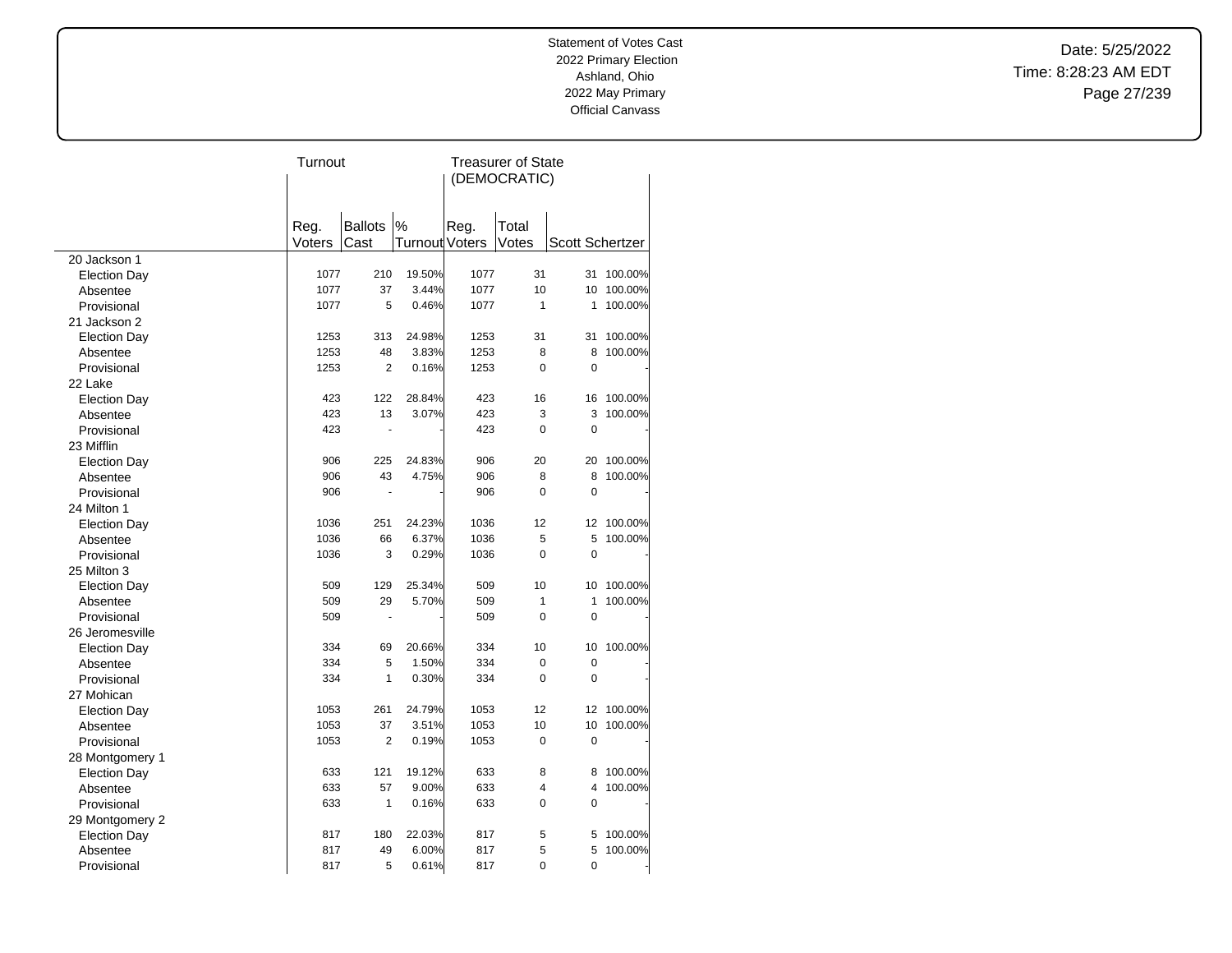Date: 5/25/2022 Time: 8:28:23 AM EDT Page 28/239

| Turnout |            |                      | <b>Treasurer of State</b><br>(DEMOCRATIC) |       |                 |  |  |
|---------|------------|----------------------|-------------------------------------------|-------|-----------------|--|--|
| Reg.    | Ballots  % |                      | Reg.                                      | Total |                 |  |  |
| Voters  | lCast      | Turnout Voters Votes |                                           |       | Scott Schertzer |  |  |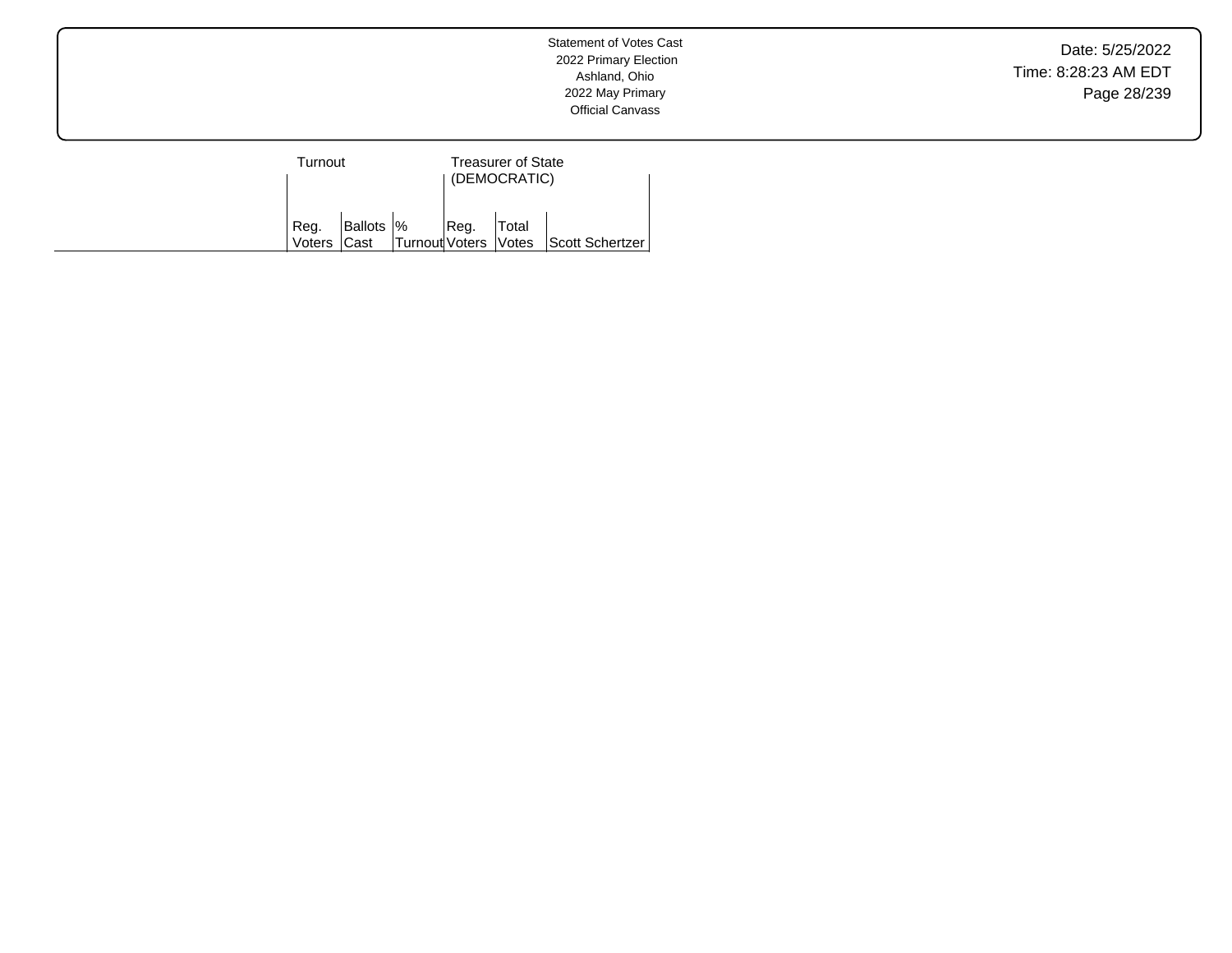Date: 5/25/2022 Time: 8:28:23 AM EDT Page 29/239

| 30 Montgomery 3     |       |                |        |       |                |                |         |
|---------------------|-------|----------------|--------|-------|----------------|----------------|---------|
| <b>Election Day</b> | 581   | 131            | 22.55% | 581   | 9              | 9              | 100.00% |
| Absentee            | 581   | 51             | 8.78%  | 581   | 3              | 3              | 100.00% |
| Provisional         | 581   | ÷,             |        | 581   | 0              | $\mathbf 0$    |         |
| 31 Orange 1         |       |                |        |       |                |                |         |
| <b>Election Day</b> | 1047  | 273            | 26.07% | 1047  | 17             | 17             | 100.00% |
| Absentee            | 1047  | 48             | 4.58%  | 1047  | 9              | 9              | 100.00% |
| Provisional         | 1047  | 3              | 0.29%  | 1047  | 0              | 0              |         |
| 32 Orange 2         |       |                |        |       |                |                |         |
| <b>Election Day</b> | 605   | 184            | 30.41% | 605   | 8              | 8              | 100.00% |
| Absentee            | 605   | 19             | 3.14%  | 605   | $\overline{2}$ | $\overline{2}$ | 100.00% |
| Provisional         | 605   |                |        | 605   | $\Omega$       | 0              |         |
| 33 Perry            |       |                |        |       |                |                |         |
| <b>Election Day</b> | 1284  | 304            | 23.68% | 1284  | 21             | 21             | 100.00% |
| Absentee            | 1284  | 71             | 5.53%  | 1284  | 10             | 10             | 100.00% |
| Provisional         | 1284  | 1              | 0.08%  | 1284  | 0              | 0              |         |
| 34 Ruggles          |       |                |        |       |                |                |         |
| <b>Election Day</b> | 635   | 167            | 26.30% | 635   | 14             | 14             | 100.00% |
| Absentee            | 635   | 21             | 3.31%  | 635   | $\overline{2}$ | $\overline{2}$ | 100.00% |
| Provisional         | 635   | 1              | 0.16%  | 635   | 0              | 0              |         |
| 35 Sullivan 1       |       |                |        |       |                |                |         |
| <b>Election Day</b> | 866   | 195            | 22.52% | 866   | 20             | 20             | 100.00% |
| Absentee            | 866   | 24             | 2.77%  | 866   | $\overline{2}$ | 2              | 100.00% |
| Provisional         | 866   | $\blacksquare$ |        | 866   | 0              | $\mathbf 0$    |         |
| 36 Sullivan 2       |       |                |        |       |                |                |         |
| <b>Election Day</b> | 767   | 181            | 23.60% | 767   | 21             | 21             | 100.00% |
| Absentee            | 767   | 14             | 1.83%  | 767   | 3              | 3              | 100.00% |
| Provisional         | 767   | 3              | 0.39%  | 767   | 0              | $\mathbf 0$    |         |
| 37 Troy             |       |                |        |       |                |                |         |
| <b>Election Day</b> | 787   | 244            | 31.00% | 787   | 29             | 29             | 100.00% |
| Absentee            | 787   | 27             | 3.43%  | 787   | 6              | 6              | 100.00% |
| Provisional         | 787   | 1              | 0.13%  | 787   | 0              | $\mathbf 0$    |         |
| 38 Vermillion 1     |       |                |        |       |                |                |         |
| <b>Election Day</b> | 833   | 186            | 22.33% | 833   | 13             | 13             | 100.00% |
| Absentee            | 833   | 42             | 5.04%  | 833   | 8              | 8              | 100.00% |
| Provisional         | 833   | $\overline{2}$ | 0.24%  | 833   | 0              | $\mathbf 0$    |         |
| 39 Vermillion 2     |       |                |        |       |                |                |         |
| <b>Election Day</b> | 1066  | 276            | 25.89% | 1066  | 16             | 16             | 100.00% |
| Absentee            | 1066  | 63             | 5.91%  | 1066  | 3              | 3              | 100.00% |
| Provisional         | 1066  | ÷,             |        | 1066  | 0              | $\mathbf 0$    |         |
| Total               |       |                |        |       |                |                |         |
| <b>Election Day</b> | 34426 | 7158           | 20.79% | 34426 | 669            | 669            | 100.00% |
| Absentee            | 34426 | 2003           | 5.82%  | 34426 | 335            | 335            | 100.00% |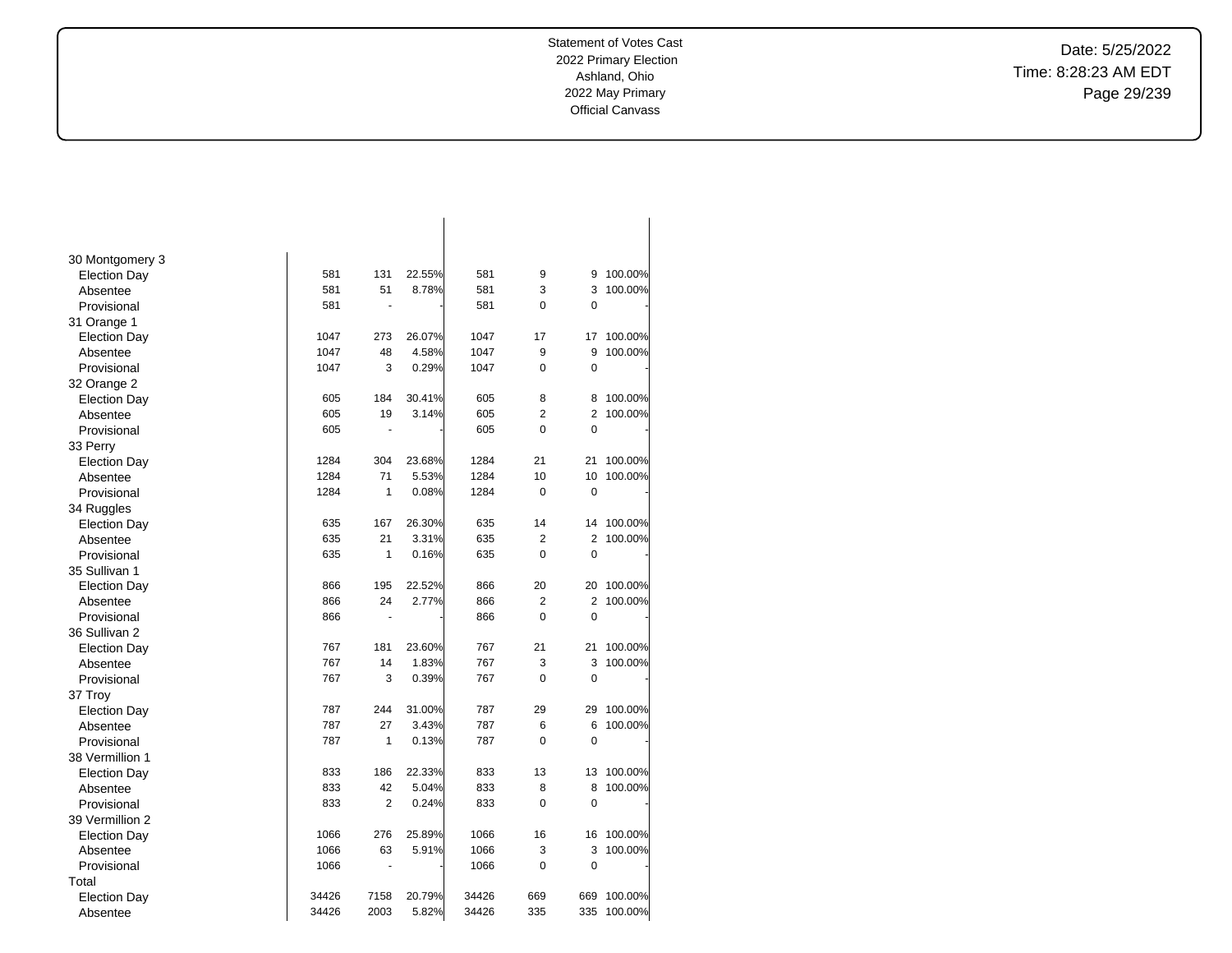Date: 5/25/2022 Time: 8:28:23 AM EDT Page 30/239

Statement of Votes Cast 2022 Primary Election Ashland, Ohio 2022 May Primary Official Canvass

| Provisional | 34426 | 65   | 0.19%  | 34426 |      |      | 100.00% |
|-------------|-------|------|--------|-------|------|------|---------|
| $\tau$ otal | 34426 | 9226 | 26.80% | 34426 | 1006 | 1006 | 100.00% |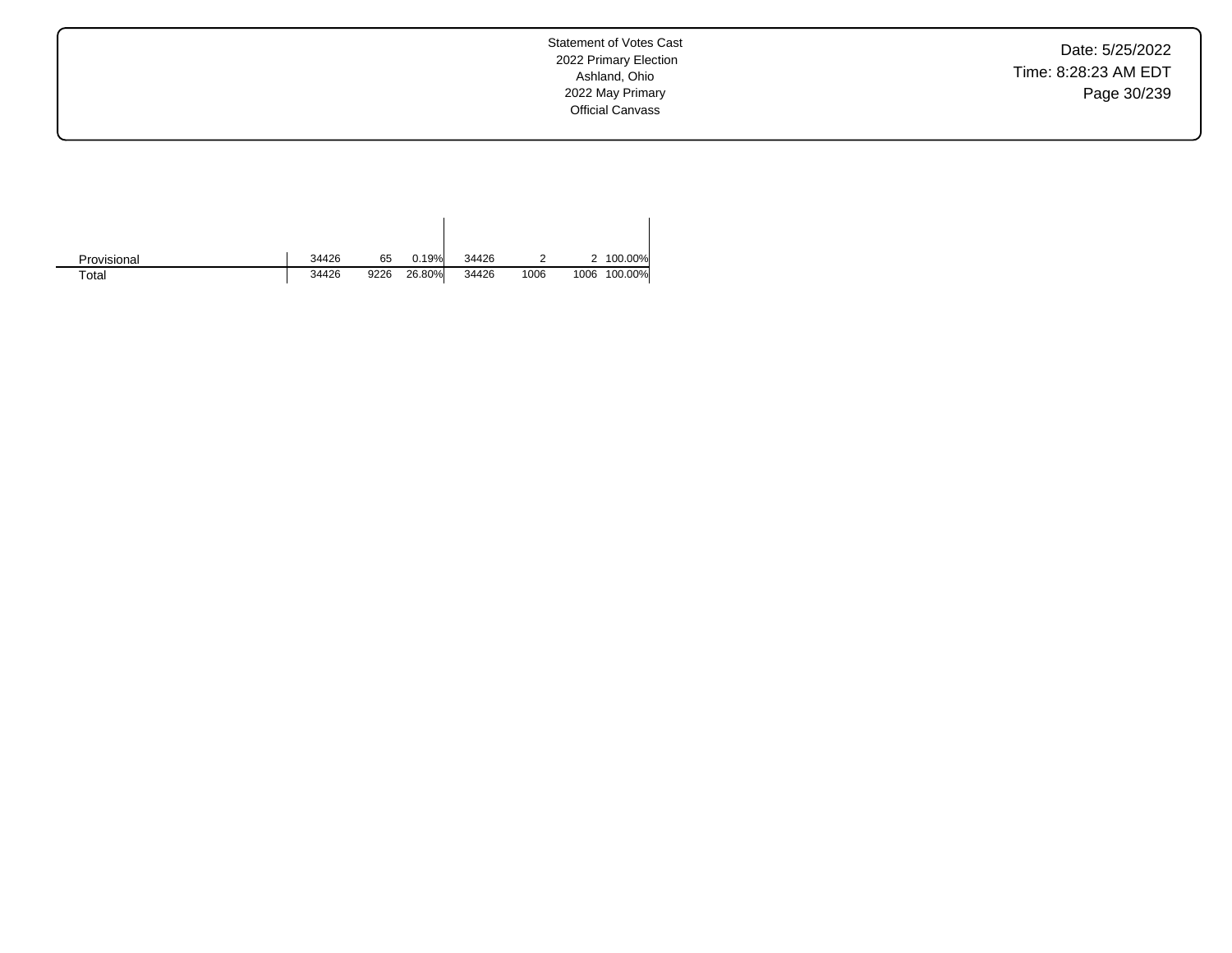Date: 5/25/2022 Time: 8:28:23 AM EDT Page 31/239

|                          | Turnout        |                        |                        | Chief Justice of the Supreme<br>Court (FTC 1-1-2023)<br>(DEMOCRATIC) |                |                            |         |
|--------------------------|----------------|------------------------|------------------------|----------------------------------------------------------------------|----------------|----------------------------|---------|
|                          | Reg.<br>Voters | <b>Ballots</b><br>Cast | $\%$<br>Turnout Voters | Reg.                                                                 | Total<br>Votes | Jennifer<br><b>Brunner</b> |         |
| <b>Jurisdiction Wide</b> |                |                        |                        |                                                                      |                |                            |         |
| 01 Ashland City 1-A      |                |                        |                        |                                                                      |                |                            |         |
| <b>Election Day</b>      | 910            | 149                    | 16.37%                 | 910                                                                  | 19             | 19                         | 100.00% |
| Absentee                 | 910            | 143                    | 15.71%                 | 910                                                                  | 33             | 33                         | 100.00% |
| Provisional              | 910            | 3                      | 0.33%                  | 910                                                                  | 0              | 0                          |         |
| 02 Ashland City 1-B      |                |                        |                        |                                                                      |                |                            |         |
| <b>Election Day</b>      | 1070           | 166                    | 15.51%                 | 1070                                                                 | 15             | 15                         | 100.00% |
| Absentee                 | 1070           | 127                    | 11.87%                 | 1070                                                                 | 32             | 32                         | 100.00% |
| Provisional              | 1070           | $\mathbf{1}$           | 0.09%                  | 1070                                                                 | 0              | $\overline{0}$             |         |
| 03 Ashland City 1-C      |                |                        |                        |                                                                      |                |                            |         |
| <b>Election Day</b>      | 1059           | 210                    | 19.83%                 | 1059                                                                 | 20             | 20                         | 100.00% |
| Absentee                 | 1059           | 96                     | 9.07%                  | 1059                                                                 | 19             | 19                         | 100.00% |
| Provisional              | 1059           | 4                      | 0.38%                  | 1059                                                                 | $\Omega$       | 0                          |         |
| 04 Ashland City 1-D      |                |                        |                        |                                                                      |                |                            |         |
| <b>Election Day</b>      | 686            | 162                    | 23.62%                 | 686                                                                  | 8              | 8                          | 100.00% |
| Absentee                 | 686            | 103                    | 15.01%                 | 686                                                                  | 10             | 10                         | 100.00% |
| Provisional              | 686            | ÷,                     |                        | 686                                                                  | 0              | $\mathbf 0$                |         |
| 05 Ashland City 2-A      |                |                        |                        |                                                                      |                |                            |         |
| <b>Election Day</b>      | 926            | 127                    | 13.71%                 | 926                                                                  | 9              | 9                          | 100.00% |
| Absentee                 | 926            | 79                     | 8.53%                  | 926                                                                  | 13             | 13                         | 100.00% |
| Provisional              | 926            | 2                      | 0.22%                  | 926                                                                  | 0              | 0                          |         |
| 06 Ashland City 2-B      |                |                        |                        |                                                                      |                |                            |         |
| <b>Election Day</b>      | 1132           | 157                    | 13.87%                 | 1132                                                                 | 33             | 33                         | 100.00% |
| Absentee                 | 1132           | 70                     | 6.18%                  | 1132                                                                 | 11             | 11                         | 100.00% |
| Provisional              | 1132           | $\frac{1}{2}$          |                        | 1132                                                                 | 0              | $\mathbf 0$                |         |
| 07 Ashland City 2-C      |                |                        |                        |                                                                      |                |                            |         |
| <b>Election Day</b>      | 969            | 165                    | 17.03%                 | 969                                                                  | 18             | 18                         | 100.00% |
| Absentee                 | 969            | 75                     | 7.74%                  | 969                                                                  | 18             | 18                         | 100.00% |
| Provisional              | 969            | 1                      | 0.10%                  | 969                                                                  | 0              | $\mathbf 0$                |         |
| 08 Ashland City 3-A      |                |                        |                        |                                                                      |                |                            |         |
| <b>Election Day</b>      | 763            | 121                    | 15.86%                 | 763                                                                  | 16             | 16                         | 100.00% |
| Absentee                 | 763            | 36                     | 4.72%                  | 763                                                                  | 6              | 6                          | 100.00% |
| Provisional              | 763            | $\overline{2}$         | 0.26%                  | 763                                                                  | 0              | 0                          |         |
| 09 Ashland City 3-B      |                |                        |                        |                                                                      |                |                            |         |
| <b>Election Day</b>      | 960            | 142                    | 14.79%                 | 960                                                                  | 14             | 14                         | 100.00% |
| Absentee                 | 960            | 68                     | 7.08%                  | 960                                                                  | 15             | 15                         | 100.00% |
| Provisional              | 960            | $\overline{2}$         | 0.21%                  | 960                                                                  | 0              | 0                          |         |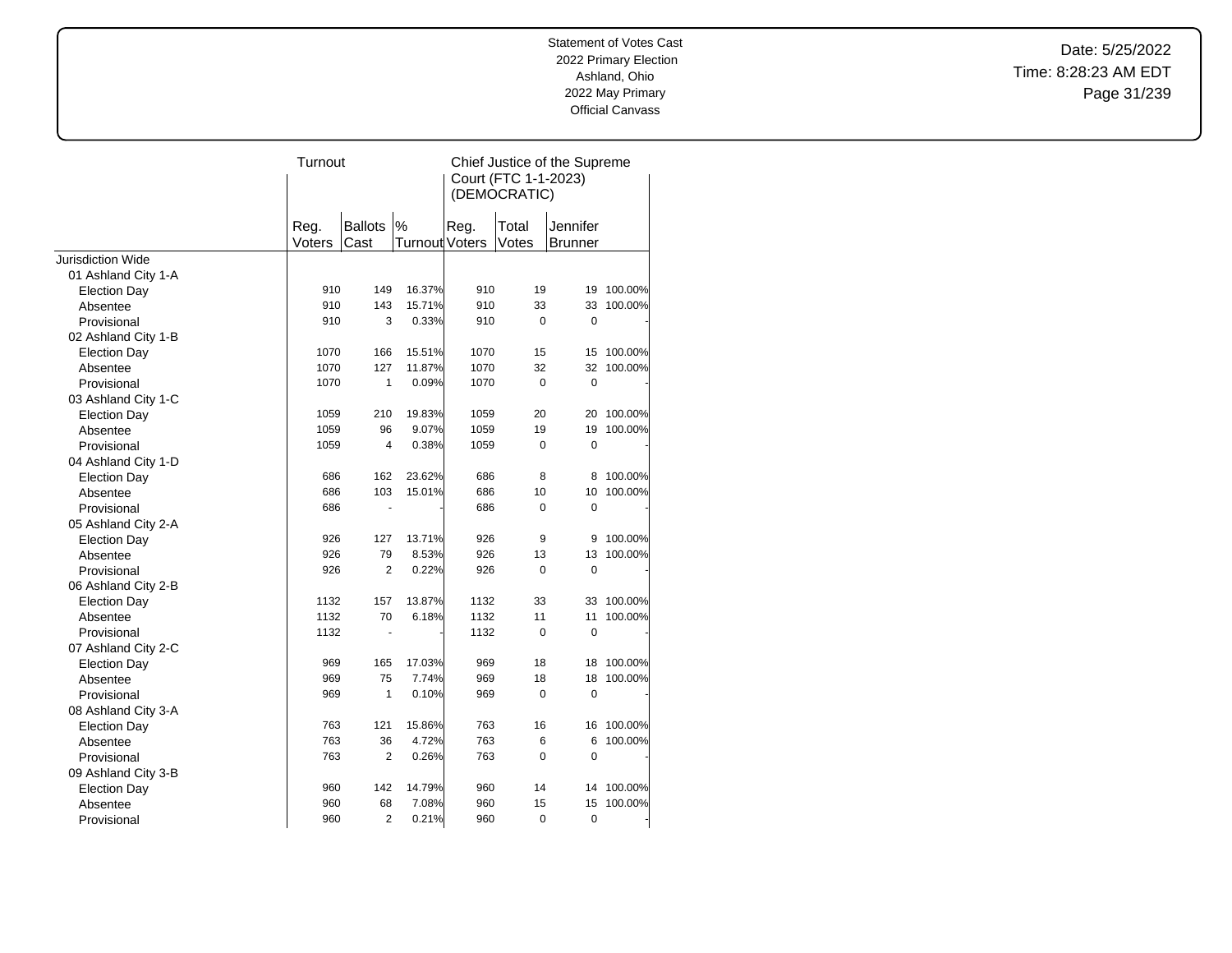Date: 5/25/2022 Time: 8:28:23 AM EDT Page 32/239

|                     | Turnout |                      |                | Chief Justice of the Supreme |                |                |         |  |
|---------------------|---------|----------------------|----------------|------------------------------|----------------|----------------|---------|--|
|                     |         |                      |                | Court (FTC 1-1-2023)         |                |                |         |  |
|                     |         |                      |                |                              | (DEMOCRATIC)   |                |         |  |
|                     |         |                      |                |                              |                |                |         |  |
|                     | Reg.    | <b>Ballots</b>       | $\%$           | Reg.                         | Total          | Jennifer       |         |  |
|                     | Voters  | Cast                 | Turnout Voters |                              | Votes          | Brunner        |         |  |
| 10 Ashland City 3-C |         |                      |                |                              |                |                |         |  |
| <b>Election Day</b> | 940     | 147                  | 15.64%         | 940                          | 9              | 9              | 100.00% |  |
| Absentee            | 940     | 135                  | 14.36%         | 940                          | 16             | 16             | 100.00% |  |
| Provisional         | 940     | 5                    | 0.53%          | 940                          | $\Omega$       | $\mathbf 0$    |         |  |
| 11 Ashland City 3-D |         |                      |                |                              |                |                |         |  |
| <b>Election Day</b> | 660     | 71                   | 10.76%         | 660                          | 8              | 8              | 100.00% |  |
| Absentee            | 660     | 18                   | 2.73%          | 660                          | 1              | 1              | 100.00% |  |
| Provisional         | 660     | $\mathbf{1}$         | 0.15%          | 660                          | $\mathbf{1}$   | 1              | 100.00% |  |
| 12 Ashland City 4-A |         |                      |                |                              |                |                |         |  |
| <b>Election Day</b> | 862     | 82                   | 9.51%          | 862                          | 21             | 21             | 100.00% |  |
| Absentee            | 862     | 38                   | 4.41%          | 862                          | 10             | 10             | 100.00% |  |
| Provisional         | 862     | $\sim$               |                | 862                          | 0              | $\mathbf 0$    |         |  |
|                     |         |                      |                |                              |                |                |         |  |
| 13 Ashland City 4-B | 619     | 55                   | 8.89%          | 619                          | 11             | 11             | 100.00% |  |
| <b>Election Day</b> | 619     | 21                   | 3.39%          | 619                          | 6              | 6              | 100.00% |  |
| Absentee            | 619     | 1                    |                | 619                          | $\Omega$       | $\mathbf 0$    |         |  |
| Provisional         |         |                      | 0.16%          |                              |                |                |         |  |
| 14 Ashland City 4-C |         |                      |                |                              |                |                |         |  |
| <b>Election Day</b> | 909     | 98                   | 10.78%         | 909                          | 14             | 14             | 100.00% |  |
| Absentee            | 909     | 29                   | 3.19%          | 909                          | 8              | 8              | 100.00% |  |
| Provisional         | 909     | $\ddot{\phantom{1}}$ |                | 909                          | $\Omega$       | $\overline{0}$ |         |  |
| 15 Clear Creek      |         |                      |                |                              |                |                |         |  |
| <b>Election Day</b> | 1276    | 292                  | 22.88%         | 1276                         | 28             | 28             | 100.00% |  |
| Absentee            | 1276    | 64                   | 5.02%          | 1276                         | 9              | 9              | 100.00% |  |
| Provisional         | 1276    | 6                    | 0.47%          | 1276                         | $\Omega$       | $\mathbf 0$    |         |  |
| 16 Loudonville 1    |         |                      |                |                              |                |                |         |  |
| <b>Election Day</b> | 1334    | 309                  | 23.16%         | 1334                         | 40             | 40             | 100.00% |  |
| Absentee            | 1334    | 39                   | 2.92%          | 1334                         | 14             | 14             | 100.00% |  |
| Provisional         | 1334    | 6                    | 0.45%          | 1334                         | $\mathbf 0$    | $\mathbf 0$    |         |  |
| 17 Green 1          |         |                      |                |                              |                |                |         |  |
| <b>Election Day</b> | 1124    | 275                  | 24.47%         | 1124                         | 34             | 34             | 100.00% |  |
| Absentee            | 1124    | 27                   | 2.40%          | 1124                         | 6              | 6              | 100.00% |  |
| Provisional         | 1124    |                      |                | 1124                         | 0              | $\mathbf 0$    |         |  |
| 18 Green 2          |         |                      |                |                              |                |                |         |  |
| <b>Election Day</b> | 597     | 150                  | 25.13%         | 597                          | 21             | 21             | 100.00% |  |
| Absentee            | 597     | 29                   | 4.86%          | 597                          | $\overline{7}$ | 7              | 100.00% |  |
| Provisional         | 597     | ÷,                   |                | 597                          | $\mathbf 0$    | 0              |         |  |
| 19 Loudonville 2    |         |                      |                |                              |                |                |         |  |
| <b>Election Day</b> | 1118    | 258                  | 23.08%         | 1118                         | 36             | 36             | 100.00% |  |
| Absentee            | 1118    | 42                   | 3.76%          | 1118                         | 12             | 12             | 100.00% |  |
| Provisional         | 1118    | 1                    | 0.09%          | 1118                         | 0              | 0              |         |  |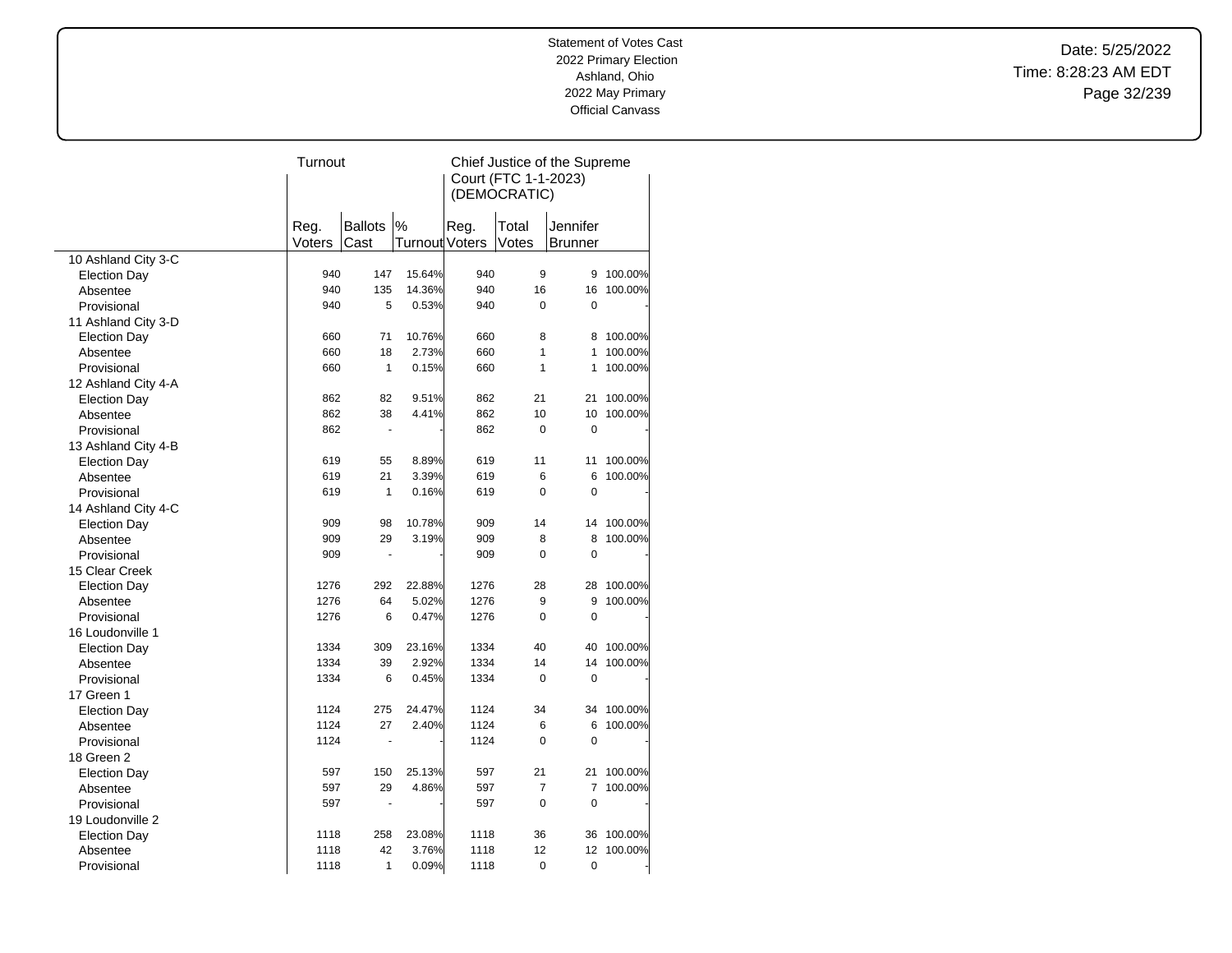Date: 5/25/2022 Time: 8:28:23 AM EDT Page 33/239

|                                 | Turnout |                      |                | Chief Justice of the Supreme |                         |                |         |  |
|---------------------------------|---------|----------------------|----------------|------------------------------|-------------------------|----------------|---------|--|
|                                 |         |                      |                | Court (FTC 1-1-2023)         |                         |                |         |  |
|                                 |         |                      |                |                              | (DEMOCRATIC)            |                |         |  |
|                                 |         |                      |                |                              |                         |                |         |  |
|                                 | Reg.    | <b>Ballots</b>       | $\%$           | Reg.                         | Total                   | Jennifer       |         |  |
|                                 | Voters  | Cast                 | Turnout Voters |                              | Votes                   | Brunner        |         |  |
| 20 Jackson 1                    |         |                      |                |                              |                         |                |         |  |
| <b>Election Day</b>             | 1077    | 210                  | 19.50%         | 1077                         | 29                      | 29             | 100.00% |  |
| Absentee                        | 1077    | 37                   | 3.44%          | 1077                         | 11                      | 11             | 100.00% |  |
| Provisional                     | 1077    | 5                    | 0.46%          | 1077                         | 1                       | 1              | 100.00% |  |
| 21 Jackson 2                    |         |                      |                |                              |                         |                |         |  |
| <b>Election Day</b>             | 1253    | 313                  | 24.98%         | 1253                         | 31                      | 31             | 100.00% |  |
| Absentee                        | 1253    | 48                   | 3.83%          | 1253                         | 9                       | 9              | 100.00% |  |
| Provisional                     | 1253    | $\overline{2}$       | 0.16%          | 1253                         | $\mathbf 0$             | $\mathbf 0$    |         |  |
| 22 Lake                         |         |                      |                |                              |                         |                |         |  |
|                                 | 423     | 122                  | 28.84%         | 423                          | 17                      | 17             | 100.00% |  |
| <b>Election Day</b><br>Absentee | 423     | 13                   | 3.07%          | 423                          | $\overline{\mathbf{4}}$ | $\overline{4}$ | 100.00% |  |
|                                 | 423     | ä,                   |                | 423                          | 0                       | $\mathbf 0$    |         |  |
| Provisional                     |         |                      |                |                              |                         |                |         |  |
| 23 Mifflin                      |         |                      |                |                              |                         |                |         |  |
| <b>Election Day</b>             | 906     | 225                  | 24.83%         | 906                          | 23                      | 23             | 100.00% |  |
| Absentee                        | 906     | 43                   | 4.75%          | 906                          | 8                       | 8              | 100.00% |  |
| Provisional                     | 906     | $\ddot{\phantom{1}}$ |                | 906                          | $\mathbf 0$             | $\mathbf 0$    |         |  |
| 24 Milton 1                     |         |                      |                |                              |                         |                |         |  |
| <b>Election Day</b>             | 1036    | 251                  | 24.23%         | 1036                         | 12                      | 12             | 100.00% |  |
| Absentee                        | 1036    | 66                   | 6.37%          | 1036                         | $\overline{7}$          | $\overline{7}$ | 100.00% |  |
| Provisional                     | 1036    | 3                    | 0.29%          | 1036                         | $\mathbf 0$             | $\mathbf 0$    |         |  |
| 25 Milton 3                     |         |                      |                |                              |                         |                |         |  |
| <b>Election Day</b>             | 509     | 129                  | 25.34%         | 509                          | 10                      | 10             | 100.00% |  |
| Absentee                        | 509     | 29                   | 5.70%          | 509                          | $\overline{2}$          | $\overline{2}$ | 100.00% |  |
| Provisional                     | 509     |                      |                | 509                          | $\mathbf 0$             | $\mathbf 0$    |         |  |
| 26 Jeromesville                 |         |                      |                |                              |                         |                |         |  |
| <b>Election Day</b>             | 334     | 69                   | 20.66%         | 334                          | 11                      | 11             | 100.00% |  |
| Absentee                        | 334     | 5                    | 1.50%          | 334                          | $\mathbf 0$             | 0              |         |  |
| Provisional                     | 334     | 1                    | 0.30%          | 334                          | $\Omega$                | $\mathbf 0$    |         |  |
| 27 Mohican                      |         |                      |                |                              |                         |                |         |  |
| <b>Election Day</b>             | 1053    | 261                  | 24.79%         | 1053                         | 14                      | 14             | 100.00% |  |
| Absentee                        | 1053    | 37                   | 3.51%          | 1053                         | 10                      | 10             | 100.00% |  |
| Provisional                     | 1053    | $\overline{2}$       | 0.19%          | 1053                         | $\mathbf 0$             | $\mathbf 0$    |         |  |
| 28 Montgomery 1                 |         |                      |                |                              |                         |                |         |  |
| <b>Election Day</b>             | 633     | 121                  | 19.12%         | 633                          | 10                      | 10             | 100.00% |  |
| Absentee                        | 633     | 57                   | 9.00%          | 633                          | 4                       | 4              | 100.00% |  |
| Provisional                     | 633     | $\mathbf{1}$         | 0.16%          | 633                          | $\mathbf 0$             | 0              |         |  |
| 29 Montgomery 2                 |         |                      |                |                              |                         |                |         |  |
| <b>Election Day</b>             | 817     | 180                  | 22.03%         | 817                          | 5                       | 5              | 100.00% |  |
| Absentee                        | 817     | 49                   | 6.00%          | 817                          | 5                       | 5              | 100.00% |  |
| Provisional                     | 817     | 5                    | 0.61%          | 817                          | 0                       | $\mathbf 0$    |         |  |
|                                 |         |                      |                |                              |                         |                |         |  |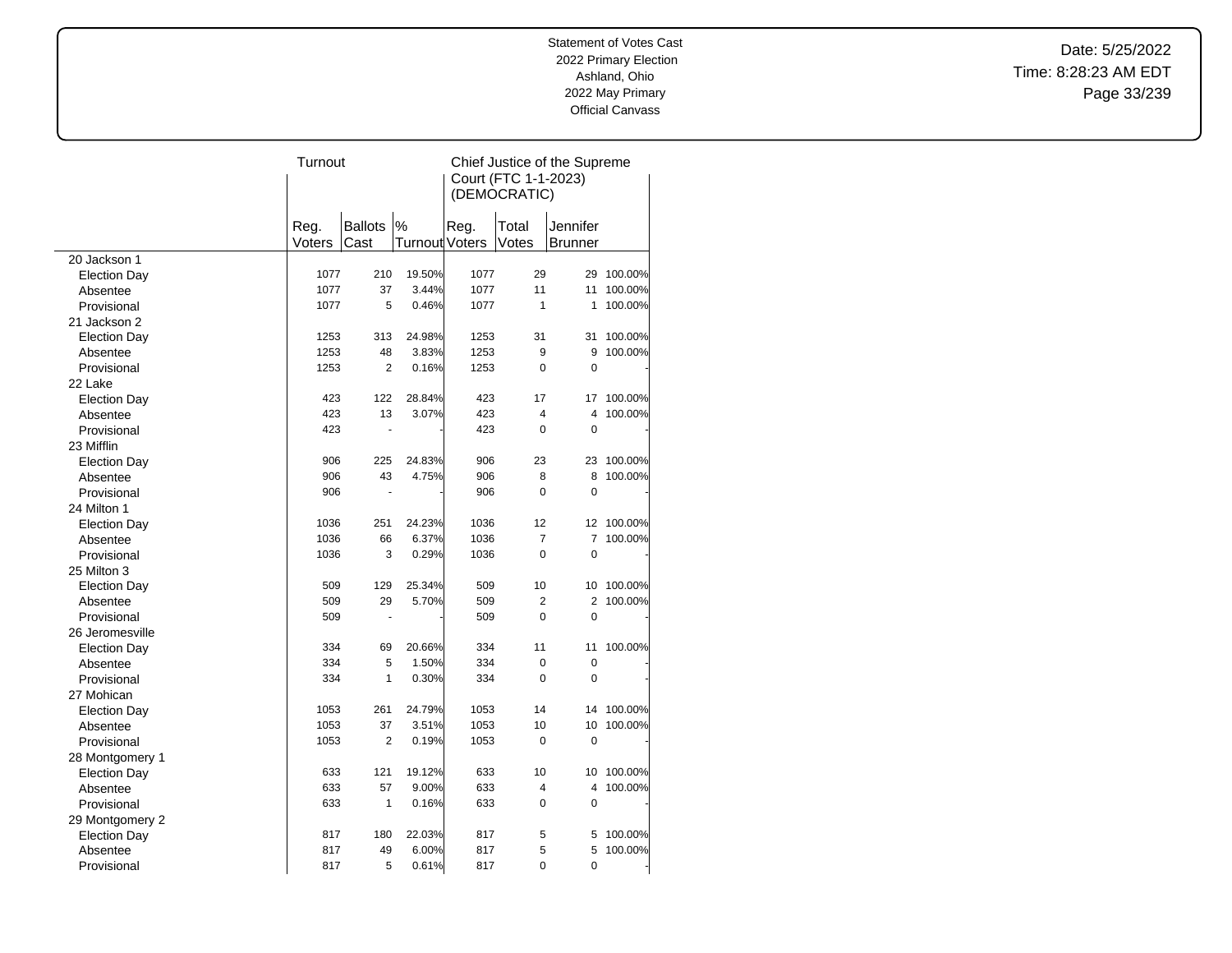Date: 5/25/2022 Time: 8:28:23 AM EDT Page 34/239

| Turnout        |                           |                        | Chief Justice of the Supreme<br>Court (FTC 1-1-2023)<br>(DEMOCRATIC) |              |                             |  |
|----------------|---------------------------|------------------------|----------------------------------------------------------------------|--------------|-----------------------------|--|
| Reg.<br>Voters | Ballots  %<br><b>Cast</b> | Turnout Voters   Votes | Reg.                                                                 | <b>Total</b> | lJennifer<br><b>Brunner</b> |  |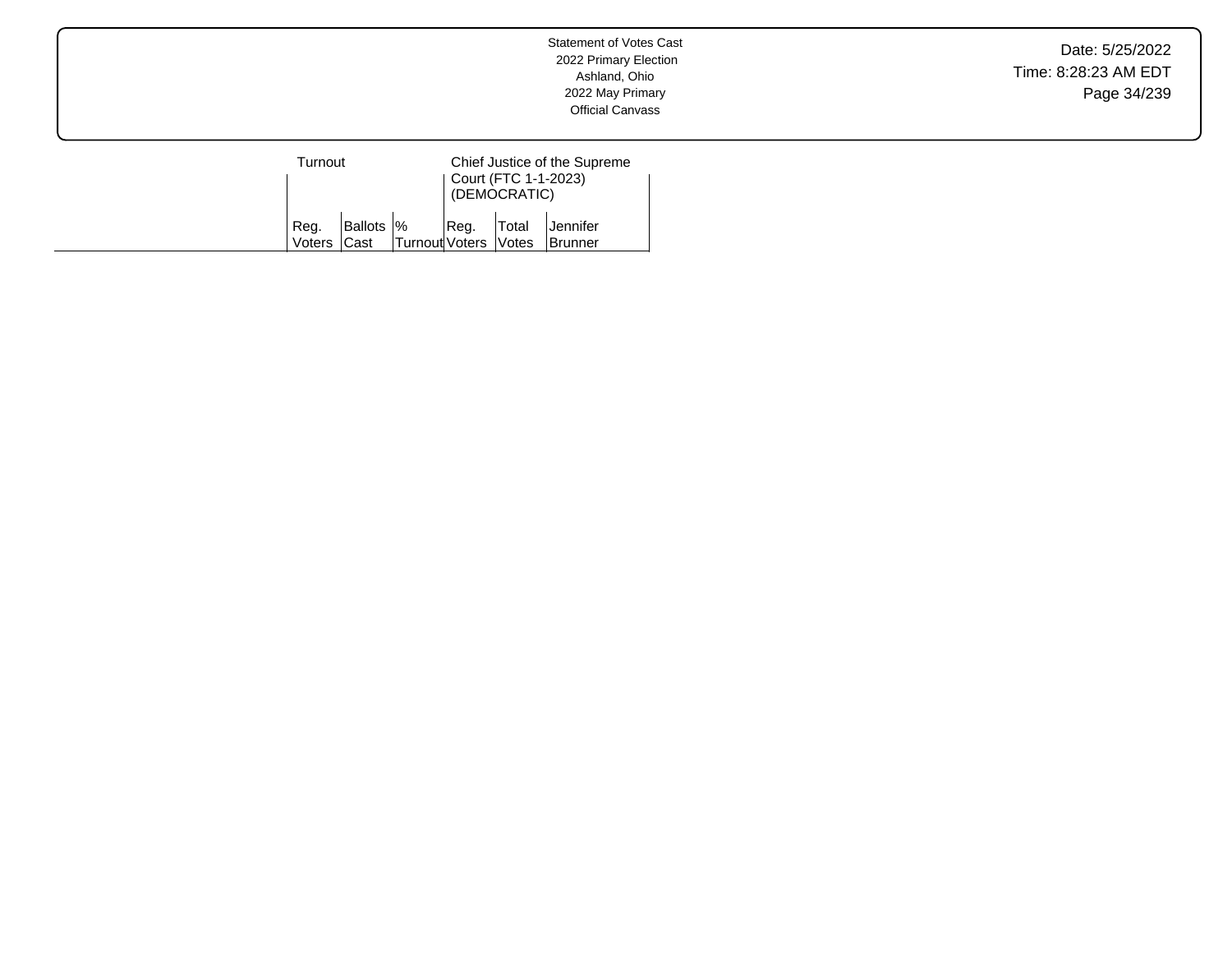Date: 5/25/2022 Time: 8:28:23 AM EDT Page 35/239

| 30 Montgomery 3     |       |                |        |       |                |                |         |
|---------------------|-------|----------------|--------|-------|----------------|----------------|---------|
| <b>Election Day</b> | 581   | 131            | 22.55% | 581   | 9              | 9              | 100.00% |
| Absentee            | 581   | 51             | 8.78%  | 581   | 3              | 3              | 100.00% |
| Provisional         | 581   | Ĭ.             |        | 581   | 0              | 0              |         |
| 31 Orange 1         |       |                |        |       |                |                |         |
| <b>Election Day</b> | 1047  | 273            | 26.07% | 1047  | 17             | 17             | 100.00% |
| Absentee            | 1047  | 48             | 4.58%  | 1047  | 9              | 9              | 100.00% |
| Provisional         | 1047  | 3              | 0.29%  | 1047  | 0              | $\mathbf 0$    |         |
| 32 Orange 2         |       |                |        |       |                |                |         |
| <b>Election Day</b> | 605   | 184            | 30.41% | 605   | 9              | 9              | 100.00% |
| Absentee            | 605   | 19             | 3.14%  | 605   | $\overline{2}$ | $\overline{2}$ | 100.00% |
| Provisional         | 605   |                |        | 605   | 0              | $\mathbf 0$    |         |
| 33 Perry            |       |                |        |       |                |                |         |
| <b>Election Day</b> | 1284  | 304            | 23.68% | 1284  | 22             | 22             | 100.00% |
| Absentee            | 1284  | 71             | 5.53%  | 1284  | 11             | 11             | 100.00% |
| Provisional         | 1284  | 1              | 0.08%  | 1284  | 0              | $\mathbf 0$    |         |
| 34 Ruggles          |       |                |        |       |                |                |         |
| <b>Election Day</b> | 635   | 167            | 26.30% | 635   | 15             | 15             | 100.00% |
| Absentee            | 635   | 21             | 3.31%  | 635   | $\overline{2}$ | 2              | 100.00% |
| Provisional         | 635   | $\mathbf{1}$   | 0.16%  | 635   | $\Omega$       | $\Omega$       |         |
| 35 Sullivan 1       |       |                |        |       |                |                |         |
| <b>Election Day</b> | 866   | 195            | 22.52% | 866   | 21             | 21             | 100.00% |
| Absentee            | 866   | 24             | 2.77%  | 866   | $\overline{2}$ | 2              | 100.00% |
| Provisional         | 866   | Ĭ.             |        | 866   | $\overline{0}$ | $\mathbf 0$    |         |
| 36 Sullivan 2       |       |                |        |       |                |                |         |
| <b>Election Day</b> | 767   | 181            | 23.60% | 767   | 20             | 20             | 100.00% |
| Absentee            | 767   | 14             | 1.83%  | 767   | 3              | 3              | 100.00% |
| Provisional         | 767   | 3              | 0.39%  | 767   | 0              | $\mathbf 0$    |         |
| 37 Troy             |       |                |        |       |                |                |         |
| <b>Election Day</b> | 787   | 244            | 31.00% | 787   | 31             | 31             | 100.00% |
| Absentee            | 787   | 27             | 3.43%  | 787   | 6              | 6              | 100.00% |
| Provisional         | 787   | 1              | 0.13%  | 787   | 0              | $\mathbf 0$    |         |
| 38 Vermillion 1     |       |                |        |       |                |                |         |
| <b>Election Day</b> | 833   | 186            | 22.33% | 833   | 13             | 13             | 100.00% |
| Absentee            | 833   | 42             | 5.04%  | 833   | 9              | 9              | 100.00% |
| Provisional         | 833   | $\overline{2}$ | 0.24%  | 833   | 0              | $\mathbf 0$    |         |
| 39 Vermillion 2     |       |                |        |       |                |                |         |
| <b>Election Day</b> | 1066  | 276            | 25.89% | 1066  | 18             | 18             | 100.00% |
| Absentee            | 1066  | 63             | 5.91%  | 1066  | 4              | 4              | 100.00% |
| Provisional         | 1066  | ÷,             |        | 1066  | 0              | $\mathbf 0$    |         |
| Total               |       |                |        |       |                |                |         |
| <b>Election Day</b> | 34426 | 7158           | 20.79% | 34426 | 711            | 711            | 100.00% |
| Absentee            | 34426 | 2003           | 5.82%  | 34426 | 357            | 357            | 100.00% |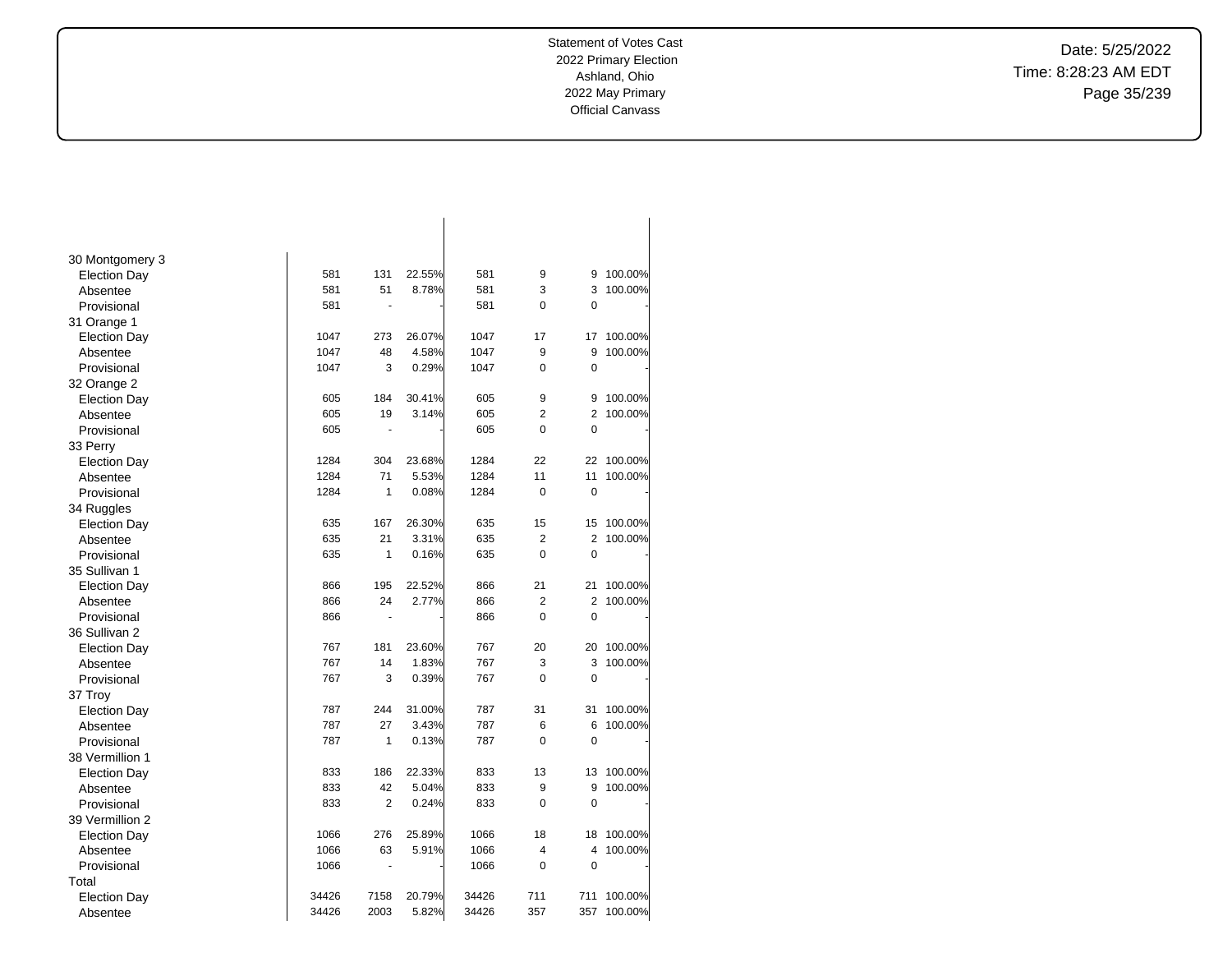Date: 5/25/2022 Time: 8:28:23 AM EDT Page 36/239

Statement of Votes Cast 2022 Primary Election Ashland, Ohio 2022 May Primary Official Canvass

| Provisional | 34426 | 65   | 0.19%  | 34426 |      |      | 100.00% |
|-------------|-------|------|--------|-------|------|------|---------|
| Total       | 34426 | 9226 | 26.80% | 34426 | 1070 | 1070 | 100.00% |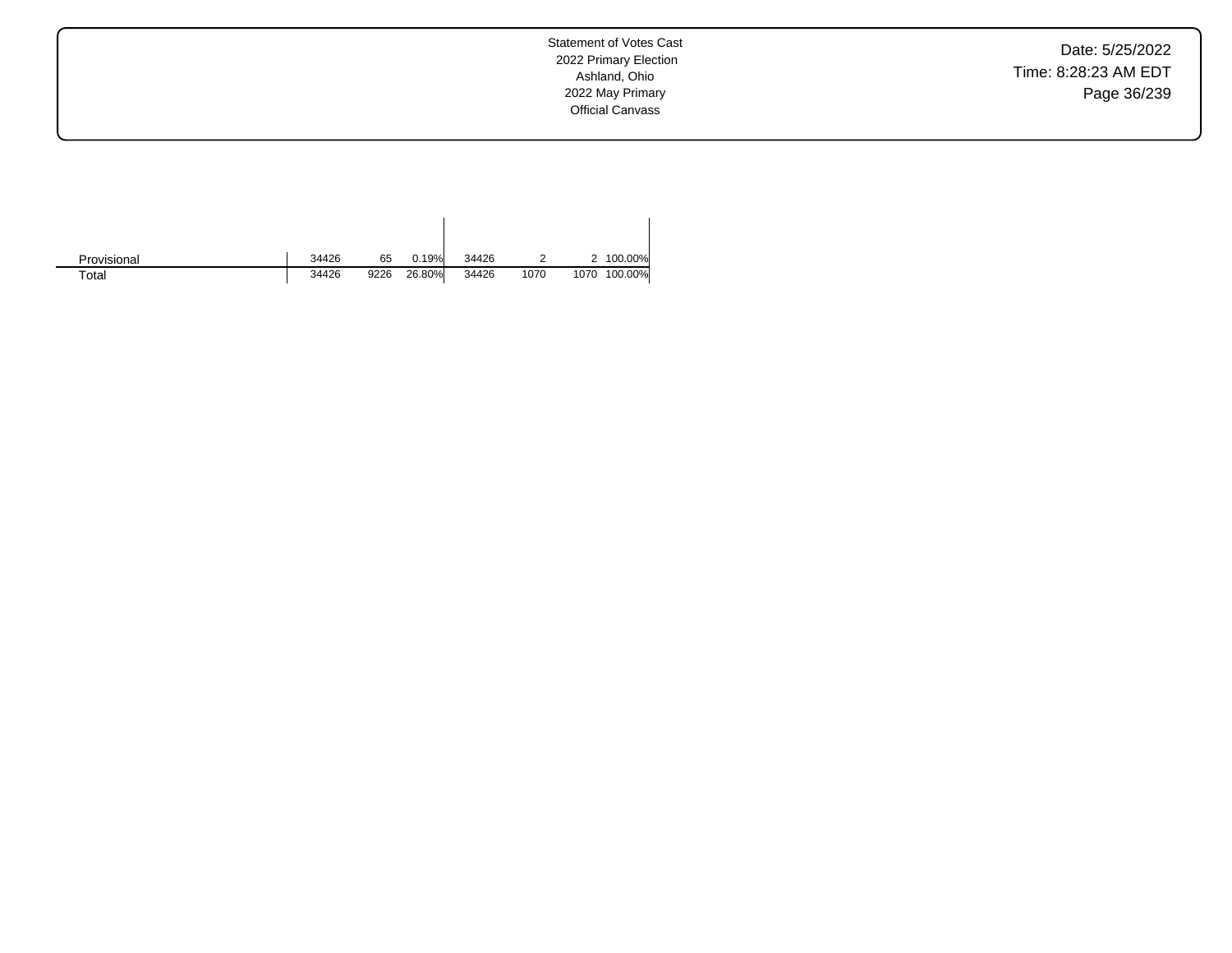Date: 5/25/2022 Time: 8:28:23 AM EDT Page 37/239

|                          | Turnout |                |                       | Supreme Court Justice (FTC 1-<br>$1 - 2023$<br>(DEMOCRATIC) |             |                |            |
|--------------------------|---------|----------------|-----------------------|-------------------------------------------------------------|-------------|----------------|------------|
|                          | Reg.    | <b>Ballots</b> | $\%$                  | Reg.                                                        | Total       |                |            |
|                          | Voters  | Cast           | <b>Turnout Voters</b> |                                                             | Votes       | Terri Jamison  |            |
| <b>Jurisdiction Wide</b> |         |                |                       |                                                             |             |                |            |
| 01 Ashland City 1-A      |         |                |                       |                                                             |             |                |            |
| <b>Election Day</b>      | 910     | 149            | 16.37%                | 910                                                         | 17          |                | 17 100.00% |
| Absentee                 | 910     | 143            | 15.71%                | 910                                                         | 31          | 31             | 100.00%    |
| Provisional              | 910     | 3              | 0.33%                 | 910                                                         | 0           | 0              |            |
| 02 Ashland City 1-B      |         |                |                       |                                                             |             |                |            |
| <b>Election Day</b>      | 1070    | 166            | 15.51%                | 1070                                                        | 14          | 14             | 100.00%    |
| Absentee                 | 1070    | 127            | 11.87%                | 1070                                                        | 30          | 30             | 100.00%    |
| Provisional              | 1070    | $\mathbf{1}$   | 0.09%                 | 1070                                                        | 0           | $\mathbf 0$    |            |
| 03 Ashland City 1-C      |         |                |                       |                                                             |             |                |            |
| <b>Election Day</b>      | 1059    | 210            | 19.83%                | 1059                                                        | 19          | 19             | 100.00%    |
| Absentee                 | 1059    | 96             | 9.07%                 | 1059                                                        | 16          | 16             | 100.00%    |
| Provisional              | 1059    | 4              | 0.38%                 | 1059                                                        | 0           | $\mathbf 0$    |            |
| 04 Ashland City 1-D      |         |                |                       |                                                             |             |                |            |
| <b>Election Day</b>      | 686     | 162            | 23.62%                | 686                                                         | 7           | $\overline{7}$ | 100.00%    |
| Absentee                 | 686     | 103            | 15.01%                | 686                                                         | 11          | 11             | 100.00%    |
| Provisional              | 686     | ÷              |                       | 686                                                         | 0           | $\mathbf 0$    |            |
| 05 Ashland City 2-A      |         |                |                       |                                                             |             |                |            |
| <b>Election Day</b>      | 926     | 127            | 13.71%                | 926                                                         | 8           | 8              | 100.00%    |
| Absentee                 | 926     | 79             | 8.53%                 | 926                                                         | 12          | 12             | 100.00%    |
| Provisional              | 926     | $\overline{2}$ | 0.22%                 | 926                                                         | 0           | 0              |            |
| 06 Ashland City 2-B      |         |                |                       |                                                             |             |                |            |
| <b>Election Day</b>      | 1132    | 157            | 13.87%                | 1132                                                        | 32          | 32             | 100.00%    |
| Absentee                 | 1132    | 70             | 6.18%                 | 1132                                                        | 10          | 10             | 100.00%    |
| Provisional              | 1132    | $\blacksquare$ |                       | 1132                                                        | 0           | $\mathbf 0$    |            |
| 07 Ashland City 2-C      |         |                |                       |                                                             |             |                |            |
| <b>Election Day</b>      | 969     | 165            | 17.03%                | 969                                                         | 18          | 18             | 100.00%    |
| Absentee                 | 969     | 75             | 7.74%                 | 969                                                         | 17          | 17             | 100.00%    |
| Provisional              | 969     | $\mathbf{1}$   | 0.10%                 | 969                                                         | $\mathbf 0$ | $\mathbf 0$    |            |
| 08 Ashland City 3-A      |         |                |                       |                                                             |             |                |            |
| <b>Election Day</b>      | 763     | 121            | 15.86%                | 763                                                         | 17          | 17             | 100.00%    |
| Absentee                 | 763     | 36             | 4.72%                 | 763                                                         | 6           | 6              | 100.00%    |
| Provisional              | 763     | 2              | 0.26%                 | 763                                                         | 0           | $\mathbf 0$    |            |
| 09 Ashland City 3-B      |         |                |                       |                                                             |             |                |            |
| <b>Election Day</b>      | 960     | 142            | 14.79%                | 960                                                         | 14          | 14             | 100.00%    |
| Absentee                 | 960     | 68             | 7.08%                 | 960                                                         | 14          | 14             | 100.00%    |
| Provisional              | 960     | $\overline{2}$ | 0.21%                 | 960                                                         | 0           | $\mathbf 0$    |            |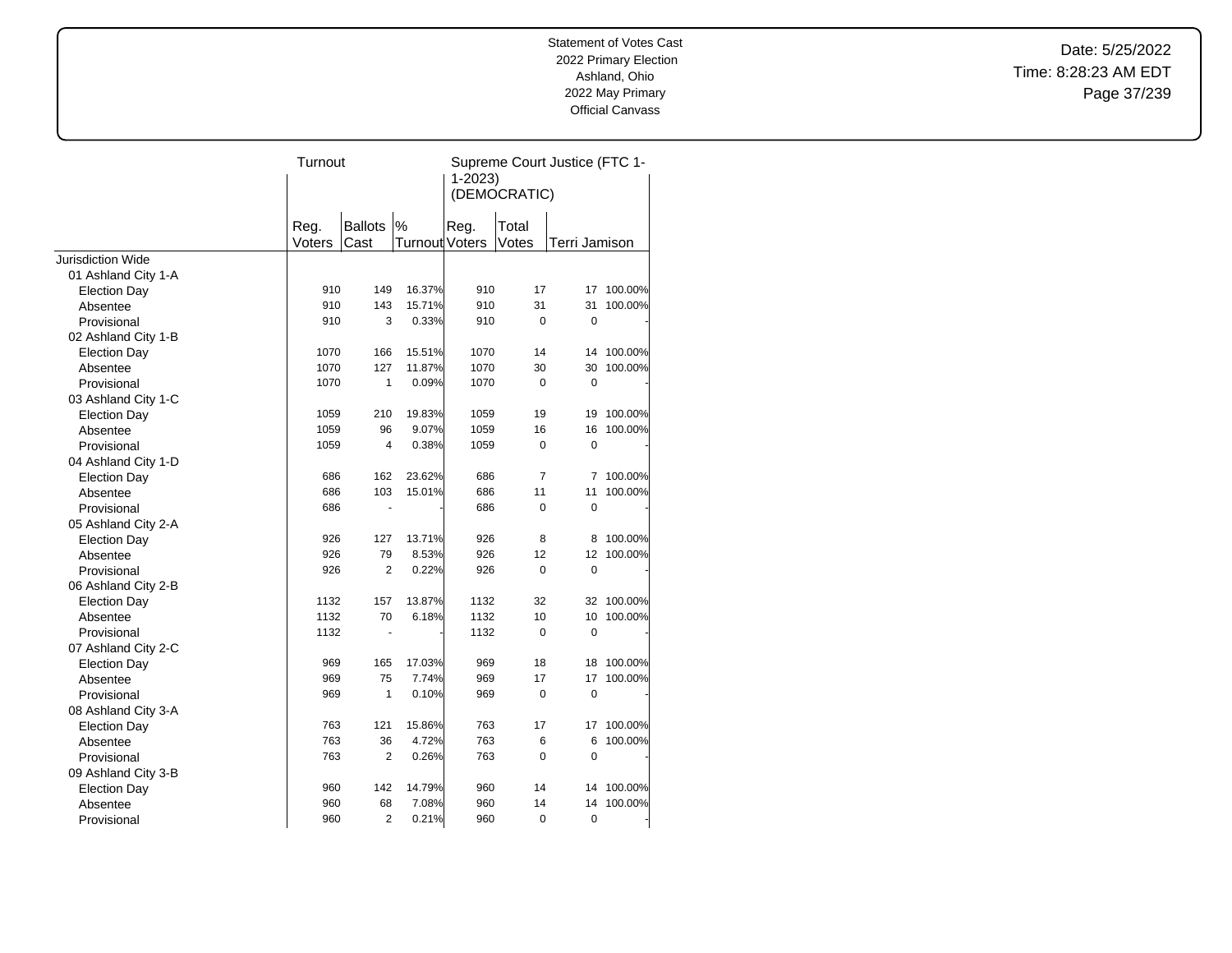Date: 5/25/2022 Time: 8:28:23 AM EDT Page 38/239

|                     | Turnout |                          |                       | Supreme Court Justice (FTC 1- |                |                |         |  |
|---------------------|---------|--------------------------|-----------------------|-------------------------------|----------------|----------------|---------|--|
|                     |         |                          |                       | $1 - 2023$                    |                |                |         |  |
|                     |         |                          |                       |                               | (DEMOCRATIC)   |                |         |  |
|                     |         |                          |                       |                               |                |                |         |  |
|                     | Reg.    | <b>Ballots</b>           | %                     | Reg.                          | Total          |                |         |  |
|                     | Voters  | Cast                     | <b>Turnout Voters</b> |                               | Votes          | Terri Jamison  |         |  |
| 10 Ashland City 3-C |         |                          |                       |                               |                |                |         |  |
| <b>Election Day</b> | 940     | 147                      | 15.64%                | 940                           | 6              | 6              | 100.00% |  |
| Absentee            | 940     | 135                      | 14.36%                | 940                           | 16             | 16             | 100.00% |  |
| Provisional         | 940     | 5                        | 0.53%                 | 940                           | $\Omega$       | 0              |         |  |
| 11 Ashland City 3-D |         |                          |                       |                               |                |                |         |  |
| <b>Election Day</b> | 660     | 71                       | 10.76%                | 660                           | 9              | 9              | 100.00% |  |
| Absentee            | 660     | 18                       | 2.73%                 | 660                           | 1              | 1              | 100.00% |  |
| Provisional         | 660     | $\mathbf{1}$             | 0.15%                 | 660                           | 1              | 1              | 100.00% |  |
| 12 Ashland City 4-A |         |                          |                       |                               |                |                |         |  |
| <b>Election Day</b> | 862     | 82                       | 9.51%                 | 862                           | 17             | 17             | 100.00% |  |
| Absentee            | 862     | 38                       | 4.41%                 | 862                           | 9              | 9              | 100.00% |  |
| Provisional         | 862     | $\overline{\phantom{a}}$ |                       | 862                           | $\mathbf 0$    | $\mathbf 0$    |         |  |
| 13 Ashland City 4-B |         |                          |                       |                               |                |                |         |  |
| <b>Election Day</b> | 619     | 55                       | 8.89%                 | 619                           | 11             | 11             | 100.00% |  |
| Absentee            | 619     | 21                       | 3.39%                 | 619                           | 6              | 6              | 100.00% |  |
| Provisional         | 619     | $\mathbf{1}$             | 0.16%                 | 619                           | $\Omega$       | 0              |         |  |
| 14 Ashland City 4-C |         |                          |                       |                               |                |                |         |  |
| <b>Election Day</b> | 909     | 98                       | 10.78%                | 909                           | 14             | 14             | 100.00% |  |
| Absentee            | 909     | 29                       | 3.19%                 | 909                           | 8              | 8              | 100.00% |  |
| Provisional         | 909     | $\ddot{\phantom{0}}$     |                       | 909                           | $\Omega$       | $\Omega$       |         |  |
| 15 Clear Creek      |         |                          |                       |                               |                |                |         |  |
| <b>Election Day</b> | 1276    | 292                      | 22.88%                | 1276                          | 31             | 31             | 100.00% |  |
| Absentee            | 1276    | 64                       | 5.02%                 | 1276                          | 9              | 9              | 100.00% |  |
| Provisional         | 1276    | 6                        | 0.47%                 | 1276                          | $\mathbf 0$    | 0              |         |  |
| 16 Loudonville 1    |         |                          |                       |                               |                |                |         |  |
| <b>Election Day</b> | 1334    | 309                      | 23.16%                | 1334                          | 40             | 40             | 100.00% |  |
| Absentee            | 1334    | 39                       | 2.92%                 | 1334                          | 13             | 13             | 100.00% |  |
| Provisional         | 1334    | 6                        | 0.45%                 | 1334                          | 0              | $\mathbf 0$    |         |  |
| 17 Green 1          |         |                          |                       |                               |                |                |         |  |
| <b>Election Day</b> | 1124    | 275                      | 24.47%                | 1124                          | 30             | 30             | 100.00% |  |
| Absentee            | 1124    | 27                       | 2.40%                 | 1124                          | 6              | 6              | 100.00% |  |
| Provisional         | 1124    | ä,                       |                       | 1124                          | $\mathbf 0$    | $\overline{0}$ |         |  |
| 18 Green 2          |         |                          |                       |                               |                |                |         |  |
| <b>Election Day</b> | 597     | 150                      | 25.13%                | 597                           | 19             | 19             | 100.00% |  |
| Absentee            | 597     | 29                       | 4.86%                 | 597                           | $\overline{7}$ | $\overline{7}$ | 100.00% |  |
| Provisional         | 597     | $\overline{a}$           |                       | 597                           | $\mathbf 0$    | $\mathbf 0$    |         |  |
| 19 Loudonville 2    |         |                          |                       |                               |                |                |         |  |
| <b>Election Day</b> | 1118    | 258                      | 23.08%                | 1118                          | 35             | 35             | 100.00% |  |
| Absentee            | 1118    | 42                       | 3.76%                 | 1118                          | 12             | 12             | 100.00% |  |
| Provisional         | 1118    | $\mathbf{1}$             | 0.09%                 | 1118                          | $\mathbf 0$    | $\mathbf 0$    |         |  |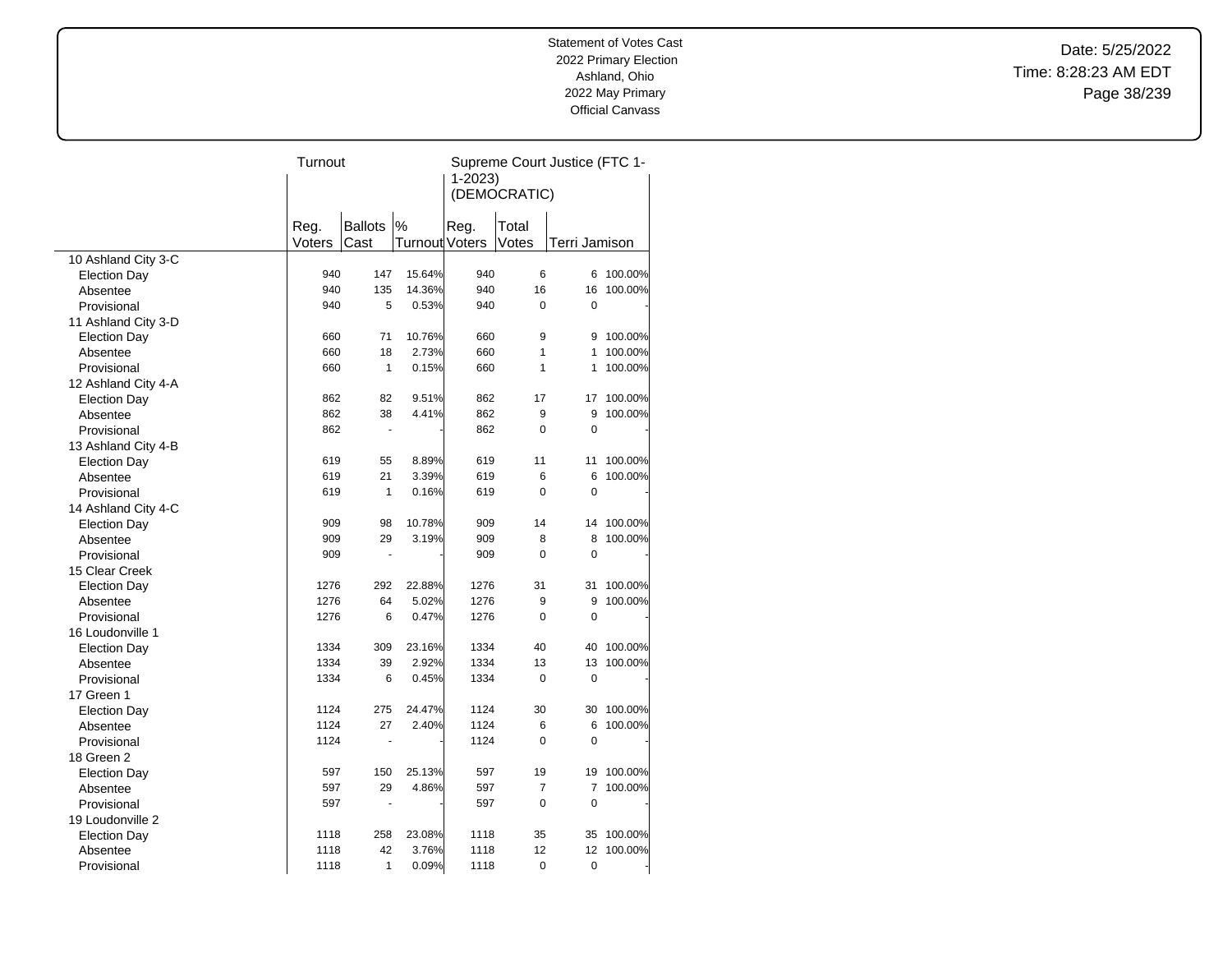Date: 5/25/2022 Time: 8:28:23 AM EDT Page 39/239

|                     | Turnout |                |                       | Supreme Court Justice (FTC 1- |                |                |         |  |
|---------------------|---------|----------------|-----------------------|-------------------------------|----------------|----------------|---------|--|
|                     |         |                |                       | $1 - 2023$                    |                |                |         |  |
|                     |         |                |                       |                               | (DEMOCRATIC)   |                |         |  |
|                     |         |                |                       |                               |                |                |         |  |
|                     | Reg.    | <b>Ballots</b> | $\%$                  | Reg.                          | Total          |                |         |  |
|                     | Voters  | Cast           | <b>Turnout Voters</b> |                               | Votes          | Terri Jamison  |         |  |
| 20 Jackson 1        |         |                |                       |                               |                |                |         |  |
| <b>Election Day</b> | 1077    | 210            | 19.50%                | 1077                          | 30             | 30             | 100.00% |  |
| Absentee            | 1077    | 37             | 3.44%                 | 1077                          | 11             | 11             | 100.00% |  |
| Provisional         | 1077    | 5              | 0.46%                 | 1077                          | $\mathbf{1}$   | 1              | 100.00% |  |
| 21 Jackson 2        |         |                |                       |                               |                |                |         |  |
| <b>Election Day</b> | 1253    | 313            | 24.98%                | 1253                          | 27             | 27             | 100.00% |  |
| Absentee            | 1253    | 48             | 3.83%                 | 1253                          | 8              | 8              | 100.00% |  |
| Provisional         | 1253    | $\overline{2}$ | 0.16%                 | 1253                          | $\mathbf 0$    | 0              |         |  |
| 22 Lake             |         |                |                       |                               |                |                |         |  |
| <b>Election Day</b> | 423     | 122            | 28.84%                | 423                           | 16             | 16             | 100.00% |  |
| Absentee            | 423     | 13             | 3.07%                 | 423                           | 4              | 4              | 100.00% |  |
| Provisional         | 423     | ä,             |                       | 423                           | $\overline{0}$ | $\overline{0}$ |         |  |
| 23 Mifflin          |         |                |                       |                               |                |                |         |  |
| <b>Election Day</b> | 906     | 225            | 24.83%                | 906                           | 20             | 20             | 100.00% |  |
| Absentee            | 906     | 43             | 4.75%                 | 906                           | 8              | 8              | 100.00% |  |
| Provisional         | 906     | ÷,             |                       | 906                           | $\mathbf 0$    | $\mathbf 0$    |         |  |
| 24 Milton 1         |         |                |                       |                               |                |                |         |  |
| <b>Election Day</b> | 1036    | 251            | 24.23%                | 1036                          | 12             | 12             | 100.00% |  |
| Absentee            | 1036    | 66             | 6.37%                 | 1036                          | 6              | 6              | 100.00% |  |
| Provisional         | 1036    | 3              | 0.29%                 | 1036                          | $\mathbf 0$    | 0              |         |  |
| 25 Milton 3         |         |                |                       |                               |                |                |         |  |
| <b>Election Day</b> | 509     | 129            | 25.34%                | 509                           | 9              | 9              | 100.00% |  |
| Absentee            | 509     | 29             | 5.70%                 | 509                           | $\overline{2}$ | $\overline{2}$ | 100.00% |  |
| Provisional         | 509     |                |                       | 509                           | $\mathbf 0$    | 0              |         |  |
| 26 Jeromesville     |         |                |                       |                               |                |                |         |  |
| <b>Election Day</b> | 334     | 69             | 20.66%                | 334                           | 9              | 9              | 100.00% |  |
| Absentee            | 334     | 5              | 1.50%                 | 334                           | $\mathbf 0$    | 0              |         |  |
| Provisional         | 334     | $\mathbf{1}$   | 0.30%                 | 334                           | $\Omega$       | $\Omega$       |         |  |
| 27 Mohican          |         |                |                       |                               |                |                |         |  |
| <b>Election Day</b> | 1053    | 261            | 24.79%                | 1053                          | 13             | 13             | 100.00% |  |
| Absentee            | 1053    | 37             | 3.51%                 | 1053                          | 10             | 10             | 100.00% |  |
| Provisional         | 1053    | $\overline{2}$ | 0.19%                 | 1053                          | $\mathbf 0$    | 0              |         |  |
| 28 Montgomery 1     |         |                |                       |                               |                |                |         |  |
| <b>Election Day</b> | 633     | 121            | 19.12%                | 633                           | 8              | 8              | 100.00% |  |
| Absentee            | 633     | 57             | 9.00%                 | 633                           | 4              | 4              | 100.00% |  |
| Provisional         | 633     | 1              | 0.16%                 | 633                           | $\Omega$       | 0              |         |  |
| 29 Montgomery 2     |         |                |                       |                               |                |                |         |  |
| <b>Election Day</b> | 817     | 180            | 22.03%                | 817                           | 5              | 5              | 100.00% |  |
| Absentee            | 817     | 49             | 6.00%                 | 817                           | 5              | 5              | 100.00% |  |
|                     | 817     | 5              | 0.61%                 | 817                           | $\overline{0}$ | $\mathbf 0$    |         |  |
| Provisional         |         |                |                       |                               |                |                |         |  |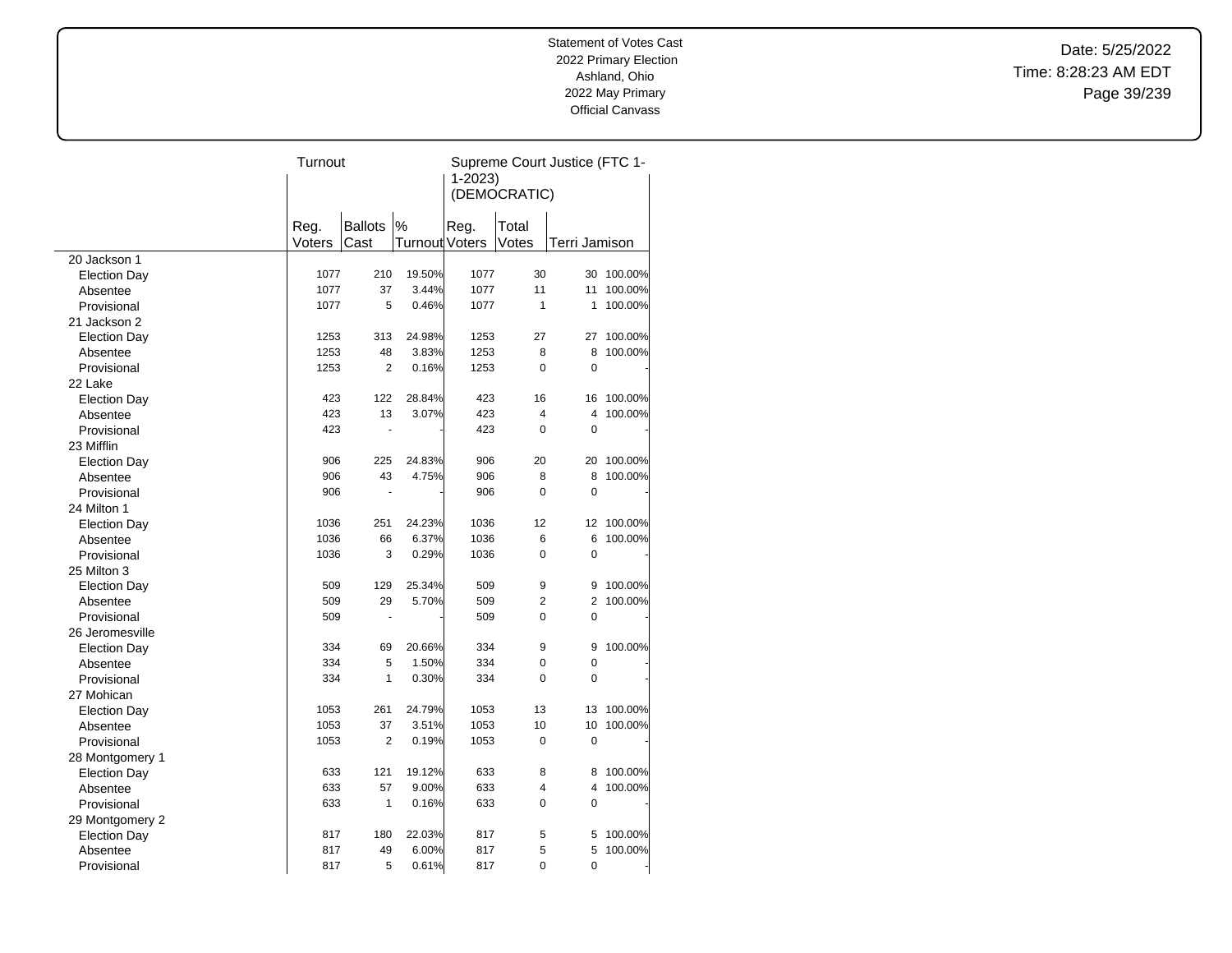Date: 5/25/2022 Time: 8:28:23 AM EDT Page 40/239

| Turnout        |                     |                        | Supreme Court Justice (FTC 1-<br>1-2023)<br>(DEMOCRATIC) |       |                      |  |
|----------------|---------------------|------------------------|----------------------------------------------------------|-------|----------------------|--|
| Reg.<br>Voters | Ballots  %<br>lCast | Turnout Voters   Votes | Req.                                                     | Total | <b>Terri Jamison</b> |  |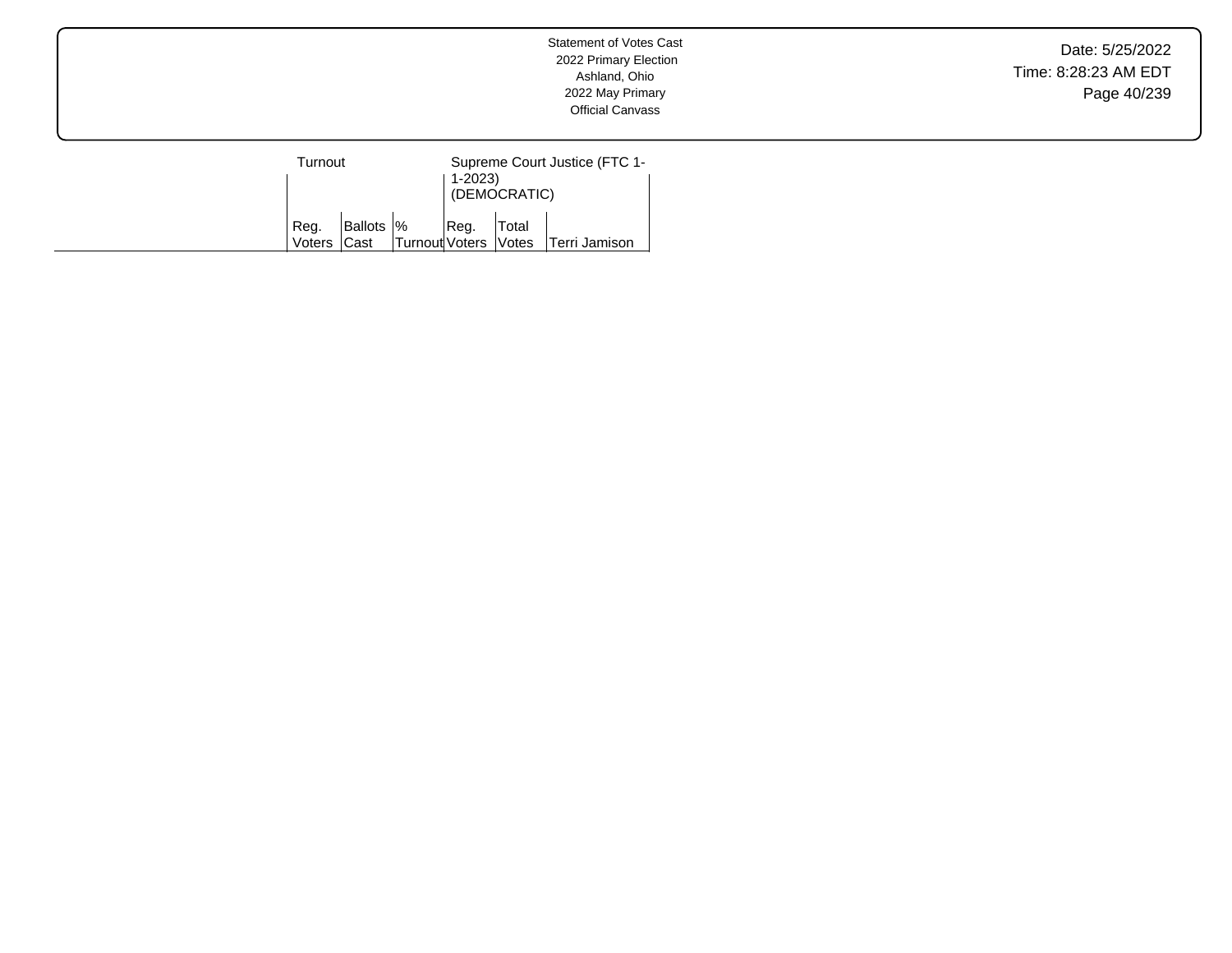Date: 5/25/2022 Time: 8:28:23 AM EDT Page 41/239

| 30 Montgomery 3     |       |                |        |       |                |                |         |
|---------------------|-------|----------------|--------|-------|----------------|----------------|---------|
| <b>Election Day</b> | 581   | 131            | 22.55% | 581   | 9              | 9              | 100.00% |
| Absentee            | 581   | 51             | 8.78%  | 581   | 3              | 3              | 100.00% |
| Provisional         | 581   | ä,             |        | 581   | 0              | 0              |         |
| 31 Orange 1         |       |                |        |       |                |                |         |
| <b>Election Day</b> | 1047  | 273            | 26.07% | 1047  | 16             | 16             | 100.00% |
| Absentee            | 1047  | 48             | 4.58%  | 1047  | 9              | 9              | 100.00% |
| Provisional         | 1047  | 3              | 0.29%  | 1047  | 0              | 0              |         |
| 32 Orange 2         |       |                |        |       |                |                |         |
| <b>Election Day</b> | 605   | 184            | 30.41% | 605   | 8              | 8              | 100.00% |
| Absentee            | 605   | 19             | 3.14%  | 605   | $\overline{2}$ | $\overline{2}$ | 100.00% |
| Provisional         | 605   |                |        | 605   | 0              | $\mathbf 0$    |         |
| 33 Perry            |       |                |        |       |                |                |         |
| <b>Election Day</b> | 1284  | 304            | 23.68% | 1284  | 22             | 22             | 100.00% |
| Absentee            | 1284  | 71             | 5.53%  | 1284  | 10             | 10             | 100.00% |
| Provisional         | 1284  | 1              | 0.08%  | 1284  | 0              | $\mathbf 0$    |         |
| 34 Ruggles          |       |                |        |       |                |                |         |
| <b>Election Day</b> | 635   | 167            | 26.30% | 635   | 13             | 13             | 100.00% |
| Absentee            | 635   | 21             | 3.31%  | 635   | $\overline{2}$ | $\overline{2}$ | 100.00% |
| Provisional         | 635   | 1              | 0.16%  | 635   | $\mathbf 0$    | 0              |         |
| 35 Sullivan 1       |       |                |        |       |                |                |         |
| <b>Election Day</b> | 866   | 195            | 22.52% | 866   | 19             | 19             | 100.00% |
| Absentee            | 866   | 24             | 2.77%  | 866   | 2              | $\overline{2}$ | 100.00% |
| Provisional         | 866   | $\blacksquare$ |        | 866   | $\overline{0}$ | $\overline{0}$ |         |
| 36 Sullivan 2       |       |                |        |       |                |                |         |
| <b>Election Day</b> | 767   | 181            | 23.60% | 767   | 20             | 20             | 100.00% |
| Absentee            | 767   | 14             | 1.83%  | 767   | 3              | 3              | 100.00% |
| Provisional         | 767   | 3              | 0.39%  | 767   | $\overline{0}$ | $\mathbf 0$    |         |
| 37 Troy             |       |                |        |       |                |                |         |
| <b>Election Day</b> | 787   | 244            | 31.00% | 787   | 27             | 27             | 100.00% |
| Absentee            | 787   | 27             | 3.43%  | 787   | 5              | 5              | 100.00% |
| Provisional         | 787   | 1              | 0.13%  | 787   | $\Omega$       | $\mathbf 0$    |         |
| 38 Vermillion 1     |       |                |        |       |                |                |         |
| <b>Election Day</b> | 833   | 186            | 22.33% | 833   | 13             | 13             | 100.00% |
| Absentee            | 833   | 42             | 5.04%  | 833   | 10             | 10             | 100.00% |
| Provisional         | 833   | $\overline{2}$ | 0.24%  | 833   | 0              | 0              |         |
| 39 Vermillion 2     |       |                |        |       |                |                |         |
| <b>Election Day</b> | 1066  | 276            | 25.89% | 1066  | 16             | 16             | 100.00% |
| Absentee            | 1066  | 63             | 5.91%  | 1066  | 4              | 4              | 100.00% |
| Provisional         | 1066  | ÷,             |        | 1066  | $\mathbf 0$    | $\mathbf 0$    |         |
| Total               |       |                |        |       |                |                |         |
| <b>Election Day</b> | 34426 | 7158           | 20.79% | 34426 | 670            | 670            | 100.00% |
| Absentee            | 34426 | 2003           | 5.82%  | 34426 | 342            | 342            | 100.00% |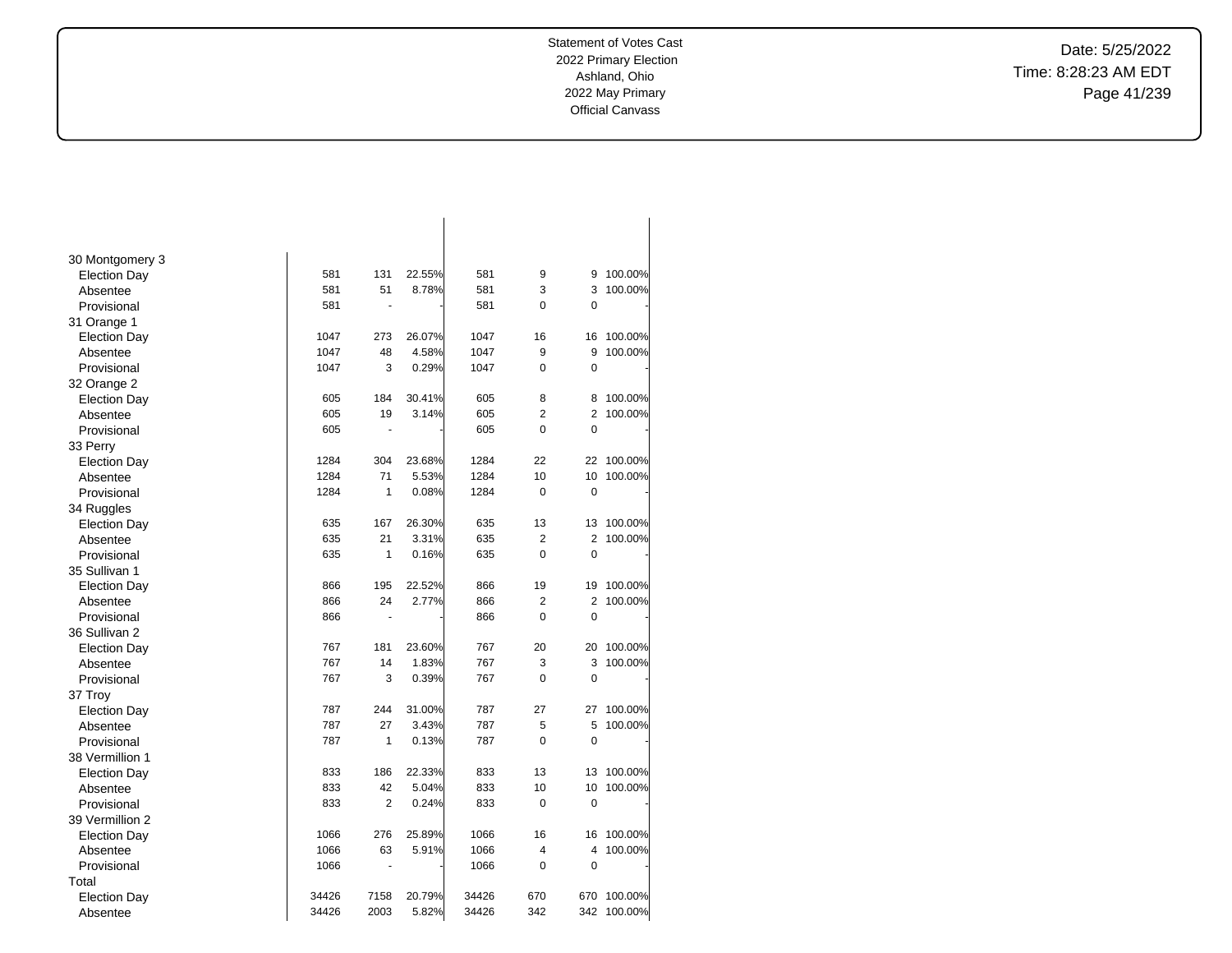Date: 5/25/2022 Time: 8:28:23 AM EDT Page 42/239

Statement of Votes Cast 2022 Primary Election Ashland, Ohio 2022 May Primary Official Canvass

| Provisional | 34426 | 65   | 0.19%  | 34426 |      |      | 100.00% |
|-------------|-------|------|--------|-------|------|------|---------|
| $\tau$ otal | 34426 | 9226 | 26.80% | 34426 | 1014 | 1014 | 100.00% |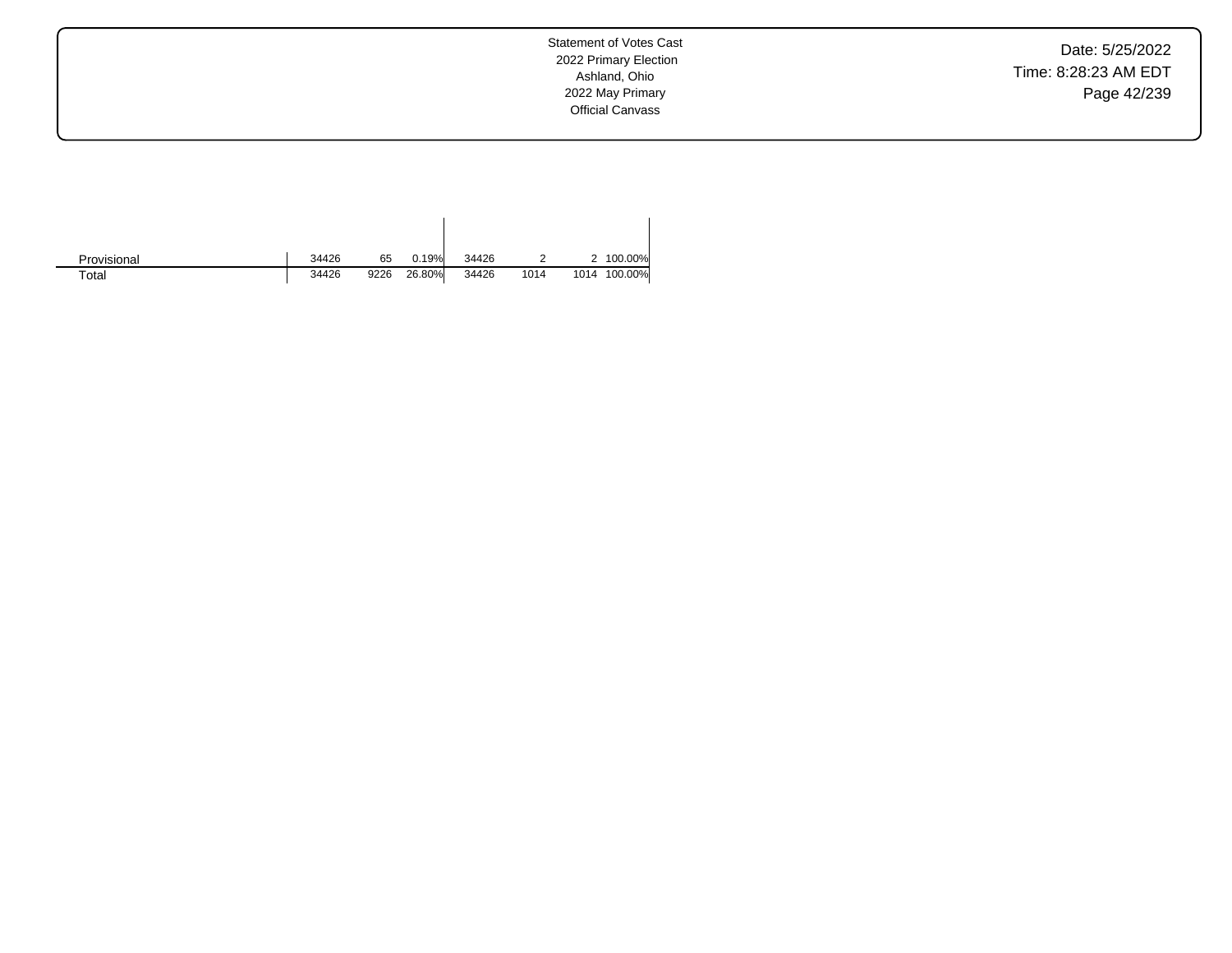Date: 5/25/2022 Time: 8:28:23 AM EDT Page 43/239

|                                 | Turnout      |                |                  | Supreme Court Justice (FTC 1-<br>$2 - 2023$<br>(DEMOCRATIC) |             |               |                    |
|---------------------------------|--------------|----------------|------------------|-------------------------------------------------------------|-------------|---------------|--------------------|
|                                 | Reg.         | <b>Ballots</b> | %                | Reg.                                                        | Total       |               |                    |
|                                 | Voters       | Cast           | Turnout Voters   |                                                             | Votes       | Marilyn Zayas |                    |
| <b>Jurisdiction Wide</b>        |              |                |                  |                                                             |             |               |                    |
| 01 Ashland City 1-A             | 910          | 149            |                  | 910                                                         |             |               |                    |
| <b>Election Day</b>             |              |                | 16.37%           |                                                             | 17          |               | 17 100.00%         |
| Absentee                        | 910<br>910   | 143<br>3       | 15.71%<br>0.33%  | 910<br>910                                                  | 31<br>0     | 31<br>0       | 100.00%            |
| Provisional                     |              |                |                  |                                                             |             |               |                    |
| 02 Ashland City 1-B             |              |                |                  |                                                             |             |               |                    |
| <b>Election Day</b>             | 1070<br>1070 | 166<br>127     | 15.51%<br>11.87% | 1070<br>1070                                                | 14<br>32    | 14<br>32      | 100.00%<br>100.00% |
| Absentee                        | 1070         | $\mathbf{1}$   | 0.09%            | 1070                                                        | $\mathbf 0$ | $\mathbf 0$   |                    |
| Provisional                     |              |                |                  |                                                             |             |               |                    |
| 03 Ashland City 1-C             | 1059         | 210            | 19.83%           | 1059                                                        | 17          | 17            | 100.00%            |
| <b>Election Day</b>             | 1059         | 96             | 9.07%            | 1059                                                        | 17          | 17            | 100.00%            |
| Absentee<br>Provisional         | 1059         | $\overline{4}$ | 0.38%            | 1059                                                        | 0           | $\mathbf 0$   |                    |
|                                 |              |                |                  |                                                             |             |               |                    |
| 04 Ashland City 1-D             | 686          | 162            | 23.62%           | 686                                                         | 6           | 6             | 100.00%            |
| <b>Election Day</b><br>Absentee | 686          | 103            | 15.01%           | 686                                                         | 11          | 11            | 100.00%            |
| Provisional                     | 686          | $\blacksquare$ |                  | 686                                                         | 0           | $\mathbf 0$   |                    |
| 05 Ashland City 2-A             |              |                |                  |                                                             |             |               |                    |
| <b>Election Day</b>             | 926          | 127            | 13.71%           | 926                                                         | 8           | 8             | 100.00%            |
| Absentee                        | 926          | 79             | 8.53%            | 926                                                         | 12          | 12            | 100.00%            |
| Provisional                     | 926          | 2              | 0.22%            | 926                                                         | 0           | $\mathbf 0$   |                    |
| 06 Ashland City 2-B             |              |                |                  |                                                             |             |               |                    |
| <b>Election Day</b>             | 1132         | 157            | 13.87%           | 1132                                                        | 31          | 31            | 100.00%            |
| Absentee                        | 1132         | 70             | 6.18%            | 1132                                                        | 9           | 9             | 100.00%            |
| Provisional                     | 1132         | $\blacksquare$ |                  | 1132                                                        | 0           | $\mathbf 0$   |                    |
| 07 Ashland City 2-C             |              |                |                  |                                                             |             |               |                    |
| <b>Election Day</b>             | 969          | 165            | 17.03%           | 969                                                         | 17          | 17            | 100.00%            |
| Absentee                        | 969          | 75             | 7.74%            | 969                                                         | 16          | 16            | 100.00%            |
| Provisional                     | 969          | $\mathbf{1}$   | 0.10%            | 969                                                         | 0           | $\mathbf 0$   |                    |
| 08 Ashland City 3-A             |              |                |                  |                                                             |             |               |                    |
| <b>Election Day</b>             | 763          | 121            | 15.86%           | 763                                                         | 16          | 16            | 100.00%            |
| Absentee                        | 763          | 36             | 4.72%            | 763                                                         | 5           | 5             | 100.00%            |
| Provisional                     | 763          | 2              | 0.26%            | 763                                                         | 0           | $\mathbf 0$   |                    |
| 09 Ashland City 3-B             |              |                |                  |                                                             |             |               |                    |
| <b>Election Day</b>             | 960          | 142            | 14.79%           | 960                                                         | 13          | 13            | 100.00%            |
| Absentee                        | 960          | 68             | 7.08%            | 960                                                         | 15          | 15            | 100.00%            |
| Provisional                     | 960          | $\overline{2}$ | 0.21%            | 960                                                         | $\mathbf 0$ | 0             |                    |
|                                 |              |                |                  |                                                             |             |               |                    |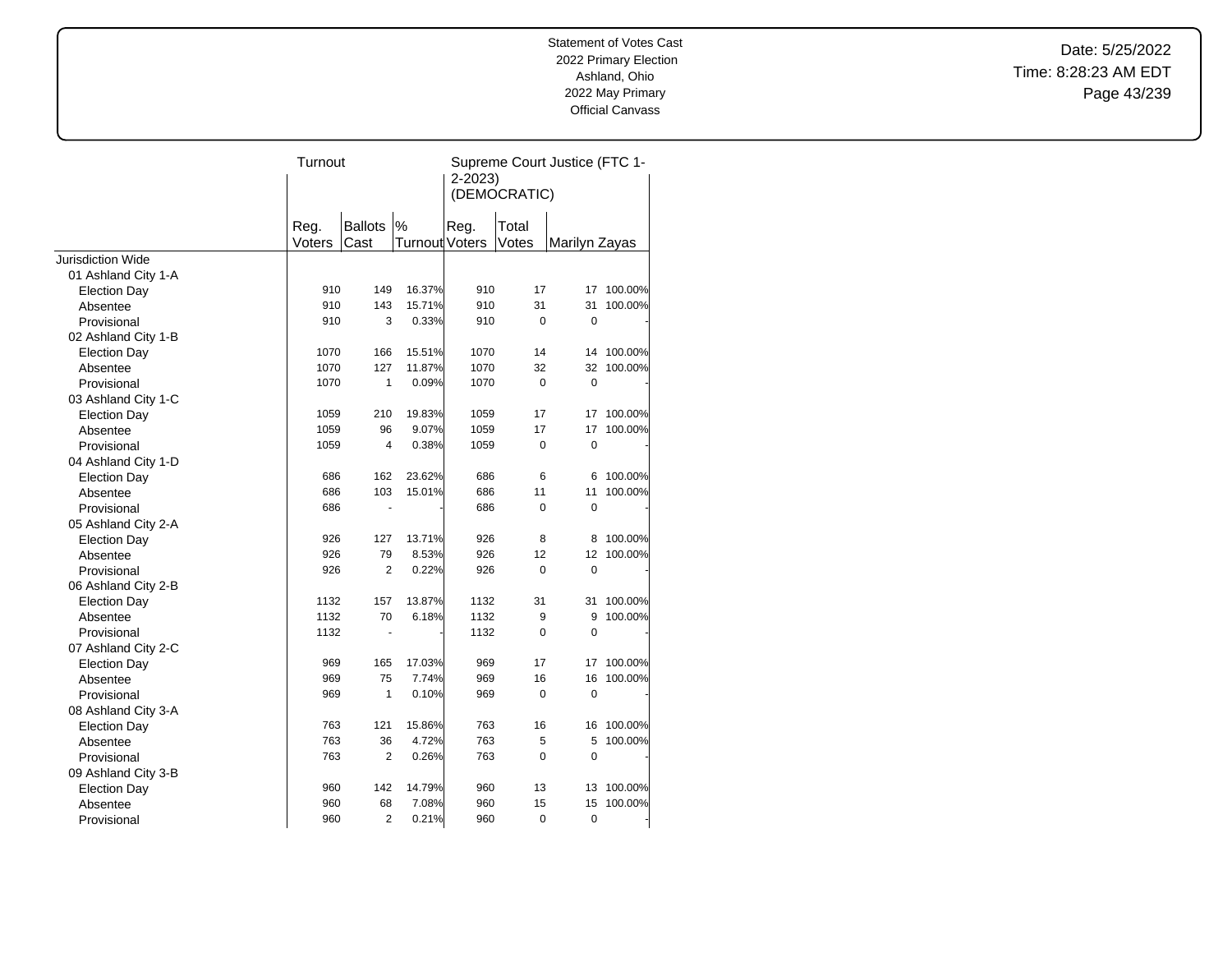Date: 5/25/2022 Time: 8:28:23 AM EDT Page 44/239

|                     | Turnout |                       |                       | Supreme Court Justice (FTC 1- |                |                |         |  |
|---------------------|---------|-----------------------|-----------------------|-------------------------------|----------------|----------------|---------|--|
|                     |         |                       |                       | $2 - 2023$                    |                |                |         |  |
|                     |         |                       |                       | (DEMOCRATIC)                  |                |                |         |  |
|                     |         |                       |                       |                               |                |                |         |  |
|                     | Reg.    | <b>Ballots</b>        | %                     | Reg.                          | Total          |                |         |  |
|                     | Voters  | Cast                  | <b>Turnout Voters</b> |                               | Votes          | Marilyn Zayas  |         |  |
| 10 Ashland City 3-C |         |                       |                       |                               |                |                |         |  |
| <b>Election Day</b> | 940     | 147                   | 15.64%                | 940                           | 6              | 6              | 100.00% |  |
| Absentee            | 940     | 135                   | 14.36%                | 940                           | 14             | 14             | 100.00% |  |
| Provisional         | 940     | 5                     | 0.53%                 | 940                           | $\mathbf 0$    | 0              |         |  |
| 11 Ashland City 3-D |         |                       |                       |                               |                |                |         |  |
| <b>Election Day</b> | 660     | 71                    | 10.76%                | 660                           | $\overline{7}$ | 7              | 100.00% |  |
| Absentee            | 660     | 18                    | 2.73%                 | 660                           | 1              | 1              | 100.00% |  |
| Provisional         | 660     | $\mathbf{1}$          | 0.15%                 | 660                           | 1              | 1              | 100.00% |  |
| 12 Ashland City 4-A |         |                       |                       |                               |                |                |         |  |
| <b>Election Day</b> | 862     | 82                    | 9.51%                 | 862                           | 20             | 20             | 100.00% |  |
| Absentee            | 862     | 38                    | 4.41%                 | 862                           | 9              | 9              | 100.00% |  |
| Provisional         | 862     | $\tilde{\phantom{a}}$ |                       | 862                           | $\Omega$       | $\Omega$       |         |  |
| 13 Ashland City 4-B |         |                       |                       |                               |                |                |         |  |
| <b>Election Day</b> | 619     | 55                    | 8.89%                 | 619                           | 11             | 11             | 100.00% |  |
| Absentee            | 619     | 21                    | 3.39%                 | 619                           | 6              | 6              | 100.00% |  |
| Provisional         | 619     | $\mathbf{1}$          | 0.16%                 | 619                           | $\Omega$       | 0              |         |  |
| 14 Ashland City 4-C |         |                       |                       |                               |                |                |         |  |
| <b>Election Day</b> | 909     | 98                    | 10.78%                | 909                           | 13             | 13             | 100.00% |  |
| Absentee            | 909     | 29                    | 3.19%                 | 909                           | 8              | 8              | 100.00% |  |
| Provisional         | 909     | $\ddot{\phantom{0}}$  |                       | 909                           | $\Omega$       | $\mathbf 0$    |         |  |
| 15 Clear Creek      |         |                       |                       |                               |                |                |         |  |
| <b>Election Day</b> | 1276    | 292                   | 22.88%                | 1276                          | 29             | 29             | 100.00% |  |
| Absentee            | 1276    | 64                    | 5.02%                 | 1276                          | 9              | 9              | 100.00% |  |
| Provisional         | 1276    | 6                     | 0.47%                 | 1276                          | $\Omega$       | 0              |         |  |
| 16 Loudonville 1    |         |                       |                       |                               |                |                |         |  |
| <b>Election Day</b> | 1334    | 309                   | 23.16%                | 1334                          | 36             | 36             | 100.00% |  |
| Absentee            | 1334    | 39                    | 2.92%                 | 1334                          | 14             | 14             | 100.00% |  |
| Provisional         | 1334    | 6                     | 0.45%                 | 1334                          | 0              | $\mathbf 0$    |         |  |
| 17 Green 1          |         |                       |                       |                               |                |                |         |  |
| <b>Election Day</b> | 1124    | 275                   | 24.47%                | 1124                          | 27             | 27             | 100.00% |  |
| Absentee            | 1124    | 27                    | 2.40%                 | 1124                          | 5              | 5              | 100.00% |  |
| Provisional         | 1124    | ÷.                    |                       | 1124                          | $\mathbf 0$    | $\overline{0}$ |         |  |
| 18 Green 2          |         |                       |                       |                               |                |                |         |  |
| <b>Election Day</b> | 597     | 150                   | 25.13%                | 597                           | 21             | 21             | 100.00% |  |
| Absentee            | 597     | 29                    | 4.86%                 | 597                           | $\overline{7}$ | 7              | 100.00% |  |
| Provisional         | 597     | ÷,                    |                       | 597                           | $\Omega$       | $\mathbf 0$    |         |  |
| 19 Loudonville 2    |         |                       |                       |                               |                |                |         |  |
| <b>Election Day</b> | 1118    | 258                   | 23.08%                | 1118                          | 34             | 34             | 100.00% |  |
| Absentee            | 1118    | 42                    | 3.76%                 | 1118                          | 11             | 11             | 100.00% |  |
| Provisional         | 1118    | 1                     | 0.09%                 | 1118                          | $\mathbf 0$    | $\mathbf 0$    |         |  |
|                     |         |                       |                       |                               |                |                |         |  |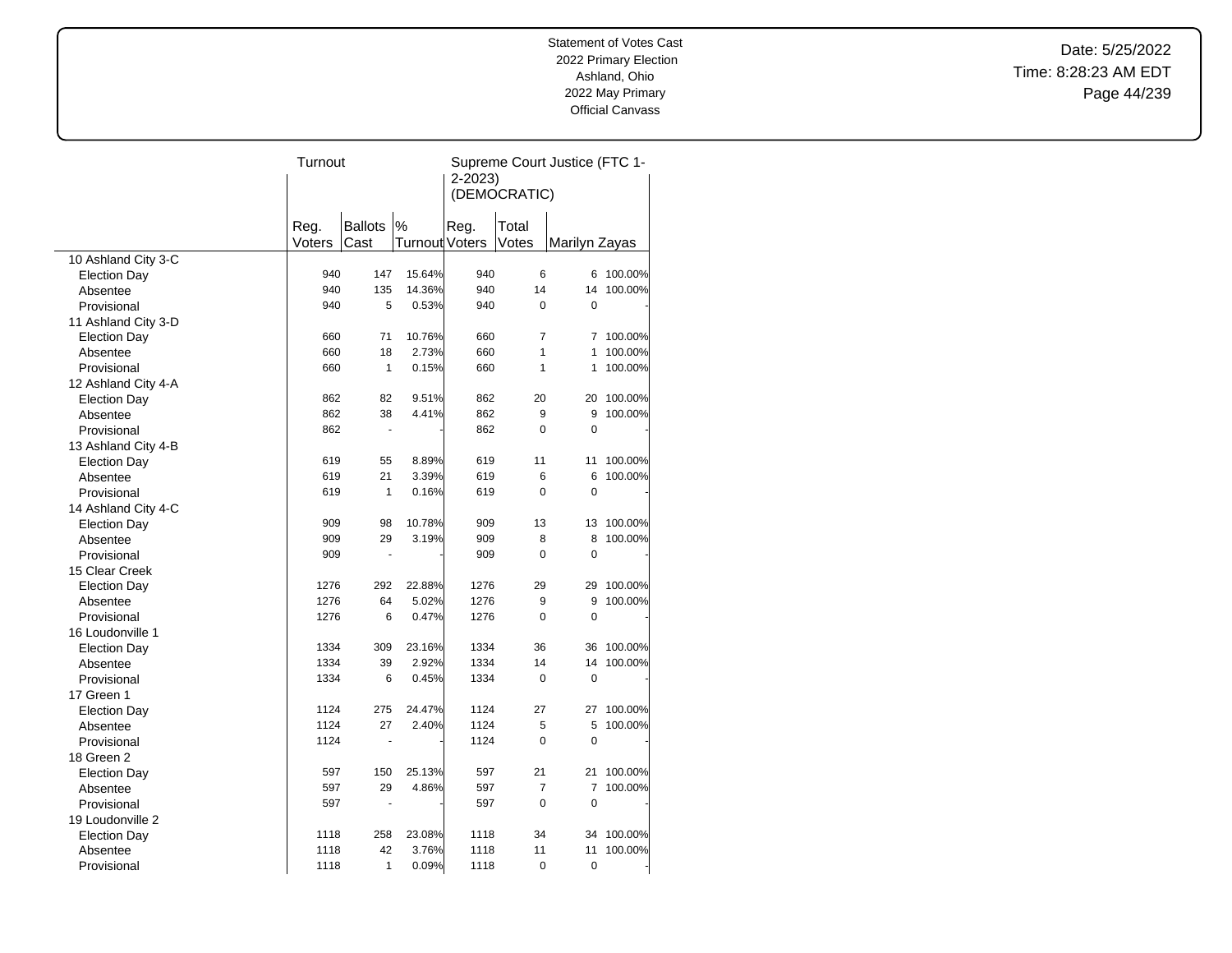Date: 5/25/2022 Time: 8:28:23 AM EDT Page 45/239

|                     | Turnout |                |                | Supreme Court Justice (FTC 1- |                |                |         |  |
|---------------------|---------|----------------|----------------|-------------------------------|----------------|----------------|---------|--|
|                     |         |                |                | $2 - 2023$                    |                |                |         |  |
|                     |         |                |                | (DEMOCRATIC)                  |                |                |         |  |
|                     |         |                |                |                               |                |                |         |  |
|                     | Reg.    | <b>Ballots</b> | %              | Reg.                          | Total          |                |         |  |
|                     | Voters  | Cast           | Turnout Voters |                               | Votes          | Marilyn Zayas  |         |  |
| 20 Jackson 1        |         |                |                |                               |                |                |         |  |
| <b>Election Day</b> | 1077    | 210            | 19.50%         | 1077                          | 29             | 29             | 100.00% |  |
| Absentee            | 1077    | 37             | 3.44%          | 1077                          | 10             | 10             | 100.00% |  |
| Provisional         | 1077    | 5              | 0.46%          | 1077                          | 1              | 1              | 100.00% |  |
| 21 Jackson 2        |         |                |                |                               |                |                |         |  |
| <b>Election Day</b> | 1253    | 313            | 24.98%         | 1253                          | 25             | 25             | 100.00% |  |
| Absentee            | 1253    | 48             | 3.83%          | 1253                          | $\overline{7}$ | 7              | 100.00% |  |
| Provisional         | 1253    | 2              | 0.16%          | 1253                          | $\mathbf 0$    | 0              |         |  |
| 22 Lake             |         |                |                |                               |                |                |         |  |
| <b>Election Day</b> | 423     | 122            | 28.84%         | 423                           | 15             | 15             | 100.00% |  |
| Absentee            | 423     | 13             | 3.07%          | 423                           | 3              | 3              | 100.00% |  |
| Provisional         | 423     | L.             |                | 423                           | $\mathbf 0$    | $\mathbf 0$    |         |  |
| 23 Mifflin          |         |                |                |                               |                |                |         |  |
| <b>Election Day</b> | 906     | 225            | 24.83%         | 906                           | 21             | 21             | 100.00% |  |
| Absentee            | 906     | 43             | 4.75%          | 906                           | 8              | 8              | 100.00% |  |
| Provisional         | 906     | ä,             |                | 906                           | $\Omega$       | 0              |         |  |
| 24 Milton 1         |         |                |                |                               |                |                |         |  |
| <b>Election Day</b> | 1036    | 251            | 24.23%         | 1036                          | 11             | 11             | 100.00% |  |
| Absentee            | 1036    | 66             | 6.37%          | 1036                          | 6              | 6              | 100.00% |  |
| Provisional         | 1036    | 3              | 0.29%          | 1036                          | $\mathbf 0$    | 0              |         |  |
| 25 Milton 3         |         |                |                |                               |                |                |         |  |
| <b>Election Day</b> | 509     | 129            | 25.34%         | 509                           | 9              | 9              | 100.00% |  |
| Absentee            | 509     | 29             | 5.70%          | 509                           | $\overline{2}$ | $\overline{2}$ | 100.00% |  |
| Provisional         | 509     | ÷              |                | 509                           | 0              | 0              |         |  |
| 26 Jeromesville     |         |                |                |                               |                |                |         |  |
| <b>Election Day</b> | 334     | 69             | 20.66%         | 334                           | 10             | 10             | 100.00% |  |
| Absentee            | 334     | 5              | 1.50%          | 334                           | $\mathbf 0$    | 0              |         |  |
| Provisional         | 334     | 1              | 0.30%          | 334                           | $\mathbf 0$    | $\overline{0}$ |         |  |
| 27 Mohican          |         |                |                |                               |                |                |         |  |
| <b>Election Day</b> | 1053    | 261            | 24.79%         | 1053                          | 12             | 12             | 100.00% |  |
| Absentee            | 1053    | 37             | 3.51%          | 1053                          | 10             | 10             | 100.00% |  |
| Provisional         | 1053    | $\overline{2}$ | 0.19%          | 1053                          | $\mathbf 0$    | $\mathbf 0$    |         |  |
| 28 Montgomery 1     |         |                |                |                               |                |                |         |  |
| <b>Election Day</b> | 633     | 121            | 19.12%         | 633                           | 8              | 8              | 100.00% |  |
| Absentee            | 633     | 57             | 9.00%          | 633                           | $\overline{4}$ | 4              | 100.00% |  |
| Provisional         | 633     | $\mathbf{1}$   | 0.16%          | 633                           | $\Omega$       | $\mathbf 0$    |         |  |
| 29 Montgomery 2     |         |                |                |                               |                |                |         |  |
| <b>Election Day</b> | 817     | 180            | 22.03%         | 817                           | 5              | 5              | 100.00% |  |
| Absentee            | 817     | 49             | 6.00%          | 817                           | 5              | 5              | 100.00% |  |
| Provisional         | 817     | 5              | 0.61%          | 817                           | 0              | 0              |         |  |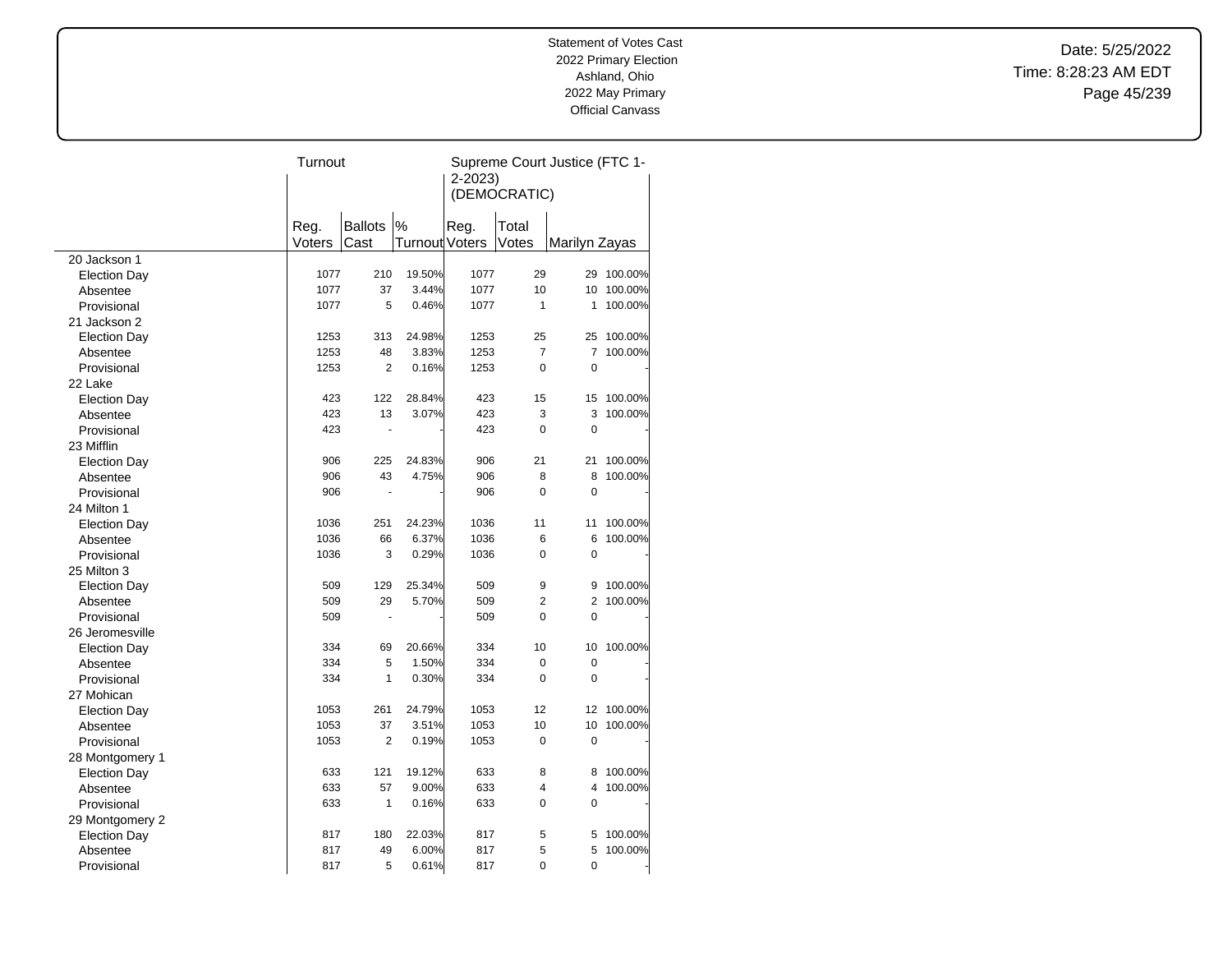Date: 5/25/2022 Time: 8:28:23 AM EDT Page 46/239

| Turnout |             |                      | Supreme Court Justice (FTC 1-<br>2-2023) |        |               |  |
|---------|-------------|----------------------|------------------------------------------|--------|---------------|--|
|         |             |                      | (DEMOCRATIC)                             |        |               |  |
| Reg.    | Ballots  %  |                      | Req.                                     | 'Total |               |  |
| Voters  | <b>Cast</b> | Turnout Voters Votes |                                          |        | Marilyn Zavas |  |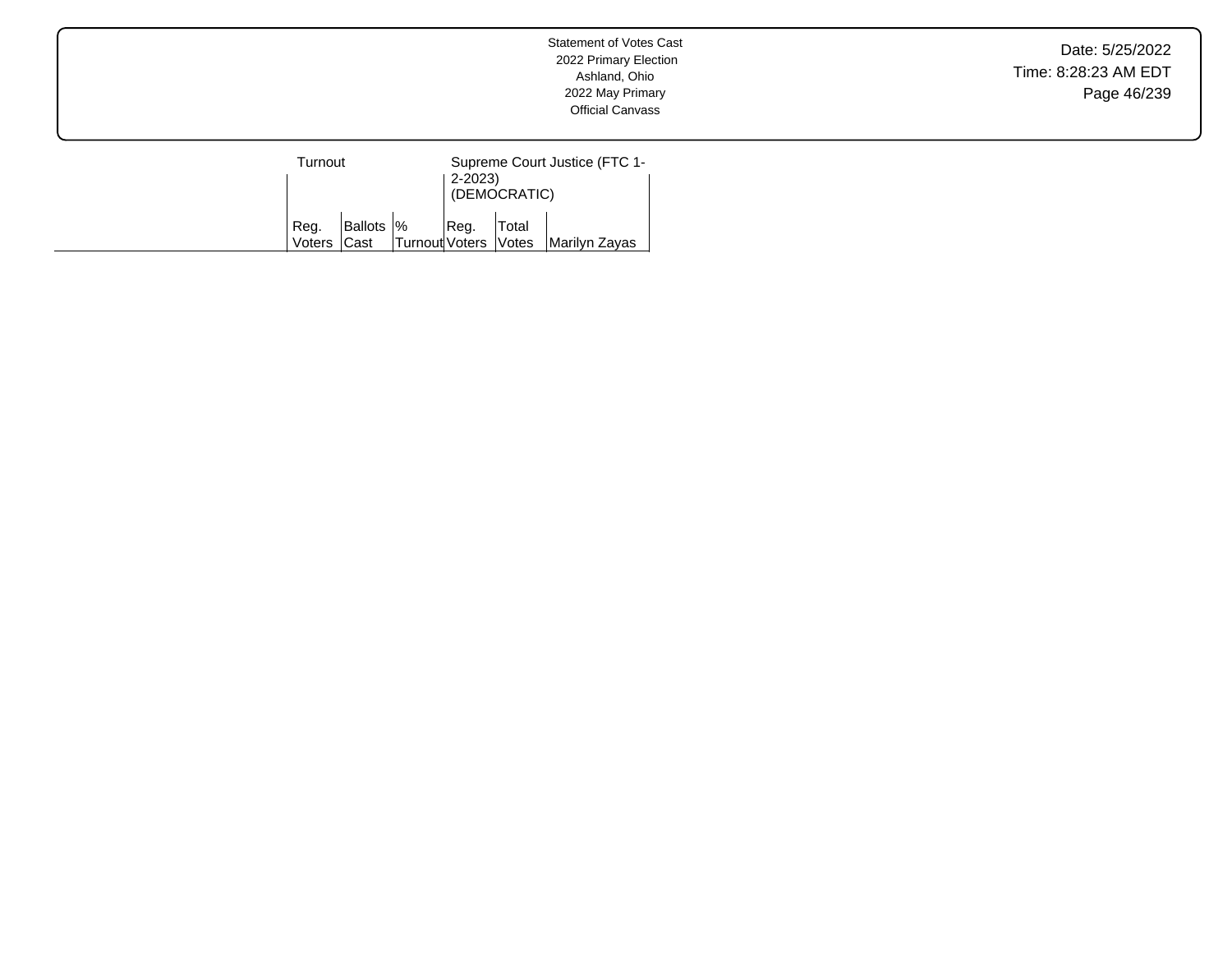Date: 5/25/2022 Time: 8:28:23 AM EDT Page 47/239

| 30 Montgomery 3     |       |                |        |       |                |                |         |
|---------------------|-------|----------------|--------|-------|----------------|----------------|---------|
| <b>Election Day</b> | 581   | 131            | 22.55% | 581   | 9              | 9              | 100.00% |
| Absentee            | 581   | 51             | 8.78%  | 581   | 3              | 3              | 100.00% |
| Provisional         | 581   | ä,             |        | 581   | 0              | 0              |         |
| 31 Orange 1         |       |                |        |       |                |                |         |
| <b>Election Day</b> | 1047  | 273            | 26.07% | 1047  | 16             | 16             | 100.00% |
| Absentee            | 1047  | 48             | 4.58%  | 1047  | 9              | 9              | 100.00% |
| Provisional         | 1047  | 3              | 0.29%  | 1047  | 0              | $\mathbf 0$    |         |
| 32 Orange 2         |       |                |        |       |                |                |         |
| <b>Election Day</b> | 605   | 184            | 30.41% | 605   | 8              | 8              | 100.00% |
| Absentee            | 605   | 19             | 3.14%  | 605   | $\overline{2}$ | $\overline{2}$ | 100.00% |
| Provisional         | 605   | ä,             |        | 605   | 0              | $\mathbf 0$    |         |
| 33 Perry            |       |                |        |       |                |                |         |
| <b>Election Day</b> | 1284  | 304            | 23.68% | 1284  | 19             | 19             | 100.00% |
| Absentee            | 1284  | 71             | 5.53%  | 1284  | 10             | 10             | 100.00% |
| Provisional         | 1284  | 1              | 0.08%  | 1284  | 0              | $\mathbf 0$    |         |
| 34 Ruggles          |       |                |        |       |                |                |         |
| <b>Election Day</b> | 635   | 167            | 26.30% | 635   | 13             | 13             | 100.00% |
| Absentee            | 635   | 21             | 3.31%  | 635   | $\overline{2}$ | $\overline{2}$ | 100.00% |
| Provisional         | 635   | 1              | 0.16%  | 635   | 0              | $\mathbf 0$    |         |
| 35 Sullivan 1       |       |                |        |       |                |                |         |
| <b>Election Day</b> | 866   | 195            | 22.52% | 866   | 19             | 19             | 100.00% |
| Absentee            | 866   | 24             | 2.77%  | 866   | $\overline{2}$ | 2              | 100.00% |
| Provisional         | 866   | $\blacksquare$ |        | 866   | $\overline{0}$ | $\mathbf 0$    |         |
| 36 Sullivan 2       |       |                |        |       |                |                |         |
| <b>Election Day</b> | 767   | 181            | 23.60% | 767   | 23             | 23             | 100.00% |
| Absentee            | 767   | 14             | 1.83%  | 767   | $\overline{2}$ | 2              | 100.00% |
| Provisional         | 767   | 3              | 0.39%  | 767   | 0              | $\mathbf 0$    |         |
| 37 Troy             |       |                |        |       |                |                |         |
| <b>Election Day</b> | 787   | 244            | 31.00% | 787   | 25             | 25             | 100.00% |
| Absentee            | 787   | 27             | 3.43%  | 787   | 5              | 5              | 100.00% |
| Provisional         | 787   | 1              | 0.13%  | 787   | 0              | $\mathbf 0$    |         |
| 38 Vermillion 1     |       |                |        |       |                |                |         |
| <b>Election Day</b> | 833   | 186            | 22.33% | 833   | 12             | 12             | 100.00% |
| Absentee            | 833   | 42             | 5.04%  | 833   | 10             | 10             | 100.00% |
| Provisional         | 833   | $\overline{2}$ | 0.24%  | 833   | 0              | $\mathbf 0$    |         |
| 39 Vermillion 2     |       |                |        |       |                |                |         |
| <b>Election Day</b> | 1066  | 276            | 25.89% | 1066  | 18             | 18             | 100.00% |
| Absentee            | 1066  | 63             | 5.91%  | 1066  | 3              | 3              | 100.00% |
| Provisional         | 1066  | $\blacksquare$ |        | 1066  | 0              | $\mathbf 0$    |         |
| Total               |       |                |        |       |                |                |         |
| <b>Election Day</b> | 34426 | 7158           | 20.79% | 34426 | 650            | 650            | 100.00% |
| Absentee            | 34426 | 2003           | 5.82%  | 34426 | 335            | 335            | 100.00% |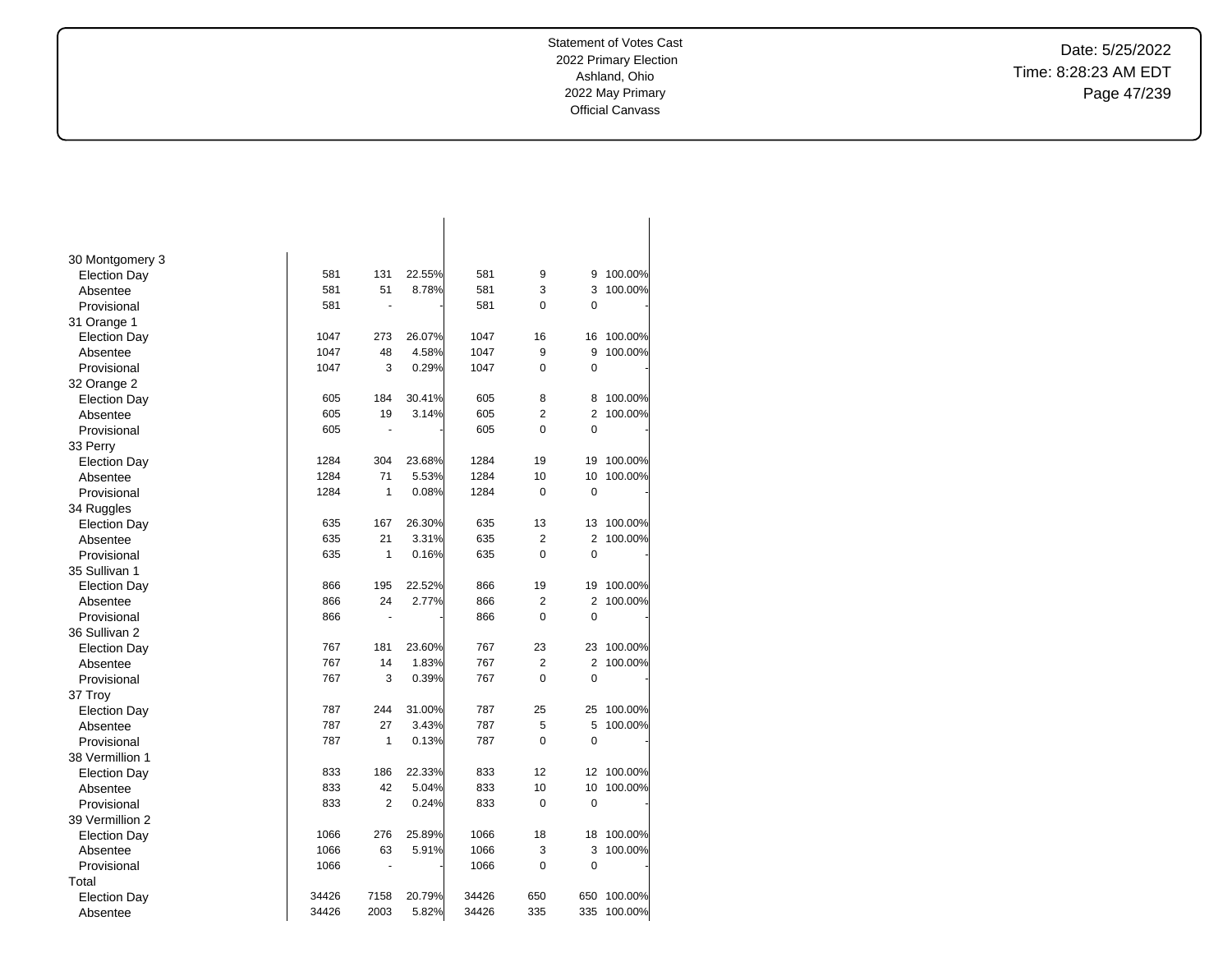Date: 5/25/2022 Time: 8:28:23 AM EDT Page 48/239

Statement of Votes Cast 2022 Primary Election Ashland, Ohio 2022 May Primary Official Canvass

| Provisional | 34426 | 65   | 0.19%  | 34426 |     |     | 2 100.00% |
|-------------|-------|------|--------|-------|-----|-----|-----------|
| $\tau$ otal | 34426 | 9226 | 26.80% | 34426 | 987 | 987 | 100.00%   |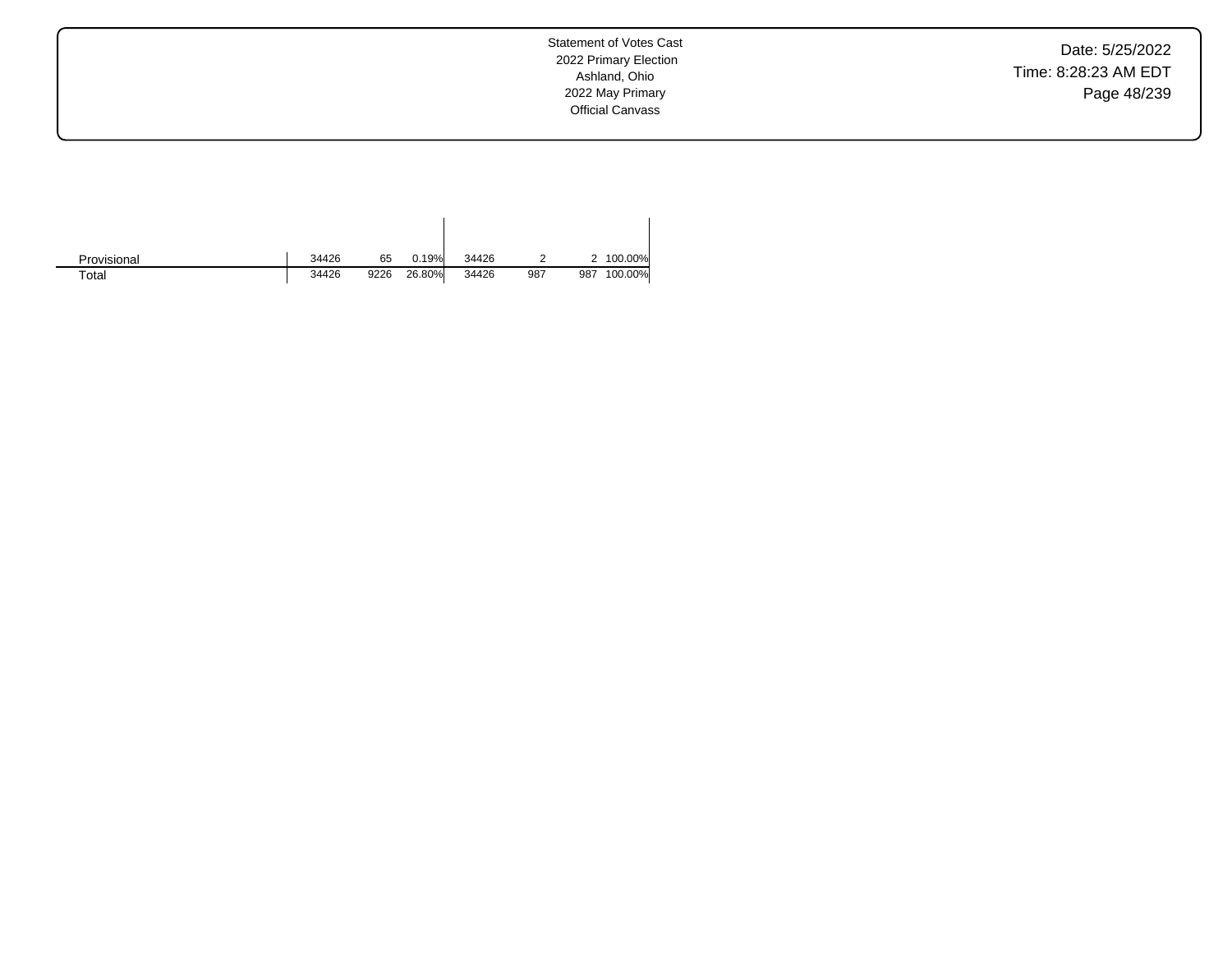Date: 5/25/2022 Time: 8:28:23 AM EDT Page 49/239

|                          | Turnout |                          |                       | U.S. Senator | (DEMOCRATIC)   |                |        |                       |                |                |        |
|--------------------------|---------|--------------------------|-----------------------|--------------|----------------|----------------|--------|-----------------------|----------------|----------------|--------|
|                          | Reg.    | Ballots                  | %                     | Reg.         | Total          |                |        | Traci TJ              |                |                |        |
|                          | Voters  | Cast                     | <b>Turnout Voters</b> |              | Votes          |                |        | Morgan Harper Johnson |                | Tim Ryan       |        |
| <b>Jurisdiction Wide</b> |         |                          |                       |              |                |                |        |                       |                |                |        |
| 01 Ashland City 1-A      |         |                          |                       |              |                |                |        |                       |                |                |        |
| <b>Election Day</b>      | 910     | 149                      | 16.37%                | 910          | 21             | $\overline{2}$ | 9.52%  | 2                     | 9.52%          | 17             | 80.95% |
| Absentee                 | 910     | 143                      | 15.71%                | 910          | 38             | 3              | 7.89%  | 5                     | 13.16%         | 30             | 78.95% |
| Provisional              | 910     | 3                        | 0.33%                 | 910          | $\mathbf 0$    | $\overline{0}$ | ÷,     | 0                     | $\overline{a}$ | $\pmb{0}$      |        |
| 02 Ashland City 1-B      |         |                          |                       |              |                |                |        |                       |                |                |        |
| <b>Election Day</b>      | 1070    | 166                      | 15.51%                | 1070         | 16             | 5              | 31.25% | 4                     | 25.00%         | $\overline{7}$ | 43.75% |
| Absentee                 | 1070    | 127                      | 11.87%                | 1070         | 36             | $\overline{4}$ | 11.11% | 5                     | 13.89%         | 27             | 75.00% |
| Provisional              | 1070    | $\mathbf{1}$             | 0.09%                 | 1070         | $\mathbf 0$    | 0              | ÷,     | 0                     | $\sim$         | 0              |        |
| 03 Ashland City 1-C      |         |                          |                       |              |                |                |        |                       |                |                |        |
| <b>Election Day</b>      | 1059    | 210                      | 19.83%                | 1059         | 19             | 1              | 5.26%  | 2                     | 10.53%         | 16             | 84.21% |
| Absentee                 | 1059    | 96                       | 9.07%                 | 1059         | 21             | 3              | 14.29% | 0                     | ÷,             | 18             | 85.71% |
| Provisional              | 1059    | $\overline{4}$           | 0.38%                 | 1059         | $\mathbf 0$    | 0              | ä,     | 0                     | ä,             | $\mathbf 0$    |        |
| 04 Ashland City 1-D      |         |                          |                       |              |                |                |        |                       |                |                |        |
| <b>Election Day</b>      | 686     | 162                      | 23.62%                | 686          | 10             | 2              | 20.00% | 1                     | 10.00%         | 7              | 70.00% |
| Absentee                 | 686     | 103                      | 15.01%                | 686          | 12             | 0              | ÷.     | 3                     | 25.00%         | 9              | 75.00% |
| Provisional              | 686     |                          |                       | 686          | $\mathbf 0$    | $\Omega$       |        | 0                     |                | $\mathbf 0$    |        |
| 05 Ashland City 2-A      |         |                          |                       |              |                |                |        |                       |                |                |        |
| <b>Election Day</b>      | 926     | 127                      | 13.71%                | 926          | 10             | 2              | 20.00% | 1                     | 10.00%         | 7              | 70.00% |
| Absentee                 | 926     | 79                       | 8.53%                 | 926          | 14             | $\Omega$       | ä,     | $\overline{2}$        | 14.29%         | 12             | 85.71% |
| Provisional              | 926     | $\overline{2}$           | 0.22%                 | 926          | $\mathbf 0$    | 0              |        | 0                     |                | $\pmb{0}$      |        |
| 06 Ashland City 2-B      |         |                          |                       |              |                |                |        |                       |                |                |        |
| <b>Election Day</b>      | 1132    | 157                      | 13.87%                | 1132         | 34             | 5              | 14.71% | 3                     | 8.82%          | 26             | 76.47% |
| Absentee                 | 1132    | 70                       | 6.18%                 | 1132         | 11             | $\Omega$       | ä,     | $\mathbf{1}$          | 9.09%          | 10             | 90.91% |
| Provisional              | 1132    | $\overline{\phantom{a}}$ |                       | 1132         | $\Omega$       | $\Omega$       |        | $\Omega$              |                | $\mathbf 0$    |        |
| 07 Ashland City 2-C      |         |                          |                       |              |                |                |        |                       |                |                |        |
| <b>Election Day</b>      | 969     | 165                      | 17.03%                | 969          | 23             | 5              | 21.74% | 2                     | 8.70%          | 16             | 69.57% |
| Absentee                 | 969     | 75                       | 7.74%                 | 969          | 21             | $\overline{7}$ | 33.33% | $\mathbf{1}$          | 4.76%          | 13             | 61.90% |
| Provisional              | 969     | 1                        | 0.10%                 | 969          | $\mathbf 0$    | 0              |        | 0                     |                | $\pmb{0}$      |        |
| 08 Ashland City 3-A      |         |                          |                       |              |                |                |        |                       |                |                |        |
| <b>Election Day</b>      | 763     | 121                      | 15.86%                | 763          | 17             | 4              | 23.53% | 2                     | 11.76%         | 11             | 64.71% |
| Absentee                 | 763     | 36                       | 4.72%                 | 763          | $\overline{7}$ | $\overline{2}$ | 28.57% | $\mathbf{1}$          | 14.29%         | 4              | 57.14% |
| Provisional              | 763     | $\overline{2}$           | 0.26%                 | 763          | $\mathbf 0$    | 0              |        | 0                     |                | $\mathbf 0$    |        |
| 09 Ashland City 3-B      |         |                          |                       |              |                |                |        |                       |                |                |        |
| <b>Election Day</b>      | 960     | 142                      | 14.79%                | 960          | 20             | $\overline{2}$ | 10.00% | 4                     | 20.00%         | 14             | 70.00% |
| Absentee                 | 960     | 68                       | 7.08%                 | 960          | 16             | $\overline{2}$ | 12.50% | 1                     | 6.25%          | 13             | 81.25% |
| Provisional              | 960     | $\overline{2}$           | 0.21%                 | 960          | $\mathbf 0$    | 0              | ä,     | 0                     | ä,             | $\mathbf 0$    |        |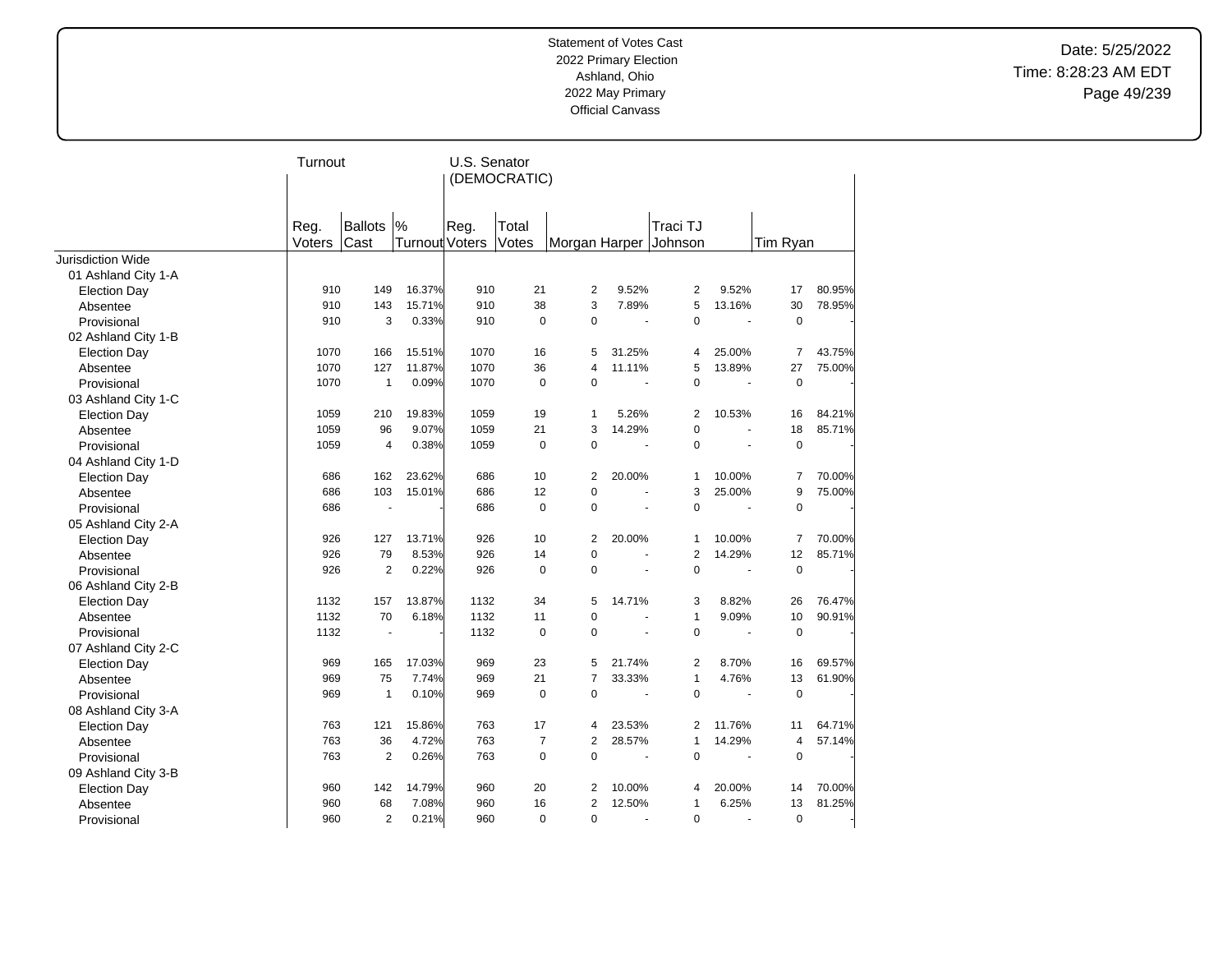Date: 5/25/2022 Time: 8:28:23 AM EDT Page 50/239

|                     | Turnout |                |                | U.S. Senator |                |                |                          |                       |                          |                |         |
|---------------------|---------|----------------|----------------|--------------|----------------|----------------|--------------------------|-----------------------|--------------------------|----------------|---------|
|                     |         |                |                |              | (DEMOCRATIC)   |                |                          |                       |                          |                |         |
|                     |         |                |                |              |                |                |                          |                       |                          |                |         |
|                     |         |                |                |              |                |                |                          |                       |                          |                |         |
|                     | Reg.    | <b>Ballots</b> | %              | Reg.         | Total          |                |                          | Traci TJ              |                          |                |         |
|                     | Voters  | Cast           | Turnout Voters |              | Votes          |                |                          | Morgan Harper Johnson |                          | Tim Ryan       |         |
| 10 Ashland City 3-C |         |                |                |              |                |                |                          |                       |                          |                |         |
| <b>Election Day</b> | 940     | 147            | 15.64%         | 940          | 14             | 4              | 28.57%                   | $\mathbf{1}$          | 7.14%                    | 9              | 64.29%  |
| Absentee            | 940     | 135            | 14.36%         | 940          | 19             | 3              | 15.79%                   | $\mathbf 0$           |                          | 16             | 84.21%  |
| Provisional         | 940     | 5              | 0.53%          | 940          | $\overline{0}$ | $\Omega$       | $\ddot{\phantom{a}}$     | $\Omega$              | $\overline{\phantom{a}}$ | $\mathbf 0$    |         |
| 11 Ashland City 3-D |         |                |                |              |                |                |                          |                       |                          |                |         |
| <b>Election Day</b> | 660     | 71             | 10.76%         | 660          | 10             | 4              | 40.00%                   | $\mathbf{1}$          | 10.00%                   | 5              | 50.00%  |
| Absentee            | 660     | 18             | 2.73%          | 660          | $\mathbf{1}$   | 0              |                          | $\mathbf 0$           |                          | $\mathbf{1}$   | 100.00% |
| Provisional         | 660     | $\mathbf{1}$   | 0.15%          | 660          | $\mathbf{1}$   | $\mathbf{1}$   | 100.00%                  | $\mathbf 0$           |                          | 0              |         |
| 12 Ashland City 4-A |         |                |                |              |                |                |                          |                       |                          |                |         |
| <b>Election Day</b> | 862     | 82             | 9.51%          | 862          | 21             | 3              | 14.29%                   | $\mathbf{1}$          | 4.76%                    | 17             | 80.95%  |
| Absentee            | 862     | 38             | 4.41%          | 862          | 11             | 3              | 27.27%                   | $\overline{2}$        | 18.18%                   | 6              | 54.55%  |
| Provisional         | 862     | ÷,             |                | 862          | $\mathbf 0$    | 0              | $\ddot{\phantom{a}}$     | $\mathbf 0$           | $\overline{\phantom{a}}$ | $\pmb{0}$      |         |
| 13 Ashland City 4-B |         |                |                |              |                |                |                          |                       |                          |                |         |
| <b>Election Day</b> | 619     | 55             | 8.89%          | 619          | 11             | 5              | 45.45%                   | $\mathbf 0$           |                          | 6              | 54.55%  |
| Absentee            | 619     | 21             | 3.39%          | 619          | 6              | 1              | 16.67%                   | $\mathbf 0$           |                          | 5              | 83.33%  |
| Provisional         | 619     | $\mathbf{1}$   | 0.16%          | 619          | $\mathbf 0$    | $\Omega$       | $\blacksquare$           | $\Omega$              |                          | $\mathbf 0$    |         |
| 14 Ashland City 4-C |         |                |                |              |                |                |                          |                       |                          |                |         |
| <b>Election Day</b> | 909     | 98             | 10.78%         | 909          | 14             | 3              | 21.43%                   | $\mathbf{1}$          | 7.14%                    | 10             | 71.43%  |
| Absentee            | 909     | 29             | 3.19%          | 909          | 8              | $\overline{2}$ | 25.00%                   | 2                     | 25.00%                   | $\overline{4}$ | 50.00%  |
| Provisional         | 909     | ä,             |                | 909          | $\Omega$       | $\Omega$       | $\ddot{\phantom{a}}$     | $\Omega$              | $\overline{\phantom{a}}$ | $\overline{0}$ |         |
| 15 Clear Creek      |         |                |                |              |                |                |                          |                       |                          |                |         |
| <b>Election Day</b> | 1276    | 292            | 22.88%         | 1276         | 33             | 6              | 18.18%                   | 2                     | 6.06%                    | 25             | 75.76%  |
| Absentee            | 1276    | 64             | 5.02%          | 1276         | 9              | $\overline{2}$ | 22.22%                   | $\mathbf{1}$          | 11.11%                   | 6              | 66.67%  |
| Provisional         | 1276    | 6              | 0.47%          | 1276         | $\overline{0}$ | $\Omega$       |                          | $\Omega$              |                          | $\mathbf 0$    |         |
| 16 Loudonville 1    |         |                |                |              |                |                |                          |                       |                          |                |         |
| <b>Election Day</b> | 1334    | 309            | 23.16%         | 1334         | 48             | 12             | 25.00%                   | 5                     | 10.42%                   | 31             | 64.58%  |
| Absentee            | 1334    | 39             | 2.92%          | 1334         | 14             | $\overline{2}$ | 14.29%                   | $\mathbf{1}$          | 7.14%                    | 11             | 78.57%  |
| Provisional         | 1334    | 6              | 0.45%          | 1334         | $\mathbf 0$    | $\mathbf 0$    |                          | $\mathbf 0$           |                          | $\pmb{0}$      |         |
| 17 Green 1          |         |                |                |              |                |                |                          |                       |                          |                |         |
| <b>Election Day</b> | 1124    | 275            | 24.47%         | 1124         | 38             | 5              | 13.16%                   | 4                     | 10.53%                   | 29             | 76.32%  |
| Absentee            | 1124    | 27             | 2.40%          | 1124         | 6              | $\overline{1}$ | 16.67%                   | $\mathbf 0$           |                          | 5              | 83.33%  |
| Provisional         | 1124    | Ĭ.             |                | 1124         | $\overline{0}$ | $\mathbf 0$    | ÷,                       | $\mathbf 0$           |                          | $\mathbf 0$    |         |
| 18 Green 2          |         |                |                |              |                |                |                          |                       |                          |                |         |
| <b>Election Day</b> | 597     | 150            | 25.13%         | 597          | 24             | $\overline{2}$ | 8.33%                    | 2                     | 8.33%                    | 20             | 83.33%  |
| Absentee            | 597     | 29             | 4.86%          | 597          | 8              | $\mathbf{1}$   | 12.50%                   | $\mathbf 0$           |                          | $\overline{7}$ | 87.50%  |
| Provisional         | 597     | ÷,             |                | 597          | 0              | $\mathbf 0$    | $\overline{\phantom{a}}$ | $\mathbf 0$           |                          | $\mathbf 0$    |         |
| 19 Loudonville 2    |         |                |                |              |                |                |                          |                       |                          |                |         |
| <b>Election Day</b> | 1118    | 258            | 23.08%         | 1118         | 39             | 8              | 20.51%                   | $\overline{2}$        | 5.13%                    | 29             | 74.36%  |
| Absentee            | 1118    | 42             | 3.76%          | 1118         | 12             | 5              | 41.67%                   | $\mathbf 0$           |                          | $\overline{7}$ | 58.33%  |
| Provisional         | 1118    | $\mathbf{1}$   | 0.09%          | 1118         | $\mathbf 0$    | $\Omega$       | ÷.                       | $\Omega$              | ÷.                       | $\mathbf 0$    |         |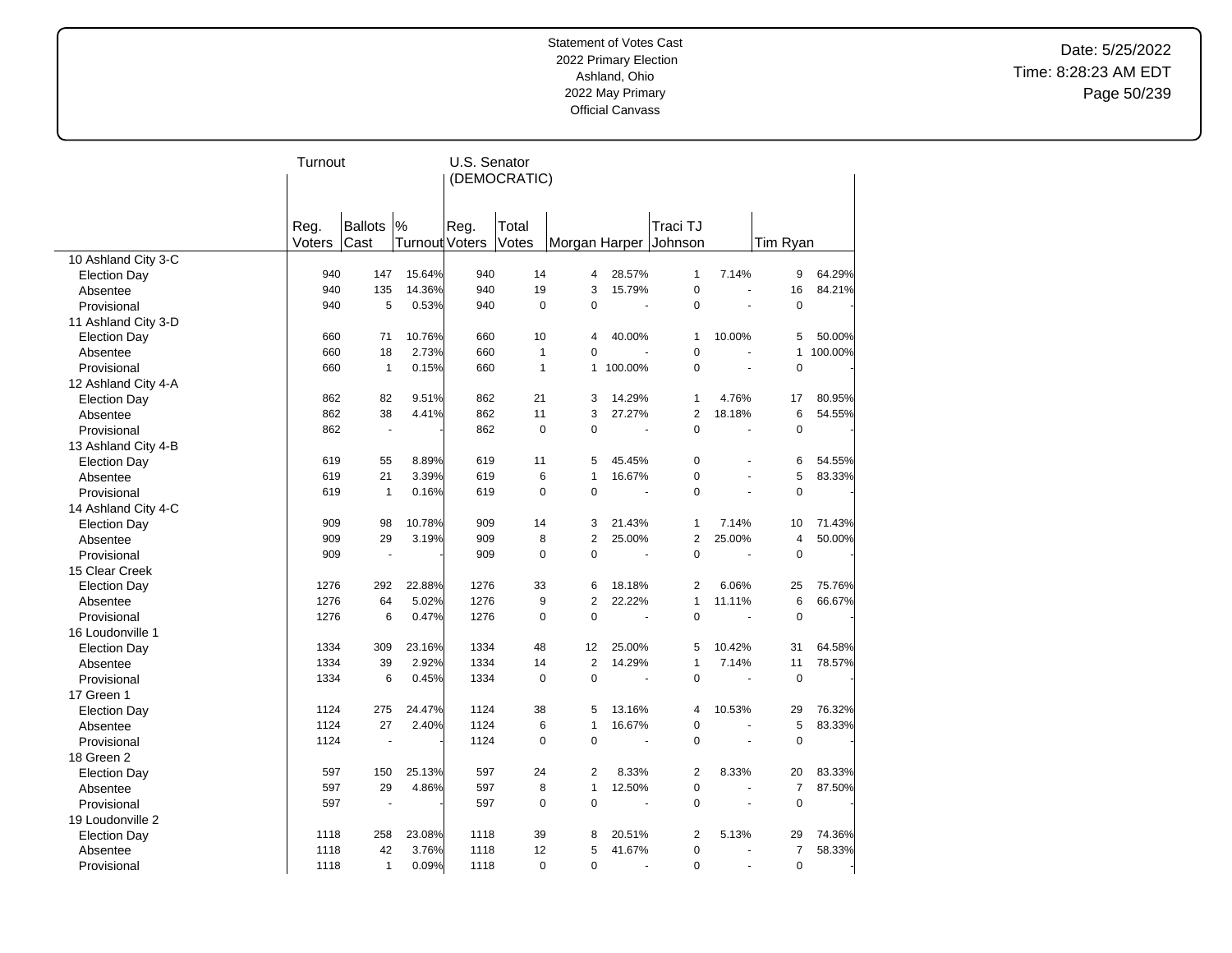Date: 5/25/2022 Time: 8:28:23 AM EDT Page 51/239

|                     | Turnout |                |                | U.S. Senator |                |                       |                          |                |                |                |           |
|---------------------|---------|----------------|----------------|--------------|----------------|-----------------------|--------------------------|----------------|----------------|----------------|-----------|
|                     |         |                |                |              | (DEMOCRATIC)   |                       |                          |                |                |                |           |
|                     |         |                |                |              |                |                       |                          |                |                |                |           |
|                     |         |                |                |              |                |                       |                          |                |                |                |           |
|                     | Reg.    | Ballots        | %              | Reg.         | Total          |                       |                          | Traci TJ       |                |                |           |
|                     | Voters  | Cast           | Turnout Voters |              | Votes          | Morgan Harper Johnson |                          |                |                | Tim Ryan       |           |
| 20 Jackson 1        |         |                |                |              |                |                       |                          |                |                |                |           |
| <b>Election Day</b> | 1077    | 210            | 19.50%         | 1077         | 36             | 9                     | 25.00%                   | $\overline{2}$ | 5.56%          | 25             | 69.44%    |
| Absentee            | 1077    | 37             | 3.44%          | 1077         | 12             | $\mathbf{1}$          | 8.33%                    | $\pmb{0}$      |                | 11             | 91.67%    |
| Provisional         | 1077    | 5              | 0.46%          | 1077         | $\mathbf{1}$   | $\Omega$              | $\overline{\phantom{a}}$ | $\Omega$       | ÷,             |                | 1 100.00% |
| 21 Jackson 2        |         |                |                |              |                |                       |                          |                |                |                |           |
| <b>Election Day</b> | 1253    | 313            | 24.98%         | 1253         | 33             | 5                     | 15.15%                   | 5              | 15.15%         | 23             | 69.70%    |
| Absentee            | 1253    | 48             | 3.83%          | 1253         | 10             | $\mathbf 0$           | $\overline{\phantom{a}}$ | $\overline{2}$ | 20.00%         | 8              | 80.00%    |
| Provisional         | 1253    | $\overline{2}$ | 0.16%          | 1253         | $\pmb{0}$      | $\mathbf 0$           | $\sim$                   | $\pmb{0}$      |                | $\pmb{0}$      |           |
| 22 Lake             |         |                |                |              |                |                       |                          |                |                |                |           |
| <b>Election Day</b> | 423     | 122            | 28.84%         | 423          | 19             | $\mathbf{1}$          | 5.26%                    | 2              | 10.53%         | 16             | 84.21%    |
| Absentee            | 423     | 13             | 3.07%          | 423          | 4              | $\mathbf 0$           |                          | $\overline{0}$ |                | 4              | 100.00%   |
| Provisional         | 423     | ä,             |                | 423          | 0              | $\mathbf 0$           | $\sim$                   | $\mathbf 0$    |                | $\mathbf 0$    |           |
| 23 Mifflin          |         |                |                |              |                |                       |                          |                |                |                |           |
| <b>Election Day</b> | 906     | 225            | 24.83%         | 906          | 27             | 3                     | 11.11%                   | 3              | 11.11%         | 21             | 77.78%    |
| Absentee            | 906     | 43             | 4.75%          | 906          | 8              | $\overline{1}$        | 12.50%                   | $\overline{2}$ | 25.00%         | 5              | 62.50%    |
| Provisional         | 906     | ÷              |                | 906          | $\mathbf 0$    | $\mathbf 0$           | $\blacksquare$           | $\mathbf 0$    |                | $\pmb{0}$      |           |
| 24 Milton 1         |         |                |                |              |                |                       |                          |                |                |                |           |
| <b>Election Day</b> | 1036    | 251            | 24.23%         | 1036         | 14             | 3                     | 21.43%                   | $\mathbf{1}$   | 7.14%          | 10             | 71.43%    |
| Absentee            | 1036    | 66             | 6.37%          | 1036         | 5              | $\overline{1}$        | 20.00%                   | $\mathbf 0$    |                | $\overline{4}$ | 80.00%    |
| Provisional         | 1036    | 3              | 0.29%          | 1036         | 0              | $\Omega$              | $\tilde{\phantom{a}}$    | $\Omega$       | ÷,             | $\mathbf 0$    |           |
| 25 Milton 3         |         |                |                |              |                |                       |                          |                |                |                |           |
| <b>Election Day</b> | 509     | 129            | 25.34%         | 509          | 9              | $\overline{2}$        | 22.22%                   | $\mathbf 0$    |                | 7              | 77.78%    |
| Absentee            | 509     | 29             | 5.70%          | 509          | 3              | $\mathbf 0$           |                          | $\pmb{0}$      |                | 3              | 100.00%   |
| Provisional         | 509     | ÷.             |                | 509          | $\Omega$       | $\mathbf 0$           | $\overline{a}$           | $\mathbf 0$    |                | $\mathbf 0$    |           |
| 26 Jeromesville     |         |                |                |              |                |                       |                          |                |                |                |           |
| <b>Election Day</b> | 334     | 69             | 20.66%         | 334          | 13             | $\mathbf{1}$          | 7.69%                    | 4              | 30.77%         | 8              | 61.54%    |
| Absentee            | 334     | 5              | 1.50%          | 334          | $\pmb{0}$      | $\mathbf 0$           |                          | $\overline{0}$ |                | $\pmb{0}$      |           |
| Provisional         | 334     | $\mathbf{1}$   | 0.30%          | 334          | $\overline{0}$ | $\mathbf 0$           | $\tilde{\phantom{a}}$    | $\overline{0}$ |                | $\mathbf 0$    |           |
| 27 Mohican          |         |                |                |              |                |                       |                          |                |                |                |           |
| <b>Election Day</b> | 1053    | 261            | 24.79%         | 1053         | 15             | 3                     | 20.00%                   | 2              | 13.33%         | 10             | 66.67%    |
| Absentee            | 1053    | 37             | 3.51%          | 1053         | 11             | $\mathbf 0$           |                          | $\mathbf 0$    |                | 11             | 100.00%   |
| Provisional         | 1053    | $\overline{2}$ | 0.19%          | 1053         | $\mathbf 0$    | $\mathbf 0$           | $\tilde{\phantom{a}}$    | $\mathbf 0$    |                | $\mathbf 0$    |           |
| 28 Montgomery 1     |         |                |                |              |                |                       |                          |                |                |                |           |
| <b>Election Day</b> | 633     | 121            | 19.12%         | 633          | 11             | $\mathbf 0$           |                          | $\mathbf 0$    |                | 11             | 100.00%   |
| Absentee            | 633     | 57             | 9.00%          | 633          | 6              | $\mathbf 0$           | $\tilde{\phantom{a}}$    | $\mathbf{1}$   | 16.67%         | 5              | 83.33%    |
| Provisional         | 633     | $\mathbf{1}$   | 0.16%          | 633          | 0              | $\mathbf 0$           | $\sim$                   | $\mathbf 0$    | ä,             | $\mathbf 0$    |           |
| 29 Montgomery 2     |         |                |                |              |                |                       |                          |                |                |                |           |
| <b>Election Day</b> | 817     | 180            | 22.03%         | 817          | 6              | $\mathbf 0$           |                          | $\overline{2}$ | 33.33%         | 4              | 66.67%    |
| Absentee            | 817     | 49             | 6.00%          | 817          | 5              | $\overline{1}$        | 20.00%                   | 0              |                | 4              | 80.00%    |
| Provisional         | 817     | 5              | 0.61%          | 817          | 0              | $\mathbf 0$           |                          | $\Omega$       | $\blacksquare$ | $\mathbf 0$    |           |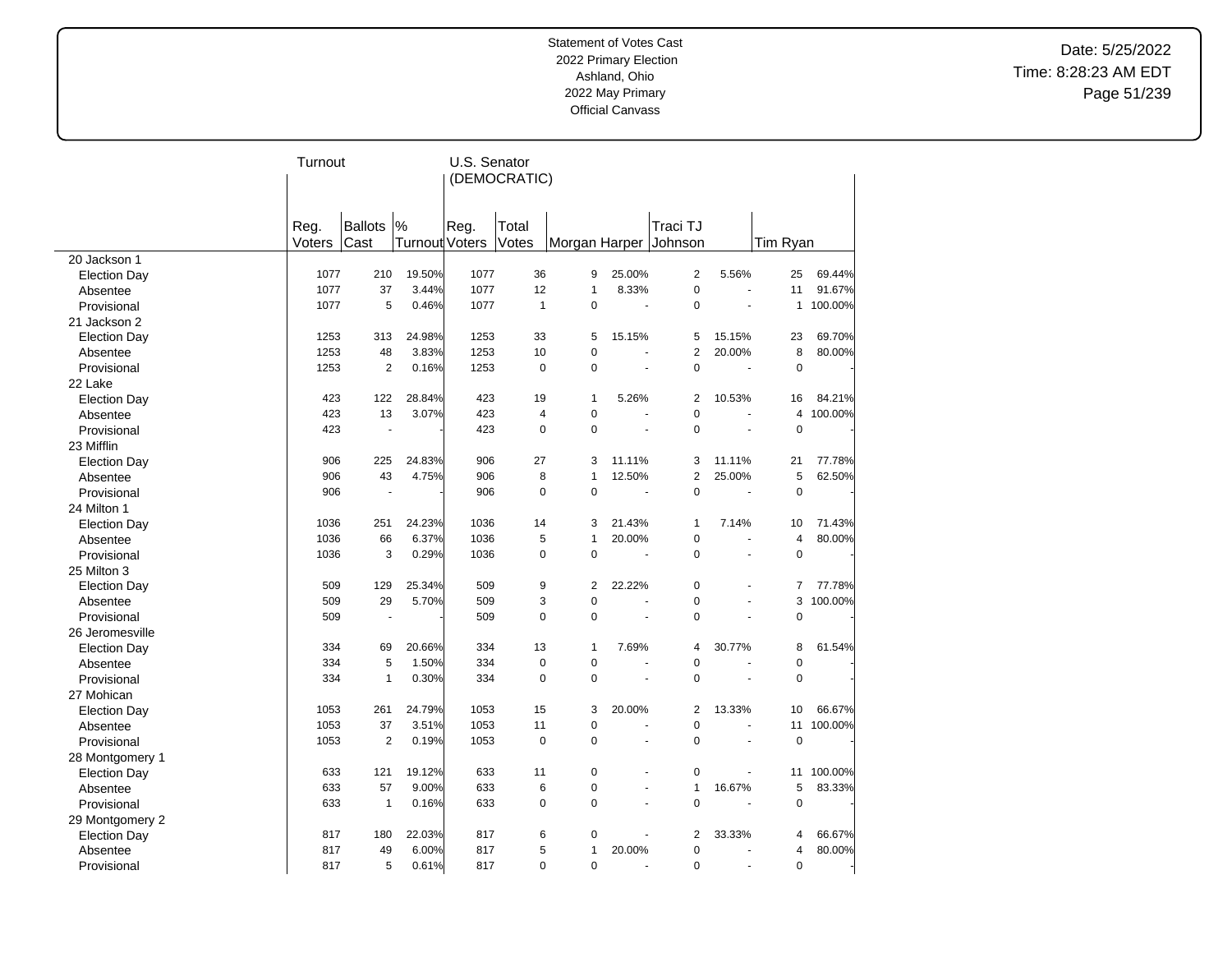| Turnout          |                     |                        | U.S. Senator | (DEMOCRATIC) |                         |          |          |
|------------------|---------------------|------------------------|--------------|--------------|-------------------------|----------|----------|
| ' Reg.<br>Voters | Ballots  %<br> Cast | Turnout Voters   Votes | Reg.         | Total        | Morgan Harper   Johnson | Traci TJ | Tim Ryan |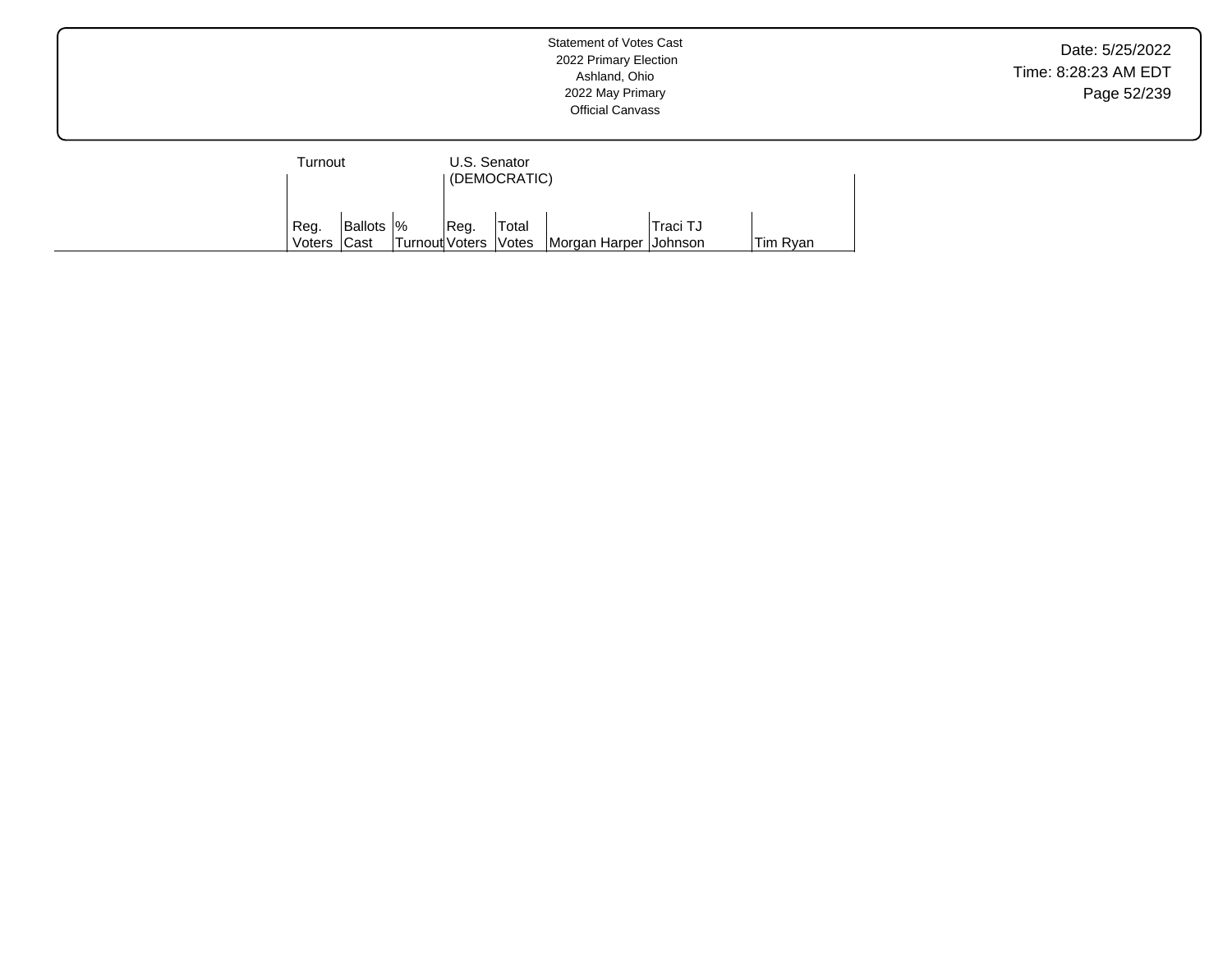Date: 5/25/2022 Time: 8:28:23 AM EDT Page 53/239

| 30 Montgomery 3     |       |                          |        |       |                |                |                |                |                |                |         |
|---------------------|-------|--------------------------|--------|-------|----------------|----------------|----------------|----------------|----------------|----------------|---------|
| <b>Election Day</b> | 581   | 131                      | 22.55% | 581   | 10             | $\overline{2}$ | 20.00%         | 0              |                | 8              | 80.00%  |
| Absentee            | 581   | 51                       | 8.78%  | 581   | 3              | $\overline{1}$ | 33.33%         | 0              |                | $\overline{2}$ | 66.67%  |
| Provisional         | 581   | ÷,                       |        | 581   | $\mathbf 0$    | $\mathbf 0$    | ÷,             | 0              |                | $\pmb{0}$      |         |
| 31 Orange 1         |       |                          |        |       |                |                |                |                |                |                |         |
| <b>Election Day</b> | 1047  | 273                      | 26.07% | 1047  | 23             | 3              | 13.04%         | $\overline{2}$ | 8.70%          | 18             | 78.26%  |
| Absentee            | 1047  | 48                       | 4.58%  | 1047  | 10             | 3              | 30.00%         | $\mathbf{1}$   | 10.00%         | 6              | 60.00%  |
| Provisional         | 1047  | 3                        | 0.29%  | 1047  | $\pmb{0}$      | $\mathbf 0$    | ÷,             | 0              |                | $\mathbf 0$    |         |
| 32 Orange 2         |       |                          |        |       |                |                |                |                |                |                |         |
| <b>Election Day</b> | 605   | 184                      | 30.41% | 605   | 11             | $\overline{4}$ | 36.36%         | 0              |                | $\overline{7}$ | 63.64%  |
| Absentee            | 605   | 19                       | 3.14%  | 605   | $\overline{2}$ | $\mathbf 0$    | ÷,             | 1              | 50.00%         | $\mathbf{1}$   | 50.00%  |
| Provisional         | 605   | $\overline{\phantom{a}}$ |        | 605   | $\mathbf 0$    | $\mathbf 0$    | ÷              | $\mathbf 0$    |                | $\mathbf 0$    |         |
| 33 Perry            |       |                          |        |       |                |                |                |                |                |                |         |
| <b>Election Day</b> | 1284  | 304                      | 23.68% | 1284  | 28             | 5              | 17.86%         | 1              | 3.57%          | 22             | 78.57%  |
| Absentee            | 1284  | 71                       | 5.53%  | 1284  | 11             | $\overline{1}$ | 9.09%          | 0              |                | 10             | 90.91%  |
| Provisional         | 1284  | $\mathbf{1}$             | 0.08%  | 1284  | $\pmb{0}$      | $\mathbf 0$    | $\blacksquare$ | 0              | ÷,             | $\pmb{0}$      |         |
| 34 Ruggles          |       |                          |        |       |                |                |                |                |                |                |         |
| <b>Election Day</b> | 635   | 167                      | 26.30% | 635   | 19             | $\mathbf{1}$   | 5.26%          | $\overline{2}$ | 10.53%         | 16             | 84.21%  |
| Absentee            | 635   | 21                       | 3.31%  | 635   | $\overline{2}$ | $\mathbf 0$    | ÷.             | 0              | $\overline{a}$ | $\mathbf{2}$   | 100.00% |
| Provisional         | 635   | $\mathbf{1}$             | 0.16%  | 635   | $\pmb{0}$      | $\mathbf 0$    |                | 0              |                | $\pmb{0}$      |         |
| 35 Sullivan 1       |       |                          |        |       |                |                |                |                |                |                |         |
| <b>Election Day</b> | 866   | 195                      | 22.52% | 866   | 23             | $\overline{4}$ | 17.39%         | 5              | 21.74%         | 14             | 60.87%  |
| Absentee            | 866   | 24                       | 2.77%  | 866   | $\overline{2}$ | $\mathbf 0$    | ÷.             | 0              |                | $\overline{2}$ | 100.00% |
| Provisional         | 866   | ÷                        |        | 866   | $\mathbf 0$    | $\Omega$       | ÷.             | $\Omega$       |                | $\mathbf 0$    |         |
| 36 Sullivan 2       |       |                          |        |       |                |                |                |                |                |                |         |
| <b>Election Day</b> | 767   | 181                      | 23.60% | 767   | 24             | 5              | 20.83%         | 4              | 16.67%         | 15             | 62.50%  |
| Absentee            | 767   | 14                       | 1.83%  | 767   | $\overline{4}$ | 3              | 75.00%         | 1              | 25.00%         | $\pmb{0}$      |         |
| Provisional         | 767   | 3                        | 0.39%  | 767   | $\mathbf 0$    | $\Omega$       | ÷,             | $\Omega$       | ÷,             | $\mathbf 0$    |         |
| 37 Troy             |       |                          |        |       |                |                |                |                |                |                |         |
| <b>Election Day</b> | 787   | 244                      | 31.00% | 787   | 35             | $\overline{2}$ | 5.71%          | 4              | 11.43%         | 29             | 82.86%  |
| Absentee            | 787   | 27                       | 3.43%  | 787   | 6              | $\overline{2}$ | 33.33%         | 0              |                | $\overline{4}$ | 66.67%  |
| Provisional         | 787   | $\mathbf{1}$             | 0.13%  | 787   | $\pmb{0}$      | $\mathbf 0$    |                | 0              |                | $\pmb{0}$      |         |
| 38 Vermillion 1     |       |                          |        |       |                |                |                |                |                |                |         |
| <b>Election Day</b> | 833   | 186                      | 22.33% | 833   | 15             | $\overline{2}$ | 13.33%         | 0              |                | 13             | 86.67%  |
| Absentee            | 833   | 42                       | 5.04%  | 833   | 12             | $\overline{2}$ | 16.67%         | 1              | 8.33%          | 9              | 75.00%  |
| Provisional         | 833   | $\overline{2}$           | 0.24%  | 833   | $\mathbf 0$    | $\mathbf 0$    | ÷,             | 0              | ÷.             | $\mathbf 0$    |         |
| 39 Vermillion 2     |       |                          |        |       |                |                |                |                |                |                |         |
| <b>Election Day</b> | 1066  | 276                      | 25.89% | 1066  | 20             | $\mathbf{1}$   | 5.00%          | 3              | 15.00%         | 16             | 80.00%  |
| Absentee            | 1066  | 63                       | 5.91%  | 1066  | $\overline{4}$ | $\overline{2}$ | 50.00%         | 0              |                | $\overline{2}$ | 50.00%  |
| Provisional         | 1066  |                          |        | 1066  | $\mathbf 0$    | $\Omega$       | ÷.             | $\Omega$       |                | $\mathbf 0$    |         |
| Total               |       |                          |        |       |                |                |                |                |                |                |         |
| <b>Election Day</b> | 34426 | 7158                     | 20.79% | 34426 | 813            | 136            | 16.73%         | 82             | 10.09%         | 595            | 73.19%  |
| Absentee            | 34426 | 2003                     | 5.82%  | 34426 | 390            | 59             | 15.13%         | 34             | 8.72%          | 297            | 76.15%  |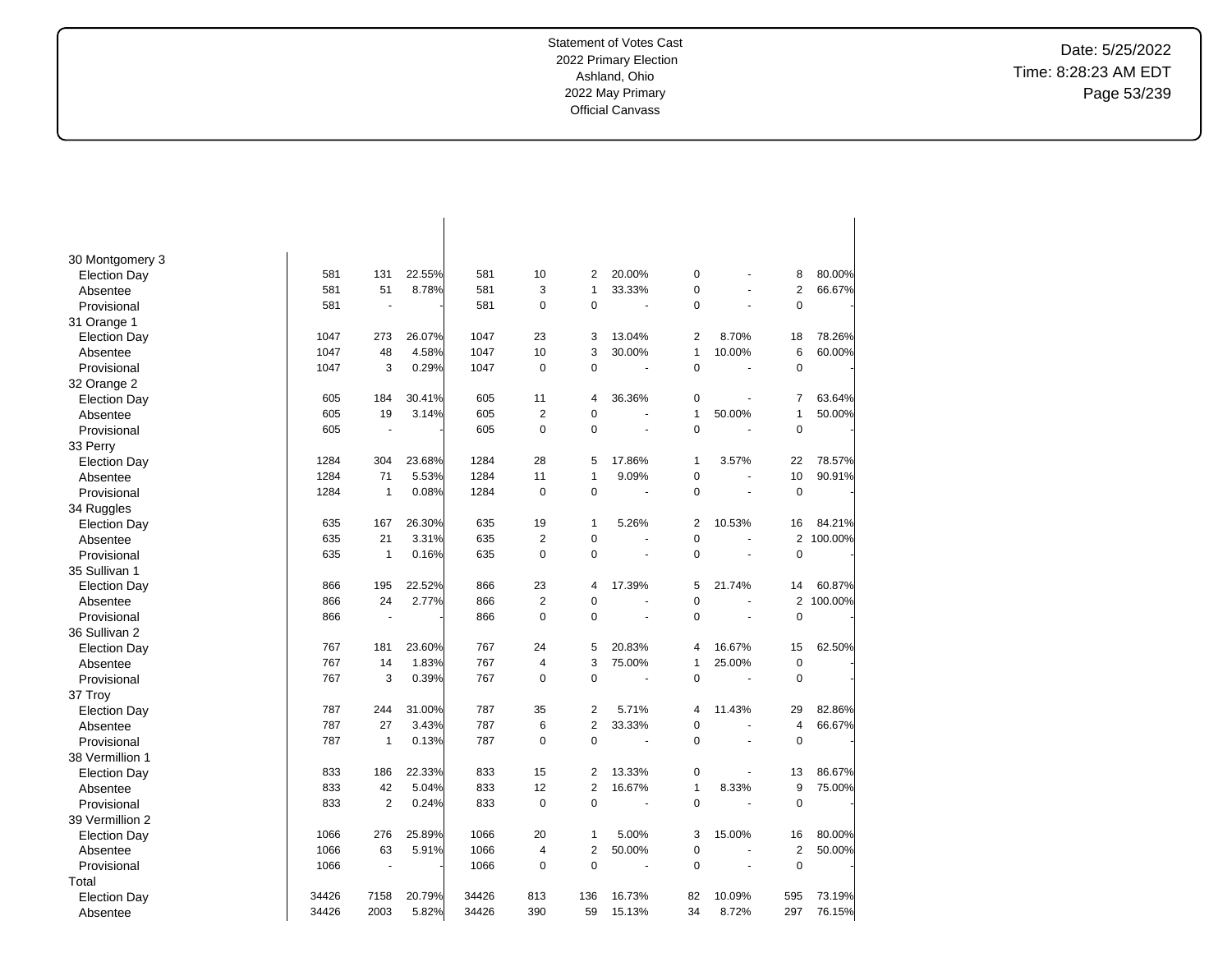Date: 5/25/2022 Time: 8:28:23 AM EDT Page 54/239

Statement of Votes Cast 2022 Primary Election Ashland, Ohio 2022 May Primary Official Canvass

| Provisional | 34426 | 65   | 0.19%  | 34426 |      |     | 50.00% |     | $\sim$ |     | 50.00% |
|-------------|-------|------|--------|-------|------|-----|--------|-----|--------|-----|--------|
| Total       | 34426 | 9226 | 26.80% | 34426 | 1205 | 196 | 16.27% | 116 | 9.63%  | 893 | 74.11% |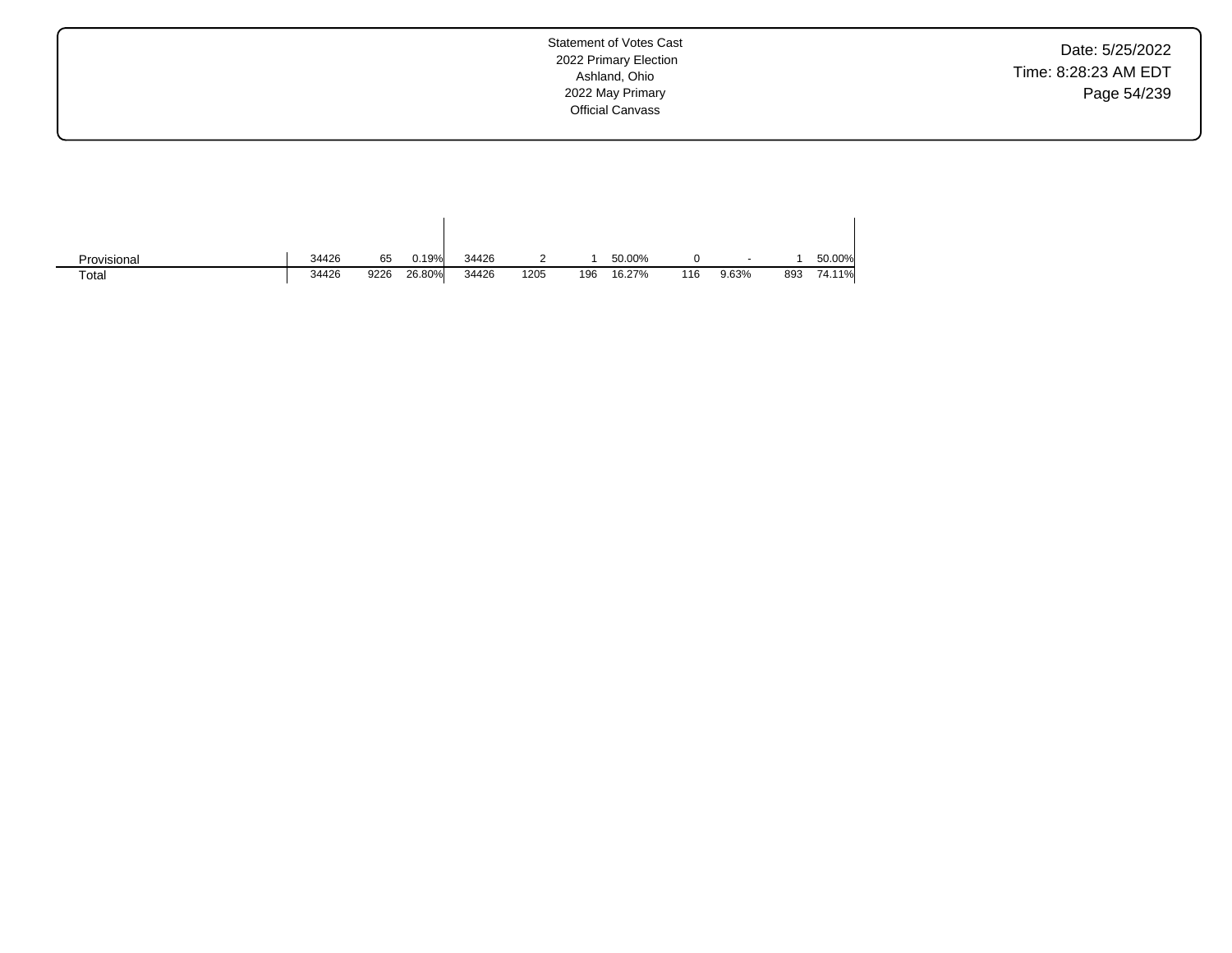Date: 5/25/2022 Time: 8:28:23 AM EDT Page 55/239

|                          | Turnout |                |                       |      |                | US Rep Congress - 4th District |        |                |        |
|--------------------------|---------|----------------|-----------------------|------|----------------|--------------------------------|--------|----------------|--------|
|                          |         |                |                       |      | (DEMOCRATIC)   |                                |        |                |        |
|                          |         |                |                       |      |                |                                |        |                |        |
|                          |         |                |                       |      |                |                                |        |                |        |
|                          | Reg.    | Ballots  %     |                       | Reg. | Total          |                                |        |                |        |
|                          | Voters  | Cast           | <b>Turnout Voters</b> |      | Votes          | Jeffrey A. Sites Tamie Wilson  |        |                |        |
| <b>Jurisdiction Wide</b> |         |                |                       |      |                |                                |        |                |        |
| 01 Ashland City 1-A      |         |                |                       |      |                |                                |        |                |        |
| <b>Election Day</b>      | 910     | 149            | 16.37%                | 910  | 21             | 8                              | 38.10% | 13             | 61.90% |
| Absentee                 | 910     | 143            | 15.71%                | 910  | 38             | 16                             | 42.11% | 22             | 57.89% |
| Provisional              | 910     | 3              | 0.33%                 | 910  | $\mathbf 0$    | $\mathbf 0$                    |        | $\mathbf 0$    |        |
| 02 Ashland City 1-B      |         |                |                       |      |                |                                |        |                |        |
| <b>Election Day</b>      | 1070    | 166            | 15.51%                | 1070 | 15             | 5                              | 33.33% | 10             | 66.67% |
| Absentee                 | 1070    | 127            | 11.87%                | 1070 | 32             | 13                             | 40.62% | 19             | 59.38% |
| Provisional              | 1070    | $\mathbf{1}$   | 0.09%                 | 1070 | $\mathbf 0$    | $\mathbf 0$                    |        | $\mathbf 0$    |        |
| 03 Ashland City 1-C      |         |                |                       |      |                |                                |        |                |        |
| <b>Election Day</b>      | 1059    | 210            | 19.83%                | 1059 | 17             | 8                              | 47.06% | 9              | 52.94% |
| Absentee                 | 1059    | 96             | 9.07%                 | 1059 | 17             | 10                             | 58.82% | $\overline{7}$ | 41.18% |
| Provisional              | 1059    | $\overline{4}$ | 0.38%                 | 1059 | 0              | $\mathbf 0$                    |        | 0              |        |
| 04 Ashland City 1-D      |         |                |                       |      |                |                                |        |                |        |
| <b>Election Day</b>      | 686     | 162            | 23.62%                | 686  | 11             | 6                              | 54.55% | 5              | 45.45% |
| Absentee                 | 686     | 103            | 15.01%                | 686  | 12             | 5                              | 41.67% | 7              | 58.33% |
| Provisional              | 686     | $\blacksquare$ |                       | 686  | $\mathbf 0$    | $\Omega$                       | ä,     | $\mathbf 0$    |        |
| 05 Ashland City 2-A      |         |                |                       |      |                |                                |        |                |        |
| <b>Election Day</b>      | 926     | 127            | 13.71%                | 926  | 10             | 6                              | 60.00% | 4              | 40.00% |
| Absentee                 | 926     | 79             | 8.53%                 | 926  | 12             | 9                              | 75.00% | 3              | 25.00% |
| Provisional              | 926     | $\overline{2}$ | 0.22%                 | 926  | $\mathbf 0$    | 0                              |        | $\mathbf 0$    |        |
| 06 Ashland City 2-B      |         |                |                       |      |                |                                |        |                |        |
| <b>Election Day</b>      | 1132    | 157            | 13.87%                | 1132 | 32             | 15                             | 46.88% | 17             | 53.12% |
| Absentee                 | 1132    | 70             | 6.18%                 | 1132 | 11             | 5                              | 45.45% | 6              | 54.55% |
| Provisional              | 1132    | ä,             |                       | 1132 | $\mathbf 0$    | $\mathbf 0$                    |        | $\pmb{0}$      |        |
| 07 Ashland City 2-C      |         |                |                       |      |                |                                |        |                |        |
| <b>Election Day</b>      | 969     | 165            | 17.03%                | 969  | 20             | 11                             | 55.00% | 9              | 45.00% |
| Absentee                 | 969     | 75             | 7.74%                 | 969  | 20             | 15                             | 75.00% | 5              | 25.00% |
| Provisional              | 969     | $\mathbf{1}$   | 0.10%                 | 969  | 0              | $\mathbf 0$                    |        | $\mathbf 0$    |        |
| 08 Ashland City 3-A      |         |                |                       |      |                |                                |        |                |        |
| <b>Election Day</b>      | 763     | 121            | 15.86%                | 763  | 17             | 7                              | 41.18% | 10             | 58.82% |
| Absentee                 | 763     | 36             | 4.72%                 | 763  | $\overline{7}$ | 3                              | 42.86% | $\overline{4}$ | 57.14% |
| Provisional              | 763     | $\overline{2}$ | 0.26%                 | 763  | $\pmb{0}$      | 0                              | L.     | $\mathbf 0$    |        |
| 09 Ashland City 3-B      |         |                |                       |      |                |                                |        |                |        |
| <b>Election Day</b>      | 960     | 142            | 14.79%                | 960  | 17             | 8                              | 47.06% | 9              | 52.94% |
| Absentee                 | 960     | 68             | 7.08%                 | 960  | 15             | 8                              | 53.33% | 7              | 46.67% |
| Provisional              | 960     | $\overline{2}$ | 0.21%                 | 960  | $\mathbf 0$    | 0                              | ÷,     | $\pmb{0}$      |        |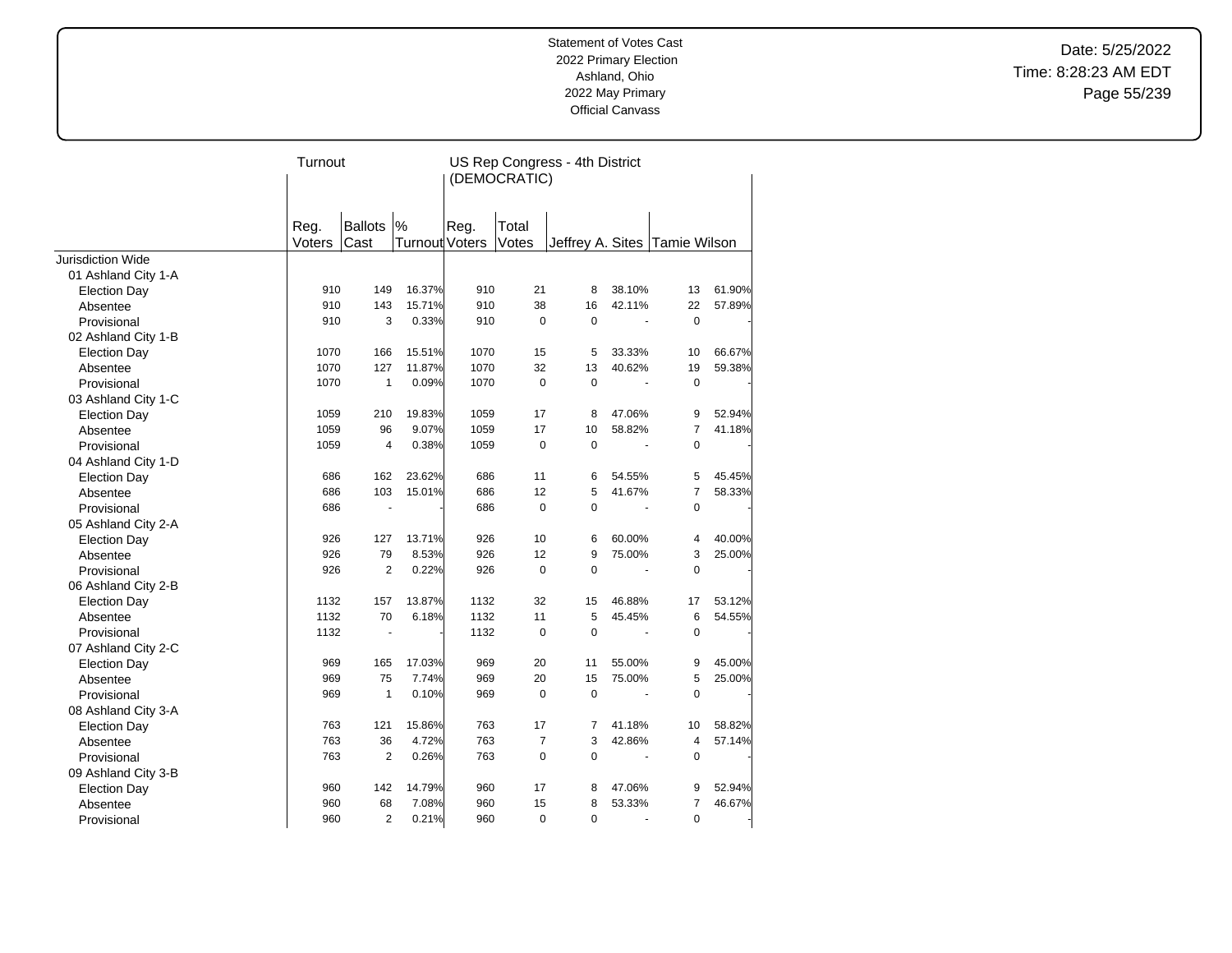Date: 5/25/2022 Time: 8:28:23 AM EDT Page 56/239

|                     | Turnout |                          |                |      |                | US Rep Congress - 4th District |                          |                                 |        |
|---------------------|---------|--------------------------|----------------|------|----------------|--------------------------------|--------------------------|---------------------------------|--------|
|                     |         |                          |                |      | (DEMOCRATIC)   |                                |                          |                                 |        |
|                     |         |                          |                |      |                |                                |                          |                                 |        |
|                     |         |                          |                |      |                |                                |                          |                                 |        |
|                     | Reg.    | <b>Ballots</b>           | $\frac{9}{6}$  | Reg. | Total          |                                |                          |                                 |        |
|                     | Voters  | Cast                     | Turnout Voters |      | Votes          |                                |                          | Jeffrey A. Sites   Tamie Wilson |        |
| 10 Ashland City 3-C |         |                          |                |      |                |                                |                          |                                 |        |
| <b>Election Day</b> | 940     | 147                      | 15.64%         | 940  | 9              | 5                              | 55.56%                   | 4                               | 44.44% |
| Absentee            | 940     | 135                      | 14.36%         | 940  | 19             | 10                             | 52.63%                   | 9                               | 47.37% |
| Provisional         | 940     | 5                        | 0.53%          | 940  | $\mathbf 0$    | 0                              | $\overline{\phantom{a}}$ | $\mathbf 0$                     |        |
| 11 Ashland City 3-D |         |                          |                |      |                |                                |                          |                                 |        |
| <b>Election Day</b> | 660     | 71                       | 10.76%         | 660  | $\overline{7}$ | 2                              | 28.57%                   | 5                               | 71.43% |
| Absentee            | 660     | 18                       | 2.73%          | 660  | $\mathbf{1}$   | $\mathbf{1}$                   | 100.00%                  | $\overline{0}$                  |        |
| Provisional         | 660     | $\mathbf{1}$             | 0.15%          | 660  | $\mathbf{1}$   | $\mathbf{1}$                   | 100.00%                  | $\pmb{0}$                       |        |
| 12 Ashland City 4-A |         |                          |                |      |                |                                |                          |                                 |        |
| <b>Election Day</b> | 862     | 82                       | 9.51%          | 862  | 21             | 9                              | 42.86%                   | 12                              | 57.14% |
| Absentee            | 862     | 38                       | 4.41%          | 862  | 11             | 6                              | 54.55%                   | 5                               | 45.45% |
| Provisional         | 862     | $\overline{\phantom{a}}$ |                | 862  | $\mathbf 0$    | 0                              | ÷,                       | $\mathbf 0$                     |        |
| 13 Ashland City 4-B |         |                          |                |      |                |                                |                          |                                 |        |
| <b>Election Day</b> | 619     | 55                       | 8.89%          | 619  | 11             | 3                              | 27.27%                   | 8                               | 72.73% |
| Absentee            | 619     | 21                       | 3.39%          | 619  | 6              | 6                              | 100.00%                  | 0                               |        |
| Provisional         | 619     | $\mathbf{1}$             | 0.16%          | 619  | $\Omega$       | $\Omega$                       |                          | $\mathbf 0$                     |        |
| 14 Ashland City 4-C |         |                          |                |      |                |                                |                          |                                 |        |
| <b>Election Day</b> | 909     | 98                       | 10.78%         | 909  | 14             | 5                              | 35.71%                   | 9                               | 64.29% |
| Absentee            | 909     | 29                       | 3.19%          | 909  | 8              | 5                              | 62.50%                   | 3                               | 37.50% |
| Provisional         | 909     | $\blacksquare$           |                | 909  | $\mathbf 0$    | 0                              |                          | $\mathbf 0$                     |        |
| 15 Clear Creek      |         |                          |                |      |                |                                |                          |                                 |        |
| <b>Election Day</b> | 1276    | 292                      | 22.88%         | 1276 | 32             | 11                             | 34.38%                   | 21                              | 65.62% |
| Absentee            | 1276    | 64                       | 5.02%          | 1276 | 10             | 8                              | 80.00%                   | $\overline{2}$                  | 20.00% |
| Provisional         | 1276    | 6                        | 0.47%          | 1276 | $\mathbf 0$    | 0                              |                          | $\mathbf 0$                     |        |
| 16 Loudonville 1    |         |                          |                |      |                |                                |                          |                                 |        |
| <b>Election Day</b> | 1334    | 309                      | 23.16%         | 1334 | 41             | 15                             | 36.59%                   | 26                              | 63.41% |
| Absentee            | 1334    | 39                       | 2.92%          | 1334 | 13             | $\overline{7}$                 | 53.85%                   | 6                               | 46.15% |
| Provisional         | 1334    | 6                        | 0.45%          | 1334 | $\mathbf 0$    | 0                              |                          | $\mathbf 0$                     |        |
| 17 Green 1          |         |                          |                |      |                |                                |                          |                                 |        |
| <b>Election Day</b> | 1124    | 275                      | 24.47%         | 1124 | 33             | $\overline{7}$                 | 21.21%                   | 26                              | 78.79% |
| Absentee            | 1124    | 27                       | 2.40%          | 1124 | 5              | 3                              | 60.00%                   | $\overline{2}$                  | 40.00% |
| Provisional         | 1124    | L.                       |                | 1124 | $\mathbf 0$    | 0                              |                          | $\pmb{0}$                       |        |
| 18 Green 2          |         |                          |                |      |                |                                |                          |                                 |        |
| <b>Election Day</b> | 597     | 150                      | 25.13%         | 597  | 21             | 8                              | 38.10%                   | 13                              | 61.90% |
| Absentee            | 597     | 29                       | 4.86%          | 597  | $\overline{7}$ | 4                              | 57.14%                   | 3                               | 42.86% |
| Provisional         | 597     | ÷,                       |                | 597  | $\mathbf 0$    | 0                              |                          | $\mathbf 0$                     |        |
| 19 Loudonville 2    |         |                          |                |      |                |                                |                          |                                 |        |
| <b>Election Day</b> | 1118    | 258                      | 23.08%         | 1118 | 36             | 13                             | 36.11%                   | 23                              | 63.89% |
| Absentee            | 1118    | 42                       | 3.76%          | 1118 | 10             | 6                              | 60.00%                   | 4                               | 40.00% |
| Provisional         | 1118    | $\mathbf{1}$             | 0.09%          | 1118 | $\mathbf 0$    | 0                              |                          | 0                               |        |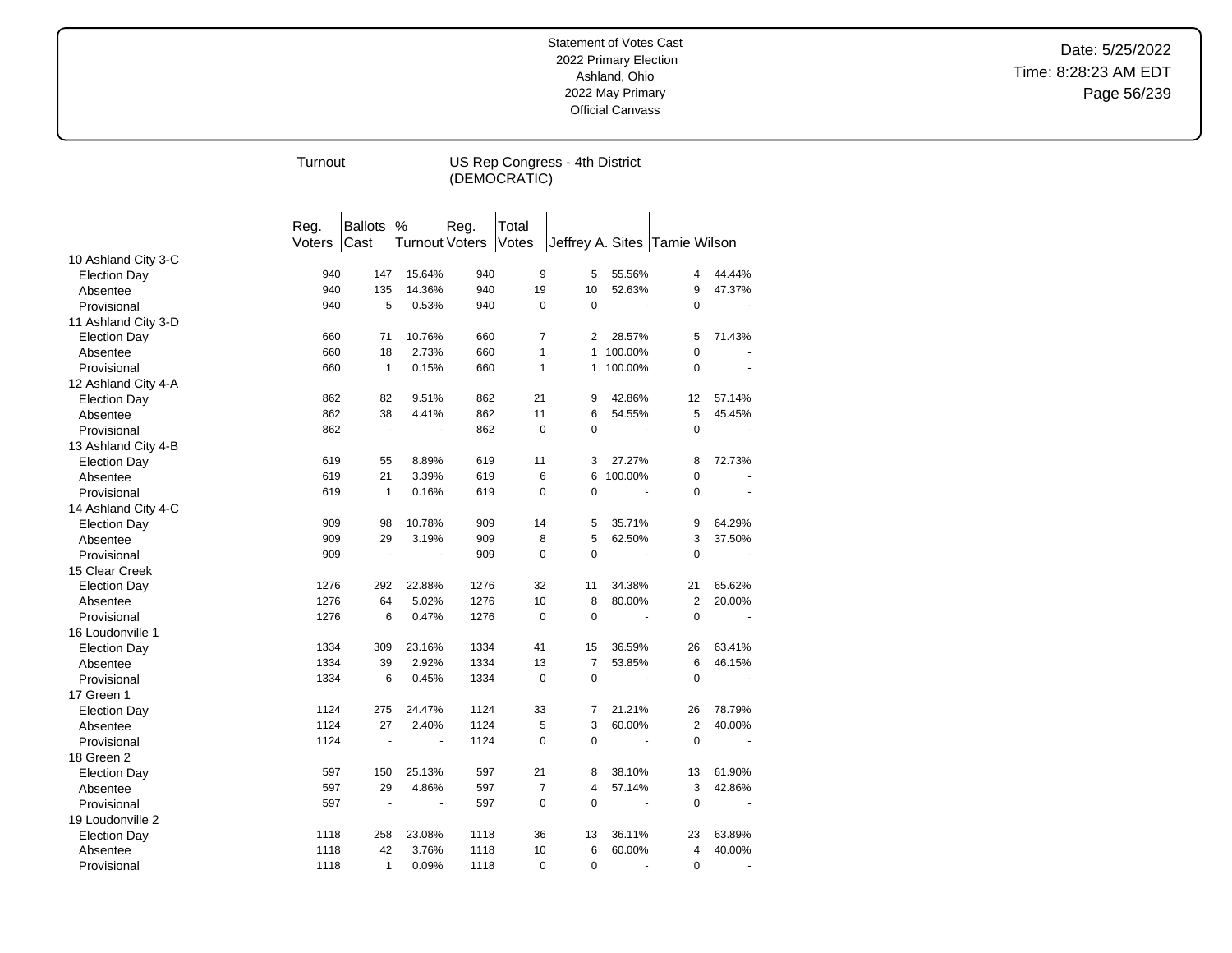Date: 5/25/2022 Time: 8:28:23 AM EDT Page 57/239

|                     | Turnout |                |                       |      |                | US Rep Congress - 4th District |                       |                |         |
|---------------------|---------|----------------|-----------------------|------|----------------|--------------------------------|-----------------------|----------------|---------|
|                     |         |                |                       |      | (DEMOCRATIC)   |                                |                       |                |         |
|                     |         |                |                       |      |                |                                |                       |                |         |
|                     |         |                |                       |      |                |                                |                       |                |         |
|                     | Reg.    | <b>Ballots</b> | $\frac{9}{6}$         | Reg. | Total          |                                |                       |                |         |
|                     | Voters  | Cast           | <b>Turnout Voters</b> |      | Votes          | Jeffrey A. Sites Tamie Wilson  |                       |                |         |
| 20 Jackson 1        |         |                |                       |      |                |                                |                       |                |         |
| <b>Election Day</b> | 1077    | 210            | 19.50%                | 1077 | 34             | 15                             | 44.12%                | 19             | 55.88%  |
| Absentee            | 1077    | 37             | 3.44%                 | 1077 | 11             | 3                              | 27.27%                | 8              | 72.73%  |
| Provisional         | 1077    | 5              | 0.46%                 | 1077 | $\mathbf{1}$   | 0                              | $\tilde{\phantom{a}}$ | $\mathbf{1}$   | 100.00% |
| 21 Jackson 2        |         |                |                       |      |                |                                |                       |                |         |
| <b>Election Day</b> | 1253    | 313            | 24.98%                | 1253 | 31             | 14                             | 45.16%                | 17             | 54.84%  |
| Absentee            | 1253    | 48             | 3.83%                 | 1253 | 10             | 5                              | 50.00%                | 5              | 50.00%  |
| Provisional         | 1253    | $\overline{2}$ | 0.16%                 | 1253 | $\mathbf 0$    | 0                              |                       | $\mathbf 0$    |         |
| 22 Lake             |         |                |                       |      |                |                                |                       |                |         |
| <b>Election Day</b> | 423     | 122            | 28.84%                | 423  | 18             | 7                              | 38.89%                | 11             | 61.11%  |
| Absentee            | 423     | 13             | 3.07%                 | 423  | $\overline{4}$ | 3                              | 75.00%                | $\mathbf{1}$   | 25.00%  |
| Provisional         | 423     | Ĭ.             |                       | 423  | $\mathbf 0$    | 0                              | ÷,                    | $\pmb{0}$      |         |
| 23 Mifflin          |         |                |                       |      |                |                                |                       |                |         |
| <b>Election Day</b> | 906     | 225            | 24.83%                | 906  | 25             | 17                             | 68.00%                | 8              | 32.00%  |
| Absentee            | 906     | 43             | 4.75%                 | 906  | 8              | $\mathbf{1}$                   | 12.50%                | $\overline{7}$ | 87.50%  |
| Provisional         | 906     | ÷,             |                       | 906  | $\mathbf 0$    | 0                              |                       | $\pmb{0}$      |         |
| 24 Milton 1         |         |                |                       |      |                |                                |                       |                |         |
| <b>Election Day</b> | 1036    | 251            | 24.23%                | 1036 | 14             | 6                              | 42.86%                | 8              | 57.14%  |
| Absentee            | 1036    | 66             | 6.37%                 | 1036 | $\overline{7}$ | 5                              | 71.43%                | $\overline{2}$ | 28.57%  |
| Provisional         | 1036    | 3              | 0.29%                 | 1036 | $\mathbf 0$    | 0                              |                       | $\pmb{0}$      |         |
| 25 Milton 3         |         |                |                       |      |                |                                |                       |                |         |
| <b>Election Day</b> | 509     | 129            | 25.34%                | 509  | 8              | 5                              | 62.50%                | 3              | 37.50%  |
| Absentee            | 509     | 29             | 5.70%                 | 509  | 3              | $\mathbf{1}$                   | 33.33%                | $\overline{2}$ | 66.67%  |
| Provisional         | 509     | ÷.             |                       | 509  | $\mathbf 0$    | 0                              |                       | $\mathbf 0$    |         |
| 26 Jeromesville     |         |                |                       |      |                |                                |                       |                |         |
| <b>Election Day</b> | 334     | 69             | 20.66%                | 334  | 13             | 5                              | 38.46%                | 8              | 61.54%  |
| Absentee            | 334     | 5              | 1.50%                 | 334  | $\pmb{0}$      | 0                              |                       | 0              |         |
| Provisional         | 334     | $\mathbf{1}$   | 0.30%                 | 334  | $\Omega$       | 0                              | ä,                    | $\mathbf 0$    |         |
| 27 Mohican          |         |                |                       |      |                |                                |                       |                |         |
| <b>Election Day</b> | 1053    | 261            | 24.79%                | 1053 | 15             | 5                              | 33.33%                | 10             | 66.67%  |
| Absentee            | 1053    | 37             | 3.51%                 | 1053 | 11             | 6                              | 54.55%                | 5              | 45.45%  |
| Provisional         | 1053    | $\overline{2}$ | 0.19%                 | 1053 | $\mathbf 0$    | $\Omega$                       |                       | $\mathbf 0$    |         |
| 28 Montgomery 1     |         |                |                       |      |                |                                |                       |                |         |
| <b>Election Day</b> | 633     | 121            | 19.12%                | 633  | 11             | 4                              | 36.36%                | 7              | 63.64%  |
| Absentee            | 633     | 57             | 9.00%                 | 633  | 5              | $\overline{2}$                 | 40.00%                | 3              | 60.00%  |
| Provisional         | 633     | $\mathbf{1}$   | 0.16%                 | 633  | $\mathbf 0$    | 0                              |                       | $\mathbf 0$    |         |
| 29 Montgomery 2     |         |                |                       |      |                |                                |                       |                |         |
| <b>Election Day</b> | 817     | 180            | 22.03%                | 817  | 6              | 5                              | 83.33%                | 1              | 16.67%  |
| Absentee            | 817     | 49             | 6.00%                 | 817  | 5              | $\overline{2}$                 | 40.00%                | 3              | 60.00%  |
| Provisional         | 817     | 5              | 0.61%                 | 817  | $\Omega$       | $\Omega$                       |                       | $\mathbf 0$    |         |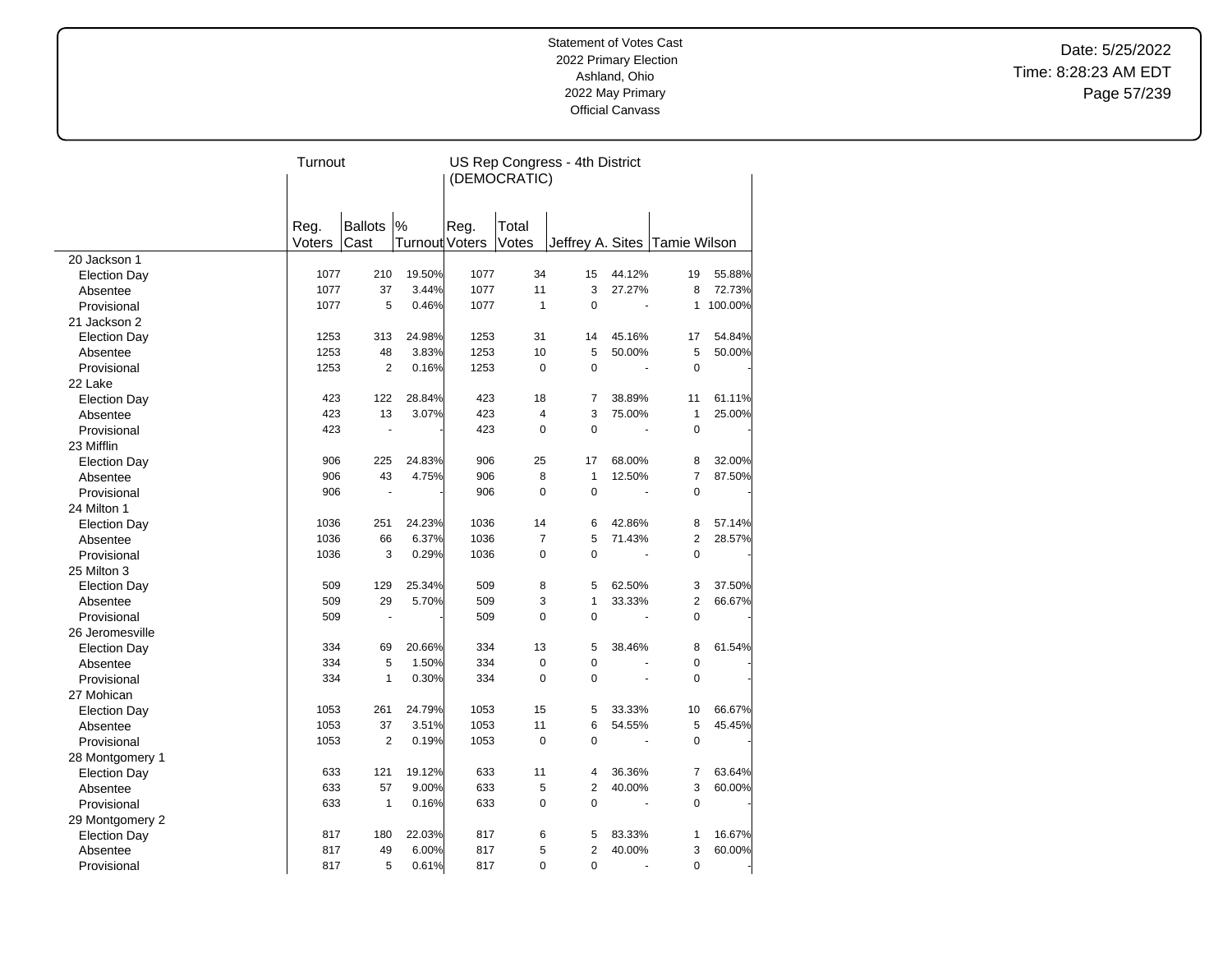Date: 5/25/2022 Time: 8:28:23 AM EDT Page 58/239

| Turnout        |                     | (DEMOCRATIC)         | US Rep Congress - 4th District |       |                               |  |
|----------------|---------------------|----------------------|--------------------------------|-------|-------------------------------|--|
| Reg.<br>Voters | Ballots  %<br>∣Cast | Turnout Voters Votes | Req.                           | Total | Jeffrey A. Sites Tamie Wilson |  |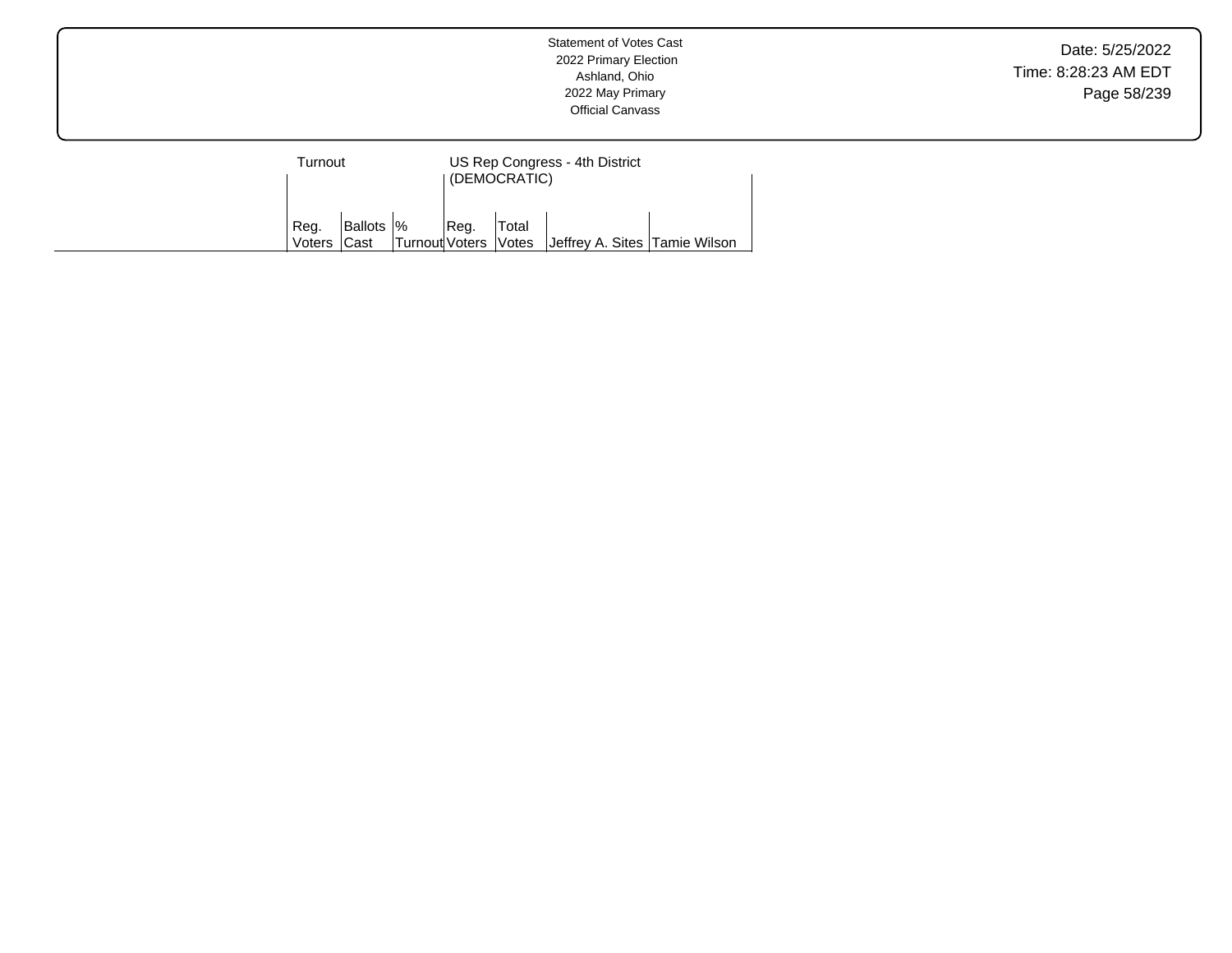$\overline{\phantom{a}}$ 

Date: 5/25/2022 Time: 8:28:23 AM EDT Page 59/239

| 30 Montgomery 3     |       |                |        |       |                |                |         |                |        |
|---------------------|-------|----------------|--------|-------|----------------|----------------|---------|----------------|--------|
| <b>Election Day</b> | 581   | 131            | 22.55% | 581   | 10             | 5              | 50.00%  | 5              | 50.00% |
| Absentee            | 581   | 51             | 8.78%  | 581   | 3              | $\overline{2}$ | 66.67%  | $\mathbf{1}$   | 33.33% |
| Provisional         | 581   | ä,             |        | 581   | 0              | $\mathbf 0$    | Ĭ.      | $\mathbf 0$    |        |
| 31 Orange 1         |       |                |        |       |                |                |         |                |        |
| <b>Election Day</b> | 1047  | 273            | 26.07% | 1047  | 21             | 9              | 42.86%  | 12             | 57.14% |
| Absentee            | 1047  | 48             | 4.58%  | 1047  | 10             | 5              | 50.00%  | 5              | 50.00% |
| Provisional         | 1047  | 3              | 0.29%  | 1047  | $\mathbf 0$    | $\mathbf 0$    |         | $\mathbf 0$    |        |
| 32 Orange 2         |       |                |        |       |                |                |         |                |        |
| <b>Election Day</b> | 605   | 184            | 30.41% | 605   | 11             | $\overline{4}$ | 36.36%  | $\overline{7}$ | 63.64% |
| Absentee            | 605   | 19             | 3.14%  | 605   | $\overline{2}$ | $\mathbf{1}$   | 50.00%  | $\mathbf{1}$   | 50.00% |
| Provisional         | 605   | L,             |        | 605   | $\mathbf 0$    | $\mathbf 0$    |         | $\mathbf 0$    |        |
| 33 Perry            |       |                |        |       |                |                |         |                |        |
| <b>Election Day</b> | 1284  | 304            | 23.68% | 1284  | 28             | 12             | 42.86%  | 16             | 57.14% |
| Absentee            | 1284  | 71             | 5.53%  | 1284  | 9              | 4              | 44.44%  | 5              | 55.56% |
| Provisional         | 1284  | $\mathbf{1}$   | 0.08%  | 1284  | $\mathbf 0$    | $\mathbf 0$    | Ĭ.      | $\mathbf 0$    |        |
| 34 Ruggles          |       |                |        |       |                |                |         |                |        |
| <b>Election Day</b> | 635   | 167            | 26.30% | 635   | 15             | 4              | 26.67%  | 11             | 73.33% |
| Absentee            | 635   | 21             | 3.31%  | 635   | $\overline{2}$ | $\overline{2}$ | 100.00% | $\mathbf 0$    |        |
| Provisional         | 635   | $\mathbf{1}$   | 0.16%  | 635   | $\mathbf 0$    | $\mathbf 0$    |         | $\mathbf 0$    |        |
| 35 Sullivan 1       |       |                |        |       |                |                |         |                |        |
| <b>Election Day</b> | 866   | 195            | 22.52% | 866   | 22             | 11             | 50.00%  | 11             | 50.00% |
| Absentee            | 866   | 24             | 2.77%  | 866   | $\overline{2}$ | $\overline{2}$ | 100.00% | 0              |        |
| Provisional         | 866   |                |        | 866   | $\mathbf 0$    | $\mathbf 0$    |         | 0              |        |
| 36 Sullivan 2       |       |                |        |       |                |                |         |                |        |
| <b>Election Day</b> | 767   | 181            | 23.60% | 767   | 23             | 5              | 21.74%  | 18             | 78.26% |
| Absentee            | 767   | 14             | 1.83%  | 767   | 5              | $\mathbf{1}$   | 20.00%  | $\overline{4}$ | 80.00% |
| Provisional         | 767   | 3              | 0.39%  | 767   | $\mathbf 0$    | $\mathbf 0$    |         | $\mathbf 0$    |        |
| 37 Troy             |       |                |        |       |                |                |         |                |        |
| <b>Election Day</b> | 787   | 244            | 31.00% | 787   | 32             | 22             | 68.75%  | 10             | 31.25% |
| Absentee            | 787   | 27             | 3.43%  | 787   | 6              | $\mathbf{1}$   | 16.67%  | 5              | 83.33% |
| Provisional         | 787   | $\mathbf{1}$   | 0.13%  | 787   | $\mathbf 0$    | $\mathbf 0$    |         | $\mathbf 0$    |        |
| 38 Vermillion 1     |       |                |        |       |                |                |         |                |        |
| <b>Election Day</b> | 833   | 186            | 22.33% | 833   | 13             | 7              | 53.85%  | 6              | 46.15% |
| Absentee            | 833   | 42             | 5.04%  | 833   | 12             | $\overline{7}$ | 58.33%  | 5              | 41.67% |
| Provisional         | 833   | $\overline{2}$ | 0.24%  | 833   | 0              | 0              |         | $\mathbf 0$    |        |
| 39 Vermillion 2     |       |                |        |       |                |                |         |                |        |
| <b>Election Day</b> | 1066  | 276            | 25.89% | 1066  | 20             | 8              | 40.00%  | 12             | 60.00% |
| Absentee            | 1066  | 63             | 5.91%  | 1066  | 4              | 3              | 75.00%  | $\mathbf{1}$   | 25.00% |
| Provisional         | 1066  | Ĭ.             |        | 1066  | $\mathbf 0$    | $\mathbf 0$    |         | 0              |        |
| Total               |       |                |        |       |                |                |         |                |        |
| <b>Election Day</b> | 34426 | 7158           | 20.79% | 34426 | 755            | 322            | 42.65%  | 433            | 57.35% |
| Absentee            | 34426 | 2003           | 5.82%  | 34426 | 373            | 196            | 52.55%  | 177            | 47.45% |

 $\overline{\phantom{a}}$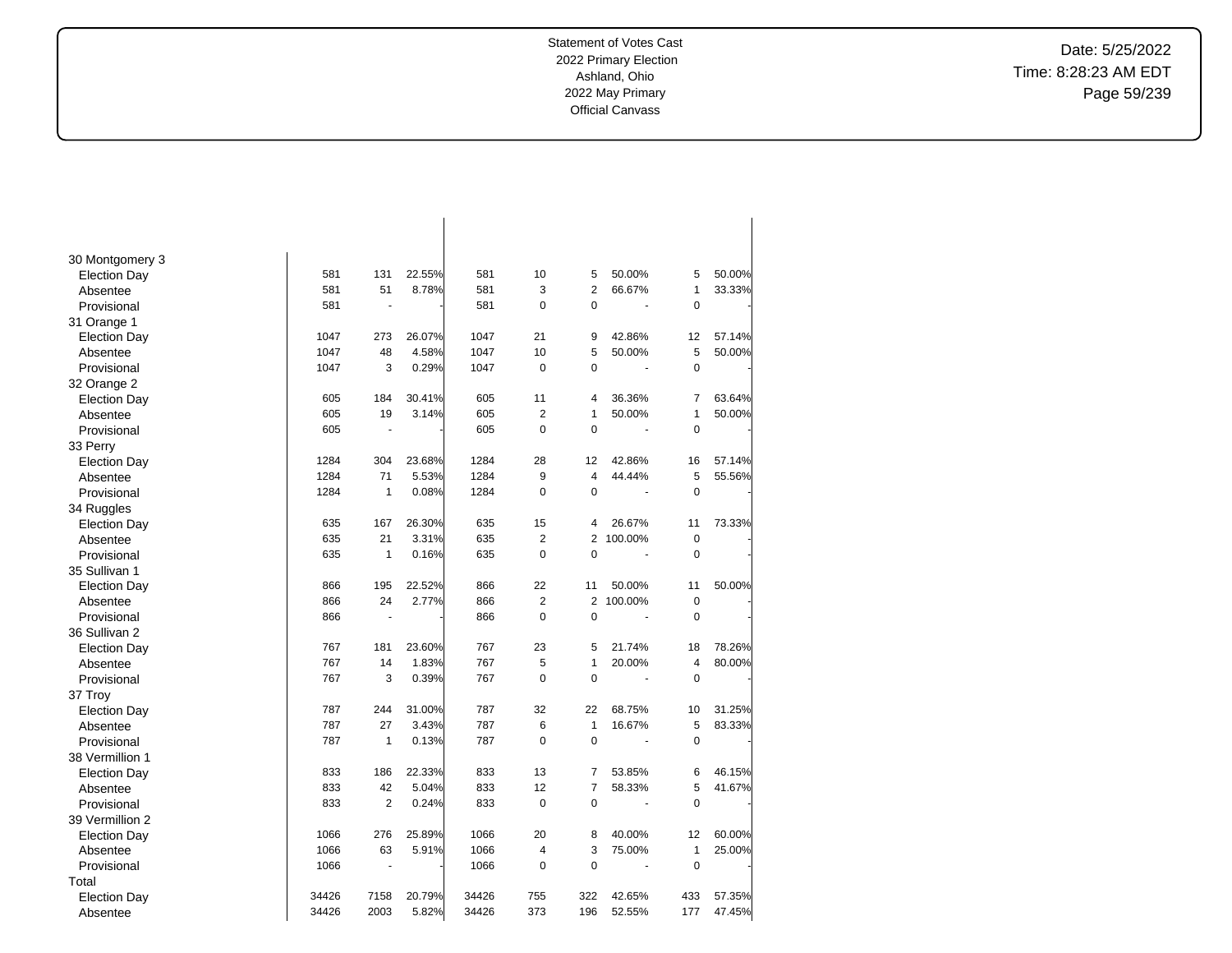Date: 5/25/2022 Time: 8:28:23 AM EDT Page 60/239

Statement of Votes Cast 2022 Primary Election Ashland, Ohio 2022 May Primary Official Canvass

| Provisional | 34426 | 65   | 0.19%  | 34426 |      |     | 50.00% |     | 50.00% |
|-------------|-------|------|--------|-------|------|-----|--------|-----|--------|
| Total       | 34426 | 9226 | 26.80% | 34426 | 1130 | 519 | 45.93% | 611 | 54.07% |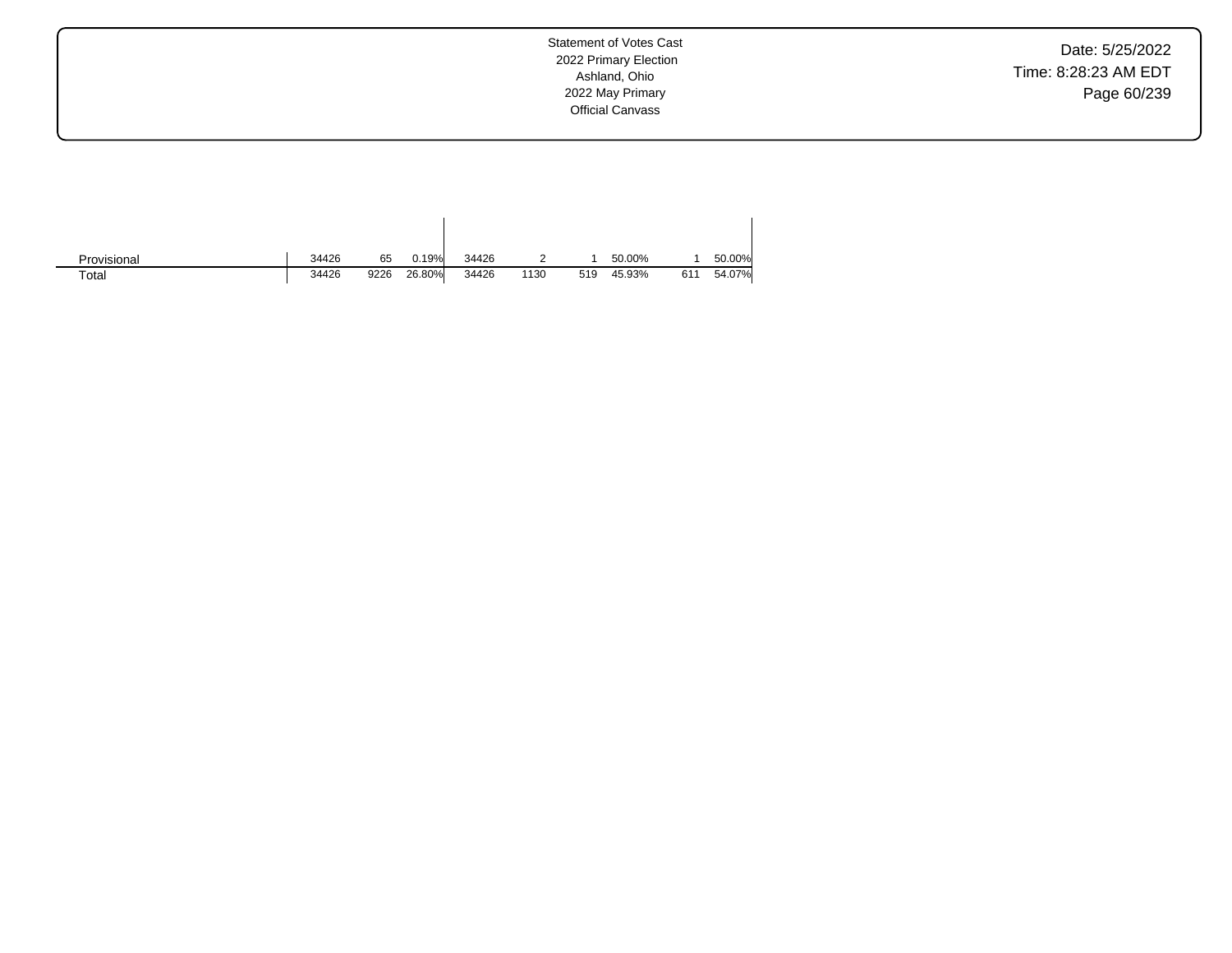Date: 5/25/2022 Time: 8:28:23 AM EDT Page 61/239

|                     | Turnout        |                        |                        | Court of Appeals Judge - 5th<br>(FTC 2-9-2023)<br>(DEMOCRATIC) |                |                      |            |
|---------------------|----------------|------------------------|------------------------|----------------------------------------------------------------|----------------|----------------------|------------|
|                     | Reg.<br>Voters | <b>Ballots</b><br>Cast | $\%$<br>Turnout Voters | Reg.                                                           | Total<br>Votes | Earle E. Wise<br>Jr. |            |
| Jurisdiction Wide   |                |                        |                        |                                                                |                |                      |            |
| 01 Ashland City 1-A |                |                        |                        |                                                                |                |                      |            |
| <b>Election Day</b> | 910            | 149                    | 16.37%                 | 910                                                            | 16             |                      | 16 100.00% |
| Absentee            | 910            | 143                    | 15.71%                 | 910                                                            | 34             | 34                   | 100.00%    |
| Provisional         | 910            | 3                      | 0.33%                  | 910                                                            | 0              | $\mathbf 0$          |            |
| 02 Ashland City 1-B |                |                        |                        |                                                                |                |                      |            |
| <b>Election Day</b> | 1070           | 166                    | 15.51%                 | 1070                                                           | 14             | 14                   | 100.00%    |
| Absentee            | 1070           | 127                    | 11.87%                 | 1070                                                           | 30             | 30                   | 100.00%    |
| Provisional         | 1070           | $\mathbf{1}$           | 0.09%                  | 1070                                                           | 0              | $\mathbf 0$          |            |
| 03 Ashland City 1-C |                |                        |                        |                                                                |                |                      |            |
| <b>Election Day</b> | 1059           | 210                    | 19.83%                 | 1059                                                           | 18             | 18                   | 100.00%    |
| Absentee            | 1059           | 96                     | 9.07%                  | 1059                                                           | 17             | 17                   | 100.00%    |
| Provisional         | 1059           | $\overline{4}$         | 0.38%                  | 1059                                                           | 0              | $\mathbf 0$          |            |
| 04 Ashland City 1-D |                |                        |                        |                                                                |                |                      |            |
| <b>Election Day</b> | 686            | 162                    | 23.62%                 | 686                                                            | 7              | 7                    | 100.00%    |
| Absentee            | 686            | 103                    | 15.01%                 | 686                                                            | 12             | 12                   | 100.00%    |
| Provisional         | 686            | ٠                      |                        | 686                                                            | 0              | $\mathbf 0$          |            |
| 05 Ashland City 2-A |                |                        |                        |                                                                |                |                      |            |
| <b>Election Day</b> | 926            | 127                    | 13.71%                 | 926                                                            | 7              | 7                    | 100.00%    |
| Absentee            | 926            | 79                     | 8.53%                  | 926                                                            | 13             | 13                   | 100.00%    |
| Provisional         | 926            | $\overline{2}$         | 0.22%                  | 926                                                            | 0              | $\mathbf 0$          |            |
| 06 Ashland City 2-B |                |                        |                        |                                                                |                |                      |            |
| <b>Election Day</b> | 1132           | 157                    | 13.87%                 | 1132                                                           | 32             | 32                   | 100.00%    |
| Absentee            | 1132           | 70                     | 6.18%                  | 1132                                                           | 11             | 11                   | 100.00%    |
| Provisional         | 1132           | ٠                      |                        | 1132                                                           | 0              | 0                    |            |
| 07 Ashland City 2-C |                |                        |                        |                                                                |                |                      |            |
| <b>Election Day</b> | 969            | 165                    | 17.03%                 | 969                                                            | 19             | 19                   | 100.00%    |
| Absentee            | 969            | 75                     | 7.74%                  | 969                                                            | 16             | 16                   | 100.00%    |
| Provisional         | 969            | 1                      | 0.10%                  | 969                                                            | 0              | 0                    |            |
| 08 Ashland City 3-A |                |                        |                        |                                                                |                |                      |            |
| <b>Election Day</b> | 763            | 121                    | 15.86%                 | 763                                                            | 15             | 15                   | 100.00%    |
| Absentee            | 763            | 36                     | 4.72%                  | 763                                                            | 5              | 5                    | 100.00%    |
| Provisional         | 763            | $\overline{2}$         | 0.26%                  | 763                                                            | 0              | $\mathbf 0$          |            |
| 09 Ashland City 3-B |                |                        |                        |                                                                |                |                      |            |
| <b>Election Day</b> | 960            | 142                    | 14.79%                 | 960                                                            | 16             | 16                   | 100.00%    |
| Absentee            | 960            | 68                     | 7.08%                  | 960                                                            | 14             | 14                   | 100.00%    |
| Provisional         | 960            | $\overline{2}$         | 0.21%                  | 960                                                            | 0              | 0                    |            |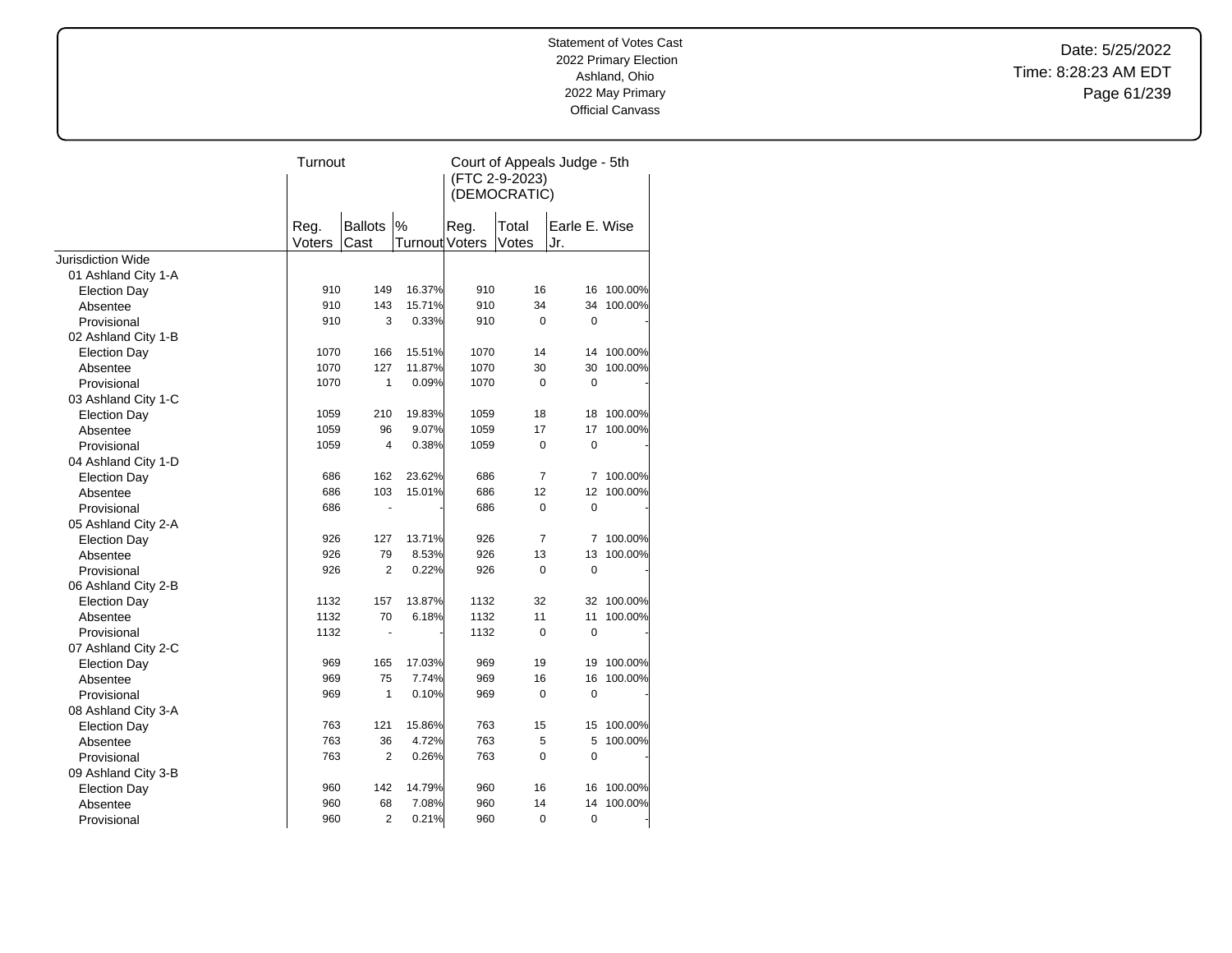Date: 5/25/2022 Time: 8:28:23 AM EDT Page 62/239

|                     | Turnout |                      |                       | Court of Appeals Judge - 5th |                |               |         |  |
|---------------------|---------|----------------------|-----------------------|------------------------------|----------------|---------------|---------|--|
|                     |         |                      |                       | (FTC 2-9-2023)               |                |               |         |  |
|                     |         |                      |                       |                              | (DEMOCRATIC)   |               |         |  |
|                     |         |                      |                       |                              |                |               |         |  |
|                     | Reg.    | <b>Ballots</b>       | %                     | Reg.                         | Total          | Earle E. Wise |         |  |
|                     | Voters  | Cast                 | <b>Turnout Voters</b> |                              | Votes          | Jr.           |         |  |
| 10 Ashland City 3-C |         |                      |                       |                              |                |               |         |  |
| <b>Election Day</b> | 940     | 147                  | 15.64%                | 940                          | 6              | 6             | 100.00% |  |
| Absentee            | 940     | 135                  | 14.36%                | 940                          | 15             | 15            | 100.00% |  |
| Provisional         | 940     | 5                    | 0.53%                 | 940                          | 0              | 0             |         |  |
| 11 Ashland City 3-D |         |                      |                       |                              |                |               |         |  |
| <b>Election Day</b> | 660     | 71                   | 10.76%                | 660                          | $\overline{7}$ | 7             | 100.00% |  |
| Absentee            | 660     | 18                   | 2.73%                 | 660                          | 1              | 1             | 100.00% |  |
| Provisional         | 660     | $\mathbf{1}$         | 0.15%                 | 660                          | 1              | 1             | 100.00% |  |
| 12 Ashland City 4-A |         |                      |                       |                              |                |               |         |  |
| <b>Election Day</b> | 862     | 82                   | 9.51%                 | 862                          | 18             | 18            | 100.00% |  |
| Absentee            | 862     | 38                   | 4.41%                 | 862                          | 9              | 9             | 100.00% |  |
|                     | 862     | $\blacksquare$       |                       | 862                          | 0              | $\mathbf 0$   |         |  |
| Provisional         |         |                      |                       |                              |                |               |         |  |
| 13 Ashland City 4-B | 619     | 55                   | 8.89%                 | 619                          | 11             | 11            | 100.00% |  |
| <b>Election Day</b> | 619     | 21                   |                       |                              | 6              | 6             | 100.00% |  |
| Absentee            |         |                      | 3.39%                 | 619                          |                |               |         |  |
| Provisional         | 619     | $\mathbf{1}$         | 0.16%                 | 619                          | 0              | $\mathbf 0$   |         |  |
| 14 Ashland City 4-C |         |                      |                       |                              |                |               |         |  |
| <b>Election Day</b> | 909     | 98                   | 10.78%                | 909                          | 14             | 14            | 100.00% |  |
| Absentee            | 909     | 29                   | 3.19%                 | 909                          | 8              | 8             | 100.00% |  |
| Provisional         | 909     | $\ddot{\phantom{1}}$ |                       | 909                          | $\mathbf 0$    | $\mathbf 0$   |         |  |
| 15 Clear Creek      |         |                      |                       |                              |                |               |         |  |
| <b>Election Day</b> | 1276    | 292                  | 22.88%                | 1276                         | 26             | 26            | 100.00% |  |
| Absentee            | 1276    | 64                   | 5.02%                 | 1276                         | 10             | 10            | 100.00% |  |
| Provisional         | 1276    | 6                    | 0.47%                 | 1276                         | 0              | $\mathbf 0$   |         |  |
| 16 Loudonville 1    |         |                      |                       |                              |                |               |         |  |
| <b>Election Day</b> | 1334    | 309                  | 23.16%                | 1334                         | 37             | 37            | 100.00% |  |
| Absentee            | 1334    | 39                   | 2.92%                 | 1334                         | 14             | 14            | 100.00% |  |
| Provisional         | 1334    | 6                    | 0.45%                 | 1334                         | $\mathbf 0$    | $\mathbf 0$   |         |  |
| 17 Green 1          |         |                      |                       |                              |                |               |         |  |
| <b>Election Day</b> | 1124    | 275                  | 24.47%                | 1124                         | 26             | 26            | 100.00% |  |
| Absentee            | 1124    | 27                   | 2.40%                 | 1124                         | 6              | 6             | 100.00% |  |
| Provisional         | 1124    |                      |                       | 1124                         | 0              | $\mathbf 0$   |         |  |
| 18 Green 2          |         |                      |                       |                              |                |               |         |  |
| <b>Election Day</b> | 597     | 150                  | 25.13%                | 597                          | 21             | 21            | 100.00% |  |
| Absentee            | 597     | 29                   | 4.86%                 | 597                          | 7              | 7             | 100.00% |  |
| Provisional         | 597     | ÷.                   |                       | 597                          | $\Omega$       | $\mathbf 0$   |         |  |
| 19 Loudonville 2    |         |                      |                       |                              |                |               |         |  |
| <b>Election Day</b> | 1118    | 258                  | 23.08%                | 1118                         | 34             | 34            | 100.00% |  |
| Absentee            | 1118    | 42                   | 3.76%                 | 1118                         | 12             | 12            | 100.00% |  |
| Provisional         | 1118    | 1                    | 0.09%                 | 1118                         | 0              | $\mathbf 0$   |         |  |
|                     |         |                      |                       |                              |                |               |         |  |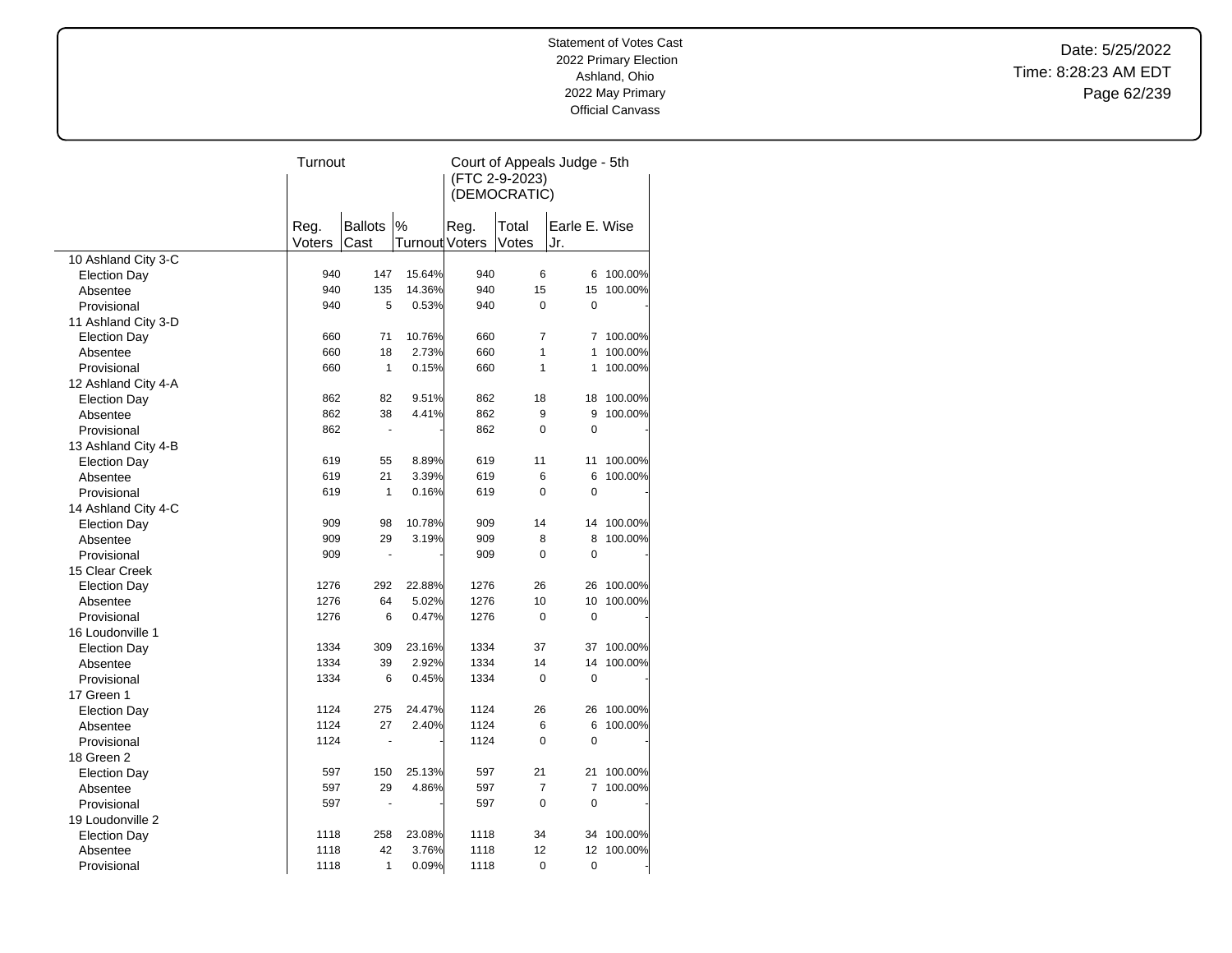Date: 5/25/2022 Time: 8:28:23 AM EDT Page 63/239

|                                        | Turnout |                |                       | Court of Appeals Judge - 5th |                |                |         |  |
|----------------------------------------|---------|----------------|-----------------------|------------------------------|----------------|----------------|---------|--|
|                                        |         |                |                       | (FTC 2-9-2023)               |                |                |         |  |
|                                        |         |                |                       |                              | (DEMOCRATIC)   |                |         |  |
|                                        |         |                |                       |                              |                |                |         |  |
|                                        | Reg.    | <b>Ballots</b> | %                     | Reg.                         | Total          | Earle E. Wise  |         |  |
|                                        | Voters  | Cast           | <b>Turnout Voters</b> |                              | Votes          | Jr.            |         |  |
| 20 Jackson 1                           |         |                |                       |                              |                |                |         |  |
| <b>Election Day</b>                    | 1077    | 210            | 19.50%                | 1077                         | 30             | 30             | 100.00% |  |
| Absentee                               | 1077    | 37             | 3.44%                 | 1077                         | 11             | 11             | 100.00% |  |
| Provisional                            | 1077    | 5              | 0.46%                 | 1077                         | 1              | 1              | 100.00% |  |
| 21 Jackson 2                           |         |                |                       |                              |                |                |         |  |
| <b>Election Day</b>                    | 1253    | 313            | 24.98%                | 1253                         | 30             | 30             | 100.00% |  |
| Absentee                               | 1253    | 48             | 3.83%                 | 1253                         | 9              | 9              | 100.00% |  |
| Provisional                            | 1253    | 2              | 0.16%                 | 1253                         | 0              | $\mathbf 0$    |         |  |
| 22 Lake                                |         |                |                       |                              |                |                |         |  |
| <b>Election Day</b>                    | 423     | 122            | 28.84%                | 423                          | 18             | 18             | 100.00% |  |
| Absentee                               | 423     | 13             | 3.07%                 | 423                          | 4              | 4              | 100.00% |  |
| Provisional                            | 423     |                |                       | 423                          | $\Omega$       | $\mathbf 0$    |         |  |
| 23 Mifflin                             |         |                |                       |                              |                |                |         |  |
| <b>Election Day</b>                    | 906     | 225            | 24.83%                | 906                          | 21             | 21             | 100.00% |  |
| Absentee                               | 906     | 43             | 4.75%                 | 906                          | 7              | $\overline{7}$ | 100.00% |  |
| Provisional                            | 906     | ä,             |                       | 906                          | $\mathbf 0$    | $\mathbf 0$    |         |  |
| 24 Milton 1                            |         |                |                       |                              |                |                |         |  |
| <b>Election Day</b>                    | 1036    | 251            | 24.23%                | 1036                         | 12             | 12             | 100.00% |  |
| Absentee                               | 1036    | 66             | 6.37%                 | 1036                         | 5              | 5              | 100.00% |  |
| Provisional                            | 1036    | 3              | 0.29%                 | 1036                         | 0              | 0              |         |  |
| 25 Milton 3                            |         |                |                       |                              |                |                |         |  |
| <b>Election Day</b>                    | 509     | 129            | 25.34%                | 509                          | 8              | 8              | 100.00% |  |
| Absentee                               | 509     | 29             | 5.70%                 | 509                          | 3              | 3              | 100.00% |  |
| Provisional                            | 509     | L.             |                       | 509                          | 0              | $\mathbf 0$    |         |  |
| 26 Jeromesville                        |         |                |                       |                              |                |                |         |  |
| <b>Election Day</b>                    | 334     | 69             | 20.66%                | 334                          | 10             | 10             | 100.00% |  |
| Absentee                               | 334     | 5              | 1.50%                 | 334                          | 0              | 0              |         |  |
| Provisional                            | 334     | $\mathbf{1}$   | 0.30%                 | 334                          | $\overline{0}$ | $\overline{0}$ |         |  |
| 27 Mohican                             |         |                |                       |                              |                |                |         |  |
| <b>Election Day</b>                    | 1053    | 261            | 24.79%                | 1053                         | 13             | 13             | 100.00% |  |
| Absentee                               | 1053    | 37             | 3.51%                 | 1053                         | 10             | 10             | 100.00% |  |
| Provisional                            | 1053    | $\overline{2}$ | 0.19%                 | 1053                         | $\pmb{0}$      | 0              |         |  |
| 28 Montgomery 1                        |         |                |                       |                              |                |                |         |  |
| <b>Election Day</b>                    | 633     | 121            | 19.12%                | 633                          | 8              | 8              | 100.00% |  |
| Absentee                               | 633     | 57             | 9.00%                 | 633                          | 4              | 4              | 100.00% |  |
|                                        | 633     | $\mathbf{1}$   | 0.16%                 | 633                          | $\Omega$       | $\mathbf 0$    |         |  |
| Provisional                            |         |                |                       |                              |                |                |         |  |
| 29 Montgomery 2<br><b>Election Day</b> | 817     | 180            | 22.03%                | 817                          | 5              | 5              | 100.00% |  |
|                                        | 817     | 49             | 6.00%                 | 817                          | 5              | 5              | 100.00% |  |
| Absentee                               |         | 5              |                       |                              | 0              | 0              |         |  |
| Provisional                            | 817     |                | 0.61%                 | 817                          |                |                |         |  |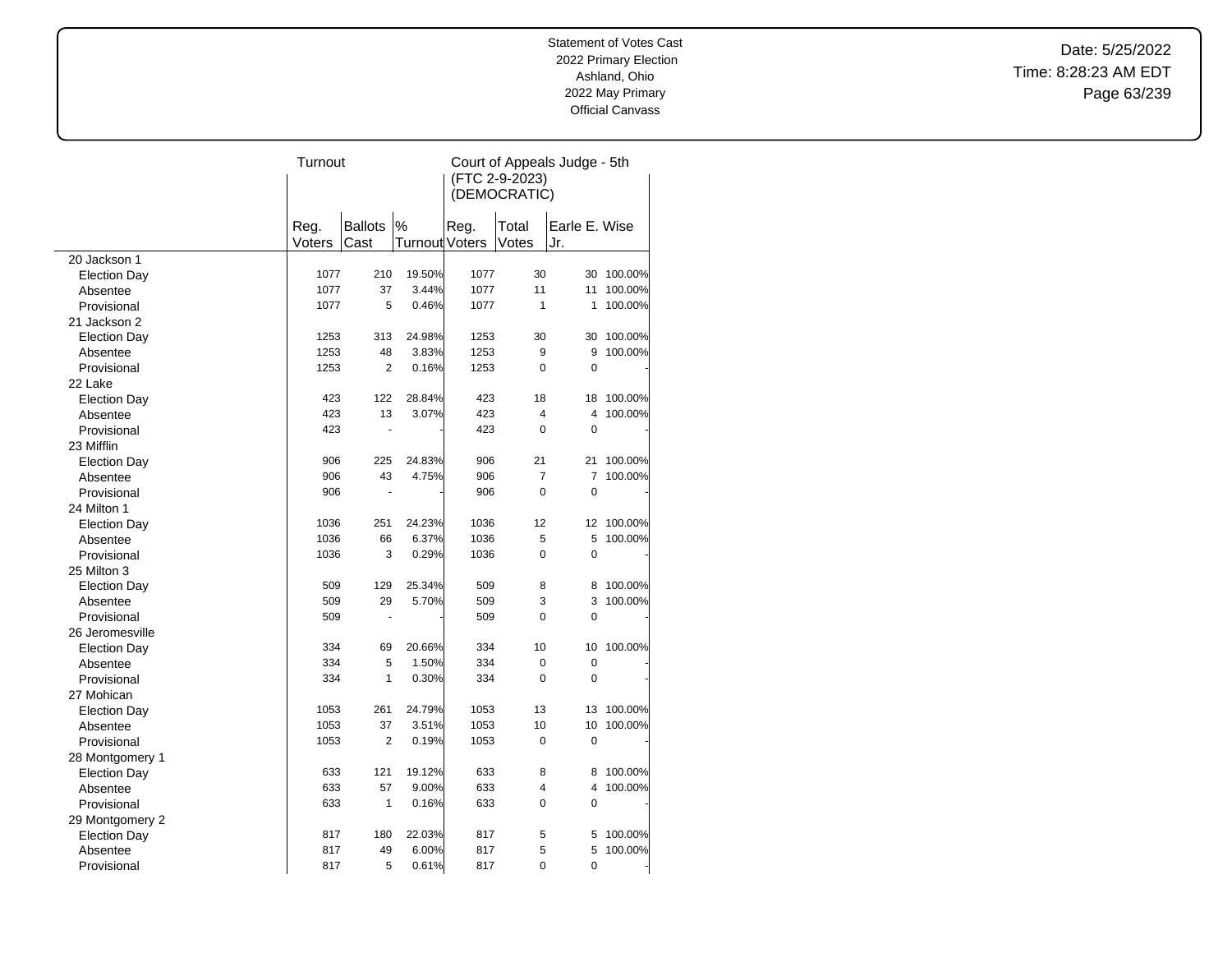Date: 5/25/2022 Time: 8:28:23 AM EDT Page 64/239

| Turnout        |                           |                | Court of Appeals Judge - 5th<br>(FTC 2-9-2023)<br>(DEMOCRATIC) |                              |                      |  |
|----------------|---------------------------|----------------|----------------------------------------------------------------|------------------------------|----------------------|--|
| Reg.<br>Voters | Ballots  %<br><b>Cast</b> | Turnout Voters | ∣Reg.                                                          | Total<br><i><b>Notes</b></i> | Earle E. Wise<br>Jr. |  |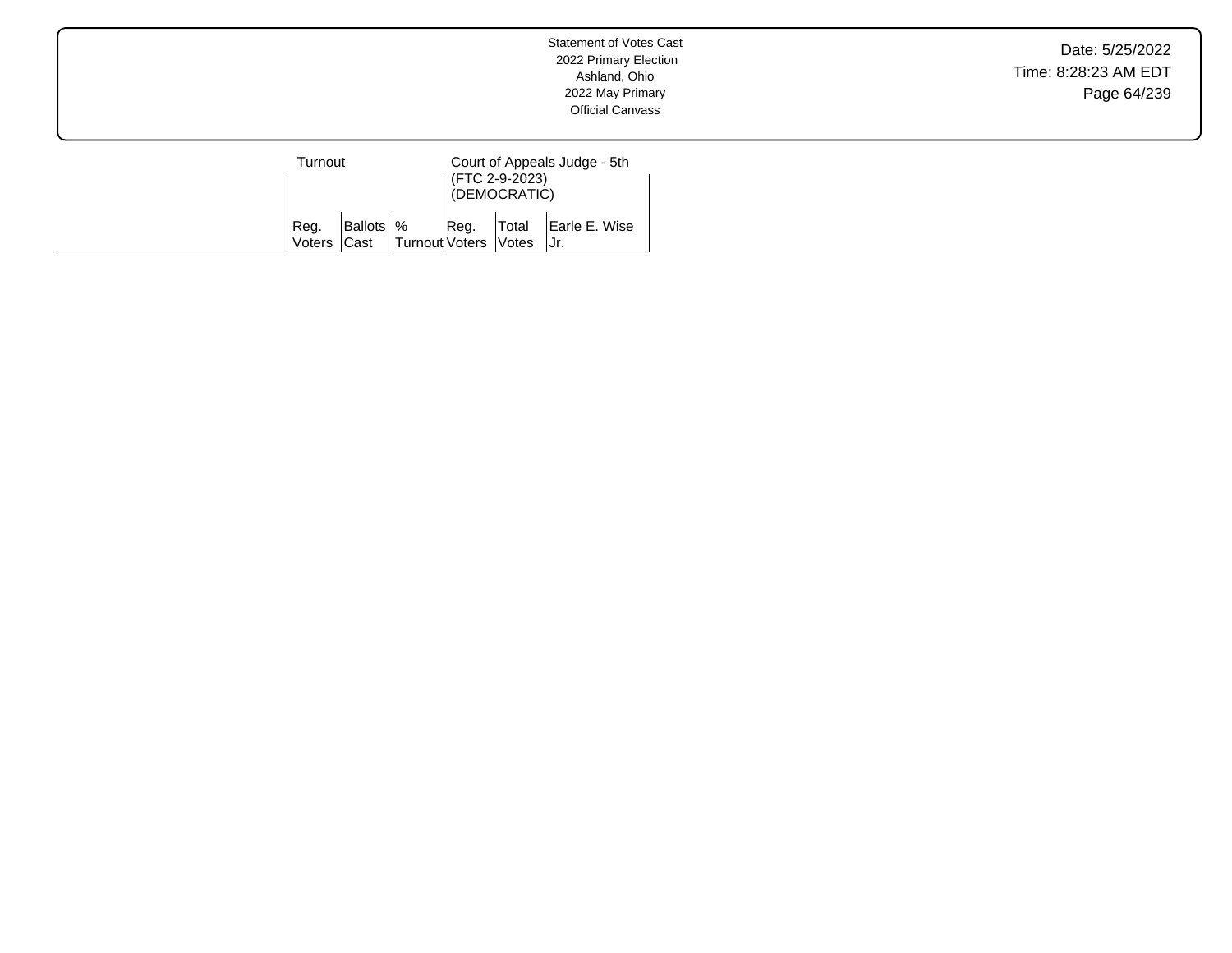Date: 5/25/2022 Time: 8:28:23 AM EDT Page 65/239

| 30 Montgomery 3     |       |                |        |       |                |                |         |
|---------------------|-------|----------------|--------|-------|----------------|----------------|---------|
| Election Day        | 581   | 131            | 22.55% | 581   | 9              | 9              | 100.00% |
| Absentee            | 581   | 51             | 8.78%  | 581   | $\overline{2}$ | $\overline{2}$ | 100.00% |
| Provisional         | 581   | ÷,             |        | 581   | 0              | 0              |         |
| 31 Orange 1         |       |                |        |       |                |                |         |
| <b>Election Day</b> | 1047  | 273            | 26.07% | 1047  | 15             | 15             | 100.00% |
| Absentee            | 1047  | 48             | 4.58%  | 1047  | 9              | 9              | 100.00% |
| Provisional         | 1047  | 3              | 0.29%  | 1047  | $\overline{0}$ | $\mathbf 0$    |         |
| 32 Orange 2         |       |                |        |       |                |                |         |
| Election Day        | 605   | 184            | 30.41% | 605   | 7              | 7              | 100.00% |
| Absentee            | 605   | 19             | 3.14%  | 605   | $\overline{2}$ | 2              | 100.00% |
| Provisional         | 605   |                |        | 605   | 0              | 0              |         |
| 33 Perry            |       |                |        |       |                |                |         |
| <b>Election Day</b> | 1284  | 304            | 23.68% | 1284  | 21             | 21             | 100.00% |
| Absentee            | 1284  | 71             | 5.53%  | 1284  | 9              | 9              | 100.00% |
| Provisional         | 1284  | 1              | 0.08%  | 1284  | 0              | 0              |         |
| 34 Ruggles          |       |                |        |       |                |                |         |
| <b>Election Day</b> | 635   | 167            | 26.30% | 635   | 14             | 14             | 100.00% |
| Absentee            | 635   | 21             | 3.31%  | 635   | $\overline{2}$ | $\overline{2}$ | 100.00% |
| Provisional         | 635   | 1              | 0.16%  | 635   | 0              | $\mathbf 0$    |         |
| 35 Sullivan 1       |       |                |        |       |                |                |         |
| <b>Election Day</b> | 866   | 195            | 22.52% | 866   | 19             | 19             | 100.00% |
| Absentee            | 866   | 24             | 2.77%  | 866   | $\overline{2}$ | 2              | 100.00% |
| Provisional         | 866   | $\blacksquare$ |        | 866   | $\overline{0}$ | $\mathbf 0$    |         |
| 36 Sullivan 2       |       |                |        |       |                |                |         |
| <b>Election Day</b> | 767   | 181            | 23.60% | 767   | 22             | 22             | 100.00% |
| Absentee            | 767   | 14             | 1.83%  | 767   | 3              | 3              | 100.00% |
| Provisional         | 767   | 3              | 0.39%  | 767   | $\Omega$       | $\mathbf 0$    |         |
| 37 Troy             |       |                |        |       |                |                |         |
| <b>Election Day</b> | 787   | 244            | 31.00% | 787   | 28             | 28             | 100.00% |
| Absentee            | 787   | 27             | 3.43%  | 787   | 6              | 6              | 100.00% |
| Provisional         | 787   | 1              | 0.13%  | 787   | 0              | $\mathbf 0$    |         |
| 38 Vermillion 1     |       |                |        |       |                |                |         |
| <b>Election Day</b> | 833   | 186            | 22.33% | 833   | 12             | 12             | 100.00% |
| Absentee            | 833   | 42             | 5.04%  | 833   | 10             | 10             | 100.00% |
| Provisional         | 833   | $\overline{2}$ | 0.24%  | 833   | $\mathbf 0$    | $\mathbf 0$    |         |
| 39 Vermillion 2     |       |                |        |       |                |                |         |
| <b>Election Day</b> | 1066  | 276            | 25.89% | 1066  | 16             | 16             | 100.00% |
| Absentee            | 1066  | 63             | 5.91%  | 1066  | 4              | 4              | 100.00% |
| Provisional         | 1066  | $\blacksquare$ |        | 1066  | 0              | $\mathbf 0$    |         |
| Total               |       |                |        |       |                |                |         |
| <b>Election Day</b> | 34426 | 7158           | 20.79% | 34426 | 662            | 662            | 100.00% |
| Absentee            | 34426 | 2003           | 5.82%  | 34426 | 347            | 347            | 100.00% |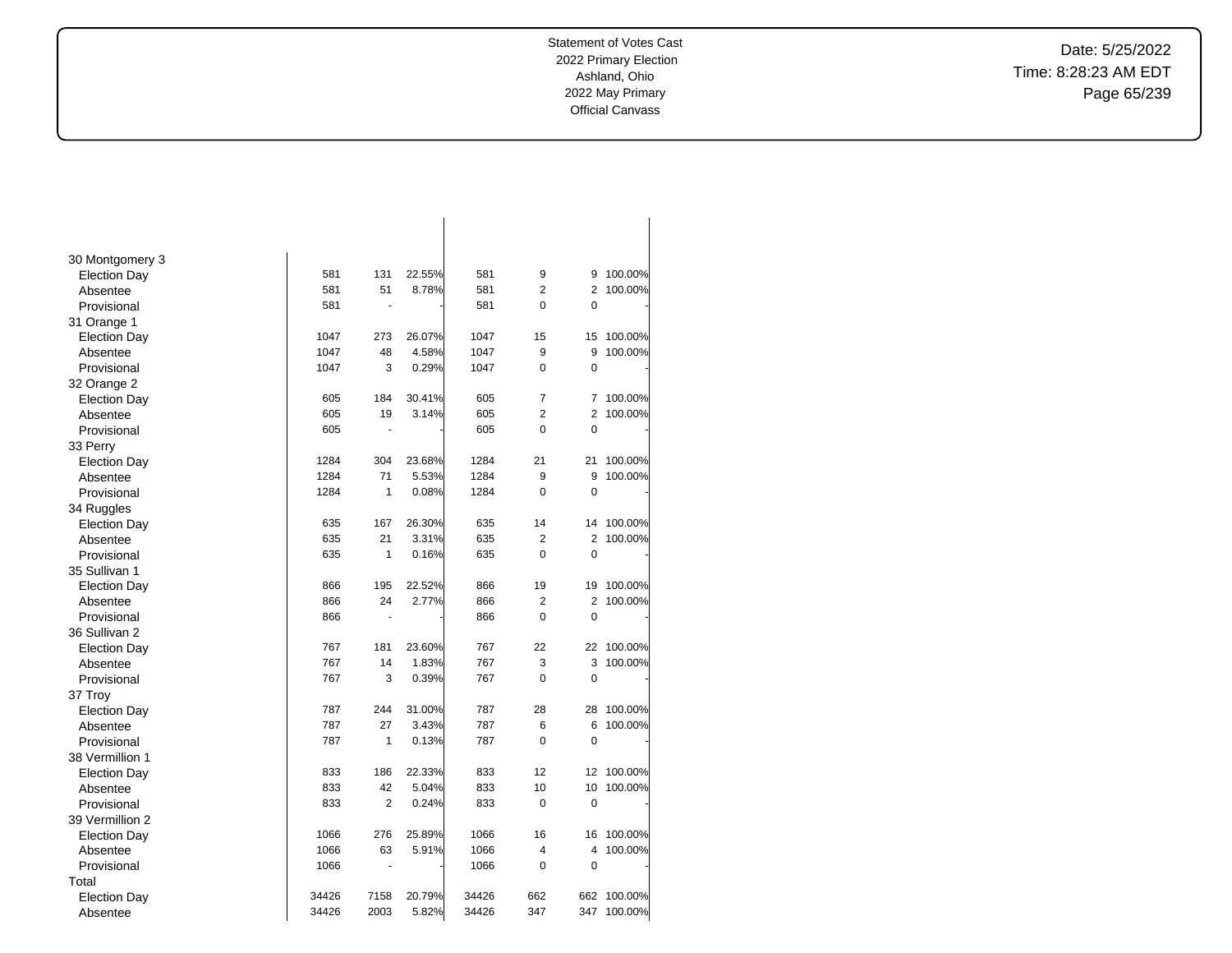Date: 5/25/2022 Time: 8:28:23 AM EDT Page 66/239

Statement of Votes Cast 2022 Primary Election Ashland, Ohio 2022 May Primary Official Canvass

| Provisional | 34426 | 65   | 0.19%  | 34426 |      |      | 2 100.00% |
|-------------|-------|------|--------|-------|------|------|-----------|
| Total       | 34426 | 9226 | 26.80% | 34426 | 1011 | 1011 | 100.00%   |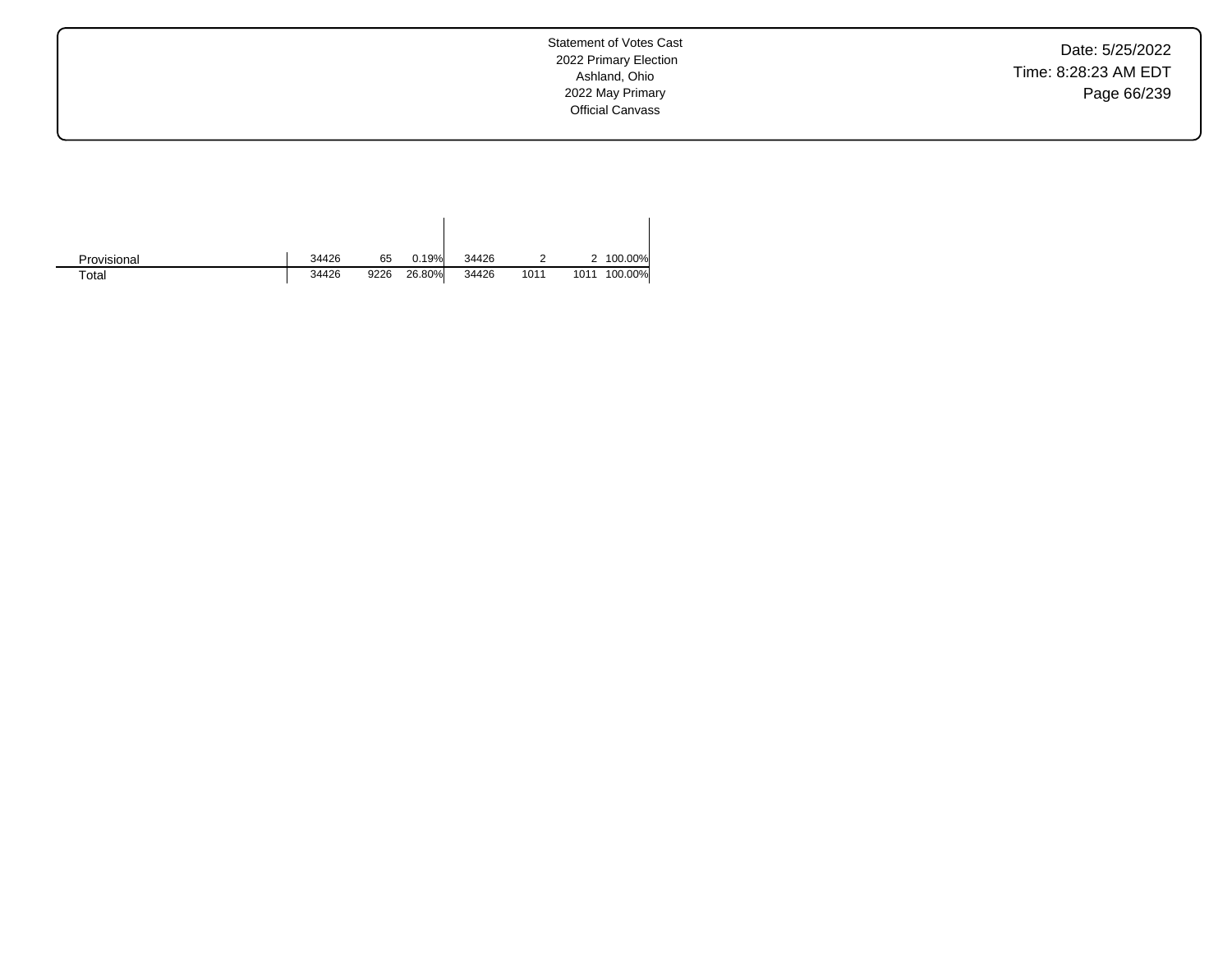Date: 5/25/2022 Time: 8:28:23 AM EDT Page 67/239

|                          | Turnout        |                        |                     | Court of Appeals Judge - 5th<br>(FTC 2-10-2023)<br>(DEMOCRATIC) |                |               |         |
|--------------------------|----------------|------------------------|---------------------|-----------------------------------------------------------------|----------------|---------------|---------|
|                          | Reg.<br>Voters | <b>Ballots</b><br>Cast | %<br>Turnout Voters | Reg.                                                            | Total<br>Votes | David T. Ball |         |
| <b>Jurisdiction Wide</b> |                |                        |                     |                                                                 |                |               |         |
| 01 Ashland City 1-A      |                |                        |                     |                                                                 |                |               |         |
| <b>Election Day</b>      | 910            | 149                    | 16.37%              | 910                                                             | 17             | 17            | 100.00% |
| Absentee                 | 910            | 143                    | 15.71%              | 910                                                             | 35             | 35            | 100.00% |
| Provisional              | 910            | 3                      | 0.33%               | 910                                                             | 0              | $\mathbf 0$   |         |
| 02 Ashland City 1-B      |                |                        |                     |                                                                 |                |               |         |
| <b>Election Day</b>      | 1070           | 166                    | 15.51%              | 1070                                                            | 14             | 14            | 100.00% |
| Absentee                 | 1070           | 127                    | 11.87%              | 1070                                                            | 31             | 31            | 100.00% |
| Provisional              | 1070           | $\mathbf{1}$           | 0.09%               | 1070                                                            | $\overline{0}$ | $\mathbf 0$   |         |
| 03 Ashland City 1-C      |                |                        |                     |                                                                 |                |               |         |
| <b>Election Day</b>      | 1059           | 210                    | 19.83%              | 1059                                                            | 19             | 19            | 100.00% |
| Absentee                 | 1059           | 96                     | 9.07%               | 1059                                                            | 18             | 18            | 100.00% |
| Provisional              | 1059           | 4                      | 0.38%               | 1059                                                            | 0              | $\mathbf 0$   |         |
| 04 Ashland City 1-D      |                |                        |                     |                                                                 |                |               |         |
| <b>Election Day</b>      | 686            | 162                    | 23.62%              | 686                                                             | $\overline{7}$ | 7             | 100.00% |
| Absentee                 | 686            | 103                    | 15.01%              | 686                                                             | 12             | 12            | 100.00% |
| Provisional              | 686            | ÷,                     |                     | 686                                                             | $\Omega$       | $\mathbf 0$   |         |
| 05 Ashland City 2-A      |                |                        |                     |                                                                 |                |               |         |
| <b>Election Day</b>      | 926            | 127                    | 13.71%              | 926                                                             | 8              | 8             | 100.00% |
| Absentee                 | 926            | 79                     | 8.53%               | 926                                                             | 14             | 14            | 100.00% |
| Provisional              | 926            | 2                      | 0.22%               | 926                                                             | 0              | $\mathbf 0$   |         |
| 06 Ashland City 2-B      |                |                        |                     |                                                                 |                |               |         |
| <b>Election Day</b>      | 1132           | 157                    | 13.87%              | 1132                                                            | 30             | 30            | 100.00% |
| Absentee                 | 1132           | 70                     | 6.18%               | 1132                                                            | 11             | 11            | 100.00% |
| Provisional              | 1132           | ٠                      |                     | 1132                                                            | $\mathbf 0$    | $\mathbf 0$   |         |
| 07 Ashland City 2-C      |                |                        |                     |                                                                 |                |               |         |
| <b>Election Day</b>      | 969            | 165                    | 17.03%              | 969                                                             | 19             | 19            | 100.00% |
| Absentee                 | 969            | 75                     | 7.74%               | 969                                                             | 18             | 18            | 100.00% |
| Provisional              | 969            | 1                      | 0.10%               | 969                                                             | 0              | $\mathbf 0$   |         |
| 08 Ashland City 3-A      |                |                        |                     |                                                                 |                |               |         |
| <b>Election Day</b>      | 763            | 121                    | 15.86%              | 763                                                             | 14             | 14            | 100.00% |
| Absentee                 | 763            | 36                     | 4.72%               | 763                                                             | 5              | 5             | 100.00% |
| Provisional              | 763            | $\overline{2}$         | 0.26%               | 763                                                             | 0              | $\mathbf 0$   |         |
| 09 Ashland City 3-B      |                |                        |                     |                                                                 |                |               |         |
| <b>Election Day</b>      | 960            | 142                    | 14.79%              | 960                                                             | 13             | 13            | 100.00% |
| Absentee                 | 960            | 68                     | 7.08%               | 960                                                             | 15             | 15            | 100.00% |
| Provisional              | 960            | $\overline{2}$         | 0.21%               | 960                                                             | 0              | 0             |         |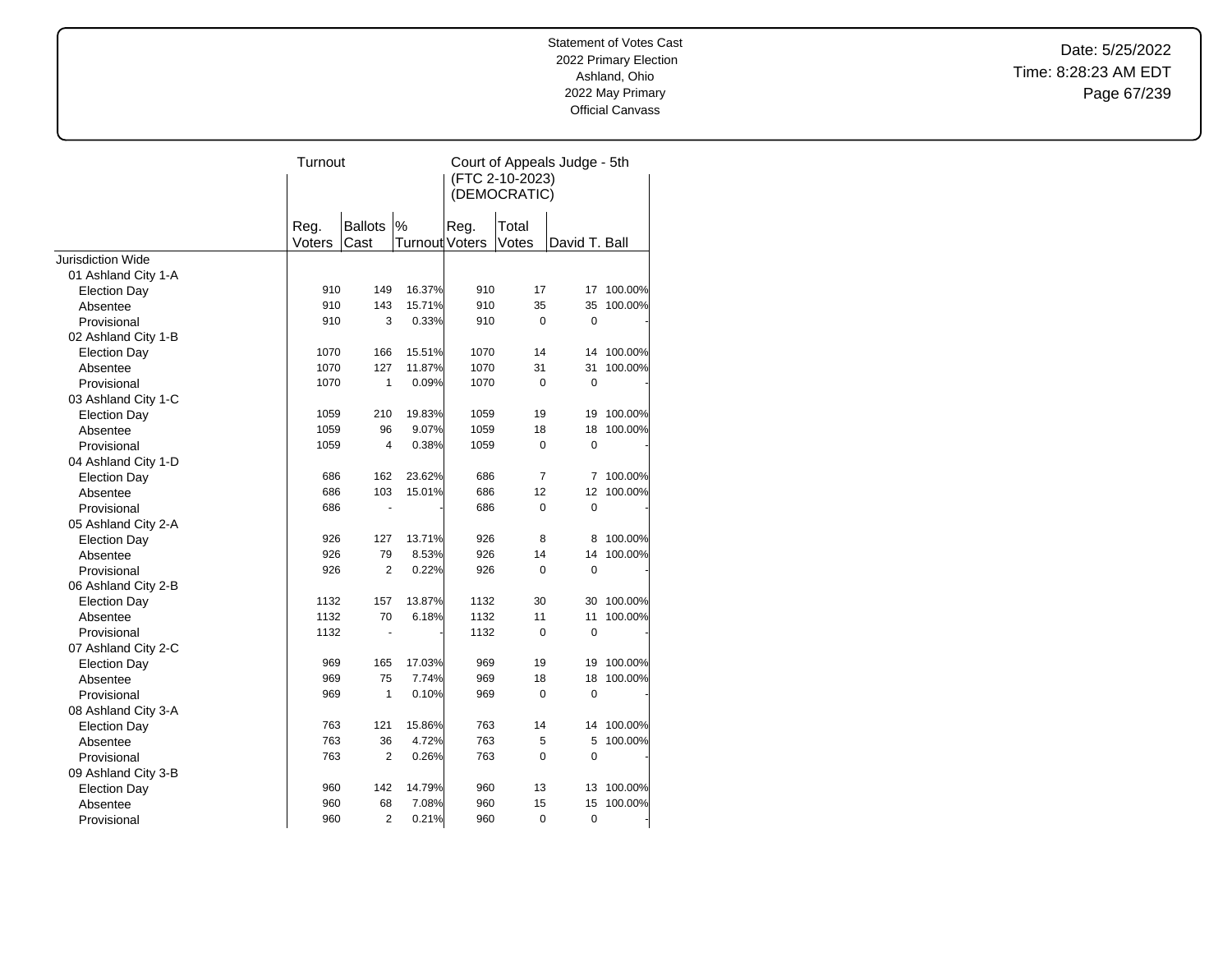Date: 5/25/2022 Time: 8:28:23 AM EDT Page 68/239

|                     | Turnout |                      |                | Court of Appeals Judge - 5th |                |               |         |  |
|---------------------|---------|----------------------|----------------|------------------------------|----------------|---------------|---------|--|
|                     |         |                      |                | (FTC 2-10-2023)              |                |               |         |  |
|                     |         |                      |                |                              | (DEMOCRATIC)   |               |         |  |
|                     |         |                      |                |                              |                |               |         |  |
|                     | Reg.    | <b>Ballots</b>       | %              | Reg.                         | Total          |               |         |  |
|                     | Voters  | Cast                 | Turnout Voters |                              | Votes          | David T. Ball |         |  |
| 10 Ashland City 3-C |         |                      |                |                              |                |               |         |  |
| <b>Election Day</b> | 940     | 147                  | 15.64%         | 940                          | 6              | 6             | 100.00% |  |
| Absentee            | 940     | 135                  | 14.36%         | 940                          | 15             | 15            | 100.00% |  |
| Provisional         | 940     | 5                    | 0.53%          | 940                          | $\mathbf 0$    | 0             |         |  |
| 11 Ashland City 3-D |         |                      |                |                              |                |               |         |  |
| <b>Election Day</b> | 660     | 71                   | 10.76%         | 660                          | 8              | 8             | 100.00% |  |
| Absentee            | 660     | 18                   | 2.73%          | 660                          | $\mathbf{1}$   | 1             | 100.00% |  |
| Provisional         | 660     | $\mathbf{1}$         | 0.15%          | 660                          | $\Omega$       | 0             |         |  |
| 12 Ashland City 4-A |         |                      |                |                              |                |               |         |  |
| <b>Election Day</b> | 862     | 82                   | 9.51%          | 862                          | 19             | 19            | 100.00% |  |
| Absentee            | 862     | 38                   | 4.41%          | 862                          | 9              | 9             | 100.00% |  |
| Provisional         | 862     | $\blacksquare$       |                | 862                          | $\mathbf 0$    | $\mathbf 0$   |         |  |
| 13 Ashland City 4-B |         |                      |                |                              |                |               |         |  |
| <b>Election Day</b> | 619     | 55                   | 8.89%          | 619                          | 10             | 10            | 100.00% |  |
| Absentee            | 619     | 21                   | 3.39%          | 619                          | 6              | 6             | 100.00% |  |
| Provisional         | 619     | $\mathbf{1}$         | 0.16%          | 619                          | $\Omega$       | 0             |         |  |
| 14 Ashland City 4-C |         |                      |                |                              |                |               |         |  |
| <b>Election Day</b> | 909     | 98                   | 10.78%         | 909                          | 13             | 13            | 100.00% |  |
| Absentee            | 909     | 29                   | 3.19%          | 909                          | 8              | 8             | 100.00% |  |
| Provisional         | 909     | $\ddot{\phantom{1}}$ |                | 909                          | $\Omega$       | 0             |         |  |
| 15 Clear Creek      |         |                      |                |                              |                |               |         |  |
| <b>Election Day</b> | 1276    | 292                  | 22.88%         | 1276                         | 29             | 29            | 100.00% |  |
| Absentee            | 1276    | 64                   | 5.02%          | 1276                         | 9              | 9             | 100.00% |  |
| Provisional         | 1276    | 6                    | 0.47%          | 1276                         | $\mathbf 0$    | 0             |         |  |
| 16 Loudonville 1    |         |                      |                |                              |                |               |         |  |
| <b>Election Day</b> | 1334    | 309                  | 23.16%         | 1334                         | 37             | 37            | 100.00% |  |
| Absentee            | 1334    | 39                   | 2.92%          | 1334                         | 14             | 14            | 100.00% |  |
| Provisional         | 1334    | 6                    | 0.45%          | 1334                         | $\mathbf 0$    | 0             |         |  |
| 17 Green 1          |         |                      |                |                              |                |               |         |  |
| <b>Election Day</b> | 1124    | 275                  | 24.47%         | 1124                         | 25             | 25            | 100.00% |  |
| Absentee            | 1124    | 27                   | 2.40%          | 1124                         | 5              | 5             | 100.00% |  |
| Provisional         | 1124    |                      |                | 1124                         | $\mathbf 0$    | 0             |         |  |
| 18 Green 2          |         |                      |                |                              |                |               |         |  |
| <b>Election Day</b> | 597     | 150                  | 25.13%         | 597                          | 20             | 20            | 100.00% |  |
| Absentee            | 597     | 29                   | 4.86%          | 597                          | $\overline{7}$ | 7             | 100.00% |  |
| Provisional         | 597     |                      |                | 597                          | $\Omega$       | 0             |         |  |
| 19 Loudonville 2    |         |                      |                |                              |                |               |         |  |
| <b>Election Day</b> | 1118    | 258                  | 23.08%         | 1118                         | 33             | 33            | 100.00% |  |
| Absentee            | 1118    | 42                   | 3.76%          | 1118                         | 12             | 12            | 100.00% |  |
| Provisional         | 1118    | 1                    | 0.09%          | 1118                         | 0              | $\mathbf 0$   |         |  |
|                     |         |                      |                |                              |                |               |         |  |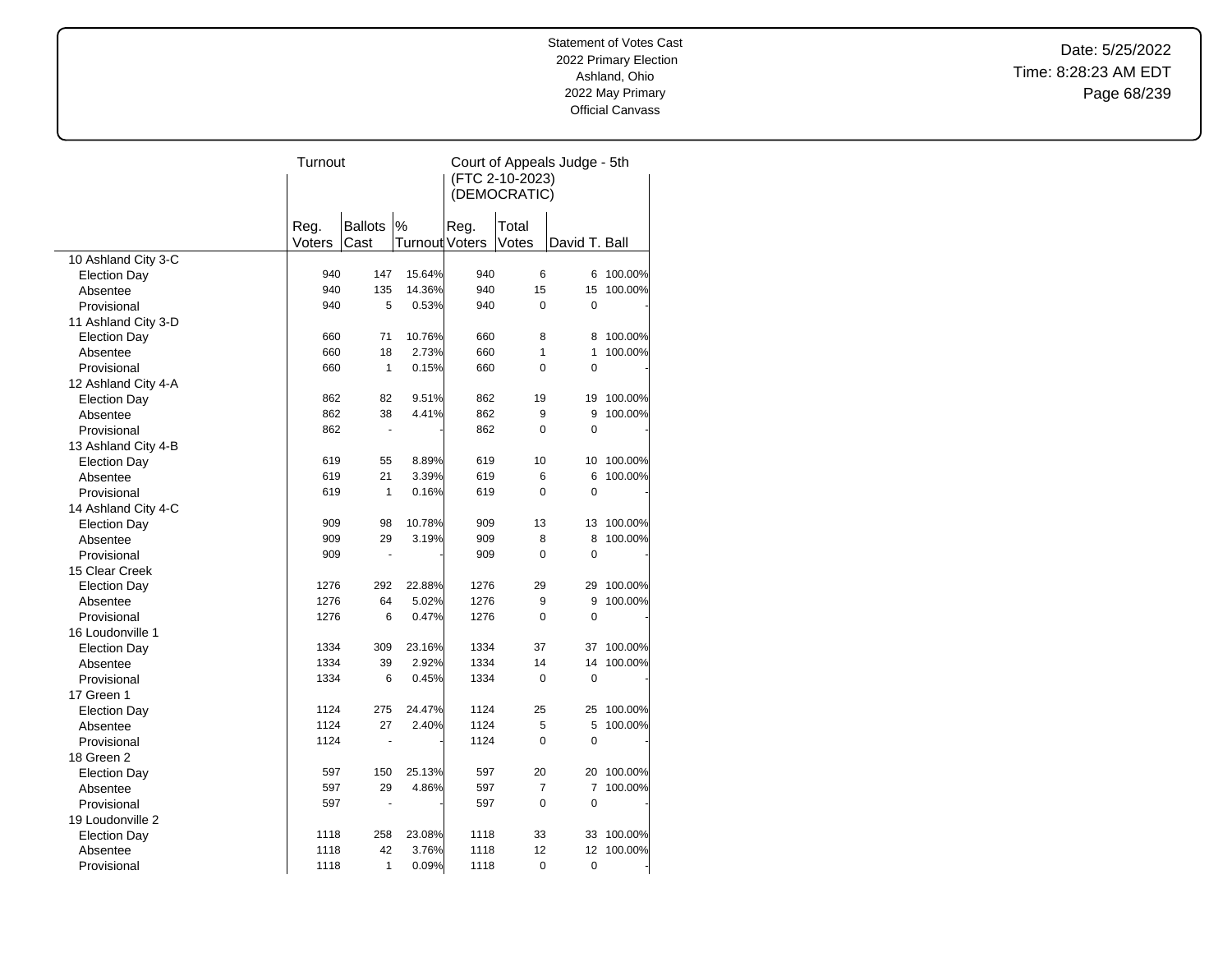Date: 5/25/2022 Time: 8:28:23 AM EDT Page 69/239

|                     | Turnout |                |                | Court of Appeals Judge - 5th |                |                |         |  |
|---------------------|---------|----------------|----------------|------------------------------|----------------|----------------|---------|--|
|                     |         |                |                | (FTC 2-10-2023)              |                |                |         |  |
|                     |         |                |                |                              | (DEMOCRATIC)   |                |         |  |
|                     |         |                |                |                              |                |                |         |  |
|                     | Reg.    | <b>Ballots</b> | %              | Reg.                         | Total          |                |         |  |
|                     | Voters  | Cast           | Turnout Voters |                              | Votes          | David T. Ball  |         |  |
| 20 Jackson 1        |         |                |                |                              |                |                |         |  |
| <b>Election Day</b> | 1077    | 210            | 19.50%         | 1077                         | 29             | 29             | 100.00% |  |
| Absentee            | 1077    | 37             | 3.44%          | 1077                         | 9              | 9              | 100.00% |  |
| Provisional         | 1077    | 5              | 0.46%          | 1077                         | $\mathbf{1}$   | 1              | 100.00% |  |
| 21 Jackson 2        |         |                |                |                              |                |                |         |  |
| <b>Election Day</b> | 1253    | 313            | 24.98%         | 1253                         | 27             | 27             | 100.00% |  |
| Absentee            | 1253    | 48             | 3.83%          | 1253                         | 8              | 8              | 100.00% |  |
| Provisional         | 1253    | $\overline{2}$ | 0.16%          | 1253                         | $\mathbf 0$    | 0              |         |  |
| 22 Lake             |         |                |                |                              |                |                |         |  |
| <b>Election Day</b> | 423     | 122            | 28.84%         | 423                          | 17             | 17             | 100.00% |  |
| Absentee            | 423     | 13             | 3.07%          | 423                          | 3              | 3              | 100.00% |  |
| Provisional         | 423     |                |                | 423                          | $\mathbf 0$    | $\mathbf 0$    |         |  |
| 23 Mifflin          |         |                |                |                              |                |                |         |  |
| <b>Election Day</b> | 906     | 225            | 24.83%         | 906                          | 21             | 21             | 100.00% |  |
| Absentee            | 906     | 43             | 4.75%          | 906                          | 8              | 8              | 100.00% |  |
| Provisional         | 906     |                |                | 906                          | $\Omega$       | 0              |         |  |
| 24 Milton 1         |         |                |                |                              |                |                |         |  |
| <b>Election Day</b> | 1036    | 251            | 24.23%         | 1036                         | 12             | 12             | 100.00% |  |
| Absentee            | 1036    | 66             | 6.37%          | 1036                         | 6              | 6              | 100.00% |  |
| Provisional         | 1036    | 3              | 0.29%          | 1036                         | $\mathbf 0$    | 0              |         |  |
| 25 Milton 3         |         |                |                |                              |                |                |         |  |
| <b>Election Day</b> | 509     | 129            | 25.34%         | 509                          | 8              | 8              | 100.00% |  |
| Absentee            | 509     | 29             | 5.70%          | 509                          | $\overline{2}$ | $\overline{2}$ | 100.00% |  |
| Provisional         | 509     |                |                | 509                          | $\mathbf 0$    | 0              |         |  |
| 26 Jeromesville     |         |                |                |                              |                |                |         |  |
| <b>Election Day</b> | 334     | 69             | 20.66%         | 334                          | 11             | 11             | 100.00% |  |
| Absentee            | 334     | 5              | 1.50%          | 334                          | $\mathbf 0$    | $\mathbf 0$    |         |  |
| Provisional         | 334     | 1              | 0.30%          | 334                          | $\Omega$       | 0              |         |  |
| 27 Mohican          |         |                |                |                              |                |                |         |  |
| <b>Election Day</b> | 1053    | 261            | 24.79%         | 1053                         | 13             | 13             | 100.00% |  |
| Absentee            | 1053    | 37             | 3.51%          | 1053                         | 10             | 10             | 100.00% |  |
| Provisional         | 1053    | $\overline{2}$ | 0.19%          | 1053                         | $\pmb{0}$      | 0              |         |  |
| 28 Montgomery 1     |         |                |                |                              |                |                |         |  |
| <b>Election Day</b> | 633     | 121            | 19.12%         | 633                          | 8              | 8              | 100.00% |  |
| Absentee            | 633     | 57             | 9.00%          | 633                          | 3              | 3              | 100.00% |  |
| Provisional         | 633     | $\mathbf{1}$   | 0.16%          | 633                          | $\Omega$       | 0              |         |  |
| 29 Montgomery 2     |         |                |                |                              |                |                |         |  |
| <b>Election Day</b> | 817     | 180            | 22.03%         | 817                          | 5              | 5              | 100.00% |  |
| Absentee            | 817     | 49             | 6.00%          | 817                          | 5              | 5              | 100.00% |  |
| Provisional         | 817     | 5              | 0.61%          | 817                          | $\mathbf 0$    | 0              |         |  |
|                     |         |                |                |                              |                |                |         |  |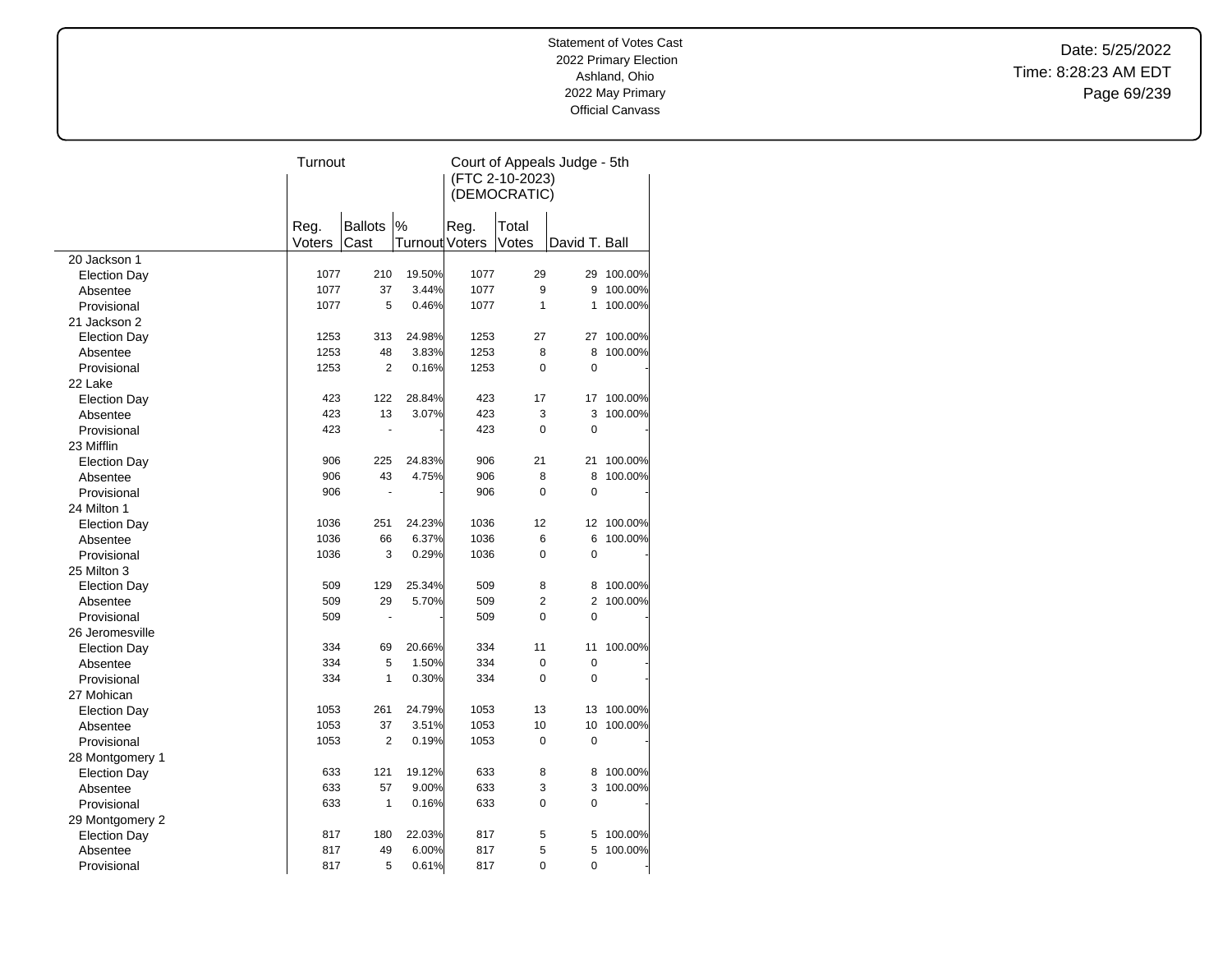Date: 5/25/2022 Time: 8:28:23 AM EDT Page 70/239

| Turnout              |            |                      | Court of Appeals Judge - 5th<br>(FTC 2-10-2023)<br>(DEMOCRATIC) |       |               |  |
|----------------------|------------|----------------------|-----------------------------------------------------------------|-------|---------------|--|
| `Reg.<br>Voters Cast | Ballots  % | Turnout Voters Votes | Reg.                                                            | Total | David T. Ball |  |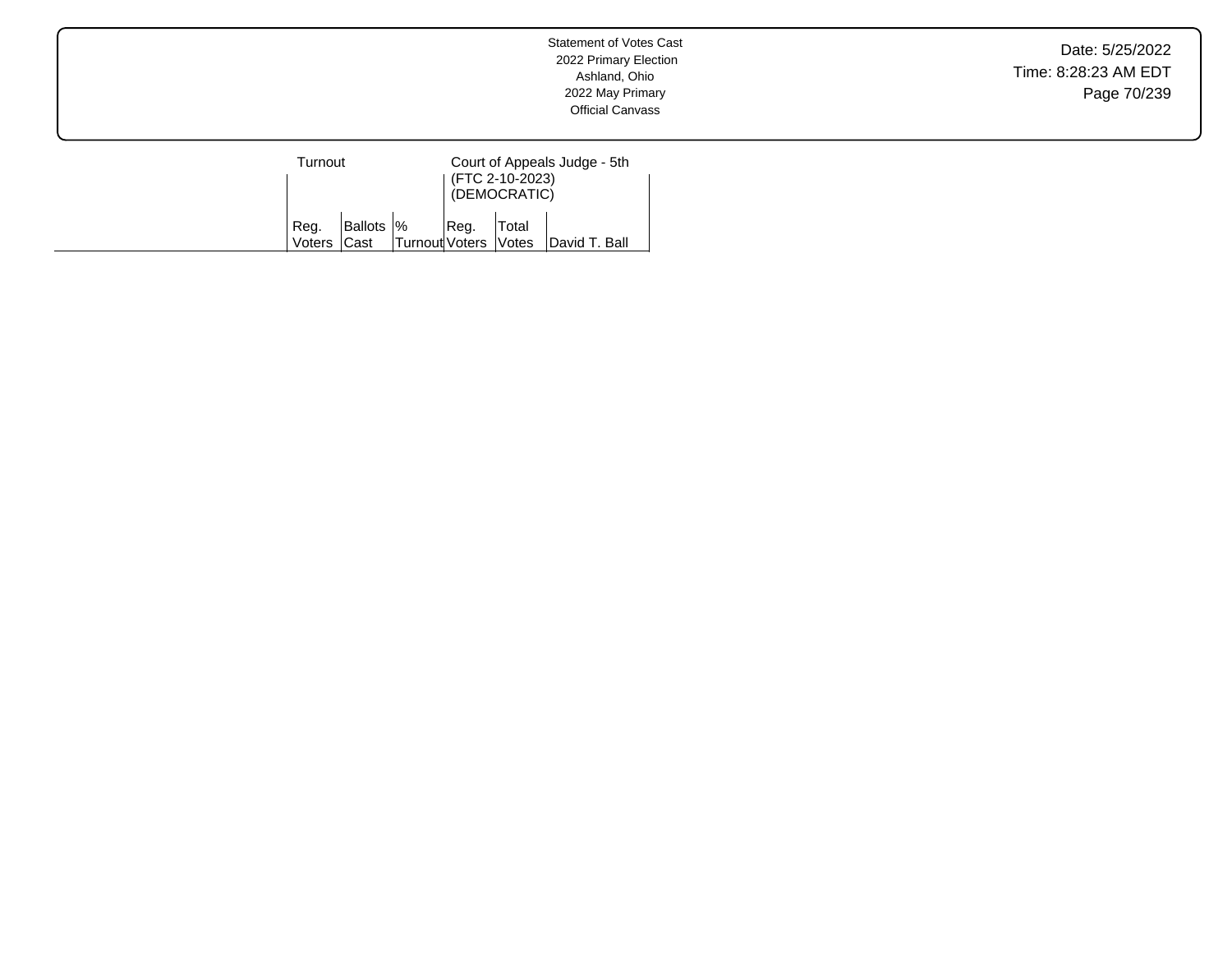Date: 5/25/2022 Time: 8:28:23 AM EDT Page 71/239

| 30 Montgomery 3     |       |                |        |       |                |                |         |
|---------------------|-------|----------------|--------|-------|----------------|----------------|---------|
| <b>Election Day</b> | 581   | 131            | 22.55% | 581   | 9              | 9              | 100.00% |
| Absentee            | 581   | 51             | 8.78%  | 581   | $\overline{2}$ | 2              | 100.00% |
| Provisional         | 581   | ä,             |        | 581   | $\overline{0}$ | 0              |         |
| 31 Orange 1         |       |                |        |       |                |                |         |
| <b>Election Day</b> | 1047  | 273            | 26.07% | 1047  | 17             | 17             | 100.00% |
| Absentee            | 1047  | 48             | 4.58%  | 1047  | 10             | 10             | 100.00% |
| Provisional         | 1047  | 3              | 0.29%  | 1047  | 0              | $\mathbf 0$    |         |
| 32 Orange 2         |       |                |        |       |                |                |         |
| <b>Election Day</b> | 605   | 184            | 30.41% | 605   | 8              | 8              | 100.00% |
| Absentee            | 605   | 19             | 3.14%  | 605   | $\overline{2}$ | $\overline{2}$ | 100.00% |
| Provisional         | 605   |                |        | 605   | $\Omega$       | $\Omega$       |         |
| 33 Perry            |       |                |        |       |                |                |         |
| <b>Election Day</b> | 1284  | 304            | 23.68% | 1284  | 21             | 21             | 100.00% |
| Absentee            | 1284  | 71             | 5.53%  | 1284  | 10             | 10             | 100.00% |
| Provisional         | 1284  | 1              | 0.08%  | 1284  | 0              | $\mathbf 0$    |         |
| 34 Ruggles          |       |                |        |       |                |                |         |
| <b>Election Day</b> | 635   | 167            | 26.30% | 635   | 14             | 14             | 100.00% |
| Absentee            | 635   | 21             | 3.31%  | 635   | $\overline{2}$ | $\overline{2}$ | 100.00% |
| Provisional         | 635   | 1              | 0.16%  | 635   | 0              | $\mathbf 0$    |         |
| 35 Sullivan 1       |       |                |        |       |                |                |         |
| <b>Election Day</b> | 866   | 195            | 22.52% | 866   | 18             | 18             | 100.00% |
| Absentee            | 866   | 24             | 2.77%  | 866   | $\overline{2}$ | $\overline{2}$ | 100.00% |
| Provisional         | 866   | $\blacksquare$ |        | 866   | 0              | $\mathbf 0$    |         |
| 36 Sullivan 2       |       |                |        |       |                |                |         |
| <b>Election Day</b> | 767   | 181            | 23.60% | 767   | 21             | 21             | 100.00% |
| Absentee            | 767   | 14             | 1.83%  | 767   | 1              | 1              | 100.00% |
| Provisional         | 767   | 3              | 0.39%  | 767   | $\Omega$       | $\mathbf 0$    |         |
| 37 Troy             |       |                |        |       |                |                |         |
| <b>Election Day</b> | 787   | 244            | 31.00% | 787   | 25             | 25             | 100.00% |
| Absentee            | 787   | 27             | 3.43%  | 787   | 6              | 6              | 100.00% |
| Provisional         | 787   | 1              | 0.13%  | 787   | 0              | $\mathbf 0$    |         |
| 38 Vermillion 1     |       |                |        |       |                |                |         |
| <b>Election Day</b> | 833   | 186            | 22.33% | 833   | 13             | 13             | 100.00% |
| Absentee            | 833   | 42             | 5.04%  | 833   | 9              | 9              | 100.00% |
| Provisional         | 833   | $\overline{2}$ | 0.24%  | 833   | 0              | $\mathbf 0$    |         |
| 39 Vermillion 2     |       |                |        |       |                |                |         |
| <b>Election Day</b> | 1066  | 276            | 25.89% | 1066  | 16             | 16             | 100.00% |
| Absentee            | 1066  | 63             | 5.91%  | 1066  | 4              | 4              | 100.00% |
| Provisional         | 1066  | $\blacksquare$ |        | 1066  | 0              | $\mathbf 0$    |         |
| Total               |       |                |        |       |                |                |         |
| <b>Election Day</b> | 34426 | 7158           | 20.79% | 34426 | 654            | 654            | 100.00% |
| Absentee            | 34426 | 2003           | 5.82%  | 34426 | 347            | 347            | 100.00% |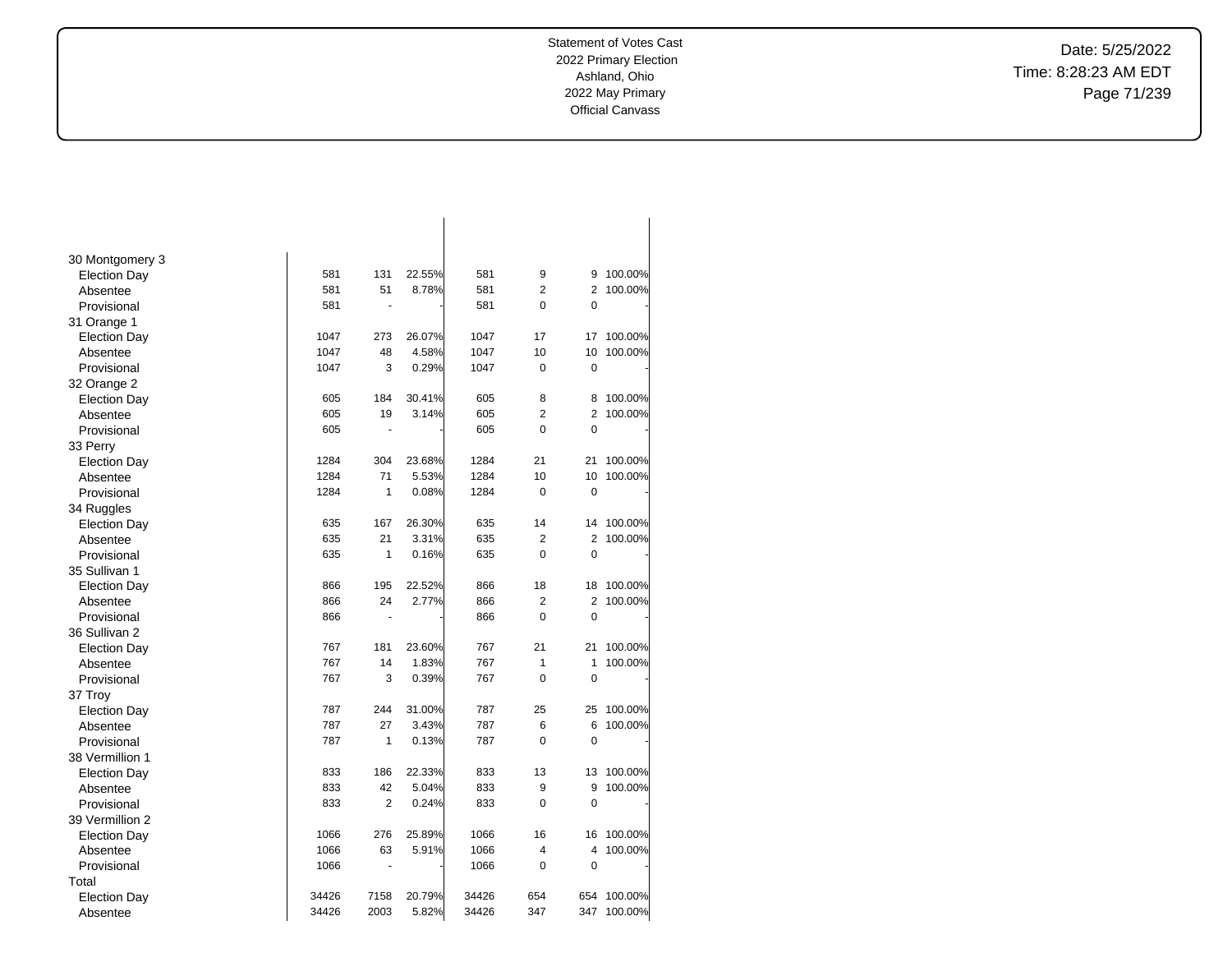Date: 5/25/2022 Time: 8:28:23 AM EDT Page 72/239

Statement of Votes Cast 2022 Primary Election Ashland, Ohio 2022 May Primary Official Canvass

| Provisional | 34426 | 65   | 0.19%  | 34426 |      |      | 100.00% |
|-------------|-------|------|--------|-------|------|------|---------|
| $\tau$ otal | 34426 | 9226 | 26.80% | 34426 | 1002 | 1002 | 100.00% |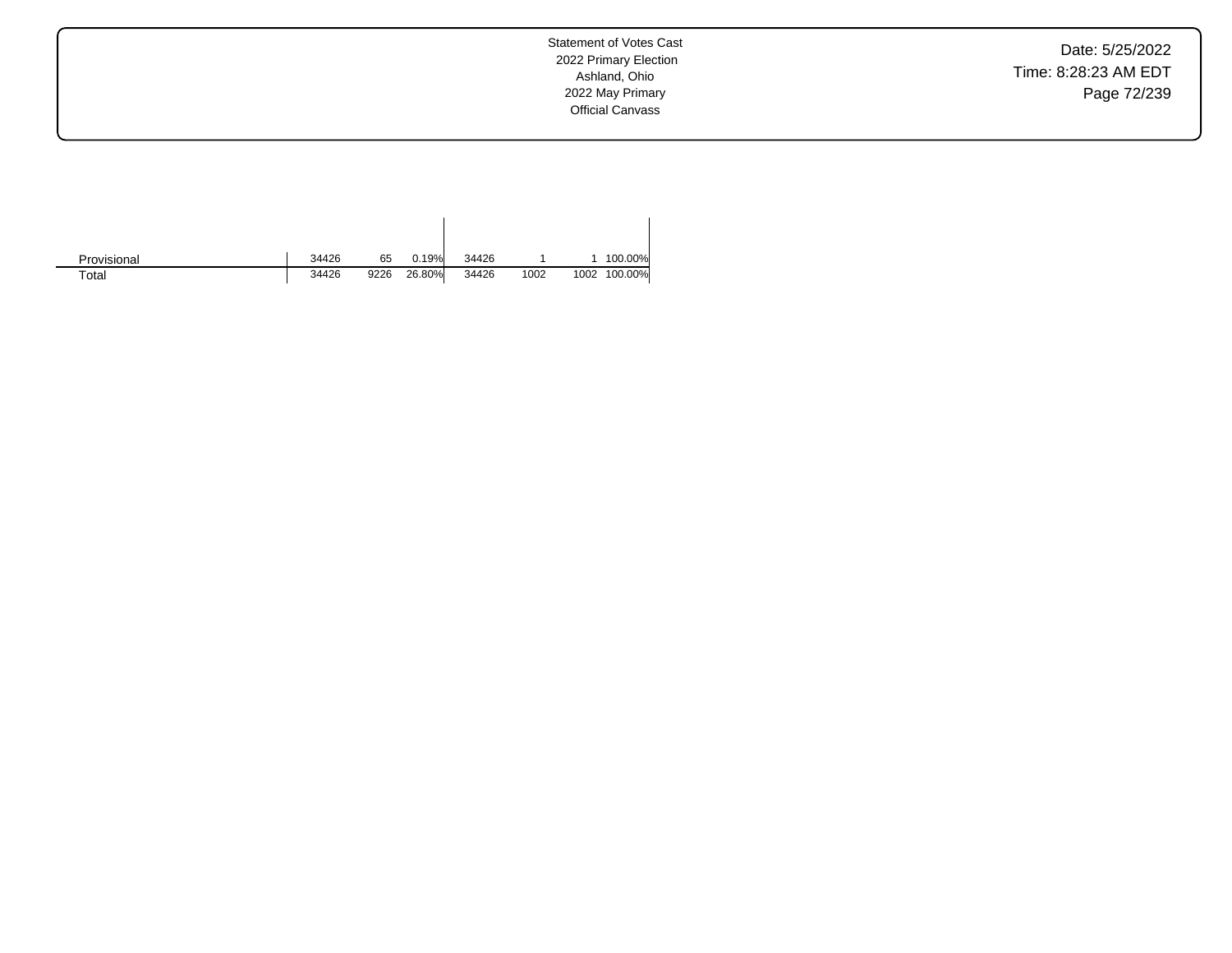Date: 5/25/2022 Time: 8:28:23 AM EDT Page 73/239

|                          | Turnout        |                |                       | Judge, Common Pleas Court |                |                       |  |  |
|--------------------------|----------------|----------------|-----------------------|---------------------------|----------------|-----------------------|--|--|
|                          |                |                |                       | (FTC 2-9-2023)            |                |                       |  |  |
|                          |                |                |                       |                           | (DEMOCRATIC)   |                       |  |  |
|                          |                | <b>Ballots</b> | $\%$                  |                           |                | No Valid              |  |  |
|                          | Reg.<br>Voters | Cast           | <b>Turnout Voters</b> | Reg.                      | Total<br>Votes | <b>Petition Filed</b> |  |  |
| <b>Jurisdiction Wide</b> |                |                |                       |                           |                |                       |  |  |
| 01 Ashland City 1-A      |                |                |                       |                           |                |                       |  |  |
| <b>Election Day</b>      | 910            | 149            | 16.37%                | 910                       | $\pmb{0}$      | 0                     |  |  |
| Absentee                 | 910            | 143            | 15.71%                | 910                       | 0              | 0                     |  |  |
| Provisional              | 910            | 3              | 0.33%                 | 910                       | $\Omega$       | $\Omega$              |  |  |
| 02 Ashland City 1-B      |                |                |                       |                           |                |                       |  |  |
| <b>Election Day</b>      | 1070           | 166            | 15.51%                | 1070                      | 0              | $\mathbf 0$           |  |  |
| Absentee                 | 1070           | 127            | 11.87%                | 1070                      | 0              | 0                     |  |  |
| Provisional              | 1070           | $\mathbf{1}$   | 0.09%                 | 1070                      | 0              | 0                     |  |  |
| 03 Ashland City 1-C      |                |                |                       |                           |                |                       |  |  |
| <b>Election Day</b>      | 1059           | 210            | 19.83%                | 1059                      | 0              | $\mathbf 0$           |  |  |
| Absentee                 | 1059           | 96             | 9.07%                 | 1059                      | 0              | 0                     |  |  |
| Provisional              | 1059           | 4              | 0.38%                 | 1059                      | $\Omega$       | $\Omega$              |  |  |
| 04 Ashland City 1-D      |                |                |                       |                           |                |                       |  |  |
| <b>Election Day</b>      | 686            | 162            | 23.62%                | 686                       | $\mathbf 0$    | $\mathbf 0$           |  |  |
| Absentee                 | 686            | 103            | 15.01%                | 686                       | 0              | 0                     |  |  |
| Provisional              | 686            | ä,             |                       | 686                       | $\Omega$       | $\Omega$              |  |  |
| 05 Ashland City 2-A      |                |                |                       |                           |                |                       |  |  |
| <b>Election Day</b>      | 926            | 127            | 13.71%                | 926                       | 0              | $\mathbf 0$           |  |  |
| Absentee                 | 926            | 79             | 8.53%                 | 926                       | 0              | 0                     |  |  |
| Provisional              | 926            | $\overline{2}$ | 0.22%                 | 926                       | $\Omega$       | $\Omega$              |  |  |
| 06 Ashland City 2-B      |                |                |                       |                           |                |                       |  |  |
| <b>Election Day</b>      | 1132           | 157            | 13.87%                | 1132                      | $\mathbf 0$    | $\mathbf 0$           |  |  |
| Absentee                 | 1132           | 70             | 6.18%                 | 1132                      | 0              | 0                     |  |  |
| Provisional              | 1132           | ä,             |                       | 1132                      | 0              | 0                     |  |  |
| 07 Ashland City 2-C      |                |                |                       |                           |                |                       |  |  |
| <b>Election Day</b>      | 969            | 165            | 17.03%                | 969                       | 0              | $\mathbf 0$           |  |  |
| Absentee                 | 969            | 75             | 7.74%                 | 969                       | 0              | $\mathbf 0$           |  |  |
| Provisional              | 969            | $\mathbf{1}$   | 0.10%                 | 969                       | 0              | 0                     |  |  |
| 08 Ashland City 3-A      |                |                |                       |                           |                |                       |  |  |
| <b>Election Day</b>      | 763            | 121            | 15.86%                | 763                       | 0              | $\mathbf 0$           |  |  |
| Absentee                 | 763            | 36             | 4.72%                 | 763                       | 0              | 0                     |  |  |
| Provisional              | 763            | $\overline{2}$ | 0.26%                 | 763                       | 0              | 0                     |  |  |
| 09 Ashland City 3-B      |                |                |                       |                           |                |                       |  |  |
| <b>Election Day</b>      | 960            | 142            | 14.79%                | 960                       | 0              | 0                     |  |  |
| Absentee                 | 960            | 68             | 7.08%                 | 960                       | 0              | 0                     |  |  |
| Provisional              | 960            | $\overline{2}$ | 0.21%                 | 960                       | 0              | $\overline{0}$        |  |  |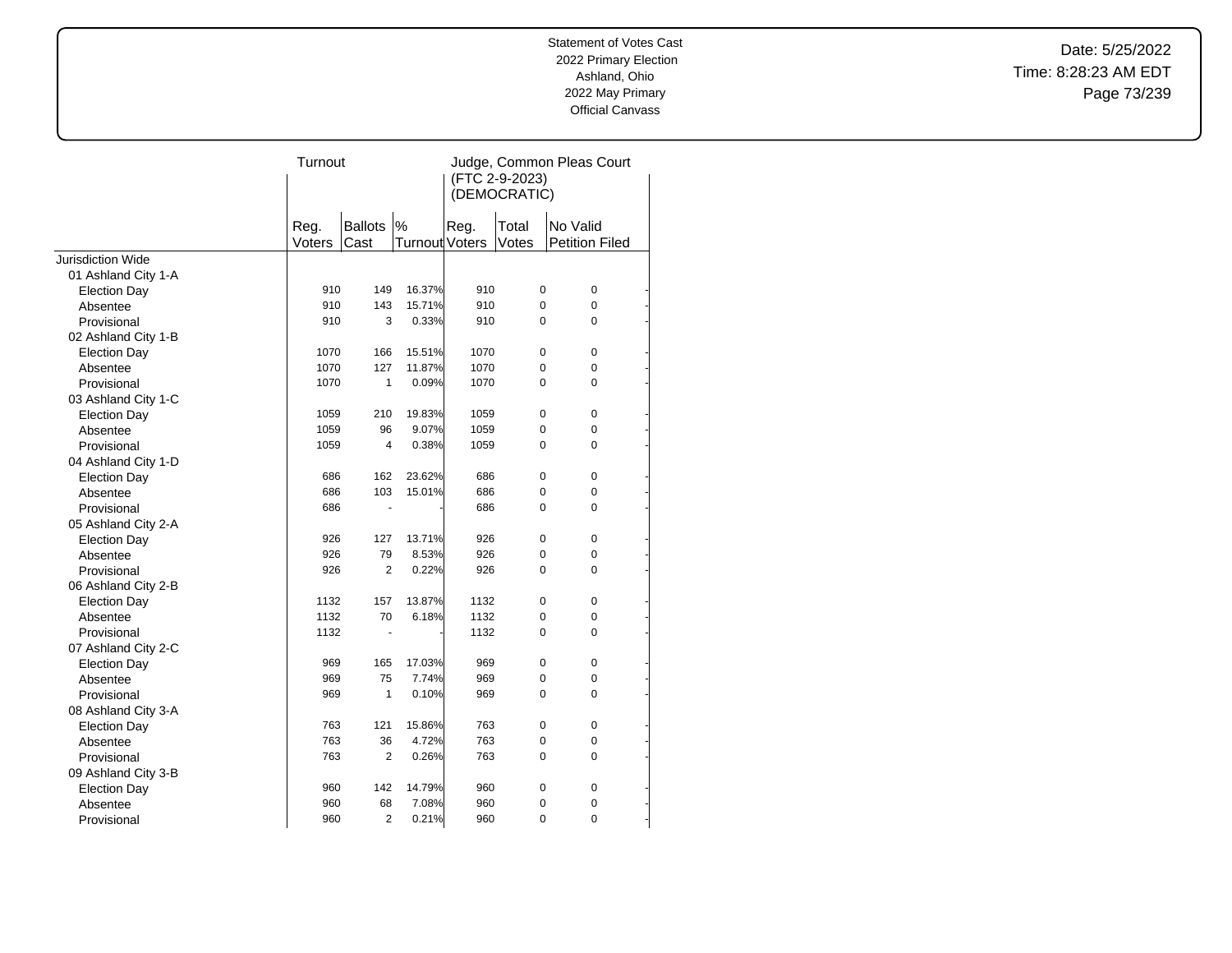Date: 5/25/2022 Time: 8:28:23 AM EDT Page 74/239

| (FTC 2-9-2023)<br>(DEMOCRATIC)<br><b>Ballots</b><br>$\frac{9}{6}$<br>Reg.<br>Reg.<br>Total<br>No Valid<br><b>Turnout Voters</b><br>Votes<br><b>Petition Filed</b><br>Voters<br>Cast<br>10 Ashland City 3-C<br>940<br>147<br>15.64%<br>940<br>$\pmb{0}$<br>$\pmb{0}$<br><b>Election Day</b><br>135<br>14.36%<br>$\mathbf 0$<br>0<br>940<br>940<br>Absentee<br>5<br>0.53%<br>0<br>0<br>Provisional<br>940<br>940<br>11 Ashland City 3-D<br>10.76%<br>660<br>71<br>660<br>$\mathbf 0$<br>$\pmb{0}$<br><b>Election Day</b><br>18<br>2.73%<br>0<br>0<br>660<br>660<br>Absentee<br>660<br>$\mathbf{1}$<br>0.15%<br>660<br>0<br>0<br>Provisional<br>12 Ashland City 4-A<br>$\mathbf 0$<br>$\mathbf 0$<br>862<br>82<br>9.51%<br>862<br><b>Election Day</b><br>862<br>862<br>38<br>4.41%<br>$\pmb{0}$<br>0<br>Absentee<br>862<br>862<br>0<br>0<br>Provisional<br>$\blacksquare$<br>13 Ashland City 4-B<br>619<br>8.89%<br>619<br>$\mathbf 0$<br>$\mathbf 0$<br>55<br><b>Election Day</b><br>21<br>$\Omega$<br>619<br>3.39%<br>619<br>$\Omega$<br>Absentee<br>619<br>$\mathbf{1}$<br>0.16%<br>619<br>$\Omega$<br>0<br>Provisional<br>14 Ashland City 4-C<br>909<br>10.78%<br>909<br>$\mathbf 0$<br>$\mathbf 0$<br>98<br><b>Election Day</b><br>29<br>3.19%<br>909<br>$\Omega$<br>0<br>909<br>Absentee<br>$\Omega$<br>$\Omega$<br>909<br>909<br>Provisional<br>$\sim$<br>15 Clear Creek<br>22.88%<br>$\mathbf 0$<br>$\pmb{0}$<br>1276<br>292<br>1276<br><b>Election Day</b><br>$\mathbf 0$<br>1276<br>64<br>5.02%<br>1276<br>0<br>Absentee<br>$\mathbf 0$<br>$\overline{0}$<br>1276<br>6<br>0.47%<br>1276<br>Provisional<br>16 Loudonville 1<br>$\mathbf 0$<br>$\mathbf 0$<br>1334<br>309<br>23.16%<br>1334<br><b>Election Day</b><br>0<br>1334<br>39<br>2.92%<br>1334<br>0<br>Absentee<br>$\overline{0}$<br>Provisional<br>1334<br>6<br>0.45%<br>1334<br>$\mathbf 0$<br>17 Green 1<br>$\pmb{0}$<br>1124<br>275<br>24.47%<br>1124<br>$\pmb{0}$<br><b>Election Day</b><br>1124<br>27<br>2.40%<br>1124<br>$\pmb{0}$<br>0<br>Absentee<br>1124<br>$\Omega$<br>0<br>1124<br>Provisional<br>÷.<br>18 Green 2<br>150<br>25.13%<br>597<br>$\mathbf 0$<br>$\mathbf 0$<br><b>Election Day</b><br>597<br>597<br>29<br>4.86%<br>597<br>0<br>0<br>Absentee<br>597<br>$\Omega$<br>0<br>597<br>Provisional<br>19 Loudonville 2<br>$\mathbf 0$<br>$\mathbf 0$<br>1118<br>258<br>23.08%<br>1118<br><b>Election Day</b><br>42<br>3.76%<br>1118<br>1118<br>0<br>0<br>Absentee<br>0.09%<br>$\overline{0}$<br>$\overline{0}$<br>1118<br>1<br>1118<br>Provisional | Turnout |  | Judge, Common Pleas Court |  |  |  |  |
|----------------------------------------------------------------------------------------------------------------------------------------------------------------------------------------------------------------------------------------------------------------------------------------------------------------------------------------------------------------------------------------------------------------------------------------------------------------------------------------------------------------------------------------------------------------------------------------------------------------------------------------------------------------------------------------------------------------------------------------------------------------------------------------------------------------------------------------------------------------------------------------------------------------------------------------------------------------------------------------------------------------------------------------------------------------------------------------------------------------------------------------------------------------------------------------------------------------------------------------------------------------------------------------------------------------------------------------------------------------------------------------------------------------------------------------------------------------------------------------------------------------------------------------------------------------------------------------------------------------------------------------------------------------------------------------------------------------------------------------------------------------------------------------------------------------------------------------------------------------------------------------------------------------------------------------------------------------------------------------------------------------------------------------------------------------------------------------------------------------------------------------------------------------------------------------------------------------------------------------------------------------------------------------------------------------------------------------------------------------------------------------------------------------------------------------------------------------------------------------------------------------------------------|---------|--|---------------------------|--|--|--|--|
|                                                                                                                                                                                                                                                                                                                                                                                                                                                                                                                                                                                                                                                                                                                                                                                                                                                                                                                                                                                                                                                                                                                                                                                                                                                                                                                                                                                                                                                                                                                                                                                                                                                                                                                                                                                                                                                                                                                                                                                                                                                                                                                                                                                                                                                                                                                                                                                                                                                                                                                                  |         |  |                           |  |  |  |  |
|                                                                                                                                                                                                                                                                                                                                                                                                                                                                                                                                                                                                                                                                                                                                                                                                                                                                                                                                                                                                                                                                                                                                                                                                                                                                                                                                                                                                                                                                                                                                                                                                                                                                                                                                                                                                                                                                                                                                                                                                                                                                                                                                                                                                                                                                                                                                                                                                                                                                                                                                  |         |  |                           |  |  |  |  |
|                                                                                                                                                                                                                                                                                                                                                                                                                                                                                                                                                                                                                                                                                                                                                                                                                                                                                                                                                                                                                                                                                                                                                                                                                                                                                                                                                                                                                                                                                                                                                                                                                                                                                                                                                                                                                                                                                                                                                                                                                                                                                                                                                                                                                                                                                                                                                                                                                                                                                                                                  |         |  |                           |  |  |  |  |
|                                                                                                                                                                                                                                                                                                                                                                                                                                                                                                                                                                                                                                                                                                                                                                                                                                                                                                                                                                                                                                                                                                                                                                                                                                                                                                                                                                                                                                                                                                                                                                                                                                                                                                                                                                                                                                                                                                                                                                                                                                                                                                                                                                                                                                                                                                                                                                                                                                                                                                                                  |         |  |                           |  |  |  |  |
|                                                                                                                                                                                                                                                                                                                                                                                                                                                                                                                                                                                                                                                                                                                                                                                                                                                                                                                                                                                                                                                                                                                                                                                                                                                                                                                                                                                                                                                                                                                                                                                                                                                                                                                                                                                                                                                                                                                                                                                                                                                                                                                                                                                                                                                                                                                                                                                                                                                                                                                                  |         |  |                           |  |  |  |  |
|                                                                                                                                                                                                                                                                                                                                                                                                                                                                                                                                                                                                                                                                                                                                                                                                                                                                                                                                                                                                                                                                                                                                                                                                                                                                                                                                                                                                                                                                                                                                                                                                                                                                                                                                                                                                                                                                                                                                                                                                                                                                                                                                                                                                                                                                                                                                                                                                                                                                                                                                  |         |  |                           |  |  |  |  |
|                                                                                                                                                                                                                                                                                                                                                                                                                                                                                                                                                                                                                                                                                                                                                                                                                                                                                                                                                                                                                                                                                                                                                                                                                                                                                                                                                                                                                                                                                                                                                                                                                                                                                                                                                                                                                                                                                                                                                                                                                                                                                                                                                                                                                                                                                                                                                                                                                                                                                                                                  |         |  |                           |  |  |  |  |
|                                                                                                                                                                                                                                                                                                                                                                                                                                                                                                                                                                                                                                                                                                                                                                                                                                                                                                                                                                                                                                                                                                                                                                                                                                                                                                                                                                                                                                                                                                                                                                                                                                                                                                                                                                                                                                                                                                                                                                                                                                                                                                                                                                                                                                                                                                                                                                                                                                                                                                                                  |         |  |                           |  |  |  |  |
|                                                                                                                                                                                                                                                                                                                                                                                                                                                                                                                                                                                                                                                                                                                                                                                                                                                                                                                                                                                                                                                                                                                                                                                                                                                                                                                                                                                                                                                                                                                                                                                                                                                                                                                                                                                                                                                                                                                                                                                                                                                                                                                                                                                                                                                                                                                                                                                                                                                                                                                                  |         |  |                           |  |  |  |  |
|                                                                                                                                                                                                                                                                                                                                                                                                                                                                                                                                                                                                                                                                                                                                                                                                                                                                                                                                                                                                                                                                                                                                                                                                                                                                                                                                                                                                                                                                                                                                                                                                                                                                                                                                                                                                                                                                                                                                                                                                                                                                                                                                                                                                                                                                                                                                                                                                                                                                                                                                  |         |  |                           |  |  |  |  |
|                                                                                                                                                                                                                                                                                                                                                                                                                                                                                                                                                                                                                                                                                                                                                                                                                                                                                                                                                                                                                                                                                                                                                                                                                                                                                                                                                                                                                                                                                                                                                                                                                                                                                                                                                                                                                                                                                                                                                                                                                                                                                                                                                                                                                                                                                                                                                                                                                                                                                                                                  |         |  |                           |  |  |  |  |
|                                                                                                                                                                                                                                                                                                                                                                                                                                                                                                                                                                                                                                                                                                                                                                                                                                                                                                                                                                                                                                                                                                                                                                                                                                                                                                                                                                                                                                                                                                                                                                                                                                                                                                                                                                                                                                                                                                                                                                                                                                                                                                                                                                                                                                                                                                                                                                                                                                                                                                                                  |         |  |                           |  |  |  |  |
|                                                                                                                                                                                                                                                                                                                                                                                                                                                                                                                                                                                                                                                                                                                                                                                                                                                                                                                                                                                                                                                                                                                                                                                                                                                                                                                                                                                                                                                                                                                                                                                                                                                                                                                                                                                                                                                                                                                                                                                                                                                                                                                                                                                                                                                                                                                                                                                                                                                                                                                                  |         |  |                           |  |  |  |  |
|                                                                                                                                                                                                                                                                                                                                                                                                                                                                                                                                                                                                                                                                                                                                                                                                                                                                                                                                                                                                                                                                                                                                                                                                                                                                                                                                                                                                                                                                                                                                                                                                                                                                                                                                                                                                                                                                                                                                                                                                                                                                                                                                                                                                                                                                                                                                                                                                                                                                                                                                  |         |  |                           |  |  |  |  |
|                                                                                                                                                                                                                                                                                                                                                                                                                                                                                                                                                                                                                                                                                                                                                                                                                                                                                                                                                                                                                                                                                                                                                                                                                                                                                                                                                                                                                                                                                                                                                                                                                                                                                                                                                                                                                                                                                                                                                                                                                                                                                                                                                                                                                                                                                                                                                                                                                                                                                                                                  |         |  |                           |  |  |  |  |
|                                                                                                                                                                                                                                                                                                                                                                                                                                                                                                                                                                                                                                                                                                                                                                                                                                                                                                                                                                                                                                                                                                                                                                                                                                                                                                                                                                                                                                                                                                                                                                                                                                                                                                                                                                                                                                                                                                                                                                                                                                                                                                                                                                                                                                                                                                                                                                                                                                                                                                                                  |         |  |                           |  |  |  |  |
|                                                                                                                                                                                                                                                                                                                                                                                                                                                                                                                                                                                                                                                                                                                                                                                                                                                                                                                                                                                                                                                                                                                                                                                                                                                                                                                                                                                                                                                                                                                                                                                                                                                                                                                                                                                                                                                                                                                                                                                                                                                                                                                                                                                                                                                                                                                                                                                                                                                                                                                                  |         |  |                           |  |  |  |  |
|                                                                                                                                                                                                                                                                                                                                                                                                                                                                                                                                                                                                                                                                                                                                                                                                                                                                                                                                                                                                                                                                                                                                                                                                                                                                                                                                                                                                                                                                                                                                                                                                                                                                                                                                                                                                                                                                                                                                                                                                                                                                                                                                                                                                                                                                                                                                                                                                                                                                                                                                  |         |  |                           |  |  |  |  |
|                                                                                                                                                                                                                                                                                                                                                                                                                                                                                                                                                                                                                                                                                                                                                                                                                                                                                                                                                                                                                                                                                                                                                                                                                                                                                                                                                                                                                                                                                                                                                                                                                                                                                                                                                                                                                                                                                                                                                                                                                                                                                                                                                                                                                                                                                                                                                                                                                                                                                                                                  |         |  |                           |  |  |  |  |
|                                                                                                                                                                                                                                                                                                                                                                                                                                                                                                                                                                                                                                                                                                                                                                                                                                                                                                                                                                                                                                                                                                                                                                                                                                                                                                                                                                                                                                                                                                                                                                                                                                                                                                                                                                                                                                                                                                                                                                                                                                                                                                                                                                                                                                                                                                                                                                                                                                                                                                                                  |         |  |                           |  |  |  |  |
|                                                                                                                                                                                                                                                                                                                                                                                                                                                                                                                                                                                                                                                                                                                                                                                                                                                                                                                                                                                                                                                                                                                                                                                                                                                                                                                                                                                                                                                                                                                                                                                                                                                                                                                                                                                                                                                                                                                                                                                                                                                                                                                                                                                                                                                                                                                                                                                                                                                                                                                                  |         |  |                           |  |  |  |  |
|                                                                                                                                                                                                                                                                                                                                                                                                                                                                                                                                                                                                                                                                                                                                                                                                                                                                                                                                                                                                                                                                                                                                                                                                                                                                                                                                                                                                                                                                                                                                                                                                                                                                                                                                                                                                                                                                                                                                                                                                                                                                                                                                                                                                                                                                                                                                                                                                                                                                                                                                  |         |  |                           |  |  |  |  |
|                                                                                                                                                                                                                                                                                                                                                                                                                                                                                                                                                                                                                                                                                                                                                                                                                                                                                                                                                                                                                                                                                                                                                                                                                                                                                                                                                                                                                                                                                                                                                                                                                                                                                                                                                                                                                                                                                                                                                                                                                                                                                                                                                                                                                                                                                                                                                                                                                                                                                                                                  |         |  |                           |  |  |  |  |
|                                                                                                                                                                                                                                                                                                                                                                                                                                                                                                                                                                                                                                                                                                                                                                                                                                                                                                                                                                                                                                                                                                                                                                                                                                                                                                                                                                                                                                                                                                                                                                                                                                                                                                                                                                                                                                                                                                                                                                                                                                                                                                                                                                                                                                                                                                                                                                                                                                                                                                                                  |         |  |                           |  |  |  |  |
|                                                                                                                                                                                                                                                                                                                                                                                                                                                                                                                                                                                                                                                                                                                                                                                                                                                                                                                                                                                                                                                                                                                                                                                                                                                                                                                                                                                                                                                                                                                                                                                                                                                                                                                                                                                                                                                                                                                                                                                                                                                                                                                                                                                                                                                                                                                                                                                                                                                                                                                                  |         |  |                           |  |  |  |  |
|                                                                                                                                                                                                                                                                                                                                                                                                                                                                                                                                                                                                                                                                                                                                                                                                                                                                                                                                                                                                                                                                                                                                                                                                                                                                                                                                                                                                                                                                                                                                                                                                                                                                                                                                                                                                                                                                                                                                                                                                                                                                                                                                                                                                                                                                                                                                                                                                                                                                                                                                  |         |  |                           |  |  |  |  |
|                                                                                                                                                                                                                                                                                                                                                                                                                                                                                                                                                                                                                                                                                                                                                                                                                                                                                                                                                                                                                                                                                                                                                                                                                                                                                                                                                                                                                                                                                                                                                                                                                                                                                                                                                                                                                                                                                                                                                                                                                                                                                                                                                                                                                                                                                                                                                                                                                                                                                                                                  |         |  |                           |  |  |  |  |
|                                                                                                                                                                                                                                                                                                                                                                                                                                                                                                                                                                                                                                                                                                                                                                                                                                                                                                                                                                                                                                                                                                                                                                                                                                                                                                                                                                                                                                                                                                                                                                                                                                                                                                                                                                                                                                                                                                                                                                                                                                                                                                                                                                                                                                                                                                                                                                                                                                                                                                                                  |         |  |                           |  |  |  |  |
|                                                                                                                                                                                                                                                                                                                                                                                                                                                                                                                                                                                                                                                                                                                                                                                                                                                                                                                                                                                                                                                                                                                                                                                                                                                                                                                                                                                                                                                                                                                                                                                                                                                                                                                                                                                                                                                                                                                                                                                                                                                                                                                                                                                                                                                                                                                                                                                                                                                                                                                                  |         |  |                           |  |  |  |  |
|                                                                                                                                                                                                                                                                                                                                                                                                                                                                                                                                                                                                                                                                                                                                                                                                                                                                                                                                                                                                                                                                                                                                                                                                                                                                                                                                                                                                                                                                                                                                                                                                                                                                                                                                                                                                                                                                                                                                                                                                                                                                                                                                                                                                                                                                                                                                                                                                                                                                                                                                  |         |  |                           |  |  |  |  |
|                                                                                                                                                                                                                                                                                                                                                                                                                                                                                                                                                                                                                                                                                                                                                                                                                                                                                                                                                                                                                                                                                                                                                                                                                                                                                                                                                                                                                                                                                                                                                                                                                                                                                                                                                                                                                                                                                                                                                                                                                                                                                                                                                                                                                                                                                                                                                                                                                                                                                                                                  |         |  |                           |  |  |  |  |
|                                                                                                                                                                                                                                                                                                                                                                                                                                                                                                                                                                                                                                                                                                                                                                                                                                                                                                                                                                                                                                                                                                                                                                                                                                                                                                                                                                                                                                                                                                                                                                                                                                                                                                                                                                                                                                                                                                                                                                                                                                                                                                                                                                                                                                                                                                                                                                                                                                                                                                                                  |         |  |                           |  |  |  |  |
|                                                                                                                                                                                                                                                                                                                                                                                                                                                                                                                                                                                                                                                                                                                                                                                                                                                                                                                                                                                                                                                                                                                                                                                                                                                                                                                                                                                                                                                                                                                                                                                                                                                                                                                                                                                                                                                                                                                                                                                                                                                                                                                                                                                                                                                                                                                                                                                                                                                                                                                                  |         |  |                           |  |  |  |  |
|                                                                                                                                                                                                                                                                                                                                                                                                                                                                                                                                                                                                                                                                                                                                                                                                                                                                                                                                                                                                                                                                                                                                                                                                                                                                                                                                                                                                                                                                                                                                                                                                                                                                                                                                                                                                                                                                                                                                                                                                                                                                                                                                                                                                                                                                                                                                                                                                                                                                                                                                  |         |  |                           |  |  |  |  |
|                                                                                                                                                                                                                                                                                                                                                                                                                                                                                                                                                                                                                                                                                                                                                                                                                                                                                                                                                                                                                                                                                                                                                                                                                                                                                                                                                                                                                                                                                                                                                                                                                                                                                                                                                                                                                                                                                                                                                                                                                                                                                                                                                                                                                                                                                                                                                                                                                                                                                                                                  |         |  |                           |  |  |  |  |
|                                                                                                                                                                                                                                                                                                                                                                                                                                                                                                                                                                                                                                                                                                                                                                                                                                                                                                                                                                                                                                                                                                                                                                                                                                                                                                                                                                                                                                                                                                                                                                                                                                                                                                                                                                                                                                                                                                                                                                                                                                                                                                                                                                                                                                                                                                                                                                                                                                                                                                                                  |         |  |                           |  |  |  |  |
|                                                                                                                                                                                                                                                                                                                                                                                                                                                                                                                                                                                                                                                                                                                                                                                                                                                                                                                                                                                                                                                                                                                                                                                                                                                                                                                                                                                                                                                                                                                                                                                                                                                                                                                                                                                                                                                                                                                                                                                                                                                                                                                                                                                                                                                                                                                                                                                                                                                                                                                                  |         |  |                           |  |  |  |  |
|                                                                                                                                                                                                                                                                                                                                                                                                                                                                                                                                                                                                                                                                                                                                                                                                                                                                                                                                                                                                                                                                                                                                                                                                                                                                                                                                                                                                                                                                                                                                                                                                                                                                                                                                                                                                                                                                                                                                                                                                                                                                                                                                                                                                                                                                                                                                                                                                                                                                                                                                  |         |  |                           |  |  |  |  |
|                                                                                                                                                                                                                                                                                                                                                                                                                                                                                                                                                                                                                                                                                                                                                                                                                                                                                                                                                                                                                                                                                                                                                                                                                                                                                                                                                                                                                                                                                                                                                                                                                                                                                                                                                                                                                                                                                                                                                                                                                                                                                                                                                                                                                                                                                                                                                                                                                                                                                                                                  |         |  |                           |  |  |  |  |
|                                                                                                                                                                                                                                                                                                                                                                                                                                                                                                                                                                                                                                                                                                                                                                                                                                                                                                                                                                                                                                                                                                                                                                                                                                                                                                                                                                                                                                                                                                                                                                                                                                                                                                                                                                                                                                                                                                                                                                                                                                                                                                                                                                                                                                                                                                                                                                                                                                                                                                                                  |         |  |                           |  |  |  |  |
|                                                                                                                                                                                                                                                                                                                                                                                                                                                                                                                                                                                                                                                                                                                                                                                                                                                                                                                                                                                                                                                                                                                                                                                                                                                                                                                                                                                                                                                                                                                                                                                                                                                                                                                                                                                                                                                                                                                                                                                                                                                                                                                                                                                                                                                                                                                                                                                                                                                                                                                                  |         |  |                           |  |  |  |  |
|                                                                                                                                                                                                                                                                                                                                                                                                                                                                                                                                                                                                                                                                                                                                                                                                                                                                                                                                                                                                                                                                                                                                                                                                                                                                                                                                                                                                                                                                                                                                                                                                                                                                                                                                                                                                                                                                                                                                                                                                                                                                                                                                                                                                                                                                                                                                                                                                                                                                                                                                  |         |  |                           |  |  |  |  |
|                                                                                                                                                                                                                                                                                                                                                                                                                                                                                                                                                                                                                                                                                                                                                                                                                                                                                                                                                                                                                                                                                                                                                                                                                                                                                                                                                                                                                                                                                                                                                                                                                                                                                                                                                                                                                                                                                                                                                                                                                                                                                                                                                                                                                                                                                                                                                                                                                                                                                                                                  |         |  |                           |  |  |  |  |
|                                                                                                                                                                                                                                                                                                                                                                                                                                                                                                                                                                                                                                                                                                                                                                                                                                                                                                                                                                                                                                                                                                                                                                                                                                                                                                                                                                                                                                                                                                                                                                                                                                                                                                                                                                                                                                                                                                                                                                                                                                                                                                                                                                                                                                                                                                                                                                                                                                                                                                                                  |         |  |                           |  |  |  |  |
|                                                                                                                                                                                                                                                                                                                                                                                                                                                                                                                                                                                                                                                                                                                                                                                                                                                                                                                                                                                                                                                                                                                                                                                                                                                                                                                                                                                                                                                                                                                                                                                                                                                                                                                                                                                                                                                                                                                                                                                                                                                                                                                                                                                                                                                                                                                                                                                                                                                                                                                                  |         |  |                           |  |  |  |  |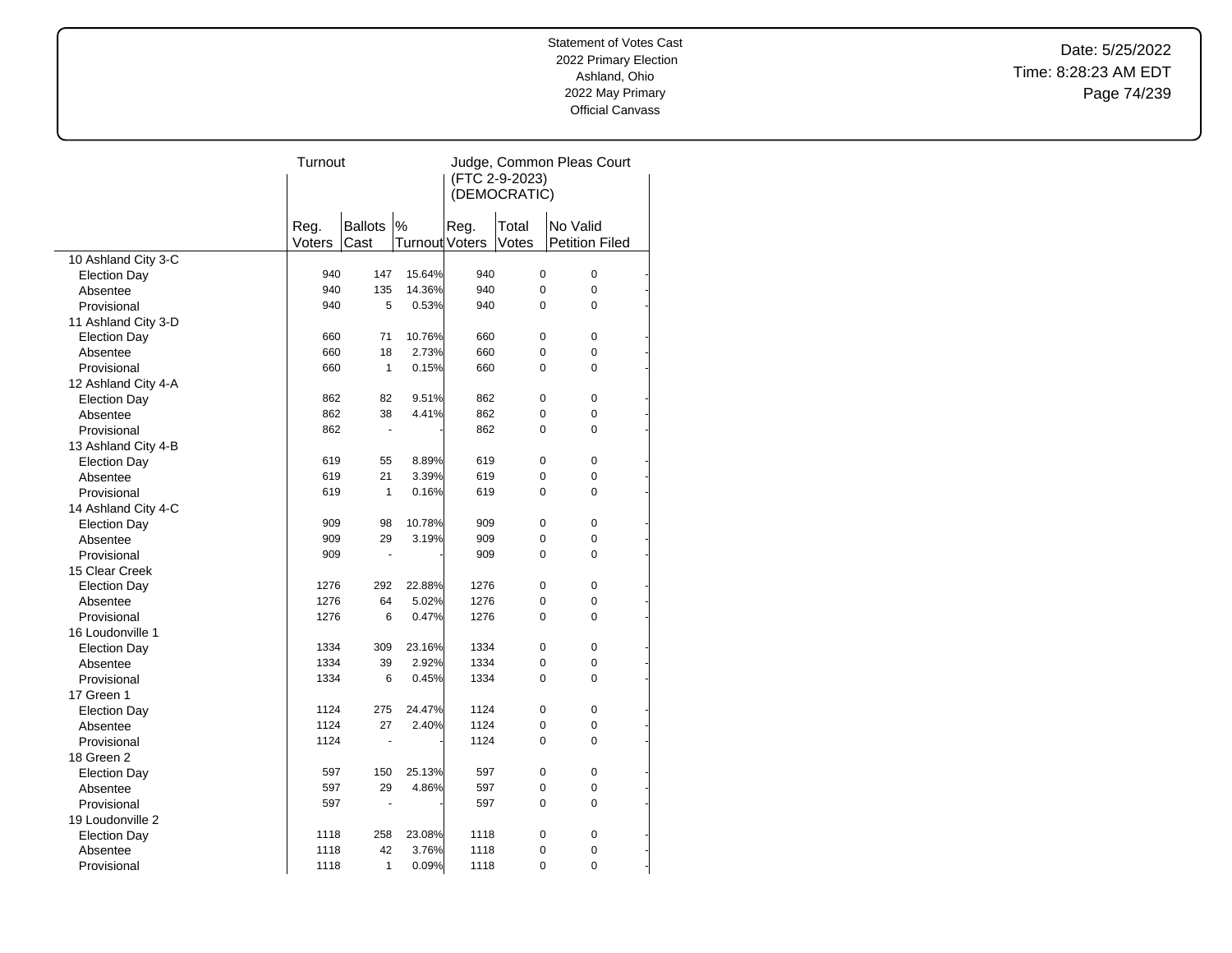Date: 5/25/2022 Time: 8:28:23 AM EDT Page 75/239

|                     | Turnout |                |                | Judge, Common Pleas Court |                |                       |  |  |
|---------------------|---------|----------------|----------------|---------------------------|----------------|-----------------------|--|--|
|                     |         |                |                |                           | (FTC 2-9-2023) |                       |  |  |
|                     |         | (DEMOCRATIC)   |                |                           |                |                       |  |  |
|                     |         |                |                |                           |                |                       |  |  |
|                     | Reg.    | <b>Ballots</b> | $\%$           | Reg.                      | Total          | No Valid              |  |  |
|                     | Voters  | Cast           | Turnout Voters |                           | Votes          | <b>Petition Filed</b> |  |  |
| 20 Jackson 1        |         |                |                |                           |                |                       |  |  |
| <b>Election Day</b> | 1077    | 210            | 19.50%         | 1077                      | 0              | $\pmb{0}$             |  |  |
| Absentee            | 1077    | 37             | 3.44%          | 1077                      | 0              | 0                     |  |  |
| Provisional         | 1077    | 5              | 0.46%          | 1077                      | 0              | 0                     |  |  |
| 21 Jackson 2        |         |                |                |                           |                |                       |  |  |
| <b>Election Day</b> | 1253    | 313            | 24.98%         | 1253                      | 0              | $\mathbf 0$           |  |  |
| Absentee            | 1253    | 48             | 3.83%          | 1253                      | 0              | 0                     |  |  |
| Provisional         | 1253    | $\overline{2}$ | 0.16%          | 1253                      | $\Omega$       | 0                     |  |  |
| 22 Lake             |         |                |                |                           |                |                       |  |  |
| <b>Election Day</b> | 423     | 122            | 28.84%         | 423                       | 0              | $\mathbf 0$           |  |  |
| Absentee            | 423     | 13             | 3.07%          | 423                       | 0              | 0                     |  |  |
| Provisional         | 423     | Ĭ.             |                | 423                       | 0              | 0                     |  |  |
| 23 Mifflin          |         |                |                |                           |                |                       |  |  |
| <b>Election Day</b> | 906     | 225            | 24.83%         | 906                       | 0              | 0                     |  |  |
| Absentee            | 906     | 43             | 4.75%          | 906                       | 0              | 0                     |  |  |
| Provisional         | 906     |                |                | 906                       | $\Omega$       | $\Omega$              |  |  |
| 24 Milton 1         |         |                |                |                           |                |                       |  |  |
| <b>Election Day</b> | 1036    | 251            | 24.23%         | 1036                      | 0              | 0                     |  |  |
| Absentee            | 1036    | 66             | 6.37%          | 1036                      | 0              | 0                     |  |  |
| Provisional         | 1036    | 3              | 0.29%          | 1036                      | 0              | 0                     |  |  |
| 25 Milton 3         |         |                |                |                           |                |                       |  |  |
| <b>Election Day</b> | 509     | 129            | 25.34%         | 509                       | 0              | 0                     |  |  |
| Absentee            | 509     | 29             | 5.70%          | 509                       | 0              | 0                     |  |  |
| Provisional         | 509     |                |                | 509                       | 0              | 0                     |  |  |
| 26 Jeromesville     |         |                |                |                           |                |                       |  |  |
| <b>Election Day</b> | 334     | 69             | 20.66%         | 334                       | 0              | $\pmb{0}$             |  |  |
| Absentee            | 334     | 5              | 1.50%          | 334                       | 0              | 0                     |  |  |
| Provisional         | 334     | 1              | 0.30%          | 334                       | 0              | 0                     |  |  |
| 27 Mohican          |         |                |                |                           |                |                       |  |  |
| <b>Election Day</b> | 1053    | 261            | 24.79%         | 1053                      | 0              | 0                     |  |  |
| Absentee            | 1053    | 37             | 3.51%          | 1053                      | 0              | 0                     |  |  |
| Provisional         | 1053    | $\overline{2}$ | 0.19%          | 1053                      | 0              | 0                     |  |  |
| 28 Montgomery 1     |         |                |                |                           |                |                       |  |  |
| <b>Election Day</b> | 633     | 121            | 19.12%         | 633                       | 0              | $\pmb{0}$             |  |  |
| Absentee            | 633     | 57             | 9.00%          | 633                       | 0              | 0                     |  |  |
| Provisional         | 633     | 1              | 0.16%          | 633                       | 0              | 0                     |  |  |
| 29 Montgomery 2     |         |                |                |                           |                |                       |  |  |
| <b>Election Day</b> | 817     | 180            | 22.03%         | 817                       | 0              | $\mathbf 0$           |  |  |
| Absentee            | 817     | 49             | 6.00%          | 817                       | 0              | 0                     |  |  |
| Provisional         | 817     | 5              | 0.61%          | 817                       | 0              | 0                     |  |  |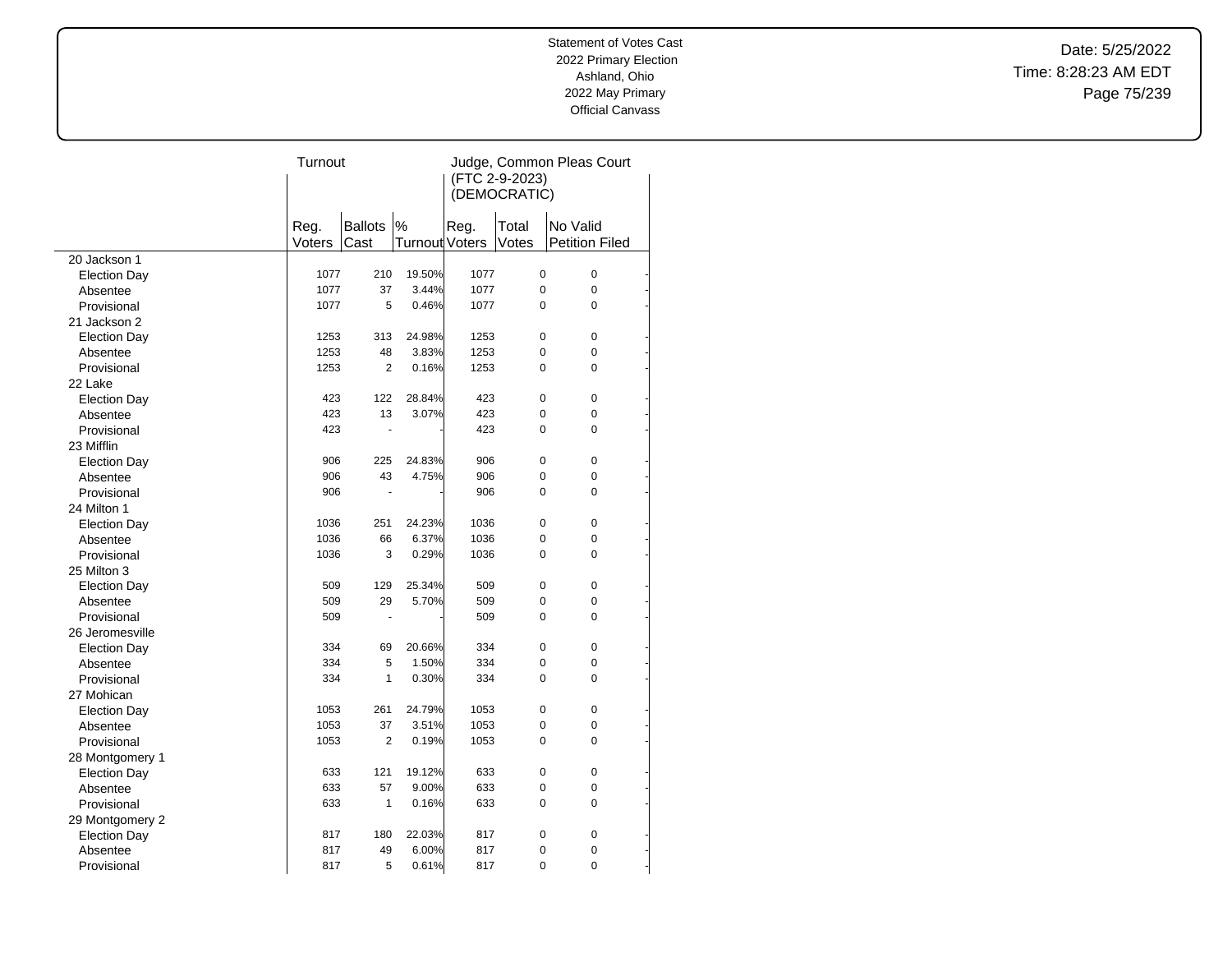Date: 5/25/2022 Time: 8:28:23 AM EDT Page 76/239

| Turnout              |            |                      | (FTC 2-9-2023)<br>(DEMOCRATIC) | Judge, Common Pleas Court                 |
|----------------------|------------|----------------------|--------------------------------|-------------------------------------------|
| `Reg.<br>Voters Cast | Ballots  % | Turnout Voters Votes |                                | Reg.   Total   No Valid<br>Petition Filed |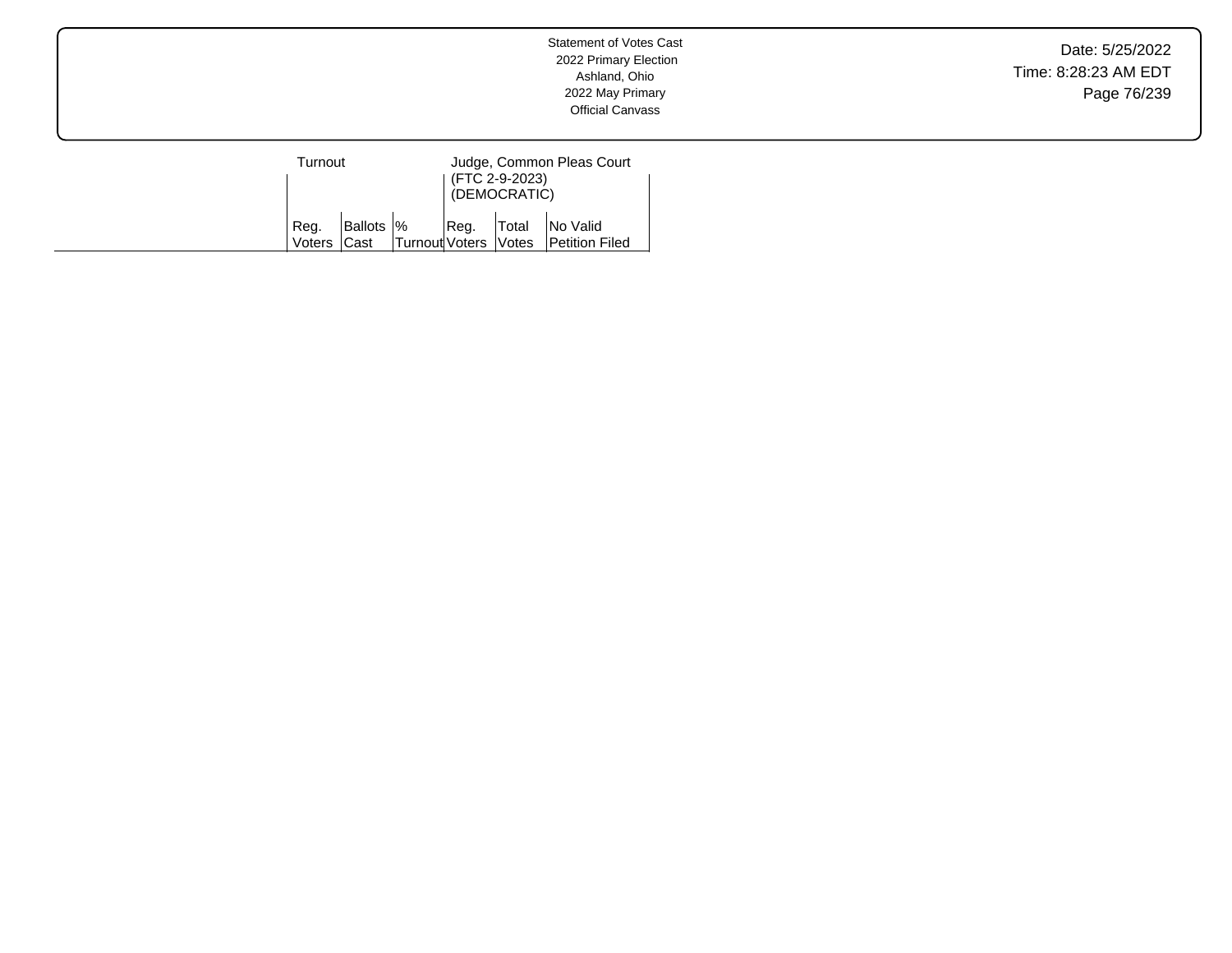-

-

-

-

-

-

-

-

-

-

-

-

-

-

-

-

-

-

-

-

-

-

-

-

-

-

-

-

-

-

-

-

Date: 5/25/2022 Time: 8:28:23 AM EDT Page 77/239

| 30 Montgomery 3     |       |                |        |       |             |   |  |
|---------------------|-------|----------------|--------|-------|-------------|---|--|
| <b>Election Day</b> | 581   | 131            | 22.55% | 581   | $\pmb{0}$   | 0 |  |
| Absentee            | 581   | 51             | 8.78%  | 581   | 0           | 0 |  |
| Provisional         | 581   | ä,             |        | 581   | 0           | 0 |  |
| 31 Orange 1         |       |                |        |       |             |   |  |
| <b>Election Day</b> | 1047  | 273            | 26.07% | 1047  | $\mathbf 0$ | 0 |  |
| Absentee            | 1047  | 48             | 4.58%  | 1047  | 0           | 0 |  |
| Provisional         | 1047  | 3              | 0.29%  | 1047  | 0           | 0 |  |
| 32 Orange 2         |       |                |        |       |             |   |  |
| <b>Election Day</b> | 605   | 184            | 30.41% | 605   | 0           | 0 |  |
| Absentee            | 605   | 19             | 3.14%  | 605   | 0           | 0 |  |
| Provisional         | 605   | ä,             |        | 605   | $\Omega$    | 0 |  |
| 33 Perry            |       |                |        |       |             |   |  |
| <b>Election Day</b> | 1284  | 304            | 23.68% | 1284  | $\mathbf 0$ | 0 |  |
| Absentee            | 1284  | 71             | 5.53%  | 1284  | 0           | 0 |  |
| Provisional         | 1284  | $\mathbf{1}$   | 0.08%  | 1284  | 0           | 0 |  |
| 34 Ruggles          |       |                |        |       |             |   |  |
| <b>Election Day</b> | 635   | 167            | 26.30% | 635   | $\mathbf 0$ | 0 |  |
| Absentee            | 635   | 21             | 3.31%  | 635   | 0           | 0 |  |
| Provisional         | 635   | $\mathbf{1}$   | 0.16%  | 635   | 0           | 0 |  |
| 35 Sullivan 1       |       |                |        |       |             |   |  |
| <b>Election Day</b> | 866   | 195            | 22.52% | 866   | $\pmb{0}$   | 0 |  |
| Absentee            | 866   | 24             | 2.77%  | 866   | 0           | 0 |  |
| Provisional         | 866   | $\blacksquare$ |        | 866   | 0           | 0 |  |
| 36 Sullivan 2       |       |                |        |       |             |   |  |
| <b>Election Day</b> | 767   | 181            | 23.60% | 767   | 0           | 0 |  |
| Absentee            | 767   | 14             | 1.83%  | 767   | $\mathbf 0$ | 0 |  |
| Provisional         | 767   | 3              | 0.39%  | 767   | 0           | 0 |  |
| 37 Troy             |       |                |        |       |             |   |  |
| <b>Election Day</b> | 787   | 244            | 31.00% | 787   | $\mathbf 0$ | 0 |  |
| Absentee            | 787   | 27             | 3.43%  | 787   | 0           | 0 |  |
| Provisional         | 787   | 1              | 0.13%  | 787   | 0           | 0 |  |
| 38 Vermillion 1     |       |                |        |       |             |   |  |
| <b>Election Day</b> | 833   | 186            | 22.33% | 833   | $\pmb{0}$   | 0 |  |
| Absentee            | 833   | 42             | 5.04%  | 833   | 0           | 0 |  |
| Provisional         | 833   | $\overline{2}$ | 0.24%  | 833   | 0           | 0 |  |
| 39 Vermillion 2     |       |                |        |       |             |   |  |
| <b>Election Day</b> | 1066  | 276            | 25.89% | 1066  | 0           | 0 |  |
| Absentee            | 1066  | 63             | 5.91%  | 1066  | 0           | 0 |  |
| Provisional         | 1066  | ٠              |        | 1066  | 0           | 0 |  |
| Total               |       |                |        |       |             |   |  |
| <b>Election Day</b> | 34426 | 7158           | 20.79% | 34426 | 0           | 0 |  |
| Absentee            | 34426 | 2003           | 5.82%  | 34426 | 0           | 0 |  |
|                     |       |                |        |       |             |   |  |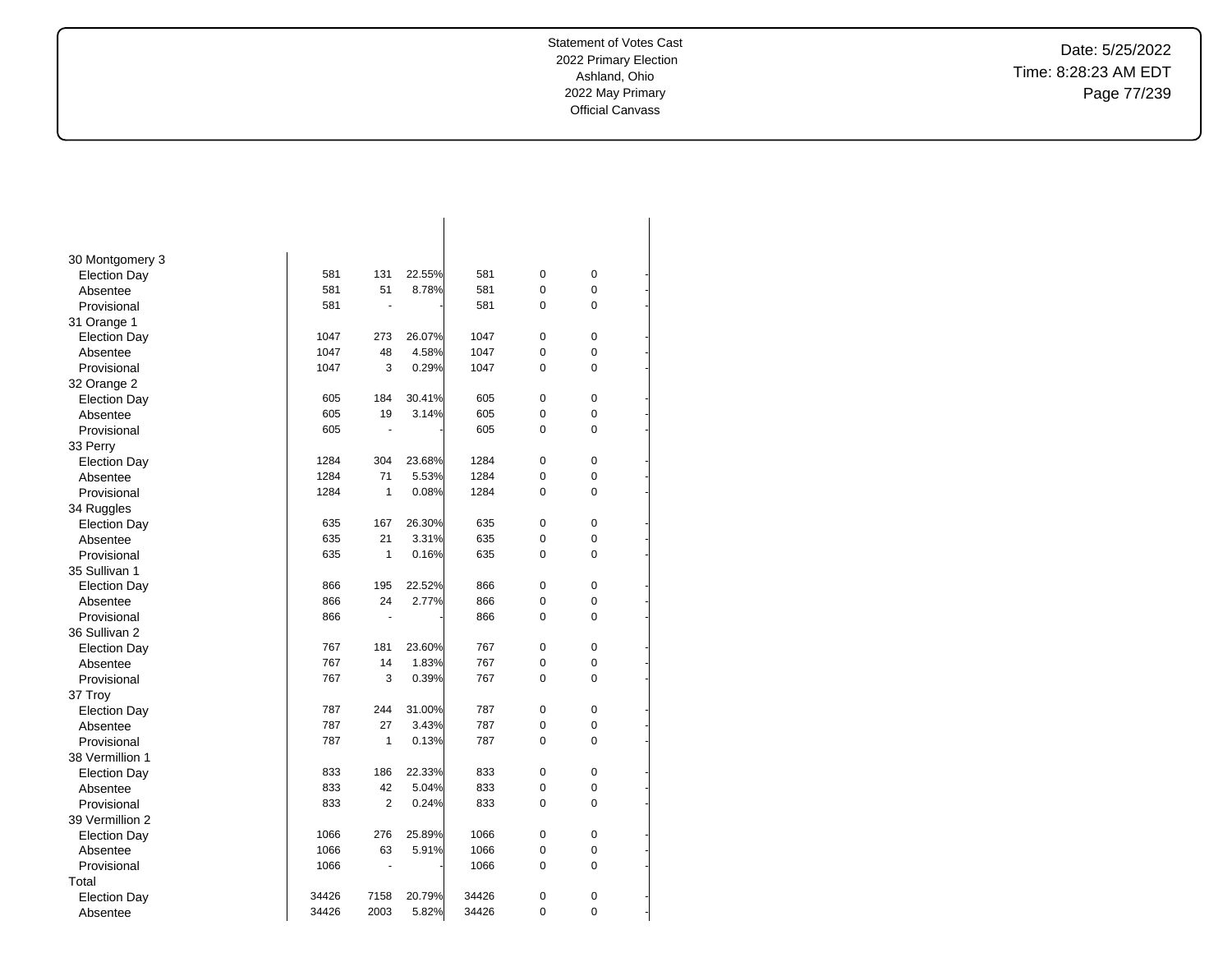Date: 5/25/2022 Time: 8:28:23 AM EDT Page 78/239

| Provisional | 34426 | 65   | 0.19%  | 34426 |  |  |
|-------------|-------|------|--------|-------|--|--|
| Total       | 34426 | 9226 | 26.80% | 34426 |  |  |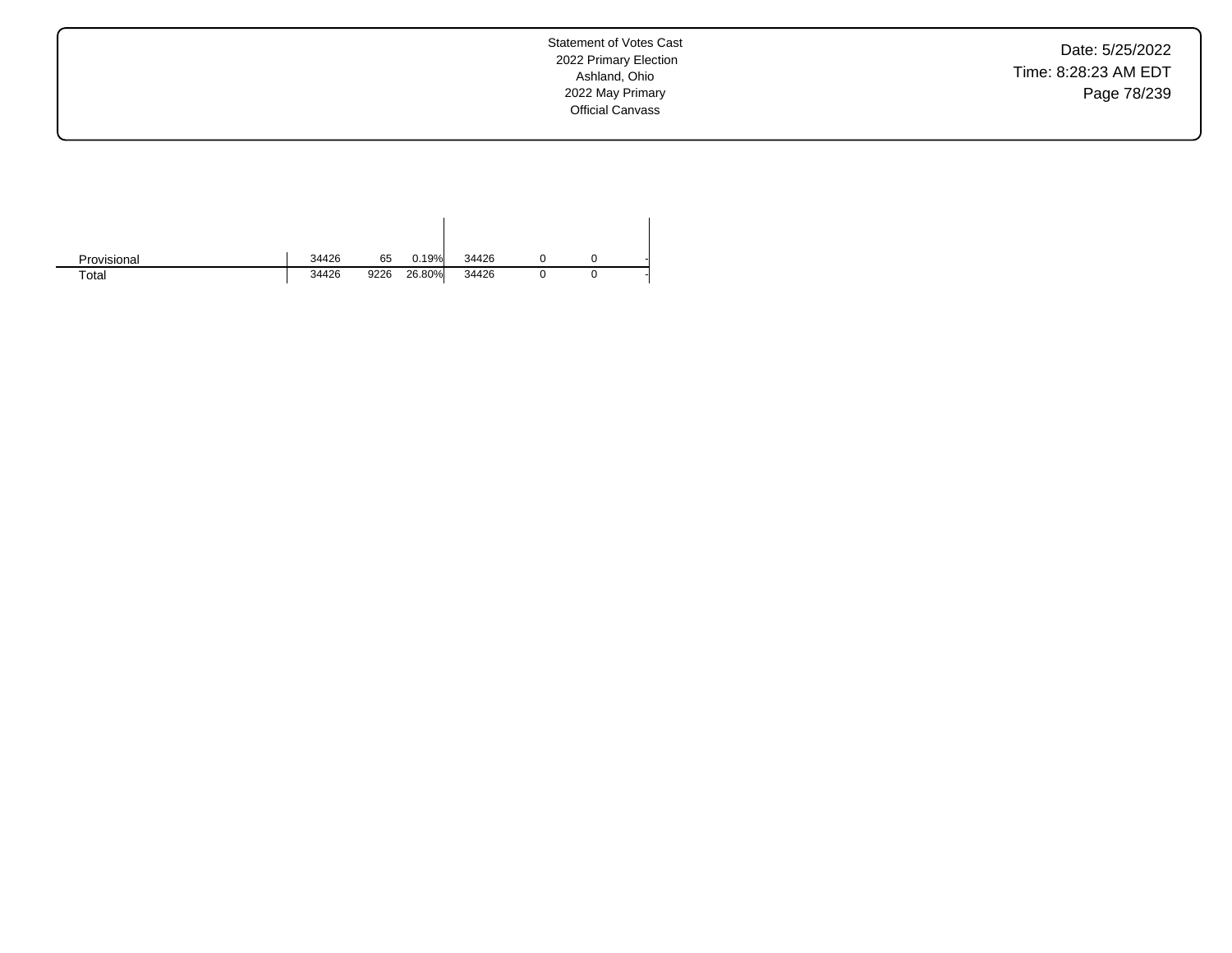Date: 5/25/2022 Time: 8:28:23 AM EDT Page 79/239

|                     | Turnout        |                 |                            | County Commissioner (FTC 1-<br>$1 - 2023$ |                |                                   |  |
|---------------------|----------------|-----------------|----------------------------|-------------------------------------------|----------------|-----------------------------------|--|
|                     |                |                 |                            | (DEMOCRATIC)                              |                |                                   |  |
|                     | Reg.<br>Voters | Ballots<br>Cast | %<br><b>Turnout Voters</b> | Reg.                                      | Total<br>Votes | No Valid<br><b>Petition Filed</b> |  |
| Jurisdiction Wide   |                |                 |                            |                                           |                |                                   |  |
| 01 Ashland City 1-A |                |                 |                            |                                           |                |                                   |  |
| <b>Election Day</b> | 910            | 149             | 16.37%                     | 910                                       | 0              | 0                                 |  |
| Absentee            | 910            | 143             | 15.71%                     | 910                                       | 0              | 0                                 |  |
| Provisional         | 910            | 3               | 0.33%                      | 910                                       | 0              | 0                                 |  |
| 02 Ashland City 1-B |                |                 |                            |                                           |                |                                   |  |
| <b>Election Day</b> | 1070           | 166             | 15.51%                     | 1070                                      | 0              | 0                                 |  |
| Absentee            | 1070           | 127             | 11.87%                     | 1070                                      | 0              | 0                                 |  |
| Provisional         | 1070           | $\mathbf{1}$    | 0.09%                      | 1070                                      | 0              | $\Omega$                          |  |
| 03 Ashland City 1-C |                |                 |                            |                                           |                |                                   |  |
| <b>Election Day</b> | 1059           | 210             | 19.83%                     | 1059                                      | $\Omega$       | $\Omega$                          |  |
| Absentee            | 1059           | 96              | 9.07%                      | 1059                                      | 0              | 0                                 |  |
| Provisional         | 1059           | $\overline{4}$  | 0.38%                      | 1059                                      | 0              | 0                                 |  |
| 04 Ashland City 1-D |                |                 |                            |                                           |                |                                   |  |
| <b>Election Day</b> | 686            | 162             | 23.62%                     | 686                                       | 0              | 0                                 |  |
| Absentee            | 686            | 103             | 15.01%                     | 686                                       | 0              | 0                                 |  |
| Provisional         | 686            | $\blacksquare$  |                            | 686                                       | $\Omega$       | $\Omega$                          |  |
| 05 Ashland City 2-A |                |                 |                            |                                           |                |                                   |  |
| <b>Election Day</b> | 926            | 127             | 13.71%                     | 926                                       | 0              | $\Omega$                          |  |
| Absentee            | 926            | 79              | 8.53%                      | 926                                       | 0              | 0                                 |  |
| Provisional         | 926            | $\overline{2}$  | 0.22%                      | 926                                       | 0              | 0                                 |  |
| 06 Ashland City 2-B |                |                 |                            |                                           |                |                                   |  |
| <b>Election Day</b> | 1132           | 157             | 13.87%                     | 1132                                      | 0              | 0                                 |  |
| Absentee            | 1132           | 70              | 6.18%                      | 1132                                      | 0              | 0                                 |  |
| Provisional         | 1132           |                 |                            | 1132                                      | $\Omega$       | $\Omega$                          |  |
| 07 Ashland City 2-C |                |                 |                            |                                           |                |                                   |  |
| <b>Election Day</b> | 969            | 165             | 17.03%                     | 969                                       | 0              | 0                                 |  |
| Absentee            | 969            | 75              | 7.74%                      | 969                                       | 0              | 0                                 |  |
| Provisional         | 969            | $\mathbf{1}$    | 0.10%                      | 969                                       | 0              | 0                                 |  |
| 08 Ashland City 3-A |                |                 |                            |                                           |                |                                   |  |
| <b>Election Day</b> | 763            | 121             | 15.86%                     | 763                                       | 0              | 0                                 |  |
| Absentee            | 763            | 36              | 4.72%                      | 763                                       | 0              | 0                                 |  |
| Provisional         | 763            | 2               | 0.26%                      | 763                                       | $\Omega$       | $\Omega$                          |  |
| 09 Ashland City 3-B |                |                 |                            |                                           |                |                                   |  |
| <b>Election Day</b> | 960            | 142             | 14.79%                     | 960                                       | 0              | 0                                 |  |
| Absentee            | 960            | 68              | 7.08%                      | 960                                       | 0              | 0                                 |  |
| Provisional         | 960            | $\overline{2}$  | 0.21%                      | 960                                       | $\overline{0}$ | $\overline{0}$                    |  |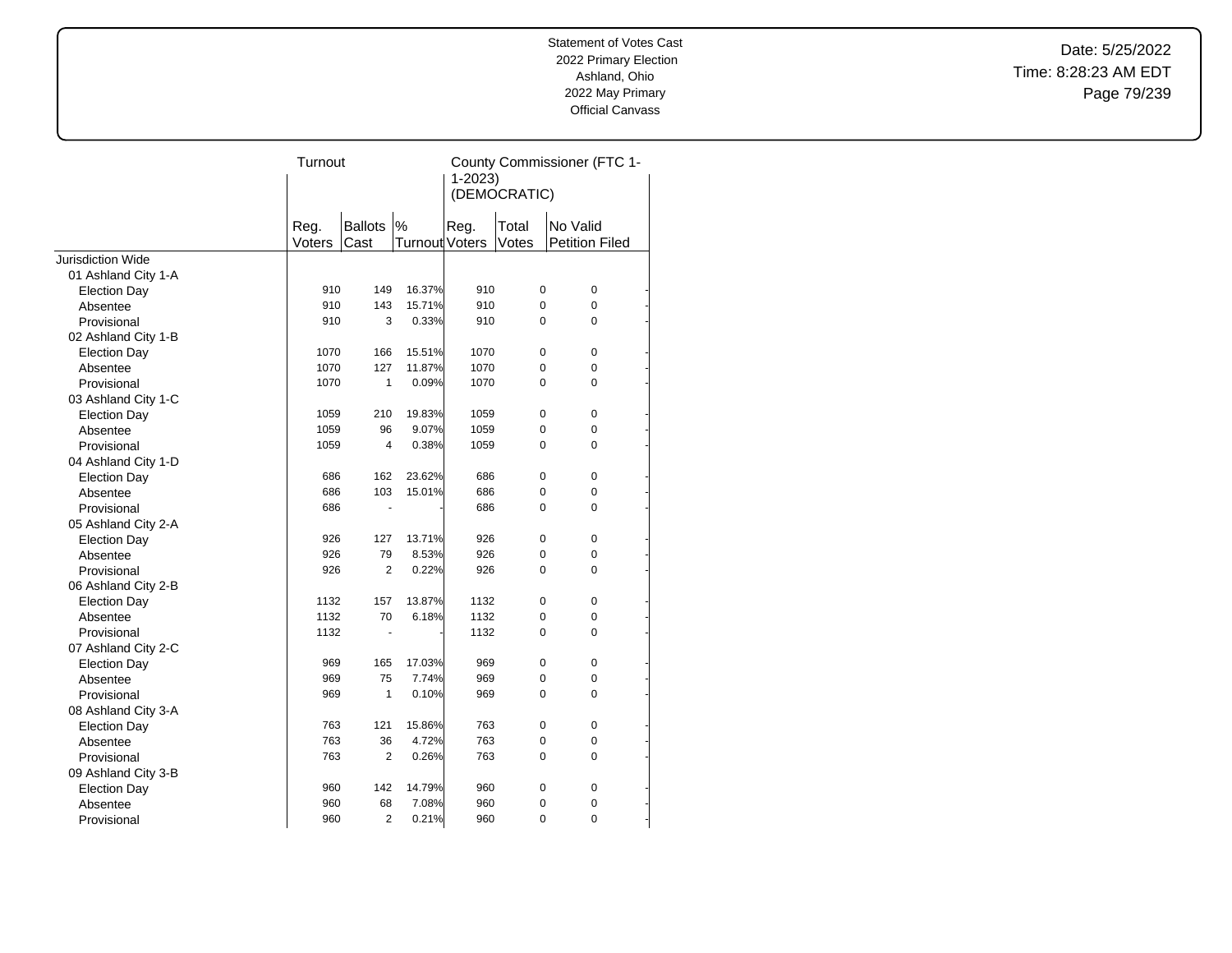Date: 5/25/2022 Time: 8:28:23 AM EDT Page 80/239

| $1 - 2023$<br>(DEMOCRATIC)<br>%<br><b>Ballots</b><br>Reg.<br>Reg.<br>Total<br>No Valid<br>Cast<br>Turnout Voters<br>Votes<br><b>Petition Filed</b><br>Voters<br>10 Ashland City 3-C<br>940<br>147<br>15.64%<br>940<br>0<br>$\mathbf 0$<br><b>Election Day</b><br>0<br>135<br>14.36%<br>$\mathbf 0$<br>940<br>940<br>Absentee<br>940<br>5<br>0.53%<br>940<br>0<br>$\mathbf 0$<br>Provisional<br>11 Ashland City 3-D<br>71<br>10.76%<br>$\mathbf 0$<br>660<br>660<br>0<br><b>Election Day</b><br>2.73%<br>18<br>0<br>$\mathbf 0$<br>660<br>660<br>Absentee<br>660<br>$\mathbf{1}$<br>0.15%<br>660<br>0<br>$\mathbf 0$<br>Provisional<br>12 Ashland City 4-A<br>862<br>82<br>9.51%<br>862<br>0<br>$\mathbf 0$<br><b>Election Day</b><br>0<br>862<br>38<br>4.41%<br>862<br>$\pmb{0}$<br>Absentee<br>862<br>862<br>0<br>$\mathbf 0$<br>Provisional<br>÷,<br>13 Ashland City 4-B<br>$\Omega$<br>619<br>55<br>8.89%<br>619<br>0<br><b>Election Day</b><br>0<br>619<br>21<br>3.39%<br>619<br>$\Omega$<br>Absentee<br>$\mathbf{1}$<br>0.16%<br>619<br>0<br>$\Omega$<br>Provisional<br>619<br>14 Ashland City 4-C<br>909<br>98<br>10.78%<br>909<br>0<br>$\mathbf 0$<br><b>Election Day</b><br>29<br>3.19%<br>909<br>0<br>$\mathbf 0$<br>Absentee<br>909<br>909<br>909<br>0<br>$\Omega$<br>Provisional<br>$\blacksquare$<br>15 Clear Creek<br>292<br>22.88%<br>1276<br>0<br>$\mathbf 0$<br>1276<br><b>Election Day</b><br>5.02%<br>0<br>$\mathbf 0$<br>1276<br>64<br>1276<br>Absentee<br>$\mathbf 0$<br>1276<br>6<br>0.47%<br>1276<br>0<br>Provisional<br>16 Loudonville 1<br>$\mathbf 0$<br>1334<br>309<br>23.16%<br>1334<br>0<br><b>Election Day</b><br>39<br>2.92%<br>0<br>1334<br>1334<br>$\mathbf 0$<br>Absentee<br>$\Omega$<br>Provisional<br>1334<br>6<br>0.45%<br>1334<br>0<br>17 Green 1<br>0<br>$\mathbf 0$<br>1124<br>275<br>24.47%<br>1124<br><b>Election Day</b><br>0<br>1124<br>27<br>2.40%<br>1124<br>$\pmb{0}$<br>Absentee<br>1124<br>1124<br>0<br>$\Omega$<br>Provisional<br>18 Green 2<br>597<br>150<br>25.13%<br>597<br>0<br>$\mathbf 0$<br><b>Election Day</b><br>4.86%<br>597<br>29<br>0<br>$\mathbf 0$<br>597<br>Absentee<br>0<br>$\Omega$<br>597<br>597<br>Provisional<br>ä,<br>19 Loudonville 2<br>0<br>$\mathbf 0$<br>1118<br>258<br>23.08%<br>1118<br><b>Election Day</b><br>42<br>3.76%<br>0<br>1118<br>1118<br>0<br>Absentee<br>0<br>$\mathbf 0$ |             | Turnout |   |       | County Commissioner (FTC 1- |  |  |  |  |
|-------------------------------------------------------------------------------------------------------------------------------------------------------------------------------------------------------------------------------------------------------------------------------------------------------------------------------------------------------------------------------------------------------------------------------------------------------------------------------------------------------------------------------------------------------------------------------------------------------------------------------------------------------------------------------------------------------------------------------------------------------------------------------------------------------------------------------------------------------------------------------------------------------------------------------------------------------------------------------------------------------------------------------------------------------------------------------------------------------------------------------------------------------------------------------------------------------------------------------------------------------------------------------------------------------------------------------------------------------------------------------------------------------------------------------------------------------------------------------------------------------------------------------------------------------------------------------------------------------------------------------------------------------------------------------------------------------------------------------------------------------------------------------------------------------------------------------------------------------------------------------------------------------------------------------------------------------------------------------------------------------------------------------------------------------------------------------------------------------------------------------------------------------------------------------------------------------------------------------------------------------------------------------------------------------------------------------------------------------------------|-------------|---------|---|-------|-----------------------------|--|--|--|--|
|                                                                                                                                                                                                                                                                                                                                                                                                                                                                                                                                                                                                                                                                                                                                                                                                                                                                                                                                                                                                                                                                                                                                                                                                                                                                                                                                                                                                                                                                                                                                                                                                                                                                                                                                                                                                                                                                                                                                                                                                                                                                                                                                                                                                                                                                                                                                                                   |             |         |   |       |                             |  |  |  |  |
|                                                                                                                                                                                                                                                                                                                                                                                                                                                                                                                                                                                                                                                                                                                                                                                                                                                                                                                                                                                                                                                                                                                                                                                                                                                                                                                                                                                                                                                                                                                                                                                                                                                                                                                                                                                                                                                                                                                                                                                                                                                                                                                                                                                                                                                                                                                                                                   |             |         |   |       |                             |  |  |  |  |
|                                                                                                                                                                                                                                                                                                                                                                                                                                                                                                                                                                                                                                                                                                                                                                                                                                                                                                                                                                                                                                                                                                                                                                                                                                                                                                                                                                                                                                                                                                                                                                                                                                                                                                                                                                                                                                                                                                                                                                                                                                                                                                                                                                                                                                                                                                                                                                   |             |         |   |       |                             |  |  |  |  |
|                                                                                                                                                                                                                                                                                                                                                                                                                                                                                                                                                                                                                                                                                                                                                                                                                                                                                                                                                                                                                                                                                                                                                                                                                                                                                                                                                                                                                                                                                                                                                                                                                                                                                                                                                                                                                                                                                                                                                                                                                                                                                                                                                                                                                                                                                                                                                                   |             |         |   |       |                             |  |  |  |  |
|                                                                                                                                                                                                                                                                                                                                                                                                                                                                                                                                                                                                                                                                                                                                                                                                                                                                                                                                                                                                                                                                                                                                                                                                                                                                                                                                                                                                                                                                                                                                                                                                                                                                                                                                                                                                                                                                                                                                                                                                                                                                                                                                                                                                                                                                                                                                                                   |             |         |   |       |                             |  |  |  |  |
|                                                                                                                                                                                                                                                                                                                                                                                                                                                                                                                                                                                                                                                                                                                                                                                                                                                                                                                                                                                                                                                                                                                                                                                                                                                                                                                                                                                                                                                                                                                                                                                                                                                                                                                                                                                                                                                                                                                                                                                                                                                                                                                                                                                                                                                                                                                                                                   |             |         |   |       |                             |  |  |  |  |
|                                                                                                                                                                                                                                                                                                                                                                                                                                                                                                                                                                                                                                                                                                                                                                                                                                                                                                                                                                                                                                                                                                                                                                                                                                                                                                                                                                                                                                                                                                                                                                                                                                                                                                                                                                                                                                                                                                                                                                                                                                                                                                                                                                                                                                                                                                                                                                   |             |         |   |       |                             |  |  |  |  |
|                                                                                                                                                                                                                                                                                                                                                                                                                                                                                                                                                                                                                                                                                                                                                                                                                                                                                                                                                                                                                                                                                                                                                                                                                                                                                                                                                                                                                                                                                                                                                                                                                                                                                                                                                                                                                                                                                                                                                                                                                                                                                                                                                                                                                                                                                                                                                                   |             |         |   |       |                             |  |  |  |  |
|                                                                                                                                                                                                                                                                                                                                                                                                                                                                                                                                                                                                                                                                                                                                                                                                                                                                                                                                                                                                                                                                                                                                                                                                                                                                                                                                                                                                                                                                                                                                                                                                                                                                                                                                                                                                                                                                                                                                                                                                                                                                                                                                                                                                                                                                                                                                                                   |             |         |   |       |                             |  |  |  |  |
|                                                                                                                                                                                                                                                                                                                                                                                                                                                                                                                                                                                                                                                                                                                                                                                                                                                                                                                                                                                                                                                                                                                                                                                                                                                                                                                                                                                                                                                                                                                                                                                                                                                                                                                                                                                                                                                                                                                                                                                                                                                                                                                                                                                                                                                                                                                                                                   |             |         |   |       |                             |  |  |  |  |
|                                                                                                                                                                                                                                                                                                                                                                                                                                                                                                                                                                                                                                                                                                                                                                                                                                                                                                                                                                                                                                                                                                                                                                                                                                                                                                                                                                                                                                                                                                                                                                                                                                                                                                                                                                                                                                                                                                                                                                                                                                                                                                                                                                                                                                                                                                                                                                   |             |         |   |       |                             |  |  |  |  |
|                                                                                                                                                                                                                                                                                                                                                                                                                                                                                                                                                                                                                                                                                                                                                                                                                                                                                                                                                                                                                                                                                                                                                                                                                                                                                                                                                                                                                                                                                                                                                                                                                                                                                                                                                                                                                                                                                                                                                                                                                                                                                                                                                                                                                                                                                                                                                                   |             |         |   |       |                             |  |  |  |  |
|                                                                                                                                                                                                                                                                                                                                                                                                                                                                                                                                                                                                                                                                                                                                                                                                                                                                                                                                                                                                                                                                                                                                                                                                                                                                                                                                                                                                                                                                                                                                                                                                                                                                                                                                                                                                                                                                                                                                                                                                                                                                                                                                                                                                                                                                                                                                                                   |             |         |   |       |                             |  |  |  |  |
|                                                                                                                                                                                                                                                                                                                                                                                                                                                                                                                                                                                                                                                                                                                                                                                                                                                                                                                                                                                                                                                                                                                                                                                                                                                                                                                                                                                                                                                                                                                                                                                                                                                                                                                                                                                                                                                                                                                                                                                                                                                                                                                                                                                                                                                                                                                                                                   |             |         |   |       |                             |  |  |  |  |
|                                                                                                                                                                                                                                                                                                                                                                                                                                                                                                                                                                                                                                                                                                                                                                                                                                                                                                                                                                                                                                                                                                                                                                                                                                                                                                                                                                                                                                                                                                                                                                                                                                                                                                                                                                                                                                                                                                                                                                                                                                                                                                                                                                                                                                                                                                                                                                   |             |         |   |       |                             |  |  |  |  |
|                                                                                                                                                                                                                                                                                                                                                                                                                                                                                                                                                                                                                                                                                                                                                                                                                                                                                                                                                                                                                                                                                                                                                                                                                                                                                                                                                                                                                                                                                                                                                                                                                                                                                                                                                                                                                                                                                                                                                                                                                                                                                                                                                                                                                                                                                                                                                                   |             |         |   |       |                             |  |  |  |  |
|                                                                                                                                                                                                                                                                                                                                                                                                                                                                                                                                                                                                                                                                                                                                                                                                                                                                                                                                                                                                                                                                                                                                                                                                                                                                                                                                                                                                                                                                                                                                                                                                                                                                                                                                                                                                                                                                                                                                                                                                                                                                                                                                                                                                                                                                                                                                                                   |             |         |   |       |                             |  |  |  |  |
|                                                                                                                                                                                                                                                                                                                                                                                                                                                                                                                                                                                                                                                                                                                                                                                                                                                                                                                                                                                                                                                                                                                                                                                                                                                                                                                                                                                                                                                                                                                                                                                                                                                                                                                                                                                                                                                                                                                                                                                                                                                                                                                                                                                                                                                                                                                                                                   |             |         |   |       |                             |  |  |  |  |
|                                                                                                                                                                                                                                                                                                                                                                                                                                                                                                                                                                                                                                                                                                                                                                                                                                                                                                                                                                                                                                                                                                                                                                                                                                                                                                                                                                                                                                                                                                                                                                                                                                                                                                                                                                                                                                                                                                                                                                                                                                                                                                                                                                                                                                                                                                                                                                   |             |         |   |       |                             |  |  |  |  |
|                                                                                                                                                                                                                                                                                                                                                                                                                                                                                                                                                                                                                                                                                                                                                                                                                                                                                                                                                                                                                                                                                                                                                                                                                                                                                                                                                                                                                                                                                                                                                                                                                                                                                                                                                                                                                                                                                                                                                                                                                                                                                                                                                                                                                                                                                                                                                                   |             |         |   |       |                             |  |  |  |  |
|                                                                                                                                                                                                                                                                                                                                                                                                                                                                                                                                                                                                                                                                                                                                                                                                                                                                                                                                                                                                                                                                                                                                                                                                                                                                                                                                                                                                                                                                                                                                                                                                                                                                                                                                                                                                                                                                                                                                                                                                                                                                                                                                                                                                                                                                                                                                                                   |             |         |   |       |                             |  |  |  |  |
|                                                                                                                                                                                                                                                                                                                                                                                                                                                                                                                                                                                                                                                                                                                                                                                                                                                                                                                                                                                                                                                                                                                                                                                                                                                                                                                                                                                                                                                                                                                                                                                                                                                                                                                                                                                                                                                                                                                                                                                                                                                                                                                                                                                                                                                                                                                                                                   |             |         |   |       |                             |  |  |  |  |
|                                                                                                                                                                                                                                                                                                                                                                                                                                                                                                                                                                                                                                                                                                                                                                                                                                                                                                                                                                                                                                                                                                                                                                                                                                                                                                                                                                                                                                                                                                                                                                                                                                                                                                                                                                                                                                                                                                                                                                                                                                                                                                                                                                                                                                                                                                                                                                   |             |         |   |       |                             |  |  |  |  |
|                                                                                                                                                                                                                                                                                                                                                                                                                                                                                                                                                                                                                                                                                                                                                                                                                                                                                                                                                                                                                                                                                                                                                                                                                                                                                                                                                                                                                                                                                                                                                                                                                                                                                                                                                                                                                                                                                                                                                                                                                                                                                                                                                                                                                                                                                                                                                                   |             |         |   |       |                             |  |  |  |  |
|                                                                                                                                                                                                                                                                                                                                                                                                                                                                                                                                                                                                                                                                                                                                                                                                                                                                                                                                                                                                                                                                                                                                                                                                                                                                                                                                                                                                                                                                                                                                                                                                                                                                                                                                                                                                                                                                                                                                                                                                                                                                                                                                                                                                                                                                                                                                                                   |             |         |   |       |                             |  |  |  |  |
|                                                                                                                                                                                                                                                                                                                                                                                                                                                                                                                                                                                                                                                                                                                                                                                                                                                                                                                                                                                                                                                                                                                                                                                                                                                                                                                                                                                                                                                                                                                                                                                                                                                                                                                                                                                                                                                                                                                                                                                                                                                                                                                                                                                                                                                                                                                                                                   |             |         |   |       |                             |  |  |  |  |
|                                                                                                                                                                                                                                                                                                                                                                                                                                                                                                                                                                                                                                                                                                                                                                                                                                                                                                                                                                                                                                                                                                                                                                                                                                                                                                                                                                                                                                                                                                                                                                                                                                                                                                                                                                                                                                                                                                                                                                                                                                                                                                                                                                                                                                                                                                                                                                   |             |         |   |       |                             |  |  |  |  |
|                                                                                                                                                                                                                                                                                                                                                                                                                                                                                                                                                                                                                                                                                                                                                                                                                                                                                                                                                                                                                                                                                                                                                                                                                                                                                                                                                                                                                                                                                                                                                                                                                                                                                                                                                                                                                                                                                                                                                                                                                                                                                                                                                                                                                                                                                                                                                                   |             |         |   |       |                             |  |  |  |  |
|                                                                                                                                                                                                                                                                                                                                                                                                                                                                                                                                                                                                                                                                                                                                                                                                                                                                                                                                                                                                                                                                                                                                                                                                                                                                                                                                                                                                                                                                                                                                                                                                                                                                                                                                                                                                                                                                                                                                                                                                                                                                                                                                                                                                                                                                                                                                                                   |             |         |   |       |                             |  |  |  |  |
|                                                                                                                                                                                                                                                                                                                                                                                                                                                                                                                                                                                                                                                                                                                                                                                                                                                                                                                                                                                                                                                                                                                                                                                                                                                                                                                                                                                                                                                                                                                                                                                                                                                                                                                                                                                                                                                                                                                                                                                                                                                                                                                                                                                                                                                                                                                                                                   |             |         |   |       |                             |  |  |  |  |
|                                                                                                                                                                                                                                                                                                                                                                                                                                                                                                                                                                                                                                                                                                                                                                                                                                                                                                                                                                                                                                                                                                                                                                                                                                                                                                                                                                                                                                                                                                                                                                                                                                                                                                                                                                                                                                                                                                                                                                                                                                                                                                                                                                                                                                                                                                                                                                   |             |         |   |       |                             |  |  |  |  |
|                                                                                                                                                                                                                                                                                                                                                                                                                                                                                                                                                                                                                                                                                                                                                                                                                                                                                                                                                                                                                                                                                                                                                                                                                                                                                                                                                                                                                                                                                                                                                                                                                                                                                                                                                                                                                                                                                                                                                                                                                                                                                                                                                                                                                                                                                                                                                                   |             |         |   |       |                             |  |  |  |  |
|                                                                                                                                                                                                                                                                                                                                                                                                                                                                                                                                                                                                                                                                                                                                                                                                                                                                                                                                                                                                                                                                                                                                                                                                                                                                                                                                                                                                                                                                                                                                                                                                                                                                                                                                                                                                                                                                                                                                                                                                                                                                                                                                                                                                                                                                                                                                                                   |             |         |   |       |                             |  |  |  |  |
|                                                                                                                                                                                                                                                                                                                                                                                                                                                                                                                                                                                                                                                                                                                                                                                                                                                                                                                                                                                                                                                                                                                                                                                                                                                                                                                                                                                                                                                                                                                                                                                                                                                                                                                                                                                                                                                                                                                                                                                                                                                                                                                                                                                                                                                                                                                                                                   |             |         |   |       |                             |  |  |  |  |
|                                                                                                                                                                                                                                                                                                                                                                                                                                                                                                                                                                                                                                                                                                                                                                                                                                                                                                                                                                                                                                                                                                                                                                                                                                                                                                                                                                                                                                                                                                                                                                                                                                                                                                                                                                                                                                                                                                                                                                                                                                                                                                                                                                                                                                                                                                                                                                   |             |         |   |       |                             |  |  |  |  |
|                                                                                                                                                                                                                                                                                                                                                                                                                                                                                                                                                                                                                                                                                                                                                                                                                                                                                                                                                                                                                                                                                                                                                                                                                                                                                                                                                                                                                                                                                                                                                                                                                                                                                                                                                                                                                                                                                                                                                                                                                                                                                                                                                                                                                                                                                                                                                                   |             |         |   |       |                             |  |  |  |  |
|                                                                                                                                                                                                                                                                                                                                                                                                                                                                                                                                                                                                                                                                                                                                                                                                                                                                                                                                                                                                                                                                                                                                                                                                                                                                                                                                                                                                                                                                                                                                                                                                                                                                                                                                                                                                                                                                                                                                                                                                                                                                                                                                                                                                                                                                                                                                                                   |             |         |   |       |                             |  |  |  |  |
|                                                                                                                                                                                                                                                                                                                                                                                                                                                                                                                                                                                                                                                                                                                                                                                                                                                                                                                                                                                                                                                                                                                                                                                                                                                                                                                                                                                                                                                                                                                                                                                                                                                                                                                                                                                                                                                                                                                                                                                                                                                                                                                                                                                                                                                                                                                                                                   |             |         |   |       |                             |  |  |  |  |
|                                                                                                                                                                                                                                                                                                                                                                                                                                                                                                                                                                                                                                                                                                                                                                                                                                                                                                                                                                                                                                                                                                                                                                                                                                                                                                                                                                                                                                                                                                                                                                                                                                                                                                                                                                                                                                                                                                                                                                                                                                                                                                                                                                                                                                                                                                                                                                   |             |         |   |       |                             |  |  |  |  |
|                                                                                                                                                                                                                                                                                                                                                                                                                                                                                                                                                                                                                                                                                                                                                                                                                                                                                                                                                                                                                                                                                                                                                                                                                                                                                                                                                                                                                                                                                                                                                                                                                                                                                                                                                                                                                                                                                                                                                                                                                                                                                                                                                                                                                                                                                                                                                                   |             |         |   |       |                             |  |  |  |  |
|                                                                                                                                                                                                                                                                                                                                                                                                                                                                                                                                                                                                                                                                                                                                                                                                                                                                                                                                                                                                                                                                                                                                                                                                                                                                                                                                                                                                                                                                                                                                                                                                                                                                                                                                                                                                                                                                                                                                                                                                                                                                                                                                                                                                                                                                                                                                                                   |             |         |   |       |                             |  |  |  |  |
|                                                                                                                                                                                                                                                                                                                                                                                                                                                                                                                                                                                                                                                                                                                                                                                                                                                                                                                                                                                                                                                                                                                                                                                                                                                                                                                                                                                                                                                                                                                                                                                                                                                                                                                                                                                                                                                                                                                                                                                                                                                                                                                                                                                                                                                                                                                                                                   |             |         |   |       |                             |  |  |  |  |
|                                                                                                                                                                                                                                                                                                                                                                                                                                                                                                                                                                                                                                                                                                                                                                                                                                                                                                                                                                                                                                                                                                                                                                                                                                                                                                                                                                                                                                                                                                                                                                                                                                                                                                                                                                                                                                                                                                                                                                                                                                                                                                                                                                                                                                                                                                                                                                   |             |         |   |       |                             |  |  |  |  |
|                                                                                                                                                                                                                                                                                                                                                                                                                                                                                                                                                                                                                                                                                                                                                                                                                                                                                                                                                                                                                                                                                                                                                                                                                                                                                                                                                                                                                                                                                                                                                                                                                                                                                                                                                                                                                                                                                                                                                                                                                                                                                                                                                                                                                                                                                                                                                                   |             |         |   |       |                             |  |  |  |  |
|                                                                                                                                                                                                                                                                                                                                                                                                                                                                                                                                                                                                                                                                                                                                                                                                                                                                                                                                                                                                                                                                                                                                                                                                                                                                                                                                                                                                                                                                                                                                                                                                                                                                                                                                                                                                                                                                                                                                                                                                                                                                                                                                                                                                                                                                                                                                                                   | Provisional | 1118    | 1 | 0.09% | 1118                        |  |  |  |  |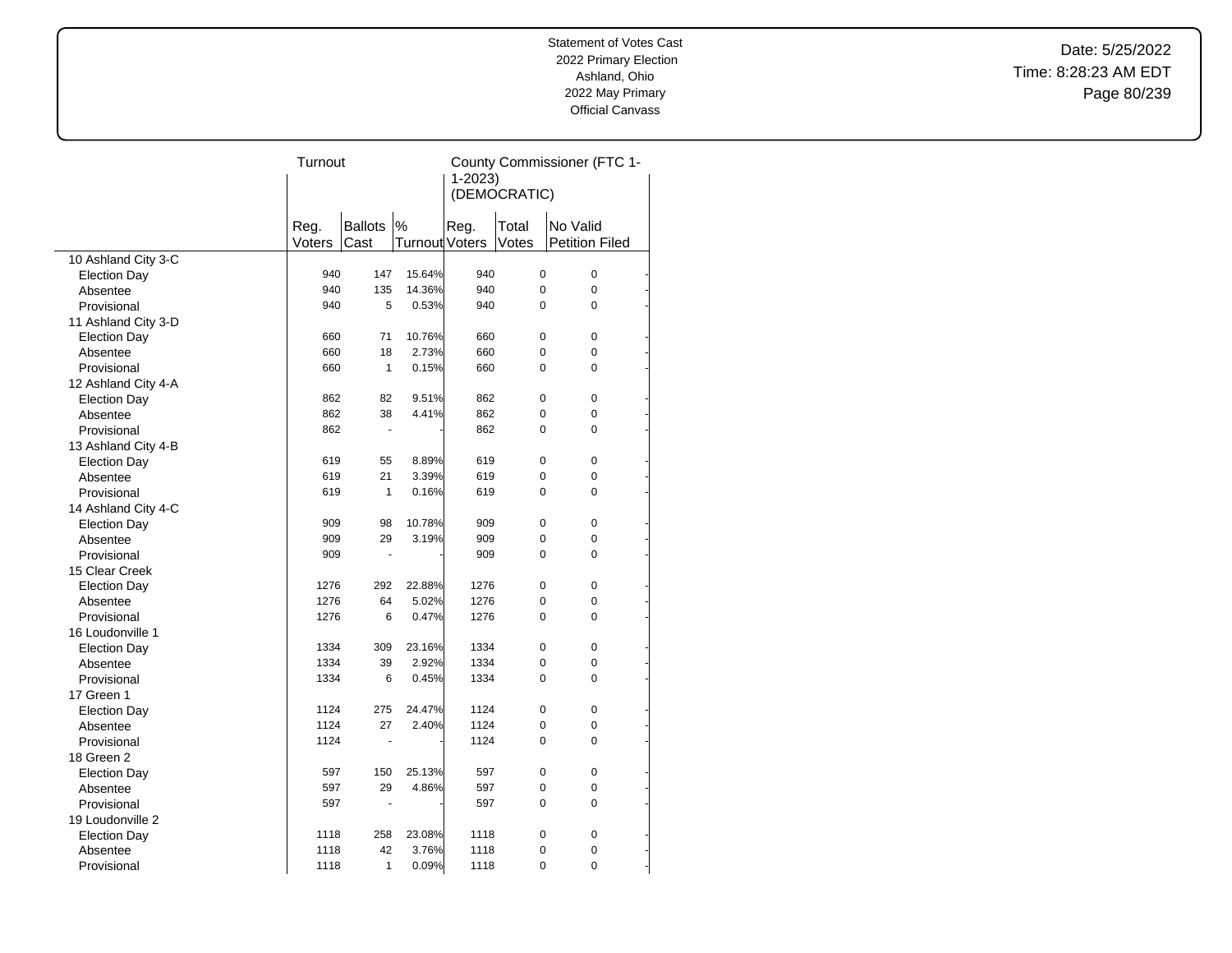Date: 5/25/2022 Time: 8:28:23 AM EDT Page 81/239

|                     | Turnout |                |                       | County Commissioner (FTC 1- |              |                       |  |
|---------------------|---------|----------------|-----------------------|-----------------------------|--------------|-----------------------|--|
|                     |         |                |                       | $1 - 2023$                  |              |                       |  |
|                     |         |                |                       |                             | (DEMOCRATIC) |                       |  |
|                     |         |                |                       |                             |              |                       |  |
|                     | Reg.    | <b>Ballots</b> | %                     | Reg.                        | Total        | No Valid              |  |
|                     | Voters  | Cast           | <b>Turnout Voters</b> |                             | Votes        | <b>Petition Filed</b> |  |
| 20 Jackson 1        |         |                |                       |                             |              |                       |  |
| <b>Election Day</b> | 1077    | 210            | 19.50%                | 1077                        | 0            | 0                     |  |
| Absentee            | 1077    | 37             | 3.44%                 | 1077                        | 0            | 0                     |  |
| Provisional         | 1077    | 5              | 0.46%                 | 1077                        | 0            | 0                     |  |
| 21 Jackson 2        |         |                |                       |                             |              |                       |  |
| <b>Election Day</b> | 1253    | 313            | 24.98%                | 1253                        | 0            | $\mathbf 0$           |  |
| Absentee            | 1253    | 48             | 3.83%                 | 1253                        | 0            | 0                     |  |
| Provisional         | 1253    | 2              | 0.16%                 | 1253                        | 0            | 0                     |  |
| 22 Lake             |         |                |                       |                             |              |                       |  |
| <b>Election Day</b> | 423     | 122            | 28.84%                | 423                         | 0            | 0                     |  |
| Absentee            | 423     | 13             | 3.07%                 | 423                         | 0            | 0                     |  |
| Provisional         | 423     | ÷.             |                       | 423                         | $\Omega$     | 0                     |  |
| 23 Mifflin          |         |                |                       |                             |              |                       |  |
| <b>Election Day</b> | 906     | 225            | 24.83%                | 906                         | 0            | 0                     |  |
| Absentee            | 906     | 43             | 4.75%                 | 906                         | 0            | 0                     |  |
| Provisional         | 906     | ÷.             |                       | 906                         | $\Omega$     | 0                     |  |
| 24 Milton 1         |         |                |                       |                             |              |                       |  |
| <b>Election Day</b> | 1036    | 251            | 24.23%                | 1036                        | 0            | 0                     |  |
| Absentee            | 1036    | 66             | 6.37%                 | 1036                        | 0            | 0                     |  |
| Provisional         | 1036    | 3              | 0.29%                 | 1036                        | 0            | 0                     |  |
| 25 Milton 3         |         |                |                       |                             |              |                       |  |
| <b>Election Day</b> | 509     | 129            | 25.34%                | 509                         | 0            | 0                     |  |
| Absentee            | 509     | 29             | 5.70%                 | 509                         | 0            | $\Omega$              |  |
| Provisional         | 509     | ÷.             |                       | 509                         | 0            | 0                     |  |
| 26 Jeromesville     |         |                |                       |                             |              |                       |  |
| <b>Election Day</b> | 334     | 69             | 20.66%                | 334                         | 0            | 0                     |  |
| Absentee            | 334     | 5              | 1.50%                 | 334                         | 0            | 0                     |  |
| Provisional         | 334     | 1              | 0.30%                 | 334                         | 0            | 0                     |  |
| 27 Mohican          |         |                |                       |                             |              |                       |  |
| <b>Election Day</b> | 1053    | 261            | 24.79%                | 1053                        | 0            | 0                     |  |
| Absentee            | 1053    | 37             | 3.51%                 | 1053                        | 0            | 0                     |  |
| Provisional         | 1053    | $\overline{2}$ | 0.19%                 | 1053                        | 0            | 0                     |  |
| 28 Montgomery 1     |         |                |                       |                             |              |                       |  |
| <b>Election Day</b> | 633     | 121            | 19.12%                | 633                         | 0            | 0                     |  |
| Absentee            | 633     | 57             | 9.00%                 | 633                         | 0            | 0                     |  |
| Provisional         | 633     | 1              | 0.16%                 | 633                         | $\Omega$     | $\Omega$              |  |
| 29 Montgomery 2     |         |                |                       |                             |              |                       |  |
| <b>Election Day</b> | 817     | 180            | 22.03%                | 817                         | 0            | 0                     |  |
| Absentee            | 817     | 49             | 6.00%                 | 817                         | 0            | 0                     |  |
| Provisional         | 817     | 5              | 0.61%                 | 817                         | 0            | 0                     |  |
|                     |         |                |                       |                             |              |                       |  |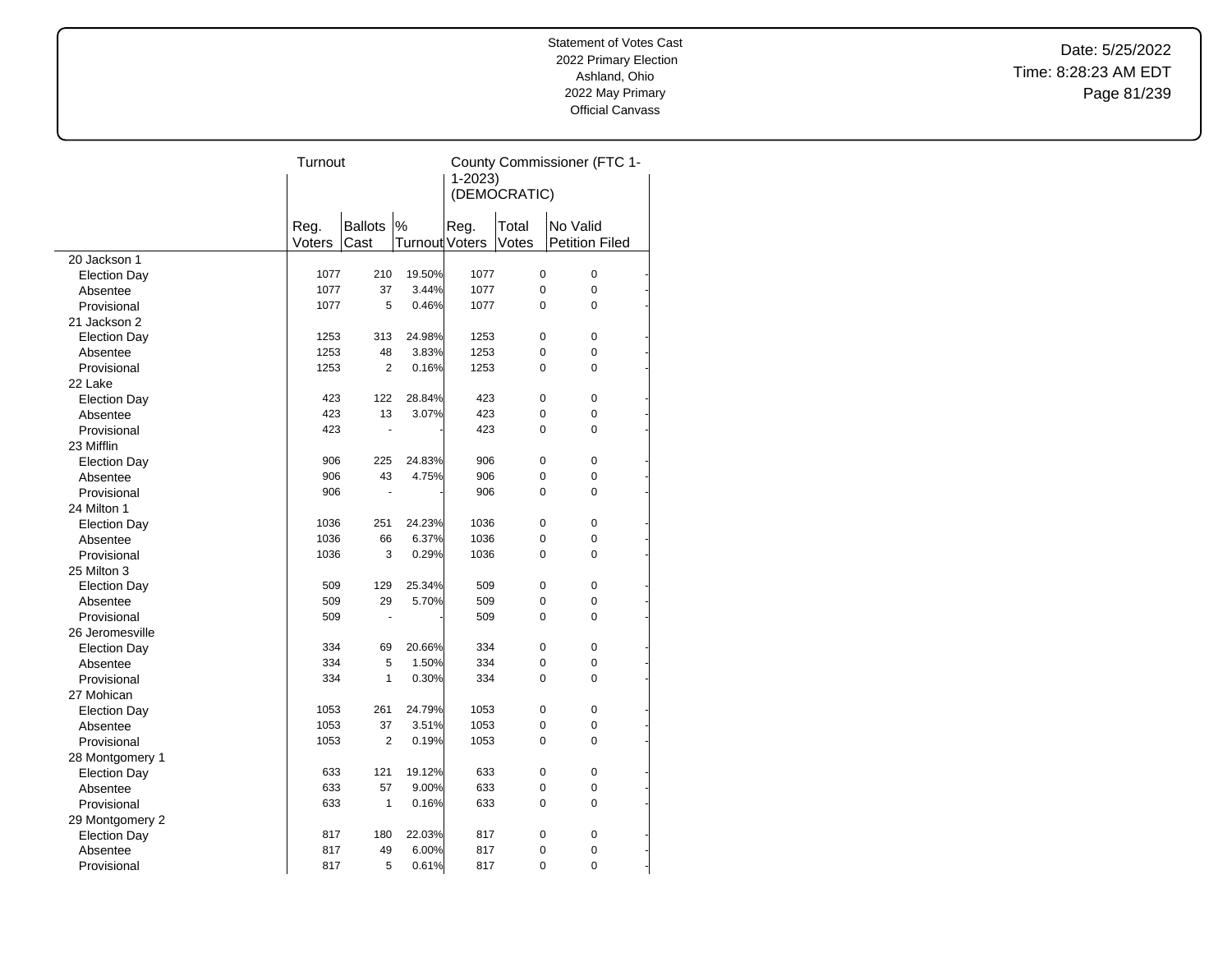Date: 5/25/2022 Time: 8:28:23 AM EDT Page 82/239

| Turnout        |                           |                        | 1-2023) | (DEMOCRATIC) | County Commissioner (FTC 1-       |
|----------------|---------------------------|------------------------|---------|--------------|-----------------------------------|
| Reg.<br>Voters | Ballots  %<br><b>Cast</b> | Turnout Voters   Votes | Reg.    | Total        | No Valid<br><b>Petition Filed</b> |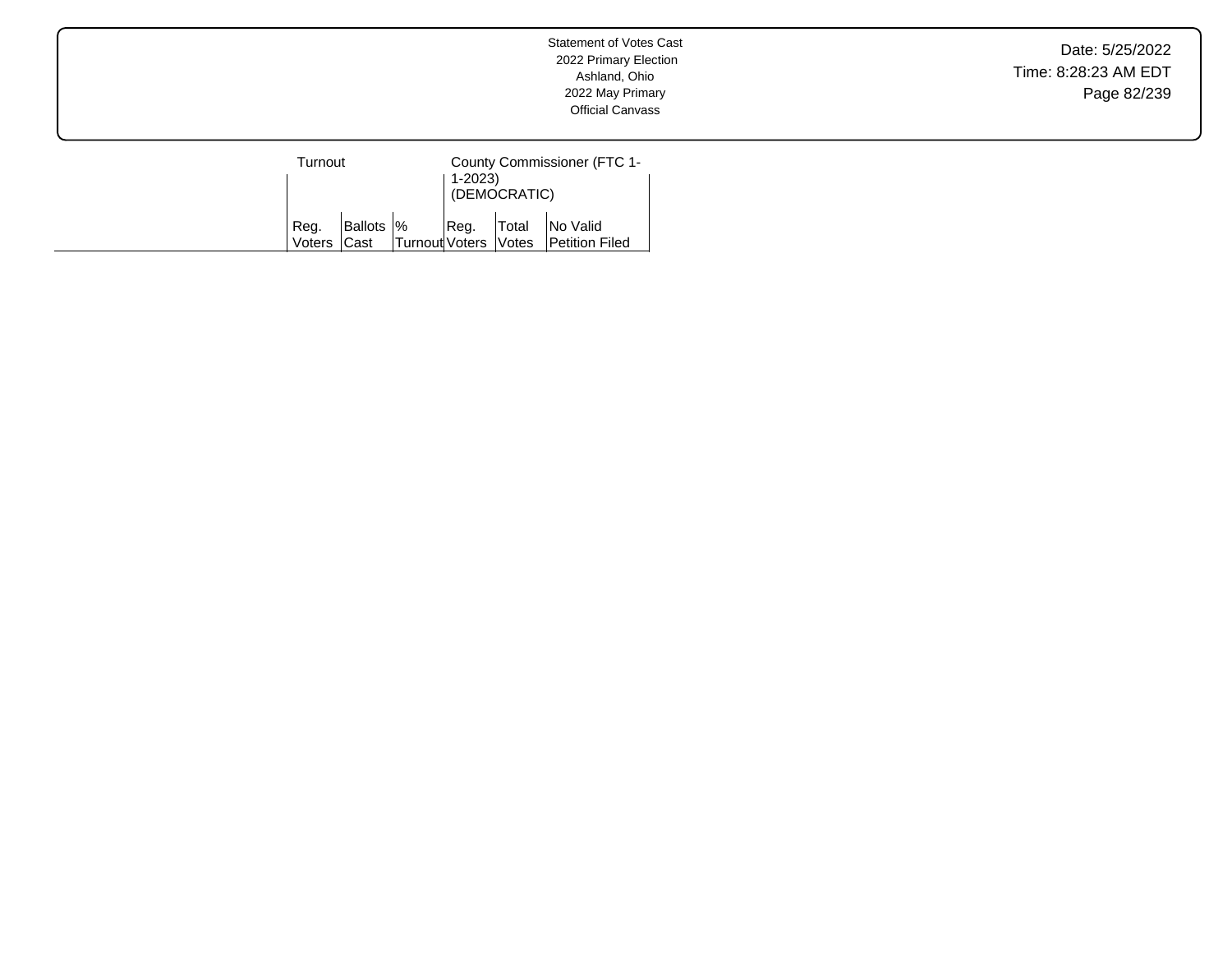-

-

-

-

-

-

-

-

-

-

-

-

-

-

-

-

-

-

-

-

-

-

-

-

-

-

-

-

-

-

-

-

Date: 5/25/2022 Time: 8:28:23 AM EDT Page 83/239

| 30 Montgomery 3     |       |                |        |       |             |                |  |
|---------------------|-------|----------------|--------|-------|-------------|----------------|--|
| <b>Election Day</b> | 581   | 131            | 22.55% | 581   | 0           | $\pmb{0}$      |  |
| Absentee            | 581   | 51             | 8.78%  | 581   | 0           | 0              |  |
| Provisional         | 581   | ä,             |        | 581   | 0           | 0              |  |
| 31 Orange 1         |       |                |        |       |             |                |  |
| <b>Election Day</b> | 1047  | 273            | 26.07% | 1047  | 0           | $\mathbf 0$    |  |
| Absentee            | 1047  | 48             | 4.58%  | 1047  | 0           | 0              |  |
| Provisional         | 1047  | 3              | 0.29%  | 1047  | 0           | 0              |  |
| 32 Orange 2         |       |                |        |       |             |                |  |
| <b>Election Day</b> | 605   | 184            | 30.41% | 605   | 0           | 0              |  |
| Absentee            | 605   | 19             | 3.14%  | 605   | 0           | 0              |  |
| Provisional         | 605   | $\overline{a}$ |        | 605   | 0           | 0              |  |
| 33 Perry            |       |                |        |       |             |                |  |
| <b>Election Day</b> | 1284  | 304            | 23.68% | 1284  | 0           | $\mathbf 0$    |  |
| Absentee            | 1284  | 71             | 5.53%  | 1284  | 0           | 0              |  |
| Provisional         | 1284  | $\mathbf{1}$   | 0.08%  | 1284  | 0           | 0              |  |
| 34 Ruggles          |       |                |        |       |             |                |  |
| <b>Election Day</b> | 635   | 167            | 26.30% | 635   | 0           | $\overline{0}$ |  |
| Absentee            | 635   | 21             | 3.31%  | 635   | 0           | 0              |  |
| Provisional         | 635   | $\mathbf{1}$   | 0.16%  | 635   | 0           | 0              |  |
| 35 Sullivan 1       |       |                |        |       |             |                |  |
| <b>Election Day</b> | 866   | 195            | 22.52% | 866   | 0           | 0              |  |
| Absentee            | 866   | 24             | 2.77%  | 866   | 0           | 0              |  |
| Provisional         | 866   | ٠              |        | 866   | 0           | 0              |  |
| 36 Sullivan 2       |       |                |        |       |             |                |  |
| <b>Election Day</b> | 767   | 181            | 23.60% | 767   | 0           | $\mathbf 0$    |  |
| Absentee            | 767   | 14             | 1.83%  | 767   | 0           | 0              |  |
| Provisional         | 767   | 3              | 0.39%  | 767   | 0           | 0              |  |
| 37 Troy             |       |                |        |       |             |                |  |
| <b>Election Day</b> | 787   | 244            | 31.00% | 787   | 0           | $\mathbf 0$    |  |
| Absentee            | 787   | 27             | 3.43%  | 787   | 0           | 0              |  |
| Provisional         | 787   | $\mathbf{1}$   | 0.13%  | 787   | 0           | 0              |  |
| 38 Vermillion 1     |       |                |        |       |             |                |  |
| <b>Election Day</b> | 833   | 186            | 22.33% | 833   | $\mathbf 0$ | 0              |  |
| Absentee            | 833   | 42             | 5.04%  | 833   | 0           | 0              |  |
| Provisional         | 833   | 2              | 0.24%  | 833   | 0           | 0              |  |
| 39 Vermillion 2     |       |                |        |       |             |                |  |
| <b>Election Day</b> | 1066  | 276            | 25.89% | 1066  | 0           | $\mathbf 0$    |  |
| Absentee            | 1066  | 63             | 5.91%  | 1066  | 0           | 0              |  |
| Provisional         | 1066  | ٠              |        | 1066  | 0           | 0              |  |
| Total               |       |                |        |       |             |                |  |
| <b>Election Day</b> | 34426 | 7158           | 20.79% | 34426 | 0           | 0              |  |
| Absentee            | 34426 | 2003           | 5.82%  | 34426 | 0           | 0              |  |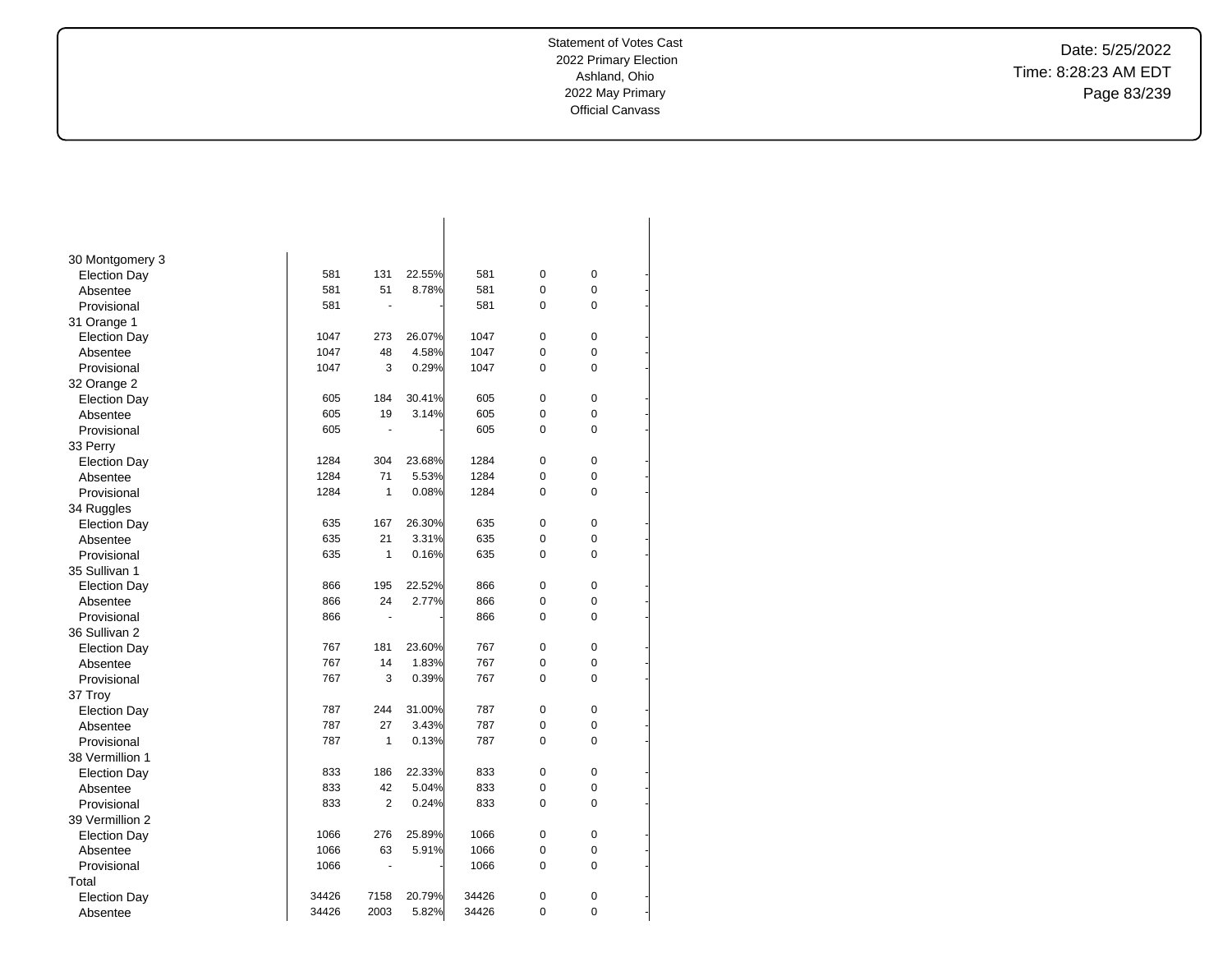Date: 5/25/2022 Time: 8:28:23 AM EDT Page 84/239

| Provisional | 34426 | 65   | 0.19%  | 34426 |  |  |
|-------------|-------|------|--------|-------|--|--|
| Total       | 34426 | 9226 | 26.80% | 34426 |  |  |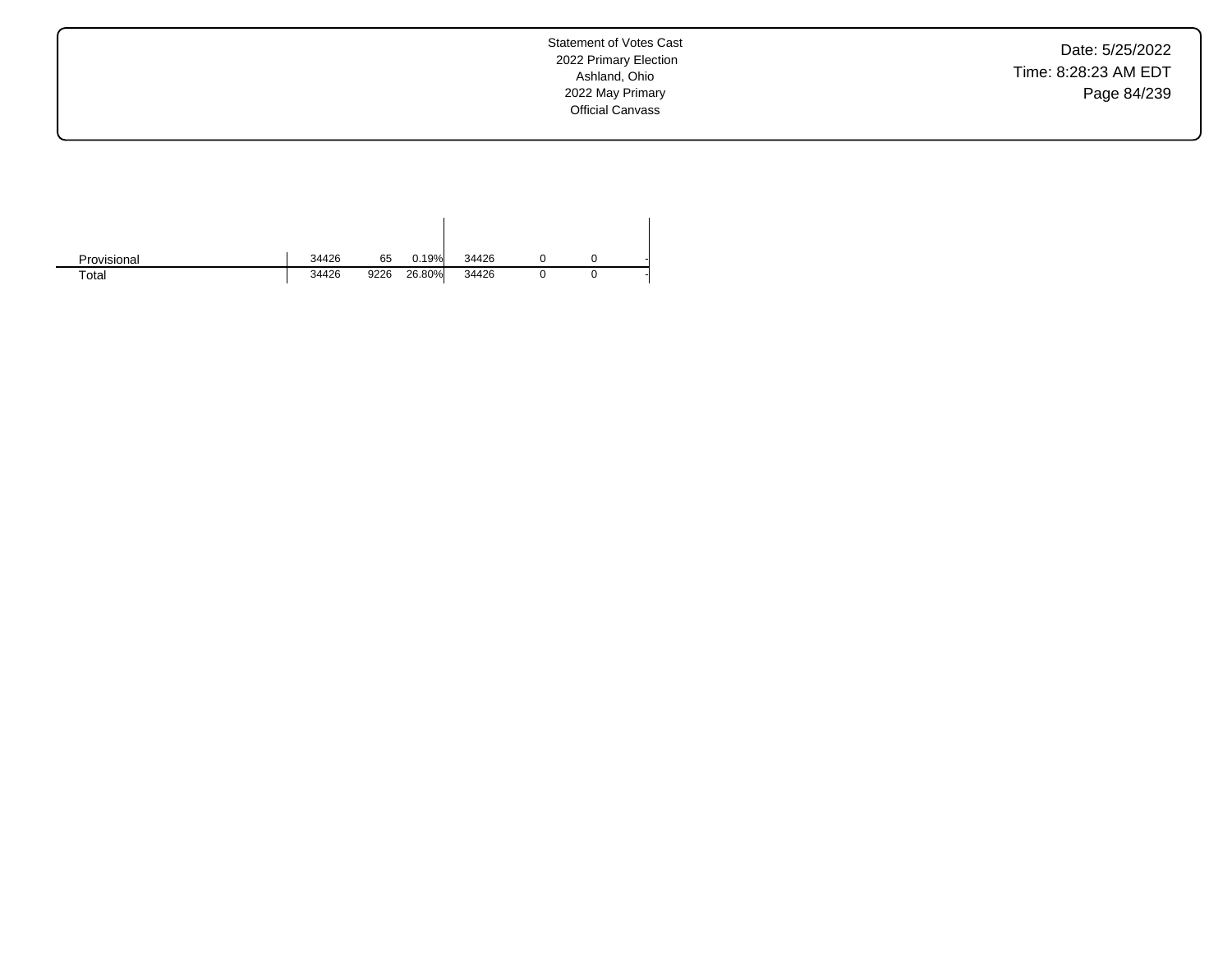Date: 5/25/2022 Time: 8:28:23 AM EDT Page 85/239

|                     | Turnout |                |                | <b>County Auditor</b><br>(DEMOCRATIC) |                |          |                       |  |
|---------------------|---------|----------------|----------------|---------------------------------------|----------------|----------|-----------------------|--|
|                     | Reg.    | <b>Ballots</b> | %              | Reg.                                  | Total          | No Valid |                       |  |
|                     | Voters  | Cast           | Turnout Voters |                                       | Votes          |          | <b>Petition Filed</b> |  |
| Jurisdiction Wide   |         |                |                |                                       |                |          |                       |  |
| 01 Ashland City 1-A |         |                |                |                                       |                |          |                       |  |
| <b>Election Day</b> | 910     | 149            | 16.37%         | 910                                   | $\pmb{0}$      |          | 0                     |  |
| Absentee            | 910     | 143            | 15.71%         | 910                                   | 0              |          | 0                     |  |
| Provisional         | 910     | 3              | 0.33%          | 910                                   | $\Omega$       |          | 0                     |  |
| 02 Ashland City 1-B |         |                |                |                                       |                |          |                       |  |
| <b>Election Day</b> | 1070    | 166            | 15.51%         | 1070                                  | 0              |          | 0                     |  |
| Absentee            | 1070    | 127            | 11.87%         | 1070                                  | 0              |          | 0                     |  |
| Provisional         | 1070    | $\mathbf{1}$   | 0.09%          | 1070                                  | $\Omega$       |          | 0                     |  |
| 03 Ashland City 1-C |         |                |                |                                       |                |          |                       |  |
| <b>Election Day</b> | 1059    | 210            | 19.83%         | 1059                                  | 0              |          | 0                     |  |
| Absentee            | 1059    | 96             | 9.07%          | 1059                                  | 0              |          | 0                     |  |
| Provisional         | 1059    | $\overline{4}$ | 0.38%          | 1059                                  | 0              |          | 0                     |  |
| 04 Ashland City 1-D |         |                |                |                                       |                |          |                       |  |
| <b>Election Day</b> | 686     | 162            | 23.62%         | 686                                   | 0              |          | 0                     |  |
| Absentee            | 686     | 103            | 15.01%         | 686                                   | 0              |          | 0                     |  |
| Provisional         | 686     |                |                | 686                                   | $\Omega$       |          | 0                     |  |
| 05 Ashland City 2-A |         |                |                |                                       |                |          |                       |  |
| <b>Election Day</b> | 926     | 127            | 13.71%         | 926                                   | 0              |          | 0                     |  |
| Absentee            | 926     | 79             | 8.53%          | 926                                   | 0              |          | 0                     |  |
| Provisional         | 926     | $\overline{2}$ | 0.22%          | 926                                   | 0              |          | 0                     |  |
| 06 Ashland City 2-B |         |                |                |                                       |                |          |                       |  |
| <b>Election Day</b> | 1132    | 157            | 13.87%         | 1132                                  | 0              |          | 0                     |  |
| Absentee            | 1132    | 70             | 6.18%          | 1132                                  | 0              |          | 0                     |  |
| Provisional         | 1132    | ä,             |                | 1132                                  | 0              |          | 0                     |  |
| 07 Ashland City 2-C |         |                |                |                                       |                |          |                       |  |
| <b>Election Day</b> | 969     | 165            | 17.03%         | 969                                   | 0              |          | 0                     |  |
| Absentee            | 969     | 75             | 7.74%          | 969                                   | 0              |          | 0                     |  |
| Provisional         | 969     | 1              | 0.10%          | 969                                   | $\Omega$       |          | 0                     |  |
| 08 Ashland City 3-A |         |                |                |                                       |                |          |                       |  |
| <b>Election Day</b> | 763     | 121            | 15.86%         | 763                                   | 0              |          | 0                     |  |
| Absentee            | 763     | 36             | 4.72%          | 763                                   | 0              |          | 0                     |  |
| Provisional         | 763     | $\overline{2}$ | 0.26%          | 763                                   | 0              |          | 0                     |  |
| 09 Ashland City 3-B |         |                |                |                                       |                |          |                       |  |
| <b>Election Day</b> | 960     | 142            | 14.79%         | 960                                   | 0              |          | 0                     |  |
| Absentee            | 960     | 68             | 7.08%          | 960                                   | 0              |          | 0                     |  |
| Provisional         | 960     | $\overline{2}$ | 0.21%          | 960                                   | $\overline{0}$ |          | 0                     |  |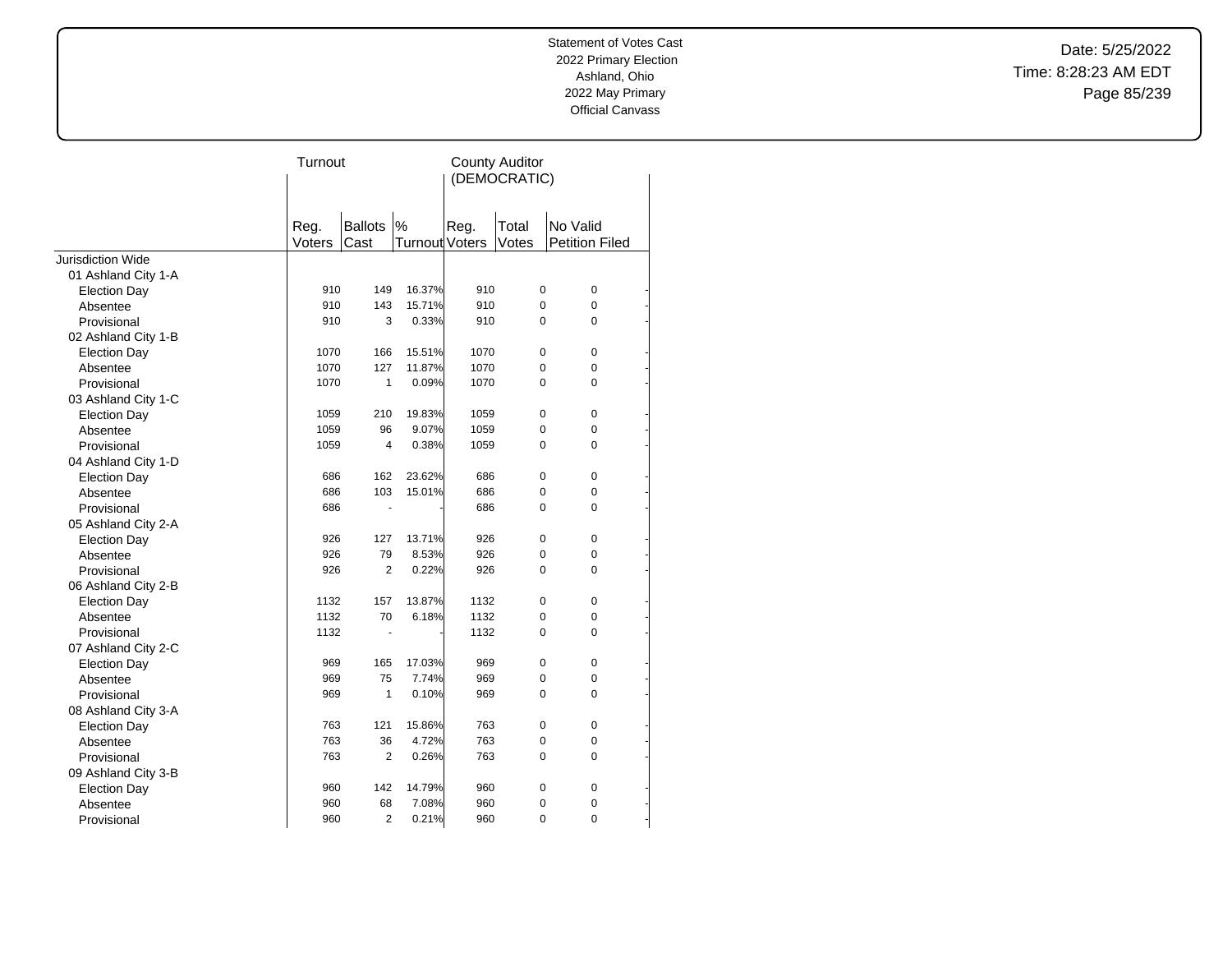Date: 5/25/2022 Time: 8:28:23 AM EDT Page 86/239

|                     | Turnout | <b>County Auditor</b> |                       |      |             |             |                       |  |
|---------------------|---------|-----------------------|-----------------------|------|-------------|-------------|-----------------------|--|
|                     |         | (DEMOCRATIC)          |                       |      |             |             |                       |  |
|                     |         |                       |                       |      |             |             |                       |  |
|                     |         |                       |                       |      |             |             |                       |  |
|                     | Reg.    | <b>Ballots</b>        | $\%$                  | Reg. | Total       | No Valid    |                       |  |
|                     | Voters  | Cast                  | <b>Turnout Voters</b> |      | Votes       |             | <b>Petition Filed</b> |  |
| 10 Ashland City 3-C |         |                       |                       |      |             |             |                       |  |
| <b>Election Day</b> | 940     | 147                   | 15.64%                | 940  | $\mathbf 0$ |             | 0                     |  |
| Absentee            | 940     | 135                   | 14.36%                | 940  |             | $\mathbf 0$ | 0                     |  |
| Provisional         | 940     | 5                     | 0.53%                 | 940  |             | $\Omega$    | $\Omega$              |  |
| 11 Ashland City 3-D |         |                       |                       |      |             |             |                       |  |
| <b>Election Day</b> | 660     | 71                    | 10.76%                | 660  |             | $\mathbf 0$ | $\mathbf 0$           |  |
| Absentee            | 660     | 18                    | 2.73%                 | 660  |             | 0           | 0                     |  |
| Provisional         | 660     | $\mathbf{1}$          | 0.15%                 | 660  |             | $\mathbf 0$ | 0                     |  |
| 12 Ashland City 4-A |         |                       |                       |      |             |             |                       |  |
| <b>Election Day</b> | 862     | 82                    | 9.51%                 | 862  |             | $\mathbf 0$ | 0                     |  |
| Absentee            | 862     | 38                    | 4.41%                 | 862  | $\mathbf 0$ |             | 0                     |  |
| Provisional         | 862     | $\blacksquare$        |                       | 862  |             | 0           | 0                     |  |
| 13 Ashland City 4-B |         |                       |                       |      |             |             |                       |  |
| <b>Election Day</b> | 619     | 55                    | 8.89%                 | 619  |             | $\pmb{0}$   | 0                     |  |
| Absentee            | 619     | 21                    | 3.39%                 | 619  | $\mathbf 0$ |             | 0                     |  |
| Provisional         | 619     | $\mathbf{1}$          | 0.16%                 | 619  |             | $\Omega$    | 0                     |  |
| 14 Ashland City 4-C |         |                       |                       |      |             |             |                       |  |
| <b>Election Day</b> | 909     | 98                    | 10.78%                | 909  |             | 0           | 0                     |  |
| Absentee            | 909     | 29                    | 3.19%                 | 909  |             | $\mathbf 0$ | 0                     |  |
| Provisional         | 909     | ٠                     |                       | 909  | $\Omega$    |             | $\Omega$              |  |
| 15 Clear Creek      |         |                       |                       |      |             |             |                       |  |
| <b>Election Day</b> | 1276    | 292                   | 22.88%                | 1276 |             | $\mathbf 0$ | 0                     |  |
| Absentee            | 1276    | 64                    | 5.02%                 | 1276 | $\mathbf 0$ |             | 0                     |  |
| Provisional         | 1276    | 6                     | 0.47%                 | 1276 | $\Omega$    |             | $\Omega$              |  |
| 16 Loudonville 1    |         |                       |                       |      |             |             |                       |  |
| <b>Election Day</b> | 1334    | 309                   | 23.16%                | 1334 |             | $\mathbf 0$ | 0                     |  |
| Absentee            | 1334    | 39                    | 2.92%                 | 1334 |             | $\mathbf 0$ | 0                     |  |
| Provisional         | 1334    | 6                     | 0.45%                 | 1334 |             | $\mathbf 0$ | 0                     |  |
| 17 Green 1          |         |                       |                       |      |             |             |                       |  |
| <b>Election Day</b> | 1124    | 275                   | 24.47%                | 1124 |             | $\pmb{0}$   | 0                     |  |
| Absentee            | 1124    | 27                    | 2.40%                 | 1124 |             | $\mathbf 0$ | 0                     |  |
| Provisional         | 1124    |                       |                       | 1124 |             | $\mathbf 0$ | 0                     |  |
| 18 Green 2          |         |                       |                       |      |             |             |                       |  |
| <b>Election Day</b> | 597     | 150                   | 25.13%                | 597  |             | $\mathbf 0$ | 0                     |  |
| Absentee            | 597     | 29                    | 4.86%                 | 597  |             | $\mathbf 0$ | 0                     |  |
| Provisional         | 597     | ä,                    |                       | 597  | $\mathbf 0$ |             | 0                     |  |
| 19 Loudonville 2    |         |                       |                       |      |             |             |                       |  |
| <b>Election Day</b> | 1118    | 258                   | 23.08%                | 1118 |             | $\mathbf 0$ | 0                     |  |
| Absentee            | 1118    | 42                    | 3.76%                 | 1118 |             | 0           | 0                     |  |
| Provisional         | 1118    | 1                     | 0.09%                 | 1118 |             | 0           | 0                     |  |

 $\overline{a}$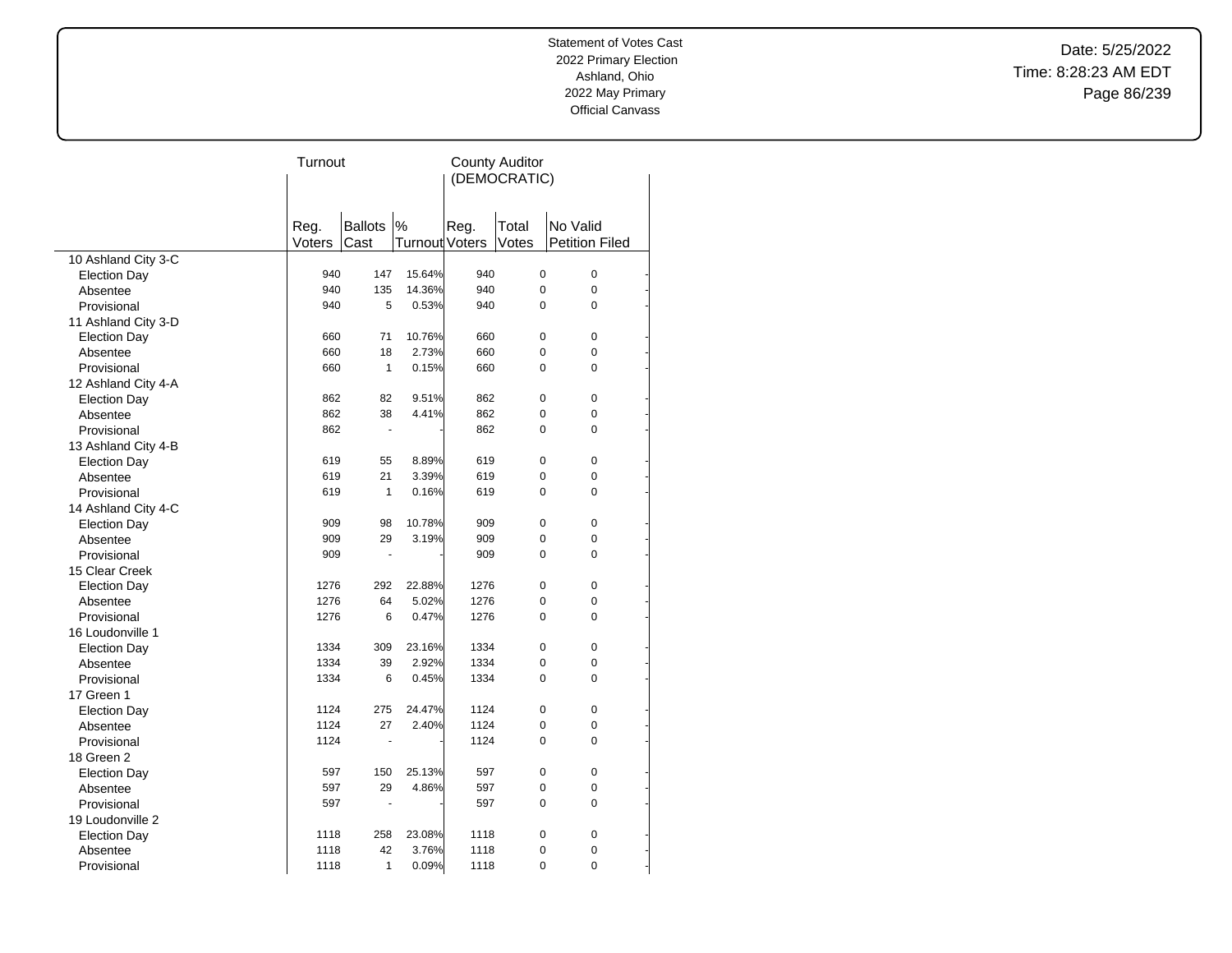Date: 5/25/2022 Time: 8:28:23 AM EDT Page 87/239

|                     | Turnout      |                      |                | <b>County Auditor</b> |                |          |                       |  |
|---------------------|--------------|----------------------|----------------|-----------------------|----------------|----------|-----------------------|--|
|                     | (DEMOCRATIC) |                      |                |                       |                |          |                       |  |
|                     |              |                      |                |                       |                |          |                       |  |
|                     |              |                      |                |                       |                |          |                       |  |
|                     | Reg.         | <b>Ballots</b>       | $\%$           | Reg.                  | Total          | No Valid |                       |  |
|                     | Voters       | Cast                 | Turnout Voters |                       | Votes          |          | <b>Petition Filed</b> |  |
| 20 Jackson 1        |              |                      |                |                       |                |          |                       |  |
| <b>Election Day</b> | 1077         | 210                  | 19.50%         | 1077                  | 0              |          | 0                     |  |
| Absentee            | 1077         | 37                   | 3.44%          | 1077                  | $\pmb{0}$      |          | 0                     |  |
| Provisional         | 1077         | 5                    | 0.46%          | 1077                  | $\overline{0}$ |          | 0                     |  |
| 21 Jackson 2        |              |                      |                |                       |                |          |                       |  |
| <b>Election Day</b> | 1253         | 313                  | 24.98%         | 1253                  | $\Omega$       |          | $\mathbf 0$           |  |
| Absentee            | 1253         | 48                   | 3.83%          | 1253                  | 0              |          | 0                     |  |
| Provisional         | 1253         | $\overline{2}$       | 0.16%          | 1253                  | 0              |          | 0                     |  |
| 22 Lake             |              |                      |                |                       |                |          |                       |  |
| <b>Election Day</b> | 423          | 122                  | 28.84%         | 423                   | $\mathbf 0$    |          | $\mathbf 0$           |  |
| Absentee            | 423          | 13                   | 3.07%          | 423                   | $\mathbf 0$    |          | 0                     |  |
| Provisional         | 423          | ä,                   |                | 423                   | $\mathbf 0$    |          | 0                     |  |
| 23 Mifflin          |              |                      |                |                       |                |          |                       |  |
| <b>Election Day</b> | 906          | 225                  | 24.83%         | 906                   | $\pmb{0}$      |          | 0                     |  |
| Absentee            | 906          | 43                   | 4.75%          | 906                   | $\mathbf 0$    |          | 0                     |  |
| Provisional         | 906          | $\ddot{\phantom{1}}$ |                | 906                   | $\mathbf 0$    |          | 0                     |  |
| 24 Milton 1         |              |                      |                |                       |                |          |                       |  |
| <b>Election Day</b> | 1036         | 251                  | 24.23%         | 1036                  | $\mathbf 0$    |          | 0                     |  |
| Absentee            | 1036         | 66                   | 6.37%          | 1036                  | $\mathbf 0$    |          | 0                     |  |
| Provisional         | 1036         | 3                    | 0.29%          | 1036                  | $\mathbf 0$    |          | 0                     |  |
| 25 Milton 3         |              |                      |                |                       |                |          |                       |  |
| <b>Election Day</b> | 509          | 129                  | 25.34%         | 509                   | $\mathbf 0$    |          | 0                     |  |
| Absentee            | 509          | 29                   | 5.70%          | 509                   | $\mathbf 0$    |          | 0                     |  |
| Provisional         | 509          |                      |                | 509                   | $\mathbf 0$    |          | 0                     |  |
| 26 Jeromesville     |              |                      |                |                       |                |          |                       |  |
| <b>Election Day</b> | 334          | 69                   | 20.66%         | 334                   | $\pmb{0}$      |          | 0                     |  |
| Absentee            | 334          | 5                    | 1.50%          | 334                   | $\pmb{0}$      |          | 0                     |  |
| Provisional         | 334          | 1                    | 0.30%          | 334                   | $\Omega$       |          | 0                     |  |
| 27 Mohican          |              |                      |                |                       |                |          |                       |  |
| <b>Election Day</b> | 1053         | 261                  | 24.79%         | 1053                  | $\mathbf 0$    |          | 0                     |  |
| Absentee            | 1053         | 37                   | 3.51%          | 1053                  | $\mathbf 0$    |          | 0                     |  |
| Provisional         | 1053         | $\overline{2}$       | 0.19%          | 1053                  | $\mathbf 0$    |          | 0                     |  |
| 28 Montgomery 1     |              |                      |                |                       |                |          |                       |  |
| <b>Election Day</b> | 633          | 121                  | 19.12%         | 633                   | $\mathbf 0$    |          | $\mathbf 0$           |  |
| Absentee            | 633          | 57                   | 9.00%          | 633                   | 0              |          | 0                     |  |
| Provisional         | 633          | 1                    | 0.16%          | 633                   | $\mathbf 0$    |          | 0                     |  |
| 29 Montgomery 2     |              |                      |                |                       |                |          |                       |  |
| <b>Election Day</b> | 817          | 180                  | 22.03%         | 817                   | $\pmb{0}$      |          | 0                     |  |
| Absentee            | 817          | 49                   | 6.00%          | 817                   | $\mathbf 0$    |          | 0                     |  |
| Provisional         | 817          | 5                    | 0.61%          | 817                   | $\mathbf 0$    |          | 0                     |  |
|                     |              |                      |                |                       |                |          |                       |  |

 $\overline{a}$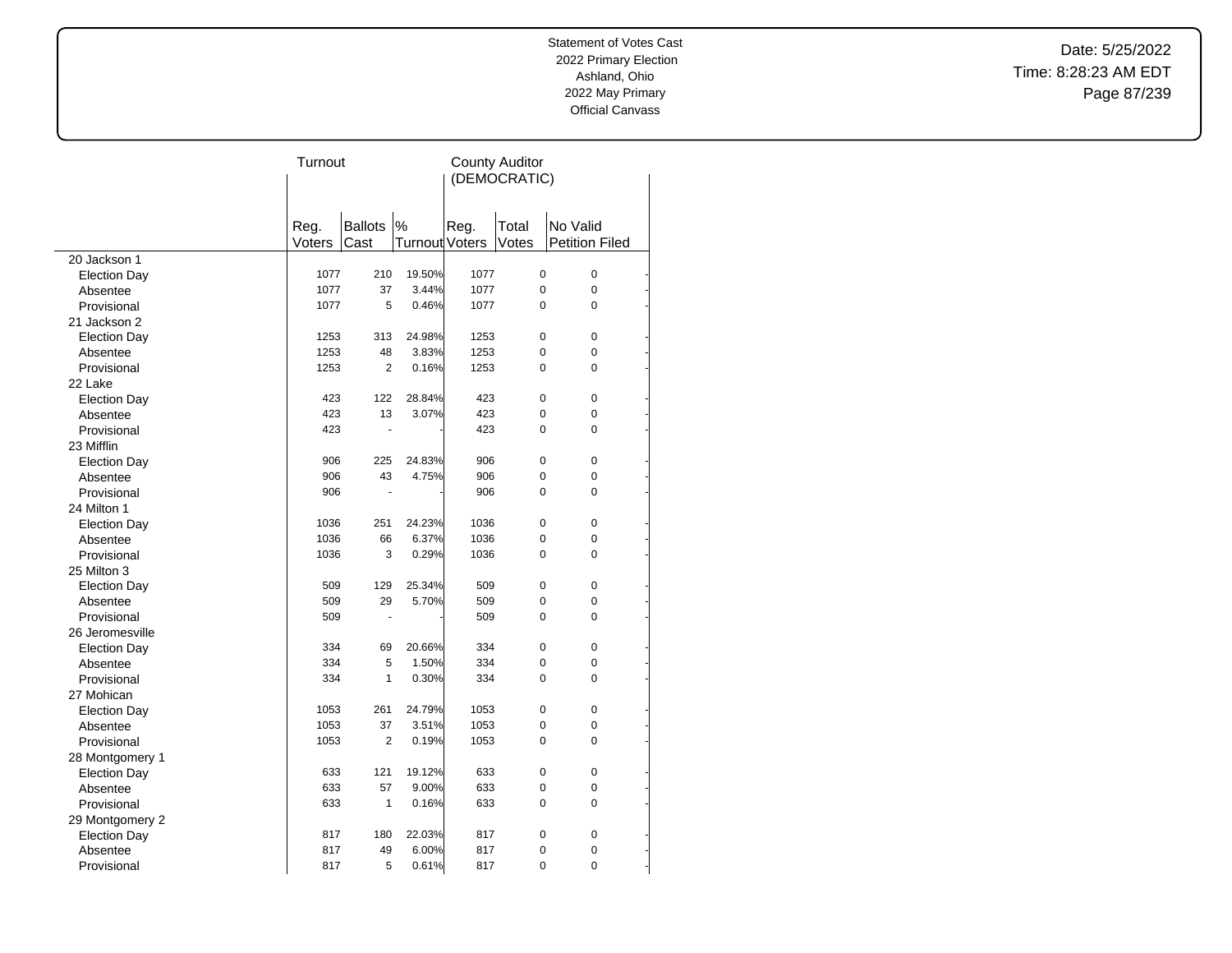Date: 5/25/2022 Time: 8:28:23 AM EDT Page 88/239

| Turnout |  |                                      | County Auditor<br>(DEMOCRATIC) |  |                                                       |
|---------|--|--------------------------------------|--------------------------------|--|-------------------------------------------------------|
| Reg.    |  | Voters Cast   Turnout Voters   Votes |                                |  | Ballots %   Reg.   Total   No Valid<br>Petition Filed |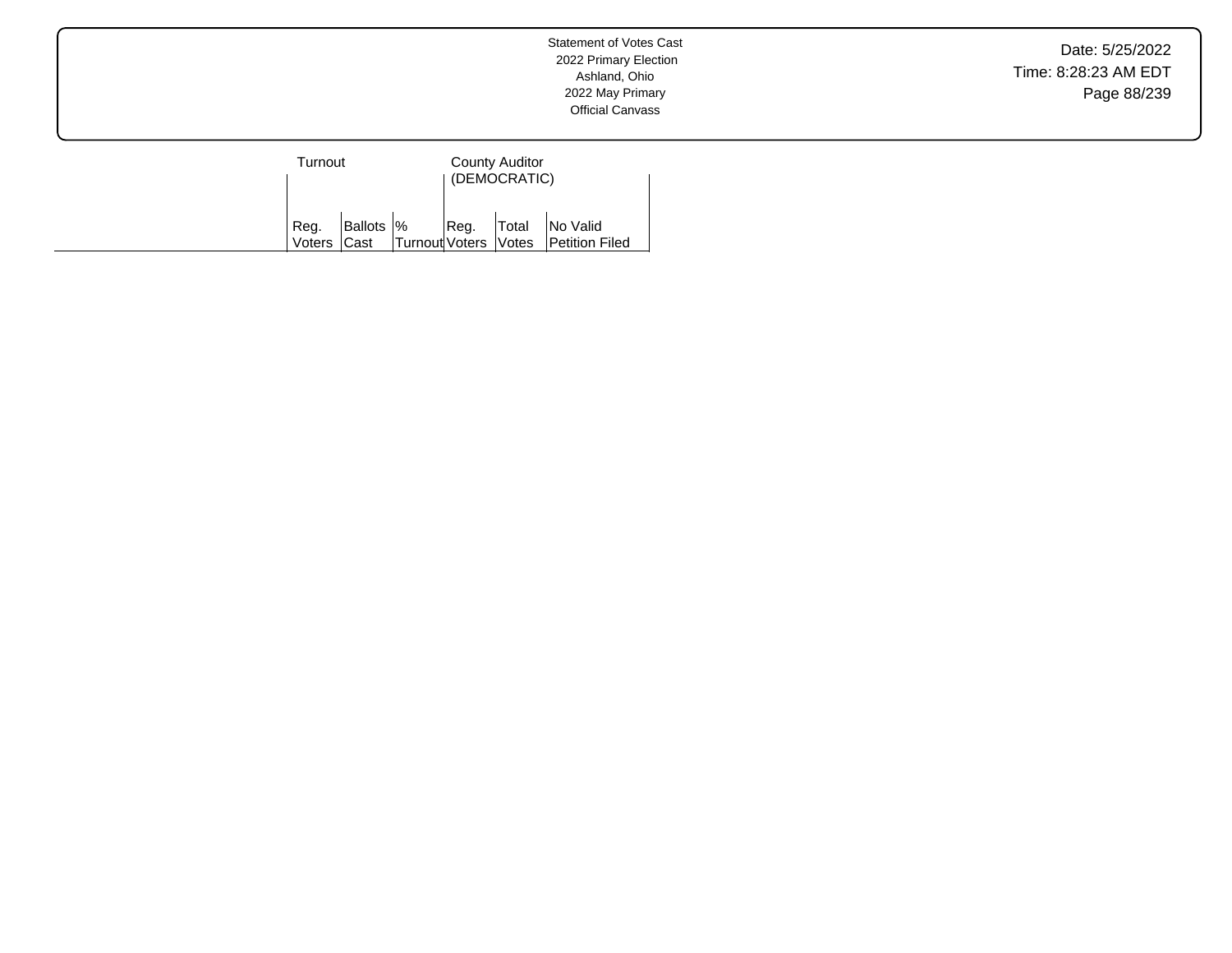-

-

-

-

-

-

-

-

-

-

-

-

-

-

-

-

-

-

-

-

-

-

-

-

-

-

-

-

-

-

-

-

Date: 5/25/2022 Time: 8:28:23 AM EDT Page 89/239

| 30 Montgomery 3     |       |                |        |       |                |   |  |
|---------------------|-------|----------------|--------|-------|----------------|---|--|
| <b>Election Day</b> | 581   | 131            | 22.55% | 581   | $\mathbf 0$    | 0 |  |
| Absentee            | 581   | 51             | 8.78%  | 581   | 0              | 0 |  |
| Provisional         | 581   | ä,             |        | 581   | 0              | 0 |  |
| 31 Orange 1         |       |                |        |       |                |   |  |
| <b>Election Day</b> | 1047  | 273            | 26.07% | 1047  | $\mathbf 0$    | 0 |  |
| Absentee            | 1047  | 48             | 4.58%  | 1047  | 0              | 0 |  |
| Provisional         | 1047  | 3              | 0.29%  | 1047  | 0              | 0 |  |
| 32 Orange 2         |       |                |        |       |                |   |  |
| <b>Election Day</b> | 605   | 184            | 30.41% | 605   | 0              | 0 |  |
| Absentee            | 605   | 19             | 3.14%  | 605   | 0              | 0 |  |
| Provisional         | 605   | $\blacksquare$ |        | 605   | 0              | 0 |  |
| 33 Perry            |       |                |        |       |                |   |  |
| <b>Election Day</b> | 1284  | 304            | 23.68% | 1284  | $\mathbf 0$    | 0 |  |
| Absentee            | 1284  | 71             | 5.53%  | 1284  | 0              | 0 |  |
| Provisional         | 1284  | 1              | 0.08%  | 1284  | 0              | 0 |  |
| 34 Ruggles          |       |                |        |       |                |   |  |
| <b>Election Day</b> | 635   | 167            | 26.30% | 635   | $\mathbf 0$    | 0 |  |
| Absentee            | 635   | 21             | 3.31%  | 635   | 0              | 0 |  |
| Provisional         | 635   | $\mathbf{1}$   | 0.16%  | 635   | 0              | 0 |  |
| 35 Sullivan 1       |       |                |        |       |                |   |  |
| <b>Election Day</b> | 866   | 195            | 22.52% | 866   | $\pmb{0}$      | 0 |  |
| Absentee            | 866   | 24             | 2.77%  | 866   | 0              | 0 |  |
| Provisional         | 866   | $\overline{a}$ |        | 866   | 0              | 0 |  |
| 36 Sullivan 2       |       |                |        |       |                |   |  |
| <b>Election Day</b> | 767   | 181            | 23.60% | 767   | $\mathbf 0$    | 0 |  |
| Absentee            | 767   | 14             | 1.83%  | 767   | 0              | 0 |  |
| Provisional         | 767   | 3              | 0.39%  | 767   | 0              | 0 |  |
| 37 Troy             |       |                |        |       |                |   |  |
| <b>Election Day</b> | 787   | 244            | 31.00% | 787   | $\mathbf 0$    | 0 |  |
| Absentee            | 787   | 27             | 3.43%  | 787   | 0              | 0 |  |
| Provisional         | 787   | 1              | 0.13%  | 787   | 0              | 0 |  |
| 38 Vermillion 1     |       |                |        |       |                |   |  |
| <b>Election Day</b> | 833   | 186            | 22.33% | 833   | 0              | 0 |  |
| Absentee            | 833   | 42             | 5.04%  | 833   | 0              | 0 |  |
| Provisional         | 833   | $\overline{2}$ | 0.24%  | 833   | 0              | 0 |  |
| 39 Vermillion 2     |       |                |        |       |                |   |  |
| <b>Election Day</b> | 1066  | 276            | 25.89% | 1066  | $\mathbf 0$    | 0 |  |
| Absentee            | 1066  | 63             | 5.91%  | 1066  | 0              | 0 |  |
| Provisional         | 1066  | $\blacksquare$ |        | 1066  | 0              | 0 |  |
| Total               |       |                |        |       |                |   |  |
| <b>Election Day</b> | 34426 | 7158           | 20.79% | 34426 | 0              | 0 |  |
| Absentee            | 34426 | 2003           | 5.82%  | 34426 | $\overline{0}$ | 0 |  |
|                     |       |                |        |       |                |   |  |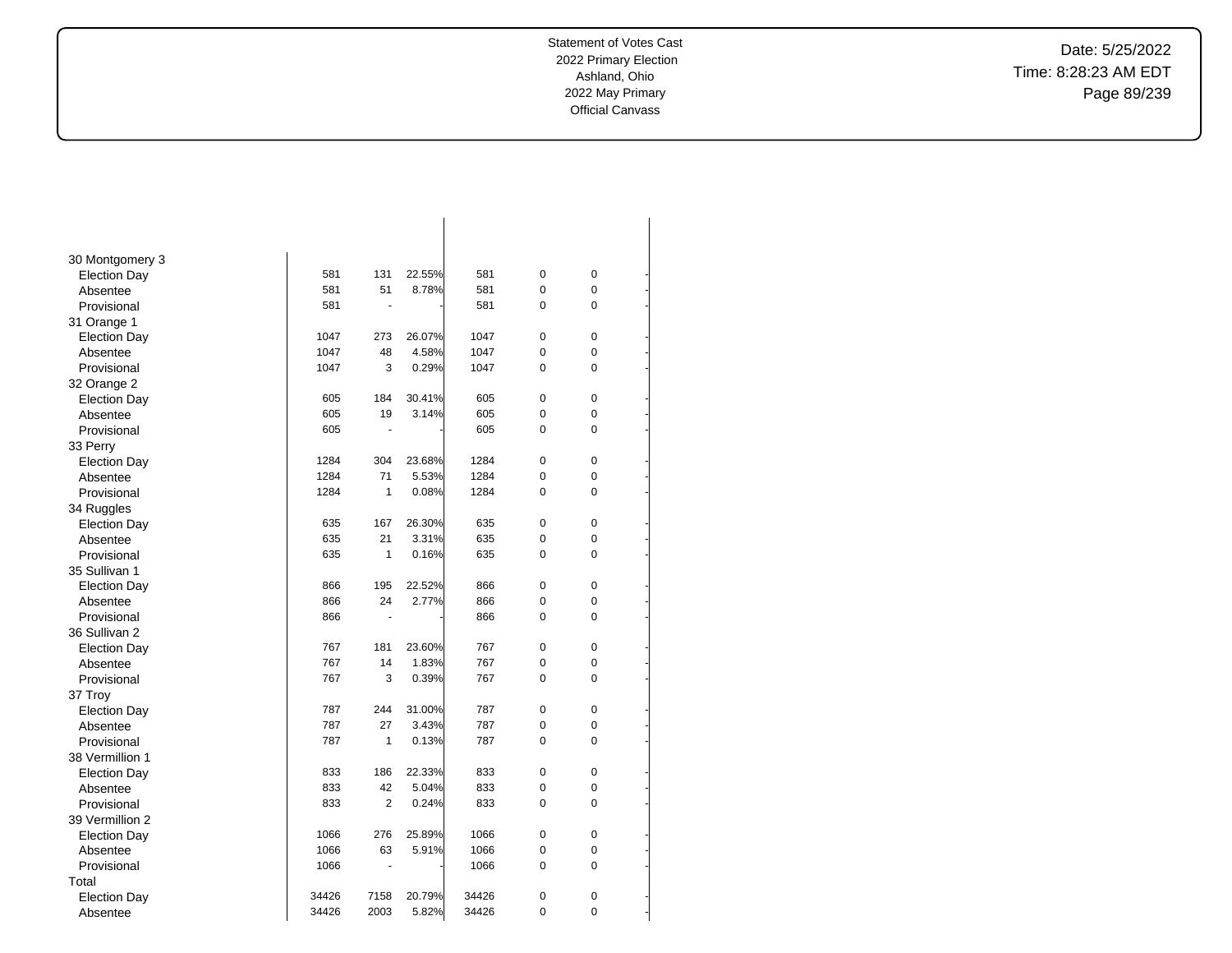Date: 5/25/2022 Time: 8:28:23 AM EDT Page 90/239

| Provisional | 34426 | 65   | 0.19%  | 34426 |  |  |
|-------------|-------|------|--------|-------|--|--|
| Total       | 34426 | 9226 | 26.80% | 34426 |  |  |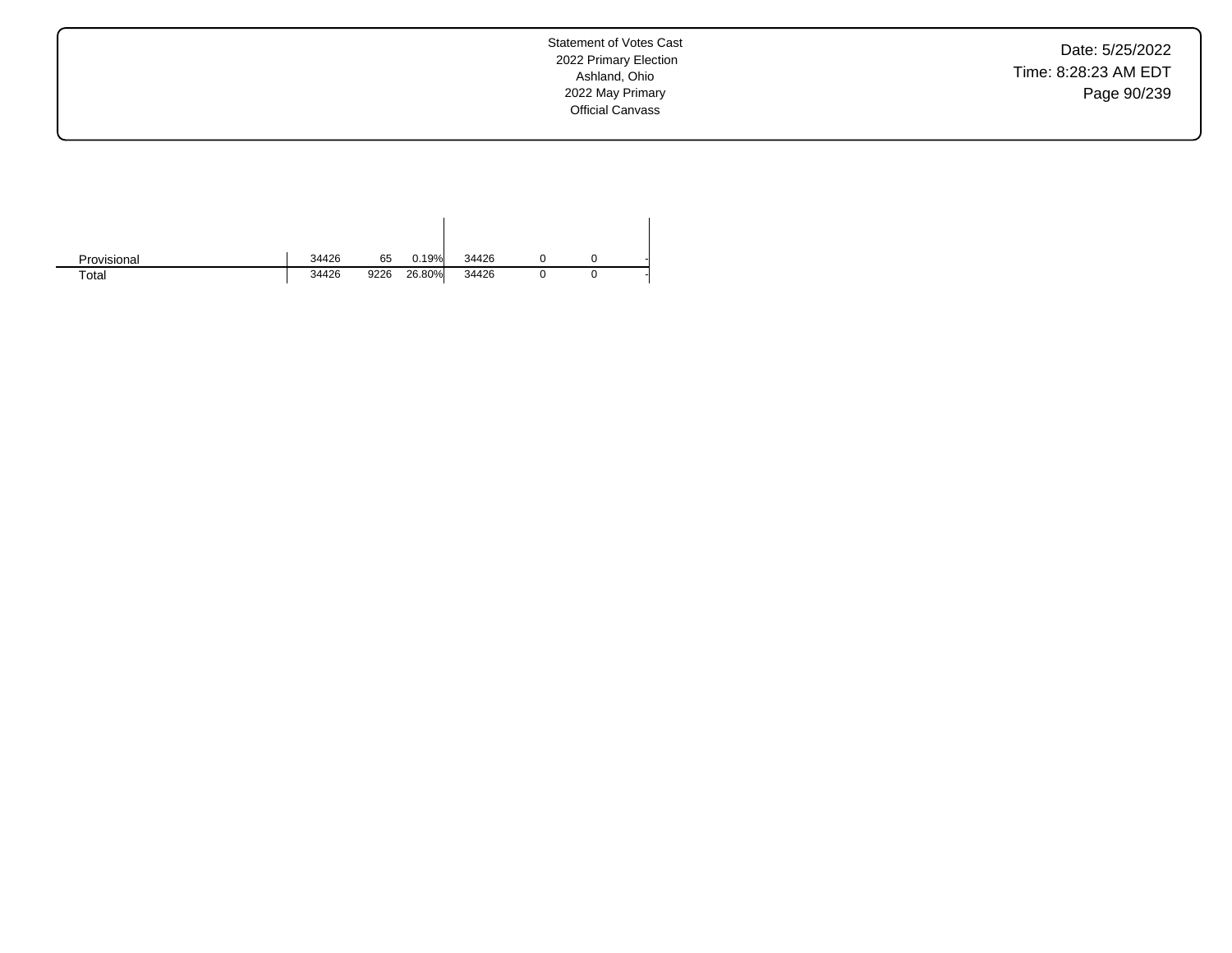Date: 5/25/2022 Time: 8:28:23 AM EDT Page 91/239

|                     | Turnout |                |                       | <b>DFM</b> | (DEMOCRATIC) | County Central Committee - 1B |         |
|---------------------|---------|----------------|-----------------------|------------|--------------|-------------------------------|---------|
|                     | Reg.    | <b>Ballots</b> | %                     | Reg.       | Total        | Paula D.                      |         |
|                     | Voters  | Cast           | <b>Turnout Voters</b> |            | Votes        | Watson                        |         |
| Jurisdiction Wide   |         |                |                       |            |              |                               |         |
| 02 Ashland City 1-B |         |                |                       |            |              |                               |         |
| <b>Election Day</b> | 1070    | 166            | 15.51%                | 1070       | 14           | 14                            | 100.00% |
| Absentee            | 1070    | 127            | 11.87%                | 1070       | 32           | 32                            | 100.00% |
| Provisional         | 1070    | 1              | 0.09%                 | 1070       | 0            | 0                             | ٠       |
| Total               |         |                |                       |            |              |                               |         |
| <b>Election Day</b> | 34426   | 7158           | 20.79%                | 1070       | 14           | 14                            | 100.00% |
| Absentee            | 34426   | 2003           | 5.82%                 | 1070       | 32           | 32                            | 100.00% |
| Provisional         | 34426   | 65             | 0.19%                 | 1070       | 0            | 0                             | ٠       |
| Total               | 34426   | 9226           | 26.80%                | 1070       | 46           | 46                            | 100.00% |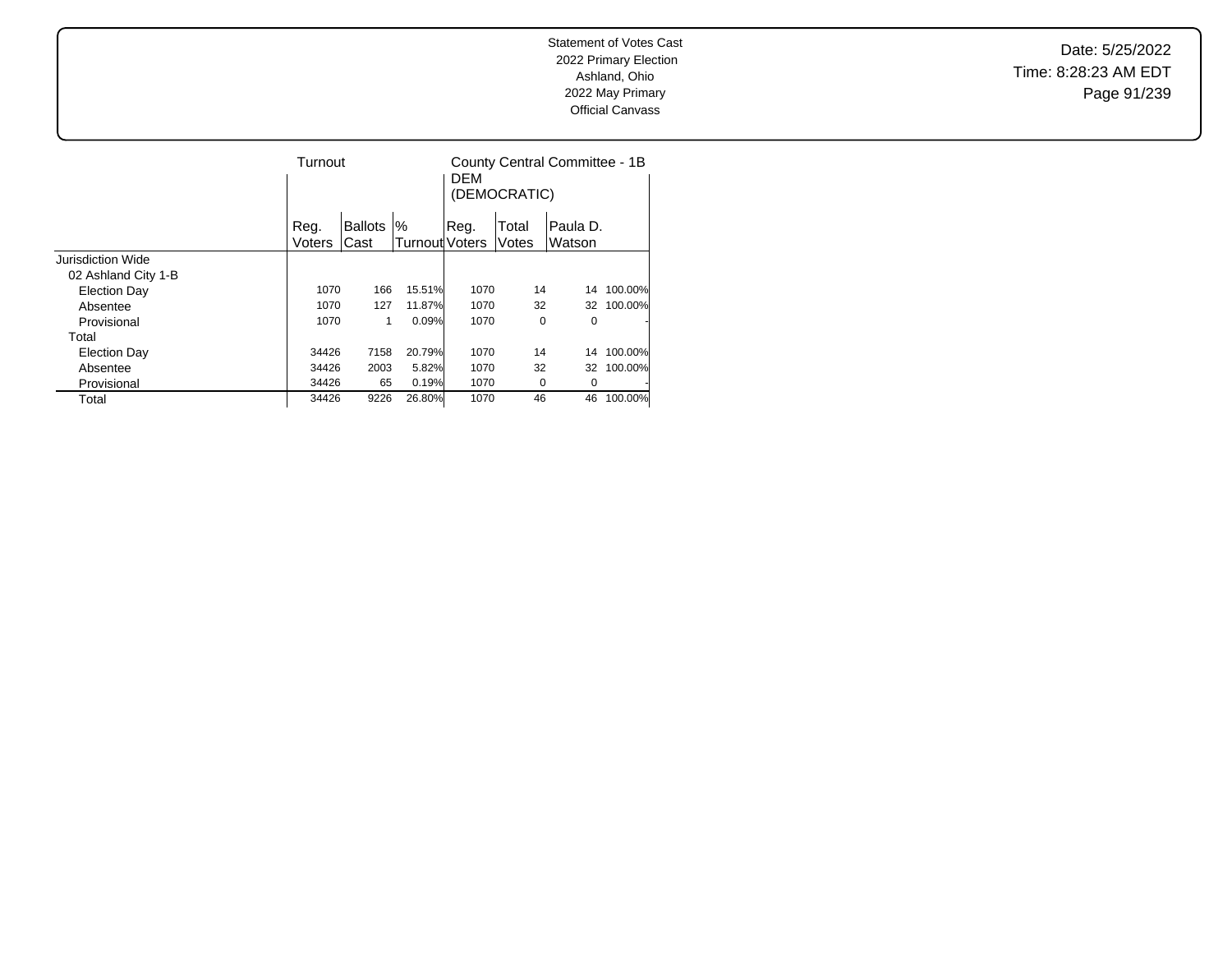Date: 5/25/2022 Time: 8:28:23 AM EDT Page 92/239

|                     | Turnout |                |                | <b>DEM</b> | (DEMOCRATIC) | County Central Committee - 2A |         |
|---------------------|---------|----------------|----------------|------------|--------------|-------------------------------|---------|
|                     | Reg.    | <b>Ballots</b> | %              | .Reg.      | Total        | Heather L.                    |         |
|                     | Voters  | Cast           | Turnout Voters |            | Votes        | Sample                        |         |
| Jurisdiction Wide   |         |                |                |            |              |                               |         |
| 05 Ashland City 2-A |         |                |                |            |              |                               |         |
| <b>Election Day</b> | 926     | 127            | 13.71%         | 926        | 9            | 9                             | 100.00% |
| Absentee            | 926     | 79             | 8.53%          | 926        | 11           | 11                            | 100.00% |
| Provisional         | 926     | 2              | 0.22%          | 926        | 0            | 0                             |         |
| Total               |         |                |                |            |              |                               |         |
| <b>Election Day</b> | 34426   | 7158           | 20.79%         | 926        | 9            | 9                             | 100.00% |
| Absentee            | 34426   | 2003           | 5.82%          | 926        | 11           | 11                            | 100.00% |
| Provisional         | 34426   | 65             | 0.19%          | 926        | 0            | 0                             |         |
| Total               | 34426   | 9226           | 26.80%         | 926        | 20           | 20                            | 100.00% |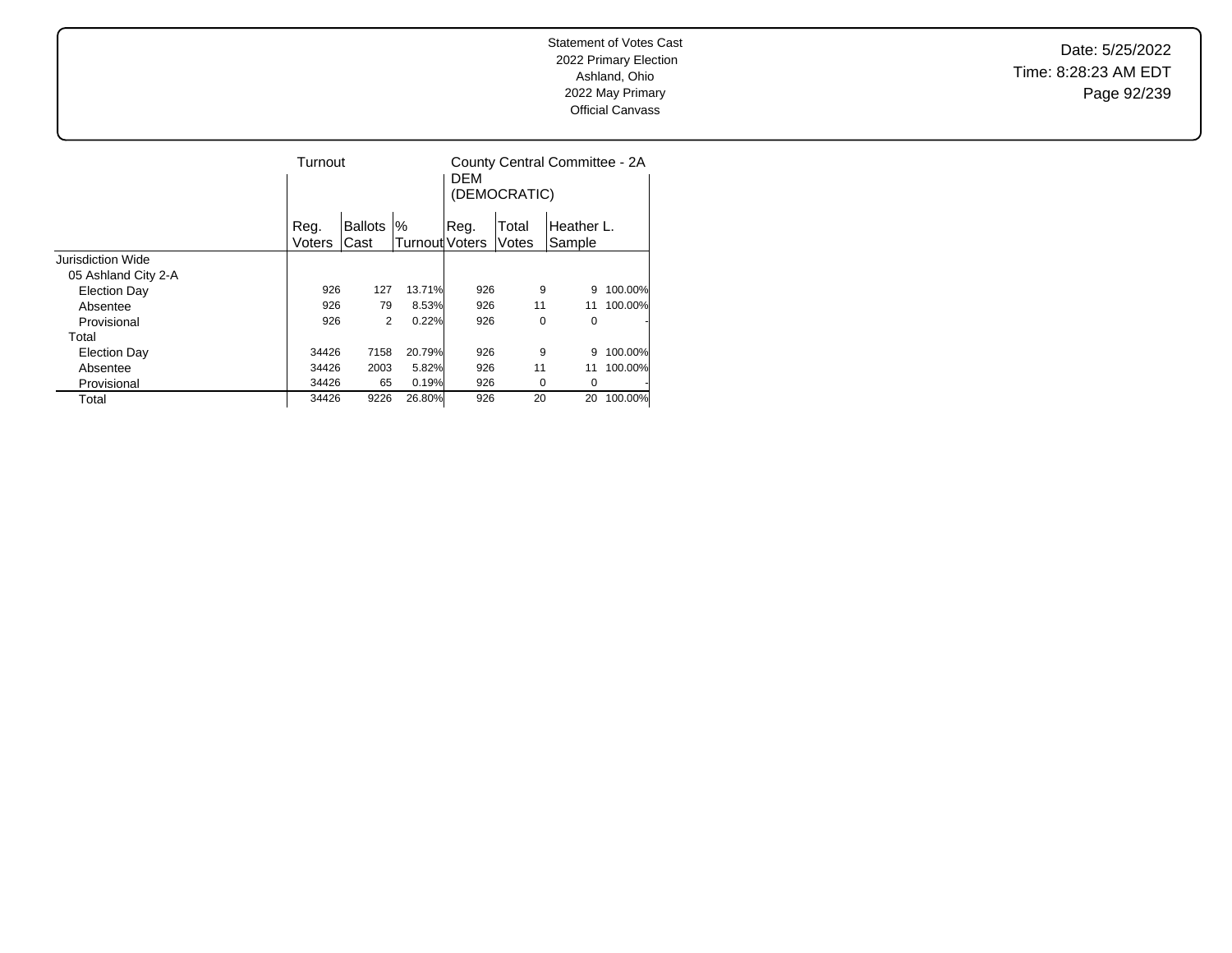Date: 5/25/2022 Time: 8:28:23 AM EDT Page 93/239

|                     | Turnout       |                |                       | 2C DEM | (DEMOCRATIC) | County Central Committee - |         |
|---------------------|---------------|----------------|-----------------------|--------|--------------|----------------------------|---------|
|                     | Reg.          | <b>Ballots</b> | '%                    | Reg.   | Total        |                            |         |
|                     | <b>Voters</b> | Cast           | <b>Turnout Voters</b> |        | Votes        | Kevin Barnet               |         |
| Jurisdiction Wide   |               |                |                       |        |              |                            |         |
| 07 Ashland City 2-C |               |                |                       |        |              |                            |         |
| <b>Election Day</b> | 969           | 165            | 17.03%                | 969    | 19           | 19                         | 100.00% |
| Absentee            | 969           | 75             | 7.74%                 | 969    | 18           | 18                         | 100.00% |
| Provisional         | 969           | 1              | 0.10%                 | 969    | 0            | 0                          |         |
| Total               |               |                |                       |        |              |                            |         |
| <b>Election Day</b> | 34426         | 7158           | 20.79%                | 969    | 19           | 19                         | 100.00% |
| Absentee            | 34426         | 2003           | 5.82%                 | 969    | 18           | 18                         | 100.00% |
| Provisional         | 34426         | 65             | 0.19%                 | 969    | 0            | 0                          |         |
| Total               | 34426         | 9226           | 26.80%                | 969    | 37           | 37                         | 100.00% |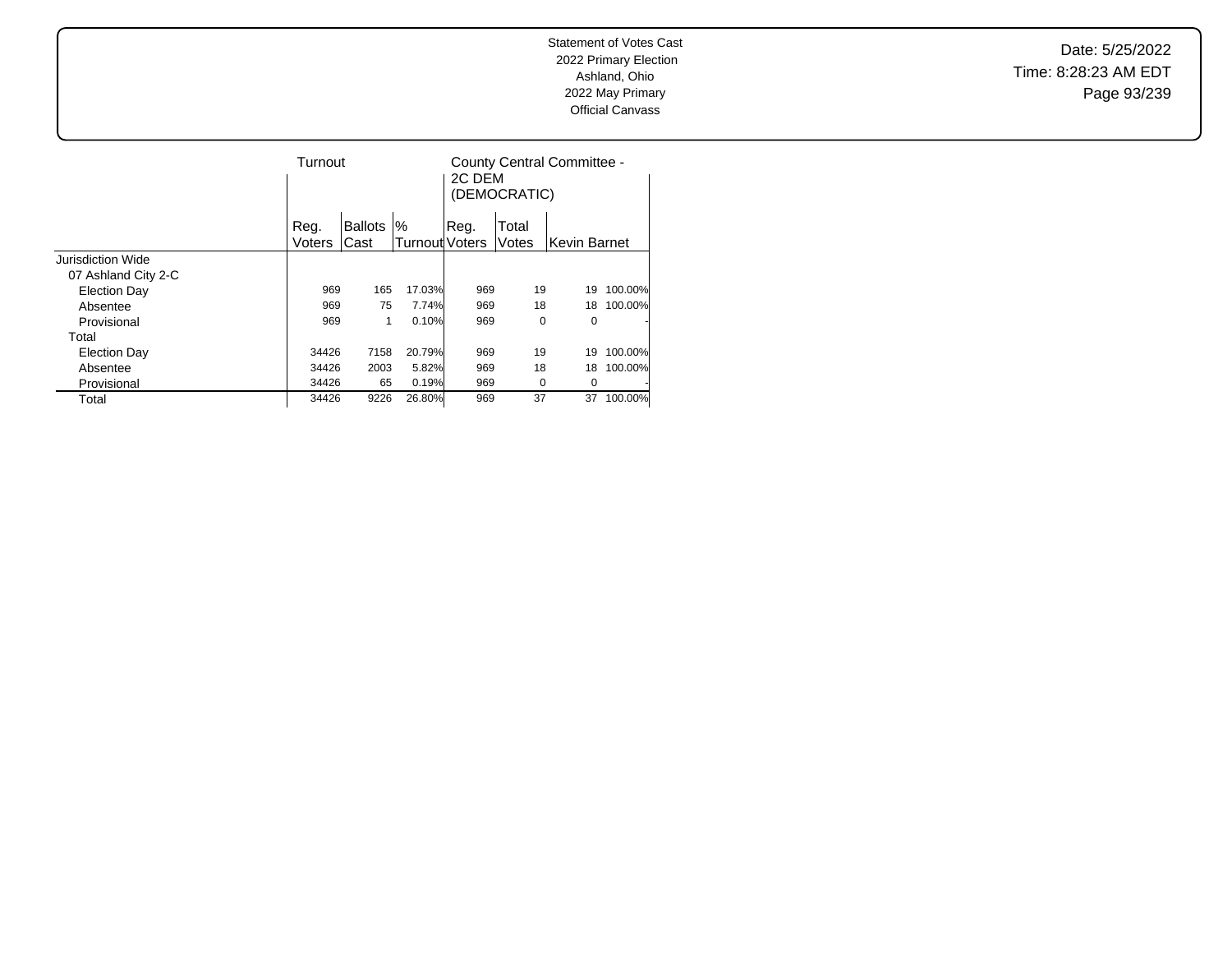Date: 5/25/2022 Time: 8:28:23 AM EDT Page 94/239

|                     | Turnout |                |                       | <b>DEM</b><br>(DEMOCRATIC) | County Central Committee - 3A |           |         |
|---------------------|---------|----------------|-----------------------|----------------------------|-------------------------------|-----------|---------|
|                     | Reg.    | <b>Ballots</b> | %                     | Reg.                       | Total                         | Josiah L. |         |
|                     | Voters  | Cast           | <b>Turnout Voters</b> |                            | Votes                         | Mason     |         |
| Jurisdiction Wide   |         |                |                       |                            |                               |           |         |
| 08 Ashland City 3-A |         |                |                       |                            |                               |           |         |
| <b>Election Day</b> | 763     | 121            | 15.86%                | 763                        | 17                            | 17        | 100.00% |
| Absentee            | 763     | 36             | 4.72%                 | 763                        | 6                             | 6         | 100.00% |
| Provisional         | 763     | 2              | 0.26%                 | 763                        | 0                             | 0         |         |
| Total               |         |                |                       |                            |                               |           |         |
| <b>Election Day</b> | 34426   | 7158           | 20.79%                | 763                        | 17                            | 17        | 100.00% |
| Absentee            | 34426   | 2003           | 5.82%                 | 763                        | 6                             | 6         | 100.00% |
| Provisional         | 34426   | 65             | 0.19%                 | 763                        | 0                             | 0         |         |
| Total               | 34426   | 9226           | 26.80%                | 763                        | 23                            | 23        | 100.00% |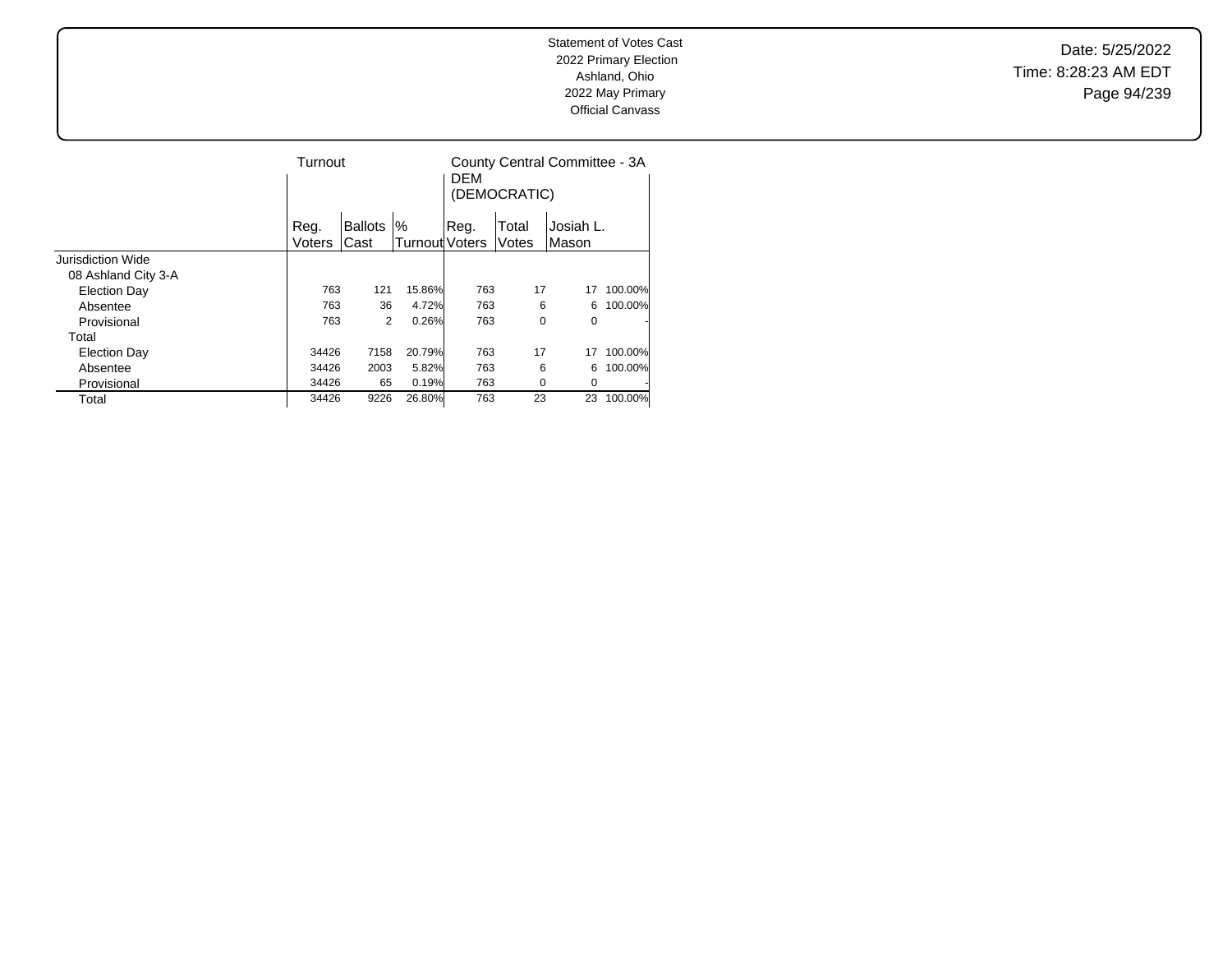Date: 5/25/2022 Time: 8:28:23 AM EDT Page 95/239

|                     |               | Turnout        |                |       | (DEMOCRATIC) | County Central Committee - 3B |         |
|---------------------|---------------|----------------|----------------|-------|--------------|-------------------------------|---------|
|                     | Reg.          | <b>Ballots</b> | $\%$           | .Reg. | Total        | Barbara                       |         |
|                     | <b>Voters</b> | Cast           | Turnout Voters |       | Votes        | Lindsay                       |         |
| Jurisdiction Wide   |               |                |                |       |              |                               |         |
| 09 Ashland City 3-B |               |                |                |       |              |                               |         |
| <b>Election Day</b> | 960           | 142            | 14.79%         | 960   | 14           | 14                            | 100.00% |
| Absentee            | 960           | 68             | 7.08%          | 960   | 13           | 13                            | 100.00% |
| Provisional         | 960           | 2              | 0.21%          | 960   | 0            | 0                             |         |
| Total               |               |                |                |       |              |                               |         |
| <b>Election Day</b> | 34426         | 7158           | 20.79%         | 960   | 14           | 14                            | 100.00% |
| Absentee            | 34426         | 2003           | 5.82%          | 960   | 13           | 13                            | 100.00% |
| Provisional         | 34426         | 65             | 0.19%          | 960   | 0            | 0                             |         |
| Total               | 34426         | 9226           | 26.80%         | 960   | 27           | 27                            | 100.00% |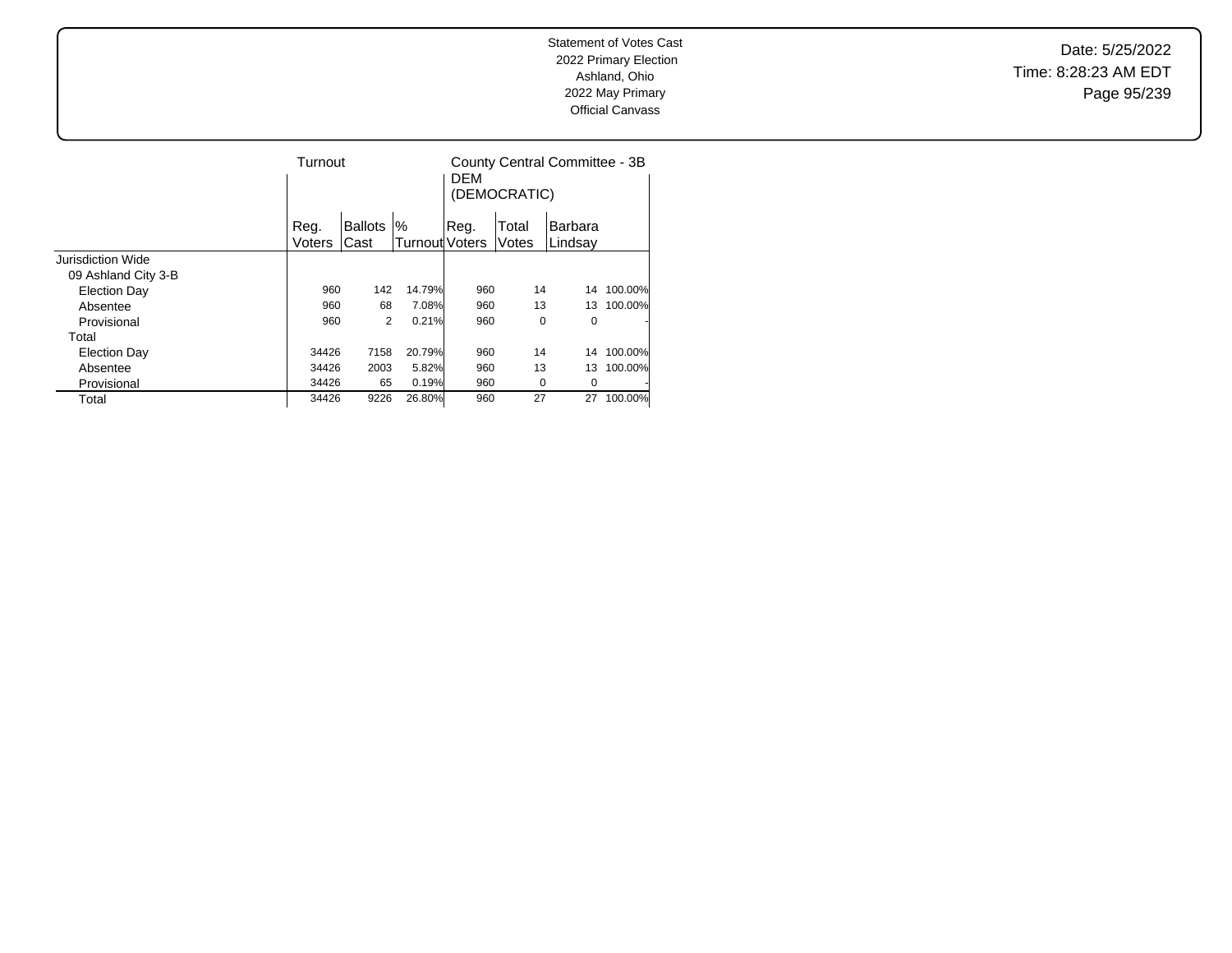Date: 5/25/2022 Time: 8:28:23 AM EDT Page 96/239

|                          |        | Turnout        |                |       | 3C DEM<br>(DEMOCRATIC) | County Central Committee - |         |
|--------------------------|--------|----------------|----------------|-------|------------------------|----------------------------|---------|
|                          | Reg.   | <b>Ballots</b> | %              | .Reg. | Total                  | Dennis William             |         |
|                          | Voters | Cast           | Turnout Voters |       | Votes                  | Dyer                       |         |
| <b>Jurisdiction Wide</b> |        |                |                |       |                        |                            |         |
| 10 Ashland City 3-C      |        |                |                |       |                        |                            |         |
| <b>Election Day</b>      | 940    | 147            | 15.64%         | 940   | 9                      | 9                          | 100.00% |
| Absentee                 | 940    | 135            | 14.36%         | 940   | 16                     | 16                         | 100.00% |
| Provisional              | 940    | 5              | 0.53%          | 940   | 0                      | 0                          |         |
| Total                    |        |                |                |       |                        |                            |         |
| <b>Election Day</b>      | 34426  | 7158           | 20.79%         | 940   | 9                      | 9                          | 100.00% |
| Absentee                 | 34426  | 2003           | 5.82%          | 940   | 16                     | 16                         | 100.00% |
| Provisional              | 34426  | 65             | 0.19%          | 940   | 0                      | 0                          |         |
| Total                    | 34426  | 9226           | 26.80%         | 940   | 25                     | 25                         | 100.00% |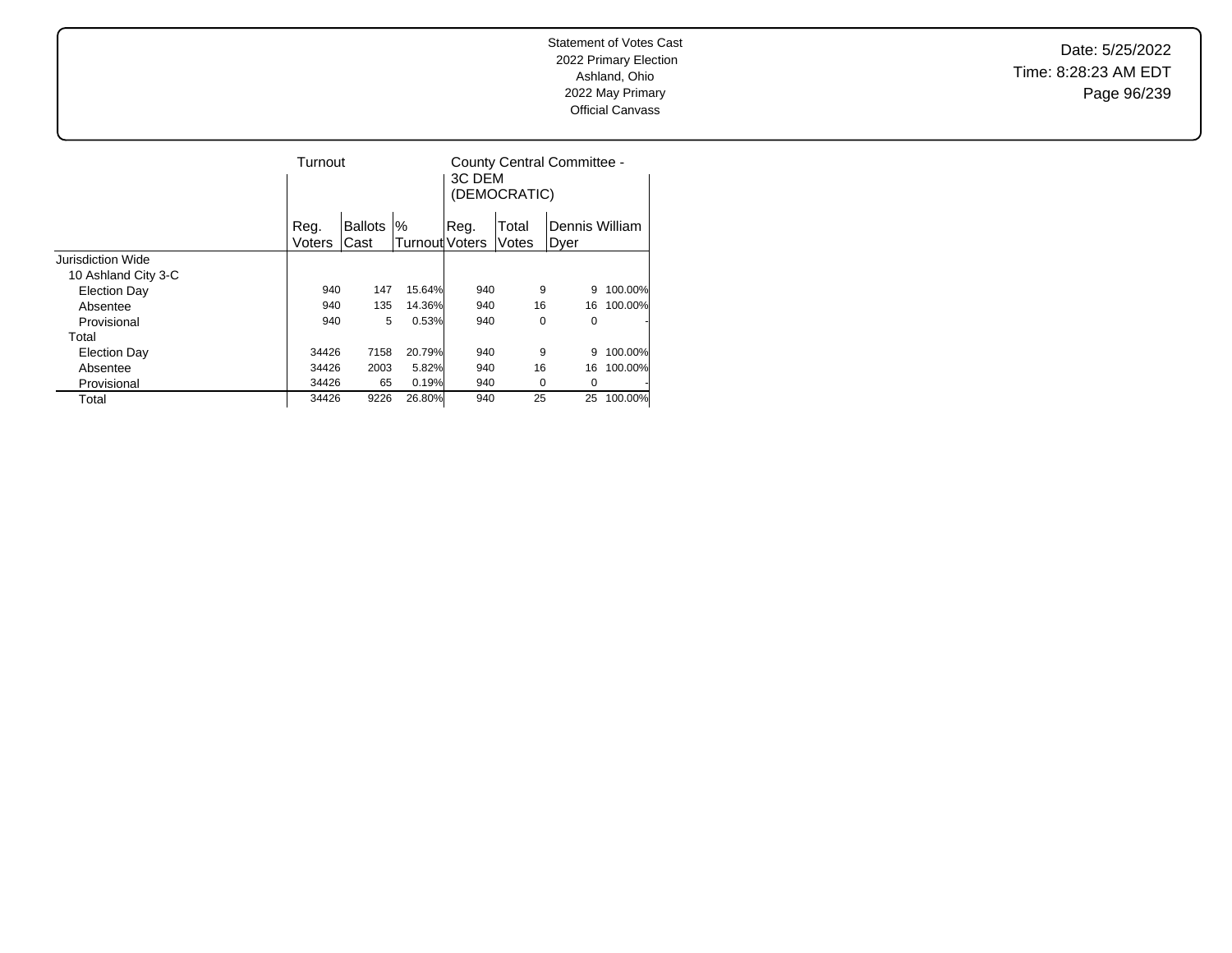Date: 5/25/2022 Time: 8:28:23 AM EDT Page 97/239

|                     | Turnout |                |                       | County Central Committee -<br>3D DEM<br>(DEMOCRATIC) |       |                 |         |
|---------------------|---------|----------------|-----------------------|------------------------------------------------------|-------|-----------------|---------|
|                     | Reg.    | <b>Ballots</b> | $\%$                  | Reg.                                                 | Total |                 |         |
|                     | Voters  | Cast           | <b>Turnout</b> Voters |                                                      | Votes | Jeff A. Burnett |         |
| Jurisdiction Wide   |         |                |                       |                                                      |       |                 |         |
| 11 Ashland City 3-D |         |                |                       |                                                      |       |                 |         |
| <b>Election Day</b> | 660     | 71             | 10.76%                | 660                                                  | 9     | 9               | 100.00% |
| Absentee            | 660     | 18             | 2.73%                 | 660                                                  | 1     |                 | 100.00% |
| Provisional         | 660     | 1              | 0.15%                 | 660                                                  | 1     |                 | 100.00% |
| Total               |         |                |                       |                                                      |       |                 |         |
| <b>Election Day</b> | 34426   | 7158           | 20.79%                | 660                                                  | 9     | 9               | 100.00% |
| Absentee            | 34426   | 2003           | 5.82%                 | 660                                                  | 1     |                 | 100.00% |
| Provisional         | 34426   | 65             | 0.19%                 | 660                                                  |       |                 | 100.00% |
| Total               | 34426   | 9226           | 26.80%                | 660                                                  | 11    | 11              | 100.00% |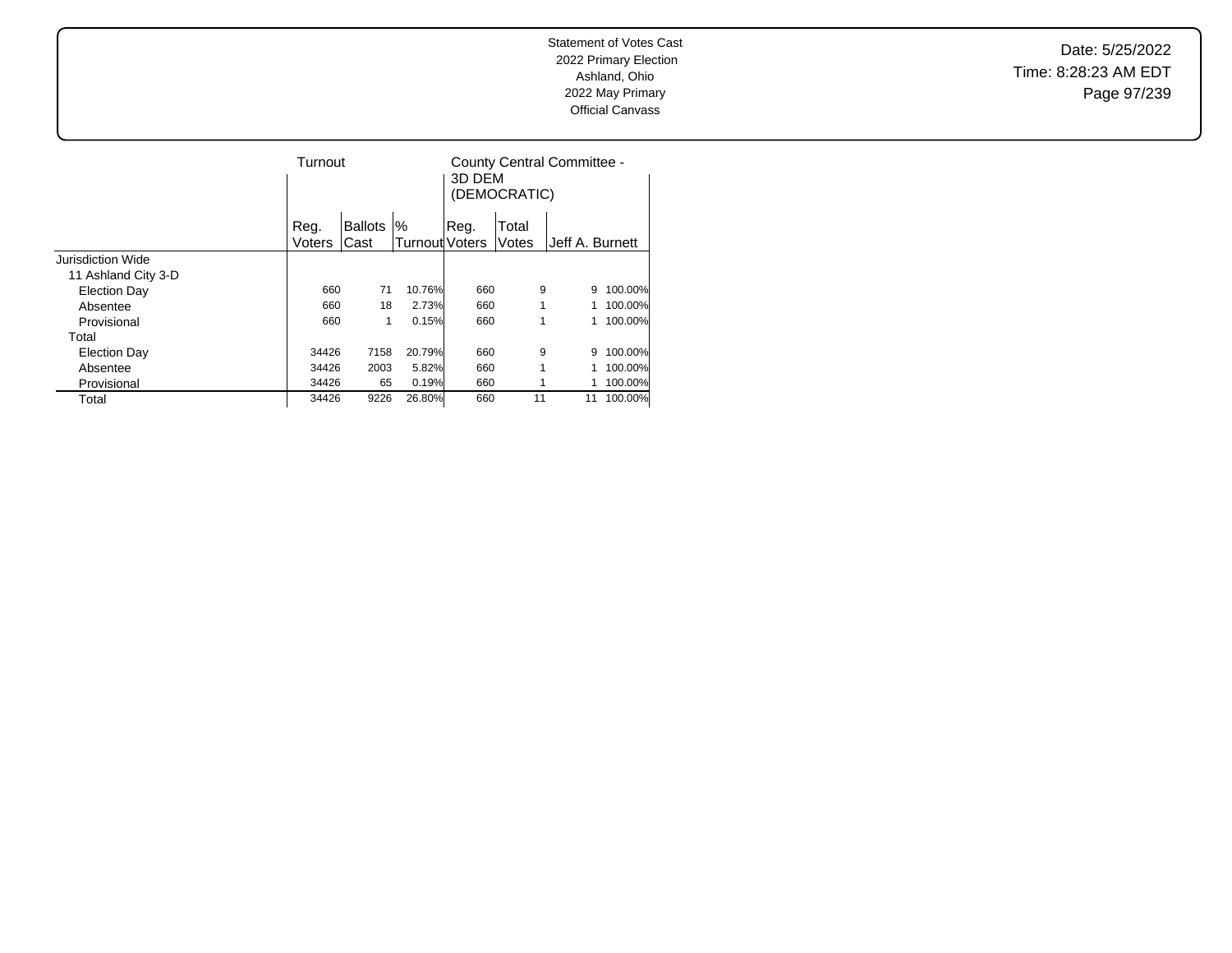Date: 5/25/2022 Time: 8:28:23 AM EDT Page 98/239

|                     | Turnout |                |                       | County Central Committee -<br><b>CLEAR CREEK DEM</b><br>(DEMOCRATIC) |       |               |         |  |
|---------------------|---------|----------------|-----------------------|----------------------------------------------------------------------|-------|---------------|---------|--|
|                     | Reg.    | <b>Ballots</b> | %                     | Reg.                                                                 | Total |               |         |  |
|                     | Voters  | Cast           | <b>Turnout</b> Voters |                                                                      | Votes | Andrew Kinney |         |  |
| Jurisdiction Wide   |         |                |                       |                                                                      |       |               |         |  |
| 15 Clear Creek      |         |                |                       |                                                                      |       |               |         |  |
| <b>Election Day</b> | 1276    | 292            | 22.88%                | 1276                                                                 | 27    | 27            | 100.00% |  |
| Absentee            |         | 1276<br>64     | 5.02%                 | 1276                                                                 | 9     | 9             | 100.00% |  |
| Provisional         |         | 1276<br>6      | 0.47%                 | 1276                                                                 | 0     | 0             |         |  |
| Total               |         |                |                       |                                                                      |       |               |         |  |
| <b>Election Day</b> | 34426   | 7158           | 20.79%                | 1276                                                                 | 27    | 27            | 100.00% |  |
| Absentee            | 34426   | 2003           | 5.82%                 | 1276                                                                 | 9     | 9             | 100.00% |  |
| Provisional         | 34426   | 65             | 0.19%                 | 1276                                                                 | 0     | 0             |         |  |
| Total               | 34426   | 9226           | 26.80%                | 1276                                                                 | 36    | 36            | 100.00% |  |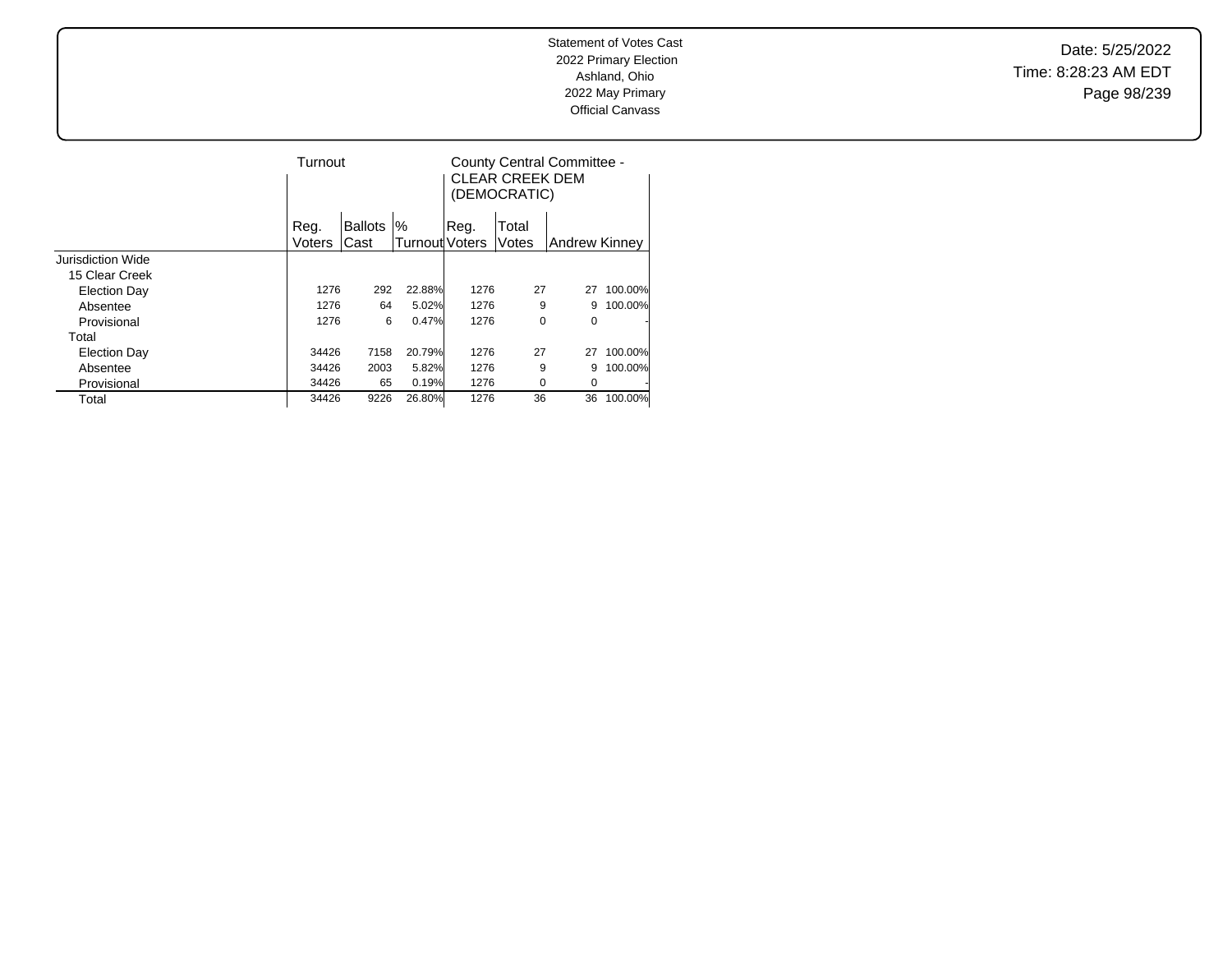Date: 5/25/2022 Time: 8:28:23 AM EDT Page 99/239

|                   | Turnout       |         |                |      | (DEMOCRATIC) | County Central Committee -<br>LOUDONVILLE 1 DEM |         |  |
|-------------------|---------------|---------|----------------|------|--------------|-------------------------------------------------|---------|--|
|                   | Reg.          | Ballots | %              | Reg. | Total        |                                                 |         |  |
|                   | <b>Voters</b> | Cast    | Turnout Voters |      | Votes        | Jane Stoops                                     |         |  |
| Jurisdiction Wide |               |         |                |      |              |                                                 |         |  |
| 16 Loudonville 1  |               |         |                |      |              |                                                 |         |  |
| Election Day      | 1334          | 309     | 23.16%         | 1334 | 43           | 43                                              | 100.00% |  |
| Absentee          | 1334          | 39      | 2.92%          | 1334 | 12           | 12                                              | 100.00% |  |
| Provisional       | 1334          | 6       | 0.45%          | 1334 | 0            | 0                                               |         |  |
| Total             |               |         |                |      |              |                                                 |         |  |
| Election Day      | 34426         | 7158    | 20.79%         | 1334 | 43           | 43                                              | 100.00% |  |
| Absentee          | 34426         | 2003    | 5.82%          | 1334 | 12           | 12                                              | 100.00% |  |
| Provisional       | 34426         | 65      | 0.19%          | 1334 | 0            | 0                                               |         |  |
| Total             | 34426         | 9226    | 26.80%         | 1334 | 55           | 55                                              | 100.00% |  |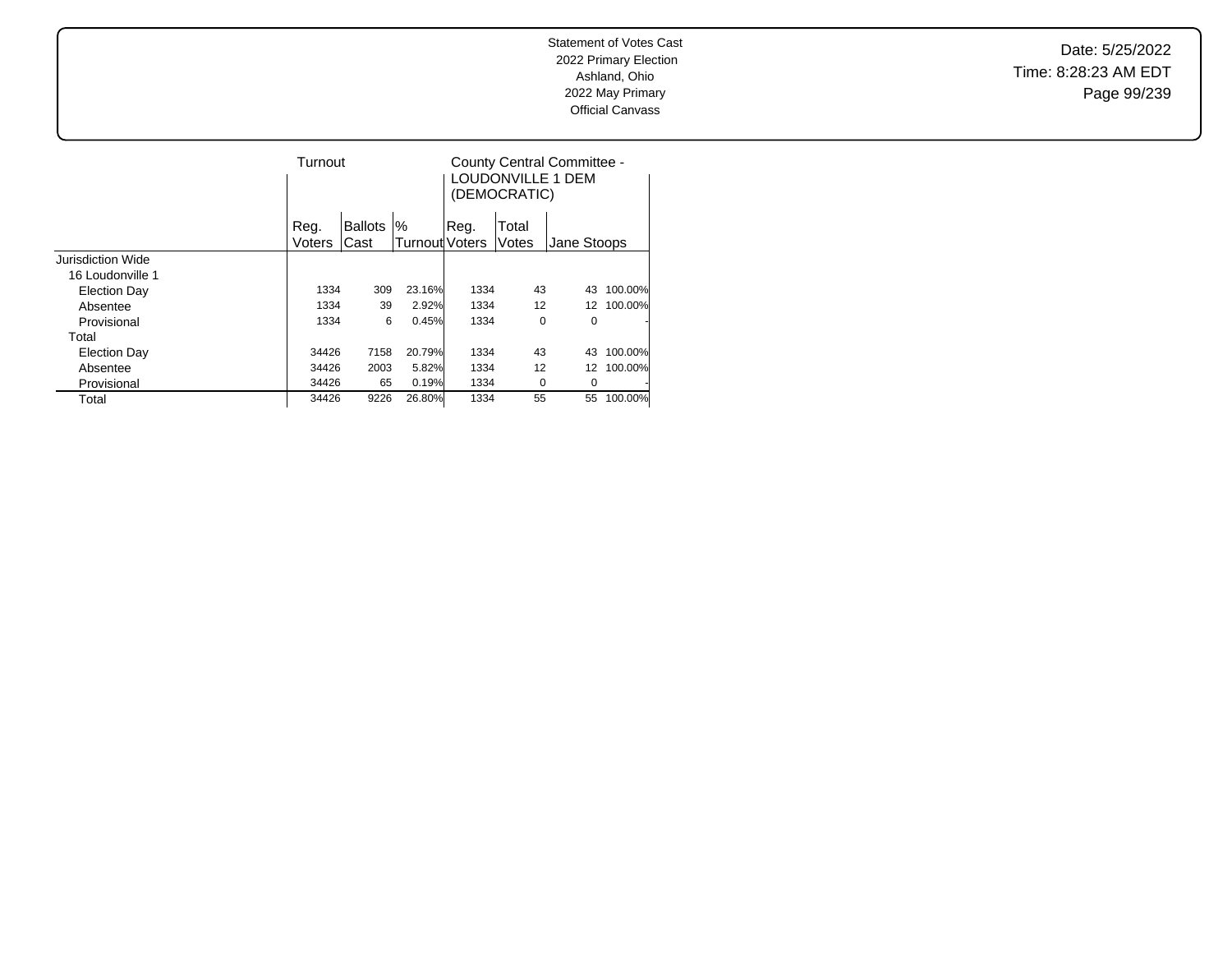Date: 5/25/2022 Time: 8:28:23 AM EDT Page 100/239

|                     | Turnout |                |        | JACKSON 2 DEM<br>(DEMOCRATIC) | County Central Committee - |               |         |  |
|---------------------|---------|----------------|--------|-------------------------------|----------------------------|---------------|---------|--|
|                     | Reg.    | <b>Ballots</b> | %      | Reg.                          | Total                      |               |         |  |
|                     | Voters  | Cast           |        | Turnout Voters                | Votes                      | David Holcomb |         |  |
| Jurisdiction Wide   |         |                |        |                               |                            |               |         |  |
| 21 Jackson 2        |         |                |        |                               |                            |               |         |  |
| Election Day        | 1253    | 313            | 24.98% | 1253                          | 28                         | 28            | 100.00% |  |
| Absentee            | 1253    | 48             | 3.83%  | 1253                          | 8                          | 8             | 100.00% |  |
| Provisional         | 1253    | 2              | 0.16%  | 1253                          | $\mathbf 0$                | 0             |         |  |
| Total               |         |                |        |                               |                            |               |         |  |
| <b>Election Day</b> | 34426   | 7158           | 20.79% | 1253                          | 28                         | 28            | 100.00% |  |
| Absentee            | 34426   | 2003           | 5.82%  | 1253                          | 8                          | 8             | 100.00% |  |
| Provisional         | 34426   | 65             | 0.19%  | 1253                          | 0                          | 0             |         |  |
| Total               | 34426   | 9226           | 26.80% | 1253                          | 36                         | 36            | 100.00% |  |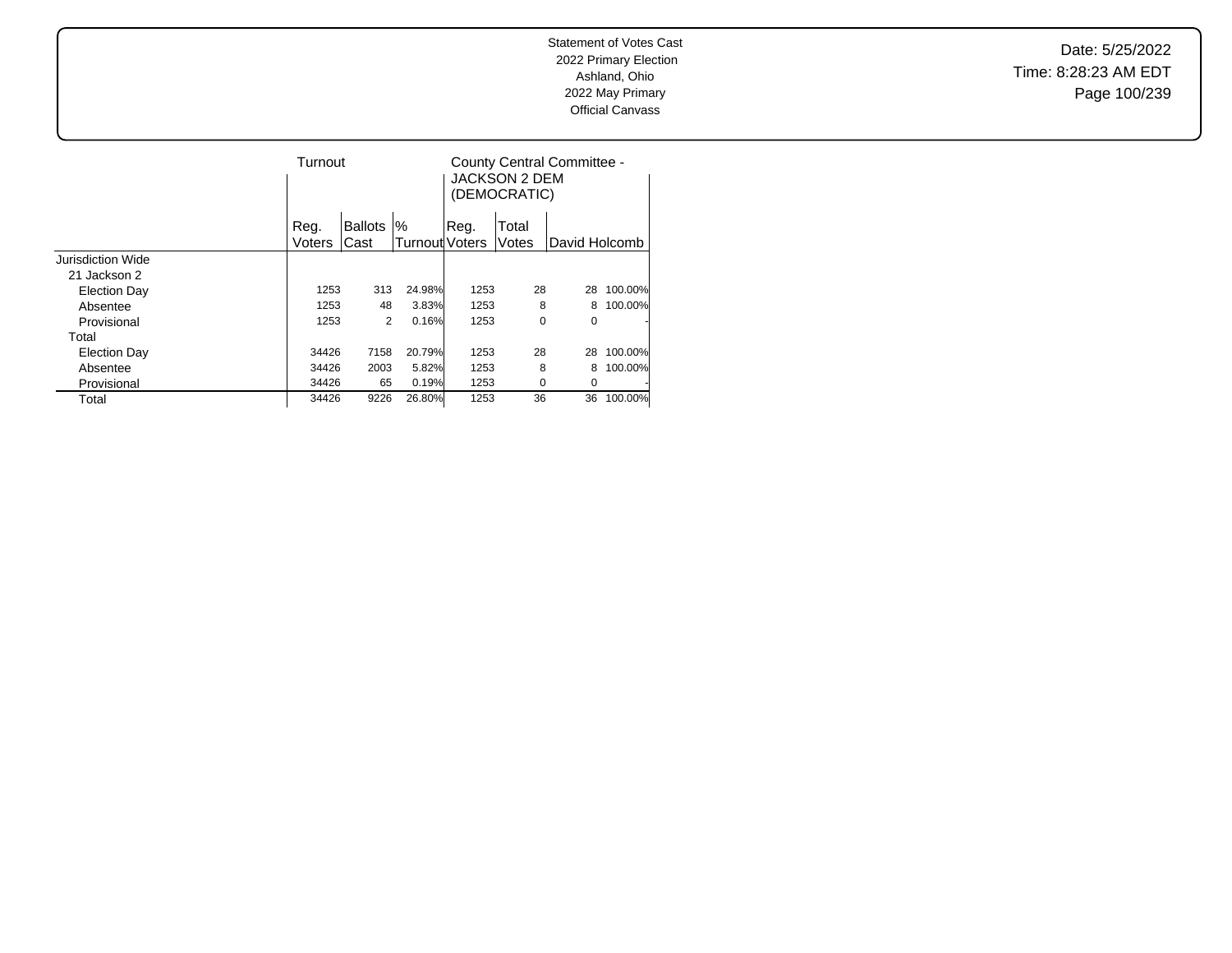Date: 5/25/2022 Time: 8:28:23 AM EDT Page 101/239

|                          | Turnout |                |                |       | County Central Committee -<br>MIFFLIN DEM<br>(DEMOCRATIC) |               |         |  |
|--------------------------|---------|----------------|----------------|-------|-----------------------------------------------------------|---------------|---------|--|
|                          | Reg.    | <b>Ballots</b> | '%             | .Reg. | Total                                                     |               |         |  |
|                          | Voters  | Cast           | Turnout Voters |       | Votes                                                     | lKaron Summer |         |  |
| <b>Jurisdiction Wide</b> |         |                |                |       |                                                           |               |         |  |
| 23 Mifflin               |         |                |                |       |                                                           |               |         |  |
| Election Day             | 906     | 225            | 24.83%         | 906   | 22                                                        | 22            | 100.00% |  |
| Absentee                 | 906     | 43             | 4.75%          | 906   | 7                                                         |               | 100.00% |  |
| Provisional              | 906     |                |                | 906   | 0                                                         | 0             |         |  |
| Total                    |         |                |                |       |                                                           |               |         |  |
| <b>Election Day</b>      | 34426   | 7158           | 20.79%         | 906   | 22                                                        | 22            | 100.00% |  |
| Absentee                 | 34426   | 2003           | 5.82%          | 906   | 7                                                         |               | 100.00% |  |
| Provisional              | 34426   | 65             | 0.19%          | 906   | 0                                                         | 0             |         |  |
| Total                    | 34426   | 9226           | 26.80%         | 906   | 29                                                        | 29            | 100.00% |  |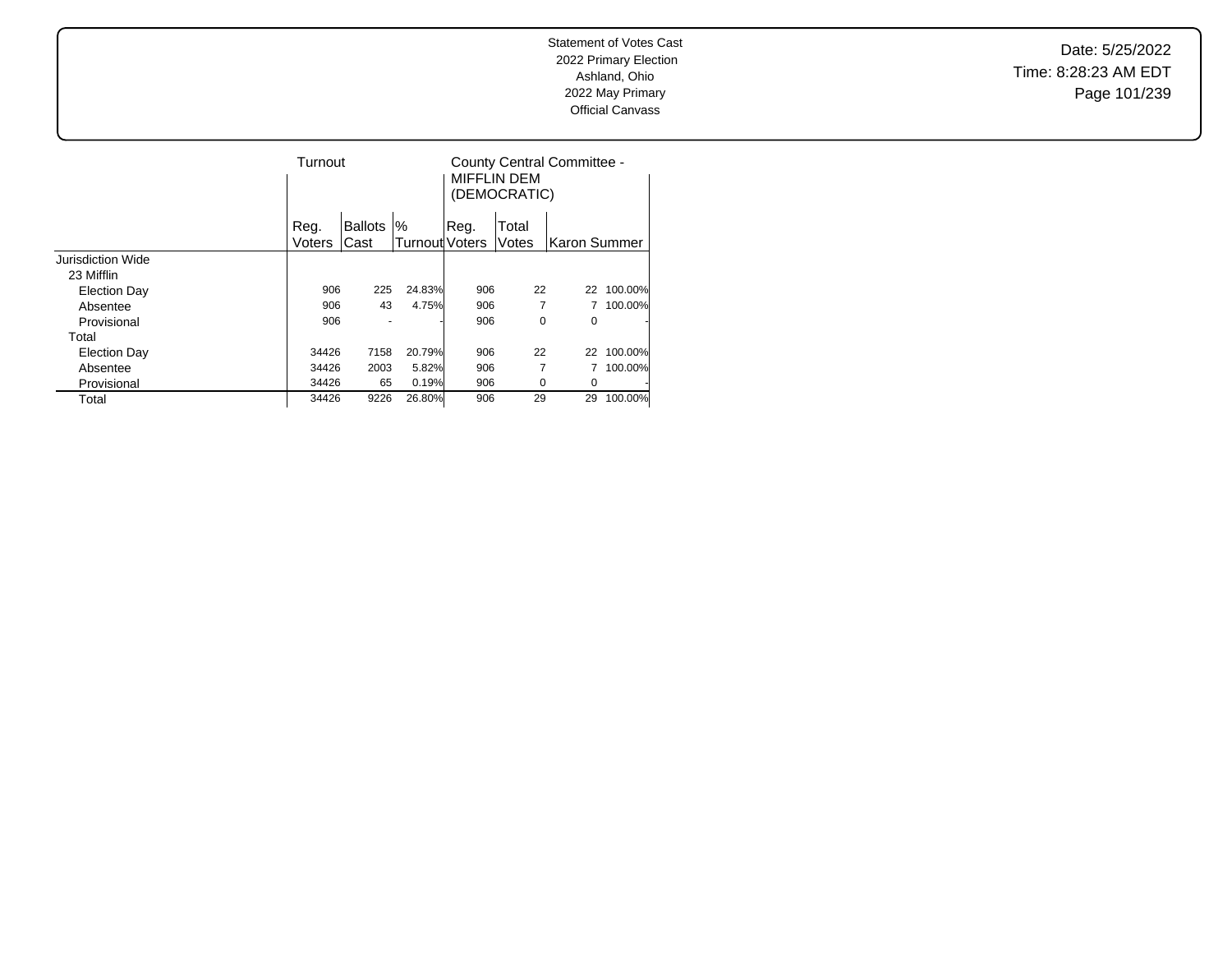Date: 5/25/2022 Time: 8:28:23 AM EDT Page 102/239

|                     | Turnout |                     |                | <b>MILTON 1 DEM</b><br>(DEMOCRATIC) | County Central Committee - |           |         |  |
|---------------------|---------|---------------------|----------------|-------------------------------------|----------------------------|-----------|---------|--|
|                     | Reg.    | %<br><b>Ballots</b> |                | Reg.                                | Total                      | Martha M. |         |  |
|                     | Voters  | Cast                | Turnout Voters |                                     | Votes                      | Ross      |         |  |
| Jurisdiction Wide   |         |                     |                |                                     |                            |           |         |  |
| 24 Milton 1         |         |                     |                |                                     |                            |           |         |  |
| <b>Election Day</b> | 1036    | 251                 | 24.23%         | 1036                                | 13                         | 13        | 100.00% |  |
| Absentee            | 1036    | 66                  | 6.37%          | 1036                                | 6                          | 6         | 100.00% |  |
| Provisional         | 1036    | 3                   | 0.29%          | 1036                                | 0                          | 0         | ٠       |  |
| Total               |         |                     |                |                                     |                            |           |         |  |
| <b>Election Day</b> | 34426   | 7158                | 20.79%         | 1036                                | 13                         | 13        | 100.00% |  |
| Absentee            | 34426   | 2003                | 5.82%          | 1036                                | 6                          | 6         | 100.00% |  |
| Provisional         | 34426   | 65                  | 0.19%          | 1036                                | 0                          | 0         | ٠       |  |
| Total               | 34426   | 9226                | 26.80%         | 1036                                | 19                         | 19        | 100.00% |  |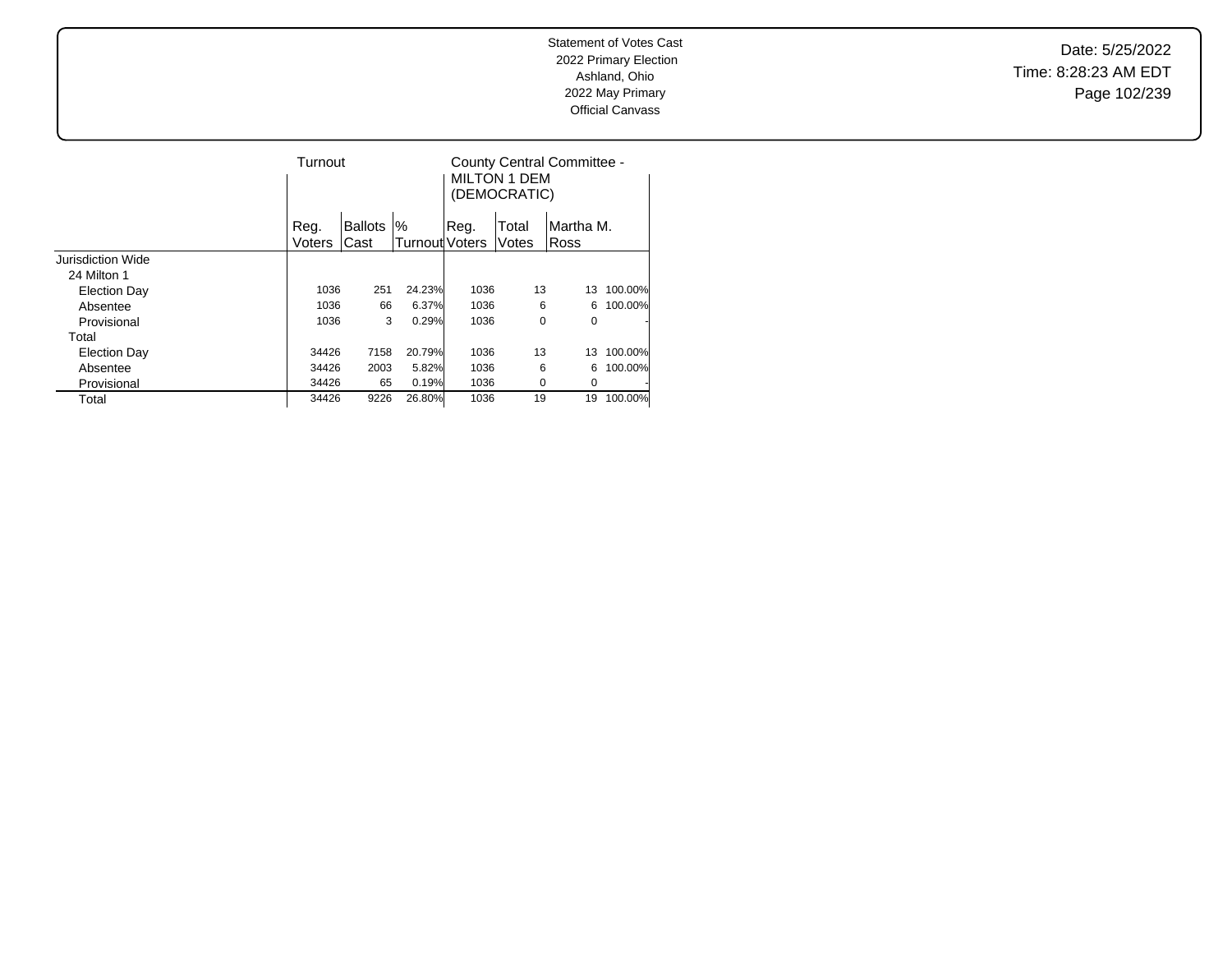Date: 5/25/2022 Time: 8:28:23 AM EDT Page 103/239

|                     | Turnout |                |        | County Central Committee -<br>MONTGOMERY 1 DEM<br>(DEMOCRATIC) |       |         |         |
|---------------------|---------|----------------|--------|----------------------------------------------------------------|-------|---------|---------|
|                     | Reg.    | <b>Ballots</b> | $\%$   | Reg.                                                           | Total | Shannon |         |
|                     |         | Cast<br>Voters |        | Turnout Voters                                                 | Votes | Johnson |         |
| Jurisdiction Wide   |         |                |        |                                                                |       |         |         |
| 28 Montgomery 1     |         |                |        |                                                                |       |         |         |
| <b>Election Day</b> | 633     | 121            | 19.12% | 633                                                            | 8     | 8       | 100.00% |
| Absentee            | 633     | 57             | 9.00%  | 633                                                            | 4     |         | 100.00% |
| Provisional         | 633     | 1              | 0.16%  | 633                                                            |       | 0<br>0  | ٠       |
| Total               |         |                |        |                                                                |       |         |         |
| <b>Election Day</b> | 34426   | 7158           | 20.79% | 633                                                            | 8     | 8       | 100.00% |
| Absentee            | 34426   | 2003           | 5.82%  | 633                                                            | 4     | 4       | 100.00% |
| Provisional         | 34426   | 65             | 0.19%  | 633                                                            | 0     | 0       |         |
| Total               | 34426   | 9226           | 26.80% | 633                                                            | 12    | 12      | 100.00% |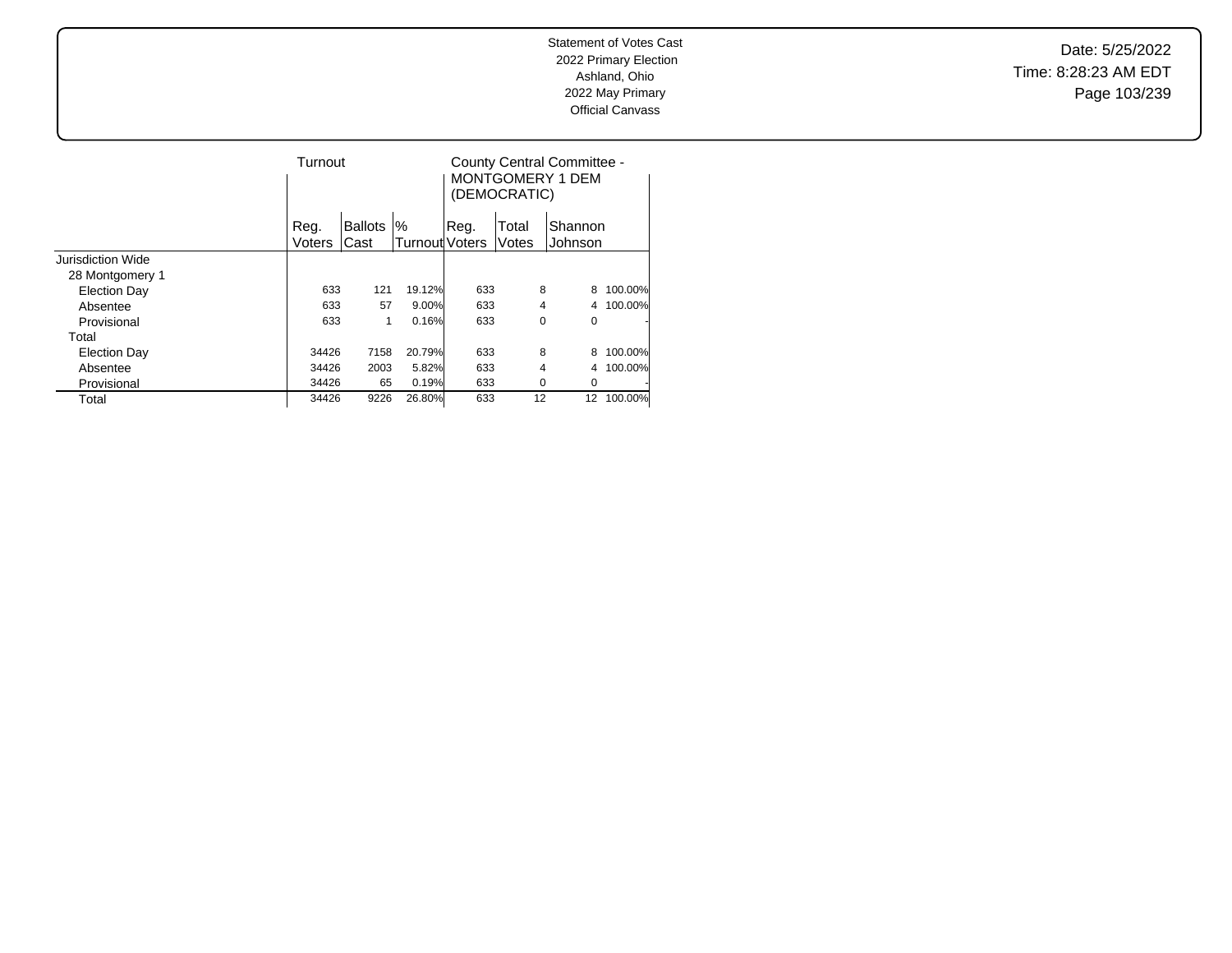Date: 5/25/2022 Time: 8:28:23 AM EDT Page 104/239

|                     | Turnout |                |                |       | ORANGE 2 DEM<br>(DEMOCRATIC) | County Central Committee - |         |  |
|---------------------|---------|----------------|----------------|-------|------------------------------|----------------------------|---------|--|
|                     | Reg.    | <b>Ballots</b> | %              | .Reg. | Total                        |                            |         |  |
|                     | Voters  | Cast           | Turnout Voters |       | Votes                        | <b>Vicky Beugly</b>        |         |  |
| Jurisdiction Wide   |         |                |                |       |                              |                            |         |  |
| 32 Orange 2         |         |                |                |       |                              |                            |         |  |
| <b>Election Day</b> | 605     | 184            | 30.41%         | 605   | 11                           | 11                         | 100.00% |  |
| Absentee            | 605     | 19             | 3.14%          | 605   | 3                            | 3                          | 100.00% |  |
| Provisional         | 605     |                |                | 605   | 0                            | 0                          |         |  |
| Total               |         |                |                |       |                              |                            |         |  |
| <b>Election Day</b> | 34426   | 7158           | 20.79%         | 605   | 11                           | 11                         | 100.00% |  |
| Absentee            | 34426   | 2003           | 5.82%          | 605   | 3                            | 3                          | 100.00% |  |
| Provisional         | 34426   | 65             | 0.19%          | 605   | 0                            | 0                          |         |  |
| Total               | 34426   | 9226           | 26.80%         | 605   | 14                           | 14                         | 100.00% |  |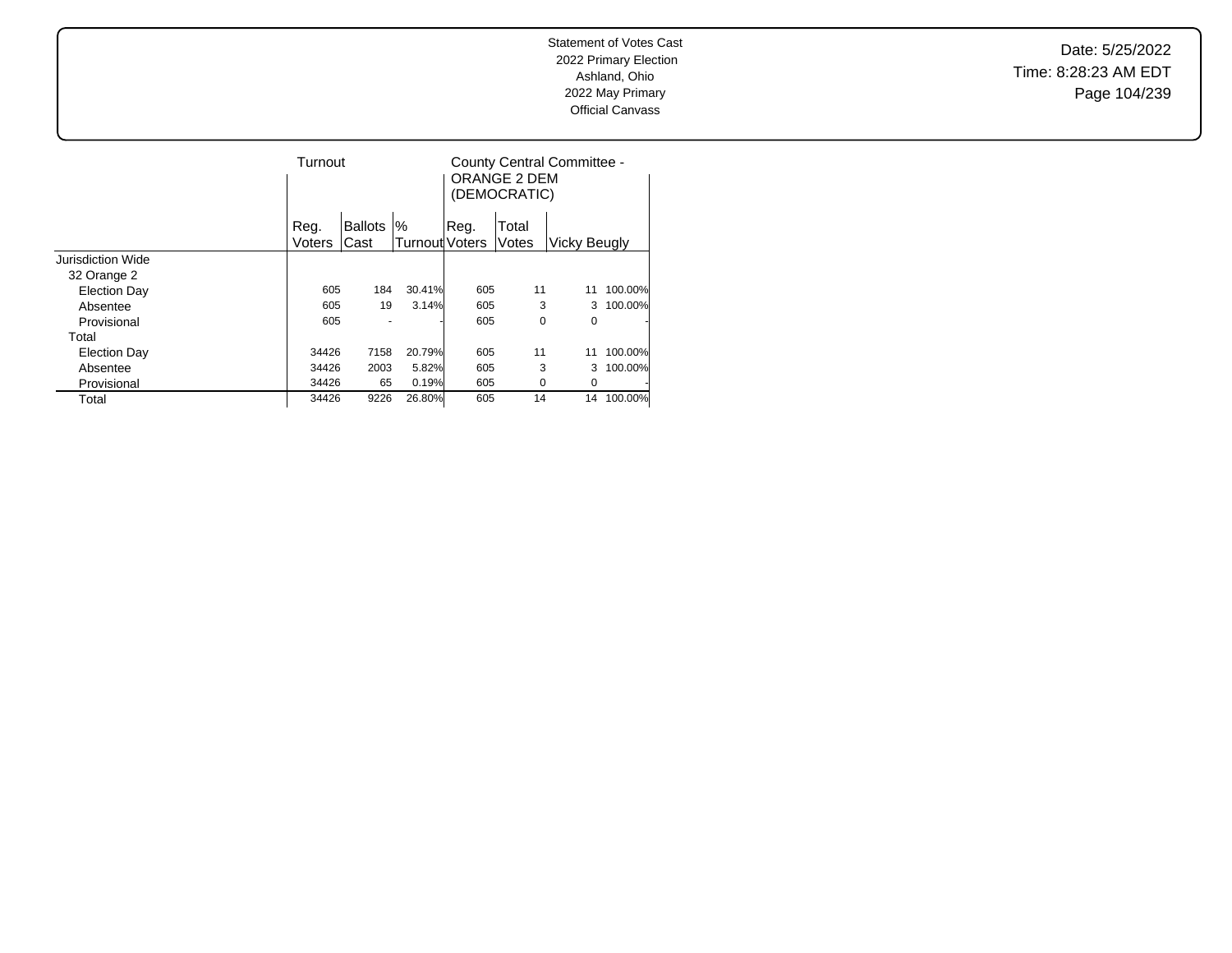Date: 5/25/2022 Time: 8:28:23 AM EDT Page 105/239

|                     | Turnout |                |                | SULLIVAN 1 DEM<br>(DEMOCRATIC) | County Central Committee - |         |         |
|---------------------|---------|----------------|----------------|--------------------------------|----------------------------|---------|---------|
|                     | Reg.    | <b>Ballots</b> | %              | Reg.                           | Total                      | Saundra |         |
|                     | Voters  | Cast           | Turnout Voters |                                | Votes                      | Briggs  |         |
| Jurisdiction Wide   |         |                |                |                                |                            |         |         |
| 35 Sullivan 1       |         |                |                |                                |                            |         |         |
| Election Day        | 866     | 195            | 22.52%         | 866                            | 19                         | 19      | 100.00% |
| Absentee            | 866     | 24             | 2.77%          | 866                            | 2                          |         | 100.00% |
| Provisional         | 866     |                |                | 866                            | 0                          | 0       | ٠       |
| Total               |         |                |                |                                |                            |         |         |
| <b>Election Day</b> | 34426   | 7158           | 20.79%         | 866                            | 19                         | 19      | 100.00% |
| Absentee            | 34426   | 2003           | 5.82%          | 866                            | 2                          |         | 100.00% |
| Provisional         | 34426   | 65             | 0.19%          | 866                            | 0                          | 0       | ٠       |
| Total               | 34426   | 9226           | 26.80%         | 866                            | 21                         | 21      | 100.00% |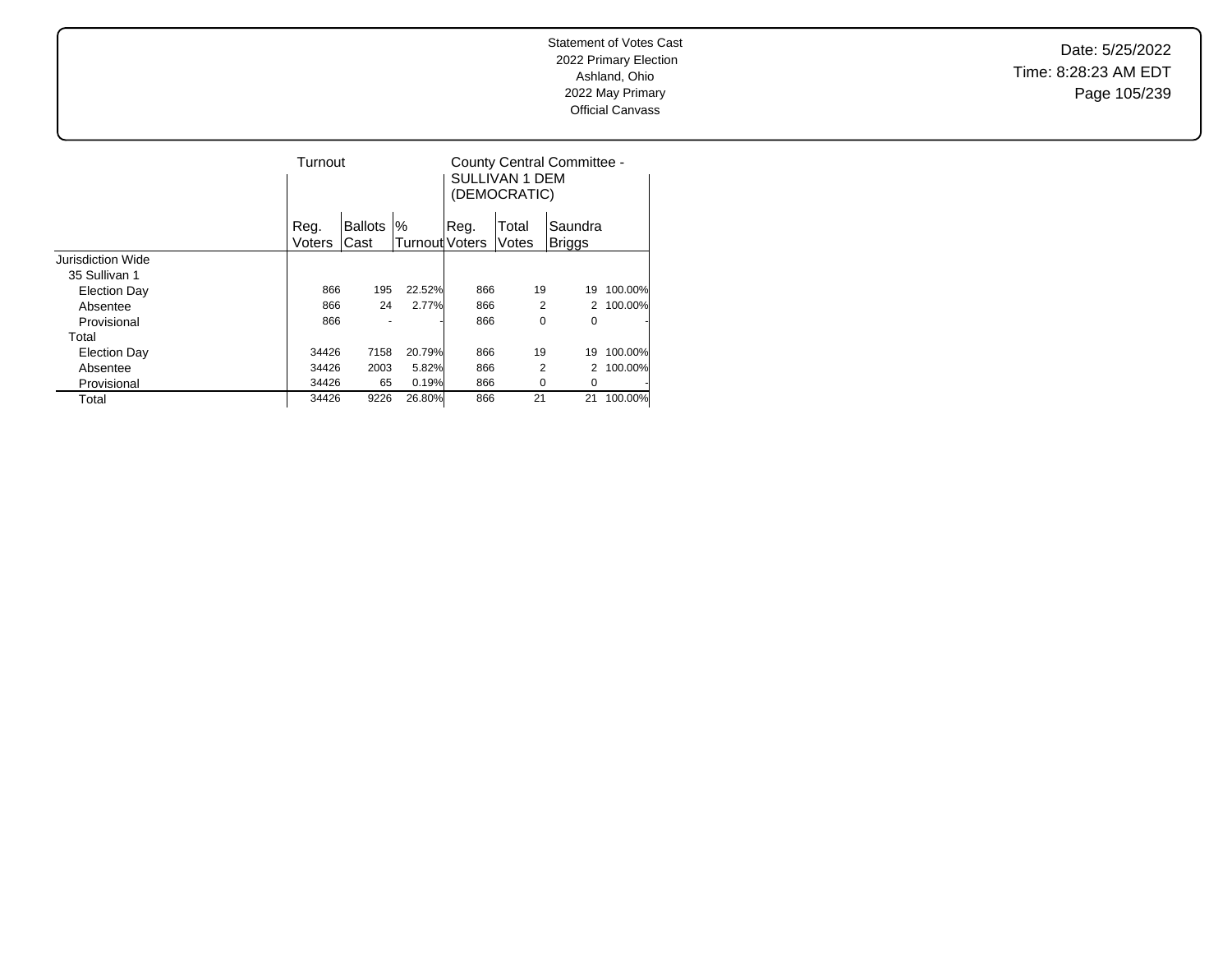Date: 5/25/2022 Time: 8:28:23 AM EDT Page 106/239

|                     | Turnout |                |                       | County Central Committee -<br>VERMILLION 1 DEM<br>(DEMOCRATIC) |          |              |         |  |
|---------------------|---------|----------------|-----------------------|----------------------------------------------------------------|----------|--------------|---------|--|
|                     | Reg.    | <b>Ballots</b> | %                     | Reg.                                                           | Total    | Roberta Jean |         |  |
|                     | Voters  | Cast           | <b>Turnout Voters</b> |                                                                | Votes    | Skok         |         |  |
| Jurisdiction Wide   |         |                |                       |                                                                |          |              |         |  |
| 38 Vermillion 1     |         |                |                       |                                                                |          |              |         |  |
| Election Day        | 833     | 186            | 22.33%                | 833                                                            | 14       | 14           | 100.00% |  |
| Absentee            | 833     | 42             | 5.04%                 | 833                                                            | 9        | 9            | 100.00% |  |
| Provisional         | 833     | 2              | 0.24%                 | 833                                                            | 0        | 0            |         |  |
| Total               |         |                |                       |                                                                |          |              |         |  |
| <b>Election Day</b> | 34426   | 7158           | 20.79%                | 833                                                            | 14       | 14           | 100.00% |  |
| Absentee            | 34426   | 2003           | 5.82%                 | 833                                                            | 9        | 9            | 100.00% |  |
| Provisional         | 34426   | 65             | 0.19%                 | 833                                                            | $\Omega$ | 0            |         |  |
| Total               | 34426   | 9226           | 26.80%                | 833                                                            | 23       | 23           | 100.00% |  |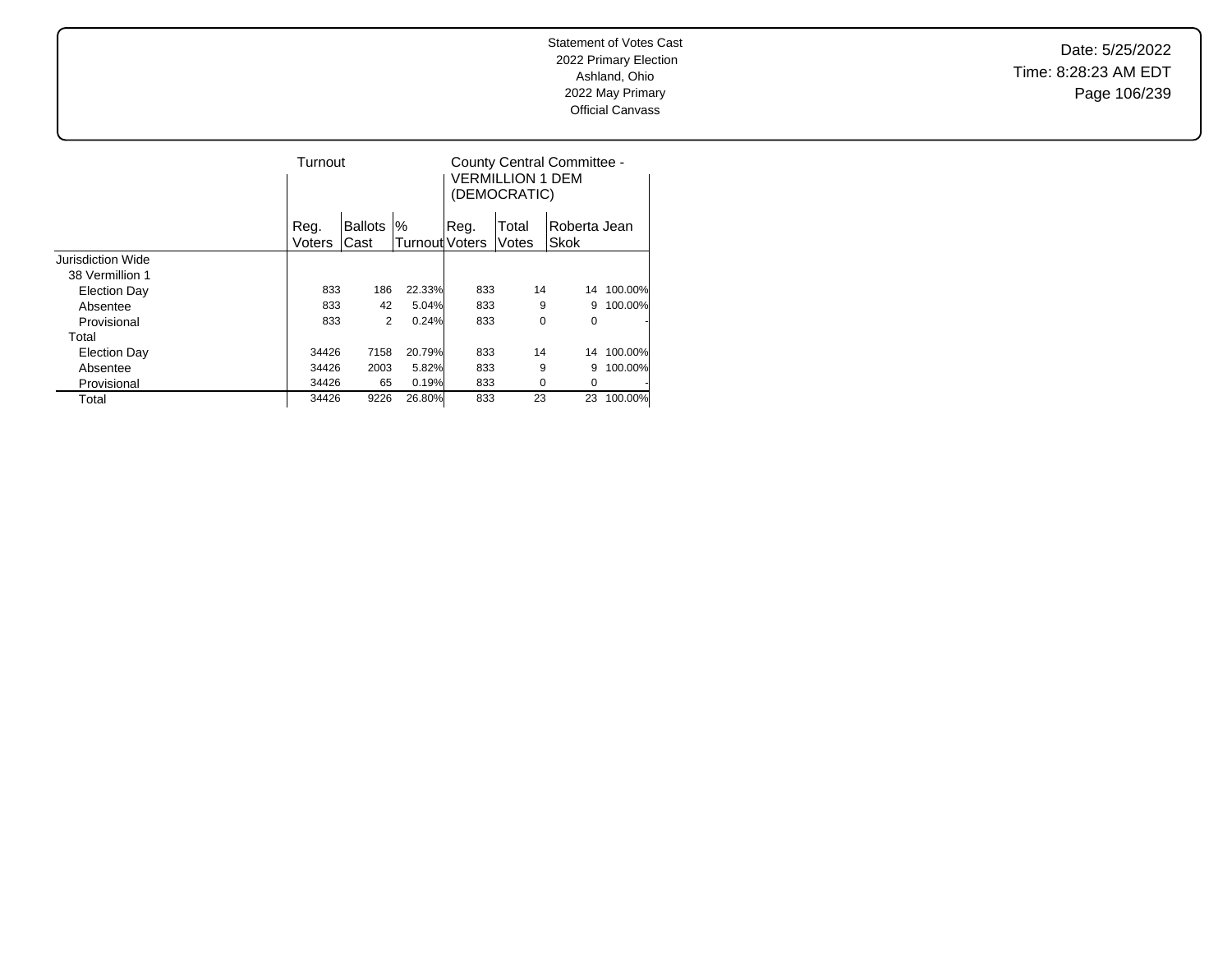|                     | Turnout        |                        |                            |      | Governor and Lt Governor<br>(REPUBLICAN) |                                            |                |                          |                                   |           |                                       |                       |                              |           |
|---------------------|----------------|------------------------|----------------------------|------|------------------------------------------|--------------------------------------------|----------------|--------------------------|-----------------------------------|-----------|---------------------------------------|-----------------------|------------------------------|-----------|
|                     | Reg.<br>Voters | <b>Ballots</b><br>Cast | %<br><b>Turnout Voters</b> | Reg. | Total<br>Votes                           | Joe Blystone<br>and Jeremiah<br>W. Workman |                |                          | Mike DeWine<br>land Jon<br>Husted |           | Ron Hood and<br><b>Candice Keller</b> |                       | Jim Renacci<br>and Joe Knopp |           |
| Jurisdiction Wide   |                |                        |                            |      |                                          |                                            |                |                          |                                   |           |                                       |                       |                              |           |
| 01 Ashland City 1-A |                |                        |                            |      |                                          |                                            |                |                          |                                   |           |                                       |                       |                              |           |
| <b>Election Day</b> | 910            | 149                    | 16.37%                     | 910  | 127                                      |                                            | 31             | 24.41%                   | 68                                | 53.54%    | $\overline{c}$                        | 1.57%                 | 26                           | 20.47%    |
| Absentee            | 910            | 143                    | 15.71%                     | 910  | 102                                      |                                            | 11             | 10.78%                   | 62                                | 60.78%    | $\mathbf 0$                           | $\tilde{\phantom{a}}$ | 29                           | 28.43%    |
| Provisional         | 910            | 3                      | 0.33%                      | 910  |                                          | 3                                          | $\mathbf{1}$   | 33.33%                   | $\mathbf{1}$                      | 33.33%    | $\mathbf 0$                           | $\blacksquare$        | $\mathbf{1}$                 | 33.33%    |
| 02 Ashland City 1-B |                |                        |                            |      |                                          |                                            |                |                          |                                   |           |                                       |                       |                              |           |
| <b>Election Day</b> | 1070           | 166                    | 15.51%                     | 1070 | 147                                      |                                            | 45             | 30.61%                   | 65                                | 44.22%    | 0                                     |                       | 37                           | 25.17%    |
| Absentee            | 1070           | 127                    | 11.87%                     | 1070 | 84                                       |                                            | 6              | 7.14%                    | 58                                | 69.05%    | 3                                     | 3.57%                 | 17                           | 20.24%    |
| Provisional         | 1070           | $\overline{1}$         | 0.09%                      | 1070 | $\overline{1}$                           |                                            | $\mathbf 0$    | $\overline{\phantom{a}}$ |                                   | 1 100.00% | $\mathbf 0$                           | $\tilde{\phantom{a}}$ | $\mathbf 0$                  |           |
| 03 Ashland City 1-C |                |                        |                            |      |                                          |                                            |                |                          |                                   |           |                                       |                       |                              |           |
| <b>Election Day</b> | 1059           | 210                    | 19.83%                     | 1059 | 186                                      |                                            | 55             | 29.57%                   | 71                                | 38.17%    | $\overline{2}$                        | 1.08%                 | 58                           | 31.18%    |
| Absentee            | 1059           | 96                     | 9.07%                      | 1059 | 73                                       |                                            | 15             | 20.55%                   | 33                                | 45.21%    | $\overline{2}$                        | 2.74%                 | 23                           | 31.51%    |
| Provisional         | 1059           | $\overline{4}$         | 0.38%                      | 1059 |                                          | $\overline{4}$                             | $\overline{2}$ | 50.00%                   | $\mathbf{1}$                      | 25.00%    | $\mathbf 0$                           |                       | $\mathbf{1}$                 | 25.00%    |
| 04 Ashland City 1-D |                |                        |                            |      |                                          |                                            |                |                          |                                   |           |                                       |                       |                              |           |
| <b>Election Day</b> | 686            | 162                    | 23.62%                     | 686  | 149                                      |                                            | 32             | 21.48%                   | 71                                | 47.65%    | $\mathbf{1}$                          | 0.67%                 | 45                           | 30.20%    |
| Absentee            | 686            | 103                    | 15.01%                     | 686  | 88                                       |                                            | $\overline{4}$ | 4.55%                    | 59                                | 67.05%    | $\mathbf 0$                           | $\tilde{\phantom{a}}$ | 25                           | 28.41%    |
| Provisional         | 686            |                        |                            | 686  |                                          | $\mathbf 0$                                | $\mathbf 0$    | ÷,                       | $\mathbf 0$                       |           | $\mathbf 0$                           |                       | $\mathbf 0$                  |           |
| 05 Ashland City 2-A |                |                        |                            |      |                                          |                                            |                |                          |                                   |           |                                       |                       |                              |           |
| <b>Election Day</b> | 926            | 127                    | 13.71%                     | 926  | 117                                      |                                            | 53             | 45.30%                   | 35                                | 29.91%    | $\mathbf{1}$                          | 0.85%                 | 28                           | 23.93%    |
| Absentee            | 926            | 79                     | 8.53%                      | 926  | 63                                       |                                            | 22             | 34.92%                   | 24                                | 38.10%    | $\mathbf{1}$                          | 1.59%                 | 16                           | 25.40%    |
| Provisional         | 926            | $\overline{2}$         | 0.22%                      | 926  |                                          | $\overline{2}$                             | $\overline{2}$ | 100.00%                  | $\mathbf 0$                       |           | $\mathbf 0$                           |                       | $\mathbf 0$                  |           |
| 06 Ashland City 2-B |                |                        |                            |      |                                          |                                            |                |                          |                                   |           |                                       |                       |                              |           |
| <b>Election Day</b> | 1132           | 157                    | 13.87%                     | 1132 | 122                                      |                                            | 41             | 33.61%                   | 37                                | 30.33%    | 3                                     | 2.46%                 | 41                           | 33.61%    |
| Absentee            | 1132           | 70                     | 6.18%                      | 1132 | 57                                       |                                            | 13             | 22.81%                   | 28                                | 49.12%    | $\mathbf{1}$                          | 1.75%                 | 15                           | 26.32%    |
| Provisional         | 1132           |                        |                            | 1132 |                                          | $\mathbf 0$                                | $\mathbf 0$    | $\overline{\phantom{a}}$ | $\mathbf 0$                       |           | $\mathbf 0$                           |                       | $\mathbf 0$                  |           |
| 07 Ashland City 2-C |                |                        |                            |      |                                          |                                            |                |                          |                                   |           |                                       |                       |                              |           |
| <b>Election Day</b> | 969            | 165                    | 17.03%                     | 969  | 141                                      |                                            | 51             | 36.17%                   | 46                                | 32.62%    | 0                                     |                       | 44                           | 31.21%    |
| Absentee            | 969            | 75                     | 7.74%                      | 969  | 53                                       |                                            | 15             | 28.30%                   | 24                                | 45.28%    | $\mathbf{1}$                          | 1.89%                 | 13                           | 24.53%    |
| Provisional         | 969            | $\mathbf{1}$           | 0.10%                      | 969  |                                          | $\mathbf{1}$                               | $\mathbf{1}$   | 100.00%                  | $\mathbf 0$                       |           | $\mathbf 0$                           |                       | $\mathbf 0$                  |           |
| 08 Ashland City 3-A |                |                        |                            |      |                                          |                                            |                |                          |                                   |           |                                       |                       |                              |           |
| <b>Election Day</b> | 763            | 121                    | 15.86%                     | 763  | 103                                      |                                            | 35             | 33.98%                   | 37                                | 35.92%    | $\mathbf{1}$                          | 0.97%                 | 30                           | 29.13%    |
| Absentee            | 763            | 36                     | 4.72%                      | 763  | 29                                       |                                            | 3              | 10.34%                   | 14                                | 48.28%    | 1                                     | 3.45%                 | 11                           | 37.93%    |
| Provisional         | 763            | $\overline{2}$         | 0.26%                      | 763  | $\overline{1}$                           |                                            | $\mathbf{1}$   | 100.00%                  | $\mathbf 0$                       |           | $\mathbf 0$                           | $\blacksquare$        | $\mathbf 0$                  |           |
| 09 Ashland City 3-B |                |                        |                            |      |                                          |                                            |                |                          |                                   |           |                                       |                       |                              |           |
| <b>Election Day</b> | 960            | 142                    | 14.79%                     | 960  | 120                                      |                                            | 29             | 24.17%                   | 47                                | 39.17%    | 5                                     | 4.17%                 | 39                           | 32.50%    |
| Absentee            | 960            | 68                     | 7.08%                      | 960  | 47                                       |                                            | 9              | 19.15%                   | 30                                | 63.83%    | $\mathbf 0$                           |                       | 8                            | 17.02%    |
| Provisional         | 960            | $\overline{2}$         | 0.21%                      | 960  |                                          | 2                                          | $\mathbf 0$    | $\sim$                   | $\mathbf 0$                       | ÷,        | $\mathbf 0$                           |                       |                              | 2 100.00% |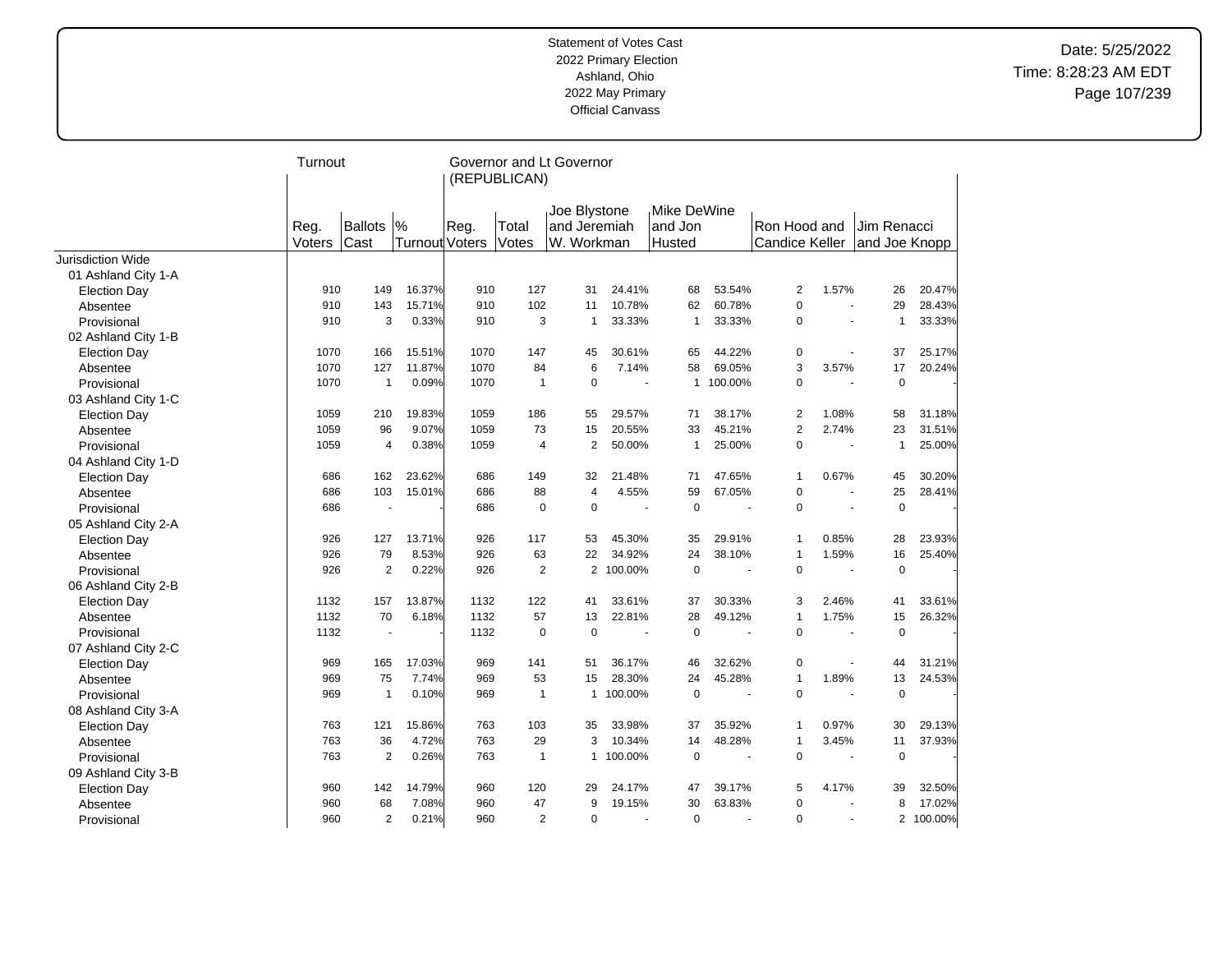|                     | Turnout |              |                |      | Governor and Lt Governor<br>(REPUBLICAN) |                              |                          |                         |         |                       |                          |                |        |
|---------------------|---------|--------------|----------------|------|------------------------------------------|------------------------------|--------------------------|-------------------------|---------|-----------------------|--------------------------|----------------|--------|
|                     | Reg.    | Ballots      | %              | Reg. | Total                                    | Joe Blystone<br>and Jeremiah |                          | Mike DeWine<br>land Jon |         | Ron Hood and          |                          | Jim Renacci    |        |
|                     | Voters  | Cast         | Turnout Voters |      | Votes                                    | W. Workman                   |                          | Husted                  |         | <b>Candice Keller</b> |                          | and Joe Knopp  |        |
| 10 Ashland City 3-C |         |              |                |      |                                          |                              |                          |                         |         |                       |                          |                |        |
| <b>Election Day</b> | 940     | 147          | 15.64%         | 940  | 130                                      | 35                           | 26.92%                   | 54                      | 41.54%  | $\overline{2}$        | 1.54%                    | 39             | 30.00% |
| Absentee            | 940     | 135          | 14.36%         | 940  | 110                                      | 14                           | 12.73%                   | 62                      | 56.36%  | $\overline{2}$        | 1.82%                    | 32             | 29.09% |
| Provisional         | 940     | 5            | 0.53%          | 940  | 5                                        | 1                            | 20.00%                   | $\mathbf{1}$            | 20.00%  | $\mathbf 0$           | $\overline{\phantom{a}}$ | 3              | 60.00% |
| 11 Ashland City 3-D |         |              |                |      |                                          |                              |                          |                         |         |                       |                          |                |        |
| <b>Election Day</b> | 660     | 71           | 10.76%         | 660  | 60                                       | 26                           | 43.33%                   | 19                      | 31.67%  | 2                     | 3.33%                    | 13             | 21.67% |
| Absentee            | 660     | 18           | 2.73%          | 660  | 17                                       | $\overline{2}$               | 11.76%                   | 11                      | 64.71%  | $\mathbf 0$           | $\overline{\phantom{a}}$ | $\overline{4}$ | 23.53% |
| Provisional         | 660     | $\mathbf{1}$ | 0.15%          | 660  | 0                                        | 0                            |                          | $\mathbf 0$             |         | $\mathbf 0$           | $\sim$                   | $\mathbf 0$    |        |
| 12 Ashland City 4-A |         |              |                |      |                                          |                              |                          |                         |         |                       |                          |                |        |
| <b>Election Day</b> | 862     | 82           | 9.51%          | 862  | 57                                       | 18                           | 31.58%                   | 23                      | 40.35%  | $\mathbf 0$           | $\blacksquare$           | 16             | 28.07% |
| Absentee            | 862     | 38           | 4.41%          | 862  | 25                                       | 9                            | 36.00%                   | 8                       | 32.00%  | $\mathbf{1}$          | 4.00%                    | $\overline{7}$ | 28.00% |
| Provisional         | 862     | $\mathbf{r}$ |                | 862  | $\mathbf 0$                              | 0                            |                          | $\mathbf 0$             |         | $\mathbf 0$           |                          | $\mathbf 0$    |        |
| 13 Ashland City 4-B |         |              |                |      |                                          |                              |                          |                         |         |                       |                          |                |        |
| <b>Election Day</b> | 619     | 55           | 8.89%          | 619  | 43                                       | 17                           | 39.53%                   | 13                      | 30.23%  | 3                     | 6.98%                    | 10             | 23.26% |
| Absentee            | 619     | 21           | 3.39%          | 619  | 14                                       | 4                            | 28.57%                   | 5                       | 35.71%  | $\mathbf{1}$          | 7.14%                    | 4              | 28.57% |
| Provisional         | 619     | $\mathbf{1}$ | 0.16%          | 619  | 1                                        | 0                            |                          | $\mathbf{1}$            | 100.00% | $\mathbf 0$           |                          | $\mathbf 0$    |        |
| 14 Ashland City 4-C |         |              |                |      |                                          |                              |                          |                         |         |                       |                          |                |        |
| <b>Election Day</b> | 909     | 98           | 10.78%         | 909  | 83                                       | 49                           | 59.04%                   | 21                      | 25.30%  | 3                     | 3.61%                    | 10             | 12.05% |
| Absentee            | 909     | 29           | 3.19%          | 909  | 20                                       | 8                            | 40.00%                   | $\overline{7}$          | 35.00%  | $\mathbf{1}$          | 5.00%                    | $\overline{4}$ | 20.00% |
| Provisional         | 909     | ÷,           |                | 909  | $\mathbf 0$                              | 0                            | $\overline{\phantom{a}}$ | $\mathbf 0$             |         | $\mathbf 0$           | $\sim$                   | $\mathbf 0$    |        |
| 15 Clear Creek      |         |              |                |      |                                          |                              |                          |                         |         |                       |                          |                |        |
| <b>Election Day</b> | 1276    | 292          | 22.88%         | 1276 | 256                                      | 124                          | 48.44%                   | 68                      | 26.56%  | 3                     | 1.17%                    | 61             | 23.83% |
| Absentee            | 1276    | 64           | 5.02%          | 1276 | 52                                       | 22                           | 42.31%                   | 22                      | 42.31%  | $\mathbf 0$           | ÷,                       | 8              | 15.38% |
| Provisional         | 1276    | 6            | 0.47%          | 1276 | $\overline{4}$                           | 4                            | 100.00%                  | $\mathbf 0$             |         | $\mathbf 0$           | $\sim$                   | $\pmb{0}$      |        |
| 16 Loudonville 1    |         |              |                |      |                                          |                              |                          |                         |         |                       |                          |                |        |
| <b>Election Day</b> | 1334    | 309          | 23.16%         | 1334 | 253                                      | 87                           | 34.39%                   | 85                      | 33.60%  | 8                     | 3.16%                    | 73             | 28.85% |
| Absentee            | 1334    | 39           | 2.92%          | 1334 | 21                                       | 4                            | 19.05%                   | 10                      | 47.62%  | $\mathbf 0$           |                          | $\overline{7}$ | 33.33% |
| Provisional         | 1334    | 6            | 0.45%          | 1334 | 5                                        | $\mathbf{1}$                 | 20.00%                   | $\overline{2}$          | 40.00%  | $\mathbf 0$           | $\sim$                   | $\overline{2}$ | 40.00% |
| 17 Green 1          |         |              |                |      |                                          |                              |                          |                         |         |                       |                          |                |        |
| <b>Election Day</b> | 1124    | 275          | 24.47%         | 1124 | 226                                      | 116                          | 51.33%                   | 71                      | 31.42%  | 3                     | 1.33%                    | 36             | 15.93% |
| Absentee            | 1124    | 27           | 2.40%          | 1124 | 21                                       | 8                            | 38.10%                   | $\overline{7}$          | 33.33%  | $\mathbf 0$           |                          | 6              | 28.57% |
| Provisional         | 1124    | ÷,           |                | 1124 | $\mathbf 0$                              | 0                            |                          | $\mathbf 0$             |         | $\mathbf 0$           |                          | $\mathbf 0$    |        |
| 18 Green 2          |         |              |                |      |                                          |                              |                          |                         |         |                       |                          |                |        |
| <b>Election Day</b> | 597     | 150          | 25.13%         | 597  | 120                                      | 53                           | 44.17%                   | 45                      | 37.50%  | 1                     | 0.83%                    | 21             | 17.50% |
| Absentee            | 597     | 29           | 4.86%          | 597  | 20                                       | $\overline{2}$               | 10.00%                   | 16                      | 80.00%  | $\mathbf 0$           |                          | $\overline{2}$ | 10.00% |
| Provisional         | 597     | ÷,           |                | 597  | 0                                        | 0                            | ÷.                       | $\mathbf 0$             |         | $\mathbf 0$           | $\overline{\phantom{a}}$ | $\mathbf 0$    |        |
| 19 Loudonville 2    |         |              |                |      |                                          |                              |                          |                         |         |                       |                          |                |        |
| <b>Election Day</b> | 1118    | 258          | 23.08%         | 1118 | 200                                      | 78                           | 39.00%                   | 73                      | 36.50%  | 2                     | 1.00%                    | 47             | 23.50% |
| Absentee            | 1118    | 42           | 3.76%          | 1118 | 26                                       | 7                            | 26.92%                   | 17                      | 65.38%  | $\mathbf 0$           |                          | $\overline{2}$ | 7.69%  |
| Provisional         | 1118    | $\mathbf{1}$ | 0.09%          | 1118 | $\mathbf{1}$                             |                              | 1 100.00%                | $\mathbf 0$             |         | $\Omega$              | $\sim$                   | $\mathbf 0$    |        |
|                     |         |              |                |      |                                          |                              |                          |                         |         |                       |                          |                |        |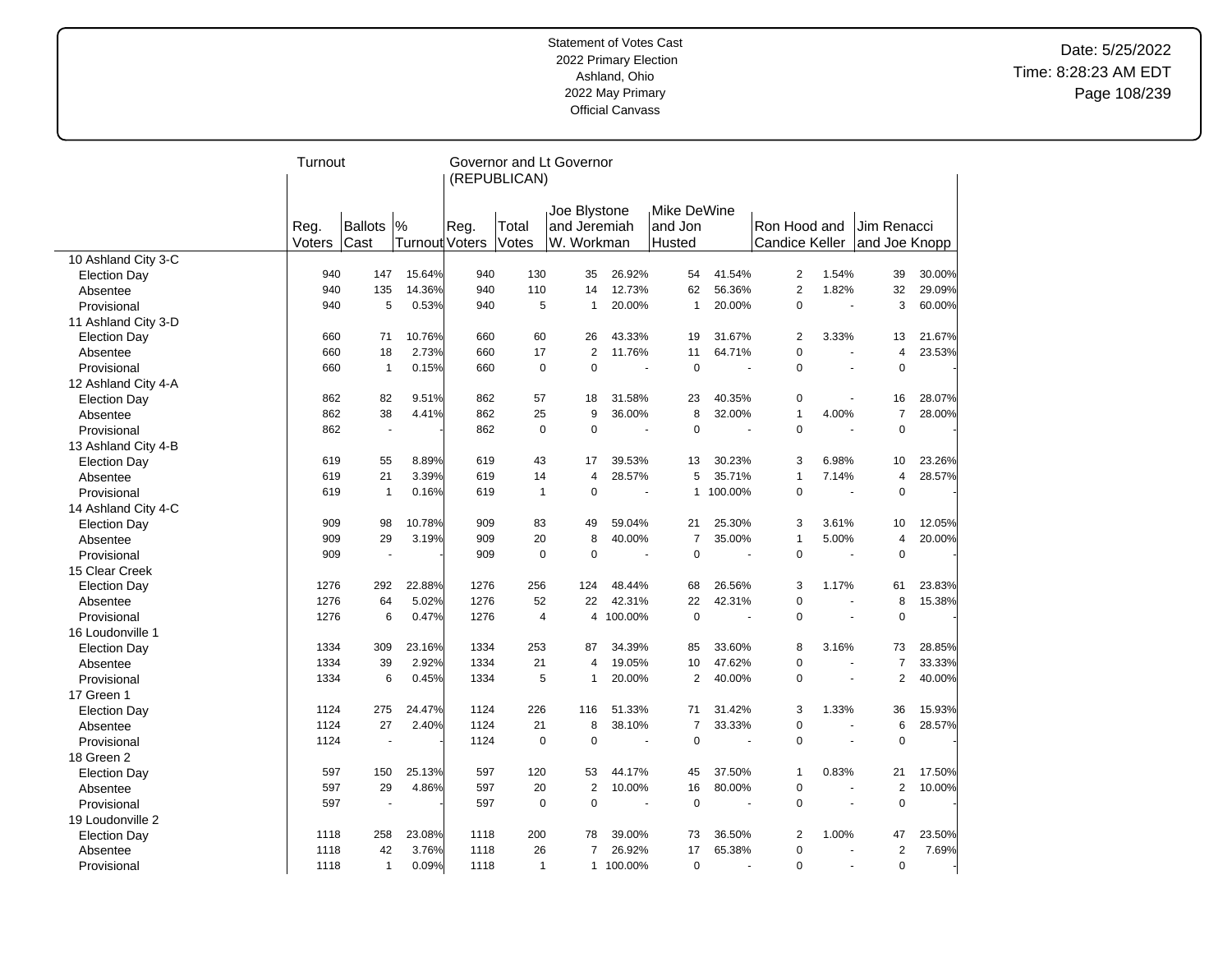|                     | Turnout |                |                | Governor and Lt Governor<br>(REPUBLICAN) |                |                              |         |                         |           |                       |                          |                |        |
|---------------------|---------|----------------|----------------|------------------------------------------|----------------|------------------------------|---------|-------------------------|-----------|-----------------------|--------------------------|----------------|--------|
|                     | Reg.    | Ballots        | %              | Reg.                                     | Total          | Joe Blystone<br>and Jeremiah |         | Mike DeWine،<br>and Jon |           | Ron Hood and          |                          | Jim Renacci    |        |
|                     | Voters  | Cast           | Turnout Voters |                                          | Votes          | W. Workman                   |         | Husted                  |           | <b>Candice Keller</b> |                          | and Joe Knopp  |        |
| 20 Jackson 1        |         |                |                |                                          |                |                              |         |                         |           |                       |                          |                |        |
| <b>Election Day</b> | 1077    | 210            | 19.50%         | 1077                                     | 155            | 68                           | 43.87%  | 41                      | 26.45%    | $\mathbf 0$           |                          | 46             | 29.68% |
| Absentee            | 1077    | 37             | 3.44%          | 1077                                     | 22             | $\overline{1}$               | 4.55%   | 11                      | 50.00%    | $\pmb{0}$             |                          | 10             | 45.45% |
| Provisional         | 1077    | 5              | 0.46%          | 1077                                     | $\overline{4}$ | $\overline{1}$               | 25.00%  | 3                       | 75.00%    | $\mathbf 0$           | ÷.                       | $\mathbf 0$    |        |
| 21 Jackson 2        |         |                |                |                                          |                |                              |         |                         |           |                       |                          |                |        |
| <b>Election Day</b> | 1253    | 313            | 24.98%         | 1253                                     | 262            | 114                          | 43.51%  | 76                      | 29.01%    | 6                     | 2.29%                    | 66             | 25.19% |
| Absentee            | 1253    | 48             | 3.83%          | 1253                                     | 35             | 10                           | 28.57%  | 9                       | 25.71%    | $\overline{0}$        | $\overline{\phantom{a}}$ | 16             | 45.71% |
| Provisional         | 1253    | $\overline{2}$ | 0.16%          | 1253                                     | $\overline{2}$ | $\mathbf{1}$                 | 50.00%  | $\mathbf{1}$            | 50.00%    | $\mathbf 0$           |                          | $\mathbf 0$    |        |
| 22 Lake             |         |                |                |                                          |                |                              |         |                         |           |                       |                          |                |        |
| <b>Election Day</b> | 423     | 122            | 28.84%         | 423                                      | 98             | 42                           | 42.86%  | 30                      | 30.61%    | $\overline{2}$        | 2.04%                    | 24             | 24.49% |
| Absentee            | 423     | 13             | 3.07%          | 423                                      | 9              | $\overline{4}$               | 44.44%  | 4                       | 44.44%    | $\mathbf 0$           |                          | $\mathbf{1}$   | 11.11% |
| Provisional         | 423     | ä,             |                | 423                                      | $\mathbf 0$    | $\Omega$                     |         | $\mathbf 0$             |           | $\Omega$              | L.                       | $\Omega$       |        |
| 23 Mifflin          |         |                |                |                                          |                |                              |         |                         |           |                       |                          |                |        |
| <b>Election Day</b> | 906     | 225            | 24.83%         | 906                                      | 195            | 89                           | 45.64%  | 64                      | 32.82%    | $\mathbf 0$           |                          | 42             | 21.54% |
| Absentee            | 906     | 43             | 4.75%          | 906                                      | 34             | 9                            | 26.47%  | 19                      | 55.88%    | $\mathbf 0$           | $\ddot{\phantom{1}}$     | 6              | 17.65% |
| Provisional         | 906     |                |                | 906                                      | $\mathbf 0$    | $\mathbf 0$                  |         | $\mathbf 0$             |           | $\mathbf 0$           |                          | $\mathbf 0$    |        |
| 24 Milton 1         |         |                |                |                                          |                |                              |         |                         |           |                       |                          |                |        |
| <b>Election Day</b> | 1036    | 251            | 24.23%         | 1036                                     | 235            | 79                           | 33.62%  | 71                      | 30.21%    | 5                     | 2.13%                    | 80             | 34.04% |
| Absentee            | 1036    | 66             | 6.37%          | 1036                                     | 56             | 19                           | 33.93%  | 19                      | 33.93%    | $\mathbf 0$           | ä,                       | 18             | 32.14% |
| Provisional         | 1036    | 3              | 0.29%          | 1036                                     | 3              | $\mathbf{1}$                 | 33.33%  | $\mathbf{1}$            | 33.33%    | 0                     | $\overline{\phantom{a}}$ | $\mathbf{1}$   | 33.33% |
| 25 Milton 3         |         |                |                |                                          |                |                              |         |                         |           |                       |                          |                |        |
| <b>Election Day</b> | 509     | 129            | 25.34%         | 509                                      | 117            | 51                           | 43.59%  | 36                      | 30.77%    | $\mathbf 0$           |                          | 30             | 25.64% |
| Absentee            | 509     | 29             | 5.70%          | 509                                      | 25             | 12                           | 48.00%  | 11                      | 44.00%    | $\mathbf 0$           | ٠                        | $\overline{2}$ | 8.00%  |
| Provisional         | 509     | ÷              |                | 509                                      | $\mathbf 0$    | $\mathbf 0$                  |         | $\mathbf 0$             |           | $\mathbf 0$           | ÷.                       | $\mathbf 0$    |        |
| 26 Jeromesville     |         |                |                |                                          |                |                              |         |                         |           |                       |                          |                |        |
| <b>Election Day</b> | 334     | 69             | 20.66%         | 334                                      | 54             | 20                           | 37.04%  | 19                      | 35.19%    | 0                     | Ĭ.                       | 15             | 27.78% |
| Absentee            | 334     | 5              | 1.50%          | 334                                      | 5              | 3                            | 60.00%  | $\mathbf{1}$            | 20.00%    | $\mathbf 0$           | ÷,                       | 1              | 20.00% |
| Provisional         | 334     | $\mathbf{1}$   | 0.30%          | 334                                      | $\mathbf{1}$   | $\mathbf{1}$                 | 100.00% | $\mathbf 0$             |           | $\mathbf 0$           | ä,                       | $\mathbf 0$    |        |
| 27 Mohican          |         |                |                |                                          |                |                              |         |                         |           |                       |                          |                |        |
| <b>Election Day</b> | 1053    | 261            | 24.79%         | 1053                                     | 243            | 114                          | 46.91%  | 75                      | 30.86%    | $\overline{4}$        | 1.65%                    | 50             | 20.58% |
| Absentee            | 1053    | 37             | 3.51%          | 1053                                     | 25             | 5                            | 20.00%  | 14                      | 56.00%    | 3                     | 12.00%                   | 3              | 12.00% |
| Provisional         | 1053    | $\overline{2}$ | 0.19%          | 1053                                     | $\overline{2}$ | $\overline{2}$               | 100.00% | $\mathbf 0$             |           | $\mathbf 0$           |                          | $\Omega$       |        |
| 28 Montgomery 1     |         |                |                |                                          |                |                              |         |                         |           |                       |                          |                |        |
| <b>Election Day</b> | 633     | 121            | 19.12%         | 633                                      | 109            | 36                           | 33.03%  | 43                      | 39.45%    | $\mathbf{1}$          | 0.92%                    | 29             | 26.61% |
| Absentee            | 633     | 57             | 9.00%          | 633                                      | 50             | 12                           | 24.00%  | 26                      | 52.00%    | $\mathbf 0$           |                          | 12             | 24.00% |
| Provisional         | 633     | $\mathbf{1}$   | 0.16%          | 633                                      | $\mathbf{1}$   | $\mathbf 0$                  |         |                         | 1 100.00% | $\mathbf 0$           | ÷,                       | $\mathbf 0$    |        |
| 29 Montgomery 2     |         |                |                |                                          |                |                              |         |                         |           |                       |                          |                |        |
| <b>Election Day</b> | 817     | 180            | 22.03%         | 817                                      | 170            | 72                           | 42.35%  | 52                      | 30.59%    | $\mathbf 0$           |                          | 46             | 27.06% |
| Absentee            | 817     | 49             | 6.00%          | 817                                      | 42             | 14                           | 33.33%  | 17                      | 40.48%    | $\mathbf 0$           |                          | 11             | 26.19% |
| Provisional         | 817     | 5              | 0.61%          | 817                                      | 5              | 4                            | 80.00%  | $\mathbf{1}$            | 20.00%    | $\Omega$              | $\overline{\phantom{a}}$ | $\mathbf 0$    |        |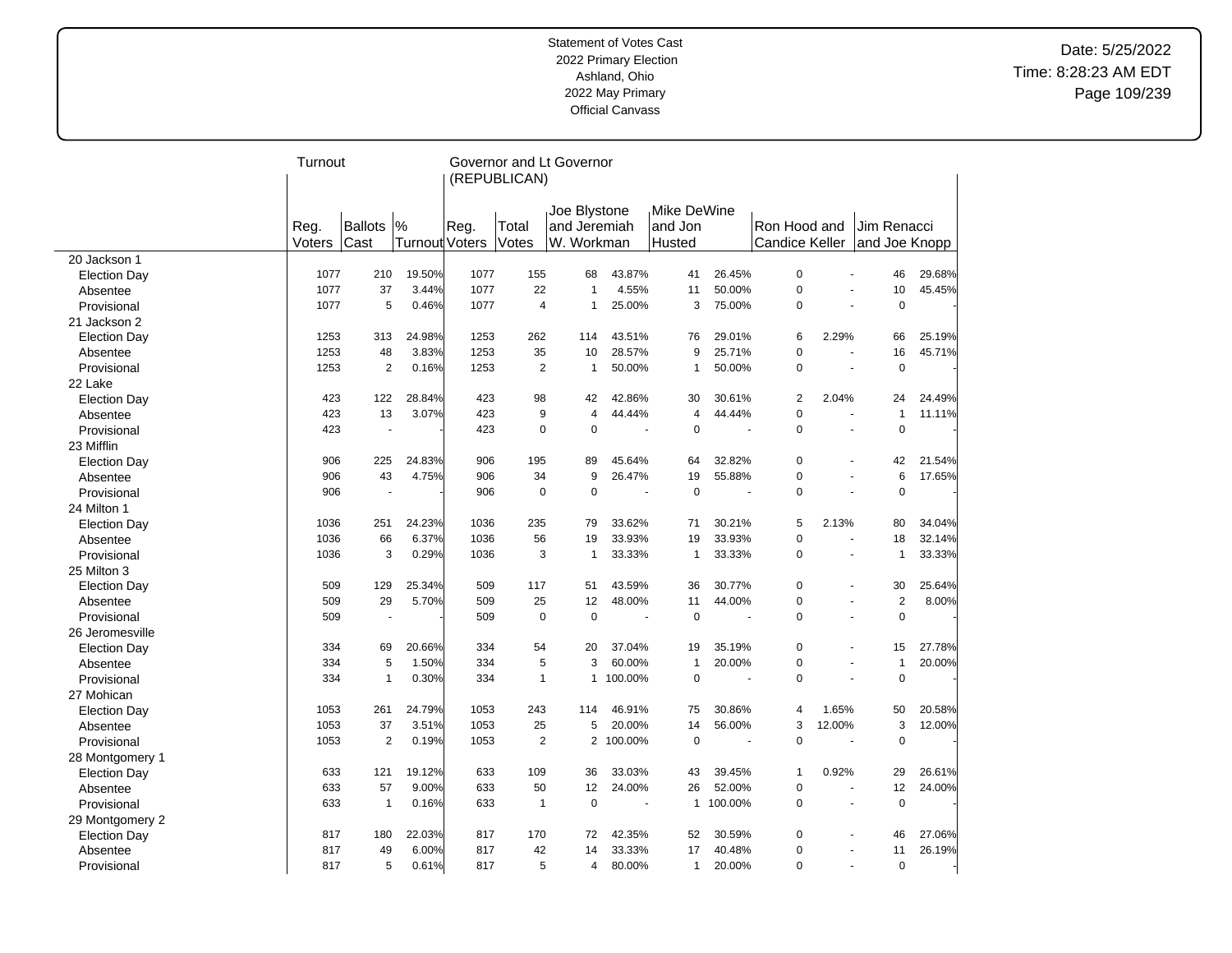|  |                     |            |                |      |                               | <b>Statement of Votes Cast</b><br>2022 Primary Election<br>Ashland, Ohio<br>2022 May Primary<br><b>Official Canvass</b> |                   |                          |                              | Date: 5/25/2022<br>Time: 8:28:23 AM EDT<br>Page 110/239 |
|--|---------------------|------------|----------------|------|-------------------------------|-------------------------------------------------------------------------------------------------------------------------|-------------------|--------------------------|------------------------------|---------------------------------------------------------|
|  | Turnout             |            |                |      | (REPUBLICAN)                  | Governor and Lt Governor<br>Joe Blystone                                                                                | Mike DeWine       |                          |                              |                                                         |
|  | Reg.<br>Voters Cast | Ballots  % | Turnout Voters | Reg. | 'Total<br><i><b>Notes</b></i> | and Jeremiah<br>W. Workman                                                                                              | and Jon<br>Husted | Ron Hood and Jim Renacci | Candice Keller and Joe Knopp |                                                         |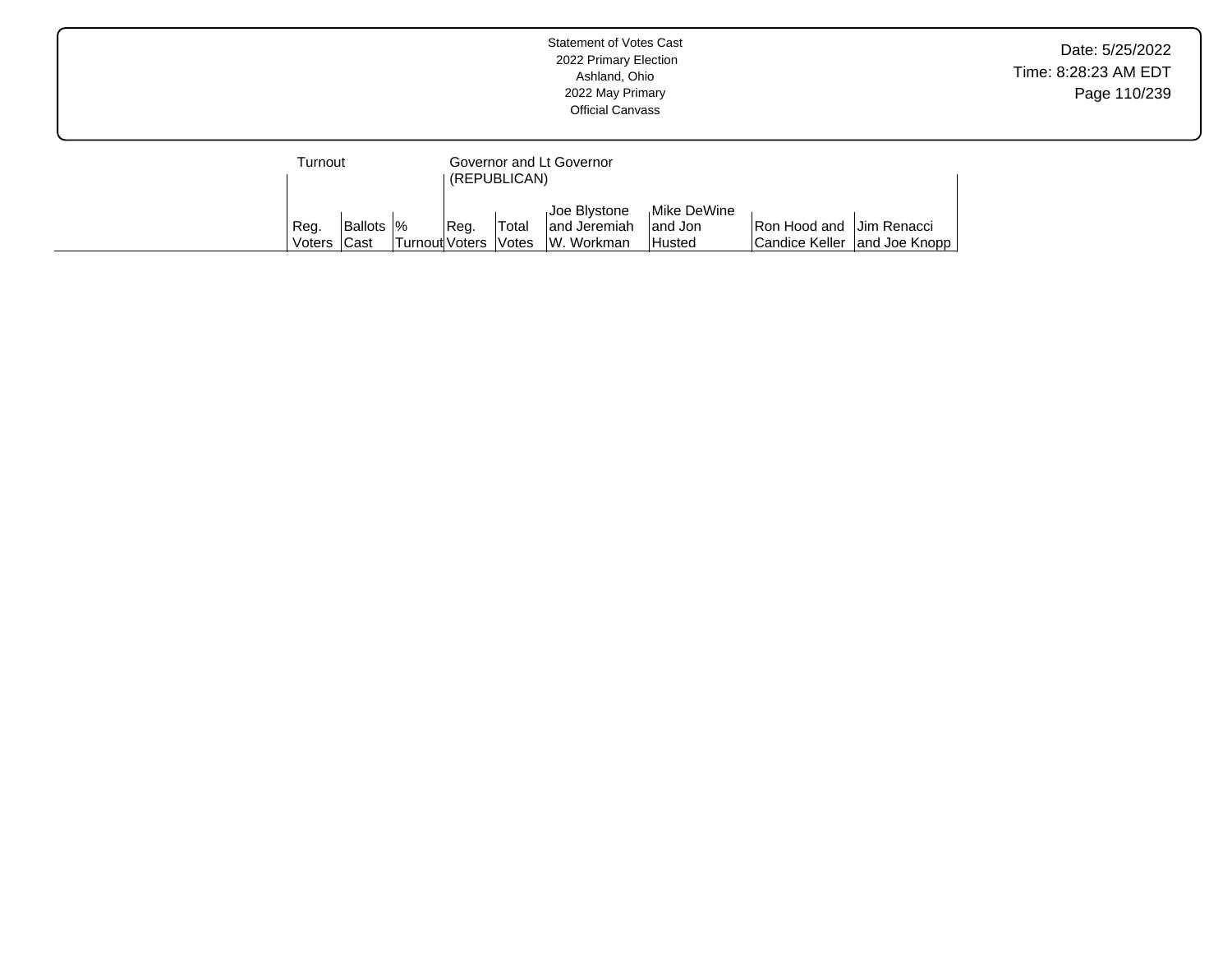Date: 5/25/2022 Time: 8:28:23 AM EDT Page 111/239

| 30 Montgomery 3     |       |                          |        |       |                |                |                      |                |        |                |                          |                |         |
|---------------------|-------|--------------------------|--------|-------|----------------|----------------|----------------------|----------------|--------|----------------|--------------------------|----------------|---------|
| <b>Election Day</b> | 581   | 131                      | 22.55% | 581   | 121            | 40             | 33.06%               | 40             | 33.06% | 4              | 3.31%                    | 37             | 30.58%  |
| Absentee            | 581   | 51                       | 8.78%  | 581   | 48             | 14             | 29.17%               | 14             | 29.17% | 0              |                          | 20             | 41.67%  |
| Provisional         | 581   |                          |        | 581   | $\mathbf 0$    | $\overline{0}$ |                      | $\mathbf 0$    |        | $\mathbf 0$    | ÷,                       | $\mathbf 0$    |         |
| 31 Orange 1         |       |                          |        |       |                |                |                      |                |        |                |                          |                |         |
| <b>Election Day</b> | 1047  | 273                      | 26.07% | 1047  | 231            | 110            | 47.62%               | 72             | 31.17% | 3              | 1.30%                    | 46             | 19.91%  |
| Absentee            | 1047  | 48                       | 4.58%  | 1047  | 35             | 16             | 45.71%               | 10             | 28.57% | 0              |                          | 9              | 25.71%  |
| Provisional         | 1047  | 3                        | 0.29%  | 1047  | $\overline{2}$ | $\overline{2}$ | 100.00%              | $\mathbf 0$    |        | 0              | ÷,                       | $\mathbf 0$    |         |
| 32 Orange 2         |       |                          |        |       |                |                |                      |                |        |                |                          |                |         |
| <b>Election Day</b> | 605   | 184                      | 30.41% | 605   | 155            | 72             | 46.45%               | 38             | 24.52% | 4              | 2.58%                    | 41             | 26.45%  |
| Absentee            | 605   | 19                       | 3.14%  | 605   | 13             | 5              | 38.46%               | $\overline{4}$ | 30.77% | $\mathbf{1}$   | 7.69%                    | 3              | 23.08%  |
| Provisional         | 605   | $\overline{\phantom{a}}$ |        | 605   | $\mathbf 0$    | $\overline{0}$ | $\ddot{\phantom{1}}$ | $\mathbf 0$    |        | 0              | $\overline{\phantom{a}}$ | $\mathbf 0$    |         |
| 33 Perry            |       |                          |        |       |                |                |                      |                |        |                |                          |                |         |
| <b>Election Day</b> | 1284  | 304                      | 23.68% | 1284  | 273            | 130            | 47.62%               | 78             | 28.57% | 3              | 1.10%                    | 62             | 22.71%  |
| Absentee            | 1284  | 71                       | 5.53%  | 1284  | 58             | 14             | 24.14%               | 28             | 48.28% | $\overline{1}$ | 1.72%                    | 15             | 25.86%  |
| Provisional         | 1284  | 1                        | 0.08%  | 1284  | $\mathbf{1}$   | $\mathbf{1}$   | 100.00%              | $\pmb{0}$      |        | $\mathbf 0$    | $\overline{a}$           | $\mathbf 0$    |         |
| 34 Ruggles          |       |                          |        |       |                |                |                      |                |        |                |                          |                |         |
| <b>Election Day</b> | 635   | 167                      | 26.30% | 635   | 140            | 83             | 59.29%               | 24             | 17.14% | 1              | 0.71%                    | 32             | 22.86%  |
| Absentee            | 635   | 21                       | 3.31%  | 635   | 19             | $\overline{7}$ | 36.84%               | 9              | 47.37% | $\overline{1}$ | 5.26%                    | $\overline{2}$ | 10.53%  |
| Provisional         | 635   | 1                        | 0.16%  | 635   | $\mathbf{1}$   | $\mathbf 0$    |                      | $\mathbf 0$    |        | 0              |                          | 1              | 100.00% |
| 35 Sullivan 1       |       |                          |        |       |                |                |                      |                |        |                |                          |                |         |
|                     | 866   | 195                      | 22.52% | 866   | 168            | 71             | 42.26%               | 55             | 32.74% | $\mathbf{1}$   | 0.60%                    | 41             | 24.40%  |
| <b>Election Day</b> | 866   | 24                       | 2.77%  | 866   | 22             | 14             | 63.64%               | $\overline{4}$ | 18.18% | $\mathbf 0$    | $\overline{a}$           | 4              | 18.18%  |
| Absentee            | 866   | $\ddot{\phantom{1}}$     |        | 866   | 0              | $\overline{0}$ | $\blacksquare$       | $\mathbf 0$    |        | 0              | ÷.                       | $\mathbf 0$    |         |
| Provisional         |       |                          |        |       |                |                |                      |                |        |                |                          |                |         |
| 36 Sullivan 2       |       |                          |        |       |                |                |                      |                |        |                |                          |                |         |
| <b>Election Day</b> | 767   | 181                      | 23.60% | 767   | 155            | 76             | 49.03%               | 39             | 25.16% | 5              | 3.23%                    | 35             | 22.58%  |
| Absentee            | 767   | 14                       | 1.83%  | 767   | 6              | $\overline{4}$ | 66.67%               | $\mathbf{1}$   | 16.67% | 0              |                          | $\overline{1}$ | 16.67%  |
| Provisional         | 767   | 3                        | 0.39%  | 767   | $\overline{2}$ | $\overline{2}$ | 100.00%              | $\mathbf 0$    |        | $\Omega$       | $\ddot{\phantom{a}}$     | $\mathbf 0$    |         |
| 37 Troy             |       |                          |        |       |                |                |                      |                |        |                |                          |                |         |
| <b>Election Day</b> | 787   | 244                      | 31.00% | 787   | 196            | 89             | 45.41%               | 68             | 34.69% | 4              | 2.04%                    | 35             | 17.86%  |
| Absentee            | 787   | 27                       | 3.43%  | 787   | 19             | 8              | 42.11%               | $\mathbf{1}$   | 5.26%  | $\mathbf{1}$   | 5.26%                    | 9              | 47.37%  |
| Provisional         | 787   | 1                        | 0.13%  | 787   | $\mathbf{1}$   | $\mathbf{1}$   | 100.00%              | $\mathbf 0$    |        | 0              |                          | $\mathbf 0$    |         |
| 38 Vermillion 1     |       |                          |        |       |                |                |                      |                |        |                |                          |                |         |
| <b>Election Day</b> | 833   | 186                      | 22.33% | 833   | 169            | 84             | 49.70%               | 50             | 29.59% | 4              | 2.37%                    | 31             | 18.34%  |
| Absentee            | 833   | 42                       | 5.04%  | 833   | 29             | 9              | 31.03%               | 11             | 37.93% | 0              |                          | 9              | 31.03%  |
| Provisional         | 833   | $\overline{2}$           | 0.24%  | 833   | $\overline{2}$ |                | 2 100.00%            | $\mathbf 0$    |        | $\Omega$       | $\overline{\phantom{a}}$ | $\Omega$       |         |
| 39 Vermillion 2     |       |                          |        |       |                |                |                      |                |        |                |                          |                |         |
| <b>Election Day</b> | 1066  | 276                      | 25.89% | 1066  | 255            | 105            | 41.18%               | 85             | 33.33% | 3              | 1.18%                    | 62             | 24.31%  |
| Absentee            | 1066  | 63                       | 5.91%  | 1066  | 58             | 19             | 32.76%               | 25             | 43.10% | 0              | ÷.                       | 14             | 24.14%  |
| Provisional         | 1066  |                          |        | 1066  | $\Omega$       | $\overline{0}$ | ä,                   | $\mathbf 0$    |        | $\Omega$       | ÷.                       | $\mathbf 0$    |         |
| Total               |       |                          |        |       |                |                |                      |                |        |                |                          |                |         |
| <b>Election Day</b> | 34426 | 7158                     | 20.79% | 34426 | 6141           | 2520           | 41.04%               | 2005           | 32.65% | 92             | 1.50%                    | 1524           | 24.82%  |
| Absentee            | 34426 | 2003                     | 5.82%  | 34426 | 1532           | 377            | 24.61%               | 735            | 47.98% | 21             | 1.37%                    | 399            | 26.04%  |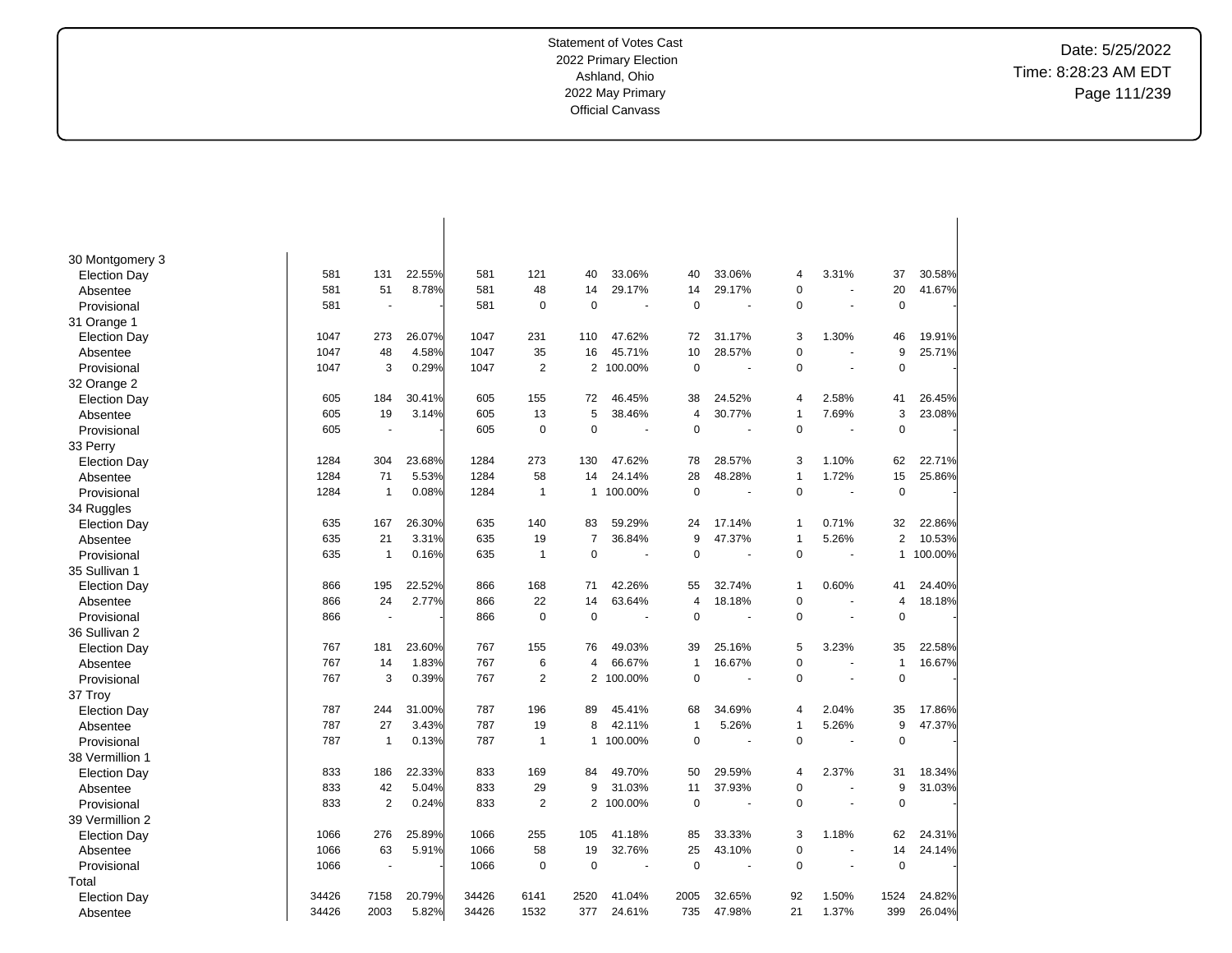Date: 5/25/2022 Time: 8:28:23 AM EDT Page 112/239

| Provisional | 34426 | 65   | 0.19%  | 34426 | 57   | 32   | 56.14% | 14   | 24.56% |     |      |      | 19.30% |
|-------------|-------|------|--------|-------|------|------|--------|------|--------|-----|------|------|--------|
| Total       | 34426 | 9226 | 26.80% | 34426 | 7730 | 2929 | 37.89% | 2754 | 35.63% | 113 | .46% | 1934 | 25.02% |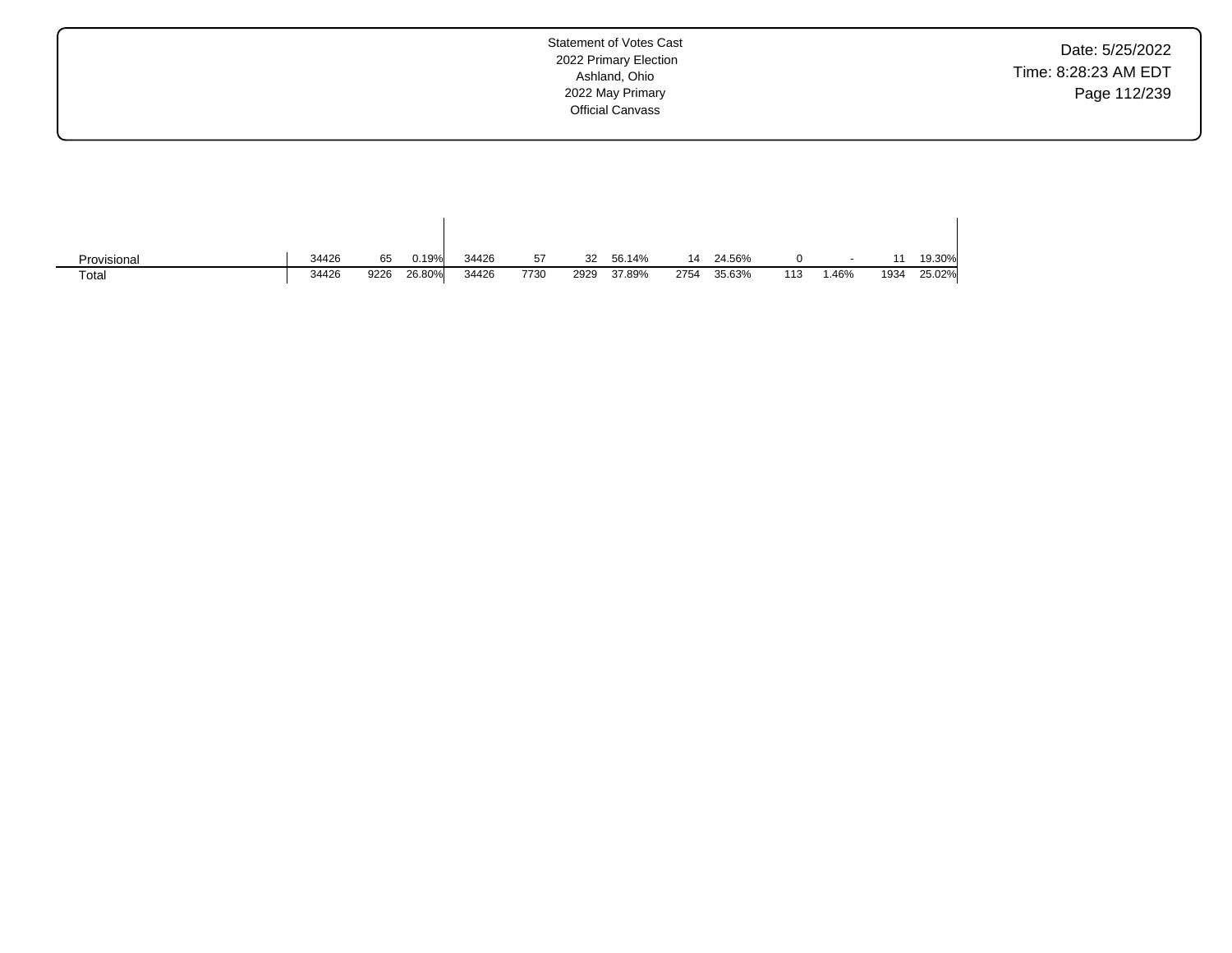Date: 5/25/2022 Time: 8:28:23 AM EDT Page 113/239

|                          | Turnout        |                          |                               | <b>Attorney General</b><br>(REPUBLICAN) |                |             |         |  |
|--------------------------|----------------|--------------------------|-------------------------------|-----------------------------------------|----------------|-------------|---------|--|
|                          | Reg.<br>Voters | <b>Ballots</b><br>Cast   | $\%$<br><b>Turnout Voters</b> | Reg.                                    | Total<br>Votes | Dave Yost   |         |  |
| <b>Jurisdiction Wide</b> |                |                          |                               |                                         |                |             |         |  |
| 01 Ashland City 1-A      |                |                          |                               |                                         |                |             |         |  |
| Election Day             | 910            | 149                      | 16.37%                        | 910                                     | 108            | 108         | 100.00% |  |
| Absentee                 | 910            | 143                      | 15.71%                        | 910                                     | 91             | 91          | 100.00% |  |
| Provisional              | 910            | 3                        | 0.33%                         | 910                                     | 3              | 3           | 100.00% |  |
| 02 Ashland City 1-B      |                |                          |                               |                                         |                |             |         |  |
| <b>Election Day</b>      | 1070           | 166                      | 15.51%                        | 1070                                    | 118            | 118         | 100.00% |  |
| Absentee                 | 1070           | 127                      | 11.87%                        | 1070                                    | 79             | 79          | 100.00% |  |
| Provisional              | 1070           | 1                        | 0.09%                         | 1070                                    | $\Omega$       | 0           |         |  |
| 03 Ashland City 1-C      |                |                          |                               |                                         |                |             |         |  |
| <b>Election Day</b>      | 1059           | 210                      | 19.83%                        | 1059                                    | 150            | 150         | 100.00% |  |
| Absentee                 | 1059           | 96                       | 9.07%                         | 1059                                    | 58             | 58          | 100.00% |  |
| Provisional              | 1059           | $\overline{4}$           | 0.38%                         | 1059                                    | 4              | 4           | 100.00% |  |
| 04 Ashland City 1-D      |                |                          |                               |                                         |                |             |         |  |
| <b>Election Day</b>      | 686            | 162                      | 23.62%                        | 686                                     | 123            | 123         | 100.00% |  |
| Absentee                 | 686            | 103                      | 15.01%                        | 686                                     | 74             | 74          | 100.00% |  |
| Provisional              | 686            |                          |                               | 686                                     | $\mathbf 0$    | 0           |         |  |
| 05 Ashland City 2-A      |                |                          |                               |                                         |                |             |         |  |
| <b>Election Day</b>      | 926            | 127                      | 13.71%                        | 926                                     | 96             | 96          | 100.00% |  |
| Absentee                 | 926            | 79                       | 8.53%                         | 926                                     | 57             | 57          | 100.00% |  |
| Provisional              | 926            | $\overline{2}$           | 0.22%                         | 926                                     | 1              | 1           | 100.00% |  |
| 06 Ashland City 2-B      |                |                          |                               |                                         |                |             |         |  |
| <b>Election Day</b>      | 1132           | 157                      | 13.87%                        | 1132                                    | 95             | 95          | 100.00% |  |
| Absentee                 | 1132           | 70                       | 6.18%                         | 1132                                    | 48             | 48          | 100.00% |  |
| Provisional              | 1132           | $\overline{\phantom{a}}$ |                               | 1132                                    | $\mathbf 0$    | $\mathbf 0$ |         |  |
| 07 Ashland City 2-C      |                |                          |                               |                                         |                |             |         |  |
| <b>Election Day</b>      | 969            | 165                      | 17.03%                        | 969                                     | 123            | 123         | 100.00% |  |
| Absentee                 | 969            | 75                       | 7.74%                         | 969                                     | 44             | 44          | 100.00% |  |
| Provisional              | 969            | 1                        | 0.10%                         | 969                                     | $\mathbf 0$    | 0           |         |  |
| 08 Ashland City 3-A      |                |                          |                               |                                         |                |             |         |  |
| <b>Election Day</b>      | 763            | 121                      | 15.86%                        | 763                                     | 88             | 88          | 100.00% |  |
| Absentee                 | 763            | 36                       | 4.72%                         | 763                                     | 23             | 23          | 100.00% |  |
| Provisional              | 763            | $\overline{2}$           | 0.26%                         | 763                                     | $\overline{2}$ | 2           | 100.00% |  |
| 09 Ashland City 3-B      |                |                          |                               |                                         |                |             |         |  |
| <b>Election Day</b>      | 960            | 142                      | 14.79%                        | 960                                     | 96             | 96          | 100.00% |  |
| Absentee                 | 960            | 68                       | 7.08%                         | 960                                     | 35             | 35          | 100.00% |  |
| Provisional              | 960            | $\overline{2}$           | 0.21%                         | 960                                     | 1              | 1           | 100.00% |  |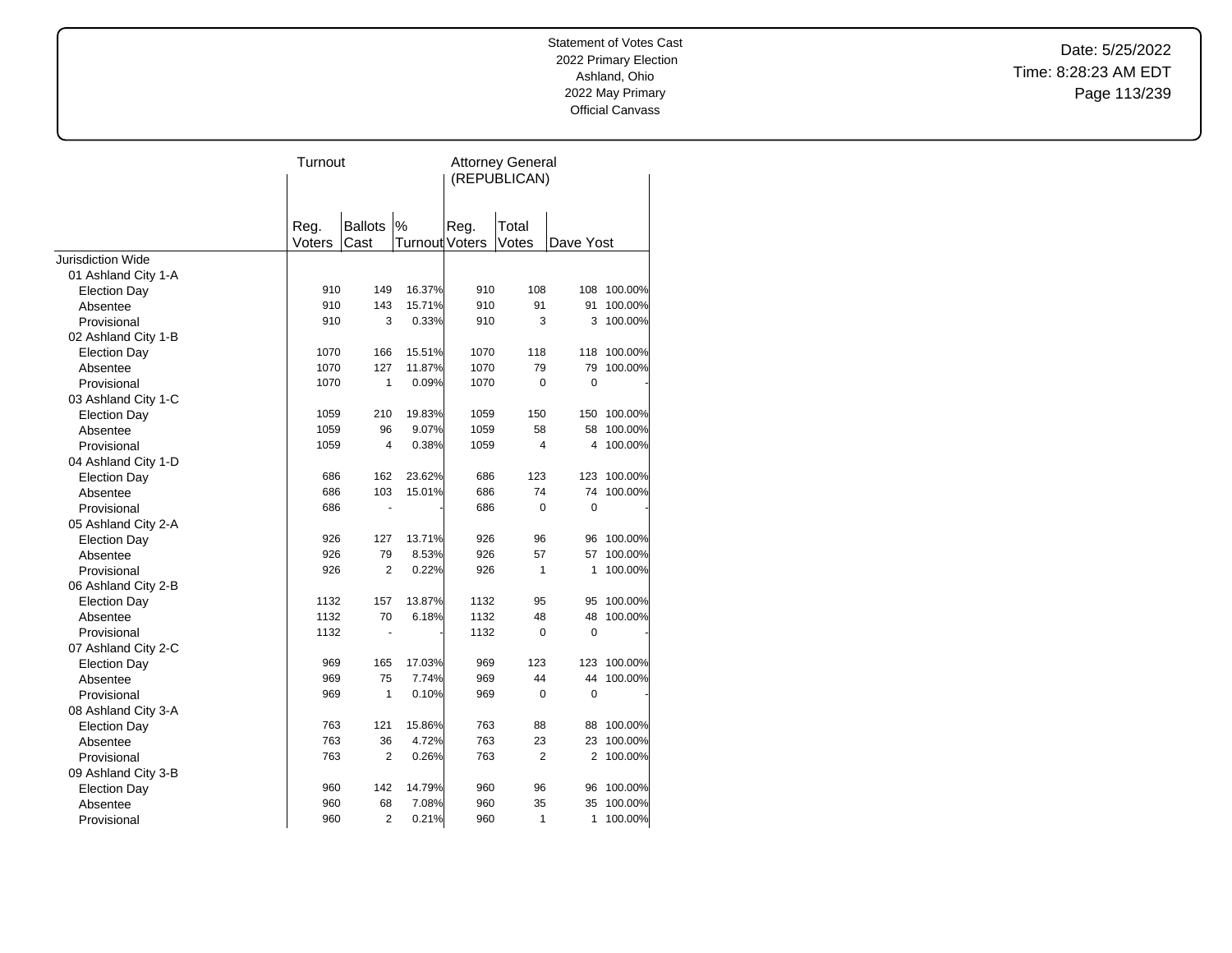Date: 5/25/2022 Time: 8:28:23 AM EDT Page 114/239

|                     | Turnout |                |                | <b>Attorney General</b><br>(REPUBLICAN) |              |             |             |  |
|---------------------|---------|----------------|----------------|-----------------------------------------|--------------|-------------|-------------|--|
|                     |         |                |                |                                         |              |             |             |  |
|                     |         |                |                |                                         |              |             |             |  |
|                     | Reg.    | <b>Ballots</b> | $\%$           | Reg.                                    | Total        |             |             |  |
|                     | Voters  | Cast           | Turnout Voters |                                         | Votes        | Dave Yost   |             |  |
| 10 Ashland City 3-C |         |                |                |                                         |              |             |             |  |
| <b>Election Day</b> | 940     | 147            | 15.64%         | 940                                     | 109          |             | 109 100.00% |  |
| Absentee            | 940     | 135            | 14.36%         | 940                                     | 92           |             | 92 100.00%  |  |
| Provisional         | 940     | 5              | 0.53%          | 940                                     | 5            | 5           | 100.00%     |  |
| 11 Ashland City 3-D |         |                |                |                                         |              |             |             |  |
| <b>Election Day</b> | 660     | 71             | 10.76%         | 660                                     | 49           | 49          | 100.00%     |  |
| Absentee            | 660     | 18             | 2.73%          | 660                                     | 15           | 15          | 100.00%     |  |
| Provisional         | 660     | $\mathbf{1}$   | 0.15%          | 660                                     | 0            | $\mathbf 0$ |             |  |
| 12 Ashland City 4-A |         |                |                |                                         |              |             |             |  |
| <b>Election Day</b> | 862     | 82             | 9.51%          | 862                                     | 52           | 52          | 100.00%     |  |
| Absentee            | 862     | 38             | 4.41%          | 862                                     | 19           | 19          | 100.00%     |  |
| Provisional         | 862     | $\blacksquare$ |                | 862                                     | 0            | $\mathbf 0$ |             |  |
| 13 Ashland City 4-B |         |                |                |                                         |              |             |             |  |
| <b>Election Day</b> | 619     | 55             | 8.89%          | 619                                     | 37           | 37          | 100.00%     |  |
| Absentee            | 619     | 21             | 3.39%          | 619                                     | 8            | 8           | 100.00%     |  |
| Provisional         | 619     | $\mathbf{1}$   | 0.16%          | 619                                     | $\mathbf{1}$ | 1           | 100.00%     |  |
| 14 Ashland City 4-C |         |                |                |                                         |              |             |             |  |
| <b>Election Day</b> | 909     | 98             | 10.78%         | 909                                     | 74           | 74          | 100.00%     |  |
| Absentee            | 909     | 29             | 3.19%          | 909                                     | 15           | 15          | 100.00%     |  |
| Provisional         | 909     | Ĭ.             |                | 909                                     | 0            | $\mathbf 0$ |             |  |
| 15 Clear Creek      |         |                |                |                                         |              |             |             |  |
| <b>Election Day</b> | 1276    | 292            | 22.88%         | 1276                                    | 210          |             | 210 100.00% |  |
| Absentee            | 1276    | 64             | 5.02%          | 1276                                    | 40           |             | 40 100.00%  |  |
| Provisional         | 1276    | 6              | 0.47%          | 1276                                    | 4            | 4           | 100.00%     |  |
| 16 Loudonville 1    |         |                |                |                                         |              |             |             |  |
| <b>Election Day</b> | 1334    | 309            | 23.16%         | 1334                                    | 214          |             | 214 100.00% |  |
| Absentee            | 1334    | 39             | 2.92%          | 1334                                    | 19           | 19          | 100.00%     |  |
| Provisional         | 1334    | 6              | 0.45%          | 1334                                    | 3            | 3           | 100.00%     |  |
| 17 Green 1          |         |                |                |                                         |              |             |             |  |
| <b>Election Day</b> | 1124    | 275            | 24.47%         | 1124                                    | 182          |             | 182 100.00% |  |
| Absentee            | 1124    | 27             | 2.40%          | 1124                                    | 17           | 17          | 100.00%     |  |
| Provisional         | 1124    | ÷,             |                | 1124                                    | 0            | $\mathbf 0$ |             |  |
| 18 Green 2          |         |                |                |                                         |              |             |             |  |
| <b>Election Day</b> | 597     | 150            | 25.13%         | 597                                     | 87           | 87          | 100.00%     |  |
| Absentee            | 597     | 29             | 4.86%          | 597                                     | 17           | 17          | 100.00%     |  |
| Provisional         | 597     | ä,             |                | 597                                     | 0            | 0           |             |  |
| 19 Loudonville 2    |         |                |                |                                         |              |             |             |  |
| <b>Election Day</b> | 1118    | 258            | 23.08%         | 1118                                    | 165          | 165         | 100.00%     |  |
| Absentee            | 1118    | 42             | 3.76%          | 1118                                    | 22           | 22          | 100.00%     |  |
| Provisional         | 1118    | 1              | 0.09%          | 1118                                    | 1            | 1           | 100.00%     |  |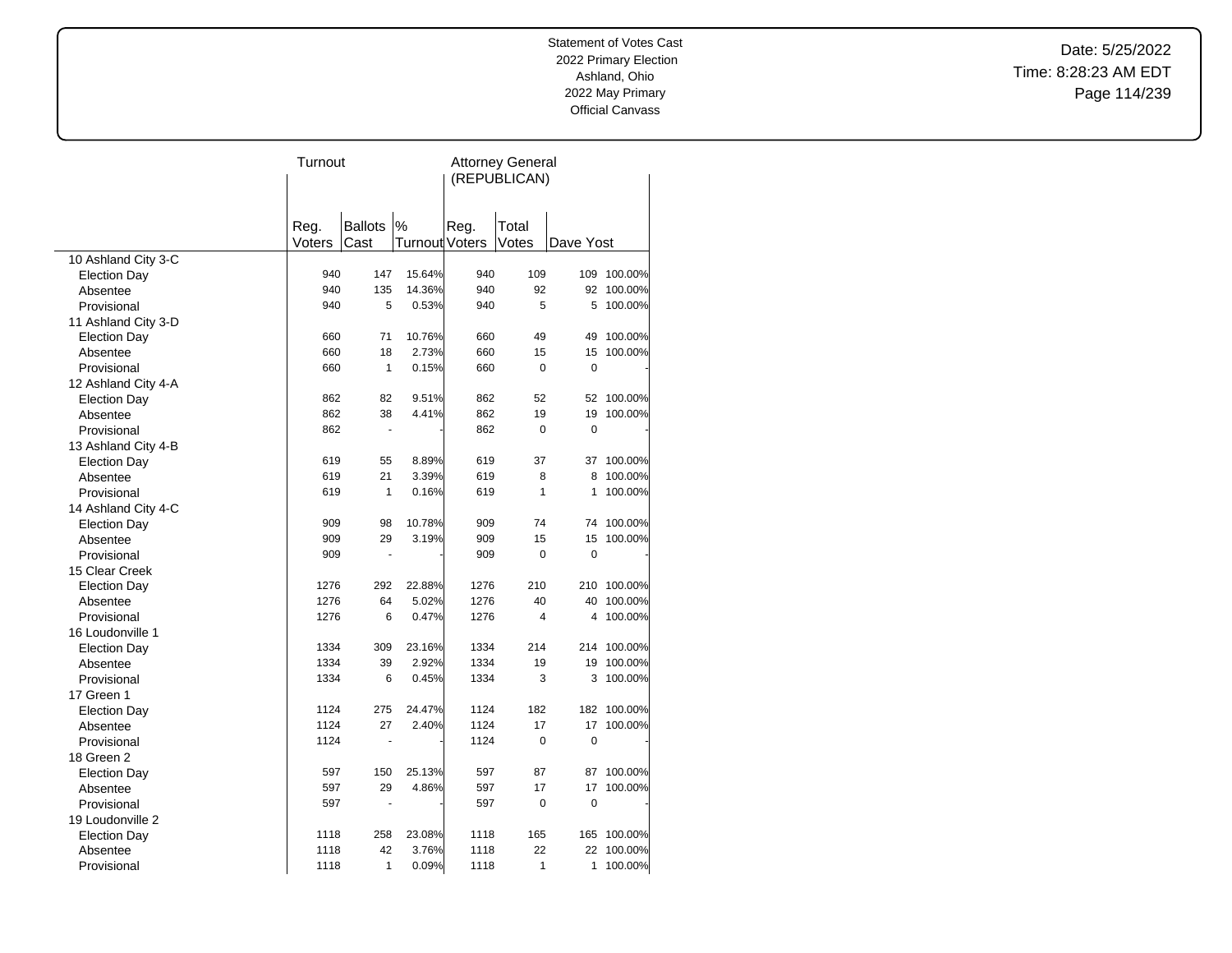Date: 5/25/2022 Time: 8:28:23 AM EDT Page 115/239

|                     |                | Turnout        |                |      | <b>Attorney General</b> |                |             |  |  |
|---------------------|----------------|----------------|----------------|------|-------------------------|----------------|-------------|--|--|
|                     |                |                |                |      | (REPUBLICAN)            |                |             |  |  |
|                     |                |                |                |      |                         |                |             |  |  |
|                     |                | <b>Ballots</b> | %              |      | Total                   |                |             |  |  |
|                     | Reg.<br>Voters | Cast           | Turnout Voters | Reg. | Votes                   | Dave Yost      |             |  |  |
| 20 Jackson 1        |                |                |                |      |                         |                |             |  |  |
| <b>Election Day</b> | 1077           | 210            | 19.50%         | 1077 | 127                     |                | 127 100.00% |  |  |
| Absentee            | 1077           | 37             | 3.44%          | 1077 | 14                      | 14             | 100.00%     |  |  |
| Provisional         | 1077           | 5              | 0.46%          | 1077 | 4                       | 4              | 100.00%     |  |  |
| 21 Jackson 2        |                |                |                |      |                         |                |             |  |  |
| <b>Election Day</b> | 1253           | 313            | 24.98%         | 1253 | 205                     |                | 205 100.00% |  |  |
| Absentee            | 1253           | 48             | 3.83%          | 1253 | 32                      |                | 32 100.00%  |  |  |
| Provisional         | 1253           | $\overline{2}$ | 0.16%          | 1253 | $\overline{2}$          | 2              | 100.00%     |  |  |
| 22 Lake             |                |                |                |      |                         |                |             |  |  |
| <b>Election Day</b> | 423            | 122            | 28.84%         | 423  | 82                      |                | 82 100.00%  |  |  |
| Absentee            | 423            | 13             | 3.07%          | 423  | 8                       | 8              | 100.00%     |  |  |
| Provisional         | 423            |                |                | 423  | 0                       | $\mathbf 0$    |             |  |  |
| 23 Mifflin          |                |                |                |      |                         |                |             |  |  |
| <b>Election Day</b> | 906            | 225            | 24.83%         | 906  | 160                     | 160            | 100.00%     |  |  |
| Absentee            | 906            | 43             | 4.75%          | 906  | 27                      | 27             | 100.00%     |  |  |
| Provisional         | 906            |                |                | 906  | 0                       | 0              |             |  |  |
| 24 Milton 1         |                |                |                |      |                         |                |             |  |  |
| <b>Election Day</b> | 1036           | 251            | 24.23%         | 1036 | 179                     |                | 179 100.00% |  |  |
| Absentee            | 1036           | 66             | 6.37%          | 1036 | 42                      |                | 42 100.00%  |  |  |
| Provisional         | 1036           | 3              | 0.29%          | 1036 | 2                       | $\overline{2}$ | 100.00%     |  |  |
| 25 Milton 3         |                |                |                |      |                         |                |             |  |  |
| <b>Election Day</b> | 509            | 129            | 25.34%         | 509  | 95                      | 95             | 100.00%     |  |  |
| Absentee            | 509            | 29             | 5.70%          | 509  | 22                      | 22             | 100.00%     |  |  |
| Provisional         | 509            |                |                | 509  | $\Omega$                | $\mathbf 0$    |             |  |  |
| 26 Jeromesville     |                |                |                |      |                         |                |             |  |  |
| <b>Election Day</b> | 334            | 69             | 20.66%         | 334  | 45                      | 45             | 100.00%     |  |  |
| Absentee            | 334            | 5              | 1.50%          | 334  | 5                       | 5              | 100.00%     |  |  |
| Provisional         | 334            | 1              | 0.30%          | 334  | 1                       | 1              | 100.00%     |  |  |
| 27 Mohican          |                |                |                |      |                         |                |             |  |  |
| <b>Election Day</b> | 1053           | 261            | 24.79%         | 1053 | 188                     |                | 188 100.00% |  |  |
| Absentee            | 1053           | 37             | 3.51%          | 1053 | 24                      | 24             | 100.00%     |  |  |
| Provisional         | 1053           | 2              | 0.19%          | 1053 | 2                       |                | 2 100.00%   |  |  |
| 28 Montgomery 1     |                |                |                |      |                         |                |             |  |  |
| <b>Election Day</b> | 633            | 121            | 19.12%         | 633  | 95                      | 95             | 100.00%     |  |  |
| Absentee            | 633            | 57             | 9.00%          | 633  | 43                      | 43             | 100.00%     |  |  |
| Provisional         | 633            | 1              | 0.16%          | 633  | 1                       | 1              | 100.00%     |  |  |
| 29 Montgomery 2     |                |                |                |      |                         |                |             |  |  |
| <b>Election Day</b> | 817            | 180            | 22.03%         | 817  | 132                     |                | 132 100.00% |  |  |
| Absentee            | 817            | 49             | 6.00%          | 817  | 29                      | 29             | 100.00%     |  |  |
| Provisional         | 817            | 5              | 0.61%          | 817  | 4                       | 4              | 100.00%     |  |  |
|                     |                |                |                |      |                         |                |             |  |  |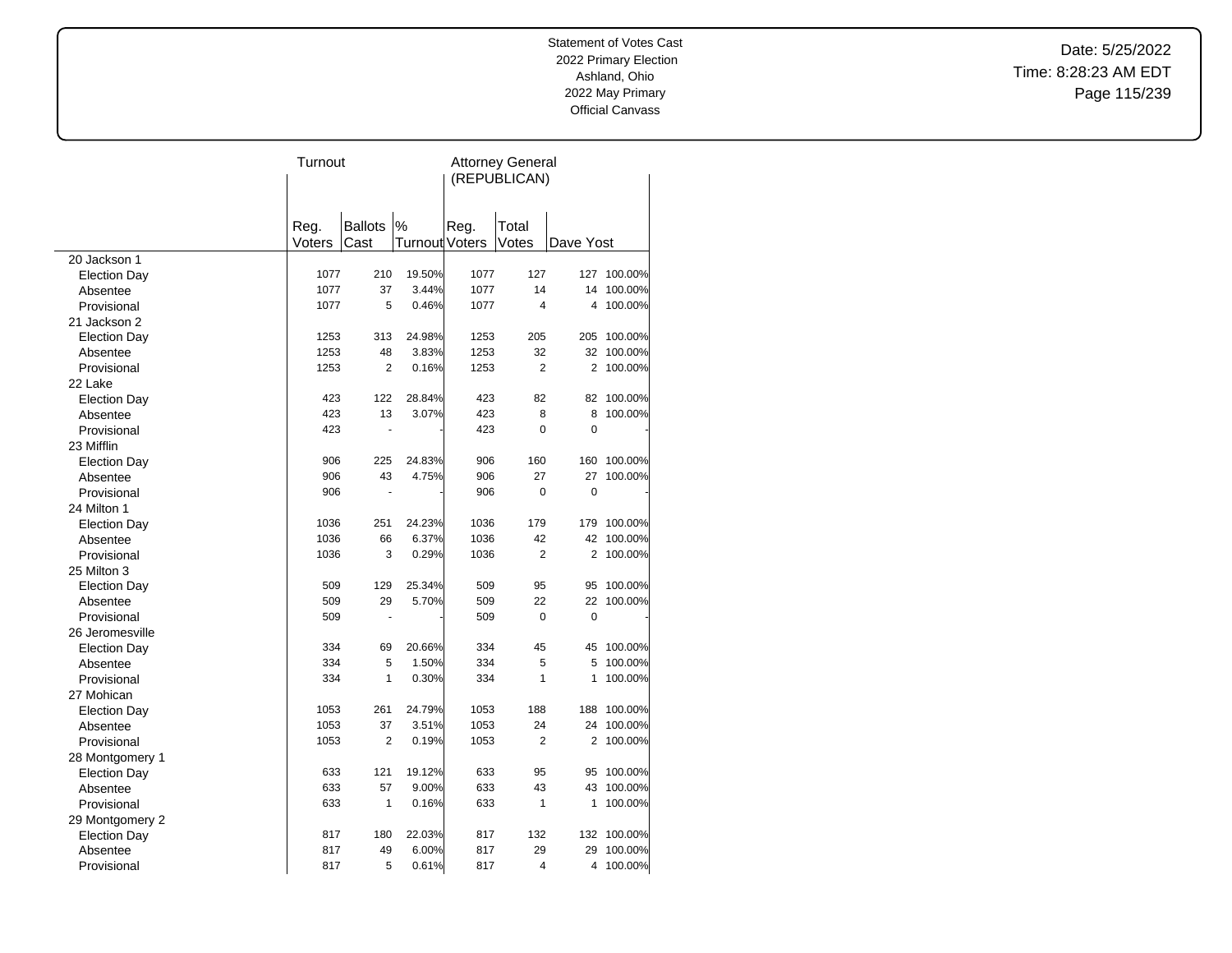Date: 5/25/2022 Time: 8:28:23 AM EDT Page 116/239

| Turnout     |            |                      |      | <b>Attorney General</b><br>(REPUBLICAN) |           |
|-------------|------------|----------------------|------|-----------------------------------------|-----------|
| Reg.        | Ballots  % |                      | Reg. | Total                                   |           |
| Voters Cast |            | Turnout Voters Votes |      |                                         | Dave Yost |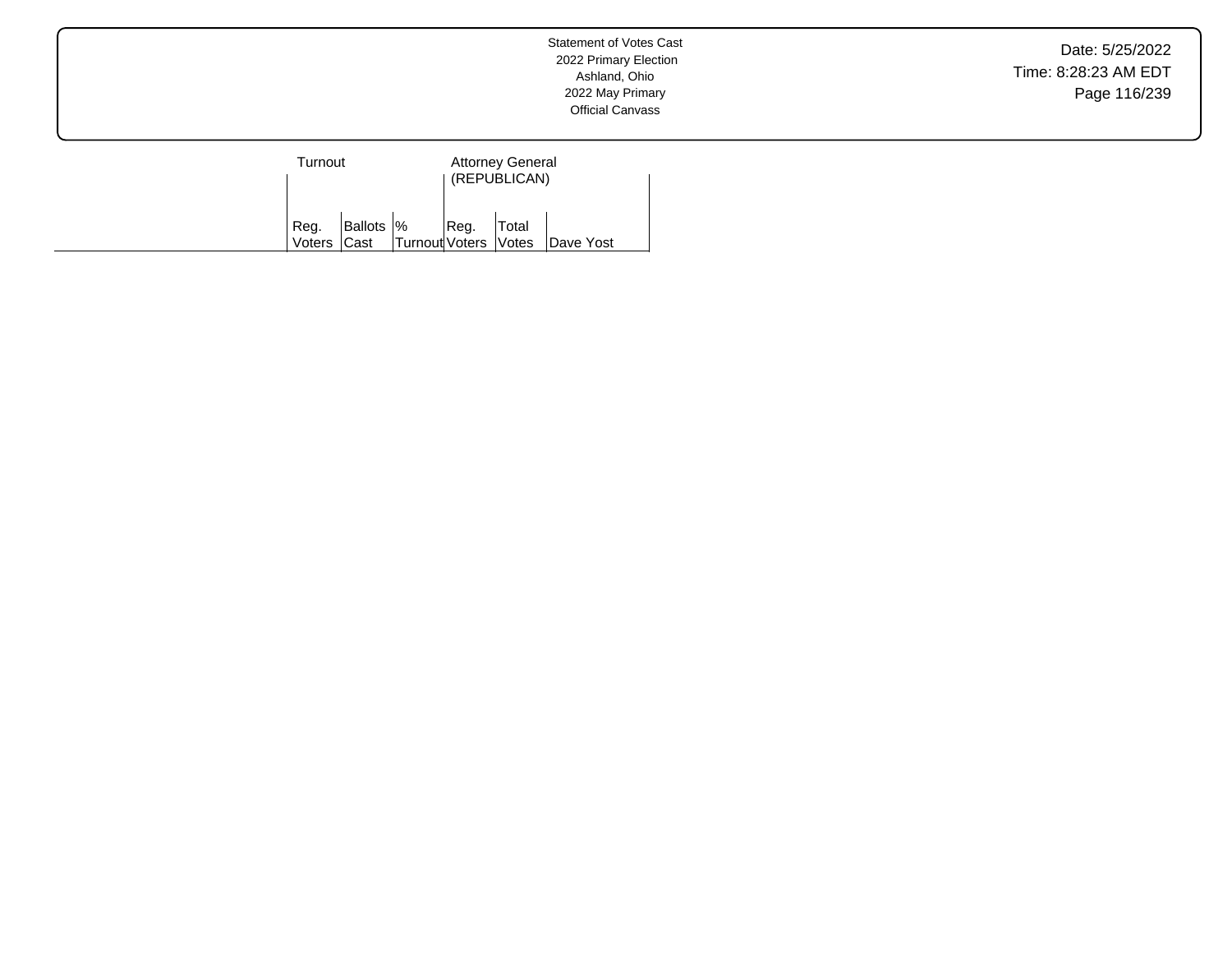Date: 5/25/2022 Time: 8:28:23 AM EDT Page 117/239

| 30 Montgomery 3     |       |                          |        |       |                |             |         |
|---------------------|-------|--------------------------|--------|-------|----------------|-------------|---------|
| <b>Election Day</b> | 581   | 131                      | 22.55% | 581   | 91             | 91          | 100.00% |
| Absentee            | 581   | 51                       | 8.78%  | 581   | 42             | 42          | 100.00% |
| Provisional         | 581   | $\blacksquare$           |        | 581   | 0              | 0           |         |
| 31 Orange 1         |       |                          |        |       |                |             |         |
| <b>Election Day</b> | 1047  | 273                      | 26.07% | 1047  | 185            | 185         | 100.00% |
| Absentee            | 1047  | 48                       | 4.58%  | 1047  | 31             | 31          | 100.00% |
| Provisional         | 1047  | 3                        | 0.29%  | 1047  | $\overline{2}$ | 2           | 100.00% |
| 32 Orange 2         |       |                          |        |       |                |             |         |
| <b>Election Day</b> | 605   | 184                      | 30.41% | 605   | 103            | 103         | 100.00% |
| Absentee            | 605   | 19                       | 3.14%  | 605   | 11             | 11          | 100.00% |
| Provisional         | 605   | $\overline{a}$           |        | 605   | $\mathbf 0$    | $\mathbf 0$ |         |
| 33 Perry            |       |                          |        |       |                |             |         |
| <b>Election Day</b> | 1284  | 304                      | 23.68% | 1284  | 213            | 213         | 100.00% |
| Absentee            | 1284  | 71                       | 5.53%  | 1284  | 51             | 51          | 100.00% |
| Provisional         | 1284  | 1                        | 0.08%  | 1284  | $\mathbf{1}$   | 1           | 100.00% |
| 34 Ruggles          |       |                          |        |       |                |             |         |
| <b>Election Day</b> | 635   | 167                      | 26.30% | 635   | 106            | 106         | 100.00% |
| Absentee            | 635   | 21                       | 3.31%  | 635   | 11             | 11          | 100.00% |
| Provisional         | 635   | 1                        | 0.16%  | 635   | 1              | 1           | 100.00% |
| 35 Sullivan 1       |       |                          |        |       |                |             |         |
| <b>Election Day</b> | 866   | 195                      | 22.52% | 866   | 133            | 133         | 100.00% |
| Absentee            | 866   | 24                       | 2.77%  | 866   | 14             | 14          | 100.00% |
| Provisional         | 866   | $\blacksquare$           |        | 866   | $\mathbf 0$    | 0           |         |
| 36 Sullivan 2       |       |                          |        |       |                |             |         |
| <b>Election Day</b> | 767   | 181                      | 23.60% | 767   | 122            | 122         | 100.00% |
| Absentee            | 767   | 14                       | 1.83%  | 767   | 6              | 6           | 100.00% |
| Provisional         | 767   | 3                        | 0.39%  | 767   | $\mathbf{1}$   | 1           | 100.00% |
| 37 Troy             |       |                          |        |       |                |             |         |
| <b>Election Day</b> | 787   | 244                      | 31.00% | 787   | 155            | 155         | 100.00% |
| Absentee            | 787   | 27                       | 3.43%  | 787   | 13             | 13          | 100.00% |
| Provisional         | 787   | 1                        | 0.13%  | 787   | $\mathbf{1}$   | 1           | 100.00% |
| 38 Vermillion 1     |       |                          |        |       |                |             |         |
| <b>Election Day</b> | 833   | 186                      | 22.33% | 833   | 140            | 140         | 100.00% |
| Absentee            | 833   | 42                       | 5.04%  | 833   | 25             | 25          | 100.00% |
| Provisional         | 833   | 2                        | 0.24%  | 833   | $\overline{2}$ | 2           | 100.00% |
| 39 Vermillion 2     |       |                          |        |       |                |             |         |
| <b>Election Day</b> | 1066  | 276                      | 25.89% | 1066  | 205            | 205         | 100.00% |
| Absentee            | 1066  | 63                       | 5.91%  | 1066  | 47             | 47          | 100.00% |
| Provisional         | 1066  | $\overline{\phantom{a}}$ |        | 1066  | 0              | 0           |         |
| Total               |       |                          |        |       |                |             |         |
| <b>Election Day</b> | 34426 | 7158                     | 20.79% | 34426 | 4937           | 4937        | 100.00% |
| Absentee            | 34426 | 2003                     | 5.82%  | 34426 | 1270           | 1270        | 100.00% |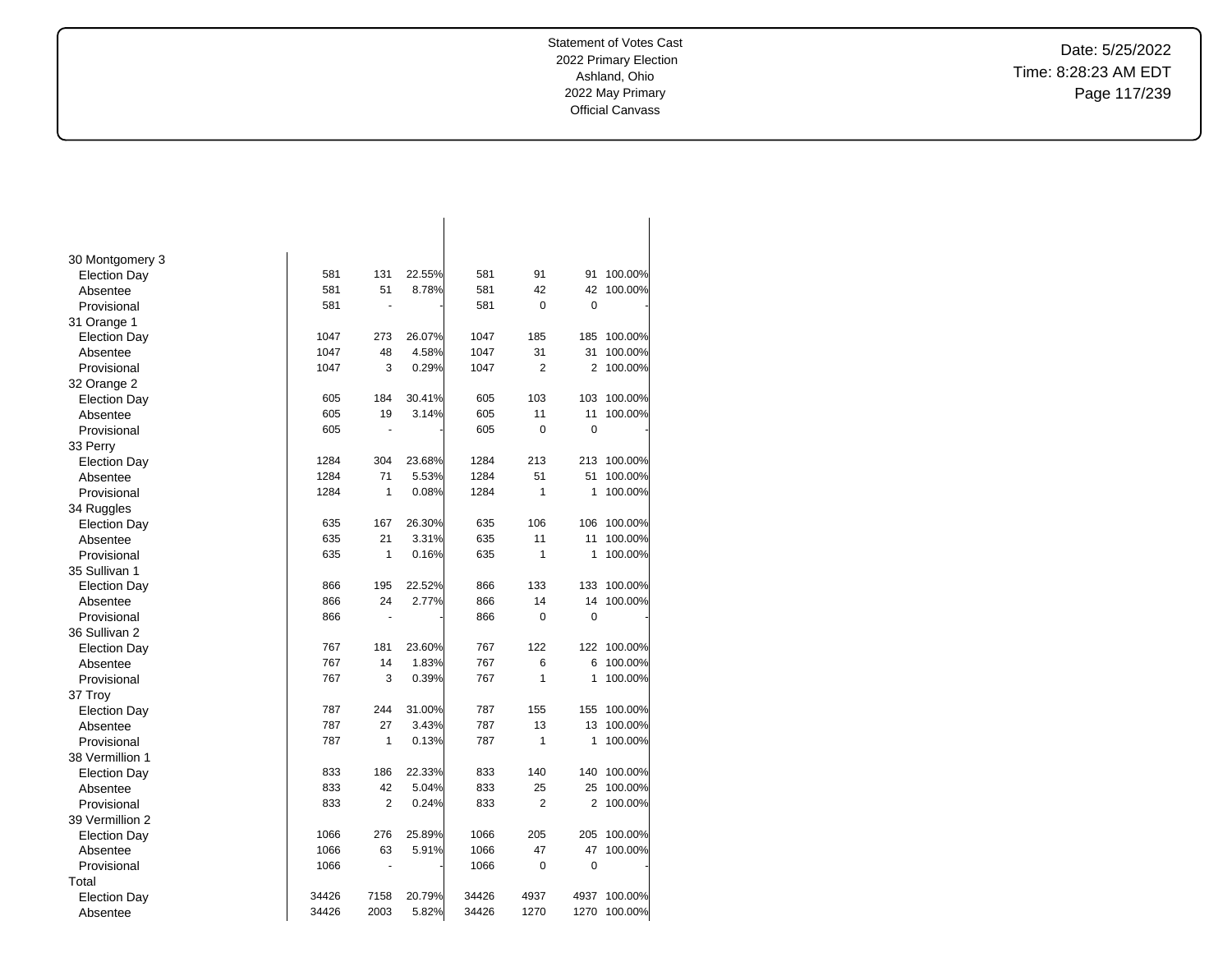Date: 5/25/2022 Time: 8:28:23 AM EDT Page 118/239

| Provisional | 34426 | 65   | 0.19%  | 34426 | 49   | 49   | 100.00% |
|-------------|-------|------|--------|-------|------|------|---------|
| $\tau$ otal | 34426 | 9226 | 26.80% | 34426 | 6256 | 6256 | 100.00% |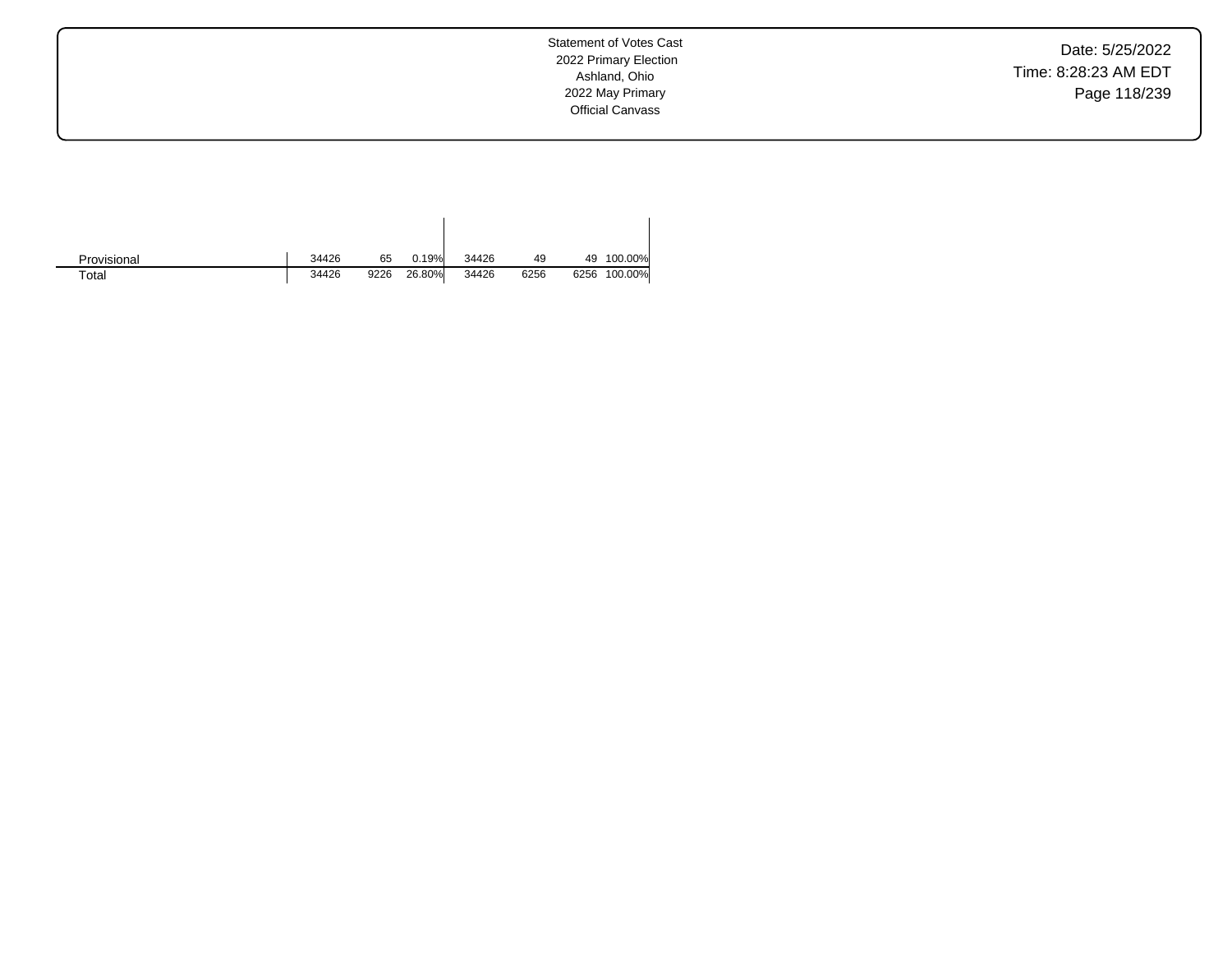Date: 5/25/2022 Time: 8:28:23 AM EDT Page 119/239

|                     | Turnout        |                        |                            | <b>Auditor of State</b><br>(REPUBLICAN) |                |             |             |  |
|---------------------|----------------|------------------------|----------------------------|-----------------------------------------|----------------|-------------|-------------|--|
|                     | Reg.<br>Voters | <b>Ballots</b><br>Cast | %<br><b>Turnout Voters</b> | Reg.                                    | Total<br>Votes | Keith Faber |             |  |
| Jurisdiction Wide   |                |                        |                            |                                         |                |             |             |  |
| 01 Ashland City 1-A |                |                        |                            |                                         |                |             |             |  |
| <b>Election Day</b> | 910            | 149                    | 16.37%                     | 910                                     | 103            |             | 103 100.00% |  |
| Absentee            | 910            | 143                    | 15.71%                     | 910                                     | 87             | 87          | 100.00%     |  |
| Provisional         | 910            | 3                      | 0.33%                      | 910                                     | 3              | 3           | 100.00%     |  |
| 02 Ashland City 1-B |                |                        |                            |                                         |                |             |             |  |
| <b>Election Day</b> | 1070           | 166                    | 15.51%                     | 1070                                    | 112            |             | 112 100.00% |  |
| Absentee            | 1070           | 127                    | 11.87%                     | 1070                                    | 76             | 76          | 100.00%     |  |
| Provisional         | 1070           | 1                      | 0.09%                      | 1070                                    | $\Omega$       | 0           |             |  |
| 03 Ashland City 1-C |                |                        |                            |                                         |                |             |             |  |
| <b>Election Day</b> | 1059           | 210                    | 19.83%                     | 1059                                    | 148            | 148         | 100.00%     |  |
| Absentee            | 1059           | 96                     | 9.07%                      | 1059                                    | 50             | 50          | 100.00%     |  |
| Provisional         | 1059           | $\overline{4}$         | 0.38%                      | 1059                                    | 4              | 4           | 100.00%     |  |
| 04 Ashland City 1-D |                |                        |                            |                                         |                |             |             |  |
| <b>Election Day</b> | 686            | 162                    | 23.62%                     | 686                                     | 119            | 119         | 100.00%     |  |
| Absentee            | 686            | 103                    | 15.01%                     | 686                                     | 70             | 70          | 100.00%     |  |
| Provisional         | 686            |                        |                            | 686                                     | $\mathbf 0$    | 0           |             |  |
| 05 Ashland City 2-A |                |                        |                            |                                         |                |             |             |  |
| <b>Election Day</b> | 926            | 127                    | 13.71%                     | 926                                     | 90             | 90          | 100.00%     |  |
| Absentee            | 926            | 79                     | 8.53%                      | 926                                     | 50             | 50          | 100.00%     |  |
| Provisional         | 926            | $\overline{2}$         | 0.22%                      | 926                                     | $\mathbf{1}$   | 1           | 100.00%     |  |
| 06 Ashland City 2-B |                |                        |                            |                                         |                |             |             |  |
| <b>Election Day</b> | 1132           | 157                    | 13.87%                     | 1132                                    | 88             | 88          | 100.00%     |  |
| Absentee            | 1132           | 70                     | 6.18%                      | 1132                                    | 42             | 42          | 100.00%     |  |
| Provisional         | 1132           | ä,                     |                            | 1132                                    | $\mathbf 0$    | $\mathbf 0$ |             |  |
| 07 Ashland City 2-C |                |                        |                            |                                         |                |             |             |  |
| <b>Election Day</b> | 969            | 165                    | 17.03%                     | 969                                     | 120            | 120         | 100.00%     |  |
| Absentee            | 969            | 75                     | 7.74%                      | 969                                     | 40             | 40          | 100.00%     |  |
| Provisional         | 969            | 1                      | 0.10%                      | 969                                     | $\mathbf 0$    | $\pmb{0}$   |             |  |
| 08 Ashland City 3-A |                |                        |                            |                                         |                |             |             |  |
| <b>Election Day</b> | 763            | 121                    | 15.86%                     | 763                                     | 85             | 85          | 100.00%     |  |
| Absentee            | 763            | 36                     | 4.72%                      | 763                                     | 23             | 23          | 100.00%     |  |
| Provisional         | 763            | $\overline{2}$         | 0.26%                      | 763                                     | 1              | 1           | 100.00%     |  |
| 09 Ashland City 3-B |                |                        |                            |                                         |                |             |             |  |
| <b>Election Day</b> | 960            | 142                    | 14.79%                     | 960                                     | 95             | 95          | 100.00%     |  |
| Absentee            | 960            | 68                     | 7.08%                      | 960                                     | 33             | 33          | 100.00%     |  |
| Provisional         | 960            | $\overline{2}$         | 0.21%                      | 960                                     | 1              | 1           | 100.00%     |  |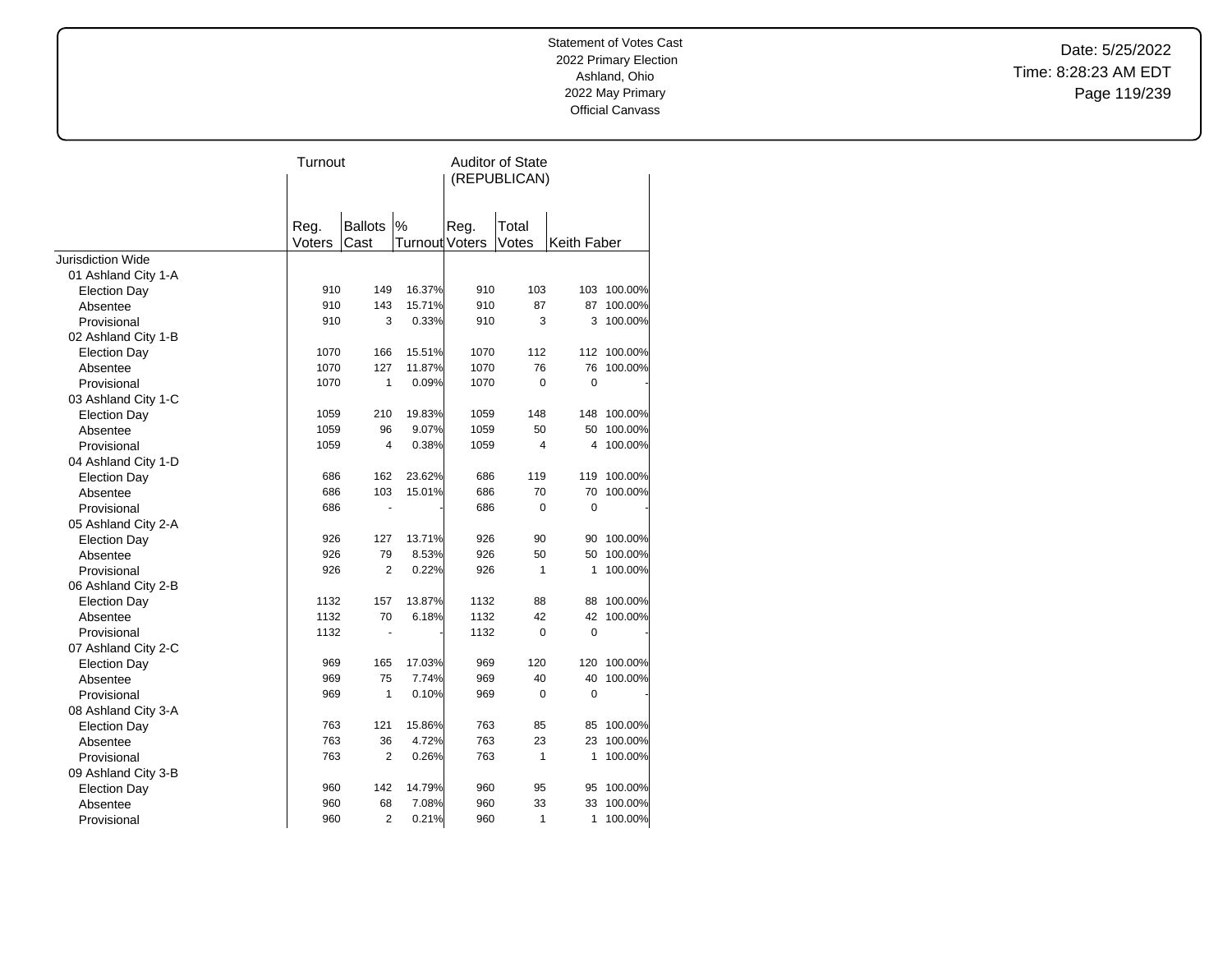Date: 5/25/2022 Time: 8:28:23 AM EDT Page 120/239

|                                 | Turnout        |                |                       | <b>Auditor of State</b> |                |                |            |
|---------------------------------|----------------|----------------|-----------------------|-------------------------|----------------|----------------|------------|
|                                 |                |                |                       |                         | (REPUBLICAN)   |                |            |
|                                 |                |                |                       |                         |                |                |            |
|                                 |                | <b>Ballots</b> | $\%$                  |                         |                |                |            |
|                                 | Reg.<br>Voters | Cast           | <b>Turnout Voters</b> | Reg.                    | Total<br>Votes | Keith Faber    |            |
| 10 Ashland City 3-C             |                |                |                       |                         |                |                |            |
| <b>Election Day</b>             | 940            | 147            | 15.64%                | 940                     | 101            | 101            | 100.00%    |
| Absentee                        | 940            | 135            | 14.36%                | 940                     | 86             |                | 86 100.00% |
| Provisional                     | 940            | 5              | 0.53%                 | 940                     | 5              | 5              | 100.00%    |
| 11 Ashland City 3-D             |                |                |                       |                         |                |                |            |
| <b>Election Day</b>             | 660            | 71             | 10.76%                | 660                     | 49             | 49             | 100.00%    |
| Absentee                        | 660            | 18             | 2.73%                 | 660                     | 15             | 15             | 100.00%    |
| Provisional                     | 660            | $\mathbf{1}$   | 0.15%                 | 660                     | 0              | 0              |            |
| 12 Ashland City 4-A             |                |                |                       |                         |                |                |            |
| <b>Election Day</b>             | 862            | 82             | 9.51%                 | 862                     | 47             | 47             | 100.00%    |
| Absentee                        | 862            | 38             | 4.41%                 | 862                     | 17             | 17             | 100.00%    |
| Provisional                     | 862            | $\overline{a}$ |                       | 862                     | 0              | $\pmb{0}$      |            |
| 13 Ashland City 4-B             |                |                |                       |                         |                |                |            |
| <b>Election Day</b>             | 619            | 55             | 8.89%                 | 619                     | 36             | 36             | 100.00%    |
| Absentee                        | 619            | 21             | 3.39%                 | 619                     | 7              | $\overline{7}$ | 100.00%    |
| Provisional                     | 619            | 1              | 0.16%                 | 619                     | 0              | 0              |            |
| 14 Ashland City 4-C             |                |                |                       |                         |                |                |            |
|                                 | 909            | 98             | 10.78%                | 909                     | 69             | 69             | 100.00%    |
| <b>Election Day</b><br>Absentee | 909            | 29             | 3.19%                 | 909                     | 15             | 15             | 100.00%    |
|                                 | 909            | $\blacksquare$ |                       | 909                     | $\Omega$       | $\mathbf 0$    |            |
| Provisional                     |                |                |                       |                         |                |                |            |
| 15 Clear Creek                  | 1276           | 292            | 22.88%                | 1276                    | 198            | 198            | 100.00%    |
| <b>Election Day</b>             | 1276           | 64             | 5.02%                 | 1276                    | 35             | 35             | 100.00%    |
| Absentee                        | 1276           | 6              | 0.47%                 | 1276                    | 4              | 4              | 100.00%    |
| Provisional                     |                |                |                       |                         |                |                |            |
| 16 Loudonville 1                | 1334           | 309            | 23.16%                | 1334                    | 199            | 199            | 100.00%    |
| <b>Election Day</b>             |                |                |                       |                         | 17             |                |            |
| Absentee                        | 1334           | 39             | 2.92%                 | 1334                    |                | 17             | 100.00%    |
| Provisional                     | 1334           | 6              | 0.45%                 | 1334                    | 3              | 3              | 100.00%    |
| 17 Green 1                      |                |                |                       |                         |                |                |            |
| <b>Election Day</b>             | 1124           | 275            | 24.47%                | 1124                    | 171            | 171            | 100.00%    |
| Absentee                        | 1124           | 27             | 2.40%                 | 1124                    | 16             | 16             | 100.00%    |
| Provisional                     | 1124           | ä,             |                       | 1124                    | 0              | $\mathbf 0$    |            |
| 18 Green 2                      |                |                |                       |                         |                |                |            |
| <b>Election Day</b>             | 597            | 150            | 25.13%                | 597                     | 78             | 78             | 100.00%    |
| Absentee                        | 597            | 29             | 4.86%                 | 597                     | 13             | 13             | 100.00%    |
| Provisional                     | 597            |                |                       | 597                     | $\mathbf 0$    | $\pmb{0}$      |            |
| 19 Loudonville 2                |                |                |                       |                         |                |                |            |
| <b>Election Day</b>             | 1118           | 258            | 23.08%                | 1118                    | 156            | 156            | 100.00%    |
| Absentee                        | 1118           | 42             | 3.76%                 | 1118                    | 20             | 20             | 100.00%    |
| Provisional                     | 1118           | 1              | 0.09%                 | 1118                    | 1              | 1              | 100.00%    |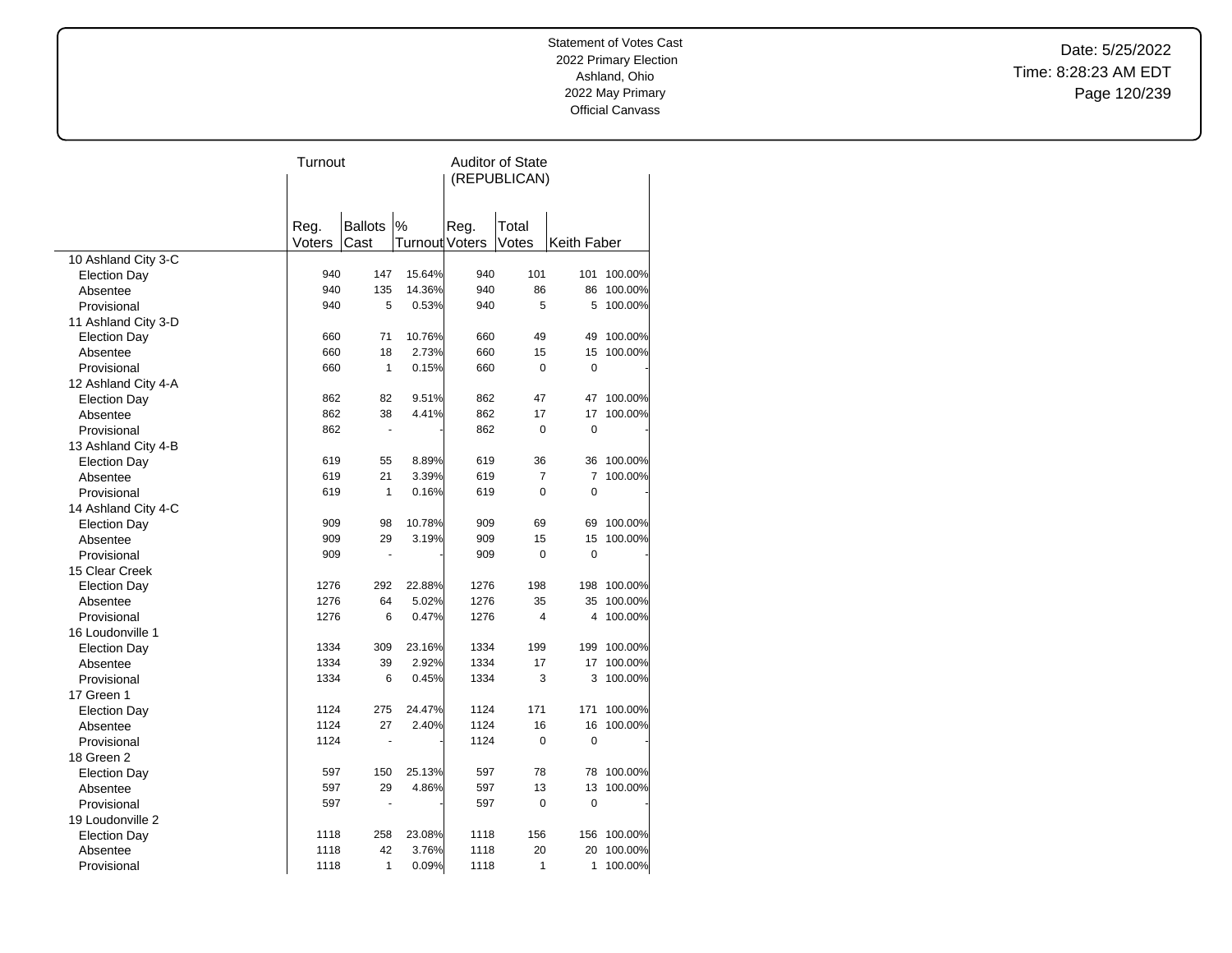Date: 5/25/2022 Time: 8:28:23 AM EDT Page 121/239

|                     | Turnout        |                        |                | <b>Auditor of State</b> |                |                |             |  |
|---------------------|----------------|------------------------|----------------|-------------------------|----------------|----------------|-------------|--|
|                     |                |                        |                | (REPUBLICAN)            |                |                |             |  |
|                     |                |                        |                |                         |                |                |             |  |
|                     |                |                        | %              |                         |                |                |             |  |
|                     | Reg.<br>Voters | <b>Ballots</b><br>Cast | Turnout Voters | Reg.                    | Total<br>Votes | Keith Faber    |             |  |
| 20 Jackson 1        |                |                        |                |                         |                |                |             |  |
| <b>Election Day</b> | 1077           | 210                    | 19.50%         | 1077                    | 123            |                | 123 100.00% |  |
| Absentee            | 1077           | 37                     | 3.44%          | 1077                    | 13             |                | 13 100.00%  |  |
| Provisional         | 1077           | 5                      | 0.46%          | 1077                    | 3              | 3              | 100.00%     |  |
| 21 Jackson 2        |                |                        |                |                         |                |                |             |  |
| <b>Election Day</b> | 1253           | 313                    | 24.98%         | 1253                    | 193            | 193            | 100.00%     |  |
| Absentee            | 1253           | 48                     | 3.83%          | 1253                    | 28             | 28             | 100.00%     |  |
| Provisional         | 1253           | $\overline{2}$         | 0.16%          | 1253                    | $\overline{2}$ | 2              | 100.00%     |  |
| 22 Lake             |                |                        |                |                         |                |                |             |  |
| <b>Election Day</b> | 423            | 122                    | 28.84%         | 423                     | 73             | 73             | 100.00%     |  |
| Absentee            | 423            | 13                     | 3.07%          | 423                     | $\overline{7}$ | 7              | 100.00%     |  |
| Provisional         | 423            | ä,                     |                | 423                     | 0              | $\mathbf 0$    |             |  |
| 23 Mifflin          |                |                        |                |                         |                |                |             |  |
| <b>Election Day</b> | 906            | 225                    | 24.83%         | 906                     | 140            | 140            | 100.00%     |  |
| Absentee            | 906            | 43                     | 4.75%          | 906                     | 26             | 26             | 100.00%     |  |
| Provisional         | 906            |                        |                | 906                     | $\Omega$       | $\mathbf 0$    |             |  |
| 24 Milton 1         |                |                        |                |                         |                |                |             |  |
| <b>Election Day</b> | 1036           | 251                    | 24.23%         | 1036                    | 174            | 174            | 100.00%     |  |
| Absentee            | 1036           | 66                     | 6.37%          | 1036                    | 42             | 42             | 100.00%     |  |
| Provisional         | 1036           | 3                      | 0.29%          | 1036                    | $\overline{2}$ | $\overline{2}$ | 100.00%     |  |
| 25 Milton 3         |                |                        |                |                         |                |                |             |  |
| <b>Election Day</b> | 509            | 129                    | 25.34%         | 509                     | 92             | 92             | 100.00%     |  |
| Absentee            | 509            | 29                     | 5.70%          | 509                     | 21             | 21             | 100.00%     |  |
| Provisional         | 509            |                        |                | 509                     | 0              | $\mathbf 0$    |             |  |
| 26 Jeromesville     |                |                        |                |                         |                |                |             |  |
| <b>Election Day</b> | 334            | 69                     | 20.66%         | 334                     | 45             | 45             | 100.00%     |  |
| Absentee            | 334            | 5                      | 1.50%          | 334                     | 5              | 5              | 100.00%     |  |
| Provisional         | 334            | 1                      | 0.30%          | 334                     | $\Omega$       | $\mathbf 0$    |             |  |
| 27 Mohican          |                |                        |                |                         |                |                |             |  |
| <b>Election Day</b> | 1053           | 261                    | 24.79%         | 1053                    | 178            | 178            | 100.00%     |  |
| Absentee            | 1053           | 37                     | 3.51%          | 1053                    | 24             | 24             | 100.00%     |  |
| Provisional         | 1053           | 2                      | 0.19%          | 1053                    | 2              |                | 2 100.00%   |  |
| 28 Montgomery 1     |                |                        |                |                         |                |                |             |  |
| <b>Election Day</b> | 633            | 121                    | 19.12%         | 633                     | 93             | 93             | 100.00%     |  |
| Absentee            | 633            | 57                     | 9.00%          | 633                     | 42             | 42             | 100.00%     |  |
| Provisional         | 633            | 1                      | 0.16%          | 633                     | 0              | 0              |             |  |
| 29 Montgomery 2     |                |                        |                |                         |                |                |             |  |
| <b>Election Day</b> | 817            | 180                    | 22.03%         | 817                     | 125            | 125            | 100.00%     |  |
| Absentee            | 817            | 49                     | 6.00%          | 817                     | 29             | 29             | 100.00%     |  |
| Provisional         | 817            | 5                      | 0.61%          | 817                     | 4              | 4              | 100.00%     |  |
|                     |                |                        |                |                         |                |                |             |  |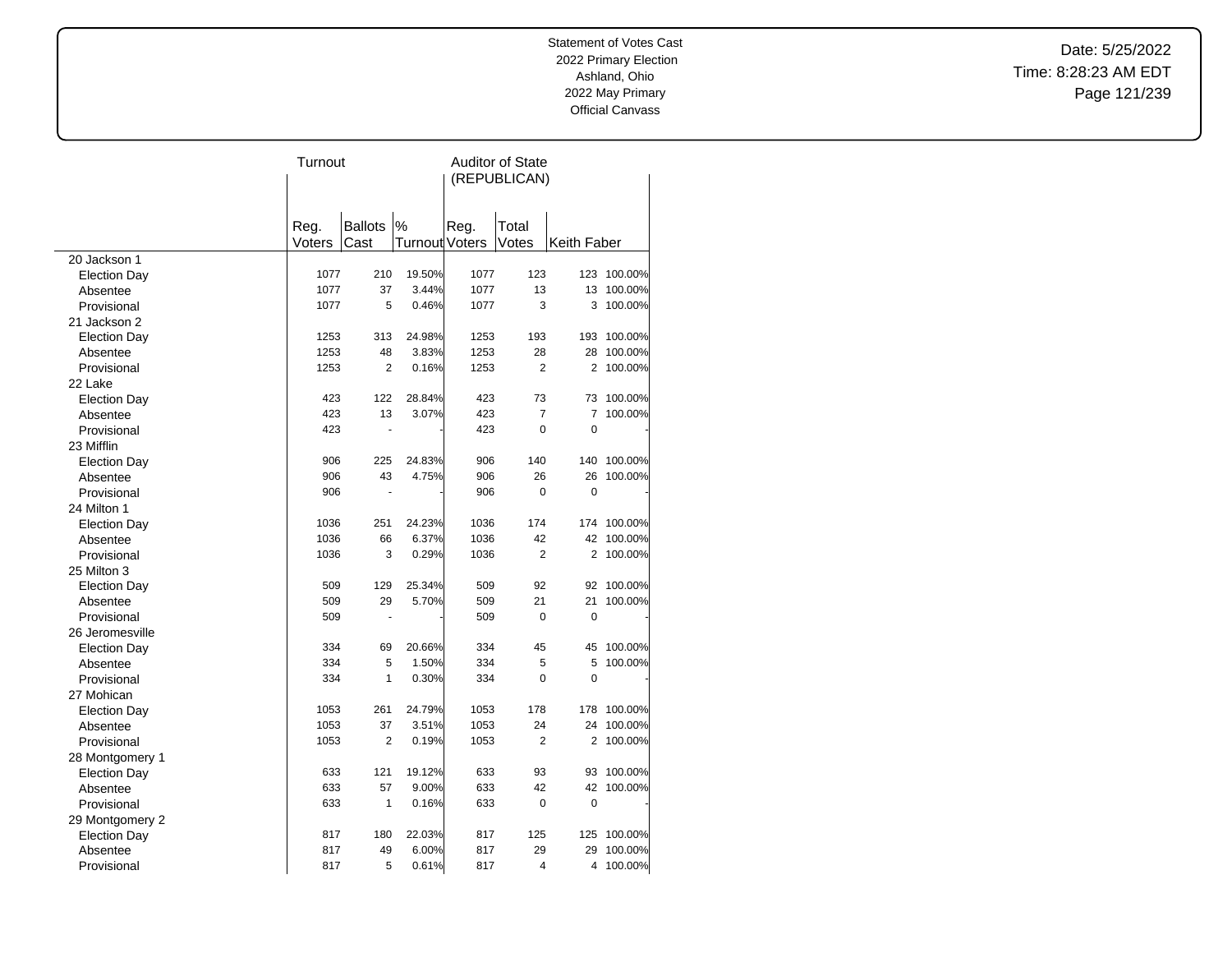Date: 5/25/2022 Time: 8:28:23 AM EDT Page 122/239

| Turnout             |            |                      |      | <b>Auditor of State</b><br>(REPUBLICAN) |             |
|---------------------|------------|----------------------|------|-----------------------------------------|-------------|
| Reg.<br>Voters Cast | Ballots \% | Turnout Voters Votes | Reg. | Total                                   | Keith Faber |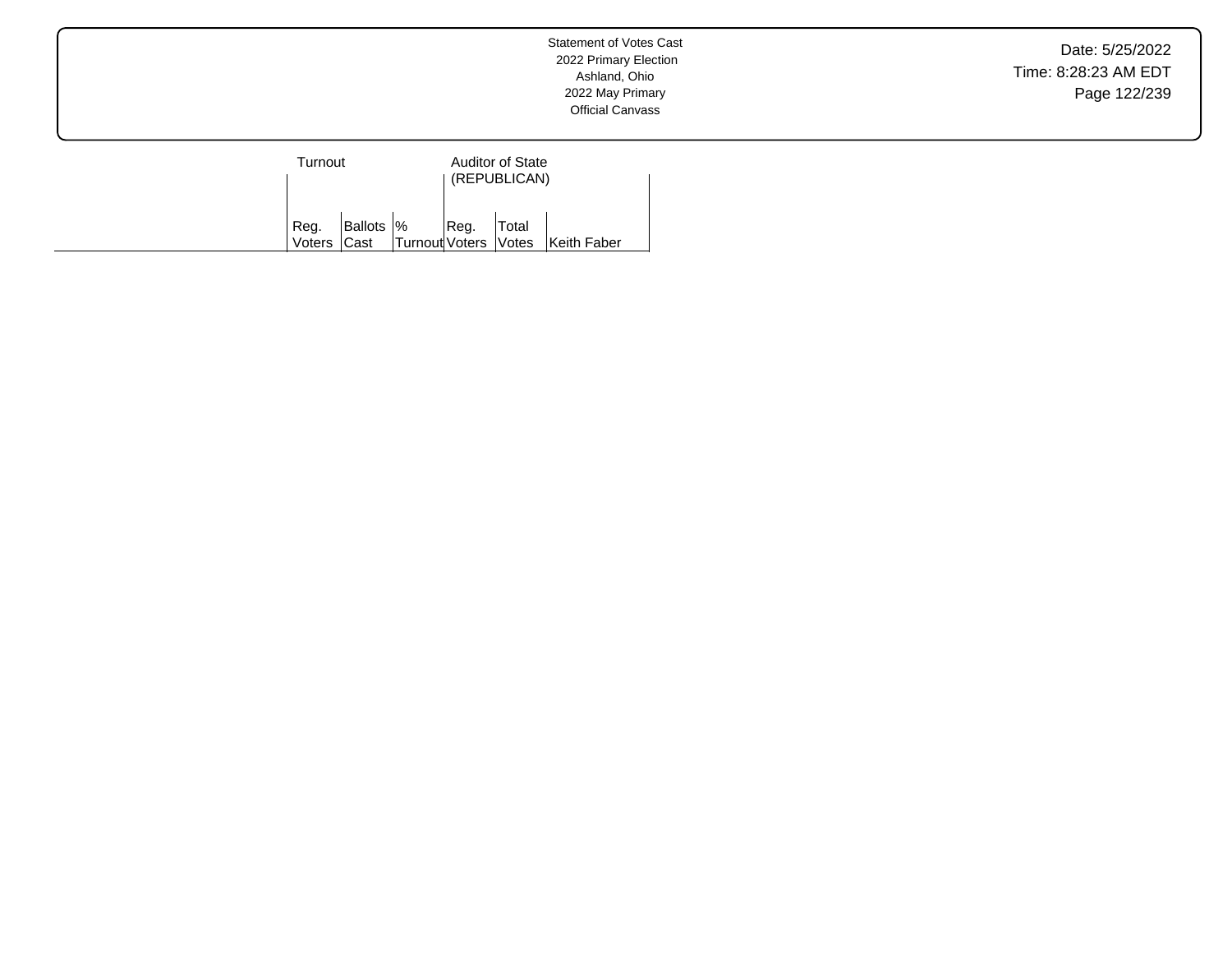Date: 5/25/2022 Time: 8:28:23 AM EDT Page 123/239

| 30 Montgomery 3     |       |                |        |       |                |                |         |
|---------------------|-------|----------------|--------|-------|----------------|----------------|---------|
| <b>Election Day</b> | 581   | 131            | 22.55% | 581   | 88             | 88             | 100.00% |
| Absentee            | 581   | 51             | 8.78%  | 581   | 40             | 40             | 100.00% |
| Provisional         | 581   | $\sim$         |        | 581   | 0              | $\mathbf 0$    |         |
| 31 Orange 1         |       |                |        |       |                |                |         |
| <b>Election Day</b> | 1047  | 273            | 26.07% | 1047  | 174            | 174            | 100.00% |
| Absentee            | 1047  | 48             | 4.58%  | 1047  | 29             | 29             | 100.00% |
| Provisional         | 1047  | 3              | 0.29%  | 1047  | $\overline{2}$ | 2              | 100.00% |
| 32 Orange 2         |       |                |        |       |                |                |         |
| <b>Election Day</b> | 605   | 184            | 30.41% | 605   | 95             | 95             | 100.00% |
| Absentee            | 605   | 19             | 3.14%  | 605   | 12             | 12             | 100.00% |
| Provisional         | 605   | $\blacksquare$ |        | 605   | $\overline{0}$ | $\overline{0}$ |         |
| 33 Perry            |       |                |        |       |                |                |         |
| <b>Election Day</b> | 1284  | 304            | 23.68% | 1284  | 195            | 195            | 100.00% |
| Absentee            | 1284  | 71             | 5.53%  | 1284  | 47             | 47             | 100.00% |
| Provisional         | 1284  | 1              | 0.08%  | 1284  | $\mathbf{1}$   | 1              | 100.00% |
| 34 Ruggles          |       |                |        |       |                |                |         |
| <b>Election Day</b> | 635   | 167            | 26.30% | 635   | 97             | 97             | 100.00% |
| Absentee            | 635   | 21             | 3.31%  | 635   | 9              | 9              | 100.00% |
| Provisional         | 635   | 1              | 0.16%  | 635   | 1              | 1              | 100.00% |
| 35 Sullivan 1       |       |                |        |       |                |                |         |
| <b>Election Day</b> | 866   | 195            | 22.52% | 866   | 123            | 123            | 100.00% |
| Absentee            | 866   | 24             | 2.77%  | 866   | 14             | 14             | 100.00% |
| Provisional         | 866   | $\blacksquare$ |        | 866   | 0              | $\mathbf 0$    |         |
| 36 Sullivan 2       |       |                |        |       |                |                |         |
| <b>Election Day</b> | 767   | 181            | 23.60% | 767   | 112            | 112            | 100.00% |
| Absentee            | 767   | 14             | 1.83%  | 767   | 6              | 6              | 100.00% |
| Provisional         | 767   | 3              | 0.39%  | 767   | 0              | 0              |         |
| 37 Troy             |       |                |        |       |                |                |         |
| <b>Election Day</b> | 787   | 244            | 31.00% | 787   | 149            | 149            | 100.00% |
| Absentee            | 787   | 27             | 3.43%  | 787   | 13             | 13             | 100.00% |
| Provisional         | 787   | 1              | 0.13%  | 787   | $\mathbf{1}$   | 1              | 100.00% |
| 38 Vermillion 1     |       |                |        |       |                |                |         |
| <b>Election Day</b> | 833   | 186            | 22.33% | 833   | 135            | 135            | 100.00% |
| Absentee            | 833   | 42             | 5.04%  | 833   | 24             | 24             | 100.00% |
| Provisional         | 833   | $\overline{2}$ | 0.24%  | 833   | $\mathbf{1}$   | 1              | 100.00% |
| 39 Vermillion 2     |       |                |        |       |                |                |         |
| <b>Election Day</b> | 1066  | 276            | 25.89% | 1066  | 191            | 191            | 100.00% |
| Absentee            | 1066  | 63             | 5.91%  | 1066  | 42             | 42             | 100.00% |
| Provisional         | 1066  | ÷,             |        | 1066  | 0              | 0              |         |
| Total               |       |                |        |       |                |                |         |
| <b>Election Day</b> | 34426 | 7158           | 20.79% | 34426 | 4659           | 4659           | 100.00% |
| Absentee            | 34426 | 2003           | 5.82%  | 34426 | 1185           | 1185           | 100.00% |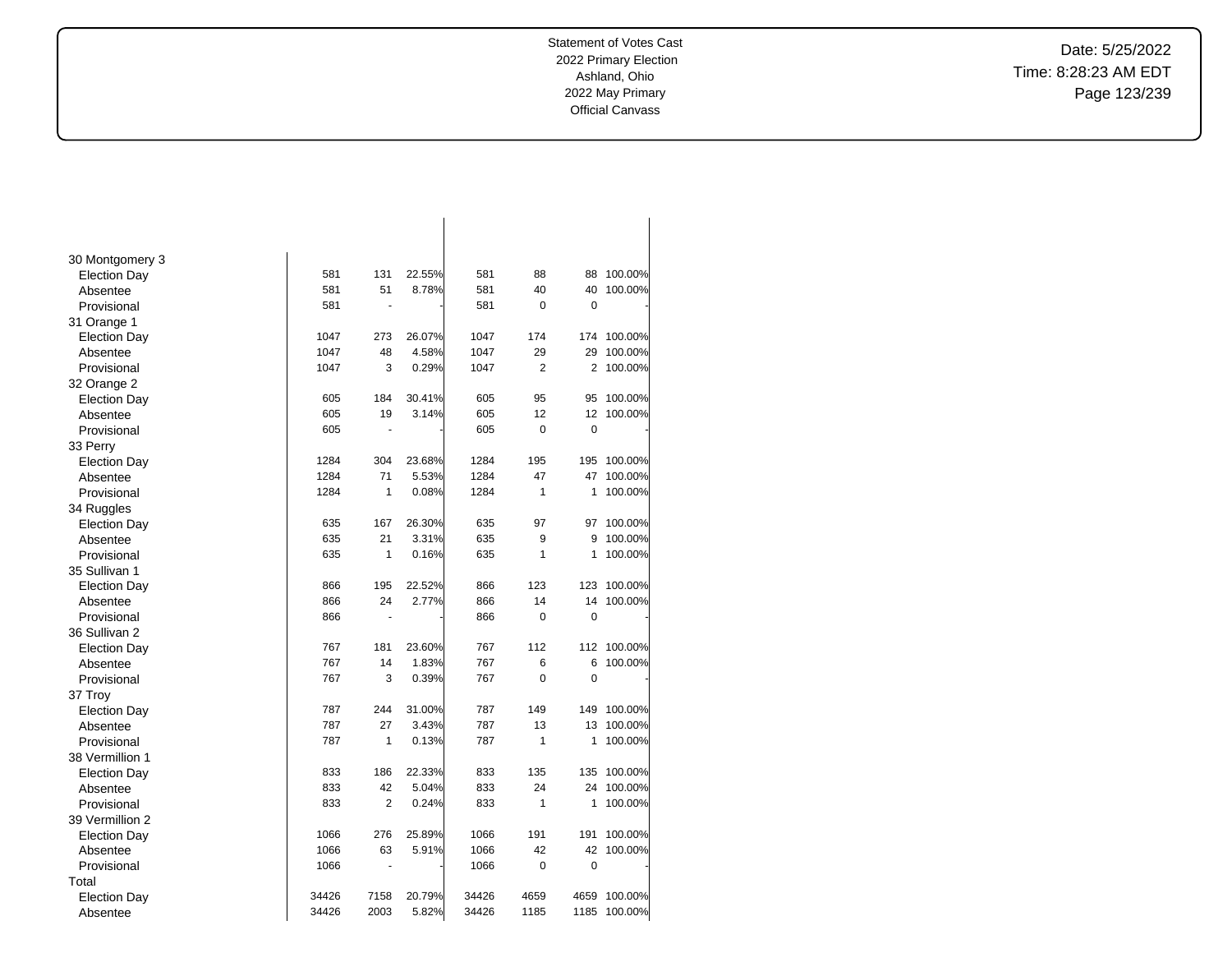Date: 5/25/2022 Time: 8:28:23 AM EDT Page 124/239

| Provisional | 34426 | 65   | 0.19%  | 34426 | 42   | 42   | 100.00% |
|-------------|-------|------|--------|-------|------|------|---------|
| $\tau$ otal | 34426 | 9226 | 26.80% | 34426 | 5886 | 5886 | 100.00% |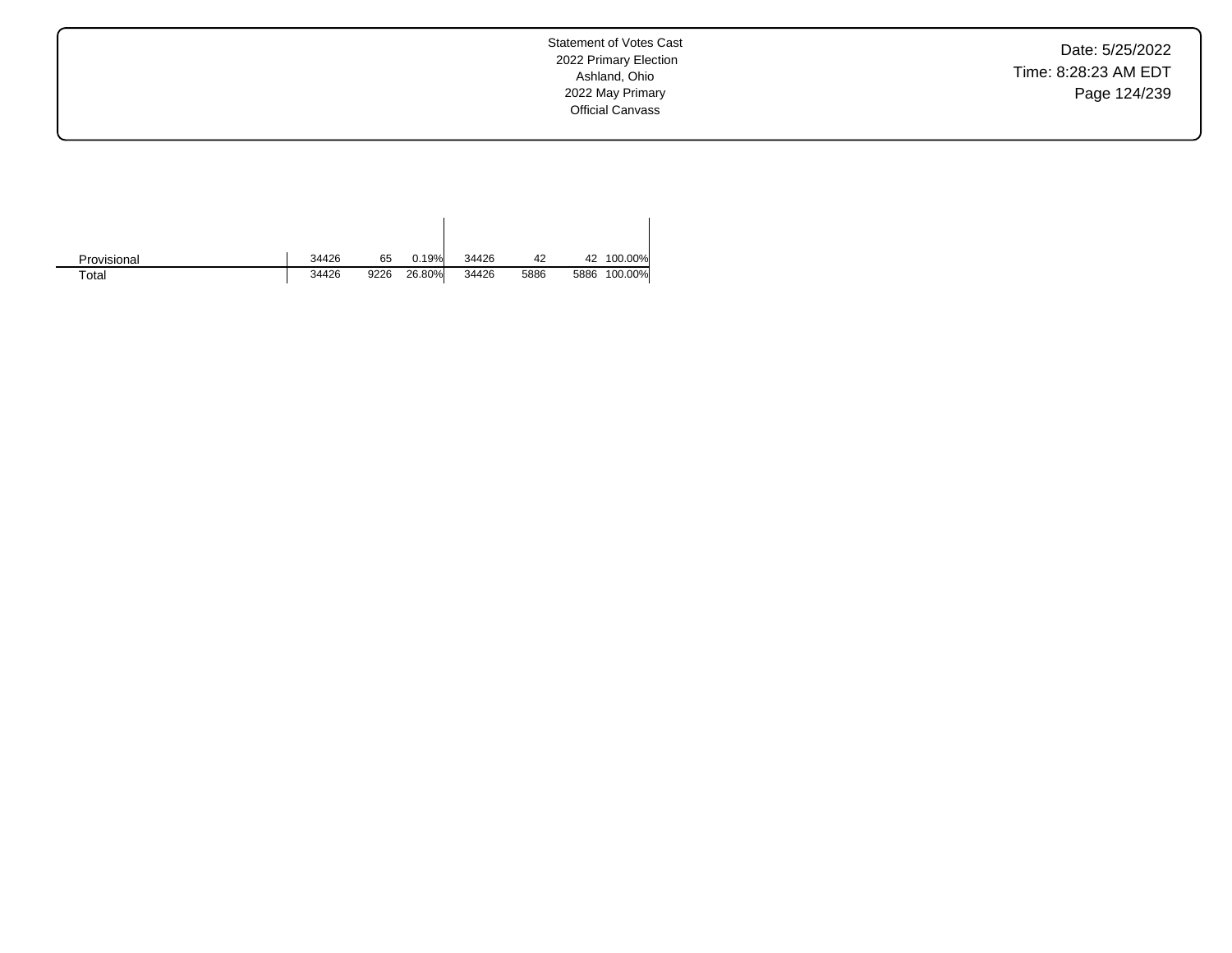Date: 5/25/2022 Time: 8:28:23 AM EDT Page 125/239

|                          | Turnout |                      |                       |      | Secretary of State |                |        |                     |           |
|--------------------------|---------|----------------------|-----------------------|------|--------------------|----------------|--------|---------------------|-----------|
|                          |         |                      |                       |      | (REPUBLICAN)       |                |        |                     |           |
|                          |         |                      |                       |      |                    |                |        |                     |           |
|                          |         |                      |                       |      |                    |                |        |                     |           |
|                          | Reg.    | <b>Ballots</b>       | %                     | Reg. | Total              |                |        |                     |           |
|                          | Voters  | Cast                 | <b>Turnout Voters</b> |      | Votes              | John Adams     |        | <b>Frank LaRose</b> |           |
| <b>Jurisdiction Wide</b> |         |                      |                       |      |                    |                |        |                     |           |
| 01 Ashland City 1-A      |         |                      |                       |      |                    |                |        |                     |           |
| <b>Election Day</b>      | 910     | 149                  | 16.37%                | 910  | 114                | 40             | 35.09% | 74                  | 64.91%    |
| Absentee                 | 910     | 143                  | 15.71%                | 910  | 88                 | 26             | 29.55% | 62                  | 70.45%    |
| Provisional              | 910     | 3                    | 0.33%                 | 910  | 2                  | 1              | 50.00% | $\mathbf{1}$        | 50.00%    |
| 02 Ashland City 1-B      |         |                      |                       |      |                    |                |        |                     |           |
| <b>Election Day</b>      | 1070    | 166                  | 15.51%                | 1070 | 120                | 38             | 31.67% | 82                  | 68.33%    |
| Absentee                 | 1070    | 127                  | 11.87%                | 1070 | 78                 | 19             | 24.36% | 59                  | 75.64%    |
| Provisional              | 1070    | $\mathbf{1}$         | 0.09%                 | 1070 | $\mathbf 0$        | $\mathbf 0$    |        | 0                   |           |
| 03 Ashland City 1-C      |         |                      |                       |      |                    |                |        |                     |           |
| <b>Election Day</b>      | 1059    | 210                  | 19.83%                | 1059 | 155                | 62             | 40.00% | 93                  | 60.00%    |
| Absentee                 | 1059    | 96                   | 9.07%                 | 1059 | 57                 | 24             | 42.11% | 33                  | 57.89%    |
| Provisional              | 1059    | 4                    | 0.38%                 | 1059 | 3                  | $\mathbf{1}$   | 33.33% | $\overline{2}$      | 66.67%    |
| 04 Ashland City 1-D      |         |                      |                       |      |                    |                |        |                     |           |
| <b>Election Day</b>      | 686     | 162                  | 23.62%                | 686  | 127                | 44             | 34.65% | 83                  | 65.35%    |
| Absentee                 | 686     | 103                  | 15.01%                | 686  | 76                 | 14             | 18.42% | 62                  | 81.58%    |
| Provisional              | 686     |                      |                       | 686  | $\mathbf 0$        | $\mathbf 0$    |        | $\mathbf 0$         |           |
| 05 Ashland City 2-A      |         |                      |                       |      |                    |                |        |                     |           |
| <b>Election Day</b>      | 926     | 127                  | 13.71%                | 926  | 99                 | 46             | 46.46% | 53                  | 53.54%    |
| Absentee                 | 926     | 79                   | 8.53%                 | 926  | 55                 | 24             | 43.64% | 31                  | 56.36%    |
| Provisional              | 926     | $\overline{2}$       | 0.22%                 | 926  | $\mathbf{1}$       | $\mathbf 0$    |        | 1                   | 100.00%   |
| 06 Ashland City 2-B      |         |                      |                       |      |                    |                |        |                     |           |
| <b>Election Day</b>      | 1132    | 157                  | 13.87%                | 1132 | 103                | 45             | 43.69% | 58                  | 56.31%    |
| Absentee                 | 1132    | 70                   | 6.18%                 | 1132 | 52                 | 14             | 26.92% | 38                  | 73.08%    |
| Provisional              | 1132    | $\ddot{\phantom{1}}$ |                       | 1132 | $\mathbf 0$        | $\mathbf 0$    |        | $\mathbf 0$         |           |
| 07 Ashland City 2-C      |         |                      |                       |      |                    |                |        |                     |           |
| <b>Election Day</b>      | 969     | 165                  | 17.03%                | 969  | 127                | 54             | 42.52% | 73                  | 57.48%    |
| Absentee                 | 969     | 75                   | 7.74%                 | 969  | 49                 | 17             | 34.69% | 32                  | 65.31%    |
| Provisional              | 969     | $\mathbf{1}$         | 0.10%                 | 969  | $\mathbf 0$        | $\mathbf 0$    |        | $\mathbf 0$         |           |
| 08 Ashland City 3-A      |         |                      |                       |      |                    |                |        |                     |           |
| <b>Election Day</b>      | 763     | 121                  | 15.86%                | 763  | 96                 | 40             | 41.67% | 56                  | 58.33%    |
| Absentee                 | 763     | 36                   | 4.72%                 | 763  | 29                 | 10             | 34.48% | 19                  | 65.52%    |
| Provisional              | 763     | $\overline{2}$       | 0.26%                 | 763  | 2                  | $\mathbf{1}$   | 50.00% | 1                   | 50.00%    |
| 09 Ashland City 3-B      |         |                      |                       |      |                    |                |        |                     |           |
| <b>Election Day</b>      | 960     | 142                  | 14.79%                | 960  | 99                 | 43             | 43.43% | 56                  | 56.57%    |
| Absentee                 | 960     | 68                   | 7.08%                 | 960  | 41                 | 16             | 39.02% | 25                  | 60.98%    |
| Provisional              | 960     | $\overline{2}$       | 0.21%                 | 960  | $\overline{2}$     | $\overline{0}$ | ä,     |                     | 2 100.00% |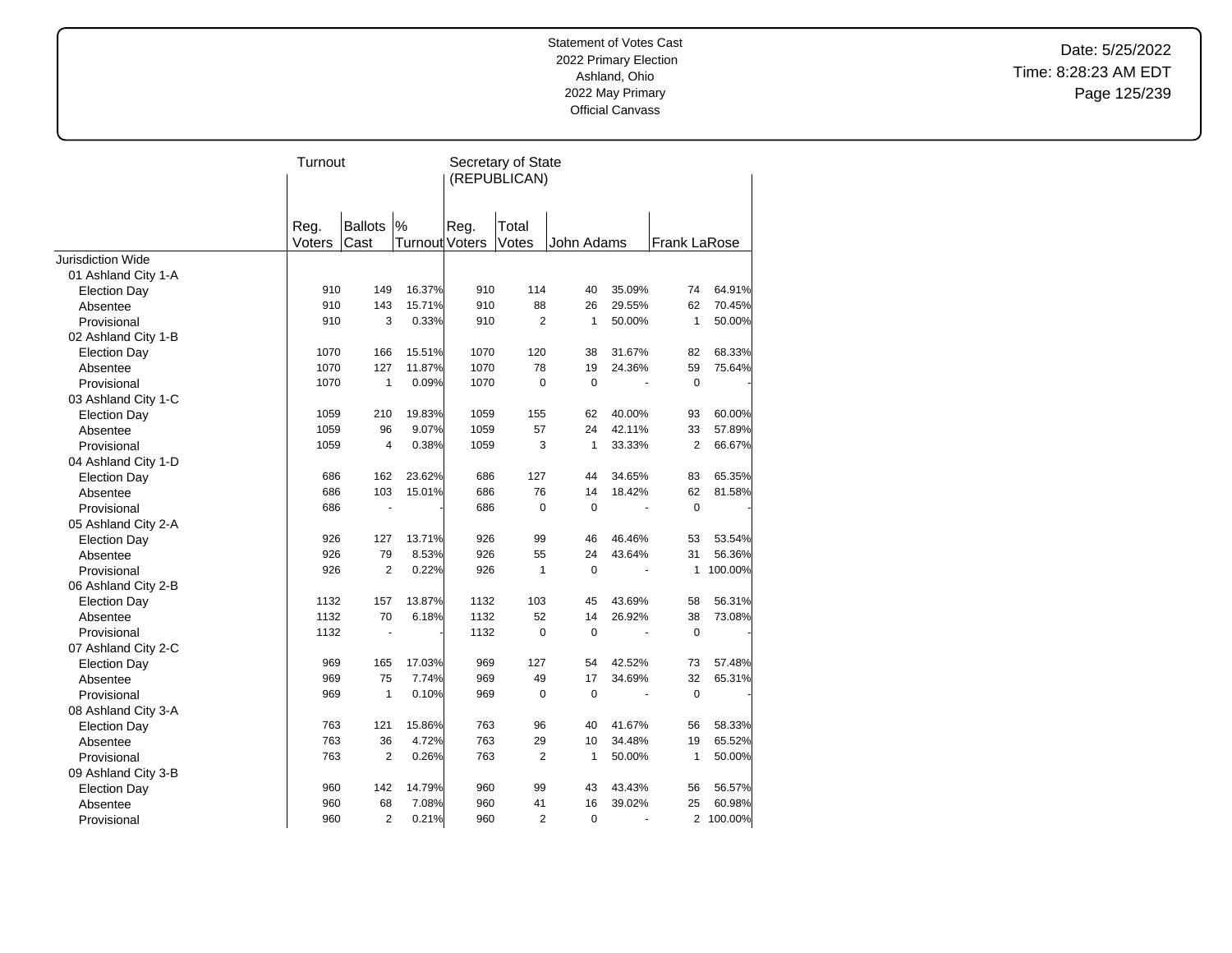Date: 5/25/2022 Time: 8:28:23 AM EDT Page 126/239

|                     | Turnout |                |                | Secretary of State |                |                |        |                     |         |  |  |
|---------------------|---------|----------------|----------------|--------------------|----------------|----------------|--------|---------------------|---------|--|--|
|                     |         |                |                | (REPUBLICAN)       |                |                |        |                     |         |  |  |
|                     |         |                |                |                    |                |                |        |                     |         |  |  |
|                     |         |                |                |                    |                |                |        |                     |         |  |  |
|                     | Reg.    | <b>Ballots</b> | $\%$           | Reg.               | Total          |                |        |                     |         |  |  |
|                     | Voters  | Cast           | Turnout Voters |                    | Votes          | John Adams     |        | <b>Frank LaRose</b> |         |  |  |
| 10 Ashland City 3-C |         |                |                |                    |                |                |        |                     |         |  |  |
| <b>Election Day</b> | 940     | 147            | 15.64%         | 940                | 109            | 40             | 36.70% | 69                  | 63.30%  |  |  |
| Absentee            | 940     | 135            | 14.36%         | 940                | 98             | 25             | 25.51% | 73                  | 74.49%  |  |  |
| Provisional         | 940     | 5              | 0.53%          | 940                | 5              | $\mathbf{1}$   | 20.00% | 4                   | 80.00%  |  |  |
| 11 Ashland City 3-D |         |                |                |                    |                |                |        |                     |         |  |  |
| <b>Election Day</b> | 660     | 71             | 10.76%         | 660                | 54             | 20             | 37.04% | 34                  | 62.96%  |  |  |
| Absentee            | 660     | 18             | 2.73%          | 660                | 15             | $\mathbf{1}$   | 6.67%  | 14                  | 93.33%  |  |  |
| Provisional         | 660     | $\mathbf{1}$   | 0.15%          | 660                | $\pmb{0}$      | $\mathbf 0$    |        | $\mathbf 0$         |         |  |  |
| 12 Ashland City 4-A |         |                |                |                    |                |                |        |                     |         |  |  |
| <b>Election Day</b> | 862     | 82             | 9.51%          | 862                | 50             | 26             | 52.00% | 24                  | 48.00%  |  |  |
| Absentee            | 862     | 38             | 4.41%          | 862                | 19             | 5              | 26.32% | 14                  | 73.68%  |  |  |
| Provisional         | 862     | $\blacksquare$ |                | 862                | 0              | $\mathbf 0$    | ÷,     | $\mathbf 0$         |         |  |  |
| 13 Ashland City 4-B |         |                |                |                    |                |                |        |                     |         |  |  |
| <b>Election Day</b> | 619     | 55             | 8.89%          | 619                | 40             | 21             | 52.50% | 19                  | 47.50%  |  |  |
| Absentee            | 619     | 21             | 3.39%          | 619                | 15             | 8              | 53.33% | $\overline{7}$      | 46.67%  |  |  |
| Provisional         | 619     | $\mathbf{1}$   | 0.16%          | 619                | $\mathbf{1}$   | $\mathbf 0$    |        | 1                   | 100.00% |  |  |
| 14 Ashland City 4-C |         |                |                |                    |                |                |        |                     |         |  |  |
| <b>Election Day</b> | 909     | 98             | 10.78%         | 909                | 77             | 36             | 46.75% | 41                  | 53.25%  |  |  |
| Absentee            | 909     | 29             | 3.19%          | 909                | 16             | 5              | 31.25% | 11                  | 68.75%  |  |  |
| Provisional         | 909     | ÷,             |                | 909                | 0              | $\mathbf 0$    |        | $\mathbf 0$         |         |  |  |
| 15 Clear Creek      |         |                |                |                    |                |                |        |                     |         |  |  |
| <b>Election Day</b> | 1276    | 292            | 22.88%         | 1276               | 213            | 103            | 48.36% | 110                 | 51.64%  |  |  |
| Absentee            | 1276    | 64             | 5.02%          | 1276               | 44             | 11             | 25.00% | 33                  | 75.00%  |  |  |
| Provisional         | 1276    | 6              | 0.47%          | 1276               | $\overline{4}$ | $\mathbf{1}$   | 25.00% | 3                   | 75.00%  |  |  |
| 16 Loudonville 1    |         |                |                |                    |                |                |        |                     |         |  |  |
| <b>Election Day</b> | 1334    | 309            | 23.16%         | 1334               | 226            | 80             | 35.40% | 146                 | 64.60%  |  |  |
| Absentee            | 1334    | 39             | 2.92%          | 1334               | 18             | $\overline{4}$ | 22.22% | 14                  | 77.78%  |  |  |
| Provisional         | 1334    | 6              | 0.45%          | 1334               | 4              | $\Omega$       |        | 4                   | 100.00% |  |  |
| 17 Green 1          |         |                |                |                    |                |                |        |                     |         |  |  |
| <b>Election Day</b> | 1124    | 275            | 24.47%         | 1124               | 193            | 96             | 49.74% | 97                  | 50.26%  |  |  |
| Absentee            | 1124    | 27             | 2.40%          | 1124               | 21             | 14             | 66.67% | $\overline{7}$      | 33.33%  |  |  |
| Provisional         | 1124    |                |                | 1124               | 0              | $\Omega$       |        | $\Omega$            |         |  |  |
| 18 Green 2          |         |                |                |                    |                |                |        |                     |         |  |  |
| <b>Election Day</b> | 597     | 150            | 25.13%         | 597                | 102            | 33             | 32.35% | 69                  | 67.65%  |  |  |
| Absentee            | 597     | 29             | 4.86%          | 597                | 19             | 5              | 26.32% | 14                  | 73.68%  |  |  |
| Provisional         | 597     | $\blacksquare$ |                | 597                | 0              | $\Omega$       |        | $\mathbf 0$         |         |  |  |
| 19 Loudonville 2    |         |                |                |                    |                |                |        |                     |         |  |  |
| <b>Election Day</b> | 1118    | 258            | 23.08%         | 1118               | 166            | 62             | 37.35% | 104                 | 62.65%  |  |  |
| Absentee            | 1118    | 42             | 3.76%          | 1118               | 24             | 9              | 37.50% | 15                  | 62.50%  |  |  |
| Provisional         | 1118    | $\mathbf{1}$   | 0.09%          | 1118               | 1              | $\Omega$       |        | 1                   | 100.00% |  |  |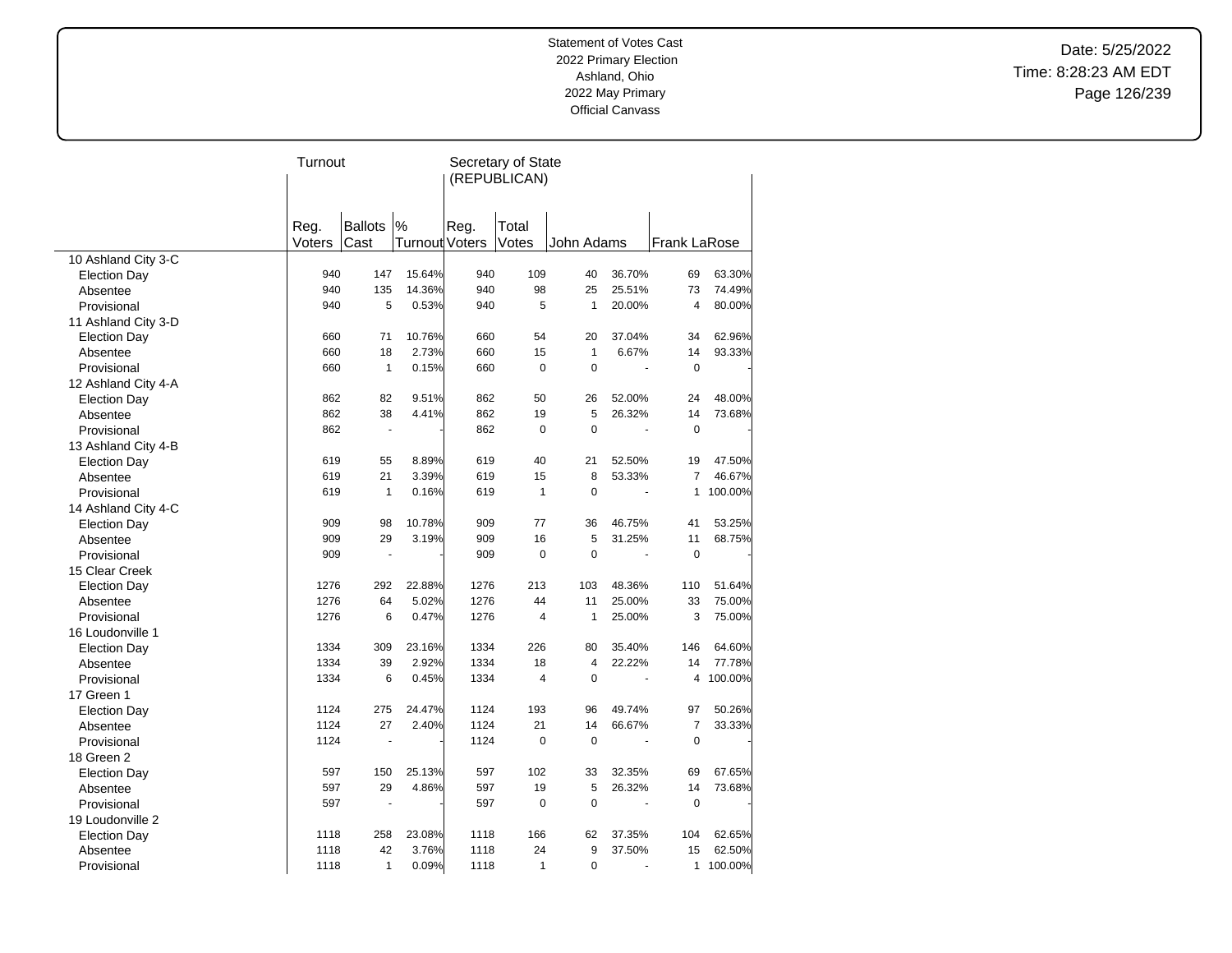Date: 5/25/2022 Time: 8:28:23 AM EDT Page 127/239

|                     | Turnout |                |                       | Secretary of State |                |                |         |                     |         |  |  |
|---------------------|---------|----------------|-----------------------|--------------------|----------------|----------------|---------|---------------------|---------|--|--|
|                     |         |                |                       |                    | (REPUBLICAN)   |                |         |                     |         |  |  |
|                     |         |                |                       |                    |                |                |         |                     |         |  |  |
|                     |         |                |                       |                    |                |                |         |                     |         |  |  |
|                     | Reg.    | <b>Ballots</b> | $\%$                  | Reg.               | Total          |                |         |                     |         |  |  |
|                     | Voters  | Cast           | <b>Turnout Voters</b> |                    | Votes          | John Adams     |         | <b>Frank LaRose</b> |         |  |  |
| 20 Jackson 1        |         |                |                       |                    |                |                |         |                     |         |  |  |
| <b>Election Day</b> | 1077    | 210            | 19.50%                | 1077               | 133            | 50             | 37.59%  | 83                  | 62.41%  |  |  |
| Absentee            | 1077    | 37             | 3.44%                 | 1077               | 15             | $\overline{2}$ | 13.33%  | 13                  | 86.67%  |  |  |
| Provisional         | 1077    | 5              | 0.46%                 | 1077               | 4              | 1              | 25.00%  | 3                   | 75.00%  |  |  |
| 21 Jackson 2        |         |                |                       |                    |                |                |         |                     |         |  |  |
| <b>Election Day</b> | 1253    | 313            | 24.98%                | 1253               | 217            | 78             | 35.94%  | 139                 | 64.06%  |  |  |
| Absentee            | 1253    | 48             | 3.83%                 | 1253               | 33             | 12             | 36.36%  | 21                  | 63.64%  |  |  |
| Provisional         | 1253    | 2              | 0.16%                 | 1253               | $\overline{2}$ | $\mathbf{1}$   | 50.00%  | 1                   | 50.00%  |  |  |
| 22 Lake             |         |                |                       |                    |                |                |         |                     |         |  |  |
| <b>Election Day</b> | 423     | 122            | 28.84%                | 423                | 89             | 28             | 31.46%  | 61                  | 68.54%  |  |  |
| Absentee            | 423     | 13             | 3.07%                 | 423                | $\overline{7}$ | $\mathbf{1}$   | 14.29%  | 6                   | 85.71%  |  |  |
| Provisional         | 423     | ÷,             |                       | 423                | $\Omega$       | $\Omega$       | ÷,      | $\Omega$            |         |  |  |
| 23 Mifflin          |         |                |                       |                    |                |                |         |                     |         |  |  |
| <b>Election Day</b> | 906     | 225            | 24.83%                | 906                | 161            | 71             | 44.10%  | 90                  | 55.90%  |  |  |
| Absentee            | 906     | 43             | 4.75%                 | 906                | 29             | 15             | 51.72%  | 14                  | 48.28%  |  |  |
| Provisional         | 906     |                |                       | 906                | $\Omega$       | $\Omega$       |         | $\Omega$            |         |  |  |
| 24 Milton 1         |         |                |                       |                    |                |                |         |                     |         |  |  |
| <b>Election Day</b> | 1036    | 251            | 24.23%                | 1036               | 201            | 73             | 36.32%  | 128                 | 63.68%  |  |  |
| Absentee            | 1036    | 66             | 6.37%                 | 1036               | 52             | 17             | 32.69%  | 35                  | 67.31%  |  |  |
| Provisional         | 1036    | 3              | 0.29%                 | 1036               | 3              | $\mathbf{1}$   | 33.33%  | $\overline{2}$      | 66.67%  |  |  |
| 25 Milton 3         |         |                |                       |                    |                |                |         |                     |         |  |  |
| <b>Election Day</b> | 509     | 129            | 25.34%                | 509                | 91             | 43             | 47.25%  | 48                  | 52.75%  |  |  |
| Absentee            | 509     | 29             | 5.70%                 | 509                | 22             | 4              | 18.18%  | 18                  | 81.82%  |  |  |
| Provisional         | 509     |                |                       | 509                | $\mathbf 0$    | $\mathbf 0$    |         | $\mathbf 0$         |         |  |  |
| 26 Jeromesville     |         |                |                       |                    |                |                |         |                     |         |  |  |
| <b>Election Day</b> | 334     | 69             | 20.66%                | 334                | 50             | 20             | 40.00%  | 30                  | 60.00%  |  |  |
| Absentee            | 334     | 5              | 1.50%                 | 334                | 5              | $\mathbf 0$    |         | 5                   | 100.00% |  |  |
| Provisional         | 334     | $\mathbf{1}$   | 0.30%                 | 334                | $\overline{0}$ | $\mathbf 0$    |         | 0                   |         |  |  |
| 27 Mohican          |         |                |                       |                    |                |                |         |                     |         |  |  |
| <b>Election Day</b> | 1053    | 261            | 24.79%                | 1053               | 204            | 96             | 47.06%  | 108                 | 52.94%  |  |  |
| Absentee            | 1053    | 37             | 3.51%                 | 1053               | 25             | 6              | 24.00%  | 19                  | 76.00%  |  |  |
| Provisional         | 1053    | $\overline{2}$ | 0.19%                 | 1053               | $\overline{2}$ | $\mathbf{1}$   | 50.00%  | $\mathbf{1}$        | 50.00%  |  |  |
| 28 Montgomery 1     |         |                |                       |                    |                |                |         |                     |         |  |  |
| <b>Election Day</b> | 633     | 121            | 19.12%                | 633                | 98             | 35             | 35.71%  | 63                  | 64.29%  |  |  |
| Absentee            | 633     | 57             | 9.00%                 | 633                | 44             | 11             | 25.00%  | 33                  | 75.00%  |  |  |
| Provisional         | 633     | $\mathbf{1}$   | 0.16%                 | 633                | $\mathbf{1}$   | 1              | 100.00% | 0                   |         |  |  |
| 29 Montgomery 2     |         |                |                       |                    |                |                |         |                     |         |  |  |
| <b>Election Day</b> | 817     | 180            | 22.03%                | 817                | 141            | 64             | 45.39%  | 77                  | 54.61%  |  |  |
| Absentee            | 817     | 49             | 6.00%                 | 817                | 40             | 13             | 32.50%  | 27                  | 67.50%  |  |  |
| Provisional         | 817     | 5              | 0.61%                 | 817                | 4              | 1              | 25.00%  | 3                   | 75.00%  |  |  |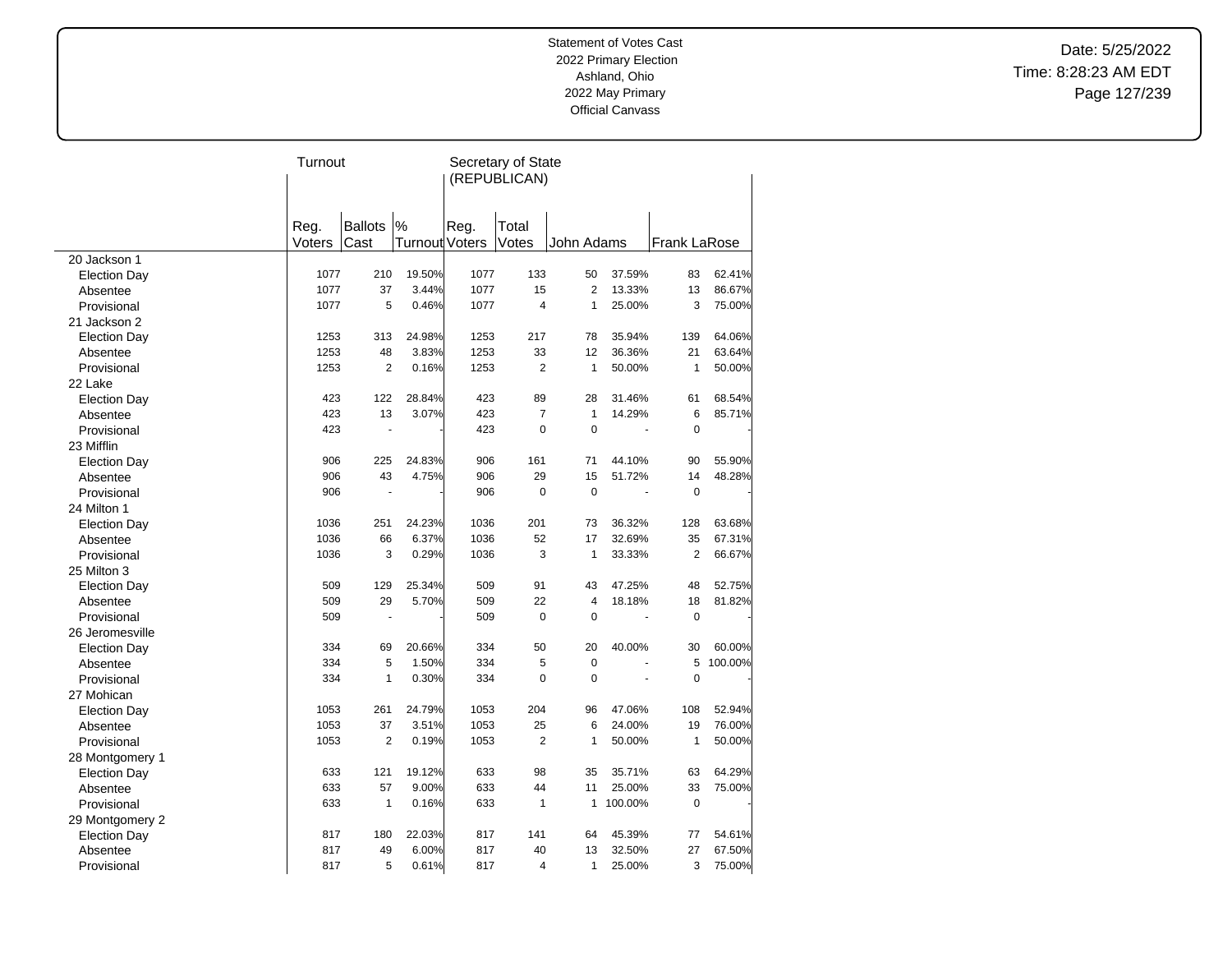| Turnout        |                           |                |      | Secretary of State<br>(REPUBLICAN) |            |                     |
|----------------|---------------------------|----------------|------|------------------------------------|------------|---------------------|
| Reg.<br>Voters | Ballots  %<br><b>Cast</b> | Turnout Voters | Reg. | Total<br><i><b>Votes</b></i>       | John Adams | <b>Frank LaRose</b> |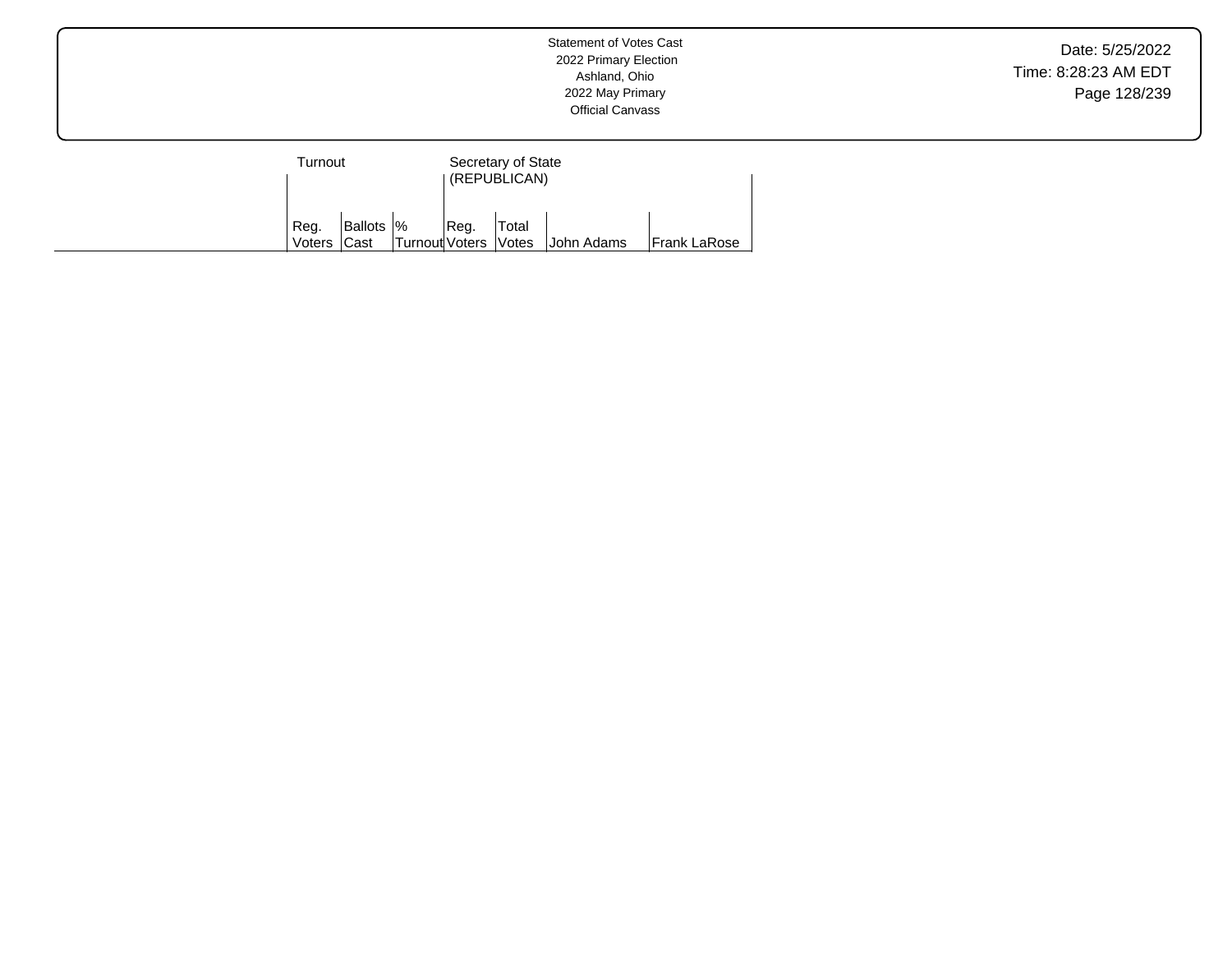$\overline{\phantom{a}}$ 

Date: 5/25/2022 Time: 8:28:23 AM EDT Page 129/239

| 30 Montgomery 3     |       |                |        |       |                |                |         |                |         |
|---------------------|-------|----------------|--------|-------|----------------|----------------|---------|----------------|---------|
| <b>Election Day</b> | 581   | 131            | 22.55% | 581   | 100            | 35             | 35.00%  | 65             | 65.00%  |
| Absentee            | 581   | 51             | 8.78%  | 581   | 45             | 13             | 28.89%  | 32             | 71.11%  |
| Provisional         | 581   | ÷              |        | 581   | 0              | $\mathbf 0$    |         | $\mathbf 0$    |         |
| 31 Orange 1         |       |                |        |       |                |                |         |                |         |
| <b>Election Day</b> | 1047  | 273            | 26.07% | 1047  | 192            | 86             | 44.79%  | 106            | 55.21%  |
| Absentee            | 1047  | 48             | 4.58%  | 1047  | 33             | 19             | 57.58%  | 14             | 42.42%  |
| Provisional         | 1047  | 3              | 0.29%  | 1047  | 1              | 1              | 100.00% | $\mathbf 0$    |         |
| 32 Orange 2         |       |                |        |       |                |                |         |                |         |
| <b>Election Day</b> | 605   | 184            | 30.41% | 605   | 131            | 69             | 52.67%  | 62             | 47.33%  |
| Absentee            | 605   | 19             | 3.14%  | 605   | 13             | $\overline{7}$ | 53.85%  | 6              | 46.15%  |
| Provisional         | 605   | ä,             |        | 605   | 0              | $\mathbf 0$    | ÷,      | $\mathbf 0$    |         |
| 33 Perry            |       |                |        |       |                |                |         |                |         |
| <b>Election Day</b> | 1284  | 304            | 23.68% | 1284  | 226            | 110            | 48.67%  | 116            | 51.33%  |
| Absentee            | 1284  | 71             | 5.53%  | 1284  | 51             | 22             | 43.14%  | 29             | 56.86%  |
| Provisional         | 1284  | 1              | 0.08%  | 1284  | 1              | $\mathbf 0$    | ÷,      | 1              | 100.00% |
| 34 Ruggles          |       |                |        |       |                |                |         |                |         |
| <b>Election Day</b> | 635   | 167            | 26.30% | 635   | 124            | 54             | 43.55%  | 70             | 56.45%  |
| Absentee            | 635   | 21             | 3.31%  | 635   | 15             | 8              | 53.33%  | $\overline{7}$ | 46.67%  |
| Provisional         | 635   | $\mathbf{1}$   | 0.16%  | 635   | $\mathbf{1}$   | $\mathbf 0$    | ÷,      | 1              | 100.00% |
| 35 Sullivan 1       |       |                |        |       |                |                |         |                |         |
| <b>Election Day</b> | 866   | 195            | 22.52% | 866   | 138            | 67             | 48.55%  | 71             | 51.45%  |
| Absentee            | 866   | 24             | 2.77%  | 866   | 18             | 10             | 55.56%  | 8              | 44.44%  |
| Provisional         | 866   |                |        | 866   | 0              | $\mathbf 0$    |         | $\mathbf 0$    |         |
| 36 Sullivan 2       |       |                |        |       |                |                |         |                |         |
| <b>Election Day</b> | 767   | 181            | 23.60% | 767   | 137            | 53             | 38.69%  | 84             | 61.31%  |
| Absentee            | 767   | 14             | 1.83%  | 767   | 6              | 5              | 83.33%  | $\mathbf{1}$   | 16.67%  |
| Provisional         | 767   | 3              | 0.39%  | 767   | 1              | 1              | 100.00% | $\mathbf 0$    |         |
| 37 Troy             |       |                |        |       |                |                |         |                |         |
| <b>Election Day</b> | 787   | 244            | 31.00% | 787   | 163            | 79             | 48.47%  | 84             | 51.53%  |
| Absentee            | 787   | 27             | 3.43%  | 787   | 15             | 7              | 46.67%  | 8              | 53.33%  |
| Provisional         | 787   | 1              | 0.13%  | 787   | 1              | 1              | 100.00% | $\mathbf 0$    |         |
| 38 Vermillion 1     |       |                |        |       |                |                |         |                |         |
| <b>Election Day</b> | 833   | 186            | 22.33% | 833   | 150            | 63             | 42.00%  | 87             | 58.00%  |
| Absentee            | 833   | 42             | 5.04%  | 833   | 25             | 6              | 24.00%  | 19             | 76.00%  |
| Provisional         | 833   | $\overline{2}$ | 0.24%  | 833   | $\overline{2}$ | 1              | 50.00%  | $\mathbf{1}$   | 50.00%  |
| 39 Vermillion 2     |       |                |        |       |                |                |         |                |         |
| <b>Election Day</b> | 1066  | 276            | 25.89% | 1066  | 218            | 98             | 44.95%  | 120            | 55.05%  |
| Absentee            | 1066  | 63             | 5.91%  | 1066  | 48             | 16             | 33.33%  | 32             | 66.67%  |
| Provisional         | 1066  |                |        | 1066  | $\pmb{0}$      | $\mathbf 0$    |         | $\mathbf 0$    |         |
| Total               |       |                |        |       |                |                |         |                |         |
| <b>Election Day</b> | 34426 | 7158           | 20.79% | 34426 | 5234           | 2201           | 42.05%  | 3033           | 57.95%  |
| Absentee            | 34426 | 2003           | 5.82%  | 34426 | 1355           | 445            | 32.84%  | 910            | 67.16%  |

 $\overline{\phantom{a}}$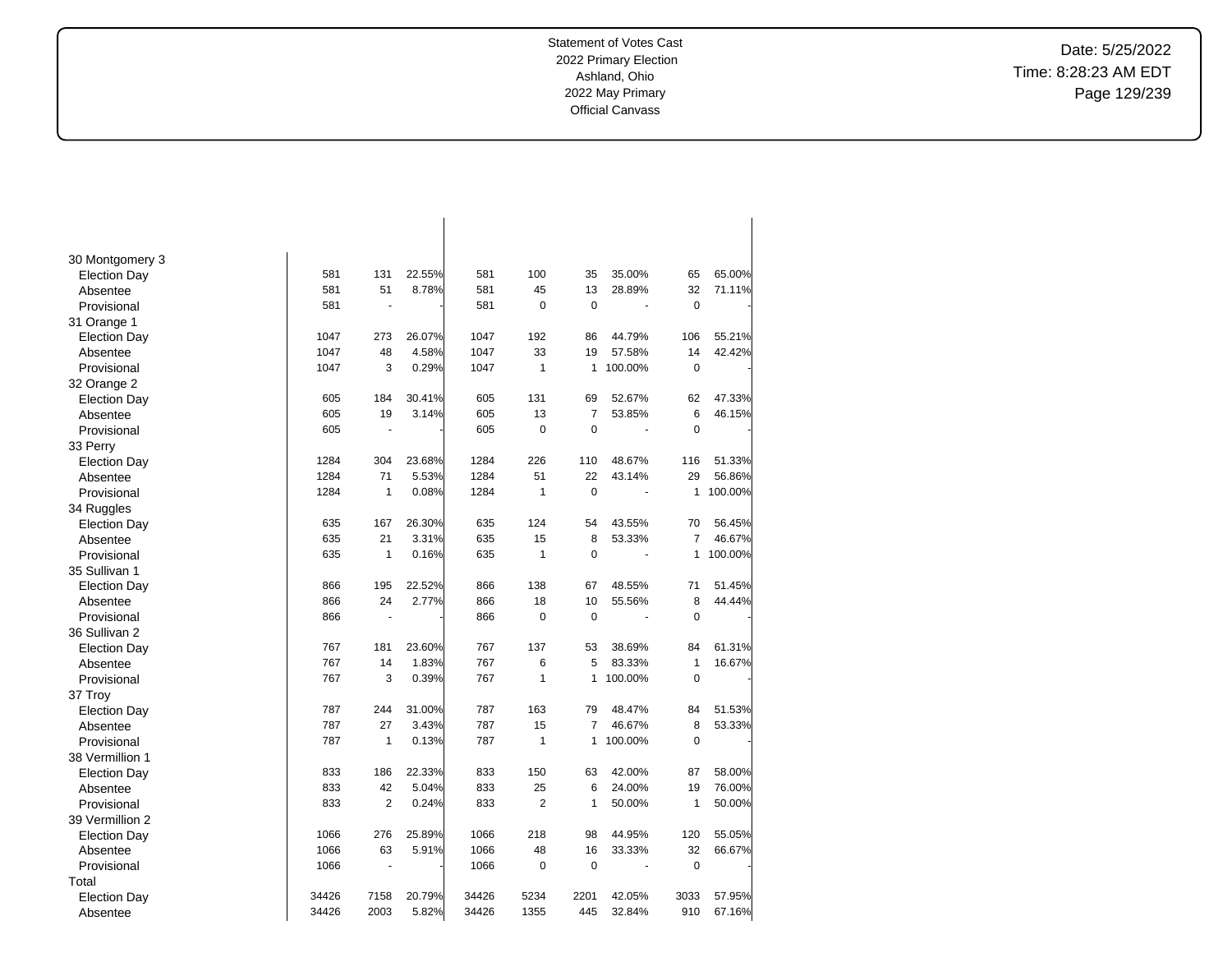Date: 5/25/2022 Time: 8:28:23 AM EDT Page 130/239

| Provisional | 34426 | 65   | 0.19%  | 34426 | 48   | 15   | 31.25% | 33   | 68.75% |
|-------------|-------|------|--------|-------|------|------|--------|------|--------|
| Total       | 34426 | 9226 | 26.80% | 34426 | 6637 | 2661 | 40.09% | 3976 | 59.91% |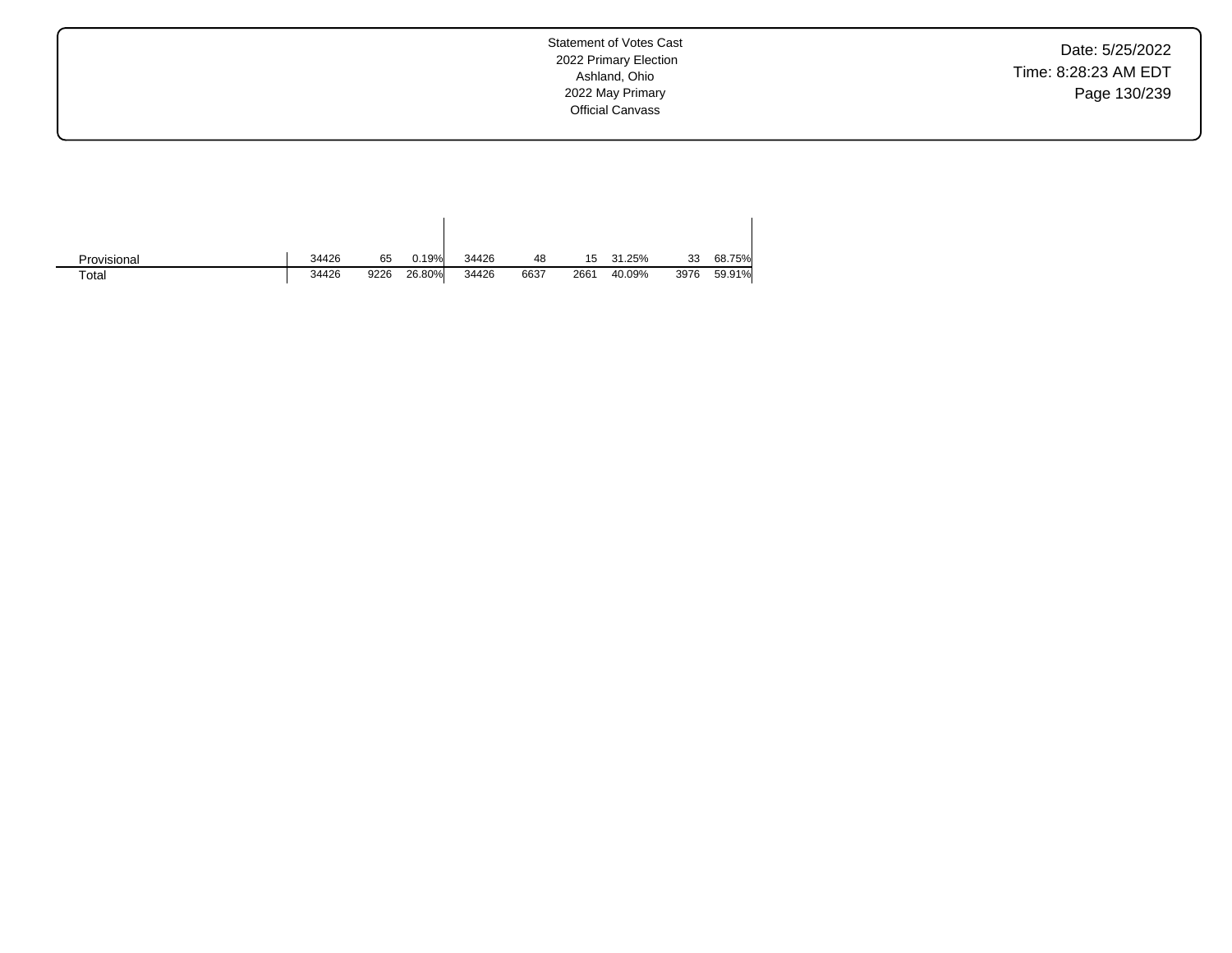Date: 5/25/2022 Time: 8:28:23 AM EDT Page 131/239

| (REPUBLICAN)                                                              |            |
|---------------------------------------------------------------------------|------------|
|                                                                           |            |
|                                                                           |            |
|                                                                           |            |
| %<br>Reg.<br><b>Ballots</b><br>Reg.<br>Robert<br>Total                    |            |
| Votes<br>Voters<br>Cast<br><b>Turnout Voters</b><br>Sprague               |            |
| Jurisdiction Wide                                                         |            |
| 01 Ashland City 1-A                                                       |            |
| 910<br>16.37%<br>101<br>149<br>910<br>101<br><b>Election Day</b>          | 100.00%    |
| 15.71%<br>910<br>143<br>910<br>87<br>Absentee                             | 87 100.00% |
| 910<br>3<br>0.33%<br>3<br>3<br>910<br>Provisional                         | 100.00%    |
| 02 Ashland City 1-B                                                       |            |
| 15.51%<br>109<br><b>Election Day</b><br>1070<br>166<br>1070<br>109        | 100.00%    |
| 1070<br>127<br>11.87%<br>1070<br>75<br>75<br>Absentee                     | 100.00%    |
| 1070<br>1<br>0.09%<br>1070<br>$\Omega$<br>$\mathbf 0$<br>Provisional      |            |
| 03 Ashland City 1-C                                                       |            |
| 210<br>19.83%<br>1059<br>1059<br>144<br>144<br><b>Election Day</b>        | 100.00%    |
| 9.07%<br>1059<br>96<br>1059<br>48<br>48<br>Absentee                       | 100.00%    |
| 1059<br>0.38%<br>1059<br>$\overline{4}$<br>Provisional<br>4<br>4          | 100.00%    |
| 04 Ashland City 1-D                                                       |            |
| 23.62%<br>686<br>162<br>686<br>118<br>118<br><b>Election Day</b>          | 100.00%    |
| 686<br>103<br>15.01%<br>68<br>686<br>68<br>Absentee                       | 100.00%    |
| $\mathbf 0$<br>686<br>686<br>0<br>Provisional                             |            |
| 05 Ashland City 2-A                                                       |            |
| 926<br>127<br>13.71%<br>926<br>88<br><b>Election Day</b><br>88            | 100.00%    |
| 926<br>79<br>8.53%<br>926<br>53<br>53<br>Absentee                         | 100.00%    |
| 926<br>$\overline{2}$<br>0.22%<br>926<br>$\mathbf{1}$<br>1<br>Provisional | 100.00%    |
| 06 Ashland City 2-B                                                       |            |
| 13.87%<br>1132<br>1132<br>157<br>86<br>86<br><b>Election Day</b>          | 100.00%    |
| 1132<br>70<br>6.18%<br>1132<br>43<br>43<br>Absentee                       | 100.00%    |
| 1132<br>1132<br>Provisional<br>0<br>0<br>ä,                               |            |
| 07 Ashland City 2-C                                                       |            |
| 17.03%<br>969<br>165<br>969<br>117<br>117<br><b>Election Day</b>          | 100.00%    |
| 75<br>7.74%<br>969<br>969<br>40<br>40<br>Absentee                         | 100.00%    |
| 1<br>969<br>0.10%<br>969<br>0<br>0<br>Provisional                         |            |
| 08 Ashland City 3-A                                                       |            |
| 763<br>121<br>15.86%<br>763<br>85<br><b>Election Day</b><br>85            | 100.00%    |
| 4.72%<br>22<br>763<br>36<br>763<br>22<br>Absentee                         | 100.00%    |
| $\overline{2}$<br>$\overline{2}$<br>763<br>0.26%<br>763<br>Provisional    | 2 100.00%  |
| 09 Ashland City 3-B                                                       |            |
| 960<br>142<br>14.79%<br>960<br>96<br>96<br><b>Election Day</b>            | 100.00%    |
| 68<br>7.08%<br>34<br>960<br>960<br>34<br>Absentee                         | 100.00%    |
| $\overline{2}$<br>0.21%<br>1<br>960<br>960<br>1<br>Provisional            | 100.00%    |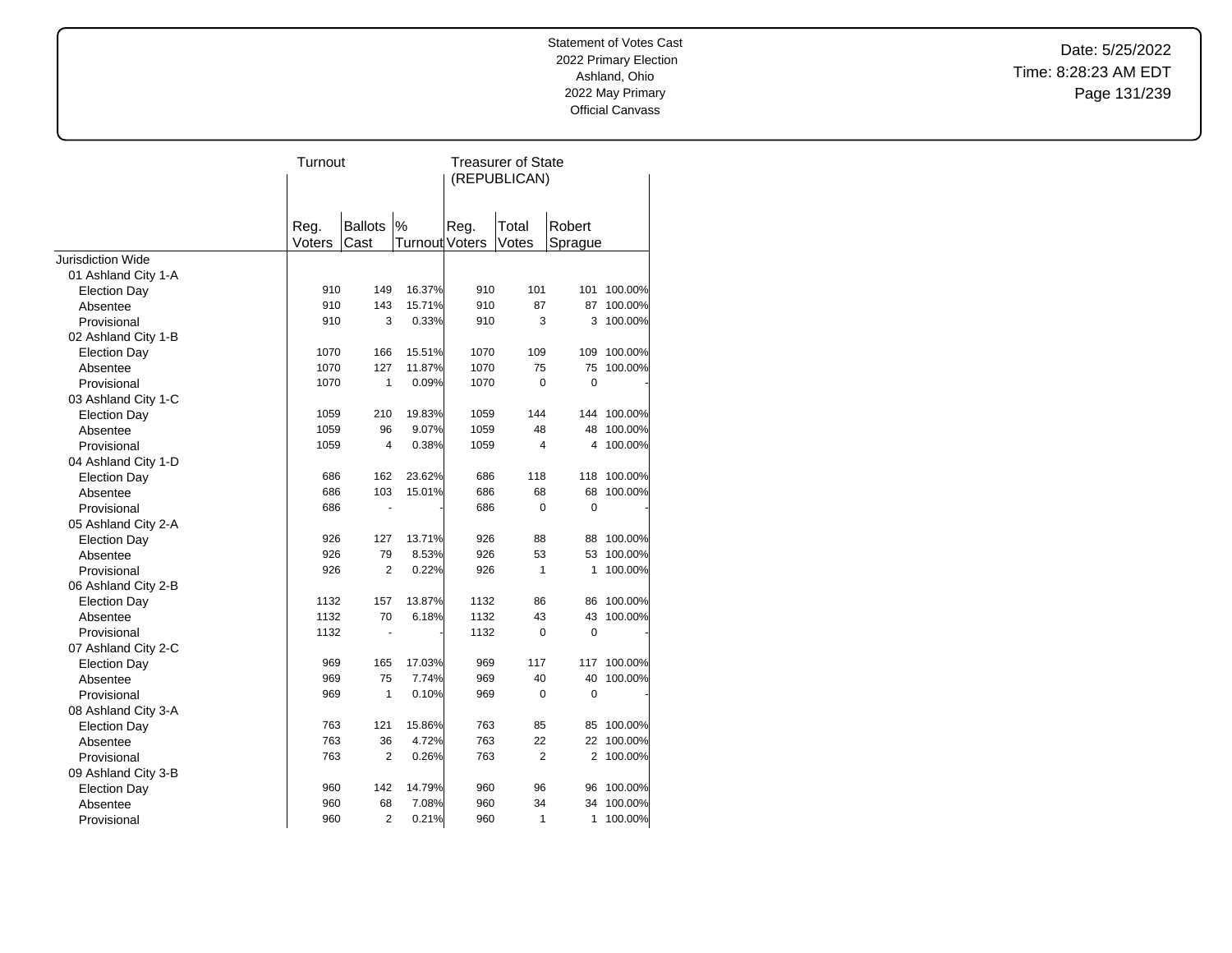Date: 5/25/2022 Time: 8:28:23 AM EDT Page 132/239

|                     | Turnout |                |                | <b>Treasurer of State</b> |             |             |             |  |
|---------------------|---------|----------------|----------------|---------------------------|-------------|-------------|-------------|--|
|                     |         |                |                | (REPUBLICAN)              |             |             |             |  |
|                     |         |                |                |                           |             |             |             |  |
|                     |         | <b>Ballots</b> | $\%$           |                           |             |             |             |  |
|                     | Reg.    |                |                | Reg.                      | Total       | Robert      |             |  |
|                     | Voters  | Cast           | Turnout Voters |                           | Votes       | Sprague     |             |  |
| 10 Ashland City 3-C |         |                |                |                           |             |             |             |  |
| <b>Election Day</b> | 940     | 147            | 15.64%         | 940                       | 102         |             | 102 100.00% |  |
| Absentee            | 940     | 135            | 14.36%         | 940                       | 87          | 87          | 100.00%     |  |
| Provisional         | 940     | 5              | 0.53%          | 940                       | 5           | 5           | 100.00%     |  |
| 11 Ashland City 3-D |         |                |                |                           |             |             |             |  |
| <b>Election Day</b> | 660     | 71             | 10.76%         | 660                       | 48          | 48          | 100.00%     |  |
| Absentee            | 660     | 18             | 2.73%          | 660                       | 14          | 14          | 100.00%     |  |
| Provisional         | 660     | $\mathbf{1}$   | 0.15%          | 660                       | 0           | $\pmb{0}$   |             |  |
| 12 Ashland City 4-A |         |                |                |                           |             |             |             |  |
| <b>Election Day</b> | 862     | 82             | 9.51%          | 862                       | 47          | 47          | 100.00%     |  |
| Absentee            | 862     | 38             | 4.41%          | 862                       | 18          | 18          | 100.00%     |  |
| Provisional         | 862     | Ĭ.             |                | 862                       | 0           | $\mathbf 0$ |             |  |
| 13 Ashland City 4-B |         |                |                |                           |             |             |             |  |
| <b>Election Day</b> | 619     | 55             | 8.89%          | 619                       | 37          | 37          | 100.00%     |  |
| Absentee            | 619     | 21             | 3.39%          | 619                       | 6           | 6           | 100.00%     |  |
| Provisional         | 619     | $\mathbf{1}$   | 0.16%          | 619                       | 1           | 1           | 100.00%     |  |
| 14 Ashland City 4-C |         |                |                |                           |             |             |             |  |
| <b>Election Day</b> | 909     | 98             | 10.78%         | 909                       | 71          | 71          | 100.00%     |  |
| Absentee            | 909     | 29             | 3.19%          | 909                       | 16          | 16          | 100.00%     |  |
| Provisional         | 909     |                |                | 909                       | 0           | $\mathbf 0$ |             |  |
| 15 Clear Creek      |         |                |                |                           |             |             |             |  |
| <b>Election Day</b> | 1276    | 292            | 22.88%         | 1276                      | 193         | 193         | 100.00%     |  |
| Absentee            | 1276    | 64             | 5.02%          | 1276                      | 35          | 35          | 100.00%     |  |
| Provisional         | 1276    | 6              | 0.47%          | 1276                      | 4           | 4           | 100.00%     |  |
| 16 Loudonville 1    |         |                |                |                           |             |             |             |  |
| <b>Election Day</b> | 1334    | 309            | 23.16%         | 1334                      | 199         |             | 199 100.00% |  |
| Absentee            | 1334    | 39             | 2.92%          | 1334                      | 15          | 15          | 100.00%     |  |
| Provisional         | 1334    | 6              | 0.45%          | 1334                      | 3           | 3           | 100.00%     |  |
| 17 Green 1          |         |                |                |                           |             |             |             |  |
| <b>Election Day</b> | 1124    | 275            | 24.47%         | 1124                      | 172         |             | 172 100.00% |  |
| Absentee            | 1124    | 27             | 2.40%          | 1124                      | 15          | 15          | 100.00%     |  |
| Provisional         | 1124    | ä,             |                | 1124                      | 0           | $\pmb{0}$   |             |  |
| 18 Green 2          |         |                |                |                           |             |             |             |  |
| <b>Election Day</b> | 597     | 150            | 25.13%         | 597                       | 77          | 77          | 100.00%     |  |
| Absentee            | 597     | 29             | 4.86%          | 597                       | 15          | 15          | 100.00%     |  |
| Provisional         | 597     |                |                | 597                       | $\mathbf 0$ | 0           |             |  |
| 19 Loudonville 2    |         |                |                |                           |             |             |             |  |
| <b>Election Day</b> | 1118    | 258            | 23.08%         | 1118                      | 154         | 154         | 100.00%     |  |
| Absentee            | 1118    | 42             | 3.76%          | 1118                      | 22          | 22          | 100.00%     |  |
| Provisional         | 1118    | 1              | 0.09%          | 1118                      | 1           | 1           | 100.00%     |  |
|                     |         |                |                |                           |             |             |             |  |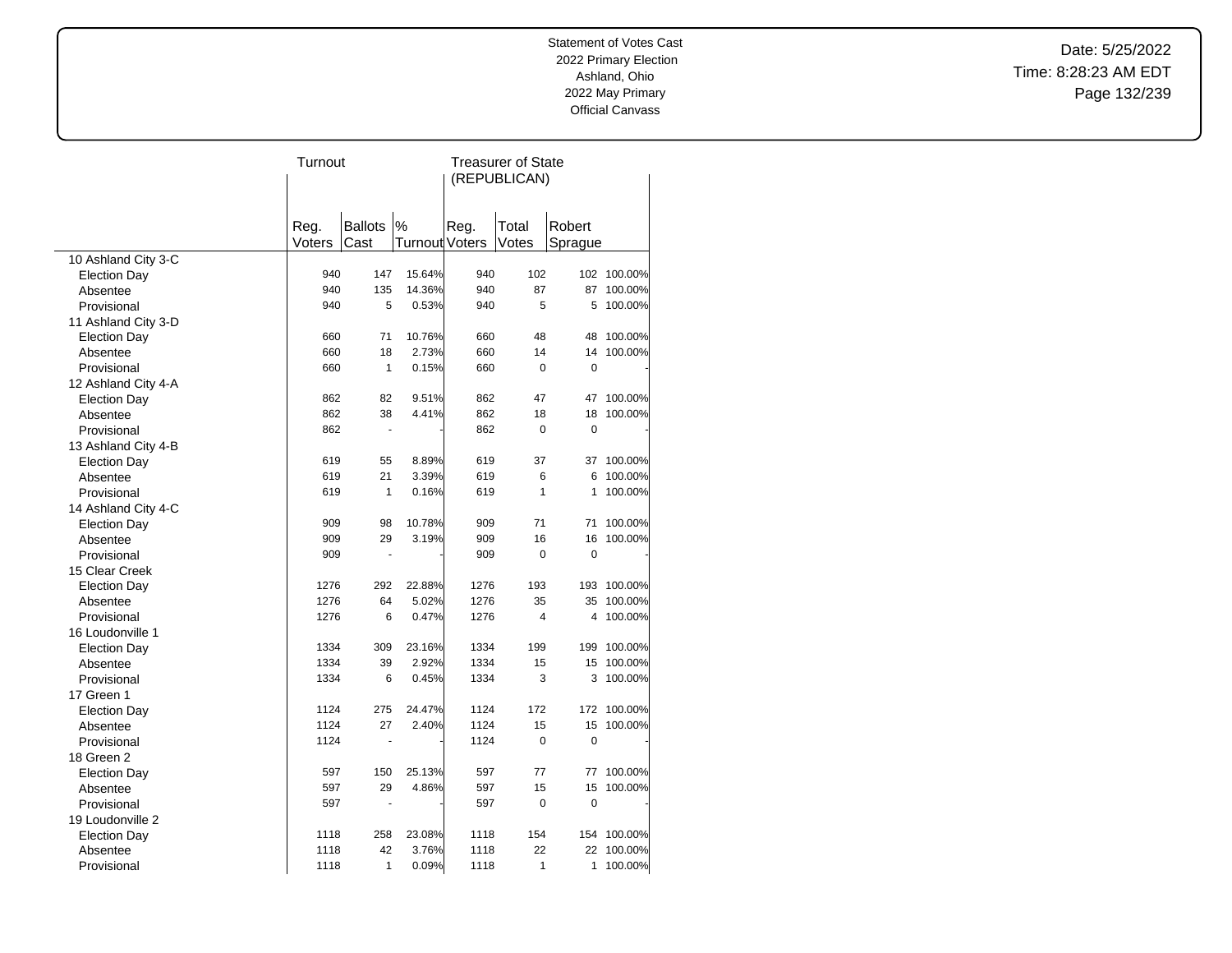Date: 5/25/2022 Time: 8:28:23 AM EDT Page 133/239

|                                 | Turnout        |                |                |      | <b>Treasurer of State</b> |                |             |
|---------------------------------|----------------|----------------|----------------|------|---------------------------|----------------|-------------|
|                                 |                |                |                |      | (REPUBLICAN)              |                |             |
|                                 |                |                |                |      |                           |                |             |
|                                 |                | <b>Ballots</b> | %              | Reg. | Total                     | Robert         |             |
|                                 | Reg.<br>Voters | Cast           | Turnout Voters |      | Votes                     | Sprague        |             |
| 20 Jackson 1                    |                |                |                |      |                           |                |             |
| <b>Election Day</b>             | 1077           | 210            | 19.50%         | 1077 | 120                       |                | 120 100.00% |
| Absentee                        | 1077           | 37             | 3.44%          | 1077 | 14                        | 14             | 100.00%     |
| Provisional                     | 1077           | 5              | 0.46%          | 1077 | $\overline{4}$            | 4              | 100.00%     |
| 21 Jackson 2                    |                |                |                |      |                           |                |             |
| <b>Election Day</b>             | 1253           | 313            | 24.98%         | 1253 | 201                       | 201            | 100.00%     |
| Absentee                        | 1253           | 48             | 3.83%          | 1253 | 29                        | 29             | 100.00%     |
| Provisional                     | 1253           | $\overline{2}$ | 0.16%          | 1253 | $\overline{2}$            | 2              | 100.00%     |
| 22 Lake                         |                |                |                |      |                           |                |             |
| <b>Election Day</b>             | 423            | 122            | 28.84%         | 423  | 75                        | 75             | 100.00%     |
| Absentee                        | 423            | 13             | 3.07%          | 423  | 7                         | 7              | 100.00%     |
| Provisional                     | 423            |                |                | 423  | 0                         | $\mathbf 0$    |             |
| 23 Mifflin                      |                |                |                |      |                           |                |             |
|                                 | 906            | 225            | 24.83%         | 906  | 140                       | 140            | 100.00%     |
| <b>Election Day</b><br>Absentee | 906            | 43             | 4.75%          | 906  | 24                        | 24             | 100.00%     |
| Provisional                     | 906            |                |                | 906  | 0                         | $\mathbf 0$    |             |
|                                 |                |                |                |      |                           |                |             |
| 24 Milton 1                     |                |                |                |      |                           |                |             |
| <b>Election Day</b>             | 1036           | 251            | 24.23%         | 1036 | 173                       | 173            | 100.00%     |
| Absentee                        | 1036           | 66             | 6.37%          | 1036 | 42                        | 42             | 100.00%     |
| Provisional                     | 1036           | 3              | 0.29%          | 1036 | $\overline{2}$            | 2              | 100.00%     |
| 25 Milton 3                     |                |                |                |      |                           |                |             |
| <b>Election Day</b>             | 509            | 129            | 25.34%         | 509  | 90                        | 90             | 100.00%     |
| Absentee                        | 509            | 29             | 5.70%          | 509  | 20                        | 20             | 100.00%     |
| Provisional                     | 509            |                |                | 509  | $\Omega$                  | $\mathbf 0$    |             |
| 26 Jeromesville                 |                |                |                |      |                           |                |             |
| <b>Election Day</b>             | 334            | 69             | 20.66%         | 334  | 44                        | 44             | 100.00%     |
| Absentee                        | 334            | 5              | 1.50%          | 334  | 5                         | 5              | 100.00%     |
| Provisional                     | 334            | 1              | 0.30%          | 334  | 0                         | $\mathbf 0$    |             |
| 27 Mohican                      |                |                |                |      |                           |                |             |
| <b>Election Day</b>             | 1053           | 261            | 24.79%         | 1053 | 179                       | 179            | 100.00%     |
| Absentee                        | 1053           | 37             | 3.51%          | 1053 | 24                        | 24             | 100.00%     |
| Provisional                     | 1053           | $\overline{2}$ | 0.19%          | 1053 | 2                         | $\overline{2}$ | 100.00%     |
| 28 Montgomery 1                 |                |                |                |      |                           |                |             |
| <b>Election Day</b>             | 633            | 121            | 19.12%         | 633  | 91                        | 91             | 100.00%     |
| Absentee                        | 633            | 57             | 9.00%          | 633  | 43                        | 43             | 100.00%     |
| Provisional                     | 633            | 1              | 0.16%          | 633  | 0                         | $\mathbf 0$    |             |
| 29 Montgomery 2                 |                |                |                |      |                           |                |             |
| <b>Election Day</b>             | 817            | 180            | 22.03%         | 817  | 123                       | 123            | 100.00%     |
| Absentee                        | 817            | 49             | 6.00%          | 817  | 29                        | 29             | 100.00%     |
| Provisional                     | 817            | 5              | 0.61%          | 817  | $\overline{4}$            | 4              | 100.00%     |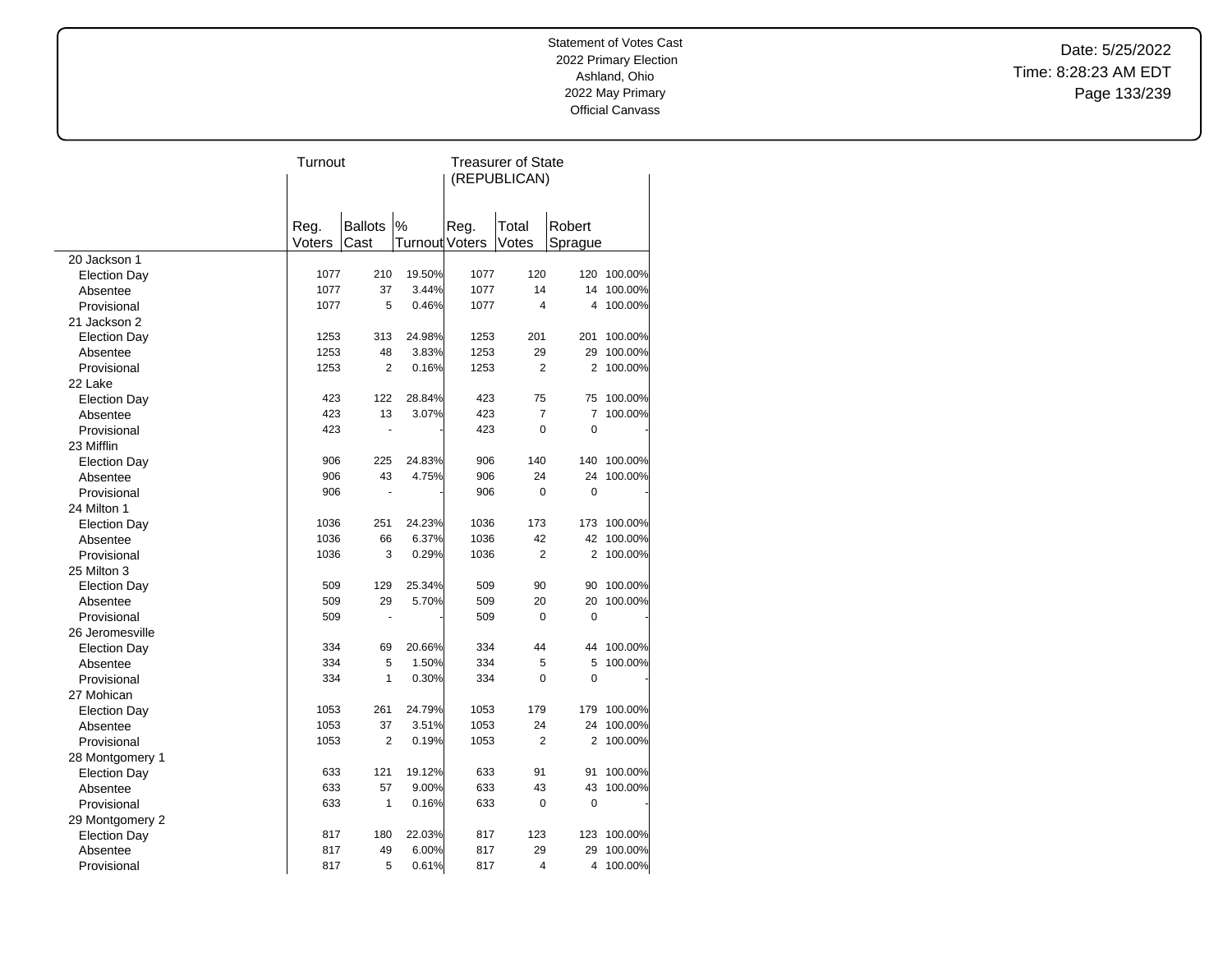Date: 5/25/2022 Time: 8:28:23 AM EDT Page 134/239

| Turnout        |                           |                      |      | <b>Treasurer of State</b><br>(REPUBLICAN) |                   |
|----------------|---------------------------|----------------------|------|-------------------------------------------|-------------------|
| Reg.<br>Voters | Ballots  %<br><b>Cast</b> | Turnout Voters Votes | Reg. | Total                                     | Robert<br>Sprague |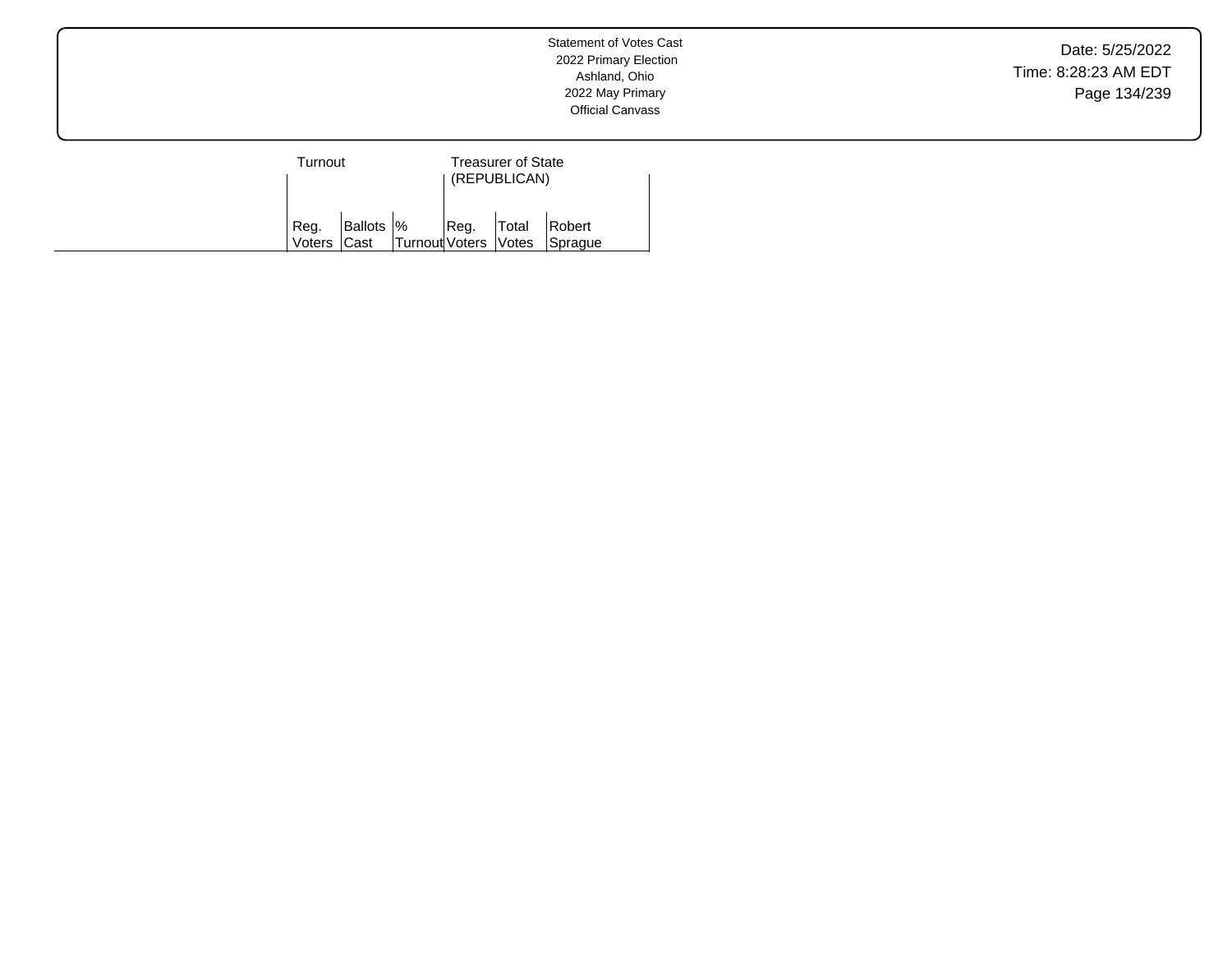Date: 5/25/2022 Time: 8:28:23 AM EDT Page 135/239

| 30 Montgomery 3     |       |                      |        |       |                |                |         |
|---------------------|-------|----------------------|--------|-------|----------------|----------------|---------|
| <b>Election Day</b> | 581   | 131                  | 22.55% | 581   | 85             | 85             | 100.00% |
| Absentee            | 581   | 51                   | 8.78%  | 581   | 40             | 40             | 100.00% |
| Provisional         | 581   | ÷.                   |        | 581   | 0              | 0              |         |
| 31 Orange 1         |       |                      |        |       |                |                |         |
| <b>Election Day</b> | 1047  | 273                  | 26.07% | 1047  | 180            | 180            | 100.00% |
| Absentee            | 1047  | 48                   | 4.58%  | 1047  | 28             | 28             | 100.00% |
| Provisional         | 1047  | 3                    | 0.29%  | 1047  | $\overline{2}$ | 2              | 100.00% |
| 32 Orange 2         |       |                      |        |       |                |                |         |
| <b>Election Day</b> | 605   | 184                  | 30.41% | 605   | 101            | 101            | 100.00% |
| Absentee            | 605   | 19                   | 3.14%  | 605   | 10             | 10             | 100.00% |
| Provisional         | 605   | ä,                   |        | 605   | 0              | 0              |         |
| 33 Perry            |       |                      |        |       |                |                |         |
| <b>Election Day</b> | 1284  | 304                  | 23.68% | 1284  | 191            | 191            | 100.00% |
| Absentee            | 1284  | 71                   | 5.53%  | 1284  | 46             | 46             | 100.00% |
| Provisional         | 1284  | 1                    | 0.08%  | 1284  | $\mathbf{1}$   | 1              | 100.00% |
| 34 Ruggles          |       |                      |        |       |                |                |         |
| <b>Election Day</b> | 635   | 167                  | 26.30% | 635   | 97             | 97             | 100.00% |
| Absentee            | 635   | 21                   | 3.31%  | 635   | 11             | 11             | 100.00% |
| Provisional         | 635   | 1                    | 0.16%  | 635   | $\mathbf{1}$   | 1              | 100.00% |
| 35 Sullivan 1       |       |                      |        |       |                |                |         |
| <b>Election Day</b> | 866   | 195                  | 22.52% | 866   | 122            | 122            | 100.00% |
| Absentee            | 866   | 24                   | 2.77%  | 866   | 13             | 13             | 100.00% |
| Provisional         | 866   | $\ddot{\phantom{1}}$ |        | 866   | $\mathbf 0$    | $\mathbf 0$    |         |
| 36 Sullivan 2       |       |                      |        |       |                |                |         |
| <b>Election Day</b> | 767   | 181                  | 23.60% | 767   | 110            | 110            | 100.00% |
| Absentee            | 767   | 14                   | 1.83%  | 767   | 6              | 6              | 100.00% |
| Provisional         | 767   | 3                    | 0.39%  | 767   | $\Omega$       | 0              |         |
| 37 Troy             |       |                      |        |       |                |                |         |
| <b>Election Day</b> | 787   | 244                  | 31.00% | 787   | 153            | 153            | 100.00% |
| Absentee            | 787   | 27                   | 3.43%  | 787   | 12             | 12             | 100.00% |
| Provisional         | 787   | 1                    | 0.13%  | 787   | 1              | 1              | 100.00% |
| 38 Vermillion 1     |       |                      |        |       |                |                |         |
| <b>Election Day</b> | 833   | 186                  | 22.33% | 833   | 129            | 129            | 100.00% |
| Absentee            | 833   | 42                   | 5.04%  | 833   | 24             | 24             | 100.00% |
| Provisional         | 833   | $\overline{2}$       | 0.24%  | 833   | $\mathbf{1}$   | 1              | 100.00% |
| 39 Vermillion 2     |       |                      |        |       |                |                |         |
| <b>Election Day</b> | 1066  | 276                  | 25.89% | 1066  | 192            | 192            | 100.00% |
| Absentee            | 1066  | 63                   | 5.91%  | 1066  | 44             | 44             | 100.00% |
| Provisional         | 1066  | ÷,                   |        | 1066  | 0              | $\overline{0}$ |         |
| Total               |       |                      |        |       |                |                |         |
| <b>Election Day</b> | 34426 | 7158                 | 20.79% | 34426 | 4640           | 4640           | 100.00% |
| Absentee            | 34426 | 2003                 | 5.82%  | 34426 | 1184           | 1184           | 100.00% |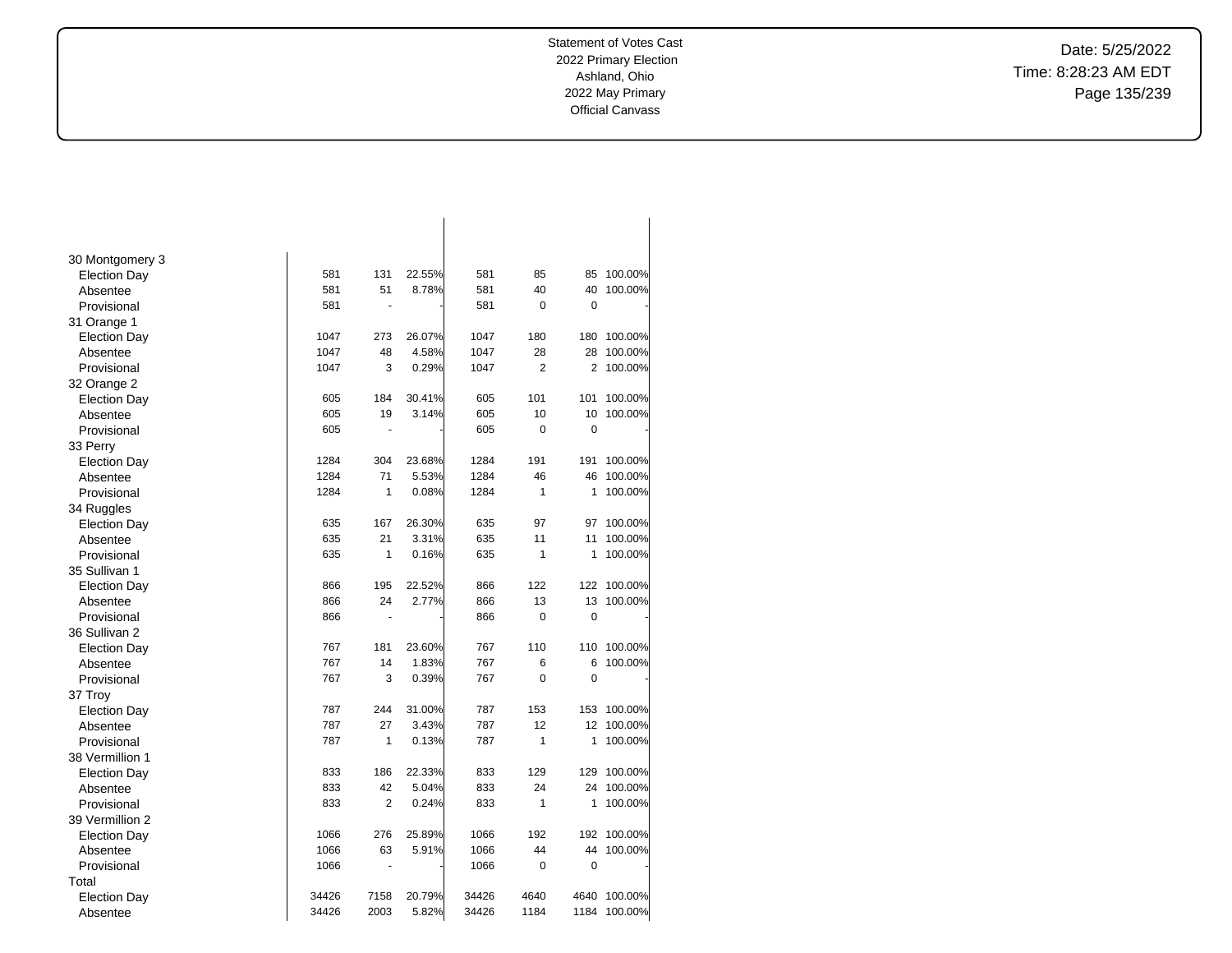Date: 5/25/2022 Time: 8:28:23 AM EDT Page 136/239

| Provisional | 34426 | 65   | 0.19%  | 34426 | 45   | 45   | 100.00% |
|-------------|-------|------|--------|-------|------|------|---------|
| $\tau$ otal | 34426 | 9226 | 26.80% | 34426 | 5869 | 5869 | 100.00% |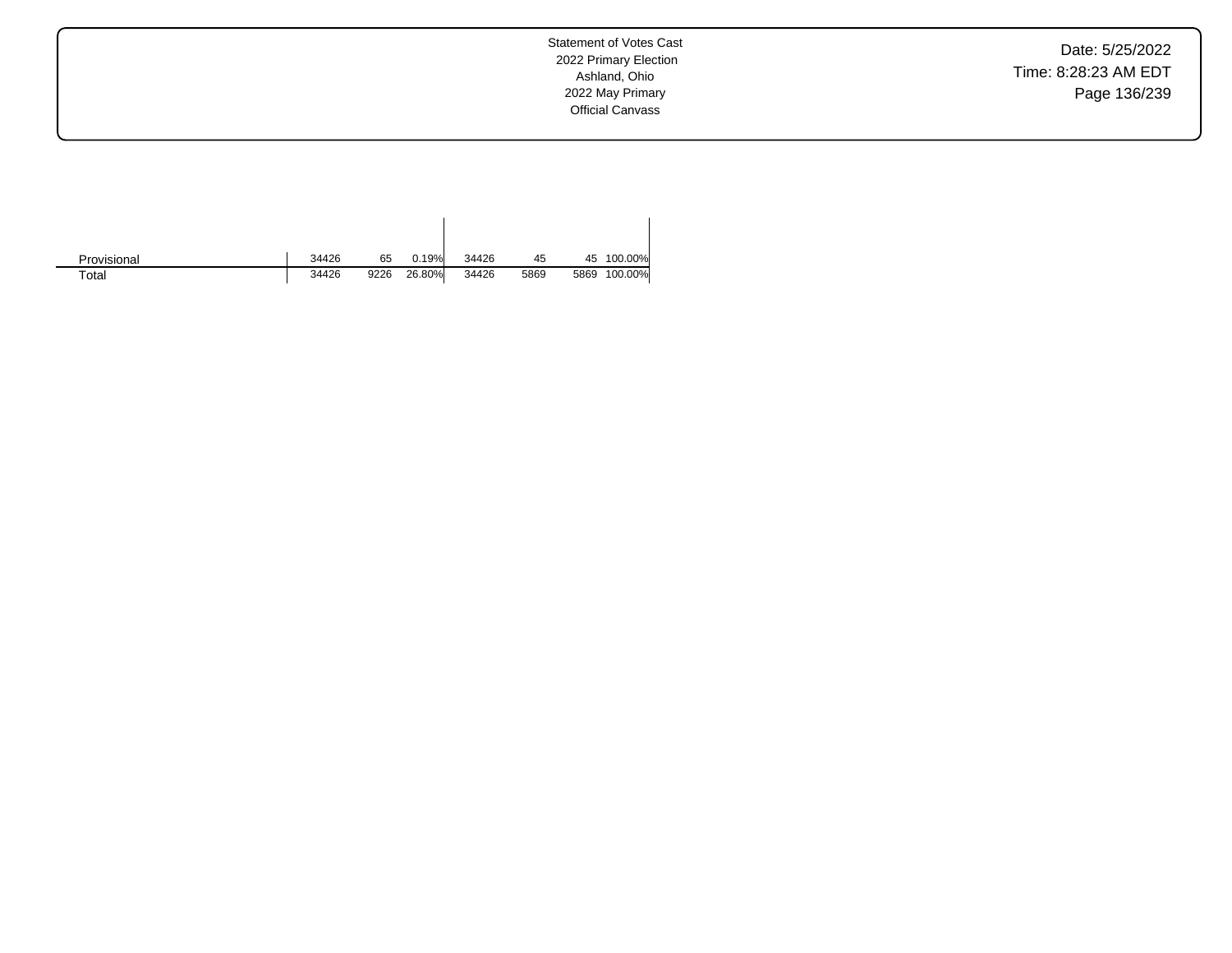Date: 5/25/2022 Time: 8:28:23 AM EDT Page 137/239

|                          | Turnout        |                        |                               | Chief Justice of the Supreme<br>Court (FTC 1-1-2023)<br>(REPUBLICAN) |                |                      |         |
|--------------------------|----------------|------------------------|-------------------------------|----------------------------------------------------------------------|----------------|----------------------|---------|
|                          | Reg.<br>Voters | <b>Ballots</b><br>Cast | $\%$<br><b>Turnout Voters</b> | Reg.                                                                 | Total<br>Votes | Sharon L.<br>Kennedy |         |
| <b>Jurisdiction Wide</b> |                |                        |                               |                                                                      |                |                      |         |
| 01 Ashland City 1-A      |                |                        |                               |                                                                      |                |                      |         |
| <b>Election Day</b>      | 910            | 149                    | 16.37%                        | 910                                                                  | 107            | 107                  | 100.00% |
| Absentee                 | 910            | 143                    | 15.71%                        | 910                                                                  | 83             | 83                   | 100.00% |
| Provisional              | 910            | 3                      | 0.33%                         | 910                                                                  | 3              | 3                    | 100.00% |
| 02 Ashland City 1-B      |                |                        |                               |                                                                      |                |                      |         |
| <b>Election Day</b>      | 1070           | 166                    | 15.51%                        | 1070                                                                 | 105            | 105                  | 100.00% |
| Absentee                 | 1070           | 127                    | 11.87%                        | 1070                                                                 | 72             | 72                   | 100.00% |
| Provisional              | 1070           | $\mathbf{1}$           | 0.09%                         | 1070                                                                 | $\Omega$       | $\mathbf 0$          |         |
| 03 Ashland City 1-C      |                |                        |                               |                                                                      |                |                      |         |
| <b>Election Day</b>      | 1059           | 210                    | 19.83%                        | 1059                                                                 | 140            | 140                  | 100.00% |
| Absentee                 | 1059           | 96                     | 9.07%                         | 1059                                                                 | 59             | 59                   | 100.00% |
| Provisional              | 1059           | $\overline{4}$         | 0.38%                         | 1059                                                                 | 3              | 3                    | 100.00% |
| 04 Ashland City 1-D      |                |                        |                               |                                                                      |                |                      |         |
| <b>Election Day</b>      | 686            | 162                    | 23.62%                        | 686                                                                  | 116            | 116                  | 100.00% |
| Absentee                 | 686            | 103                    | 15.01%                        | 686                                                                  | 71             | 71                   | 100.00% |
| Provisional              | 686            | ÷,                     |                               | 686                                                                  | $\mathbf 0$    | $\mathbf 0$          |         |
| 05 Ashland City 2-A      |                |                        |                               |                                                                      |                |                      |         |
| <b>Election Day</b>      | 926            | 127                    | 13.71%                        | 926                                                                  | 96             | 96                   | 100.00% |
| Absentee                 | 926            | 79                     | 8.53%                         | 926                                                                  | 53             | 53                   | 100.00% |
| Provisional              | 926            | 2                      | 0.22%                         | 926                                                                  | $\mathbf{1}$   | 1                    | 100.00% |
| 06 Ashland City 2-B      |                |                        |                               |                                                                      |                |                      |         |
| <b>Election Day</b>      | 1132           | 157                    | 13.87%                        | 1132                                                                 | 83             | 83                   | 100.00% |
| Absentee                 | 1132           | 70                     | 6.18%                         | 1132                                                                 | 47             | 47                   | 100.00% |
| Provisional              | 1132           | $\blacksquare$         |                               | 1132                                                                 | $\Omega$       | $\mathbf 0$          |         |
| 07 Ashland City 2-C      |                |                        |                               |                                                                      |                |                      |         |
| <b>Election Day</b>      | 969            | 165                    | 17.03%                        | 969                                                                  | 121            | 121                  | 100.00% |
| Absentee                 | 969            | 75                     | 7.74%                         | 969                                                                  | 42             | 42                   | 100.00% |
| Provisional              | 969            | $\mathbf{1}$           | 0.10%                         | 969                                                                  | $\mathbf 0$    | $\mathbf 0$          |         |
| 08 Ashland City 3-A      |                |                        |                               |                                                                      |                |                      |         |
| <b>Election Day</b>      | 763            | 121                    | 15.86%                        | 763                                                                  | 84             | 84                   | 100.00% |
| Absentee                 | 763            | 36                     | 4.72%                         | 763                                                                  | 24             | 24                   | 100.00% |
| Provisional              | 763            | 2                      | 0.26%                         | 763                                                                  | $\overline{2}$ | 2                    | 100.00% |
| 09 Ashland City 3-B      |                |                        |                               |                                                                      |                |                      |         |
| <b>Election Day</b>      | 960            | 142                    | 14.79%                        | 960                                                                  | 92             | 92                   | 100.00% |
| Absentee                 | 960            | 68                     | 7.08%                         | 960                                                                  | 36             | 36                   | 100.00% |
| Provisional              | 960            | $\overline{2}$         | 0.21%                         | 960                                                                  | $\mathbf{1}$   | 1                    | 100.00% |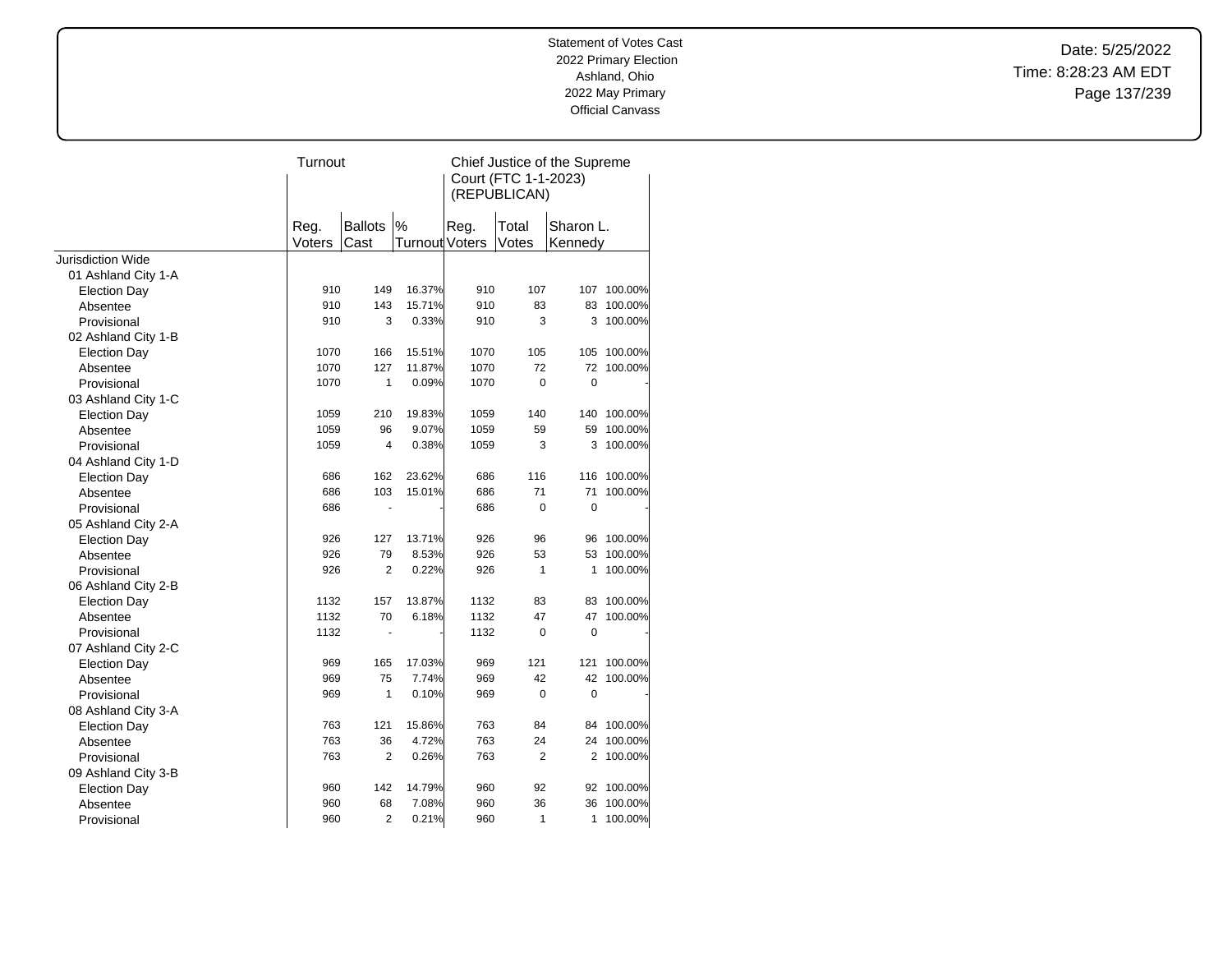Date: 5/25/2022 Time: 8:28:23 AM EDT Page 138/239

|                     | Turnout |                |                       |      |                      | Chief Justice of the Supreme |             |
|---------------------|---------|----------------|-----------------------|------|----------------------|------------------------------|-------------|
|                     |         |                |                       |      | Court (FTC 1-1-2023) |                              |             |
|                     |         |                |                       |      | (REPUBLICAN)         |                              |             |
|                     |         |                |                       |      |                      |                              |             |
|                     | Reg.    | <b>Ballots</b> | $\%$                  | Reg. | Total                | Sharon L.                    |             |
|                     | Voters  | Cast           | <b>Turnout Voters</b> |      | Votes                | Kennedy                      |             |
| 10 Ashland City 3-C |         |                |                       |      |                      |                              |             |
| <b>Election Day</b> | 940     | 147            | 15.64%                | 940  | 101                  | 101                          | 100.00%     |
| Absentee            | 940     | 135            | 14.36%                | 940  | 90                   | 90                           | 100.00%     |
| Provisional         | 940     | 5              | 0.53%                 | 940  | 5                    | 5                            | 100.00%     |
| 11 Ashland City 3-D |         |                |                       |      |                      |                              |             |
| <b>Election Day</b> | 660     | 71             | 10.76%                | 660  | 48                   | 48                           | 100.00%     |
| Absentee            | 660     | 18             | 2.73%                 | 660  | 13                   | 13                           | 100.00%     |
| Provisional         | 660     | $\mathbf{1}$   | 0.15%                 | 660  | $\mathbf 0$          | 0                            |             |
| 12 Ashland City 4-A |         |                |                       |      |                      |                              |             |
| <b>Election Day</b> | 862     | 82             | 9.51%                 | 862  | 48                   | 48                           | 100.00%     |
| Absentee            | 862     | 38             | 4.41%                 | 862  | 17                   | 17                           | 100.00%     |
| Provisional         | 862     | ÷,             |                       | 862  | $\mathbf 0$          | $\mathbf 0$                  |             |
| 13 Ashland City 4-B |         |                |                       |      |                      |                              |             |
| <b>Election Day</b> | 619     | 55             | 8.89%                 | 619  | 35                   | 35                           | 100.00%     |
| Absentee            | 619     | 21             | 3.39%                 | 619  | $\overline{7}$       | $\overline{7}$               | 100.00%     |
| Provisional         | 619     | $\mathbf{1}$   | 0.16%                 | 619  | $\mathbf{1}$         | 1                            | 100.00%     |
| 14 Ashland City 4-C |         |                |                       |      |                      |                              |             |
| <b>Election Day</b> | 909     | 98             | 10.78%                | 909  | 72                   | 72                           | 100.00%     |
| Absentee            | 909     | 29             | 3.19%                 | 909  | 17                   | 17                           | 100.00%     |
| Provisional         | 909     | $\overline{a}$ |                       | 909  | $\mathbf 0$          | $\mathbf 0$                  |             |
| 15 Clear Creek      |         |                |                       |      |                      |                              |             |
| <b>Election Day</b> | 1276    | 292            | 22.88%                | 1276 | 194                  | 194                          | 100.00%     |
| Absentee            | 1276    | 64             | 5.02%                 | 1276 | 34                   | 34                           | 100.00%     |
| Provisional         | 1276    | 6              | 0.47%                 | 1276 | 4                    | 4                            | 100.00%     |
| 16 Loudonville 1    |         |                |                       |      |                      |                              |             |
| <b>Election Day</b> | 1334    | 309            | 23.16%                | 1334 | 202                  |                              | 202 100.00% |
| Absentee            | 1334    | 39             | 2.92%                 | 1334 | 16                   | 16                           | 100.00%     |
| Provisional         | 1334    | 6              | 0.45%                 | 1334 | 3                    | 3                            | 100.00%     |
| 17 Green 1          |         |                |                       |      |                      |                              |             |
| <b>Election Day</b> | 1124    | 275            | 24.47%                | 1124 | 172                  | 172                          | 100.00%     |
| Absentee            | 1124    | 27             | 2.40%                 | 1124 | 15                   | 15                           | 100.00%     |
| Provisional         | 1124    |                |                       | 1124 | $\pmb{0}$            | $\mathbf 0$                  |             |
| 18 Green 2          |         |                |                       |      |                      |                              |             |
| <b>Election Day</b> | 597     | 150            | 25.13%                | 597  | 75                   | 75                           | 100.00%     |
| Absentee            | 597     | 29             | 4.86%                 | 597  | 16                   | 16                           | 100.00%     |
| Provisional         | 597     | ÷              |                       | 597  | $\mathbf 0$          | 0                            |             |
| 19 Loudonville 2    |         |                |                       |      |                      |                              |             |
| <b>Election Day</b> | 1118    | 258            | 23.08%                | 1118 | 158                  | 158                          | 100.00%     |
| Absentee            | 1118    | 42             | 3.76%                 | 1118 | 22                   | 22                           | 100.00%     |
| Provisional         | 1118    | $\mathbf{1}$   | 0.09%                 | 1118 | 1                    | 1                            | 100.00%     |
|                     |         |                |                       |      |                      |                              |             |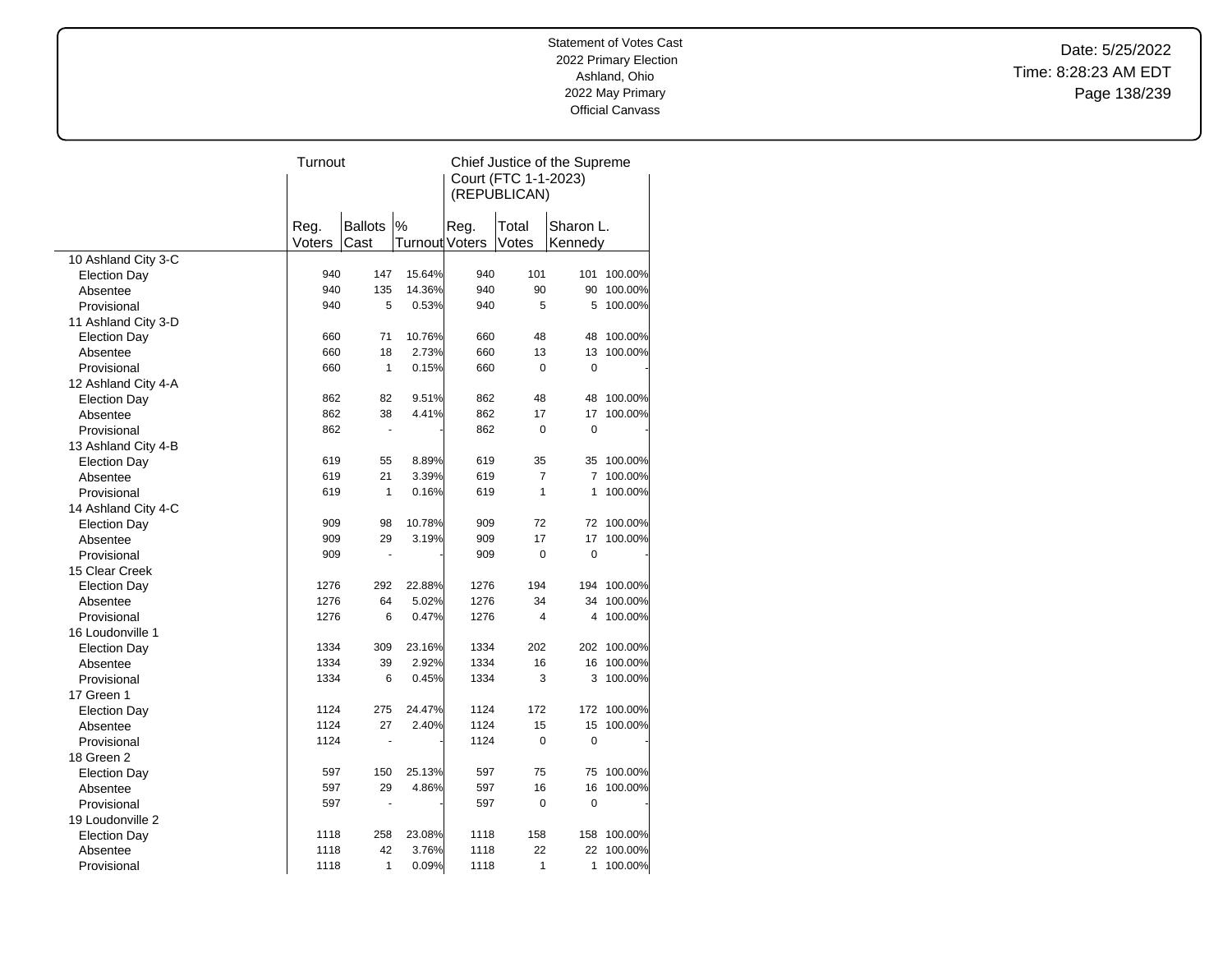Date: 5/25/2022 Time: 8:28:23 AM EDT Page 139/239

|                         | Turnout |                      |                |      |                      | Chief Justice of the Supreme |         |
|-------------------------|---------|----------------------|----------------|------|----------------------|------------------------------|---------|
|                         |         |                      |                |      | Court (FTC 1-1-2023) |                              |         |
|                         |         |                      |                |      | (REPUBLICAN)         |                              |         |
|                         |         |                      |                |      |                      |                              |         |
|                         | Reg.    | Ballots              | $\%$           | Reg. | Total                | Sharon L.                    |         |
|                         | Voters  | Cast                 | Turnout Voters |      | Votes                | Kennedy                      |         |
| 20 Jackson 1            |         |                      |                |      |                      |                              |         |
| <b>Election Day</b>     | 1077    | 210                  | 19.50%         | 1077 | 117                  | 117                          | 100.00% |
| Absentee                | 1077    | 37                   | 3.44%          | 1077 | 15                   | 15                           | 100.00% |
| Provisional             | 1077    | 5                    | 0.46%          | 1077 | 3                    | 3                            | 100.00% |
| 21 Jackson 2            |         |                      |                |      |                      |                              |         |
| <b>Election Day</b>     | 1253    | 313                  | 24.98%         | 1253 | 188                  | 188                          | 100.00% |
| Absentee                | 1253    | 48                   | 3.83%          | 1253 | 29                   | 29                           | 100.00% |
| Provisional             | 1253    | $\overline{2}$       | 0.16%          | 1253 | 2                    | 2                            | 100.00% |
| 22 Lake                 |         |                      |                |      |                      |                              |         |
| <b>Election Day</b>     | 423     | 122                  | 28.84%         | 423  | 74                   | 74                           | 100.00% |
| Absentee                | 423     | 13                   | 3.07%          | 423  | $\overline{7}$       | $\overline{7}$               | 100.00% |
| Provisional             | 423     | ä,                   |                | 423  | 0                    | $\mathbf 0$                  |         |
| 23 Mifflin              |         |                      |                |      |                      |                              |         |
|                         | 906     | 225                  | 24.83%         | 906  | 144                  | 144                          | 100.00% |
| <b>Election Day</b>     | 906     | 43                   | 4.75%          | 906  | 28                   | 28                           | 100.00% |
| Absentee<br>Provisional | 906     | $\ddot{\phantom{1}}$ |                | 906  | $\mathbf 0$          | $\mathbf 0$                  |         |
|                         |         |                      |                |      |                      |                              |         |
| 24 Milton 1             |         |                      |                |      |                      |                              |         |
| <b>Election Day</b>     | 1036    | 251                  | 24.23%         | 1036 | 174                  | 174                          | 100.00% |
| Absentee                | 1036    | 66                   | 6.37%          | 1036 | 45                   | 45                           | 100.00% |
| Provisional             | 1036    | 3                    | 0.29%          | 1036 | $\overline{2}$       | $\overline{2}$               | 100.00% |
| 25 Milton 3             |         |                      |                |      |                      |                              |         |
| <b>Election Day</b>     | 509     | 129                  | 25.34%         | 509  | 94                   | 94                           | 100.00% |
| Absentee                | 509     | 29                   | 5.70%          | 509  | 20                   | 20                           | 100.00% |
| Provisional             | 509     |                      |                | 509  | $\mathbf 0$          | 0                            |         |
| 26 Jeromesville         |         |                      |                |      |                      |                              |         |
| <b>Election Day</b>     | 334     | 69                   | 20.66%         | 334  | 46                   | 46                           | 100.00% |
| Absentee                | 334     | 5                    | 1.50%          | 334  | 5                    | 5                            | 100.00% |
| Provisional             | 334     | 1                    | 0.30%          | 334  | $\Omega$             | $\mathbf 0$                  |         |
| 27 Mohican              |         |                      |                |      |                      |                              |         |
| <b>Election Day</b>     | 1053    | 261                  | 24.79%         | 1053 | 180                  | 180                          | 100.00% |
| Absentee                | 1053    | 37                   | 3.51%          | 1053 | 23                   | 23                           | 100.00% |
| Provisional             | 1053    | $\overline{2}$       | 0.19%          | 1053 | $\overline{2}$       | $\overline{2}$               | 100.00% |
| 28 Montgomery 1         |         |                      |                |      |                      |                              |         |
| <b>Election Day</b>     | 633     | 121                  | 19.12%         | 633  | 90                   | 90                           | 100.00% |
| Absentee                | 633     | 57                   | 9.00%          | 633  | 42                   | 42                           | 100.00% |
| Provisional             | 633     | $\mathbf{1}$         | 0.16%          | 633  | $\mathbf 0$          | $\mathbf 0$                  |         |
| 29 Montgomery 2         |         |                      |                |      |                      |                              |         |
| <b>Election Day</b>     | 817     | 180                  | 22.03%         | 817  | 124                  | 124                          | 100.00% |
| Absentee                | 817     | 49                   | 6.00%          | 817  | 28                   | 28                           | 100.00% |
| Provisional             | 817     | 5                    | 0.61%          | 817  | 4                    | 4                            | 100.00% |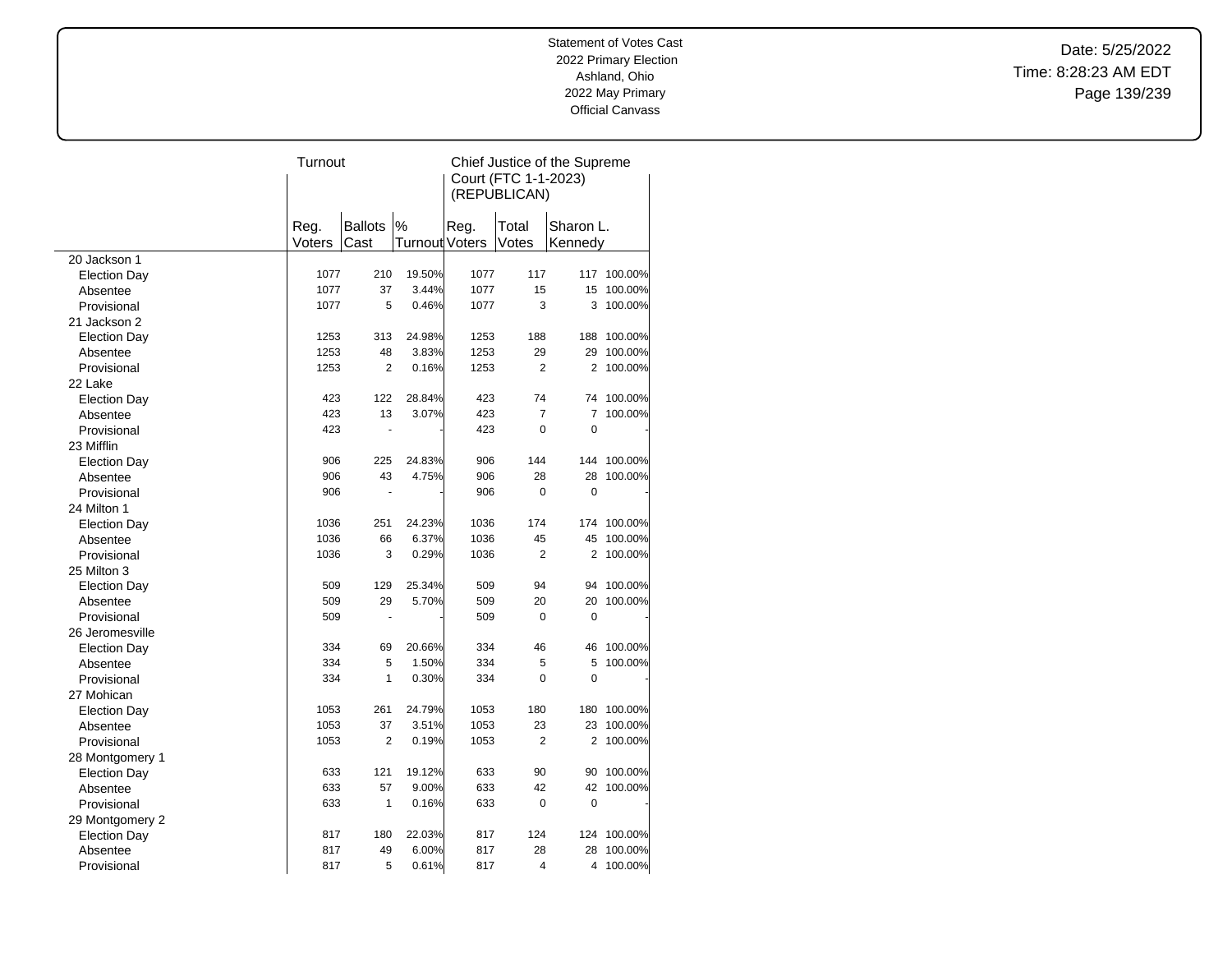Date: 5/25/2022 Time: 8:28:23 AM EDT Page 140/239

| Turnout             |            |                        |       | Court (FTC 1-1-2023)<br>(REPUBLICAN) | Chief Justice of the Supreme |
|---------------------|------------|------------------------|-------|--------------------------------------|------------------------------|
| Reg.<br>Voters Cast | Ballots  % | Turnout Voters   Votes | IReg. | Total                                | Sharon L.<br><b>Kennedv</b>  |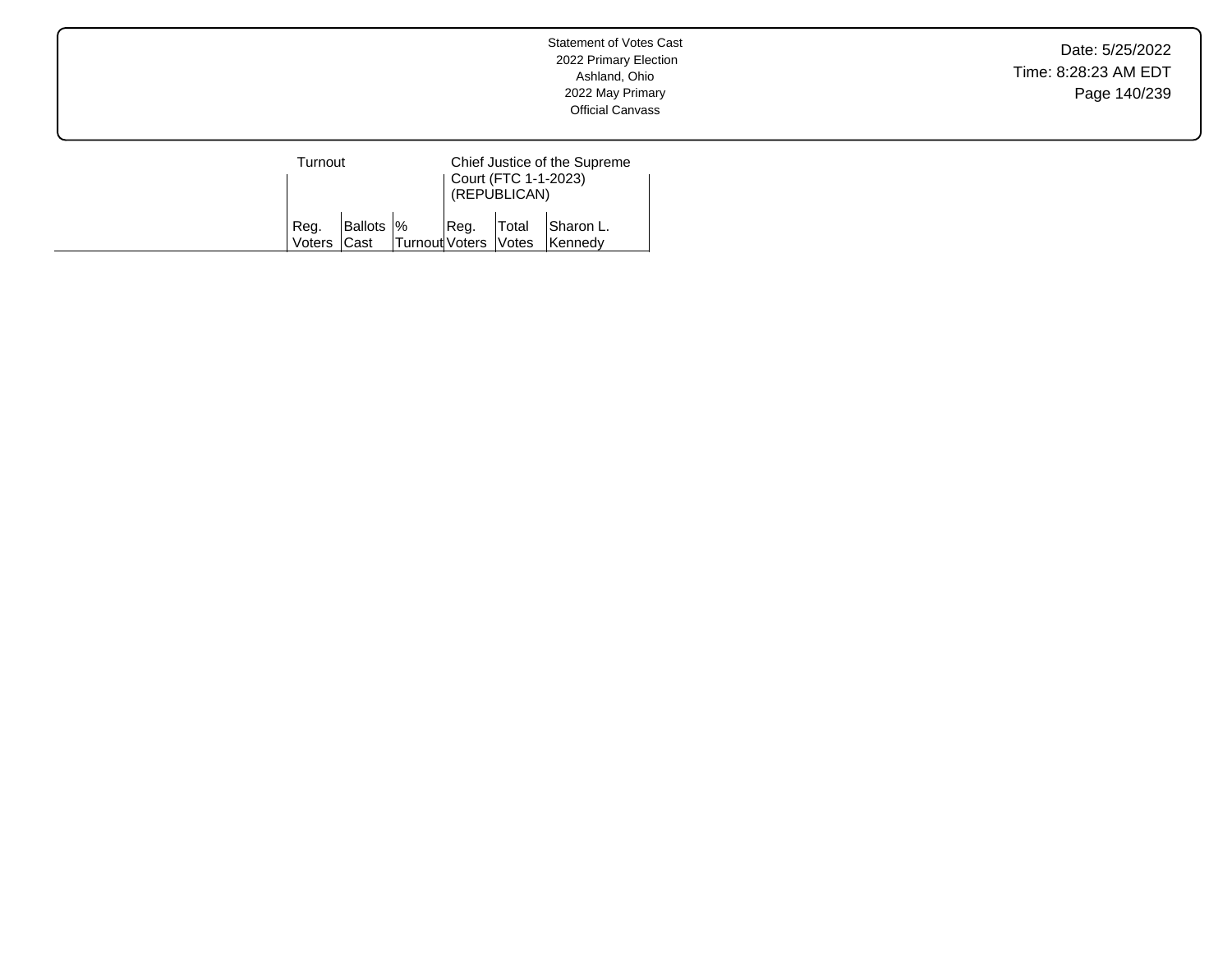Date: 5/25/2022 Time: 8:28:23 AM EDT Page 141/239

| 30 Montgomery 3     |       |                |        |       |                |             |         |
|---------------------|-------|----------------|--------|-------|----------------|-------------|---------|
| <b>Election Day</b> | 581   | 131            | 22.55% | 581   | 87             | 87          | 100.00% |
| Absentee            | 581   | 51             | 8.78%  | 581   | 40             | 40          | 100.00% |
| Provisional         | 581   | $\sim$         |        | 581   | 0              | $\mathbf 0$ |         |
| 31 Orange 1         |       |                |        |       |                |             |         |
| <b>Election Day</b> | 1047  | 273            | 26.07% | 1047  | 183            | 183         | 100.00% |
| Absentee            | 1047  | 48             | 4.58%  | 1047  | 28             | 28          | 100.00% |
| Provisional         | 1047  | 3              | 0.29%  | 1047  | $\overline{2}$ | 2           | 100.00% |
| 32 Orange 2         |       |                |        |       |                |             |         |
| <b>Election Day</b> | 605   | 184            | 30.41% | 605   | 104            | 104         | 100.00% |
| Absentee            | 605   | 19             | 3.14%  | 605   | 10             | 10          | 100.00% |
| Provisional         | 605   | $\blacksquare$ |        | 605   | $\overline{0}$ | 0           |         |
| 33 Perry            |       |                |        |       |                |             |         |
| <b>Election Day</b> | 1284  | 304            | 23.68% | 1284  | 192            | 192         | 100.00% |
| Absentee            | 1284  | 71             | 5.53%  | 1284  | 48             | 48          | 100.00% |
| Provisional         | 1284  | 1              | 0.08%  | 1284  | $\mathbf{1}$   | 1           | 100.00% |
| 34 Ruggles          |       |                |        |       |                |             |         |
| <b>Election Day</b> | 635   | 167            | 26.30% | 635   | 96             | 96          | 100.00% |
| Absentee            | 635   | 21             | 3.31%  | 635   | 12             | 12          | 100.00% |
| Provisional         | 635   | 1              | 0.16%  | 635   | 1              | 1           | 100.00% |
| 35 Sullivan 1       |       |                |        |       |                |             |         |
| <b>Election Day</b> | 866   | 195            | 22.52% | 866   | 121            | 121         | 100.00% |
| Absentee            | 866   | 24             | 2.77%  | 866   | 15             | 15          | 100.00% |
| Provisional         | 866   | $\blacksquare$ |        | 866   | 0              | $\mathbf 0$ |         |
| 36 Sullivan 2       |       |                |        |       |                |             |         |
| <b>Election Day</b> | 767   | 181            | 23.60% | 767   | 114            | 114         | 100.00% |
| Absentee            | 767   | 14             | 1.83%  | 767   | 5              | 5           | 100.00% |
| Provisional         | 767   | 3              | 0.39%  | 767   | $\mathbf{1}$   | 1           | 100.00% |
| 37 Troy             |       |                |        |       |                |             |         |
| <b>Election Day</b> | 787   | 244            | 31.00% | 787   | 148            | 148         | 100.00% |
| Absentee            | 787   | 27             | 3.43%  | 787   | 13             | 13          | 100.00% |
| Provisional         | 787   | 1              | 0.13%  | 787   | $\mathbf{1}$   | 1           | 100.00% |
| 38 Vermillion 1     |       |                |        |       |                |             |         |
| <b>Election Day</b> | 833   | 186            | 22.33% | 833   | 130            | 130         | 100.00% |
| Absentee            | 833   | 42             | 5.04%  | 833   | 24             | 24          | 100.00% |
| Provisional         | 833   | $\overline{2}$ | 0.24%  | 833   | $\overline{2}$ | 2           | 100.00% |
| 39 Vermillion 2     |       |                |        |       |                |             |         |
| <b>Election Day</b> | 1066  | 276            | 25.89% | 1066  | 189            | 189         | 100.00% |
| Absentee            | 1066  | 63             | 5.91%  | 1066  | 44             | 44          | 100.00% |
| Provisional         | 1066  | ÷,             |        | 1066  | 0              | 0           |         |
| Total               |       |                |        |       |                |             |         |
| <b>Election Day</b> | 34426 | 7158           | 20.79% | 34426 | 4644           | 4644        | 100.00% |
| Absentee            | 34426 | 2003           | 5.82%  | 34426 | 1215           | 1215        | 100.00% |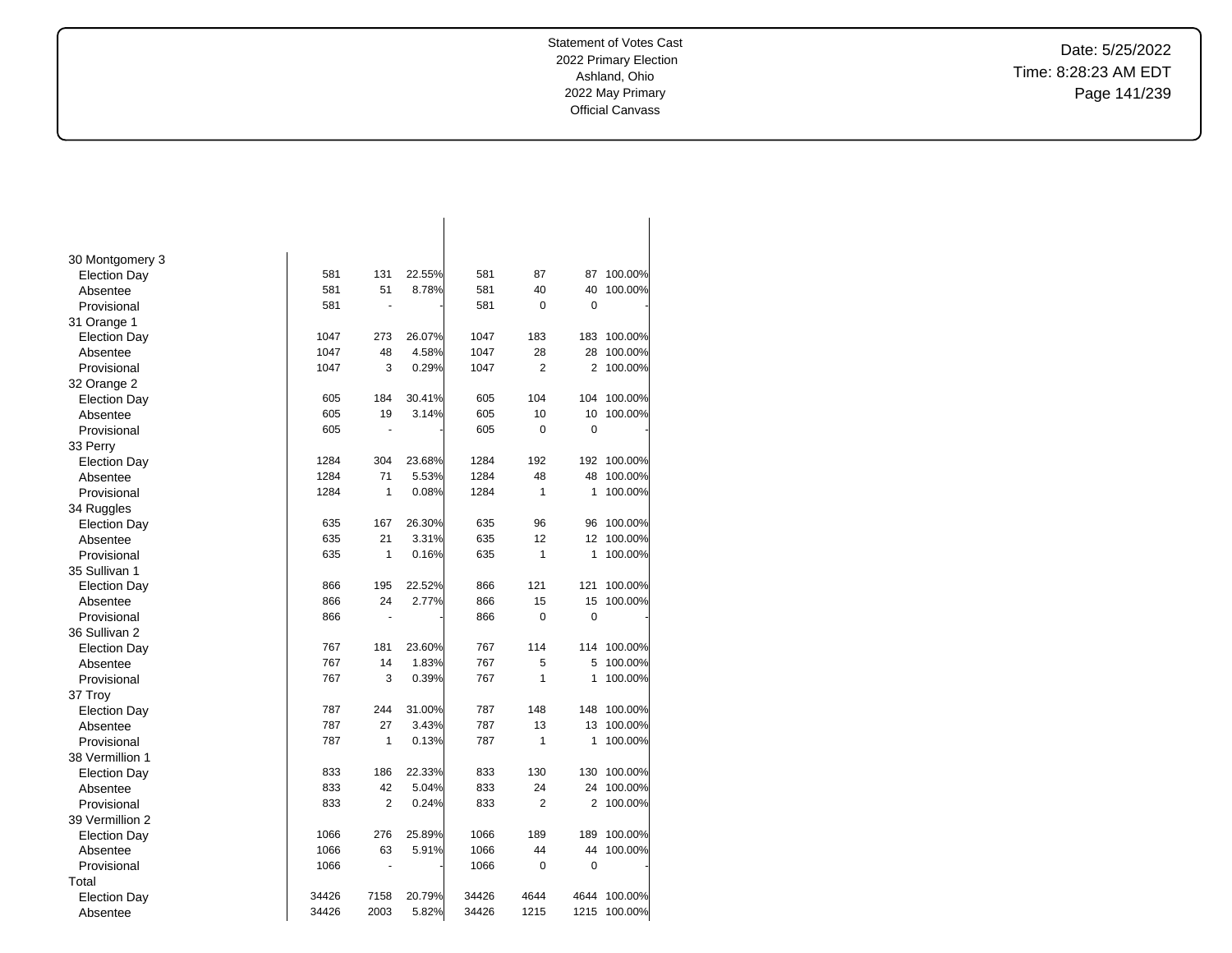Date: 5/25/2022 Time: 8:28:23 AM EDT Page 142/239

| Provisional | 34426 | 65   | 0.19%  | 34426 | 45   |      | 45 100.00% |
|-------------|-------|------|--------|-------|------|------|------------|
| $\tau$ otal | 34426 | 9226 | 26.80% | 34426 | 5904 | 5904 | 100.00%    |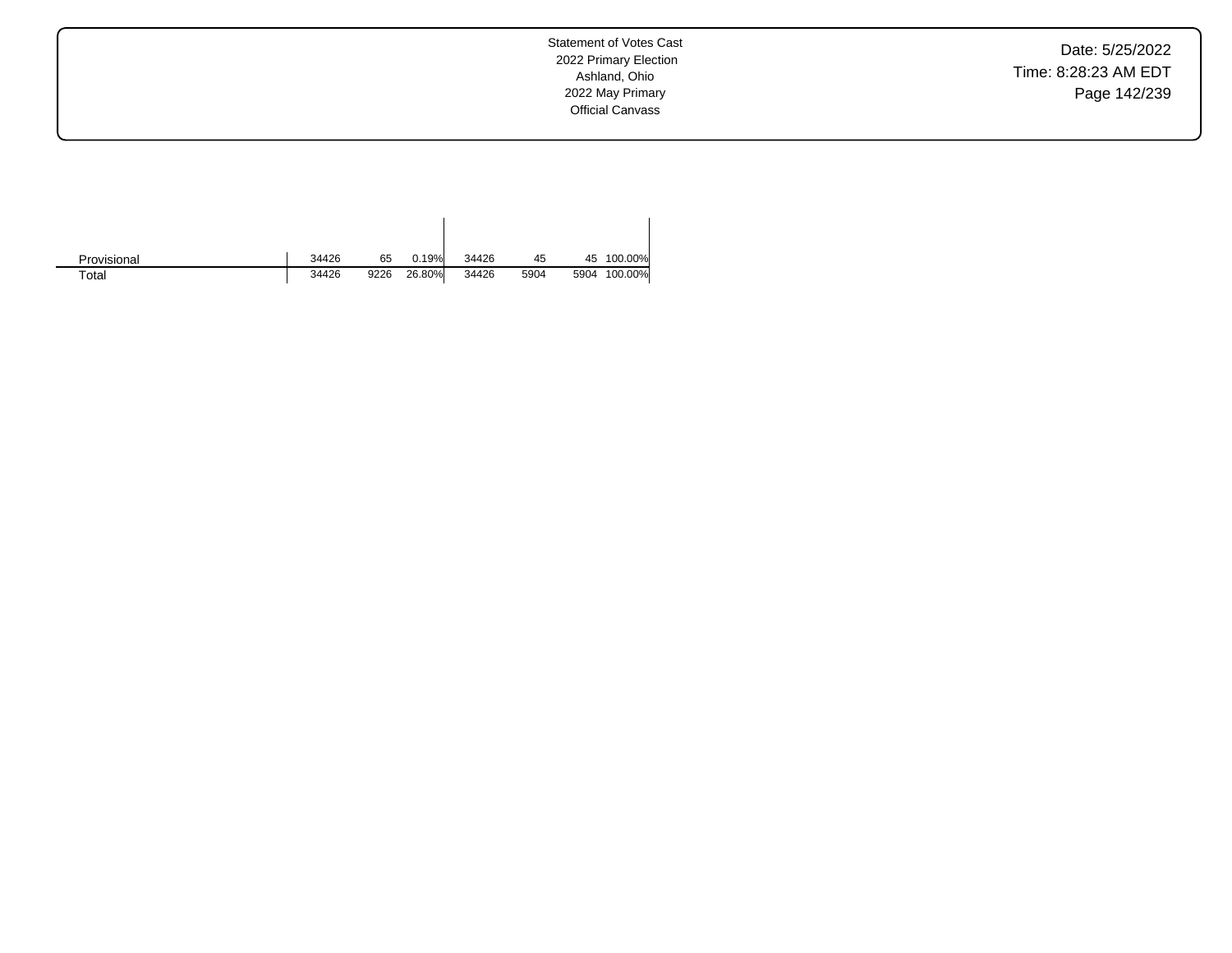Date: 5/25/2022 Time: 8:28:23 AM EDT Page 143/239

| $1 - 2023$<br>(REPUBLICAN)<br>$\%$<br>Reg.<br><b>Ballots</b><br>Reg.<br>Total<br>Voters<br>Cast<br>Turnout Voters<br>Votes<br>Pat Fischer<br><b>Jurisdiction Wide</b><br>01 Ashland City 1-A<br>910<br>149<br>16.37%<br>910<br>99<br>100.00%<br>99<br><b>Election Day</b><br>100.00%<br>910<br>143<br>15.71%<br>910<br>84<br>84<br>Absentee<br>100.00%<br>910<br>3<br>0.33%<br>910<br>3<br>3<br>Provisional<br>02 Ashland City 1-B<br>1070<br>166<br>15.51%<br>1070<br>105<br>105<br>100.00%<br><b>Election Day</b><br>72<br>1070<br>127<br>11.87%<br>1070<br>72<br>100.00%<br>Absentee<br>$\mathbf 0$<br>$\overline{0}$<br>1<br>0.09%<br>1070<br>1070<br>Provisional<br>03 Ashland City 1-C<br>19.83%<br>136<br>100.00%<br>1059<br>210<br>1059<br>136<br><b>Election Day</b><br>9.07%<br>100.00%<br>1059<br>96<br>1059<br>56<br>56<br>Absentee<br>3<br>1059<br>4<br>0.38%<br>1059<br>3<br>100.00%<br>Provisional<br>04 Ashland City 1-D<br>686<br>162<br>23.62%<br>686<br>117<br>117<br>100.00%<br><b>Election Day</b><br>103<br>15.01%<br>686<br>66<br>100.00%<br>686<br>66<br>Absentee<br>0<br>$\mathbf 0$<br>686<br>686<br>Provisional<br>÷,<br>05 Ashland City 2-A<br>926<br>13.71%<br>926<br>100.00%<br>127<br>89<br>89<br><b>Election Day</b><br>926<br>926<br>79<br>8.53%<br>47<br>47<br>100.00%<br>Absentee<br>926<br>$\overline{2}$<br>0.22%<br>926<br>0<br>$\mathbf 0$<br>Provisional<br>06 Ashland City 2-B<br>1132<br>157<br>13.87%<br>1132<br>80<br>80<br>100.00%<br><b>Election Day</b><br>1132<br>6.18%<br>1132<br>41<br>41<br>100.00%<br>70<br>Absentee<br>1132<br>1132<br>0<br>$\mathbf 0$<br>Provisional<br>$\blacksquare$<br>07 Ashland City 2-C<br>969<br>17.03%<br>969<br>100.00%<br>165<br>109<br>109<br><b>Election Day</b><br>969<br>75<br>7.74%<br>969<br>41<br>41<br>100.00%<br>Absentee<br>1<br>969<br>0.10%<br>969<br>0<br>$\mathbf 0$<br>Provisional<br>08 Ashland City 3-A<br>763<br>121<br>15.86%<br>763<br>80<br>100.00%<br><b>Election Day</b><br>80<br>763<br>4.72%<br>763<br>22<br>100.00%<br>36<br>22<br>Absentee |             | Turnout |                |       |     |                | Supreme Court Justice (FTC 1- |         |
|--------------------------------------------------------------------------------------------------------------------------------------------------------------------------------------------------------------------------------------------------------------------------------------------------------------------------------------------------------------------------------------------------------------------------------------------------------------------------------------------------------------------------------------------------------------------------------------------------------------------------------------------------------------------------------------------------------------------------------------------------------------------------------------------------------------------------------------------------------------------------------------------------------------------------------------------------------------------------------------------------------------------------------------------------------------------------------------------------------------------------------------------------------------------------------------------------------------------------------------------------------------------------------------------------------------------------------------------------------------------------------------------------------------------------------------------------------------------------------------------------------------------------------------------------------------------------------------------------------------------------------------------------------------------------------------------------------------------------------------------------------------------------------------------------------------------------------------------------------------------------------------------------------------------------------------------------------------------------------------------------------------------------------------------------------|-------------|---------|----------------|-------|-----|----------------|-------------------------------|---------|
|                                                                                                                                                                                                                                                                                                                                                                                                                                                                                                                                                                                                                                                                                                                                                                                                                                                                                                                                                                                                                                                                                                                                                                                                                                                                                                                                                                                                                                                                                                                                                                                                                                                                                                                                                                                                                                                                                                                                                                                                                                                        |             |         |                |       |     |                |                               |         |
|                                                                                                                                                                                                                                                                                                                                                                                                                                                                                                                                                                                                                                                                                                                                                                                                                                                                                                                                                                                                                                                                                                                                                                                                                                                                                                                                                                                                                                                                                                                                                                                                                                                                                                                                                                                                                                                                                                                                                                                                                                                        |             |         |                |       |     |                |                               |         |
|                                                                                                                                                                                                                                                                                                                                                                                                                                                                                                                                                                                                                                                                                                                                                                                                                                                                                                                                                                                                                                                                                                                                                                                                                                                                                                                                                                                                                                                                                                                                                                                                                                                                                                                                                                                                                                                                                                                                                                                                                                                        |             |         |                |       |     |                |                               |         |
|                                                                                                                                                                                                                                                                                                                                                                                                                                                                                                                                                                                                                                                                                                                                                                                                                                                                                                                                                                                                                                                                                                                                                                                                                                                                                                                                                                                                                                                                                                                                                                                                                                                                                                                                                                                                                                                                                                                                                                                                                                                        |             |         |                |       |     |                |                               |         |
|                                                                                                                                                                                                                                                                                                                                                                                                                                                                                                                                                                                                                                                                                                                                                                                                                                                                                                                                                                                                                                                                                                                                                                                                                                                                                                                                                                                                                                                                                                                                                                                                                                                                                                                                                                                                                                                                                                                                                                                                                                                        |             |         |                |       |     |                |                               |         |
|                                                                                                                                                                                                                                                                                                                                                                                                                                                                                                                                                                                                                                                                                                                                                                                                                                                                                                                                                                                                                                                                                                                                                                                                                                                                                                                                                                                                                                                                                                                                                                                                                                                                                                                                                                                                                                                                                                                                                                                                                                                        |             |         |                |       |     |                |                               |         |
|                                                                                                                                                                                                                                                                                                                                                                                                                                                                                                                                                                                                                                                                                                                                                                                                                                                                                                                                                                                                                                                                                                                                                                                                                                                                                                                                                                                                                                                                                                                                                                                                                                                                                                                                                                                                                                                                                                                                                                                                                                                        |             |         |                |       |     |                |                               |         |
|                                                                                                                                                                                                                                                                                                                                                                                                                                                                                                                                                                                                                                                                                                                                                                                                                                                                                                                                                                                                                                                                                                                                                                                                                                                                                                                                                                                                                                                                                                                                                                                                                                                                                                                                                                                                                                                                                                                                                                                                                                                        |             |         |                |       |     |                |                               |         |
|                                                                                                                                                                                                                                                                                                                                                                                                                                                                                                                                                                                                                                                                                                                                                                                                                                                                                                                                                                                                                                                                                                                                                                                                                                                                                                                                                                                                                                                                                                                                                                                                                                                                                                                                                                                                                                                                                                                                                                                                                                                        |             |         |                |       |     |                |                               |         |
|                                                                                                                                                                                                                                                                                                                                                                                                                                                                                                                                                                                                                                                                                                                                                                                                                                                                                                                                                                                                                                                                                                                                                                                                                                                                                                                                                                                                                                                                                                                                                                                                                                                                                                                                                                                                                                                                                                                                                                                                                                                        |             |         |                |       |     |                |                               |         |
|                                                                                                                                                                                                                                                                                                                                                                                                                                                                                                                                                                                                                                                                                                                                                                                                                                                                                                                                                                                                                                                                                                                                                                                                                                                                                                                                                                                                                                                                                                                                                                                                                                                                                                                                                                                                                                                                                                                                                                                                                                                        |             |         |                |       |     |                |                               |         |
|                                                                                                                                                                                                                                                                                                                                                                                                                                                                                                                                                                                                                                                                                                                                                                                                                                                                                                                                                                                                                                                                                                                                                                                                                                                                                                                                                                                                                                                                                                                                                                                                                                                                                                                                                                                                                                                                                                                                                                                                                                                        |             |         |                |       |     |                |                               |         |
|                                                                                                                                                                                                                                                                                                                                                                                                                                                                                                                                                                                                                                                                                                                                                                                                                                                                                                                                                                                                                                                                                                                                                                                                                                                                                                                                                                                                                                                                                                                                                                                                                                                                                                                                                                                                                                                                                                                                                                                                                                                        |             |         |                |       |     |                |                               |         |
|                                                                                                                                                                                                                                                                                                                                                                                                                                                                                                                                                                                                                                                                                                                                                                                                                                                                                                                                                                                                                                                                                                                                                                                                                                                                                                                                                                                                                                                                                                                                                                                                                                                                                                                                                                                                                                                                                                                                                                                                                                                        |             |         |                |       |     |                |                               |         |
|                                                                                                                                                                                                                                                                                                                                                                                                                                                                                                                                                                                                                                                                                                                                                                                                                                                                                                                                                                                                                                                                                                                                                                                                                                                                                                                                                                                                                                                                                                                                                                                                                                                                                                                                                                                                                                                                                                                                                                                                                                                        |             |         |                |       |     |                |                               |         |
|                                                                                                                                                                                                                                                                                                                                                                                                                                                                                                                                                                                                                                                                                                                                                                                                                                                                                                                                                                                                                                                                                                                                                                                                                                                                                                                                                                                                                                                                                                                                                                                                                                                                                                                                                                                                                                                                                                                                                                                                                                                        |             |         |                |       |     |                |                               |         |
|                                                                                                                                                                                                                                                                                                                                                                                                                                                                                                                                                                                                                                                                                                                                                                                                                                                                                                                                                                                                                                                                                                                                                                                                                                                                                                                                                                                                                                                                                                                                                                                                                                                                                                                                                                                                                                                                                                                                                                                                                                                        |             |         |                |       |     |                |                               |         |
|                                                                                                                                                                                                                                                                                                                                                                                                                                                                                                                                                                                                                                                                                                                                                                                                                                                                                                                                                                                                                                                                                                                                                                                                                                                                                                                                                                                                                                                                                                                                                                                                                                                                                                                                                                                                                                                                                                                                                                                                                                                        |             |         |                |       |     |                |                               |         |
|                                                                                                                                                                                                                                                                                                                                                                                                                                                                                                                                                                                                                                                                                                                                                                                                                                                                                                                                                                                                                                                                                                                                                                                                                                                                                                                                                                                                                                                                                                                                                                                                                                                                                                                                                                                                                                                                                                                                                                                                                                                        |             |         |                |       |     |                |                               |         |
|                                                                                                                                                                                                                                                                                                                                                                                                                                                                                                                                                                                                                                                                                                                                                                                                                                                                                                                                                                                                                                                                                                                                                                                                                                                                                                                                                                                                                                                                                                                                                                                                                                                                                                                                                                                                                                                                                                                                                                                                                                                        |             |         |                |       |     |                |                               |         |
|                                                                                                                                                                                                                                                                                                                                                                                                                                                                                                                                                                                                                                                                                                                                                                                                                                                                                                                                                                                                                                                                                                                                                                                                                                                                                                                                                                                                                                                                                                                                                                                                                                                                                                                                                                                                                                                                                                                                                                                                                                                        |             |         |                |       |     |                |                               |         |
|                                                                                                                                                                                                                                                                                                                                                                                                                                                                                                                                                                                                                                                                                                                                                                                                                                                                                                                                                                                                                                                                                                                                                                                                                                                                                                                                                                                                                                                                                                                                                                                                                                                                                                                                                                                                                                                                                                                                                                                                                                                        |             |         |                |       |     |                |                               |         |
|                                                                                                                                                                                                                                                                                                                                                                                                                                                                                                                                                                                                                                                                                                                                                                                                                                                                                                                                                                                                                                                                                                                                                                                                                                                                                                                                                                                                                                                                                                                                                                                                                                                                                                                                                                                                                                                                                                                                                                                                                                                        |             |         |                |       |     |                |                               |         |
|                                                                                                                                                                                                                                                                                                                                                                                                                                                                                                                                                                                                                                                                                                                                                                                                                                                                                                                                                                                                                                                                                                                                                                                                                                                                                                                                                                                                                                                                                                                                                                                                                                                                                                                                                                                                                                                                                                                                                                                                                                                        |             |         |                |       |     |                |                               |         |
|                                                                                                                                                                                                                                                                                                                                                                                                                                                                                                                                                                                                                                                                                                                                                                                                                                                                                                                                                                                                                                                                                                                                                                                                                                                                                                                                                                                                                                                                                                                                                                                                                                                                                                                                                                                                                                                                                                                                                                                                                                                        |             |         |                |       |     |                |                               |         |
|                                                                                                                                                                                                                                                                                                                                                                                                                                                                                                                                                                                                                                                                                                                                                                                                                                                                                                                                                                                                                                                                                                                                                                                                                                                                                                                                                                                                                                                                                                                                                                                                                                                                                                                                                                                                                                                                                                                                                                                                                                                        |             |         |                |       |     |                |                               |         |
|                                                                                                                                                                                                                                                                                                                                                                                                                                                                                                                                                                                                                                                                                                                                                                                                                                                                                                                                                                                                                                                                                                                                                                                                                                                                                                                                                                                                                                                                                                                                                                                                                                                                                                                                                                                                                                                                                                                                                                                                                                                        |             |         |                |       |     |                |                               |         |
|                                                                                                                                                                                                                                                                                                                                                                                                                                                                                                                                                                                                                                                                                                                                                                                                                                                                                                                                                                                                                                                                                                                                                                                                                                                                                                                                                                                                                                                                                                                                                                                                                                                                                                                                                                                                                                                                                                                                                                                                                                                        |             |         |                |       |     |                |                               |         |
|                                                                                                                                                                                                                                                                                                                                                                                                                                                                                                                                                                                                                                                                                                                                                                                                                                                                                                                                                                                                                                                                                                                                                                                                                                                                                                                                                                                                                                                                                                                                                                                                                                                                                                                                                                                                                                                                                                                                                                                                                                                        |             |         |                |       |     |                |                               |         |
|                                                                                                                                                                                                                                                                                                                                                                                                                                                                                                                                                                                                                                                                                                                                                                                                                                                                                                                                                                                                                                                                                                                                                                                                                                                                                                                                                                                                                                                                                                                                                                                                                                                                                                                                                                                                                                                                                                                                                                                                                                                        |             |         |                |       |     |                |                               |         |
|                                                                                                                                                                                                                                                                                                                                                                                                                                                                                                                                                                                                                                                                                                                                                                                                                                                                                                                                                                                                                                                                                                                                                                                                                                                                                                                                                                                                                                                                                                                                                                                                                                                                                                                                                                                                                                                                                                                                                                                                                                                        |             |         |                |       |     |                |                               |         |
|                                                                                                                                                                                                                                                                                                                                                                                                                                                                                                                                                                                                                                                                                                                                                                                                                                                                                                                                                                                                                                                                                                                                                                                                                                                                                                                                                                                                                                                                                                                                                                                                                                                                                                                                                                                                                                                                                                                                                                                                                                                        |             |         |                |       |     |                |                               |         |
|                                                                                                                                                                                                                                                                                                                                                                                                                                                                                                                                                                                                                                                                                                                                                                                                                                                                                                                                                                                                                                                                                                                                                                                                                                                                                                                                                                                                                                                                                                                                                                                                                                                                                                                                                                                                                                                                                                                                                                                                                                                        |             |         |                |       |     |                |                               |         |
|                                                                                                                                                                                                                                                                                                                                                                                                                                                                                                                                                                                                                                                                                                                                                                                                                                                                                                                                                                                                                                                                                                                                                                                                                                                                                                                                                                                                                                                                                                                                                                                                                                                                                                                                                                                                                                                                                                                                                                                                                                                        |             |         |                |       |     |                |                               |         |
|                                                                                                                                                                                                                                                                                                                                                                                                                                                                                                                                                                                                                                                                                                                                                                                                                                                                                                                                                                                                                                                                                                                                                                                                                                                                                                                                                                                                                                                                                                                                                                                                                                                                                                                                                                                                                                                                                                                                                                                                                                                        |             |         |                |       |     |                |                               |         |
|                                                                                                                                                                                                                                                                                                                                                                                                                                                                                                                                                                                                                                                                                                                                                                                                                                                                                                                                                                                                                                                                                                                                                                                                                                                                                                                                                                                                                                                                                                                                                                                                                                                                                                                                                                                                                                                                                                                                                                                                                                                        |             |         |                |       |     |                |                               |         |
|                                                                                                                                                                                                                                                                                                                                                                                                                                                                                                                                                                                                                                                                                                                                                                                                                                                                                                                                                                                                                                                                                                                                                                                                                                                                                                                                                                                                                                                                                                                                                                                                                                                                                                                                                                                                                                                                                                                                                                                                                                                        |             |         |                |       |     |                |                               |         |
|                                                                                                                                                                                                                                                                                                                                                                                                                                                                                                                                                                                                                                                                                                                                                                                                                                                                                                                                                                                                                                                                                                                                                                                                                                                                                                                                                                                                                                                                                                                                                                                                                                                                                                                                                                                                                                                                                                                                                                                                                                                        | Provisional | 763     | $\overline{2}$ | 0.26% | 763 | $\overline{2}$ | $\overline{2}$                | 100.00% |
| 09 Ashland City 3-B                                                                                                                                                                                                                                                                                                                                                                                                                                                                                                                                                                                                                                                                                                                                                                                                                                                                                                                                                                                                                                                                                                                                                                                                                                                                                                                                                                                                                                                                                                                                                                                                                                                                                                                                                                                                                                                                                                                                                                                                                                    |             |         |                |       |     |                |                               |         |
| 14.79%<br>960<br>142<br>960<br>91<br>91<br>100.00%<br><b>Election Day</b>                                                                                                                                                                                                                                                                                                                                                                                                                                                                                                                                                                                                                                                                                                                                                                                                                                                                                                                                                                                                                                                                                                                                                                                                                                                                                                                                                                                                                                                                                                                                                                                                                                                                                                                                                                                                                                                                                                                                                                              |             |         |                |       |     |                |                               |         |
| 32<br>100.00%<br>68<br>7.08%<br>960<br>32<br>Absentee<br>960                                                                                                                                                                                                                                                                                                                                                                                                                                                                                                                                                                                                                                                                                                                                                                                                                                                                                                                                                                                                                                                                                                                                                                                                                                                                                                                                                                                                                                                                                                                                                                                                                                                                                                                                                                                                                                                                                                                                                                                           |             |         |                |       |     |                |                               |         |
| $\overline{2}$<br>960<br>0.21%<br>960<br>1<br>100.00%<br>Provisional<br>1                                                                                                                                                                                                                                                                                                                                                                                                                                                                                                                                                                                                                                                                                                                                                                                                                                                                                                                                                                                                                                                                                                                                                                                                                                                                                                                                                                                                                                                                                                                                                                                                                                                                                                                                                                                                                                                                                                                                                                              |             |         |                |       |     |                |                               |         |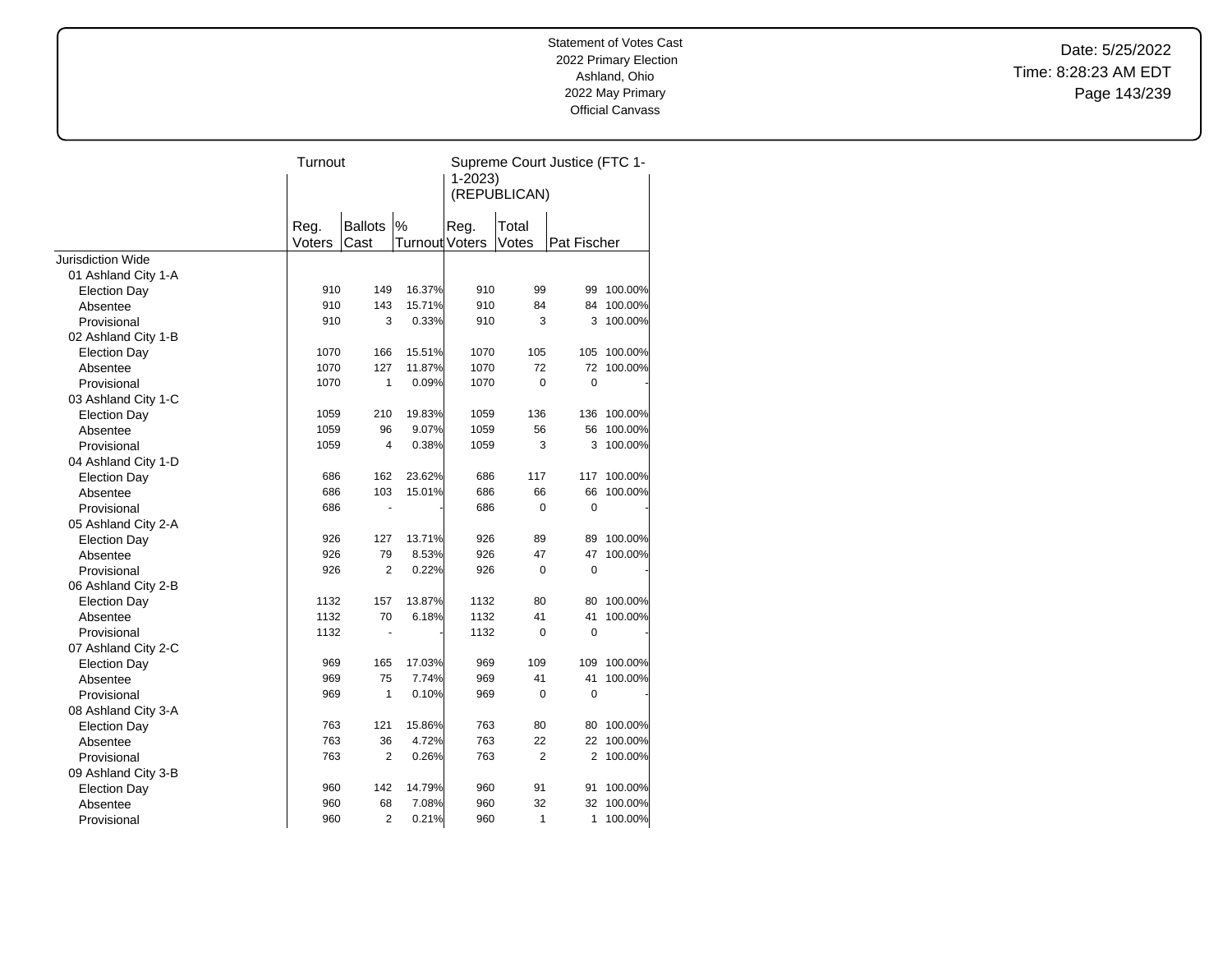Date: 5/25/2022 Time: 8:28:23 AM EDT Page 144/239

|        |                                                                                                                                                                         |                                                      | Supreme Court Justice (FTC 1-                                                                                                                                                                                                     |                                 |                                                                                                                                             |                                                                                                                                                              |  |
|--------|-------------------------------------------------------------------------------------------------------------------------------------------------------------------------|------------------------------------------------------|-----------------------------------------------------------------------------------------------------------------------------------------------------------------------------------------------------------------------------------|---------------------------------|---------------------------------------------------------------------------------------------------------------------------------------------|--------------------------------------------------------------------------------------------------------------------------------------------------------------|--|
|        |                                                                                                                                                                         |                                                      |                                                                                                                                                                                                                                   |                                 |                                                                                                                                             |                                                                                                                                                              |  |
|        |                                                                                                                                                                         |                                                      |                                                                                                                                                                                                                                   |                                 |                                                                                                                                             |                                                                                                                                                              |  |
|        |                                                                                                                                                                         |                                                      |                                                                                                                                                                                                                                   |                                 |                                                                                                                                             |                                                                                                                                                              |  |
|        | <b>Ballots</b>                                                                                                                                                          |                                                      |                                                                                                                                                                                                                                   |                                 |                                                                                                                                             |                                                                                                                                                              |  |
| Voters | Cast                                                                                                                                                                    |                                                      |                                                                                                                                                                                                                                   | Votes                           | Pat Fischer                                                                                                                                 |                                                                                                                                                              |  |
|        |                                                                                                                                                                         |                                                      |                                                                                                                                                                                                                                   |                                 |                                                                                                                                             |                                                                                                                                                              |  |
|        |                                                                                                                                                                         | 15.64%                                               | 940                                                                                                                                                                                                                               |                                 | 97                                                                                                                                          | 100.00%                                                                                                                                                      |  |
|        |                                                                                                                                                                         | 14.36%                                               |                                                                                                                                                                                                                                   |                                 | 86                                                                                                                                          | 100.00%                                                                                                                                                      |  |
|        |                                                                                                                                                                         | 0.53%                                                |                                                                                                                                                                                                                                   |                                 | 5                                                                                                                                           | 100.00%                                                                                                                                                      |  |
|        |                                                                                                                                                                         |                                                      |                                                                                                                                                                                                                                   |                                 |                                                                                                                                             |                                                                                                                                                              |  |
|        |                                                                                                                                                                         | 10.76%                                               |                                                                                                                                                                                                                                   |                                 | 45                                                                                                                                          | 100.00%                                                                                                                                                      |  |
|        |                                                                                                                                                                         | 2.73%                                                | 660                                                                                                                                                                                                                               |                                 | 13                                                                                                                                          | 100.00%                                                                                                                                                      |  |
|        |                                                                                                                                                                         | 0.15%                                                | 660                                                                                                                                                                                                                               |                                 | 0                                                                                                                                           |                                                                                                                                                              |  |
|        |                                                                                                                                                                         |                                                      |                                                                                                                                                                                                                                   |                                 |                                                                                                                                             |                                                                                                                                                              |  |
|        |                                                                                                                                                                         | 9.51%                                                |                                                                                                                                                                                                                                   |                                 | 49                                                                                                                                          | 100.00%                                                                                                                                                      |  |
|        |                                                                                                                                                                         | 4.41%                                                |                                                                                                                                                                                                                                   |                                 | 14                                                                                                                                          | 100.00%                                                                                                                                                      |  |
|        |                                                                                                                                                                         |                                                      |                                                                                                                                                                                                                                   | $\mathbf 0$                     | 0                                                                                                                                           |                                                                                                                                                              |  |
|        |                                                                                                                                                                         |                                                      |                                                                                                                                                                                                                                   |                                 |                                                                                                                                             |                                                                                                                                                              |  |
|        |                                                                                                                                                                         | 8.89%                                                |                                                                                                                                                                                                                                   |                                 | 35                                                                                                                                          | 100.00%                                                                                                                                                      |  |
|        |                                                                                                                                                                         | 3.39%                                                | 619                                                                                                                                                                                                                               | 6                               | 6                                                                                                                                           | 100.00%                                                                                                                                                      |  |
| 619    |                                                                                                                                                                         | 0.16%                                                | 619                                                                                                                                                                                                                               |                                 | $\mathbf 0$                                                                                                                                 |                                                                                                                                                              |  |
|        |                                                                                                                                                                         |                                                      |                                                                                                                                                                                                                                   |                                 |                                                                                                                                             |                                                                                                                                                              |  |
|        |                                                                                                                                                                         | 10.78%                                               | 909                                                                                                                                                                                                                               |                                 | 70                                                                                                                                          | 100.00%                                                                                                                                                      |  |
|        |                                                                                                                                                                         | 3.19%                                                | 909                                                                                                                                                                                                                               |                                 | 12                                                                                                                                          | 100.00%                                                                                                                                                      |  |
| 909    |                                                                                                                                                                         |                                                      | 909                                                                                                                                                                                                                               | $\mathbf 0$                     | $\mathbf 0$                                                                                                                                 |                                                                                                                                                              |  |
|        |                                                                                                                                                                         |                                                      |                                                                                                                                                                                                                                   |                                 |                                                                                                                                             |                                                                                                                                                              |  |
|        |                                                                                                                                                                         | 22.88%                                               | 1276                                                                                                                                                                                                                              |                                 | 183                                                                                                                                         | 100.00%                                                                                                                                                      |  |
|        |                                                                                                                                                                         | 5.02%                                                |                                                                                                                                                                                                                                   |                                 | 33                                                                                                                                          | 100.00%                                                                                                                                                      |  |
|        |                                                                                                                                                                         | 0.47%                                                |                                                                                                                                                                                                                                   |                                 | 4                                                                                                                                           | 100.00%                                                                                                                                                      |  |
|        |                                                                                                                                                                         |                                                      |                                                                                                                                                                                                                                   |                                 |                                                                                                                                             |                                                                                                                                                              |  |
|        |                                                                                                                                                                         | 23.16%                                               |                                                                                                                                                                                                                                   |                                 |                                                                                                                                             | 192 100.00%                                                                                                                                                  |  |
|        |                                                                                                                                                                         | 2.92%                                                |                                                                                                                                                                                                                                   |                                 | 14                                                                                                                                          | 100.00%                                                                                                                                                      |  |
|        |                                                                                                                                                                         | 0.45%                                                |                                                                                                                                                                                                                                   |                                 | 3                                                                                                                                           | 100.00%                                                                                                                                                      |  |
|        |                                                                                                                                                                         |                                                      |                                                                                                                                                                                                                                   |                                 |                                                                                                                                             |                                                                                                                                                              |  |
|        |                                                                                                                                                                         | 24.47%                                               |                                                                                                                                                                                                                                   | 171                             | 171                                                                                                                                         | 100.00%                                                                                                                                                      |  |
|        |                                                                                                                                                                         | 2.40%                                                |                                                                                                                                                                                                                                   | 15                              | 15                                                                                                                                          | 100.00%                                                                                                                                                      |  |
|        |                                                                                                                                                                         |                                                      |                                                                                                                                                                                                                                   |                                 | 0                                                                                                                                           |                                                                                                                                                              |  |
|        |                                                                                                                                                                         |                                                      |                                                                                                                                                                                                                                   |                                 |                                                                                                                                             |                                                                                                                                                              |  |
|        |                                                                                                                                                                         | 25.13%                                               |                                                                                                                                                                                                                                   |                                 | 78                                                                                                                                          | 100.00%                                                                                                                                                      |  |
|        |                                                                                                                                                                         | 4.86%                                                | 597                                                                                                                                                                                                                               |                                 | 16                                                                                                                                          | 100.00%                                                                                                                                                      |  |
|        |                                                                                                                                                                         |                                                      | 597                                                                                                                                                                                                                               | $\mathbf 0$                     | 0                                                                                                                                           |                                                                                                                                                              |  |
|        |                                                                                                                                                                         |                                                      |                                                                                                                                                                                                                                   |                                 |                                                                                                                                             |                                                                                                                                                              |  |
|        |                                                                                                                                                                         | 23.08%                                               | 1118                                                                                                                                                                                                                              | 155                             | 155                                                                                                                                         | 100.00%                                                                                                                                                      |  |
|        |                                                                                                                                                                         | 3.76%                                                | 1118                                                                                                                                                                                                                              |                                 | 22                                                                                                                                          | 100.00%                                                                                                                                                      |  |
|        |                                                                                                                                                                         |                                                      | 1118                                                                                                                                                                                                                              | 1                               | 1                                                                                                                                           | 100.00%                                                                                                                                                      |  |
|        | Reg.<br>940<br>940<br>940<br>660<br>660<br>660<br>619<br>619<br>909<br>909<br>1276<br>1276<br>1276<br>1334<br>1334<br>1124<br>597<br>597<br>597<br>1118<br>1118<br>1118 | Turnout<br>862<br>862<br>862<br>1334<br>1124<br>1124 | $\%$<br>147<br>135<br>5<br>71<br>18<br>$\mathbf{1}$<br>82<br>38<br>$\blacksquare$<br>55<br>21<br>$\mathbf{1}$<br>98<br>29<br>$\ddot{\phantom{1}}$<br>292<br>64<br>6<br>309<br>39<br>6<br>275<br>27<br>150<br>29<br>258<br>42<br>1 | Reg.<br>Turnout Voters<br>0.09% | $1 - 2023$<br>Total<br>940<br>940<br>660<br>862<br>862<br>862<br>619<br>1276<br>1276<br>1334<br>1334<br>1334<br>1124<br>1124<br>1124<br>597 | (REPUBLICAN)<br>97<br>86<br>5<br>45<br>13<br>$\pmb{0}$<br>49<br>14<br>35<br>0<br>70<br>12<br>183<br>33<br>4<br>192<br>14<br>3<br>$\pmb{0}$<br>78<br>16<br>22 |  |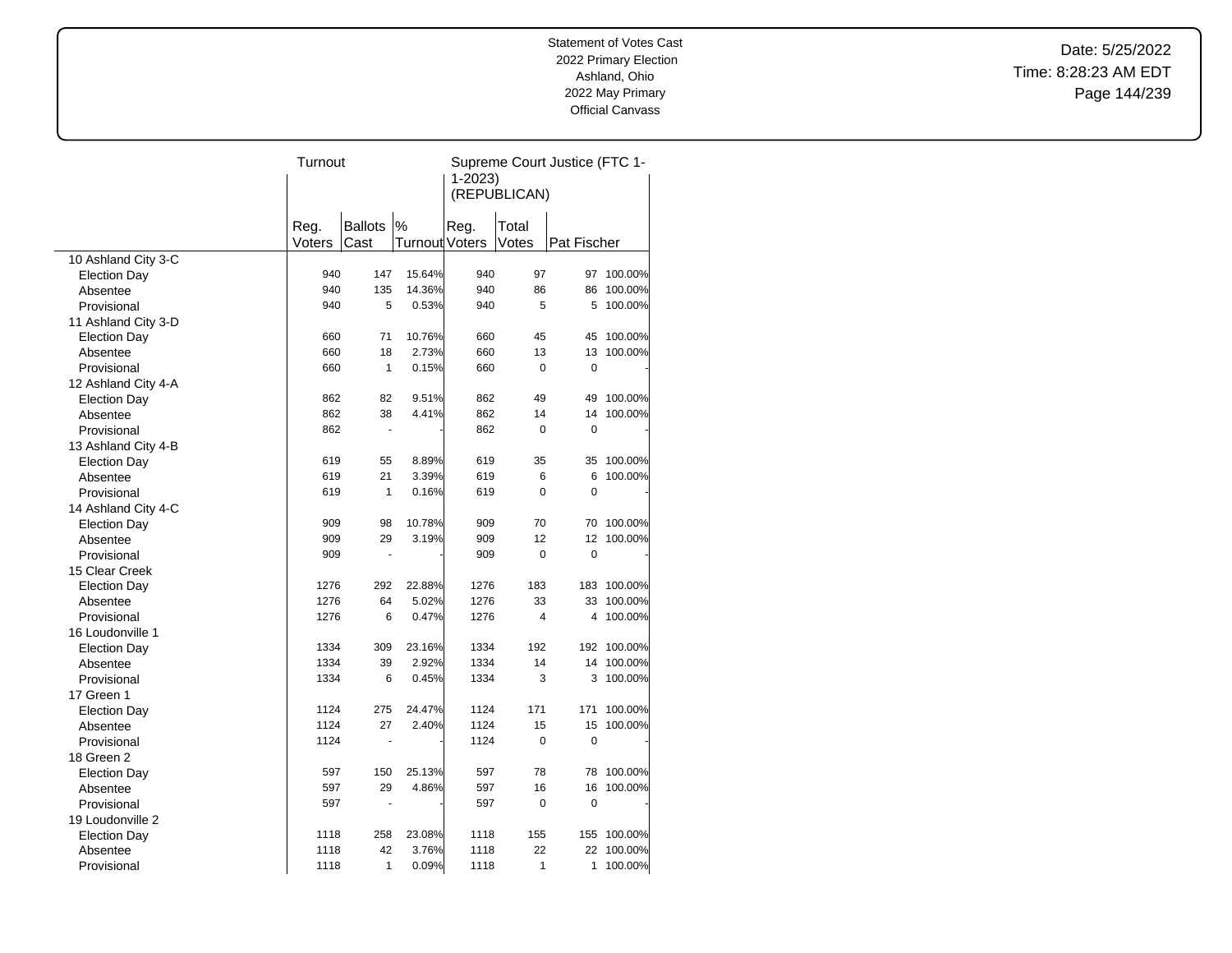Date: 5/25/2022 Time: 8:28:23 AM EDT Page 145/239

|                     | Turnout |                          |                | Supreme Court Justice (FTC 1- |                |                |             |  |
|---------------------|---------|--------------------------|----------------|-------------------------------|----------------|----------------|-------------|--|
|                     |         |                          |                |                               | $1 - 2023$     |                |             |  |
|                     |         |                          |                |                               | (REPUBLICAN)   |                |             |  |
|                     |         |                          |                |                               |                |                |             |  |
|                     | Reg.    | <b>Ballots</b>           | %              | Reg.                          | Total          |                |             |  |
|                     | Voters  | Cast                     | Turnout Voters |                               | Votes          | Pat Fischer    |             |  |
| 20 Jackson 1        |         |                          |                |                               |                |                |             |  |
| <b>Election Day</b> | 1077    | 210                      | 19.50%         | 1077                          | 121            | 121            | 100.00%     |  |
| Absentee            | 1077    | 37                       | 3.44%          | 1077                          | 13             | 13             | 100.00%     |  |
| Provisional         | 1077    | 5                        | 0.46%          | 1077                          | 3              | 3              | 100.00%     |  |
| 21 Jackson 2        |         |                          |                |                               |                |                |             |  |
| <b>Election Day</b> | 1253    | 313                      | 24.98%         | 1253                          | 180            | 180            | 100.00%     |  |
| Absentee            | 1253    | 48                       | 3.83%          | 1253                          | 29             | 29             | 100.00%     |  |
| Provisional         | 1253    | $\overline{2}$           | 0.16%          | 1253                          | $\overline{2}$ | 2              | 100.00%     |  |
| 22 Lake             |         |                          |                |                               |                |                |             |  |
| <b>Election Day</b> | 423     | 122                      | 28.84%         | 423                           | 72             |                | 72 100.00%  |  |
| Absentee            | 423     | 13                       | 3.07%          | 423                           | $\overline{7}$ | $\overline{7}$ | 100.00%     |  |
| Provisional         | 423     |                          |                | 423                           | $\mathbf 0$    | $\mathbf 0$    |             |  |
| 23 Mifflin          |         |                          |                |                               |                |                |             |  |
| <b>Election Day</b> | 906     | 225                      | 24.83%         | 906                           | 144            |                | 144 100.00% |  |
| Absentee            | 906     | 43                       | 4.75%          | 906                           | 25             | 25             | 100.00%     |  |
| Provisional         | 906     | $\overline{\phantom{a}}$ |                | 906                           | $\mathbf 0$    | $\mathbf 0$    |             |  |
| 24 Milton 1         |         |                          |                |                               |                |                |             |  |
| <b>Election Day</b> | 1036    | 251                      | 24.23%         | 1036                          | 170            | 170            | 100.00%     |  |
| Absentee            | 1036    | 66                       | 6.37%          | 1036                          | 43             | 43             | 100.00%     |  |
| Provisional         | 1036    | 3                        | 0.29%          | 1036                          | $\overline{2}$ | 2              | 100.00%     |  |
| 25 Milton 3         |         |                          |                |                               |                |                |             |  |
| <b>Election Day</b> | 509     | 129                      | 25.34%         | 509                           | 92             | 92             | 100.00%     |  |
| Absentee            | 509     | 29                       | 5.70%          | 509                           | 20             | 20             | 100.00%     |  |
| Provisional         | 509     |                          |                | 509                           | 0              | 0              |             |  |
| 26 Jeromesville     |         |                          |                |                               |                |                |             |  |
| <b>Election Day</b> | 334     | 69                       | 20.66%         | 334                           | 45             | 45             | 100.00%     |  |
| Absentee            | 334     | 5                        | 1.50%          | 334                           | 5              | 5              | 100.00%     |  |
| Provisional         | 334     | $\mathbf{1}$             | 0.30%          | 334                           | $\mathbf 0$    | 0              |             |  |
| 27 Mohican          |         |                          |                |                               |                |                |             |  |
| <b>Election Day</b> | 1053    | 261                      | 24.79%         | 1053                          | 173            | 173            | 100.00%     |  |
| Absentee            | 1053    | 37                       | 3.51%          | 1053                          | 22             | 22             | 100.00%     |  |
| Provisional         | 1053    | $\overline{2}$           | 0.19%          | 1053                          | $\overline{2}$ |                | 2 100.00%   |  |
| 28 Montgomery 1     |         |                          |                |                               |                |                |             |  |
| <b>Election Day</b> | 633     | 121                      | 19.12%         | 633                           | 88             | 88             | 100.00%     |  |
| Absentee            | 633     | 57                       | 9.00%          | 633                           | 42             | 42             | 100.00%     |  |
| Provisional         | 633     | 1                        | 0.16%          | 633                           | $\mathbf 0$    | 0              |             |  |
| 29 Montgomery 2     |         |                          |                |                               |                |                |             |  |
| <b>Election Day</b> | 817     | 180                      | 22.03%         | 817                           | 120            | 120            | 100.00%     |  |
| Absentee            | 817     | 49                       | 6.00%          | 817                           | 27             | 27             | 100.00%     |  |
| Provisional         | 817     | 5                        | 0.61%          | 817                           | 4              | 4              | 100.00%     |  |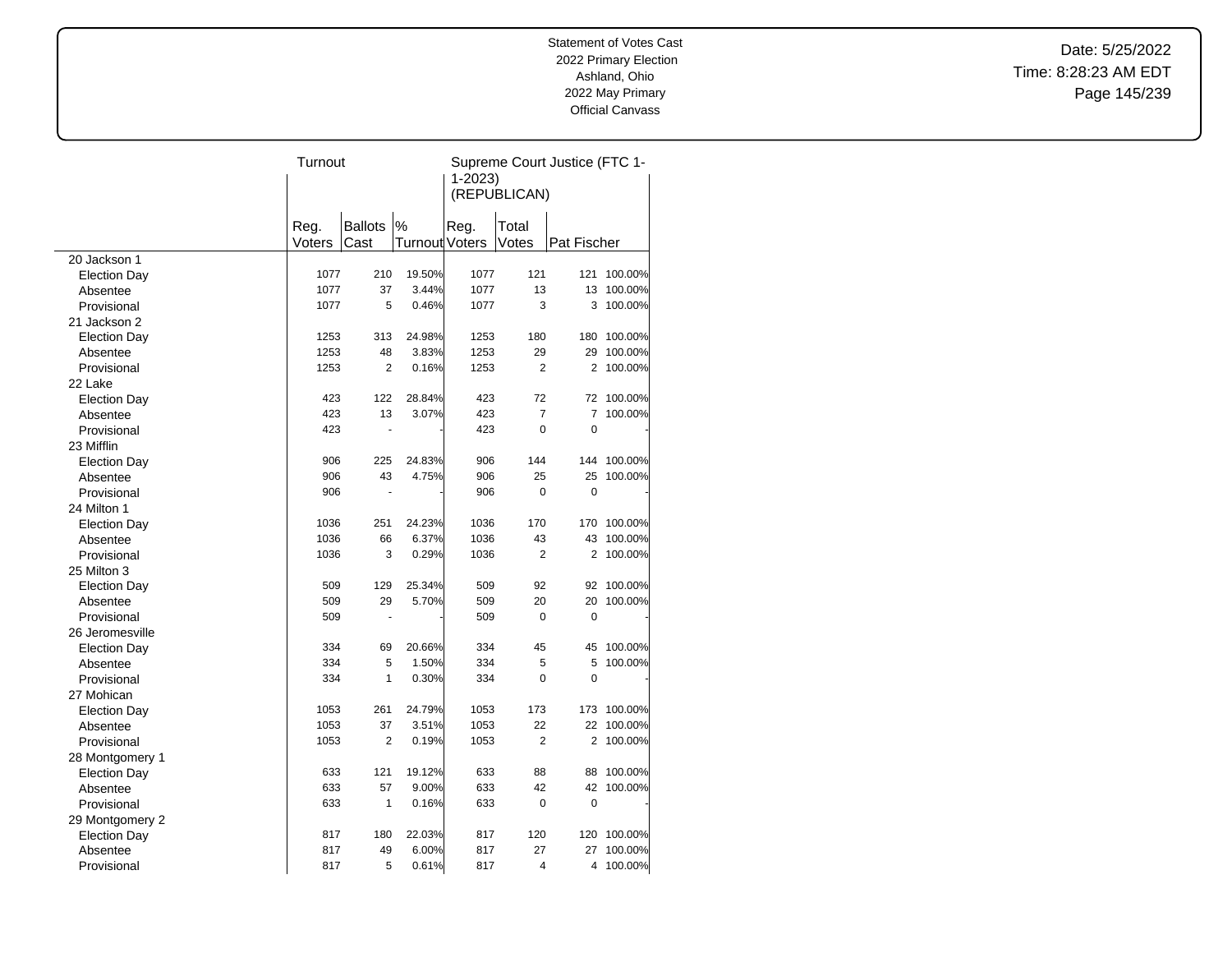Date: 5/25/2022 Time: 8:28:23 AM EDT Page 146/239

| Turnout             |            |                        | Supreme Court Justice (FTC 1-<br>$1-2023$<br>(REPUBLICAN) |       |                    |
|---------------------|------------|------------------------|-----------------------------------------------------------|-------|--------------------|
| Reg.<br>Voters Cast | Ballots  % | Turnout Voters   Votes | Reg.                                                      | Total | <b>Pat Fischer</b> |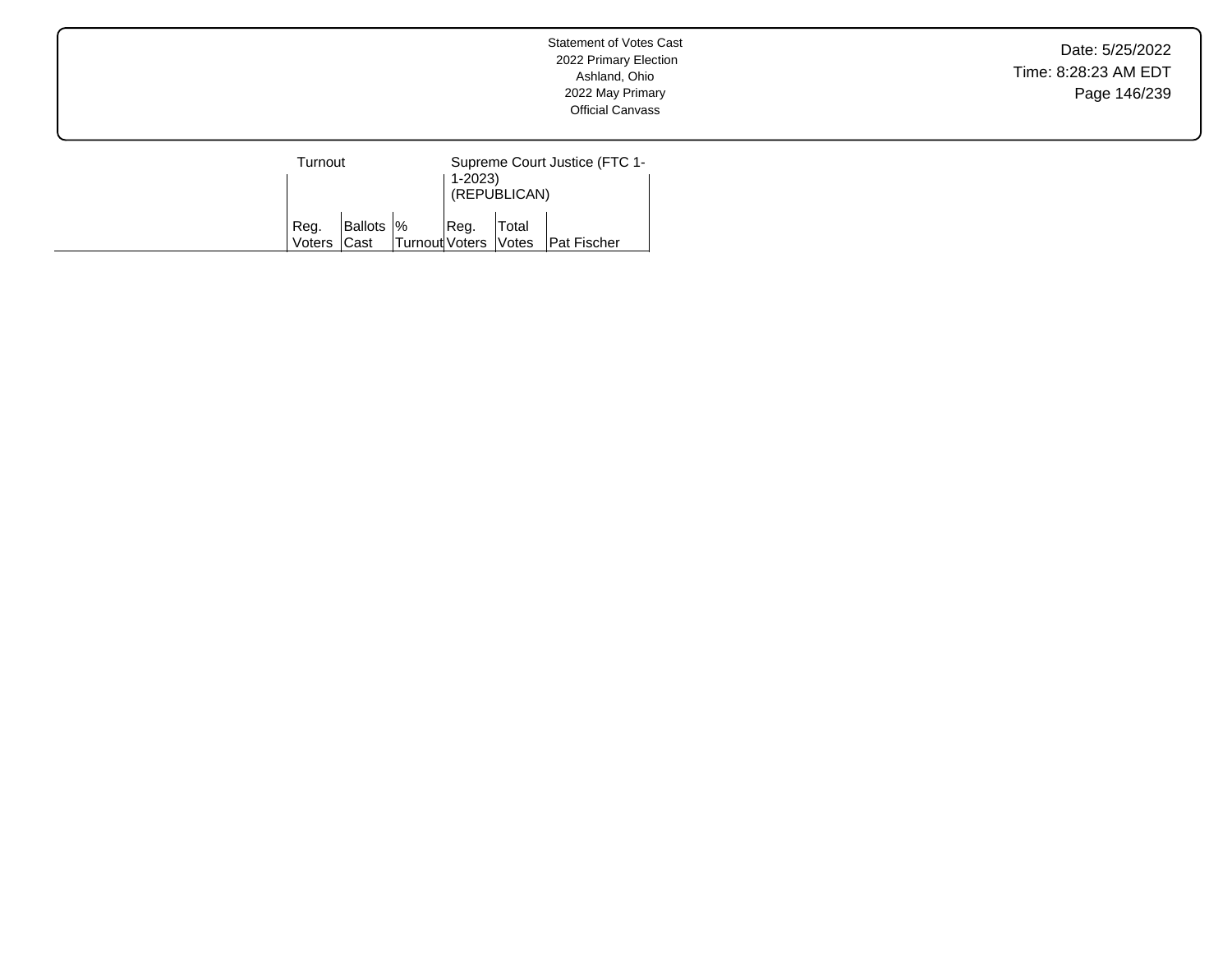Date: 5/25/2022 Time: 8:28:23 AM EDT Page 147/239

| 30 Montgomery 3     |       |                          |        |       |                |             |         |
|---------------------|-------|--------------------------|--------|-------|----------------|-------------|---------|
| <b>Election Day</b> | 581   | 131                      | 22.55% | 581   | 84             | 84          | 100.00% |
| Absentee            | 581   | 51                       | 8.78%  | 581   | 39             | 39          | 100.00% |
| Provisional         | 581   | $\overline{\phantom{a}}$ |        | 581   | 0              | $\mathbf 0$ |         |
| 31 Orange 1         |       |                          |        |       |                |             |         |
| <b>Election Day</b> | 1047  | 273                      | 26.07% | 1047  | 176            | 176         | 100.00% |
| Absentee            | 1047  | 48                       | 4.58%  | 1047  | 26             | 26          | 100.00% |
| Provisional         | 1047  | 3                        | 0.29%  | 1047  | $\overline{2}$ | 2           | 100.00% |
| 32 Orange 2         |       |                          |        |       |                |             |         |
| <b>Election Day</b> | 605   | 184                      | 30.41% | 605   | 100            | 100         | 100.00% |
| Absentee            | 605   | 19                       | 3.14%  | 605   | 10             | 10          | 100.00% |
| Provisional         | 605   | $\overline{\phantom{a}}$ |        | 605   | $\mathbf 0$    | 0           |         |
| 33 Perry            |       |                          |        |       |                |             |         |
| <b>Election Day</b> | 1284  | 304                      | 23.68% | 1284  | 184            | 184         | 100.00% |
| Absentee            | 1284  | 71                       | 5.53%  | 1284  | 48             | 48          | 100.00% |
| Provisional         | 1284  | 1                        | 0.08%  | 1284  | $\mathbf{1}$   | 1           | 100.00% |
| 34 Ruggles          |       |                          |        |       |                |             |         |
| <b>Election Day</b> | 635   | 167                      | 26.30% | 635   | 92             | 92          | 100.00% |
| Absentee            | 635   | 21                       | 3.31%  | 635   | 11             | 11          | 100.00% |
| Provisional         | 635   | 1                        | 0.16%  | 635   | $\mathbf{1}$   | 1           | 100.00% |
| 35 Sullivan 1       |       |                          |        |       |                |             |         |
| <b>Election Day</b> | 866   | 195                      | 22.52% | 866   | 118            | 118         | 100.00% |
| Absentee            | 866   | 24                       | 2.77%  | 866   | 14             | 14          | 100.00% |
| Provisional         | 866   | $\blacksquare$           |        | 866   | 0              | $\mathbf 0$ |         |
| 36 Sullivan 2       |       |                          |        |       |                |             |         |
| <b>Election Day</b> | 767   | 181                      | 23.60% | 767   | 107            | 107         | 100.00% |
| Absentee            | 767   | 14                       | 1.83%  | 767   | 6              | 6           | 100.00% |
| Provisional         | 767   | 3                        | 0.39%  | 767   | $\mathbf 0$    | 0           |         |
| 37 Troy             |       |                          |        |       |                |             |         |
| <b>Election Day</b> | 787   | 244                      | 31.00% | 787   | 147            | 147         | 100.00% |
| Absentee            | 787   | 27                       | 3.43%  | 787   | 13             | 13          | 100.00% |
| Provisional         | 787   | 1                        | 0.13%  | 787   | $\mathbf{1}$   | 1           | 100.00% |
| 38 Vermillion 1     |       |                          |        |       |                |             |         |
| <b>Election Day</b> | 833   | 186                      | 22.33% | 833   | 122            | 122         | 100.00% |
| Absentee            | 833   | 42                       | 5.04%  | 833   | 22             | 22          | 100.00% |
| Provisional         | 833   | $\overline{2}$           | 0.24%  | 833   | $\overline{2}$ | 2           | 100.00% |
| 39 Vermillion 2     |       |                          |        |       |                |             |         |
| <b>Election Day</b> | 1066  | 276                      | 25.89% | 1066  | 187            | 187         | 100.00% |
| Absentee            | 1066  | 63                       | 5.91%  | 1066  | 40             | 40          | 100.00% |
| Provisional         | 1066  | ÷,                       |        | 1066  | 0              | 0           |         |
| Total               |       |                          |        |       |                |             |         |
| <b>Election Day</b> | 34426 | 7158                     | 20.79% | 34426 | 4503           | 4503        | 100.00% |
| Absentee            | 34426 | 2003                     | 5.82%  | 34426 | 1154           | 1154        | 100.00% |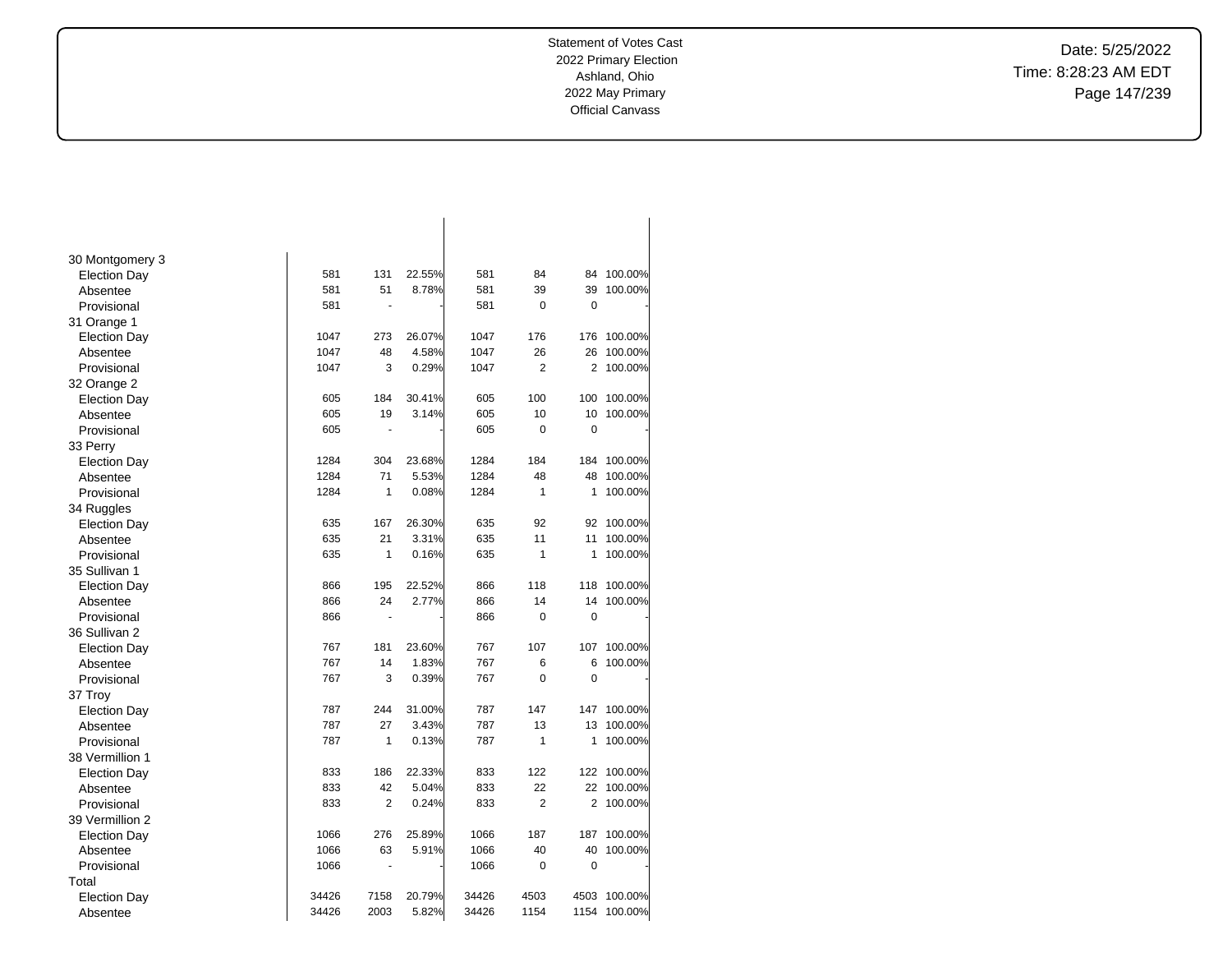Date: 5/25/2022 Time: 8:28:23 AM EDT Page 148/239

| Provisional | 34426 | 65   | 0.19%  | 34426 | 42   |      | 42 100.00% |
|-------------|-------|------|--------|-------|------|------|------------|
| $\tau$ otal | 34426 | 9226 | 26.80% | 34426 | 5699 | 5699 | 100.00%    |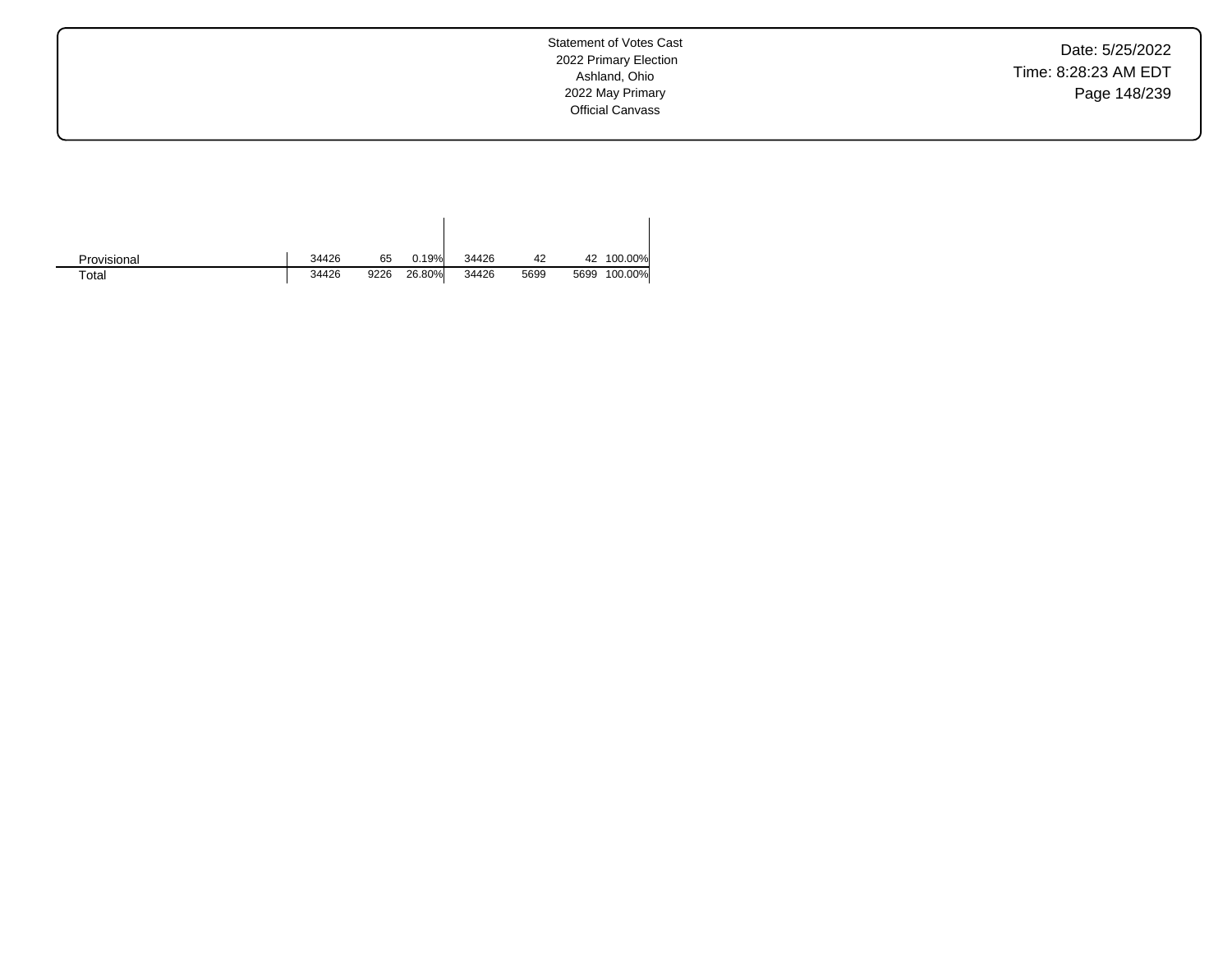Date: 5/25/2022 Time: 8:28:23 AM EDT Page 149/239

|                     | Turnout |                          |                | Supreme Court Justice(FTC 1- |                |             |             |
|---------------------|---------|--------------------------|----------------|------------------------------|----------------|-------------|-------------|
|                     |         |                          |                | $2 - 2023$                   | (REPUBLICAN)   |             |             |
|                     |         |                          |                |                              |                |             |             |
|                     | Reg.    | <b>Ballots</b>           | $\%$           | Reg.                         | Total          |             |             |
|                     | Voters  | Cast                     | Turnout Voters |                              | Votes          | Pat DeWine  |             |
| Jurisdiction Wide   |         |                          |                |                              |                |             |             |
| 01 Ashland City 1-A |         |                          |                |                              |                |             |             |
| <b>Election Day</b> | 910     | 149                      | 16.37%         | 910                          | 93             | 93          | 100.00%     |
| Absentee            | 910     | 143                      | 15.71%         | 910                          | 80             | 80          | 100.00%     |
| Provisional         | 910     | 3                        | 0.33%          | 910                          | 3              | 3           | 100.00%     |
| 02 Ashland City 1-B |         |                          |                |                              |                |             |             |
| <b>Election Day</b> | 1070    | 166                      | 15.51%         | 1070                         | 94             | 94          | 100.00%     |
| Absentee            | 1070    | 127                      | 11.87%         | 1070                         | 68             | 68          | 100.00%     |
| Provisional         | 1070    | $\mathbf{1}$             | 0.09%          | 1070                         | $\mathbf{1}$   | 1           | 100.00%     |
| 03 Ashland City 1-C |         |                          |                |                              |                |             |             |
| <b>Election Day</b> | 1059    | 210                      | 19.83%         | 1059                         | 125            | 125         | 100.00%     |
| Absentee            | 1059    | 96                       | 9.07%          | 1059                         | 47             | 47          | 100.00%     |
| Provisional         | 1059    | $\overline{4}$           | 0.38%          | 1059                         | $\overline{2}$ | 2           | 100.00%     |
| 04 Ashland City 1-D |         |                          |                |                              |                |             |             |
| <b>Election Day</b> | 686     | 162                      | 23.62%         | 686                          | 104            |             | 104 100.00% |
| Absentee            | 686     | 103                      | 15.01%         | 686                          | 64             | 64          | 100.00%     |
| Provisional         | 686     | ٠                        |                | 686                          | 0              | $\mathbf 0$ |             |
| 05 Ashland City 2-A |         |                          |                |                              |                |             |             |
| <b>Election Day</b> | 926     | 127                      | 13.71%         | 926                          | 73             | 73          | 100.00%     |
| Absentee            | 926     | 79                       | 8.53%          | 926                          | 40             | 40          | 100.00%     |
| Provisional         | 926     | $\overline{2}$           | 0.22%          | 926                          | $\mathbf{1}$   | 1           | 100.00%     |
| 06 Ashland City 2-B |         |                          |                |                              |                |             |             |
| <b>Election Day</b> | 1132    | 157                      | 13.87%         | 1132                         | 67             | 67          | 100.00%     |
| Absentee            | 1132    | 70                       | 6.18%          | 1132                         | 40             | 40          | 100.00%     |
| Provisional         | 1132    | $\overline{\phantom{a}}$ |                | 1132                         | 0              | $\mathbf 0$ |             |
| 07 Ashland City 2-C |         |                          |                |                              |                |             |             |
| <b>Election Day</b> | 969     | 165                      | 17.03%         | 969                          | 97             | 97          | 100.00%     |
| Absentee            | 969     | 75                       | 7.74%          | 969                          | 34             | 34          | 100.00%     |
| Provisional         | 969     | $\mathbf{1}$             | 0.10%          | 969                          | 0              | 0           |             |
| 08 Ashland City 3-A |         |                          |                |                              |                |             |             |
| <b>Election Day</b> | 763     | 121                      | 15.86%         | 763                          | 72             |             | 72 100.00%  |
| Absentee            | 763     | 36                       | 4.72%          | 763                          | 20             | 20          | 100.00%     |
| Provisional         | 763     | 2                        | 0.26%          | 763                          | 0              | $\mathbf 0$ |             |
| 09 Ashland City 3-B |         |                          |                |                              |                |             |             |
| <b>Election Day</b> | 960     | 142                      | 14.79%         | 960                          | 74             | 74          | 100.00%     |
| Absentee            | 960     | 68                       | 7.08%          | 960                          | 26             | 26          | 100.00%     |
| Provisional         | 960     | $\overline{2}$           | 0.21%          | 960                          | 0              | 0           |             |
|                     |         |                          |                |                              |                |             |             |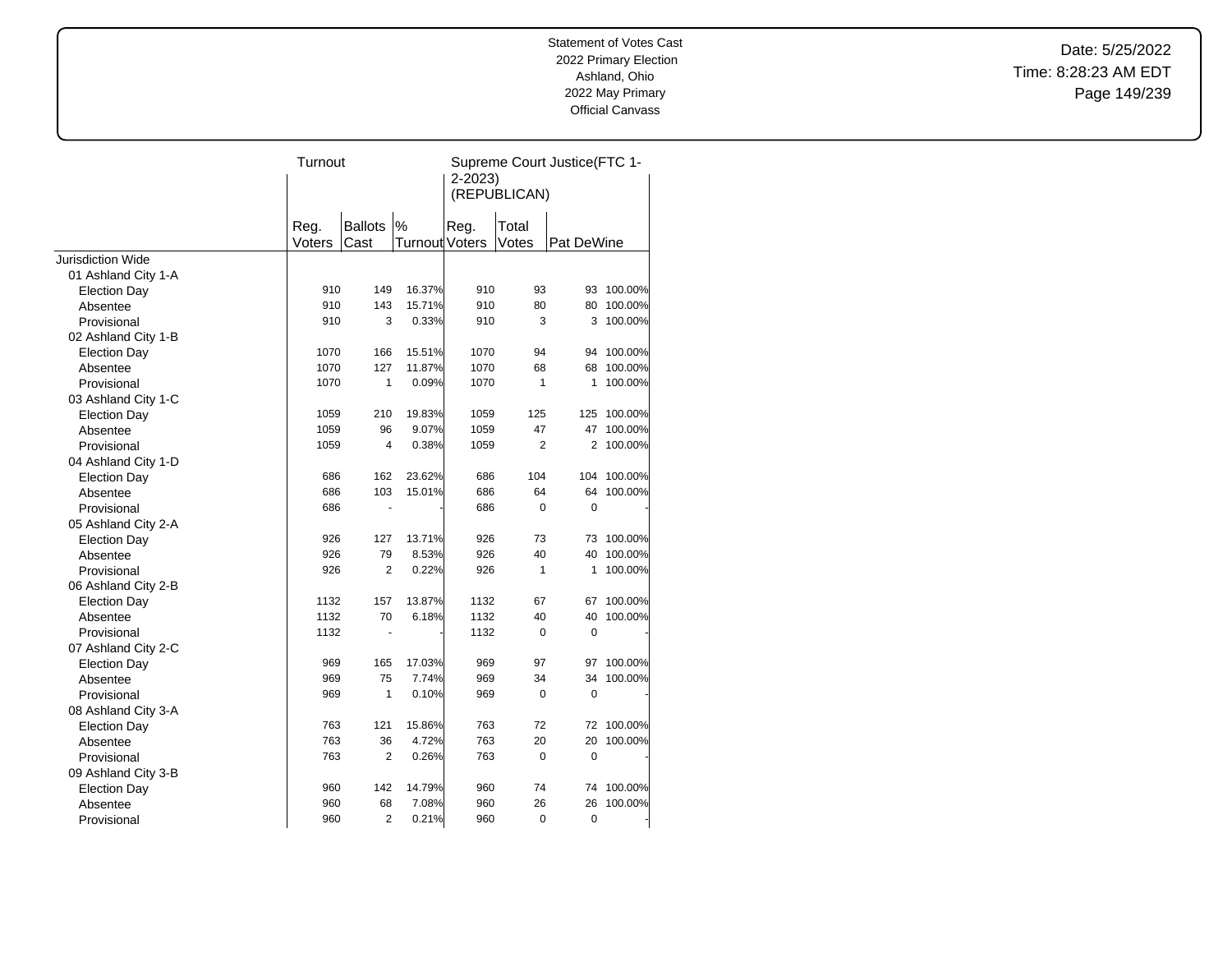Date: 5/25/2022 Time: 8:28:23 AM EDT Page 150/239

|                     | Turnout |                |                | Supreme Court Justice(FTC 1- |                |                |         |
|---------------------|---------|----------------|----------------|------------------------------|----------------|----------------|---------|
|                     |         |                |                | 2-2023)                      |                |                |         |
|                     |         |                |                |                              | (REPUBLICAN)   |                |         |
|                     |         |                |                |                              |                |                |         |
|                     | Reg.    | <b>Ballots</b> | %              | Reg.                         | Total          |                |         |
|                     | Voters  | Cast           | Turnout Voters |                              | Votes          | Pat DeWine     |         |
| 10 Ashland City 3-C |         |                |                |                              |                |                |         |
| <b>Election Day</b> | 940     | 147            | 15.64%         | 940                          | 82             | 82             | 100.00% |
| Absentee            | 940     | 135            | 14.36%         | 940                          | 78             | 78             | 100.00% |
| Provisional         | 940     | 5              | 0.53%          | 940                          | 4              | 4              | 100.00% |
| 11 Ashland City 3-D |         |                |                |                              |                |                |         |
| <b>Election Day</b> | 660     | 71             | 10.76%         | 660                          | 39             | 39             | 100.00% |
| Absentee            | 660     | 18             | 2.73%          | 660                          | 12             | 12             | 100.00% |
| Provisional         | 660     | $\mathbf{1}$   | 0.15%          | 660                          | 0              | 0              |         |
| 12 Ashland City 4-A |         |                |                |                              |                |                |         |
| <b>Election Day</b> | 862     | 82             | 9.51%          | 862                          | 44             | 44             | 100.00% |
| Absentee            | 862     | 38             | 4.41%          | 862                          | 12             | 12             | 100.00% |
| Provisional         | 862     | $\blacksquare$ |                | 862                          | $\mathbf 0$    | $\mathbf 0$    |         |
| 13 Ashland City 4-B |         |                |                |                              |                |                |         |
| <b>Election Day</b> | 619     | 55             | 8.89%          | 619                          | 27             | 27             | 100.00% |
| Absentee            | 619     | 21             | 3.39%          | 619                          | 6              | 6              | 100.00% |
| Provisional         | 619     | $\mathbf{1}$   | 0.16%          | 619                          | 1              | 1              | 100.00% |
| 14 Ashland City 4-C |         |                |                |                              |                |                |         |
| <b>Election Day</b> | 909     | 98             | 10.78%         | 909                          | 57             | 57             | 100.00% |
| Absentee            | 909     | 29             | 3.19%          | 909                          | 11             | 11             | 100.00% |
| Provisional         | 909     | $\overline{a}$ |                | 909                          | $\overline{0}$ | $\overline{0}$ |         |
| 15 Clear Creek      |         |                |                |                              |                |                |         |
| <b>Election Day</b> | 1276    | 292            | 22.88%         | 1276                         | 159            | 159            | 100.00% |
| Absentee            | 1276    | 64             | 5.02%          | 1276                         | 31             | 31             | 100.00% |
| Provisional         | 1276    | 6              | 0.47%          | 1276                         | 4              | 4              | 100.00% |
| 16 Loudonville 1    |         |                |                |                              |                |                |         |
| <b>Election Day</b> | 1334    | 309            | 23.16%         | 1334                         | 160            | 160            | 100.00% |
| Absentee            | 1334    | 39             | 2.92%          | 1334                         | 9              | 9              | 100.00% |
| Provisional         | 1334    | 6              | 0.45%          | 1334                         | $\overline{2}$ | 2              | 100.00% |
| 17 Green 1          |         |                |                |                              |                |                |         |
| <b>Election Day</b> | 1124    | 275            | 24.47%         | 1124                         | 138            | 138            | 100.00% |
| Absentee            | 1124    | 27             | 2.40%          | 1124                         | 13             | 13             | 100.00% |
| Provisional         | 1124    |                |                | 1124                         | 0              | $\mathbf 0$    |         |
| 18 Green 2          |         |                |                |                              |                |                |         |
| <b>Election Day</b> | 597     | 150            | 25.13%         | 597                          | 63             | 63             | 100.00% |
| Absentee            | 597     | 29             | 4.86%          | 597                          | 15             | 15             | 100.00% |
| Provisional         | 597     | ä,             |                | 597                          | $\mathbf 0$    | $\mathbf 0$    |         |
| 19 Loudonville 2    |         |                |                |                              |                |                |         |
| <b>Election Day</b> | 1118    | 258            | 23.08%         | 1118                         | 127            | 127            | 100.00% |
| Absentee            | 1118    | 42             | 3.76%          | 1118                         | 21             | 21             | 100.00% |
| Provisional         | 1118    | 1              | 0.09%          | 1118                         | $\mathbf 0$    | $\mathbf 0$    |         |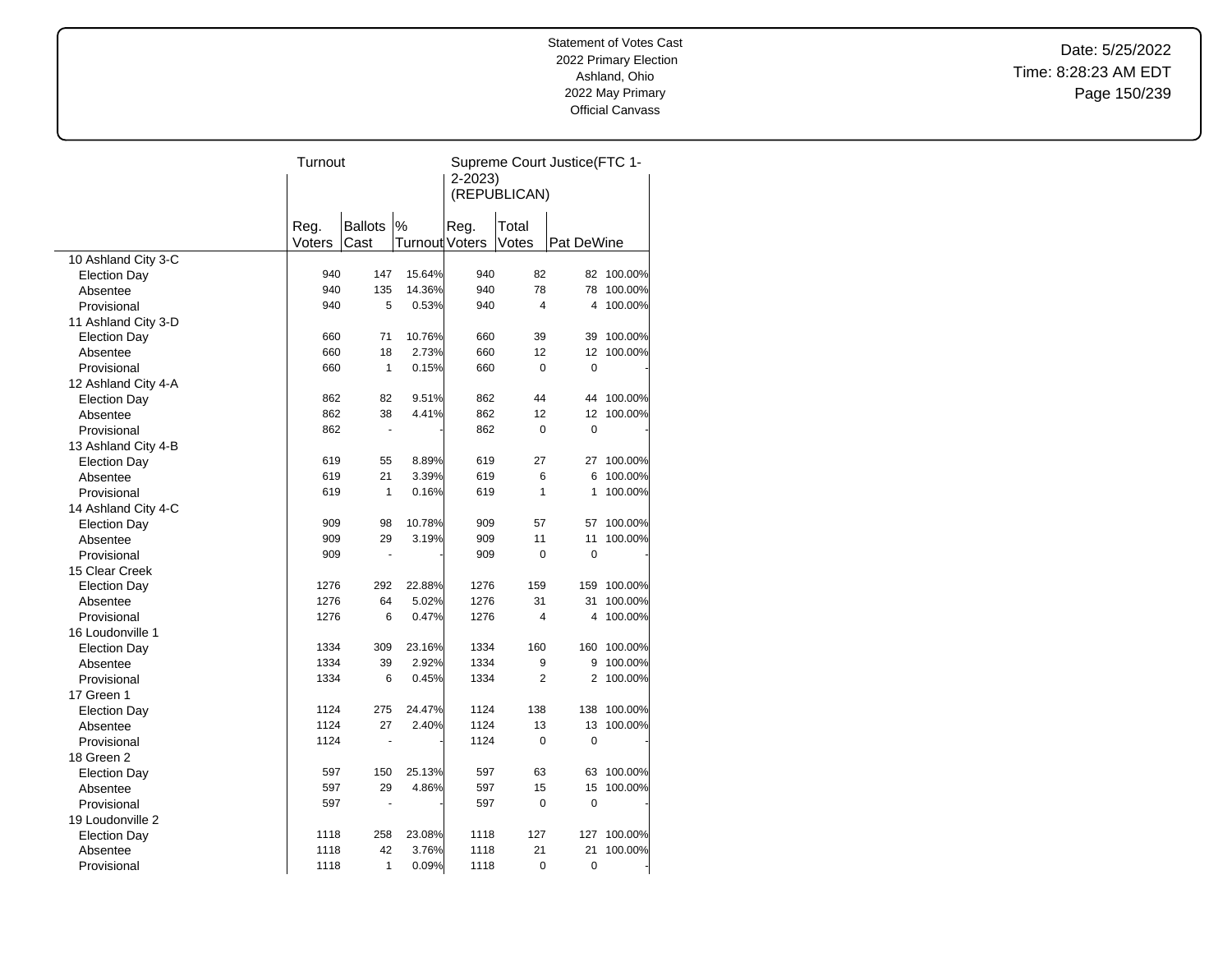Date: 5/25/2022 Time: 8:28:23 AM EDT Page 151/239

|                                        |        | Turnout        |                       |      | Supreme Court Justice(FTC 1- |             |             |  |
|----------------------------------------|--------|----------------|-----------------------|------|------------------------------|-------------|-------------|--|
|                                        |        |                |                       |      | $2 - 2023$                   |             |             |  |
|                                        |        |                |                       |      | (REPUBLICAN)                 |             |             |  |
|                                        |        |                |                       |      |                              |             |             |  |
|                                        | Reg.   | <b>Ballots</b> | $\%$                  | Reg. | Total                        |             |             |  |
|                                        | Voters | Cast           | <b>Turnout Voters</b> |      | Votes                        | Pat DeWine  |             |  |
| 20 Jackson 1                           |        |                |                       |      |                              |             |             |  |
| <b>Election Day</b>                    | 1077   | 210            | 19.50%                | 1077 | 98                           | 98          | 100.00%     |  |
| Absentee                               | 1077   | 37             | 3.44%                 | 1077 | 13                           | 13          | 100.00%     |  |
| Provisional                            | 1077   | 5              | 0.46%                 | 1077 | $\overline{2}$               | 2           | 100.00%     |  |
| 21 Jackson 2                           |        |                |                       |      |                              |             |             |  |
| <b>Election Day</b>                    | 1253   | 313            | 24.98%                | 1253 | 148                          | 148         | 100.00%     |  |
| Absentee                               | 1253   | 48             | 3.83%                 | 1253 | 24                           | 24          | 100.00%     |  |
| Provisional                            | 1253   | $\overline{2}$ | 0.16%                 | 1253 | $\mathbf{1}$                 | 1           | 100.00%     |  |
| 22 Lake                                |        |                |                       |      |                              |             |             |  |
| <b>Election Day</b>                    | 423    | 122            | 28.84%                | 423  | 60                           | 60          | 100.00%     |  |
| Absentee                               | 423    | 13             | 3.07%                 | 423  | 6                            | 6           | 100.00%     |  |
| Provisional                            | 423    |                |                       | 423  | $\Omega$                     | $\mathbf 0$ |             |  |
| 23 Mifflin                             |        |                |                       |      |                              |             |             |  |
| <b>Election Day</b>                    | 906    | 225            | 24.83%                | 906  | 108                          | 108         | 100.00%     |  |
| Absentee                               | 906    | 43             | 4.75%                 | 906  | 23                           | 23          | 100.00%     |  |
| Provisional                            | 906    | ÷.             |                       | 906  | $\mathbf 0$                  | $\mathbf 0$ |             |  |
| 24 Milton 1                            |        |                |                       |      |                              |             |             |  |
| <b>Election Day</b>                    | 1036   | 251            | 24.23%                | 1036 | 143                          | 143         | 100.00%     |  |
| Absentee                               | 1036   | 66             | 6.37%                 | 1036 | 34                           | 34          | 100.00%     |  |
| Provisional                            | 1036   | 3              | 0.29%                 | 1036 | $\overline{2}$               | 2           | 100.00%     |  |
| 25 Milton 3                            |        |                |                       |      |                              |             |             |  |
| <b>Election Day</b>                    | 509    | 129            | 25.34%                | 509  | 78                           | 78          | 100.00%     |  |
| Absentee                               | 509    | 29             | 5.70%                 | 509  | 16                           | 16          | 100.00%     |  |
| Provisional                            | 509    |                |                       | 509  | 0                            | $\mathbf 0$ |             |  |
| 26 Jeromesville                        |        |                |                       |      |                              |             |             |  |
| <b>Election Day</b>                    | 334    | 69             | 20.66%                | 334  | 32                           | 32          | 100.00%     |  |
| Absentee                               | 334    | 5              | 1.50%                 | 334  | 3                            | 3           | 100.00%     |  |
| Provisional                            | 334    | 1              | 0.30%                 | 334  | $\Omega$                     | 0           |             |  |
| 27 Mohican                             |        |                |                       |      |                              |             |             |  |
| <b>Election Day</b>                    | 1053   | 261            | 24.79%                | 1053 | 142                          |             | 142 100.00% |  |
| Absentee                               | 1053   | 37             | 3.51%                 | 1053 | 23                           | 23          | 100.00%     |  |
| Provisional                            | 1053   | 2              | 0.19%                 | 1053 | $\overline{2}$               |             | 2 100.00%   |  |
| 28 Montgomery 1                        |        |                |                       |      |                              |             |             |  |
| <b>Election Day</b>                    | 633    | 121            | 19.12%                | 633  | 77                           | 77          | 100.00%     |  |
| Absentee                               | 633    | 57             | 9.00%                 | 633  | 36                           | 36          | 100.00%     |  |
| Provisional                            | 633    | 1              | 0.16%                 | 633  | $\mathbf{1}$                 | 1           | 100.00%     |  |
|                                        |        |                |                       |      |                              |             |             |  |
| 29 Montgomery 2<br><b>Election Day</b> | 817    | 180            | 22.03%                | 817  | 112                          | 112         | 100.00%     |  |
| Absentee                               | 817    | 49             | 6.00%                 | 817  | 28                           | 28          | 100.00%     |  |
|                                        |        | 5              |                       | 817  | 4                            |             | 100.00%     |  |
| Provisional                            | 817    |                | 0.61%                 |      |                              | 4           |             |  |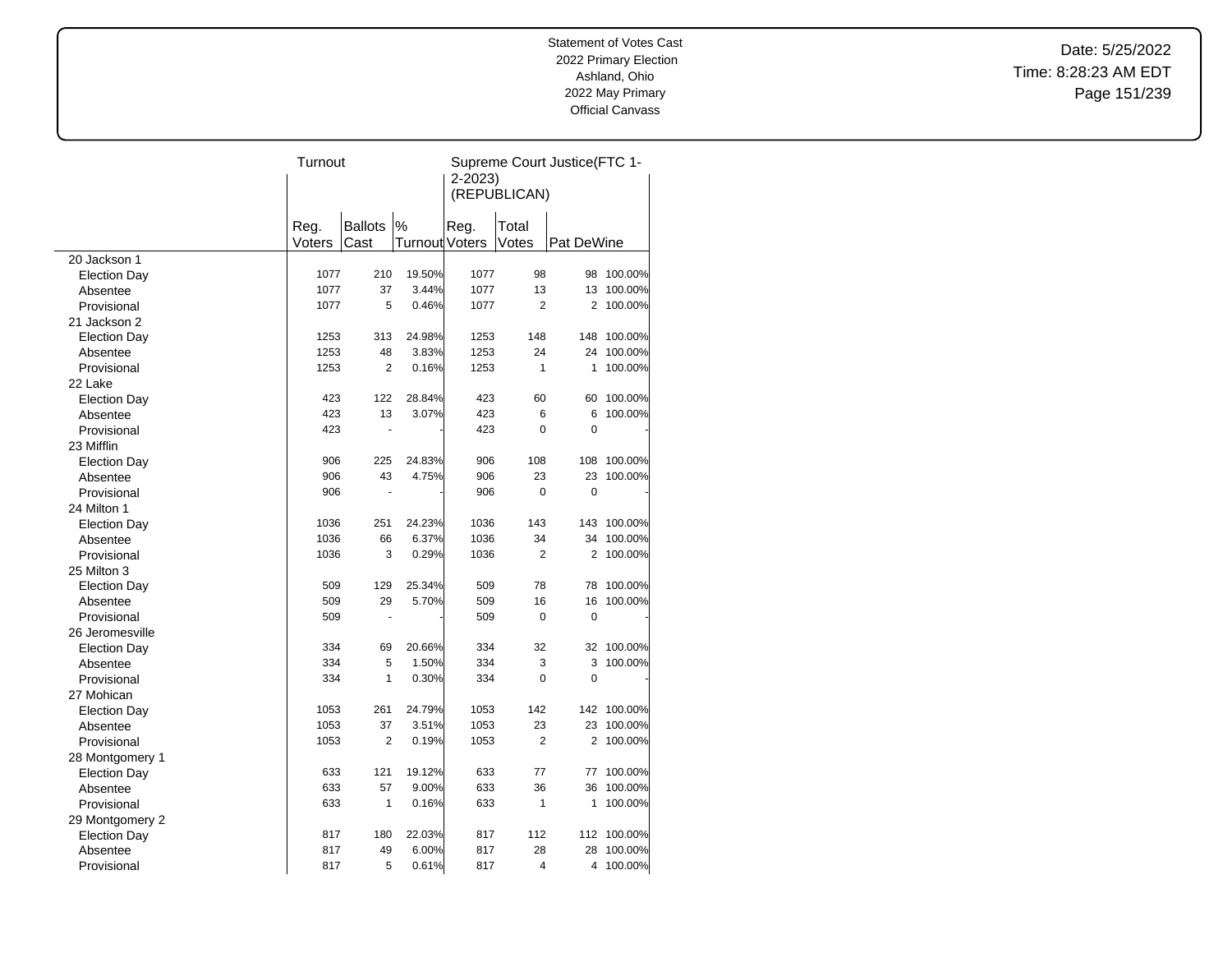Date: 5/25/2022 Time: 8:28:23 AM EDT Page 152/239

| Turnout             |            |                      | Supreme Court Justice (FTC 1-<br>$2 - 2023$<br>(REPUBLICAN) |       |                   |
|---------------------|------------|----------------------|-------------------------------------------------------------|-------|-------------------|
| Reg.<br>Voters Cast | Ballots  % | Turnout Voters Votes | Reg.                                                        | Total | <b>Pat DeWine</b> |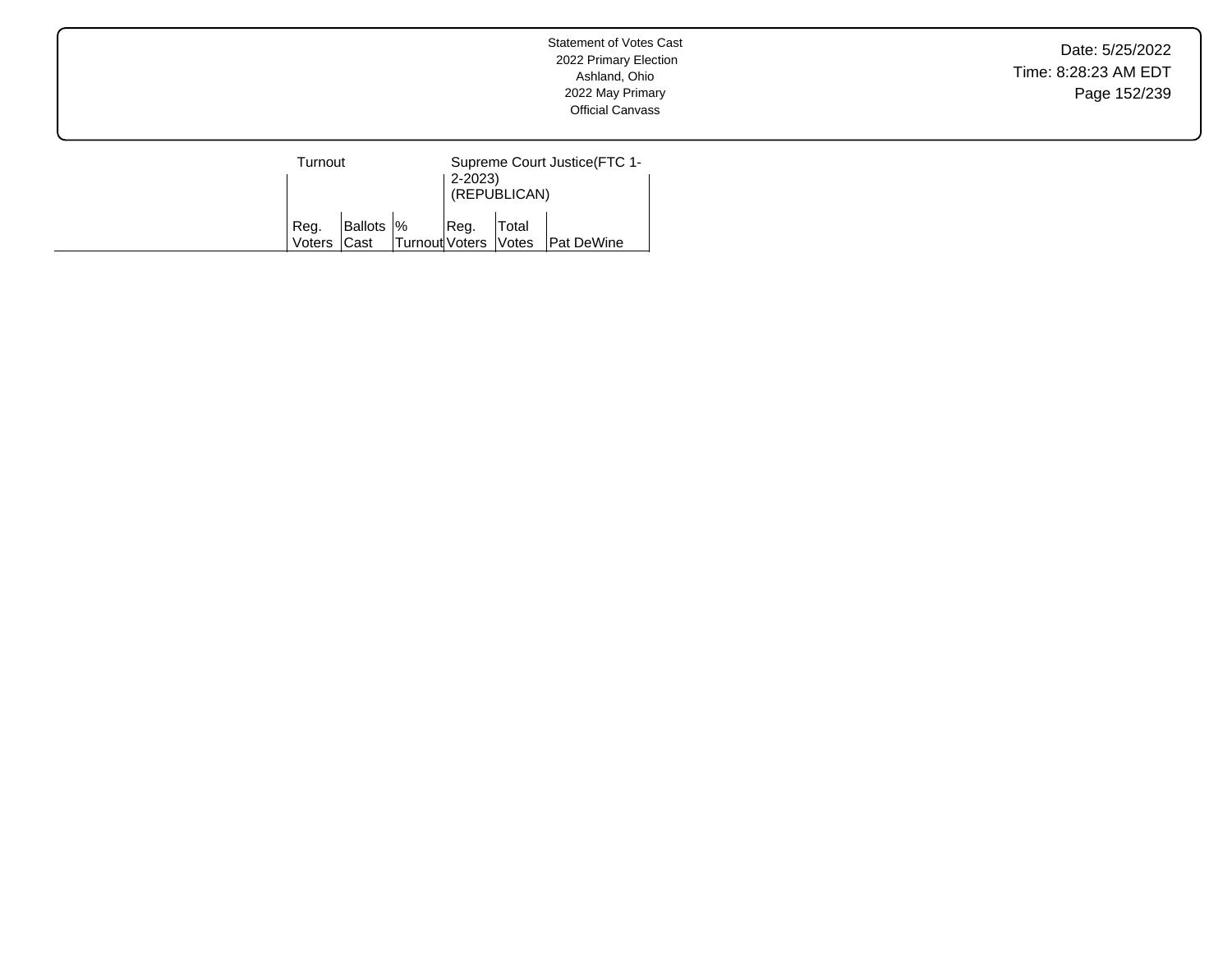Date: 5/25/2022 Time: 8:28:23 AM EDT Page 153/239

| 30 Montgomery 3     |       |                          |        |       |                |             |         |
|---------------------|-------|--------------------------|--------|-------|----------------|-------------|---------|
| <b>Election Day</b> | 581   | 131                      | 22.55% | 581   | 71             | 71          | 100.00% |
| Absentee            | 581   | 51                       | 8.78%  | 581   | 26             | 26          | 100.00% |
| Provisional         | 581   | ä,                       |        | 581   | 0              | 0           |         |
| 31 Orange 1         |       |                          |        |       |                |             |         |
| <b>Election Day</b> | 1047  | 273                      | 26.07% | 1047  | 145            | 145         | 100.00% |
| Absentee            | 1047  | 48                       | 4.58%  | 1047  | 23             | 23          | 100.00% |
| Provisional         | 1047  | 3                        | 0.29%  | 1047  | $\overline{2}$ | 2           | 100.00% |
| 32 Orange 2         |       |                          |        |       |                |             |         |
| <b>Election Day</b> | 605   | 184                      | 30.41% | 605   | 80             | 80          | 100.00% |
| Absentee            | 605   | 19                       | 3.14%  | 605   | 8              | 8           | 100.00% |
| Provisional         | 605   | $\overline{\phantom{a}}$ |        | 605   | 0              | 0           |         |
| 33 Perry            |       |                          |        |       |                |             |         |
| <b>Election Day</b> | 1284  | 304                      | 23.68% | 1284  | 161            | 161         | 100.00% |
| Absentee            | 1284  | 71                       | 5.53%  | 1284  | 43             | 43          | 100.00% |
| Provisional         | 1284  | 1                        | 0.08%  | 1284  | 1              | 1           | 100.00% |
| 34 Ruggles          |       |                          |        |       |                |             |         |
| <b>Election Day</b> | 635   | 167                      | 26.30% | 635   | 74             | 74          | 100.00% |
| Absentee            | 635   | 21                       | 3.31%  | 635   | 10             | 10          | 100.00% |
| Provisional         | 635   | 1                        | 0.16%  | 635   | 0              | $\mathbf 0$ |         |
| 35 Sullivan 1       |       |                          |        |       |                |             |         |
| <b>Election Day</b> | 866   | 195                      | 22.52% | 866   | 98             | 98          | 100.00% |
| Absentee            | 866   | 24                       | 2.77%  | 866   | 10             | 10          | 100.00% |
| Provisional         | 866   | $\blacksquare$           |        | 866   | 0              | $\mathbf 0$ |         |
| 36 Sullivan 2       |       |                          |        |       |                |             |         |
| <b>Election Day</b> | 767   | 181                      | 23.60% | 767   | 92             | 92          | 100.00% |
| Absentee            | 767   | 14                       | 1.83%  | 767   | 5              | 5           | 100.00% |
| Provisional         | 767   | 3                        | 0.39%  | 767   | $\Omega$       | $\Omega$    |         |
| 37 Troy             |       |                          |        |       |                |             |         |
| <b>Election Day</b> | 787   | 244                      | 31.00% | 787   | 118            | 118         | 100.00% |
| Absentee            | 787   | 27                       | 3.43%  | 787   | 13             | 13          | 100.00% |
| Provisional         | 787   | 1                        | 0.13%  | 787   | $\mathbf 0$    | $\mathbf 0$ |         |
| 38 Vermillion 1     |       |                          |        |       |                |             |         |
| <b>Election Day</b> | 833   | 186                      | 22.33% | 833   | 106            | 106         | 100.00% |
| Absentee            | 833   | 42                       | 5.04%  | 833   | 18             | 18          | 100.00% |
| Provisional         | 833   | $\overline{2}$           | 0.24%  | 833   | $\overline{2}$ | 2           | 100.00% |
| 39 Vermillion 2     |       |                          |        |       |                |             |         |
| <b>Election Day</b> | 1066  | 276                      | 25.89% | 1066  | 154            | 154         | 100.00% |
| Absentee            | 1066  | 63                       | 5.91%  | 1066  | 39             | 39          | 100.00% |
| Provisional         | 1066  | Ĭ.                       |        | 1066  | 0              | 0           |         |
| Total               |       |                          |        |       |                |             |         |
| <b>Election Day</b> | 34426 | 7158                     | 20.79% | 34426 | 3792           | 3792        | 100.00% |
| Absentee            | 34426 | 2003                     | 5.82%  | 34426 | 1028           | 1028        | 100.00% |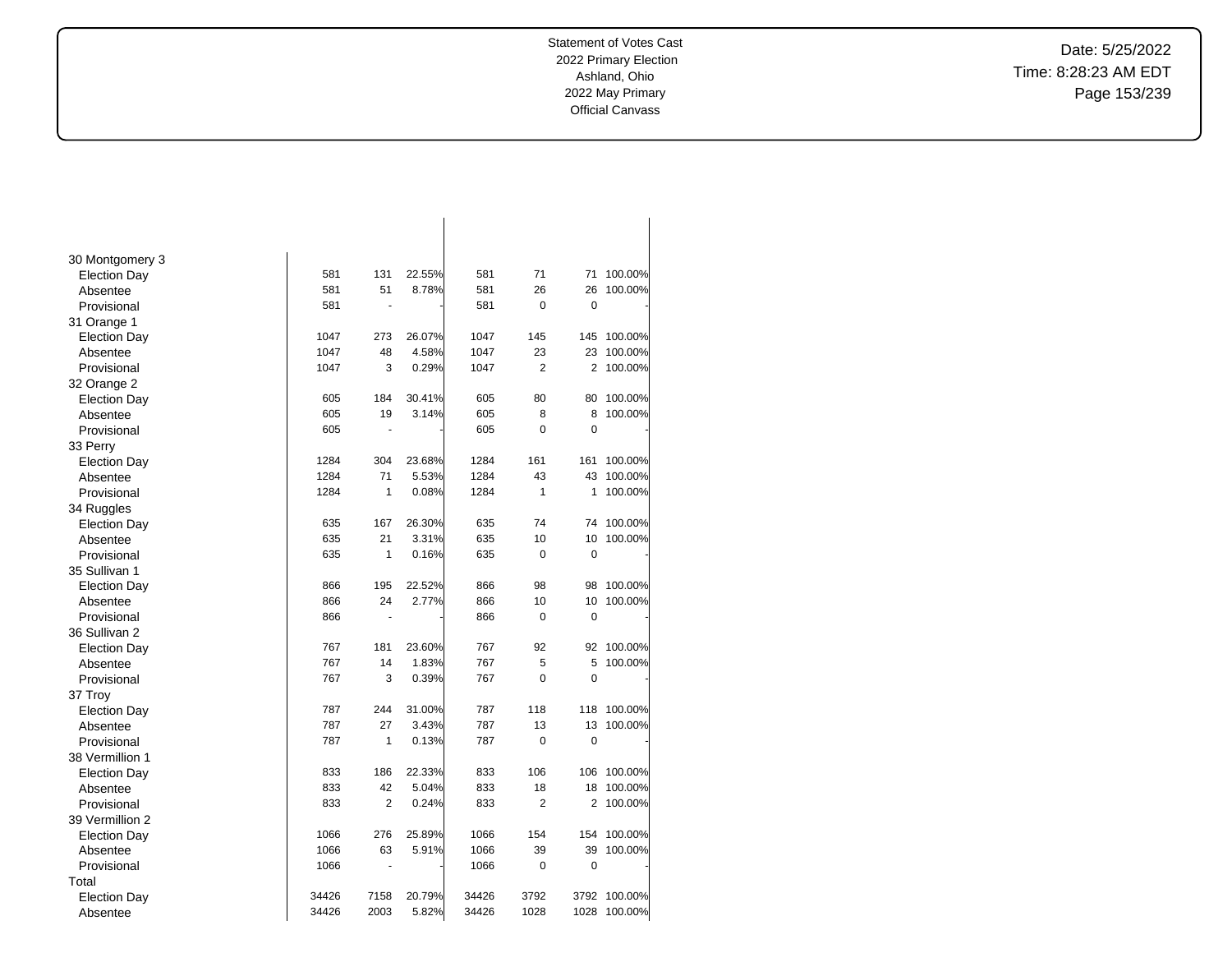Date: 5/25/2022 Time: 8:28:23 AM EDT Page 154/239

| Provisional | 34426 | 65   | 0.19%  | 34426 | 35   | 35   | 100.00% |
|-------------|-------|------|--------|-------|------|------|---------|
| Total       | 34426 | 9226 | 26.80% | 34426 | 4855 | 4855 | 100.00% |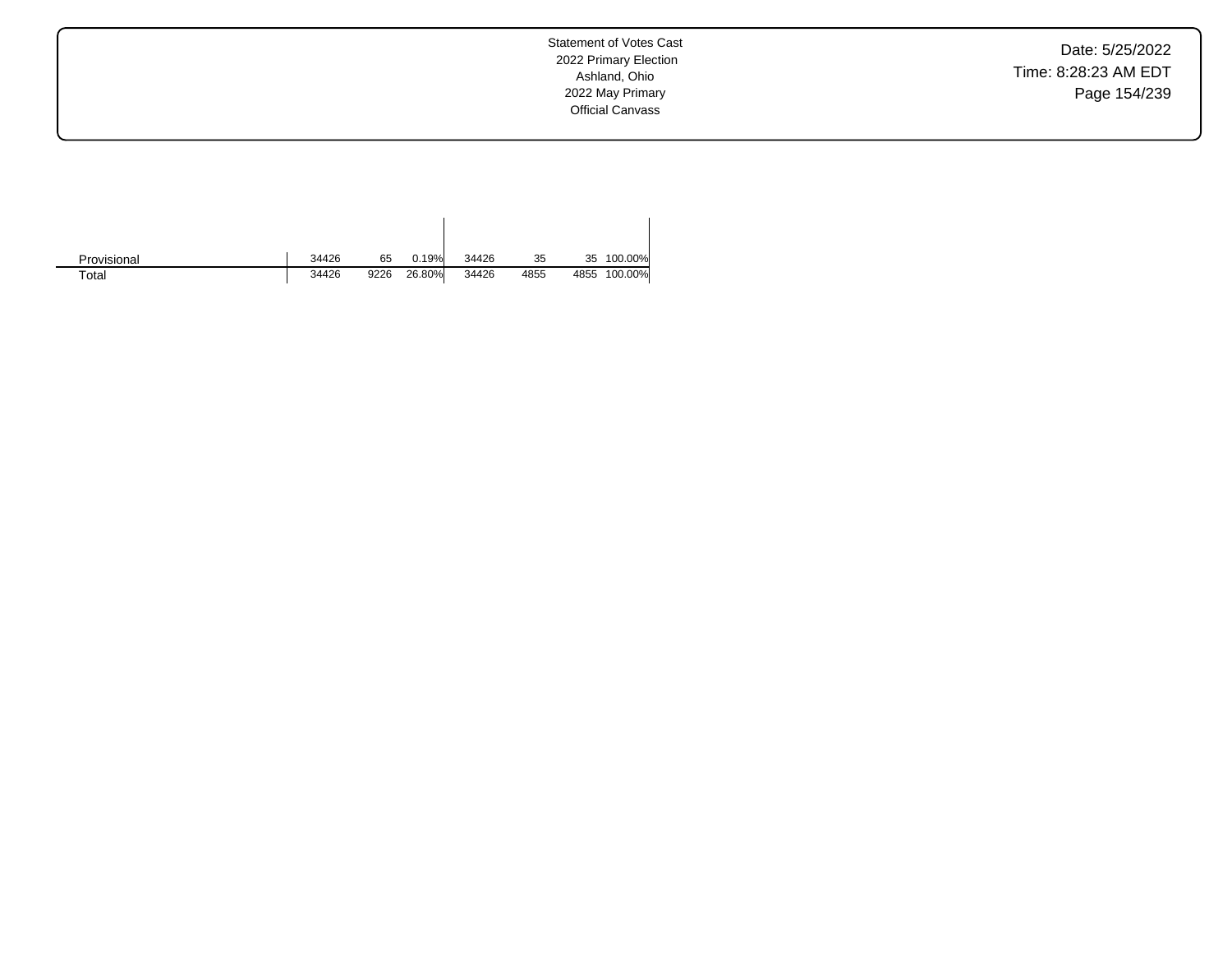Date: 5/25/2022 Time: 8:28:23 AM EDT Page 155/239

|                          | Turnout |                |         |
|--------------------------|---------|----------------|---------|
|                          |         |                |         |
|                          |         |                |         |
|                          | Reg.    | <b>Ballots</b> | $\%$    |
|                          | Voters  | Cast           | Turnout |
| <b>Jurisdiction Wide</b> |         |                |         |
| 01 Ashland City 1-A      |         |                |         |
| <b>Election Day</b>      | 910     | 149            | 16.37%  |
| Absentee                 | 910     | 143            | 15.71%  |
| Provisional              | 910     | 3              | 0.33%   |
| 02 Ashland City 1-B      |         |                |         |
| <b>Election Day</b>      | 1070    | 166            | 15.51%  |
| Absentee                 | 1070    | 127            | 11.87%  |
| Provisional              | 1070    | 1              | 0.09%   |
| 03 Ashland City 1-C      |         |                |         |
| <b>Election Day</b>      | 1059    | 210            | 19.83%  |
| Absentee                 | 1059    | 96             | 9.07%   |
| Provisional              | 1059    | 4              | 0.38%   |
| 04 Ashland City 1-D      |         |                |         |
| <b>Election Day</b>      | 686     | 162            | 23.62%  |
| Absentee                 | 686     | 103            | 15.01%  |
| Provisional              | 686     |                |         |
| 05 Ashland City 2-A      |         |                |         |
| <b>Election Day</b>      | 926     | 127            | 13.71%  |
| Absentee                 | 926     | 79             | 8.53%   |
| Provisional              | 926     | 2              | 0.22%   |
| 06 Ashland City 2-B      |         |                |         |
| <b>Election Day</b>      | 1132    | 157            | 13.87%  |
| Absentee                 | 1132    | 70             | 6.18%   |
| Provisional              | 1132    |                |         |
| 07 Ashland City 2-C      |         |                |         |
| <b>Election Day</b>      | 969     | 165            | 17.03%  |
| Absentee                 | 969     | 75             | 7.74%   |
| Provisional              | 969     | 1              | 0.10%   |
| 08 Ashland City 3-A      |         |                |         |
| <b>Election Day</b>      | 763     | 121            | 15.86%  |
| Absentee                 | 763     | 36             | 4.72%   |
| Provisional              | 763     | 2              | 0.26%   |
| 09 Ashland City 3-B      |         |                |         |
| <b>Election Day</b>      | 960     | 142            | 14.79%  |
| Absentee                 | 960     | 68             | 7.08%   |
| Provisional              | 960     | $\overline{2}$ | 0.21%   |
|                          |         |                |         |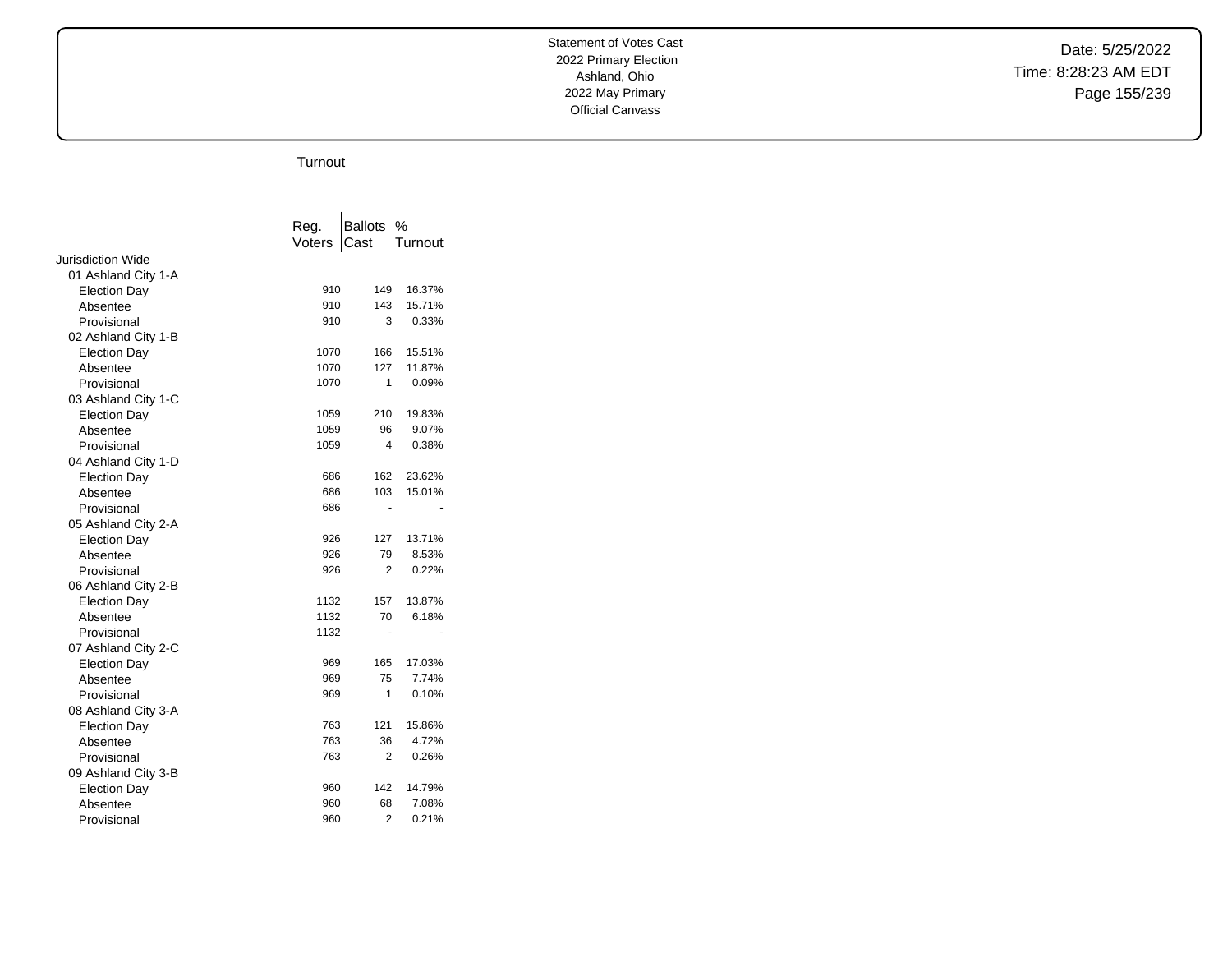Date: 5/25/2022 Time: 8:28:23 AM EDT Page 156/239

|                                 | Turnout |                |         |
|---------------------------------|---------|----------------|---------|
|                                 |         |                |         |
|                                 |         |                |         |
|                                 |         |                |         |
|                                 | Reg.    | <b>Ballots</b> | %       |
|                                 | Voters  | Cast           | Turnout |
| 10 Ashland City 3-C             | 940     | 147            | 15.64%  |
| <b>Election Day</b><br>Absentee | 940     | 135            | 14.36%  |
| Provisional                     | 940     | 5              | 0.53%   |
|                                 |         |                |         |
| 11 Ashland City 3-D             |         | 71             |         |
| <b>Election Day</b>             | 660     |                | 10.76%  |
| Absentee                        | 660     | 18             | 2.73%   |
| Provisional                     | 660     | 1              | 0.15%   |
| 12 Ashland City 4-A             |         |                |         |
| <b>Election Day</b>             | 862     | 82             | 9.51%   |
| Absentee                        | 862     | 38             | 4.41%   |
| Provisional                     | 862     |                |         |
| 13 Ashland City 4-B             |         |                |         |
| <b>Election Day</b>             | 619     | 55             | 8.89%   |
| Absentee                        | 619     | 21             | 3.39%   |
| Provisional                     | 619     | 1              | 0.16%   |
| 14 Ashland City 4-C             |         |                |         |
| <b>Election Day</b>             | 909     | 98             | 10.78%  |
| Absentee                        | 909     | 29             | 3.19%   |
| Provisional                     | 909     | ä,             |         |
| 15 Clear Creek                  |         |                |         |
| <b>Election Day</b>             | 1276    | 292            | 22.88%  |
| Absentee                        | 1276    | 64             | 5.02%   |
| Provisional                     | 1276    | 6              | 0.47%   |
| 16 Loudonville 1                |         |                |         |
| <b>Election Day</b>             | 1334    | 309            | 23.16%  |
| Absentee                        | 1334    | 39             | 2.92%   |
| Provisional                     | 1334    | 6              | 0.45%   |
| 17 Green 1                      |         |                |         |
| <b>Election Day</b>             | 1124    | 275            | 24.47%  |
| Absentee                        | 1124    | 27             | 2.40%   |
| Provisional                     | 1124    |                |         |
| 18 Green 2                      |         |                |         |
| <b>Election Day</b>             | 597     | 150            | 25.13%  |
| Absentee                        | 597     | 29             | 4.86%   |
| Provisional                     | 597     |                |         |
| 19 Loudonville 2                |         |                |         |
| <b>Election Day</b>             | 1118    | 258            | 23.08%  |
| Absentee                        | 1118    | 42             | 3.76%   |
| Provisional                     | 1118    | 1              | 0.09%   |
|                                 |         |                |         |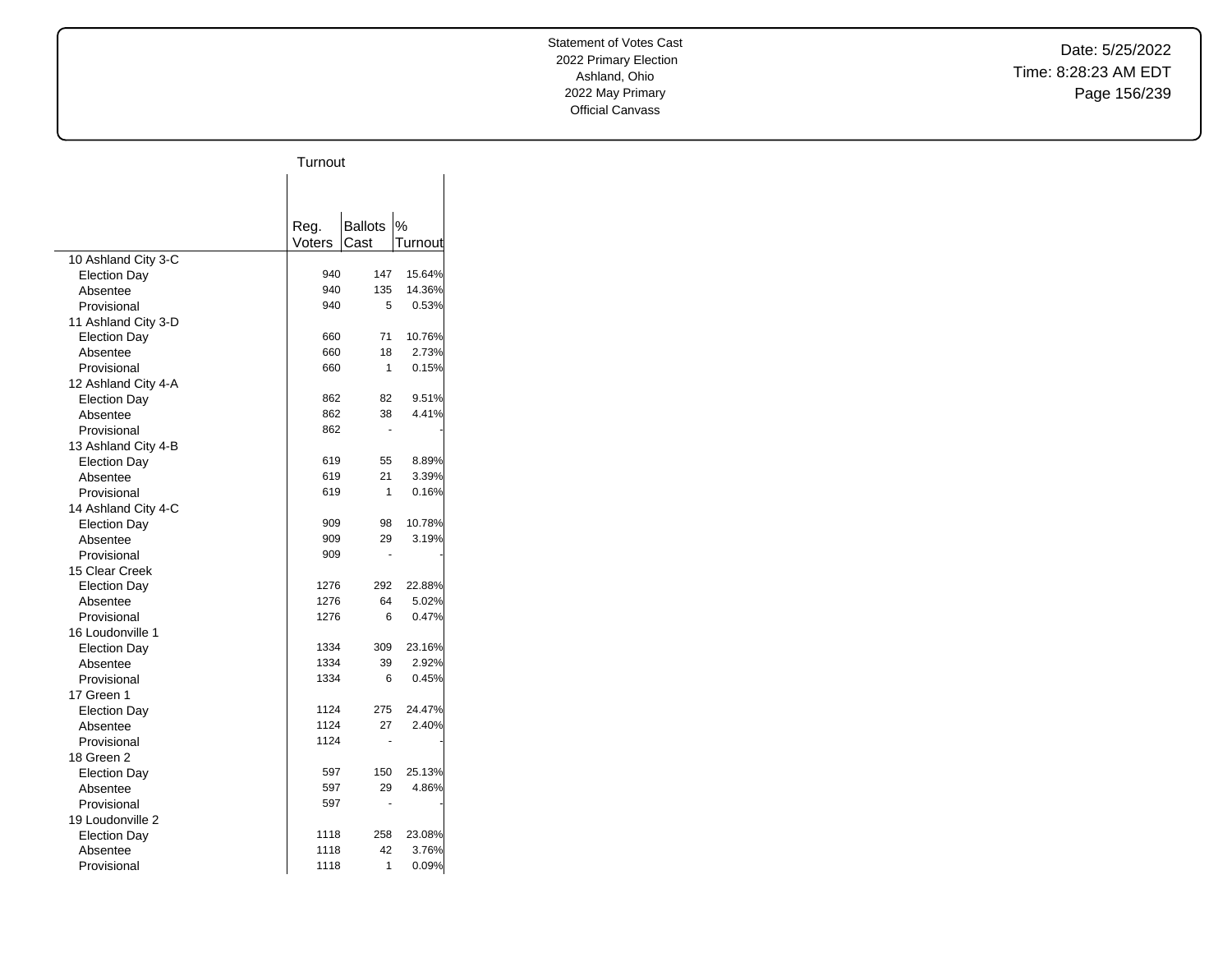Date: 5/25/2022 Time: 8:28:23 AM EDT Page 157/239

|                     | Turnout        |                |         |
|---------------------|----------------|----------------|---------|
|                     |                |                |         |
|                     |                |                |         |
|                     |                | <b>Ballots</b> | %       |
|                     | Reg.<br>Voters | Cast           | Turnout |
| 20 Jackson 1        |                |                |         |
| <b>Election Day</b> | 1077           | 210            | 19.50%  |
| Absentee            | 1077           | 37             | 3.44%   |
| Provisional         | 1077           | 5              | 0.46%   |
| 21 Jackson 2        |                |                |         |
| <b>Election Day</b> | 1253           | 313            | 24.98%  |
| Absentee            | 1253           | 48             | 3.83%   |
| Provisional         | 1253           | 2              | 0.16%   |
| 22 Lake             |                |                |         |
| <b>Election Day</b> | 423            | 122            | 28.84%  |
| Absentee            | 423            | 13             | 3.07%   |
| Provisional         | 423            |                |         |
| 23 Mifflin          |                |                |         |
| <b>Election Day</b> | 906            | 225            | 24.83%  |
| Absentee            | 906            | 43             | 4.75%   |
| Provisional         | 906            |                |         |
| 24 Milton 1         |                |                |         |
| <b>Election Day</b> | 1036           | 251            | 24.23%  |
| Absentee            | 1036           | 66             | 6.37%   |
| Provisional         | 1036           | 3              | 0.29%   |
| 25 Milton 3         |                |                |         |
| <b>Election Day</b> | 509            | 129            | 25.34%  |
| Absentee            | 509            | 29             | 5.70%   |
| Provisional         | 509            |                |         |
| 26 Jeromesville     |                |                |         |
| <b>Election Day</b> | 334            | 69             | 20.66%  |
| Absentee            | 334            | 5              | 1.50%   |
| Provisional         | 334            | 1              | 0.30%   |
| 27 Mohican          |                |                |         |
| <b>Election Day</b> | 1053           | 261            | 24.79%  |
| Absentee            | 1053           | 37             | 3.51%   |
| Provisional         | 1053           | 2              | 0.19%   |
| 28 Montgomery 1     |                |                |         |
| <b>Election Day</b> | 633            | 121            | 19.12%  |
| Absentee            | 633            | 57             | 9.00%   |
| Provisional         | 633            | 1              | 0.16%   |
| 29 Montgomery 2     |                |                |         |
| <b>Election Day</b> | 817            | 180            | 22.03%  |
| Absentee            | 817            | 49             | 6.00%   |
| Provisional         | 817            | 5              | 0.61%   |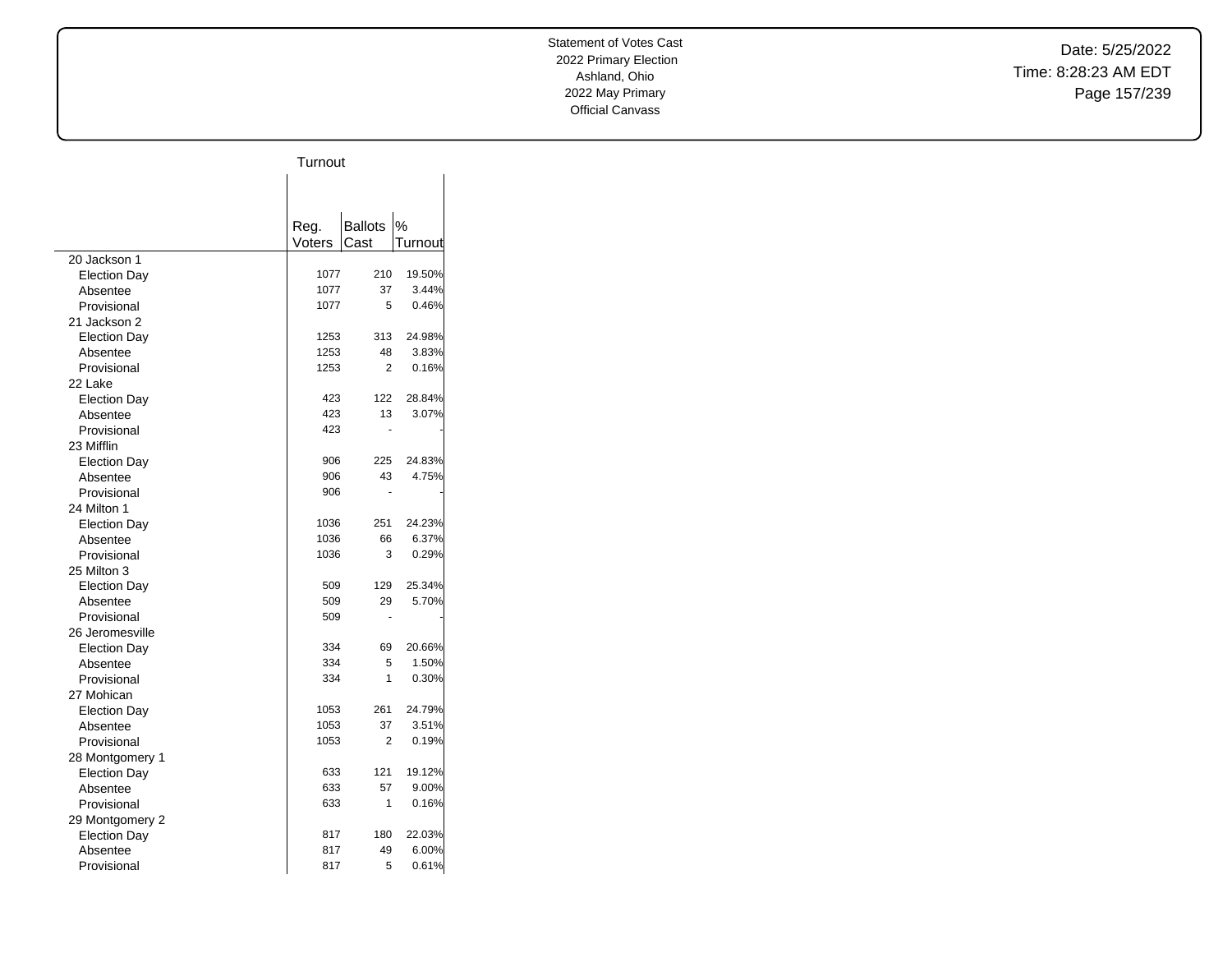Date: 5/25/2022 Time: 8:28:23 AM EDT Page 158/239

Turnout

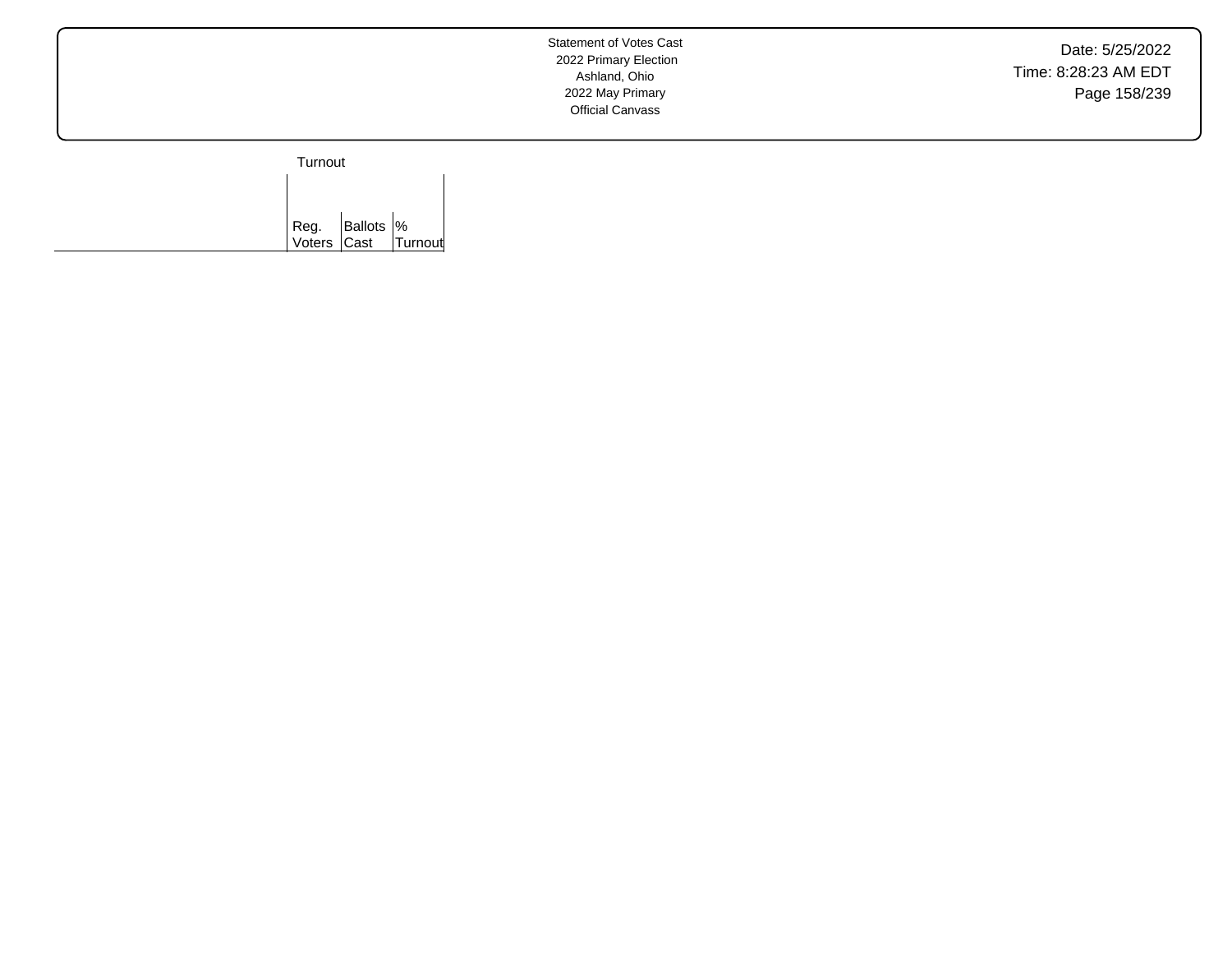Date: 5/25/2022 Time: 8:28:23 AM EDT Page 159/239

| 30 Montgomery 3     |       |      |        |
|---------------------|-------|------|--------|
| <b>Election Day</b> | 581   | 131  | 22.55% |
| Absentee            | 581   | 51   | 8.78%  |
| Provisional         | 581   |      |        |
| 31 Orange 1         |       |      |        |
| <b>Election Day</b> | 1047  | 273  | 26.07% |
| Absentee            | 1047  | 48   | 4.58%  |
| Provisional         | 1047  | 3    | 0.29%  |
| 32 Orange 2         |       |      |        |
| <b>Election Day</b> | 605   | 184  | 30.41% |
| Absentee            | 605   | 19   | 3.14%  |
| Provisional         | 605   |      |        |
| 33 Perry            |       |      |        |
| <b>Election Day</b> | 1284  | 304  | 23.68% |
| Absentee            | 1284  | 71   | 5.53%  |
| Provisional         | 1284  | 1    | 0.08%  |
| 34 Ruggles          |       |      |        |
| <b>Election Day</b> | 635   | 167  | 26.30% |
| Absentee            | 635   | 21   | 3.31%  |
| Provisional         | 635   | 1    | 0.16%  |
| 35 Sullivan 1       |       |      |        |
| <b>Election Day</b> | 866   | 195  | 22.52% |
| Absentee            | 866   | 24   | 2.77%  |
| Provisional         | 866   |      |        |
| 36 Sullivan 2       |       |      |        |
| <b>Election Day</b> | 767   | 181  | 23.60% |
| Absentee            | 767   | 14   | 1.83%  |
| Provisional         | 767   | 3    | 0.39%  |
| 37 Troy             |       |      |        |
| <b>Election Day</b> | 787   | 244  | 31.00% |
| Absentee            | 787   | 27   | 3.43%  |
| Provisional         | 787   | 1    | 0.13%  |
| 38 Vermillion 1     |       |      |        |
| <b>Election Day</b> | 833   | 186  | 22.33% |
| Absentee            | 833   | 42   | 5.04%  |
| Provisional         | 833   | 2    | 0.24%  |
| 39 Vermillion 2     |       |      |        |
| <b>Election Day</b> | 1066  | 276  | 25.89% |
| Absentee            | 1066  | 63   | 5.91%  |
| Provisional         | 1066  |      |        |
| Total               |       |      |        |
| <b>Election Day</b> | 34426 | 7158 | 20.79% |
| Absentee            | 34426 | 2003 | 5.82%  |
|                     |       |      |        |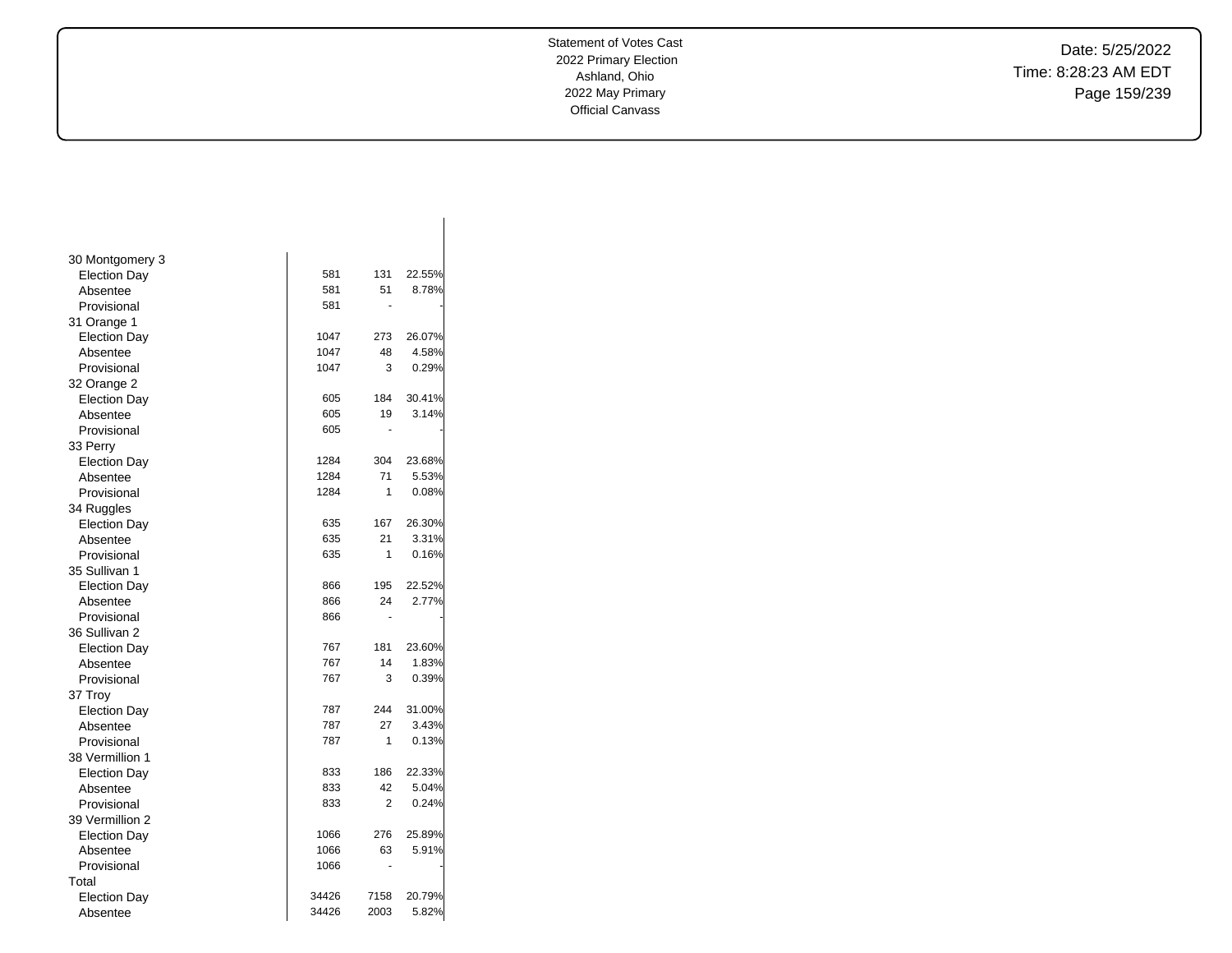Date: 5/25/2022 Time: 8:28:23 AM EDT Page 160/239

Statement of Votes Cast 2022 Primary Election Ashland, Ohio 2022 May Primary Official Canvass

| Provisional | 34426 | 65   | 0.19%  |
|-------------|-------|------|--------|
| Total       | 34426 | 9226 | 26.80% |

 $\overline{\phantom{a}}$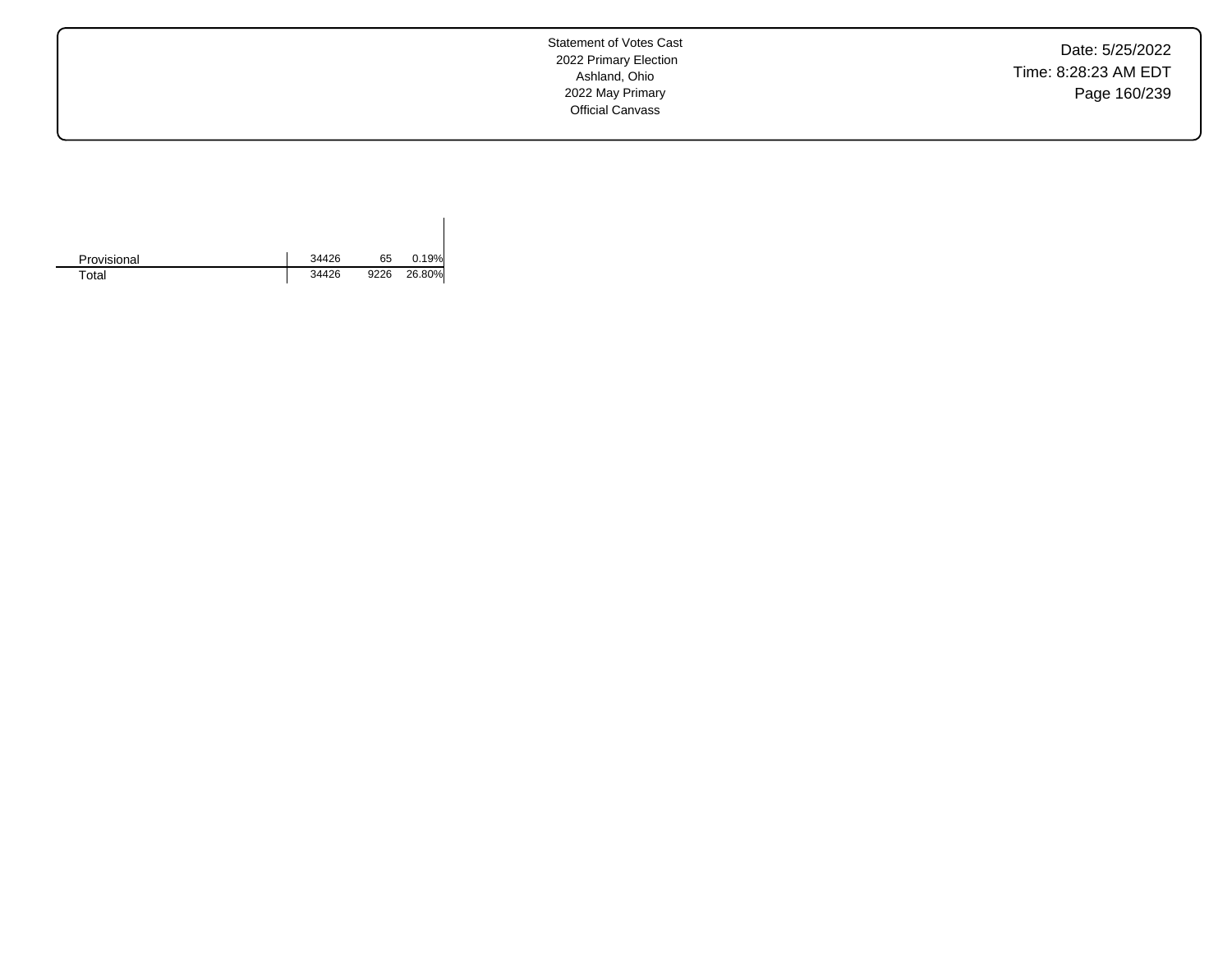|                     | U.S. Senator | (REPUBLICAN)   |                |                |                |                          |                |                |                   |                      |                    |                          |                |                          |              |        |
|---------------------|--------------|----------------|----------------|----------------|----------------|--------------------------|----------------|----------------|-------------------|----------------------|--------------------|--------------------------|----------------|--------------------------|--------------|--------|
|                     | Reg.         | Total          |                |                |                |                          |                |                |                   |                      |                    |                          |                |                          |              |        |
|                     | Voters       | <b>Votes</b>   | Matt Dolan     |                | Mike Gibbons   |                          | Josh Mandel    |                | <b>Neil Patel</b> |                      | <b>Mark Pukita</b> |                          | Jane Timken    |                          | JD Vance     |        |
| Jurisdiction Wide   |              |                |                |                |                |                          |                |                |                   |                      |                    |                          |                |                          |              |        |
| 01 Ashland City 1-A |              |                |                |                |                |                          |                |                |                   |                      |                    |                          |                |                          |              |        |
| <b>Election Day</b> | 910          | 127            | 25             | 19.69%         | 19             | 14.96%                   | 32             | 25.20%         | 3                 | 2.36%                | 6                  | 4.72%                    | 10             | 7.87%                    | 32           | 25.20% |
| Absentee            | 910          | 99             | 21             | 21.21%         | 18             | 18.18%                   | 28             | 28.28%         | 3                 | 3.03%                | $\overline{2}$     | 2.02%                    | 10             | 10.10%                   | 17           | 17.17% |
| Provisional         | 910          | 3              | $\mathbf 0$    |                | $\Omega$       |                          | $\mathbf 0$    |                | $\overline{0}$    |                      | 0                  | $\overline{\phantom{a}}$ | 2              | 66.67%                   | -1           | 33.33% |
| 02 Ashland City 1-B |              |                |                |                |                |                          |                |                |                   |                      |                    |                          |                |                          |              |        |
| <b>Election Day</b> | 1070         | 138            | 32             | 23.19%         | 25             | 18.12%                   | 32             | 23.19%         | $\overline{4}$    | 2.90%                |                    | 0.72%                    | 9              | 6.52%                    | 35           | 25.36% |
| Absentee            | 1070         | 86             | 9              | 10.47%         | 22             | 25.58%                   | 26             | 30.23%         | $\overline{1}$    | 1.16%                | 3                  | 3.49%                    | 11             | 12.79%                   | 14           | 16.28% |
| Provisional         | 1070         | $\mathbf 0$    | $\mathbf 0$    | $\blacksquare$ | $\mathbf 0$    |                          | $\mathbf 0$    |                | $\overline{0}$    |                      | 0                  | $\blacksquare$           | $\mathbf 0$    |                          | $\mathbf 0$  |        |
| 03 Ashland City 1-C |              |                |                |                |                |                          |                |                |                   |                      |                    |                          |                |                          |              |        |
| <b>Election Day</b> | 1059         | 181            | 31             | 17.13%         | 31             | 17.13%                   | 57             | 31.49%         | $\overline{2}$    | 1.10%                | 4                  | 2.21%                    | 3              | 1.66%                    | 53           | 29.28% |
| Absentee            | 1059         | 69             | 13             | 18.84%         | 9              | 13.04%                   | 17             | 24.64%         | $\overline{2}$    | 2.90%                | $\overline{2}$     | 2.90%                    | 5              | 7.25%                    | 21           | 30.43% |
| Provisional         | 1059         | 3              | $\mathbf 0$    | $\overline{a}$ | $\Omega$       | $\overline{\phantom{a}}$ | $\overline{2}$ | 66.67%         | $\mathbf 0$       |                      | 0                  |                          | $\Omega$       | $\overline{\phantom{a}}$ | $\mathbf{1}$ | 33.33% |
| 04 Ashland City 1-D |              |                |                |                |                |                          |                |                |                   |                      |                    |                          |                |                          |              |        |
| <b>Election Day</b> | 686          | 145            | 15             | 10.34%         | 15             | 10.34%                   | 40             | 27.59%         | 3                 | 2.07%                | 2                  | 1.38%                    | 16             | 11.03%                   | 54           | 37.24% |
| Absentee            | 686          | 90             | 27             | 30.00%         | 11             | 12.22%                   | 22             | 24.44%         | $\overline{4}$    | 4.44%                | 2                  | 2.22%                    | $\overline{7}$ | 7.78%                    | 17           | 18.89% |
| Provisional         | 686          | $\mathbf 0$    | $\mathbf 0$    | ٠.             | $\overline{0}$ | ÷.                       | $\mathbf 0$    | $\blacksquare$ | $\mathbf 0$       |                      | $\pmb{0}$          | ٠.                       | $\mathbf 0$    | $\overline{\phantom{a}}$ | $\mathsf 0$  |        |
| 05 Ashland City 2-A |              |                |                |                |                |                          |                |                |                   |                      |                    |                          |                |                          |              |        |
| <b>Election Day</b> | 926          | 114            | 17             | 14.91%         | 16             | 14.04%                   | 36             | 31.58%         | 3                 | 2.63%                | 4                  | 3.51%                    | $\overline{4}$ | 3.51%                    | 34           | 29.82% |
| Absentee            | 926          | 58             | 11             | 18.97%         | 17             | 29.31%                   | 10             | 17.24%         | $\overline{1}$    | 1.72%                | 4                  | 6.90%                    | 5              | 8.62%                    | 10           | 17.24% |
| Provisional         | 926          | $\overline{2}$ | $\mathbf 0$    | $\blacksquare$ | $\overline{0}$ |                          | $\mathbf 1$    | 50.00%         | $\mathbf 1$       | 50.00%               | $\mathbf 0$        |                          | $\overline{0}$ |                          | $\mathsf 0$  |        |
| 06 Ashland City 2-B |              |                |                |                |                |                          |                |                |                   |                      |                    |                          |                |                          |              |        |
| <b>Election Day</b> | 1132         | 114            | 26             | 22.81%         | 14             | 12.28%                   | 28             | 24.56%         | $\overline{1}$    | 0.88%                | 0                  | $\blacksquare$           | 11             | 9.65%                    | 34           | 29.82% |
| Absentee            | 1132         | 55             | 13             | 23.64%         | 9              | 16.36%                   | 14             | 25.45%         | $\mathbf{1}$      | 1.82%                | $\overline{2}$     | 3.64%                    | $\overline{7}$ | 12.73%                   | 9            | 16.36% |
| Provisional         | 1132         | $\mathbf 0$    | $\mathbf 0$    |                | $\mathbf 0$    |                          | $\mathbf 0$    |                | $\mathbf 0$       |                      | $\Omega$           |                          | $\Omega$       |                          | $\mathsf 0$  |        |
| 07 Ashland City 2-C |              |                |                |                |                |                          |                |                |                   |                      |                    |                          |                |                          |              |        |
| <b>Election Day</b> | 969          | 138            | 24             | 17.39%         | 13             | 9.42%                    | 36             | 26.09%         | $\overline{0}$    | $\ddot{\phantom{1}}$ | 12                 | 8.70%                    | $\overline{7}$ | 5.07%                    | 46           | 33.33% |
| Absentee            | 969          | 52             | 14             | 26.92%         | 8              | 15.38%                   | 10             | 19.23%         | $\overline{0}$    | $\ddot{\phantom{1}}$ | $\overline{2}$     | 3.85%                    | 6              | 11.54%                   | 12           | 23.08% |
| Provisional         | 969          | $\mathbf 0$    | $\mathbf 0$    |                | $\overline{0}$ |                          | 0              |                | $\mathbf 0$       |                      | $\Omega$           |                          | $\Omega$       |                          | $\mathbf 0$  |        |
| 08 Ashland City 3-A |              |                |                |                |                |                          |                |                |                   |                      |                    |                          |                |                          |              |        |
| <b>Election Day</b> | 763          | 98             | 29             | 29.59%         | 13             | 13.27%                   | 26             | 26.53%         | $\mathbf{1}$      | 1.02%                | 2                  | 2.04%                    | 4              | 4.08%                    | 23           | 23.47% |
| Absentee            | 763          | 29             | $\overline{7}$ | 24.14%         | $\overline{4}$ | 13.79%                   | 9              | 31.03%         | $\mathbf{1}$      | 3.45%                | $\mathbf 0$        |                          | 5              | 17.24%                   | 3            | 10.34% |
| Provisional         | 763          | 2              | $\mathbf 1$    | 50.00%         | $\mathbf 0$    |                          | $\mathbf 0$    |                | $\mathbf 0$       |                      | 0                  | $\overline{\phantom{a}}$ | $\Omega$       |                          | $\mathbf{1}$ | 50.00% |
| 09 Ashland City 3-B |              |                |                |                |                |                          |                |                |                   |                      |                    |                          |                |                          |              |        |
| <b>Election Day</b> | 960          | 116            | 24             | 20.69%         | 15             | 12.93%                   | 38             | 32.76%         | -1                | 0.86%                | 2                  | 1.72%                    | $\overline{4}$ | 3.45%                    | 32           | 27.59% |
| Absentee            | 960          | 49             | 24             | 48.98%         | 7              | 14.29%                   | $\overline{7}$ | 14.29%         | $\overline{1}$    | 2.04%                | $\overline{2}$     | 4.08%                    | $\overline{2}$ | 4.08%                    | 6            | 12.24% |
| Provisional         | 960          | $\overline{2}$ | $\mathbf{1}$   | 50.00%         | $\Omega$       |                          | 0              |                | $\Omega$          |                      | 0                  | $\overline{a}$           | $\Omega$       |                          | $\mathbf{1}$ | 50.00% |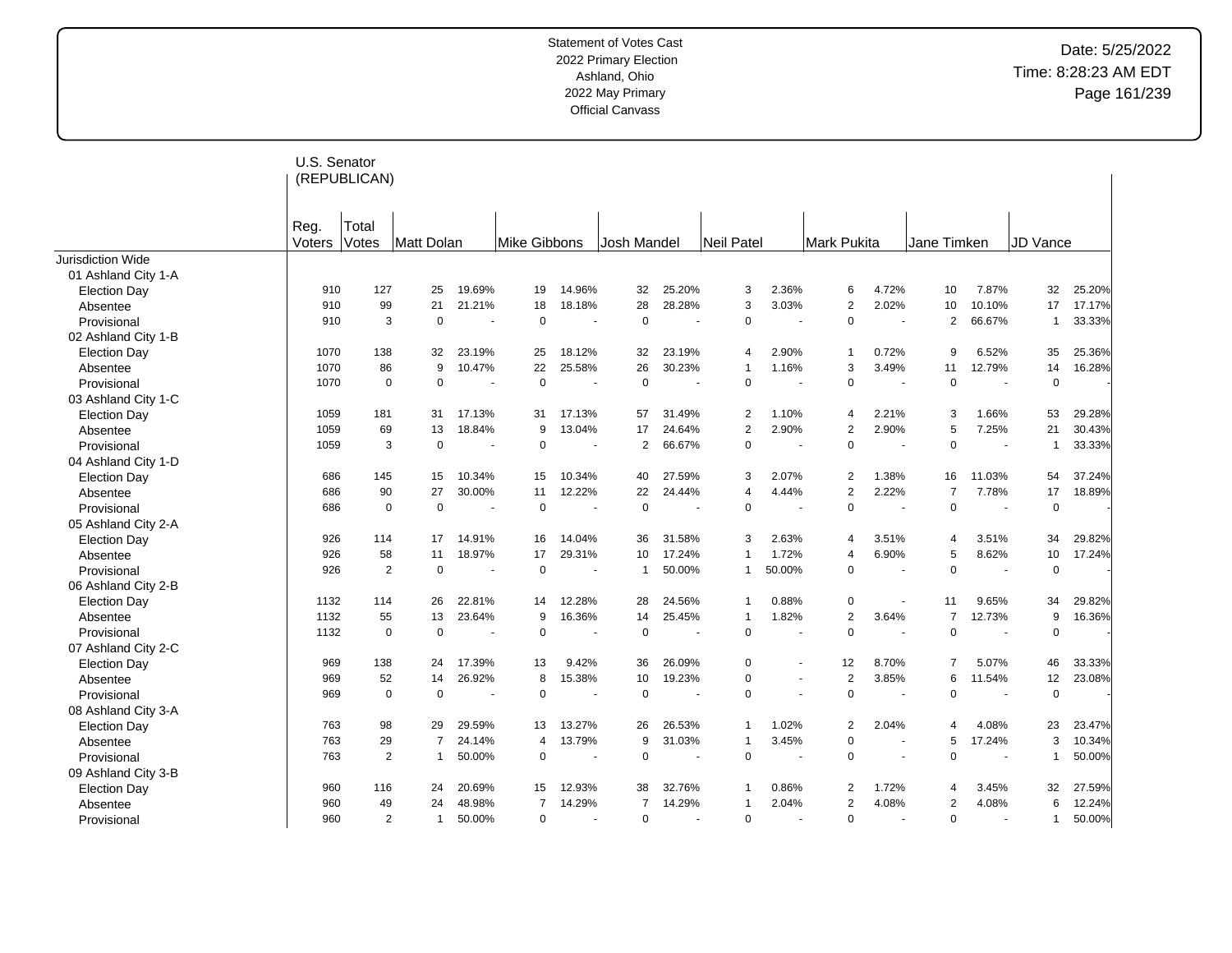|                         | U.S. Senator   | (REPUBLICAN)   |                |           |                |        |                |         |                |                |                |                          |                |                |                |        |
|-------------------------|----------------|----------------|----------------|-----------|----------------|--------|----------------|---------|----------------|----------------|----------------|--------------------------|----------------|----------------|----------------|--------|
|                         | Reg.<br>Voters | Total<br>Votes | Matt Dolan     |           | Mike Gibbons   |        | Josh Mandel    |         | Neil Patel     |                | Mark Pukita    |                          | Jane Timken    |                | JD Vance       |        |
| 10 Ashland City 3-C     |                |                |                |           |                |        |                |         |                |                |                |                          |                |                |                |        |
| <b>Election Day</b>     | 940            | 126            | 33             | 26.19%    | 10             | 7.94%  | 32             | 25.40%  | 4              | 3.17%          | 4              | 3.17%                    | 5              | 3.97%          | 38             | 30.16% |
| Absentee                | 940            | 109            | 25             | 22.94%    | $\overline{7}$ | 6.42%  | 21             | 19.27%  | 2              | 1.83%          | 2              | 1.83%                    | 20             | 18.35%         | 32             | 29.36% |
| Provisional             | 940            | 5              | $\mathbf{1}$   | 20.00%    | $\mathbf 1$    | 20.00% | 1              | 20.00%  | 0              |                | 0              |                          | $\mathbf 0$    |                | $\overline{2}$ | 40.00% |
| 11 Ashland City 3-D     |                |                |                |           |                |        |                |         |                |                |                |                          |                |                |                |        |
| <b>Election Day</b>     | 660            | 60             | 11             | 18.33%    | 4              | 6.67%  | 20             | 33.33%  | 2              | 3.33%          | 6              | 10.00%                   | 3              | 5.00%          | 14             | 23.33% |
| Absentee                | 660            | 15             | $\overline{4}$ | 26.67%    | $\Omega$       |        | 5              | 33.33%  | 0              | ä,             |                | 6.67%                    | $\overline{2}$ | 13.33%         | 3              | 20.00% |
| Provisional             | 660            | $\mathbf 0$    | $\mathbf 0$    |           | $\mathbf 0$    | $\sim$ | $\mathbf 0$    |         | 0              | $\blacksquare$ | $\Omega$       | $\overline{\phantom{a}}$ | $\mathbf 0$    |                | $\mathbf 0$    |        |
| 12 Ashland City 4-A     |                |                |                |           |                |        |                |         |                |                |                |                          |                |                |                |        |
| <b>Election Day</b>     | 862            | 55             | 8              | 14.55%    | 8              | 14.55% | 20             | 36.36%  | 0              | $\sim$         | 0              | $\blacksquare$           | $\overline{7}$ | 12.73%         | 12             | 21.82% |
| Absentee                | 862            | 25             | 5              | 20.00%    | $\overline{4}$ | 16.00% | 8              | 32.00%  | $\overline{1}$ | 4.00%          | $\overline{2}$ | 8.00%                    | $\overline{1}$ | 4.00%          | $\overline{4}$ | 16.00% |
| Provisional             | 862            | $\mathbf 0$    | $\mathbf 0$    |           | $\Omega$       |        | $\Omega$       |         | $\Omega$       |                | $\Omega$       |                          | $\Omega$       |                | $\mathbf 0$    |        |
| 13 Ashland City 4-B     |                |                |                |           |                |        |                |         |                |                |                |                          |                |                |                |        |
| <b>Election Day</b>     | 619            | 41             | 10             | 24.39%    | 11             | 26.83% | 9              | 21.95%  | $\Omega$       |                | 2              | 4.88%                    | $\mathbf{1}$   | 2.44%          | 8              | 19.51% |
| Absentee                | 619            | 13             | 2              | 15.38%    | $\Omega$       |        | 5              | 38.46%  | 0              | $\sim$         | $\overline{2}$ | 15.38%                   | $\overline{1}$ | 7.69%          | 3              | 23.08% |
| Provisional             | 619            | $\overline{1}$ |                | 1 100.00% | 0              | ÷,     | $\Omega$       |         | $\Omega$       | ä,             | $\Omega$       | $\overline{\phantom{a}}$ | $\mathbf 0$    |                | $\mathbf 0$    |        |
| 14 Ashland City 4-C     |                |                |                |           |                |        |                |         |                |                |                |                          |                |                |                |        |
| <b>Election Day</b>     | 909            | 81             | 14             | 17.28%    | 4              | 4.94%  | 21             | 25.93%  | 3              | 3.70%          | 8              | 9.88%                    | 6              | 7.41%          | 25             | 30.86% |
| Absentee                | 909            | 21             | $\mathbf 0$    |           | 3              | 14.29% | 11             | 52.38%  | 0              |                | 0              |                          | $\mathbf 0$    |                | $\overline{7}$ | 33.33% |
| Provisional             | 909            | 0              | $\mathbf 0$    |           | 0              |        | $\pmb{0}$      |         | 0              | ÷.             | 0              | $\overline{\phantom{a}}$ | $\mathbf 0$    | $\overline{a}$ | $\mathbf 0$    |        |
| 15 Clear Creek          |                |                |                |           |                |        |                |         |                |                |                |                          |                |                |                |        |
| <b>Election Day</b>     | 1276           | 252            | 38             | 15.08%    | 32             | 12.70% | 78             | 30.95%  | 3              | 1.19%          | 14             | 5.56%                    | $\overline{7}$ | 2.78%          | 80             | 31.75% |
|                         | 1276           | 49             | 11             | 22.45%    | 5              | 10.20% | 13             | 26.53%  | $\overline{1}$ | 2.04%          | 3              | 6.12%                    | 6              | 12.24%         | 10             | 20.41% |
| Absentee<br>Provisional | 1276           | $\overline{4}$ | $\mathbf 0$    |           | $\overline{2}$ | 50.00% | $\pmb{0}$      |         | $\mathbf 0$    |                | 1              | 25.00%                   | $\mathbf 0$    |                | $\mathbf{1}$   | 25.00% |
|                         |                |                |                |           |                |        |                |         |                |                |                |                          |                |                |                |        |
| 16 Loudonville 1        |                | 253            | 48             | 18.97%    | 30             | 11.86% | 67             | 26.48%  | 3              | 1.19%          | $\overline{7}$ | 2.77%                    | 9              | 3.56%          | 89             | 35.18% |
| <b>Election Day</b>     | 1334           | 20             |                |           | $\mathbf 0$    |        | $\overline{7}$ |         | 0              | ä,             | $\Omega$       | $\overline{\phantom{a}}$ | 3              |                |                |        |
| Absentee                | 1334           |                | 3              | 15.00%    |                |        |                | 35.00%  |                |                |                |                          |                | 15.00%         | $\overline{7}$ | 35.00% |
| Provisional             | 1334           | 5              | $\mathbf{1}$   | 20.00%    | $\Omega$       | ÷,     | $\overline{2}$ | 40.00%  | 0              | Ĭ.             | $\mathbf 0$    | $\sim$                   | $\mathbf 0$    |                | 2              | 40.00% |
| 17 Green 1              |                |                |                |           |                |        |                |         |                |                |                |                          |                |                |                |        |
| <b>Election Day</b>     | 1124           | 215            | 31             | 14.42%    | 21             | 9.77%  | 64             | 29.77%  | 4              | 1.86%          | 6              | 2.79%                    | 5              | 2.33%          | 84             | 39.07% |
| Absentee                | 1124           | 21             | 3              | 14.29%    | $\overline{4}$ | 19.05% | 9              | 42.86%  | 0              | $\sim$         | $\overline{2}$ | 9.52%                    | $\mathbf{1}$   | 4.76%          | $\sqrt{2}$     | 9.52%  |
| Provisional             | 1124           | $\mathbf 0$    | $\mathbf 0$    |           | $\mathbf 0$    |        | $\mathbf 0$    |         | 0              |                | $\mathbf 0$    | $\overline{\phantom{a}}$ | $\mathbf 0$    |                | $\pmb{0}$      |        |
| 18 Green 2              |                |                |                |           |                |        |                |         |                |                |                |                          |                |                |                |        |
| <b>Election Day</b>     | 597            | 115            | 26             | 22.61%    | 10             | 8.70%  | 33             | 28.70%  | 2              | 1.74%          | 3              | 2.61%                    | 12             | 10.43%         | 29             | 25.22% |
| Absentee                | 597            | 20             | 6              | 30.00%    | 3              | 15.00% | $\overline{4}$ | 20.00%  | 0              |                | $\Omega$       |                          | $\overline{1}$ | 5.00%          | 6              | 30.00% |
| Provisional             | 597            | $\mathbf 0$    | $\mathbf 0$    |           | $\mathbf 0$    |        | $\mathbf 0$    |         | 0              | $\sim$         | $\mathbf 0$    | $\sim$                   | $\mathbf 0$    |                | $\mathbf 0$    |        |
| 19 Loudonville 2        |                |                |                |           |                |        |                |         |                |                |                |                          |                |                |                |        |
| <b>Election Day</b>     | 1118           | 196            | 37             | 18.88%    | 21             | 10.71% | 61             | 31.12%  | 4              | 2.04%          | 6              | 3.06%                    | 10             | 5.10%          | 57             | 29.08% |
| Absentee                | 1118           | 25             | 9              | 36.00%    | -1             | 4.00%  | 6              | 24.00%  | $\overline{1}$ | 4.00%          | 0              |                          | 3              | 12.00%         | 5              | 20.00% |
| Provisional             | 1118           | $\overline{1}$ | $\mathbf 0$    |           | $\mathbf 0$    |        | $\mathbf{1}$   | 100.00% | 0              |                | $\Omega$       | ÷,                       | $\mathbf 0$    |                | $\mathbf 0$    |        |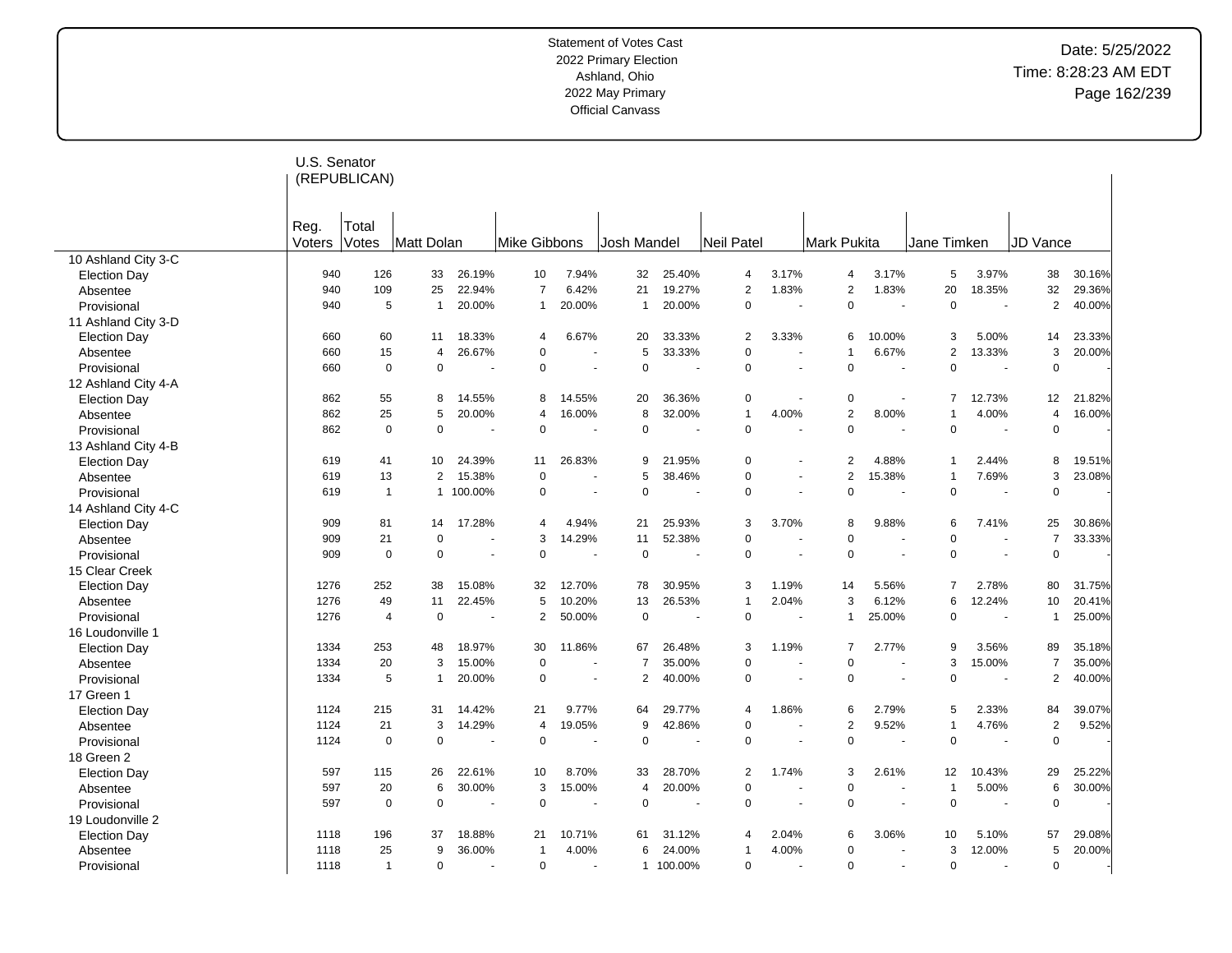|                     | U.S. Senator   | (REPUBLICAN)   |                |        |                |         |                |         |                |                      |                |        |                |                |                |         |
|---------------------|----------------|----------------|----------------|--------|----------------|---------|----------------|---------|----------------|----------------------|----------------|--------|----------------|----------------|----------------|---------|
|                     | Reg.<br>Voters | Total<br>Votes | Matt Dolan     |        | Mike Gibbons   |         | Josh Mandel    |         | Neil Patel     |                      | Mark Pukita    |        | Jane Timken    |                | JD Vance       |         |
| 20 Jackson 1        |                |                |                |        |                |         |                |         |                |                      |                |        |                |                |                |         |
| <b>Election Day</b> | 1077           | 156            | 23             | 14.74% | 17             | 10.90%  | 50             | 32.05%  | 3              | 1.92%                | 8              | 5.13%  | 13             | 8.33%          | 42             | 26.92%  |
| Absentee            | 1077           | 22             | $\overline{7}$ | 31.82% | 5              | 22.73%  | $\overline{c}$ | 9.09%   | $\mathsf 0$    | ä,                   | $\mathbf 0$    |        | $\mathbf 0$    |                | 8              | 36.36%  |
| Provisional         | 1077           | $\overline{4}$ | $\mathbf 0$    |        | $\mathbf 0$    |         | $\pmb{0}$      |         | $\mathsf 0$    |                      | $\mathbf 0$    |        | $\mathbf 0$    |                | 4              | 100.00% |
| 21 Jackson 2        |                |                |                |        |                |         |                |         |                |                      |                |        |                |                |                |         |
| <b>Election Day</b> | 1253           | 254            | 40             | 15.75% | 31             | 12.20%  | 86             | 33.86%  | $\mathbf 0$    | ÷.                   | 7              | 2.76%  | 11             | 4.33%          | 79             | 31.10%  |
| Absentee            | 1253           | 34             | $\overline{4}$ | 11.76% | 6              | 17.65%  | $\overline{7}$ | 20.59%  | $\pmb{0}$      |                      |                | 2.94%  | $\overline{4}$ | 11.76%         | 12             | 35.29%  |
| Provisional         | 1253           | $\sqrt{2}$     | $\mathbf 0$    |        | $\mathbf 0$    | ÷.      | 2              | 100.00% | $\mathbf 0$    | ÷.                   | $\mathbf 0$    | ÷.     | $\mathbf 0$    | $\overline{a}$ | $\mathbf 0$    |         |
| 22 Lake             |                |                |                |        |                |         |                |         |                |                      |                |        |                |                |                |         |
| <b>Election Day</b> | 423            | 95             | 20             | 21.05% | 12             | 12.63%  | 28             | 29.47%  | $\overline{2}$ | 2.11%                | 3              | 3.16%  | $\overline{4}$ | 4.21%          | 26             | 27.37%  |
| Absentee            | 423            | 8              | $\mathbf{1}$   | 12.50% | $\mathbf 0$    | ÷.      | $\overline{1}$ | 12.50%  | $\mathbf 0$    | ÷.                   |                | 12.50% | $\mathbf{1}$   | 12.50%         | $\overline{4}$ | 50.00%  |
| Provisional         | 423            | $\mathbf 0$    | $\Omega$       |        | 0              |         | $\mathbf 0$    |         | $\mathbf 0$    |                      | $\mathbf 0$    | $\sim$ | $\mathbf 0$    |                | $\mathsf 0$    |         |
| 23 Mifflin          |                |                |                |        |                |         |                |         |                |                      |                |        |                |                |                |         |
| <b>Election Day</b> | 906            | 186            | 29             | 15.59% | 17             | 9.14%   | 61             | 32.80%  | $\mathbf 0$    | ä,                   | 13             | 6.99%  | 11             | 5.91%          | 55             | 29.57%  |
| Absentee            | 906            | 31             | $\overline{7}$ | 22.58% | $\overline{4}$ | 12.90%  | 10             | 32.26%  | $\mathbf 0$    | $\blacksquare$       | $\pmb{0}$      |        | $\overline{4}$ | 12.90%         | 6              | 19.35%  |
| Provisional         | 906            | $\mathbf 0$    | $\mathbf 0$    |        | $\mathbf 0$    | ÷.      | $\pmb{0}$      |         | $\Omega$       | ÷                    | $\mathbf 0$    | ÷.     | $\mathbf 0$    |                | $\mathbf 0$    |         |
| 24 Milton 1         |                |                |                |        |                |         |                |         |                |                      |                |        |                |                |                |         |
| <b>Election Day</b> | 1036           | 230            | 47             | 20.43% | 30             | 13.04%  | 67             | 29.13%  | 3              | 1.30%                | 7              | 3.04%  | $\overline{7}$ | 3.04%          | 69             | 30.00%  |
| Absentee            | 1036           | 53             | 17             | 32.08% | $\overline{7}$ | 13.21%  | 15             | 28.30%  | $\mathbf 0$    |                      | -1             | 1.89%  | $\mathbf{1}$   | 1.89%          | 12             | 22.64%  |
| Provisional         | 1036           | 3              | $\mathbf{1}$   | 33.33% | $\Omega$       |         | $\mathbf 0$    |         | $\mathbf 0$    | $\blacksquare$       | $\mathbf 0$    |        | $\mathbf{1}$   | 33.33%         | $\mathbf{1}$   | 33.33%  |
| 25 Milton 3         |                |                |                |        |                |         |                |         |                |                      |                |        |                |                |                |         |
| <b>Election Day</b> | 509            | 112            | 17             | 15.18% | 10             | 8.93%   | 30             | 26.79%  | $\overline{2}$ | 1.79%                | 3              | 2.68%  | 6              | 5.36%          | 44             | 39.29%  |
| Absentee            | 509            | 26             | 3              | 11.54% | 4              | 15.38%  | 8              | 30.77%  | $\mathbf 0$    | $\ddot{\phantom{1}}$ | $\overline{2}$ | 7.69%  | $\mathbf{1}$   | 3.85%          | 8              | 30.77%  |
| Provisional         | 509            | $\mathbf 0$    | $\Omega$       |        | $\Omega$       |         | $\mathbf 0$    |         | $\mathbf 0$    |                      | $\mathbf 0$    |        | $\mathbf 0$    |                | $\mathbf 0$    |         |
| 26 Jeromesville     |                |                |                |        |                |         |                |         |                |                      |                |        |                |                |                |         |
| <b>Election Day</b> | 334            | 54             | 5              | 9.26%  | 3              | 5.56%   | 19             | 35.19%  | $\overline{1}$ | 1.85%                | 3              | 5.56%  | $\overline{4}$ | 7.41%          | 19             | 35.19%  |
| Absentee            | 334            | 5              | $\overline{2}$ | 40.00% | $\Omega$       |         | $\overline{1}$ | 20.00%  | $\mathbf 0$    | ÷.                   | $\Omega$       |        | $\Omega$       |                | 2              | 40.00%  |
| Provisional         | 334            | $\overline{1}$ | $\mathbf 0$    |        | $\mathbf 0$    | $\sim$  | $\mathbf 0$    | ٠       | $\mathbf 0$    | $\blacksquare$       | $\mathbf 0$    | $\sim$ | $\mathbf 0$    |                | $\mathbf{1}$   | 100.00% |
| 27 Mohican          |                |                |                |        |                |         |                |         |                |                      |                |        |                |                |                |         |
| <b>Election Day</b> | 1053           | 233            | 42             | 18.03% | 31             | 13.30%  | 52             | 22.32%  | $\overline{1}$ | 0.43%                | 12             | 5.15%  | 15             | 6.44%          | 80             | 34.33%  |
| Absentee            | 1053           | 25             | 6              | 24.00% | $\mathbf 0$    |         | 5              | 20.00%  | $\overline{1}$ | 4.00%                | 3              | 12.00% | $\overline{7}$ | 28.00%         | 3              | 12.00%  |
| Provisional         | 1053           | 2              | $\mathbf 0$    |        | 2              | 100.00% | $\Omega$       |         | $\mathbf 0$    |                      | $\mathbf 0$    |        | $\mathbf 0$    |                | $\mathbf 0$    |         |
| 28 Montgomery 1     |                |                |                |        |                |         |                |         |                |                      |                |        |                |                |                |         |
| <b>Election Day</b> | 633            | 103            | 17             | 16.50% | 8              | 7.77%   | 29             | 28.16%  | 0              |                      | 3              | 2.91%  | 5              | 4.85%          | 41             | 39.81%  |
| Absentee            | 633            | 49             | 10             | 20.41% | 6              | 12.24%  | 12             | 24.49%  | 3              | 6.12%                | $\overline{2}$ | 4.08%  | $\overline{2}$ | 4.08%          | 14             | 28.57%  |
| Provisional         | 633            | $\overline{1}$ | $\mathbf 0$    |        | $\mathbf 0$    |         | $\mathbf 0$    |         | $\mathbf 0$    |                      | $\mathbf 0$    |        | $\mathbf 0$    | $\sim$         | $\mathbf{1}$   | 100.00% |
| 29 Montgomery 2     |                |                |                |        |                |         |                |         |                |                      |                |        |                |                |                |         |
| <b>Election Day</b> | 817            | 158            | 35             | 22.15% | 21             | 13.29%  | 61             | 38.61%  | $\overline{1}$ | 0.63%                | 2              | 1.27%  | $\overline{2}$ | 1.27%          | 36             | 22.78%  |
| Absentee            | 817            | 42             | 6              | 14.29% | 7              | 16.67%  | 9              | 21.43%  | $\mathbf 0$    |                      | 3              | 7.14%  | $\overline{4}$ | 9.52%          | 13             | 30.95%  |
| Provisional         | 817            | 5              | $\Omega$       |        | 2              | 40.00%  | 3              | 60.00%  | $\mathbf 0$    | $\blacksquare$       | 0              |        | $\mathbf 0$    |                | $\mathbf 0$    |         |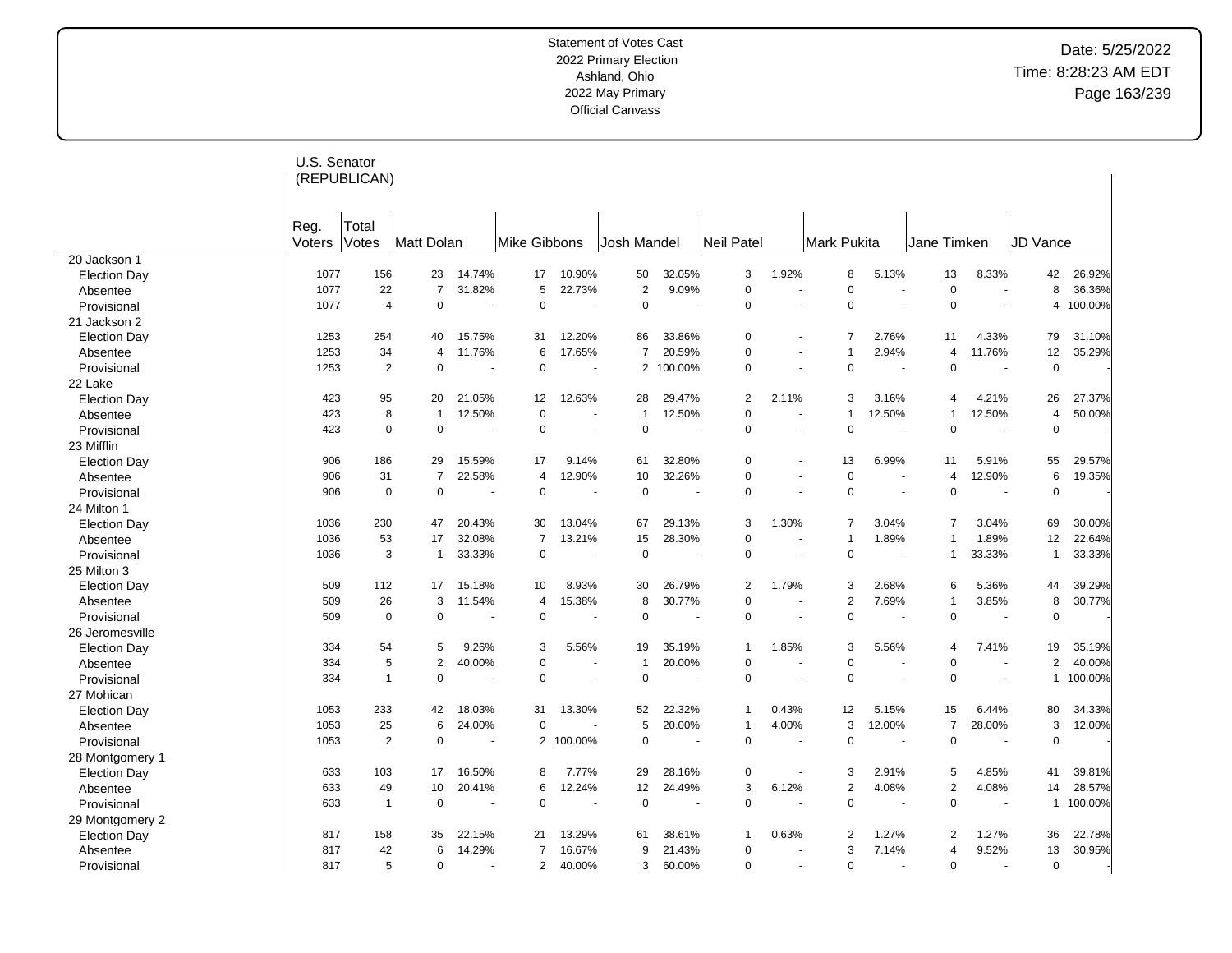|                              | <b>Statement of Votes Cast</b><br>2022 Primary Election<br>Ashland, Ohio<br>2022 May Primary<br><b>Official Canvass</b> | Date: 5/25/2022<br>Time: 8:28:23 AM EDT<br>Page 164/239 |
|------------------------------|-------------------------------------------------------------------------------------------------------------------------|---------------------------------------------------------|
| U.S. Senator<br>(REPUBLICAN) |                                                                                                                         |                                                         |

| ' Reg. | 'Total       |            |              |                    |            |             |             |                 |
|--------|--------------|------------|--------------|--------------------|------------|-------------|-------------|-----------------|
| Voters | <b>Votes</b> | Matt Dolan | Mike Gibbons | <b>Josh Mandel</b> | Neil Patel | Mark Pukita | Jane Timken | <b>JD Vance</b> |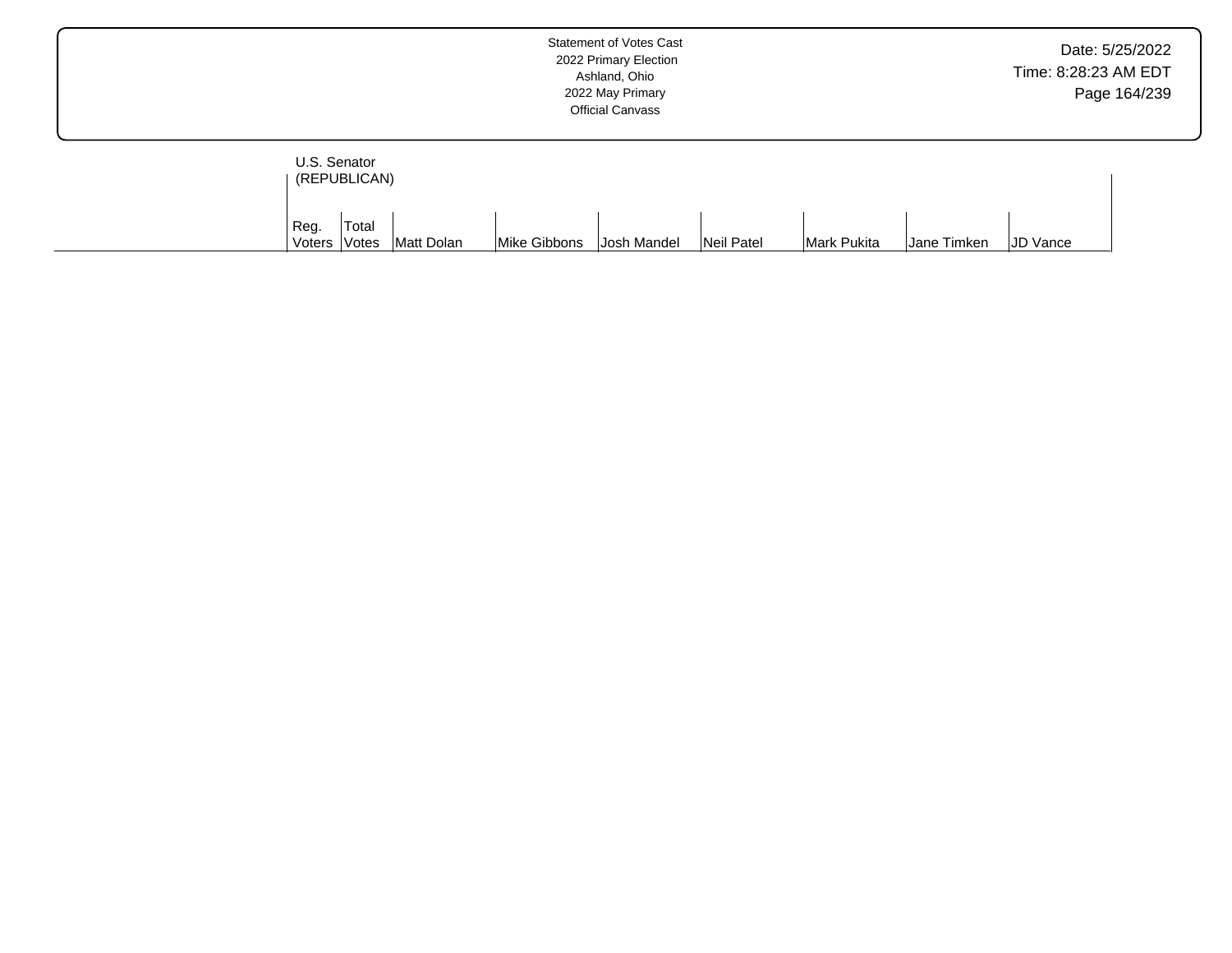| 30 Montgomery 3     |       |                |                |                      |                |                |                |         |                |                          |                |                          |                |                |                |         |
|---------------------|-------|----------------|----------------|----------------------|----------------|----------------|----------------|---------|----------------|--------------------------|----------------|--------------------------|----------------|----------------|----------------|---------|
| <b>Election Day</b> | 581   | 117            | 18             | 15.38%               | 12             | 10.26%         | 43             | 36.75%  | 5              | 4.27%                    | 5              | 4.27%                    | 3              | 2.56%          | 31             | 26.50%  |
| Absentee            | 581   | 46             | 8              | 17.39%               | 4              | 8.70%          | 8              | 17.39%  | $\mathbf 0$    |                          | 3              | 6.52%                    | 8              | 17.39%         | 15             | 32.61%  |
| Provisional         | 581   | 0              | $\mathbf 0$    |                      | 0              | ÷,             | $\mathbf 0$    |         | $\mathbf 0$    |                          | $\Omega$       |                          | $\mathbf 0$    | $\sim$         | $\pmb{0}$      |         |
| 31 Orange 1         |       |                |                |                      |                |                |                |         |                |                          |                |                          |                |                |                |         |
| <b>Election Day</b> | 1047  | 222            | 31             | 13.96%               | 22             | 9.91%          | 99             | 44.59%  | 8              | 3.60%                    | 8              | 3.60%                    | $\overline{7}$ | 3.15%          | 47             | 21.17%  |
| Absentee            | 1047  | 34             | 5              | 14.71%               | $\overline{1}$ | 2.94%          | 9              | 26.47%  | $\mathbf 0$    |                          | -1             | 2.94%                    | $\overline{4}$ | 11.76%         | 14             | 41.18%  |
| Provisional         | 1047  | $\overline{1}$ | $\mathbf 0$    | $\blacksquare$       | $\mathbf 0$    | $\sim$         | $\mathbf 0$    |         | $\mathbf 0$    | $\overline{\phantom{a}}$ |                | 1 100.00%                | $\mathbf 0$    | $\sim$         | $\pmb{0}$      |         |
| 32 Orange 2         |       |                |                |                      |                |                |                |         |                |                          |                |                          |                |                |                |         |
| <b>Election Day</b> | 605   | 146            | 32             | 21.92%               | 17             | 11.64%         | 44             | 30.14%  | $\overline{2}$ | 1.37%                    | 9              | 6.16%                    | 5              | 3.42%          | 37             | 25.34%  |
| Absentee            | 605   | 13             | 3              | 23.08%               | $\mathbf 0$    |                | 4              | 30.77%  | 1              | 7.69%                    | $\Omega$       |                          | $\mathbf 0$    |                | 5              | 38.46%  |
| Provisional         | 605   | $\mathbf 0$    | $\mathbf 0$    | ÷,                   | 0              | $\sim$         | 0              |         | $\mathbf 0$    |                          | $\Omega$       |                          | $\mathbf 0$    | $\sim$         | $\mathbf 0$    |         |
| 33 Perry            |       |                |                |                      |                |                |                |         |                |                          |                |                          |                |                |                |         |
| <b>Election Day</b> | 1284  | 268            | 41             | 15.30%               | 32             | 11.94%         | 78             | 29.10%  | 1              | 0.37%                    | 25             | 9.33%                    | 13             | 4.85%          | 78             | 29.10%  |
| Absentee            | 1284  | 58             | 11             | 18.97%               | 8              | 13.79%         | 18             | 31.03%  | $\mathbf{1}$   | 1.72%                    | -1             | 1.72%                    | 8              | 13.79%         | 11             | 18.97%  |
| Provisional         | 1284  | $\mathbf{1}$   | $\mathbf 0$    | $\blacksquare$       | 0              | $\sim$         | $\mathbf{1}$   | 100.00% | $\mathbf 0$    |                          | $\Omega$       |                          | $\mathbf 0$    | $\sim$         | $\mathbf 0$    |         |
| 34 Ruggles          |       |                |                |                      |                |                |                |         |                |                          |                |                          |                |                |                |         |
| <b>Election Day</b> | 635   | 138            | 17             | 12.32%               | 17             | 12.32%         | 43             | 31.16%  | $\overline{2}$ | 1.45%                    | 5              | 3.62%                    | 8              | 5.80%          | 46             | 33.33%  |
| Absentee            | 635   | 17             | $\overline{7}$ | 41.18%               | 4              | 23.53%         | 2              | 11.76%  | $\mathbf 0$    | $\overline{\phantom{a}}$ | -1             | 5.88%                    | $\overline{2}$ | 11.76%         | -1             | 5.88%   |
| Provisional         | 635   | $\mathbf{1}$   | $\mathbf 0$    |                      | 0              |                | 0              |         | $\mathbf 0$    |                          | 0              |                          | $\mathbf 0$    |                | 1              | 100.00% |
| 35 Sullivan 1       |       |                |                |                      |                |                |                |         |                |                          |                |                          |                |                |                |         |
| <b>Election Day</b> | 866   | 165            | 22             | 13.33%               | 20             | 12.12%         | 47             | 28.48%  | $\mathbf 0$    | $\sim$                   | 13             | 7.88%                    | 11             | 6.67%          | 52             | 31.52%  |
| Absentee            | 866   | 21             | $\overline{4}$ | 19.05%               | 5              | 23.81%         | 4              | 19.05%  | $\mathbf 0$    | $\blacksquare$           | $\overline{1}$ | 4.76%                    | $\overline{1}$ | 4.76%          | 6              | 28.57%  |
| Provisional         | 866   | 0              | $\mathbf 0$    | $\ddot{\phantom{1}}$ | 0              | . —            | $\mathbf 0$    |         | $\mathbf 0$    |                          | $\Omega$       | $\blacksquare$           | $\mathbf 0$    |                | $\mathbf 0$    |         |
| 36 Sullivan 2       |       |                |                |                      |                |                |                |         |                |                          |                |                          |                |                |                |         |
| <b>Election Day</b> | 767   | 153            | 22             | 14.38%               | 16             | 10.46%         | 33             | 21.57%  | $\overline{4}$ | 2.61%                    | 3              | 1.96%                    | 5              | 3.27%          | 70             | 45.75%  |
| Absentee            | 767   | 6              | $\mathbf{1}$   | 16.67%               | $\mathbf 0$    |                | $\overline{1}$ | 16.67%  | $\mathbf 0$    |                          | 4              | 66.67%                   | $\mathbf 0$    | $\overline{a}$ | $\mathbf 0$    |         |
| Provisional         | 767   | $\overline{2}$ | $\mathbf 0$    |                      | $\Omega$       | $\overline{a}$ | $\mathbf 0$    |         | $\mathbf 0$    |                          | $\Omega$       |                          | $\mathbf 0$    | $\overline{a}$ | $\overline{2}$ | 100.00% |
| 37 Troy             |       |                |                |                      |                |                |                |         |                |                          |                |                          |                |                |                |         |
| <b>Election Day</b> | 787   | 193            | 34             | 17.62%               | 27             | 13.99%         | 63             | 32.64%  | 1              | 0.52%                    | 5              | 2.59%                    | $\overline{7}$ | 3.63%          | 56             | 29.02%  |
| Absentee            | 787   | 20             | $\overline{2}$ | 10.00%               | 3              | 15.00%         | $\overline{7}$ | 35.00%  | $\mathbf 0$    |                          | $\Omega$       |                          | $\mathbf 0$    |                | 8              | 40.00%  |
| Provisional         | 787   | $\overline{1}$ | $\mathbf 0$    |                      | 1              | 100.00%        | $\mathbf 0$    |         | $\mathbf 0$    |                          | $\Omega$       | $\overline{\phantom{a}}$ | $\mathbf 0$    | $\sim$         | $\mathbf 0$    |         |
| 38 Vermillion 1     |       |                |                |                      |                |                |                |         |                |                          |                |                          |                |                |                |         |
| <b>Election Day</b> | 833   | 166            | 29             | 17.47%               | 27             | 16.27%         | 51             | 30.72%  | $\overline{2}$ | 1.20%                    | 6              | 3.61%                    | 8              | 4.82%          | 43             | 25.90%  |
| Absentee            | 833   | 30             | $\overline{2}$ | 6.67%                | 7              | 23.33%         | 11             | 36.67%  | $\mathbf{1}$   | 3.33%                    | $\overline{2}$ | 6.67%                    | $\mathbf{1}$   | 3.33%          | 6              | 20.00%  |
| Provisional         | 833   | $\overline{2}$ | $\mathbf 0$    |                      | 1              | 50.00%         | -1             | 50.00%  | $\mathbf 0$    |                          | $\Omega$       |                          | $\mathbf 0$    |                | $\mathbf 0$    |         |
| 39 Vermillion 2     |       |                |                |                      |                |                |                |         |                |                          |                |                          |                |                |                |         |
| <b>Election Day</b> | 1066  | 250            | 42             | 16.80%               | 22             | 8.80%          | 83             | 33.20%  | $\overline{2}$ | $0.80\%$                 | 6              | 2.40%                    | $\overline{7}$ | 2.80%          | 88             | 35.20%  |
| Absentee            | 1066  | 56             | $\overline{7}$ | 12.50%               | 4              | 7.14%          | 13             | 23.21%  | $\mathbf{1}$   | 1.79%                    | -1             | 1.79%                    | 6              | 10.71%         | 24             | 42.86%  |
| Provisional         | 1066  | 0              | $\mathbf 0$    | $\blacksquare$       | 0              | ÷,             | 0              | ٠       | $\mathbf 0$    |                          | $\Omega$       |                          | $\mathbf 0$    | $\sim$         | $\pmb{0}$      |         |
| Total               |       |                |                |                      |                |                |                |         |                |                          |                |                          |                |                |                |         |
| <b>Election Day</b> | 34426 | 5964           | 1042           | 17.47%               | 704            | 11.80%         | 1797           | 30.13%  | 83             | 1.39%                    | 235            | 3.94%                    | 285            | 4.78%          | 1818           | 30.48%  |
| Absentee            | 34426 | 1501           | 320            | 21.32%               | 207            | 13.79%         | 379            | 25.25%  | 27             | 1.80%                    | 58             | 3.86%                    | 150            | 9.99%          | 360            | 23.98%  |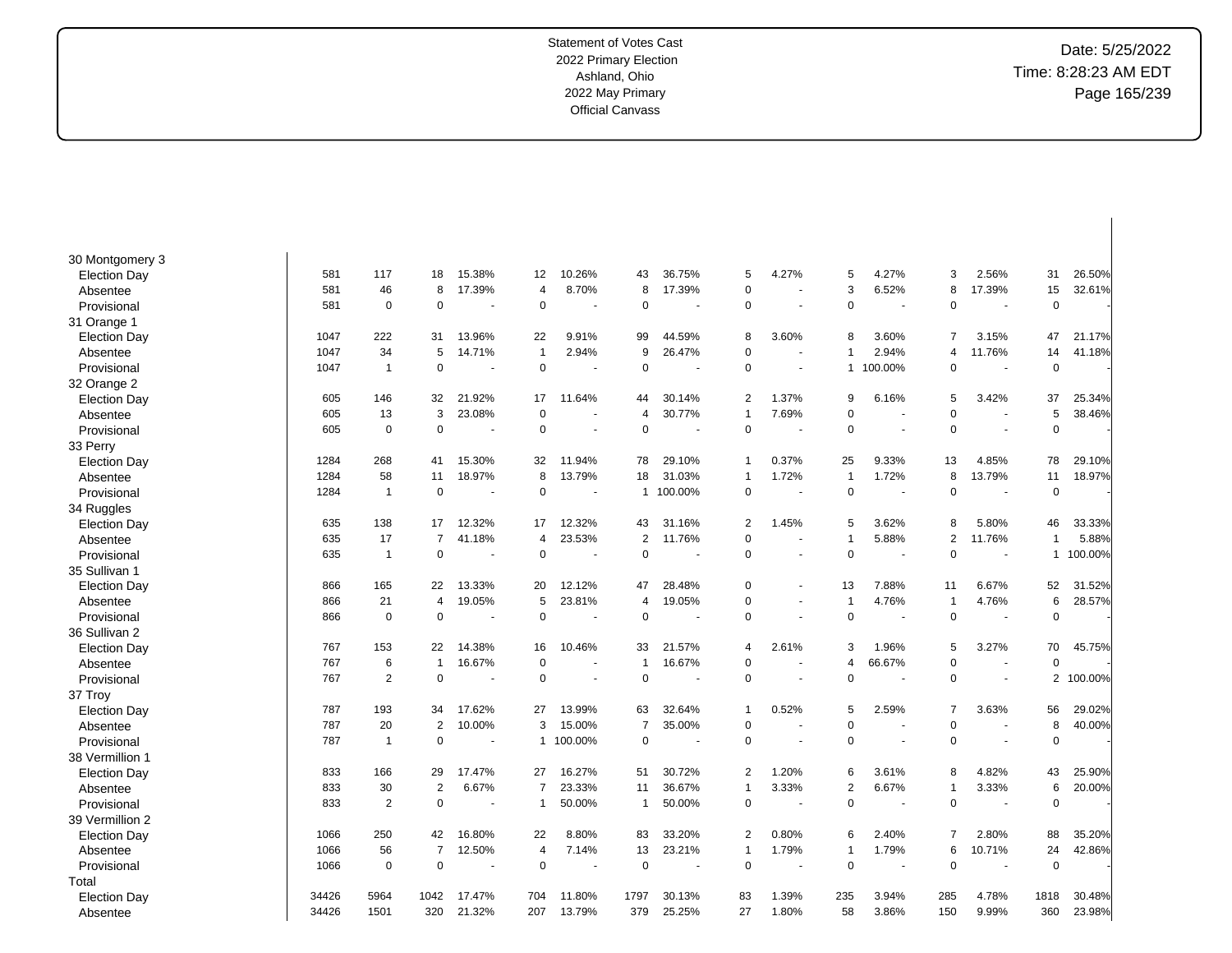| <b>Statement of Votes Cast</b><br>2022 Primary Election<br>Ashland, Ohio<br>2022 May Primary<br><b>Official Canvass</b> | Date: 5/25/2022<br>Time: 8:28:23 AM EDT<br>Page 166/239 |
|-------------------------------------------------------------------------------------------------------------------------|---------------------------------------------------------|
|                                                                                                                         |                                                         |

 $\mathbf{I}$ 

| Provisional | 34426 |      |      | 11.11% |     | 16.67% | 14   | 25.93% |     | 1.85% |     | 3.70% |     | 5.56% | 19   | 35.19% |
|-------------|-------|------|------|--------|-----|--------|------|--------|-----|-------|-----|-------|-----|-------|------|--------|
| Total       | 34426 | 7519 | 1368 | 18.19% | 920 | 12.24% | 2190 | 29.13% | 111 | . 48% | 295 | 3.92% | 438 | 5.83% | 2197 | 29.22% |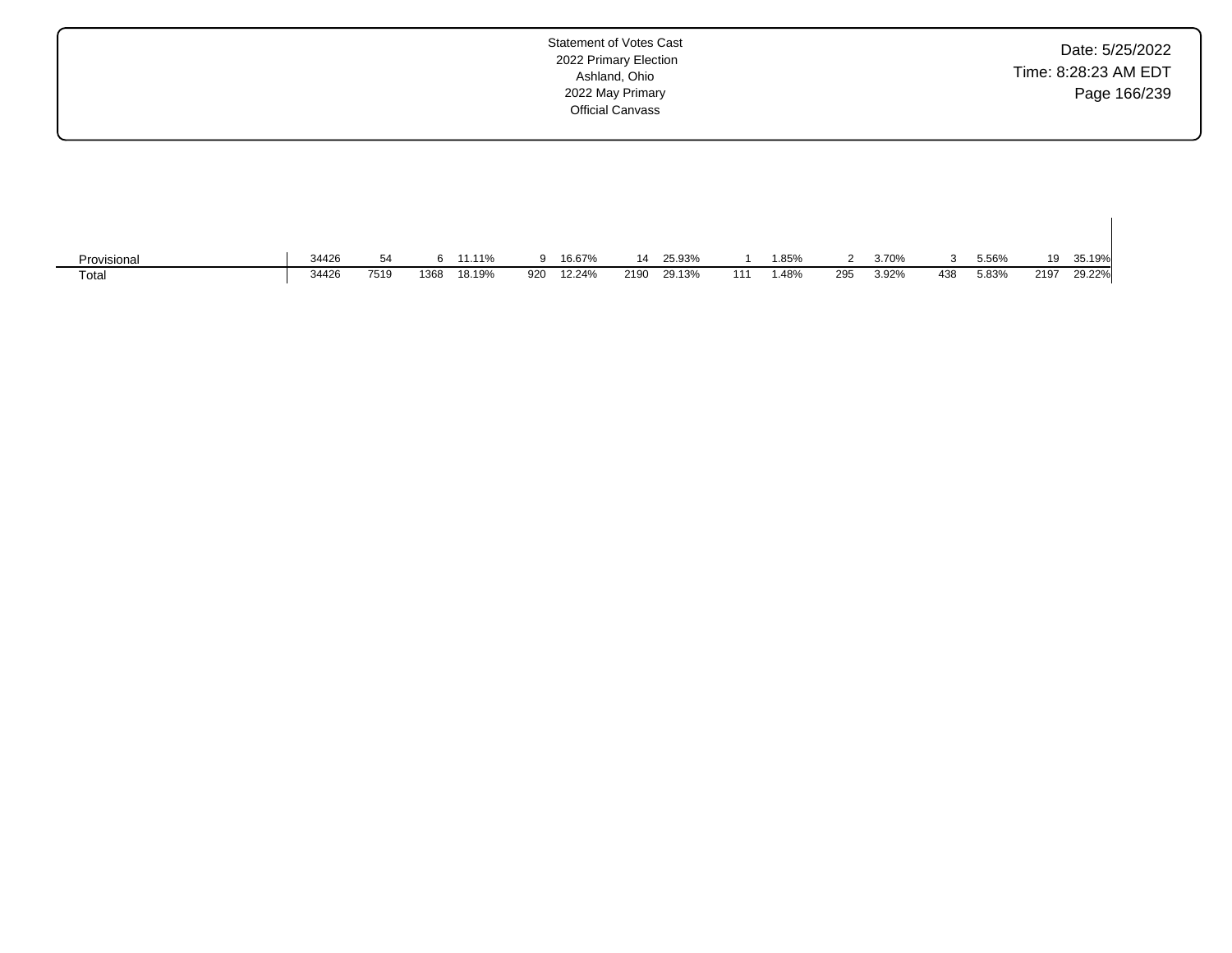Date: 5/25/2022 Time: 8:28:23 AM EDT Page 167/239

|                          | Turnout |                |                       | US Rep Congress - 4th District<br>(REPUBLICAN) |                |                |         |  |  |
|--------------------------|---------|----------------|-----------------------|------------------------------------------------|----------------|----------------|---------|--|--|
|                          | Reg.    | <b>Ballots</b> | %                     | Reg.                                           | Total          |                |         |  |  |
|                          | Voters  | Cast           | <b>Turnout Voters</b> |                                                | Votes          | Jim Jordan     |         |  |  |
| <b>Jurisdiction Wide</b> |         |                |                       |                                                |                |                |         |  |  |
| 01 Ashland City 1-A      |         |                |                       |                                                |                |                |         |  |  |
| <b>Election Day</b>      | 910     | 149            | 16.37%                | 910                                            | 110            | 110            | 100.00% |  |  |
| Absentee                 | 910     | 143            | 15.71%                | 910                                            | 88             | 88             | 100.00% |  |  |
| Provisional              | 910     | 3              | 0.33%                 | 910                                            | 3              | 3              | 100.00% |  |  |
| 02 Ashland City 1-B      |         |                |                       |                                                |                |                |         |  |  |
| <b>Election Day</b>      | 1070    | 166            | 15.51%                | 1070                                           | 115            | 115            | 100.00% |  |  |
| Absentee                 | 1070    | 127            | 11.87%                | 1070                                           | 71             | 71             | 100.00% |  |  |
| Provisional              | 1070    | 1              | 0.09%                 | 1070                                           | $\Omega$       | 0              |         |  |  |
| 03 Ashland City 1-C      |         |                |                       |                                                |                |                |         |  |  |
| <b>Election Day</b>      | 1059    | 210            | 19.83%                | 1059                                           | 153            | 153            | 100.00% |  |  |
| Absentee                 | 1059    | 96             | 9.07%                 | 1059                                           | 54             | 54             | 100.00% |  |  |
| Provisional              | 1059    | $\overline{4}$ | 0.38%                 | 1059                                           | 4              | 4              | 100.00% |  |  |
| 04 Ashland City 1-D      |         |                |                       |                                                |                |                |         |  |  |
| <b>Election Day</b>      | 686     | 162            | 23.62%                | 686                                            | 132            | 132            | 100.00% |  |  |
| Absentee                 | 686     | 103            | 15.01%                | 686                                            | 64             | 64             | 100.00% |  |  |
| Provisional              | 686     |                |                       | 686                                            | 0              | $\mathbf 0$    |         |  |  |
| 05 Ashland City 2-A      |         |                |                       |                                                |                |                |         |  |  |
| <b>Election Day</b>      | 926     | 127            | 13.71%                | 926                                            | 101            | 101            | 100.00% |  |  |
| Absentee                 | 926     | 79             | 8.53%                 | 926                                            | 55             | 55             | 100.00% |  |  |
| Provisional              | 926     | $\overline{2}$ | 0.22%                 | 926                                            | 1              | 1              | 100.00% |  |  |
| 06 Ashland City 2-B      |         |                |                       |                                                |                |                |         |  |  |
| <b>Election Day</b>      | 1132    | 157            | 13.87%                | 1132                                           | 87             | 87             | 100.00% |  |  |
| Absentee                 | 1132    | 70             | 6.18%                 | 1132                                           | 53             | 53             | 100.00% |  |  |
| Provisional              | 1132    | $\blacksquare$ |                       | 1132                                           | 0              | $\mathbf 0$    |         |  |  |
| 07 Ashland City 2-C      |         |                |                       |                                                |                |                |         |  |  |
| <b>Election Day</b>      | 969     | 165            | 17.03%                | 969                                            | 122            | 122            | 100.00% |  |  |
| Absentee                 | 969     | 75             | 7.74%                 | 969                                            | 43             | 43             | 100.00% |  |  |
| Provisional              | 969     | 1              | 0.10%                 | 969                                            | 0              | 0              |         |  |  |
| 08 Ashland City 3-A      |         |                |                       |                                                |                |                |         |  |  |
| <b>Election Day</b>      | 763     | 121            | 15.86%                | 763                                            | 84             | 84             | 100.00% |  |  |
| Absentee                 | 763     | 36             | 4.72%                 | 763                                            | 25             | 25             | 100.00% |  |  |
| Provisional              | 763     | 2              | 0.26%                 | 763                                            | $\overline{2}$ | $\overline{2}$ | 100.00% |  |  |
| 09 Ashland City 3-B      |         |                |                       |                                                |                |                |         |  |  |
| <b>Election Day</b>      | 960     | 142            | 14.79%                | 960                                            | 103            | 103            | 100.00% |  |  |
| Absentee                 | 960     | 68             | 7.08%                 | 960                                            | 40             | 40             | 100.00% |  |  |
| Provisional              | 960     | $\overline{2}$ | 0.21%                 | 960                                            | 1              | 1              | 100.00% |  |  |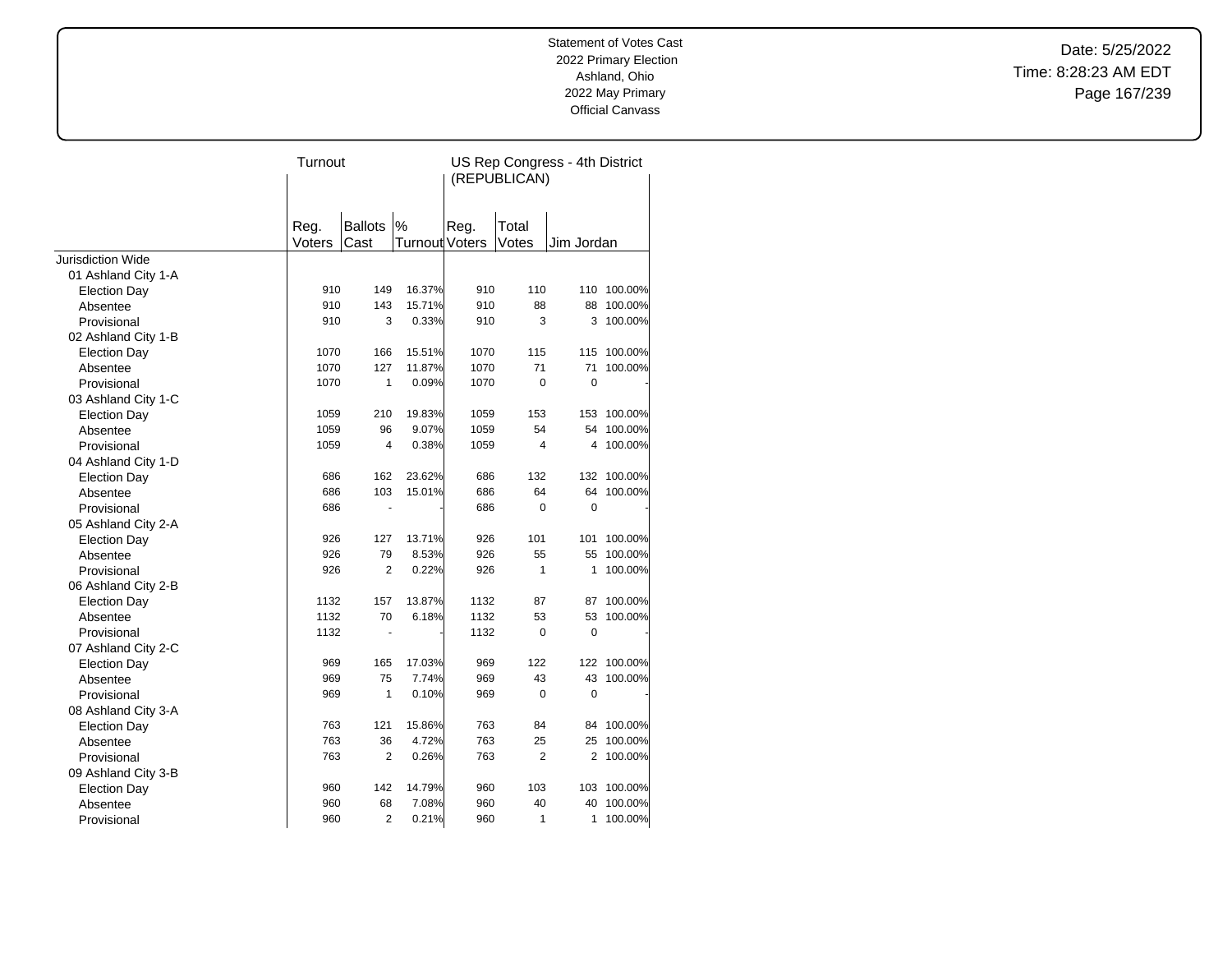Date: 5/25/2022 Time: 8:28:23 AM EDT Page 168/239

|                     | Turnout |                       |                | US Rep Congress - 4th District<br>(REPUBLICAN) |                         |                |             |  |
|---------------------|---------|-----------------------|----------------|------------------------------------------------|-------------------------|----------------|-------------|--|
|                     |         |                       |                |                                                |                         |                |             |  |
|                     |         |                       |                |                                                |                         |                |             |  |
|                     | Reg.    | <b>Ballots</b>        | $\%$           | Reg.                                           | Total                   |                |             |  |
|                     | Voters  | Cast                  | Turnout Voters |                                                | Votes                   | Jim Jordan     |             |  |
| 10 Ashland City 3-C |         |                       |                |                                                |                         |                |             |  |
| <b>Election Day</b> | 940     | 147                   | 15.64%         | 940                                            | 108                     | 108            | 100.00%     |  |
| Absentee            | 940     | 135                   | 14.36%         | 940                                            | 77                      | 77             | 100.00%     |  |
| Provisional         | 940     | 5                     | 0.53%          | 940                                            | $\overline{\mathbf{4}}$ | 4              | 100.00%     |  |
| 11 Ashland City 3-D |         |                       |                |                                                |                         |                |             |  |
| <b>Election Day</b> | 660     | 71                    | 10.76%         | 660                                            | 48                      | 48             | 100.00%     |  |
| Absentee            | 660     | 18                    | 2.73%          | 660                                            | 15                      | 15             | 100.00%     |  |
| Provisional         | 660     | $\mathbf{1}$          | 0.15%          | 660                                            | $\mathbf 0$             | $\mathbf 0$    |             |  |
| 12 Ashland City 4-A |         |                       |                |                                                |                         |                |             |  |
| <b>Election Day</b> | 862     | 82                    | 9.51%          | 862                                            | 52                      | 52             | 100.00%     |  |
| Absentee            | 862     | 38                    | 4.41%          | 862                                            | 19                      | 19             | 100.00%     |  |
| Provisional         | 862     | $\tilde{\phantom{a}}$ |                | 862                                            | $\mathbf 0$             | $\mathbf 0$    |             |  |
| 13 Ashland City 4-B |         |                       |                |                                                |                         |                |             |  |
| <b>Election Day</b> | 619     | 55                    | 8.89%          | 619                                            | 39                      | 39             | 100.00%     |  |
| Absentee            | 619     | 21                    | 3.39%          | 619                                            | 9                       | 9              | 100.00%     |  |
| Provisional         | 619     | $\mathbf{1}$          | 0.16%          | 619                                            | $\Omega$                | $\Omega$       |             |  |
| 14 Ashland City 4-C |         |                       |                |                                                |                         |                |             |  |
| <b>Election Day</b> | 909     | 98                    | 10.78%         | 909                                            | 74                      | 74             | 100.00%     |  |
| Absentee            | 909     | 29                    | 3.19%          | 909                                            | 19                      | 19             | 100.00%     |  |
| Provisional         | 909     | $\ddot{\phantom{1}}$  |                | 909                                            | $\mathbf 0$             | $\mathbf 0$    |             |  |
| 15 Clear Creek      |         |                       |                |                                                |                         |                |             |  |
| <b>Election Day</b> | 1276    | 292                   | 22.88%         | 1276                                           | 213                     | 213            | 100.00%     |  |
| Absentee            | 1276    | 64                    | 5.02%          | 1276                                           | 41                      | 41             | 100.00%     |  |
| Provisional         | 1276    | 6                     | 0.47%          | 1276                                           | 4                       | 4              | 100.00%     |  |
| 16 Loudonville 1    |         |                       |                |                                                |                         |                |             |  |
| <b>Election Day</b> | 1334    | 309                   | 23.16%         | 1334                                           | 212                     |                | 212 100.00% |  |
| Absentee            | 1334    | 39                    | 2.92%          | 1334                                           | 16                      | 16             | 100.00%     |  |
| Provisional         | 1334    | 6                     | 0.45%          | 1334                                           | $\overline{2}$          | $\overline{2}$ | 100.00%     |  |
| 17 Green 1          |         |                       |                |                                                |                         |                |             |  |
| <b>Election Day</b> | 1124    | 275                   | 24.47%         | 1124                                           | 182                     |                | 182 100.00% |  |
| Absentee            | 1124    | 27                    | 2.40%          | 1124                                           | 20                      | 20             | 100.00%     |  |
| Provisional         | 1124    |                       |                | 1124                                           | $\pmb{0}$               | $\pmb{0}$      |             |  |
| 18 Green 2          |         |                       |                |                                                |                         |                |             |  |
| <b>Election Day</b> | 597     | 150                   | 25.13%         | 597                                            | 84                      | 84             | 100.00%     |  |
| Absentee            | 597     | 29                    | 4.86%          | 597                                            | 19                      | 19             | 100.00%     |  |
| Provisional         | 597     | ÷,                    |                | 597                                            | $\mathbf 0$             | 0              |             |  |
| 19 Loudonville 2    |         |                       |                |                                                |                         |                |             |  |
| <b>Election Day</b> | 1118    | 258                   | 23.08%         | 1118                                           | 163                     | 163            | 100.00%     |  |
| Absentee            | 1118    | 42                    | 3.76%          | 1118                                           | 20                      | 20             | 100.00%     |  |
| Provisional         | 1118    | 1                     | 0.09%          | 1118                                           | 1                       | 1              | 100.00%     |  |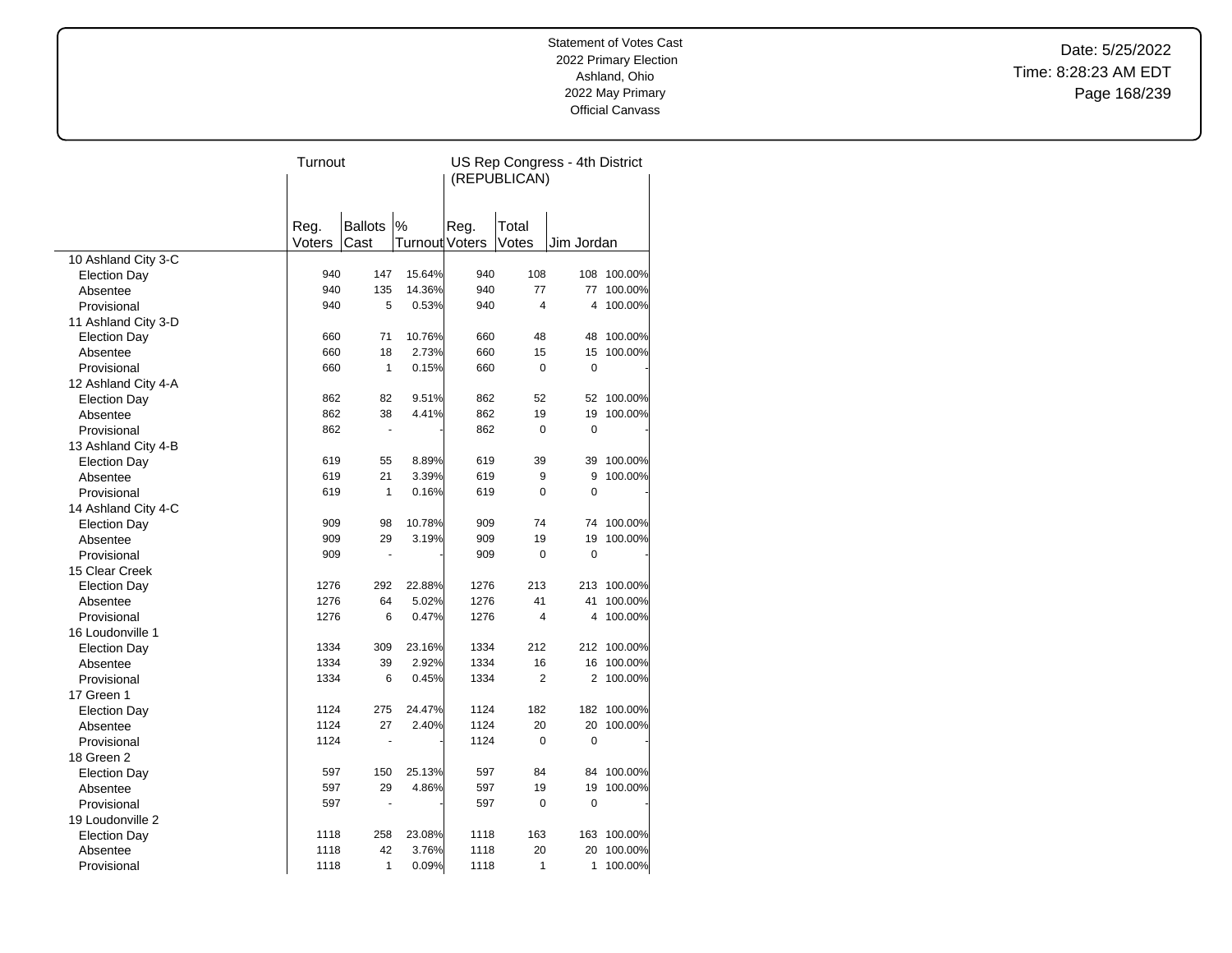Date: 5/25/2022 Time: 8:28:23 AM EDT Page 169/239

|                     | Turnout |                |                | US Rep Congress - 4th District<br>(REPUBLICAN) |                |                |         |  |
|---------------------|---------|----------------|----------------|------------------------------------------------|----------------|----------------|---------|--|
|                     |         |                |                |                                                |                |                |         |  |
|                     |         |                |                |                                                |                |                |         |  |
|                     | Reg.    | <b>Ballots</b> | %              | Reg.                                           | Total          |                |         |  |
|                     | Voters  | Cast           | Turnout Voters |                                                | Votes          | Jim Jordan     |         |  |
| 20 Jackson 1        |         |                |                |                                                |                |                |         |  |
| <b>Election Day</b> | 1077    | 210            | 19.50%         | 1077                                           | 128            | 128            | 100.00% |  |
| Absentee            | 1077    | 37             | 3.44%          | 1077                                           | 15             | 15             | 100.00% |  |
| Provisional         | 1077    | 5              | 0.46%          | 1077                                           | 4              | 4              | 100.00% |  |
| 21 Jackson 2        |         |                |                |                                                |                |                |         |  |
| <b>Election Day</b> | 1253    | 313            | 24.98%         | 1253                                           | 217            | 217            | 100.00% |  |
| Absentee            | 1253    | 48             | 3.83%          | 1253                                           | 32             | 32             | 100.00% |  |
| Provisional         | 1253    | 2              | 0.16%          | 1253                                           | 2              | $\overline{2}$ | 100.00% |  |
| 22 Lake             |         |                |                |                                                |                |                |         |  |
| <b>Election Day</b> | 423     | 122            | 28.84%         | 423                                            | 85             | 85             | 100.00% |  |
| Absentee            | 423     | 13             | 3.07%          | 423                                            | 6              | 6              | 100.00% |  |
| Provisional         | 423     |                |                | 423                                            | 0              | $\mathbf 0$    |         |  |
| 23 Mifflin          |         |                |                |                                                |                |                |         |  |
| <b>Election Day</b> | 906     | 225            | 24.83%         | 906                                            | 158            | 158            | 100.00% |  |
| Absentee            | 906     | 43             | 4.75%          | 906                                            | 29             | 29             | 100.00% |  |
| Provisional         | 906     |                |                | 906                                            | $\mathbf 0$    | $\mathbf 0$    |         |  |
| 24 Milton 1         |         |                |                |                                                |                |                |         |  |
| <b>Election Day</b> | 1036    | 251            | 24.23%         | 1036                                           | 189            | 189            | 100.00% |  |
| Absentee            | 1036    | 66             | 6.37%          | 1036                                           | 47             | 47             | 100.00% |  |
| Provisional         | 1036    | 3              | 0.29%          | 1036                                           | $\overline{2}$ | $\overline{2}$ | 100.00% |  |
| 25 Milton 3         |         |                |                |                                                |                |                |         |  |
| <b>Election Day</b> | 509     | 129            | 25.34%         | 509                                            | 102            | 102            | 100.00% |  |
| Absentee            | 509     | 29             | 5.70%          | 509                                            | 23             | 23             | 100.00% |  |
| Provisional         | 509     |                |                | 509                                            | $\Omega$       | $\mathbf 0$    |         |  |
| 26 Jeromesville     |         |                |                |                                                |                |                |         |  |
| <b>Election Day</b> | 334     | 69             | 20.66%         | 334                                            | 48             | 48             | 100.00% |  |
| Absentee            | 334     | 5              | 1.50%          | 334                                            | 5              | 5              | 100.00% |  |
| Provisional         | 334     | 1              | 0.30%          | 334                                            | 0              | 0              |         |  |
| 27 Mohican          |         |                |                |                                                |                |                |         |  |
| <b>Election Day</b> | 1053    | 261            | 24.79%         | 1053                                           | 199            | 199            | 100.00% |  |
| Absentee            | 1053    | 37             | 3.51%          | 1053                                           | 23             | 23             | 100.00% |  |
| Provisional         | 1053    | 2              | 0.19%          | 1053                                           | 2              | $\overline{2}$ | 100.00% |  |
| 28 Montgomery 1     |         |                |                |                                                |                |                |         |  |
| <b>Election Day</b> | 633     | 121            | 19.12%         | 633                                            | 96             | 96             | 100.00% |  |
| Absentee            | 633     | 57             | 9.00%          | 633                                            | 37             | 37             | 100.00% |  |
| Provisional         | 633     | $\mathbf{1}$   | 0.16%          | 633                                            | 1              | 1              | 100.00% |  |
| 29 Montgomery 2     |         |                |                |                                                |                |                |         |  |
| <b>Election Day</b> | 817     | 180            | 22.03%         | 817                                            | 138            | 138            | 100.00% |  |
| Absentee            | 817     | 49             | 6.00%          | 817                                            | 34             | 34             | 100.00% |  |
| Provisional         | 817     | 5              | 0.61%          | 817                                            | 5              | 5              | 100.00% |  |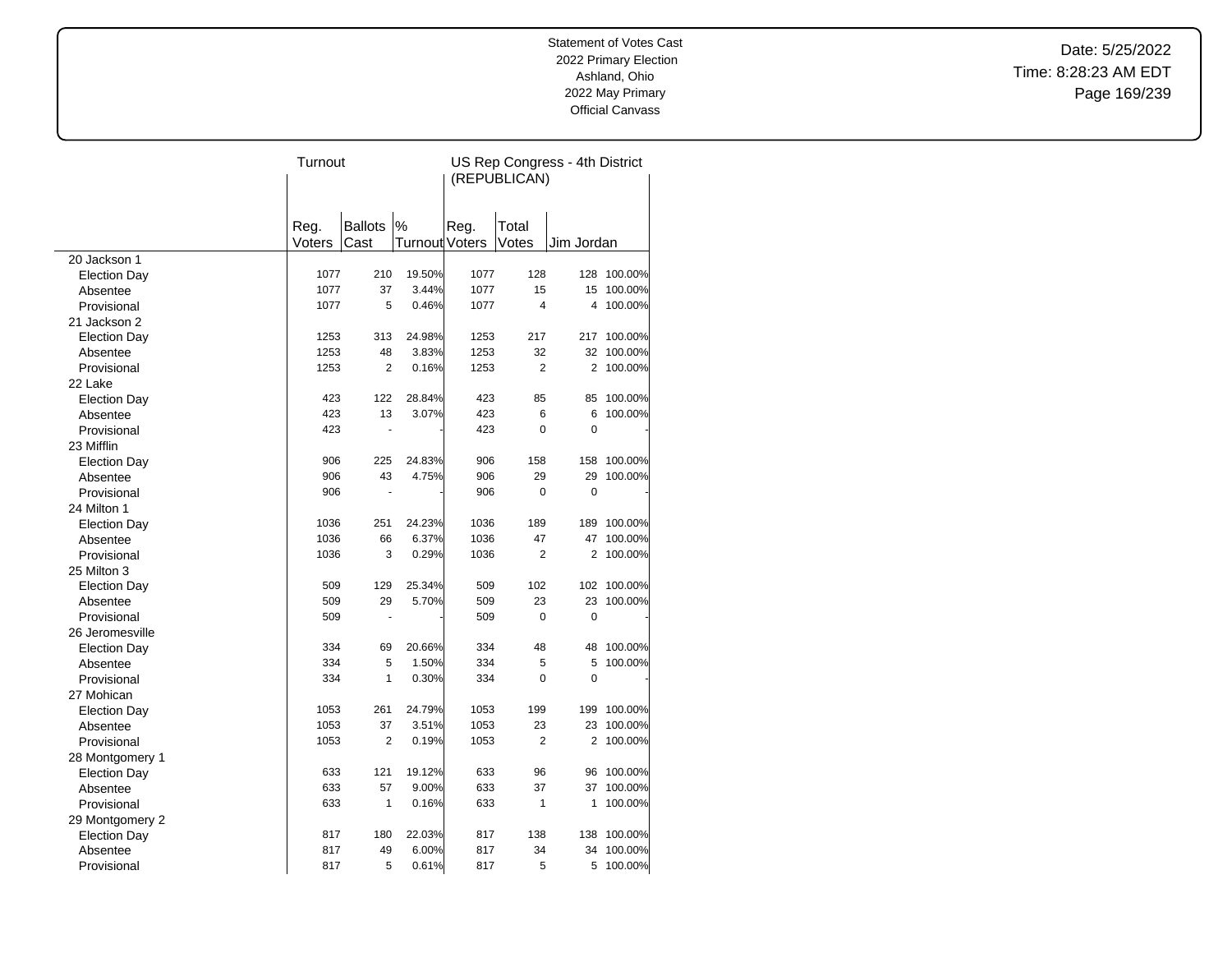Date: 5/25/2022 Time: 8:28:23 AM EDT Page 170/239

| Turnout             |  |                                                        | US Rep Congress - 4th District<br>(REPUBLICAN) |       |            |  |  |
|---------------------|--|--------------------------------------------------------|------------------------------------------------|-------|------------|--|--|
| Reg.<br>Voters Cast |  | $\vert$ Ballots $\vert\%$ Reg.<br>Turnout Voters Votes |                                                | Total | Jim Jordan |  |  |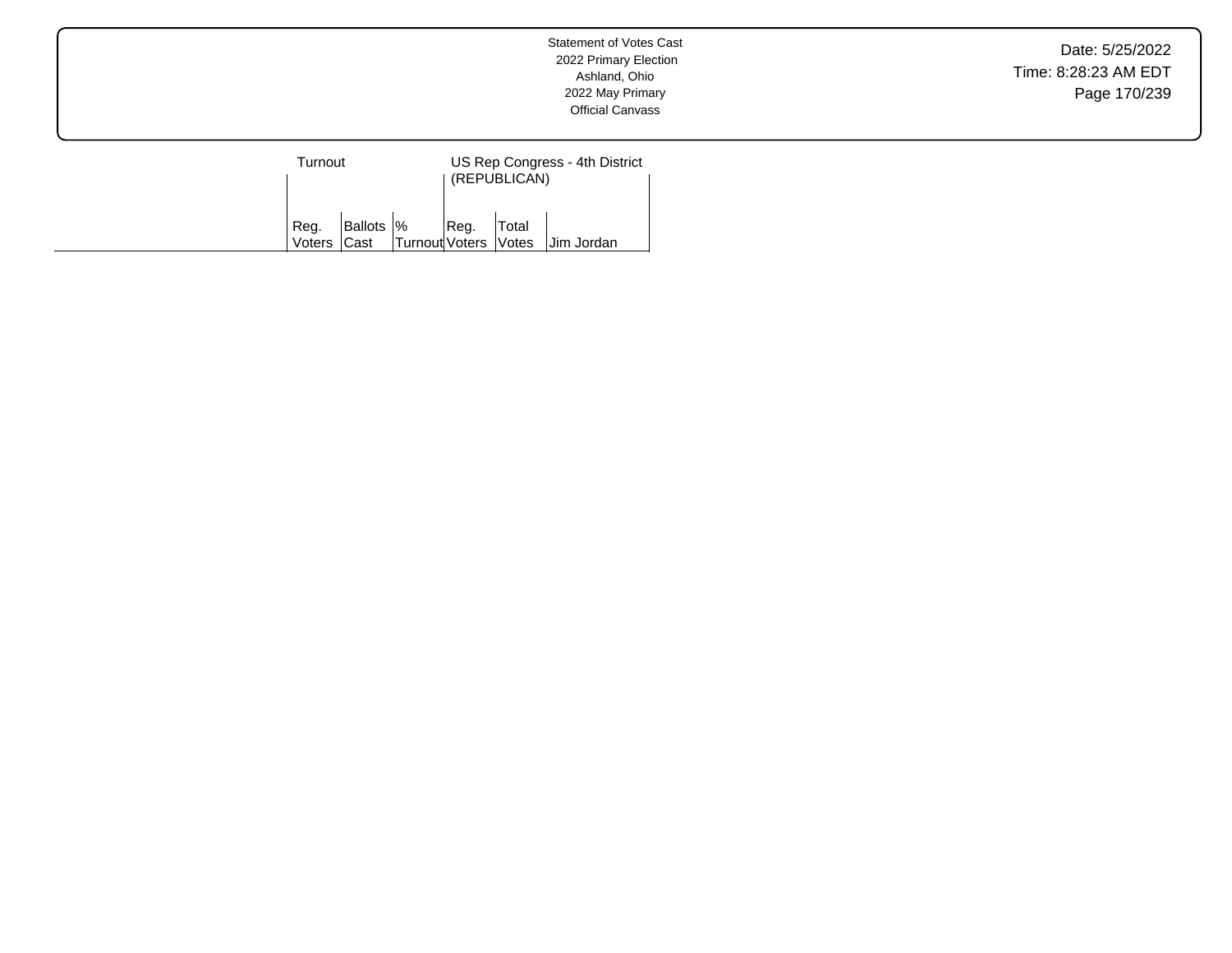Date: 5/25/2022 Time: 8:28:23 AM EDT Page 171/239

| 30 Montgomery 3     |       |                      |        |       |                |      |         |
|---------------------|-------|----------------------|--------|-------|----------------|------|---------|
| <b>Election Day</b> | 581   | 131                  | 22.55% | 581   | 100            | 100  | 100.00% |
| Absentee            | 581   | 51                   | 8.78%  | 581   | 37             | 37   | 100.00% |
| Provisional         | 581   | ÷.                   |        | 581   | 0              | 0    |         |
| 31 Orange 1         |       |                      |        |       |                |      |         |
| <b>Election Day</b> | 1047  | 273                  | 26.07% | 1047  | 199            | 199  | 100.00% |
| Absentee            | 1047  | 48                   | 4.58%  | 1047  | 31             | 31   | 100.00% |
| Provisional         | 1047  | 3                    | 0.29%  | 1047  | $\overline{2}$ | 2    | 100.00% |
| 32 Orange 2         |       |                      |        |       |                |      |         |
| <b>Election Day</b> | 605   | 184                  | 30.41% | 605   | 118            | 118  | 100.00% |
| Absentee            | 605   | 19                   | 3.14%  | 605   | 13             | 13   | 100.00% |
| Provisional         | 605   | ä,                   |        | 605   | 0              | 0    |         |
| 33 Perry            |       |                      |        |       |                |      |         |
| <b>Election Day</b> | 1284  | 304                  | 23.68% | 1284  | 223            | 223  | 100.00% |
| Absentee            | 1284  | 71                   | 5.53%  | 1284  | 49             | 49   | 100.00% |
| Provisional         | 1284  | 1                    | 0.08%  | 1284  | $\mathbf{1}$   | 1    | 100.00% |
| 34 Ruggles          |       |                      |        |       |                |      |         |
| <b>Election Day</b> | 635   | 167                  | 26.30% | 635   | 118            | 118  | 100.00% |
| Absentee            | 635   | 21                   | 3.31%  | 635   | 13             | 13   | 100.00% |
| Provisional         | 635   | 1                    | 0.16%  | 635   | $\mathbf{1}$   | 1    | 100.00% |
| 35 Sullivan 1       |       |                      |        |       |                |      |         |
| <b>Election Day</b> | 866   | 195                  | 22.52% | 866   | 143            | 143  | 100.00% |
| Absentee            | 866   | 24                   | 2.77%  | 866   | 18             | 18   | 100.00% |
| Provisional         | 866   | $\ddot{\phantom{1}}$ |        | 866   | 0              | 0    |         |
| 36 Sullivan 2       |       |                      |        |       |                |      |         |
| <b>Election Day</b> | 767   | 181                  | 23.60% | 767   | 128            | 128  | 100.00% |
| Absentee            | 767   | 14                   | 1.83%  | 767   | 6              | 6    | 100.00% |
| Provisional         | 767   | 3                    | 0.39%  | 767   | $\overline{2}$ | 2    | 100.00% |
| 37 Troy             |       |                      |        |       |                |      |         |
| <b>Election Day</b> | 787   | 244                  | 31.00% | 787   | 165            | 165  | 100.00% |
| Absentee            | 787   | 27                   | 3.43%  | 787   | 14             | 14   | 100.00% |
| Provisional         | 787   | 1                    | 0.13%  | 787   | 1              | 1    | 100.00% |
| 38 Vermillion 1     |       |                      |        |       |                |      |         |
| <b>Election Day</b> | 833   | 186                  | 22.33% | 833   | 138            | 138  | 100.00% |
| Absentee            | 833   | 42                   | 5.04%  | 833   | 23             | 23   | 100.00% |
| Provisional         | 833   | $\overline{2}$       | 0.24%  | 833   | $\overline{2}$ | 2    | 100.00% |
| 39 Vermillion 2     |       |                      |        |       |                |      |         |
| <b>Election Day</b> | 1066  | 276                  | 25.89% | 1066  | 213            | 213  | 100.00% |
| Absentee            | 1066  | 63                   | 5.91%  | 1066  | 46             | 46   | 100.00% |
| Provisional         | 1066  | ÷,                   |        | 1066  | 0              | 0    |         |
| Total               |       |                      |        |       |                |      |         |
| <b>Election Day</b> | 34426 | 7158                 | 20.79% | 34426 | 5087           | 5087 | 100.00% |
| Absentee            | 34426 | 2003                 | 5.82%  | 34426 | 1249           | 1249 | 100.00% |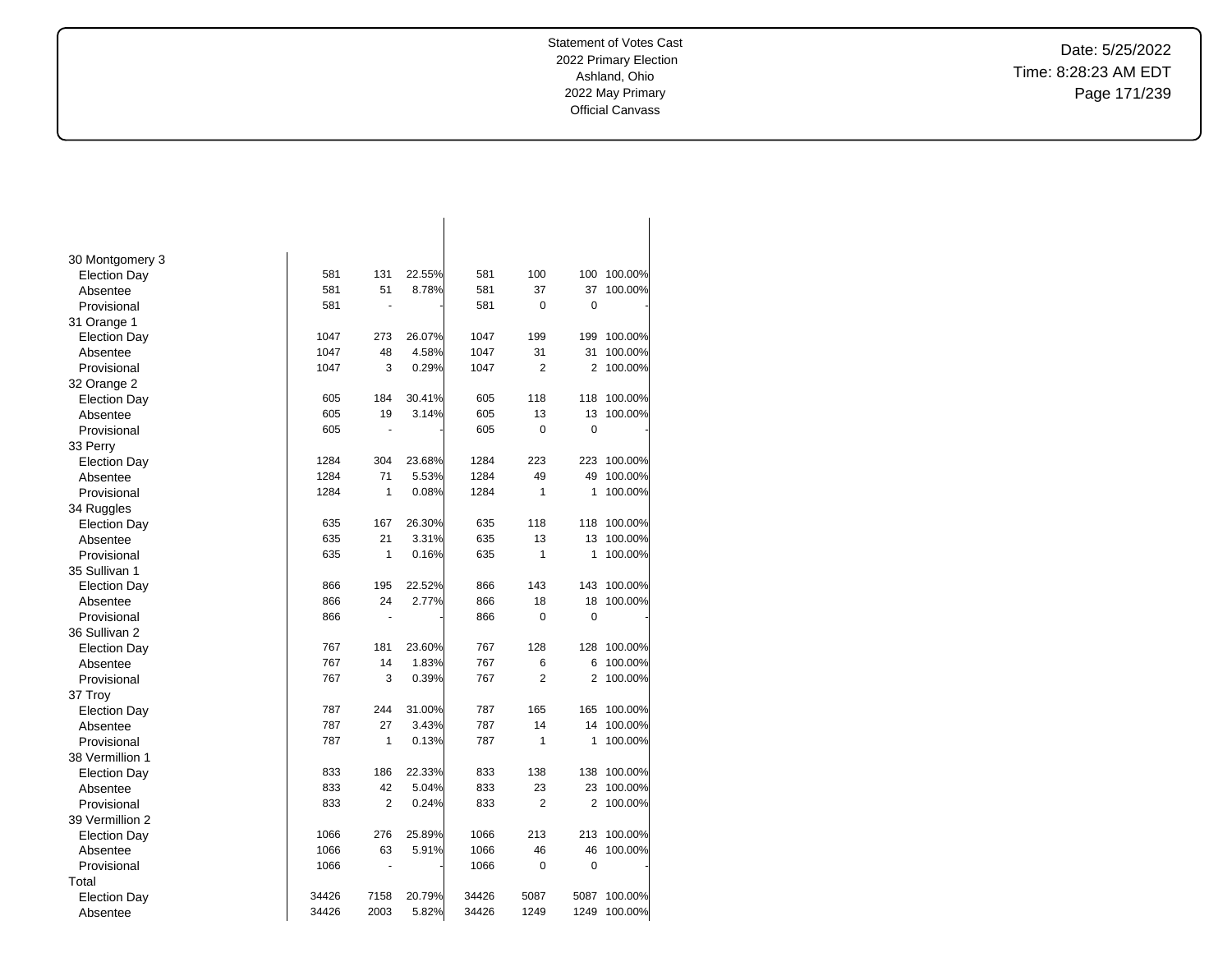Date: 5/25/2022 Time: 8:28:23 AM EDT Page 172/239

| Provisional | 34426 | 65   | 0.19%  | 34426 | 47   | 47   | 100.00% |
|-------------|-------|------|--------|-------|------|------|---------|
| $\tau$ otal | 34426 | 9226 | 26.80% | 34426 | 6383 | 6383 | 100.00% |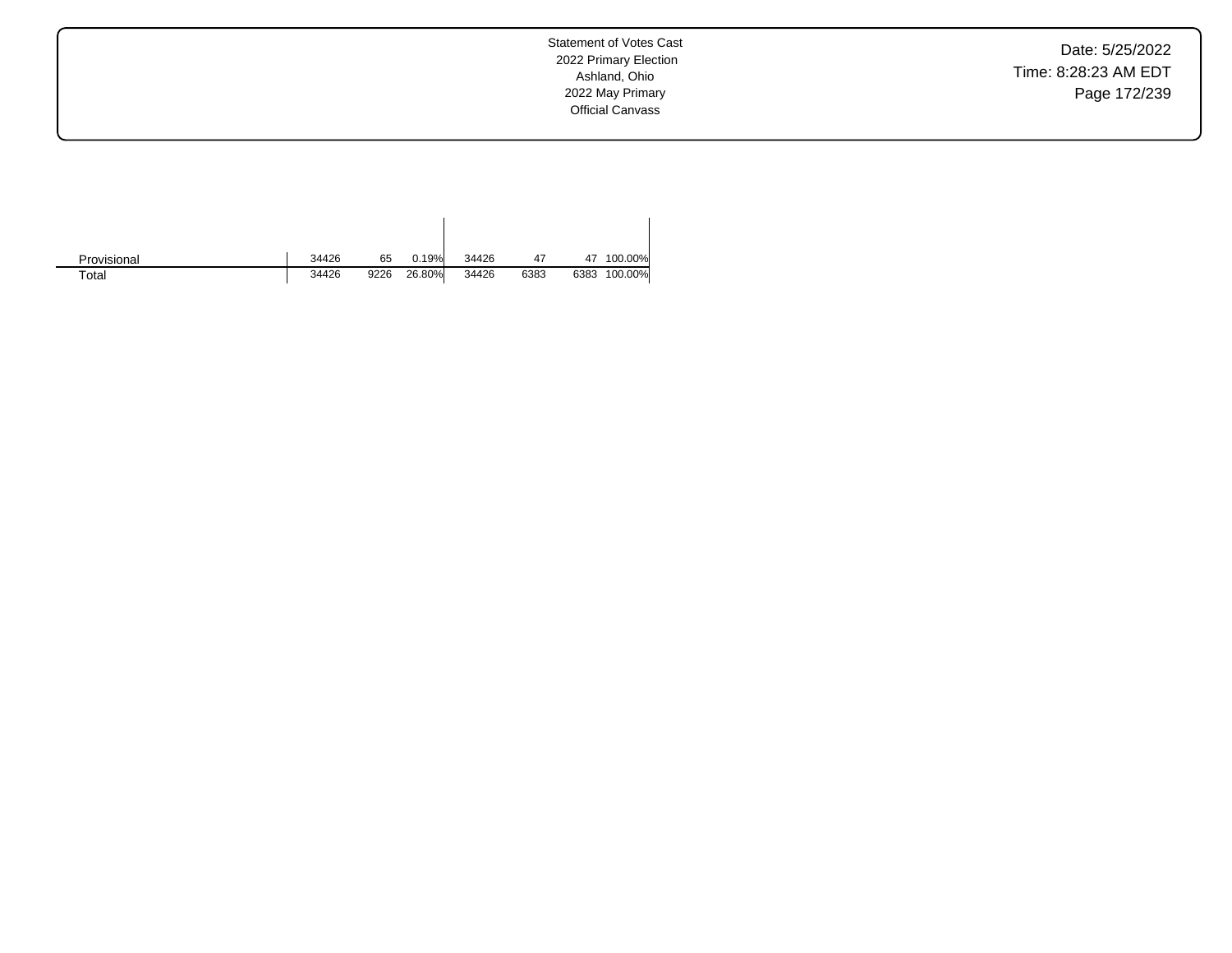Date: 5/25/2022 Time: 8:28:23 AM EDT Page 173/239

|                          | Turnout |                |                       | Court of Appeals Judge - 5th (FTC 2-9-2023)<br>(REPUBLICAN) |                |              |           |              |           |
|--------------------------|---------|----------------|-----------------------|-------------------------------------------------------------|----------------|--------------|-----------|--------------|-----------|
|                          |         |                |                       |                                                             |                |              |           |              |           |
|                          |         |                |                       |                                                             |                |              |           |              |           |
|                          | Reg.    | Ballots        | $\frac{9}{6}$         | Reg.                                                        | Total          |              |           |              |           |
|                          | Voters  | Cast           | <b>Turnout Voters</b> |                                                             | Votes          | Jeff Furr    |           | Andrew King  |           |
| <b>Jurisdiction Wide</b> |         |                |                       |                                                             |                |              |           |              |           |
| 01 Ashland City 1-A      |         |                |                       |                                                             |                |              |           |              |           |
| <b>Election Day</b>      | 910     | 149            | 16.37%                | 910                                                         | 91             | 29           | 31.87%    | 62           | 68.13%    |
| Absentee                 | 910     | 143            | 15.71%                | 910                                                         | 69             | 25           | 36.23%    | 44           | 63.77%    |
| Provisional              | 910     | 3              | 0.33%                 | 910                                                         | $\mathbf{1}$   | $\mathbf 0$  |           | 1            | 100.00%   |
| 02 Ashland City 1-B      |         |                |                       |                                                             |                |              |           |              |           |
| <b>Election Day</b>      | 1070    | 166            | 15.51%                | 1070                                                        | 89             | 30           | 33.71%    | 59           | 66.29%    |
| Absentee                 | 1070    | 127            | 11.87%                | 1070                                                        | 71             | 16           | 22.54%    | 55           | 77.46%    |
| Provisional              | 1070    | $\mathbf{1}$   | 0.09%                 | 1070                                                        | $\mathbf{1}$   | $\Omega$     |           | $\mathbf{1}$ | 100.00%   |
| 03 Ashland City 1-C      |         |                |                       |                                                             |                |              |           |              |           |
| <b>Election Day</b>      | 1059    | 210            | 19.83%                | 1059                                                        | 129            | 42           | 32.56%    | 87           | 67.44%    |
| Absentee                 | 1059    | 96             | 9.07%                 | 1059                                                        | 48             | 19           | 39.58%    | 29           | 60.42%    |
| Provisional              | 1059    | $\overline{4}$ | 0.38%                 | 1059                                                        | 3              | $\mathbf{1}$ | 33.33%    | 2            | 66.67%    |
| 04 Ashland City 1-D      |         |                |                       |                                                             |                |              |           |              |           |
| <b>Election Day</b>      | 686     | 162            | 23.62%                | 686                                                         | 105            | 33           | 31.43%    | 72           | 68.57%    |
| Absentee                 | 686     | 103            | 15.01%                | 686                                                         | 62             | 18           | 29.03%    | 44           | 70.97%    |
| Provisional              | 686     |                |                       | 686                                                         | $\mathbf 0$    | $\mathbf 0$  |           | $\mathbf 0$  |           |
| 05 Ashland City 2-A      |         |                |                       |                                                             |                |              |           |              |           |
| Election Day             | 926     | 127            | 13.71%                | 926                                                         | 89             | 29           | 32.58%    | 60           | 67.42%    |
| Absentee                 | 926     | 79             | 8.53%                 | 926                                                         | 47             | 18           | 38.30%    | 29           | 61.70%    |
| Provisional              | 926     | $\overline{2}$ | 0.22%                 | 926                                                         | $\mathbf{1}$   | $\mathbf 0$  |           | 1            | 100.00%   |
| 06 Ashland City 2-B      |         |                |                       |                                                             |                |              |           |              |           |
| <b>Election Day</b>      | 1132    | 157            | 13.87%                | 1132                                                        | 79             | 21           | 26.58%    | 58           | 73.42%    |
| Absentee                 | 1132    | 70             | 6.18%                 | 1132                                                        | 46             | 18           | 39.13%    | 28           | 60.87%    |
| Provisional              | 1132    |                |                       | 1132                                                        | $\mathbf 0$    | $\mathbf 0$  |           | $\mathbf 0$  |           |
| 07 Ashland City 2-C      |         |                |                       |                                                             |                |              |           |              |           |
| <b>Election Day</b>      | 969     | 165            | 17.03%                | 969                                                         | 103            | 42           | 40.78%    | 61           | 59.22%    |
| Absentee                 | 969     | 75             | 7.74%                 | 969                                                         | 39             | 13           | 33.33%    | 26           | 66.67%    |
| Provisional              | 969     | $\mathbf{1}$   | 0.10%                 | 969                                                         | $\pmb{0}$      | $\pmb{0}$    |           | $\mathbf 0$  |           |
| 08 Ashland City 3-A      |         |                |                       |                                                             |                |              |           |              |           |
| <b>Election Day</b>      | 763     | 121            | 15.86%                | 763                                                         | 79             | 25           | 31.65%    | 54           | 68.35%    |
| Absentee                 | 763     | 36             | 4.72%                 | 763                                                         | 26             | 10           | 38.46%    | 16           | 61.54%    |
| Provisional              | 763     | 2              | 0.26%                 | 763                                                         | 2              | $\mathbf 0$  | ä,        |              | 2 100.00% |
| 09 Ashland City 3-B      |         |                |                       |                                                             |                |              |           |              |           |
| <b>Election Day</b>      | 960     | 142            | 14.79%                | 960                                                         | 86             | 34           | 39.53%    | 52           | 60.47%    |
| Absentee                 | 960     | 68             | 7.08%                 | 960                                                         | 29             | 14           | 48.28%    | 15           | 51.72%    |
| Provisional              | 960     | $\overline{2}$ | 0.21%                 | 960                                                         | $\overline{2}$ |              | 2 100.00% | $\mathbf 0$  |           |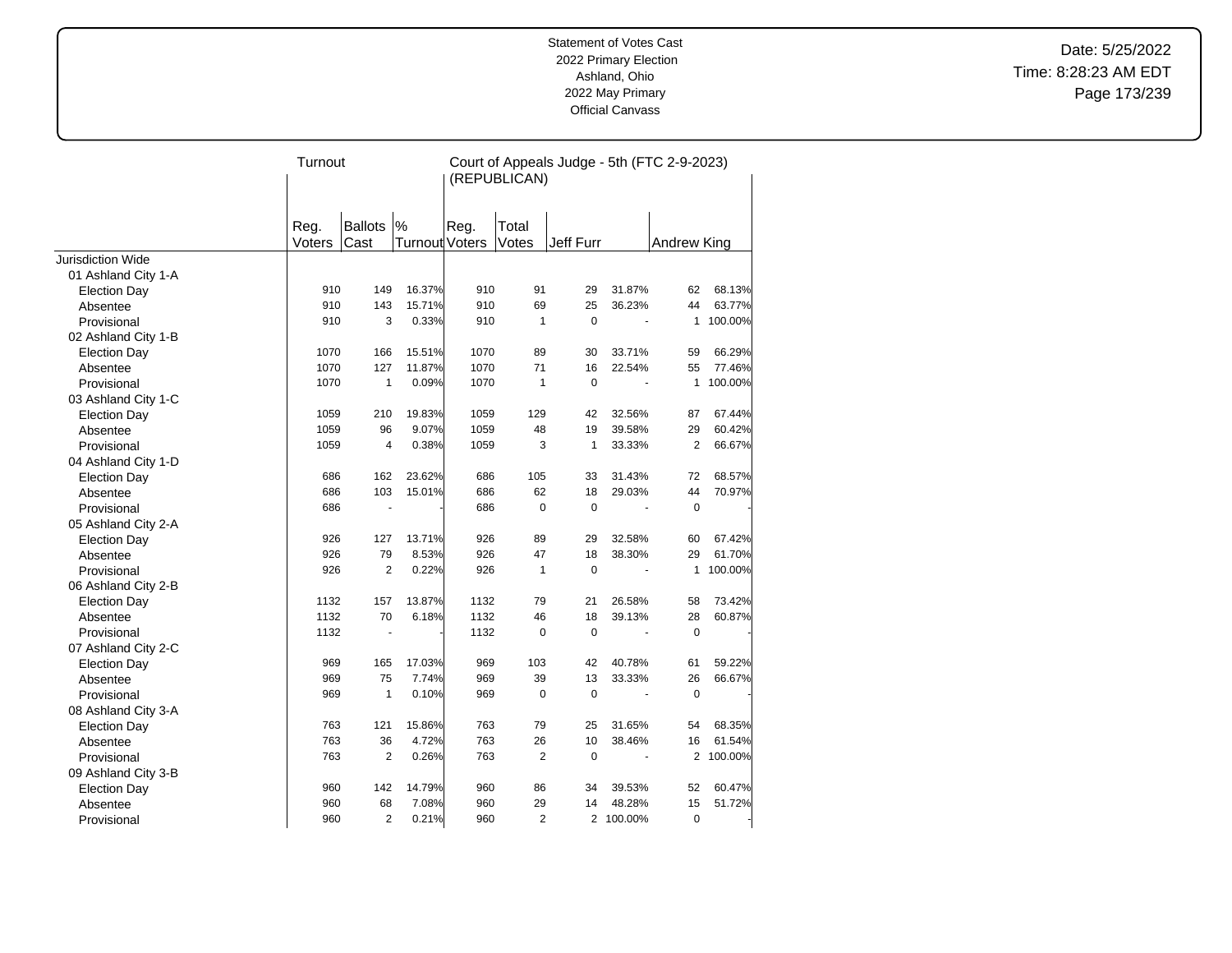Date: 5/25/2022 Time: 8:28:23 AM EDT Page 174/239

|                     | Turnout |                      |                | Court of Appeals Judge - 5th (FTC 2-9-2023)<br>(REPUBLICAN) |                |                |         |                    |           |
|---------------------|---------|----------------------|----------------|-------------------------------------------------------------|----------------|----------------|---------|--------------------|-----------|
|                     |         |                      |                |                                                             |                |                |         |                    |           |
|                     | Reg.    | <b>Ballots</b>       | $\frac{9}{6}$  | Reg.                                                        | Total          |                |         |                    |           |
|                     | Voters  | Cast                 | Turnout Voters |                                                             | Votes          | Jeff Furr      |         | <b>Andrew King</b> |           |
| 10 Ashland City 3-C |         |                      |                |                                                             |                |                |         |                    |           |
| <b>Election Day</b> | 940     | 147                  | 15.64%         | 940                                                         | 85             | 32             | 37.65%  | 53                 | 62.35%    |
| Absentee            | 940     | 135                  | 14.36%         | 940                                                         | 82             | 19             | 23.17%  | 63                 | 76.83%    |
| Provisional         | 940     | 5                    | 0.53%          | 940                                                         | 3              | $\mathbf 0$    |         |                    | 3 100.00% |
| 11 Ashland City 3-D |         |                      |                |                                                             |                |                |         |                    |           |
| <b>Election Day</b> | 660     | 71                   | 10.76%         | 660                                                         | 46             | 24             | 52.17%  | 22                 | 47.83%    |
| Absentee            | 660     | 18                   | 2.73%          | 660                                                         | 13             | 4              | 30.77%  | 9                  | 69.23%    |
| Provisional         | 660     | $\mathbf{1}$         | 0.15%          | 660                                                         | $\mathbf 0$    | $\mathbf 0$    |         | $\mathbf 0$        |           |
| 12 Ashland City 4-A |         |                      |                |                                                             |                |                |         |                    |           |
| <b>Election Day</b> | 862     | 82                   | 9.51%          | 862                                                         | 50             | 13             | 26.00%  | 37                 | 74.00%    |
| Absentee            | 862     | 38                   | 4.41%          | 862                                                         | 15             | $\overline{2}$ | 13.33%  | 13                 | 86.67%    |
| Provisional         | 862     | $\blacksquare$       |                | 862                                                         | $\mathbf 0$    | $\mathbf 0$    |         | $\mathbf 0$        |           |
| 13 Ashland City 4-B |         |                      |                |                                                             |                |                |         |                    |           |
| <b>Election Day</b> | 619     | 55                   | 8.89%          | 619                                                         | 35             | 12             | 34.29%  | 23                 | 65.71%    |
| Absentee            | 619     | 21                   | 3.39%          | 619                                                         | 9              | 5              | 55.56%  | $\overline{4}$     | 44.44%    |
| Provisional         | 619     | $\mathbf{1}$         | 0.16%          | 619                                                         | 0              | $\mathbf 0$    |         | $\mathbf 0$        |           |
| 14 Ashland City 4-C |         |                      |                |                                                             |                |                |         |                    |           |
| <b>Election Day</b> | 909     | 98                   | 10.78%         | 909                                                         | 75             | 24             | 32.00%  | 51                 | 68.00%    |
| Absentee            | 909     | 29                   | 3.19%          | 909                                                         | 16             | $\overline{4}$ | 25.00%  | 12                 | 75.00%    |
| Provisional         | 909     | ÷,                   |                | 909                                                         | $\Omega$       | $\Omega$       |         | $\Omega$           |           |
| 15 Clear Creek      |         |                      |                |                                                             |                |                |         |                    |           |
| <b>Election Day</b> | 1276    | 292                  | 22.88%         | 1276                                                        | 189            | 88             | 46.56%  | 101                | 53.44%    |
| Absentee            | 1276    | 64                   | 5.02%          | 1276                                                        | 38             | 17             | 44.74%  | 21                 | 55.26%    |
| Provisional         | 1276    | 6                    | 0.47%          | 1276                                                        | 3              | $\overline{2}$ | 66.67%  | $\mathbf{1}$       | 33.33%    |
| 16 Loudonville 1    |         |                      |                |                                                             |                |                |         |                    |           |
| <b>Election Day</b> | 1334    | 309                  | 23.16%         | 1334                                                        | 199            | 55             | 27.64%  | 144                | 72.36%    |
| Absentee            | 1334    | 39                   | 2.92%          | 1334                                                        | 14             | $\mathbf{1}$   | 7.14%   | 13                 | 92.86%    |
| Provisional         | 1334    | 6                    | 0.45%          | 1334                                                        | $\overline{2}$ | 1              | 50.00%  | $\mathbf{1}$       | 50.00%    |
| 17 Green 1          |         |                      |                |                                                             |                |                |         |                    |           |
| <b>Election Day</b> | 1124    | 275                  | 24.47%         | 1124                                                        | 169            | 78             | 46.15%  | 91                 | 53.85%    |
| Absentee            | 1124    | 27                   | 2.40%          | 1124                                                        | 13             | 5              | 38.46%  | 8                  | 61.54%    |
| Provisional         | 1124    | ä,                   |                | 1124                                                        | $\mathbf 0$    | $\mathbf 0$    |         | $\mathbf 0$        |           |
| 18 Green 2          |         |                      |                |                                                             |                |                |         |                    |           |
| <b>Election Day</b> | 597     | 150                  | 25.13%         | 597                                                         | 78             | 30             | 38.46%  | 48                 | 61.54%    |
| Absentee            | 597     | 29                   | 4.86%          | 597                                                         | 16             | 4              | 25.00%  | 12                 | 75.00%    |
| Provisional         | 597     | $\ddot{\phantom{1}}$ |                | 597                                                         | $\mathbf 0$    | $\mathbf 0$    |         | $\mathbf 0$        |           |
| 19 Loudonville 2    |         |                      |                |                                                             |                |                |         |                    |           |
| <b>Election Day</b> | 1118    | 258                  | 23.08%         | 1118                                                        | 140            | 53             | 37.86%  | 87                 | 62.14%    |
| Absentee            | 1118    | 42                   | 3.76%          | 1118                                                        | 22             | 8              | 36.36%  | 14                 | 63.64%    |
| Provisional         | 1118    | $\mathbf{1}$         | 0.09%          | 1118                                                        | $\mathbf{1}$   | $\mathbf{1}$   | 100.00% | $\mathbf 0$        |           |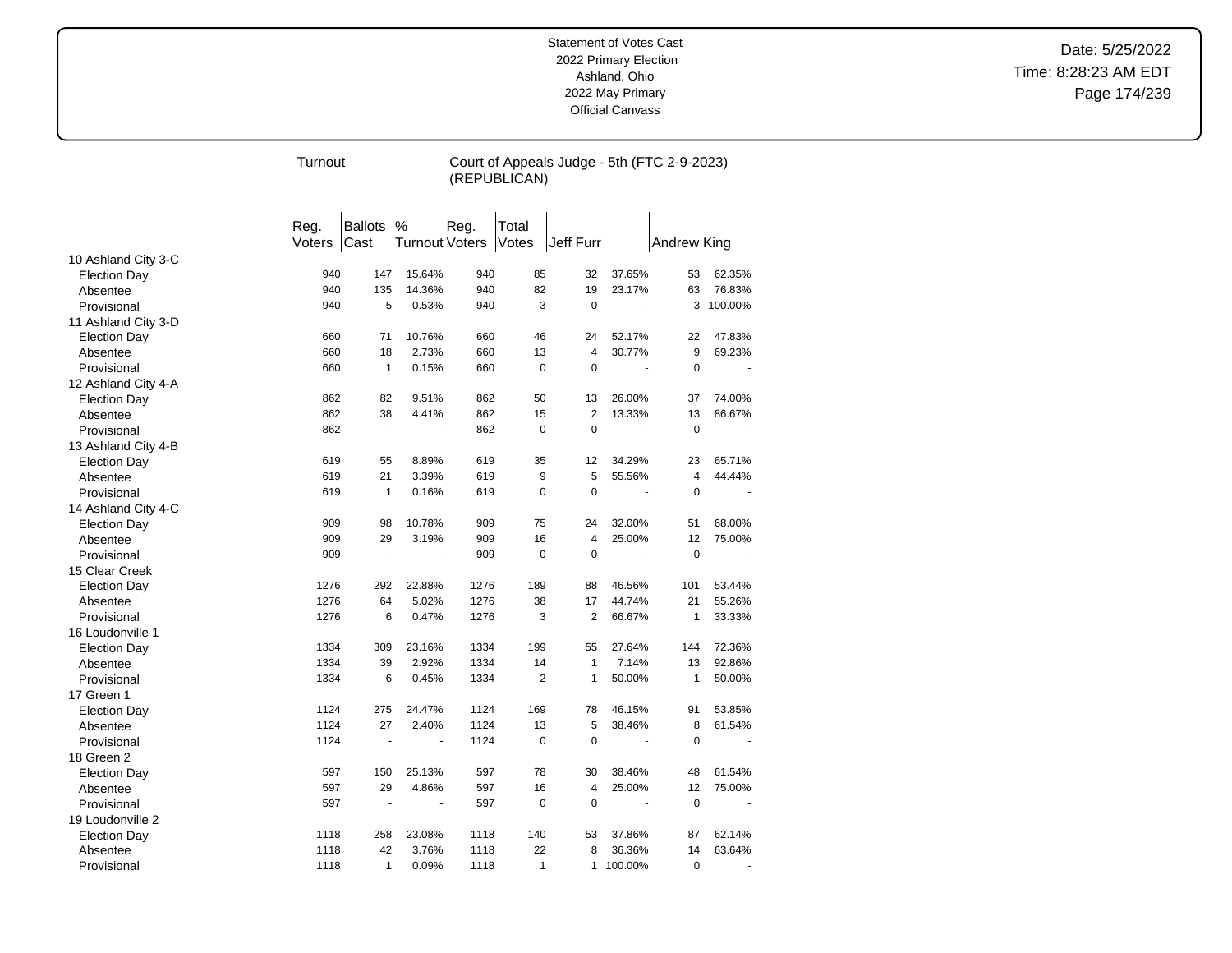Date: 5/25/2022 Time: 8:28:23 AM EDT Page 175/239

|                     | Turnout |                |                | Court of Appeals Judge - 5th (FTC 2-9-2023)<br>(REPUBLICAN) |                |                |                |              |           |
|---------------------|---------|----------------|----------------|-------------------------------------------------------------|----------------|----------------|----------------|--------------|-----------|
|                     |         |                |                |                                                             |                |                |                |              |           |
|                     | Reg.    | <b>Ballots</b> | $\%$           | Reg.                                                        | Total          |                |                |              |           |
|                     | Voters  | Cast           | Turnout Voters |                                                             | Votes          | Jeff Furr      |                | Andrew King  |           |
| 20 Jackson 1        |         |                |                |                                                             |                |                |                |              |           |
| <b>Election Day</b> | 1077    | 210            | 19.50%         | 1077                                                        | 115            | 30             | 26.09%         | 85           | 73.91%    |
| Absentee            | 1077    | 37             | 3.44%          | 1077                                                        | 16             | 5              | 31.25%         | 11           | 68.75%    |
| Provisional         | 1077    | 5              | 0.46%          | 1077                                                        | 3              | $\mathbf 0$    | $\overline{a}$ | 3            | 100.00%   |
| 21 Jackson 2        |         |                |                |                                                             |                |                |                |              |           |
| <b>Election Day</b> | 1253    | 313            | 24.98%         | 1253                                                        | 181            | 69             | 38.12%         | 112          | 61.88%    |
| Absentee            | 1253    | 48             | 3.83%          | 1253                                                        | 29             | 17             | 58.62%         | 12           | 41.38%    |
| Provisional         | 1253    | 2              | 0.16%          | 1253                                                        | $\overline{2}$ | $\Omega$       |                |              | 2 100.00% |
| 22 Lake             |         |                |                |                                                             |                |                |                |              |           |
| <b>Election Day</b> | 423     | 122            | 28.84%         | 423                                                         | 71             | 18             | 25.35%         | 53           | 74.65%    |
| Absentee            | 423     | 13             | 3.07%          | 423                                                         | 6              | $\mathbf{1}$   | 16.67%         | 5            | 83.33%    |
| Provisional         | 423     | $\blacksquare$ |                | 423                                                         | $\Omega$       | $\Omega$       |                | $\Omega$     |           |
| 23 Mifflin          |         |                |                |                                                             |                |                |                |              |           |
| <b>Election Day</b> | 906     | 225            | 24.83%         | 906                                                         | 134            | 54             | 40.30%         | 80           | 59.70%    |
| Absentee            | 906     | 43             | 4.75%          | 906                                                         | 29             | $\overline{7}$ | 24.14%         | 22           | 75.86%    |
| Provisional         | 906     |                |                | 906                                                         | $\mathbf 0$    | $\Omega$       |                | $\mathbf 0$  |           |
| 24 Milton 1         |         |                |                |                                                             |                |                |                |              |           |
| <b>Election Day</b> | 1036    | 251            | 24.23%         | 1036                                                        | 160            | 43             | 26.88%         | 117          | 73.12%    |
| Absentee            | 1036    | 66             | 6.37%          | 1036                                                        | 46             | 22             | 47.83%         | 24           | 52.17%    |
| Provisional         | 1036    | 3              | 0.29%          | 1036                                                        | 2              | $\mathbf{1}$   | 50.00%         | $\mathbf{1}$ | 50.00%    |
| 25 Milton 3         |         |                |                |                                                             |                |                |                |              |           |
| <b>Election Day</b> | 509     | 129            | 25.34%         | 509                                                         | 80             | 34             | 42.50%         | 46           | 57.50%    |
| Absentee            | 509     | 29             | 5.70%          | 509                                                         | 16             | 5              | 31.25%         | 11           | 68.75%    |
| Provisional         | 509     |                |                | 509                                                         | $\mathbf 0$    | $\mathbf 0$    |                | $\mathbf 0$  |           |
| 26 Jeromesville     |         |                |                |                                                             |                |                |                |              |           |
| <b>Election Day</b> | 334     | 69             | 20.66%         | 334                                                         | 48             | 17             | 35.42%         | 31           | 64.58%    |
| Absentee            | 334     | 5              | 1.50%          | 334                                                         | 4              | $\mathbf{1}$   | 25.00%         | 3            | 75.00%    |
| Provisional         | 334     | $\mathbf{1}$   | 0.30%          | 334                                                         | $\mathbf 0$    | $\mathbf 0$    |                | $\mathbf 0$  |           |
| 27 Mohican          |         |                |                |                                                             |                |                |                |              |           |
| <b>Election Day</b> | 1053    | 261            | 24.79%         | 1053                                                        | 177            | 63             | 35.59%         | 114          | 64.41%    |
| Absentee            | 1053    | 37             | 3.51%          | 1053                                                        | 22             | 5              | 22.73%         | 17           | 77.27%    |
| Provisional         | 1053    | $\overline{2}$ | 0.19%          | 1053                                                        | $\overline{2}$ | $\mathbf{1}$   | 50.00%         | $\mathbf{1}$ | 50.00%    |
| 28 Montgomery 1     |         |                |                |                                                             |                |                |                |              |           |
| <b>Election Day</b> | 633     | 121            | 19.12%         | 633                                                         | 81             | 21             | 25.93%         | 60           | 74.07%    |
| Absentee            | 633     | 57             | 9.00%          | 633                                                         | 31             | 8              | 25.81%         | 23           | 74.19%    |
| Provisional         | 633     | $\mathbf{1}$   | 0.16%          | 633                                                         | $\mathbf 0$    | $\mathbf 0$    |                | $\mathbf 0$  |           |
| 29 Montgomery 2     |         |                |                |                                                             |                |                |                |              |           |
| <b>Election Day</b> | 817     | 180            | 22.03%         | 817                                                         | 120            | 47             | 39.17%         | 73           | 60.83%    |
| Absentee            | 817     | 49             | 6.00%          | 817                                                         | 28             | 10             | 35.71%         | 18           | 64.29%    |
| Provisional         | 817     | 5              | 0.61%          | 817                                                         | 3              | $\mathbf{1}$   | 33.33%         | 2            | 66.67%    |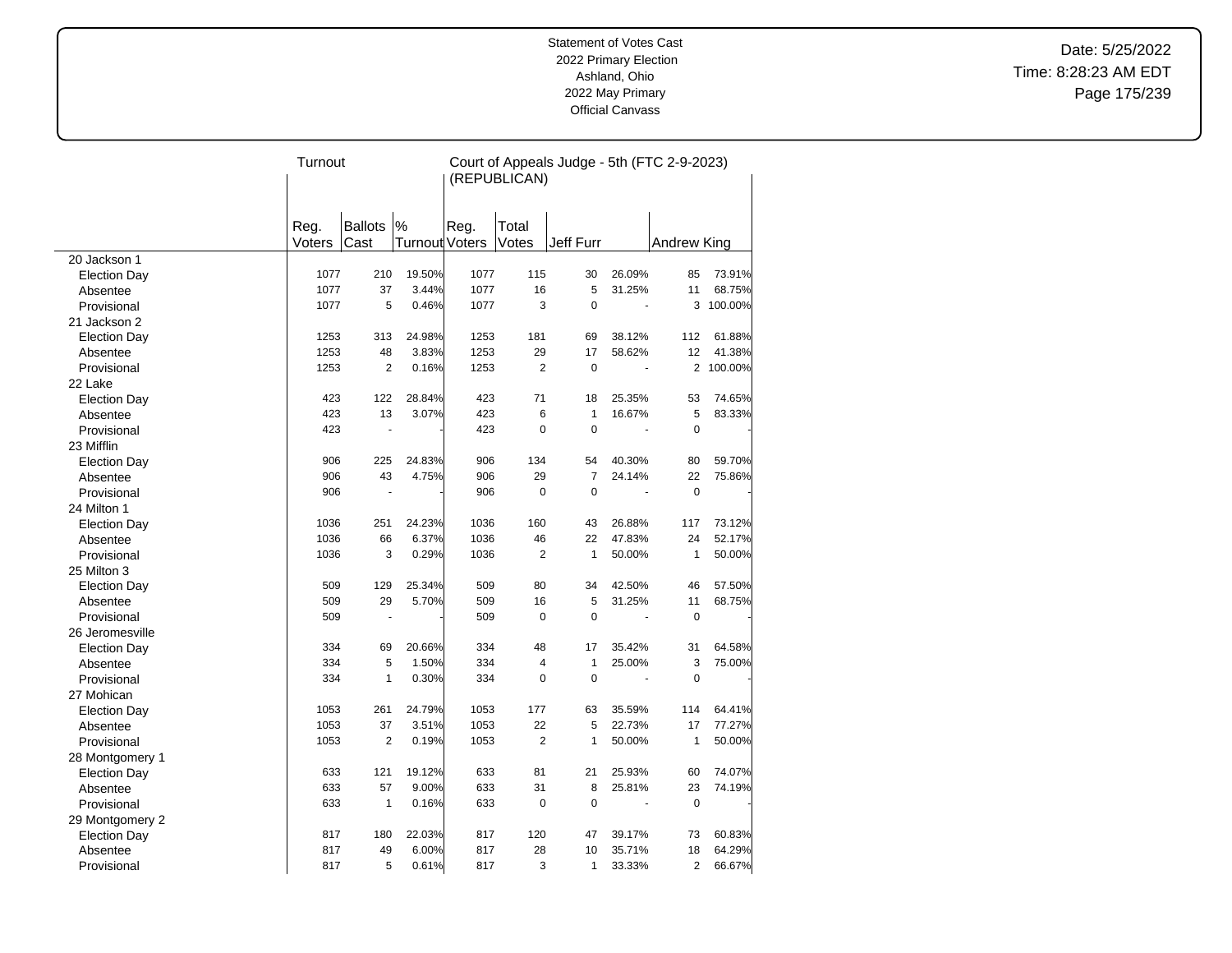| Turnout        |                                  |                        |      | Court of Appeals Judge - 5th (FTC 2-9-2023)<br>(REPUBLICAN) |                  |             |  |  |  |
|----------------|----------------------------------|------------------------|------|-------------------------------------------------------------|------------------|-------------|--|--|--|
| Reg.<br>Voters | <b>Ballots</b>  %<br><b>Cast</b> | Turnout Voters   Votes | Reg. | Total                                                       | <b>Jeff Furr</b> | Andrew King |  |  |  |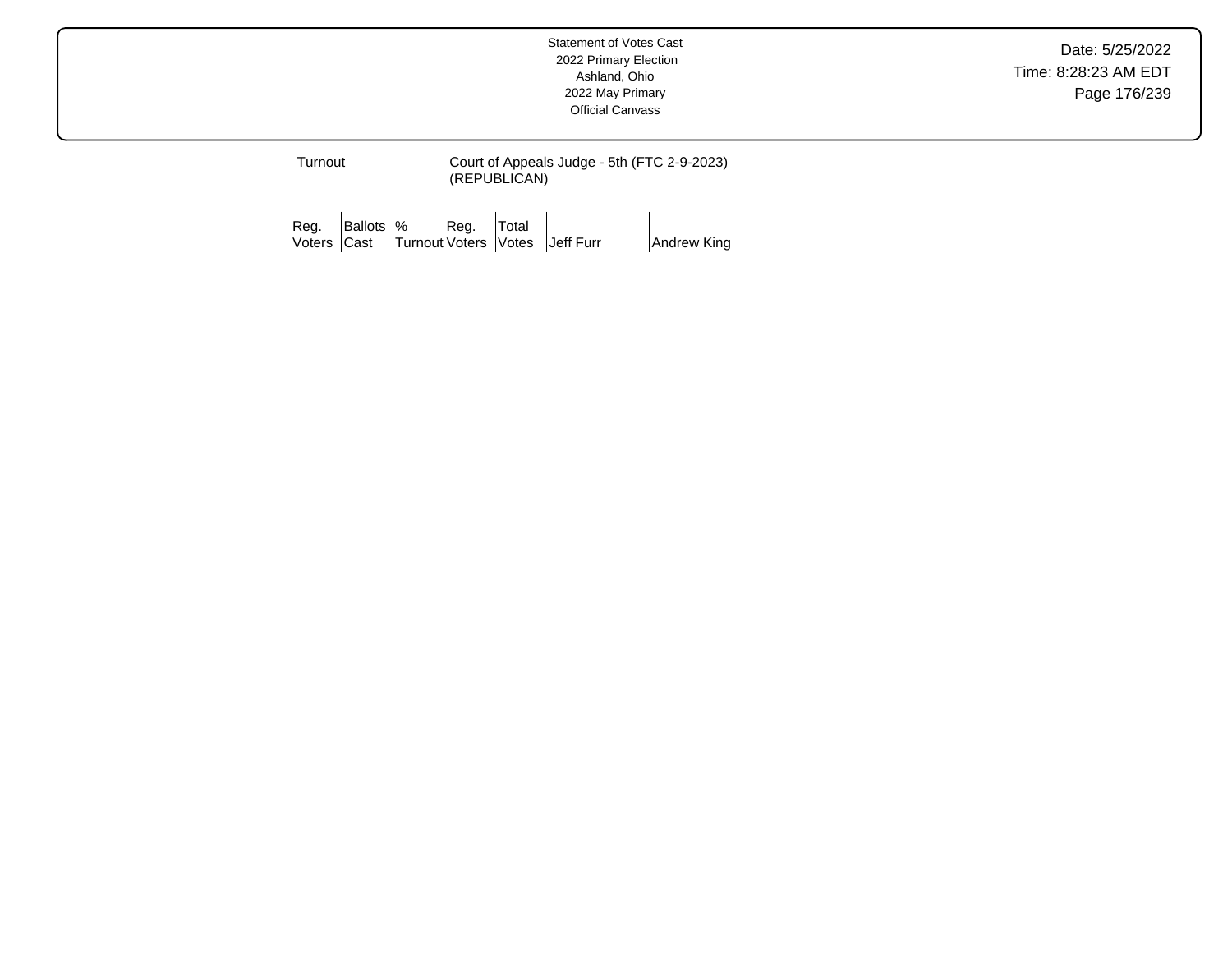$\overline{\phantom{a}}$ 

Date: 5/25/2022 Time: 8:28:23 AM EDT Page 177/239

| 30 Montgomery 3     |       |                |        |       |                |                |         |              |         |
|---------------------|-------|----------------|--------|-------|----------------|----------------|---------|--------------|---------|
| <b>Election Day</b> | 581   | 131            | 22.55% | 581   | 84             | 30             | 35.71%  | 54           | 64.29%  |
| Absentee            | 581   | 51             | 8.78%  | 581   | 33             | 15             | 45.45%  | 18           | 54.55%  |
| Provisional         | 581   | ÷,             |        | 581   | 0              | 0              |         | $\pmb{0}$    |         |
| 31 Orange 1         |       |                |        |       |                |                |         |              |         |
| <b>Election Day</b> | 1047  | 273            | 26.07% | 1047  | 155            | 64             | 41.29%  | 91           | 58.71%  |
| Absentee            | 1047  | 48             | 4.58%  | 1047  | 28             | 13             | 46.43%  | 15           | 53.57%  |
| Provisional         | 1047  | 3              | 0.29%  | 1047  | 1              | 0              |         | 1            | 100.00% |
| 32 Orange 2         |       |                |        |       |                |                |         |              |         |
| <b>Election Day</b> | 605   | 184            | 30.41% | 605   | 109            | 41             | 37.61%  | 68           | 62.39%  |
| Absentee            | 605   | 19             | 3.14%  | 605   | 9              | 6              | 66.67%  | 3            | 33.33%  |
| Provisional         | 605   | L.             |        | 605   | 0              | $\mathbf 0$    |         | 0            |         |
| 33 Perry            |       |                |        |       |                |                |         |              |         |
| Election Day        | 1284  | 304            | 23.68% | 1284  | 188            | 90             | 47.87%  | 98           | 52.13%  |
| Absentee            | 1284  | 71             | 5.53%  | 1284  | 48             | 18             | 37.50%  | 30           | 62.50%  |
| Provisional         | 1284  | $\mathbf{1}$   | 0.08%  | 1284  | 1              | $\mathbf 0$    |         | 1            | 100.00% |
| 34 Ruggles          |       |                |        |       |                |                |         |              |         |
| <b>Election Day</b> | 635   | 167            | 26.30% | 635   | 98             | 32             | 32.65%  | 66           | 67.35%  |
| Absentee            | 635   | 21             | 3.31%  | 635   | 13             | $\overline{2}$ | 15.38%  | 11           | 84.62%  |
| Provisional         | 635   | $\mathbf{1}$   | 0.16%  | 635   | $\mathbf{1}$   | $\mathbf{1}$   | 100.00% | $\mathbf 0$  |         |
| 35 Sullivan 1       |       |                |        |       |                |                |         |              |         |
| Election Day        | 866   | 195            | 22.52% | 866   | 120            | 56             | 46.67%  | 64           | 53.33%  |
| Absentee            | 866   | 24             | 2.77%  | 866   | 16             | 4              | 25.00%  | 12           | 75.00%  |
| Provisional         | 866   |                |        | 866   | 0              | 0              |         | 0            |         |
| 36 Sullivan 2       |       |                |        |       |                |                |         |              |         |
| <b>Election Day</b> | 767   | 181            | 23.60% | 767   | 108            | 35             | 32.41%  | 73           | 67.59%  |
| Absentee            | 767   | 14             | 1.83%  | 767   | 6              | 5              | 83.33%  | $\mathbf{1}$ | 16.67%  |
| Provisional         | 767   | 3              | 0.39%  | 767   | $\overline{0}$ | $\mathbf 0$    |         | 0            |         |
| 37 Troy             |       |                |        |       |                |                |         |              |         |
| <b>Election Day</b> | 787   | 244            | 31.00% | 787   | 141            | 62             | 43.97%  | 79           | 56.03%  |
| Absentee            | 787   | 27             | 3.43%  | 787   | 14             | 9              | 64.29%  | 5            | 35.71%  |
| Provisional         | 787   | $\mathbf{1}$   | 0.13%  | 787   | 1              | $\mathbf{1}$   | 100.00% | 0            |         |
| 38 Vermillion 1     |       |                |        |       |                |                |         |              |         |
| <b>Election Day</b> | 833   | 186            | 22.33% | 833   | 128            | 43             | 33.59%  | 85           | 66.41%  |
| Absentee            | 833   | 42             | 5.04%  | 833   | 23             | 4              | 17.39%  | 19           | 82.61%  |
| Provisional         | 833   | $\overline{2}$ | 0.24%  | 833   | $\overline{2}$ | 1              | 50.00%  | 1            | 50.00%  |
| 39 Vermillion 2     |       |                |        |       |                |                |         |              |         |
| <b>Election Day</b> | 1066  | 276            | 25.89% | 1066  | 191            | 66             | 34.55%  | 125          | 65.45%  |
| Absentee            | 1066  | 63             | 5.91%  | 1066  | 44             | 16             | 36.36%  | 28           | 63.64%  |
| Provisional         | 1066  |                |        | 1066  | 0              | 0              |         | 0            |         |
| Total               |       |                |        |       |                |                |         |              |         |
| <b>Election Day</b> | 34426 | 7158           | 20.79% | 34426 | 4405           | 1609           | 36.53%  | 2796         | 63.47%  |
| Absentee            | 34426 | 2003           | 5.82%  | 34426 | 1136           | 393            | 34.60%  | 743          | 65.40%  |

 $\overline{\phantom{a}}$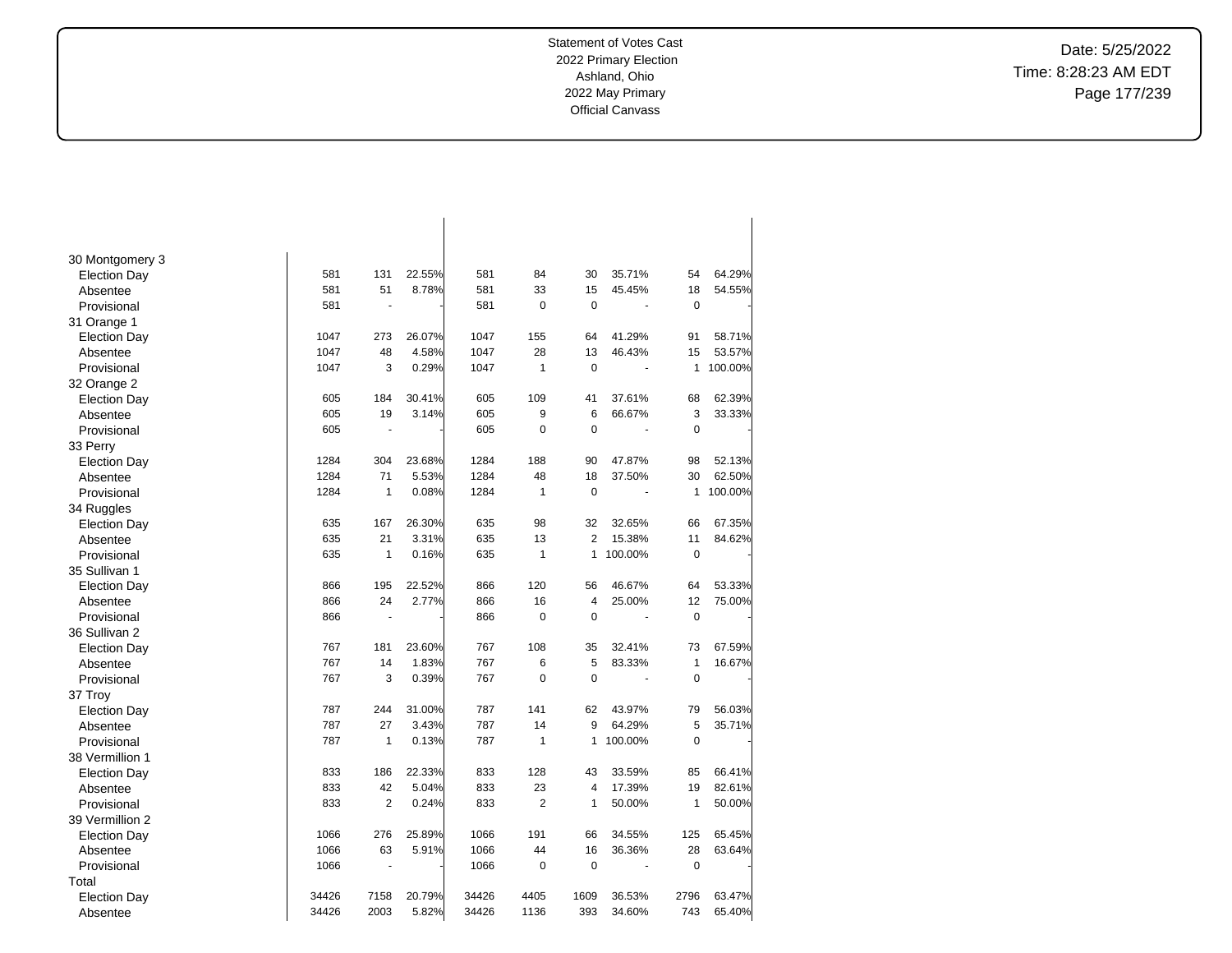Date: 5/25/2022 Time: 8:28:23 AM EDT Page 178/239

| Provisional | 34426 | 65   | 0.19%  | 34426 | 37   | 13   | 35.14% | 24   | 64.86% |
|-------------|-------|------|--------|-------|------|------|--------|------|--------|
| Total       | 34426 | 9226 | 26.80% | 34426 | 5578 | 2015 | 36.12% | 3563 | 63.88% |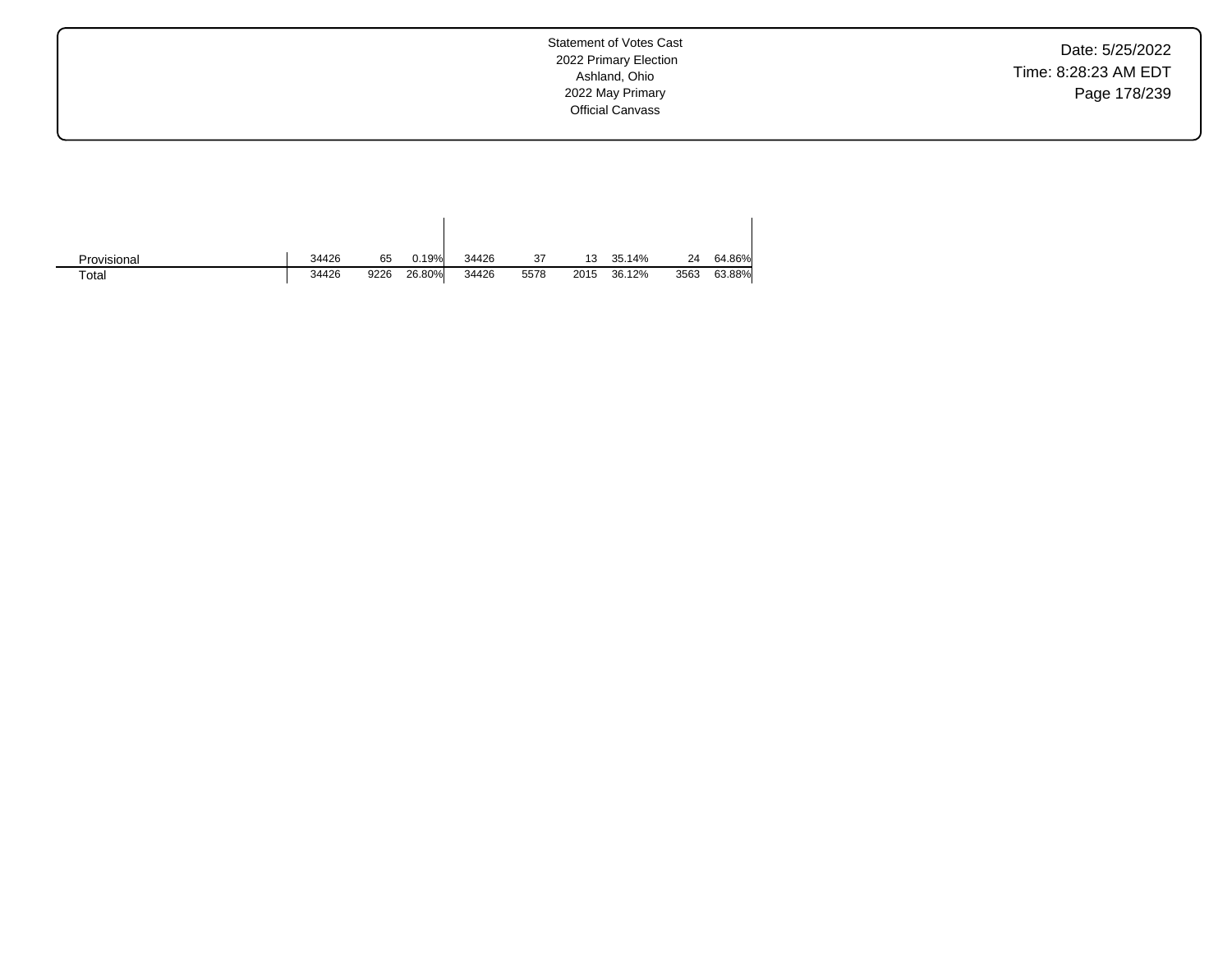Date: 5/25/2022 Time: 8:28:23 AM EDT Page 179/239

|                          | Turnout |                |                       | Court of Appeals Judge - 5th<br>(FTC 2-10-2023)<br>(REPUBLICAN) |                |               |             |  |
|--------------------------|---------|----------------|-----------------------|-----------------------------------------------------------------|----------------|---------------|-------------|--|
|                          | Reg.    | <b>Ballots</b> | %                     | Reg.                                                            | Total          |               |             |  |
|                          | Voters  | Cast           | <b>Turnout Voters</b> |                                                                 | Votes          | Craig Baldwin |             |  |
| <b>Jurisdiction Wide</b> |         |                |                       |                                                                 |                |               |             |  |
| 01 Ashland City 1-A      |         |                |                       |                                                                 |                |               |             |  |
| <b>Election Day</b>      | 910     | 149            | 16.37%                | 910                                                             | 99             | 99            | 100.00%     |  |
| Absentee                 | 910     | 143            | 15.71%                | 910                                                             | 74             | 74            | 100.00%     |  |
| Provisional              | 910     | 3              | 0.33%                 | 910                                                             | 3              | 3             | 100.00%     |  |
| 02 Ashland City 1-B      |         |                |                       |                                                                 |                |               |             |  |
| <b>Election Day</b>      | 1070    | 166            | 15.51%                | 1070                                                            | 95             | 95            | 100.00%     |  |
| Absentee                 | 1070    | 127            | 11.87%                | 1070                                                            | 68             | 68            | 100.00%     |  |
| Provisional              | 1070    | $\mathbf{1}$   | 0.09%                 | 1070                                                            | 0              | 0             |             |  |
| 03 Ashland City 1-C      |         |                |                       |                                                                 |                |               |             |  |
| <b>Election Day</b>      | 1059    | 210            | 19.83%                | 1059                                                            | 135            | 135           | 100.00%     |  |
| Absentee                 | 1059    | 96             | 9.07%                 | 1059                                                            | 49             | 49            | 100.00%     |  |
| Provisional              | 1059    | $\overline{4}$ | 0.38%                 | 1059                                                            | 4              | 4             | 100.00%     |  |
| 04 Ashland City 1-D      |         |                |                       |                                                                 |                |               |             |  |
| <b>Election Day</b>      | 686     | 162            | 23.62%                | 686                                                             | 112            |               | 112 100.00% |  |
| Absentee                 | 686     | 103            | 15.01%                | 686                                                             | 64             | 64            | 100.00%     |  |
| Provisional              | 686     | $\overline{a}$ |                       | 686                                                             | 0              | $\mathbf 0$   |             |  |
| 05 Ashland City 2-A      |         |                |                       |                                                                 |                |               |             |  |
| <b>Election Day</b>      | 926     | 127            | 13.71%                | 926                                                             | 83             | 83            | 100.00%     |  |
| Absentee                 | 926     | 79             | 8.53%                 | 926                                                             | 46             | 46            | 100.00%     |  |
| Provisional              | 926     | $\overline{2}$ | 0.22%                 | 926                                                             | $\mathbf{1}$   | 1             | 100.00%     |  |
| 06 Ashland City 2-B      |         |                |                       |                                                                 |                |               |             |  |
| <b>Election Day</b>      | 1132    | 157            | 13.87%                | 1132                                                            | 78             | 78            | 100.00%     |  |
| Absentee                 | 1132    | 70             | 6.18%                 | 1132                                                            | 43             | 43            | 100.00%     |  |
| Provisional              | 1132    | ä,             |                       | 1132                                                            | $\mathbf 0$    | $\mathbf 0$   |             |  |
| 07 Ashland City 2-C      |         |                |                       |                                                                 |                |               |             |  |
| <b>Election Day</b>      | 969     | 165            | 17.03%                | 969                                                             | 109            | 109           | 100.00%     |  |
| Absentee                 | 969     | 75             | 7.74%                 | 969                                                             | 37             |               | 37 100.00%  |  |
| Provisional              | 969     | 1              | 0.10%                 | 969                                                             | 0              | 0             |             |  |
| 08 Ashland City 3-A      |         |                |                       |                                                                 |                |               |             |  |
| <b>Election Day</b>      | 763     | 121            | 15.86%                | 763                                                             | 79             | 79            | 100.00%     |  |
| Absentee                 | 763     | 36             | 4.72%                 | 763                                                             | 20             | 20            | 100.00%     |  |
| Provisional              | 763     | $\overline{2}$ | 0.26%                 | 763                                                             | $\overline{2}$ | 2             | 100.00%     |  |
| 09 Ashland City 3-B      |         |                |                       |                                                                 |                |               |             |  |
| <b>Election Day</b>      | 960     | 142            | 14.79%                | 960                                                             | 85             | 85            | 100.00%     |  |
| Absentee                 | 960     | 68             | 7.08%                 | 960                                                             | 30             | 30            | 100.00%     |  |
| Provisional              | 960     | $\overline{2}$ | 0.21%                 | 960                                                             | $\mathbf{1}$   | 1             | 100.00%     |  |
|                          |         |                |                       |                                                                 |                |               |             |  |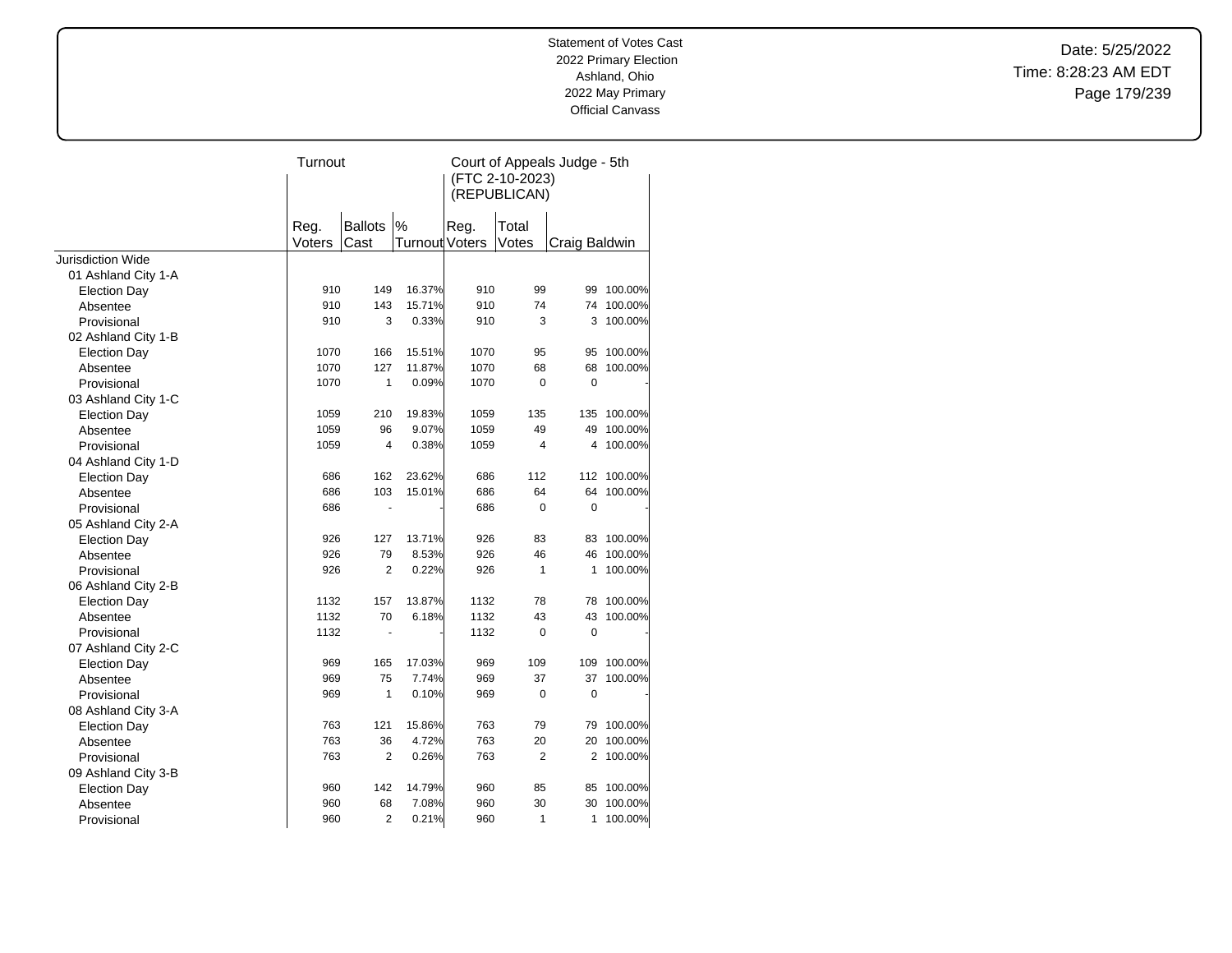Date: 5/25/2022 Time: 8:28:23 AM EDT Page 180/239

|                                 |        | Turnout              |                       |              | Court of Appeals Judge - 5th |                |            |  |
|---------------------------------|--------|----------------------|-----------------------|--------------|------------------------------|----------------|------------|--|
|                                 |        |                      |                       |              | (FTC 2-10-2023)              |                |            |  |
|                                 |        |                      |                       | (REPUBLICAN) |                              |                |            |  |
|                                 |        |                      |                       |              |                              |                |            |  |
|                                 | Reg.   | <b>Ballots</b>       | $\%$                  | Reg.         | Total                        |                |            |  |
|                                 | Voters | Cast                 | <b>Turnout Voters</b> |              | Votes                        | Craig Baldwin  |            |  |
| 10 Ashland City 3-C             |        |                      |                       |              |                              |                |            |  |
| <b>Election Day</b>             | 940    | 147                  | 15.64%                | 940          | 92                           |                | 92 100.00% |  |
| Absentee                        | 940    | 135                  | 14.36%                | 940          | 78                           | 78             | 100.00%    |  |
| Provisional                     | 940    | 5                    | 0.53%                 | 940          | 3                            | 3              | 100.00%    |  |
| 11 Ashland City 3-D             |        |                      |                       |              |                              |                |            |  |
| <b>Election Day</b>             | 660    | 71                   | 10.76%                | 660          | 43                           | 43             | 100.00%    |  |
| Absentee                        | 660    | 18                   | 2.73%                 | 660          | 13                           | 13             | 100.00%    |  |
| Provisional                     | 660    | $\mathbf{1}$         | 0.15%                 | 660          | 0                            | $\mathbf 0$    |            |  |
| 12 Ashland City 4-A             |        |                      |                       |              |                              |                |            |  |
| <b>Election Day</b>             | 862    | 82                   | 9.51%                 | 862          | 48                           | 48             | 100.00%    |  |
| Absentee                        | 862    | 38                   | 4.41%                 | 862          | 13                           | 13             | 100.00%    |  |
| Provisional                     | 862    | $\ddot{\phantom{1}}$ |                       | 862          | 0                            | $\mathbf 0$    |            |  |
| 13 Ashland City 4-B             |        |                      |                       |              |                              |                |            |  |
| <b>Election Day</b>             | 619    | 55                   | 8.89%                 | 619          | 33                           | 33             | 100.00%    |  |
| Absentee                        | 619    | 21                   | 3.39%                 | 619          | 4                            | 4              | 100.00%    |  |
| Provisional                     | 619    | $\mathbf{1}$         | 0.16%                 | 619          | $\Omega$                     | $\mathbf 0$    |            |  |
| 14 Ashland City 4-C             |        |                      |                       |              |                              |                |            |  |
|                                 | 909    | 98                   | 10.78%                | 909          | 67                           | 67             | 100.00%    |  |
| <b>Election Day</b><br>Absentee | 909    | 29                   | 3.19%                 | 909          | 15                           | 15             | 100.00%    |  |
| Provisional                     | 909    | $\ddot{\phantom{1}}$ |                       | 909          | $\overline{0}$               | $\mathbf 0$    |            |  |
|                                 |        |                      |                       |              |                              |                |            |  |
| 15 Clear Creek                  | 1276   | 292                  | 22.88%                | 1276         | 175                          | 175            | 100.00%    |  |
| <b>Election Day</b>             | 1276   | 64                   | 5.02%                 | 1276         | 33                           | 33             | 100.00%    |  |
| Absentee                        | 1276   | 6                    | 0.47%                 | 1276         | 3                            | 3              | 100.00%    |  |
| Provisional                     |        |                      |                       |              |                              |                |            |  |
| 16 Loudonville 1                | 1334   | 309                  | 23.16%                | 1334         | 190                          | 190            | 100.00%    |  |
| <b>Election Day</b>             | 1334   | 39                   | 2.92%                 | 1334         | 13                           | 13             | 100.00%    |  |
| Absentee                        | 1334   | 6                    | 0.45%                 | 1334         | $\overline{2}$               | $\overline{2}$ | 100.00%    |  |
| Provisional                     |        |                      |                       |              |                              |                |            |  |
| 17 Green 1                      | 1124   |                      |                       | 1124         | 152                          |                |            |  |
| <b>Election Day</b>             |        | 275                  | 24.47%                |              |                              | 152            | 100.00%    |  |
| Absentee                        | 1124   | 27                   | 2.40%                 | 1124         | 13                           | 13             | 100.00%    |  |
| Provisional                     | 1124   |                      |                       | 1124         | $\mathbf 0$                  | 0              |            |  |
| 18 Green 2                      |        |                      |                       |              |                              |                |            |  |
| <b>Election Day</b>             | 597    | 150                  | 25.13%                | 597          | 70                           | 70             | 100.00%    |  |
| Absentee                        | 597    | 29                   | 4.86%                 | 597          | 14                           | 14             | 100.00%    |  |
| Provisional                     | 597    | ÷.                   |                       | 597          | $\mathbf 0$                  | $\mathbf 0$    |            |  |
| 19 Loudonville 2                |        |                      |                       |              |                              |                |            |  |
| <b>Election Day</b>             | 1118   | 258                  | 23.08%                | 1118         | 142                          | 142            | 100.00%    |  |
| Absentee                        | 1118   | 42                   | 3.76%                 | 1118         | 19                           | 19             | 100.00%    |  |
| Provisional                     | 1118   | 1                    | 0.09%                 | 1118         | 1                            | 1              | 100.00%    |  |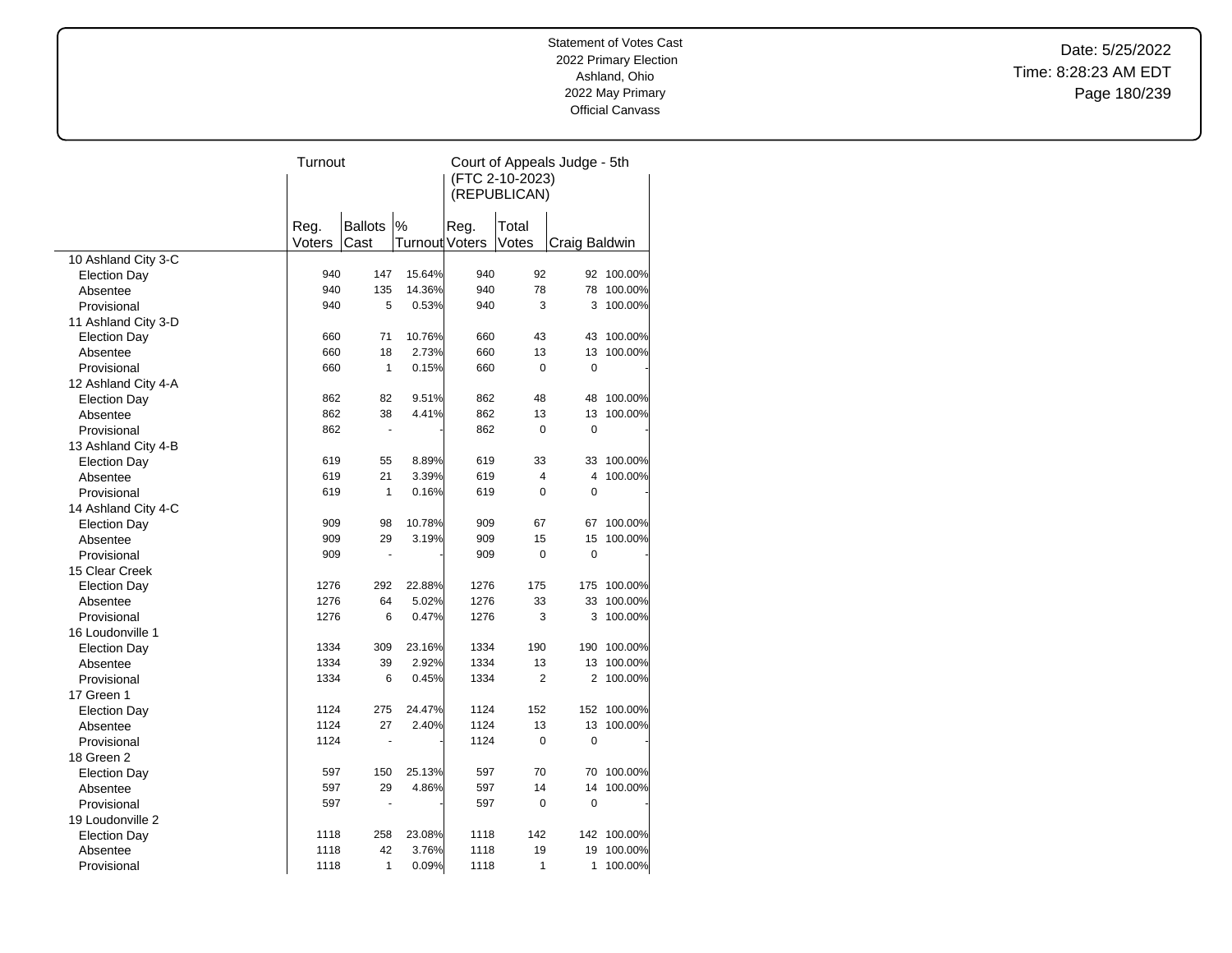Date: 5/25/2022 Time: 8:28:23 AM EDT Page 181/239

|                     | Turnout |                |                       | Court of Appeals Judge - 5th |                |                |         |  |  |
|---------------------|---------|----------------|-----------------------|------------------------------|----------------|----------------|---------|--|--|
|                     |         |                |                       | (FTC 2-10-2023)              |                |                |         |  |  |
|                     |         |                |                       | (REPUBLICAN)                 |                |                |         |  |  |
|                     |         |                |                       |                              |                |                |         |  |  |
|                     | Reg.    | <b>Ballots</b> | %                     | Reg.                         | Total          |                |         |  |  |
|                     | Voters  | Cast           | <b>Turnout Voters</b> |                              | Votes          | Craig Baldwin  |         |  |  |
| 20 Jackson 1        |         |                |                       |                              |                |                |         |  |  |
| <b>Election Day</b> | 1077    | 210            | 19.50%                | 1077                         | 117            | 117            | 100.00% |  |  |
| Absentee            | 1077    | 37             | 3.44%                 | 1077                         | 11             | 11             | 100.00% |  |  |
| Provisional         | 1077    | 5              | 0.46%                 | 1077                         | $\overline{2}$ | $\overline{2}$ | 100.00% |  |  |
| 21 Jackson 2        |         |                |                       |                              |                |                |         |  |  |
| <b>Election Day</b> | 1253    | 313            | 24.98%                | 1253                         | 178            | 178            | 100.00% |  |  |
| Absentee            | 1253    | 48             | 3.83%                 | 1253                         | 27             | 27             | 100.00% |  |  |
| Provisional         | 1253    | $\overline{2}$ | 0.16%                 | 1253                         | $\overline{2}$ | $\overline{2}$ | 100.00% |  |  |
| 22 Lake             |         |                |                       |                              |                |                |         |  |  |
|                     | 423     | 122            | 28.84%                | 423                          | 66             | 66             | 100.00% |  |  |
| <b>Election Day</b> | 423     | 13             | 3.07%                 | 423                          | 6              | 6              | 100.00% |  |  |
| Absentee            | 423     |                |                       | 423                          | $\overline{0}$ | $\mathbf 0$    |         |  |  |
| Provisional         |         |                |                       |                              |                |                |         |  |  |
| 23 Mifflin          |         |                |                       |                              |                |                |         |  |  |
| <b>Election Day</b> | 906     | 225            | 24.83%                | 906                          | 125            | 125            | 100.00% |  |  |
| Absentee            | 906     | 43             | 4.75%                 | 906                          | 25             | 25             | 100.00% |  |  |
| Provisional         | 906     |                |                       | 906                          | $\Omega$       | $\mathbf 0$    |         |  |  |
| 24 Milton 1         |         |                |                       |                              |                |                |         |  |  |
| <b>Election Day</b> | 1036    | 251            | 24.23%                | 1036                         | 158            | 158            | 100.00% |  |  |
| Absentee            | 1036    | 66             | 6.37%                 | 1036                         | 40             | 40             | 100.00% |  |  |
| Provisional         | 1036    | 3              | 0.29%                 | 1036                         | $\overline{2}$ | 2              | 100.00% |  |  |
| 25 Milton 3         |         |                |                       |                              |                |                |         |  |  |
| <b>Election Day</b> | 509     | 129            | 25.34%                | 509                          | 88             | 88             | 100.00% |  |  |
| Absentee            | 509     | 29             | 5.70%                 | 509                          | 19             | 19             | 100.00% |  |  |
| Provisional         | 509     |                |                       | 509                          | 0              | 0              |         |  |  |
| 26 Jeromesville     |         |                |                       |                              |                |                |         |  |  |
| <b>Election Day</b> | 334     | 69             | 20.66%                | 334                          | 43             | 43             | 100.00% |  |  |
| Absentee            | 334     | 5              | 1.50%                 | 334                          | 4              | $\overline{4}$ | 100.00% |  |  |
| Provisional         | 334     | 1              | 0.30%                 | 334                          | 0              | $\mathbf 0$    |         |  |  |
| 27 Mohican          |         |                |                       |                              |                |                |         |  |  |
| <b>Election Day</b> | 1053    | 261            | 24.79%                | 1053                         | 162            | 162            | 100.00% |  |  |
| Absentee            | 1053    | 37             | 3.51%                 | 1053                         | 21             | 21             | 100.00% |  |  |
| Provisional         | 1053    | $\overline{2}$ | 0.19%                 | 1053                         | $\overline{2}$ | $\overline{2}$ | 100.00% |  |  |
| 28 Montgomery 1     |         |                |                       |                              |                |                |         |  |  |
| <b>Election Day</b> | 633     | 121            | 19.12%                | 633                          | 85             | 85             | 100.00% |  |  |
| Absentee            | 633     | 57             | 9.00%                 | 633                          | 36             | 36             | 100.00% |  |  |
| Provisional         | 633     | $\mathbf{1}$   | 0.16%                 | 633                          | 0              | $\mathbf 0$    |         |  |  |
| 29 Montgomery 2     |         |                |                       |                              |                |                |         |  |  |
| <b>Election Day</b> | 817     | 180            | 22.03%                | 817                          | 117            | 117            | 100.00% |  |  |
| Absentee            | 817     | 49             | 6.00%                 | 817                          | 28             | 28             | 100.00% |  |  |
| Provisional         | 817     | 5              | 0.61%                 | 817                          | 3              | 3              | 100.00% |  |  |
|                     |         |                |                       |                              |                |                |         |  |  |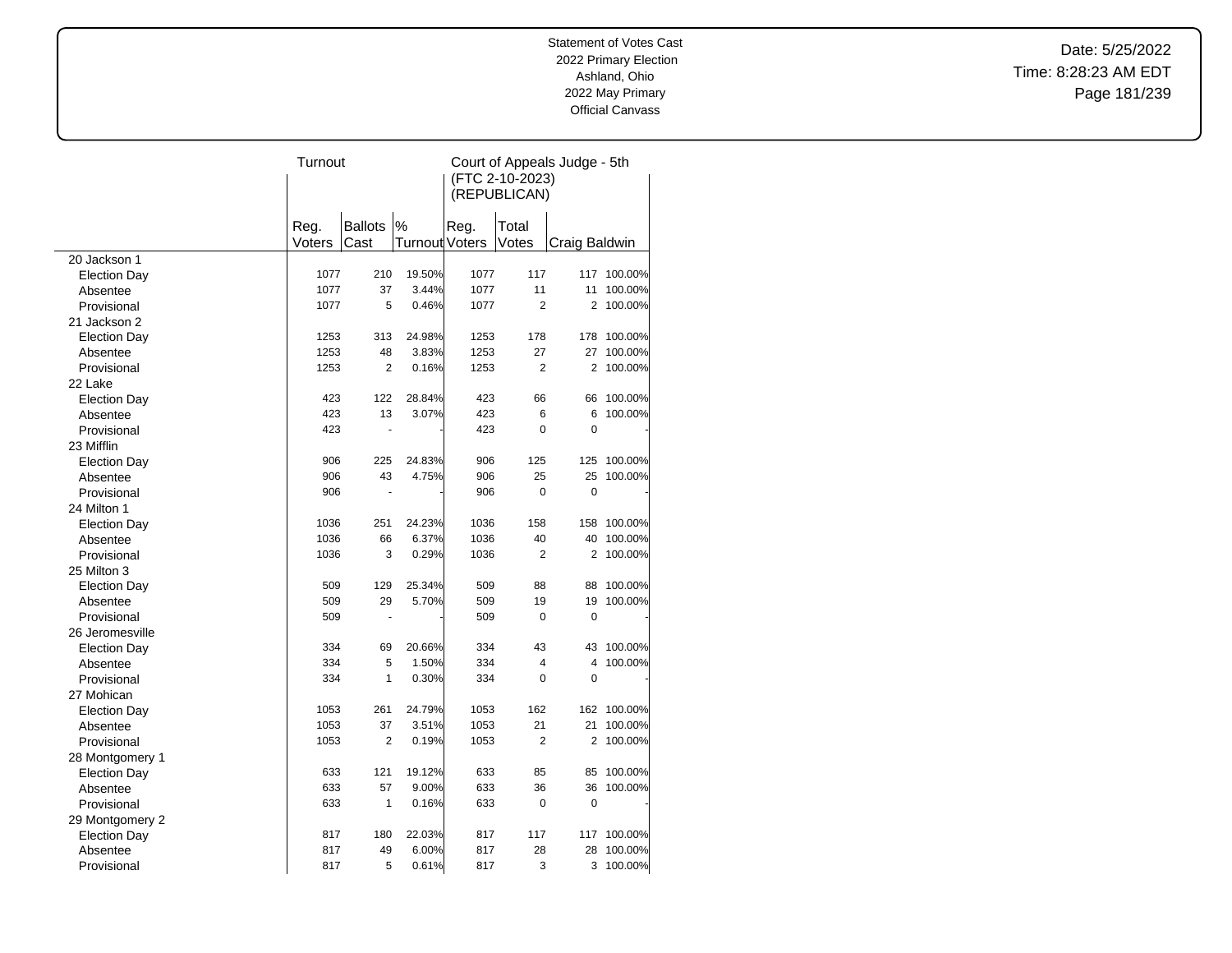Date: 5/25/2022 Time: 8:28:23 AM EDT Page 182/239

| Turnout        |                     |                      |      | (FTC 2-10-2023)<br>(REPUBLICAN) | Court of Appeals Judge - 5th |
|----------------|---------------------|----------------------|------|---------------------------------|------------------------------|
| Reg.<br>Voters | Ballots  %<br>lCast | Turnout Voters Votes | Req. | Total                           | Craig Baldwin                |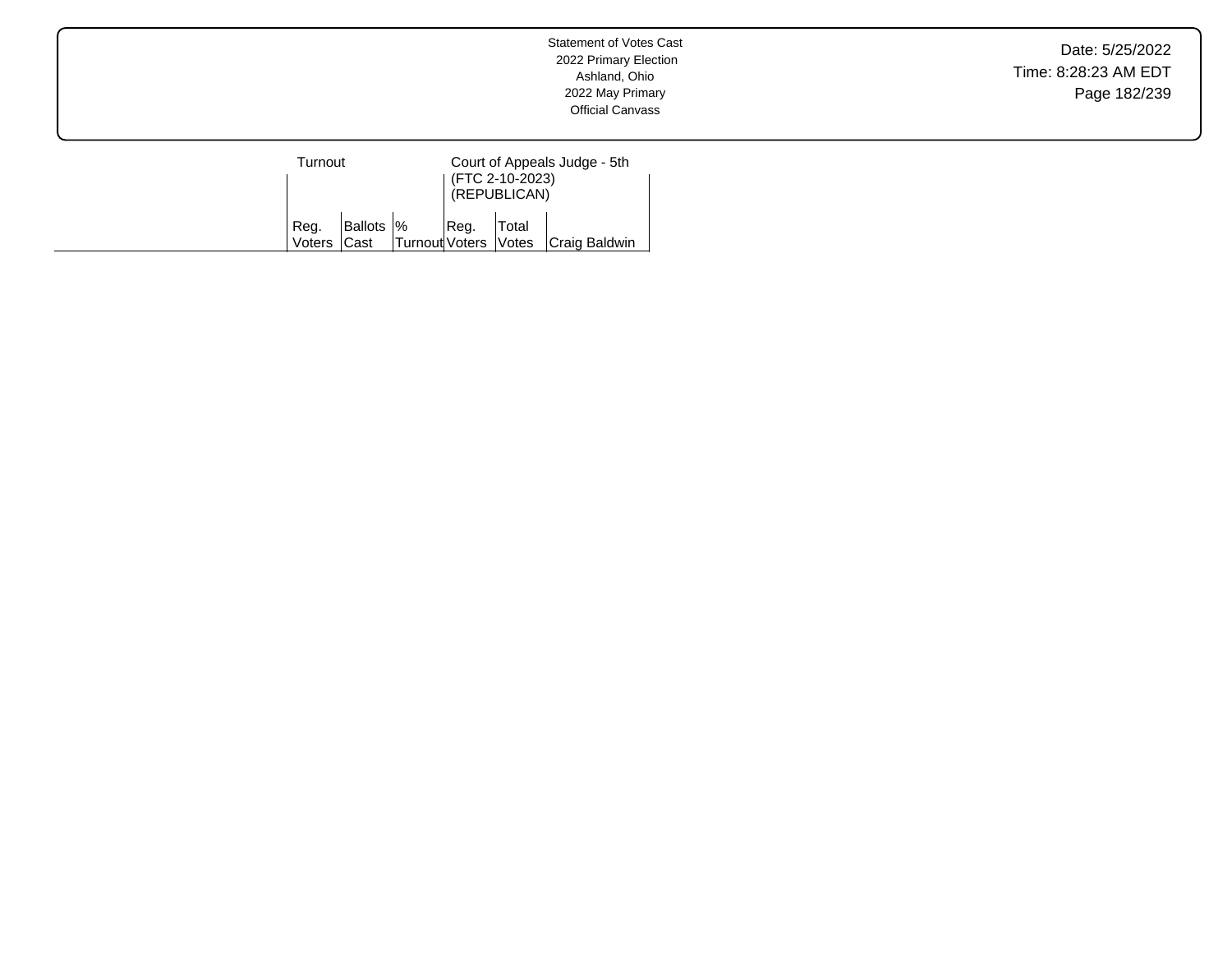Date: 5/25/2022 Time: 8:28:23 AM EDT Page 183/239

| 30 Montgomery 3     |       |                |        |       |                |             |         |
|---------------------|-------|----------------|--------|-------|----------------|-------------|---------|
| <b>Election Day</b> | 581   | 131            | 22.55% | 581   | 84             | 84          | 100.00% |
| Absentee            | 581   | 51             | 8.78%  | 581   | 26             | 26          | 100.00% |
| Provisional         | 581   | $\blacksquare$ |        | 581   | $\mathbf 0$    | 0           |         |
| 31 Orange 1         |       |                |        |       |                |             |         |
| <b>Election Day</b> | 1047  | 273            | 26.07% | 1047  | 171            | 171         | 100.00% |
| Absentee            | 1047  | 48             | 4.58%  | 1047  | 24             | 24          | 100.00% |
| Provisional         | 1047  | 3              | 0.29%  | 1047  | $\overline{2}$ | 2           | 100.00% |
| 32 Orange 2         |       |                |        |       |                |             |         |
| <b>Election Day</b> | 605   | 184            | 30.41% | 605   | 90             | 90          | 100.00% |
| Absentee            | 605   | 19             | 3.14%  | 605   | 9              | 9           | 100.00% |
| Provisional         | 605   | ä,             |        | 605   | 0              | $\mathbf 0$ |         |
| 33 Perry            |       |                |        |       |                |             |         |
| <b>Election Day</b> | 1284  | 304            | 23.68% | 1284  | 179            | 179         | 100.00% |
| Absentee            | 1284  | 71             | 5.53%  | 1284  | 45             | 45          | 100.00% |
| Provisional         | 1284  | 1              | 0.08%  | 1284  | $\mathbf{1}$   | 1           | 100.00% |
| 34 Ruggles          |       |                |        |       |                |             |         |
| <b>Election Day</b> | 635   | 167            | 26.30% | 635   | 87             | 87          | 100.00% |
| Absentee            | 635   | 21             | 3.31%  | 635   | 10             | 10          | 100.00% |
| Provisional         | 635   | 1              | 0.16%  | 635   | $\mathbf{1}$   | 1           | 100.00% |
| 35 Sullivan 1       |       |                |        |       |                |             |         |
| <b>Election Day</b> | 866   | 195            | 22.52% | 866   | 111            | 111         | 100.00% |
| Absentee            | 866   | 24             | 2.77%  | 866   | 13             | 13          | 100.00% |
| Provisional         | 866   | $\blacksquare$ |        | 866   | 0              | $\mathbf 0$ |         |
| 36 Sullivan 2       |       |                |        |       |                |             |         |
| <b>Election Day</b> | 767   | 181            | 23.60% | 767   | 105            | 105         | 100.00% |
| Absentee            | 767   | 14             | 1.83%  | 767   | 6              | 6           | 100.00% |
| Provisional         | 767   | 3              | 0.39%  | 767   | $\overline{0}$ | 0           |         |
| 37 Troy             |       |                |        |       |                |             |         |
| <b>Election Day</b> | 787   | 244            | 31.00% | 787   | 130            | 130         | 100.00% |
| Absentee            | 787   | 27             | 3.43%  | 787   | 13             | 13          | 100.00% |
| Provisional         | 787   | 1              | 0.13%  | 787   | $\mathbf{1}$   | 1           | 100.00% |
| 38 Vermillion 1     |       |                |        |       |                |             |         |
| <b>Election Day</b> | 833   | 186            | 22.33% | 833   | 128            | 128         | 100.00% |
| Absentee            | 833   | 42             | 5.04%  | 833   | 21             | 21          | 100.00% |
| Provisional         | 833   | $\overline{2}$ | 0.24%  | 833   | 1              | 1           | 100.00% |
| 39 Vermillion 2     |       |                |        |       |                |             |         |
| <b>Election Day</b> | 1066  | 276            | 25.89% | 1066  | 172            | 172         | 100.00% |
| Absentee            | 1066  | 63             | 5.91%  | 1066  | 42             | 42          | 100.00% |
| Provisional         | 1066  | ÷,             |        | 1066  | $\pmb{0}$      | 0           |         |
| Total               |       |                |        |       |                |             |         |
| <b>Election Day</b> | 34426 | 7158           | 20.79% | 34426 | 4283           | 4283        | 100.00% |
| Absentee            | 34426 | 2003           | 5.82%  | 34426 | 1072           | 1072        | 100.00% |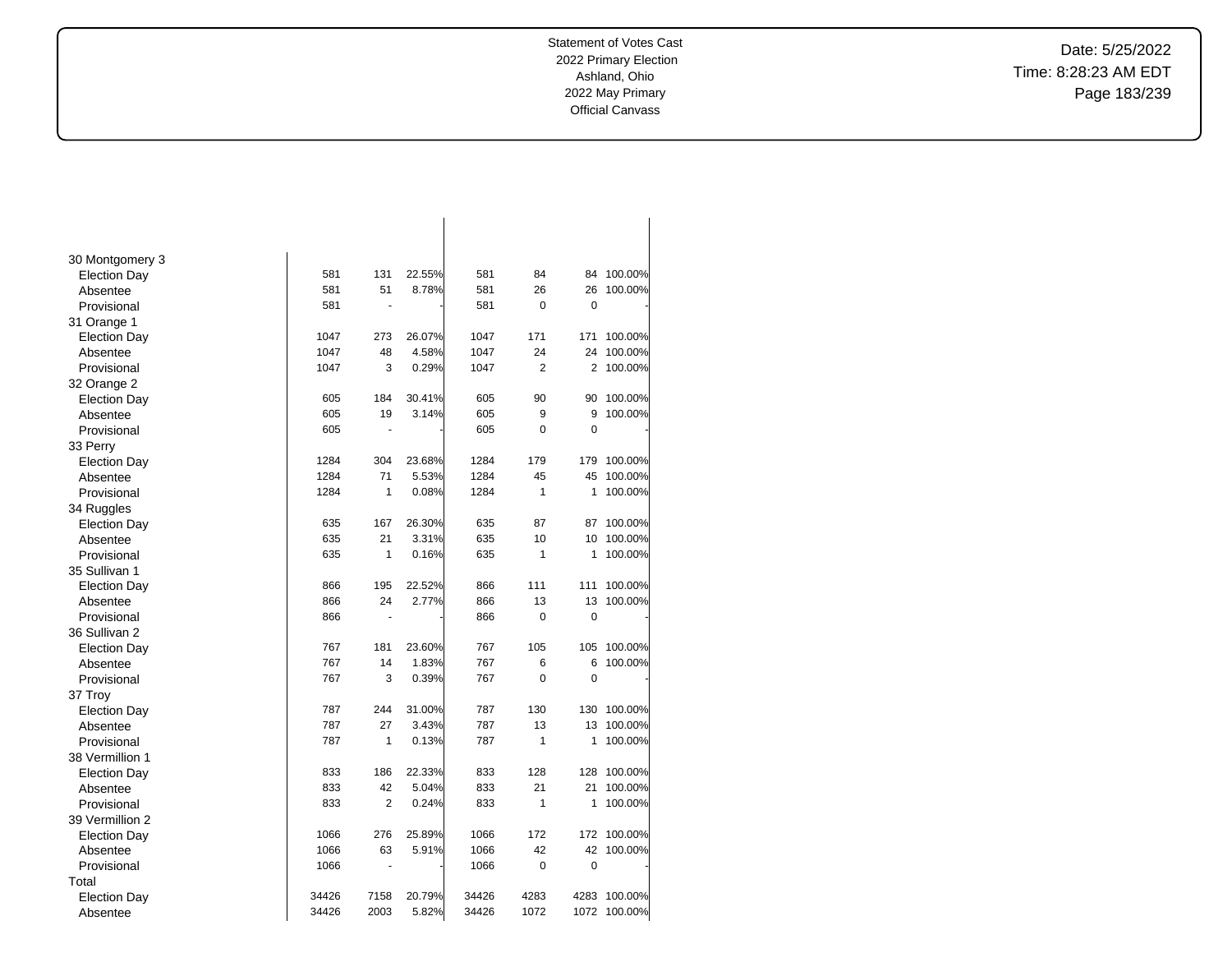Date: 5/25/2022 Time: 8:28:23 AM EDT Page 184/239

Statement of Votes Cast 2022 Primary Election Ashland, Ohio 2022 May Primary Official Canvass

| Provisional | 34426 | 65   | 0.19%  | 34426 | 37   | 37   | 100.00% |
|-------------|-------|------|--------|-------|------|------|---------|
| $\tau$ otal | 34426 | 9226 | 26.80% | 34426 | 5392 | 5392 | 100.00% |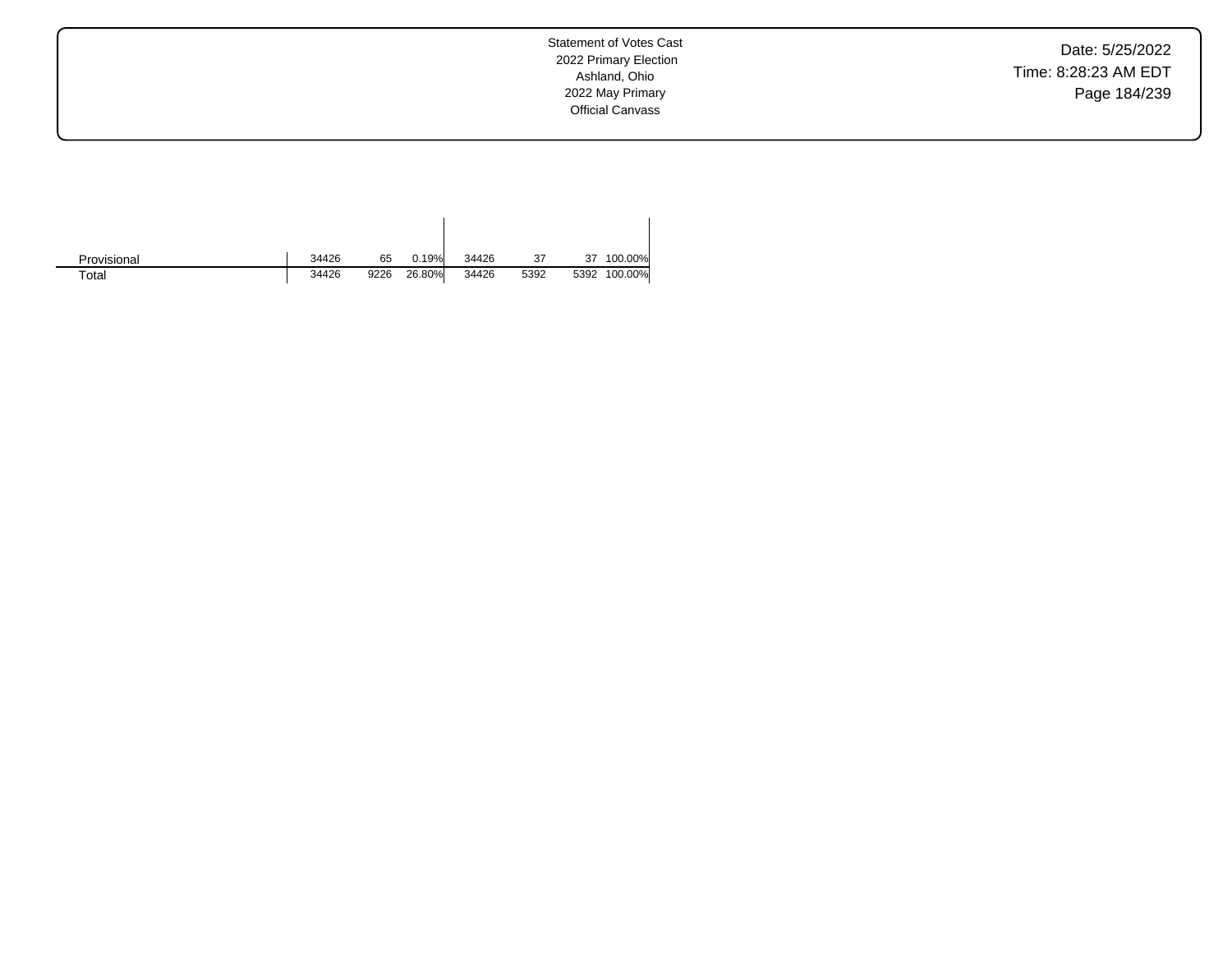Date: 5/25/2022 Time: 8:28:23 AM EDT Page 185/239

|                          | Turnout |                |                | Judge, Common Pleas Court (FTC 2-9-2023)<br>(REPUBLICAN) |                |              |         |                          |           |  |
|--------------------------|---------|----------------|----------------|----------------------------------------------------------|----------------|--------------|---------|--------------------------|-----------|--|
|                          |         |                |                |                                                          |                |              |         |                          |           |  |
|                          | Reg.    | <b>Ballots</b> | $\frac{9}{6}$  | Reg.                                                     | Total          |              |         | David R.                 |           |  |
|                          | Voters  | Cast           | Turnout Voters |                                                          | Votes          |              |         | Victor R. Perez Stimpert |           |  |
| <b>Jurisdiction Wide</b> |         |                |                |                                                          |                |              |         |                          |           |  |
| 01 Ashland City 1-A      |         |                |                |                                                          |                |              |         |                          |           |  |
| <b>Election Day</b>      | 910     | 149            | 16.37%         | 910                                                      | 126            | 34           | 26.98%  | 92                       | 73.02%    |  |
| Absentee                 | 910     | 143            | 15.71%         | 910                                                      | 99             | 22           | 22.22%  | 77                       | 77.78%    |  |
| Provisional              | 910     | 3              | 0.33%          | 910                                                      | 3              | 3            | 100.00% | $\mathbf 0$              |           |  |
| 02 Ashland City 1-B      |         |                |                |                                                          |                |              |         |                          |           |  |
| <b>Election Day</b>      | 1070    | 166            | 15.51%         | 1070                                                     | 146            | 46           | 31.51%  | 100                      | 68.49%    |  |
| Absentee                 | 1070    | 127            | 11.87%         | 1070                                                     | 84             | 22           | 26.19%  | 62                       | 73.81%    |  |
| Provisional              | 1070    | $\mathbf{1}$   | 0.09%          | 1070                                                     | $\mathbf{1}$   | $\mathbf{1}$ | 100.00% | 0                        |           |  |
| 03 Ashland City 1-C      |         |                |                |                                                          |                |              |         |                          |           |  |
| <b>Election Day</b>      | 1059    | 210            | 19.83%         | 1059                                                     | 184            | 67           | 36.41%  | 117                      | 63.59%    |  |
| Absentee                 | 1059    | 96             | 9.07%          | 1059                                                     | 71             | 22           | 30.99%  | 49                       | 69.01%    |  |
| Provisional              | 1059    | $\overline{4}$ | 0.38%          | 1059                                                     | 4              | 2            | 50.00%  | $\overline{2}$           | 50.00%    |  |
| 04 Ashland City 1-D      |         |                |                |                                                          |                |              |         |                          |           |  |
| <b>Election Day</b>      | 686     | 162            | 23.62%         | 686                                                      | 145            | 49           | 33.79%  | 96                       | 66.21%    |  |
| Absentee                 | 686     | 103            | 15.01%         | 686                                                      | 88             | 28           | 31.82%  | 60                       | 68.18%    |  |
| Provisional              | 686     |                |                | 686                                                      | $\mathbf 0$    | $\mathbf 0$  |         | $\mathbf 0$              |           |  |
| 05 Ashland City 2-A      |         |                |                |                                                          |                |              |         |                          |           |  |
| <b>Election Day</b>      | 926     | 127            | 13.71%         | 926                                                      | 112            | 36           | 32.14%  | 76                       | 67.86%    |  |
| Absentee                 | 926     | 79             | 8.53%          | 926                                                      | 63             | 29           | 46.03%  | 34                       | 53.97%    |  |
| Provisional              | 926     | 2              | 0.22%          | 926                                                      | $\overline{2}$ | 1            | 50.00%  | 1                        | 50.00%    |  |
| 06 Ashland City 2-B      |         |                |                |                                                          |                |              |         |                          |           |  |
| <b>Election Day</b>      | 1132    | 157            | 13.87%         | 1132                                                     | 118            | 36           | 30.51%  | 82                       | 69.49%    |  |
| Absentee                 | 1132    | 70             | 6.18%          | 1132                                                     | 57             | 19           | 33.33%  | 38                       | 66.67%    |  |
| Provisional              | 1132    |                |                | 1132                                                     | $\mathbf 0$    | $\mathbf 0$  |         | $\mathbf 0$              |           |  |
| 07 Ashland City 2-C      |         |                |                |                                                          |                |              |         |                          |           |  |
| <b>Election Day</b>      | 969     | 165            | 17.03%         | 969                                                      | 139            | 43           | 30.94%  | 96                       | 69.06%    |  |
| Absentee                 | 969     | 75             | 7.74%          | 969                                                      | 49             | 14           | 28.57%  | 35                       | 71.43%    |  |
| Provisional              | 969     | 1              | 0.10%          | 969                                                      | $\mathbf{1}$   | $\mathbf 0$  |         | 1                        | 100.00%   |  |
| 08 Ashland City 3-A      |         |                |                |                                                          |                |              |         |                          |           |  |
| <b>Election Day</b>      | 763     | 121            | 15.86%         | 763                                                      | 102            | 38           | 37.25%  | 64                       | 62.75%    |  |
| Absentee                 | 763     | 36             | 4.72%          | 763                                                      | 29             | 4            | 13.79%  | 25                       | 86.21%    |  |
| Provisional              | 763     | 2              | 0.26%          | 763                                                      | 2              | 1            | 50.00%  | $\mathbf{1}$             | 50.00%    |  |
| 09 Ashland City 3-B      |         |                |                |                                                          |                |              |         |                          |           |  |
| <b>Election Day</b>      | 960     | 142            | 14.79%         | 960                                                      | 119            | 35           | 29.41%  | 84                       | 70.59%    |  |
| Absentee                 | 960     | 68             | 7.08%          | 960                                                      | 50             | 10           | 20.00%  | 40                       | 80.00%    |  |
| Provisional              | 960     | $\overline{2}$ | 0.21%          | 960                                                      | $\overline{2}$ | $\mathbf 0$  |         |                          | 2 100.00% |  |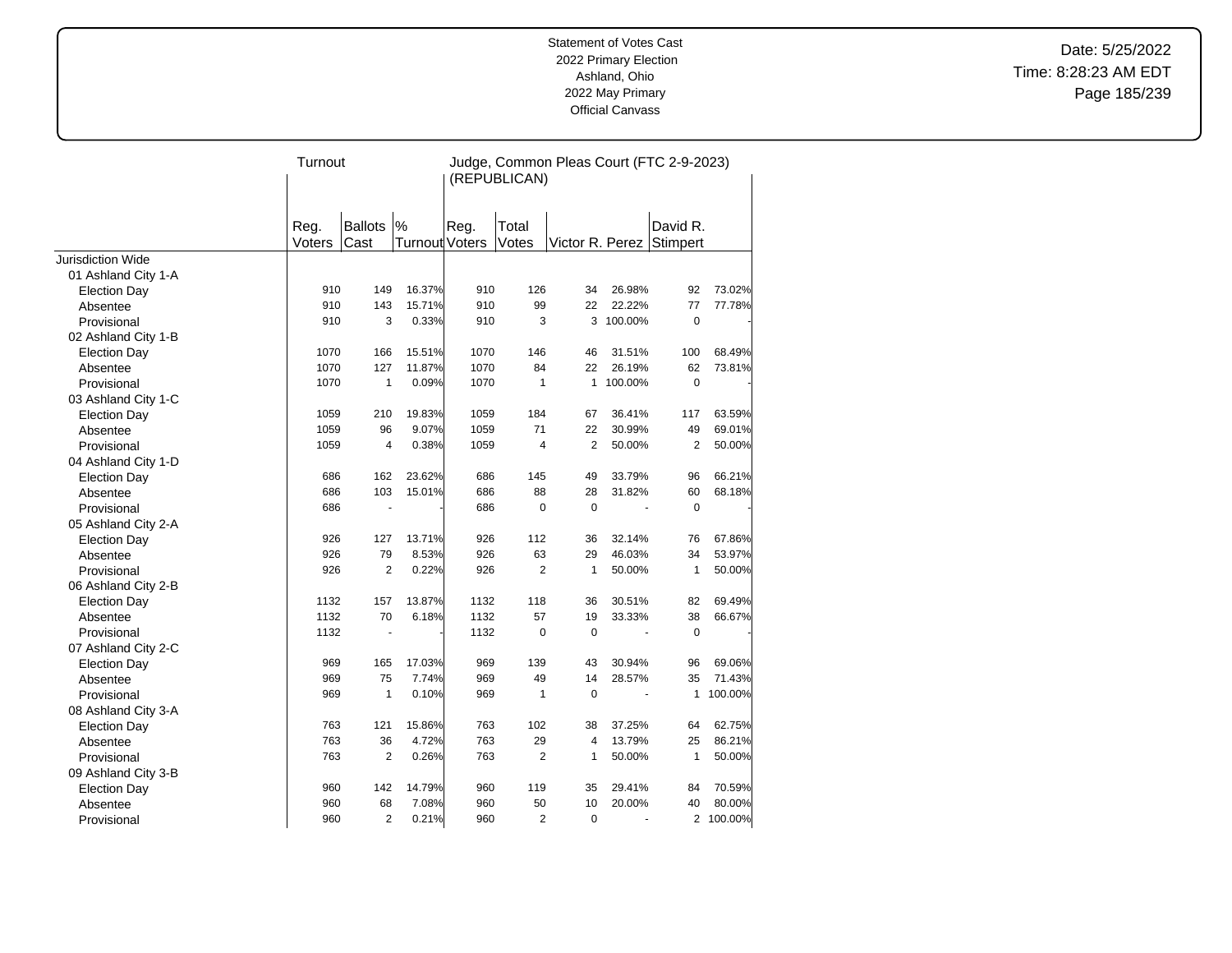Date: 5/25/2022 Time: 8:28:23 AM EDT Page 186/239

|                     | Turnout |                          |                | Judge, Common Pleas Court (FTC 2-9-2023) |                         |                |                          |                          |         |  |
|---------------------|---------|--------------------------|----------------|------------------------------------------|-------------------------|----------------|--------------------------|--------------------------|---------|--|
|                     |         |                          |                | (REPUBLICAN)                             |                         |                |                          |                          |         |  |
|                     |         |                          |                |                                          |                         |                |                          |                          |         |  |
|                     |         |                          |                |                                          |                         |                |                          |                          |         |  |
|                     | Reg.    | <b>Ballots</b>           | %              | Reg.                                     | Total                   |                |                          | David R.                 |         |  |
|                     | Voters  | Cast                     | Turnout Voters |                                          | Votes                   |                |                          | Victor R. Perez Stimpert |         |  |
| 10 Ashland City 3-C |         |                          |                |                                          |                         |                |                          |                          |         |  |
| <b>Election Day</b> | 940     | 147                      | 15.64%         | 940                                      | 128                     | 24             | 18.75%                   | 104                      | 81.25%  |  |
| Absentee            | 940     | 135                      | 14.36%         | 940                                      | 109                     | 30             | 27.52%                   | 79                       | 72.48%  |  |
| Provisional         | 940     | 5                        | 0.53%          | 940                                      | 5                       | 2              | 40.00%                   | 3                        | 60.00%  |  |
| 11 Ashland City 3-D |         |                          |                |                                          |                         |                |                          |                          |         |  |
| <b>Election Day</b> | 660     | 71                       | 10.76%         | 660                                      | 60                      | 15             | 25.00%                   | 45                       | 75.00%  |  |
| Absentee            | 660     | 18                       | 2.73%          | 660                                      | 16                      | $\overline{7}$ | 43.75%                   | 9                        | 56.25%  |  |
| Provisional         | 660     | $\mathbf{1}$             | 0.15%          | 660                                      | $\mathbf 0$             | $\pmb{0}$      |                          | 0                        |         |  |
| 12 Ashland City 4-A |         |                          |                |                                          |                         |                |                          |                          |         |  |
| <b>Election Day</b> | 862     | 82                       | 9.51%          | 862                                      | 58                      | 20             | 34.48%                   | 38                       | 65.52%  |  |
| Absentee            | 862     | 38                       | 4.41%          | 862                                      | 27                      | 9              | 33.33%                   | 18                       | 66.67%  |  |
| Provisional         | 862     | $\overline{\phantom{a}}$ |                | 862                                      | $\mathbf 0$             | $\mathbf 0$    | $\overline{\phantom{a}}$ | $\mathbf 0$              |         |  |
| 13 Ashland City 4-B |         |                          |                |                                          |                         |                |                          |                          |         |  |
| <b>Election Day</b> | 619     | 55                       | 8.89%          | 619                                      | 40                      | 17             | 42.50%                   | 23                       | 57.50%  |  |
| Absentee            | 619     | 21                       | 3.39%          | 619                                      | 14                      | 6              | 42.86%                   | 8                        | 57.14%  |  |
| Provisional         | 619     | $\mathbf{1}$             | 0.16%          | 619                                      | $\mathbf{1}$            | $\mathbf{1}$   | 100.00%                  | 0                        |         |  |
| 14 Ashland City 4-C |         |                          |                |                                          |                         |                |                          |                          |         |  |
| <b>Election Day</b> | 909     | 98                       | 10.78%         | 909                                      | 81                      | 34             | 41.98%                   | 47                       | 58.02%  |  |
| Absentee            | 909     | 29                       | 3.19%          | 909                                      | 19                      | $\overline{7}$ | 36.84%                   | 12                       | 63.16%  |  |
| Provisional         | 909     | $\sim$                   |                | 909                                      | $\mathbf 0$             | $\mathbf 0$    | ÷.                       | $\overline{0}$           |         |  |
| 15 Clear Creek      |         |                          |                |                                          |                         |                |                          |                          |         |  |
| <b>Election Day</b> | 1276    | 292                      | 22.88%         | 1276                                     | 250                     | 60             | 24.00%                   | 190                      | 76.00%  |  |
| Absentee            | 1276    | 64                       | 5.02%          | 1276                                     | 51                      | 6              | 11.76%                   | 45                       | 88.24%  |  |
| Provisional         | 1276    | 6                        | 0.47%          | 1276                                     | 6                       | 1              | 16.67%                   | 5                        | 83.33%  |  |
| 16 Loudonville 1    |         |                          |                |                                          |                         |                |                          |                          |         |  |
| <b>Election Day</b> | 1334    | 309                      | 23.16%         | 1334                                     | 239                     | 121            | 50.63%                   | 118                      | 49.37%  |  |
| Absentee            | 1334    | 39                       | 2.92%          | 1334                                     | 21                      | 8              | 38.10%                   | 13                       | 61.90%  |  |
| Provisional         | 1334    | 6                        | 0.45%          | 1334                                     | $\overline{\mathbf{4}}$ | $\mathbf 0$    | ÷,                       | 4                        | 100.00% |  |
| 17 Green 1          |         |                          |                |                                          |                         |                |                          |                          |         |  |
| <b>Election Day</b> | 1124    | 275                      | 24.47%         | 1124                                     | 200                     | 96             | 48.00%                   | 104                      | 52.00%  |  |
| Absentee            | 1124    | 27                       | 2.40%          | 1124                                     | 18                      | 6              | 33.33%                   | 12                       | 66.67%  |  |
| Provisional         | 1124    |                          |                | 1124                                     | $\Omega$                | $\Omega$       |                          | $\overline{0}$           |         |  |
| 18 Green 2          |         |                          |                |                                          |                         |                |                          |                          |         |  |
| <b>Election Day</b> | 597     | 150                      | 25.13%         | 597                                      | 111                     | 44             | 39.64%                   | 67                       | 60.36%  |  |
| Absentee            | 597     | 29                       | 4.86%          | 597                                      | 19                      | 10             | 52.63%                   | 9                        | 47.37%  |  |
| Provisional         | 597     | $\overline{\phantom{a}}$ |                | 597                                      | $\Omega$                | $\mathbf 0$    |                          | $\Omega$                 |         |  |
| 19 Loudonville 2    |         |                          |                |                                          |                         |                |                          |                          |         |  |
| <b>Election Day</b> | 1118    | 258                      | 23.08%         | 1118                                     | 180                     | 75             | 41.67%                   | 105                      | 58.33%  |  |
| Absentee            | 1118    | 42                       | 3.76%          | 1118                                     | 27                      | 14             | 51.85%                   | 13                       | 48.15%  |  |
| Provisional         | 1118    | $\mathbf{1}$             | 0.09%          | 1118                                     | $\mathbf{1}$            | $\mathbf{1}$   | 100.00%                  | $\overline{0}$           |         |  |
|                     |         |                          |                |                                          |                         |                |                          |                          |         |  |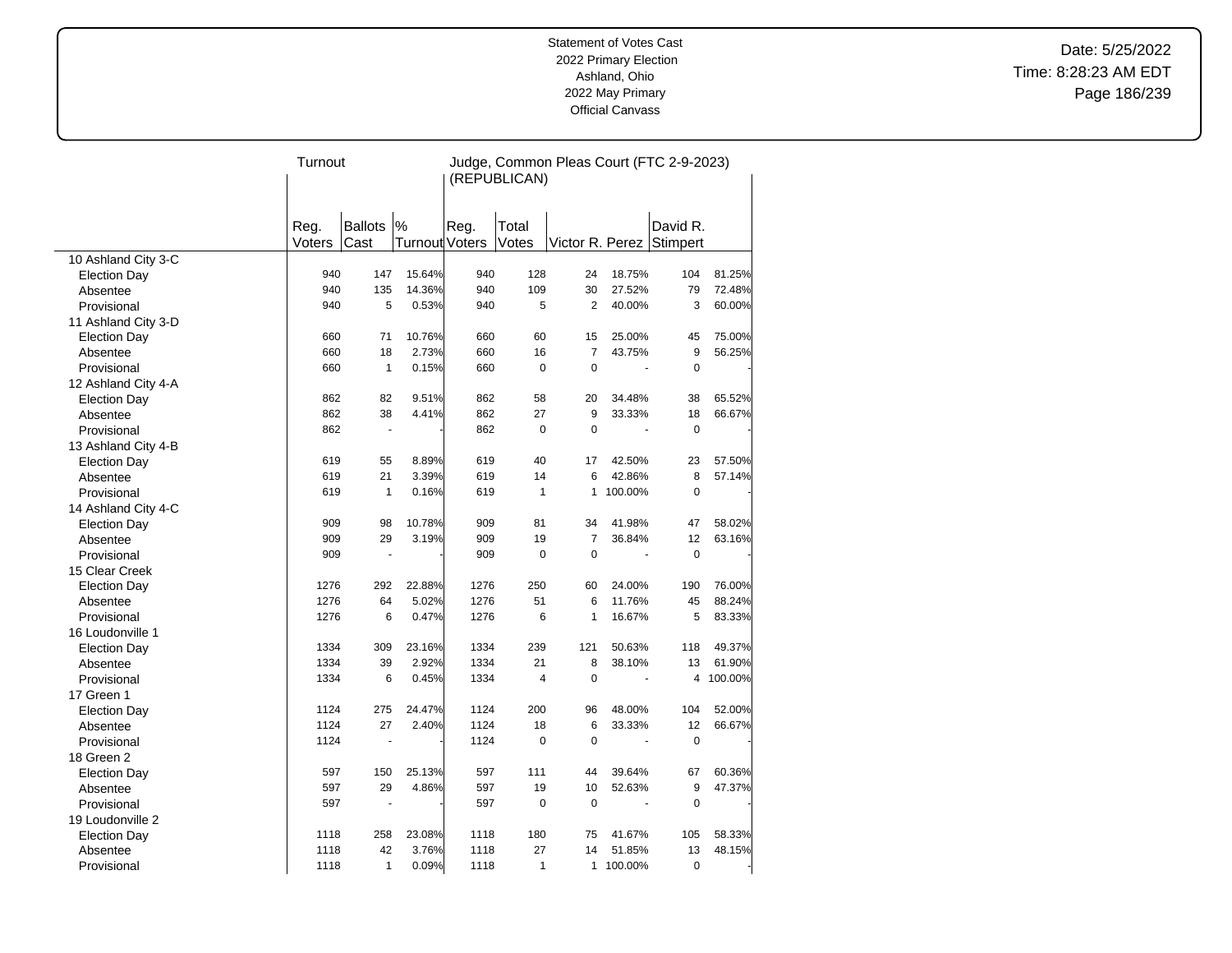Date: 5/25/2022 Time: 8:28:23 AM EDT Page 187/239

| (REPUBLICAN)<br>$\frac{9}{6}$<br><b>Ballots</b><br>Total<br>David R.<br>Reg.<br>Reg.<br>Voters<br>Cast<br><b>Turnout Voters</b><br>Votes<br>Victor R. Perez Stimpert<br>20 Jackson 1<br>1077<br>19.50%<br>1077<br>147<br>46.26%<br>210<br>68<br>79<br>53.74%<br><b>Election Day</b><br>1077<br>37<br>3.44%<br>1077<br>20<br>50.00%<br>10<br>50.00%<br>10<br>Absentee<br>5<br>1077<br>$\overline{4}$<br>50.00%<br>$\overline{2}$<br>Provisional<br>1077<br>0.46%<br>2<br>50.00%<br>21 Jackson 2<br>1253<br>24.98%<br>1253<br>234<br>41.45%<br>313<br>97<br>137<br>58.55%<br><b>Election Day</b><br>1253<br>48<br>3.83%<br>1253<br>35<br>45.71%<br>19<br>54.29%<br>16<br>Absentee<br>1253<br>$\overline{2}$<br>1253<br>$\overline{2}$<br>$\overline{0}$<br>$\overline{2}$<br>100.00%<br>0.16%<br>Provisional<br>22 Lake<br>92<br>423<br>122<br>28.84%<br>423<br>37<br>40.22%<br>55<br>59.78%<br><b>Election Day</b><br>423<br>13<br>3.07%<br>423<br>8<br>5<br>62.50%<br>3<br>37.50%<br>Absentee<br>423<br>$\overline{0}$<br>$\mathbf 0$<br>$\mathbf 0$<br>423<br>Provisional<br>$\blacksquare$<br>÷,<br>23 Mifflin<br>183<br>906<br>225<br>24.83%<br>906<br>84<br>45.90%<br>99<br>54.10%<br><b>Election Day</b><br>906<br>43<br>33<br>9<br>4.75%<br>906<br>27.27%<br>24<br>72.73%<br>Absentee<br>0<br>$\mathbf 0$<br>Provisional<br>906<br>906<br>0<br>24 Milton 1<br>228<br>1036<br>251<br>24.23%<br>1036<br>82<br>35.96%<br>146<br>64.04%<br><b>Election Day</b><br>1036<br>6.37%<br>1036<br>58<br>22.41%<br>45<br>77.59%<br>66<br>13<br>Absentee<br>3<br>$\overline{2}$<br>1036<br>3<br>0.29%<br>1036<br>66.67%<br>$\mathbf{1}$<br>33.33%<br>Provisional<br>25 Milton 3<br>509<br>129<br>25.34%<br>509<br>115<br>28<br>24.35%<br>87<br>75.65%<br><b>Election Day</b><br>26<br>$\overline{7}$<br>509<br>29<br>5.70%<br>509<br>26.92%<br>19<br>73.08%<br>Absentee<br>$\Omega$<br>509<br>509<br>$\mathbf 0$<br>$\mathbf 0$<br>Provisional<br>26 Jeromesville<br>51<br>334<br>69<br>20.66%<br>334<br>17<br>33.33%<br>34<br>66.67%<br><b>Election Day</b><br>5<br>334<br>5<br>334<br>1.50%<br>2<br>40.00%<br>3<br>60.00%<br>Absentee<br>$\mathbf{1}$<br>$\mathbf{1}$<br>Provisional<br>334<br>0.30%<br>334<br>$\mathbf{1}$<br>100.00%<br>$\Omega$<br>27 Mohican<br>1053<br>228<br>130<br>261<br>24.79%<br>1053<br>98<br>42.98%<br>57.02%<br><b>Election Day</b><br>1053<br>1053<br>26<br>5<br>21<br>37<br>3.51%<br>19.23%<br>80.77%<br>Absentee<br>1053<br>$\overline{2}$<br>0.19%<br>1053<br>$\overline{2}$<br>$\overline{2}$<br>100.00%<br>$\mathbf 0$<br>Provisional<br>28 Montgomery 1<br>107<br>633<br>121<br>19.12%<br>633<br>33<br>30.84%<br>74<br>69.16%<br><b>Election Day</b><br>48<br>32<br>633<br>57<br>9.00%<br>633<br>16<br>33.33%<br>66.67%<br>Absentee<br>633<br>$\mathbf{1}$<br>0.16%<br>633<br>$\mathbf{1}$<br>$\mathbf 0$<br>$\mathbf{1}$<br>100.00%<br>Provisional<br>29 Montgomery 2<br>817 |                     | Turnout |     |        | Judge, Common Pleas Court (FTC 2-9-2023) |     |    |        |     |        |
|--------------------------------------------------------------------------------------------------------------------------------------------------------------------------------------------------------------------------------------------------------------------------------------------------------------------------------------------------------------------------------------------------------------------------------------------------------------------------------------------------------------------------------------------------------------------------------------------------------------------------------------------------------------------------------------------------------------------------------------------------------------------------------------------------------------------------------------------------------------------------------------------------------------------------------------------------------------------------------------------------------------------------------------------------------------------------------------------------------------------------------------------------------------------------------------------------------------------------------------------------------------------------------------------------------------------------------------------------------------------------------------------------------------------------------------------------------------------------------------------------------------------------------------------------------------------------------------------------------------------------------------------------------------------------------------------------------------------------------------------------------------------------------------------------------------------------------------------------------------------------------------------------------------------------------------------------------------------------------------------------------------------------------------------------------------------------------------------------------------------------------------------------------------------------------------------------------------------------------------------------------------------------------------------------------------------------------------------------------------------------------------------------------------------------------------------------------------------------------------------------------------------------------------------------------------------------------------------------------------------------------------------------------------------------------------------------------------------------------------------------------------------------------------------------------------------------------------------------------------------------------------------------------------|---------------------|---------|-----|--------|------------------------------------------|-----|----|--------|-----|--------|
|                                                                                                                                                                                                                                                                                                                                                                                                                                                                                                                                                                                                                                                                                                                                                                                                                                                                                                                                                                                                                                                                                                                                                                                                                                                                                                                                                                                                                                                                                                                                                                                                                                                                                                                                                                                                                                                                                                                                                                                                                                                                                                                                                                                                                                                                                                                                                                                                                                                                                                                                                                                                                                                                                                                                                                                                                                                                                                              |                     |         |     |        |                                          |     |    |        |     |        |
|                                                                                                                                                                                                                                                                                                                                                                                                                                                                                                                                                                                                                                                                                                                                                                                                                                                                                                                                                                                                                                                                                                                                                                                                                                                                                                                                                                                                                                                                                                                                                                                                                                                                                                                                                                                                                                                                                                                                                                                                                                                                                                                                                                                                                                                                                                                                                                                                                                                                                                                                                                                                                                                                                                                                                                                                                                                                                                              |                     |         |     |        |                                          |     |    |        |     |        |
|                                                                                                                                                                                                                                                                                                                                                                                                                                                                                                                                                                                                                                                                                                                                                                                                                                                                                                                                                                                                                                                                                                                                                                                                                                                                                                                                                                                                                                                                                                                                                                                                                                                                                                                                                                                                                                                                                                                                                                                                                                                                                                                                                                                                                                                                                                                                                                                                                                                                                                                                                                                                                                                                                                                                                                                                                                                                                                              |                     |         |     |        |                                          |     |    |        |     |        |
|                                                                                                                                                                                                                                                                                                                                                                                                                                                                                                                                                                                                                                                                                                                                                                                                                                                                                                                                                                                                                                                                                                                                                                                                                                                                                                                                                                                                                                                                                                                                                                                                                                                                                                                                                                                                                                                                                                                                                                                                                                                                                                                                                                                                                                                                                                                                                                                                                                                                                                                                                                                                                                                                                                                                                                                                                                                                                                              |                     |         |     |        |                                          |     |    |        |     |        |
|                                                                                                                                                                                                                                                                                                                                                                                                                                                                                                                                                                                                                                                                                                                                                                                                                                                                                                                                                                                                                                                                                                                                                                                                                                                                                                                                                                                                                                                                                                                                                                                                                                                                                                                                                                                                                                                                                                                                                                                                                                                                                                                                                                                                                                                                                                                                                                                                                                                                                                                                                                                                                                                                                                                                                                                                                                                                                                              |                     |         |     |        |                                          |     |    |        |     |        |
|                                                                                                                                                                                                                                                                                                                                                                                                                                                                                                                                                                                                                                                                                                                                                                                                                                                                                                                                                                                                                                                                                                                                                                                                                                                                                                                                                                                                                                                                                                                                                                                                                                                                                                                                                                                                                                                                                                                                                                                                                                                                                                                                                                                                                                                                                                                                                                                                                                                                                                                                                                                                                                                                                                                                                                                                                                                                                                              |                     |         |     |        |                                          |     |    |        |     |        |
|                                                                                                                                                                                                                                                                                                                                                                                                                                                                                                                                                                                                                                                                                                                                                                                                                                                                                                                                                                                                                                                                                                                                                                                                                                                                                                                                                                                                                                                                                                                                                                                                                                                                                                                                                                                                                                                                                                                                                                                                                                                                                                                                                                                                                                                                                                                                                                                                                                                                                                                                                                                                                                                                                                                                                                                                                                                                                                              |                     |         |     |        |                                          |     |    |        |     |        |
|                                                                                                                                                                                                                                                                                                                                                                                                                                                                                                                                                                                                                                                                                                                                                                                                                                                                                                                                                                                                                                                                                                                                                                                                                                                                                                                                                                                                                                                                                                                                                                                                                                                                                                                                                                                                                                                                                                                                                                                                                                                                                                                                                                                                                                                                                                                                                                                                                                                                                                                                                                                                                                                                                                                                                                                                                                                                                                              |                     |         |     |        |                                          |     |    |        |     |        |
|                                                                                                                                                                                                                                                                                                                                                                                                                                                                                                                                                                                                                                                                                                                                                                                                                                                                                                                                                                                                                                                                                                                                                                                                                                                                                                                                                                                                                                                                                                                                                                                                                                                                                                                                                                                                                                                                                                                                                                                                                                                                                                                                                                                                                                                                                                                                                                                                                                                                                                                                                                                                                                                                                                                                                                                                                                                                                                              |                     |         |     |        |                                          |     |    |        |     |        |
|                                                                                                                                                                                                                                                                                                                                                                                                                                                                                                                                                                                                                                                                                                                                                                                                                                                                                                                                                                                                                                                                                                                                                                                                                                                                                                                                                                                                                                                                                                                                                                                                                                                                                                                                                                                                                                                                                                                                                                                                                                                                                                                                                                                                                                                                                                                                                                                                                                                                                                                                                                                                                                                                                                                                                                                                                                                                                                              |                     |         |     |        |                                          |     |    |        |     |        |
|                                                                                                                                                                                                                                                                                                                                                                                                                                                                                                                                                                                                                                                                                                                                                                                                                                                                                                                                                                                                                                                                                                                                                                                                                                                                                                                                                                                                                                                                                                                                                                                                                                                                                                                                                                                                                                                                                                                                                                                                                                                                                                                                                                                                                                                                                                                                                                                                                                                                                                                                                                                                                                                                                                                                                                                                                                                                                                              |                     |         |     |        |                                          |     |    |        |     |        |
|                                                                                                                                                                                                                                                                                                                                                                                                                                                                                                                                                                                                                                                                                                                                                                                                                                                                                                                                                                                                                                                                                                                                                                                                                                                                                                                                                                                                                                                                                                                                                                                                                                                                                                                                                                                                                                                                                                                                                                                                                                                                                                                                                                                                                                                                                                                                                                                                                                                                                                                                                                                                                                                                                                                                                                                                                                                                                                              |                     |         |     |        |                                          |     |    |        |     |        |
|                                                                                                                                                                                                                                                                                                                                                                                                                                                                                                                                                                                                                                                                                                                                                                                                                                                                                                                                                                                                                                                                                                                                                                                                                                                                                                                                                                                                                                                                                                                                                                                                                                                                                                                                                                                                                                                                                                                                                                                                                                                                                                                                                                                                                                                                                                                                                                                                                                                                                                                                                                                                                                                                                                                                                                                                                                                                                                              |                     |         |     |        |                                          |     |    |        |     |        |
|                                                                                                                                                                                                                                                                                                                                                                                                                                                                                                                                                                                                                                                                                                                                                                                                                                                                                                                                                                                                                                                                                                                                                                                                                                                                                                                                                                                                                                                                                                                                                                                                                                                                                                                                                                                                                                                                                                                                                                                                                                                                                                                                                                                                                                                                                                                                                                                                                                                                                                                                                                                                                                                                                                                                                                                                                                                                                                              |                     |         |     |        |                                          |     |    |        |     |        |
|                                                                                                                                                                                                                                                                                                                                                                                                                                                                                                                                                                                                                                                                                                                                                                                                                                                                                                                                                                                                                                                                                                                                                                                                                                                                                                                                                                                                                                                                                                                                                                                                                                                                                                                                                                                                                                                                                                                                                                                                                                                                                                                                                                                                                                                                                                                                                                                                                                                                                                                                                                                                                                                                                                                                                                                                                                                                                                              |                     |         |     |        |                                          |     |    |        |     |        |
|                                                                                                                                                                                                                                                                                                                                                                                                                                                                                                                                                                                                                                                                                                                                                                                                                                                                                                                                                                                                                                                                                                                                                                                                                                                                                                                                                                                                                                                                                                                                                                                                                                                                                                                                                                                                                                                                                                                                                                                                                                                                                                                                                                                                                                                                                                                                                                                                                                                                                                                                                                                                                                                                                                                                                                                                                                                                                                              |                     |         |     |        |                                          |     |    |        |     |        |
|                                                                                                                                                                                                                                                                                                                                                                                                                                                                                                                                                                                                                                                                                                                                                                                                                                                                                                                                                                                                                                                                                                                                                                                                                                                                                                                                                                                                                                                                                                                                                                                                                                                                                                                                                                                                                                                                                                                                                                                                                                                                                                                                                                                                                                                                                                                                                                                                                                                                                                                                                                                                                                                                                                                                                                                                                                                                                                              |                     |         |     |        |                                          |     |    |        |     |        |
|                                                                                                                                                                                                                                                                                                                                                                                                                                                                                                                                                                                                                                                                                                                                                                                                                                                                                                                                                                                                                                                                                                                                                                                                                                                                                                                                                                                                                                                                                                                                                                                                                                                                                                                                                                                                                                                                                                                                                                                                                                                                                                                                                                                                                                                                                                                                                                                                                                                                                                                                                                                                                                                                                                                                                                                                                                                                                                              |                     |         |     |        |                                          |     |    |        |     |        |
|                                                                                                                                                                                                                                                                                                                                                                                                                                                                                                                                                                                                                                                                                                                                                                                                                                                                                                                                                                                                                                                                                                                                                                                                                                                                                                                                                                                                                                                                                                                                                                                                                                                                                                                                                                                                                                                                                                                                                                                                                                                                                                                                                                                                                                                                                                                                                                                                                                                                                                                                                                                                                                                                                                                                                                                                                                                                                                              |                     |         |     |        |                                          |     |    |        |     |        |
|                                                                                                                                                                                                                                                                                                                                                                                                                                                                                                                                                                                                                                                                                                                                                                                                                                                                                                                                                                                                                                                                                                                                                                                                                                                                                                                                                                                                                                                                                                                                                                                                                                                                                                                                                                                                                                                                                                                                                                                                                                                                                                                                                                                                                                                                                                                                                                                                                                                                                                                                                                                                                                                                                                                                                                                                                                                                                                              |                     |         |     |        |                                          |     |    |        |     |        |
|                                                                                                                                                                                                                                                                                                                                                                                                                                                                                                                                                                                                                                                                                                                                                                                                                                                                                                                                                                                                                                                                                                                                                                                                                                                                                                                                                                                                                                                                                                                                                                                                                                                                                                                                                                                                                                                                                                                                                                                                                                                                                                                                                                                                                                                                                                                                                                                                                                                                                                                                                                                                                                                                                                                                                                                                                                                                                                              |                     |         |     |        |                                          |     |    |        |     |        |
|                                                                                                                                                                                                                                                                                                                                                                                                                                                                                                                                                                                                                                                                                                                                                                                                                                                                                                                                                                                                                                                                                                                                                                                                                                                                                                                                                                                                                                                                                                                                                                                                                                                                                                                                                                                                                                                                                                                                                                                                                                                                                                                                                                                                                                                                                                                                                                                                                                                                                                                                                                                                                                                                                                                                                                                                                                                                                                              |                     |         |     |        |                                          |     |    |        |     |        |
|                                                                                                                                                                                                                                                                                                                                                                                                                                                                                                                                                                                                                                                                                                                                                                                                                                                                                                                                                                                                                                                                                                                                                                                                                                                                                                                                                                                                                                                                                                                                                                                                                                                                                                                                                                                                                                                                                                                                                                                                                                                                                                                                                                                                                                                                                                                                                                                                                                                                                                                                                                                                                                                                                                                                                                                                                                                                                                              |                     |         |     |        |                                          |     |    |        |     |        |
|                                                                                                                                                                                                                                                                                                                                                                                                                                                                                                                                                                                                                                                                                                                                                                                                                                                                                                                                                                                                                                                                                                                                                                                                                                                                                                                                                                                                                                                                                                                                                                                                                                                                                                                                                                                                                                                                                                                                                                                                                                                                                                                                                                                                                                                                                                                                                                                                                                                                                                                                                                                                                                                                                                                                                                                                                                                                                                              |                     |         |     |        |                                          |     |    |        |     |        |
|                                                                                                                                                                                                                                                                                                                                                                                                                                                                                                                                                                                                                                                                                                                                                                                                                                                                                                                                                                                                                                                                                                                                                                                                                                                                                                                                                                                                                                                                                                                                                                                                                                                                                                                                                                                                                                                                                                                                                                                                                                                                                                                                                                                                                                                                                                                                                                                                                                                                                                                                                                                                                                                                                                                                                                                                                                                                                                              |                     |         |     |        |                                          |     |    |        |     |        |
|                                                                                                                                                                                                                                                                                                                                                                                                                                                                                                                                                                                                                                                                                                                                                                                                                                                                                                                                                                                                                                                                                                                                                                                                                                                                                                                                                                                                                                                                                                                                                                                                                                                                                                                                                                                                                                                                                                                                                                                                                                                                                                                                                                                                                                                                                                                                                                                                                                                                                                                                                                                                                                                                                                                                                                                                                                                                                                              |                     |         |     |        |                                          |     |    |        |     |        |
|                                                                                                                                                                                                                                                                                                                                                                                                                                                                                                                                                                                                                                                                                                                                                                                                                                                                                                                                                                                                                                                                                                                                                                                                                                                                                                                                                                                                                                                                                                                                                                                                                                                                                                                                                                                                                                                                                                                                                                                                                                                                                                                                                                                                                                                                                                                                                                                                                                                                                                                                                                                                                                                                                                                                                                                                                                                                                                              |                     |         |     |        |                                          |     |    |        |     |        |
|                                                                                                                                                                                                                                                                                                                                                                                                                                                                                                                                                                                                                                                                                                                                                                                                                                                                                                                                                                                                                                                                                                                                                                                                                                                                                                                                                                                                                                                                                                                                                                                                                                                                                                                                                                                                                                                                                                                                                                                                                                                                                                                                                                                                                                                                                                                                                                                                                                                                                                                                                                                                                                                                                                                                                                                                                                                                                                              |                     |         |     |        |                                          |     |    |        |     |        |
|                                                                                                                                                                                                                                                                                                                                                                                                                                                                                                                                                                                                                                                                                                                                                                                                                                                                                                                                                                                                                                                                                                                                                                                                                                                                                                                                                                                                                                                                                                                                                                                                                                                                                                                                                                                                                                                                                                                                                                                                                                                                                                                                                                                                                                                                                                                                                                                                                                                                                                                                                                                                                                                                                                                                                                                                                                                                                                              |                     |         |     |        |                                          |     |    |        |     |        |
|                                                                                                                                                                                                                                                                                                                                                                                                                                                                                                                                                                                                                                                                                                                                                                                                                                                                                                                                                                                                                                                                                                                                                                                                                                                                                                                                                                                                                                                                                                                                                                                                                                                                                                                                                                                                                                                                                                                                                                                                                                                                                                                                                                                                                                                                                                                                                                                                                                                                                                                                                                                                                                                                                                                                                                                                                                                                                                              |                     |         |     |        |                                          |     |    |        |     |        |
|                                                                                                                                                                                                                                                                                                                                                                                                                                                                                                                                                                                                                                                                                                                                                                                                                                                                                                                                                                                                                                                                                                                                                                                                                                                                                                                                                                                                                                                                                                                                                                                                                                                                                                                                                                                                                                                                                                                                                                                                                                                                                                                                                                                                                                                                                                                                                                                                                                                                                                                                                                                                                                                                                                                                                                                                                                                                                                              |                     |         |     |        |                                          |     |    |        |     |        |
|                                                                                                                                                                                                                                                                                                                                                                                                                                                                                                                                                                                                                                                                                                                                                                                                                                                                                                                                                                                                                                                                                                                                                                                                                                                                                                                                                                                                                                                                                                                                                                                                                                                                                                                                                                                                                                                                                                                                                                                                                                                                                                                                                                                                                                                                                                                                                                                                                                                                                                                                                                                                                                                                                                                                                                                                                                                                                                              |                     |         |     |        |                                          |     |    |        |     |        |
|                                                                                                                                                                                                                                                                                                                                                                                                                                                                                                                                                                                                                                                                                                                                                                                                                                                                                                                                                                                                                                                                                                                                                                                                                                                                                                                                                                                                                                                                                                                                                                                                                                                                                                                                                                                                                                                                                                                                                                                                                                                                                                                                                                                                                                                                                                                                                                                                                                                                                                                                                                                                                                                                                                                                                                                                                                                                                                              |                     |         |     |        |                                          |     |    |        |     |        |
|                                                                                                                                                                                                                                                                                                                                                                                                                                                                                                                                                                                                                                                                                                                                                                                                                                                                                                                                                                                                                                                                                                                                                                                                                                                                                                                                                                                                                                                                                                                                                                                                                                                                                                                                                                                                                                                                                                                                                                                                                                                                                                                                                                                                                                                                                                                                                                                                                                                                                                                                                                                                                                                                                                                                                                                                                                                                                                              |                     |         |     |        |                                          |     |    |        |     |        |
|                                                                                                                                                                                                                                                                                                                                                                                                                                                                                                                                                                                                                                                                                                                                                                                                                                                                                                                                                                                                                                                                                                                                                                                                                                                                                                                                                                                                                                                                                                                                                                                                                                                                                                                                                                                                                                                                                                                                                                                                                                                                                                                                                                                                                                                                                                                                                                                                                                                                                                                                                                                                                                                                                                                                                                                                                                                                                                              |                     |         |     |        |                                          |     |    |        |     |        |
|                                                                                                                                                                                                                                                                                                                                                                                                                                                                                                                                                                                                                                                                                                                                                                                                                                                                                                                                                                                                                                                                                                                                                                                                                                                                                                                                                                                                                                                                                                                                                                                                                                                                                                                                                                                                                                                                                                                                                                                                                                                                                                                                                                                                                                                                                                                                                                                                                                                                                                                                                                                                                                                                                                                                                                                                                                                                                                              |                     |         |     |        |                                          |     |    |        |     |        |
|                                                                                                                                                                                                                                                                                                                                                                                                                                                                                                                                                                                                                                                                                                                                                                                                                                                                                                                                                                                                                                                                                                                                                                                                                                                                                                                                                                                                                                                                                                                                                                                                                                                                                                                                                                                                                                                                                                                                                                                                                                                                                                                                                                                                                                                                                                                                                                                                                                                                                                                                                                                                                                                                                                                                                                                                                                                                                                              |                     |         |     |        |                                          |     |    |        |     |        |
|                                                                                                                                                                                                                                                                                                                                                                                                                                                                                                                                                                                                                                                                                                                                                                                                                                                                                                                                                                                                                                                                                                                                                                                                                                                                                                                                                                                                                                                                                                                                                                                                                                                                                                                                                                                                                                                                                                                                                                                                                                                                                                                                                                                                                                                                                                                                                                                                                                                                                                                                                                                                                                                                                                                                                                                                                                                                                                              |                     |         |     |        |                                          |     |    |        |     |        |
|                                                                                                                                                                                                                                                                                                                                                                                                                                                                                                                                                                                                                                                                                                                                                                                                                                                                                                                                                                                                                                                                                                                                                                                                                                                                                                                                                                                                                                                                                                                                                                                                                                                                                                                                                                                                                                                                                                                                                                                                                                                                                                                                                                                                                                                                                                                                                                                                                                                                                                                                                                                                                                                                                                                                                                                                                                                                                                              |                     |         |     |        |                                          |     |    |        |     |        |
|                                                                                                                                                                                                                                                                                                                                                                                                                                                                                                                                                                                                                                                                                                                                                                                                                                                                                                                                                                                                                                                                                                                                                                                                                                                                                                                                                                                                                                                                                                                                                                                                                                                                                                                                                                                                                                                                                                                                                                                                                                                                                                                                                                                                                                                                                                                                                                                                                                                                                                                                                                                                                                                                                                                                                                                                                                                                                                              |                     |         |     |        |                                          |     |    |        |     |        |
|                                                                                                                                                                                                                                                                                                                                                                                                                                                                                                                                                                                                                                                                                                                                                                                                                                                                                                                                                                                                                                                                                                                                                                                                                                                                                                                                                                                                                                                                                                                                                                                                                                                                                                                                                                                                                                                                                                                                                                                                                                                                                                                                                                                                                                                                                                                                                                                                                                                                                                                                                                                                                                                                                                                                                                                                                                                                                                              |                     |         |     |        |                                          |     |    |        |     |        |
|                                                                                                                                                                                                                                                                                                                                                                                                                                                                                                                                                                                                                                                                                                                                                                                                                                                                                                                                                                                                                                                                                                                                                                                                                                                                                                                                                                                                                                                                                                                                                                                                                                                                                                                                                                                                                                                                                                                                                                                                                                                                                                                                                                                                                                                                                                                                                                                                                                                                                                                                                                                                                                                                                                                                                                                                                                                                                                              | <b>Election Day</b> | 817     | 180 | 22.03% |                                          | 162 | 36 | 22.22% | 126 | 77.78% |
| 817<br>49<br>6.00%<br>817<br>39<br>8<br>20.51%<br>31<br>79.49%<br>Absentee                                                                                                                                                                                                                                                                                                                                                                                                                                                                                                                                                                                                                                                                                                                                                                                                                                                                                                                                                                                                                                                                                                                                                                                                                                                                                                                                                                                                                                                                                                                                                                                                                                                                                                                                                                                                                                                                                                                                                                                                                                                                                                                                                                                                                                                                                                                                                                                                                                                                                                                                                                                                                                                                                                                                                                                                                                   |                     |         |     |        |                                          |     |    |        |     |        |
| 817<br>5<br>0.61%<br>817<br>5<br>1<br>20.00%<br>4<br>80.00%<br>Provisional                                                                                                                                                                                                                                                                                                                                                                                                                                                                                                                                                                                                                                                                                                                                                                                                                                                                                                                                                                                                                                                                                                                                                                                                                                                                                                                                                                                                                                                                                                                                                                                                                                                                                                                                                                                                                                                                                                                                                                                                                                                                                                                                                                                                                                                                                                                                                                                                                                                                                                                                                                                                                                                                                                                                                                                                                                   |                     |         |     |        |                                          |     |    |        |     |        |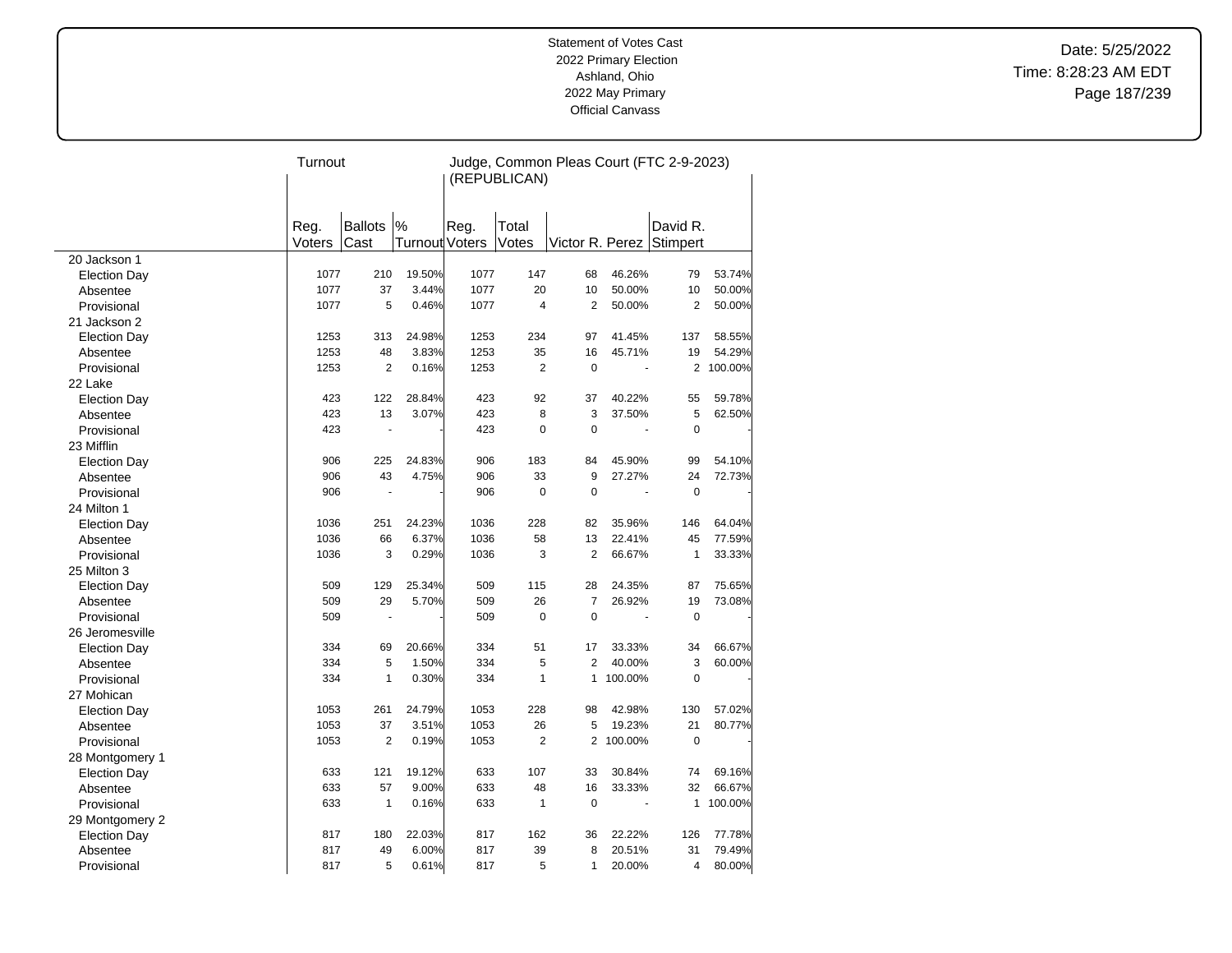| Turnout                                            |  |                             | Judge, Common Pleas Court (FTC 2-9-2023)<br>(REPUBLICAN) |              |                          |          |  |  |
|----------------------------------------------------|--|-----------------------------|----------------------------------------------------------|--------------|--------------------------|----------|--|--|
| <b>Ballots</b>  %<br>Reg.<br><b>Cast</b><br>Voters |  | <b>Turnout Voters Votes</b> | Reg.                                                     | <b>Total</b> | Victor R. Perez Stimpert | David R. |  |  |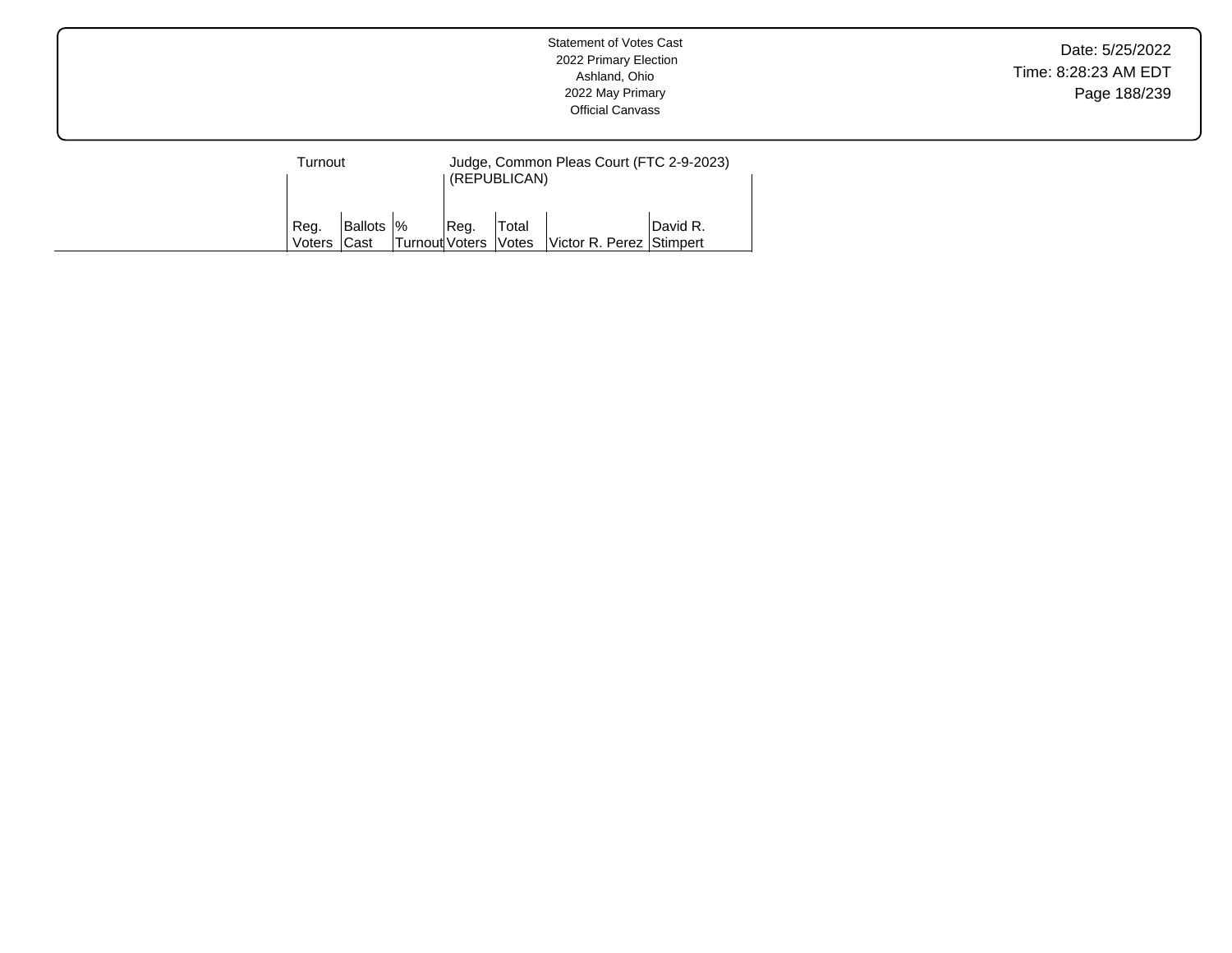Date: 5/25/2022 Time: 8:28:23 AM EDT Page 189/239

| 30 Montgomery 3     |       |                |        |       |                |                |         |                |         |
|---------------------|-------|----------------|--------|-------|----------------|----------------|---------|----------------|---------|
| <b>Election Day</b> | 581   | 131            | 22.55% | 581   | 115            | 40             | 34.78%  | 75             | 65.22%  |
| Absentee            | 581   | 51             | 8.78%  | 581   | 44             | 22             | 50.00%  | 22             | 50.00%  |
| Provisional         | 581   |                |        | 581   | $\mathbf 0$    | 0              |         | $\mathbf 0$    |         |
| 31 Orange 1         |       |                |        |       |                |                |         |                |         |
| <b>Election Day</b> | 1047  | 273            | 26.07% | 1047  | 219            | 62             | 28.31%  | 157            | 71.69%  |
| Absentee            | 1047  | 48             | 4.58%  | 1047  | 34             | 9              | 26.47%  | 25             | 73.53%  |
| Provisional         | 1047  | 3              | 0.29%  | 1047  | $\overline{2}$ | $\overline{2}$ | 100.00% | 0              |         |
| 32 Orange 2         |       |                |        |       |                |                |         |                |         |
| <b>Election Day</b> | 605   | 184            | 30.41% | 605   | 142            | 39             | 27.46%  | 103            | 72.54%  |
| Absentee            | 605   | 19             | 3.14%  | 605   | 10             | 3              | 30.00%  | $\overline{7}$ | 70.00%  |
| Provisional         | 605   | ÷.             |        | 605   | 0              | $\mathbf 0$    |         | $\mathbf 0$    |         |
| 33 Perry            |       |                |        |       |                |                |         |                |         |
| <b>Election Day</b> | 1284  | 304            | 23.68% | 1284  | 249            | 86             | 34.54%  | 163            | 65.46%  |
| Absentee            | 1284  | 71             | 5.53%  | 1284  | 57             | 20             | 35.09%  | 37             | 64.91%  |
| Provisional         | 1284  | $\mathbf{1}$   | 0.08%  | 1284  | $\mathbf{1}$   | $\mathbf{1}$   | 100.00% | 0              |         |
| 34 Ruggles          |       |                |        |       |                |                |         |                |         |
| <b>Election Day</b> | 635   | 167            | 26.30% | 635   | 121            | 35             | 28.93%  | 86             | 71.07%  |
| Absentee            | 635   | 21             | 3.31%  | 635   | 17             | $\overline{2}$ | 11.76%  | 15             | 88.24%  |
| Provisional         | 635   | $\mathbf{1}$   | 0.16%  | 635   | $\mathbf{1}$   | $\Omega$       |         | $\mathbf{1}$   | 100.00% |
| 35 Sullivan 1       |       |                |        |       |                |                |         |                |         |
| <b>Election Day</b> | 866   | 195            | 22.52% | 866   | 137            | 45             | 32.85%  | 92             | 67.15%  |
| Absentee            | 866   | 24             | 2.77%  | 866   | 21             | $\overline{7}$ | 33.33%  | 14             | 66.67%  |
| Provisional         | 866   |                |        | 866   | 0              | $\mathbf 0$    |         | 0              |         |
| 36 Sullivan 2       |       |                |        |       |                |                |         |                |         |
| <b>Election Day</b> | 767   | 181            | 23.60% | 767   | 133            | 60             | 45.11%  | 73             | 54.89%  |
| Absentee            | 767   | 14             | 1.83%  | 767   | 6              | 6              | 100.00% | 0              |         |
| Provisional         | 767   | 3              | 0.39%  | 767   | $\mathbf 0$    | $\mathbf 0$    | ä,      | $\mathbf 0$    |         |
| 37 Troy             |       |                |        |       |                |                |         |                |         |
| <b>Election Day</b> | 787   | 244            | 31.00% | 787   | 170            | 61             | 35.88%  | 109            | 64.12%  |
| Absentee            | 787   | 27             | 3.43%  | 787   | 17             | 6              | 35.29%  | 11             | 64.71%  |
| Provisional         | 787   | $\mathbf{1}$   | 0.13%  | 787   | $\mathbf{1}$   | $\Omega$       |         | 1              | 100.00% |
| 38 Vermillion 1     |       |                |        |       |                |                |         |                |         |
| <b>Election Day</b> | 833   | 186            | 22.33% | 833   | 163            | 75             | 46.01%  | 88             | 53.99%  |
| Absentee            | 833   | 42             | 5.04%  | 833   | 28             | 10             | 35.71%  | 18             | 64.29%  |
| Provisional         | 833   | $\overline{2}$ | 0.24%  | 833   | $\overline{2}$ | $\overline{2}$ | 100.00% | 0              |         |
| 39 Vermillion 2     |       |                |        |       |                |                |         |                |         |
| <b>Election Day</b> | 1066  | 276            | 25.89% | 1066  | 238            | 92             | 38.66%  | 146            | 61.34%  |
| Absentee            | 1066  | 63             | 5.91%  | 1066  | 58             | 22             | 37.93%  | 36             | 62.07%  |
| Provisional         | 1066  |                |        | 1066  | $\mathbf 0$    | $\mathbf 0$    |         | $\mathbf 0$    |         |
| Total               |       |                |        |       |                |                |         |                |         |
| <b>Election Day</b> | 34426 | 7158           | 20.79% | 34426 | 5772           | 2065           | 35.78%  | 3707           | 64.22%  |
| Absentee            | 34426 | 2003           | 5.82%  | 34426 | 1501           | 469            | 31.25%  | 1032           | 68.75%  |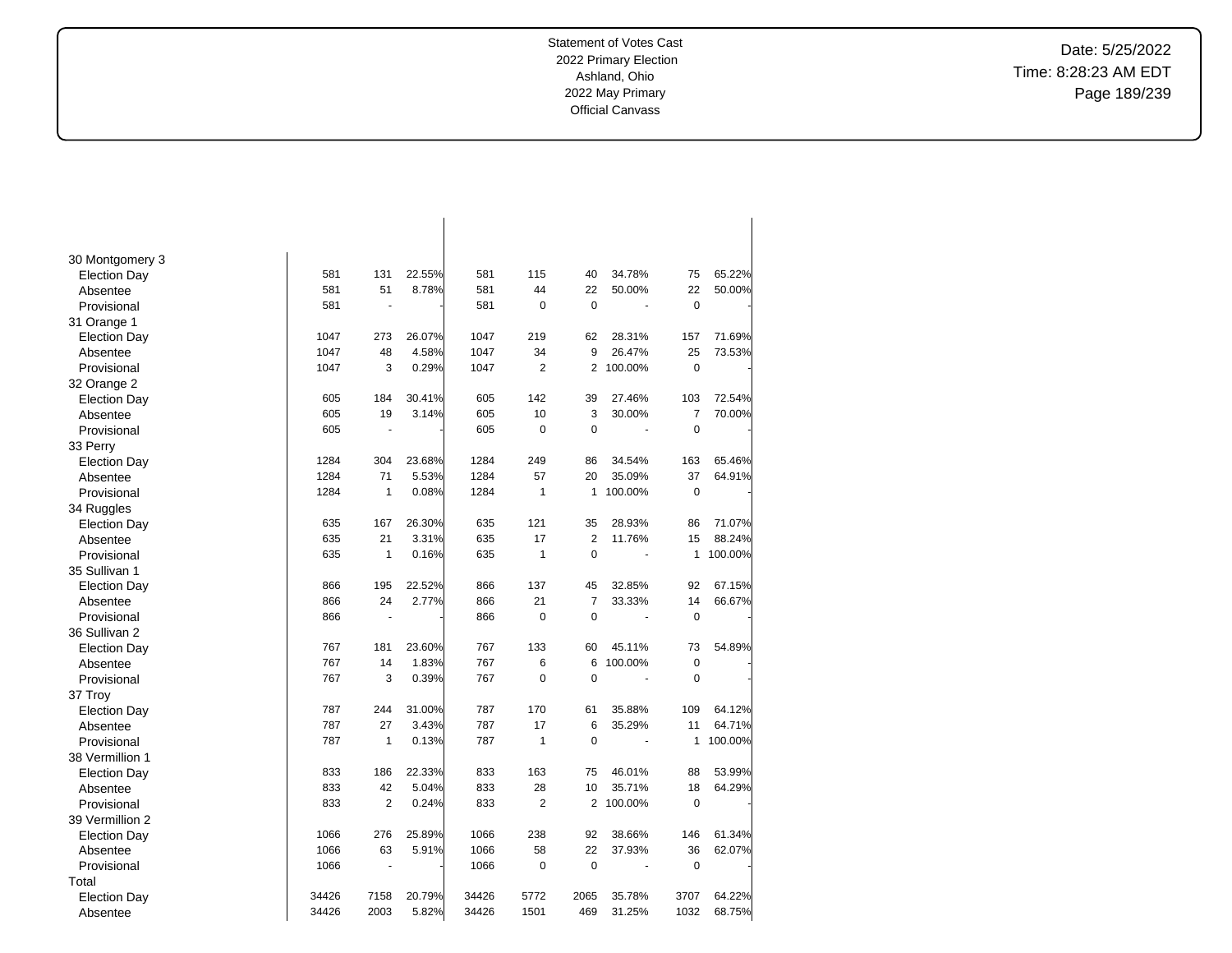Date: 5/25/2022 Time: 8:28:23 AM EDT Page 190/239

| Provisional | 34426<br>65   | 0.19%  | 34426 | 57   | 26   | 45.61% | 31   | 54.39% |
|-------------|---------------|--------|-------|------|------|--------|------|--------|
| Total       | 34426<br>9226 | 26.80% | 34426 | 7330 | 2560 | 34.92% | 4770 | 65.08% |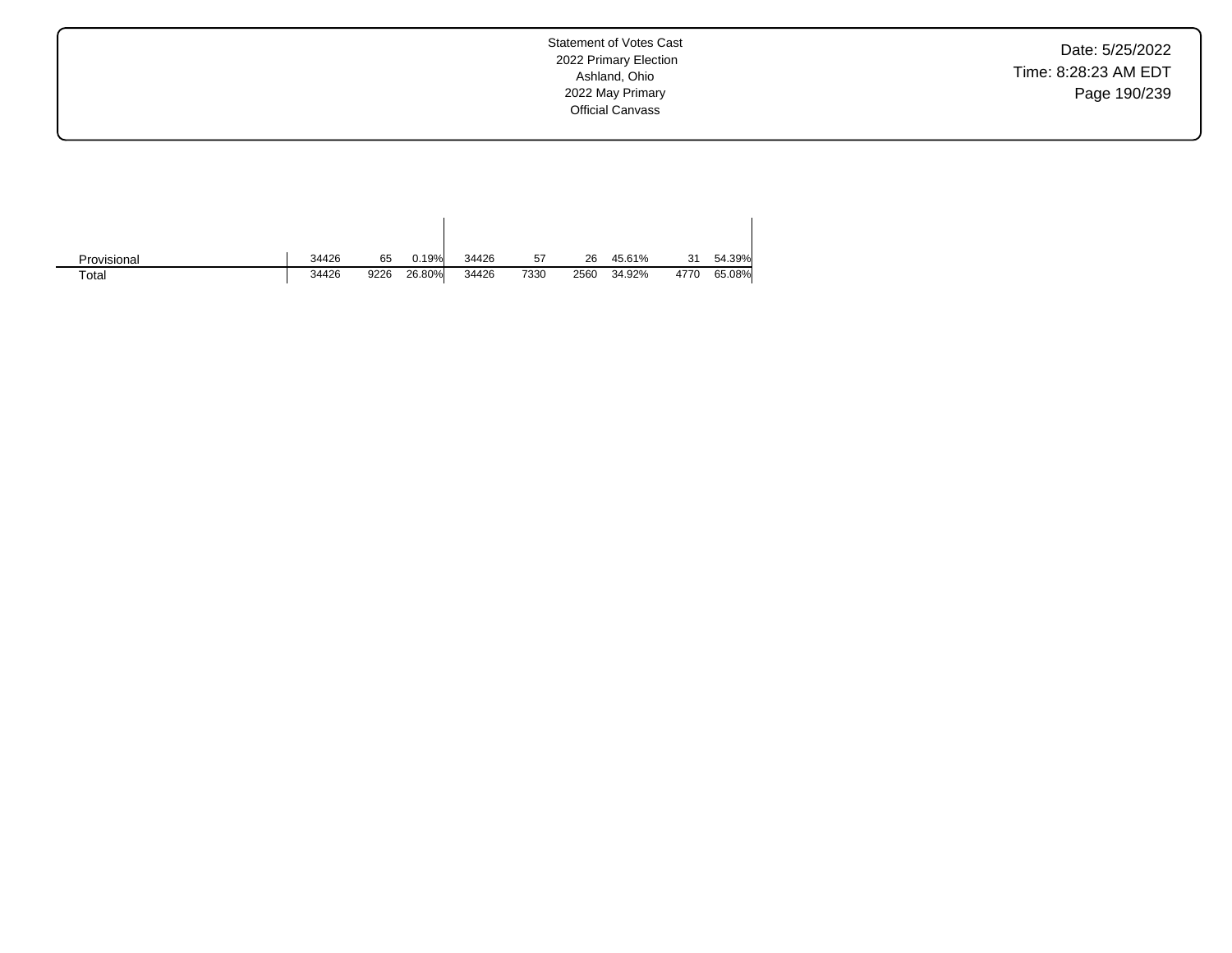Date: 5/25/2022 Time: 8:28:23 AM EDT Page 191/239

|                                            | Turnout    |                |                       | County Commissioner (FTC 1-1-2023)<br>(REPUBLICAN) |                |                 |                  |               |                  |
|--------------------------------------------|------------|----------------|-----------------------|----------------------------------------------------|----------------|-----------------|------------------|---------------|------------------|
|                                            | Reg.       | <b>Ballots</b> | %                     | Reg.                                               | Total          |                 |                  | <b>Burton</b> |                  |
|                                            | Voters     | Cast           | <b>Turnout Voters</b> |                                                    | Votes          | Denny D. Bittle |                  | Williams      |                  |
| <b>Jurisdiction Wide</b>                   |            |                |                       |                                                    |                |                 |                  |               |                  |
| 01 Ashland City 1-A                        |            |                |                       |                                                    |                |                 |                  |               |                  |
| Election Day                               | 910<br>910 | 149<br>143     | 16.37%<br>15.71%      | 910<br>910                                         | 121<br>99      | 66<br>67        | 54.55%<br>67.68% | 55<br>32      | 45.45%<br>32.32% |
| Absentee<br>Provisional                    | 910        | 3              | 0.33%                 | 910                                                | 2              |                 | 2 100.00%        | 0             |                  |
|                                            |            |                |                       |                                                    |                |                 |                  |               |                  |
| 02 Ashland City 1-B<br><b>Election Day</b> | 1070       | 166            | 15.51%                | 1070                                               | 136            | 83              | 61.03%           | 53            | 38.97%           |
| Absentee                                   | 1070       | 127            | 11.87%                | 1070                                               | 79             | 56              | 70.89%           | 23            | 29.11%           |
| Provisional                                | 1070       | $\mathbf{1}$   | 0.09%                 | 1070                                               | $\mathbf{1}$   | $\mathbf 0$     |                  | $\mathbf{1}$  | 100.00%          |
| 03 Ashland City 1-C                        |            |                |                       |                                                    |                |                 |                  |               |                  |
| <b>Election Day</b>                        | 1059       | 210            | 19.83%                | 1059                                               | 175            | 119             | 68.00%           | 56            | 32.00%           |
| Absentee                                   | 1059       | 96             | 9.07%                 | 1059                                               | 72             | 38              | 52.78%           | 34            | 47.22%           |
| Provisional                                | 1059       | 4              | 0.38%                 | 1059                                               | 3              | $\mathbf 0$     |                  | 3             | 100.00%          |
| 04 Ashland City 1-D                        |            |                |                       |                                                    |                |                 |                  |               |                  |
| <b>Election Day</b>                        | 686        | 162            | 23.62%                | 686                                                | 137            | 84              | 61.31%           | 53            | 38.69%           |
| Absentee                                   | 686        | 103            | 15.01%                | 686                                                | 85             | 50              | 58.82%           | 35            | 41.18%           |
| Provisional                                | 686        | ä,             |                       | 686                                                | $\mathbf 0$    | $\mathbf 0$     |                  | $\pmb{0}$     |                  |
| 05 Ashland City 2-A                        |            |                |                       |                                                    |                |                 |                  |               |                  |
| <b>Election Day</b>                        | 926        | 127            | 13.71%                | 926                                                | 108            | 69              | 63.89%           | 39            | 36.11%           |
| Absentee                                   | 926        | 79             | 8.53%                 | 926                                                | 64             | 38              | 59.38%           | 26            | 40.62%           |
| Provisional                                | 926        | $\overline{2}$ | 0.22%                 | 926                                                | $\overline{2}$ | $\overline{2}$  | 100.00%          | $\pmb{0}$     |                  |
| 06 Ashland City 2-B                        |            |                |                       |                                                    |                |                 |                  |               |                  |
| <b>Election Day</b>                        | 1132       | 157            | 13.87%                | 1132                                               | 112            | 56              | 50.00%           | 56            | 50.00%           |
| Absentee                                   | 1132       | 70             | 6.18%                 | 1132                                               | 57             | 39              | 68.42%           | 18            | 31.58%           |
| Provisional                                | 1132       | ٠              |                       | 1132                                               | $\mathbf 0$    | $\mathbf 0$     |                  | $\pmb{0}$     |                  |
| 07 Ashland City 2-C                        |            |                |                       |                                                    |                |                 |                  |               |                  |
| <b>Election Day</b>                        | 969        | 165            | 17.03%                | 969                                                | 124            | 69              | 55.65%           | 55            | 44.35%           |
| Absentee                                   | 969        | 75             | 7.74%                 | 969                                                | 51             | 28              | 54.90%           | 23            | 45.10%           |
| Provisional                                | 969        | $\mathbf{1}$   | 0.10%                 | 969                                                | $\mathbf 0$    | $\mathbf 0$     |                  | $\pmb{0}$     |                  |
| 08 Ashland City 3-A                        |            |                |                       |                                                    |                |                 |                  |               |                  |
| <b>Election Day</b>                        | 763        | 121            | 15.86%                | 763                                                | 95             | 56              | 58.95%           | 39            | 41.05%           |
| Absentee                                   | 763        | 36             | 4.72%                 | 763                                                | 29             | 20              | 68.97%           | 9             | 31.03%           |
| Provisional                                | 763        | $\overline{2}$ | 0.26%                 | 763                                                | $\overline{2}$ | $\mathbf 0$     |                  |               | 2 100.00%        |
| 09 Ashland City 3-B                        |            |                |                       |                                                    |                |                 |                  |               |                  |
| <b>Election Day</b>                        | 960        | 142            | 14.79%                | 960                                                | 111            | 72              | 64.86%           | 39            | 35.14%           |
| Absentee                                   | 960        | 68             | 7.08%                 | 960                                                | 47             | 30              | 63.83%           | 17            | 36.17%           |
| Provisional                                | 960        | $\overline{2}$ | 0.21%                 | 960                                                | $\overline{2}$ | $\mathbf{1}$    | 50.00%           | $\mathbf{1}$  | 50.00%           |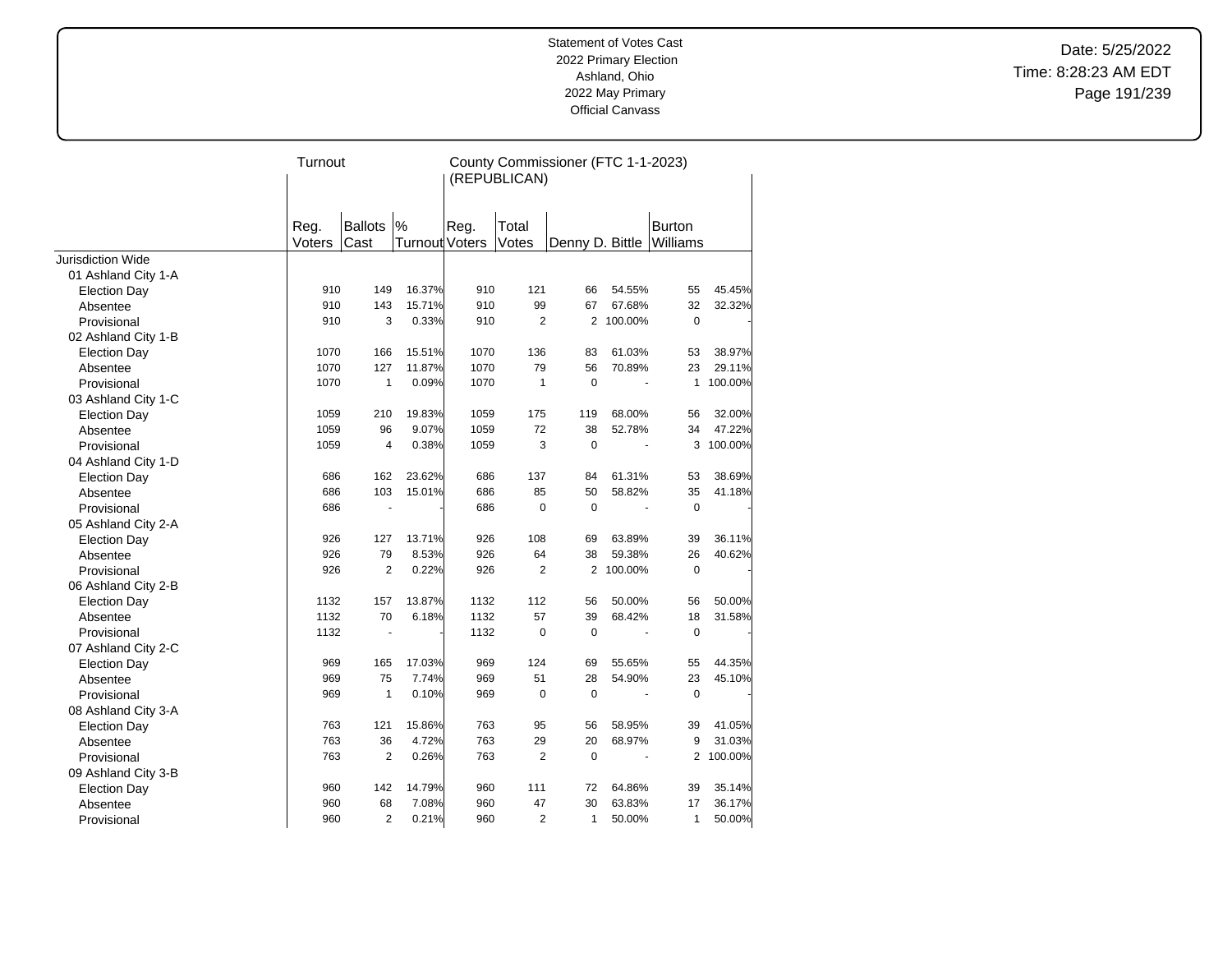Date: 5/25/2022 Time: 8:28:23 AM EDT Page 192/239

|                     | Turnout |                      |                       | County Commissioner (FTC 1-1-2023) |                |                 |         |                |        |  |
|---------------------|---------|----------------------|-----------------------|------------------------------------|----------------|-----------------|---------|----------------|--------|--|
|                     |         |                      |                       |                                    | (REPUBLICAN)   |                 |         |                |        |  |
|                     |         |                      |                       |                                    |                |                 |         |                |        |  |
|                     |         |                      |                       |                                    |                |                 |         |                |        |  |
|                     | Reg.    | <b>Ballots</b>       | $\frac{9}{6}$         | Reg.                               | Total          |                 |         | <b>Burton</b>  |        |  |
|                     | Voters  | Cast                 | <b>Turnout Voters</b> |                                    | Votes          | Denny D. Bittle |         | Williams       |        |  |
| 10 Ashland City 3-C |         |                      |                       |                                    |                |                 |         |                |        |  |
| <b>Election Day</b> | 940     | 147                  | 15.64%                | 940                                | 118            | 81              | 68.64%  | 37             | 31.36% |  |
| Absentee            | 940     | 135                  | 14.36%                | 940                                | 109            | 68              | 62.39%  | 41             | 37.61% |  |
| Provisional         | 940     | 5                    | 0.53%                 | 940                                | 5              | 3               | 60.00%  | $\overline{2}$ | 40.00% |  |
| 11 Ashland City 3-D |         |                      |                       |                                    |                |                 |         |                |        |  |
| <b>Election Day</b> | 660     | 71                   | 10.76%                | 660                                | 55             | 35              | 63.64%  | 20             | 36.36% |  |
| Absentee            | 660     | 18                   | 2.73%                 | 660                                | 16             | 10              | 62.50%  | 6              | 37.50% |  |
| Provisional         | 660     | $\mathbf{1}$         | 0.15%                 | 660                                | $\mathbf 0$    | $\pmb{0}$       |         | $\mathbf 0$    |        |  |
| 12 Ashland City 4-A |         |                      |                       |                                    |                |                 |         |                |        |  |
| <b>Election Day</b> | 862     | 82                   | 9.51%                 | 862                                | 54             | 30              | 55.56%  | 24             | 44.44% |  |
| Absentee            | 862     | 38                   | 4.41%                 | 862                                | 26             | 13              | 50.00%  | 13             | 50.00% |  |
| Provisional         | 862     | $\blacksquare$       |                       | 862                                | $\mathbf 0$    | $\mathbf 0$     |         | $\mathbf 0$    |        |  |
| 13 Ashland City 4-B |         |                      |                       |                                    |                |                 |         |                |        |  |
| <b>Election Day</b> | 619     | 55                   | 8.89%                 | 619                                | 38             | 19              | 50.00%  | 19             | 50.00% |  |
| Absentee            | 619     | 21                   | 3.39%                 | 619                                | 13             | 3               | 23.08%  | 10             | 76.92% |  |
| Provisional         | 619     | $\mathbf{1}$         | 0.16%                 | 619                                | $\mathbf 0$    | 0               |         | $\mathbf 0$    |        |  |
| 14 Ashland City 4-C |         |                      |                       |                                    |                |                 |         |                |        |  |
| <b>Election Day</b> | 909     | 98                   | 10.78%                | 909                                | 80             | 55              | 68.75%  | 25             | 31.25% |  |
| Absentee            | 909     | 29                   | 3.19%                 | 909                                | 18             | 12              | 66.67%  | 6              | 33.33% |  |
| Provisional         | 909     | $\ddot{\phantom{1}}$ |                       | 909                                | $\Omega$       | $\mathbf 0$     |         | $\mathbf 0$    |        |  |
| 15 Clear Creek      |         |                      |                       |                                    |                |                 |         |                |        |  |
| <b>Election Day</b> | 1276    | 292                  | 22.88%                | 1276                               | 226            | 135             | 59.73%  | 91             | 40.27% |  |
| Absentee            | 1276    | 64                   | 5.02%                 | 1276                               | 43             | 21              | 48.84%  | 22             | 51.16% |  |
| Provisional         | 1276    | 6                    | 0.47%                 | 1276                               | $\overline{4}$ | 4               | 100.00% | $\mathbf 0$    |        |  |
| 16 Loudonville 1    |         |                      |                       |                                    |                |                 |         |                |        |  |
| <b>Election Day</b> | 1334    | 309                  | 23.16%                | 1334                               | 214            | 117             | 54.67%  | 97             | 45.33% |  |
| Absentee            | 1334    | 39                   | 2.92%                 | 1334                               | 19             | 14              | 73.68%  | 5              | 26.32% |  |
| Provisional         | 1334    | 6                    | 0.45%                 | 1334                               | 3              | $\mathbf{1}$    | 33.33%  | $\overline{2}$ | 66.67% |  |
| 17 Green 1          |         |                      |                       |                                    |                |                 |         |                |        |  |
| <b>Election Day</b> | 1124    | 275                  | 24.47%                | 1124                               | 185            | 111             | 60.00%  | 74             | 40.00% |  |
| Absentee            | 1124    | 27                   | 2.40%                 | 1124                               | 16             | 6               | 37.50%  | 10             | 62.50% |  |
| Provisional         | 1124    |                      |                       | 1124                               | $\mathbf 0$    | 0               |         | $\mathbf 0$    |        |  |
| 18 Green 2          |         |                      |                       |                                    |                |                 |         |                |        |  |
| <b>Election Day</b> | 597     | 150                  | 25.13%                | 597                                | 103            | 61              | 59.22%  | 42             | 40.78% |  |
| Absentee            | 597     | 29                   | 4.86%                 | 597                                | 18             | 11              | 61.11%  | $\overline{7}$ | 38.89% |  |
| Provisional         | 597     | $\overline{a}$       |                       | 597                                | $\mathbf 0$    | $\mathbf 0$     |         | 0              |        |  |
| 19 Loudonville 2    |         |                      |                       |                                    |                |                 |         |                |        |  |
| <b>Election Day</b> | 1118    | 258                  | 23.08%                | 1118                               | 158            | 108             | 68.35%  | 50             | 31.65% |  |
| Absentee            | 1118    | 42                   | 3.76%                 | 1118                               | 26             | 18              | 69.23%  | 8              | 30.77% |  |
| Provisional         | 1118    | $\mathbf{1}$         | 0.09%                 | 1118                               | $\mathbf{1}$   | $\mathbf{1}$    | 100.00% | $\mathbf 0$    |        |  |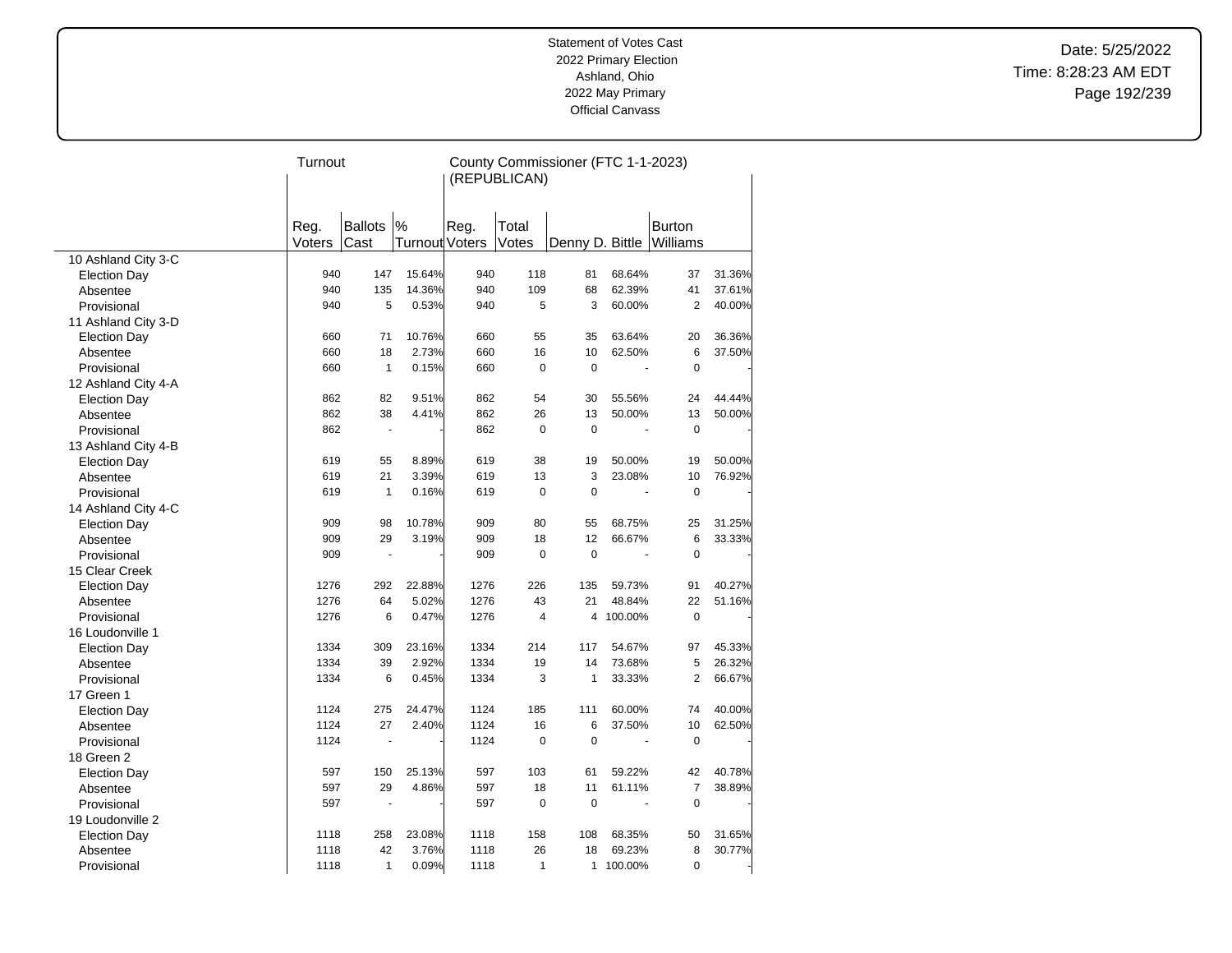Date: 5/25/2022 Time: 8:28:23 AM EDT Page 193/239

|                     | Turnout |                |                       | County Commissioner (FTC 1-1-2023)<br>(REPUBLICAN) |                |                          |         |                |        |
|---------------------|---------|----------------|-----------------------|----------------------------------------------------|----------------|--------------------------|---------|----------------|--------|
|                     |         |                |                       |                                                    |                |                          |         |                |        |
|                     |         |                |                       |                                                    |                |                          |         |                |        |
|                     |         |                |                       |                                                    |                |                          |         |                |        |
|                     | Reg.    | <b>Ballots</b> | $\frac{9}{6}$         | Reg.                                               | Total          |                          |         | <b>Burton</b>  |        |
|                     | Voters  | Cast           | <b>Turnout Voters</b> |                                                    | Votes          | Denny D. Bittle Williams |         |                |        |
| 20 Jackson 1        |         |                |                       |                                                    |                |                          |         |                |        |
| <b>Election Day</b> | 1077    | 210            | 19.50%                | 1077                                               | 129            | 65                       | 50.39%  | 64             | 49.61% |
| Absentee            | 1077    | 37             | 3.44%                 | 1077                                               | 21             | 17                       | 80.95%  | $\overline{4}$ | 19.05% |
| Provisional         | 1077    | 5              | 0.46%                 | 1077                                               | $\overline{4}$ | 2                        | 50.00%  | 2              | 50.00% |
| 21 Jackson 2        |         |                |                       |                                                    |                |                          |         |                |        |
| <b>Election Day</b> | 1253    | 313            | 24.98%                | 1253                                               | 224            | 126                      | 56.25%  | 98             | 43.75% |
| Absentee            | 1253    | 48             | 3.83%                 | 1253                                               | 33             | 12                       | 36.36%  | 21             | 63.64% |
| Provisional         | 1253    | $\overline{2}$ | 0.16%                 | 1253                                               | $\overline{2}$ | $\overline{2}$           | 100.00% | $\mathbf 0$    |        |
| 22 Lake             |         |                |                       |                                                    |                |                          |         |                |        |
| <b>Election Day</b> | 423     | 122            | 28.84%                | 423                                                | 86             | 50                       | 58.14%  | 36             | 41.86% |
| Absentee            | 423     | 13             | 3.07%                 | 423                                                | 8              | 6                        | 75.00%  | $\overline{2}$ | 25.00% |
| Provisional         | 423     | ÷,             |                       | 423                                                | $\mathbf 0$    | 0                        |         | $\mathbf 0$    |        |
| 23 Mifflin          |         |                |                       |                                                    |                |                          |         |                |        |
| <b>Election Day</b> | 906     | 225            | 24.83%                | 906                                                | 175            | 91                       | 52.00%  | 84             | 48.00% |
| Absentee            | 906     | 43             | 4.75%                 | 906                                                | 31             | 17                       | 54.84%  | 14             | 45.16% |
| Provisional         | 906     |                |                       | 906                                                | $\mathbf 0$    | $\mathbf 0$              |         | $\mathbf 0$    |        |
| 24 Milton 1         |         |                |                       |                                                    |                |                          |         |                |        |
| <b>Election Day</b> | 1036    | 251            | 24.23%                | 1036                                               | 216            | 120                      | 55.56%  | 96             | 44.44% |
| Absentee            | 1036    | 66             | 6.37%                 | 1036                                               | 55             | 36                       | 65.45%  | 19             | 34.55% |
| Provisional         | 1036    | 3              | 0.29%                 | 1036                                               | 3              | $\overline{2}$           | 66.67%  | $\mathbf{1}$   | 33.33% |
| 25 Milton 3         |         |                |                       |                                                    |                |                          |         |                |        |
| <b>Election Day</b> | 509     | 129            | 25.34%                | 509                                                | 107            | 68                       | 63.55%  | 39             | 36.45% |
| Absentee            | 509     | 29             | 5.70%                 | 509                                                | 24             | 13                       | 54.17%  | 11             | 45.83% |
| Provisional         | 509     |                |                       | 509                                                | $\mathbf 0$    | $\Omega$                 |         | $\mathbf 0$    |        |
| 26 Jeromesville     |         |                |                       |                                                    |                |                          |         |                |        |
| <b>Election Day</b> | 334     | 69             | 20.66%                | 334                                                | 54             | 33                       | 61.11%  | 21             | 38.89% |
| Absentee            | 334     | 5              | 1.50%                 | 334                                                | $\overline{4}$ | 1                        | 25.00%  | 3              | 75.00% |
| Provisional         | 334     | $\mathbf{1}$   | 0.30%                 | 334                                                | $\Omega$       | $\overline{0}$           |         | $\mathbf 0$    |        |
| 27 Mohican          |         |                |                       |                                                    |                |                          |         |                |        |
| <b>Election Day</b> | 1053    | 261            | 24.79%                | 1053                                               | 217            | 129                      | 59.45%  | 88             | 40.55% |
| Absentee            | 1053    | 37             | 3.51%                 | 1053                                               | 25             | 15                       | 60.00%  | 10             | 40.00% |
| Provisional         | 1053    | 2              | 0.19%                 | 1053                                               | 2              | $\overline{2}$           | 100.00% | $\mathbf 0$    |        |
| 28 Montgomery 1     |         |                |                       |                                                    |                |                          |         |                |        |
| <b>Election Day</b> | 633     | 121            | 19.12%                | 633                                                | 103            | 72                       | 69.90%  | 31             | 30.10% |
| Absentee            | 633     | 57             | 9.00%                 | 633                                                | 48             | 23                       | 47.92%  | 25             | 52.08% |
| Provisional         | 633     | $\mathbf{1}$   | 0.16%                 | 633                                                | $\mathbf 0$    | $\mathbf 0$              |         | $\mathbf 0$    |        |
| 29 Montgomery 2     |         |                |                       |                                                    |                |                          |         |                |        |
| <b>Election Day</b> | 817     | 180            | 22.03%                | 817                                                | 155            | 85                       | 54.84%  | 70             | 45.16% |
| Absentee            | 817     | 49             | 6.00%                 | 817                                                | 40             | 25                       | 62.50%  | 15             | 37.50% |
| Provisional         | 817     | 5              | 0.61%                 | 817                                                | 5              | 4                        | 80.00%  | 1              | 20.00% |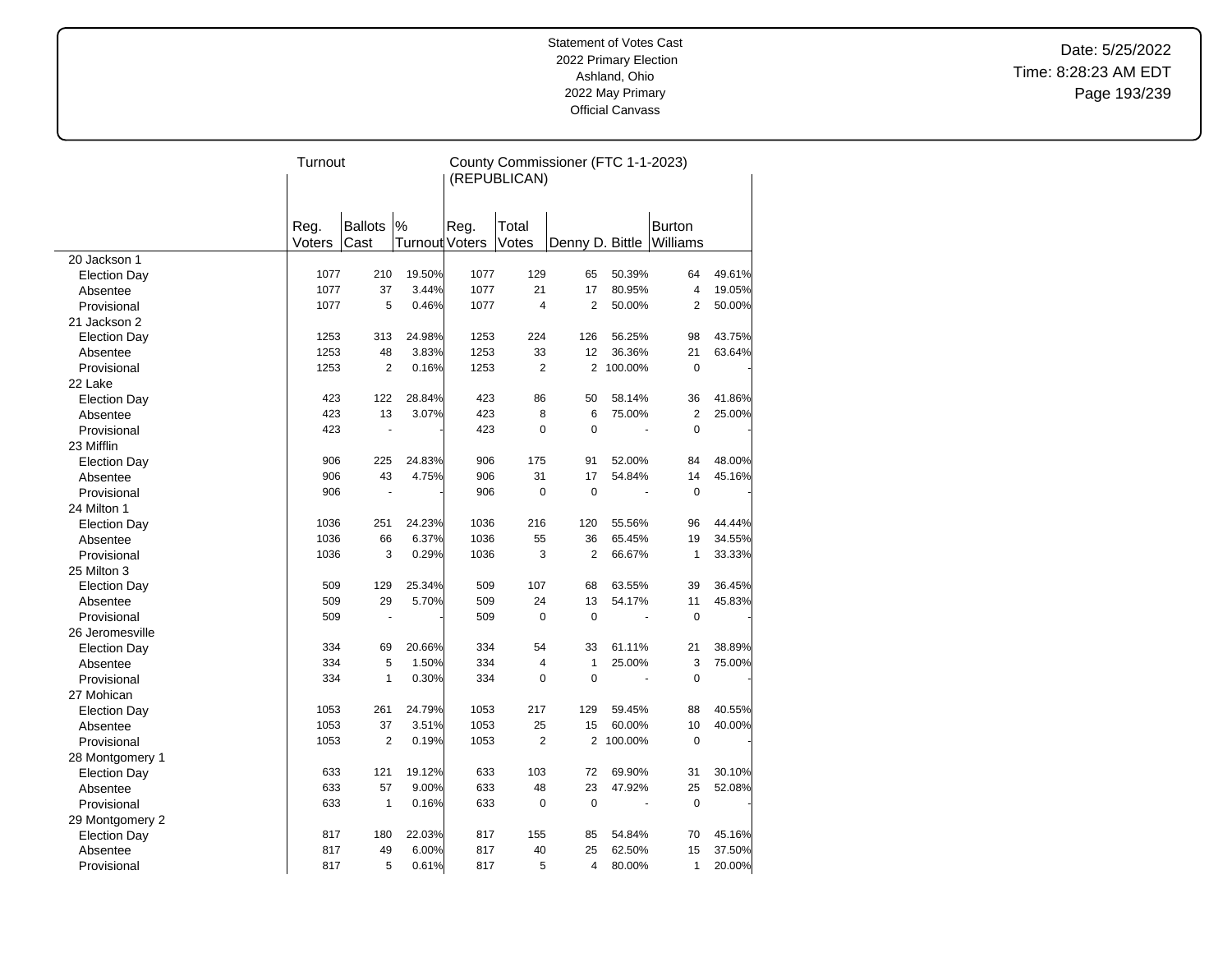| Furnout        |                            |                       | County Commissioner (FTC 1-1-2023)<br>(REPUBLICAN) |                       |                          |        |  |
|----------------|----------------------------|-----------------------|----------------------------------------------------|-----------------------|--------------------------|--------|--|
| Reg.<br>Voters | <b>Ballots  %</b><br> Cast | <b>Turnout Voters</b> | Reg.                                               | Total<br><b>Votes</b> | Denny D. Bittle Williams | Burton |  |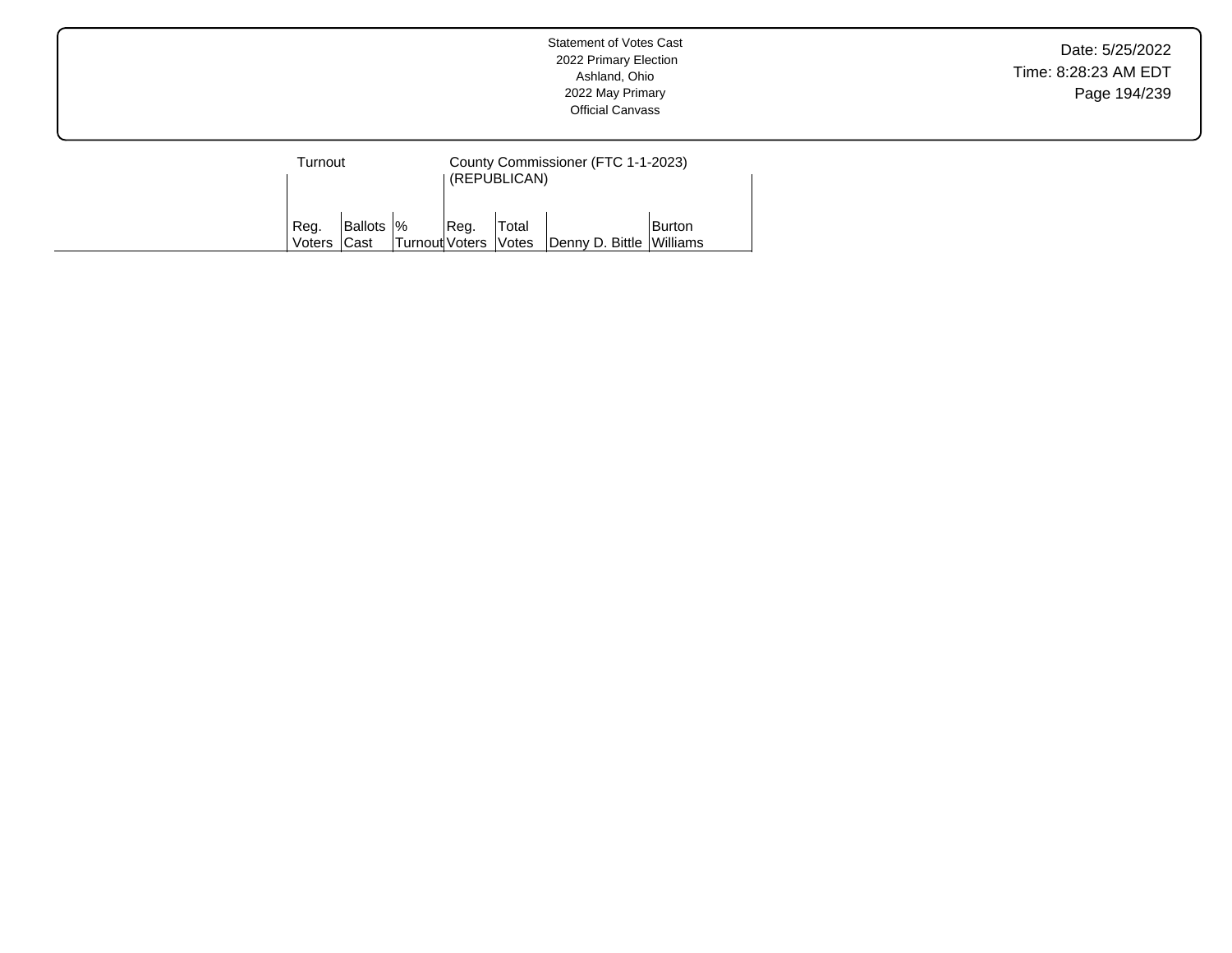Date: 5/25/2022 Time: 8:28:23 AM EDT Page 195/239

| 30 Montgomery 3     |       |              |        |       |                |                |         |                |         |
|---------------------|-------|--------------|--------|-------|----------------|----------------|---------|----------------|---------|
| <b>Election Day</b> | 581   | 131          | 22.55% | 581   | 114            | 71             | 62.28%  | 43             | 37.72%  |
| Absentee            | 581   | 51           | 8.78%  | 581   | 46             | 21             | 45.65%  | 25             | 54.35%  |
| Provisional         | 581   |              |        | 581   | 0              | $\mathbf 0$    |         | $\mathbf 0$    |         |
| 31 Orange 1         |       |              |        |       |                |                |         |                |         |
| <b>Election Day</b> | 1047  | 273          | 26.07% | 1047  | 214            | 126            | 58.88%  | 88             | 41.12%  |
| Absentee            | 1047  | 48           | 4.58%  | 1047  | 31             | 18             | 58.06%  | 13             | 41.94%  |
| Provisional         | 1047  | 3            | 0.29%  | 1047  | 2              | 1              | 50.00%  | $\mathbf{1}$   | 50.00%  |
| 32 Orange 2         |       |              |        |       |                |                |         |                |         |
| <b>Election Day</b> | 605   | 184          | 30.41% | 605   | 136            | 79             | 58.09%  | 57             | 41.91%  |
| Absentee            | 605   | 19           | 3.14%  | 605   | 11             | 8              | 72.73%  | 3              | 27.27%  |
| Provisional         | 605   | ä,           |        | 605   | 0              | $\mathbf 0$    | ä,      | $\mathbf 0$    |         |
| 33 Perry            |       |              |        |       |                |                |         |                |         |
| <b>Election Day</b> | 1284  | 304          | 23.68% | 1284  | 244            | 104            | 42.62%  | 140            | 57.38%  |
| Absentee            | 1284  | 71           | 5.53%  | 1284  | 58             | 22             | 37.93%  | 36             | 62.07%  |
| Provisional         | 1284  | $\mathbf{1}$ | 0.08%  | 1284  | $\mathbf{1}$   | $\mathbf 0$    |         | 1              | 100.00% |
| 34 Ruggles          |       |              |        |       |                |                |         |                |         |
| <b>Election Day</b> | 635   | 167          | 26.30% | 635   | 121            | 56             | 46.28%  | 65             | 53.72%  |
| Absentee            | 635   | 21           | 3.31%  | 635   | 15             | $\overline{7}$ | 46.67%  | 8              | 53.33%  |
| Provisional         | 635   | 1            | 0.16%  | 635   | 1              | $\mathbf{1}$   | 100.00% | $\mathbf 0$    |         |
| 35 Sullivan 1       |       |              |        |       |                |                |         |                |         |
| <b>Election Day</b> | 866   | 195          | 22.52% | 866   | 126            | 69             | 54.76%  | 57             | 45.24%  |
| Absentee            | 866   | 24           | 2.77%  | 866   | 18             | 12             | 66.67%  | 6              | 33.33%  |
| Provisional         | 866   |              |        | 866   | 0              | $\pmb{0}$      |         | $\mathbf 0$    |         |
| 36 Sullivan 2       |       |              |        |       |                |                |         |                |         |
| <b>Election Day</b> | 767   | 181          | 23.60% | 767   | 122            | 66             | 54.10%  | 56             | 45.90%  |
| Absentee            | 767   | 14           | 1.83%  | 767   | 6              | $\overline{2}$ | 33.33%  | $\overline{4}$ | 66.67%  |
| Provisional         | 767   | 3            | 0.39%  | 767   | $\mathbf{1}$   | $\mathbf 0$    | ä,      | 1              | 100.00% |
| 37 Troy             |       |              |        |       |                |                |         |                |         |
| <b>Election Day</b> | 787   | 244          | 31.00% | 787   | 160            | 90             | 56.25%  | 70             | 43.75%  |
| Absentee            | 787   | 27           | 3.43%  | 787   | 17             | 12             | 70.59%  | 5              | 29.41%  |
| Provisional         | 787   | 1            | 0.13%  | 787   | $\mathbf{1}$   | $\Omega$       |         | 1              | 100.00% |
| 38 Vermillion 1     |       |              |        |       |                |                |         |                |         |
| <b>Election Day</b> | 833   | 186          | 22.33% | 833   | 151            | 87             | 57.62%  | 64             | 42.38%  |
| Absentee            | 833   | 42           | 5.04%  | 833   | 30             | 13             | 43.33%  | 17             | 56.67%  |
| Provisional         | 833   | 2            | 0.24%  | 833   | $\overline{2}$ | 1              | 50.00%  | $\mathbf{1}$   | 50.00%  |
| 39 Vermillion 2     |       |              |        |       |                |                |         |                |         |
| <b>Election Day</b> | 1066  | 276          | 25.89% | 1066  | 232            | 138            | 59.48%  | 94             | 40.52%  |
| Absentee            | 1066  | 63           | 5.91%  | 1066  | 54             | 33             | 61.11%  | 21             | 38.89%  |
| Provisional         | 1066  | ÷,           |        | 1066  | $\pmb{0}$      | $\mathbf 0$    |         | $\mathbf 0$    |         |
| Total               |       |              |        |       |                |                |         |                |         |
| <b>Election Day</b> | 34426 | 7158         | 20.79% | 34426 | 5436           | 3151           | 57.97%  | 2285           | 42.03%  |
| Absentee            | 34426 | 2003         | 5.82%  | 34426 | 1462           | 855            | 58.48%  | 607            | 41.52%  |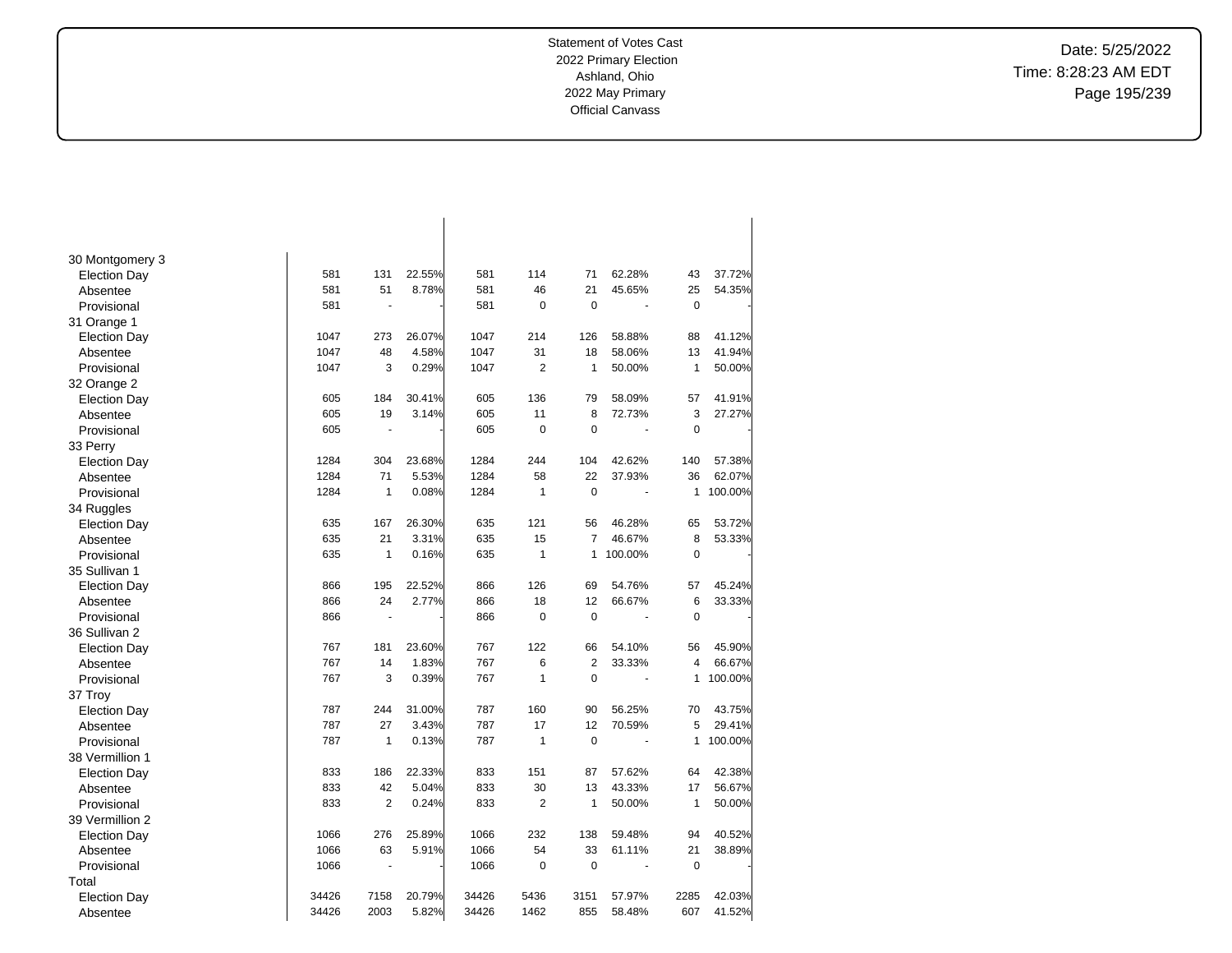Date: 5/25/2022 Time: 8:28:23 AM EDT Page 196/239

| Provisional | 34426 | 65   | 0.19%  | 34426 | 49   | 29   | 59.18% | 20   | 40.82% |
|-------------|-------|------|--------|-------|------|------|--------|------|--------|
| Total       | 34426 | 9226 | 26.80% | 34426 | 6947 | 4035 | 58.08% | 2912 | 41.92% |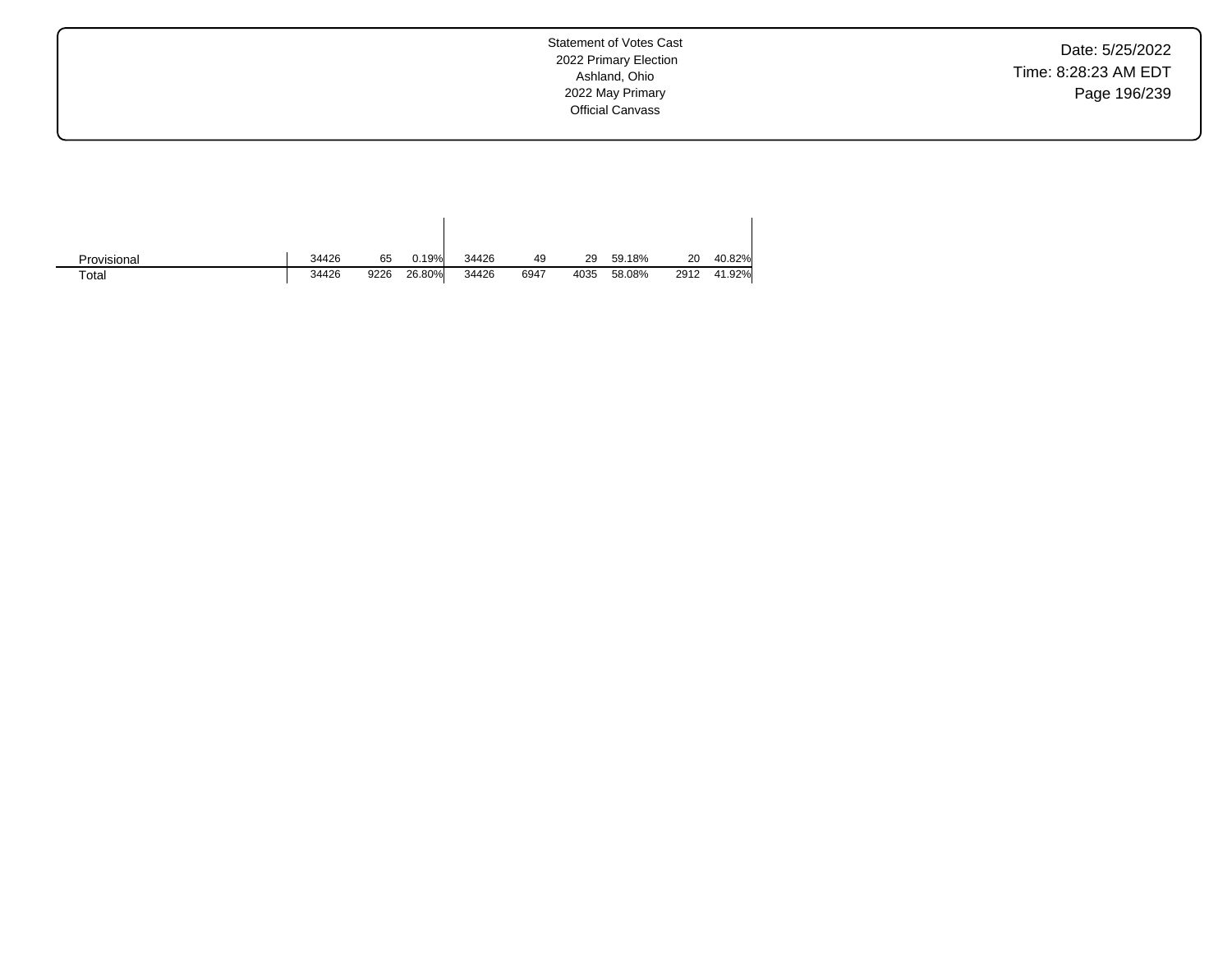Date: 5/25/2022 Time: 8:28:23 AM EDT Page 197/239

|                                 | Turnout |                |                       | <b>County Auditor</b><br>(REPUBLICAN) |                |             |         |
|---------------------------------|---------|----------------|-----------------------|---------------------------------------|----------------|-------------|---------|
|                                 | Reg.    | <b>Ballots</b> | $\%$                  | Reg.                                  | Total          |             |         |
| <b>Jurisdiction Wide</b>        | Voters  | Cast           | <b>Turnout Voters</b> |                                       | Votes          | Cindy Funk  |         |
|                                 |         |                |                       |                                       |                |             |         |
| 01 Ashland City 1-A             | 910     | 149            | 16.37%                | 910                                   | 111            | 111         | 100.00% |
| <b>Election Day</b><br>Absentee | 910     | 143            | 15.71%                | 910                                   | 94             | 94          | 100.00% |
| Provisional                     | 910     | 3              | 0.33%                 | 910                                   | 3              | 3           | 100.00% |
| 02 Ashland City 1-B             |         |                |                       |                                       |                |             |         |
| <b>Election Day</b>             | 1070    | 166            | 15.51%                | 1070                                  | 119            | 119         | 100.00% |
| Absentee                        | 1070    | 127            | 11.87%                | 1070                                  | 78             | 78          | 100.00% |
| Provisional                     | 1070    | 1              | 0.09%                 | 1070                                  | $\Omega$       | $\mathbf 0$ |         |
| 03 Ashland City 1-C             |         |                |                       |                                       |                |             |         |
| <b>Election Day</b>             | 1059    | 210            | 19.83%                | 1059                                  | 149            | 149         | 100.00% |
| Absentee                        | 1059    | 96             | 9.07%                 | 1059                                  | 60             | 60          | 100.00% |
| Provisional                     | 1059    | $\overline{4}$ | 0.38%                 | 1059                                  | $\overline{4}$ | 4           | 100.00% |
| 04 Ashland City 1-D             |         |                |                       |                                       |                |             |         |
| <b>Election Day</b>             | 686     | 162            | 23.62%                | 686                                   | 131            | 131         | 100.00% |
| Absentee                        | 686     | 103            | 15.01%                | 686                                   | 76             | 76          | 100.00% |
| Provisional                     | 686     | ä,             |                       | 686                                   | $\mathbf 0$    | 0           |         |
| 05 Ashland City 2-A             |         |                |                       |                                       |                |             |         |
| <b>Election Day</b>             | 926     | 127            | 13.71%                | 926                                   | 100            | 100         | 100.00% |
| Absentee                        | 926     | 79             | 8.53%                 | 926                                   | 52             | 52          | 100.00% |
| Provisional                     | 926     | $\overline{2}$ | 0.22%                 | 926                                   | 1              | 1           | 100.00% |
| 06 Ashland City 2-B             |         |                |                       |                                       |                |             |         |
| <b>Election Day</b>             | 1132    | 157            | 13.87%                | 1132                                  | 96             | 96          | 100.00% |
| Absentee                        | 1132    | 70             | 6.18%                 | 1132                                  | 53             | 53          | 100.00% |
| Provisional                     | 1132    | $\blacksquare$ |                       | 1132                                  | $\mathbf 0$    | $\mathbf 0$ |         |
| 07 Ashland City 2-C             |         |                |                       |                                       |                |             |         |
| <b>Election Day</b>             | 969     | 165            | 17.03%                | 969                                   | 124            | 124         | 100.00% |
| Absentee                        | 969     | 75             | 7.74%                 | 969                                   | 44             | 44          | 100.00% |
| Provisional                     | 969     | 1              | 0.10%                 | 969                                   | $\mathbf 0$    | $\mathbf 0$ |         |
| 08 Ashland City 3-A             |         |                |                       |                                       |                |             |         |
| <b>Election Day</b>             | 763     | 121            | 15.86%                | 763                                   | 86             | 86          | 100.00% |
| Absentee                        | 763     | 36             | 4.72%                 | 763                                   | 26             | 26          | 100.00% |
| Provisional                     | 763     | $\overline{2}$ | 0.26%                 | 763                                   | $\overline{2}$ | 2           | 100.00% |
| 09 Ashland City 3-B             |         |                |                       |                                       |                |             |         |
| <b>Election Day</b>             | 960     | 142            | 14.79%                | 960                                   | 101            | 101         | 100.00% |
| Absentee                        | 960     | 68             | 7.08%                 | 960                                   | 39             | 39          | 100.00% |
| Provisional                     | 960     | $\overline{2}$ | 0.21%                 | 960                                   | 2              | 2           | 100.00% |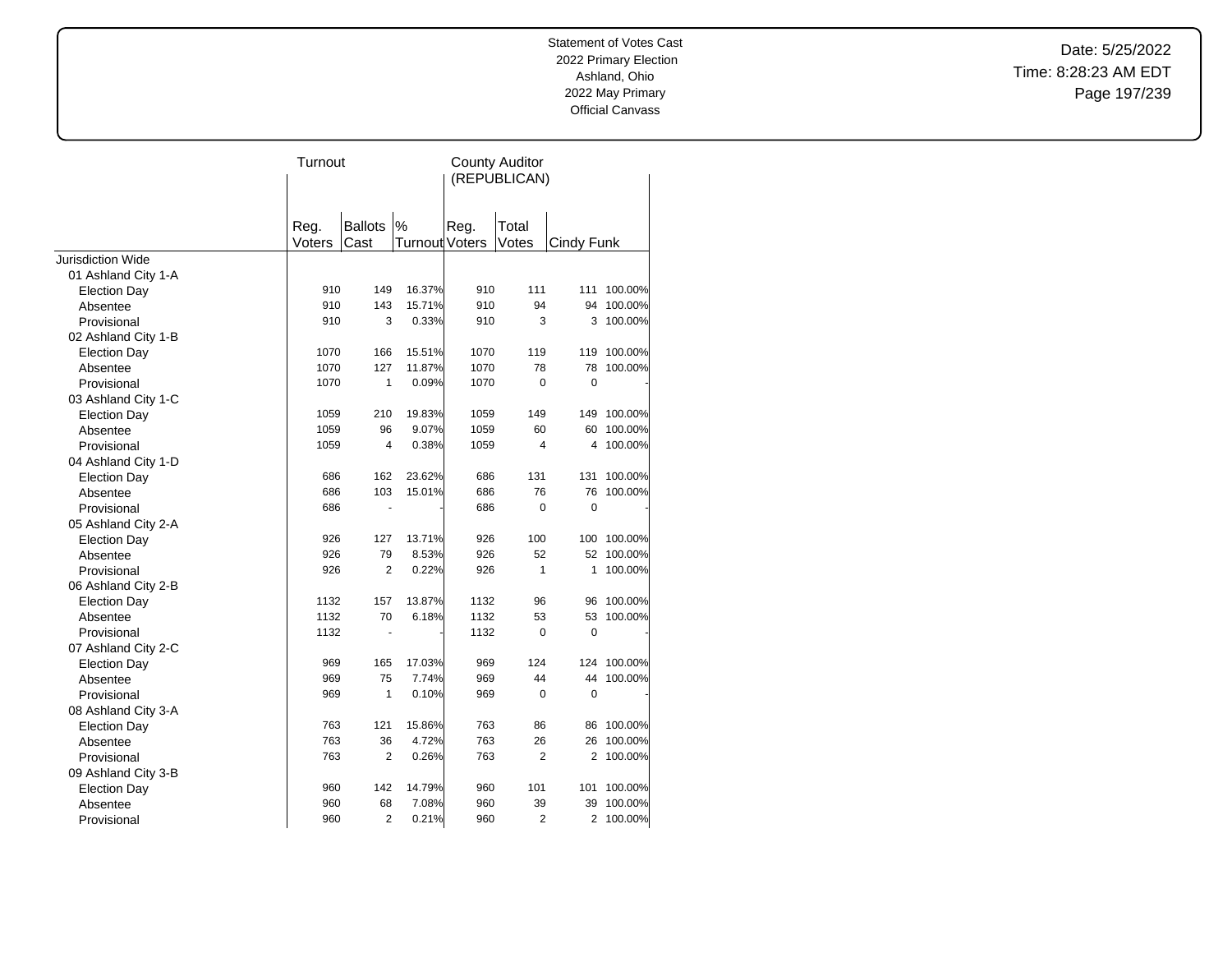Date: 5/25/2022 Time: 8:28:23 AM EDT Page 198/239

| (REPUBLICAN)<br>$\%$<br><b>Ballots</b><br>Reg.<br>Total<br>Reg.<br>Voters<br>Turnout Voters<br>Votes<br>Cast<br>Cindy Funk<br>10 Ashland City 3-C<br>940<br>147<br>15.64%<br>940<br>103<br><b>Election Day</b> | 103 100.00%<br>100.00%<br>100.00%<br>100.00% |
|----------------------------------------------------------------------------------------------------------------------------------------------------------------------------------------------------------------|----------------------------------------------|
|                                                                                                                                                                                                                |                                              |
|                                                                                                                                                                                                                |                                              |
|                                                                                                                                                                                                                |                                              |
|                                                                                                                                                                                                                |                                              |
|                                                                                                                                                                                                                |                                              |
|                                                                                                                                                                                                                |                                              |
| 135<br>14.36%<br>96<br>940<br>940<br>96<br>Absentee                                                                                                                                                            |                                              |
| 940<br>5<br>0.53%<br>940<br>5<br>5<br>Provisional                                                                                                                                                              |                                              |
| 11 Ashland City 3-D                                                                                                                                                                                            |                                              |
| 10.76%<br>660<br>71<br>660<br>49<br>49<br><b>Election Day</b>                                                                                                                                                  |                                              |
| 18<br>2.73%<br>660<br>660<br>16<br>Absentee<br>16                                                                                                                                                              | 100.00%                                      |
| 660<br>$\mathbf{1}$<br>0.15%<br>660<br>0<br>0<br>Provisional                                                                                                                                                   |                                              |
| 12 Ashland City 4-A                                                                                                                                                                                            |                                              |
| 9.51%<br>52<br>Election Day<br>862<br>82<br>862<br>52                                                                                                                                                          | 100.00%                                      |
| 38<br>4.41%<br>862<br>23<br>862<br>23<br>Absentee                                                                                                                                                              | 100.00%                                      |
| 862<br>862<br>0<br>0<br>Provisional<br>ä,                                                                                                                                                                      |                                              |
| 13 Ashland City 4-B                                                                                                                                                                                            |                                              |
| 55<br>8.89%<br>619<br>619<br>39<br>39<br><b>Election Day</b>                                                                                                                                                   | 100.00%                                      |
| 619<br>21<br>3.39%<br>619<br>12<br>12<br>Absentee                                                                                                                                                              | 100.00%                                      |
| 1<br>0.16%<br>$\Omega$<br>$\Omega$<br>Provisional<br>619<br>619                                                                                                                                                |                                              |
| 14 Ashland City 4-C                                                                                                                                                                                            |                                              |
| 10.78%<br>909<br>98<br>909<br>74<br><b>Election Day</b><br>74                                                                                                                                                  | 100.00%                                      |
| 29<br>3.19%<br>19<br>909<br>909<br>19<br>Absentee                                                                                                                                                              | 100.00%                                      |
| 909<br>909<br>0<br>0<br>Provisional                                                                                                                                                                            |                                              |
| 15 Clear Creek                                                                                                                                                                                                 |                                              |
| 22.88%<br>222<br>1276<br>292<br>1276<br><b>Election Day</b>                                                                                                                                                    | 222 100.00%                                  |
| 64<br>5.02%<br>1276<br>41<br>1276<br>41<br>Absentee                                                                                                                                                            | 100.00%                                      |
| 1276<br>6<br>0.47%<br>1276<br>4<br>4<br>Provisional                                                                                                                                                            | 100.00%                                      |
| 16 Loudonville 1                                                                                                                                                                                               |                                              |
| 1334<br>309<br>23.16%<br>1334<br>212<br><b>Election Day</b>                                                                                                                                                    | 212 100.00%                                  |
| 2.92%<br>1334<br>1334<br>39<br>19<br>19<br>Absentee                                                                                                                                                            | 100.00%                                      |
| 1334<br>6<br>0.45%<br>1334<br>3<br>3<br>Provisional                                                                                                                                                            | 100.00%                                      |
| 17 Green 1                                                                                                                                                                                                     |                                              |
| 1124<br>275<br>24.47%<br>1124<br>185<br>185<br><b>Election Day</b>                                                                                                                                             | 100.00%                                      |
| 27<br>2.40%<br>1124<br>16<br>16<br>Absentee<br>1124                                                                                                                                                            | 100.00%                                      |
| 0<br>$\mathbf 0$<br>1124<br>1124<br>Provisional<br>ä,                                                                                                                                                          |                                              |
| 18 Green 2                                                                                                                                                                                                     |                                              |
| 597<br>150<br>25.13%<br>597<br>87<br><b>Election Day</b><br>87                                                                                                                                                 | 100.00%                                      |
| 29<br>597<br>4.86%<br>597<br>19<br>19<br>Absentee                                                                                                                                                              | 100.00%                                      |
| 597<br>597<br>0<br>0<br>Provisional                                                                                                                                                                            |                                              |
| 19 Loudonville 2                                                                                                                                                                                               |                                              |
| 23.08%<br>162<br>1118<br>258<br>1118<br>162<br><b>Election Day</b>                                                                                                                                             | 100.00%                                      |
| 42<br>3.76%<br>21<br>1118<br>1118<br>21<br>Absentee                                                                                                                                                            | 100.00%                                      |
| 1<br>0.09%<br>0<br>0<br>1118<br>1118<br>Provisional                                                                                                                                                            |                                              |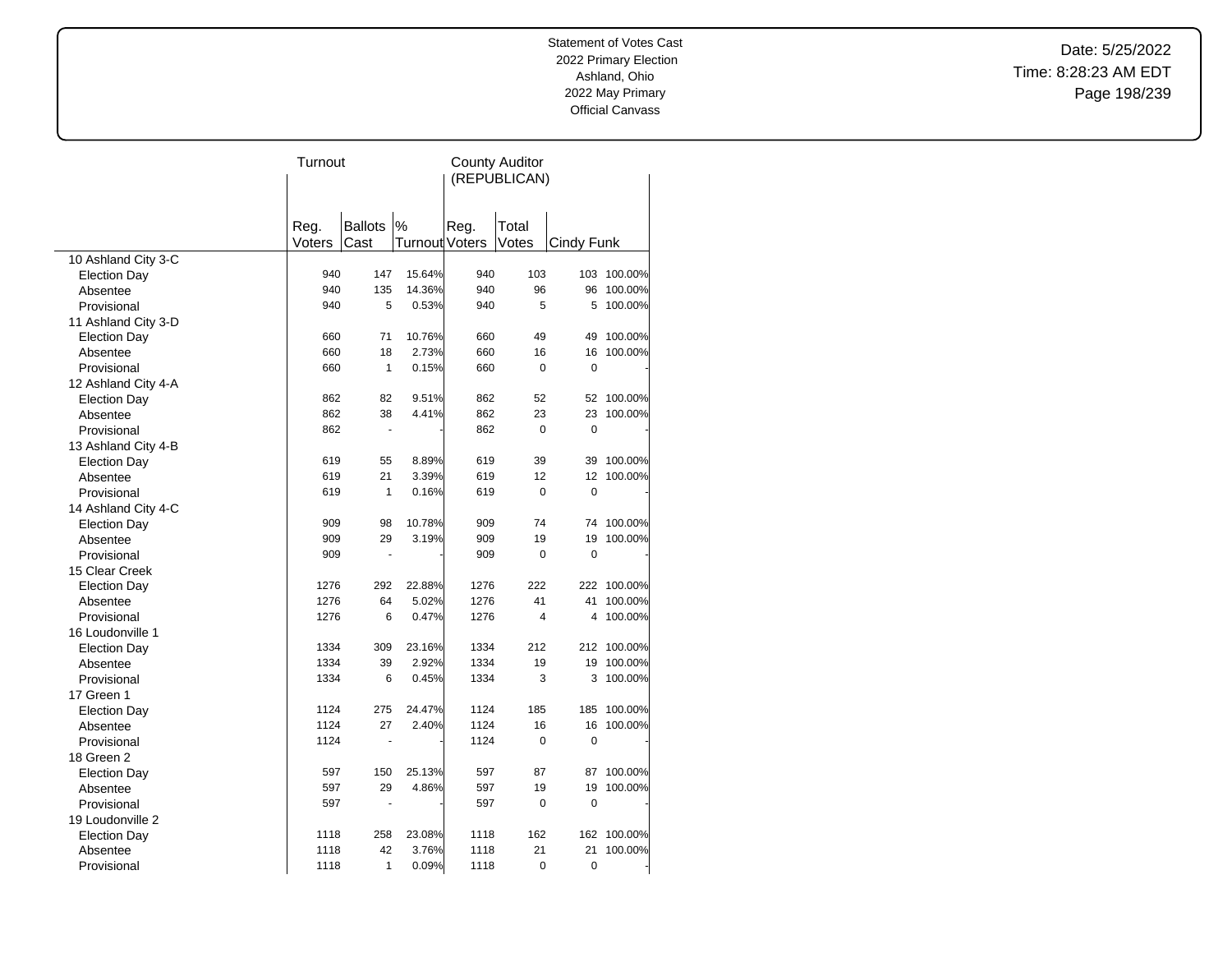Date: 5/25/2022 Time: 8:28:23 AM EDT Page 199/239

|                     | Turnout |                |                | <b>County Auditor</b> |                |                |             |  |
|---------------------|---------|----------------|----------------|-----------------------|----------------|----------------|-------------|--|
|                     |         |                |                |                       | (REPUBLICAN)   |                |             |  |
|                     |         |                |                |                       |                |                |             |  |
|                     |         |                |                |                       |                |                |             |  |
|                     | Reg.    | <b>Ballots</b> | %              | Reg.                  | Total          |                |             |  |
|                     | Voters  | Cast           | Turnout Voters |                       | Votes          | Cindy Funk     |             |  |
| 20 Jackson 1        |         |                |                |                       | 132            |                |             |  |
| <b>Election Day</b> | 1077    | 210            | 19.50%         | 1077                  |                |                | 132 100.00% |  |
| Absentee            | 1077    | 37             | 3.44%          | 1077                  | 15             | 15             | 100.00%     |  |
| Provisional         | 1077    | 5              | 0.46%          | 1077                  | $\overline{4}$ |                | 4 100.00%   |  |
| 21 Jackson 2        |         |                |                |                       |                |                |             |  |
| <b>Election Day</b> | 1253    | 313            | 24.98%         | 1253                  | 214            |                | 214 100.00% |  |
| Absentee            | 1253    | 48             | 3.83%          | 1253                  | 29             | 29             | 100.00%     |  |
| Provisional         | 1253    | 2              | 0.16%          | 1253                  | $\overline{2}$ | 2              | 100.00%     |  |
| 22 Lake             |         |                |                |                       |                |                |             |  |
| <b>Election Day</b> | 423     | 122            | 28.84%         | 423                   | 82             | 82             | 100.00%     |  |
| Absentee            | 423     | 13             | 3.07%          | 423                   | 8              | 8              | 100.00%     |  |
| Provisional         | 423     |                |                | 423                   | 0              | 0              |             |  |
| 23 Mifflin          |         |                |                |                       |                |                |             |  |
| <b>Election Day</b> | 906     | 225            | 24.83%         | 906                   | 158            | 158            | 100.00%     |  |
| Absentee            | 906     | 43             | 4.75%          | 906                   | 27             | 27             | 100.00%     |  |
| Provisional         | 906     |                |                | 906                   | 0              | $\mathbf 0$    |             |  |
| 24 Milton 1         |         |                |                |                       |                |                |             |  |
| <b>Election Day</b> | 1036    | 251            | 24.23%         | 1036                  | 196            | 196            | 100.00%     |  |
| Absentee            | 1036    | 66             | 6.37%          | 1036                  | 44             | 44             | 100.00%     |  |
| Provisional         | 1036    | 3              | 0.29%          | 1036                  | $\overline{2}$ | 2              | 100.00%     |  |
| 25 Milton 3         |         |                |                |                       |                |                |             |  |
| <b>Election Day</b> | 509     | 129            | 25.34%         | 509                   | 102            |                | 102 100.00% |  |
| Absentee            | 509     | 29             | 5.70%          | 509                   | 20             | 20             | 100.00%     |  |
| Provisional         | 509     |                |                | 509                   | 0              | $\mathbf 0$    |             |  |
| 26 Jeromesville     |         |                |                |                       |                |                |             |  |
| <b>Election Day</b> | 334     | 69             | 20.66%         | 334                   | 51             | 51             | 100.00%     |  |
| Absentee            | 334     | 5              | 1.50%          | 334                   | 5              | 5              | 100.00%     |  |
| Provisional         | 334     | 1              | 0.30%          | 334                   | $\mathbf{1}$   | 1              | 100.00%     |  |
| 27 Mohican          |         |                |                |                       |                |                |             |  |
| <b>Election Day</b> | 1053    | 261            | 24.79%         | 1053                  | 208            | 208            | 100.00%     |  |
| Absentee            | 1053    | 37             | 3.51%          | 1053                  | 22             | 22             | 100.00%     |  |
| Provisional         | 1053    | 2              | 0.19%          | 1053                  | 2              | $\overline{2}$ | 100.00%     |  |
| 28 Montgomery 1     |         |                |                |                       |                |                |             |  |
| <b>Election Day</b> | 633     | 121            | 19.12%         | 633                   | 96             | 96             | 100.00%     |  |
| Absentee            | 633     | 57             | 9.00%          | 633                   | 44             | 44             | 100.00%     |  |
| Provisional         | 633     | $\mathbf{1}$   | 0.16%          | 633                   | 1              | 1              | 100.00%     |  |
| 29 Montgomery 2     |         |                |                |                       |                |                |             |  |
| <b>Election Day</b> | 817     | 180            | 22.03%         | 817                   | 141            | 141            | 100.00%     |  |
| Absentee            | 817     | 49             | 6.00%          | 817                   | 32             | 32             | 100.00%     |  |
| Provisional         | 817     | 5              | 0.61%          | 817                   | $\overline{4}$ | 4              | 100.00%     |  |
|                     |         |                |                |                       |                |                |             |  |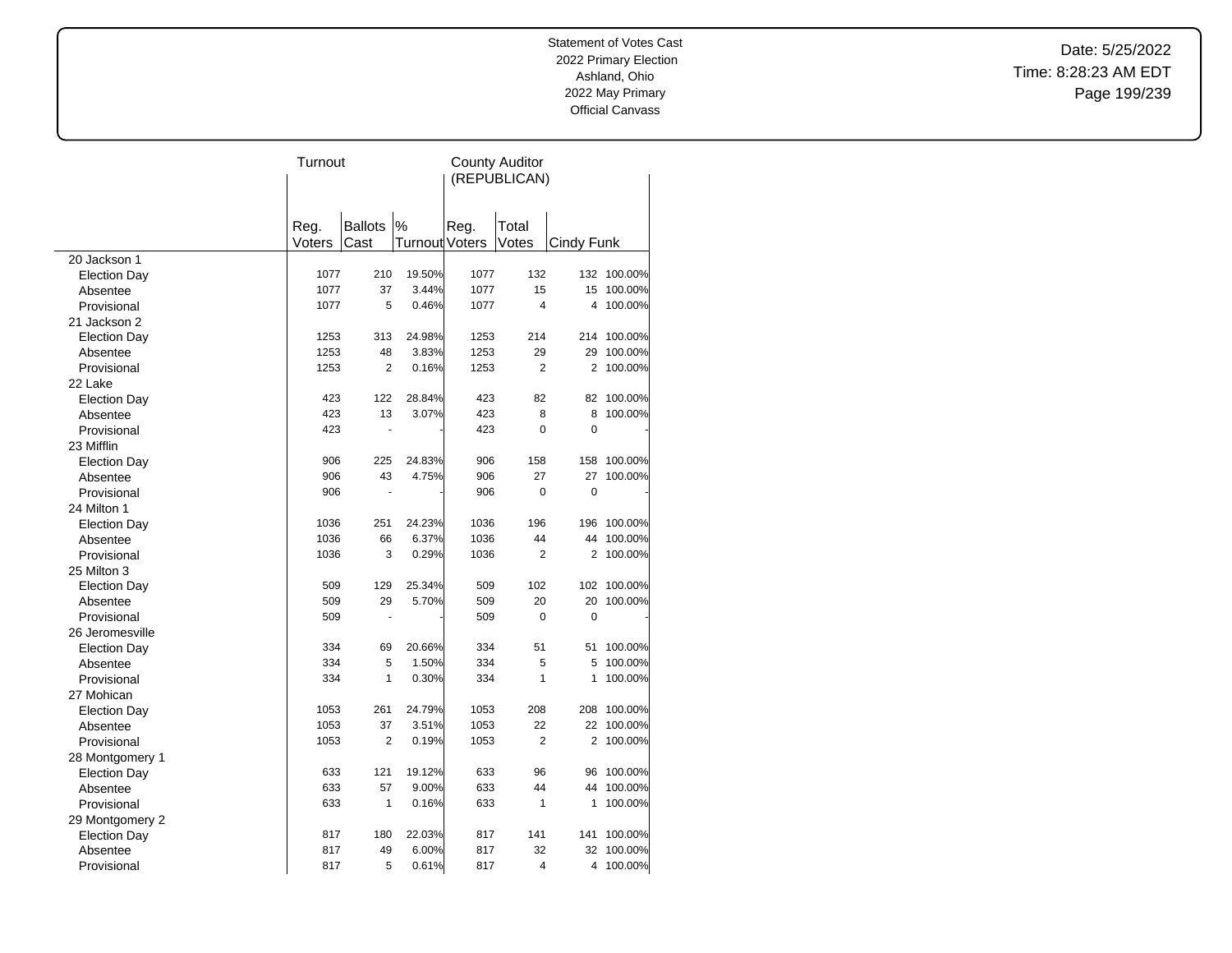Date: 5/25/2022 Time: 8:28:23 AM EDT Page 200/239

| Turnout             |            |                      | <b>County Auditor</b><br>(REPUBLICAN) |       |            |  |
|---------------------|------------|----------------------|---------------------------------------|-------|------------|--|
| Reg.<br>Voters Cast | Ballots  % | Turnout Voters Votes | Reg.                                  | Total | Cindy Funk |  |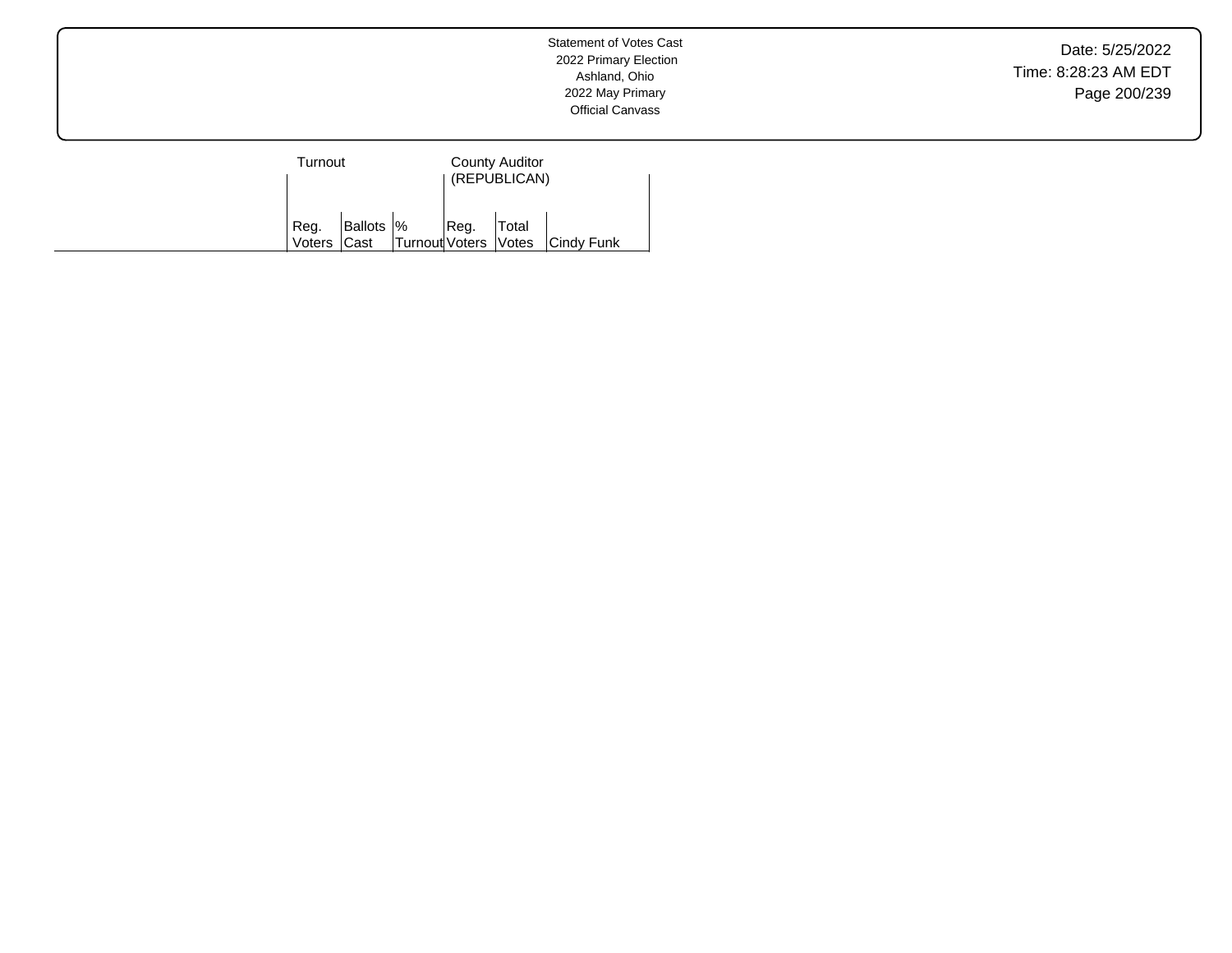Date: 5/25/2022 Time: 8:28:23 AM EDT Page 201/239

| 30 Montgomery 3     |       |                |        |       |                |             |         |
|---------------------|-------|----------------|--------|-------|----------------|-------------|---------|
| <b>Election Day</b> | 581   | 131            | 22.55% | 581   | 90             | 90          | 100.00% |
| Absentee            | 581   | 51             | 8.78%  | 581   | 41             | 41          | 100.00% |
| Provisional         | 581   | ÷.             |        | 581   | $\mathbf 0$    | 0           |         |
| 31 Orange 1         |       |                |        |       |                |             |         |
| <b>Election Day</b> | 1047  | 273            | 26.07% | 1047  | 194            | 194         | 100.00% |
| Absentee            | 1047  | 48             | 4.58%  | 1047  | 32             | 32          | 100.00% |
| Provisional         | 1047  | 3              | 0.29%  | 1047  | $\overline{2}$ | 2           | 100.00% |
| 32 Orange 2         |       |                |        |       |                |             |         |
| <b>Election Day</b> | 605   | 184            | 30.41% | 605   | 116            | 116         | 100.00% |
| Absentee            | 605   | 19             | 3.14%  | 605   | 9              | 9           | 100.00% |
| Provisional         | 605   | ÷.             |        | 605   | 0              | $\mathbf 0$ |         |
| 33 Perry            |       |                |        |       |                |             |         |
| <b>Election Day</b> | 1284  | 304            | 23.68% | 1284  | 214            | 214         | 100.00% |
| Absentee            | 1284  | 71             | 5.53%  | 1284  | 52             | 52          | 100.00% |
| Provisional         | 1284  | 1              | 0.08%  | 1284  | $\mathbf{1}$   | 1           | 100.00% |
| 34 Ruggles          |       |                |        |       |                |             |         |
| <b>Election Day</b> | 635   | 167            | 26.30% | 635   | 111            | 111         | 100.00% |
| Absentee            | 635   | 21             | 3.31%  | 635   | 12             | 12          | 100.00% |
| Provisional         | 635   | $\mathbf{1}$   | 0.16%  | 635   | 0              | 0           |         |
| 35 Sullivan 1       |       |                |        |       |                |             |         |
| <b>Election Day</b> | 866   | 195            | 22.52% | 866   | 125            | 125         | 100.00% |
| Absentee            | 866   | 24             | 2.77%  | 866   | 15             | 15          | 100.00% |
| Provisional         | 866   | ÷,             |        | 866   | $\mathbf 0$    | 0           |         |
| 36 Sullivan 2       |       |                |        |       |                |             |         |
| <b>Election Day</b> | 767   | 181            | 23.60% | 767   | 123            | 123         | 100.00% |
| Absentee            | 767   | 14             | 1.83%  | 767   | 6              | 6           | 100.00% |
| Provisional         | 767   | 3              | 0.39%  | 767   | $\overline{0}$ | 0           |         |
| 37 Troy             |       |                |        |       |                |             |         |
| <b>Election Day</b> | 787   | 244            | 31.00% | 787   | 151            | 151         | 100.00% |
| Absentee            | 787   | 27             | 3.43%  | 787   | 15             | 15          | 100.00% |
| Provisional         | 787   | 1              | 0.13%  | 787   | $\mathbf{1}$   | 1           | 100.00% |
| 38 Vermillion 1     |       |                |        |       |                |             |         |
| <b>Election Day</b> | 833   | 186            | 22.33% | 833   | 140            | 140         | 100.00% |
| Absentee            | 833   | 42             | 5.04%  | 833   | 26             | 26          | 100.00% |
| Provisional         | 833   | $\overline{2}$ | 0.24%  | 833   | 1              | 1           | 100.00% |
| 39 Vermillion 2     |       |                |        |       |                |             |         |
| <b>Election Day</b> | 1066  | 276            | 25.89% | 1066  | 207            | 207         | 100.00% |
| Absentee            | 1066  | 63             | 5.91%  | 1066  | 51             | 51          | 100.00% |
| Provisional         | 1066  | ÷,             |        | 1066  | 0              | 0           |         |
| Total               |       |                |        |       |                |             |         |
| <b>Election Day</b> | 34426 | 7158           | 20.79% | 34426 | 5053           | 5053        | 100.00% |
| Absentee            | 34426 | 2003           | 5.82%  | 34426 | 1309           | 1309        | 100.00% |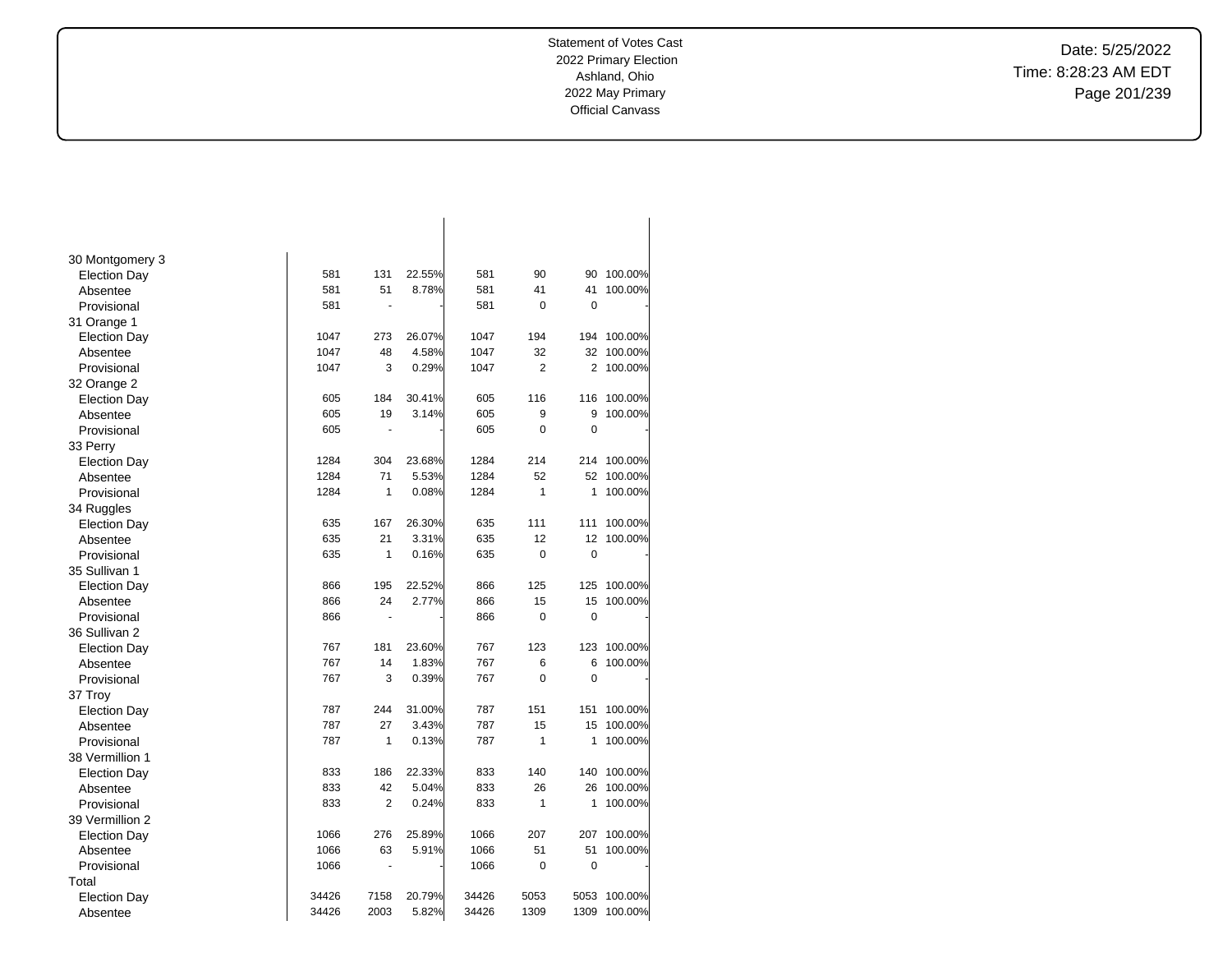Date: 5/25/2022 Time: 8:28:23 AM EDT Page 202/239

Statement of Votes Cast 2022 Primary Election Ashland, Ohio 2022 May Primary Official Canvass

| Provisional | 34426 | 65   | 0.19%  | 34426 | 45   |      | 45 100.00% |
|-------------|-------|------|--------|-------|------|------|------------|
| $\tau$ otal | 34426 | 9226 | 26.80% | 34426 | 6407 | 6407 | 100.00%    |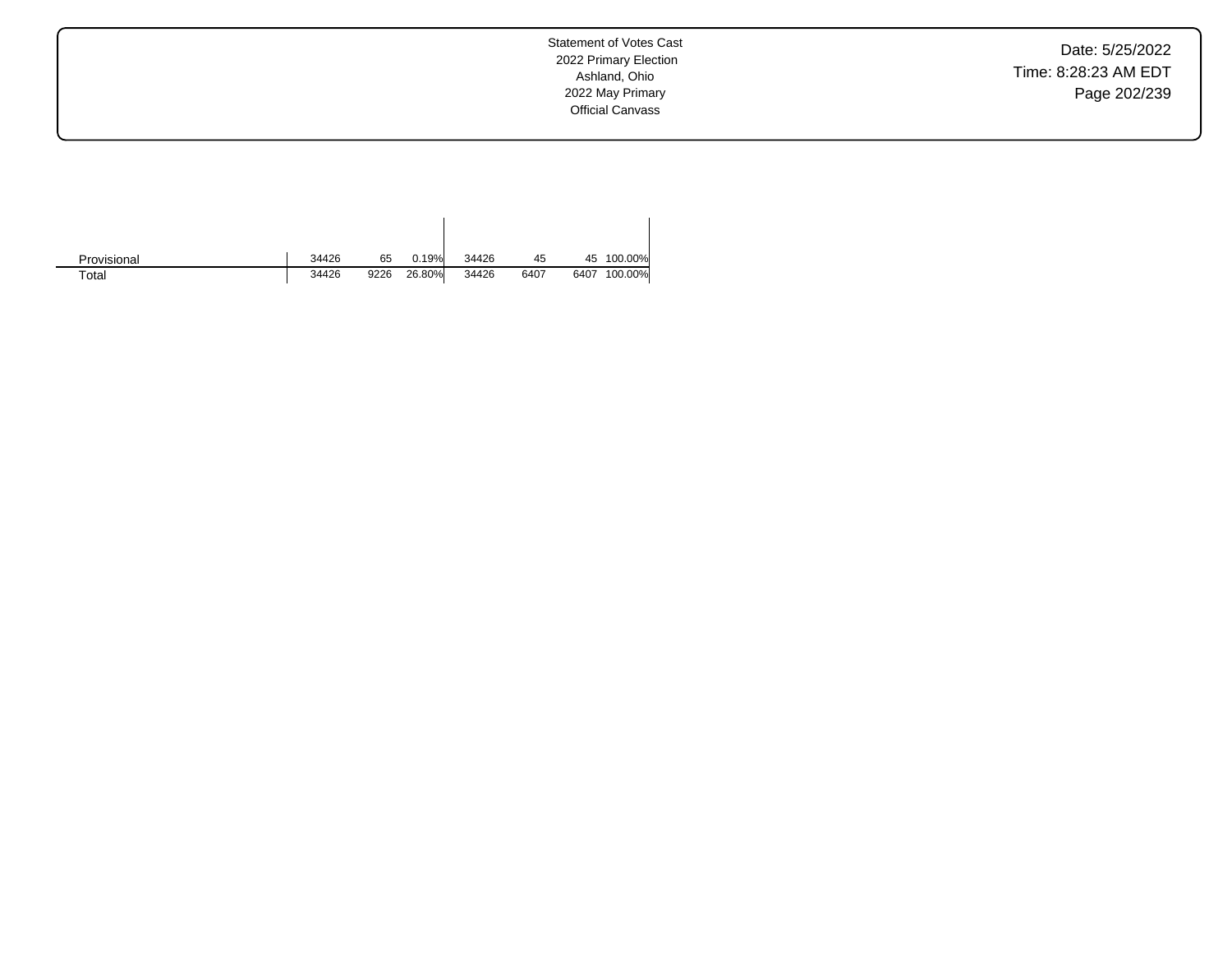Date: 5/25/2022 Time: 8:28:23 AM EDT Page 203/239

|                     | Turnout |                |                | <b>REP</b> | (REPUBLICAN) | County Central Committee - 1A |         |
|---------------------|---------|----------------|----------------|------------|--------------|-------------------------------|---------|
|                     | Reg.    | <b>Ballots</b> | %              | Reg.       | Total        | Jane G.                       |         |
|                     | Voters  | Cast           | Turnout Voters |            | Votes        | Roland                        |         |
| Jurisdiction Wide   |         |                |                |            |              |                               |         |
| 01 Ashland City 1-A |         |                |                |            |              |                               |         |
| <b>Election Day</b> | 910     | 149            | 16.37%         | 910        | 109          | 109                           | 100.00% |
| Absentee            | 910     | 143            | 15.71%         | 910        | 92           | 92                            | 100.00% |
| Provisional         | 910     | 3              | 0.33%          | 910        | 3            | 3                             | 100.00% |
| Total               |         |                |                |            |              |                               |         |
| <b>Election Day</b> | 34426   | 7158           | 20.79%         | 910        | 109          | 109                           | 100.00% |
| Absentee            | 34426   | 2003           | 5.82%          | 910        | 92           | 92                            | 100.00% |
| Provisional         | 34426   | 65             | 0.19%          | 910        | 3            | 3                             | 100.00% |
| Total               | 34426   | 9226           | 26.80%         | 910        | 204          | 204                           | 100.00% |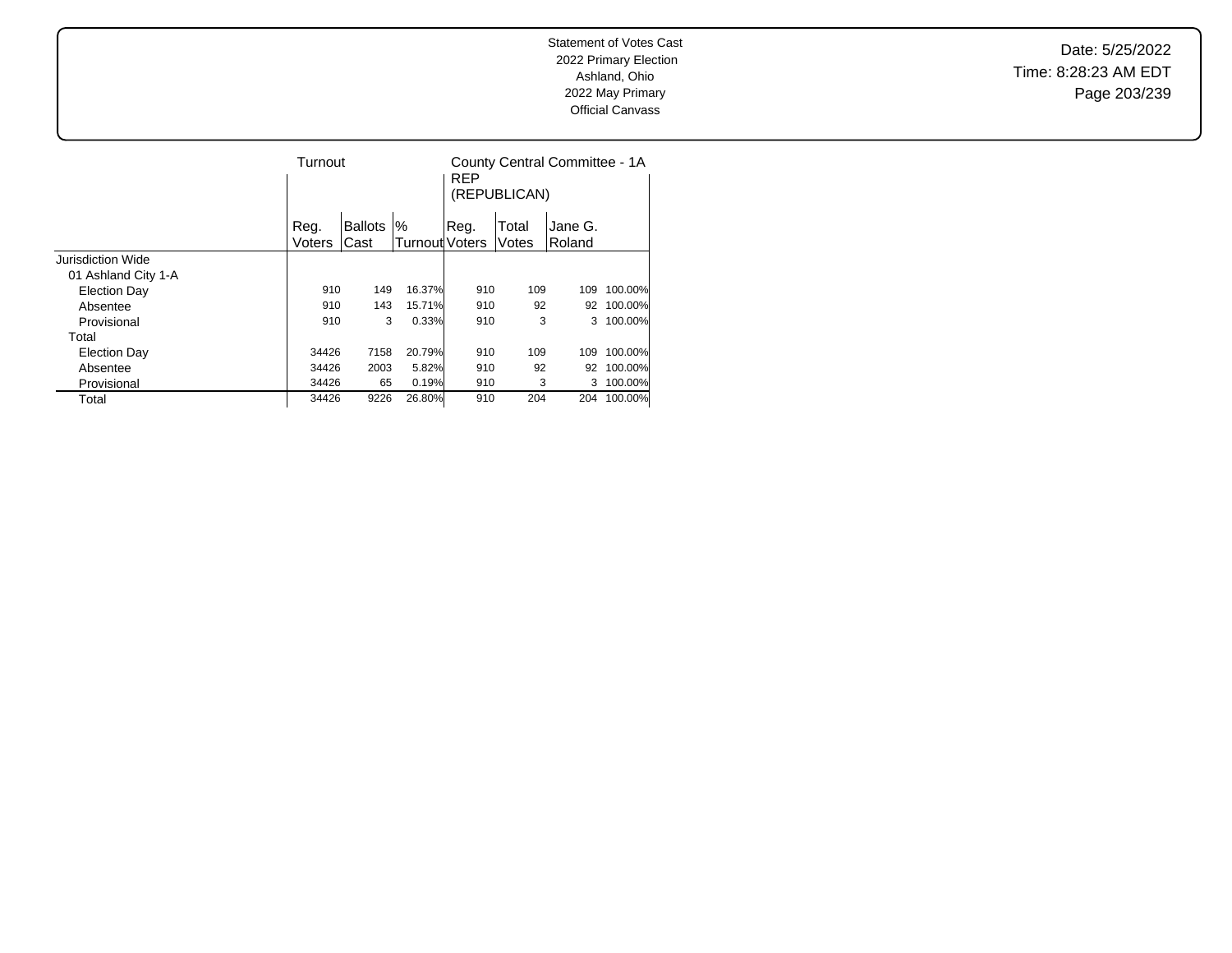Date: 5/25/2022 Time: 8:28:23 AM EDT Page 204/239

|                     | Turnout |                |                | <b>REP</b><br>(REPUBLICAN) | County Central Committee - 1B |              |         |
|---------------------|---------|----------------|----------------|----------------------------|-------------------------------|--------------|---------|
|                     | Reg.    | <b>Ballots</b> | $\%$           | Reg.                       | Total                         |              |         |
|                     | Voters  | Cast           | Turnout Voters |                            | Votes                         | lMatt Miller |         |
| Jurisdiction Wide   |         |                |                |                            |                               |              |         |
| 02 Ashland City 1-B |         |                |                |                            |                               |              |         |
| <b>Election Day</b> | 1070    | 166            | 15.51%         | 1070                       | 133                           | 133          | 100.00% |
| Absentee            | 1070    | 127            | 11.87%         | 1070                       | 80                            | 80           | 100.00% |
| Provisional         | 1070    | 1              | 0.09%          | 1070                       | 0                             | 0            |         |
| Total               |         |                |                |                            |                               |              |         |
| <b>Election Day</b> | 34426   | 7158           | 20.79%         | 1070                       | 133                           | 133          | 100.00% |
| Absentee            | 34426   | 2003           | 5.82%          | 1070                       | 80                            | 80           | 100.00% |
| Provisional         | 34426   | 65             | 0.19%          | 1070                       | 0                             | 0            |         |
| Total               | 34426   | 9226           | 26.80%         | 1070                       | 213                           | 213          | 100.00% |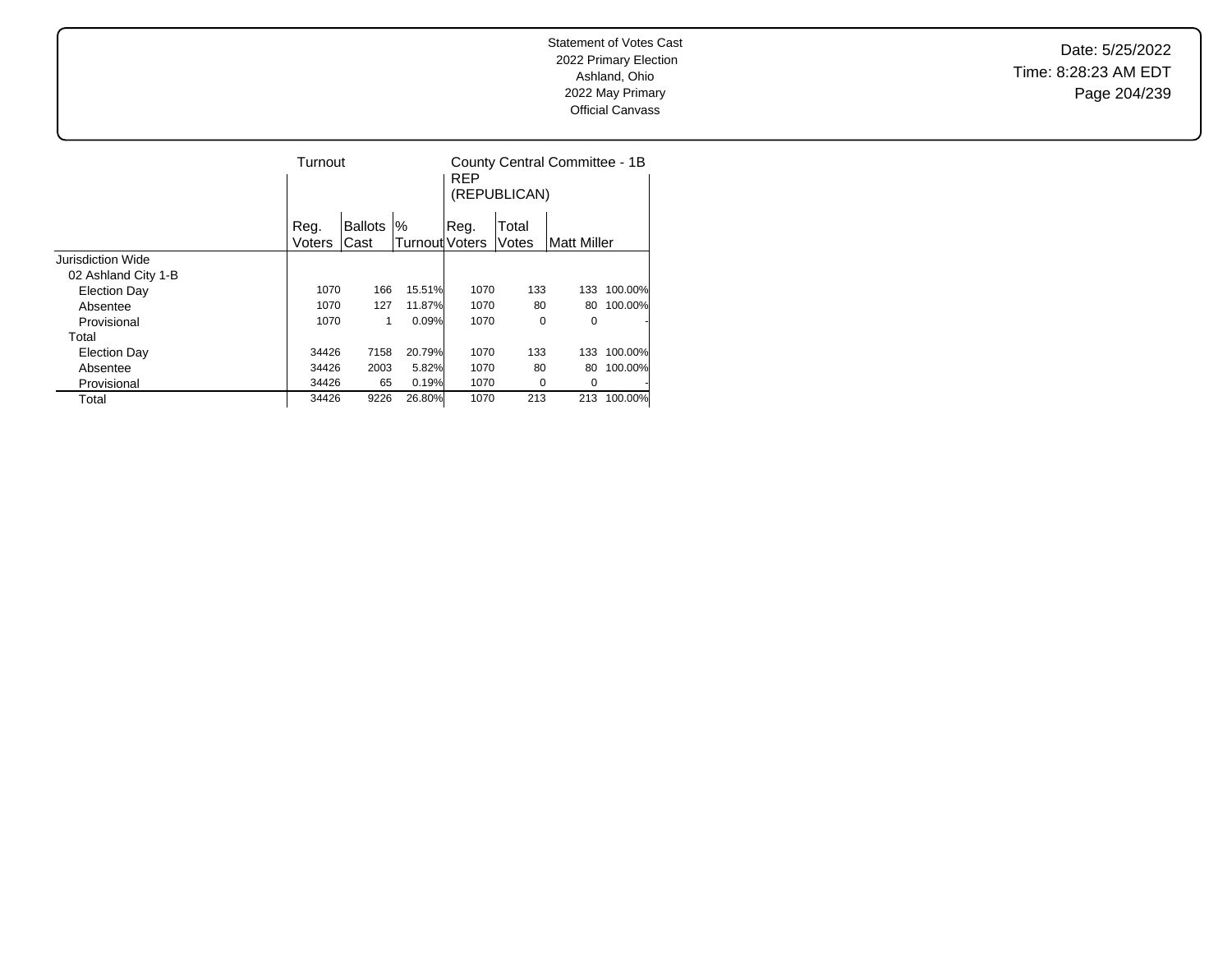Date: 5/25/2022 Time: 8:28:23 AM EDT Page 205/239

|                     |        | Turnout        |                               |      | 1C RFP<br>(REPUBLICAN) | County Central Committee - |         |
|---------------------|--------|----------------|-------------------------------|------|------------------------|----------------------------|---------|
|                     | Reg.   | <b>Ballots</b> | $\%$<br><b>Turnout</b> Voters | Reg. | Total                  | Pamela M.                  |         |
| Jurisdiction Wide   | Voters | Cast           |                               |      | Votes                  | Mowrv                      |         |
|                     |        |                |                               |      |                        |                            |         |
| 03 Ashland City 1-C |        |                |                               |      |                        |                            |         |
| <b>Election Day</b> | 1059   | 210            | 19.83%                        | 1059 | 133                    | 133                        | 100.00% |
| Absentee            | 1059   | 96             | 9.07%                         | 1059 | 54                     | 54                         | 100.00% |
| Provisional         | 1059   | 4              | 0.38%                         | 1059 | 3                      | 3                          | 100.00% |
| Total               |        |                |                               |      |                        |                            |         |
| <b>Election Day</b> | 34426  | 7158           | 20.79%                        | 1059 | 133                    | 133                        | 100.00% |
| Absentee            | 34426  | 2003           | 5.82%                         | 1059 | 54                     | 54                         | 100.00% |
| Provisional         | 34426  | 65             | 0.19%                         | 1059 | 3                      | 3                          | 100.00% |
| Total               | 34426  | 9226           | 26.80%                        | 1059 | 190                    | 190                        | 100.00% |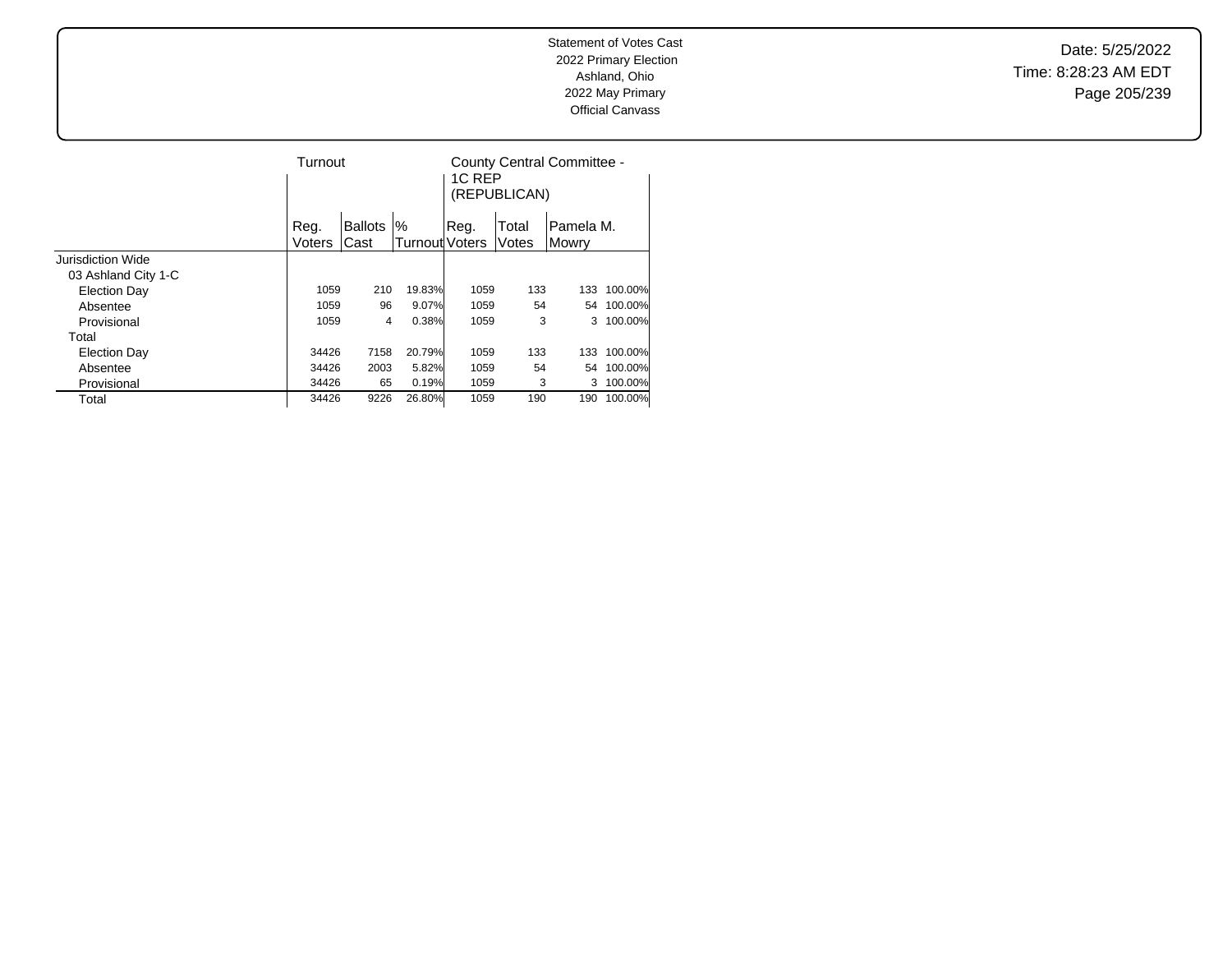Date: 5/25/2022 Time: 8:28:23 AM EDT Page 206/239

|                     | Turnout |         |                       | 1D REP | (REPUBLICAN) | County Central Committee - |         |
|---------------------|---------|---------|-----------------------|--------|--------------|----------------------------|---------|
|                     | Reg.    | Ballots | %                     | Reg.   | Total        | Steve                      |         |
|                     | Voters  | Cast    | <b>Turnout Voters</b> |        | Votes        | Workman                    | (WI)    |
| Jurisdiction Wide   |         |         |                       |        |              |                            |         |
| 04 Ashland City 1-D |         |         |                       |        |              |                            |         |
| <b>Election Day</b> | 686     | 162     | 23.62%                | 686    | 11           | 11                         | 100.00% |
| Absentee            | 686     | 103     | 15.01%                | 686    | $\Omega$     | 0                          |         |
| Provisional         | 686     |         |                       | 686    | 0            | 0                          | ÷       |
| Total               |         |         |                       |        |              |                            |         |
| <b>Election Day</b> | 34426   | 7158    | 20.79%                | 686    | 11           | 11                         | 100.00% |
| Absentee            | 34426   | 2003    | 5.82%                 | 686    | $\Omega$     | 0                          |         |
| Provisional         | 34426   | 65      | 0.19%                 | 686    | 0            | 0                          |         |
| Total               | 34426   | 9226    | 26.80%                | 686    | 11           | 11                         | 100.00% |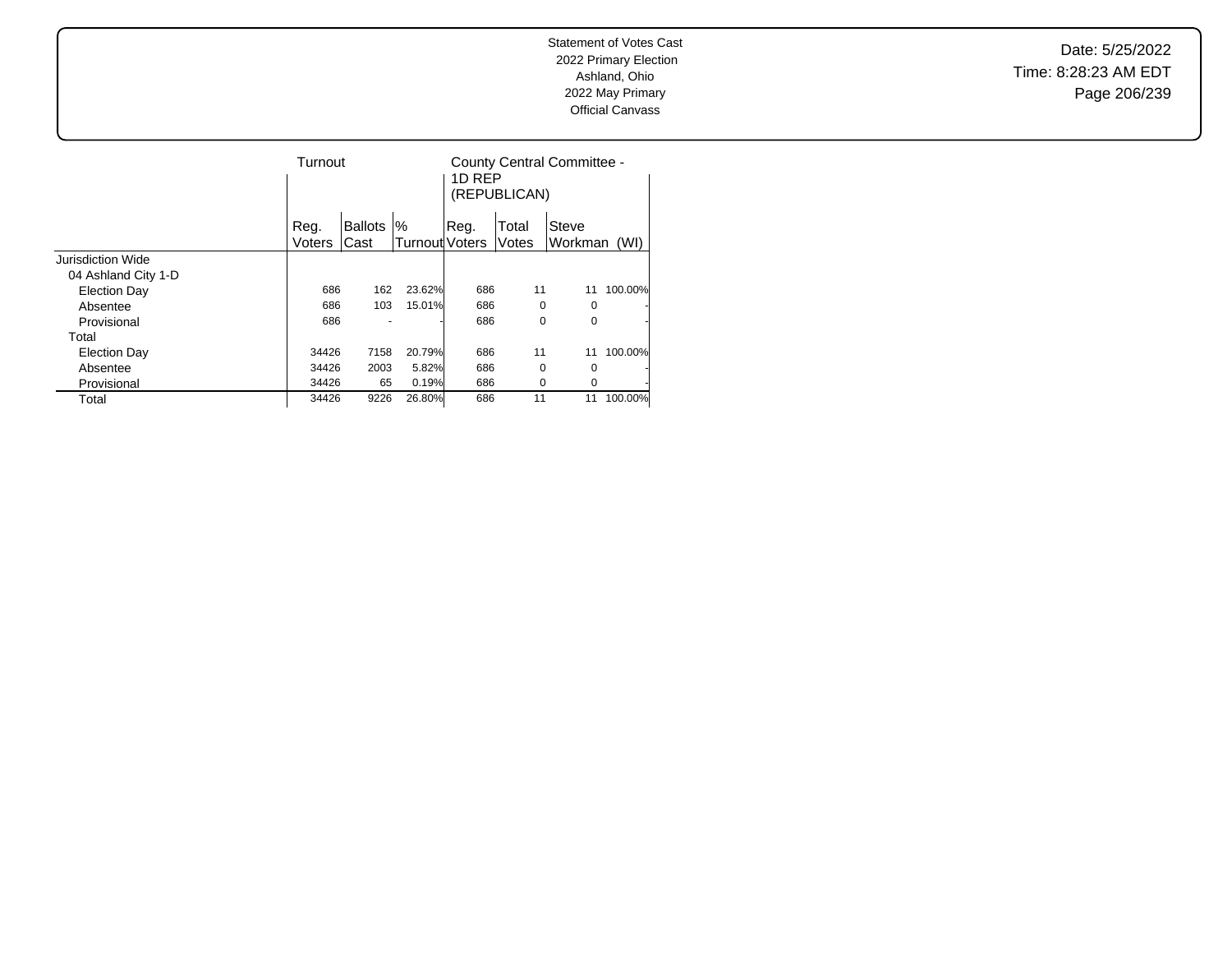Date: 5/25/2022 Time: 8:28:23 AM EDT Page 207/239

|                     |               | Turnout        |                |      | (REPUBLICAN) | County Central Committee - 2A |         |
|---------------------|---------------|----------------|----------------|------|--------------|-------------------------------|---------|
|                     | Reg.          | <b>Ballots</b> | %              | Reg. | Total        |                               |         |
|                     | <b>Voters</b> | Cast           | Turnout Voters |      | Votes        | <b>Annette Shaw</b>           |         |
| Jurisdiction Wide   |               |                |                |      |              |                               |         |
| 05 Ashland City 2-A |               |                |                |      |              |                               |         |
| <b>Election Day</b> | 926           | 127            | 13.71%         | 926  | 100          | 100                           | 100.00% |
| Absentee            | 926           | 79             | 8.53%          | 926  | 56           | 56                            | 100.00% |
| Provisional         | 926           | 2              | 0.22%          | 926  |              |                               | 100.00% |
| Total               |               |                |                |      |              |                               |         |
| <b>Election Day</b> | 34426         | 7158           | 20.79%         | 926  | 100          | 100                           | 100.00% |
| Absentee            | 34426         | 2003           | 5.82%          | 926  | 56           | 56                            | 100.00% |
| Provisional         | 34426         | 65             | 0.19%          | 926  |              |                               | 100.00% |
| Total               | 34426         | 9226           | 26.80%         | 926  | 157          | 157                           | 100.00% |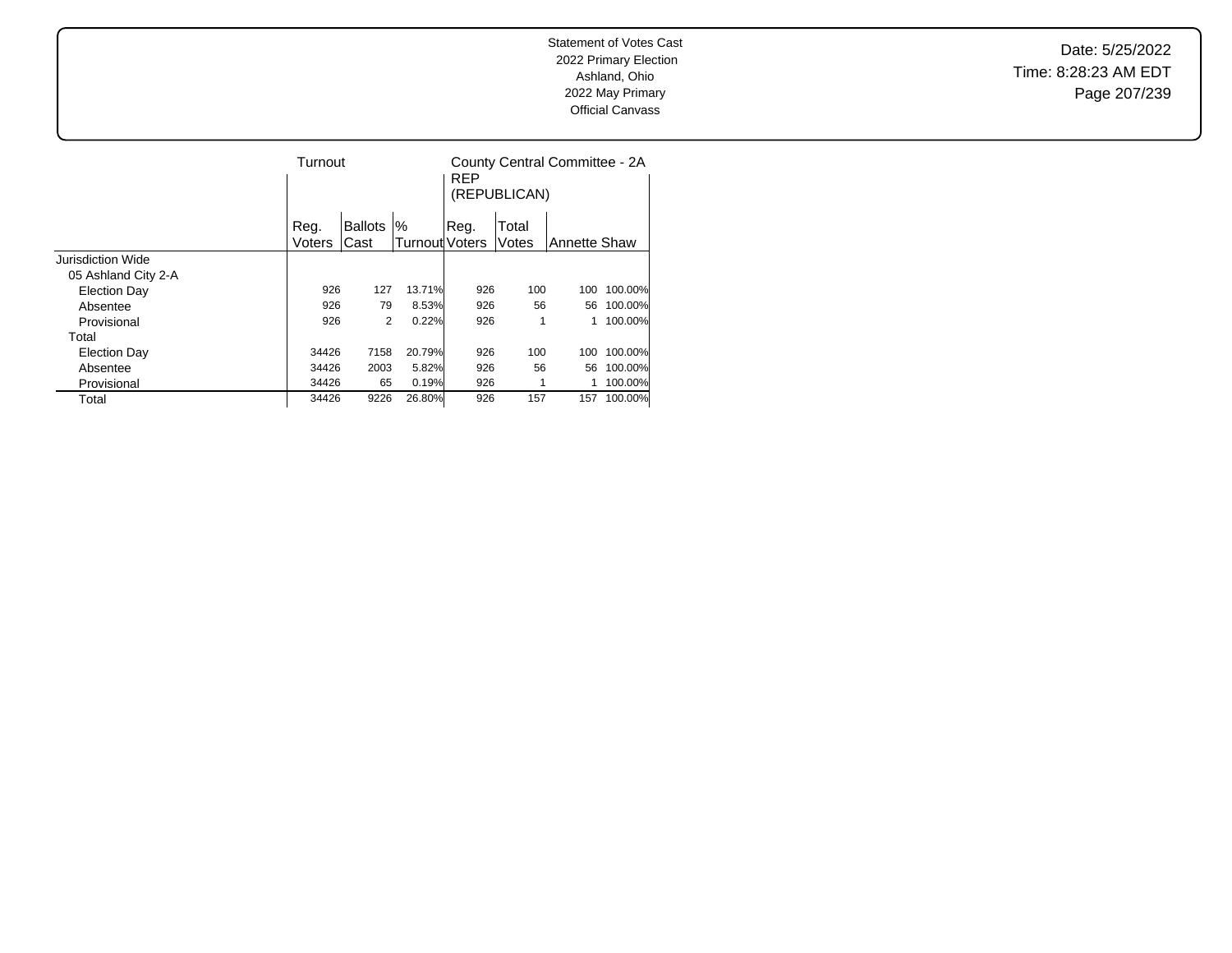Date: 5/25/2022 Time: 8:28:23 AM EDT Page 208/239

|                     |                | Turnout                |                        |      | (REPUBLICAN)   | County Central Committee - 2B |         |
|---------------------|----------------|------------------------|------------------------|------|----------------|-------------------------------|---------|
|                     | Reg.<br>Voters | <b>Ballots</b><br>Cast | $\%$<br>Turnout Voters | Reg. | Total<br>Votes | Robert<br>DeSanto             |         |
| Jurisdiction Wide   |                |                        |                        |      |                |                               |         |
| 06 Ashland City 2-B |                |                        |                        |      |                |                               |         |
| <b>Election Day</b> | 1132           | 157                    | 13.87%                 | 1132 | 92             | 92                            | 100.00% |
| Absentee            | 1132           | 70                     | 6.18%                  | 1132 | 46             | 46                            | 100.00% |
| Provisional         | 1132           |                        |                        | 1132 | 0              | 0                             | ٠       |
| Total               |                |                        |                        |      |                |                               |         |
| <b>Election Day</b> | 34426          | 7158                   | 20.79%                 | 1132 | 92             | 92                            | 100.00% |
| Absentee            | 34426          | 2003                   | 5.82%                  | 1132 | 46             | 46                            | 100.00% |
| Provisional         | 34426          | 65                     | 0.19%                  | 1132 | 0              | 0                             | ٠       |
| Total               | 34426          | 9226                   | 26.80%                 | 1132 | 138            | 138                           | 100.00% |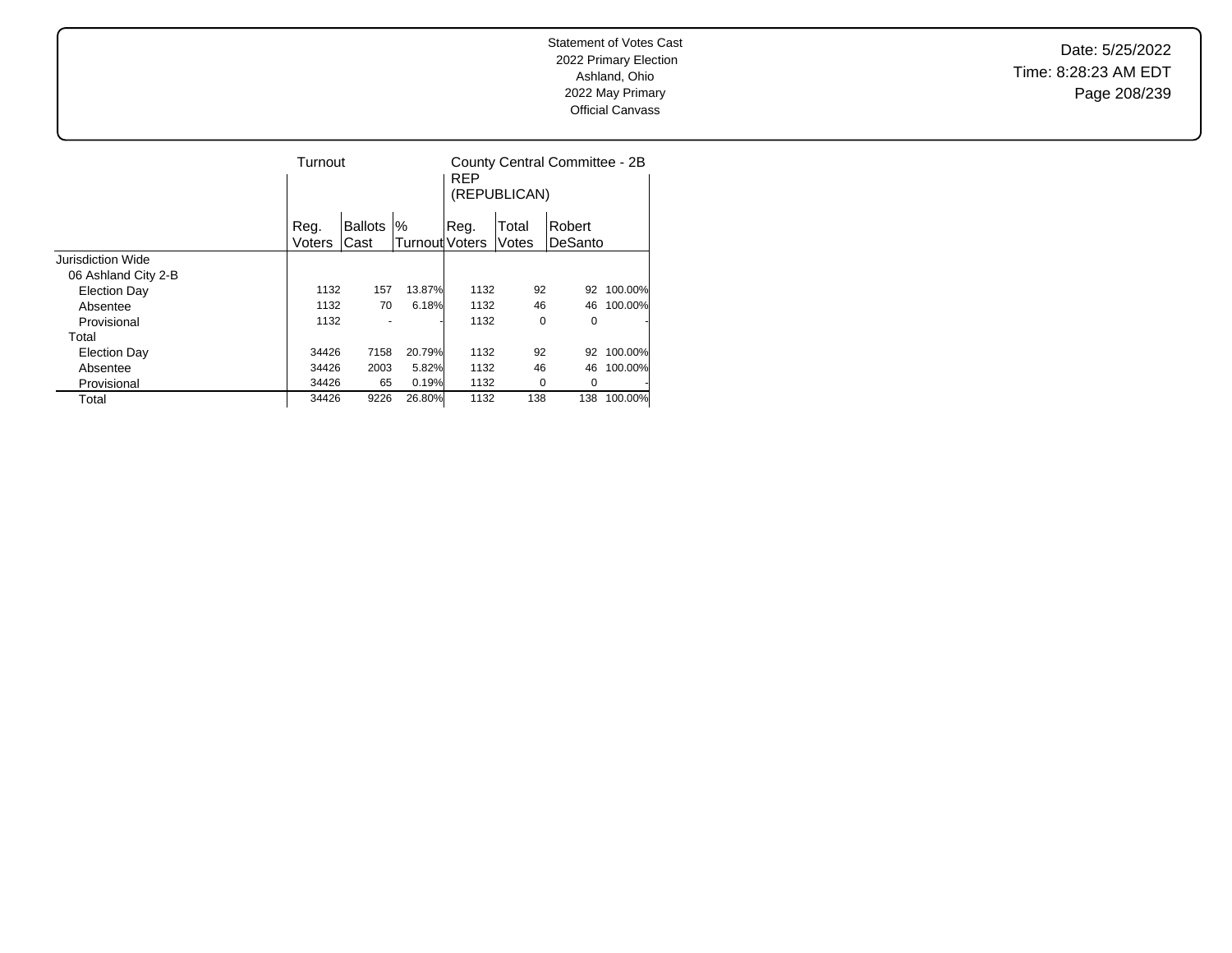Date: 5/25/2022 Time: 8:28:23 AM EDT Page 209/239

|                     | Turnout |                |                       | 2C REP | (REPUBLICAN) | County Central Committee - |         |
|---------------------|---------|----------------|-----------------------|--------|--------------|----------------------------|---------|
|                     | Reg.    | <b>Ballots</b> | %                     | Reg.   | Total        |                            |         |
|                     | Voters  | Cast           | <b>Turnout Voters</b> |        | Votes        | Jason P. Chio              |         |
| Jurisdiction Wide   |         |                |                       |        |              |                            |         |
| 07 Ashland City 2-C |         |                |                       |        |              |                            |         |
| <b>Election Day</b> | 969     | 165            | 17.03%                | 969    | 117          | 117                        | 100.00% |
| Absentee            | 969     | 75             | 7.74%                 | 969    | 45           | 45                         | 100.00% |
| Provisional         | 969     | 1              | 0.10%                 | 969    | 0            | 0                          |         |
| Total               |         |                |                       |        |              |                            |         |
| <b>Election Day</b> | 34426   | 7158           | 20.79%                | 969    | 117          | 117                        | 100.00% |
| Absentee            | 34426   | 2003           | 5.82%                 | 969    | 45           | 45                         | 100.00% |
| Provisional         | 34426   | 65             | 0.19%                 | 969    | 0            | 0                          |         |
| Total               | 34426   | 9226           | 26.80%                | 969    | 162          | 162                        | 100.00% |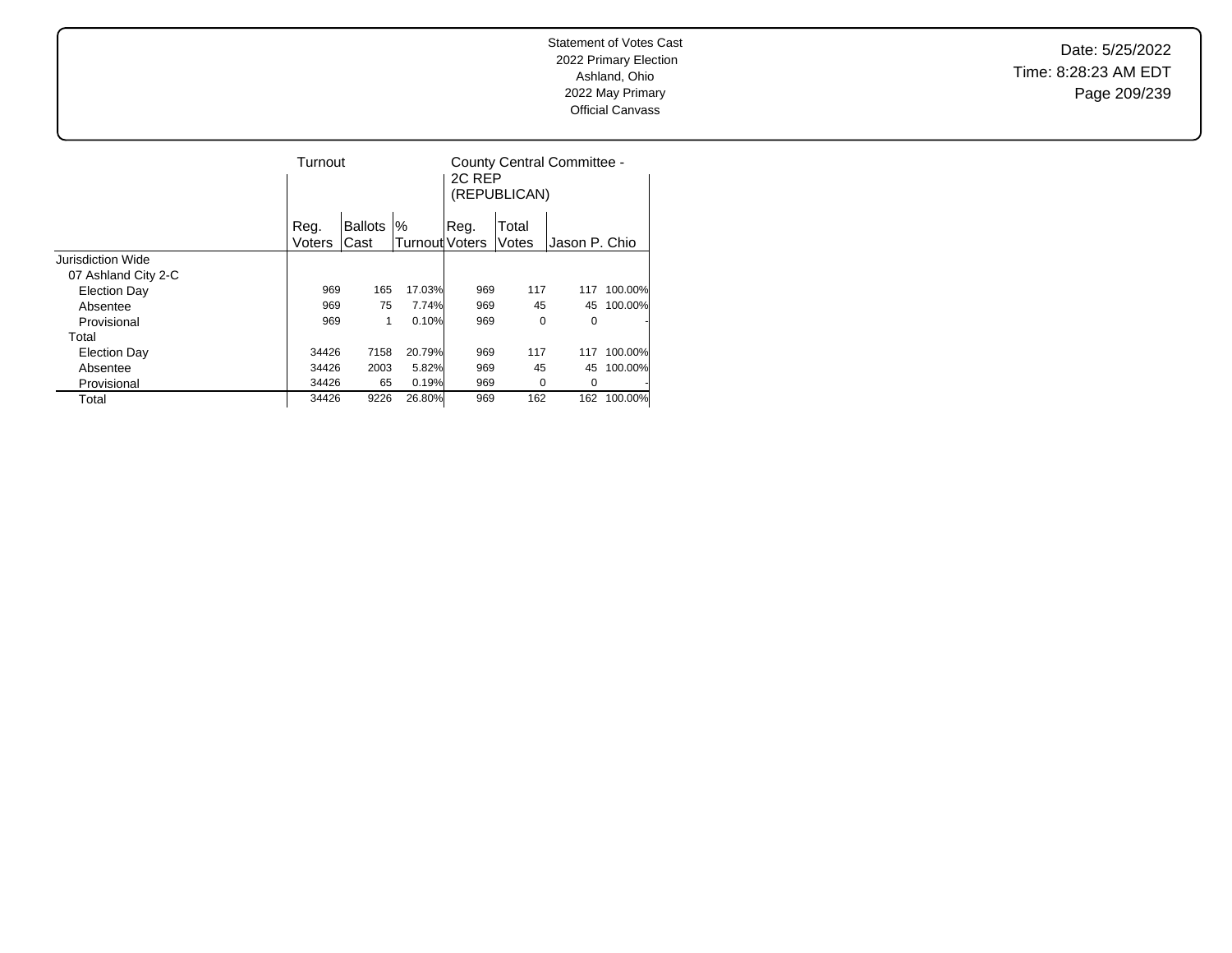Date: 5/25/2022 Time: 8:28:23 AM EDT Page 210/239

|                     | Turnout        |                        |                            | 3C RFP | (REPUBLICAN)   | County Central Committee - |         |
|---------------------|----------------|------------------------|----------------------------|--------|----------------|----------------------------|---------|
|                     | Reg.<br>Voters | <b>Ballots</b><br>Cast | %<br><b>Turnout Voters</b> | Reg.   | Total<br>Votes | Dennis Miller<br>(WI)      |         |
| Jurisdiction Wide   |                |                        |                            |        |                |                            |         |
| 10 Ashland City 3-C |                |                        |                            |        |                |                            |         |
| <b>Election Day</b> | 940            | 147                    | 15.64%                     | 940    |                | 2<br>2                     | 100.00% |
| Absentee            | 940            | 135                    | 14.36%                     | 940    |                | 6<br>6                     | 100.00% |
| Provisional         | 940            | 5                      | 0.53%                      | 940    |                | 0<br>0                     | ٠       |
| Total               |                |                        |                            |        |                |                            |         |
| <b>Election Day</b> | 34426          | 7158                   | 20.79%                     | 940    |                | 2                          | 100.00% |
| Absentee            | 34426          | 2003                   | 5.82%                      | 940    |                | 6<br>6                     | 100.00% |
| Provisional         | 34426          | 65                     | 0.19%                      | 940    |                | 0<br>0                     | ٠       |
| Total               | 34426          | 9226                   | 26.80%                     | 940    |                | 8<br>8                     | 100.00% |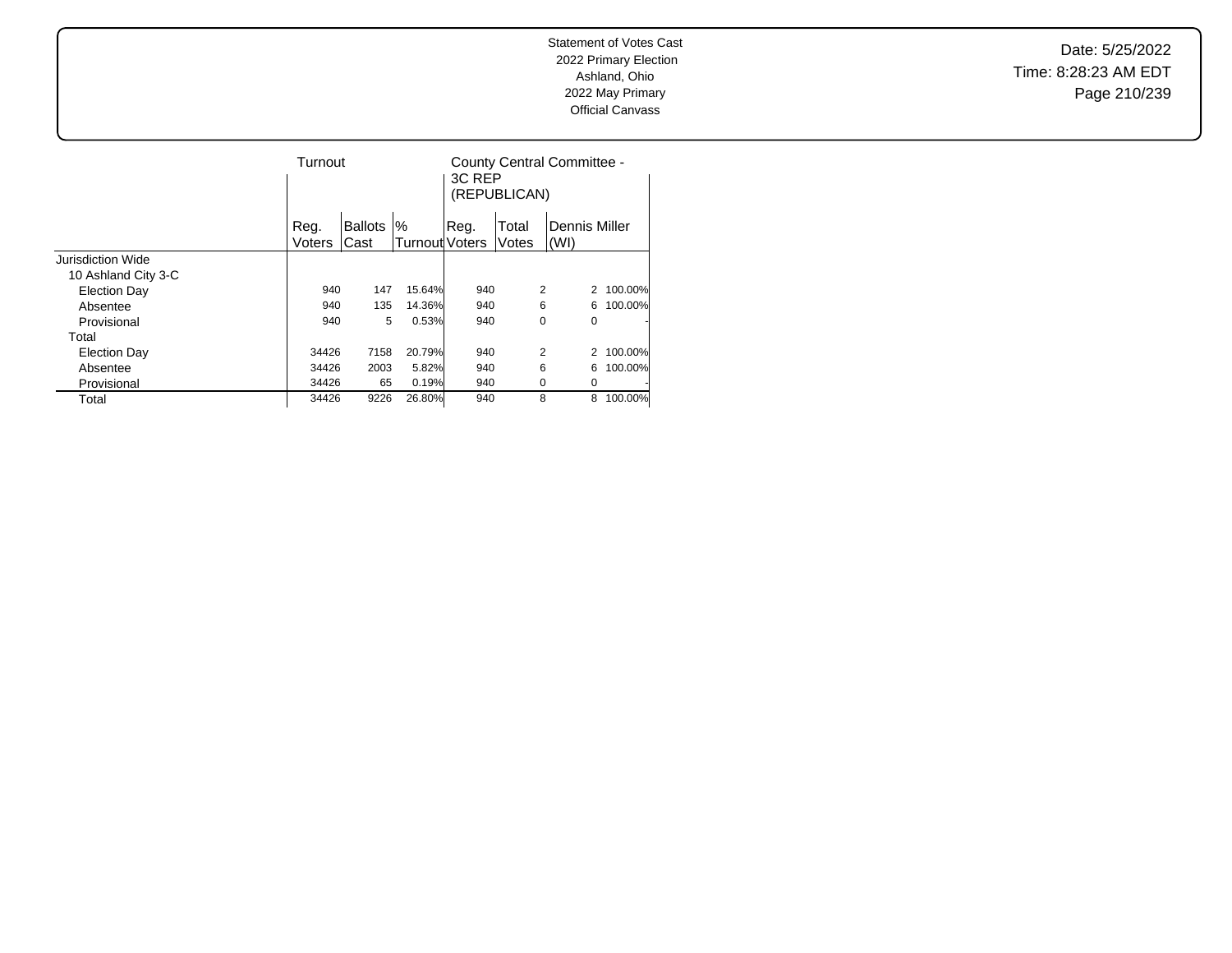Date: 5/25/2022 Time: 8:28:23 AM EDT Page 211/239

|                     | Turnout |                |                       | 3D RFP | (REPUBLICAN) | County Central Committee - |         |
|---------------------|---------|----------------|-----------------------|--------|--------------|----------------------------|---------|
|                     | Reg.    | <b>Ballots</b> | %                     | Reg.   | Total        | lKurt J.                   |         |
|                     | Voters  | Cast           | <b>Turnout Voters</b> |        | Votes        | Schneider                  |         |
| Jurisdiction Wide   |         |                |                       |        |              |                            |         |
| 11 Ashland City 3-D |         |                |                       |        |              |                            |         |
| <b>Election Day</b> | 660     | 71             | 10.76%                | 660    | 49           | 49                         | 100.00% |
| Absentee            | 660     | 18             | 2.73%                 | 660    | 15           | 15                         | 100.00% |
| Provisional         | 660     | 1              | 0.15%                 | 660    | 0            | 0                          | ٠       |
| Total               |         |                |                       |        |              |                            |         |
| <b>Election Day</b> | 34426   | 7158           | 20.79%                | 660    | 49           | 49                         | 100.00% |
| Absentee            | 34426   | 2003           | 5.82%                 | 660    | 15           | 15                         | 100.00% |
| Provisional         | 34426   | 65             | 0.19%                 | 660    | 0            | 0                          | ٠       |
| Total               | 34426   | 9226           | 26.80%                | 660    | 64           | 64                         | 100.00% |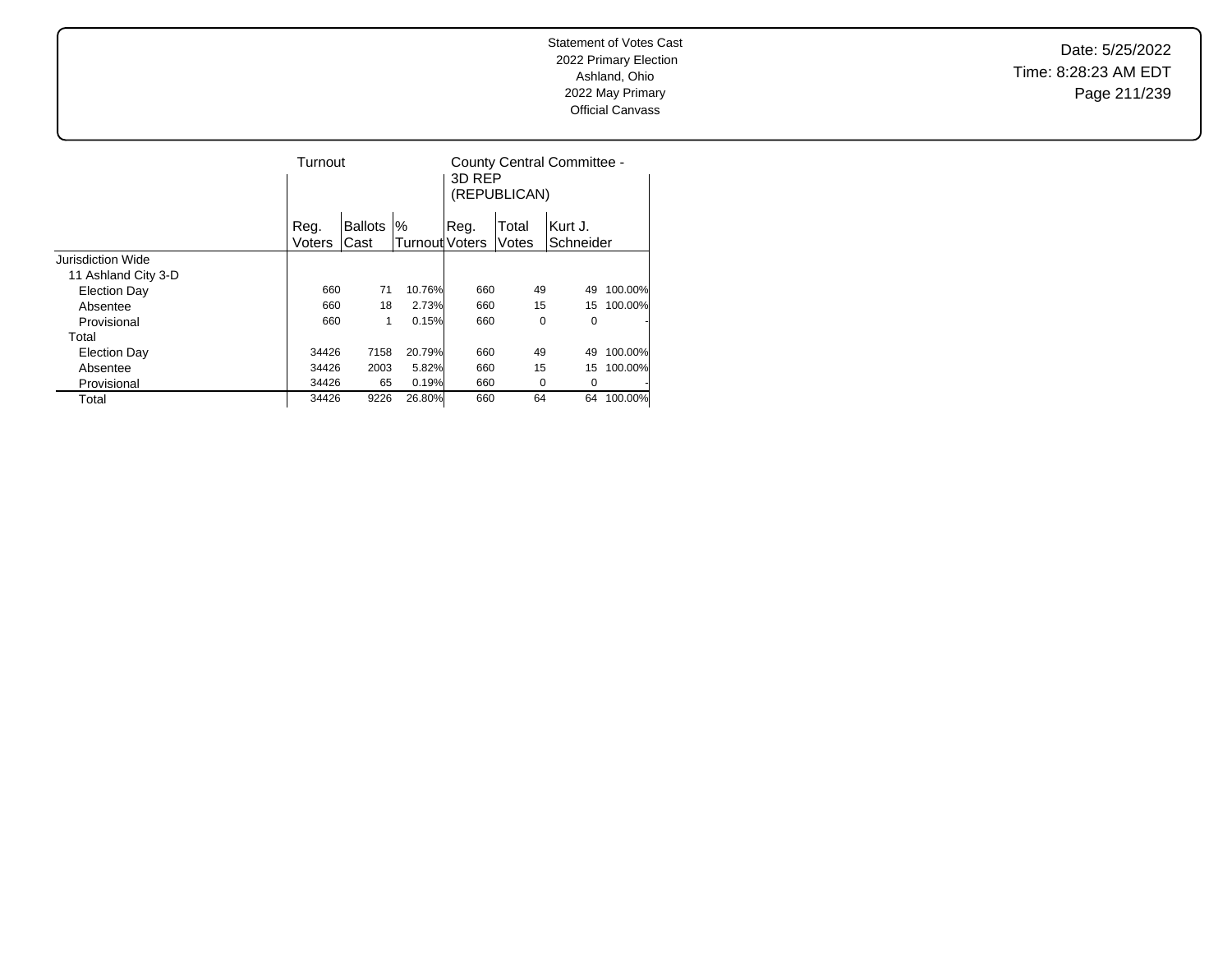Date: 5/25/2022 Time: 8:28:23 AM EDT Page 212/239

|                     | Turnout |                |                       | <b>REP</b> | (REPUBLICAN) | County Central Committee - 4A |         |
|---------------------|---------|----------------|-----------------------|------------|--------------|-------------------------------|---------|
|                     | Reg.    | <b>Ballots</b> | %                     | Reg.       | Total        | Angela                        |         |
|                     | Voters  | Cast           | <b>Turnout Voters</b> |            | Votes        | Woodward                      |         |
| Jurisdiction Wide   |         |                |                       |            |              |                               |         |
| 12 Ashland City 4-A |         |                |                       |            |              |                               |         |
| <b>Election Day</b> | 862     | 82             | 9.51%                 | 862        | 52           | 52                            | 100.00% |
| Absentee            | 862     | 38             | 4.41%                 | 862        | 22           | 22                            | 100.00% |
| Provisional         | 862     |                |                       | 862        | 0            | 0                             |         |
| Total               |         |                |                       |            |              |                               |         |
| <b>Election Day</b> | 34426   | 7158           | 20.79%                | 862        | 52           | 52                            | 100.00% |
| Absentee            | 34426   | 2003           | 5.82%                 | 862        | 22           | 22                            | 100.00% |
| Provisional         | 34426   | 65             | 0.19%                 | 862        | 0            | 0                             |         |
| Total               | 34426   | 9226           | 26.80%                | 862        | 74           | 74                            | 100.00% |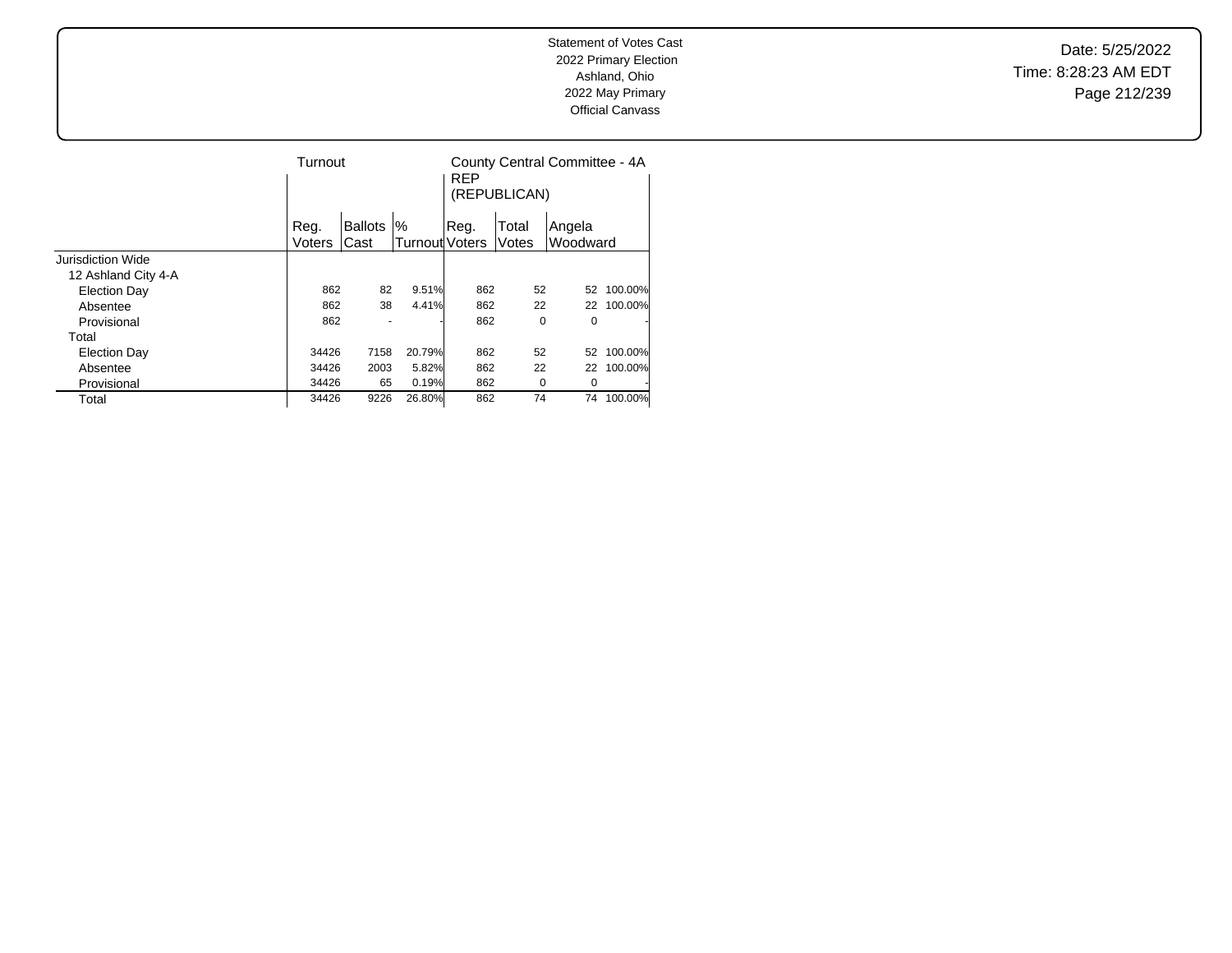Date: 5/25/2022 Time: 8:28:23 AM EDT Page 213/239

|                     | Turnout       |                |                | <b>REP</b> | (REPUBLICAN) | County Central Committee - 4B |         |
|---------------------|---------------|----------------|----------------|------------|--------------|-------------------------------|---------|
|                     | Reg.          | <b>Ballots</b> | %              | Reg.       | Total        | Christopher R.                |         |
|                     | <b>Voters</b> | Cast           | Turnout Voters |            | Votes        | Tunnell                       |         |
| Jurisdiction Wide   |               |                |                |            |              |                               |         |
| 13 Ashland City 4-B |               |                |                |            |              |                               |         |
| <b>Election Day</b> | 619           | 55             | 8.89%          | 619        | 36           | 36                            | 100.00% |
| Absentee            | 619           | 21             | 3.39%          | 619        | 8            | 8                             | 100.00% |
| Provisional         | 619           | 1              | 0.16%          | 619        | 0            | 0                             |         |
| Total               |               |                |                |            |              |                               |         |
| <b>Election Day</b> | 34426         | 7158           | 20.79%         | 619        | 36           | 36                            | 100.00% |
| Absentee            | 34426         | 2003           | 5.82%          | 619        | 8            | 8                             | 100.00% |
| Provisional         | 34426         | 65             | 0.19%          | 619        | 0            | 0                             |         |
| Total               | 34426         | 9226           | 26.80%         | 619        | 44           | 44                            | 100.00% |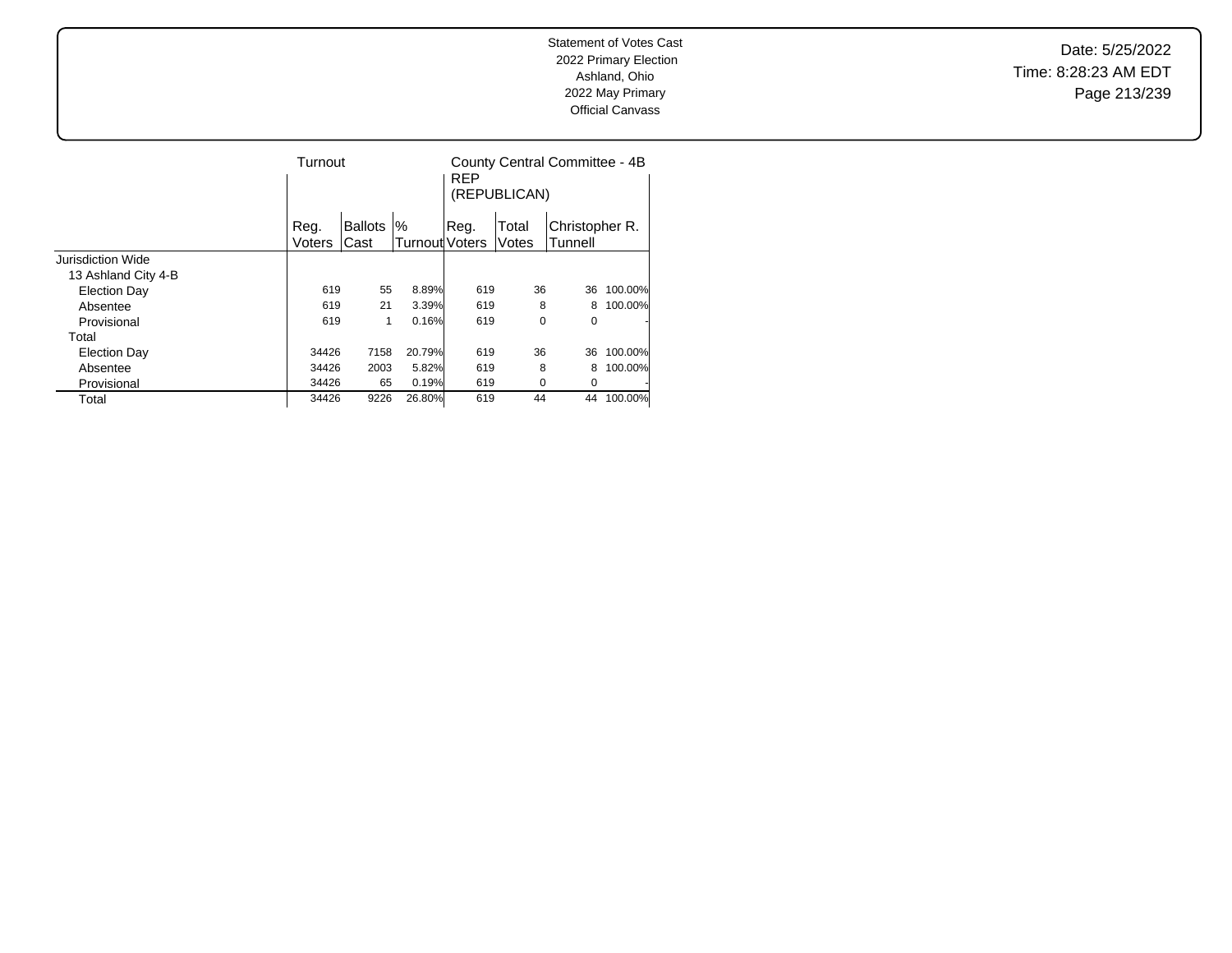Date: 5/25/2022 Time: 8:28:23 AM EDT Page 214/239

|                     | Turnout |                |                       | 4C REP<br>(REPUBLICAN) | County Central Committee - |                |         |
|---------------------|---------|----------------|-----------------------|------------------------|----------------------------|----------------|---------|
|                     | Reg.    | <b>Ballots</b> | '%                    | Reg.                   | Total                      | Theresa        |         |
|                     | Voters  | Cast           | <b>Turnout Voters</b> |                        | Votes                      | Bonfiglio (WI) |         |
| Jurisdiction Wide   |         |                |                       |                        |                            |                |         |
| 14 Ashland City 4-C |         |                |                       |                        |                            |                |         |
| <b>Election Day</b> | 909     | 98             | 10.78%                | 909                    |                            |                | 100.00% |
| Absentee            | 909     | 29             | 3.19%                 | 909                    |                            | 0<br>0         | ۰       |
| Provisional         | 909     |                |                       | 909                    |                            | 0<br>0         | ۰       |
| Total               |         |                |                       |                        |                            |                |         |
| <b>Election Day</b> | 34426   | 7158           | 20.79%                | 909                    |                            | 7              | 100.00% |
| Absentee            | 34426   | 2003           | 5.82%                 | 909                    |                            | 0<br>0         |         |
| Provisional         | 34426   | 65             | 0.19%                 | 909                    |                            | 0<br>0         | ٠       |
| Total               | 34426   | 9226           | 26.80%                | 909                    |                            | 7<br>7         | 100.00% |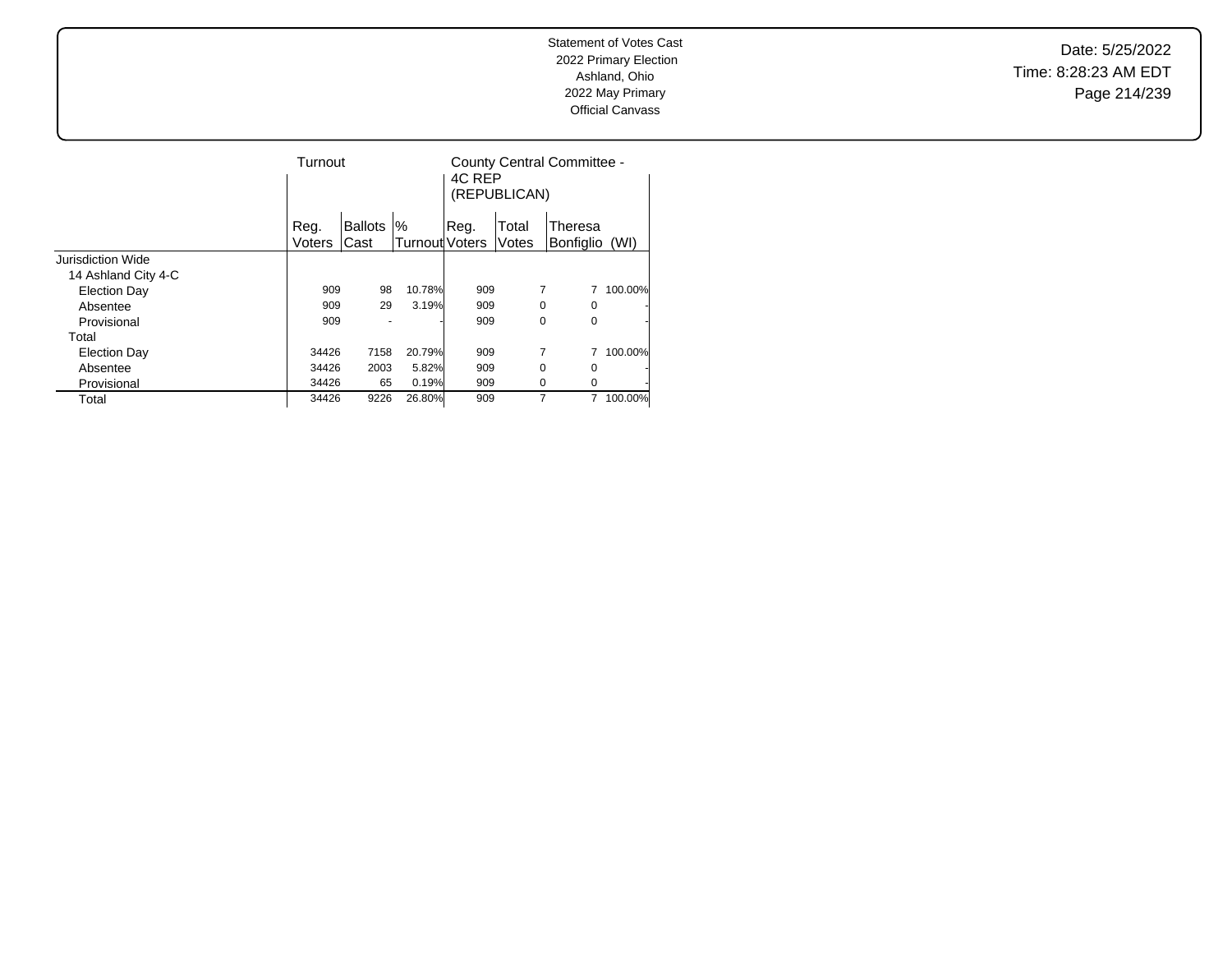Date: 5/25/2022 Time: 8:28:23 AM EDT Page 215/239

|                          |        | Turnout        |                       |       | County Central Committee -<br><b>CLEAR CREEK REP</b><br>(REPUBLICAN) |            |         |
|--------------------------|--------|----------------|-----------------------|-------|----------------------------------------------------------------------|------------|---------|
|                          | Reg.   | <b>Ballots</b> | '%                    | .Reg. | Total                                                                | Allison M. |         |
|                          | Voters | Cast           | <b>Turnout Voters</b> |       | Votes                                                                | Stimpert   | (WI)    |
| <b>Jurisdiction Wide</b> |        |                |                       |       |                                                                      |            |         |
| 15 Clear Creek           |        |                |                       |       |                                                                      |            |         |
| Election Day             | 1276   | 292            | 22.88%                | 1276  | 16                                                                   | 16         | 100.00% |
| Absentee                 | 1276   | 64             | 5.02%                 | 1276  | 4                                                                    | 4          | 100.00% |
| Provisional              | 1276   | 6              | 0.47%                 | 1276  | 0                                                                    | 0          |         |
| Total                    |        |                |                       |       |                                                                      |            |         |
| <b>Election Day</b>      | 34426  | 7158           | 20.79%                | 1276  | 16                                                                   | 16         | 100.00% |
| Absentee                 | 34426  | 2003           | 5.82%                 | 1276  | 4                                                                    | 4          | 100.00% |
| Provisional              | 34426  | 65             | 0.19%                 | 1276  | $\Omega$                                                             | 0          |         |
| Total                    | 34426  | 9226           | 26.80%                | 1276  | 20                                                                   | 20         | 100.00% |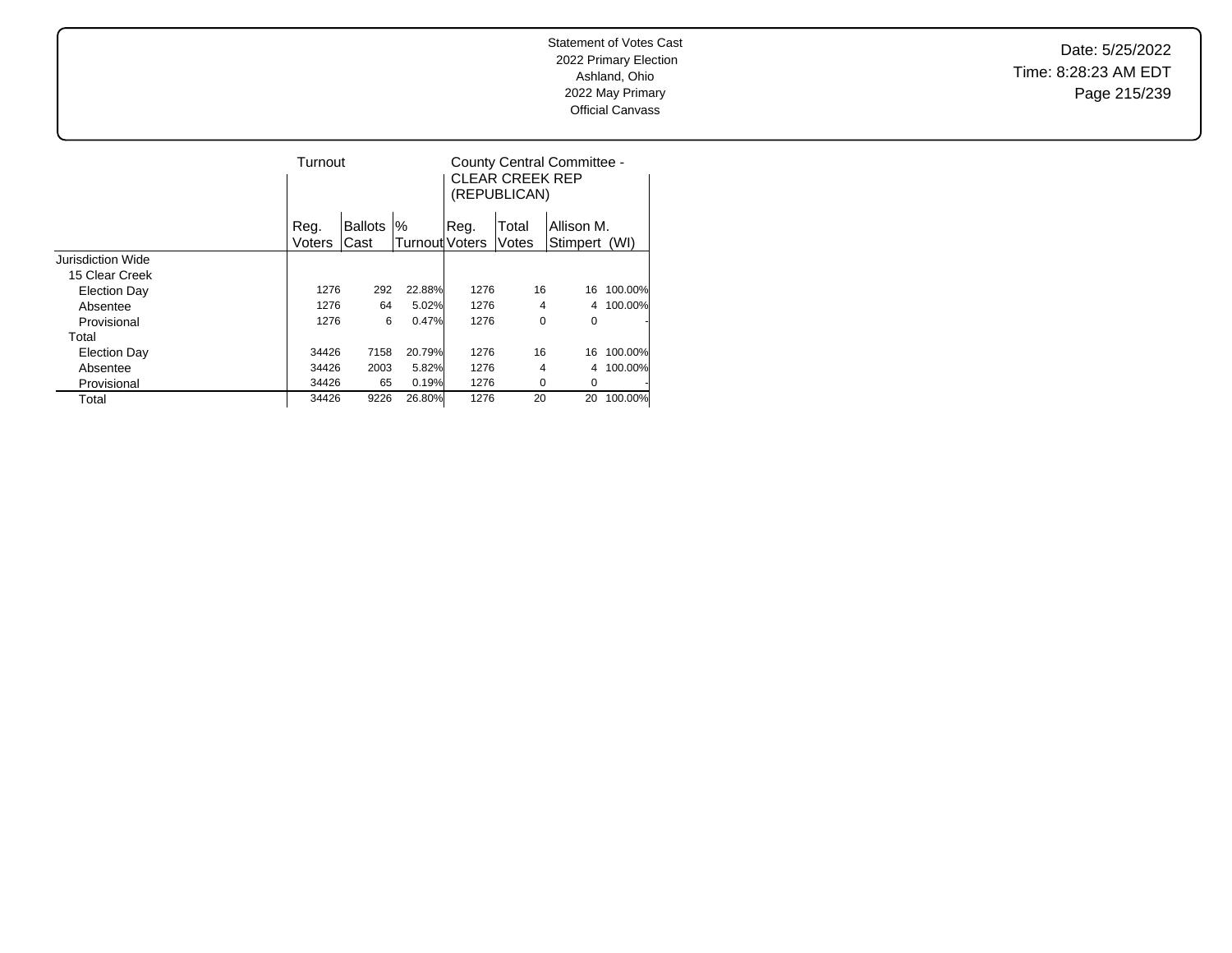Date: 5/25/2022 Time: 8:28:23 AM EDT Page 216/239

|                   |        | Turnout        |                |       | LOUDONVILLE 1 REP<br>(REPUBLICAN) | County Central Committee - |         |
|-------------------|--------|----------------|----------------|-------|-----------------------------------|----------------------------|---------|
|                   | Reg.   | <b>Ballots</b> | $\%$           | .Reg. | Total                             | Matthew                    |         |
|                   | Voters | Cast           | Turnout Voters |       | Votes                             | <b>Fulmer Young</b>        |         |
| Jurisdiction Wide |        |                |                |       |                                   |                            |         |
| 16 Loudonville 1  |        |                |                |       |                                   |                            |         |
| Election Day      | 1334   | 309            | 23.16%         | 1334  | 201                               | 201                        | 100.00% |
| Absentee          | 1334   | 39             | 2.92%          | 1334  | 17                                | 17                         | 100.00% |
| Provisional       | 1334   | 6              | 0.45%          | 1334  | 4                                 | 4                          | 100.00% |
| Total             |        |                |                |       |                                   |                            |         |
| Election Day      | 34426  | 7158           | 20.79%         | 1334  | 201                               | 201                        | 100.00% |
| Absentee          | 34426  | 2003           | 5.82%          | 1334  | 17                                | 17                         | 100.00% |
| Provisional       | 34426  | 65             | 0.19%          | 1334  | 4                                 | 4                          | 100.00% |
| Total             | 34426  | 9226           | 26.80%         | 1334  | 222                               | 222                        | 100.00% |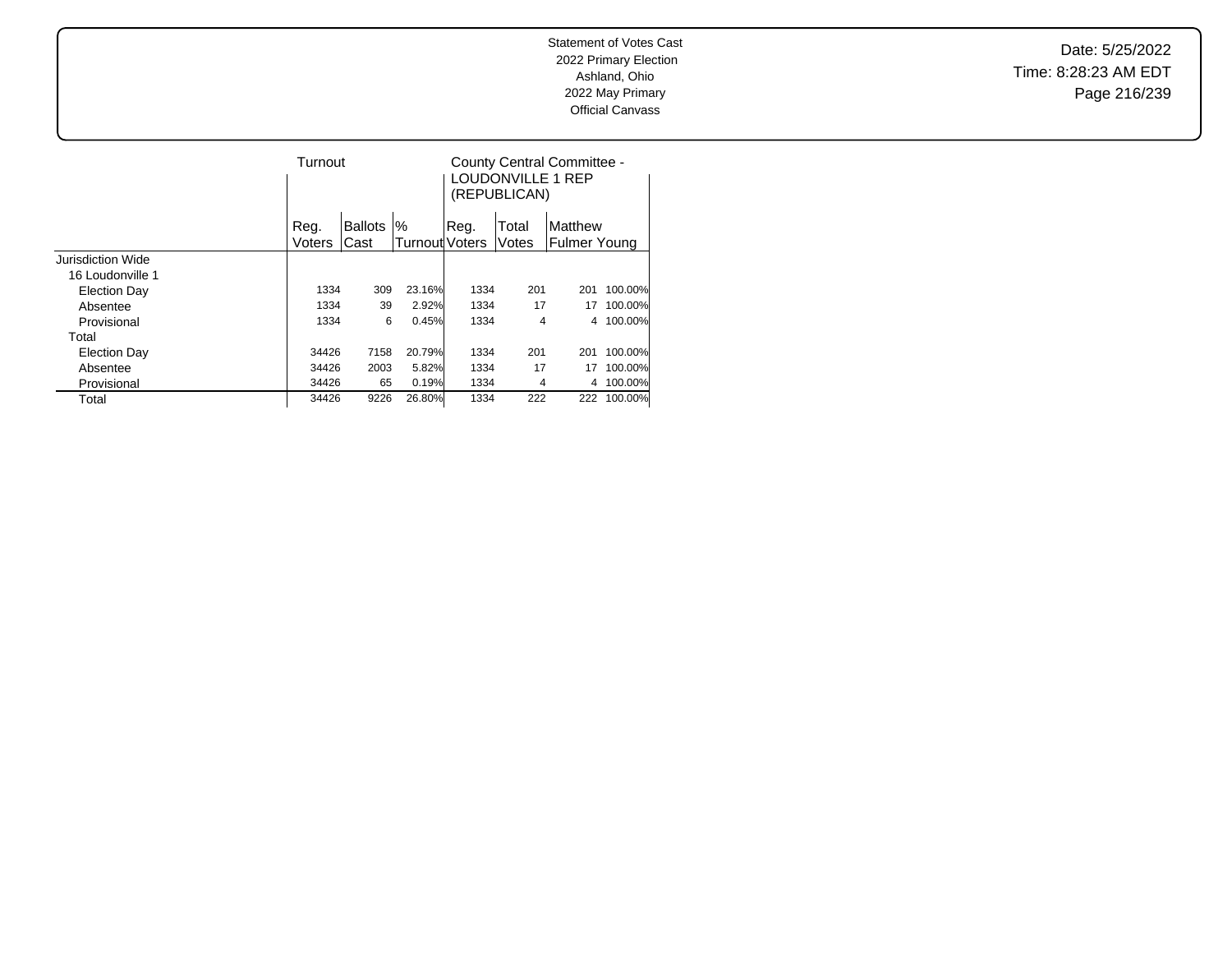Date: 5/25/2022 Time: 8:28:23 AM EDT Page 217/239

|                     |        | Turnout        |                |      | <b>GREEN 1 REP</b><br>(REPUBLICAN) | County Central Committee - |         |
|---------------------|--------|----------------|----------------|------|------------------------------------|----------------------------|---------|
|                     | Reg.   | <b>Ballots</b> | %              | Reg. | Total                              | David M.                   |         |
|                     | Voters | Cast           | Turnout Voters |      | Votes                              | Hunter                     |         |
| Jurisdiction Wide   |        |                |                |      |                                    |                            |         |
| 17 Green 1          |        |                |                |      |                                    |                            |         |
| <b>Election Day</b> | 1124   | 275            | 24.47%         | 1124 | 170                                | 170                        | 100.00% |
| Absentee            |        | 1124<br>27     | 2.40%          | 1124 | 12                                 | 12                         | 100.00% |
| Provisional         |        | 1124           |                | 1124 | 0                                  | 0                          |         |
| Total               |        |                |                |      |                                    |                            |         |
| Election Day        | 34426  | 7158           | 20.79%         | 1124 | 170                                | 170                        | 100.00% |
| Absentee            | 34426  | 2003           | 5.82%          | 1124 | 12                                 | 12                         | 100.00% |
| Provisional         | 34426  | 65             | 0.19%          | 1124 | 0                                  | 0                          |         |
| Total               | 34426  | 9226           | 26.80%         | 1124 | 182                                | 182                        | 100.00% |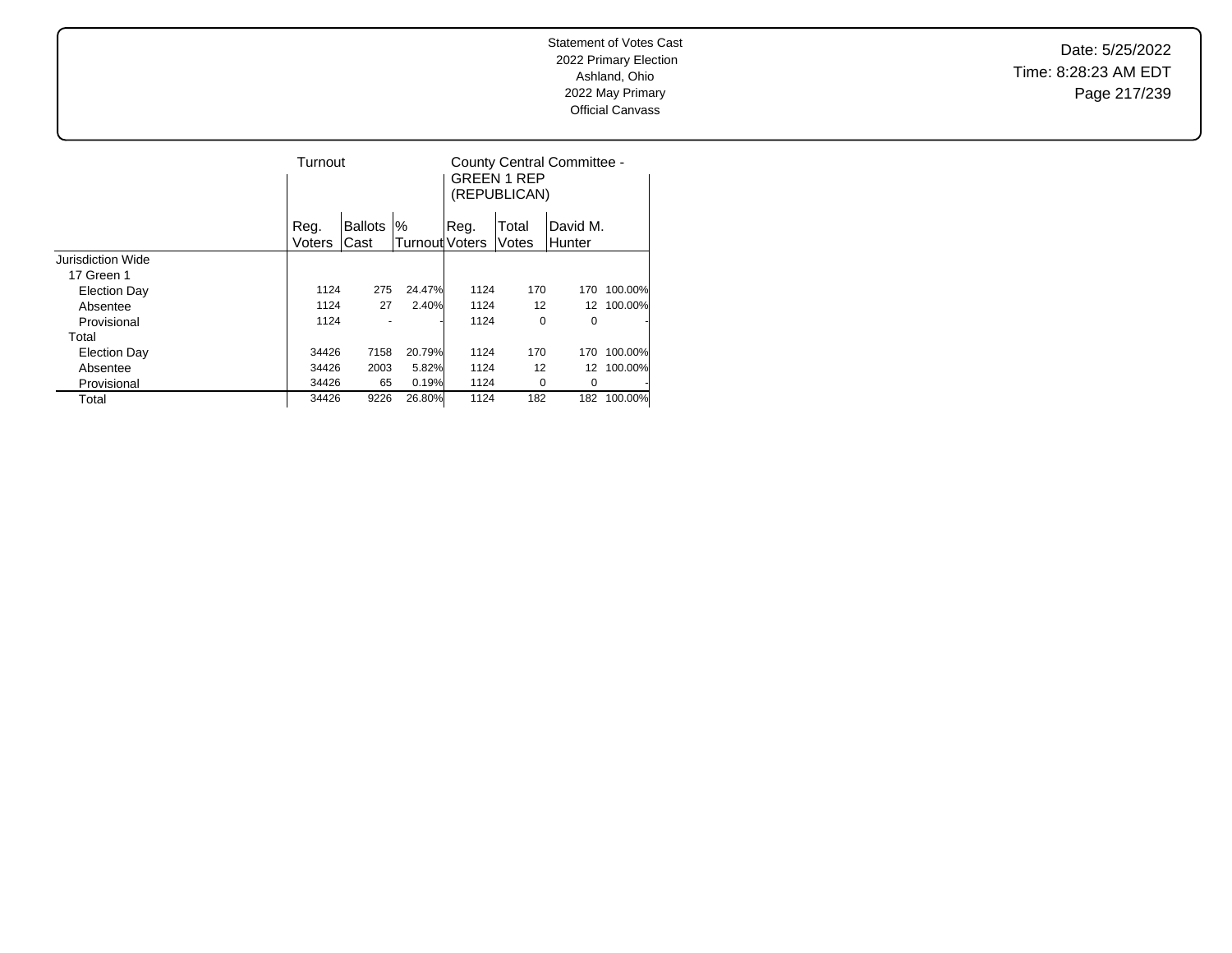Date: 5/25/2022 Time: 8:28:23 AM EDT Page 218/239

|                          |        | Turnout        |                |      | <b>GREEN 2 REP</b><br>(REPUBLICAN) | County Central Committee - |         |
|--------------------------|--------|----------------|----------------|------|------------------------------------|----------------------------|---------|
|                          | Reg.   | <b>Ballots</b> | '%             | Reg. | Total                              |                            |         |
|                          | Voters | Cast           | Turnout Voters |      | Votes                              | Marilyn Byers              |         |
| <b>Jurisdiction Wide</b> |        |                |                |      |                                    |                            |         |
| 18 Green 2               |        |                |                |      |                                    |                            |         |
| Election Day             | 597    | 150            | 25.13%         | 597  | 93                                 | 93                         | 100.00% |
| Absentee                 | 597    | 29             | 4.86%          | 597  | 19                                 | 19                         | 100.00% |
| Provisional              | 597    |                |                | 597  | 0                                  | 0                          |         |
| Total                    |        |                |                |      |                                    |                            |         |
| <b>Election Day</b>      | 34426  | 7158           | 20.79%         | 597  | 93                                 | 93                         | 100.00% |
| Absentee                 | 34426  | 2003           | 5.82%          | 597  | 19                                 | 19                         | 100.00% |
| Provisional              | 34426  | 65             | 0.19%          | 597  | 0                                  | 0                          |         |
| Total                    | 34426  | 9226           | 26.80%         | 597  | 112                                | 112                        | 100.00% |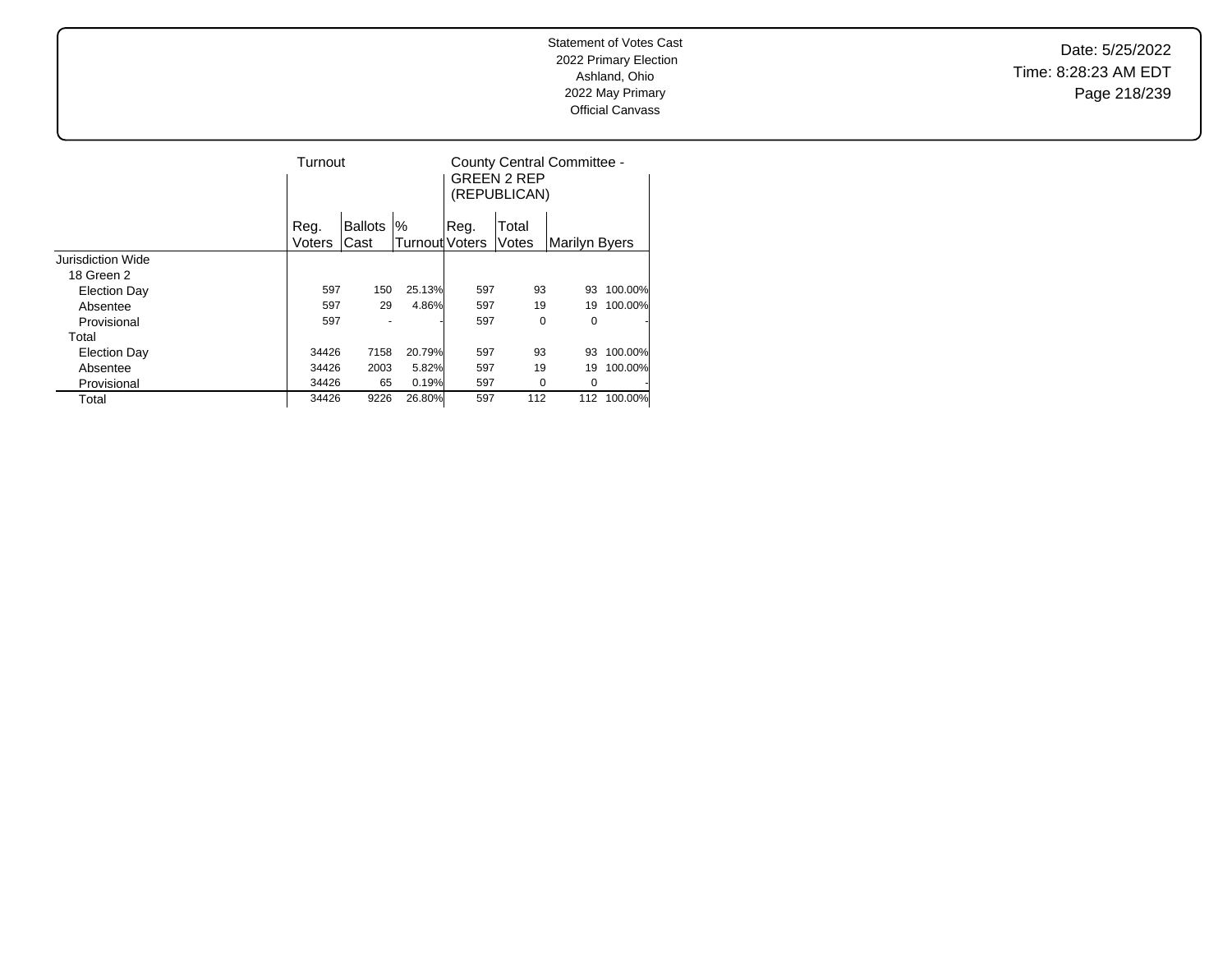Date: 5/25/2022 Time: 8:28:23 AM EDT Page 219/239

|                     |        | Turnout |                |                       | County Central Committee -<br>LOUDONVILLE 2 REP<br>(REPUBLICAN) |       |               |         |
|---------------------|--------|---------|----------------|-----------------------|-----------------------------------------------------------------|-------|---------------|---------|
|                     | Reg.   |         | <b>Ballots</b> | $\%$                  | Reg.                                                            | Total |               |         |
|                     | Voters |         | lCast          | <b>Turnout Voters</b> |                                                                 | Votes | James D. Coey |         |
| Jurisdiction Wide   |        |         |                |                       |                                                                 |       |               |         |
| 19 Loudonville 2    |        |         |                |                       |                                                                 |       |               |         |
| Election Day        |        | 1118    | 258            | 23.08%                | 1118                                                            | 161   | 161           | 100.00% |
| Absentee            |        | 1118    | 42             | 3.76%                 | 1118                                                            | 22    | 22            | 100.00% |
| Provisional         |        | 1118    | 1              | 0.09%                 | 1118                                                            | 1     |               | 100.00% |
| Total               |        |         |                |                       |                                                                 |       |               |         |
| <b>Election Day</b> |        | 34426   | 7158           | 20.79%                | 1118                                                            | 161   | 161           | 100.00% |
| Absentee            |        | 34426   | 2003           | 5.82%                 | 1118                                                            | 22    | 22            | 100.00% |
| Provisional         |        | 34426   | 65             | 0.19%                 | 1118                                                            |       |               | 100.00% |
| Total               |        | 34426   | 9226           | 26.80%                | 1118                                                            | 184   | 184           | 100.00% |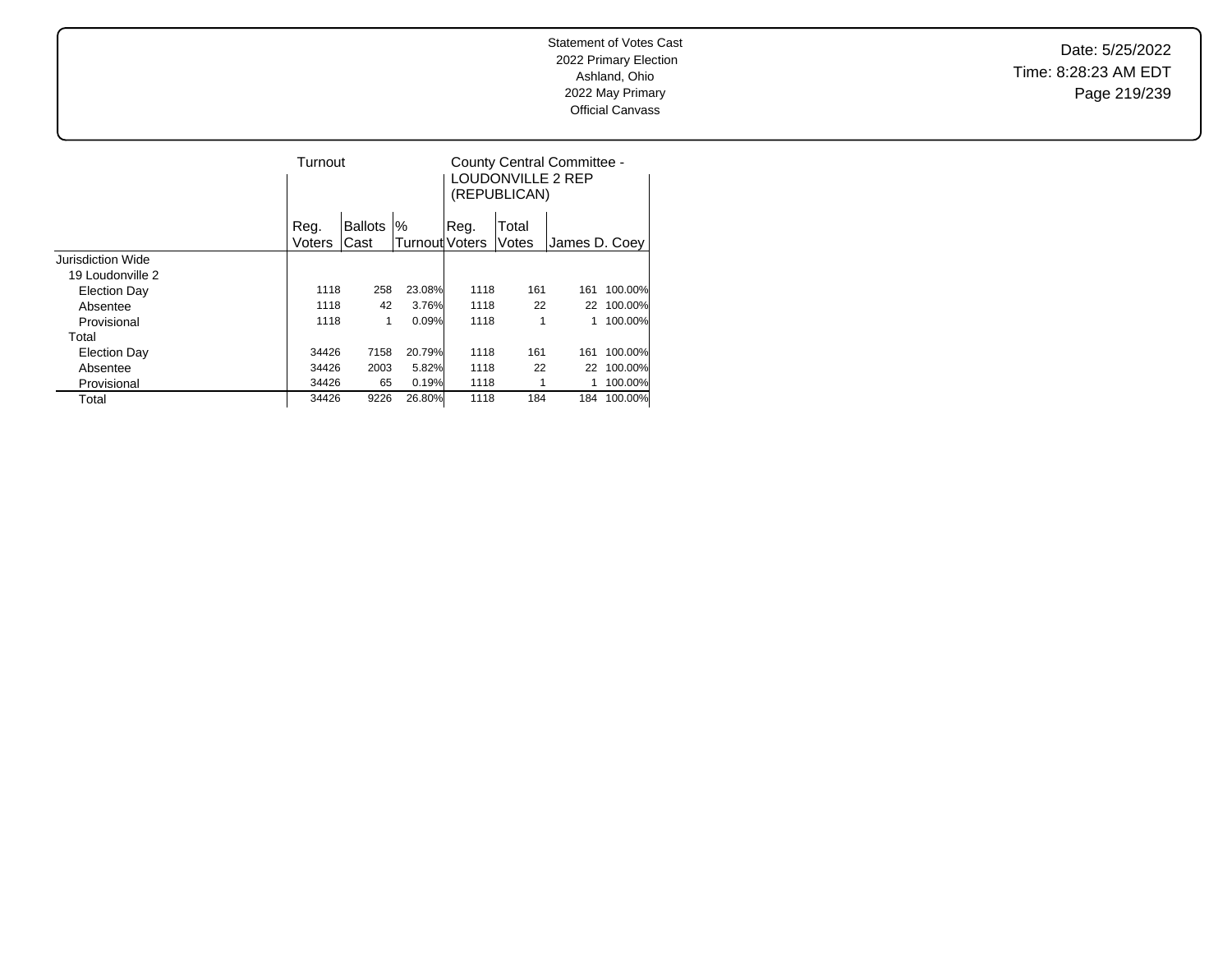Date: 5/25/2022 Time: 8:28:23 AM EDT Page 220/239

|                     |        | Turnout        |                |       | <b>JACKSON 1 REP</b><br>(REPUBLICAN) | County Central Committee - |         |
|---------------------|--------|----------------|----------------|-------|--------------------------------------|----------------------------|---------|
|                     | Reg.   | <b>Ballots</b> | %              | .Reg. | Total                                | Michael                    |         |
|                     | Voters | Cast           | Turnout Voters |       | Votes                                | Eugene Welch               |         |
| Jurisdiction Wide   |        |                |                |       |                                      |                            |         |
| 20 Jackson 1        |        |                |                |       |                                      |                            |         |
| Election Day        | 1077   | 210            | 19.50%         | 1077  | 120                                  | 120                        | 100.00% |
| Absentee            | 1077   | 37             | 3.44%          | 1077  | 15                                   | 15                         | 100.00% |
| Provisional         | 1077   | 5              | 0.46%          | 1077  | 4                                    | 4                          | 100.00% |
| Total               |        |                |                |       |                                      |                            |         |
| <b>Election Day</b> | 34426  | 7158           | 20.79%         | 1077  | 120                                  | 120                        | 100.00% |
| Absentee            | 34426  | 2003           | 5.82%          | 1077  | 15                                   | 15                         | 100.00% |
| Provisional         | 34426  | 65             | 0.19%          | 1077  | 4                                    | 4                          | 100.00% |
| Total               | 34426  | 9226           | 26.80%         | 1077  | 139                                  | 139                        | 100.00% |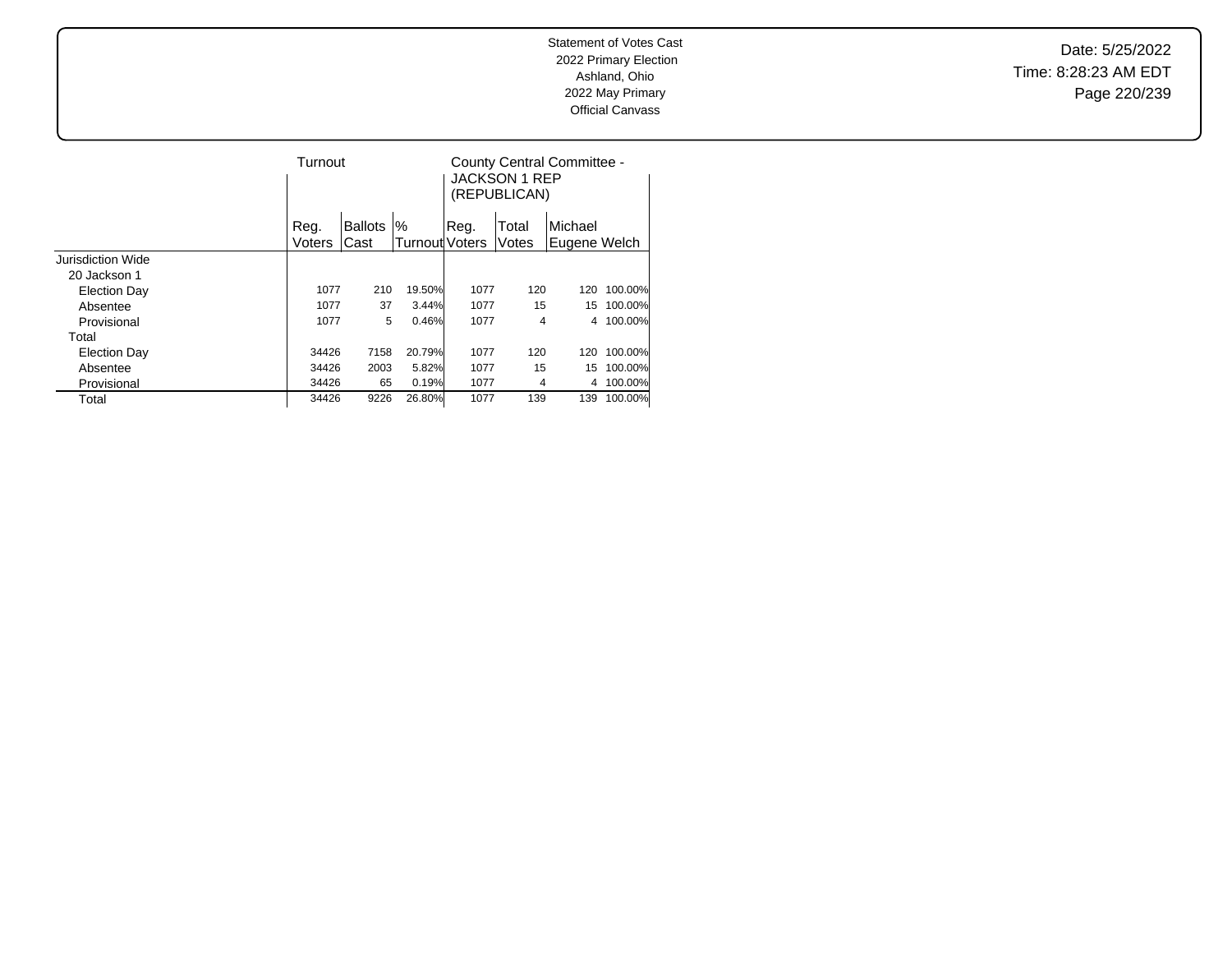Date: 5/25/2022 Time: 8:28:23 AM EDT Page 221/239

|                     |                | Turnout                |                               |      | <b>LAKE REP</b><br>(REPUBLICAN) | County Central Committee -   |         |
|---------------------|----------------|------------------------|-------------------------------|------|---------------------------------|------------------------------|---------|
|                     | Reg.<br>Voters | <b>Ballots</b><br>Cast | $\%$<br><b>Turnout</b> Voters | Reg. | Total<br>Votes                  | Judith K.<br><b>McFarlin</b> |         |
| Jurisdiction Wide   |                |                        |                               |      |                                 |                              |         |
| 22 Lake             |                |                        |                               |      |                                 |                              |         |
| <b>Election Day</b> | 423            | 122                    | 28.84%                        | 423  | 78                              | 78                           | 100.00% |
| Absentee            | 423            | 13                     | 3.07%                         | 423  | 8                               | 8                            | 100.00% |
| Provisional         | 423            |                        |                               | 423  | 0                               | 0                            | ٠       |
| Total               |                |                        |                               |      |                                 |                              |         |
| <b>Election Day</b> | 34426          | 7158                   | 20.79%                        | 423  | 78                              | 78                           | 100.00% |
| Absentee            | 34426          | 2003                   | 5.82%                         | 423  | 8                               | 8                            | 100.00% |
| Provisional         | 34426          | 65                     | 0.19%                         | 423  | 0                               | 0                            | ٠       |
| Total               | 34426          | 9226                   | 26.80%                        | 423  | 86                              | 86                           | 100.00% |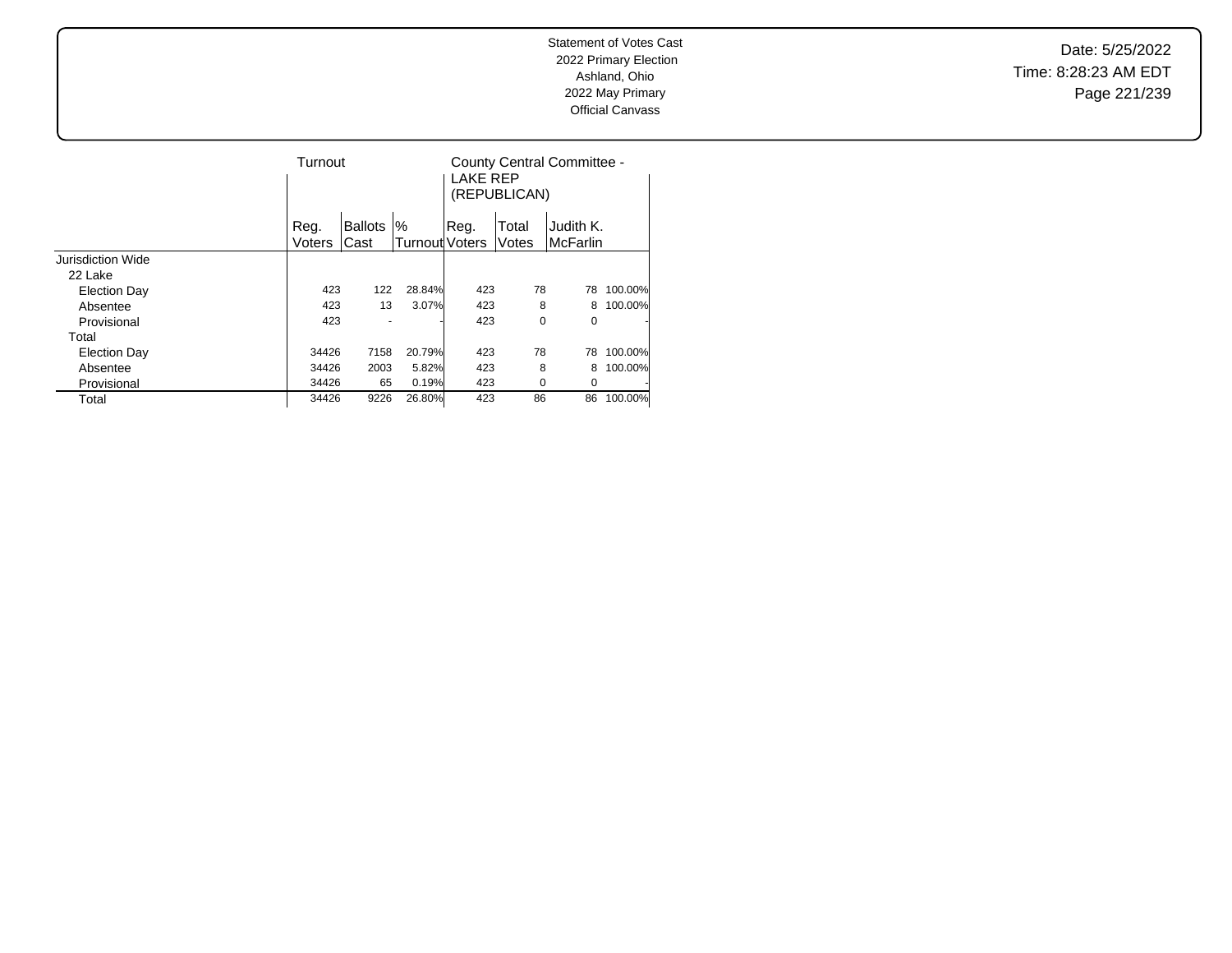Date: 5/25/2022 Time: 8:28:23 AM EDT Page 222/239

|                     |        | Turnout        |                |      | <b>MIFFLIN REP</b><br>(REPUBLICAN) | County Central Committee - |         |
|---------------------|--------|----------------|----------------|------|------------------------------------|----------------------------|---------|
|                     | Reg.   | <b>Ballots</b> | %              | Reg. | Total                              |                            |         |
|                     | Voters | Cast           | Turnout Voters |      | Votes                              | Amanda Jones               |         |
| Jurisdiction Wide   |        |                |                |      |                                    |                            |         |
| 23 Mifflin          |        |                |                |      |                                    |                            |         |
| <b>Election Day</b> | 906    | 225            | 24.83%         | 906  | 139                                | 139                        | 100.00% |
| Absentee            | 906    | 43             | 4.75%          | 906  | 24                                 | 24                         | 100.00% |
| Provisional         | 906    |                |                | 906  | 0                                  | 0                          |         |
| Total               |        |                |                |      |                                    |                            |         |
| <b>Election Day</b> | 34426  | 7158           | 20.79%         | 906  | 139                                | 139                        | 100.00% |
| Absentee            | 34426  | 2003           | 5.82%          | 906  | 24                                 | 24                         | 100.00% |
| Provisional         | 34426  | 65             | 0.19%          | 906  | 0                                  | 0                          |         |
| Total               | 34426  | 9226           | 26.80%         | 906  | 163                                | 163                        | 100.00% |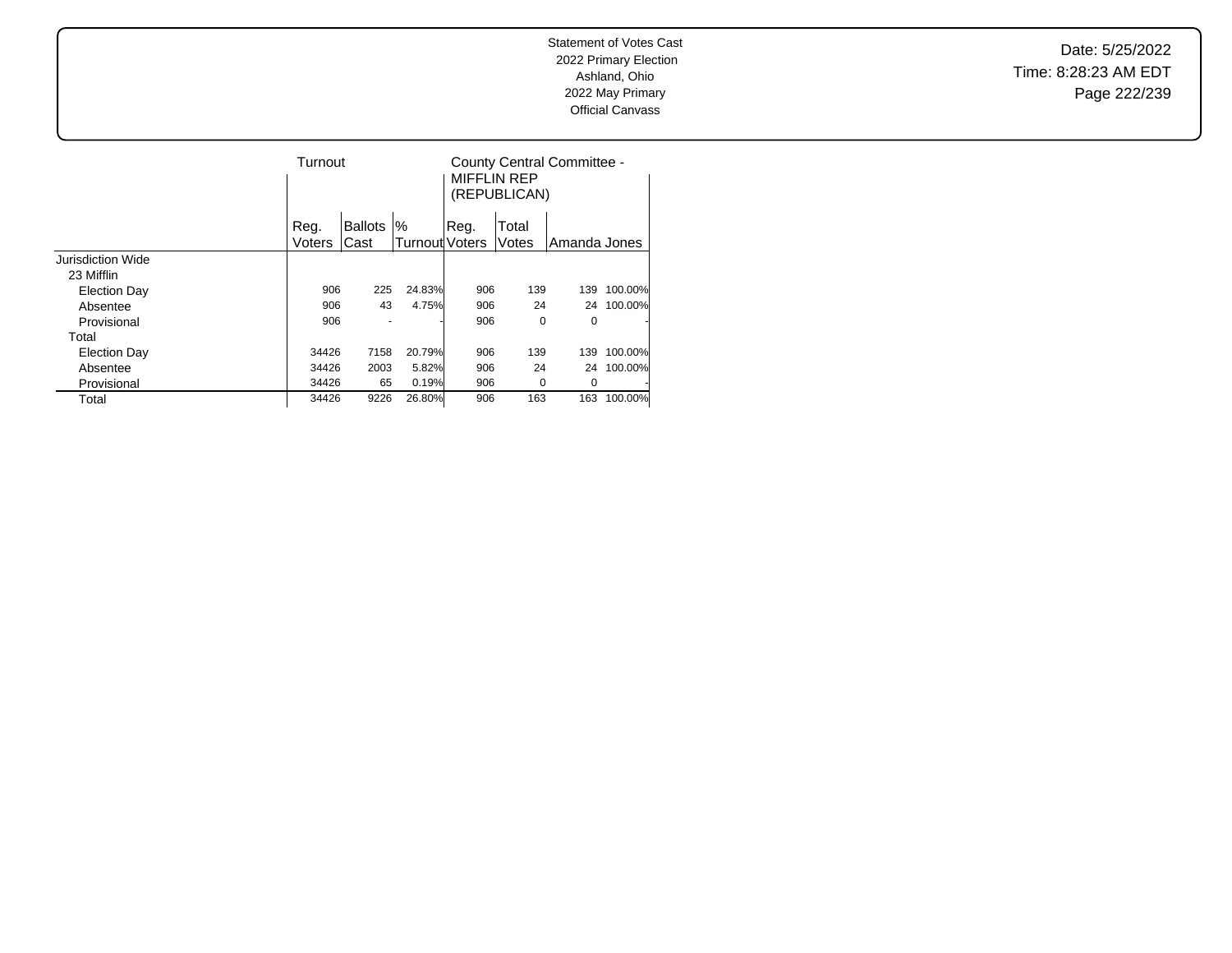Date: 5/25/2022 Time: 8:28:23 AM EDT Page 223/239

|                     |        | Turnout        |                |      | <b>MILTON 1 REP</b><br>(REPUBLICAN) | County Central Committee - |         |
|---------------------|--------|----------------|----------------|------|-------------------------------------|----------------------------|---------|
|                     | Reg.   | <b>Ballots</b> | $\%$           | Reg. | Total                               | Edward J.                  |         |
|                     | Voters | Cast           | Turnout Voters |      | Votes                               | Meixner                    |         |
| Jurisdiction Wide   |        |                |                |      |                                     |                            |         |
| 24 Milton 1         |        |                |                |      |                                     |                            |         |
| <b>Election Day</b> | 1036   | 251            | 24.23%         | 1036 | 177                                 | 177                        | 100.00% |
| Absentee            | 1036   | 66             | 6.37%          | 1036 | 43                                  | 43                         | 100.00% |
| Provisional         | 1036   | 3              | 0.29%          | 1036 | 2                                   | 2                          | 100.00% |
| Total               |        |                |                |      |                                     |                            |         |
| <b>Election Day</b> | 34426  | 7158           | 20.79%         | 1036 | 177                                 | 177                        | 100.00% |
| Absentee            | 34426  | 2003           | 5.82%          | 1036 | 43                                  | 43                         | 100.00% |
| Provisional         | 34426  | 65             | 0.19%          | 1036 | 2                                   |                            | 100.00% |
| Total               | 34426  | 9226           | 26.80%         | 1036 | 222                                 | 222                        | 100.00% |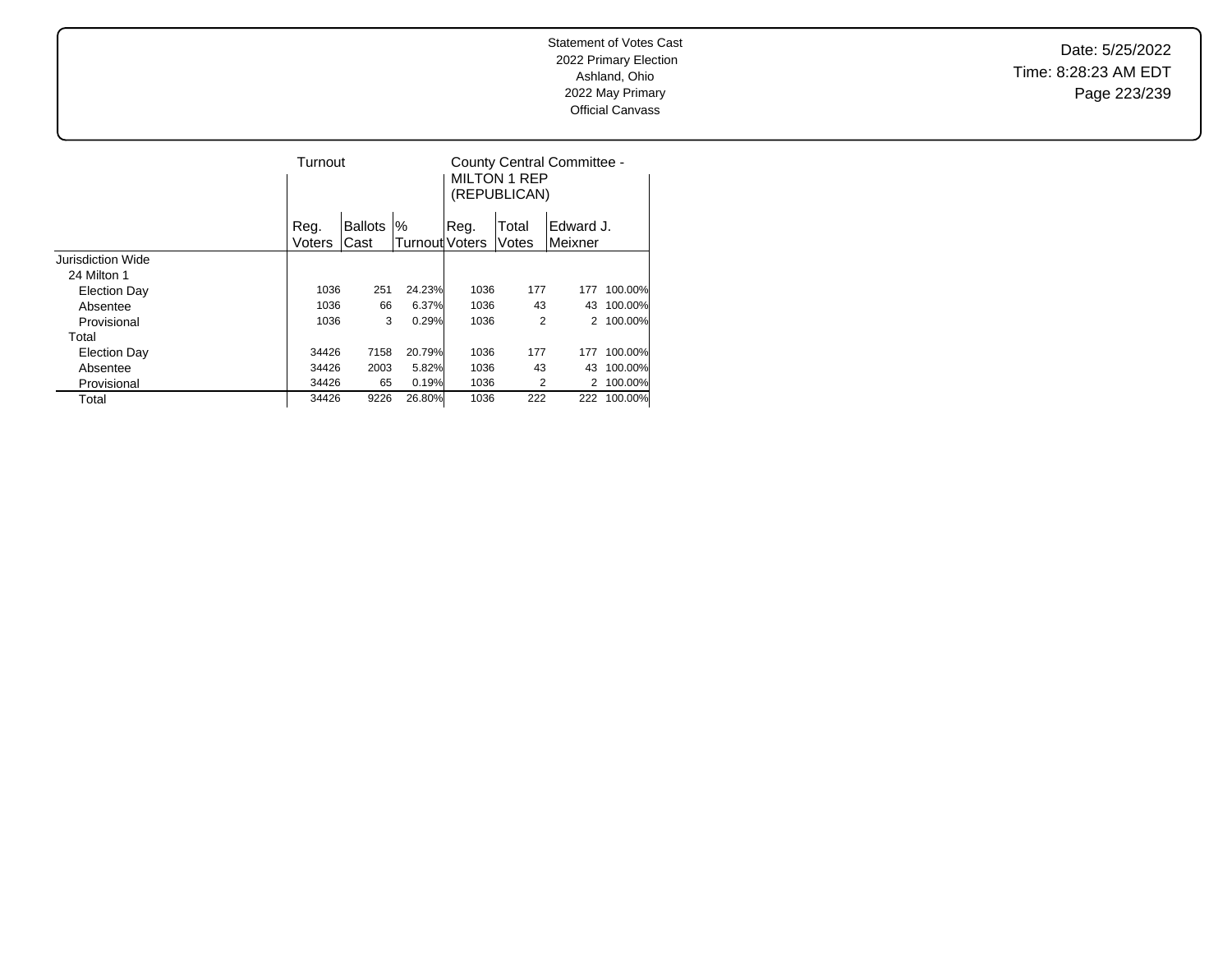Date: 5/25/2022 Time: 8:28:23 AM EDT Page 224/239

|                   | Turnout |                |                       |      | <b>MILTON 3 REP</b><br>(REPUBLICAN) | County Central Committee - |         |
|-------------------|---------|----------------|-----------------------|------|-------------------------------------|----------------------------|---------|
|                   | Reg.    | <b>Ballots</b> | '%                    | Reg. | Total                               |                            |         |
|                   | Voters  | Cast           | <b>Turnout</b> Voters |      | Votes                               | Kathy Howman               |         |
| Jurisdiction Wide |         |                |                       |      |                                     |                            |         |
| 25 Milton 3       |         |                |                       |      |                                     |                            |         |
| Election Day      | 509     | 129            | 25.34%                | 509  | 93                                  | 93                         | 100.00% |
| Absentee          | 509     | 29             | 5.70%                 | 509  | 22                                  | 22                         | 100.00% |
| Provisional       | 509     |                |                       | 509  | 0                                   | 0                          |         |
| Total             |         |                |                       |      |                                     |                            |         |
| Election Day      | 34426   | 7158           | 20.79%                | 509  | 93                                  | 93                         | 100.00% |
| Absentee          | 34426   | 2003           | 5.82%                 | 509  | 22                                  | 22                         | 100.00% |
| Provisional       | 34426   | 65             | 0.19%                 | 509  | 0                                   | 0                          |         |
| Total             | 34426   | 9226           | 26.80%                | 509  | 115                                 | 115                        | 100.00% |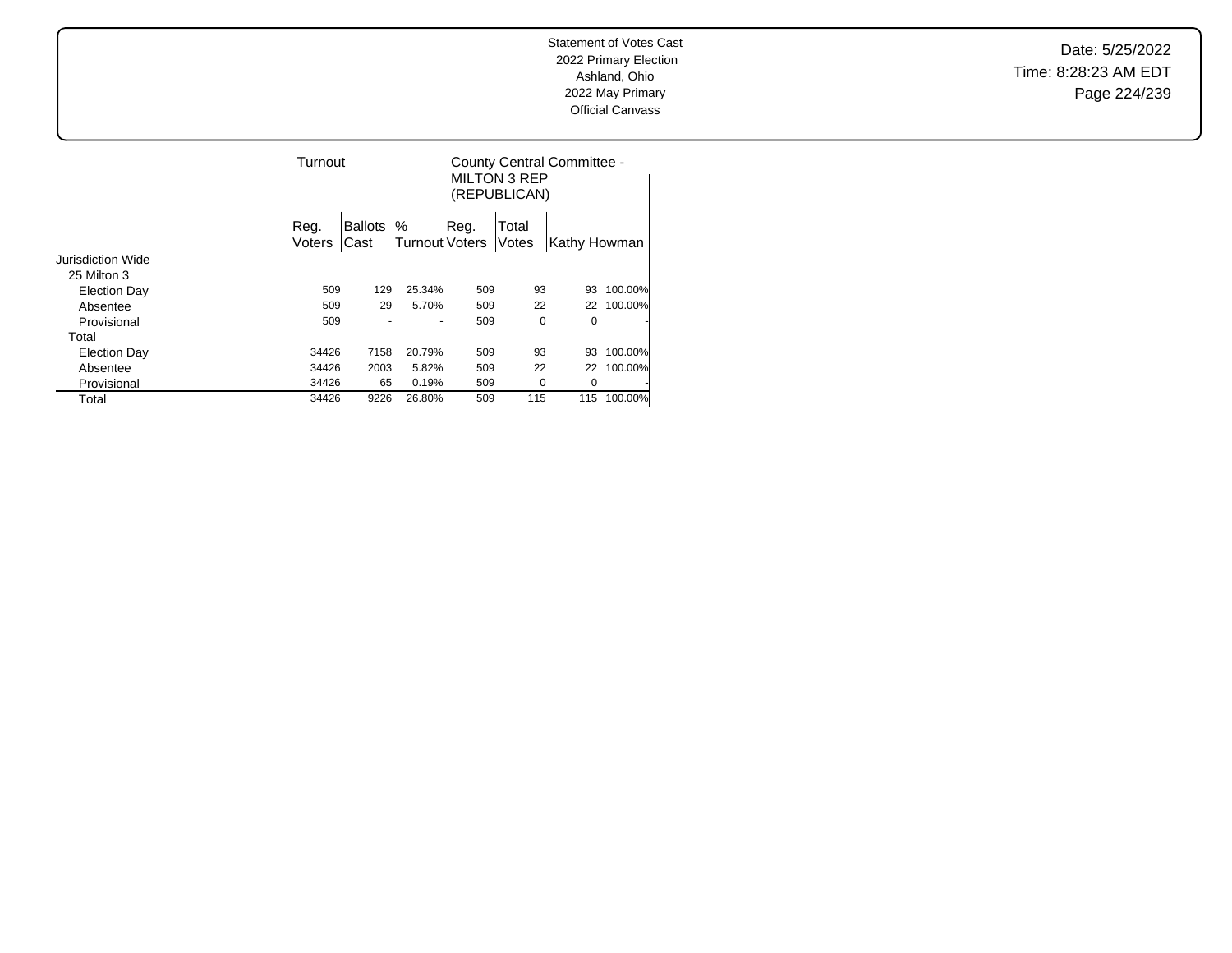Date: 5/25/2022 Time: 8:28:23 AM EDT Page 225/239

|                     | Turnout |                |                |      | (REPUBLICAN) | County Central Committee -<br><b>MONTGOMERY 2 REP</b> |         |
|---------------------|---------|----------------|----------------|------|--------------|-------------------------------------------------------|---------|
|                     | Reg.    | <b>Ballots</b> | $\%$           | Reg. | Total        | Paul R.                                               |         |
|                     | Voters  | Cast           | Turnout Voters |      | Votes        | lKauffman                                             |         |
| Jurisdiction Wide   |         |                |                |      |              |                                                       |         |
| 29 Montgomery 2     |         |                |                |      |              |                                                       |         |
| <b>Election Day</b> | 817     | 180            | 22.03%         | 817  | 122          | 122                                                   | 100.00% |
| Absentee            | 817     | 49             | 6.00%          | 817  | 30           | 30                                                    | 100.00% |
| Provisional         | 817     | 5              | 0.61%          | 817  | 3            | 3                                                     | 100.00% |
| Total               |         |                |                |      |              |                                                       |         |
| <b>Election Day</b> | 34426   | 7158           | 20.79%         | 817  | 122          | 122                                                   | 100.00% |
| Absentee            | 34426   | 2003           | 5.82%          | 817  | 30           | 30                                                    | 100.00% |
| Provisional         | 34426   | 65             | 0.19%          | 817  | 3            | 3                                                     | 100.00% |
| Total               | 34426   | 9226           | 26.80%         | 817  | 155          | 155                                                   | 100.00% |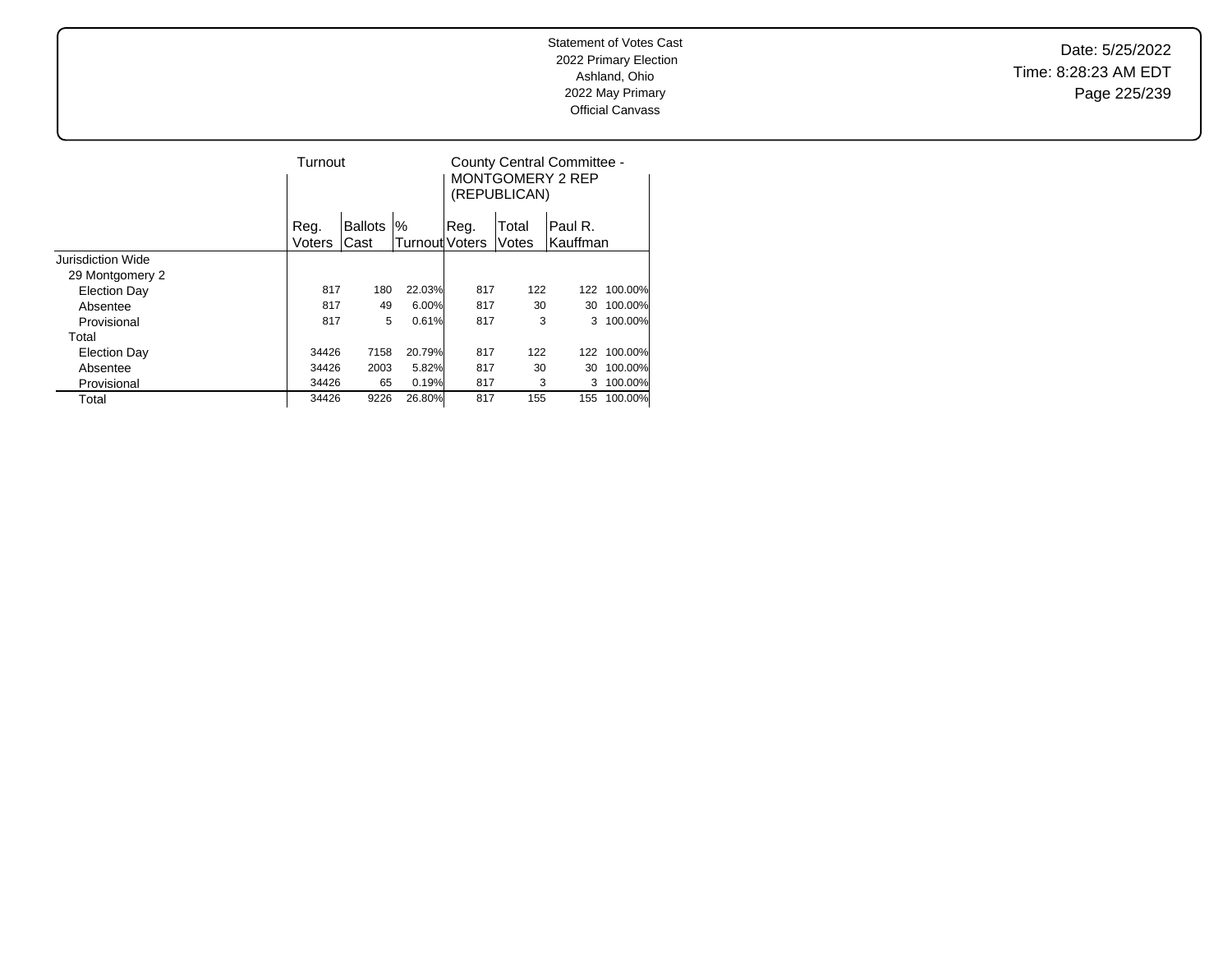Date: 5/25/2022 Time: 8:28:23 AM EDT Page 226/239

|                     |                | Turnout                |                         |      | (REPUBLICAN)   | County Central Committee -<br>MONTGOMERY 3 REP |         |
|---------------------|----------------|------------------------|-------------------------|------|----------------|------------------------------------------------|---------|
|                     | Reg.<br>Voters | <b>Ballots</b><br>Cast | $\%$<br> Turnout Voters | Reg. | Total<br>Votes | Stanley E.<br>Kopp, Sr.                        |         |
| Jurisdiction Wide   |                |                        |                         |      |                |                                                |         |
| 30 Montgomery 3     |                |                        |                         |      |                |                                                |         |
| <b>Election Day</b> | 581            | 131                    | 22.55%                  | 581  | 88             | 88                                             | 100.00% |
| Absentee            | 581            | 51                     | 8.78%                   | 581  | 38             | 38                                             | 100.00% |
| Provisional         | 581            |                        |                         | 581  | 0              | 0                                              | ٠       |
| Total               |                |                        |                         |      |                |                                                |         |
| <b>Election Day</b> | 34426          | 7158                   | 20.79%                  | 581  | 88             | 88                                             | 100.00% |
| Absentee            | 34426          | 2003                   | 5.82%                   | 581  | 38             | 38                                             | 100.00% |
| Provisional         | 34426          | 65                     | 0.19%                   | 581  | 0              | 0                                              |         |
| Total               | 34426          | 9226                   | 26.80%                  | 581  | 126            | 126                                            | 100.00% |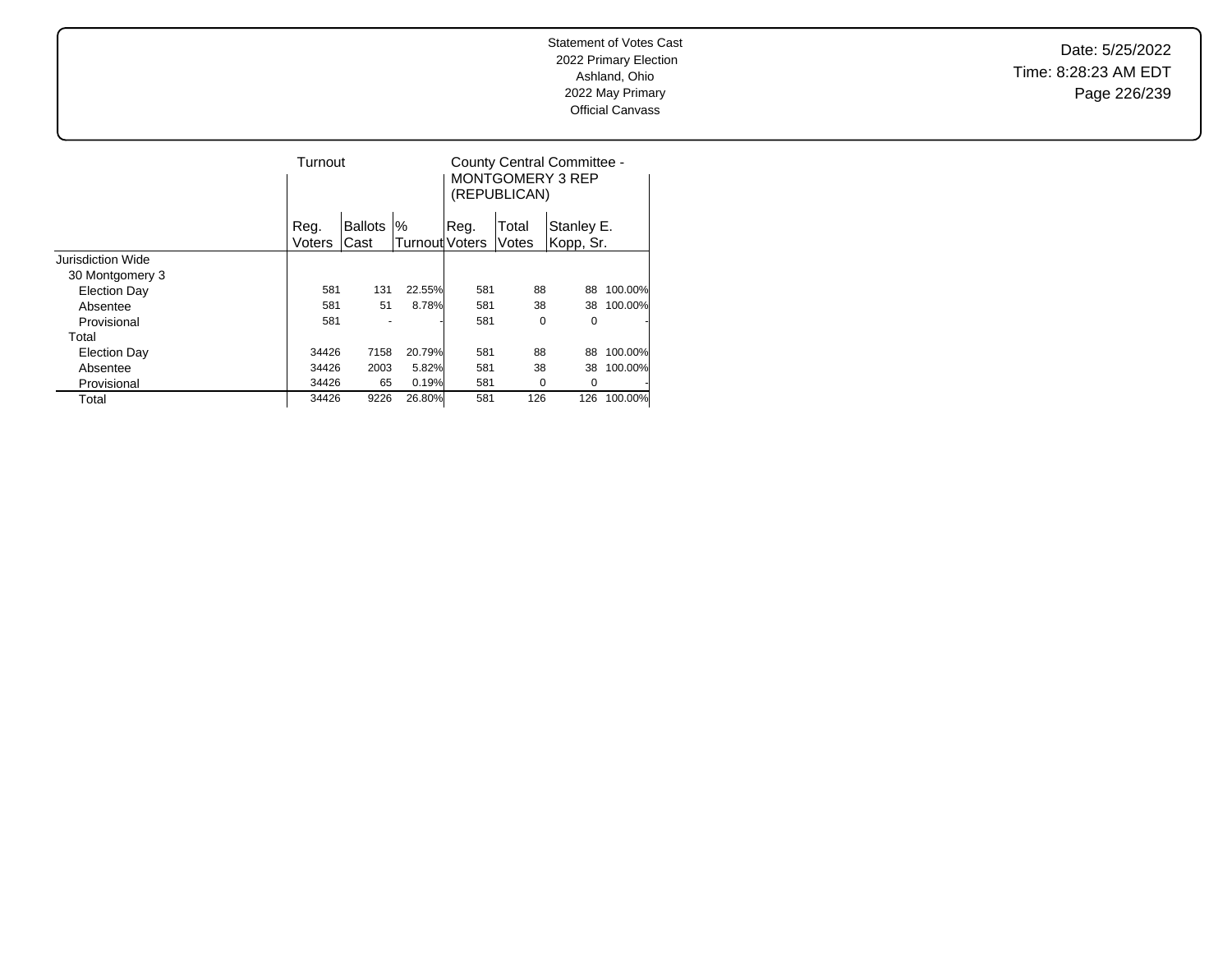Date: 5/25/2022 Time: 8:28:23 AM EDT Page 227/239

|                     | Turnout |                |                       |       | <b>ORANGE 1 REP</b><br>(REPUBLICAN) | County Central Committee - |         |
|---------------------|---------|----------------|-----------------------|-------|-------------------------------------|----------------------------|---------|
|                     | Reg.    | <b>Ballots</b> | $\%$                  | .Reg. | Total                               |                            |         |
|                     | Voters  | Cast           | <b>Turnout Voters</b> |       | Votes                               | Michal E. Crow             |         |
| Jurisdiction Wide   |         |                |                       |       |                                     |                            |         |
| 31 Orange 1         |         |                |                       |       |                                     |                            |         |
| <b>Election Day</b> | 1047    | 273            | 26.07%                | 1047  | 188                                 | 188                        | 100.00% |
| Absentee            | 1047    | 48             | 4.58%                 | 1047  | 29                                  | 29                         | 100.00% |
| Provisional         | 1047    | 3              | 0.29%                 | 1047  | 2                                   | 2                          | 100.00% |
| Total               |         |                |                       |       |                                     |                            |         |
| Election Day        | 34426   | 7158           | 20.79%                | 1047  | 188                                 | 188                        | 100.00% |
| Absentee            | 34426   | 2003           | 5.82%                 | 1047  | 29                                  | 29                         | 100.00% |
| Provisional         | 34426   | 65             | 0.19%                 | 1047  | 2                                   |                            | 100.00% |
| Total               | 34426   | 9226           | 26.80%                | 1047  | 219                                 | 219                        | 100.00% |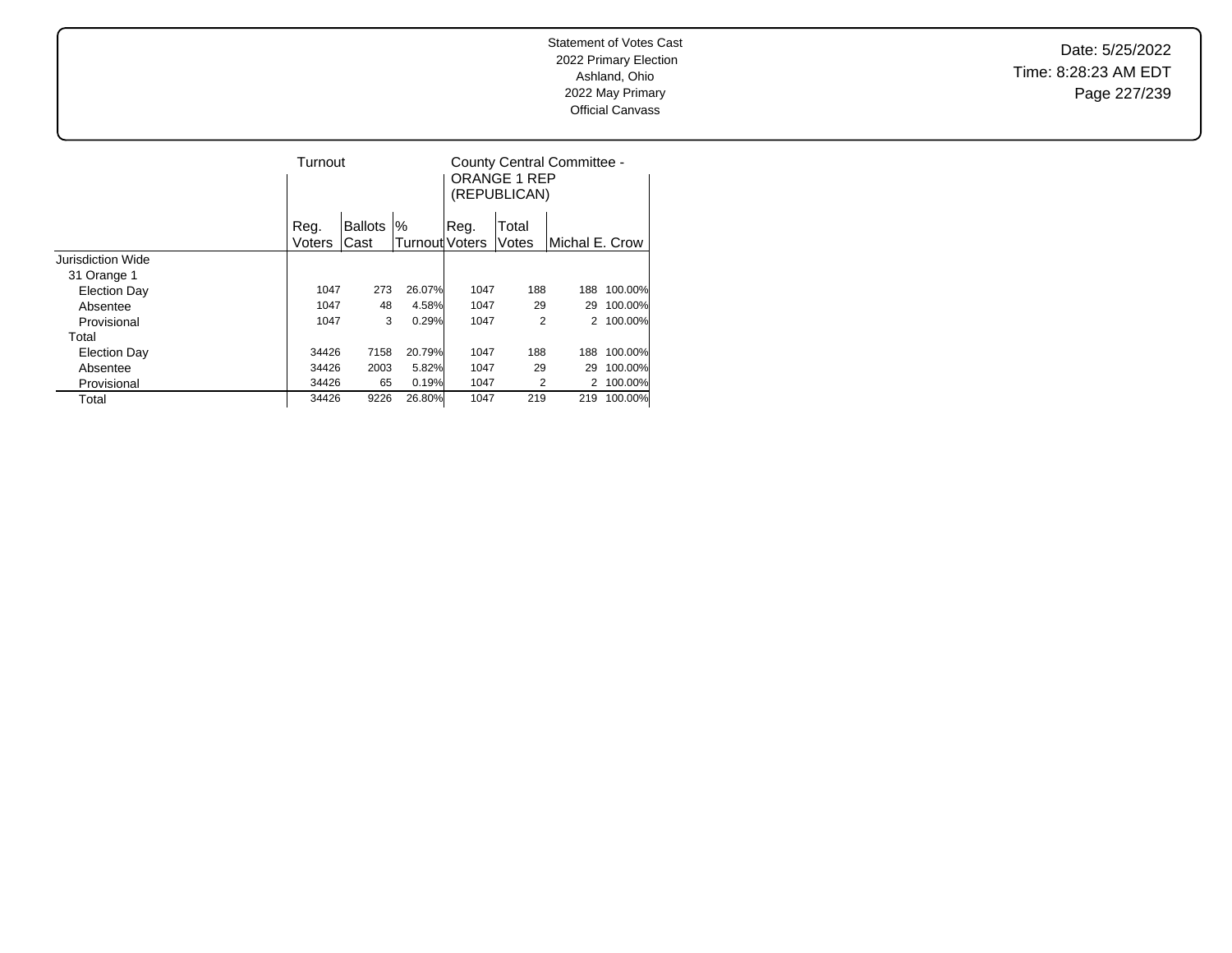Date: 5/25/2022 Time: 8:28:23 AM EDT Page 228/239

|                     |        | Turnout        |                       |      | County Central Committee -<br><b>ORANGE 2 REP</b><br>(REPUBLICAN) |               |         |
|---------------------|--------|----------------|-----------------------|------|-------------------------------------------------------------------|---------------|---------|
|                     | Reg.   | <b>Ballots</b> | %                     | Reg. | Total                                                             |               |         |
|                     | Voters | Cast           | <b>Turnout Voters</b> |      | Votes                                                             | lKellv Hickev |         |
| Jurisdiction Wide   |        |                |                       |      |                                                                   |               |         |
| 32 Orange 2         |        |                |                       |      |                                                                   |               |         |
| <b>Election Day</b> | 605    | 184            | 30.41%                | 605  | 102                                                               | 102           | 100.00% |
| Absentee            | 605    | 19             | 3.14%                 | 605  | 9                                                                 | 9             | 100.00% |
| Provisional         | 605    |                |                       | 605  | 0                                                                 | 0             | ٠       |
| Total               |        |                |                       |      |                                                                   |               |         |
| <b>Election Day</b> | 34426  | 7158           | 20.79%                | 605  | 102                                                               | 102           | 100.00% |
| Absentee            | 34426  | 2003           | 5.82%                 | 605  | 9                                                                 | 9             | 100.00% |
| Provisional         | 34426  | 65             | 0.19%                 | 605  | 0                                                                 | 0             |         |
| Total               | 34426  | 9226           | 26.80%                | 605  | 111                                                               | 111           | 100.00% |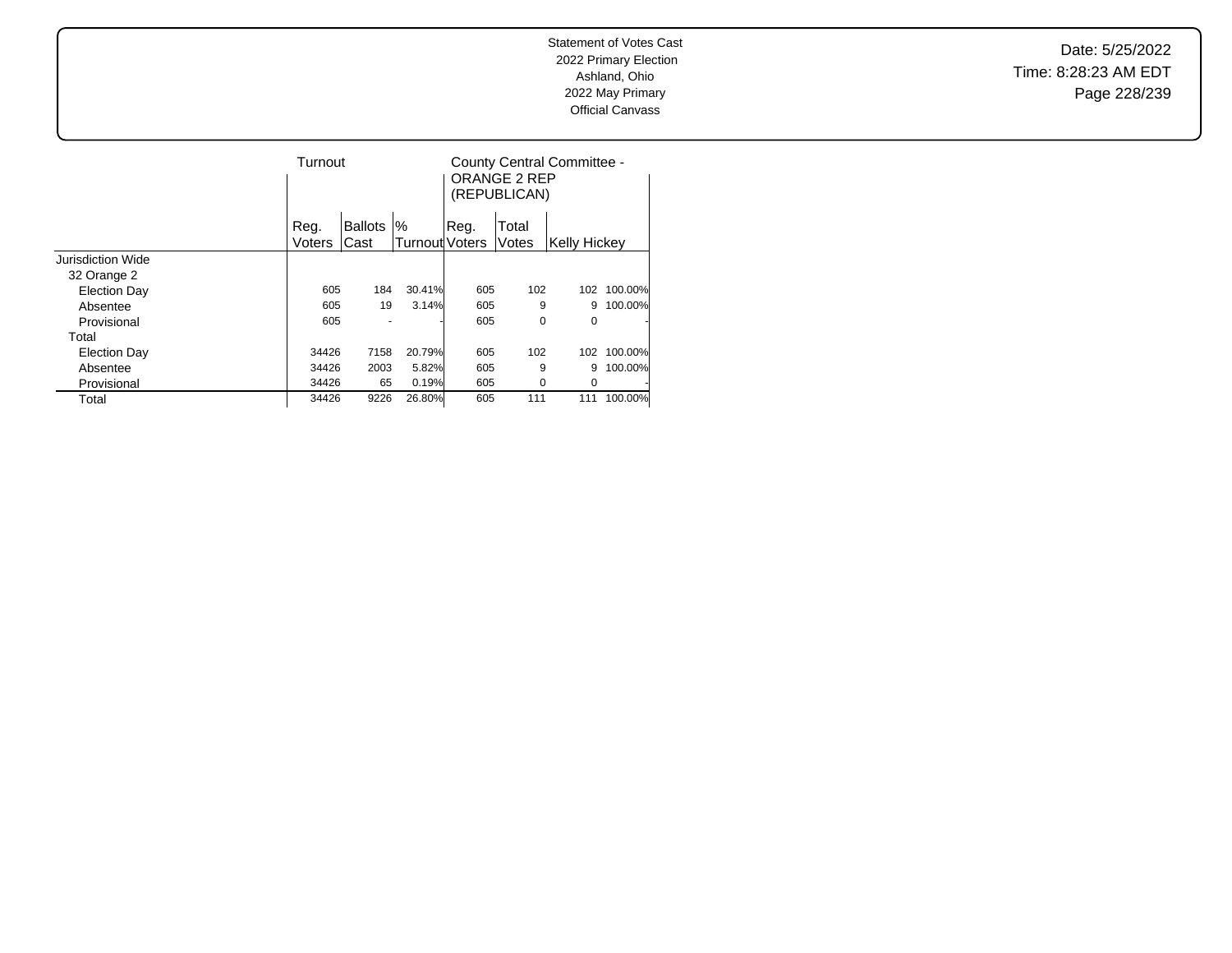Date: 5/25/2022 Time: 8:28:23 AM EDT Page 229/239

|                   | Turnout |                |                | PERRY REP | (REPUBLICAN) | County Central Committee - |         |
|-------------------|---------|----------------|----------------|-----------|--------------|----------------------------|---------|
|                   | Reg.    | <b>Ballots</b> | %              | Reg.      | Total        |                            |         |
|                   | Voters  | Cast           | Turnout Voters |           | Votes        | Cindy Funk                 |         |
| Jurisdiction Wide |         |                |                |           |              |                            |         |
| 33 Perry          |         |                |                |           |              |                            |         |
| Election Day      | 1284    | 304            | 23.68%         | 1284      | 205          | 205                        | 100.00% |
| Absentee          | 1284    | 71             | 5.53%          | 1284      | 49           | 49                         | 100.00% |
| Provisional       | 1284    | 1              | 0.08%          | 1284      | 1            |                            | 100.00% |
| Total             |         |                |                |           |              |                            |         |
| Election Day      | 34426   | 7158           | 20.79%         | 1284      | 205          | 205                        | 100.00% |
| Absentee          | 34426   | 2003           | 5.82%          | 1284      | 49           | 49                         | 100.00% |
| Provisional       | 34426   | 65             | 0.19%          | 1284      |              |                            | 100.00% |
| Total             | 34426   | 9226           | 26.80%         | 1284      | 255          | 255                        | 100.00% |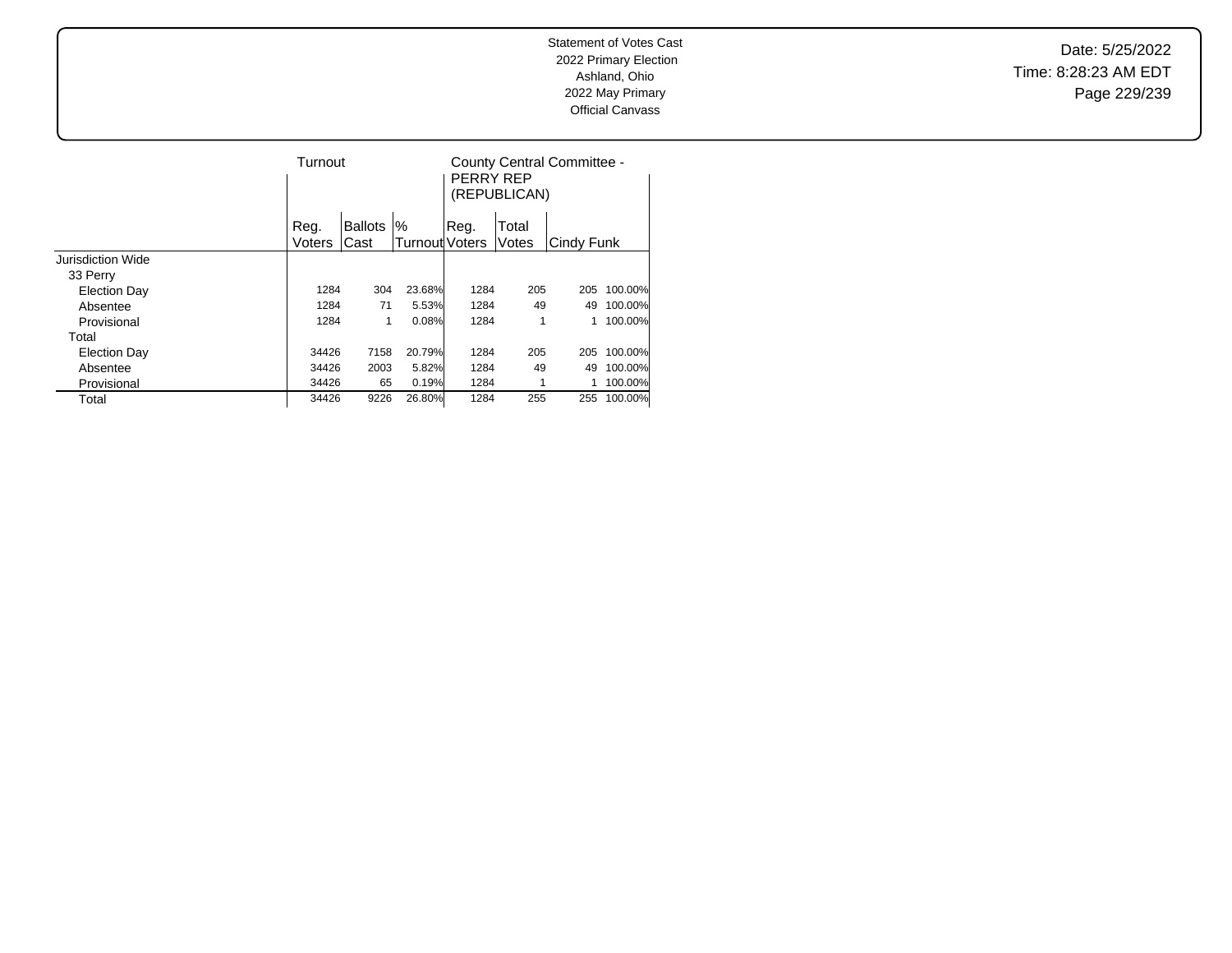Date: 5/25/2022 Time: 8:28:23 AM EDT Page 230/239

|                     | Turnout |                |                       |      | <b>RUGGLES REP</b><br>(REPUBLICAN) | County Central Committee - |         |
|---------------------|---------|----------------|-----------------------|------|------------------------------------|----------------------------|---------|
|                     | Reg.    | <b>Ballots</b> | %                     | Reg. | Total                              | Joyce L.                   |         |
|                     | Voters  | Cast           | <b>Turnout</b> Voters |      | Votes                              | Ritchie                    |         |
| Jurisdiction Wide   |         |                |                       |      |                                    |                            |         |
| 34 Ruggles          |         |                |                       |      |                                    |                            |         |
| <b>Election Day</b> | 635     | 167            | 26.30%                | 635  | 97                                 | 97                         | 100.00% |
| Absentee            | 635     | 21             | 3.31%                 | 635  | 11                                 | 11                         | 100.00% |
| Provisional         | 635     | 1              | 0.16%                 | 635  | 1                                  |                            | 100.00% |
| Total               |         |                |                       |      |                                    |                            |         |
| <b>Election Day</b> | 34426   | 7158           | 20.79%                | 635  | 97                                 | 97                         | 100.00% |
| Absentee            | 34426   | 2003           | 5.82%                 | 635  | 11                                 | 11                         | 100.00% |
| Provisional         | 34426   | 65             | 0.19%                 | 635  | 1                                  |                            | 100.00% |
| Total               | 34426   | 9226           | 26.80%                | 635  | 109                                | 109                        | 100.00% |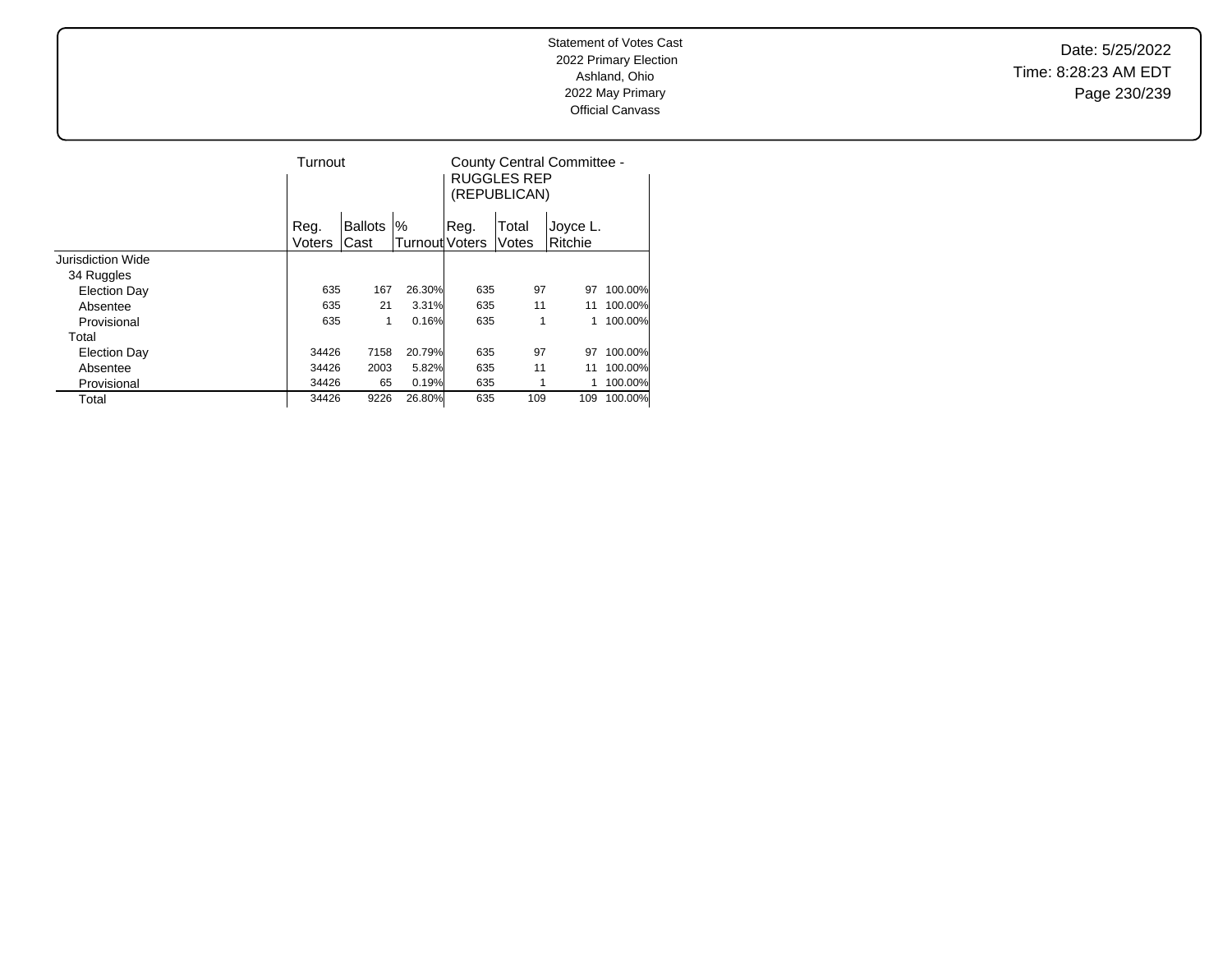Date: 5/25/2022 Time: 8:28:23 AM EDT Page 231/239

|                     | Turnout |                |                |      | SULLIVAN 2 REP<br>(REPUBLICAN) | County Central Committee - |         |
|---------------------|---------|----------------|----------------|------|--------------------------------|----------------------------|---------|
|                     | Reg.    | <b>Ballots</b> | %              | Reg. | Total                          |                            |         |
|                     | Voters  | Cast           | Turnout Voters |      | Votes                          | Ryan Athy                  |         |
| Jurisdiction Wide   |         |                |                |      |                                |                            |         |
| 36 Sullivan 2       |         |                |                |      |                                |                            |         |
| <b>Election Day</b> | 767     | 181            | 23.60%         | 767  | 107                            | 107                        | 100.00% |
| Absentee            | 767     | 14             | 1.83%          | 767  | 6                              | 6                          | 100.00% |
| Provisional         | 767     | 3              | 0.39%          | 767  | 0                              | 0                          | ٠       |
| Total               |         |                |                |      |                                |                            |         |
| <b>Election Day</b> | 34426   | 7158           | 20.79%         | 767  | 107                            | 107                        | 100.00% |
| Absentee            | 34426   | 2003           | 5.82%          | 767  | 6                              | 6                          | 100.00% |
| Provisional         | 34426   | 65             | 0.19%          | 767  | 0                              | 0                          |         |
| Total               | 34426   | 9226           | 26.80%         | 767  | 113                            | 113                        | 100.00% |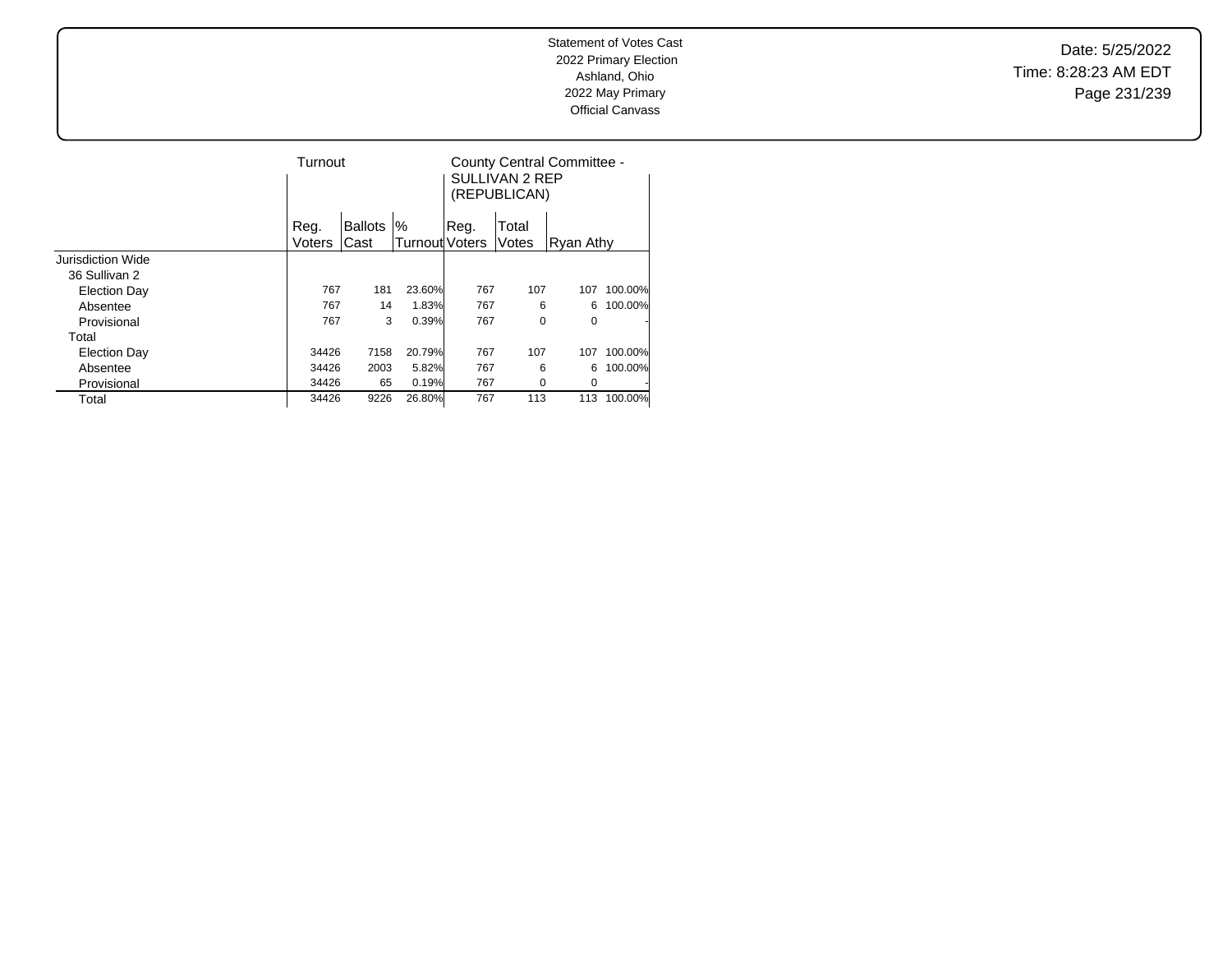Date: 5/25/2022 Time: 8:28:23 AM EDT Page 232/239

|                     | Turnout |                |                | TROY REP | (REPUBLICAN) | County Central Committee - |         |
|---------------------|---------|----------------|----------------|----------|--------------|----------------------------|---------|
|                     | Reg.    | <b>Ballots</b> | %              | Reg.     | Total        |                            |         |
|                     | Voters  | Cast           | Turnout Voters |          | Votes        | Cody Ragle                 |         |
| Jurisdiction Wide   |         |                |                |          |              |                            |         |
| 37 Troy             |         |                |                |          |              |                            |         |
| <b>Election Day</b> | 787     | 244            | 31.00%         | 787      | 141          | 141                        | 100.00% |
| Absentee            | 787     | 27             | 3.43%          | 787      | 14           | 14                         | 100.00% |
| Provisional         | 787     | 1              | 0.13%          | 787      | 1            |                            | 100.00% |
| Total               |         |                |                |          |              |                            |         |
| <b>Election Day</b> | 34426   | 7158           | 20.79%         | 787      | 141          | 141                        | 100.00% |
| Absentee            | 34426   | 2003           | 5.82%          | 787      | 14           | 14                         | 100.00% |
| Provisional         | 34426   | 65             | 0.19%          | 787      | 1            |                            | 100.00% |
| Total               | 34426   | 9226           | 26.80%         | 787      | 156          | 156                        | 100.00% |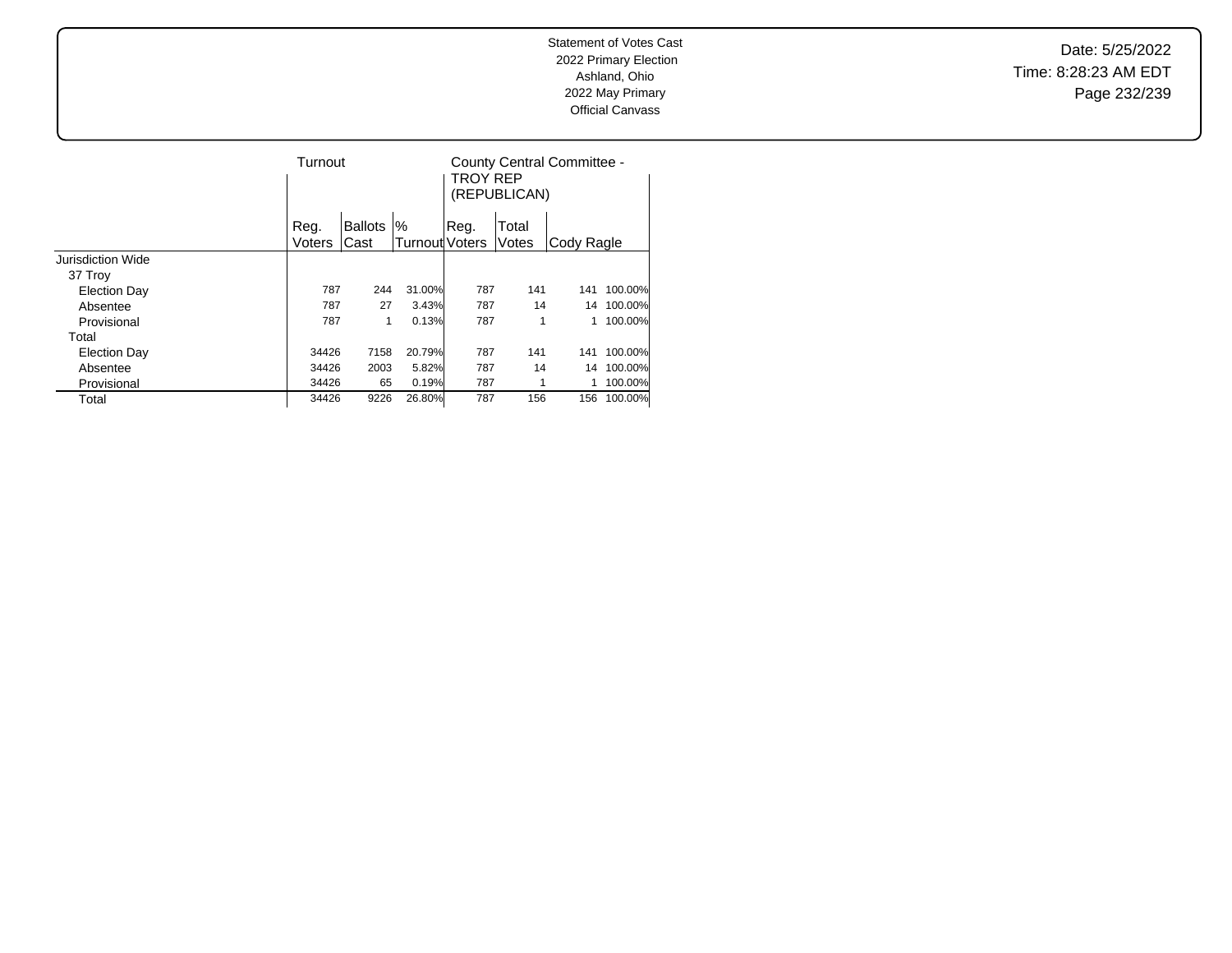Date: 5/25/2022 Time: 8:28:23 AM EDT Page 233/239

|                     | Turnout |                |                       |      | <b>VERMILLION 1 REP</b><br>(REPUBLICAN) | County Central Committee - |         |
|---------------------|---------|----------------|-----------------------|------|-----------------------------------------|----------------------------|---------|
|                     | Reg.    | <b>Ballots</b> | $\%$                  | Reg. | Total                                   | Andrew S.                  |         |
|                     | Voters  | Cast           | <b>Turnout</b> Voters |      | Votes                                   | Keller                     |         |
| Jurisdiction Wide   |         |                |                       |      |                                         |                            |         |
| 38 Vermillion 1     |         |                |                       |      |                                         |                            |         |
| <b>Election Day</b> | 833     | 186            | 22.33%                | 833  | 131                                     | 131                        | 100.00% |
| Absentee            | 833     | 42             | 5.04%                 | 833  | 25                                      | 25                         | 100.00% |
| Provisional         | 833     | 2              | 0.24%                 | 833  | 1                                       |                            | 100.00% |
| Total               |         |                |                       |      |                                         |                            |         |
| <b>Election Day</b> | 34426   | 7158           | 20.79%                | 833  | 131                                     | 131                        | 100.00% |
| Absentee            | 34426   | 2003           | 5.82%                 | 833  | 25                                      | 25                         | 100.00% |
| Provisional         | 34426   | 65             | 0.19%                 | 833  |                                         |                            | 100.00% |
| Total               | 34426   | 9226           | 26.80%                | 833  | 157                                     | 157                        | 100.00% |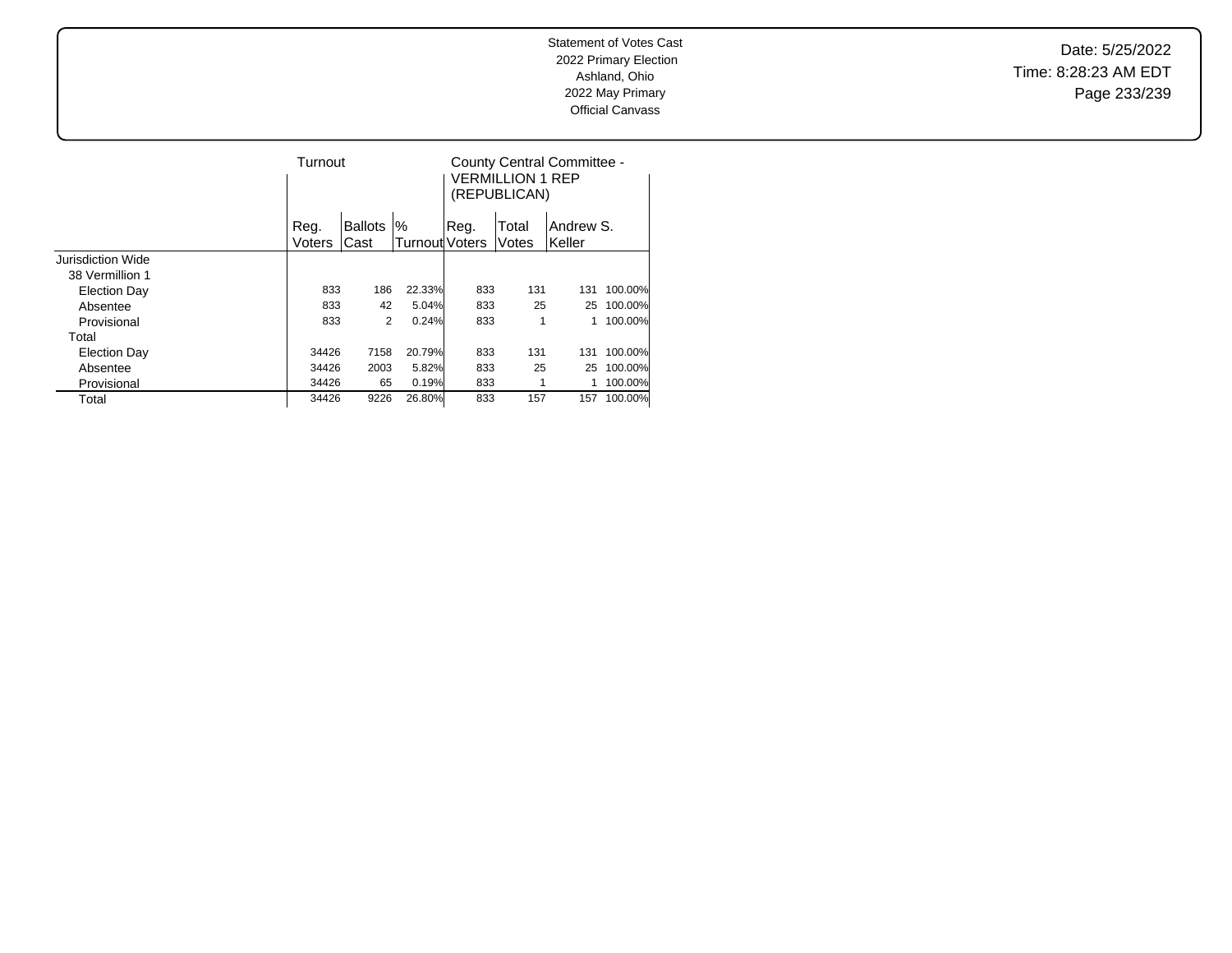Date: 5/25/2022 Time: 8:28:23 AM EDT Page 234/239

|                     | Turnout |                |                       |      | VERMILLION 2 REP<br>(REPUBLICAN) | County Central Committee - |         |
|---------------------|---------|----------------|-----------------------|------|----------------------------------|----------------------------|---------|
|                     | Reg.    | <b>Ballots</b> | %                     | Reg. | Total                            | Brian K.                   |         |
|                     | Voters  | Cast           | <b>Turnout Voters</b> |      | Votes                            | Kellogg                    |         |
| Jurisdiction Wide   |         |                |                       |      |                                  |                            |         |
| 39 Vermillion 2     |         |                |                       |      |                                  |                            |         |
| <b>Election Day</b> | 1066    | 276            | 25.89%                | 1066 | 190                              | 190                        | 100.00% |
| Absentee            | 1066    | 63             | 5.91%                 | 1066 | 45                               | 45                         | 100.00% |
| Provisional         | 1066    |                |                       | 1066 | 0                                | 0                          | ٠       |
| Total               |         |                |                       |      |                                  |                            |         |
| <b>Election Day</b> | 34426   | 7158           | 20.79%                | 1066 | 190                              | 190                        | 100.00% |
| Absentee            | 34426   | 2003           | 5.82%                 | 1066 | 45                               | 45                         | 100.00% |
| Provisional         | 34426   | 65             | 0.19%                 | 1066 | 0                                | 0                          |         |
| Total               | 34426   | 9226           | 26.80%                | 1066 | 235                              | 235                        | 100.00% |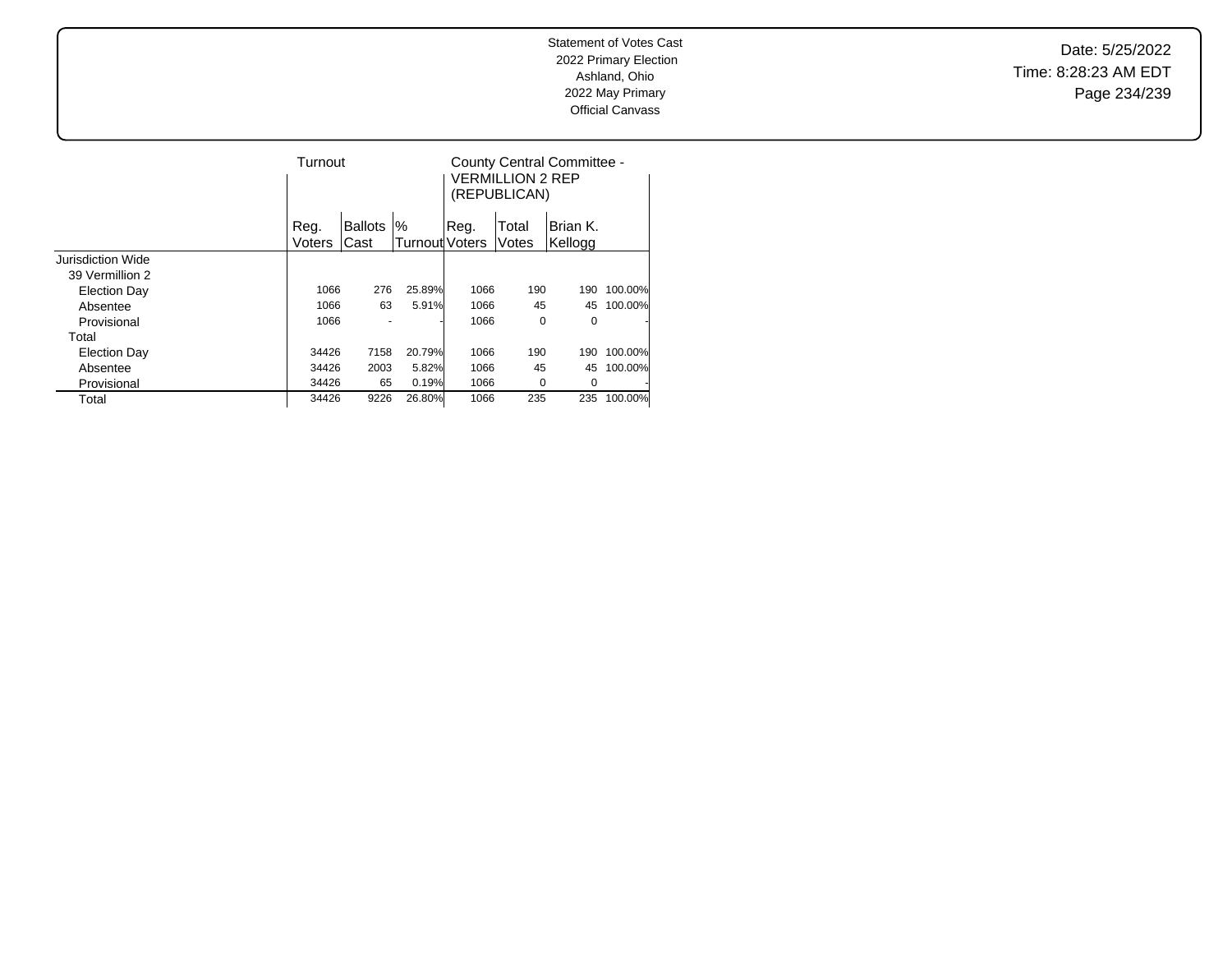Date: 5/25/2022 Time: 8:28:23 AM EDT Page 235/239

|                     | Turnout |                |                       |      |             | Black River LSD Ren EM REQ 6.4m |         |                    |        |
|---------------------|---------|----------------|-----------------------|------|-------------|---------------------------------|---------|--------------------|--------|
|                     |         |                |                       |      |             |                                 |         |                    |        |
|                     |         |                |                       |      |             |                                 |         |                    |        |
|                     | Reg.    | <b>Ballots</b> | $\%$                  | Reg. | Total       | FOR THE TAX                     |         | <b>AGAINST THE</b> |        |
|                     | Voters  | <b>Cast</b>    | <b>Turnout Voters</b> |      | Votes       | LEVY                            |         | <b>TAX LEVY</b>    |        |
| Jurisdiction Wide   |         |                |                       |      |             |                                 |         |                    |        |
| 20 Jackson 1        |         |                |                       |      |             |                                 |         |                    |        |
| <b>Election Day</b> | 1077    | 210            | 19.50%                | 775  | 142         | 85                              | 59.86%  | 57                 | 40.14% |
| Absentee            | 1077    | 37             | 3.44%                 | 775  | 21          | 14                              | 66.67%  | 7                  | 33.33% |
| Provisional         | 1077    | 5              | 0.46%                 | 775  | 2           | $\mathbf{1}$                    | 50.00%  | 1                  | 50.00% |
| 21 Jackson 2        |         |                |                       |      |             |                                 |         |                    |        |
| <b>Election Day</b> | 1253    | 313            | 24.98%                | 437  | 93          | 47                              | 50.54%  | 46                 | 49.46% |
| Absentee            | 1253    | 48             | 3.83%                 | 437  | 27          | 11                              | 40.74%  | 16                 | 59.26% |
| Provisional         | 1253    | $\overline{2}$ | 0.16%                 | 437  | $\mathbf 0$ | $\mathbf 0$                     |         | $\mathbf 0$        |        |
| 31 Orange 1         |         |                |                       |      |             |                                 |         |                    |        |
| <b>Election Day</b> | 1047    | 273            | 26.07%                | 12   | 4           | 2                               | 50.00%  | 2                  | 50.00% |
| Absentee            | 1047    | 48             | 4.58%                 | 12   | 0           | $\Omega$                        |         | 0                  |        |
| Provisional         | 1047    | 3              | 0.29%                 | 12   | $\mathbf 0$ | $\Omega$                        |         | $\mathbf 0$        |        |
| 35 Sullivan 1       |         |                |                       |      |             |                                 |         |                    |        |
| <b>Election Day</b> | 866     | 195            | 22.52%                | 866  | 192         | 81                              | 42.19%  | 111                | 57.81% |
| Absentee            | 866     | 24             | 2.77%                 | 866  | 24          | $\overline{7}$                  | 29.17%  | 17                 | 70.83% |
| Provisional         | 866     |                |                       | 866  | $\mathbf 0$ | $\Omega$                        |         | $\mathbf 0$        |        |
| 36 Sullivan 2       |         |                |                       |      |             |                                 |         |                    |        |
| <b>Election Day</b> | 767     | 181            | 23.60%                | 767  | 178         | 93                              | 52.25%  | 85                 | 47.75% |
| Absentee            | 767     | 14             | 1.83%                 | 767  | 13          | 5                               | 38.46%  | 8                  | 61.54% |
| Provisional         | 767     | 3              | 0.39%                 | 767  | 2           | $\overline{2}$                  | 100.00% | 0                  |        |
| Total               |         |                |                       |      |             |                                 |         |                    |        |
| <b>Election Day</b> | 34426   | 7158           | 20.79%                | 2857 | 609         | 308                             | 50.57%  | 301                | 49.43% |
| Absentee            | 34426   | 2003           | 5.82%                 | 2857 | 85          | 37                              | 43.53%  | 48                 | 56.47% |
| Provisional         | 34426   | 65             | 0.19%                 | 2857 | 4           | 3                               | 75.00%  | 1                  | 25.00% |
| Total               | 34426   | 9226           | 26.80%                | 2857 | 698         | 348                             | 49.86%  | 350                | 50.14% |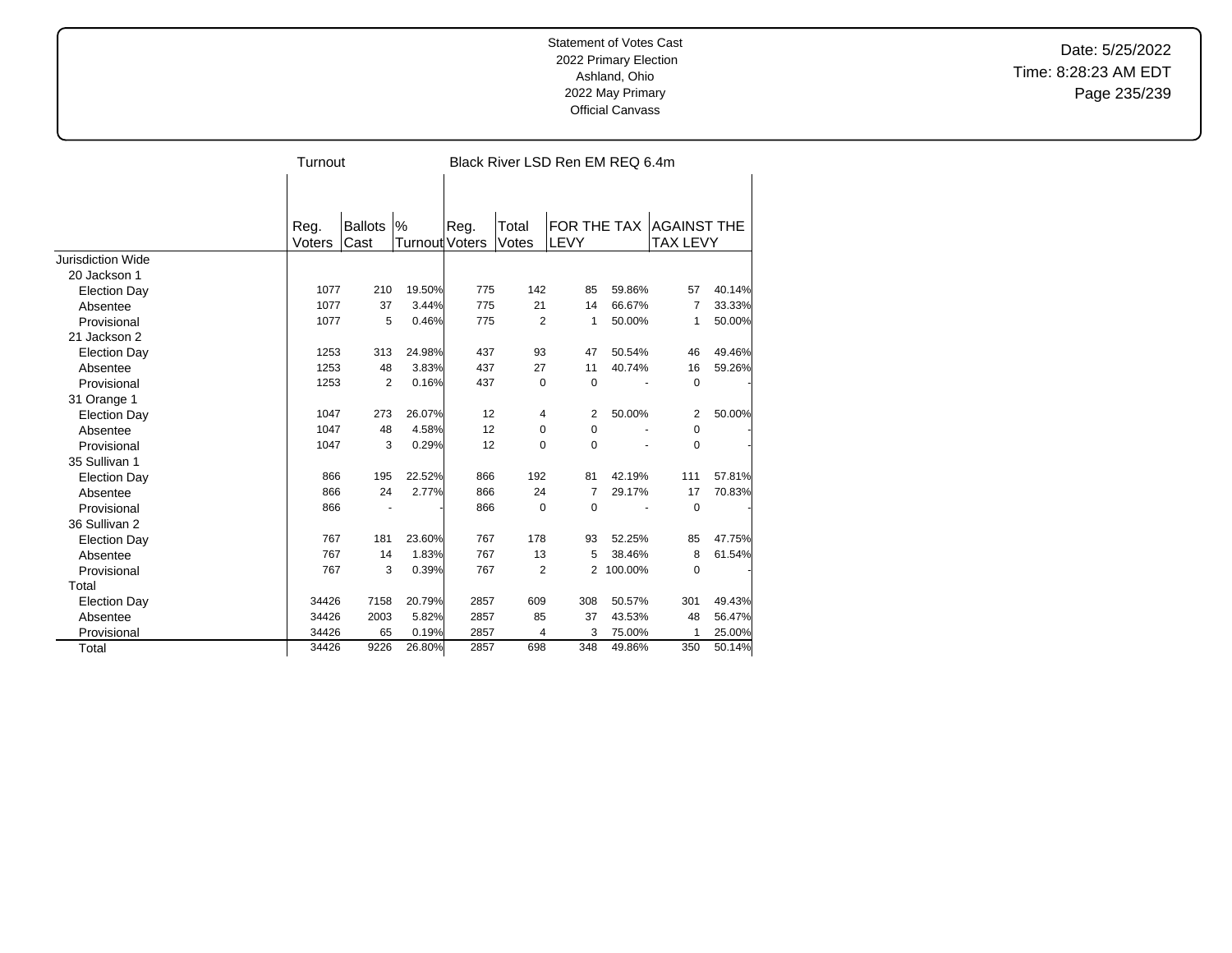Date: 5/25/2022 Time: 8:28:23 AM EDT Page 236/239

|                     | Turnout        |                 |                            | Green Perrysville JFD Ren FP 2m |                |                     |        |                         |        |  |  |
|---------------------|----------------|-----------------|----------------------------|---------------------------------|----------------|---------------------|--------|-------------------------|--------|--|--|
|                     |                |                 |                            |                                 |                |                     |        |                         |        |  |  |
|                     | Reg.<br>Voters | Ballots<br>Cast | %<br><b>Turnout Voters</b> | Reg.                            | Total<br>Votes | For the Tax<br>Levy |        | Against the<br>Tax Levy |        |  |  |
| Jurisdiction Wide   |                |                 |                            |                                 |                |                     |        |                         |        |  |  |
| 17 Green 1          |                |                 |                            |                                 |                |                     |        |                         |        |  |  |
| <b>Election Day</b> | 1124           | 275             | 24.47%                     | 1124                            | 270            | 209                 | 77.41% | 61                      | 22.59% |  |  |
| Absentee            | 1124           | 27              | 2.40%                      | 1124                            | 27             | 20                  | 74.07% |                         | 25.93% |  |  |
| Provisional         | 1124           |                 |                            | 1124                            | $\mathbf 0$    | 0                   |        | 0                       |        |  |  |
| 18 Green 2          |                |                 |                            |                                 |                |                     |        |                         |        |  |  |
| <b>Election Day</b> | 597            | 150             | 25.13%                     | 597                             | 134            | 103                 | 76.87% | 31                      | 23.13% |  |  |
| Absentee            | 597            | 29              | 4.86%                      | 597                             | 28             | 24                  | 85.71% | 4                       | 14.29% |  |  |
| Provisional         | 597            |                 |                            | 597                             | 0              | 0                   |        | $\Omega$                |        |  |  |
| Total               |                |                 |                            |                                 |                |                     |        |                         |        |  |  |
| <b>Election Day</b> | 34426          | 7158            | 20.79%                     | 1721                            | 404            | 312                 | 77.23% | 92                      | 22.77% |  |  |
| Absentee            | 34426          | 2003            | 5.82%                      | 1721                            | 55             | 44                  | 80.00% | 11                      | 20.00% |  |  |
| Provisional         | 34426          | 65              | 0.19%                      | 1721                            | 0              | 0                   |        | 0                       |        |  |  |
| Total               | 34426          | 9226            | 26.80%                     | 1721                            | 459            | 356                 | 77.56% | 103                     | 22.44% |  |  |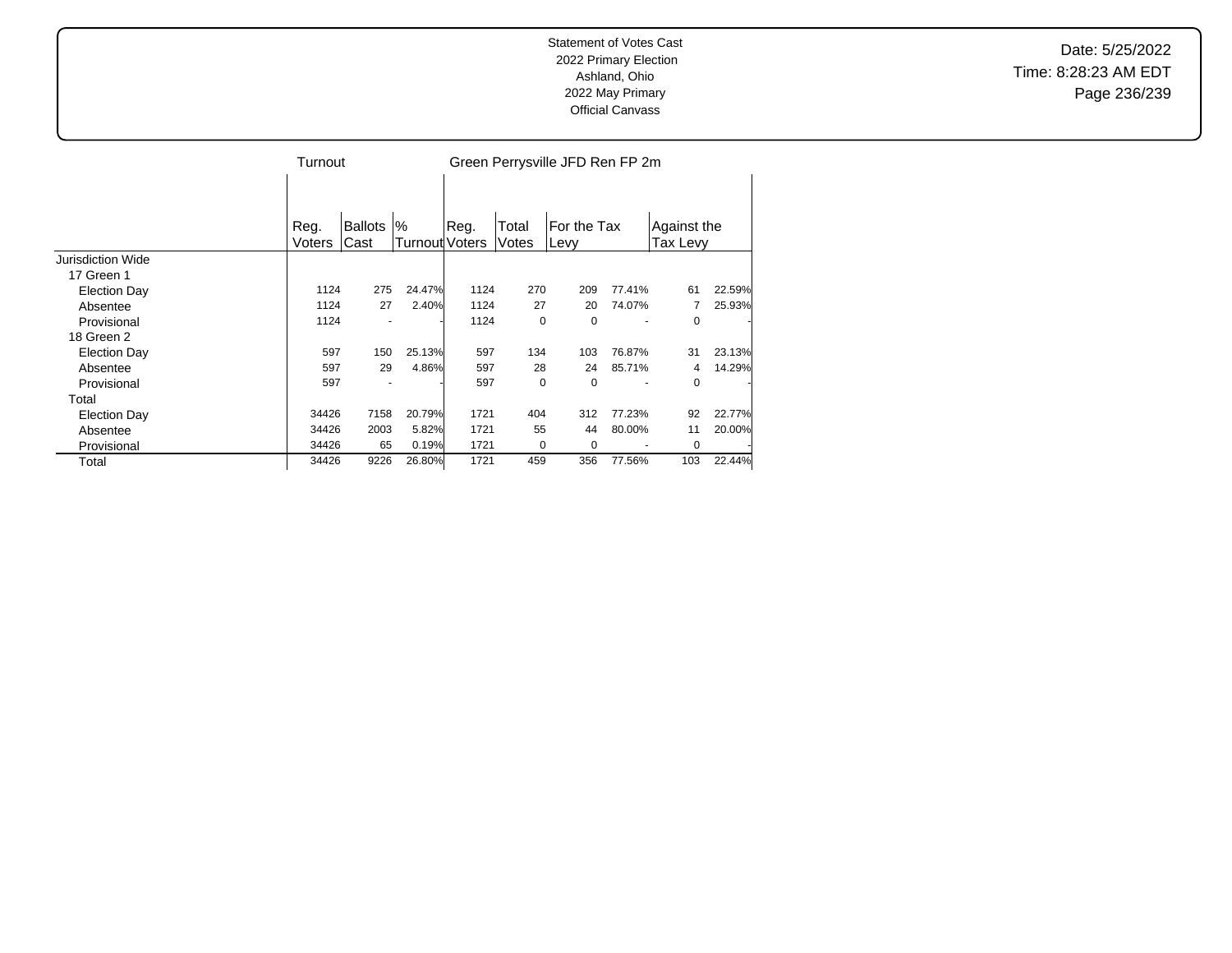Date: 5/25/2022 Time: 8:28:23 AM EDT Page 237/239

|                     |                | Turnout                |                     |      | Lucas LSD Add Bond/Tax 9m |                              |        |                                  |         |
|---------------------|----------------|------------------------|---------------------|------|---------------------------|------------------------------|--------|----------------------------------|---------|
|                     | Reg.<br>Voters | <b>Ballots</b><br>Cast | %<br>Turnout Voters | Reg. | Total<br>Votes            | For the Bond<br><b>Issue</b> |        | Against the<br><b>Bond Issue</b> |         |
| Jurisdiction Wide   |                |                        |                     |      |                           |                              |        |                                  |         |
| 17 Green 1          |                |                        |                     |      |                           |                              |        |                                  |         |
| <b>Election Day</b> | 1124           | 275                    | 24.47%              | 52   | 22                        | 11                           | 50.00% | 11                               | 50.00%  |
| Absentee            | 1124           | 27                     | 2.40%               | 52   | 0                         | 0                            |        | 0                                |         |
| Provisional         | 1124           |                        |                     | 52   | $\mathbf 0$               | 0                            |        | 0                                |         |
| 23 Mifflin          |                |                        |                     |      |                           |                              |        |                                  |         |
| <b>Election Day</b> | 906            | 225                    | 24.83%              | 31   | 7                         | 0                            |        |                                  | 100.00% |
| Absentee            | 906            | 43                     | 4.75%               | 31   | $\Omega$                  | 0                            | ٠      | $\Omega$                         |         |
| Provisional         | 906            |                        |                     | 31   | 0                         | 0                            |        | $\Omega$                         |         |
| Total               |                |                        |                     |      |                           |                              |        |                                  |         |
| <b>Election Day</b> | 34426          | 7158                   | 20.79%              | 83   | 29                        | 11                           | 37.93% | 18                               | 62.07%  |
| Absentee            | 34426          | 2003                   | 5.82%               | 83   | 0                         | 0                            |        | 0                                |         |
| Provisional         | 34426          | 65                     | 0.19%               | 83   | 0                         | 0                            |        | 0                                |         |
| Total               | 34426          | 9226                   | 26.80%              | 83   | 29                        | 11                           | 37.93% | 18                               | 62.07%  |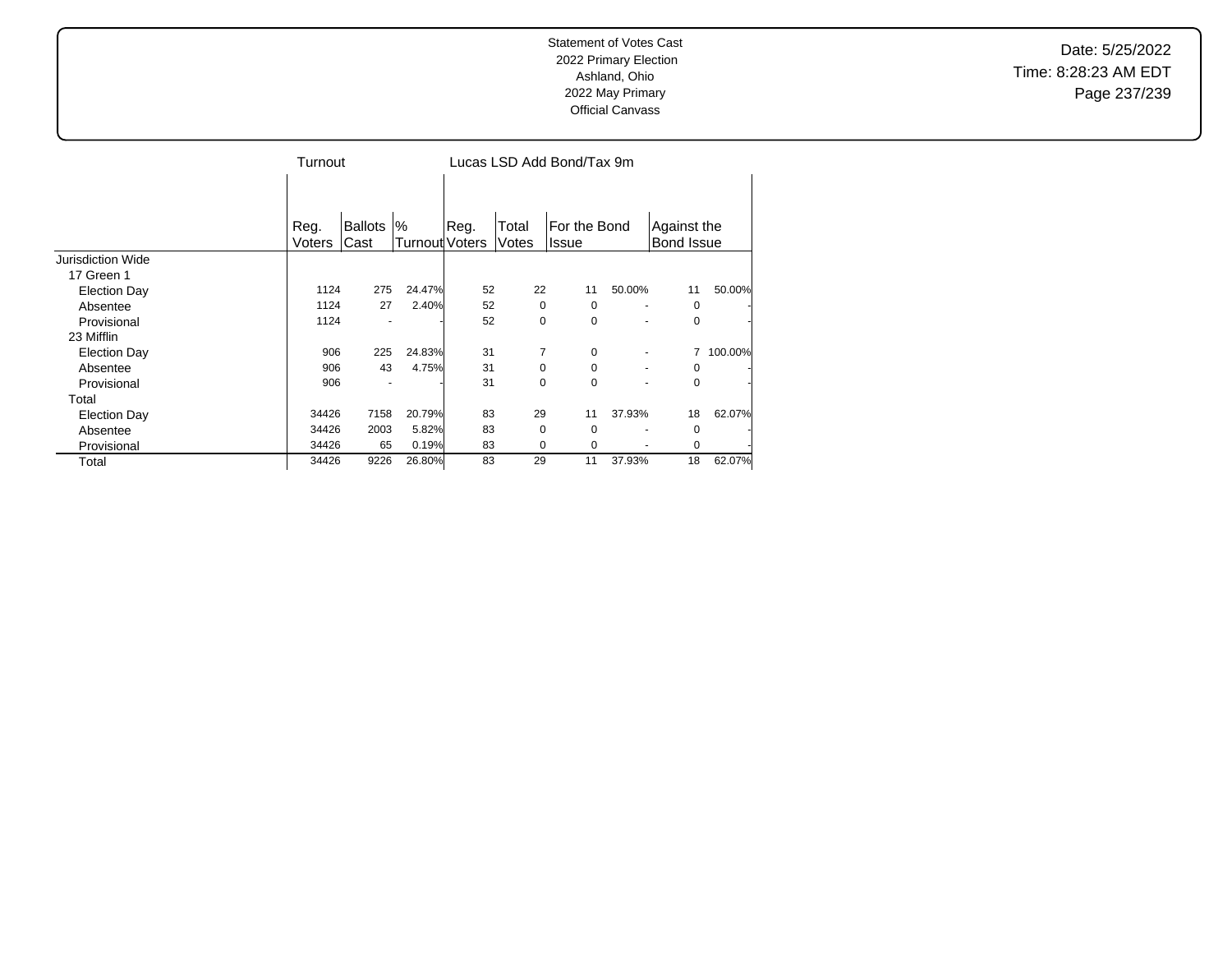Date: 5/25/2022 Time: 8:28:23 AM EDT Page 238/239

|                     | Turnout |                |                |      |       | Loudonville Library Ren CE 0.8m |        |             |         |
|---------------------|---------|----------------|----------------|------|-------|---------------------------------|--------|-------------|---------|
|                     |         |                |                |      |       |                                 |        |             |         |
|                     | Reg.    | <b>Ballots</b> | %              | Reg. | Total | For the Tax                     |        | Against the |         |
|                     | Voters  | Cast           | Turnout Voters |      | Votes | Levy                            |        | Tax Levy    |         |
| Jurisdiction Wide   |         |                |                |      |       |                                 |        |             |         |
| 16 Loudonville 1    |         |                |                |      |       |                                 |        |             |         |
| <b>Election Day</b> | 1334    | 309            | 23.16%         | 1334 | 303   | 240                             | 79.21% | 63          | 20.79%  |
| Absentee            | 1334    | 39             | 2.92%          | 1334 | 39    | 31                              | 79.49% | 8           | 20.51%  |
| Provisional         | 1334    | 6              | 0.45%          | 1334 | 5     | 3                               | 60.00% | 2           | 40.00%  |
| 17 Green 1          |         |                |                |      |       |                                 |        |             |         |
| <b>Election Day</b> | 1124    | 275            | 24.47%         | 1072 | 248   | 159                             | 64.11% | 89          | 35.89%  |
| Absentee            | 1124    | 27             | 2.40%          | 1072 | 27    | 19                              | 70.37% | 8           | 29.63%  |
| Provisional         | 1124    |                |                | 1072 | 0     | 0                               |        | 0           |         |
| 18 Green 2          |         |                |                |      |       |                                 |        |             |         |
| <b>Election Day</b> | 597     | 150            | 25.13%         | 597  | 131   | 90                              | 68.70% | 41          | 31.30%  |
| Absentee            | 597     | 29             | 4.86%          | 597  | 26    | 21                              | 80.77% | 5           | 19.23%  |
| Provisional         | 597     |                |                | 597  | 0     | $\mathbf 0$                     |        | 0           |         |
| 19 Loudonville 2    |         |                |                |      |       |                                 |        |             |         |
| <b>Election Day</b> | 1118    | 258            | 23.08%         | 1118 | 255   | 197                             | 77.25% | 58          | 22.75%  |
| Absentee            | 1118    | 42             | 3.76%          | 1118 | 41    | 32                              | 78.05% | 9           | 21.95%  |
| Provisional         | 1118    | $\mathbf{1}$   | 0.09%          | 1118 | 1     | $\Omega$                        |        | 1           | 100.00% |
| 22 Lake             |         |                |                |      |       |                                 |        |             |         |
| <b>Election Day</b> | 423     | 122            | 28.84%         | 253  | 79    | 49                              | 62.03% | 30          | 37.97%  |
| Absentee            | 423     | 13             | 3.07%          | 253  | 9     | 8                               | 88.89% | $\mathbf 1$ | 11.11%  |
| Provisional         | 423     |                |                | 253  | 0     | 0                               |        | $\mathbf 0$ |         |
| Total               |         |                |                |      |       |                                 |        |             |         |
| <b>Election Day</b> | 34426   | 7158           | 20.79%         | 4374 | 1016  | 735                             | 72.34% | 281         | 27.66%  |
| Absentee            | 34426   | 2003           | 5.82%          | 4374 | 142   | 111                             | 78.17% | 31          | 21.83%  |
| Provisional         | 34426   | 65             | 0.19%          | 4374 | 6     | 3                               | 50.00% | 3           | 50.00%  |
| Total               | 34426   | 9226           | 26.80%         | 4374 | 1164  | 849                             | 72.94% | 315         | 27.06%  |